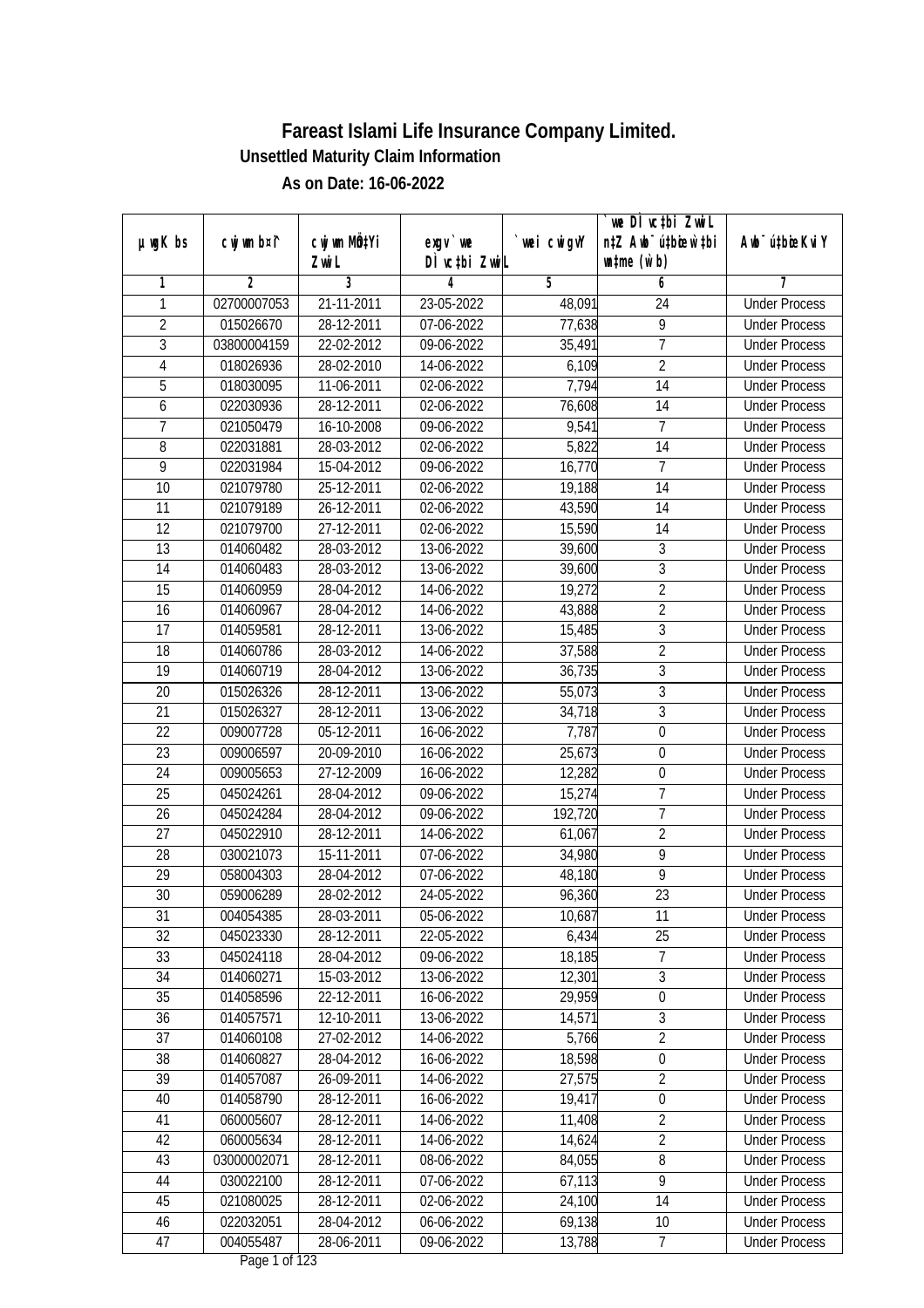|                 |                |              |               |             | we DI vctbi ZwiL                 |                             |
|-----------------|----------------|--------------|---------------|-------------|----------------------------------|-----------------------------|
| $µ$ ug $K$ bs   | cwj wm b¤i^    | cwj wm MQtYi | $exgV$ we     | `wei cwigvY | n‡Z Awb <sup>-</sup> ú‡bicen`‡bi | Awb <sup>-</sup> ú‡bioeKviY |
|                 |                | Zwi L        | DÌ vctbi ZwiL |             | $\n  untime\n  (u`b)\n$          |                             |
| 1               | $\overline{2}$ | 3            | 4             | 5           | 6                                | 7                           |
| 48              | 004058138      | 28-01-2012   | 09-06-2022    | 15,235      | 7                                | <b>Under Process</b>        |
| 49              | 004057440      | 28-12-2011   | 09-06-2022    | 14,540      | $\overline{7}$                   | <b>Under Process</b>        |
| 50              | 01500017558    | 03-10-2011   | 13-06-2022    | 21,750      | $\overline{3}$                   | <b>Under Process</b>        |
| 51              | 015027191      | 25-01-2012   | 15-06-2022    | 54,370      | 1                                | <b>Under Process</b>        |
| 52              | 014060577      | 28-03-2012   | 13-06-2022    | 40,150      | $\overline{3}$                   | <b>Under Process</b>        |
| 53              | 014060059      | 25-01-2012   | 13-06-2022    | 29,073      | 3                                | <b>Under Process</b>        |
| 54              | 014056352      | 28-07-2011   | 14-06-2022    | 15,680      | $\overline{2}$                   | <b>Under Process</b>        |
| 55              | 014060362      | 25-03-2012   | 14-06-2022    | 7,826       | $\overline{2}$                   | <b>Under Process</b>        |
| $\overline{56}$ | 014060767      | 25-03-2012   | 14-06-2022    | 19,272      | $\overline{2}$                   | <b>Under Process</b>        |
| 57              | 014061634      | 25-03-2012   | 14-06-2022    | 19,370      | $\overline{2}$                   | <b>Under Process</b>        |
| 58              | 024039635      | 26-04-2012   | 02-06-2022    | 91,848      | $\overline{14}$                  | <b>Under Process</b>        |
| 59              | 018031226      | 22-11-2011   | 14-06-2022    | 6,891       | $\overline{2}$                   | <b>Under Process</b>        |
| 60              | 021081218      | 26-04-2012   | 09-06-2022    | 87,738      | 7                                | <b>Under Process</b>        |
| 61              | 021081213      | 17-04-2012   | 09-06-2022    | 96,360      | $\overline{7}$                   | <b>Under Process</b>        |
| 62              | 021078318      | 15-09-2011   | 09-06-2022    | 18,372      | $\overline{1}$                   | <b>Under Process</b>        |
| 63              | 021080551      | 28-12-2011   | 09-06-2022    | 53,722      | 7                                | <b>Under Process</b>        |
| 64              | 021081472      | 28-04-2012   | 09-06-2022    | 12,773      | $\overline{1}$                   | <b>Under Process</b>        |
| 65              | 021081482      | 28-04-2012   | 09-06-2022    | 35,126      | $\overline{7}$                   | <b>Under Process</b>        |
| 66              | 021074150      | 15-12-2010   | 09-06-2022    | 56,040      | $\overline{7}$                   | <b>Under Process</b>        |
| 67              | 015025817      | 13-11-2011   | 08-06-2022    | 100,351     | 8                                | <b>Under Process</b>        |
| 68              | 004057952      | 25-04-2012   | 05-06-2022    | 37,070      | 11                               | <b>Under Process</b>        |
| 69              | 004053256      | 28-12-2010   | 05-06-2022    | 39,550      | 11                               | <b>Under Process</b>        |
| 70              | 004054804      | 27-01-2011   | 05-06-2022    | 24,818      | 11                               | <b>Under Process</b>        |
| 71              | 004056744      | 28-11-2011   | 12-06-2022    | 12,826      | $\overline{4}$                   | <b>Under Process</b>        |
| 72              | 024037240      | 28-12-2010   | 01-06-2022    | 22,820      | 15                               | <b>Under Process</b>        |
| 73              | 024038631      | 18-08-2011   | 02-06-2022    | 81,574      | 14                               | <b>Under Process</b>        |
| 74              | 024039069      | 22-12-2011   | 01-06-2022    | 3,243       | 15                               | <b>Under Process</b>        |
| 75              | 024039566      | 28-02-2012   | 01-06-2022    | 63,355      | 15                               | <b>Under Process</b>        |
| 76              | 024038930      | 25-10-2011   | 01-06-2022    | 10,425      | 15                               | <b>Under Process</b>        |
| 77              | 024038870      | 24-10-2011   | 01-06-2022    | 45,317      | 15                               | <b>Under Process</b>        |
| 78              | 024050816      | 05-03-2012   | 01-06-2022    | 37,670      | 15                               | <b>Under Process</b>        |
| 79              | 024039485      | 28-01-2012   | 01-06-2022    | 33,766      | 15                               | <b>Under Process</b>        |
| 80              | 024039624      | 13-03-2012   | 01-06-2022    | 46,244      | 15                               | <b>Under Process</b>        |
| 81              | 024037219      | 28-12-2010   | 01-06-2022    | 31,431      | 15                               | <b>Under Process</b>        |
| 82              | 004053623      | 28-01-2011   | 12-06-2022    | 13,262      | $\overline{4}$                   | <b>Under Process</b>        |
| 83              | 004053516      | 26-12-2010   | 12-06-2022    | 15,723      | 4                                | <b>Under Process</b>        |
| 84              | 004039811      | 28-06-2009   | 12-06-2022    | 17,520      | $\sqrt{4}$                       | <b>Under Process</b>        |
| 85              | 004046522      | 28-04-2010   | 12-06-2022    | 7,466       | $\sqrt{4}$                       | <b>Under Process</b>        |
| 86              | 004055498      | 28-06-2011   | 12-06-2022    | 12,495      | $\sqrt{4}$                       | <b>Under Process</b>        |
| 87              | 004055504      | 28-06-2011   | 12-06-2022    | 16,545      | $\sqrt{4}$                       | <b>Under Process</b>        |
| 88              | 042007650      | 28-12-2010   | 05-06-2022    | 10,269      | 11                               | <b>Under Process</b>        |
| 89              | 042005965      | 25-05-2010   | 13-06-2022    | 72,202      | 3                                | <b>Under Process</b>        |
| 90              | 042007649      | 28-12-2010   | 07-06-2022    | 37,176      | $\overline{9}$                   | <b>Under Process</b>        |
| 91              | 02200018449    | 18-04-2012   | 02-06-2022    | 88,436      | 14                               | <b>Under Process</b>        |
| 92              | 022028896      | 18-05-2011   | 05-06-2022    | 6,756       | 11                               | <b>Under Process</b>        |
| 93              | 021080022      | 28-12-2011   | 02-06-2022    | 31,574      | 14                               | <b>Under Process</b>        |
| 94              | 022031043      | 28-12-2011   | 02-06-2022    | 78,384      | 14                               | <b>Under Process</b>        |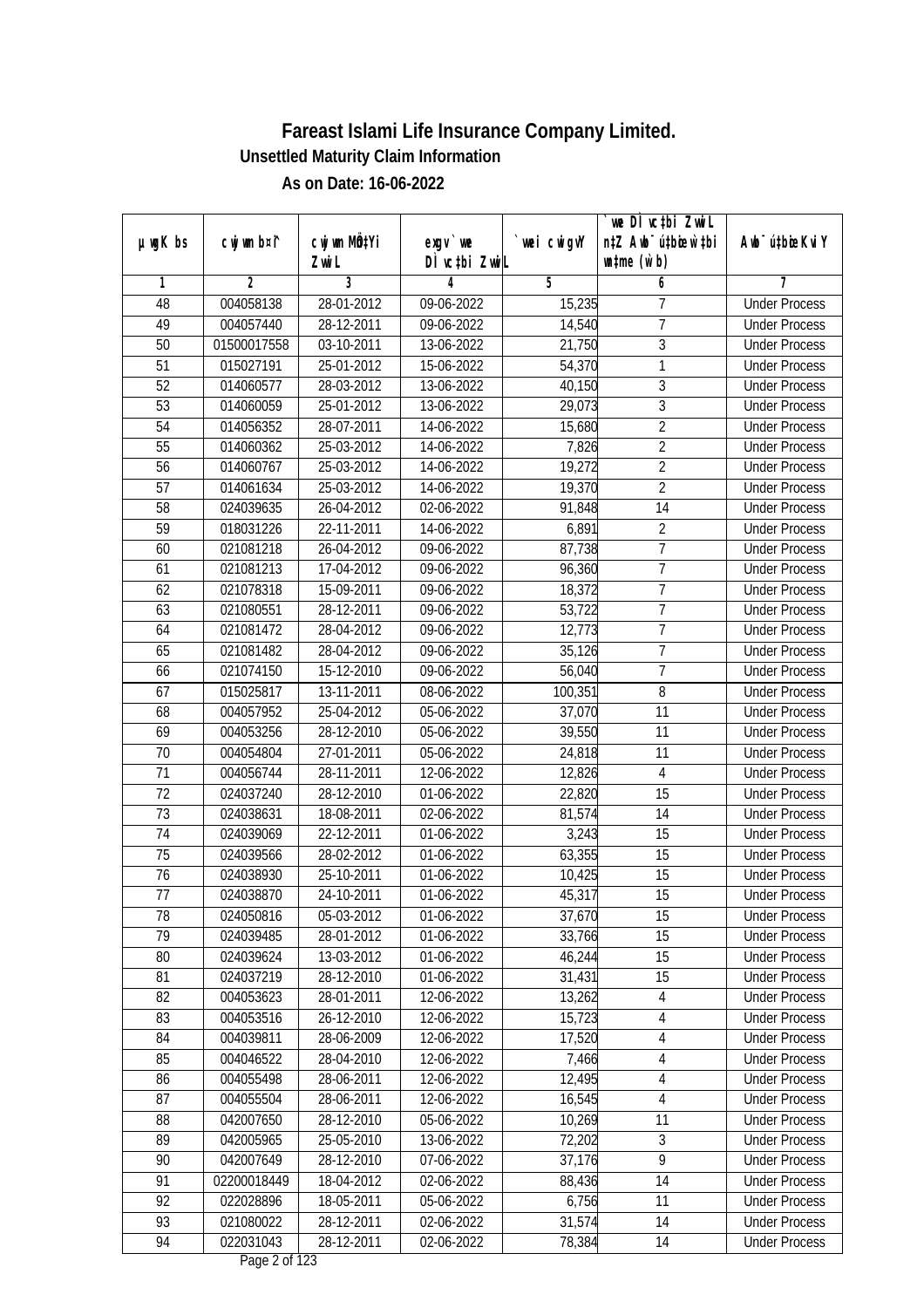|                 |             |                           |               |             | we DI vctbi ZwiL                 |                             |
|-----------------|-------------|---------------------------|---------------|-------------|----------------------------------|-----------------------------|
| $µ$ ug $K$ bs   | cwj wm b¤i^ | cwj wm MQ <sup>1</sup> Yi | $exgV$ we     | `wei cwigvY | n‡Z Awb <sup>-</sup> ú‡bioar`‡bi | Awb <sup>-</sup> ú‡bioeKviY |
|                 |             | Zwi L                     | DÌ vctbi ZwiL |             | $\n  untime\n  (u`b)\n$          |                             |
| 1               | 2           | 3                         | 4             | 5           | 6                                | 7                           |
| $\overline{95}$ | 02200019046 | 18-04-2012                | 06-06-2022    | 44,672      | 10                               | <b>Under Process</b>        |
| 96              | 021079726   | 28-12-2011                | 09-06-2022    | 38,746      | 7                                | <b>Under Process</b>        |
| $\overline{97}$ | 02200014778 | 01-08-2011                | 05-06-2022    | 60,733      | 11                               | <b>Under Process</b>        |
| 98              | 014060423   | 28-03-2012                | 13-06-2022    | 41,238      | 3                                | <b>Under Process</b>        |
| 99              | 014060701   | 28-04-2012                | 13-06-2022    | 33,967      | $\overline{3}$                   | <b>Under Process</b>        |
| 100             | 001013145   | 21-12-2011                | 05-06-2022    | 18,376      | $\overline{11}$                  | <b>Under Process</b>        |
| 101             | 012010232   | 28-12-2011                | 10-04-2022    | 7,973       | 67                               | <b>Under Process</b>        |
| 102             | 031002988   | 20-02-2008                | 16-06-2022    | 16,815      | $\boldsymbol{0}$                 | <b>Under Process</b>        |
| 103             | 031006803   | 28-12-2011                | 02-06-2022    | 39,975      | 14                               | <b>Under Process</b>        |
| 104             | 031006804   | 28-12-2011                | 02-06-2022    | 39,975      | 14                               | <b>Under Process</b>        |
| 105             | 031006669   | 24-11-2011                | 02-06-2022    | 56,259      | $\overline{14}$                  | <b>Under Process</b>        |
| 106             | 031006802   | 28-12-2011                | 02-06-2022    | 39,975      | 14                               | <b>Under Process</b>        |
| 107             | 031006801   | 28-12-2011                | 02-06-2022    | 39,975      | $\overline{14}$                  | <b>Under Process</b>        |
| 108             | 031006807   | 28-12-2011                | 02-06-2022    | 39,975      | 14                               | <b>Under Process</b>        |
| 109             | 031004659   | 28-07-2009                | 02-06-2022    | 39,125      | 14                               | <b>Under Process</b>        |
| 110             | 031006722   | 18-11-2011                | 02-06-2022    | 33,611      | 14                               | <b>Under Process</b>        |
| 111             | 03100007724 | 28-12-2011                | 02-06-2022    | 84,657      | 14                               | <b>Under Process</b>        |
| 112             | 011022396   | 28-09-2009                | 05-06-2022    | 10,760      | 11                               | <b>Under Process</b>        |
| 113             | 011031868   | 18-03-2012                | 07-06-2022    | 17,888      | 9                                | <b>Under Process</b>        |
| 114             | 042008541   | 28-12-2011                | 07-06-2022    | 38,645      | 9                                | <b>Under Process</b>        |
| 115             | 042008706   | 28-04-2012                | 07-06-2022    | 40,150      | 9                                | <b>Under Process</b>        |
| 116             | 042008468   | $\overline{21}$ -12-2011  | 07-06-2022    | 9,960       | 9                                | <b>Under Process</b>        |
| 117             | 02100019178 | 25-05-2011                | 15-06-2022    | 1,504,495   | 1                                | <b>Under Process</b>        |
| 118             | 03000002382 | 28-01-2012                | 07-06-2022    | 90,971      | 9                                | <b>Under Process</b>        |
| 119             | 024025973   | 22-12-2009                | 09-06-2022    | 76,176      | $\overline{7}$                   | <b>Under Process</b>        |
| 120             | 024040208   | 28-11-2011                | 09-06-2022    | 182,962     | 7                                | <b>Under Process</b>        |
| 121             | 010003927   | 28-12-2011                | 08-06-2022    | 33,955      | 8                                | <b>Under Process</b>        |
| 122             | 021078833   | 28-10-2011                | 09-06-2022    | 21,675      | $\overline{7}$                   | <b>Under Process</b>        |
| 123             | 037004330   | 18-10-2011                | 15-06-2022    | 13,236      | 1                                | <b>Under Process</b>        |
| 124             | 049028210   | 28-06-2010                | 15-06-2022    | 6,516       | 1                                | <b>Under Process</b>        |
| 125             | 049028072   | 18-06-2010                | 15-06-2022    | 14,935      | 1                                | <b>Under Process</b>        |
| 126             | 049027929   | 28-06-2010                | 15-06-2022    | 51,316      | 1                                | <b>Under Process</b>        |
| 127             | 017030654   | 28-06-2011                | 16-06-2022    | 24,100      | $\boldsymbol{0}$                 | <b>Under Process</b>        |
| 128             | 00300019169 | 28-06-2011                | 13-06-2022    | 15,981      | $\overline{3}$                   | <b>Under Process</b>        |
| 129             | 049033391   | 28-05-2012                | 15-06-2022    | 80,300      | 1                                | <b>Under Process</b>        |
| 130             | 012010675   | 28-04-2012                | 08-06-2022    | 96,360      | 8                                | <b>Under Process</b>        |
| 131             | 012010576   | 28-04-2012                | 08-06-2022    | 23,291      | 8                                | <b>Under Process</b>        |
| 132             | 022029761   | 14-06-2011                | 13-06-2022    | 74,972      | $\overline{3}$                   | <b>Under Process</b>        |
| 133             | 027032800   | 28-11-2011                | 08-06-2022    | 79,950      | $\overline{8}$                   | <b>Under Process</b>        |
| 134             | 027033668   | 24-04-2012                | 15-06-2022    | 96,360      | 1                                | <b>Under Process</b>        |
| 135             | 027033643   | 18-04-2012                | 15-06-2022    | 96,360      | 1                                | <b>Under Process</b>        |
| 136             | 027033626   | 23-04-2012                | 15-06-2022    | 35,177      | 1                                | <b>Under Process</b>        |
| 137             | 010003967   | 28-01-2012                | 08-06-2022    | 69,809      | 8                                | <b>Under Process</b>        |
| 138             | 024037677   | 22-02-2011                | 14-06-2022    | 40,697      | $\overline{2}$                   | <b>Under Process</b>        |
| 139             | 024036757   | 22-11-2010                | 14-06-2022    | 8,558       | $\overline{2}$                   | <b>Under Process</b>        |
| 140             | 024039809   | 28-12-2011                | 14-06-2022    | 20,521      | $\overline{2}$                   | <b>Under Process</b>        |
| 141             | 024038534   | 11-06-2011                | 14-06-2022    | 13,788      | $\overline{2}$                   | <b>Under Process</b>        |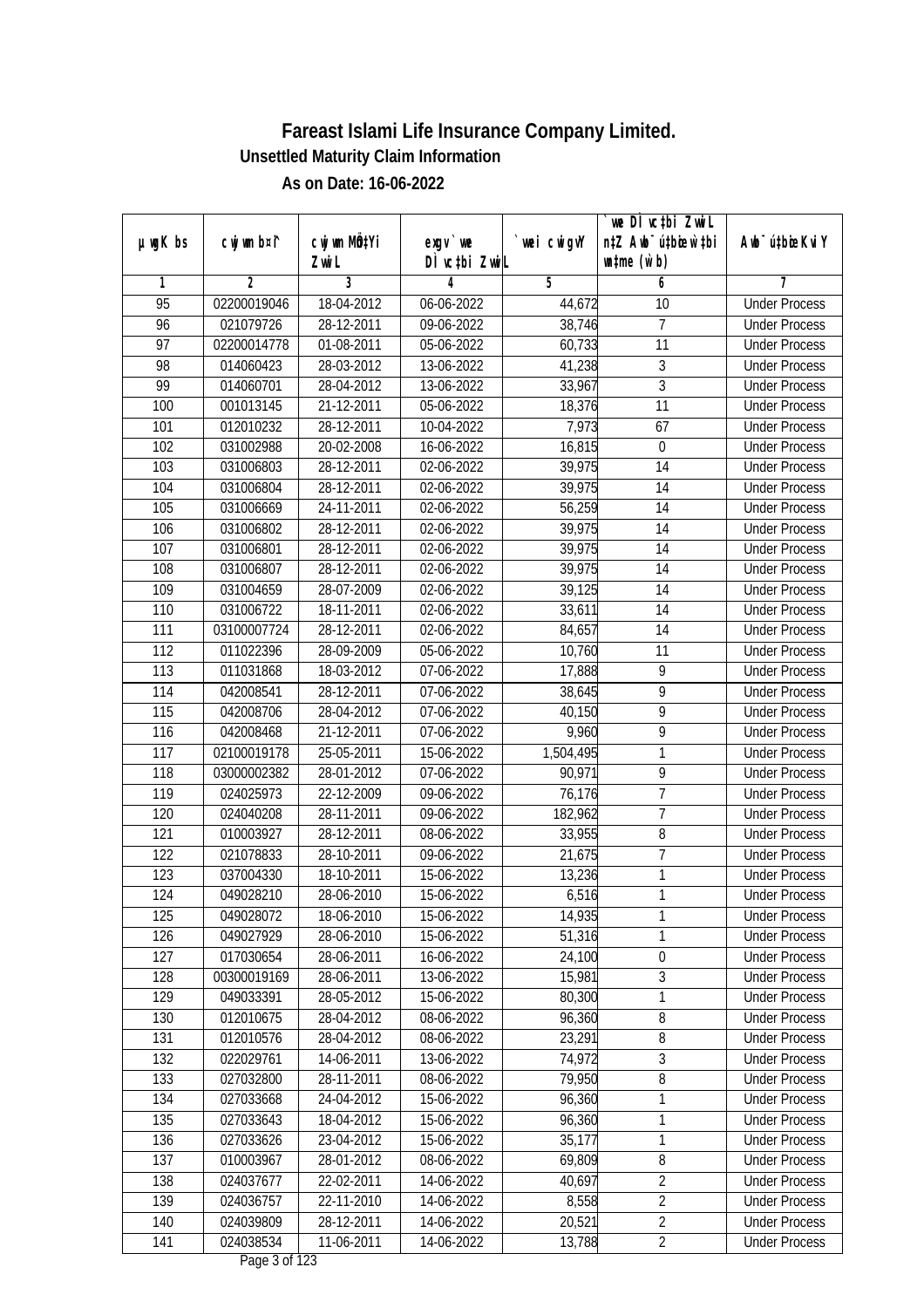|                  |                |                           |                          |             | `we DÌ vc‡bi Zwwi∟               |                             |
|------------------|----------------|---------------------------|--------------------------|-------------|----------------------------------|-----------------------------|
| $µ$ ug $K$ bs    | cwj wm b¤i^    | cwj wm MQ <sup>1</sup> Yi | $exgV$ we                | `wei cwigvY | n‡Z Awb <sup>-</sup> ú‡bioen`‡bi | Awb <sup>-</sup> ú‡bioeKviY |
|                  |                | Zwi L                     | DÌ vctbi ZwiL            |             | $\n  untime\n  (u`b)\n$          |                             |
| 1                | $\overline{2}$ | $\overline{3}$            | 4                        | 5           | 6                                | 7                           |
| $\overline{142}$ | 004058031      | 28-04-2012                | 09-06-2022               | 38,840      | 7                                | <b>Under Process</b>        |
| 143              | 004055991      | 28-06-2011                | 15-06-2022               | 27,900      | 1                                | <b>Under Process</b>        |
| 144              | 004046655      | 28-04-2010                | 15-06-2022               | 13,998      | 1                                | <b>Under Process</b>        |
| 145              | 004054266      | 28-10-2010                | 15-06-2022               | 3,627       | 1                                | <b>Under Process</b>        |
| 146              | 004056906      | 28-06-2011                | 15-06-2022               | 27,382      | 1                                | <b>Under Process</b>        |
| $\overline{147}$ | 004055995      | 28-06-2011                | 15-06-2022               | 50,908      | 1                                | <b>Under Process</b>        |
| 148              | 004057161      | 28-12-2011                | 09-06-2022               | 21,432      | 7                                | <b>Under Process</b>        |
| 149              | 004046654      | 28-04-2010                | 15-06-2022               | 18,041      | 1                                | <b>Under Process</b>        |
| 150              | 004054048      | 28-02-2011                | 15-06-2022               | 71,904      | 1                                | <b>Under Process</b>        |
| 151              | 012010315      | 28-03-2012                | 08-06-2022               | 36,419      | 8                                | <b>Under Process</b>        |
| 152              | 012009591      | 23-10-2011                | 16-06-2022               | 24,591      | 0                                | <b>Under Process</b>        |
| 153              | 004057623      | 28-01-2012                | 05-06-2022               | 18,744      | 11                               | <b>Under Process</b>        |
| 154              | 004048427      | 28-06-2010                | 05-06-2022               | 41,076      | 11                               | <b>Under Process</b>        |
| 155              | 004048398      | 25-05-2010                | 05-06-2022               | 5,900       | 11                               | <b>Under Process</b>        |
| 156              | 004051141      | 28-10-2010                | 05-06-2022               | 7,919       | 11                               | <b>Under Process</b>        |
| 157              | 004058015      | 28-02-2012                | $\overline{05}$ -06-2022 | 72,795      | 11                               | <b>Under Process</b>        |
| 158              | 018030539      | 25-08-2011                | 14-06-2022               | 8,988       | $\overline{2}$                   | <b>Under Process</b>        |
| 159              | 015026704      | 16-02-2012                | 15-06-2022               | 28,458      | 1                                | <b>Under Process</b>        |
| 160              | 015026810      | 28-01-2012                | 07-06-2022               | 30,214      | 9                                | <b>Under Process</b>        |
| 161              | 015025968      | 07-12-2011                | 15-06-2022               | 40,302      | 1                                | <b>Under Process</b>        |
| 162              | 018032118      | 27-12-2011                | 14-06-2022               | 6,996       | $\overline{2}$                   | <b>Under Process</b>        |
| 163              | 018031080      | 28-11-2011                | 05-06-2022               | 6,911       | 11                               | <b>Under Process</b>        |
| 164              | 011019559      | 11-06-2009                | 07-06-2022               | 18,780      | 9                                | <b>Under Process</b>        |
| 165              | 011029458      | 28-06-2011                | 07-06-2022               | 21,601      | 9                                | <b>Under Process</b>        |
| 166              | 011029459      | 28-06-2011                | 07-06-2022               | 18,403      | 9                                | <b>Under Process</b>        |
| 167              | 011018064      | 15-03-2009                | 07-06-2022               | 15,912      | 9                                | <b>Under Process</b>        |
| 168              | 011030265      | 26-06-2011                | 16-06-2022               | 31,306      | $\mathbf{0}$                     | <b>Under Process</b>        |
| 169              | 024039676      | 28-04-2012                | 01-06-2022               | 75,288      | 15                               | <b>Under Process</b>        |
| 170              | 030021491      | 28-12-2011                | 07-06-2022               | 5,515       | 9                                | <b>Under Process</b>        |
| 171              | 004058183      | 28-01-2012                | 16-06-2022               | 105,664     | $\boldsymbol{0}$                 | <b>Under Process</b>        |
| 172              | 004055101      | 28-05-2011                | 09-06-2022               | 15,935      | 7                                | <b>Under Process</b>        |
| 173              | 004057905      | 01-01-2012                | 05-06-2022               | 25,792      | 11                               | <b>Under Process</b>        |
| 174              | 004058145      | 28-03-2012                | 05-06-2022               | 61,416      | 11                               | <b>Under Process</b>        |
| 175              | 004058172      | 28-01-2012                | 05-06-2022               | 27,317      | 11                               | <b>Under Process</b>        |
| 176              | 004058324      | 28-01-2012                | 05-06-2022               | 72,173      | 11                               | <b>Under Process</b>        |
| 177              | 004055100      | 28-05-2011                | 05-06-2022               | 32,004      | 11                               | <b>Under Process</b>        |
| 178              | 004057536      | 11-12-2011                | 05-06-2022               | 5,839       | 11                               | <b>Under Process</b>        |
| 179              | 038002587      | 23-04-2011                | 12-06-2022               | 14,886      | 4                                | <b>Under Process</b>        |
| 180              | 038002231      | 17-04-2010                | 09-06-2022               | 4,906       | $\overline{7}$                   | <b>Under Process</b>        |
| 181              | 038002463      | 26-12-2010                | 12-06-2022               | 21,720      | 4                                | <b>Under Process</b>        |
| 182              | 009007736      | 28-12-2011                | 05-06-2022               | 42,914      | 11                               | <b>Under Process</b>        |
| 183              | 011032368      | 28-12-2011                | 12-06-2022               | 7,638       | $\overline{4}$                   | <b>Under Process</b>        |
| 184              | 031006517      | 28-06-2011                | 16-06-2022               | 15,405      | 0                                | <b>Under Process</b>        |
| 185              | 011031785      | 22-03-2012                | 07-06-2022               | 45,054      | $\overline{9}$                   | <b>Under Process</b>        |
| 186              | 015026130      | 28-12-2011                | 08-06-2022               | 19,075      | $\overline{8}$                   | <b>Under Process</b>        |
| 187              | 015026177      | 28-12-2011                | 13-06-2022               | 38,748      | $\mathfrak{Z}$                   | <b>Under Process</b>        |
| 188              | 015026139      | 28-11-2011                | 13-06-2022               | 20,788      | $\overline{3}$                   | <b>Under Process</b>        |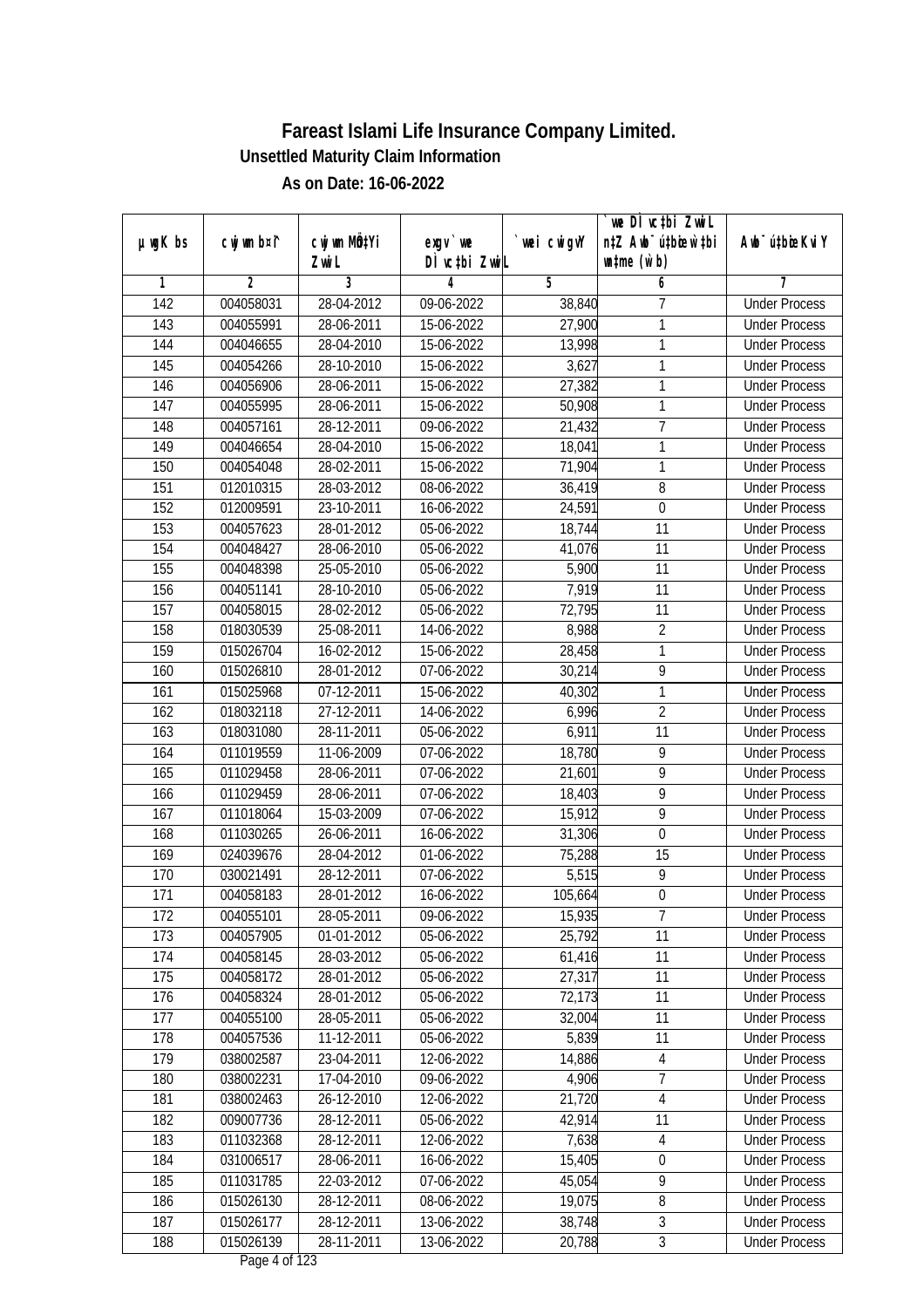|                  |                |                          |               |             | we DI vctbi ZwiL                 |                             |
|------------------|----------------|--------------------------|---------------|-------------|----------------------------------|-----------------------------|
| $µ$ ug $K$ bs    | cwj wm b¤i^    | cwj wm MQtYi             | $exgV$ we     | `wei cwigvY | n‡Z Awb <sup>-</sup> ú‡bioar`‡bi | Awb <sup>-</sup> ú‡bioeKviY |
|                  |                | Zwi L                    | DÌ vctbi ZwiL |             | $\n  untime\n  (u`b)\n$          |                             |
| 1                | $\overline{2}$ | 3                        | 4             | 5           | 6                                | 7                           |
| 189              | 03400035395    | 28-12-2011               | 08-06-2022    | 80,753      | 8                                | <b>Under Process</b>        |
| 190              | 057006517      | 28-03-2010               | 13-06-2022    | 8,534       | 3                                | <b>Under Process</b>        |
| 191              | 057006092      | 28-01-2010               | 13-06-2022    | 4,078       | $\overline{3}$                   | <b>Under Process</b>        |
| 192              | 05700015441    | 28-09-2011               | 13-06-2022    | 25,278      | $\overline{3}$                   | <b>Under Process</b>        |
| 193              | 012009564      | 26-09-2011               | 16-06-2022    | 13,236      | $\overline{0}$                   | <b>Under Process</b>        |
| 194              | 012009562      | 26-09-2011               | 16-06-2022    | 13,236      | $\boldsymbol{0}$                 | <b>Under Process</b>        |
| 195              | 012010560      | 28-04-2012               | 16-06-2022    | 19,272      | $\pmb{0}$                        | <b>Under Process</b>        |
| 196              | 004057881      | 28-03-2012               | 05-06-2022    | 186,432     | 11                               | <b>Under Process</b>        |
| $\overline{197}$ | 004042269      | 28-09-2009               | 05-06-2022    | 4,609       | 11                               | <b>Under Process</b>        |
| 198              | 004056193      | 28-06-2011               | 05-06-2022    | 21,376      | 11                               | <b>Under Process</b>        |
| 199              | 0923007015     | 26-01-2012               | 29-05-2022    | 79,620      | $\overline{18}$                  | <b>Under Process</b>        |
| 200              | 0923007142     | 26-02-2012               | 31-05-2022    | 88,725      | 16                               | <b>Under Process</b>        |
| 201              | 0923007153     | 26-02-2012               | 08-06-2022    | 145,602     | 8                                | <b>Under Process</b>        |
| 202              | 0923007233     | 22-03-2012               | 08-06-2022    | 191,664     | 8                                | <b>Under Process</b>        |
| 203              | 0923007459     | 28-04-2012               | 29-05-2022    | 53,120      | 18                               | <b>Under Process</b>        |
| 204              | 0923007491     | 05-03-2012               | 31-05-2022    | 19,069      | 16                               | <b>Under Process</b>        |
| 205              | 0924002147     | 20-10-2010               | 06-06-2022    | 16,843      | 10                               | <b>Under Process</b>        |
| 206              | 0924002353     | 28-12-2010               | 06-06-2022    | 12,868      | 10                               | <b>Under Process</b>        |
| 207              | 0924002741     | 20-03-2011               | 06-06-2022    | 12,677      | 10                               | <b>Under Process</b>        |
| 208              | 0924002824     | 02-05-2011               | 26-05-2022    | 11,051      | 21                               | <b>Under Process</b>        |
| 209              | 0924002925     | 05-06-2011               | 12-06-2022    | 33,595      | $\overline{4}$                   | <b>Under Process</b>        |
| 210              | 0924003302     | 11-10-2011               | 12-06-2022    | 11,011      | 4                                | <b>Under Process</b>        |
| 211              | 0924003313     | $\overline{11}$ -10-2011 | 12-06-2022    | 11,011      | $\overline{4}$                   | <b>Under Process</b>        |
| 212              | 0924003452     | 18-04-2012               | 12-06-2022    | 97,167      | $\overline{4}$                   | <b>Under Process</b>        |
| 213              | 0924003461     | 28-04-2012               | 12-06-2022    | 97,167      | $\sqrt{4}$                       | <b>Under Process</b>        |
| 214              | 0924003462     | 28-04-2012               | 12-06-2022    | 194,326     | 4                                | <b>Under Process</b>        |
| 215              | 0924003463     | 28-04-2012               | 12-06-2022    | 97,167      | 4                                | <b>Under Process</b>        |
| 216              | 0924003468     | 28-04-2012               | 06-06-2022    | 16,910      | 10                               | <b>Under Process</b>        |
| 217              | 0924003469     | 28-04-2012               | 06-06-2022    | 38,866      | 10                               | <b>Under Process</b>        |
| 218              | 0925007356     | 21-11-2011               | 26-05-2022    | 24,119      | 21                               | <b>Under Process</b>        |
| 219              | 0925007438     | 28-11-2011               | 26-05-2022    | 25,278      | 21                               | <b>Under Process</b>        |
| 220              | 0925007857     | 28-12-2011               | 26-05-2022    | 13,732      | 21                               | <b>Under Process</b>        |
| 221              | 0925007862     | 28-12-2011               | 26-05-2022    | 7,118       | 21                               | <b>Under Process</b>        |
| 222              | 0925008422     | 08-04-2012               | 26-05-2022    | 32,321      | 21                               | <b>Under Process</b>        |
| 223              | 0925008438     | 10-04-2012               | 26-05-2022    | 11,161      | 21                               | <b>Under Process</b>        |
| 224              | 0925008609     | 28-04-2012               | 15-06-2022    | 27,056      | 1                                | <b>Under Process</b>        |
| 225              | 0926007867     | 28-12-2011               | 12-06-2022    | 93,839      | $\sqrt{4}$                       | <b>Under Process</b>        |
| 226              | 0923000520     | 28-03-2009               | 15-06-2022    | 16,325      | 1                                | <b>Under Process</b>        |
| 227              | 0923002212     | 28-05-2010               | 31-05-2022    | 13,141      | 16                               | <b>Under Process</b>        |
| 228              | 0923002396     | 28-06-2010               | 15-06-2022    | 25,716      | 1                                | <b>Under Process</b>        |
| 229              | 0923002881     | 28-08-2010               | 05-06-2022    | 15,404      | 11                               | <b>Under Process</b>        |
| 230              | 0923005304     | 22-08-2011               | 31-05-2022    | 54,300      | 16                               | <b>Under Process</b>        |
| 231              | 0923005348     | 13-06-2011               | 08-06-2022    | 7,118       | 8                                | <b>Under Process</b>        |
| 232              | 0924000756     | 24-11-2009               | 26-05-2022    | 17,902      | 21                               | <b>Under Process</b>        |
| 233              | 0924001348     | 28-03-2010               | 06-06-2022    | 8,743       | 10                               | <b>Under Process</b>        |
| 234              | 0924001499     | 26-05-2010               | 06-06-2022    | 5,070       | 10                               | <b>Under Process</b>        |
| 235              | 0924001757     | 18-09-2010               | 06-06-2022    | 13,141      | 10                               | <b>Under Process</b>        |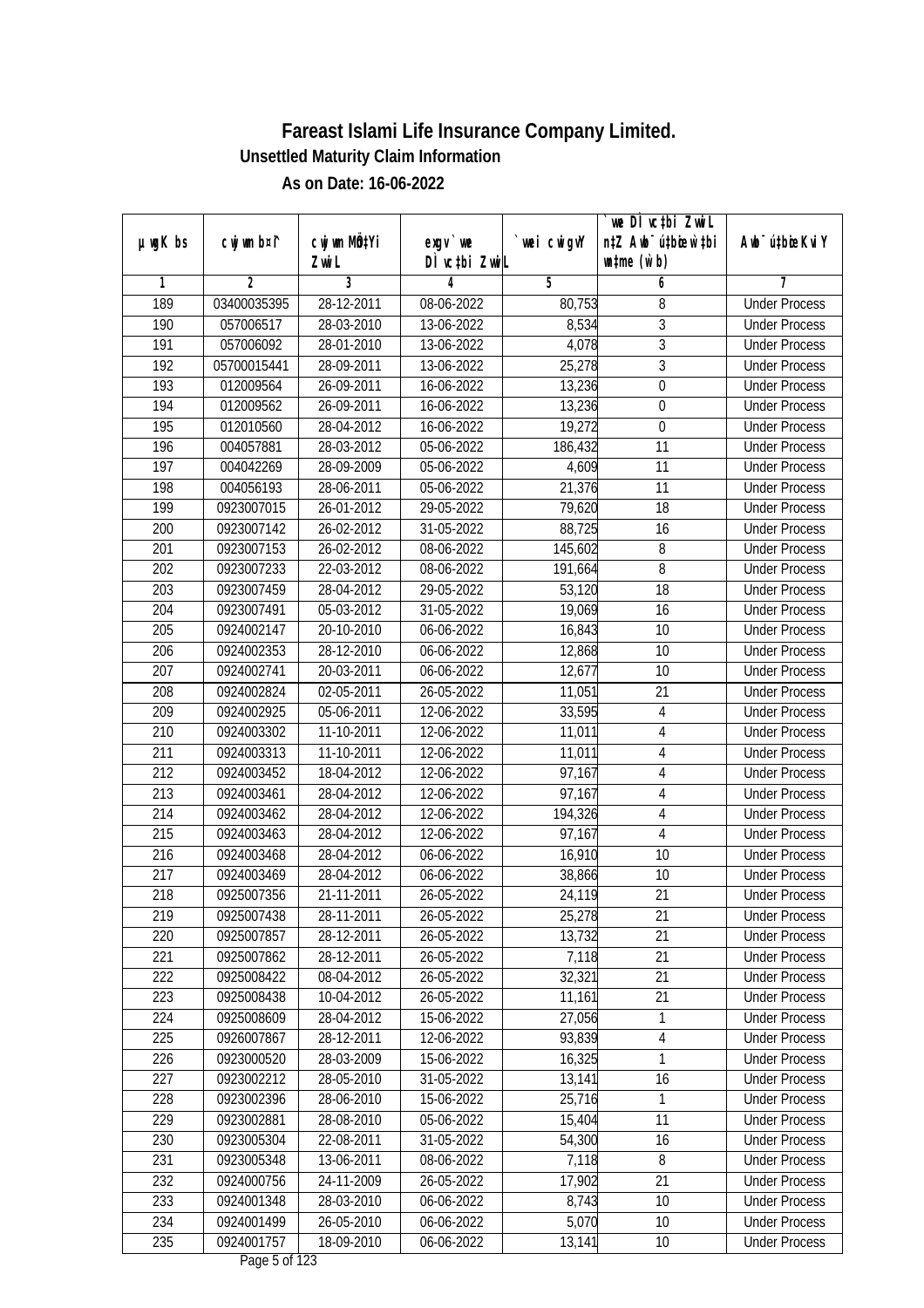|                  |                |              |                  |                | we DI vctbi ZwiL                 |                             |
|------------------|----------------|--------------|------------------|----------------|----------------------------------|-----------------------------|
| $µ$ ug $K$ bs    | cwj wm b¤i^    | cwj wm MQtYi | exgy `we         | `wei cwigvY    | n‡Z Awb <sup>-</sup> ú‡bioar`‡bi | Awb <sup>-</sup> ú‡bioeKviY |
|                  |                | Zwi L        | DÌ vctbi ZwiL    |                | $\n  untime\n  (u`b)\n$          |                             |
| 1                | $\overline{2}$ | 3            | 4                | $\overline{5}$ | 6                                | 7                           |
| 236              | 0925005522     | 28-12-2010   | 26-05-2022       | 35,160         | $\overline{21}$                  | <b>Under Process</b>        |
| 237              | 0926004820     | 28-08-2010   | 12-06-2022       | 5,913          | 4                                | <b>Under Process</b>        |
| 238              | 0926005702     | 28-12-2010   | 12-06-2022       | 5,256          | $\overline{4}$                   | <b>Under Process</b>        |
| 239              | 0926006339     | 28-02-2011   | 12-06-2022       | 23,060         | 4                                | <b>Under Process</b>        |
| 240              | 0926006412     | 28-03-2011   | 12-06-2022       | 27,465         | 4                                | <b>Under Process</b>        |
| 241              | 0926006638     | 20-05-2011   | 12-06-2022       | 50,592         | 4                                | <b>Under Process</b>        |
| $\overline{242}$ | 0926007278     | 28-06-2011   | 12-06-2022       | 22,796         | 4                                | <b>Under Process</b>        |
| 243              | 0926007425     | 28-09-2011   | 12-06-2022       | 58,732         | $\overline{4}$                   | <b>Under Process</b>        |
| 244              | 0926007500     | 28-10-2011   | 12-06-2022       | 58,046         | $\sqrt{4}$                       | <b>Under Process</b>        |
| 245              | 0926007621     | 20-11-2011   | 12-06-2022       | 28,917         | 4                                | <b>Under Process</b>        |
| 246              | 0926007681     | 28-11-2011   | 01-06-2022       | 33,834         | $\overline{15}$                  | <b>Under Process</b>        |
| 247              | 0926007723     | 10-12-2011   | 01-06-2022       | 54,327         | 15                               | <b>Under Process</b>        |
| 248              | 0926007751     | 18-12-2011   | 01-06-2022       | 34,436         | $\overline{15}$                  | <b>Under Process</b>        |
| 249              | 0926007892     | 28-12-2011   | 12-06-2022       | 36,833         | 4                                | <b>Under Process</b>        |
| 250              | 0926007926     | 28-12-2011   | 12-06-2022       | 190,817        | 4                                | <b>Under Process</b>        |
| 251              | 0926007933     | 28-12-2011   | 12-06-2022       | 36,423         | 4                                | <b>Under Process</b>        |
| 252              | 0926007943     | 28-12-2011   | 12-06-2022       | 58,046         | 4                                | <b>Under Process</b>        |
| 253              | 0926007973     | 28-12-2011   | 12-06-2022       | 96,743         | $\overline{4}$                   | <b>Under Process</b>        |
| 254              | 0926008033     | 28-12-2011   | 12-06-2022       | 43,224         | 4                                | <b>Under Process</b>        |
| 255              | 0926008046     | 28-12-2011   | 12-06-2022       | 14,458         | 4                                | <b>Under Process</b>        |
| 256              | 0926008056     | 28-12-2011   | 12-06-2022       | 83,299         | $\overline{4}$                   | <b>Under Process</b>        |
| 257              | 0926008136     | 28-12-2011   | 12-06-2022       | 8,676          | 4                                | <b>Under Process</b>        |
| 258              | 0926008137     | 28-12-2011   | 01-06-2022       | 44,594         | 15                               | <b>Under Process</b>        |
| 259              | 0926008148     | 28-12-2011   | 01-06-2022       | 21,650         | 15                               | <b>Under Process</b>        |
| 260              | 0926008183     | 28-12-2011   | 12-06-2022       | 24,102         | $\overline{4}$                   | <b>Under Process</b>        |
| 261              | 0926008220     | 28-02-2012   | 01-06-2022       | 191,664        | 15                               | <b>Under Process</b>        |
| 262              | 0926008225     | 28-02-2012   | 12-06-2022       | 38,866         | 4                                | <b>Under Process</b>        |
| 263              | 0926008235     | 28-02-2012   | 12-06-2022       | 97,167         | 4                                | <b>Under Process</b>        |
| 264              | 0926008240     | 28-02-2012   | 12-06-2022       | 38,866         | $\overline{4}$                   | <b>Under Process</b>        |
| 265              | 0926008268     | 28-02-2012   | 12-06-2022       | 73,915         | $\overline{4}$                   | <b>Under Process</b>        |
| 266              | 0926008284     | 28-02-2012   | 12-06-2022       | 97,167         | 4                                | <b>Under Process</b>        |
| 267              | 0926008287     | 28-02-2012   | 12-06-2022       | 194,326        | 4                                | <b>Under Process</b>        |
| 268              | 0926008291     | 28-02-2012   | 12-06-2022       | 93,174         | $\overline{4}$                   | <b>Under Process</b>        |
| 269              | 0926008298     | 28-02-2012   | 01-06-2022       | 38,866         | 15                               | <b>Under Process</b>        |
| 270              | 0926008341     | 28-03-2012   | 12-06-2022       | 20,435         | $\overline{4}$                   | <b>Under Process</b>        |
| 271              | 0926008360     | 28-03-2012   | 12-06-2022       | 97,167         | 4                                | <b>Under Process</b>        |
| 272              | 0926008363     | 28-03-2012   | 12-06-2022       | 57,502         | $\overline{4}$                   | <b>Under Process</b>        |
| 273              | 0926008376     | 28-03-2012   | 01-06-2022       | 92,507         | 15                               | <b>Under Process</b>        |
| 274              | 0926008410     | 28-04-2012   | 12-06-2022       | 57,430         | $\overline{4}$                   | <b>Under Process</b>        |
| 275              | 0926008419     | 28-04-2012   | 12-06-2022       | 91,619         | $\sqrt{4}$                       | <b>Under Process</b>        |
| 276              | 0926008434     | 28-04-2012   | 12-06-2022       | 97,167         | $\overline{4}$                   | <b>Under Process</b>        |
| 277              | 0926008447     | 28-04-2012   | 12-06-2022       | 97,167         | 4                                | <b>Under Process</b>        |
| 278              | 0926008450     | 28-04-2012   | $12 - 06 - 2022$ | 57,502         | 4                                | <b>Under Process</b>        |
| 279              | 0926008529     | 28-04-2012   | 12-06-2022       | 97,167         | 4                                | <b>Under Process</b>        |
| 280              | 0926008589     | 28-04-2012   | 12-06-2022       | 35,559         | $\overline{4}$                   | <b>Under Process</b>        |
| 281              | 0927001169     | 05-12-2010   | 12-06-2022       | 35,446         | $\overline{4}$                   | <b>Under Process</b>        |
| 282              | 0927002473     | 04-02-2012   | 12-06-2022       | 58,301         | 4                                | <b>Under Process</b>        |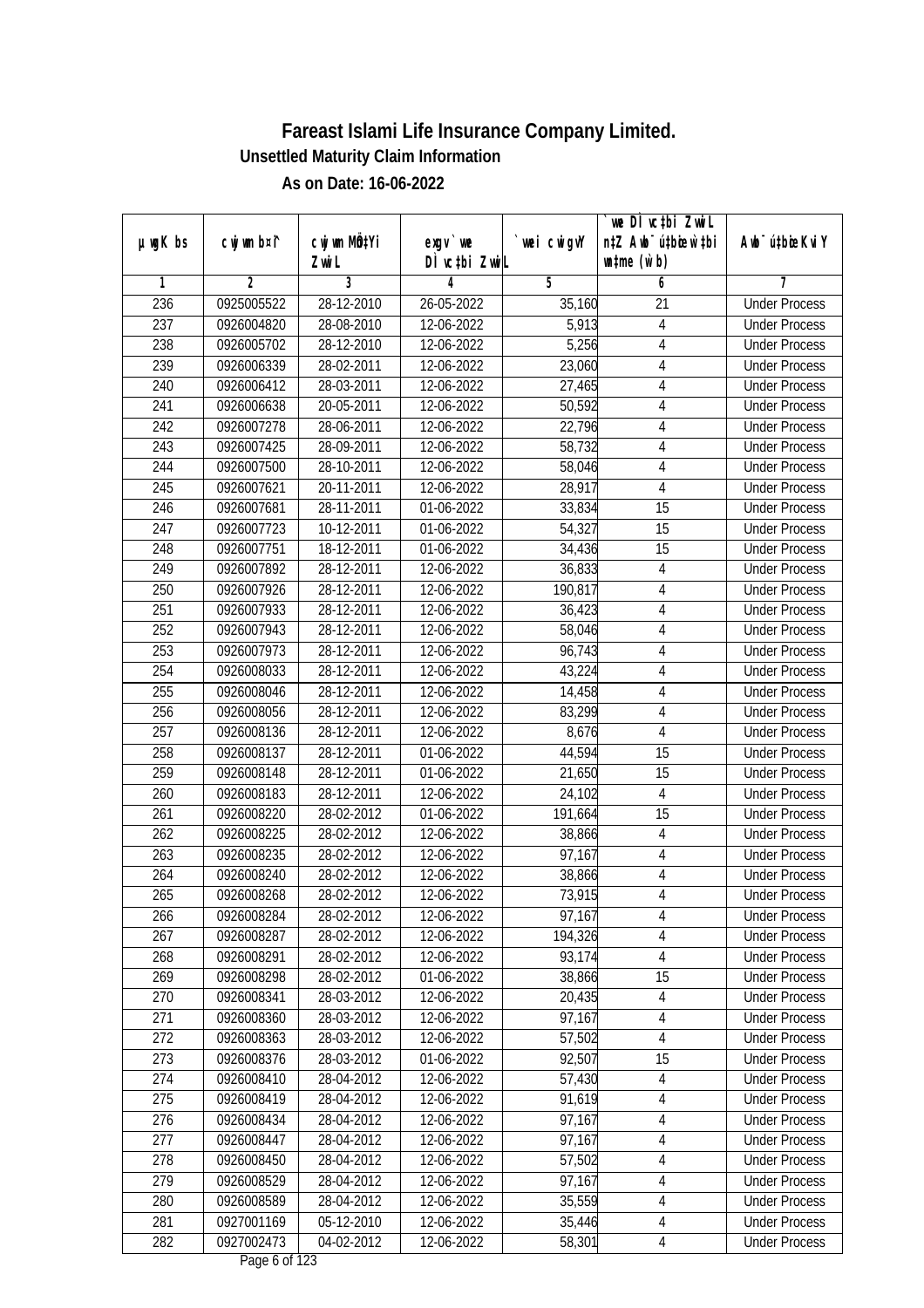|               |                |                           |               |                | we DI vctbi ZwiL                 |                             |
|---------------|----------------|---------------------------|---------------|----------------|----------------------------------|-----------------------------|
| $µ$ ug $K$ bs | cwj wm b¤i^    | cwj wm MQ <sup>1</sup> Yi | $exgV$ we     | `wei cwigvY    | n‡Z Awb <sup>-</sup> ú‡bioar`‡bi | Awb <sup>-</sup> ú‡bioeKviY |
|               |                | Zwi L                     | DÌ vctbi ZwiL |                | $\n  untime\n  (u`b)\n$          |                             |
| 1             | $\overline{2}$ | 3                         | 4             | $\overline{5}$ | 6                                | 7                           |
| 283           | 0927002541     | 28-02-2012                | 15-06-2022    | 11,837         | 1                                | <b>Under Process</b>        |
| 284           | 0927002586     | 24-03-2012                | 05-06-2022    | 42,463         | $\overline{11}$                  | <b>Under Process</b>        |
| 285           | 0927002663     | 19-04-2012                | 05-06-2022    | 97,167         | $\overline{11}$                  | <b>Under Process</b>        |
| 286           | 0927002674     | 22-04-2012                | 05-06-2022    | 37,002         | 11                               | <b>Under Process</b>        |
| 287           | 0927002706     | 28-04-2012                | 12-06-2022    | 97,167         | $\overline{4}$                   | <b>Under Process</b>        |
| 288           | 0927002725     | 28-04-2012                | 05-06-2022    | 58,301         | 11                               | <b>Under Process</b>        |
| 289           | 0927002729     | 28-04-2012                | 12-06-2022    | 51,293         | 4                                | <b>Under Process</b>        |
| 290           | 0927002739     | 28-04-2012                | 12-06-2022    | 31,778         | $\overline{4}$                   | <b>Under Process</b>        |
| 291           | 0927002752     | 28-04-2012                | 12-06-2022    | 6,087          | $\overline{4}$                   | <b>Under Process</b>        |
| 292           | 0928004435     | 07-05-2011                | 16-06-2022    | 32,974         | $\boldsymbol{0}$                 | <b>Under Process</b>        |
| 293           | 0928004796     | 28-06-2011                | 26-05-2022    | 7,785          | $\overline{21}$                  | <b>Under Process</b>        |
| 294           | 0995006401     | 06-03-2011                | 14-06-2022    | 96,743         | $\overline{2}$                   | <b>Under Process</b>        |
| 295           | 0995006492     | 28-03-2011                | 13-06-2022    | 18,908         | $\overline{3}$                   | <b>Under Process</b>        |
| 296           | 0995006678     | 23-03-2011                | 02-06-2022    | 5,338          | 14                               | <b>Under Process</b>        |
| 297           | 0995007153     | 21-04-2011                | 13-06-2022    | 32,352         | 3                                | <b>Under Process</b>        |
| 298           | 0995007347     | 25-06-2011                | 14-06-2022    | 96,743         | $\overline{2}$                   | <b>Under Process</b>        |
| 299           | 0995007362     | 25-05-2011                | 13-06-2022    | 14,458         | 3                                | <b>Under Process</b>        |
| 300           | 0995007385     | 25-06-2011                | 13-06-2022    | 91,075         | $\overline{3}$                   | <b>Under Process</b>        |
| 301           | 0995007731     | 30-06-2011                | 13-06-2022    | 21,750         | $\overline{3}$                   | <b>Under Process</b>        |
| 302           | 0995007732     | 30-06-2011                | 14-06-2022    | 28,826         | $\sqrt{2}$                       | <b>Under Process</b>        |
| 303           | 0995007736     | 30-06-2011                | 14-06-2022    | 58,046         | $\overline{2}$                   | <b>Under Process</b>        |
| 304           | 0995007767     | 30-06-2011                | 14-06-2022    | 9,641          | $\overline{2}$                   | <b>Under Process</b>        |
| 305           | 0995007808     | 30-06-2011                | 14-06-2022    | 29,129         | $\overline{2}$                   | <b>Under Process</b>        |
| 306           | 0995008275     | 19-07-2011                | 02-06-2022    | 27,804         | 14                               | <b>Under Process</b>        |
| 307           | 0995008322     | 18-09-2011                | 02-06-2022    | 15,873         | 14                               | <b>Under Process</b>        |
| 308           | 0995008323     | 18-09-2011                | 02-06-2022    | 15,873         | 14                               | <b>Under Process</b>        |
| 309           | 0995008388     | 18-09-2011                | 02-06-2022    | 28,340         | 14                               | <b>Under Process</b>        |
| 310           | 0995008614     | 13-09-2011                | 14-06-2022    | 36,041         | $\overline{2}$                   | <b>Under Process</b>        |
| 311           | 0995008725     | 13-11-2011                | 14-06-2022    | 13,902         | $\overline{2}$                   | <b>Under Process</b>        |
| 312           | 0995008759     | 20-11-2011                | 02-06-2022    | 9,677          | 14                               | <b>Under Process</b>        |
| 313           | 0995009047     | 12-12-2011                | 02-06-2022    | 92,636         | 14                               | <b>Under Process</b>        |
| 314           | 0995009102     | 26-12-2011                | 02-06-2022    | 92,636         | 14                               | <b>Under Process</b>        |
| 315           | 0995009120     | 26-12-2011                | 02-06-2022    | 26,693         | 14                               | <b>Under Process</b>        |
| 316           | 0995009163     | 04-10-2011                | 02-06-2022    | 34,559         | 14                               | <b>Under Process</b>        |
| 317           | 0995009206     | 26-12-2011                | 13-06-2022    | 37,054         | $\sqrt{3}$                       | <b>Under Process</b>        |
| 318           | 0995009282     | 28-12-2011                | 13-06-2022    | 10,010         | 3                                | <b>Under Process</b>        |
| 319           | 0995009336     | 28-12-2011                | 14-06-2022    | 49,494         | $\overline{2}$                   | <b>Under Process</b>        |
| 320           | 0995009367     | 26-12-2011                | 14-06-2022    | 14,458         | $\overline{2}$                   | <b>Under Process</b>        |
| 321           | 0995009374     | 28-12-2011                | 02-06-2022    | 20,210         | 14                               | <b>Under Process</b>        |
| 322           | 0995009440     | 17-12-2011                | 14-06-2022    | 38,697         | $\sqrt{2}$                       | <b>Under Process</b>        |
| 323           | 0995009499     | 28-12-2011                | 13-06-2022    | 96,743         | 3                                | <b>Under Process</b>        |
| 324           | 0995009636     | 28-12-2011                | 02-06-2022    | 38,697         | 14                               | <b>Under Process</b>        |
| 325           | 0995009638     | 14-02-2012                | 13-06-2022    | 6,087          | 3                                | <b>Under Process</b>        |
| 326           | 0995009648     | 19-02-2012                | 02-06-2022    | 64,660         | 14                               | <b>Under Process</b>        |
| 327           | 0995009652     | 20-02-2012                | 02-06-2022    | 47,304         | 14                               | <b>Under Process</b>        |
| 328           | 0995009801     | 28-02-2012                | 13-06-2022    | 97, 167        | $\mathfrak{Z}$                   | <b>Under Process</b>        |
| 329           | 0995009802     | 26-02-2012                | 14-06-2022    | 66,197         | $\overline{2}$                   | <b>Under Process</b>        |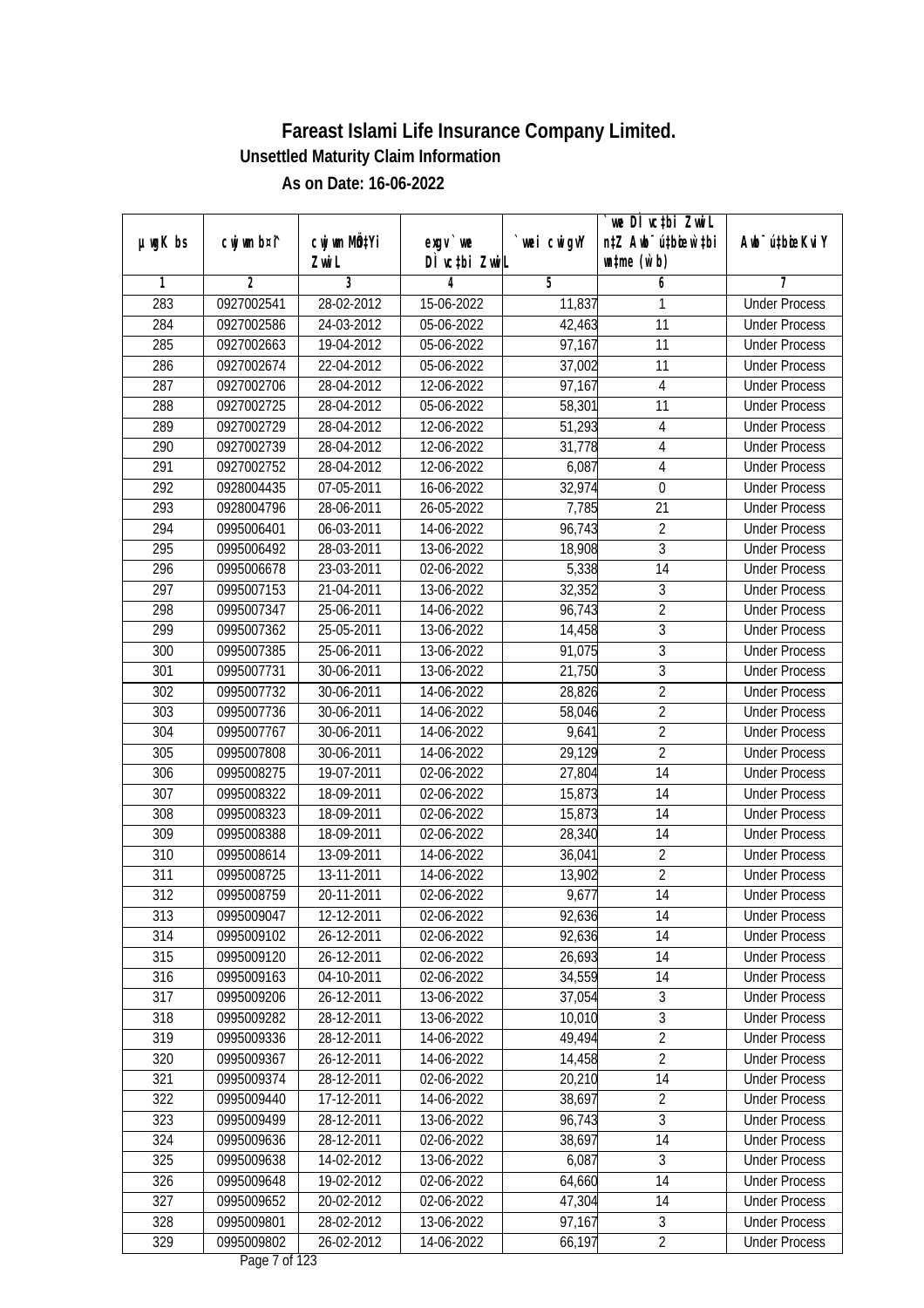|               |                |              |               |                | we DI vctbi Zwil                 |                             |
|---------------|----------------|--------------|---------------|----------------|----------------------------------|-----------------------------|
| $µ$ ug $K$ bs | cwj wm b¤i^    | cwj wm MQtYi | $exgV$ we     | wei cwigvY     | n‡Z Awb <sup>-</sup> ú‡bioen`‡bi | Awb <sup>-</sup> ú‡bioeKviY |
|               |                | Zwi L        | DÌ vctbi ZwiL |                | $\n  untime\n  (u`b)\n$          |                             |
| 1             | $\overline{2}$ | 3            | 4             | $\overline{5}$ | 6                                | 7                           |
| 330           | 0995009829     | 28-02-2012   | 02-06-2022    | 97,167         | 14                               | <b>Under Process</b>        |
| 331           | 0995009845     | 20-03-2012   | 14-06-2022    | 97,167         | $\overline{2}$                   | <b>Under Process</b>        |
| 332           | 0995009874     | 28-02-2012   | 02-06-2022    | 43,052         | $\overline{14}$                  | <b>Under Process</b>        |
| 333           | 0995010009     | 28-02-2012   | 14-06-2022    | 55,904         | $\overline{2}$                   | <b>Under Process</b>        |
| 334           | 0995010043     | 28-02-2012   | 02-06-2022    | 26,908         | $\overline{14}$                  | <b>Under Process</b>        |
| 335           | 0996003403     | 27-04-2010   | 14-06-2022    | 51,912         | $\overline{2}$                   | <b>Under Process</b>        |
| 336           | 0996005787     | 10-10-2011   | 13-06-2022    | 15,167         | $\overline{3}$                   | <b>Under Process</b>        |
| 337           | 0996006593     | 28-12-2011   | 13-06-2022    | 26,376         | $\overline{3}$                   | <b>Under Process</b>        |
| 338           | 0996006695     | 28-12-2011   | 13-06-2022    | 38,697         | $\overline{3}$                   | <b>Under Process</b>        |
| 339           | 0996006944     | 28-02-2012   | 13-06-2022    | 51,729         | $\overline{3}$                   | <b>Under Process</b>        |
| 340           | 0996007043     | 28-03-2012   | 29-05-2022    | 58,301         | $\overline{18}$                  | <b>Under Process</b>        |
| 341           | 0996007070     | 28-03-2012   | 14-06-2022    | 97,167         | $\overline{2}$                   | <b>Under Process</b>        |
| 342           | 0996007072     | 28-03-2012   | 13-06-2022    | 87,535         | $\overline{3}$                   | <b>Under Process</b>        |
| 343           | 0996007100     | 10-04-2012   | 14-06-2022    | 38,334         | $\overline{2}$                   | <b>Under Process</b>        |
| 344           | 0996007152     | 18-04-2012   | 14-06-2022    | 46,612         | $\overline{2}$                   | <b>Under Process</b>        |
| 345           | 0996007160     | 15-04-2012   | 29-05-2022    | 17,571         | 18                               | <b>Under Process</b>        |
| 346           | 0996007163     | 15-04-2012   | 13-06-2022    | 24,991         | 3                                | <b>Under Process</b>        |
| 347           | 0996007177     | 19-04-2012   | 14-06-2022    | 65,593         | $\overline{2}$                   | <b>Under Process</b>        |
| 348           | 0996007204     | 28-04-2012   | 14-06-2022    | 38,866         | $\overline{2}$                   | <b>Under Process</b>        |
| 349           | 0996007210     | 28-04-2012   | 14-06-2022    | 45,781         | $\overline{2}$                   | <b>Under Process</b>        |
| 350           | 0996007217     | 28-04-2012   | 13-06-2022    | 58,301         | 3                                | <b>Under Process</b>        |
| 351           | 0996007219     | 28-04-2012   | 13-06-2022    | 35,889         | $\mathbf{3}$                     | <b>Under Process</b>        |
| 352           | 0996007236     | 28-04-2012   | 13-06-2022    | 80,813         | 3                                | <b>Under Process</b>        |
| 353           | 0996007252     | 28-04-2012   | 13-06-2022    | 38,334         | $\overline{3}$                   | <b>Under Process</b>        |
| 354           | 0996007256     | 28-04-2012   | 13-06-2022    | 97,167         | $\overline{3}$                   | <b>Under Process</b>        |
| 355           | 0996007257     | 28-04-2012   | 13-06-2022    | 97,167         | 3                                | <b>Under Process</b>        |
| 356           | 0996007275     | 28-04-2012   | 14-06-2022    | 97,167         | $\overline{2}$                   | <b>Under Process</b>        |
| 357           | 0996007305     | 28-04-2012   | 13-06-2022    | 11,499         | $\overline{3}$                   | <b>Under Process</b>        |
| 358           | 0996007315     | 28-04-2012   | 13-06-2022    | 94,979         | $\overline{3}$                   | <b>Under Process</b>        |
| 359           | 0996007366     | 28-04-2012   | 13-06-2022    | 12,614         | $\overline{3}$                   | <b>Under Process</b>        |
| 360           | 0996007447     | 28-04-2012   | 13-06-2022    | 194,326        | 3                                | <b>Under Process</b>        |
| 361           | 0996007456     | 28-04-2012   | 13-06-2022    | 38,334         | $\overline{3}$                   | <b>Under Process</b>        |
| 362           | 0996007461     | 28-04-2012   | 13-06-2022    | 36,534         | 3                                | <b>Under Process</b>        |
| 363           | 0996007496     | 28-04-2012   | 14-06-2022    | 86,063         | $\overline{2}$                   | <b>Under Process</b>        |
| 364           | 0997002829     | 08-05-2010   | 15-06-2022    | 6,133          | $\mathbf 1$                      | <b>Under Process</b>        |
| 365           | 0997002919     | 24-05-2010   | 09-06-2022    | 59,661         | $\overline{7}$                   | <b>Under Process</b>        |
| 366           | 0997004822     | 28-12-2010   | 15-06-2022    | 18,616         | 1                                | <b>Under Process</b>        |
| 367           | 0997005218     | 28-12-2010   | 15-06-2022    | 19,683         | 1                                | <b>Under Process</b>        |
| 368           | 0997006083     | 28-04-2011   | 09-06-2022    | 8,341          | $\overline{7}$                   | <b>Under Process</b>        |
| 369           | 0997006469     | 28-06-2011   | 15-06-2022    | 49,380         | 1                                | <b>Under Process</b>        |
| 370           | 0997006865     | 28-12-2011   | 05-06-2022    | 38,165         | 11                               | <b>Under Process</b>        |
| 371           | 0996002934     | 28-12-2009   | 13-06-2022    | 23,905         | $\overline{3}$                   | <b>Under Process</b>        |
| 372           | 0996003507     | 28-05-2010   | 14-06-2022    | 21,404         | $\overline{2}$                   | <b>Under Process</b>        |
| 373           | 0996003894     | 14-08-2010   | 13-06-2022    | 161,116        | 3                                | <b>Under Process</b>        |
| 374           | 0996004685     | 28-12-2010   | 13-06-2022    | 95,714         | $\overline{3}$                   | <b>Under Process</b>        |
| 375           | 0996005541     | 28-06-2011   | 13-06-2022    | 78,580         | $\overline{3}$                   | <b>Under Process</b>        |
| 376           | 0997002296     | 28-02-2010   | 26-05-2022    | 7,447          | 21                               | <b>Under Process</b>        |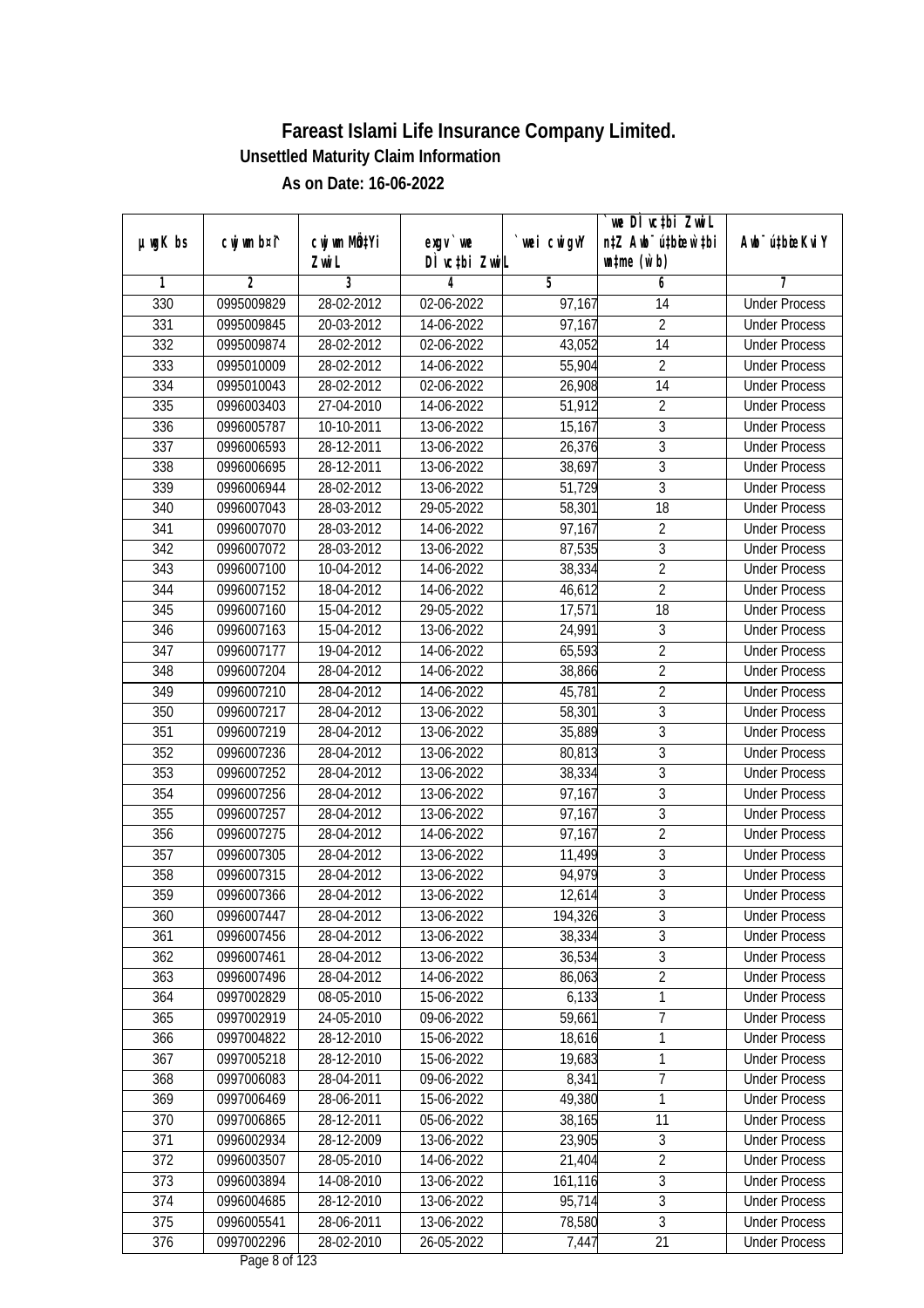|                  |                |              |               |             | we DI vctbi ZwiL                 |                              |
|------------------|----------------|--------------|---------------|-------------|----------------------------------|------------------------------|
| $µ$ ug $K$ bs    | cwj wm b¤i^    | cwj wm MQtYi | $exgV$ we     | `wei cwigvY | n‡Z Awb <sup>-</sup> ú‡bioen`‡bi | Aub <sup>-</sup> ú‡bioeKvi Y |
|                  |                | Zwi L        | DÌ vctbi ZwiL |             | $\n  untime\n  (u`b)\n$          |                              |
| 1                | $\overline{2}$ | 3            | 4             | 5           | 6                                | 7                            |
| $\overline{377}$ | 0997003071     | 21-06-2010   | 05-06-2022    | 95,714      | 11                               | <b>Under Process</b>         |
| 378              | 0997003894     | 28-08-2010   | 05-06-2022    | 26,282      | 11                               | <b>Under Process</b>         |
| 379              | 0997006545     | 28-06-2011   | 15-06-2022    | 62,080      | 1                                | <b>Under Process</b>         |
| 380              | 0997006560     | 28-06-2011   | 09-06-2022    | 96,743      | $\overline{7}$                   | <b>Under Process</b>         |
| 381              | 0997006661     | 19-10-2011   | 15-06-2022    | 20,993      | 1                                | <b>Under Process</b>         |
| 382              | 0997006755     | 28-11-2011   | 15-06-2022    | 37,487      | 1                                | <b>Under Process</b>         |
| 383              | 0997006786     | 28-11-2011   | 05-06-2022    | 150,904     | $\overline{11}$                  | <b>Under Process</b>         |
| 384              | 0997006793     | 28-11-2011   | 15-06-2022    | 42,561      | 1                                | <b>Under Process</b>         |
| 385              | 0997006894     | 28-12-2011   | 26-05-2022    | 38,697      | $\overline{21}$                  | <b>Under Process</b>         |
| 386              | 0997006895     | 28-12-2011   | 26-05-2022    | 33,629      | $\overline{21}$                  | <b>Under Process</b>         |
| 387              | 0997006897     | 28-12-2011   | 26-05-2022    | 33,150      | $\overline{21}$                  | <b>Under Process</b>         |
| 388              | 0997007044     | 28-01-2012   | 09-06-2022    | 38,866      | $\overline{7}$                   | <b>Under Process</b>         |
| 389              | 6000002157     | 28-12-2011   | 31-05-2022    | 39,210      | $\overline{16}$                  | <b>Under Process</b>         |
| 390              | 6000004249     | 28-12-2015   | 30-05-2022    | 138,268     | 17                               | <b>Under Process</b>         |
| 391              | 6100002951     | 28-04-2007   | 15-06-2022    | 19,630      | 1                                | <b>Under Process</b>         |
| 392              | 6100003061     | 22-05-2007   | 12-06-2022    | 206,100     | $\sqrt{4}$                       | <b>Under Process</b>         |
| 393              | 6100003759     | 28-10-2007   | 12-06-2022    | 3,045       | $\overline{\mathbf{4}}$          | <b>Under Process</b>         |
| 394              | 6100004443     | 28-02-2008   | 14-06-2022    | 123,723     | $\overline{2}$                   | <b>Under Process</b>         |
| 395              | 6100004922     | 28-06-2008   | 29-05-2022    | 22,409      | 18                               | <b>Under Process</b>         |
| 396              | 6100005184     | 28-06-2008   | 30-05-2022    | 7,650       | 17                               | <b>Under Process</b>         |
| 397              | 6100005765     | 28-11-2008   | 15-06-2022    | 62,360      | $\mathbf{1}$                     | <b>Under Process</b>         |
| 398              | 6100005854     | 28-12-2008   | 15-06-2022    | 15,814      | 1                                | <b>Under Process</b>         |
| 399              | 6100006514     | 28-03-2009   | 30-05-2022    | 5,388       | 17                               | <b>Under Process</b>         |
| 400              | 6100006565     | 28-03-2009   | 15-06-2022    | 23,169      | 1                                | <b>Under Process</b>         |
| 401              | 6100012154     | 15-12-2015   | 15-06-2022    | 100,000     | 1                                | <b>Under Process</b>         |
| 402              | 6200000344     | 28-06-2009   | 31-05-2022    | 109,550     | 16                               | <b>Under Process</b>         |
| 403              | 6200000446     | 09-12-2009   | 07-06-2022    | 61,767      | 9                                | <b>Under Process</b>         |
| 404              | 6200000941     | 27-12-2009   | 07-06-2022    | 7,815       | $\overline{9}$                   | <b>Under Process</b>         |
| 405              | 6200001099     | 23-03-2010   | 16-06-2022    | 24,633      | 0                                | <b>Under Process</b>         |
| 406              | 6200001173     | 05-05-2010   | 07-06-2022    | 33,210      | 9                                | <b>Under Process</b>         |
| 407              | 6200001176     | 05-05-2010   | 07-06-2022    | 9,437       | 9                                | <b>Under Process</b>         |
| 408              | 6200001184     | 19-05-2010   | 07-06-2022    | 51,470      | 9                                | <b>Under Process</b>         |
| 409              | 6200001950     | 28-12-2010   | 07-06-2022    | 193,962     | $\overline{9}$                   | <b>Under Process</b>         |
| 410              | 6200002365     | 28-12-2010   | 31-05-2022    | 10,860      | 16                               | <b>Under Process</b>         |
| 411              | 6200002816     | 28-06-2011   | 07-06-2022    | 22,060      | 9                                | <b>Under Process</b>         |
| 412              | 6200002863     | 12-09-2011   | 31-05-2022    | 49,833      | 16                               | <b>Under Process</b>         |
| 413              | 6200002941     | 01-11-2011   | 07-06-2022    | 65,320      | 9                                | <b>Under Process</b>         |
| 414              | 6200002970     | 02-11-2011   | 31-05-2022    | 11,030      | 16                               | <b>Under Process</b>         |
| 415              | 6200002976     | 02-11-2011   | 31-05-2022    | 6,618       | 16                               | <b>Under Process</b>         |
| 416              | 6200003088     | 08-12-2011   | 07-06-2022    | 117,153     | 9                                | <b>Under Process</b>         |
| 417              | 6200003099     | 13-12-2011   | 16-06-2022    | 36,506      | $\boldsymbol{0}$                 | <b>Under Process</b>         |
| 418              | 6200003174     | 24-12-2011   | 07-06-2022    | 39,345      | $\overline{9}$                   | <b>Under Process</b>         |
| 419              | 6200003177     | 24-12-2011   | 31-05-2022    | 48,990      | 16                               | <b>Under Process</b>         |
| 420              | 6200003189     | 28-12-2011   | 16-06-2022    | 41,122      | $\boldsymbol{0}$                 | <b>Under Process</b>         |
| 421              | 6200003240     | 28-12-2011   | 15-06-2022    | 41,400      | 1                                | <b>Under Process</b>         |
| 422              | 6200003273     | 28-12-2011   | 31-05-2022    | 365,550     | 16                               | <b>Under Process</b>         |
| 423              | 6200003295     | 28-12-2011   | 31-05-2022    | 81,650      | 16                               | <b>Under Process</b>         |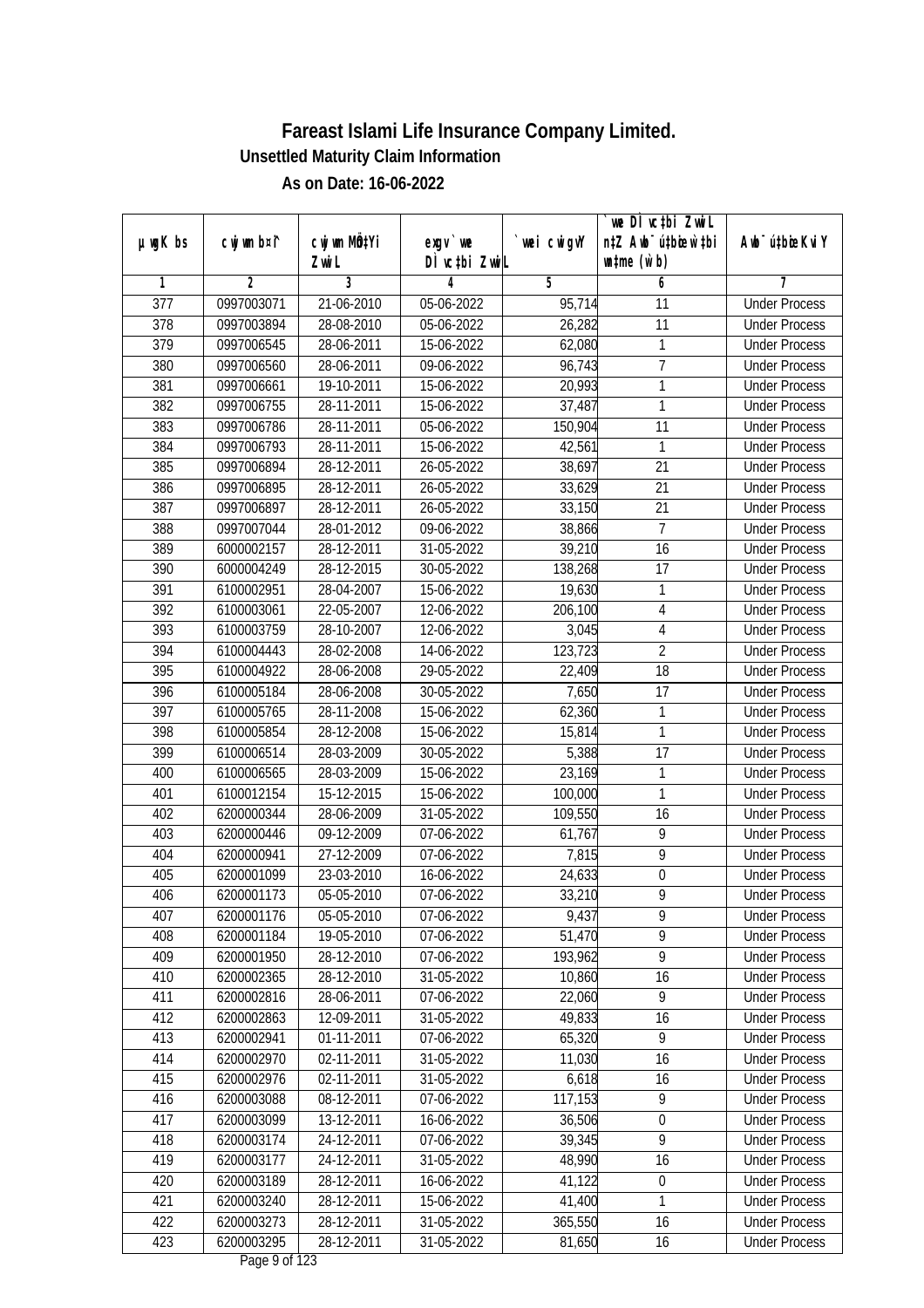| n‡Z Awb <sup>-</sup> ú‡bioar`‡bi<br>cwj wm b¤i^<br>cwj wm MQtYi<br>$µ$ ug $K$ bs<br>$exgV$ we<br>`wei cwigvY<br>Awb <sup>-</sup> ú‡bioeKviY<br>DÌ vctbi ZwiL<br>$\n  untime\n  (u`b)\n$<br>Zwi L<br>3<br>$\overline{2}$<br>$\overline{5}$<br>6<br>1<br>4<br>7<br>28-12-2011<br><b>Under Process</b><br>424<br>6200003359<br>15-06-2022<br>24,136<br>1<br>$\overline{9}$<br>425<br>6200003414<br>28-12-2011<br>07-06-2022<br>30,535<br><b>Under Process</b><br>$\overline{0}$<br>426<br>6200003448<br>28-12-2011<br>16-06-2022<br>41,400<br><b>Under Process</b><br>427<br>6200003472<br>28-12-2011<br>07-06-2022<br>9<br>142,170<br><b>Under Process</b><br>428<br>$28 - 12 - 2011$<br>$\overline{15}$<br>6200003477<br>01-06-2022<br>1,747,310<br><b>Under Process</b><br>429<br>6200003709<br>03-03-2012<br>31-05-2022<br>16<br>164,070<br><b>Under Process</b><br>430<br>6200003710<br>03-03-2012<br>$31-05-2022$<br>164,000<br>16<br><b>Under Process</b><br>431<br>6200003759<br>08-04-2012<br>16-06-2022<br>82,000<br>$\boldsymbol{0}$<br><b>Under Process</b><br>432<br>6200003765<br>08-04-2012<br>31-05-2022<br>164,000<br>16<br><b>Under Process</b><br>433<br>6200003783<br>26-04-2012<br>15-06-2022<br>82,000<br>1<br><b>Under Process</b><br>35,422<br>$\overline{16}$<br>434<br>6200003802<br>28-04-2012<br>31-05-2022<br><b>Under Process</b><br>82,000<br>435<br>6200003823<br>28-04-2012<br>16-06-2022<br>0<br><b>Under Process</b><br>436<br>71,335<br>1<br>6200003827<br>28-04-2012<br>15-06-2022<br><b>Under Process</b><br>9<br>437<br>6200003832<br>28-04-2012<br>07-06-2022<br>186,001<br><b>Under Process</b><br>16<br>438<br>6200003835<br>28-04-2012<br>31-05-2022<br>22,360<br><b>Under Process</b><br>16<br>439<br>6200003837<br>28-04-2012<br>31-05-2022<br>33,300<br><b>Under Process</b><br>440<br>6200003847<br>28-04-2012<br>31-05-2022<br>82,000<br>16<br><b>Under Process</b><br>441<br>6200003852<br>28-04-2012<br>15-06-2022<br>161,280<br>1<br><b>Under Process</b><br>442<br>6200003879<br>28-04-2012<br>31-05-2022<br>16<br>164,000<br><b>Under Process</b><br>443<br>103,250<br>6200003880<br>28-04-2012<br>31-05-2022<br>16<br><b>Under Process</b><br>9<br>444<br>6200003887<br>28-04-2012<br>07-06-2022<br>164,000<br><b>Under Process</b><br>$\overline{2}$<br>445<br>31,161<br>6300003716<br>28-07-2008<br>14-06-2022<br><b>Under Process</b><br>11<br>446<br>6300003814<br>28-09-2008<br>05-06-2022<br>46,314<br><b>Under Process</b><br>16<br>447<br>6300004705<br>28-03-2009<br>31-05-2022<br>97,470<br><b>Under Process</b><br>448<br>16<br>6300005420<br>28-08-2009<br>31-05-2022<br>33,612<br><b>Under Process</b><br>449<br>6300006562<br>28-12-2009<br>1<br>15-06-2022<br>29,835<br><b>Under Process</b><br>8<br>450<br>6300007189<br>28-03-2010<br>241,402<br>08-06-2022<br><b>Under Process</b><br>1<br>451<br>22-04-2010<br>7,598<br>6300007234<br>15-06-2022<br><b>Under Process</b><br>452<br>8<br>6300007258<br>28-04-2010<br>08-06-2022<br>27,145<br><b>Under Process</b><br>1<br>453<br>6300007266<br>28-04-2010<br>15-06-2022<br>60,350<br><b>Under Process</b><br>454<br>6300007285<br>28-04-2010<br>31-05-2022<br>60,350<br>16<br><b>Under Process</b><br>1<br>455<br>6300009702<br>28-12-2011<br>40,004<br>15-06-2022<br><b>Under Process</b><br>1<br>456<br>40,000<br>6300009721<br>28-12-2011<br>15-06-2022<br><b>Under Process</b><br>11<br>457<br>80,250<br>6300009730<br>28-12-2011<br>05-06-2022<br><b>Under Process</b><br>458<br>6300010033<br>31-05-2022<br>50,855<br>28-12-2011<br>16<br><b>Under Process</b><br>459<br>6,588<br>6300010068<br>28-12-2011<br>08-06-2022<br><b>Under Process</b><br>8<br>460<br>6300010117<br>55,566<br>8<br>28-03-2012<br>08-06-2022<br><b>Under Process</b><br>$\overline{7}$<br>461<br>6300010205<br>17-05-2012<br>164,000<br>09-06-2022<br><b>Under Process</b><br>$\overline{8}$<br>462<br>50,743<br>6300010344<br>28-05-2012<br>08-06-2022<br><b>Under Process</b><br>6300012294<br>70,001<br>11<br>463<br>28-12-2014<br>05-06-2022<br><b>Under Process</b><br>55,390<br>9<br>464<br>6400003187<br>28-12-2015<br>07-06-2022<br><b>Under Process</b><br>6400003203<br>8<br>465<br>16-02-2016<br>08-06-2022<br>41,568<br><b>Under Process</b><br>$\overline{9}$<br>466<br>6400003227<br>12-04-2016<br>$\overline{07}$ -06-2022<br>138,552<br><b>Under Process</b><br>$\overline{9}$<br>28-12-2006<br>38,555<br>467<br>6500000045<br>07-06-2022<br><b>Under Process</b><br>468<br>31,650<br>21<br>6500003416<br>27-12-2009<br>26-05-2022<br><b>Under Process</b> |     |            |            |            |        | we DI vctbi Zwil |                      |
|--------------------------------------------------------------------------------------------------------------------------------------------------------------------------------------------------------------------------------------------------------------------------------------------------------------------------------------------------------------------------------------------------------------------------------------------------------------------------------------------------------------------------------------------------------------------------------------------------------------------------------------------------------------------------------------------------------------------------------------------------------------------------------------------------------------------------------------------------------------------------------------------------------------------------------------------------------------------------------------------------------------------------------------------------------------------------------------------------------------------------------------------------------------------------------------------------------------------------------------------------------------------------------------------------------------------------------------------------------------------------------------------------------------------------------------------------------------------------------------------------------------------------------------------------------------------------------------------------------------------------------------------------------------------------------------------------------------------------------------------------------------------------------------------------------------------------------------------------------------------------------------------------------------------------------------------------------------------------------------------------------------------------------------------------------------------------------------------------------------------------------------------------------------------------------------------------------------------------------------------------------------------------------------------------------------------------------------------------------------------------------------------------------------------------------------------------------------------------------------------------------------------------------------------------------------------------------------------------------------------------------------------------------------------------------------------------------------------------------------------------------------------------------------------------------------------------------------------------------------------------------------------------------------------------------------------------------------------------------------------------------------------------------------------------------------------------------------------------------------------------------------------------------------------------------------------------------------------------------------------------------------------------------------------------------------------------------------------------------------------------------------------------------------------------------------------------------------------------------------------------------------------------------------------------------------------------------------------------------------------------------------------------------------------------------------------------------------------------------------------------------------------------------------------------------------------------------------------------------------------------------------------------------------------------------------------------------------------------------------------------------------------------------------------------------------------------------------------------------------------------------------------------------------------------------------------------------------------------------------------------------------------------------------------------------------------------------------------------------------------------------------------------------------------------------------------------------------------------------------------------------------------------------------------------------------------------------|-----|------------|------------|------------|--------|------------------|----------------------|
|                                                                                                                                                                                                                                                                                                                                                                                                                                                                                                                                                                                                                                                                                                                                                                                                                                                                                                                                                                                                                                                                                                                                                                                                                                                                                                                                                                                                                                                                                                                                                                                                                                                                                                                                                                                                                                                                                                                                                                                                                                                                                                                                                                                                                                                                                                                                                                                                                                                                                                                                                                                                                                                                                                                                                                                                                                                                                                                                                                                                                                                                                                                                                                                                                                                                                                                                                                                                                                                                                                                                                                                                                                                                                                                                                                                                                                                                                                                                                                                                                                                                                                                                                                                                                                                                                                                                                                                                                                                                                                                                                                                |     |            |            |            |        |                  |                      |
|                                                                                                                                                                                                                                                                                                                                                                                                                                                                                                                                                                                                                                                                                                                                                                                                                                                                                                                                                                                                                                                                                                                                                                                                                                                                                                                                                                                                                                                                                                                                                                                                                                                                                                                                                                                                                                                                                                                                                                                                                                                                                                                                                                                                                                                                                                                                                                                                                                                                                                                                                                                                                                                                                                                                                                                                                                                                                                                                                                                                                                                                                                                                                                                                                                                                                                                                                                                                                                                                                                                                                                                                                                                                                                                                                                                                                                                                                                                                                                                                                                                                                                                                                                                                                                                                                                                                                                                                                                                                                                                                                                                |     |            |            |            |        |                  |                      |
|                                                                                                                                                                                                                                                                                                                                                                                                                                                                                                                                                                                                                                                                                                                                                                                                                                                                                                                                                                                                                                                                                                                                                                                                                                                                                                                                                                                                                                                                                                                                                                                                                                                                                                                                                                                                                                                                                                                                                                                                                                                                                                                                                                                                                                                                                                                                                                                                                                                                                                                                                                                                                                                                                                                                                                                                                                                                                                                                                                                                                                                                                                                                                                                                                                                                                                                                                                                                                                                                                                                                                                                                                                                                                                                                                                                                                                                                                                                                                                                                                                                                                                                                                                                                                                                                                                                                                                                                                                                                                                                                                                                |     |            |            |            |        |                  |                      |
|                                                                                                                                                                                                                                                                                                                                                                                                                                                                                                                                                                                                                                                                                                                                                                                                                                                                                                                                                                                                                                                                                                                                                                                                                                                                                                                                                                                                                                                                                                                                                                                                                                                                                                                                                                                                                                                                                                                                                                                                                                                                                                                                                                                                                                                                                                                                                                                                                                                                                                                                                                                                                                                                                                                                                                                                                                                                                                                                                                                                                                                                                                                                                                                                                                                                                                                                                                                                                                                                                                                                                                                                                                                                                                                                                                                                                                                                                                                                                                                                                                                                                                                                                                                                                                                                                                                                                                                                                                                                                                                                                                                |     |            |            |            |        |                  |                      |
|                                                                                                                                                                                                                                                                                                                                                                                                                                                                                                                                                                                                                                                                                                                                                                                                                                                                                                                                                                                                                                                                                                                                                                                                                                                                                                                                                                                                                                                                                                                                                                                                                                                                                                                                                                                                                                                                                                                                                                                                                                                                                                                                                                                                                                                                                                                                                                                                                                                                                                                                                                                                                                                                                                                                                                                                                                                                                                                                                                                                                                                                                                                                                                                                                                                                                                                                                                                                                                                                                                                                                                                                                                                                                                                                                                                                                                                                                                                                                                                                                                                                                                                                                                                                                                                                                                                                                                                                                                                                                                                                                                                |     |            |            |            |        |                  |                      |
|                                                                                                                                                                                                                                                                                                                                                                                                                                                                                                                                                                                                                                                                                                                                                                                                                                                                                                                                                                                                                                                                                                                                                                                                                                                                                                                                                                                                                                                                                                                                                                                                                                                                                                                                                                                                                                                                                                                                                                                                                                                                                                                                                                                                                                                                                                                                                                                                                                                                                                                                                                                                                                                                                                                                                                                                                                                                                                                                                                                                                                                                                                                                                                                                                                                                                                                                                                                                                                                                                                                                                                                                                                                                                                                                                                                                                                                                                                                                                                                                                                                                                                                                                                                                                                                                                                                                                                                                                                                                                                                                                                                |     |            |            |            |        |                  |                      |
|                                                                                                                                                                                                                                                                                                                                                                                                                                                                                                                                                                                                                                                                                                                                                                                                                                                                                                                                                                                                                                                                                                                                                                                                                                                                                                                                                                                                                                                                                                                                                                                                                                                                                                                                                                                                                                                                                                                                                                                                                                                                                                                                                                                                                                                                                                                                                                                                                                                                                                                                                                                                                                                                                                                                                                                                                                                                                                                                                                                                                                                                                                                                                                                                                                                                                                                                                                                                                                                                                                                                                                                                                                                                                                                                                                                                                                                                                                                                                                                                                                                                                                                                                                                                                                                                                                                                                                                                                                                                                                                                                                                |     |            |            |            |        |                  |                      |
|                                                                                                                                                                                                                                                                                                                                                                                                                                                                                                                                                                                                                                                                                                                                                                                                                                                                                                                                                                                                                                                                                                                                                                                                                                                                                                                                                                                                                                                                                                                                                                                                                                                                                                                                                                                                                                                                                                                                                                                                                                                                                                                                                                                                                                                                                                                                                                                                                                                                                                                                                                                                                                                                                                                                                                                                                                                                                                                                                                                                                                                                                                                                                                                                                                                                                                                                                                                                                                                                                                                                                                                                                                                                                                                                                                                                                                                                                                                                                                                                                                                                                                                                                                                                                                                                                                                                                                                                                                                                                                                                                                                |     |            |            |            |        |                  |                      |
|                                                                                                                                                                                                                                                                                                                                                                                                                                                                                                                                                                                                                                                                                                                                                                                                                                                                                                                                                                                                                                                                                                                                                                                                                                                                                                                                                                                                                                                                                                                                                                                                                                                                                                                                                                                                                                                                                                                                                                                                                                                                                                                                                                                                                                                                                                                                                                                                                                                                                                                                                                                                                                                                                                                                                                                                                                                                                                                                                                                                                                                                                                                                                                                                                                                                                                                                                                                                                                                                                                                                                                                                                                                                                                                                                                                                                                                                                                                                                                                                                                                                                                                                                                                                                                                                                                                                                                                                                                                                                                                                                                                |     |            |            |            |        |                  |                      |
|                                                                                                                                                                                                                                                                                                                                                                                                                                                                                                                                                                                                                                                                                                                                                                                                                                                                                                                                                                                                                                                                                                                                                                                                                                                                                                                                                                                                                                                                                                                                                                                                                                                                                                                                                                                                                                                                                                                                                                                                                                                                                                                                                                                                                                                                                                                                                                                                                                                                                                                                                                                                                                                                                                                                                                                                                                                                                                                                                                                                                                                                                                                                                                                                                                                                                                                                                                                                                                                                                                                                                                                                                                                                                                                                                                                                                                                                                                                                                                                                                                                                                                                                                                                                                                                                                                                                                                                                                                                                                                                                                                                |     |            |            |            |        |                  |                      |
|                                                                                                                                                                                                                                                                                                                                                                                                                                                                                                                                                                                                                                                                                                                                                                                                                                                                                                                                                                                                                                                                                                                                                                                                                                                                                                                                                                                                                                                                                                                                                                                                                                                                                                                                                                                                                                                                                                                                                                                                                                                                                                                                                                                                                                                                                                                                                                                                                                                                                                                                                                                                                                                                                                                                                                                                                                                                                                                                                                                                                                                                                                                                                                                                                                                                                                                                                                                                                                                                                                                                                                                                                                                                                                                                                                                                                                                                                                                                                                                                                                                                                                                                                                                                                                                                                                                                                                                                                                                                                                                                                                                |     |            |            |            |        |                  |                      |
|                                                                                                                                                                                                                                                                                                                                                                                                                                                                                                                                                                                                                                                                                                                                                                                                                                                                                                                                                                                                                                                                                                                                                                                                                                                                                                                                                                                                                                                                                                                                                                                                                                                                                                                                                                                                                                                                                                                                                                                                                                                                                                                                                                                                                                                                                                                                                                                                                                                                                                                                                                                                                                                                                                                                                                                                                                                                                                                                                                                                                                                                                                                                                                                                                                                                                                                                                                                                                                                                                                                                                                                                                                                                                                                                                                                                                                                                                                                                                                                                                                                                                                                                                                                                                                                                                                                                                                                                                                                                                                                                                                                |     |            |            |            |        |                  |                      |
|                                                                                                                                                                                                                                                                                                                                                                                                                                                                                                                                                                                                                                                                                                                                                                                                                                                                                                                                                                                                                                                                                                                                                                                                                                                                                                                                                                                                                                                                                                                                                                                                                                                                                                                                                                                                                                                                                                                                                                                                                                                                                                                                                                                                                                                                                                                                                                                                                                                                                                                                                                                                                                                                                                                                                                                                                                                                                                                                                                                                                                                                                                                                                                                                                                                                                                                                                                                                                                                                                                                                                                                                                                                                                                                                                                                                                                                                                                                                                                                                                                                                                                                                                                                                                                                                                                                                                                                                                                                                                                                                                                                |     |            |            |            |        |                  |                      |
|                                                                                                                                                                                                                                                                                                                                                                                                                                                                                                                                                                                                                                                                                                                                                                                                                                                                                                                                                                                                                                                                                                                                                                                                                                                                                                                                                                                                                                                                                                                                                                                                                                                                                                                                                                                                                                                                                                                                                                                                                                                                                                                                                                                                                                                                                                                                                                                                                                                                                                                                                                                                                                                                                                                                                                                                                                                                                                                                                                                                                                                                                                                                                                                                                                                                                                                                                                                                                                                                                                                                                                                                                                                                                                                                                                                                                                                                                                                                                                                                                                                                                                                                                                                                                                                                                                                                                                                                                                                                                                                                                                                |     |            |            |            |        |                  |                      |
|                                                                                                                                                                                                                                                                                                                                                                                                                                                                                                                                                                                                                                                                                                                                                                                                                                                                                                                                                                                                                                                                                                                                                                                                                                                                                                                                                                                                                                                                                                                                                                                                                                                                                                                                                                                                                                                                                                                                                                                                                                                                                                                                                                                                                                                                                                                                                                                                                                                                                                                                                                                                                                                                                                                                                                                                                                                                                                                                                                                                                                                                                                                                                                                                                                                                                                                                                                                                                                                                                                                                                                                                                                                                                                                                                                                                                                                                                                                                                                                                                                                                                                                                                                                                                                                                                                                                                                                                                                                                                                                                                                                |     |            |            |            |        |                  |                      |
|                                                                                                                                                                                                                                                                                                                                                                                                                                                                                                                                                                                                                                                                                                                                                                                                                                                                                                                                                                                                                                                                                                                                                                                                                                                                                                                                                                                                                                                                                                                                                                                                                                                                                                                                                                                                                                                                                                                                                                                                                                                                                                                                                                                                                                                                                                                                                                                                                                                                                                                                                                                                                                                                                                                                                                                                                                                                                                                                                                                                                                                                                                                                                                                                                                                                                                                                                                                                                                                                                                                                                                                                                                                                                                                                                                                                                                                                                                                                                                                                                                                                                                                                                                                                                                                                                                                                                                                                                                                                                                                                                                                |     |            |            |            |        |                  |                      |
|                                                                                                                                                                                                                                                                                                                                                                                                                                                                                                                                                                                                                                                                                                                                                                                                                                                                                                                                                                                                                                                                                                                                                                                                                                                                                                                                                                                                                                                                                                                                                                                                                                                                                                                                                                                                                                                                                                                                                                                                                                                                                                                                                                                                                                                                                                                                                                                                                                                                                                                                                                                                                                                                                                                                                                                                                                                                                                                                                                                                                                                                                                                                                                                                                                                                                                                                                                                                                                                                                                                                                                                                                                                                                                                                                                                                                                                                                                                                                                                                                                                                                                                                                                                                                                                                                                                                                                                                                                                                                                                                                                                |     |            |            |            |        |                  |                      |
|                                                                                                                                                                                                                                                                                                                                                                                                                                                                                                                                                                                                                                                                                                                                                                                                                                                                                                                                                                                                                                                                                                                                                                                                                                                                                                                                                                                                                                                                                                                                                                                                                                                                                                                                                                                                                                                                                                                                                                                                                                                                                                                                                                                                                                                                                                                                                                                                                                                                                                                                                                                                                                                                                                                                                                                                                                                                                                                                                                                                                                                                                                                                                                                                                                                                                                                                                                                                                                                                                                                                                                                                                                                                                                                                                                                                                                                                                                                                                                                                                                                                                                                                                                                                                                                                                                                                                                                                                                                                                                                                                                                |     |            |            |            |        |                  |                      |
|                                                                                                                                                                                                                                                                                                                                                                                                                                                                                                                                                                                                                                                                                                                                                                                                                                                                                                                                                                                                                                                                                                                                                                                                                                                                                                                                                                                                                                                                                                                                                                                                                                                                                                                                                                                                                                                                                                                                                                                                                                                                                                                                                                                                                                                                                                                                                                                                                                                                                                                                                                                                                                                                                                                                                                                                                                                                                                                                                                                                                                                                                                                                                                                                                                                                                                                                                                                                                                                                                                                                                                                                                                                                                                                                                                                                                                                                                                                                                                                                                                                                                                                                                                                                                                                                                                                                                                                                                                                                                                                                                                                |     |            |            |            |        |                  |                      |
|                                                                                                                                                                                                                                                                                                                                                                                                                                                                                                                                                                                                                                                                                                                                                                                                                                                                                                                                                                                                                                                                                                                                                                                                                                                                                                                                                                                                                                                                                                                                                                                                                                                                                                                                                                                                                                                                                                                                                                                                                                                                                                                                                                                                                                                                                                                                                                                                                                                                                                                                                                                                                                                                                                                                                                                                                                                                                                                                                                                                                                                                                                                                                                                                                                                                                                                                                                                                                                                                                                                                                                                                                                                                                                                                                                                                                                                                                                                                                                                                                                                                                                                                                                                                                                                                                                                                                                                                                                                                                                                                                                                |     |            |            |            |        |                  |                      |
|                                                                                                                                                                                                                                                                                                                                                                                                                                                                                                                                                                                                                                                                                                                                                                                                                                                                                                                                                                                                                                                                                                                                                                                                                                                                                                                                                                                                                                                                                                                                                                                                                                                                                                                                                                                                                                                                                                                                                                                                                                                                                                                                                                                                                                                                                                                                                                                                                                                                                                                                                                                                                                                                                                                                                                                                                                                                                                                                                                                                                                                                                                                                                                                                                                                                                                                                                                                                                                                                                                                                                                                                                                                                                                                                                                                                                                                                                                                                                                                                                                                                                                                                                                                                                                                                                                                                                                                                                                                                                                                                                                                |     |            |            |            |        |                  |                      |
|                                                                                                                                                                                                                                                                                                                                                                                                                                                                                                                                                                                                                                                                                                                                                                                                                                                                                                                                                                                                                                                                                                                                                                                                                                                                                                                                                                                                                                                                                                                                                                                                                                                                                                                                                                                                                                                                                                                                                                                                                                                                                                                                                                                                                                                                                                                                                                                                                                                                                                                                                                                                                                                                                                                                                                                                                                                                                                                                                                                                                                                                                                                                                                                                                                                                                                                                                                                                                                                                                                                                                                                                                                                                                                                                                                                                                                                                                                                                                                                                                                                                                                                                                                                                                                                                                                                                                                                                                                                                                                                                                                                |     |            |            |            |        |                  |                      |
|                                                                                                                                                                                                                                                                                                                                                                                                                                                                                                                                                                                                                                                                                                                                                                                                                                                                                                                                                                                                                                                                                                                                                                                                                                                                                                                                                                                                                                                                                                                                                                                                                                                                                                                                                                                                                                                                                                                                                                                                                                                                                                                                                                                                                                                                                                                                                                                                                                                                                                                                                                                                                                                                                                                                                                                                                                                                                                                                                                                                                                                                                                                                                                                                                                                                                                                                                                                                                                                                                                                                                                                                                                                                                                                                                                                                                                                                                                                                                                                                                                                                                                                                                                                                                                                                                                                                                                                                                                                                                                                                                                                |     |            |            |            |        |                  |                      |
|                                                                                                                                                                                                                                                                                                                                                                                                                                                                                                                                                                                                                                                                                                                                                                                                                                                                                                                                                                                                                                                                                                                                                                                                                                                                                                                                                                                                                                                                                                                                                                                                                                                                                                                                                                                                                                                                                                                                                                                                                                                                                                                                                                                                                                                                                                                                                                                                                                                                                                                                                                                                                                                                                                                                                                                                                                                                                                                                                                                                                                                                                                                                                                                                                                                                                                                                                                                                                                                                                                                                                                                                                                                                                                                                                                                                                                                                                                                                                                                                                                                                                                                                                                                                                                                                                                                                                                                                                                                                                                                                                                                |     |            |            |            |        |                  |                      |
|                                                                                                                                                                                                                                                                                                                                                                                                                                                                                                                                                                                                                                                                                                                                                                                                                                                                                                                                                                                                                                                                                                                                                                                                                                                                                                                                                                                                                                                                                                                                                                                                                                                                                                                                                                                                                                                                                                                                                                                                                                                                                                                                                                                                                                                                                                                                                                                                                                                                                                                                                                                                                                                                                                                                                                                                                                                                                                                                                                                                                                                                                                                                                                                                                                                                                                                                                                                                                                                                                                                                                                                                                                                                                                                                                                                                                                                                                                                                                                                                                                                                                                                                                                                                                                                                                                                                                                                                                                                                                                                                                                                |     |            |            |            |        |                  |                      |
|                                                                                                                                                                                                                                                                                                                                                                                                                                                                                                                                                                                                                                                                                                                                                                                                                                                                                                                                                                                                                                                                                                                                                                                                                                                                                                                                                                                                                                                                                                                                                                                                                                                                                                                                                                                                                                                                                                                                                                                                                                                                                                                                                                                                                                                                                                                                                                                                                                                                                                                                                                                                                                                                                                                                                                                                                                                                                                                                                                                                                                                                                                                                                                                                                                                                                                                                                                                                                                                                                                                                                                                                                                                                                                                                                                                                                                                                                                                                                                                                                                                                                                                                                                                                                                                                                                                                                                                                                                                                                                                                                                                |     |            |            |            |        |                  |                      |
|                                                                                                                                                                                                                                                                                                                                                                                                                                                                                                                                                                                                                                                                                                                                                                                                                                                                                                                                                                                                                                                                                                                                                                                                                                                                                                                                                                                                                                                                                                                                                                                                                                                                                                                                                                                                                                                                                                                                                                                                                                                                                                                                                                                                                                                                                                                                                                                                                                                                                                                                                                                                                                                                                                                                                                                                                                                                                                                                                                                                                                                                                                                                                                                                                                                                                                                                                                                                                                                                                                                                                                                                                                                                                                                                                                                                                                                                                                                                                                                                                                                                                                                                                                                                                                                                                                                                                                                                                                                                                                                                                                                |     |            |            |            |        |                  |                      |
|                                                                                                                                                                                                                                                                                                                                                                                                                                                                                                                                                                                                                                                                                                                                                                                                                                                                                                                                                                                                                                                                                                                                                                                                                                                                                                                                                                                                                                                                                                                                                                                                                                                                                                                                                                                                                                                                                                                                                                                                                                                                                                                                                                                                                                                                                                                                                                                                                                                                                                                                                                                                                                                                                                                                                                                                                                                                                                                                                                                                                                                                                                                                                                                                                                                                                                                                                                                                                                                                                                                                                                                                                                                                                                                                                                                                                                                                                                                                                                                                                                                                                                                                                                                                                                                                                                                                                                                                                                                                                                                                                                                |     |            |            |            |        |                  |                      |
|                                                                                                                                                                                                                                                                                                                                                                                                                                                                                                                                                                                                                                                                                                                                                                                                                                                                                                                                                                                                                                                                                                                                                                                                                                                                                                                                                                                                                                                                                                                                                                                                                                                                                                                                                                                                                                                                                                                                                                                                                                                                                                                                                                                                                                                                                                                                                                                                                                                                                                                                                                                                                                                                                                                                                                                                                                                                                                                                                                                                                                                                                                                                                                                                                                                                                                                                                                                                                                                                                                                                                                                                                                                                                                                                                                                                                                                                                                                                                                                                                                                                                                                                                                                                                                                                                                                                                                                                                                                                                                                                                                                |     |            |            |            |        |                  |                      |
|                                                                                                                                                                                                                                                                                                                                                                                                                                                                                                                                                                                                                                                                                                                                                                                                                                                                                                                                                                                                                                                                                                                                                                                                                                                                                                                                                                                                                                                                                                                                                                                                                                                                                                                                                                                                                                                                                                                                                                                                                                                                                                                                                                                                                                                                                                                                                                                                                                                                                                                                                                                                                                                                                                                                                                                                                                                                                                                                                                                                                                                                                                                                                                                                                                                                                                                                                                                                                                                                                                                                                                                                                                                                                                                                                                                                                                                                                                                                                                                                                                                                                                                                                                                                                                                                                                                                                                                                                                                                                                                                                                                |     |            |            |            |        |                  |                      |
|                                                                                                                                                                                                                                                                                                                                                                                                                                                                                                                                                                                                                                                                                                                                                                                                                                                                                                                                                                                                                                                                                                                                                                                                                                                                                                                                                                                                                                                                                                                                                                                                                                                                                                                                                                                                                                                                                                                                                                                                                                                                                                                                                                                                                                                                                                                                                                                                                                                                                                                                                                                                                                                                                                                                                                                                                                                                                                                                                                                                                                                                                                                                                                                                                                                                                                                                                                                                                                                                                                                                                                                                                                                                                                                                                                                                                                                                                                                                                                                                                                                                                                                                                                                                                                                                                                                                                                                                                                                                                                                                                                                |     |            |            |            |        |                  |                      |
|                                                                                                                                                                                                                                                                                                                                                                                                                                                                                                                                                                                                                                                                                                                                                                                                                                                                                                                                                                                                                                                                                                                                                                                                                                                                                                                                                                                                                                                                                                                                                                                                                                                                                                                                                                                                                                                                                                                                                                                                                                                                                                                                                                                                                                                                                                                                                                                                                                                                                                                                                                                                                                                                                                                                                                                                                                                                                                                                                                                                                                                                                                                                                                                                                                                                                                                                                                                                                                                                                                                                                                                                                                                                                                                                                                                                                                                                                                                                                                                                                                                                                                                                                                                                                                                                                                                                                                                                                                                                                                                                                                                |     |            |            |            |        |                  |                      |
|                                                                                                                                                                                                                                                                                                                                                                                                                                                                                                                                                                                                                                                                                                                                                                                                                                                                                                                                                                                                                                                                                                                                                                                                                                                                                                                                                                                                                                                                                                                                                                                                                                                                                                                                                                                                                                                                                                                                                                                                                                                                                                                                                                                                                                                                                                                                                                                                                                                                                                                                                                                                                                                                                                                                                                                                                                                                                                                                                                                                                                                                                                                                                                                                                                                                                                                                                                                                                                                                                                                                                                                                                                                                                                                                                                                                                                                                                                                                                                                                                                                                                                                                                                                                                                                                                                                                                                                                                                                                                                                                                                                |     |            |            |            |        |                  |                      |
|                                                                                                                                                                                                                                                                                                                                                                                                                                                                                                                                                                                                                                                                                                                                                                                                                                                                                                                                                                                                                                                                                                                                                                                                                                                                                                                                                                                                                                                                                                                                                                                                                                                                                                                                                                                                                                                                                                                                                                                                                                                                                                                                                                                                                                                                                                                                                                                                                                                                                                                                                                                                                                                                                                                                                                                                                                                                                                                                                                                                                                                                                                                                                                                                                                                                                                                                                                                                                                                                                                                                                                                                                                                                                                                                                                                                                                                                                                                                                                                                                                                                                                                                                                                                                                                                                                                                                                                                                                                                                                                                                                                |     |            |            |            |        |                  |                      |
|                                                                                                                                                                                                                                                                                                                                                                                                                                                                                                                                                                                                                                                                                                                                                                                                                                                                                                                                                                                                                                                                                                                                                                                                                                                                                                                                                                                                                                                                                                                                                                                                                                                                                                                                                                                                                                                                                                                                                                                                                                                                                                                                                                                                                                                                                                                                                                                                                                                                                                                                                                                                                                                                                                                                                                                                                                                                                                                                                                                                                                                                                                                                                                                                                                                                                                                                                                                                                                                                                                                                                                                                                                                                                                                                                                                                                                                                                                                                                                                                                                                                                                                                                                                                                                                                                                                                                                                                                                                                                                                                                                                |     |            |            |            |        |                  |                      |
|                                                                                                                                                                                                                                                                                                                                                                                                                                                                                                                                                                                                                                                                                                                                                                                                                                                                                                                                                                                                                                                                                                                                                                                                                                                                                                                                                                                                                                                                                                                                                                                                                                                                                                                                                                                                                                                                                                                                                                                                                                                                                                                                                                                                                                                                                                                                                                                                                                                                                                                                                                                                                                                                                                                                                                                                                                                                                                                                                                                                                                                                                                                                                                                                                                                                                                                                                                                                                                                                                                                                                                                                                                                                                                                                                                                                                                                                                                                                                                                                                                                                                                                                                                                                                                                                                                                                                                                                                                                                                                                                                                                |     |            |            |            |        |                  |                      |
|                                                                                                                                                                                                                                                                                                                                                                                                                                                                                                                                                                                                                                                                                                                                                                                                                                                                                                                                                                                                                                                                                                                                                                                                                                                                                                                                                                                                                                                                                                                                                                                                                                                                                                                                                                                                                                                                                                                                                                                                                                                                                                                                                                                                                                                                                                                                                                                                                                                                                                                                                                                                                                                                                                                                                                                                                                                                                                                                                                                                                                                                                                                                                                                                                                                                                                                                                                                                                                                                                                                                                                                                                                                                                                                                                                                                                                                                                                                                                                                                                                                                                                                                                                                                                                                                                                                                                                                                                                                                                                                                                                                |     |            |            |            |        |                  |                      |
|                                                                                                                                                                                                                                                                                                                                                                                                                                                                                                                                                                                                                                                                                                                                                                                                                                                                                                                                                                                                                                                                                                                                                                                                                                                                                                                                                                                                                                                                                                                                                                                                                                                                                                                                                                                                                                                                                                                                                                                                                                                                                                                                                                                                                                                                                                                                                                                                                                                                                                                                                                                                                                                                                                                                                                                                                                                                                                                                                                                                                                                                                                                                                                                                                                                                                                                                                                                                                                                                                                                                                                                                                                                                                                                                                                                                                                                                                                                                                                                                                                                                                                                                                                                                                                                                                                                                                                                                                                                                                                                                                                                |     |            |            |            |        |                  |                      |
|                                                                                                                                                                                                                                                                                                                                                                                                                                                                                                                                                                                                                                                                                                                                                                                                                                                                                                                                                                                                                                                                                                                                                                                                                                                                                                                                                                                                                                                                                                                                                                                                                                                                                                                                                                                                                                                                                                                                                                                                                                                                                                                                                                                                                                                                                                                                                                                                                                                                                                                                                                                                                                                                                                                                                                                                                                                                                                                                                                                                                                                                                                                                                                                                                                                                                                                                                                                                                                                                                                                                                                                                                                                                                                                                                                                                                                                                                                                                                                                                                                                                                                                                                                                                                                                                                                                                                                                                                                                                                                                                                                                |     |            |            |            |        |                  |                      |
|                                                                                                                                                                                                                                                                                                                                                                                                                                                                                                                                                                                                                                                                                                                                                                                                                                                                                                                                                                                                                                                                                                                                                                                                                                                                                                                                                                                                                                                                                                                                                                                                                                                                                                                                                                                                                                                                                                                                                                                                                                                                                                                                                                                                                                                                                                                                                                                                                                                                                                                                                                                                                                                                                                                                                                                                                                                                                                                                                                                                                                                                                                                                                                                                                                                                                                                                                                                                                                                                                                                                                                                                                                                                                                                                                                                                                                                                                                                                                                                                                                                                                                                                                                                                                                                                                                                                                                                                                                                                                                                                                                                |     |            |            |            |        |                  |                      |
|                                                                                                                                                                                                                                                                                                                                                                                                                                                                                                                                                                                                                                                                                                                                                                                                                                                                                                                                                                                                                                                                                                                                                                                                                                                                                                                                                                                                                                                                                                                                                                                                                                                                                                                                                                                                                                                                                                                                                                                                                                                                                                                                                                                                                                                                                                                                                                                                                                                                                                                                                                                                                                                                                                                                                                                                                                                                                                                                                                                                                                                                                                                                                                                                                                                                                                                                                                                                                                                                                                                                                                                                                                                                                                                                                                                                                                                                                                                                                                                                                                                                                                                                                                                                                                                                                                                                                                                                                                                                                                                                                                                |     |            |            |            |        |                  |                      |
|                                                                                                                                                                                                                                                                                                                                                                                                                                                                                                                                                                                                                                                                                                                                                                                                                                                                                                                                                                                                                                                                                                                                                                                                                                                                                                                                                                                                                                                                                                                                                                                                                                                                                                                                                                                                                                                                                                                                                                                                                                                                                                                                                                                                                                                                                                                                                                                                                                                                                                                                                                                                                                                                                                                                                                                                                                                                                                                                                                                                                                                                                                                                                                                                                                                                                                                                                                                                                                                                                                                                                                                                                                                                                                                                                                                                                                                                                                                                                                                                                                                                                                                                                                                                                                                                                                                                                                                                                                                                                                                                                                                |     |            |            |            |        |                  |                      |
|                                                                                                                                                                                                                                                                                                                                                                                                                                                                                                                                                                                                                                                                                                                                                                                                                                                                                                                                                                                                                                                                                                                                                                                                                                                                                                                                                                                                                                                                                                                                                                                                                                                                                                                                                                                                                                                                                                                                                                                                                                                                                                                                                                                                                                                                                                                                                                                                                                                                                                                                                                                                                                                                                                                                                                                                                                                                                                                                                                                                                                                                                                                                                                                                                                                                                                                                                                                                                                                                                                                                                                                                                                                                                                                                                                                                                                                                                                                                                                                                                                                                                                                                                                                                                                                                                                                                                                                                                                                                                                                                                                                |     |            |            |            |        |                  |                      |
|                                                                                                                                                                                                                                                                                                                                                                                                                                                                                                                                                                                                                                                                                                                                                                                                                                                                                                                                                                                                                                                                                                                                                                                                                                                                                                                                                                                                                                                                                                                                                                                                                                                                                                                                                                                                                                                                                                                                                                                                                                                                                                                                                                                                                                                                                                                                                                                                                                                                                                                                                                                                                                                                                                                                                                                                                                                                                                                                                                                                                                                                                                                                                                                                                                                                                                                                                                                                                                                                                                                                                                                                                                                                                                                                                                                                                                                                                                                                                                                                                                                                                                                                                                                                                                                                                                                                                                                                                                                                                                                                                                                |     |            |            |            |        |                  |                      |
|                                                                                                                                                                                                                                                                                                                                                                                                                                                                                                                                                                                                                                                                                                                                                                                                                                                                                                                                                                                                                                                                                                                                                                                                                                                                                                                                                                                                                                                                                                                                                                                                                                                                                                                                                                                                                                                                                                                                                                                                                                                                                                                                                                                                                                                                                                                                                                                                                                                                                                                                                                                                                                                                                                                                                                                                                                                                                                                                                                                                                                                                                                                                                                                                                                                                                                                                                                                                                                                                                                                                                                                                                                                                                                                                                                                                                                                                                                                                                                                                                                                                                                                                                                                                                                                                                                                                                                                                                                                                                                                                                                                |     |            |            |            |        |                  |                      |
|                                                                                                                                                                                                                                                                                                                                                                                                                                                                                                                                                                                                                                                                                                                                                                                                                                                                                                                                                                                                                                                                                                                                                                                                                                                                                                                                                                                                                                                                                                                                                                                                                                                                                                                                                                                                                                                                                                                                                                                                                                                                                                                                                                                                                                                                                                                                                                                                                                                                                                                                                                                                                                                                                                                                                                                                                                                                                                                                                                                                                                                                                                                                                                                                                                                                                                                                                                                                                                                                                                                                                                                                                                                                                                                                                                                                                                                                                                                                                                                                                                                                                                                                                                                                                                                                                                                                                                                                                                                                                                                                                                                |     |            |            |            |        |                  |                      |
|                                                                                                                                                                                                                                                                                                                                                                                                                                                                                                                                                                                                                                                                                                                                                                                                                                                                                                                                                                                                                                                                                                                                                                                                                                                                                                                                                                                                                                                                                                                                                                                                                                                                                                                                                                                                                                                                                                                                                                                                                                                                                                                                                                                                                                                                                                                                                                                                                                                                                                                                                                                                                                                                                                                                                                                                                                                                                                                                                                                                                                                                                                                                                                                                                                                                                                                                                                                                                                                                                                                                                                                                                                                                                                                                                                                                                                                                                                                                                                                                                                                                                                                                                                                                                                                                                                                                                                                                                                                                                                                                                                                |     |            |            |            |        |                  |                      |
|                                                                                                                                                                                                                                                                                                                                                                                                                                                                                                                                                                                                                                                                                                                                                                                                                                                                                                                                                                                                                                                                                                                                                                                                                                                                                                                                                                                                                                                                                                                                                                                                                                                                                                                                                                                                                                                                                                                                                                                                                                                                                                                                                                                                                                                                                                                                                                                                                                                                                                                                                                                                                                                                                                                                                                                                                                                                                                                                                                                                                                                                                                                                                                                                                                                                                                                                                                                                                                                                                                                                                                                                                                                                                                                                                                                                                                                                                                                                                                                                                                                                                                                                                                                                                                                                                                                                                                                                                                                                                                                                                                                |     |            |            |            |        |                  |                      |
|                                                                                                                                                                                                                                                                                                                                                                                                                                                                                                                                                                                                                                                                                                                                                                                                                                                                                                                                                                                                                                                                                                                                                                                                                                                                                                                                                                                                                                                                                                                                                                                                                                                                                                                                                                                                                                                                                                                                                                                                                                                                                                                                                                                                                                                                                                                                                                                                                                                                                                                                                                                                                                                                                                                                                                                                                                                                                                                                                                                                                                                                                                                                                                                                                                                                                                                                                                                                                                                                                                                                                                                                                                                                                                                                                                                                                                                                                                                                                                                                                                                                                                                                                                                                                                                                                                                                                                                                                                                                                                                                                                                | 469 | 6500003434 | 27-12-2009 | 07-06-2022 | 77,395 | 9                | <b>Under Process</b> |
| 470<br>6500004228<br>27-12-2009<br>91,613<br>17<br>30-05-2022<br><b>Under Process</b>                                                                                                                                                                                                                                                                                                                                                                                                                                                                                                                                                                                                                                                                                                                                                                                                                                                                                                                                                                                                                                                                                                                                                                                                                                                                                                                                                                                                                                                                                                                                                                                                                                                                                                                                                                                                                                                                                                                                                                                                                                                                                                                                                                                                                                                                                                                                                                                                                                                                                                                                                                                                                                                                                                                                                                                                                                                                                                                                                                                                                                                                                                                                                                                                                                                                                                                                                                                                                                                                                                                                                                                                                                                                                                                                                                                                                                                                                                                                                                                                                                                                                                                                                                                                                                                                                                                                                                                                                                                                                          |     |            |            |            |        |                  |                      |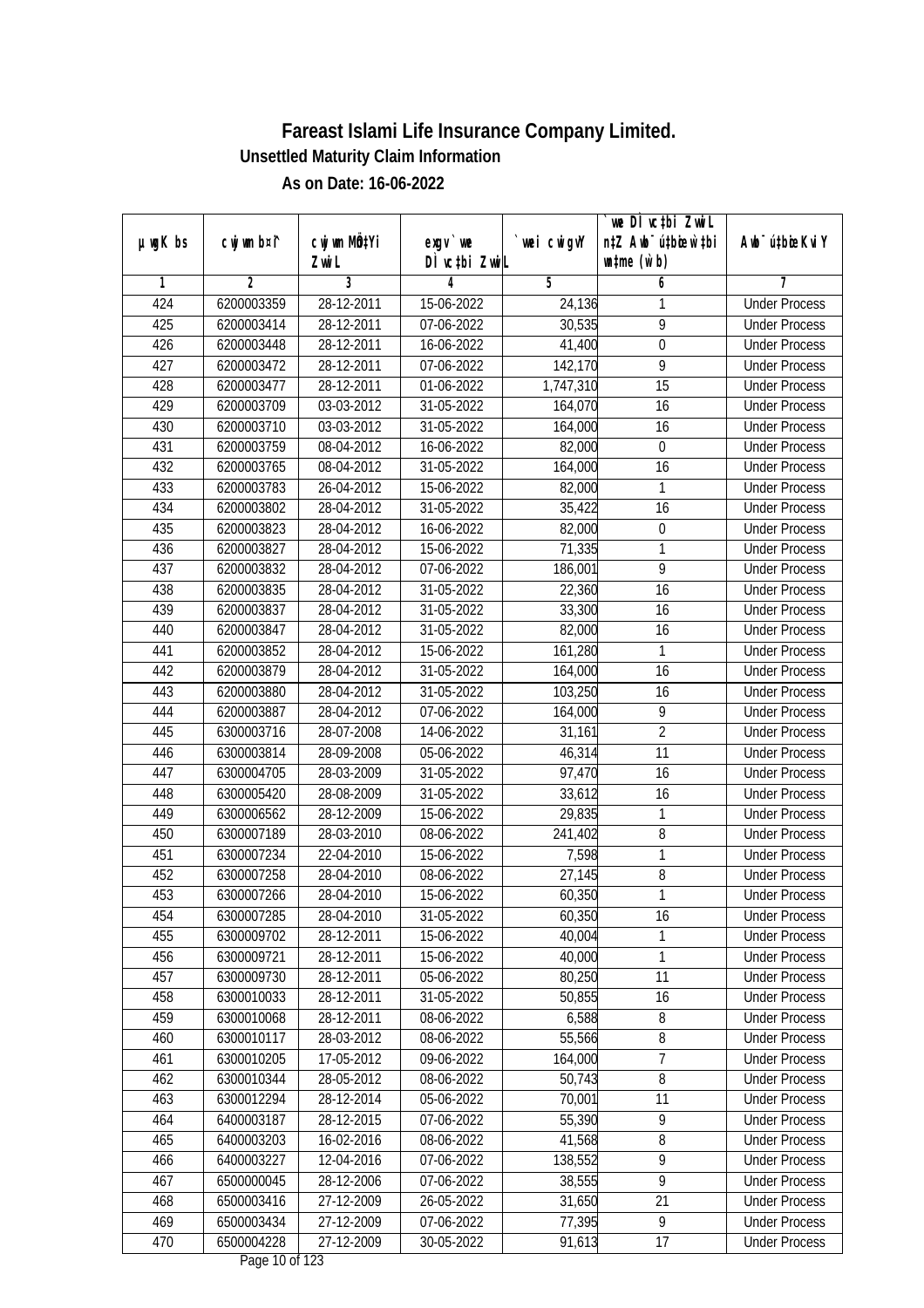|               |             | cwj wm MQ <sup>1</sup> Yi |                                    |             | we DI vctbi ZwiL<br>n‡Z Awb <sup>-</sup> ú‡bioen`‡bi |                             |
|---------------|-------------|---------------------------|------------------------------------|-------------|------------------------------------------------------|-----------------------------|
| $µ$ ug $K$ bs | cwj wm b¤i^ | Zwi L                     | $exgV$ we<br>DÌ vctbi ZwiL         | `wei cwigvY | $\n  untime\n  (u`b)\n$                              | Awb <sup>-</sup> ú‡bioeKviY |
| 1             | 2           | 3                         | 4                                  | 5           | 6                                                    | 7                           |
| 471           | 6500004275  | 25-04-2010                | 07-06-2022                         | 55,350      | 9                                                    | <b>Under Process</b>        |
| 472           | 6500004309  | 28-04-2010                | 07-06-2022                         | 110,700     | 9                                                    | <b>Under Process</b>        |
| 473           | 6500004328  | 06-05-2010                | 07-06-2022                         | 36,533      | 9                                                    | <b>Under Process</b>        |
| 474           | 6500004381  | 26-05-2010                | 15-06-2022                         | 54,050      | 1                                                    | <b>Under Process</b>        |
| 475           | 6500006478  | $23 - 11 - 2011$          | 07-06-2022                         | 11,030      | $\overline{9}$                                       | <b>Under Process</b>        |
| 476           | 6500006594  | 24-12-2011                | 07-06-2022                         | 145,960     | 9                                                    | <b>Under Process</b>        |
| 477           | 6500006850  | 28-12-2011                | 26-05-2022                         | 110,300     | 21                                                   | <b>Under Process</b>        |
| 478           | 6500006909  | 28-12-2011                | 26-05-2022                         | 31,770      | $\overline{21}$                                      | <b>Under Process</b>        |
| 479           | 6500006922  | 15-02-2012                | 26-05-2022                         | 180,400     | 21                                                   | <b>Under Process</b>        |
| 480           | 6500006925  | 18-02-2012                | 26-05-2022                         | 246,000     | 21                                                   | <b>Under Process</b>        |
| 481           | 6500006928  | 19-02-2012                | 07-06-2022                         | 65,287      | $\overline{9}$                                       | <b>Under Process</b>        |
| 482           | 6500006965  | 15-03-2012                | 07-06-2022                         | 82,000      | 9                                                    | <b>Under Process</b>        |
| 483           | 6500006998  | 04-04-2012                | 07-06-2022                         | 84,300      | $\overline{9}$                                       | <b>Under Process</b>        |
| 484           | 6500007000  | 04-04-2012                | 30-05-2022                         | 202,580     | 17                                                   | <b>Under Process</b>        |
| 485           | 014049543   | 25-08-2010                | 14-06-2022                         | 3,933       | $\sqrt{2}$                                           | <b>Under Process</b>        |
| 486           | 014058935   | 28-11-2011                | 14-06-2022                         | 15,236      | $\overline{2}$                                       | <b>Under Process</b>        |
| 487           | 014059458   | 28-12-2011                | 14-06-2022                         | 13,788      | $\overline{2}$                                       | <b>Under Process</b>        |
| 488           | 037004511   | 28-05-2012                | 15-06-2022                         | 25,048      | 1                                                    | <b>Under Process</b>        |
| 489           | 014056283   | 28-06-2011                | 14-06-2022                         | 15,249      | $\overline{2}$                                       | <b>Under Process</b>        |
| 490           | 014058437   | 24-11-2011                | 14-06-2022                         | 24,079      | $\overline{2}$                                       | <b>Under Process</b>        |
| 491           | 014042834   | 28-10-2009                | 14-06-2022                         | 4,383       | $\overline{2}$                                       | <b>Under Process</b>        |
| 492           | 014044032   | 27-12-2009                | 14-06-2022                         | 5,380       | $\overline{2}$                                       | <b>Under Process</b>        |
| 493           | 014057896   | $\overline{17}$ -11-2011  | 14-06-2022                         | 14,032      | $\overline{2}$                                       | <b>Under Process</b>        |
| 494           | 014059882   | 28-01-2012                | 14-06-2022                         | 15,181      | $\overline{2}$                                       | <b>Under Process</b>        |
| 495           | 014059784   | 28-01-2012                | 14-06-2022                         | 34,529      | $\overline{2}$                                       | <b>Under Process</b>        |
| 496           | 030021700   | 28-12-2011                | 07-06-2022                         | 142,944     | 9                                                    | <b>Under Process</b>        |
| 497           | 030022160   | 25-09-2011                | 07-06-2022                         | 169,716     | 9                                                    | <b>Under Process</b>        |
| 498           | 030021968   | 28-01-2012                | 08-06-2022                         | 38,350      | 8                                                    | <b>Under Process</b>        |
| 499           | 015027146   | 28-04-2012                | 13-06-2022                         | 149,070     | $\overline{3}$                                       | <b>Under Process</b>        |
| 500           | 015027401   | 28-01-2012                | 15-06-2022                         | 42,546      | 1                                                    | <b>Under Process</b>        |
| 501           | 018029394   | 27-01-2011                | 02-06-2022                         | 19,188      | 14                                                   | <b>Under Process</b>        |
| 502           | 011031772   | 28-03-2012                | 01-06-2022                         | 92,288      | 15                                                   | <b>Under Process</b>        |
| 503           | 015026171   | 28-12-2011                | 15-06-2022                         | 38,245      | 1                                                    | <b>Under Process</b>        |
| 504           | 030022164   | 12-12-2011                | 07-06-2022                         | 159,900     | $\overline{9}$                                       | <b>Under Process</b>        |
| 505           | 012008833   | 27-01-2011                | 07-06-2022                         | 16,779      | 9                                                    | <b>Under Process</b>        |
| 506           | 058004282   | 28-03-2012                | 07-06-2022                         | 48,180      | 9                                                    | <b>Under Process</b>        |
| 507           | 058004304   | 28-04-2012                | 07-06-2022                         | 96,360      | $\overline{9}$                                       | <b>Under Process</b>        |
| 508           | 05200027025 | 28-03-2012                | 05-06-2022                         | 52,020      | 11                                                   | <b>Under Process</b>        |
| 509           | 015027056   | 25-04-2012                | 15-06-2022                         | 80,300      | 1                                                    | <b>Under Process</b>        |
| 510           | 027033648   | 13-04-2012                | 09-06-2022                         | 96,360      | $\overline{7}$                                       | <b>Under Process</b>        |
| 511           | 067001187   | 15-12-2009                | 09-06-2022                         | 44,802      | $\overline{7}$                                       | <b>Under Process</b>        |
| 512           | 014060951   | 28-04-2012                | 14-06-2022                         | 15,823      | $\overline{2}$                                       | <b>Under Process</b>        |
| 513           | 027034355   | 28-04-2012                | 15-06-2022                         | 91,740      | 1                                                    | <b>Under Process</b>        |
| 514           | 024035641   | 22-06-2010                | 14-06-2022                         | 12,915      | $\overline{2}$                                       | <b>Under Process</b>        |
| 515           | 024036695   | 28-11-2010                | 14-06-2022                         | 31,110      | $\overline{2}$                                       | <b>Under Process</b>        |
| 516           | 036007415   | 27-06-2011                | 13-06-2022                         | 97,666      | $\overline{3}$                                       | <b>Under Process</b>        |
| 517           | 011025155   | 28-06-2010                | 12-06-2022<br>$D_{0.92}$ 11 of 100 | 10,389      | 4                                                    | <b>Under Process</b>        |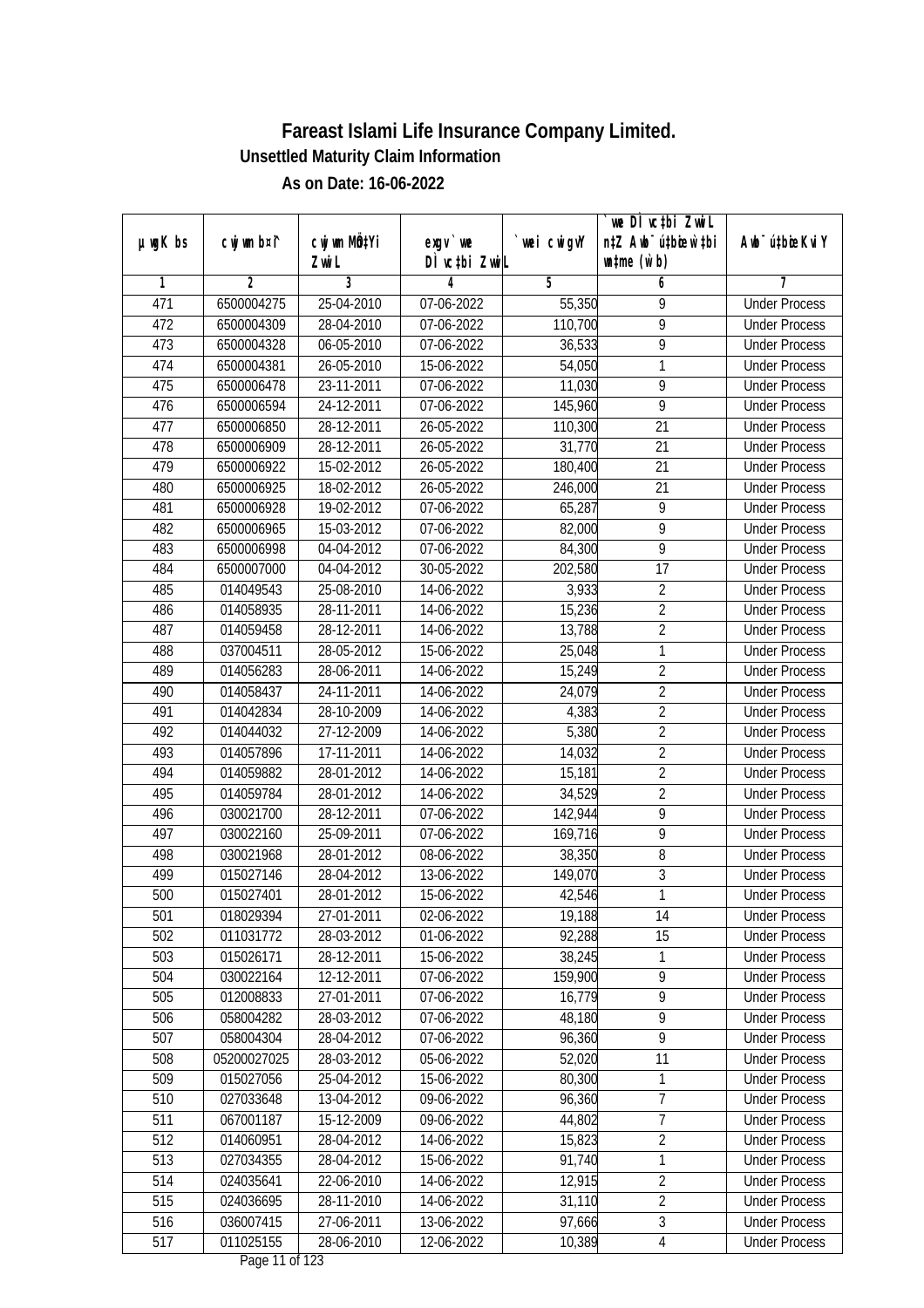|               |                |              |                  |            | we DI vctbi Zwil                 |                             |
|---------------|----------------|--------------|------------------|------------|----------------------------------|-----------------------------|
| $µ$ ug $K$ bs | cwj wm b¤i^    | cwj wm MQtYi | $exgV$ we        | wei cwigvY | n‡Z Awb <sup>-</sup> ú‡bioen`‡bi | Awb <sup>-</sup> ú‡bioeKviY |
|               |                | Zwi L        | DÌ vctbi ZwiL    |            | $\n  untime\n  (u`b)\n$          |                             |
| 1             | $\overline{2}$ | 3            | 4                | 5          | 6                                | 7                           |
| 518           | 011032264      | 05-04-2012   | 12-06-2022       | 63,360     | 4                                | <b>Under Process</b>        |
| 519           | 006022084      | 02-04-2012   | 14-06-2022       | 34,162     | $\overline{2}$                   | <b>Under Process</b>        |
| 520           | 006022291      | 28-05-2012   | 14-06-2022       | 11,348     | $\overline{2}$                   | <b>Under Process</b>        |
| 521           | 006022293      | 28-05-2012   | 14-06-2022       | 7,689      | $\overline{2}$                   | <b>Under Process</b>        |
| 522           | 006021627      | 21-12-2011   | 14-06-2022       | 7,354      | $\overline{2}$                   | <b>Under Process</b>        |
| 523           | 052027839      | 28-01-2012   | $16 - 06 - 2022$ | 38,850     | 0                                | <b>Under Process</b>        |
| 524           | 010003987      | 28-02-2012   | 08-06-2022       | 96,360     | 8                                | <b>Under Process</b>        |
| 525           | 04500013941    | 28-12-2011   | 09-06-2022       | 5,338      | 7                                | <b>Under Process</b>        |
| 526           | 045023840      | 25-01-2012   | 09-06-2022       | 40,366     | $\overline{7}$                   | <b>Under Process</b>        |
| 527           | 015019373      | 18-04-2009   | 15-06-2022       | 3,620      | 1                                | <b>Under Process</b>        |
| 528           | 015027165      | 28-04-2012   | 14-06-2022       | 60,522     | $\overline{2}$                   | <b>Under Process</b>        |
| 529           | 015023532      | 28-09-2010   | 14-06-2022       | 13,753     | $\overline{2}$                   | <b>Under Process</b>        |
| 530           | 032010799      | 21-12-2009   | 23-05-2022       | 22,756     | $\overline{24}$                  | <b>Under Process</b>        |
| 531           | 004057920      | 28-03-2012   | 12-06-2022       | 64,240     | 4                                | <b>Under Process</b>        |
| 532           | 004037194      | 28-04-2009   | 12-06-2022       | 17,612     | $\overline{4}$                   | <b>Under Process</b>        |
| 533           | 05700015881    | 28-10-2011   | 13-06-2022       | 22,281     | 3                                | <b>Under Process</b>        |
| 534           | 00300017836    | 28-05-2011   | 13-06-2022       | 13,189     | 3                                | <b>Under Process</b>        |
| 535           | 024039668      | 28-03-2012   | 02-06-2022       | 96,864     | 14                               | <b>Under Process</b>        |
| 536           | 024039612      | 28-03-2012   | 14-06-2022       | 78,940     | $\overline{2}$                   | <b>Under Process</b>        |
| 537           | 024039613      | 28-03-2012   | 14-06-2022       | 19,272     | $\overline{2}$                   | <b>Under Process</b>        |
| 538           | 024039526      | 22-02-2012   | 14-06-2022       | 19,272     | $\overline{2}$                   | <b>Under Process</b>        |
| 539           | 024039529      | 23-02-2012   | 14-06-2022       | 37,750     | $\overline{2}$                   | <b>Under Process</b>        |
| 540           | 024039625      | 13-03-2012   | 14-06-2022       | 82,392     | $\overline{2}$                   | <b>Under Process</b>        |
| 541           | 045024289      | 28-04-2012   | 09-06-2022       | 13,953     | $\overline{7}$                   | <b>Under Process</b>        |
| 542           | 045024288      | 28-04-2012   | 16-06-2022       | 3,243      | $\boldsymbol{0}$                 | <b>Under Process</b>        |
| 543           | 045023732      | 28-01-2012   | 09-06-2022       | 5,822      | $\overline{7}$                   | <b>Under Process</b>        |
| 544           | 031006999      | 28-03-2012   | $22 - 05 - 2022$ | 40,150     | 25                               | <b>Under Process</b>        |
| 545           | 018030587      | 27-08-2011   | 06-06-2022       | 29,525     | 10                               | <b>Under Process</b>        |
| 546           | 043036281      | 28-10-2011   | 09-06-2022       | 30,062     | $\overline{7}$                   | <b>Under Process</b>        |
| 547           | 040007528      | 27-11-2011   | 05-06-2022       | 17,734     | 11                               | <b>Under Process</b>        |
| 548           | 015026965      | 19-04-2012   | 14-06-2022       | 153,024    | $\overline{2}$                   | <b>Under Process</b>        |
| 549           | 04500010626    | 28-12-2010   | 14-06-2022       | 11,498     | $\overline{2}$                   | <b>Under Process</b>        |
| 550           | 04500013063    | 28-08-2011   | 14-06-2022       | 23,515     | $\overline{2}$                   | <b>Under Process</b>        |
| 551           | 014059923      | 28-02-2012   | 13-06-2022       | 66,697     | $\overline{3}$                   | <b>Under Process</b>        |
| 552           | 007016892      | 28-02-2009   | 16-06-2022       | 3,363      | $\boldsymbol{0}$                 | <b>Under Process</b>        |
| 553           | 007030172      | 25-04-2012   | 16-06-2022       | 23,206     | $\pmb{0}$                        | <b>Under Process</b>        |
| 554           | 052014057      | 27-12-2008   | 05-06-2022       | 10,138     | 11                               | <b>Under Process</b>        |
| 555           | 053002044      | 28-12-2010   | 22-05-2022       | 8,249      | 25                               | <b>Under Process</b>        |
| 556           | 053001009      | 28-12-2008   | 22-05-2022       | 4,414      | 25                               | <b>Under Process</b>        |
| 557           | 045024280      | 28-04-2012   | 09-06-2022       | 94,920     | $\overline{7}$                   | <b>Under Process</b>        |
| 558           | 045024281      | 28-04-2012   | 09-06-2022       | 94,920     | $\overline{7}$                   | <b>Under Process</b>        |
| 559           | 022031957      | 15-04-2012   | 09-06-2022       | 12,698     | $\overline{7}$                   | <b>Under Process</b>        |
| 560           | 011032149      | 25-04-2012   | 16-06-2022       | 160,600    | 0                                | <b>Under Process</b>        |
| 561           | 00100010731    | 28-01-2012   | 09-06-2022       | 13,470     | 7                                | <b>Under Process</b>        |
| 562           | 00100010968    | 28-02-2012   | 08-06-2022       | 196,747    | 8                                | <b>Under Process</b>        |
| 563           | 00100010944    | 28-02-2012   | 08-06-2022       | 101,106    | 8                                | <b>Under Process</b>        |
| 564           | 001013424      | 21-04-2012   | 08-06-2022       | 8,465      | 8                                | <b>Under Process</b>        |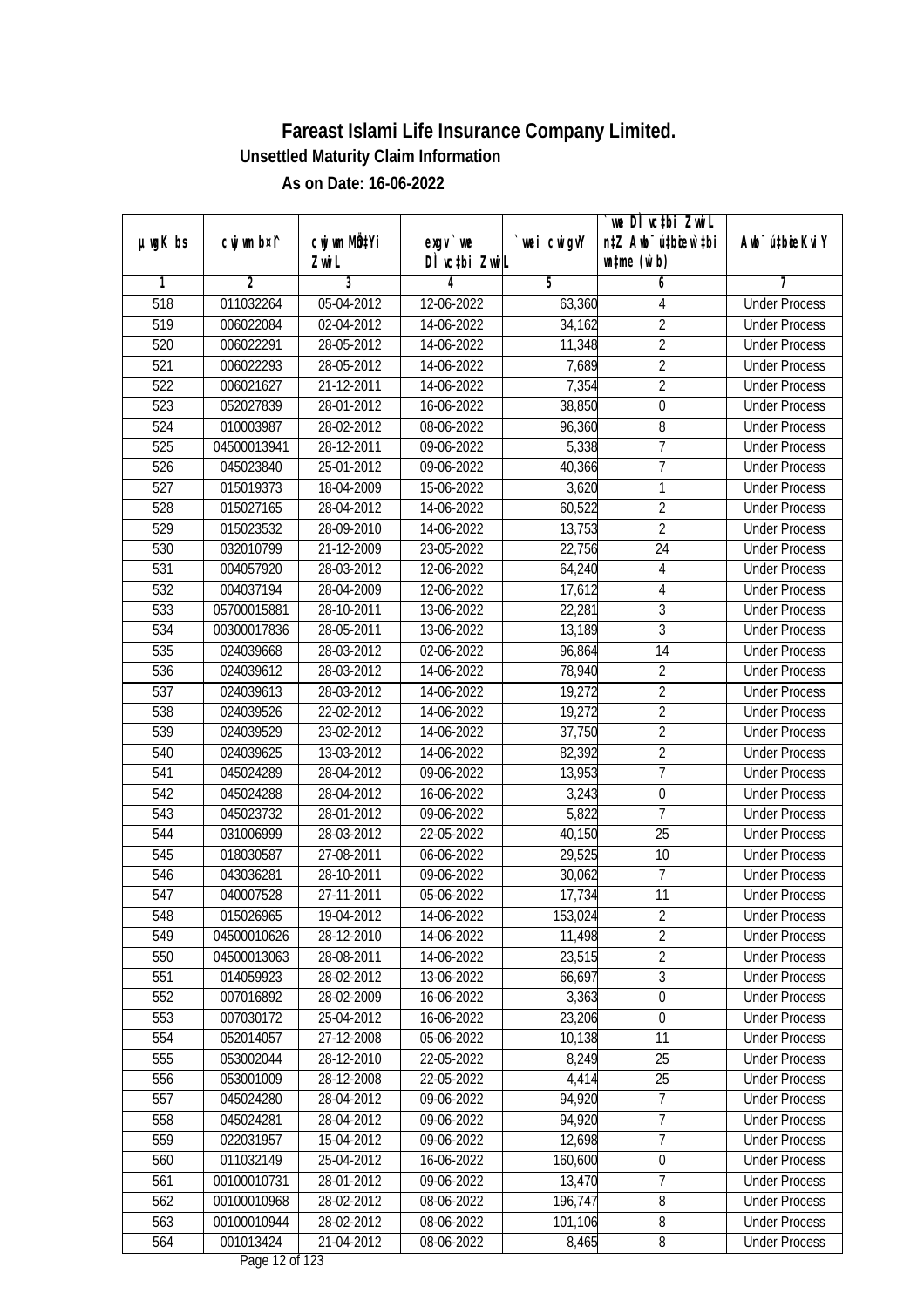|                  |                |                           |                                          |             | `we DÌ vc‡bi Zwwi∟               |                             |
|------------------|----------------|---------------------------|------------------------------------------|-------------|----------------------------------|-----------------------------|
| $µ$ ug $K$ bs    | cwj wm b¤i^    | cwj wm MQ <sup>1</sup> Yi | $exqu$ we                                | `wei cwigvY | n‡Z Awb <sup>-</sup> ú‡bioen`‡bi | Awb <sup>-</sup> ú‡bioeKviY |
|                  |                | Zwi L                     | DÌ vctbi ZwiL                            |             | $\n  untime\n  (u`b)\n$          |                             |
| 1                | $\overline{2}$ | $\overline{3}$            | 4                                        | 5           | 6                                | 7                           |
| 565              | 001013282      | 19-12-2011                | 08-06-2022                               | 24,651      | 8                                | <b>Under Process</b>        |
| 566              | 001013315      | 20-12-2011                | 08-06-2022                               | 20,460      | 8                                | <b>Under Process</b>        |
| 567              | 001012319      | 28-01-2011                | 08-06-2022                               | 11,322      | 8                                | <b>Under Process</b>        |
| 568              | 001013471      | 28-04-2012                | 09-06-2022                               | 48,180      | $\overline{7}$                   | <b>Under Process</b>        |
| 569              | 040007738      | 12-03-2012                | 13-06-2022                               | 19,272      | $\overline{3}$                   | <b>Under Process</b>        |
| 570              | 05700017676    | 28-04-2012                | 09-06-2022                               | 92,507      | 7                                | <b>Under Process</b>        |
| 571              | 05700017561    | 28-04-2012                | 09-06-2022                               | 97,167      | 7                                | <b>Under Process</b>        |
| 572              | 02700007340    | 26-05-2012                | 08-06-2022                               | 54,960      | 8                                | <b>Under Process</b>        |
| 573              | 018031813      | 24-11-2011                | 14-06-2022                               | 6,996       | $\overline{2}$                   | <b>Under Process</b>        |
| 574              | 018032381      | 28-12-2011                | 14-06-2022                               | 48,082      | $\overline{2}$                   | <b>Under Process</b>        |
| $\overline{575}$ | 018031895      | 28-12-2011                | 16-05-2022                               | 38,279      | $\overline{31}$                  | <b>Under Process</b>        |
| 576              | 014060732      | 28-04-2012                | 14-06-2022                               | 19,272      | $\overline{2}$                   | <b>Under Process</b>        |
| 577              | 00300017829    | 28-05-2011                | 13-06-2022                               | 13,189      | $\overline{3}$                   | <b>Under Process</b>        |
| 578              | 022031872      | 28-03-2012                | 02-06-2022                               | 151,130     | 14                               | <b>Under Process</b>        |
| 579              | 012010583      | 28-04-2012                | 16-06-2022                               | 189,696     | 0                                | <b>Under Process</b>        |
| 580              | 012010242      | 07-02-2012                | 08-06-2022                               | 44,088      | 8                                | <b>Under Process</b>        |
| 581              | 01800011677    | 28-12-2010                | 15-06-2022                               | 5,163       | 1                                | <b>Under Process</b>        |
| 582              | 018032475      | 28-12-2011                | 15-06-2022                               | 47,970      | 1                                | <b>Under Process</b>        |
| 583              | 01600004915    | 19-04-2012                | 08-06-2022                               | 38,866      | 8                                | <b>Under Process</b>        |
| 584              | 004051668      | 28-11-2010                | 05-06-2022                               | 60,340      | 11                               | <b>Under Process</b>        |
| 585              | 004053272      | 28-12-2010                | 05-06-2022                               | 23,425      | 11                               | <b>Under Process</b>        |
| 586              | 004057851      | 01-01-2012                | 05-06-2022                               | 13,227      | 11                               | <b>Under Process</b>        |
| 587              | 004057901      | 28-04-2012                | 05-06-2022                               | 80,300      | 11                               | <b>Under Process</b>        |
| 588              | 037004321      | 28-09-2011                | 15-06-2022                               | 9,960       | $\mathbf{1}$                     | <b>Under Process</b>        |
| 589              | 030021088      | 28-11-2011                | 08-06-2022                               | 36,404      | 8                                | <b>Under Process</b>        |
| 590              | 050002472      | 28-01-2012                | 02-06-2022                               | 90,408      | 14                               | <b>Under Process</b>        |
| 591              | 018031546      | 20-12-2011                | 14-06-2022                               | 17,398      | $\overline{2}$                   | <b>Under Process</b>        |
| 592              | 018031735      | 28-12-2011                | 02-06-2022                               | 63,960      | 14                               | <b>Under Process</b>        |
| 593              | 01800014863    | 28-12-2011                | 02-06-2022                               | 80,341      | 14                               | <b>Under Process</b>        |
| 594              | 018030950      | 27-10-2011                | 16-05-2022                               | 35,884      | 31                               | <b>Under Process</b>        |
| 595              | 024019503      | 11-10-2008                | 01-06-2022                               | 17,494      | 15                               | <b>Under Process</b>        |
| 596              | 000003650      | 28-06-2011                | 02-06-2022                               | 12,000      | 14                               | <b>Under Process</b>        |
| 597              | 01800013644    | 28-02-2011                | 05-06-2022                               | 18,527      | 11                               | <b>Under Process</b>        |
| 598              | 027032833      | 28-11-2011                | 06-06-2022                               | 59,280      | 10                               | <b>Under Process</b>        |
| 599              | 045023935      | 28-03-2012                | 22-05-2022                               | 96,360      | 25                               | <b>Under Process</b>        |
| 600              | 049033395      | 28-04-2012                | 15-06-2022                               | 73,233      | 1                                | <b>Under Process</b>        |
| 601              | 009004275      | 18-10-2008                | 05-06-2022                               | 22,673      | 11                               | <b>Under Process</b>        |
| 602              | 012009809      | 28-11-2011                | 10-04-2022                               | 45,465      | 67                               | <b>Under Process</b>        |
| 603              | 017031610      | 28-04-2012                | 16-06-2022                               | 49,306      | $\boldsymbol{0}$                 | <b>Under Process</b>        |
| 604              | 027034038      | 28-04-2012                | 02-06-2022                               | 194,400     | 14                               | <b>Under Process</b>        |
| 605              | 049032002      | 28-05-2011                | 06-06-2022                               | 16,239      | 10                               | <b>Under Process</b>        |
| 606              | 004057622      | 28-01-2012                | 23-05-2022                               | 96,360      | 24                               | <b>Under Process</b>        |
| 607              | 004057473      | 28-12-2011                | 23-05-2022                               | 36,745      | 24                               | <b>Under Process</b>        |
| 608              | 017D28068      | 28-01-2010                | 08-06-2022                               | 9,875       | 8                                | <b>Under Process</b>        |
| 609              | 014057507      | 26-10-2011                | 13-06-2022                               | 20,753      | $\overline{3}$                   | <b>Under Process</b>        |
| 610              | 014060286      | 20-02-2012                | 13-06-2022                               | 11,120      | $\overline{3}$                   | <b>Under Process</b>        |
| 611              | 014057431      | 28-10-2011                | 16-06-2022<br>$D_{\text{max}}$ 10 of 100 | 13,468      | $\boldsymbol{0}$                 | <b>Under Process</b>        |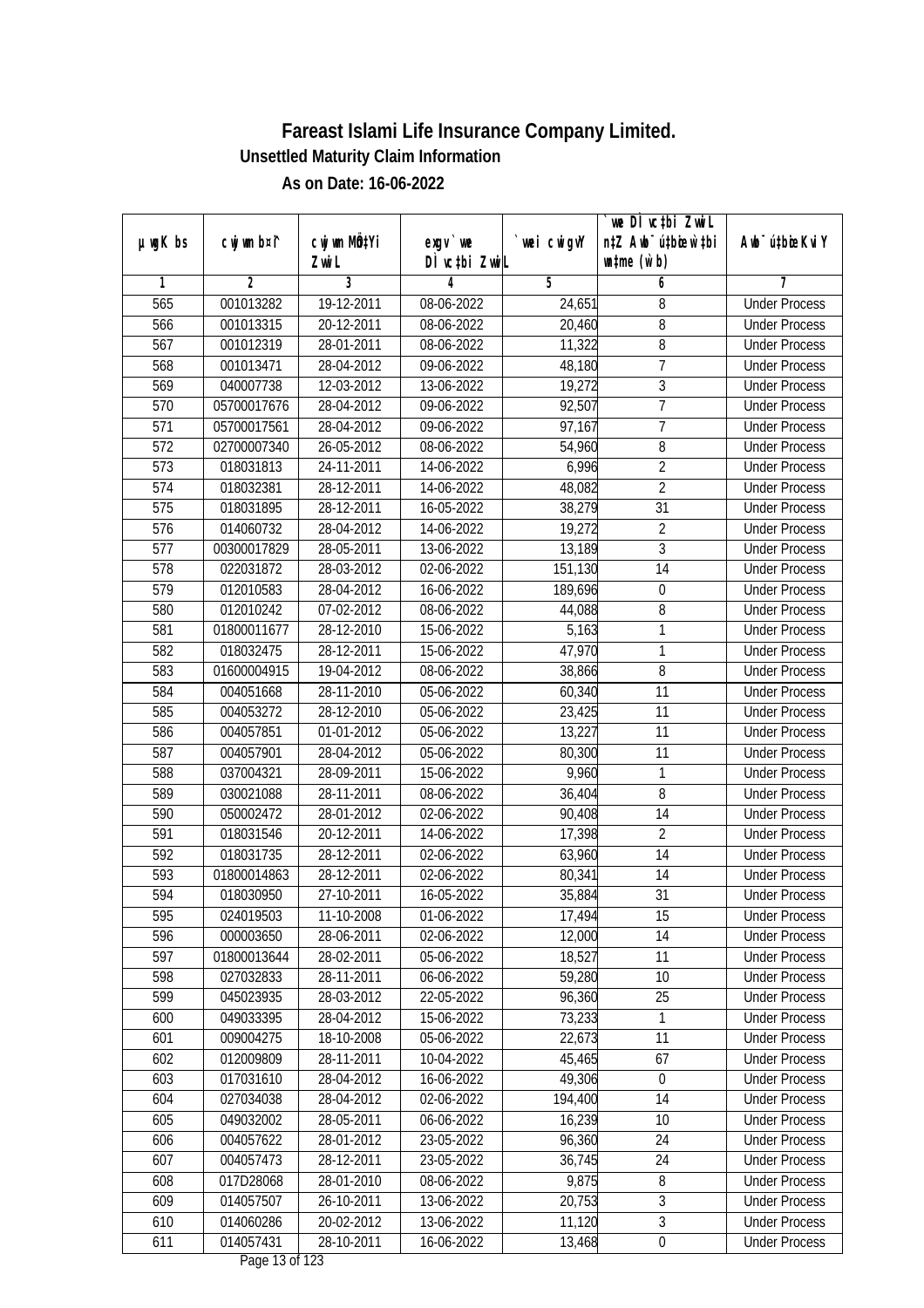|               |                |              |                                  |            | we DI vctbi ZwiL                 |                              |
|---------------|----------------|--------------|----------------------------------|------------|----------------------------------|------------------------------|
| $µ$ ug $K$ bs | cwj wm b¤i^    | cwj wm MQtYi | $exgV$ we                        | wei cwigvY | n‡Z Awb <sup>-</sup> ú‡bioar`‡bi | Aub <sup>-</sup> ú‡biosKvi Y |
|               |                | Zwi L        | DÌ vctbi ZwiL                    |            | $\n  untime\n  (u`b)\n$          |                              |
| 1             | $\overline{2}$ | 3            | 4                                | 5          | 6                                | 7                            |
| 612           | 014060866      | 28-04-2012   | 14-06-2022                       | 15,572     | $\overline{2}$                   | <b>Under Process</b>         |
| 613           | 052027361      | 19-12-2011   | 15-06-2022                       | 16,930     | 1                                | <b>Under Process</b>         |
| 614           | 052024492      | 24-10-2010   | 15-06-2022                       | 5,430      | 1                                | <b>Under Process</b>         |
| 615           | 052025065      | 28-12-2010   | 16-06-2022                       | 41,995     | $\boldsymbol{0}$                 | <b>Under Process</b>         |
| 616           | 018031991      | 28-12-2011   | 15-06-2022                       | 13,432     | 1                                | <b>Under Process</b>         |
| 617           | 011019311      | 28-04-2009   | 07-06-2022                       | 10,401     | $\overline{9}$                   | <b>Under Process</b>         |
| 618           | 017030815      | 16-10-2011   | 16-06-2022                       | 47,970     | $\overline{0}$                   | <b>Under Process</b>         |
| 619           | 031006413      | 28-04-2011   | 16-06-2022                       | 66,272     | $\boldsymbol{0}$                 | <b>Under Process</b>         |
| 620           | 004057925      | 28-02-2012   | 05-06-2022                       | 77,934     | 11                               | <b>Under Process</b>         |
| 621           | 004058179      | 28-01-2012   | 05-06-2022                       | 40,150     | 11                               | <b>Under Process</b>         |
| 622           | 004057893      | 28-03-2012   | 05-06-2022                       | 39,600     | $\overline{11}$                  | <b>Under Process</b>         |
| 623           | 004051918      | 28-07-2010   | 05-06-2022                       | 2,770      | 11                               | <b>Under Process</b>         |
| 624           | 001009842      | 19-07-2009   | 05-06-2022                       | 2,652      | $\overline{11}$                  | <b>Under Process</b>         |
| 625           | 001009840      | 19-07-2009   | 05-06-2022                       | 6,726      | 11                               | <b>Under Process</b>         |
| 626           | 04000003085    | 28-04-2012   | 13-06-2022                       | 10,484     | 3                                | <b>Under Process</b>         |
| 627           | 040007713      | 27-02-2012   | 13-06-2022                       | 16,436     | $\mathfrak{Z}$                   | <b>Under Process</b>         |
| 628           | 040007663      | 28-12-2011   | 13-06-2022                       | 39,325     | $\mathfrak{Z}$                   | <b>Under Process</b>         |
| 629           | 040007421      | 21-09-2011   | 05-06-2022                       | 19,188     | 11                               | <b>Under Process</b>         |
| 630           | 000003456      | 11-07-2011   | 08-06-2022                       | 10,000     | 8                                | <b>Under Process</b>         |
| 631           | 049031870      | 28-08-2011   | 06-06-2022                       | 159,900    | 10                               | <b>Under Process</b>         |
| 632           | 045023787      | 28-02-2012   | 22-05-2022                       | 40,150     | 25                               | <b>Under Process</b>         |
| 633           | 031004406      | 25-02-2009   | 22-05-2022                       | 6,318      | 25                               | <b>Under Process</b>         |
| 634           | 042008749      | 28-04-2012   | 13-06-2022                       | 26,832     | 3                                | <b>Under Process</b>         |
| 635           | 00200020266    | 28-04-2012   | 09-06-2022                       | 66,906     | $\overline{7}$                   | <b>Under Process</b>         |
| 636           | 059006228      | 28-12-2011   | 24-05-2022                       | 20,370     | 23                               | <b>Under Process</b>         |
| 637           | 05700017236    | 28-04-2012   | 09-06-2022                       | 41,801     | $\overline{7}$                   | <b>Under Process</b>         |
| 638           | 05700013687    | 02-05-2011   | 09-06-2022                       | 32,008     | $\overline{1}$                   | <b>Under Process</b>         |
| 639           | 05700017303    | 28-03-2012   | 09-06-2022                       | 12,766     | $\overline{7}$                   | <b>Under Process</b>         |
| 640           | 060005515      | 13-12-2011   | 05-06-2022                       | 9,474      | 11                               | <b>Under Process</b>         |
| 641           | 024039396      | 28-12-2011   | 02-06-2022                       | 38,875     | 14                               | <b>Under Process</b>         |
| 642           | 043035470      | 26-06-2011   | 09-06-2022                       | 5,014      | 7                                | <b>Under Process</b>         |
| 643           | 04200005836    | 13-04-2011   | 13-06-2022                       | 17,082     | $\overline{3}$                   | <b>Under Process</b>         |
| 644           | 011028687      | 27-12-2010   | 01-06-2022                       | 5,883      | 15                               | <b>Under Process</b>         |
| 645           | 011031919      | 28-12-2011   | 01-06-2022                       | 10,083     | 15                               | <b>Under Process</b>         |
| 646           | 011027483      | 28-12-2010   | 01-06-2022                       | 28,896     | 15                               | <b>Under Process</b>         |
| 647           | 012008740      | 28-12-2010   | 08-06-2022                       | 10,221     | 8                                | <b>Under Process</b>         |
| 648           | 012009577      | 17-10-2011   | 08-06-2022                       | 4,826      | $\overline{\bf 8}$               | <b>Under Process</b>         |
| 649           | 049032980      | 28-01-2012   | 05-06-2022                       | 48,180     | 11                               | <b>Under Process</b>         |
| 650           | 049032278      | 28-11-2011   | 05-06-2022                       | 10,839     | 11                               | <b>Under Process</b>         |
| 651           | 049032104      | 28-10-2011   | 05-06-2022                       | 26,843     | 11                               | <b>Under Process</b>         |
| 652           | 049032190      | 28-11-2011   | 05-06-2022                       | 13,073     | 11                               | <b>Under Process</b>         |
| 653           | 021081372      | 17-04-2012   | 09-06-2022                       | 8,944      | $\overline{7}$                   | <b>Under Process</b>         |
| 654           | 021077630      | 28-06-2011   | $\overline{09}$ -06-2022         | 22,830     | 7                                | <b>Under Process</b>         |
| 655           | 021081217      | 26-04-2012   | 09-06-2022                       | 20,838     | 7                                | <b>Under Process</b>         |
| 656           | 021062963      | 28-12-2009   | 09-06-2022                       | 6,053      | $\overline{7}$                   | <b>Under Process</b>         |
| 657           | 021080992      | 28-02-2012   | 09-06-2022                       | 47,600     | $\overline{7}$                   | <b>Under Process</b>         |
| 658           | 004054064      | 28-02-2011   | 23-05-2022<br>Dogs $14$ of $122$ | 27,575     | 24                               | <b>Under Process</b>         |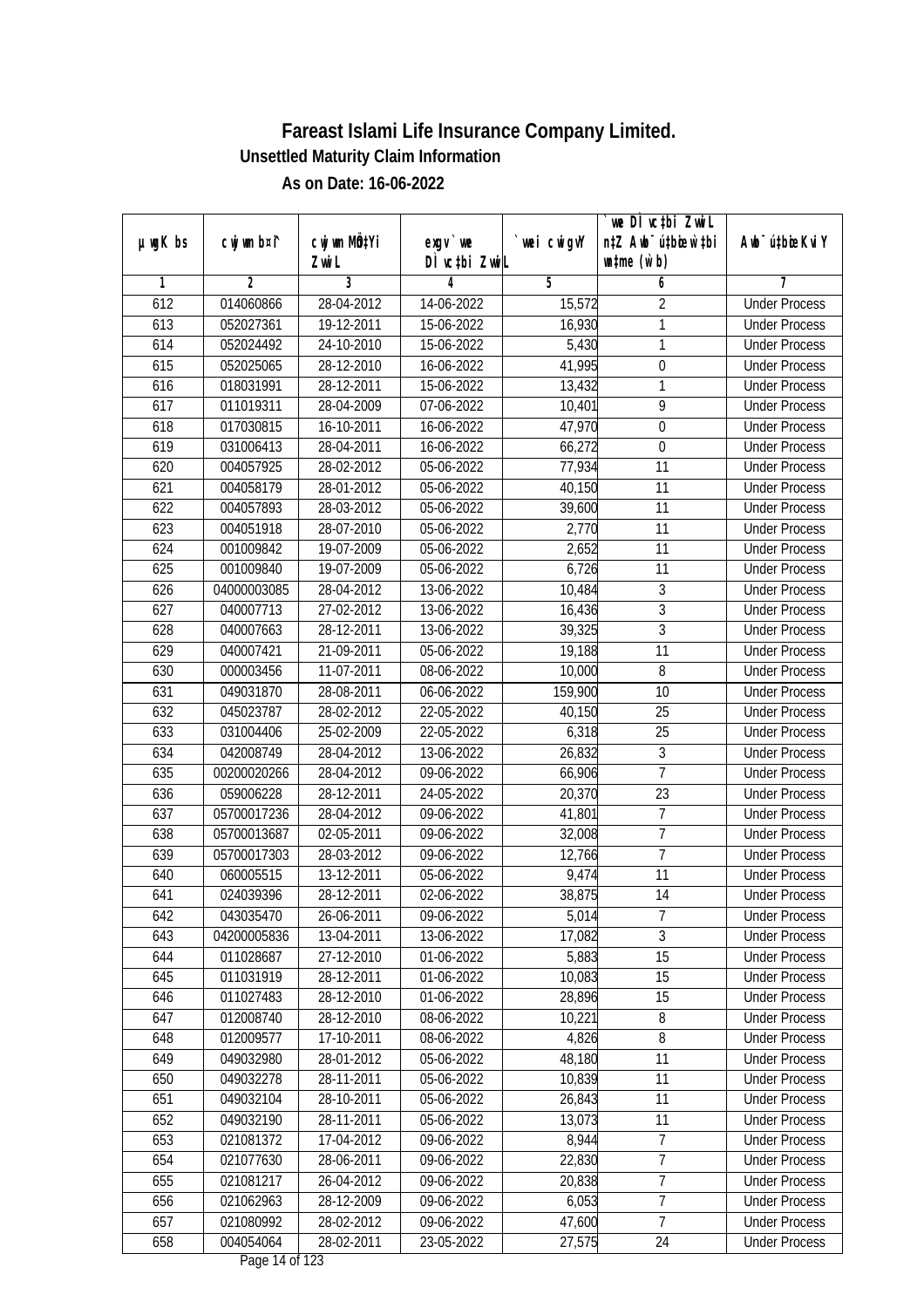|               |                |                           |                                                       |             | `we DÌ vc‡bi Zwwi∟               |                             |
|---------------|----------------|---------------------------|-------------------------------------------------------|-------------|----------------------------------|-----------------------------|
| $µ$ ug $K$ bs | cwj wm b¤i^    | cwj wm MQ <sup>1</sup> Yi | $exqu$ we                                             | `wei cwigvY | n‡Z Awb <sup>-</sup> ú‡bioen`‡bi | Awb <sup>-</sup> ú‡bioeKviY |
|               |                | Zwi L                     | DÌ vctbi ZwiL                                         |             | $\n  untime\n  (u`b)\n$          |                             |
| 1             | $\overline{2}$ | $\overline{3}$            | 4                                                     | 5           | 6                                | 7                           |
| 659           | 017030858      | 20-10-2011                | 16-06-2022                                            | 56,259      | 0                                | <b>Under Process</b>        |
| 660           | 018032296      | 28-12-2011                | 16-05-2022                                            | 39,975      | $\overline{31}$                  | <b>Under Process</b>        |
| 661           | 018028556      | 27-11-2010                | 16-05-2022                                            | 8,688       | $\overline{31}$                  | <b>Under Process</b>        |
| 662           | 018032149      | 28-12-2011                | 16-05-2022                                            | 19,291      | $\overline{31}$                  | <b>Under Process</b>        |
| 663           | 018028221      | 25-09-2010                | 15-06-2022                                            | 5,567       | 1                                | <b>Under Process</b>        |
| 664           | 006019670      | 28-11-2010                | 14-06-2022                                            | 17,963      | $\overline{2}$                   | <b>Under Process</b>        |
| 665           | 006022133      | 28-02-2012                | 14-06-2022                                            | 29,496      | $\overline{2}$                   | <b>Under Process</b>        |
| 666           | 018029539      | 28-02-2011                | 16-05-2022                                            | 6,204       | $\overline{31}$                  | <b>Under Process</b>        |
| 667           | 009003983      | 12-06-2008                | 05-06-2022                                            | 3,927       | 11                               | <b>Under Process</b>        |
| 668           | 004048938      | 26-06-2010                | 05-06-2022                                            | 2,767       | $\overline{11}$                  | <b>Under Process</b>        |
| 669           | 003010414      | 28-01-2012                | 13-06-2022                                            | 56,210      | 3                                | <b>Under Process</b>        |
| 670           | 003010424      | 28-03-2012                | 13-06-2022                                            | 56,210      | 3                                | <b>Under Process</b>        |
| 671           | 015026581      | 28-12-2011                | 13-06-2022                                            | 15,168      | $\overline{3}$                   | <b>Under Process</b>        |
| 672           | 00200020857    | 28-04-2012                | 13-06-2022                                            | 38,866      | $\overline{3}$                   | <b>Under Process</b>        |
| 673           | 056001882      | 25-11-2010                | 13-06-2022                                            | 2,606       | $\overline{3}$                   | <b>Under Process</b>        |
| 674           | 05600010592    | 28-03-2012                | $\overline{13} - 06 - 2022$                           | 34,226      | $\overline{3}$                   | <b>Under Process</b>        |
| 675           | 004057855      | 01-01-2012                | 05-06-2022                                            | 33,462      | 11                               | <b>Under Process</b>        |
| 676           | 004035609      | 28-12-2008                | 09-06-2022                                            | 16,590      | $\overline{7}$                   | <b>Under Process</b>        |
| 677           | 012010512      | 28-04-2012                | 08-06-2022                                            | 20,016      | 8                                | <b>Under Process</b>        |
| 678           | 05200019595    | 28-01-2011                | 08-06-2022                                            | 7,513       | 8                                | <b>Under Process</b>        |
| 679           | 052028077      | 08-05-2012                | 05-06-2022                                            | 40,150      | 11                               | <b>Under Process</b>        |
| 680           | 036007584      | 20-10-2011                | 13-06-2022                                            | 10,689      | $\overline{3}$                   | <b>Under Process</b>        |
| 681           | 021081332      | 16-04-2012                | 09-06-2022                                            | 15,794      | $\overline{7}$                   | <b>Under Process</b>        |
| 682           | 065001676      | 28-12-2011                | 22-05-2022                                            | 72,690      | 25                               | <b>Under Process</b>        |
| 683           | 0928004874     | 28-06-2011                | 01-06-2022                                            | 54,327      | 15                               | <b>Under Process</b>        |
| 684           | 0928004998     | 23-08-2011                | 15-06-2022                                            | 45,641      | $\mathbf{1}$                     | <b>Under Process</b>        |
| 685           | 0928005027     | 08-09-2011                | 15-06-2022                                            | 19,411      | 1                                | <b>Under Process</b>        |
| 686           | 0928005052     | 13-08-2011                | 15-06-2022                                            | 82,151      | $\mathbf{1}$                     | <b>Under Process</b>        |
| 687           | 0928005170     | 13-10-2011                | 30-05-2022                                            | 61,948      | 17                               | <b>Under Process</b>        |
| 688           | 0928005301     | 26-10-2011                | 30-05-2022                                            | 43,224      | 17                               | <b>Under Process</b>        |
| 689           | 0928005338     | 28-10-2011                | 15-06-2022                                            | 20,190      | 1                                | <b>Under Process</b>        |
| 690           | 0928005421     | 22-11-2011                | 26-05-2022                                            | 57,079      | 21                               | <b>Under Process</b>        |
| 691           | 0928005747     | 28-12-2011                | 26-05-2022                                            | 50,201      | 21                               | <b>Under Process</b>        |
| 692           | 0928005782     | 28-12-2011                | 15-06-2022                                            | 35,148      | $\mathbf{1}$                     | <b>Under Process</b>        |
| 693           | 0928005799     | 28-12-2011                | 30-05-2022                                            | 28,917      | 17                               | <b>Under Process</b>        |
| 694           | 0928005800     | 28-12-2011                | 26-05-2022                                            | 161,524     | 21                               | <b>Under Process</b>        |
| 695           | 0928005813     | 28-12-2011                | 01-06-2022                                            | 76,996      | 15                               | <b>Under Process</b>        |
| 696           | 0928005817     | 28-12-2011                | 30-05-2022                                            | 10,010      | 17                               | <b>Under Process</b>        |
| 697           | 0928005898     | 28-12-2011                | 15-06-2022                                            | 38,697      | 1                                | <b>Under Process</b>        |
| 698           | 0928005918     | 28-12-2011                | 30-05-2022                                            | 9,677       | 17                               | <b>Under Process</b>        |
| 699           | 0928005932     | 28-12-2011                | 26-05-2022                                            | 29,813      | 21                               | <b>Under Process</b>        |
| 700           | 0928005941     | 28-12-2011                | 15-06-2022                                            | 9,343       | 1                                | <b>Under Process</b>        |
| 701           | 0928005961     | 28-12-2011                | 15-06-2022                                            | 23,191      | 1                                | <b>Under Process</b>        |
| 702           | 0928005966     | 28-12-2011                | 26-05-2022                                            | 572,451     | 21                               | <b>Under Process</b>        |
| 703           | 0928005967     | 28-12-2011                | 26-05-2022                                            | 381,634     | 21                               | <b>Under Process</b>        |
| 704           | 0928006021     | 11-02-2012                | 15-06-2022                                            | 94,505      | 1                                | <b>Under Process</b>        |
| 705           | 0928006070     | 18-02-2012                | 16-06-2022<br>$D_{\text{max}}$ 1 $F_{\text{max}}$ 100 | 85,640      | $\boldsymbol{0}$                 | <b>Under Process</b>        |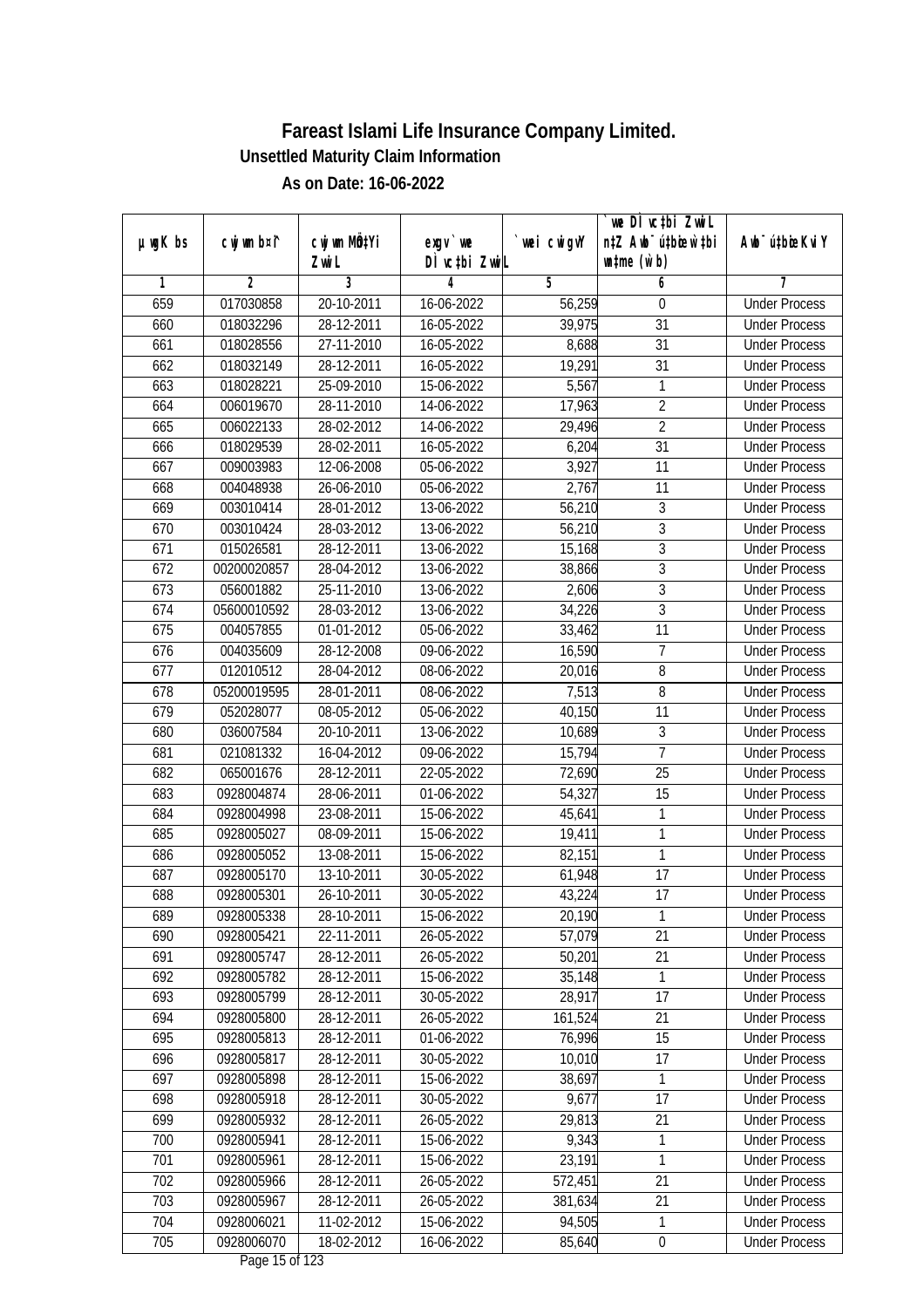|                  |                          |              |                    |            | we DI vctbi ZwiL                 |                             |
|------------------|--------------------------|--------------|--------------------|------------|----------------------------------|-----------------------------|
| $µ$ ug $K$ bs    | cwj wm b¤i^              | cwj wm MQtYi | $exgV$ we          | wei cwigvY | n‡Z Awb <sup>-</sup> ú‡bioar`‡bi | Awb <sup>-</sup> ú‡bioeKviY |
| 1                | $\overline{2}$           | Zwi L<br>3   | DÌ vctbi ZwiL<br>4 | 5          | $\n  untime\n  (u`b)\n$<br>6     | 7                           |
| 706              | 0928006108               | 28-02-2012   | 15-06-2022         | 38,036     | 1                                | <b>Under Process</b>        |
| 707              | 0928006114               | 28-02-2012   | 15-06-2022         | 93,056     | 1                                | <b>Under Process</b>        |
| 708              | 0928006148               | 10-03-2012   | 16-06-2022         | 97,167     | $\overline{0}$                   | <b>Under Process</b>        |
| 709              |                          | 12-03-2012   |                    |            | 1                                | <b>Under Process</b>        |
| 710              | 0928006156<br>0928006188 | 22-03-2012   | 15-06-2022         | 88,781     | $\overline{0}$                   | <b>Under Process</b>        |
|                  | 0928006202               |              | 16-06-2022         | 49,516     | $\mathbf 0$                      |                             |
| 711              |                          | 22-03-2012   | 16-06-2022         | 194,326    |                                  | <b>Under Process</b>        |
| $\overline{712}$ | 0928006213               | 27-03-2012   | $26 - 05 - 2022$   | 14,091     | 21                               | <b>Under Process</b>        |
| 713              | 0928006271               | 28-03-2012   | 15-06-2022         | 184,332    | 1                                | <b>Under Process</b>        |
| 714              | 0928006304               | 12-04-2012   | 12-06-2022         | 77,267     | $\overline{4}$                   | <b>Under Process</b>        |
| 715              | 0928006311               | 17-04-2012   | 30-05-2022         | 75,392     | 17                               | <b>Under Process</b>        |
| 716              | 0928006347               | 26-04-2012   | 15-06-2022         | 34,227     | 1                                | <b>Under Process</b>        |
| 717              | 0928006411               | 28-04-2012   | 16-06-2022         | 142,876    | $\boldsymbol{0}$                 | <b>Under Process</b>        |
| 718              | 0928006417               | 28-04-2012   | 16-06-2022         | 11,570     | $\overline{0}$                   | <b>Under Process</b>        |
| 719              | 0928006431               | 28-04-2012   | 15-06-2022         | 194,326    | 1                                | <b>Under Process</b>        |
| 720              | 0928006450               | 28-04-2012   | 15-06-2022         | 44,566     | 1                                | <b>Under Process</b>        |
| 721              | 0929005822               | 28-12-2011   | 07-06-2022         | 91,419     | $\overline{9}$                   | <b>Under Process</b>        |
| 722              | 0929005879               | 28-12-2011   | 07-06-2022         | 5,561      | $\overline{9}$                   | <b>Under Process</b>        |
| 723              | 0929005962               | 28-12-2011   | 26-05-2022         | 17,552     | 21                               | <b>Under Process</b>        |
| 724              | 0929006023               | 18-02-2012   | 07-06-2022         | 92,272     | 9                                | <b>Under Process</b>        |
| 725              | 0929006058               | 18-03-2012   | 26-05-2022         | 178,288    | 21                               | <b>Under Process</b>        |
| 726              | 0929006075               | 18-02-2012   | 07-06-2022         | 91,616     | 9                                | <b>Under Process</b>        |
| 727              | 0929006121               | 03-04-2012   | 26-05-2022         | 176,724    | 21                               | <b>Under Process</b>        |
| 728              | 0929006133               | 01-04-2012   | 07-06-2022         | 17,067     | $\overline{9}$                   | <b>Under Process</b>        |
| 729              | 0929006188               | 28-03-2012   | 07-06-2022         | 5,411      | $\overline{9}$                   | <b>Under Process</b>        |
| 730              | 0929006250               | 28-04-2012   | 07-06-2022         | 194,326    | 9                                | <b>Under Process</b>        |
| 731              | 0929006272               | 18-04-2012   | 26-05-2022         | 47,719     | 21                               | <b>Under Process</b>        |
| 732              | 0930002101               | 20-12-2011   | 31-05-2022         | 14,458     | 16                               | <b>Under Process</b>        |
| 733              | 0930002240               | 19-03-2012   | 06-06-2022         | 97,167     | 10                               | <b>Under Process</b>        |
| 734              | 0930002265               | 28-03-2012   | 01-06-2022         | 38,329     | 15                               | <b>Under Process</b>        |
| 735              | 0931002894               | 15-04-2012   | 07-06-2022         | 188,034    | 9                                | <b>Under Process</b>        |
| 736              | 0928002477               | 28-06-2010   | 30-05-2022         | 5,913      | 17                               | <b>Under Process</b>        |
| 737              | 0928002655               | 22-07-2010   | 12-06-2022         | 42,569     | 4                                | <b>Under Process</b>        |
| 738              | 0928002781               | 19-08-2010   | 15-06-2022         | 18,069     | 1                                | <b>Under Process</b>        |
| 739              | 0929003471               | 28-09-2010   | 07-06-2022         | 38,286     | 9                                | <b>Under Process</b>        |
| 740              | 0929003924               | 07-11-2010   | 07-06-2022         | 26,608     | $\overline{9}$                   | <b>Under Process</b>        |
| 741              | 0929005566               | 11-08-2011   | 07-06-2022         | 38,697     | $\overline{9}$                   | <b>Under Process</b>        |
| 742              | 0931001363               | 19-12-2010   | 30-05-2022         | 17,510     | 17                               | <b>Under Process</b>        |
| 743              | 0931002364               | 28-11-2011   | 30-05-2022         | 13,347     | 17                               | <b>Under Process</b>        |
| 744              | 0931002379               | 20-11-2011   | 30-05-2022         | 91,075     | 17                               | <b>Under Process</b>        |
| 745              | 0931002395               | 07-12-2011   | 08-06-2022         | 193,479    | 8                                | <b>Under Process</b>        |
| 746              | 0931002415               | 19-11-2011   | 07-06-2022         | 44,594     | 9                                | <b>Under Process</b>        |
| 747              | 0931002888               | 11-04-2012   | 07-06-2022         | 94,505     | $\overline{9}$                   | <b>Under Process</b>        |
| 748              | 0931002893               | 03-04-2012   | 07-06-2022         | 97,167     | 9                                | <b>Under Process</b>        |
| 749              | 0931002895               | 10-04-2012   | 30-05-2022         | 16,306     | 17                               | <b>Under Process</b>        |
| 750              | 0931002896               | 10-04-2012   | 30-05-2022         | 93,056     | 17                               | <b>Under Process</b>        |
| 751              | 0931002925               | 28-04-2012   | 07-06-2022         | 194,326    | 9                                | <b>Under Process</b>        |
| 752              | 0931002945               | 28-04-2012   | 08-06-2022         | 94,142     | 8                                | <b>Under Process</b>        |
|                  |                          |              |                    |            |                                  |                             |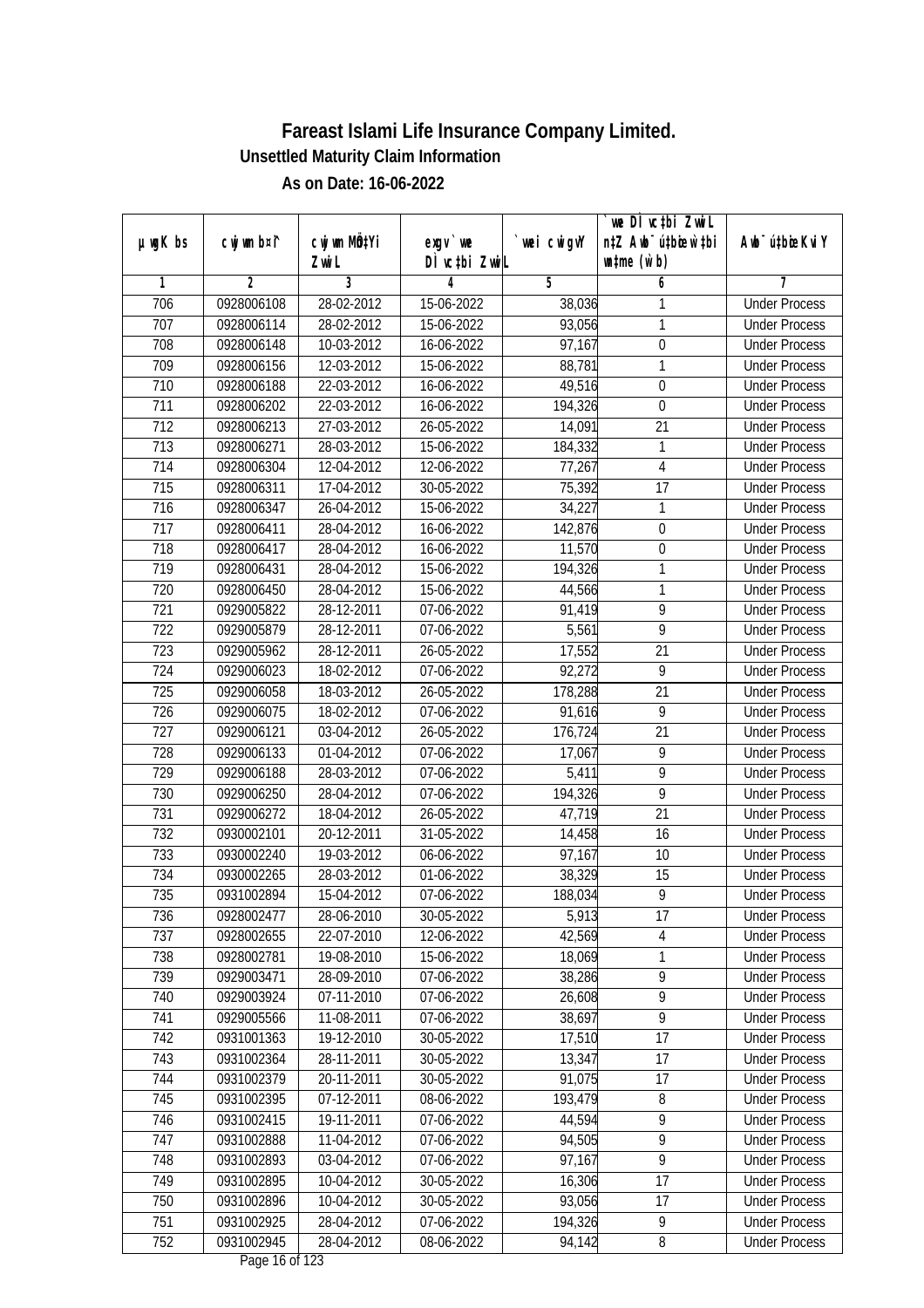|               |             |                           |                              |                  | we DI vctbi ZwiL                 |                                              |
|---------------|-------------|---------------------------|------------------------------|------------------|----------------------------------|----------------------------------------------|
| $µ$ ug $K$ bs | cwj wm b¤i^ | cwj wm MQ <sup>1</sup> Yi | $exgV$ we                    | `wei cwigvY      | n‡Z Awb <sup>-</sup> ú‡bioar`‡bi | Awb <sup>-</sup> ú‡bioeKviY                  |
| 1             | 2           | Zwi L<br>3                | DÌ vctbi ZwiL<br>4           | 5                | $\n  untime\n  (u`b)\n$<br>6     | 7                                            |
| 753           | 0931002969  | 28-04-2012                | 29-05-2022                   | 171,313          | 18                               | <b>Under Process</b>                         |
| 754           | 0932005230  | 28-11-2011                | 01-06-2022                   | 9,729            | 15                               | <b>Under Process</b>                         |
| 755           | 0932005280  | 28-12-2011                | 16-06-2022                   | 91,075           | $\boldsymbol{0}$                 | <b>Under Process</b>                         |
| 756           | 0932005424  | 28-12-2011                | 26-05-2022                   | 21,278           | $\overline{21}$                  | <b>Under Process</b>                         |
| 757           | 0932005545  | 28-02-2012                | 29-05-2022                   | 38,334           | 18                               | <b>Under Process</b>                         |
| 758           | 0932005553  | 28-02-2012                | 08-06-2022                   | 24,516           | 8                                | <b>Under Process</b>                         |
| 759           | 0932005615  | 28-03-2012                | 08-06-2022                   | 20,435           | 8                                | <b>Under Process</b>                         |
| 760           | 0932005621  | 28-03-2012                | 26-05-2022                   | 37,222           | $\overline{21}$                  | <b>Under Process</b>                         |
| 761           | 0932005622  | 28-03-2012                | 26-05-2022                   | 37,753           | 21                               | <b>Under Process</b>                         |
|               |             |                           |                              |                  | 8                                |                                              |
| 762<br>763    | 0932005655  | 28-04-2012                | 08-06-2022                   | 12,119           | $\overline{21}$                  | <b>Under Process</b><br><b>Under Process</b> |
|               | 0932005656  | 28-04-2012                | 26-05-2022                   | 38,866<br>97,167 |                                  |                                              |
| 764           | 0932005659  | 28-04-2012                | 01-06-2022                   |                  | 15<br>$\overline{18}$            | <b>Under Process</b><br><b>Under Process</b> |
| 765           | 0932005662  | 28-04-2012                | 29-05-2022                   | 58,301           |                                  |                                              |
| 766           | 0932005663  | 28-04-2012                | 01-06-2022                   | 97,167           | 15                               | <b>Under Process</b>                         |
| 767           | 0932005665  | 28-04-2012                | 29-05-2022                   | 36,289           | 18                               | <b>Under Process</b>                         |
| 768           | 0932005701  | 28-04-2012                | 01-06-2022                   | 34,066           | 15                               | <b>Under Process</b>                         |
| 769           | 0932005706  | 28-04-2012                | 29-05-2022                   | 74,403           | 18                               | <b>Under Process</b>                         |
| 770           | 0932005736  | 28-04-2012                | 29-05-2022                   | 97,167           | 18                               | <b>Under Process</b>                         |
| 771           | 0932005743  | 28-04-2012                | 06-06-2022                   | 31,151           | 10                               | <b>Under Process</b>                         |
| 772           | 0932005757  | 28-04-2012                | 26-05-2022                   | 78,005           | 21                               | <b>Under Process</b>                         |
| 773           | 0933009388  | 28-05-2012                | 15-06-2022                   | 194,326          | 1                                | <b>Under Process</b>                         |
| 774           | 0933009401  | 28-05-2012                | 13-06-2022                   | 766,656          | 3                                | <b>Under Process</b>                         |
| 775           | 0933009407  | 28-05-2012                | 15-06-2022                   | 94,837           | 1                                | <b>Under Process</b>                         |
| 776           | 0933009419  | 28-05-2012                | 15-06-2022                   | 194,326          | 1                                | <b>Under Process</b>                         |
| 777           | 0934003818  | 06-04-2011                | 06-06-2022                   | 32,131           | 10                               | <b>Under Process</b>                         |
| 778           | 0997007150  | 27-03-2012                | 15-06-2022                   | 38,866           | 1                                | <b>Under Process</b>                         |
| 779           | 0997007165  | 28-03-2012                | 05-06-2022                   | 55,033           | 11                               | <b>Under Process</b>                         |
| 780           | 0997007166  | 28-03-2012                | 05-06-2022                   | 38,334           | 11                               | <b>Under Process</b>                         |
| 781           | 0997007169  | 28-03-2012                | 15-06-2022                   | 20,635           | $\mathbf{1}$                     | <b>Under Process</b>                         |
| 782           | 0997007207  | 19-04-2012                | 05-06-2022                   | 194,326          | 11                               | <b>Under Process</b>                         |
| 783           | 0997007212  | 28-04-2012                | 05-06-2022                   | 35,308           | 11                               | <b>Under Process</b>                         |
| 784           | 0997007218  | 22-04-2012                | 05-06-2022                   | 388,652          | 11                               | <b>Under Process</b>                         |
| 785           | 0997007228  | 28-04-2012                | 15-06-2022                   | 53,236           | 1                                | <b>Under Process</b>                         |
| 786           | 0997007255  | 28-04-2012                | 05-06-2022                   | 97,167           | 11                               | <b>Under Process</b>                         |
| 787           | 0997007256  | 28-04-2012                | 05-06-2022                   | 97,167           | 11                               | <b>Under Process</b>                         |
| 788           | 0997007301  | 28-04-2012                | 26-05-2022                   | 95,836           | 21                               | <b>Under Process</b>                         |
| 789           | 0997007312  | 28-04-2012                | 15-06-2022                   | 7,126            | 1                                | <b>Under Process</b>                         |
| 790           | 0997007313  | 28-04-2012                | 15-06-2022                   | 9,043            | 1                                | <b>Under Process</b>                         |
| 791           | 0997007321  | 28-04-2012                | 05-06-2022                   | 16,346           | 11                               | <b>Under Process</b>                         |
| 792           | 0997007328  | 28-04-2012                | 15-06-2022                   | 12,777           | 1                                | <b>Under Process</b>                         |
| 793           | 0997007330  | 28-04-2012                | 15-06-2022                   | 14,328           | 1                                | <b>Under Process</b>                         |
| 794           | 0997007332  | 28-04-2012                | 15-06-2022                   | 5,830            | 1                                | <b>Under Process</b>                         |
| 795           | 0997007333  | 28-04-2012                | 15-06-2022                   | 17,206           | 1                                | <b>Under Process</b>                         |
| 796           | 0999000407  | 09-10-2011                | 26-05-2022                   | 90,426           | 21                               | <b>Under Process</b>                         |
| 797           | 0999000424  | 12-12-2011                | 01-06-2022                   | 32,596           | $\overline{15}$                  | <b>Under Process</b>                         |
| 798           | 1000000018  | 28-04-2010                | 05-06-2022                   | 53,990           | 11                               | <b>Under Process</b>                         |
| 799           | 1000000025  | 20-05-2010                | 05-06-2022<br>Dege 17 of 199 | 102,460          | 11                               | <b>Under Process</b>                         |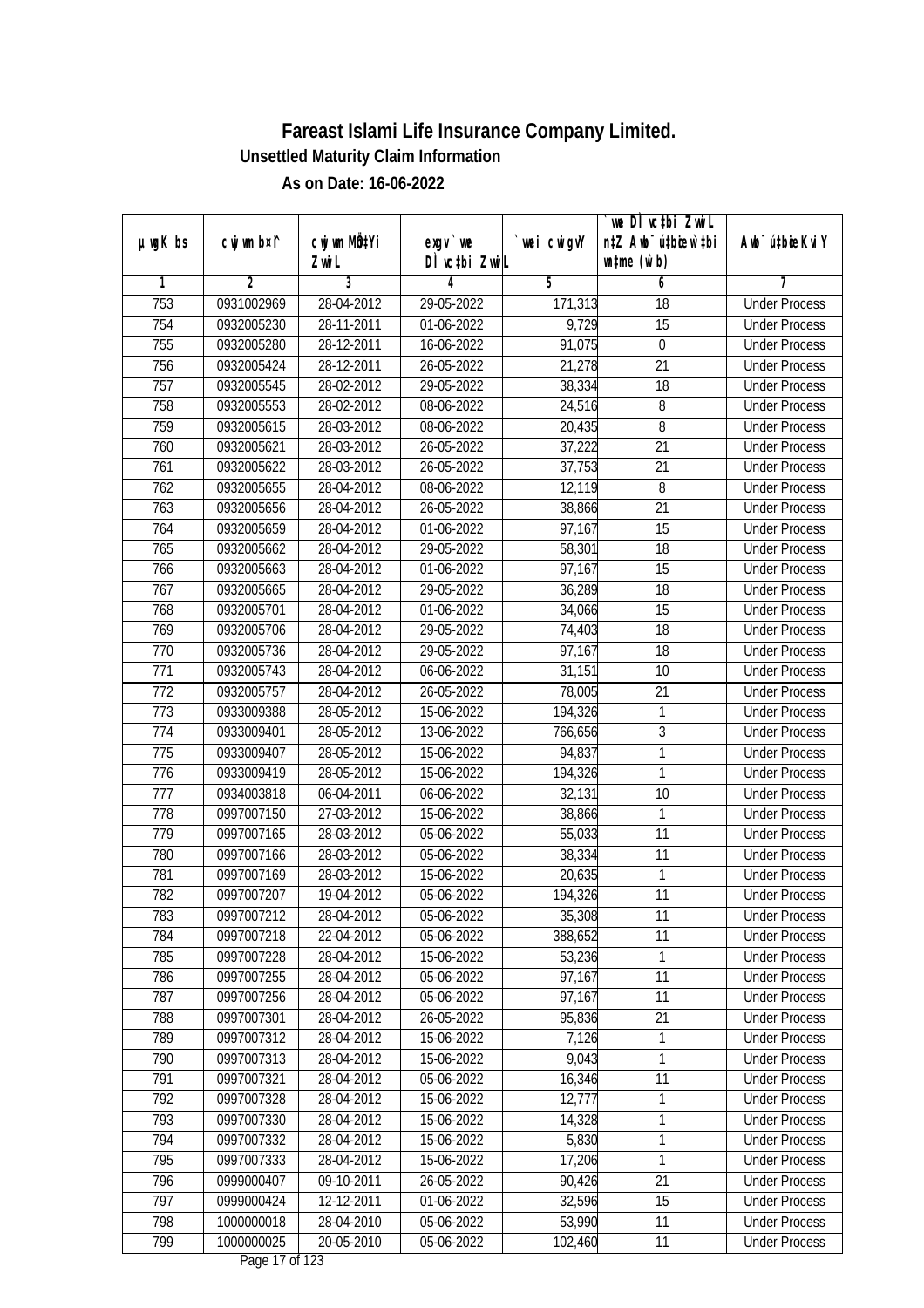|               |                |                       |                            |            | we DI vctbi ZwiL<br>n‡Z Awb <sup>-</sup> ú‡bioar`‡bi |                             |
|---------------|----------------|-----------------------|----------------------------|------------|------------------------------------------------------|-----------------------------|
| $µ$ ug $K$ bs | cwj wm b¤i^    | cwj wm MQtYi<br>Zwi L | $exgv$ we<br>DÌ vctbi ZwiL | wei cwigvY | $\n  untime\n  (u`b)\n$                              | Awb <sup>-</sup> ú‡bioeKviY |
| 1             | $\overline{2}$ | 3                     | 4                          | 5          | 6                                                    | 7                           |
| 800           | 1000000958     | 28-04-2012            | 15-06-2022                 | 82,000     | 1                                                    | <b>Under Process</b>        |
| 801           | 1000000313     | 06-11-2010            | 05-06-2022                 | 21,728     | $\overline{11}$                                      | <b>Under Process</b>        |
| 802           | 1000000933     | 16-04-2012            | 06-06-2022                 | 51,790     | $\overline{10}$                                      | <b>Under Process</b>        |
| 803           | 1000000945     | 28-04-2012            | 06-06-2022                 | 131,220    | 10                                                   | <b>Under Process</b>        |
| 804           | 1000000960     | 28-04-2012            | 15-06-2022                 | 82,000     | 1                                                    | <b>Under Process</b>        |
| 805           | 1010000495     | 28-12-2011            | 16-06-2022                 | 92,118     | $\mathbf 0$                                          | <b>Under Process</b>        |
| 806           | 1010000575     | 19-04-2012            | 02-06-2022                 | 186,000    | 14                                                   | <b>Under Process</b>        |
| 807           | 1010000625     | 28-04-2012            | 06-06-2022                 | 32,889     | 10                                                   | <b>Under Process</b>        |
| 808           | 1010000810     | 27-06-2013            | 09-06-2022                 | 554,289    | $\overline{7}$                                       | <b>Under Process</b>        |
| 809           | 1010002684     | $09 - 05 - 2017$      | 16-06-2022                 | 44,505     | $\mathbf 0$                                          | <b>Under Process</b>        |
| 810           | 1020000180     | 28-12-2011            | 30-05-2022                 | 44,395     | $\overline{17}$                                      | <b>Under Process</b>        |
| 811           | 1020000288     | 17-04-2012            | 30-05-2022                 | 140,610    | 17                                                   | <b>Under Process</b>        |
| 812           | 1030000463     | 28-12-2011            | 12-06-2022                 | 835,518    | $\overline{\mathbf{4}}$                              | <b>Under Process</b>        |
| 813           | 1030000490     | 28-12-2011            | 07-06-2022                 | 15,932     | 9                                                    | <b>Under Process</b>        |
| 814           | 1030000493     | 28-12-2011            | 07-06-2022                 | 22,584     | $\overline{9}$                                       | <b>Under Process</b>        |
| 815           | 1030000497     | 28-12-2011            | 07-06-2022                 | 37,668     | $\overline{9}$                                       | <b>Under Process</b>        |
| 816           | 1030000628     | 08-03-2012            | 14-06-2022                 | 11,180     | $\overline{2}$                                       | <b>Under Process</b>        |
| 817           | 1030000662     | 11-04-2012            | 14-06-2022                 | 60,000     | $\overline{2}$                                       | <b>Under Process</b>        |
| 818           | 1030000667     | 18-04-2012            | 08-06-2022                 | 82,000     | $\overline{8}$                                       | <b>Under Process</b>        |
| 819           | 1030000675     | 22-04-2012            | 14-06-2022                 | 45,747     | $\overline{2}$                                       | <b>Under Process</b>        |
| 820           | 1030000703     | 26-05-2012            | 14-06-2022                 | 62,823     | $\overline{2}$                                       | <b>Under Process</b>        |
| 821           | 1040000540     | 28-03-2012            | 31-05-2022                 | 164,000    | 16                                                   | <b>Under Process</b>        |
| 822           | 1040000541     | 28-03-2012            | 15-06-2022                 | 154,480    | 1                                                    | <b>Under Process</b>        |
| 823           | 1040000549     | 24-04-2012            | 15-06-2022                 | 65,600     | $\mathbf{1}$                                         | <b>Under Process</b>        |
| 824           | 1040000569     | 28-04-2012            | 15-06-2022                 | 46,365     | $\mathbf{1}$                                         | <b>Under Process</b>        |
| 825           | 1040000572     | 28-04-2012            | 31-05-2022                 | 100,000    | 16                                                   | <b>Under Process</b>        |
| 826           | 1040000587     | 28-04-2012            | 08-06-2022                 | 97,080     | 8                                                    | <b>Under Process</b>        |
| 827           | 1050000523     | 28-03-2012            | 06-06-2022                 | 84,685     | 10                                                   | <b>Under Process</b>        |
| 828           | 1010000036     | 05-06-2011            | 01-06-2022                 | 19,605     | 15                                                   | <b>Under Process</b>        |
| 829           | 1030000233     | 13-11-2011            | 02-06-2022                 | 828,000    | 14                                                   | <b>Under Process</b>        |
| 830           | 1030000292     | 04-12-2011            | 08-06-2022                 | 22,060     | 8                                                    | <b>Under Process</b>        |
| 831           | 1030000329     | 12-12-2011            | 08-06-2022                 | 163,300    | 8                                                    | <b>Under Process</b>        |
| 832           | 1030001676     | 28-05-2015            | 07-06-2022                 | 55,410     | 9                                                    | <b>Under Process</b>        |
| 833           | 1030001890     | 28-06-2015            | 07-06-2022                 | 27,710     | 9                                                    | <b>Under Process</b>        |
| 834           | 1030001976     | 10-12-2015            | 02-06-2022                 | 686,154    | 14                                                   | <b>Under Process</b>        |
| 835           | 1030002251     | 22-05-2016            | 14-06-2022                 | 138,562    | $\overline{2}$                                       | <b>Under Process</b>        |
| 836           | 1030002551     | 18-12-2016            | 07-06-2022                 | 47,543     | 9                                                    | <b>Under Process</b>        |
| 837           | 1040000396     | 28-12-2011            | 15-06-2022                 | 69,150     | 1                                                    | <b>Under Process</b>        |
| 838           | 1040000467     | 28-12-2011            | 15-06-2022                 | 39,978     | 1                                                    | <b>Under Process</b>        |
| 839           | 1050000481     | 28-12-2011            | 01-06-2022                 | 103,176    | 15                                                   | <b>Under Process</b>        |
| 840           | 1050000483     | 28-12-2011            | 01-06-2022                 | 179,630    | 15                                                   | <b>Under Process</b>        |
| 841           | 1050000539     | 14-05-2012            | 01-06-2022                 | 151,360    | 15                                                   | <b>Under Process</b>        |
| 842           | 1060001169     | 24-04-2012            | 05-06-2022                 | 44,628     | 11                                                   | <b>Under Process</b>        |
| 843           | 1060000184     | 28-06-2011            | 05-06-2022                 | 52,910     | 11                                                   | <b>Under Process</b>        |
| 844           | 1060000212     | 28-06-2011            | 13-06-2022                 | 163,300    | $\overline{3}$                                       | <b>Under Process</b>        |
| 845           | 1060000520     | 28-11-2011            | 05-06-2022                 | 48,990     | 11                                                   | <b>Under Process</b>        |
| 846           | 1060000747     | 28-12-2011            | 05-06-2022                 | 56,000     | 11                                                   | <b>Under Process</b>        |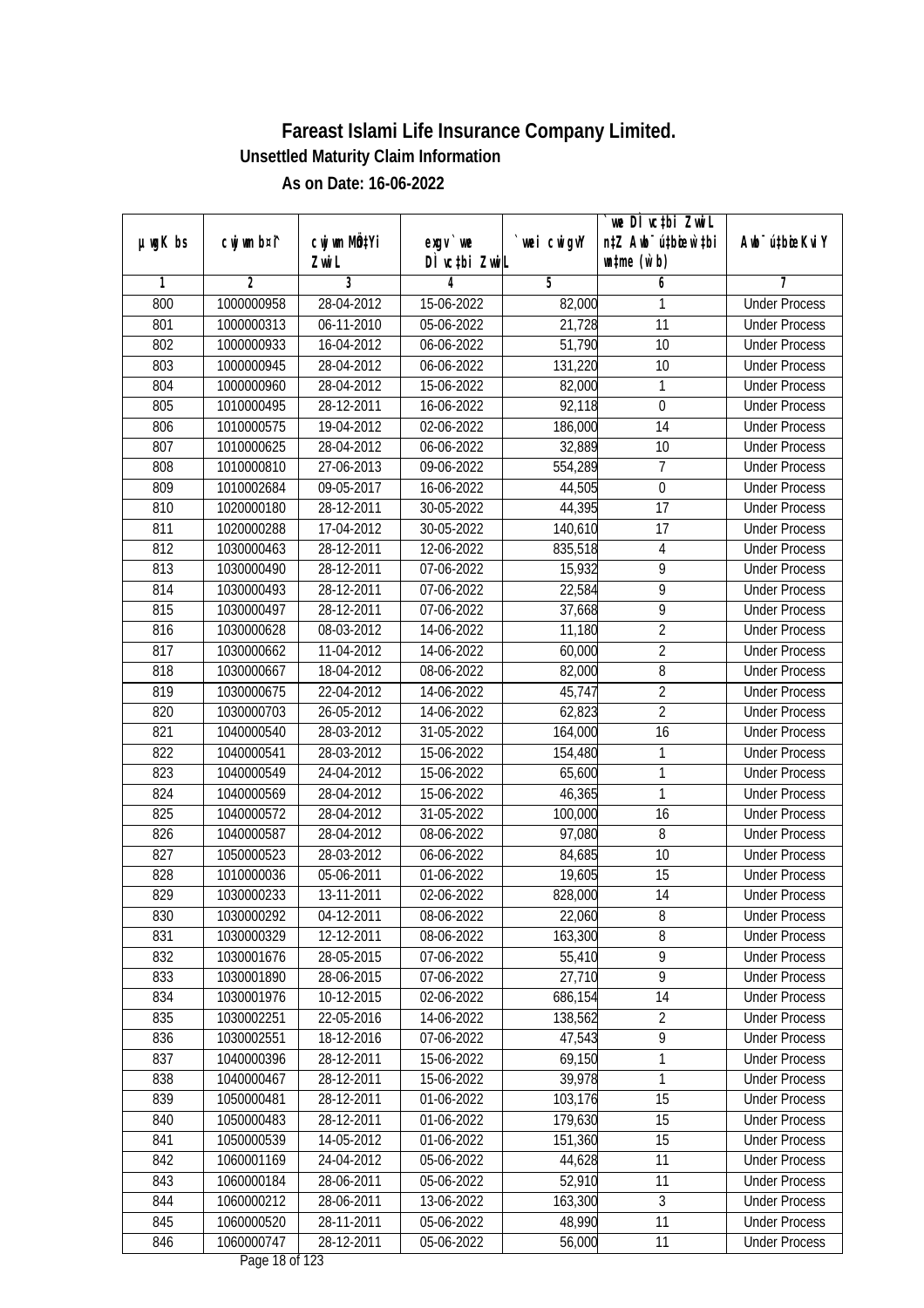| $µ$ ug $K$ bs    | cwj wm b¤i^    | cwj wm MQtYi | $exgV$ we     | wei cwigvY | we DI vctbi ZwiL<br>n‡Z Awb <sup>-</sup> ú‡bioar`‡bi | Awb <sup>-</sup> ú‡bioeKviY |
|------------------|----------------|--------------|---------------|------------|------------------------------------------------------|-----------------------------|
|                  |                | Zwi L        | DÌ vctbi ZwiL |            | $\n  untime\n  (u`b)\n$                              |                             |
| 1                | $\overline{2}$ | 3            | 4             | 5          | 6                                                    | 7                           |
| 847              | 1060000928     | 28-12-2011   | 05-06-2022    | 19,501     | 11                                                   | <b>Under Process</b>        |
| 848              | 1060001088     | 05-03-2012   | 05-06-2022    | 49,200     | 11                                                   | <b>Under Process</b>        |
| 849              | 1060001140     | 25-03-2012   | 13-06-2022    | 14,232     | 3                                                    | <b>Under Process</b>        |
| 850              | 1060001180     | 28-04-2012   | 05-06-2022    | 20,000     | 11                                                   | <b>Under Process</b>        |
| 851              | 1060001201     | 28-04-2012   | 05-06-2022    | 46,575     | $\overline{11}$                                      | <b>Under Process</b>        |
| 852              | 1060001202     | 28-04-2012   | 05-06-2022    | 49,380     | 11                                                   | <b>Under Process</b>        |
| 853              | 1060001205     | 28-04-2012   | 14-06-2022    | 6,708      | $\overline{2}$                                       | <b>Under Process</b>        |
| 854              | 1060001214     | 28-04-2012   | 13-06-2022    | 82,000     | 3                                                    | <b>Under Process</b>        |
| 855              | 1060001222     | 28-04-2012   | 05-06-2022    | 46,212     | 11                                                   | <b>Under Process</b>        |
| 856              | 1060001232     | 28-04-2012   | 05-06-2022    | 57,400     | 11                                                   | <b>Under Process</b>        |
| 857              | 1060001241     | 28-04-2012   | 05-06-2022    | 49,320     | $\overline{11}$                                      | <b>Under Process</b>        |
| 858              | 1060001263     | 28-04-2012   | 13-06-2022    | 77,595     | $\sqrt{3}$                                           | <b>Under Process</b>        |
| 859              | 1060001357     | 28-04-2012   | 13-06-2022    | 82,000     | $\overline{3}$                                       | <b>Under Process</b>        |
| 860              | 1070000072     | 28-06-2011   | 31-05-2022    | 22,060     | 16                                                   | <b>Under Process</b>        |
| 861              | 1070000362     | 28-12-2011   | 29-05-2022    | 61,661     | 18                                                   | <b>Under Process</b>        |
| 862              | 1070000458     | 28-02-2012   | 29-05-2022    | 246,000    | 18                                                   | <b>Under Process</b>        |
| 863              | 1070000474     | 07-03-2012   | 29-05-2022    | 492,000    | 18                                                   | <b>Under Process</b>        |
| 864              | 1070000496     | 22-04-2012   | 29-05-2022    | 65,604     | 18                                                   | <b>Under Process</b>        |
| 865              | 1070000518     | 28-04-2012   | 29-05-2022    | 164,000    | 18                                                   | <b>Under Process</b>        |
| 866              | 1070000529     | 28-04-2012   | 31-05-2022    | 82,000     | 16                                                   | <b>Under Process</b>        |
| 867              | 1070000543     | 28-04-2012   | 29-05-2022    | 50,000     | 18                                                   | <b>Under Process</b>        |
| 868              | 1070000551     | 28-04-2012   | 02-06-2022    | 190,294    | 14                                                   | <b>Under Process</b>        |
| 869              | 1070000565     | 28-04-2012   | 02-06-2022    | 164,350    | 14                                                   | <b>Under Process</b>        |
| 870              | 1070000582     | 28-04-2012   | 29-05-2022    | 98,400     | 18                                                   | <b>Under Process</b>        |
| 871              | 1070000595     | 28-04-2012   | 31-05-2022    | 48,045     | 16                                                   | <b>Under Process</b>        |
| $\overline{872}$ | 1070000609     | 28-04-2012   | 29-05-2022    | 14,232     | 18                                                   | <b>Under Process</b>        |
| 873              | 1070001598     | 08-05-2017   | 14-06-2022    | 589,522    | $\overline{2}$                                       | <b>Under Process</b>        |
| 874              | 6500007026     | 01-04-2012   | 07-06-2022    | 50,360     | $\overline{9}$                                       | <b>Under Process</b>        |
| 875              | 6500007032     | 26-04-2012   | 07-06-2022    | 35,580     | $\overline{9}$                                       | <b>Under Process</b>        |
| 876              | 6500007037     | 28-04-2012   | 07-06-2022    | 49,200     | $\overline{9}$                                       | <b>Under Process</b>        |
| 877              | 6500007044     | 28-04-2012   | 07-06-2022    | 155,970    | 9                                                    | <b>Under Process</b>        |
| 878              | 6500007059     | 28-04-2012   | 07-06-2022    | 82,000     | 9                                                    | <b>Under Process</b>        |
| 879              | 6500007073     | 28-04-2012   | 07-06-2022    | 110,094    | 9                                                    | <b>Under Process</b>        |
| 880              | 6500007077     | 28-04-2012   | 07-06-2022    | 156,160    | $\overline{9}$                                       | <b>Under Process</b>        |
| 881              | 6500007079     | 28-04-2012   | 07-06-2022    | 76,220     | $\overline{9}$                                       | <b>Under Process</b>        |
| 882              | 6500007113     | 28-04-2012   | 26-05-2022    | 50,360     | 21                                                   | <b>Under Process</b>        |
| 883              | 6500008165     | 08-04-2015   | 07-06-2022    | 139,000    | $\overline{9}$                                       | <b>Under Process</b>        |
| 884              | 6500008391     | 28-06-2015   | 26-05-2022    | 29,001     | 21                                                   | <b>Under Process</b>        |
| 885              | 6600008467     | 28-03-2010   | 15-06-2022    | 33,210     | 1                                                    | <b>Under Process</b>        |
| 886              | 6600009841     | 28-12-2011   | 13-06-2022    | 30,061     | $\sqrt{3}$                                           | <b>Under Process</b>        |
| 887              | 6600009892     | 28-12-2011   | 14-06-2022    | 12,354     | $\overline{2}$                                       | <b>Under Process</b>        |
| 888              | 6600009909     | 28-12-2011   | 09-06-2022    | 48,174     | $\overline{7}$                                       | <b>Under Process</b>        |
| 889              | 6600010056     | 28-12-2011   | 13-06-2022    | 81,650     | 3                                                    | <b>Under Process</b>        |
| 890              | 6600010140     | 28-02-2012   | 02-06-2022    | 80,075     | 14                                                   | <b>Under Process</b>        |
| 891              | 6600010221     | 28-04-2012   | 13-06-2022    | 158,900    | $\overline{3}$                                       | <b>Under Process</b>        |
| 892              | 6600010224     | 28-04-2012   | 13-06-2022    | 328,000    | $\overline{3}$                                       | <b>Under Process</b>        |
| 893              | 6600010228     | 28-04-2012   | 13-06-2022    | 21,779     | $\overline{3}$                                       | <b>Under Process</b>        |
|                  |                |              |               |            |                                                      |                             |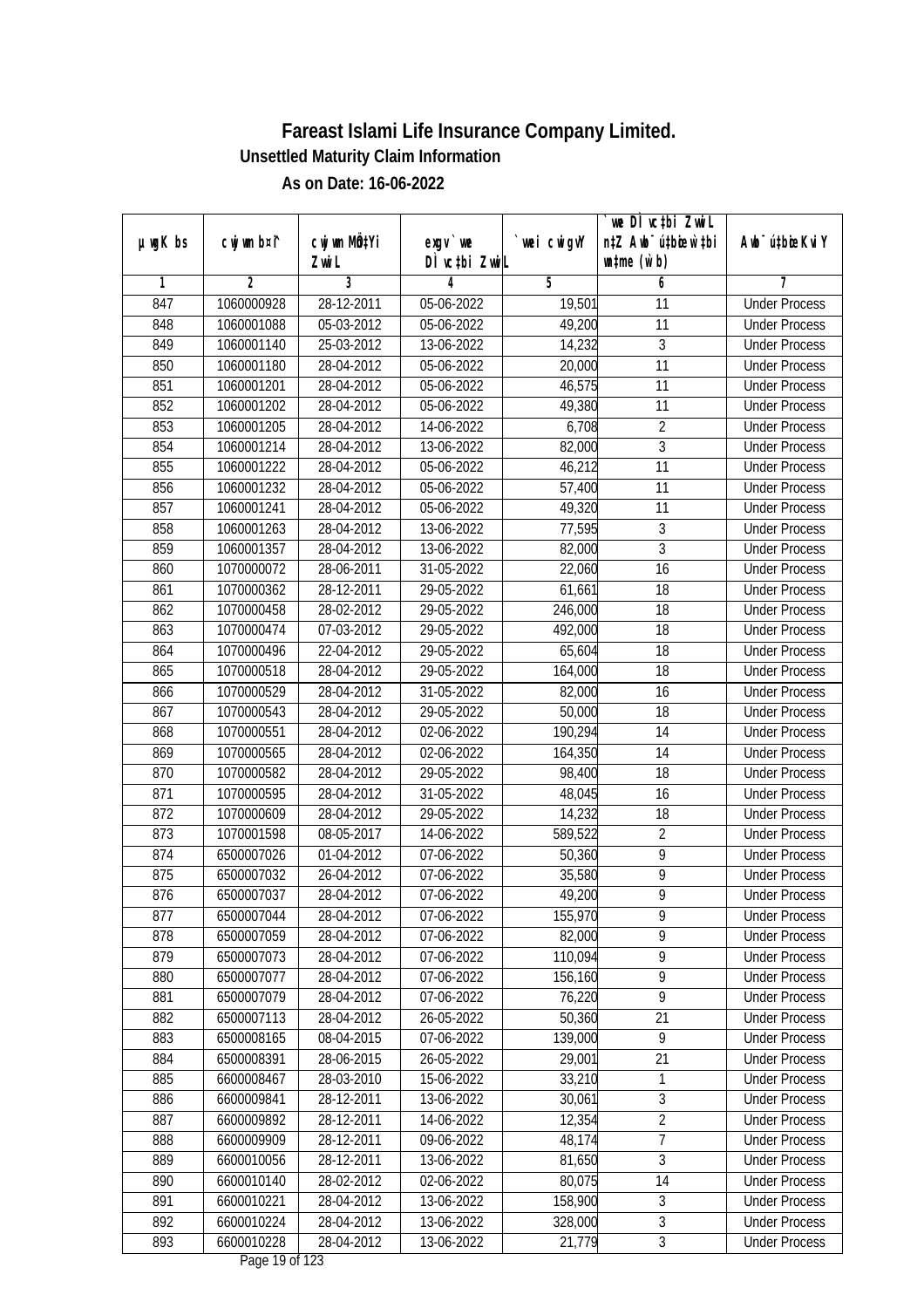|               |                |                           |               |             | `we DÌ vc‡bi Zwwi∟               |                              |
|---------------|----------------|---------------------------|---------------|-------------|----------------------------------|------------------------------|
| $µ$ ug $K$ bs | cwj wm b¤i^    | cwj wm MQ <sup>1</sup> Yi | $exgv$ we     | `wei cwigvY | n‡Z Awb <sup>-</sup> ú‡bioen`‡bi | Aub <sup>-</sup> ú‡bioeKvi Y |
|               |                | Zwi L                     | DÌ vctbi ZwiL |             | $\n  untime\n  (u`b)\n$          |                              |
| 1             | $\overline{2}$ | $\overline{3}$            | 4             | 5           | 6                                | 7                            |
| 894           | 6600010297     | 28-04-2012                | 13-06-2022    | 12,298      | 3                                | <b>Under Process</b>         |
| 895           | 6600010312     | 28-04-2012                | 13-06-2022    | 100,000     | $\overline{3}$                   | <b>Under Process</b>         |
| 896           | 6700000138     | 26-06-2009                | 15-06-2022    | 10,608      | $\mathbf{1}$                     | <b>Under Process</b>         |
| 897           | 6700000201     | 28-06-2009                | 30-05-2022    | 9,327       | $\overline{17}$                  | <b>Under Process</b>         |
| 898           | 6700000811     | 10-10-2009                | 15-06-2022    | 5,304       | 1                                | <b>Under Process</b>         |
| 899           | 6700001364     | 20-12-2009                | 15-06-2022    | 9,095       | 1                                | <b>Under Process</b>         |
| 900           | 6700001535     | 27-12-2009                | 15-06-2022    | 108,103     | 1                                | <b>Under Process</b>         |
| 901           | 6700001676     | 27-12-2009                | 15-06-2022    | 4,632       | 1                                | <b>Under Process</b>         |
| 902           | 6700001741     | 27-12-2009                | 30-05-2022    | 32,760      | 17                               | <b>Under Process</b>         |
| 903           | 6700005401     | 28-11-2011                | 15-06-2022    | 48,990      | 1                                | <b>Under Process</b>         |
| 904           | 6700005452     | 19-12-2011                | 15-06-2022    | 30,440      | 1                                | <b>Under Process</b>         |
| 905           | 6700005468     | 20-12-2011                | 15-06-2022    | 48,990      | 1                                | <b>Under Process</b>         |
| 906           | 6700005485     | 28-12-2011                | 15-06-2022    | 82,800      | 1                                | <b>Under Process</b>         |
| 907           | 6700005532     | 28-12-2011                | 15-06-2022    | 91,908      | 1                                | <b>Under Process</b>         |
| 908           | 6700005558     | 28-12-2011                | 15-06-2022    | 41,400      | 1                                | <b>Under Process</b>         |
| 909           | 6700005562     | 28-12-2011                | 15-06-2022    | 47,079      | 1                                | <b>Under Process</b>         |
| 910           | 6700005570     | 28-12-2011                | 15-06-2022    | 81,650      | 1                                | <b>Under Process</b>         |
| 911           | 6700005659     | 28-12-2011                | 15-06-2022    | 48,330      | 1                                | <b>Under Process</b>         |
| 912           | 6700005671     | 28-12-2011                | 15-06-2022    | 11,030      | 1                                | <b>Under Process</b>         |
| 913           | 6700005733     | 28-02-2012                | 30-05-2022    | 82,000      | 17                               | <b>Under Process</b>         |
| 914           | 6700005736     | 28-02-2012                | 15-06-2022    | 57,400      | $\mathbf{1}$                     | <b>Under Process</b>         |
| 915           | 6700005766     | 13-03-2012                | 15-06-2022    | 49,200      | 1                                | <b>Under Process</b>         |
| 916           | 6700005790     | 24-03-2012                | 15-06-2022    | 32,670      | 1                                | <b>Under Process</b>         |
| 917           | 6700005796     | 27-03-2012                | 30-05-2022    | 164,000     | 17                               | <b>Under Process</b>         |
| 918           | 6700005881     | 28-04-2012                | 15-06-2022    | 56,928      | 1                                | <b>Under Process</b>         |
| 919           | 6700005948     | 28-04-2012                | 15-06-2022    | 49,203      | 1                                | <b>Under Process</b>         |
| 920           | 6900001948     | 27-12-2009                | 14-06-2022    | 6,076       | $\overline{2}$                   | <b>Under Process</b>         |
| 921           | 6900002014     | 27-12-2009                | 13-06-2022    | 29,979      | $\overline{3}$                   | <b>Under Process</b>         |
| 922           | 6900002527     | 27-12-2009                | 29-05-2022    | 3,810       | 18                               | <b>Under Process</b>         |
| 923           | 6900002851     | 26-04-2010                | 13-06-2022    | 28,254      | 3                                | <b>Under Process</b>         |
| 924           | 6900002913     | 12-05-2010                | 13-06-2022    | 26,870      | $\mathfrak{Z}$                   | <b>Under Process</b>         |
| 925           | 6900002931     | 15-05-2010                | 14-06-2022    | 62,316      | $\overline{2}$                   | <b>Under Process</b>         |
| 926           | 6900002950     | 15-05-2010                | 29-05-2022    | 31,526      | 18                               | <b>Under Process</b>         |
| 927           | 6900002961     | 15-05-2010                | 13-06-2022    | 29,502      | $\overline{3}$                   | <b>Under Process</b>         |
| 928           | 6900006325     | 28-12-2011                | 14-06-2022    | 65,487      | $\overline{2}$                   | <b>Under Process</b>         |
| 929           | 6900006419     | 28-12-2011                | 14-06-2022    | 92,330      | $\overline{2}$                   | <b>Under Process</b>         |
| 930           | 7000000947     | 27-03-2012                | 12-06-2022    | 246,000     | 4                                | <b>Under Process</b>         |
| 931           | 6300002521     | 27-05-2007                | 15-06-2022    | 412,200     | 1                                | <b>Under Process</b>         |
| 932           | 6300003371     | 23-04-2008                | 05-06-2022    | 529,440     | 11                               | <b>Under Process</b>         |
| 933           | 6300004902     | 16-06-2009                | 31-05-2022    | 479,700     | 16                               | <b>Under Process</b>         |
| 934           | 6300005694     | 28-12-2009                | 08-06-2022    | 35,387      | 8                                | <b>Under Process</b>         |
| 935           | 6300013070     | 23-11-2015                | 15-06-2022    | 168,000     | 1                                | <b>Under Process</b>         |
| 936           | 6400000019     | 28-02-2009                | 08-06-2022    | 137,483     | 8                                | <b>Under Process</b>         |
| 937           | 6400000088     | 28-04-2009                | 07-06-2022    | 51,385      | $\overline{9}$                   | <b>Under Process</b>         |
| 938           | 6400000445     | 25-10-2009                | 08-06-2022    | 108,650     | $\overline{8}$                   | <b>Under Process</b>         |
| 939           | 6400000629     | 21-12-2009                | 08-06-2022    | 19,213      | 8                                | <b>Under Process</b>         |
| 940           | 6400000823     | 28-12-2009                | 07-06-2022    | 64,484      | $\overline{9}$                   | <b>Under Process</b>         |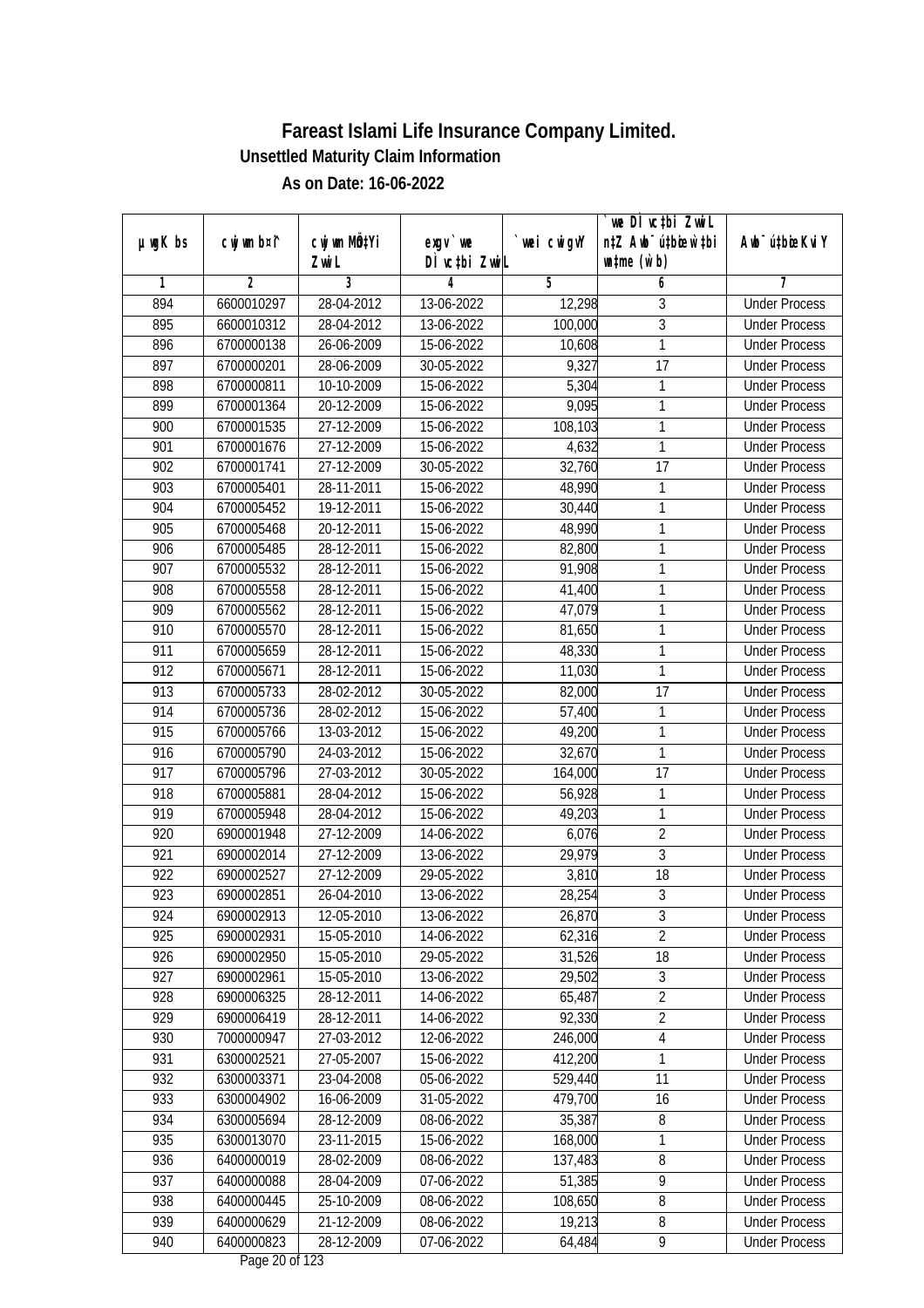|               |                          |                           |                              |                  | we DI vctbi ZwiL                 |                                              |
|---------------|--------------------------|---------------------------|------------------------------|------------------|----------------------------------|----------------------------------------------|
| $µ$ ug $K$ bs | cwj wm b¤i^              | cwj wm MQ <sup>1</sup> Yi | $exgV$ we                    | `wei cwigvY      | n‡Z Awb <sup>-</sup> ú‡bioen`‡bi | Awb <sup>-</sup> ú‡bioeKviY                  |
| 1             | 2                        | Zwi L<br>3                | DÌ vctbi ZwiL<br>4           | 5                | $\n  untime\n  (u`b)\n$          | 7                                            |
| 941           | 6400001252               | 28-12-2009                | 08-06-2022                   | 54,600           | 6<br>8                           | <b>Under Process</b>                         |
| 942           | 6400001361               | 15-03-2010                | 08-06-2022                   | 18,100           | 8                                | <b>Under Process</b>                         |
| 943           |                          |                           |                              |                  |                                  | <b>Under Process</b>                         |
|               | 6400001372               | 21-03-2010                | 08-06-2022                   | 55,350           | 8                                |                                              |
| 944           | 6400001399<br>6400001422 | 28-03-2010                | 08-06-2022                   | 308,220          | 8<br>$\overline{9}$              | <b>Under Process</b>                         |
| 945<br>946    |                          | 12-04-2010                | 07-06-2022<br>14-06-2022     | 105,980<br>5,115 | $\overline{2}$                   | <b>Under Process</b>                         |
|               | 6400001428<br>6400001450 | 28-04-2010                |                              |                  |                                  | <b>Under Process</b>                         |
| 947<br>948    | 6400001716               | 26-05-2010<br>26-09-2010  | 08-06-2022<br>14-06-2022     | 94,864           | 8<br>$\overline{2}$              | <b>Under Process</b><br><b>Under Process</b> |
| 949           | 6400001728               |                           |                              | 24,080           | $\overline{8}$                   | <b>Under Process</b>                         |
|               |                          | 28-09-2010                | 08-06-2022                   | 24,080           |                                  |                                              |
| 950           | 6400002632               | 28-02-2012                | 08-06-2022                   | 70,335           | 8                                | <b>Under Process</b>                         |
| 951           | 6400002650               | 22-04-2012                | 07-06-2022                   | 158,890          | 9                                | <b>Under Process</b>                         |
| 952           | 6400002656               | 28-04-2012                | 07-06-2022                   | 164,010          | 9                                | <b>Under Process</b>                         |
| 953           | 6500002736               | 28-06-2009                | 07-06-2022                   | 7,720            | $\overline{9}$                   | <b>Under Process</b>                         |
| 954           | 6500006135               | 25-06-2011                | 26-05-2022                   | 22,846           | 21                               | <b>Under Process</b>                         |
| 955           | 6500006292               | 28-06-2011                | 26-05-2022                   | 130,700          | 21                               | <b>Under Process</b>                         |
| 956           | 6500006316               | 28-06-2011                | 26-05-2022                   | 326,620          | 21                               | <b>Under Process</b>                         |
| 957           | 6600005178               | 28-05-2008                | 15-06-2022                   | 31,710           | 1                                | <b>Under Process</b>                         |
| 958           | 6600005604               | 28-06-2008                | 13-06-2022                   | 40,632           | 3                                | <b>Under Process</b>                         |
| 959           | 6700003267               | 28-08-2010                | 30-05-2022                   | 35,083           | 17                               | <b>Under Process</b>                         |
| 960           | 6700003812               | $\overline{0}$ 6-12-2010  | 15-06-2022                   | 56,560           | 1                                | <b>Under Process</b>                         |
| 961           | 6700004474               | 28-12-2010                | 15-06-2022                   | 26,706           | 1                                | <b>Under Process</b>                         |
| 962           | 6700005136               | 28-06-2011                | 15-06-2022                   | 41,926           | 1                                | <b>Under Process</b>                         |
| 963           | 6700005221               | 28-06-2011                | 15-06-2022                   | 24,840           | 1                                | <b>Under Process</b>                         |
| 964           | 6800002799               | 27-12-2015                | 30-01-2022                   | 694,000          | 137                              | <b>Under Process</b>                         |
| 965           | 6900000202               | 28-06-2009                | 29-05-2022                   | 2,430            | 18                               | <b>Under Process</b>                         |
| 966           | 6900000965               | 28-06-2009                | 13-06-2022                   | 70,133           | 3                                | <b>Under Process</b>                         |
| 967           | 6900001208               | 28-10-2009                | 29-05-2022                   | 22,915           | 18                               | <b>Under Process</b>                         |
| 968           | 6900001562               | 27-12-2009                | 29-05-2022                   | 32,760           | 18                               | <b>Under Process</b>                         |
| 969           | 030021981                | 28-01-2012                | 08-06-2022                   | 37,800           | 8                                | <b>Under Process</b>                         |
| 970           | 030021967                | 28-01-2012                | 08-06-2022                   | 40,159           | $8\,$                            | <b>Under Process</b>                         |
| 971           | 011031750                | 28-12-2011                | 01-06-2022                   | 191,880          | 15                               | <b>Under Process</b>                         |
| 972           | 011030710                | 22-09-2011                | 16-06-2022                   | 18,660           | $\theta$                         | <b>Under Process</b>                         |
| 973           | 011031685                | 28-12-2011                | 01-06-2022                   | 159,900          | 15                               | <b>Under Process</b>                         |
| 974           | 011031098                | 24-11-2011                | 01-06-2022                   | 79,950           | 15                               | <b>Under Process</b>                         |
| 975           | 011030946                | 05-12-2011                | 01-06-2022                   | 14,891           | 15                               | <b>Under Process</b>                         |
| 976           | 011019081                | 19-05-2009                | 01-06-2022                   | 4,722            | 15                               | <b>Under Process</b>                         |
| 977           | 011010706                | 25-09-2007                | 12-06-2022                   | 4,661            | $\overline{4}$                   | <b>Under Process</b>                         |
| 978           | 011024732                | 28-06-2010                | 02-06-2022                   | 10,524           | 14                               | <b>Under Process</b>                         |
| 979           | 011027031                | 28-08-2010                | 01-06-2022                   | 4,278            | 15                               | <b>Under Process</b>                         |
| 980           | 011032114                | 22-12-2011                | 16-06-2022                   | 39,165           | $\boldsymbol{0}$                 | <b>Under Process</b>                         |
| 981           | 00200020204              | 28-03-2012                | 09-06-2022                   | 189,668          | 7                                | <b>Under Process</b>                         |
| 982           | 012009140                | 11-04-2011                | 16-06-2022                   | 27,081           | $\boldsymbol{0}$                 | <b>Under Process</b>                         |
| 983           | 012009253                | 10-05-2011                | 16-06-2022                   | 15,232           | 0                                | <b>Under Process</b>                         |
| 984           | 018032352                | 28-12-2011                | 02-06-2022                   | 22,521           | 14                               | <b>Under Process</b>                         |
| 985           | 018032222                | 28-12-2011                | 02-06-2022                   | 2,811            | 14                               | <b>Under Process</b>                         |
| 986           | 018032120                | 22-12-2011                | 02-06-2022                   | 4,198            | 14                               | <b>Under Process</b>                         |
| 987           | 037004479                | 28-03-2012                | 15-06-2022<br>Dege 21 of 122 | 64,127           | 1                                | <b>Under Process</b>                         |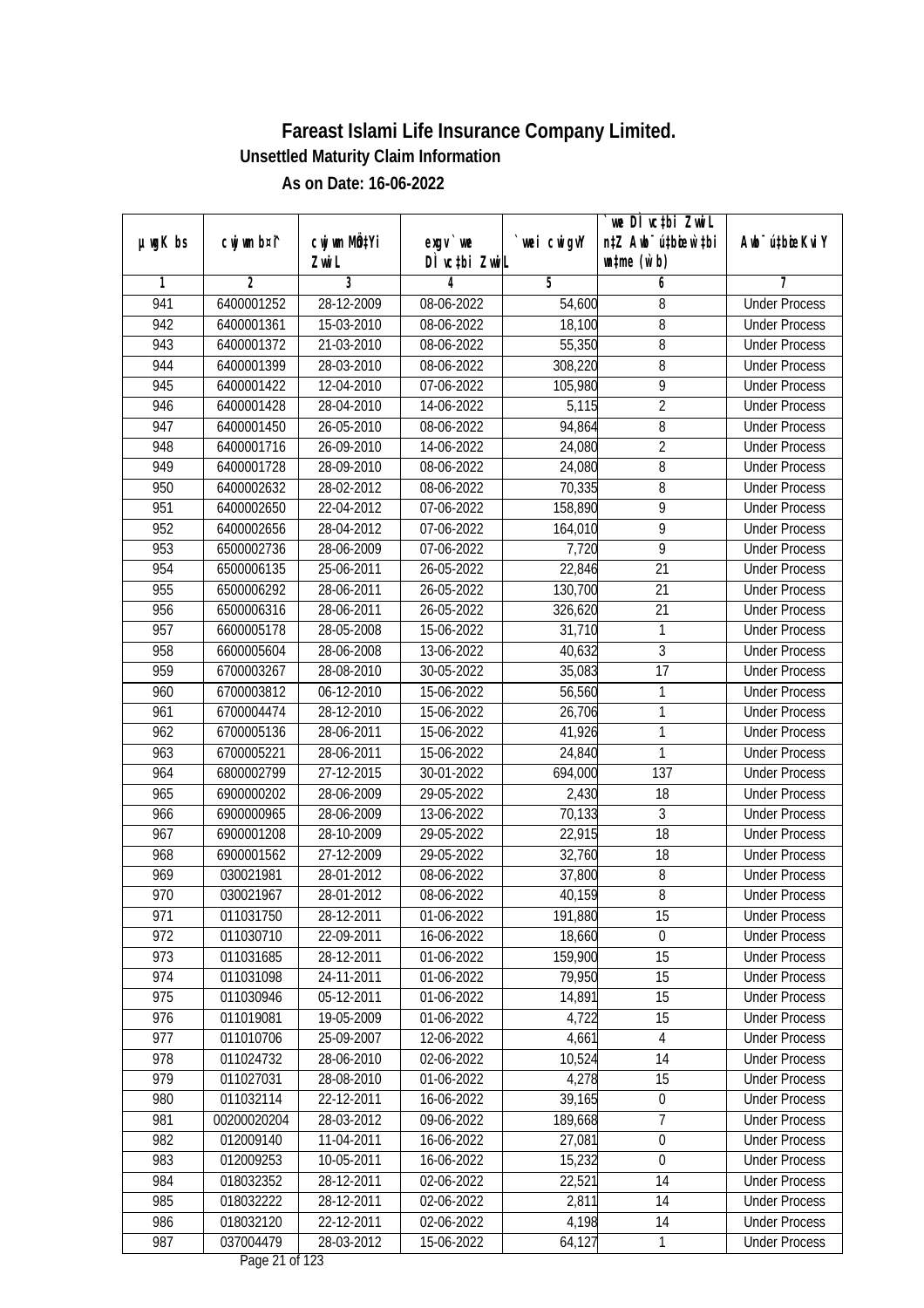|               |                |                       |                            |            | we DI vctbi ZwiL                                            |                             |
|---------------|----------------|-----------------------|----------------------------|------------|-------------------------------------------------------------|-----------------------------|
| $µ$ ug $K$ bs | cwj wm b¤i^    | cwj wm MQtYi<br>Zwi L | $exgV$ we<br>DÌ vctbi ZwiL | wei cwigvY | n‡Z Awb <sup>-</sup> ú‡bioar`‡bi<br>$\n  untime\n  (u`b)\n$ | Awb <sup>-</sup> ú‡bioeKviY |
| 1             | $\overline{2}$ | 3                     | 4                          | 5          | 6                                                           | 7                           |
| 988           | 037004489      | 28-04-2012            | 15-06-2022                 | 40,814     | 1                                                           | <b>Under Process</b>        |
| 989           | 018031946      | 27-12-2011            | 14-06-2022                 | 43,980     | $\overline{2}$                                              | <b>Under Process</b>        |
| 990           | 005007015      | 28-12-2011            | 09-06-2022                 | 19,188     | $\overline{7}$                                              | <b>Under Process</b>        |
| 991           | 005007044      | 28-12-2011            | 12-06-2022                 | 54,264     | 4                                                           | <b>Under Process</b>        |
| 992           | 005006965      | 28-12-2011            | 09-06-2022                 | 19,188     | $\overline{7}$                                              | <b>Under Process</b>        |
| 993           | 005006929      | 28-11-2011            | 09-06-2022                 | 3,309      | 7                                                           | <b>Under Process</b>        |
| 994           | 005007014      | 28-12-2011            | 09-06-2022                 | 7,883      | 7                                                           | <b>Under Process</b>        |
| 995           | 004050428      | 28-06-2010            | 23-05-2022                 | 76,800     | 24                                                          | <b>Under Process</b>        |
| 996           | 004058809      | 27-02-2012            | 23-05-2022                 | 28,711     | 24                                                          | <b>Under Process</b>        |
| 997           | 004058388      | 01-01-2012            | 23-05-2022                 | 140,228    | 24                                                          | <b>Under Process</b>        |
| 998           | 004029385      | 28-06-2008            | 23-05-2022                 | 6,248      | $\overline{24}$                                             | <b>Under Process</b>        |
| 999           | 004051579      | 27-11-2010            | 23-05-2022                 | 38,250     | 24                                                          | <b>Under Process</b>        |
| 1000          | 015026422      | 28-12-2011            | 13-06-2022                 | 64,950     | $\overline{3}$                                              | <b>Under Process</b>        |
| 1001          | 014056777      | 28-07-2011            | 14-06-2022                 | 16,487     | $\overline{2}$                                              | <b>Under Process</b>        |
| 1002          | 044012421      | 28-09-2011            | 13-06-2022                 | 32,261     | 3                                                           | <b>Under Process</b>        |
| 1003          | 030022412      | 15-03-2012            | 08-06-2022                 | 37,770     | 8                                                           | <b>Under Process</b>        |
| 1004          | 030021276      | 28-12-2011            | 08-06-2022                 | 48,758     | $\, 8$                                                      | <b>Under Process</b>        |
| 1005          | 030021735      | 28-12-2011            | 08-06-2022                 | 31,980     | $\overline{8}$                                              | <b>Under Process</b>        |
| 1006          | 030021757      | 28-12-2011            | 08-06-2022                 | 16,668     | 8                                                           | <b>Under Process</b>        |
| 1007          | 030022199      | 15-03-2012            | 08-06-2022                 | 36,526     | 8                                                           | <b>Under Process</b>        |
| 1008          | 004052414      | 26-12-2010            | 15-06-2022                 | 39,550     | 1                                                           | <b>Under Process</b>        |
| 1009          | 05700016328    | 28-12-2011            | 09-06-2022                 | 34,575     | $\overline{1}$                                              | <b>Under Process</b>        |
| 1010          | 022019780      | 16-09-2008            | 14-06-2022                 | 10,138     | $\overline{2}$                                              | <b>Under Process</b>        |
| 1011          | 022027388      | 28-12-2010            | 14-06-2022                 | 5,701      | $\overline{2}$                                              | <b>Under Process</b>        |
| 1012          | 022032178      | 17-04-2012            | 14-06-2022                 | 190,080    | $\overline{2}$                                              | <b>Under Process</b>        |
| 1013          | 017031025      | 28-12-2011            | 08-06-2022                 | 39,325     | 8                                                           | <b>Under Process</b>        |
| 1014          | 017031348      | 28-01-2012            | 08-06-2022                 | 71,853     | 8                                                           | <b>Under Process</b>        |
| 1015          | 004044995      | 28-12-2009            | 16-06-2022                 | 7,621      | $\boldsymbol{0}$                                            | <b>Under Process</b>        |
| 1016          | 004056706      | 28-11-2011            | 15-06-2022                 | 25,901     | 1                                                           | <b>Under Process</b>        |
| 1017          | 004059282      | 28-04-2012            | 16-06-2022                 | 20,275     | $\mathbf 0$                                                 | <b>Under Process</b>        |
| 1018          | 004056926      | 21-08-2011            | 09-06-2022                 | 15,033     | 7                                                           | <b>Under Process</b>        |
| 1019          | 004056471      | 23-08-2011            | 09-06-2022                 | 13,291     | 7                                                           | <b>Under Process</b>        |
| 1020          | 004057993      | 28-04-2012            | 16-06-2022                 | 44,060     | $\boldsymbol{0}$                                            | <b>Under Process</b>        |
| 1021          | 030022090      | 28-01-2012            | 07-06-2022                 | 40,150     | 9                                                           | <b>Under Process</b>        |
| 1022          | 058004293      | 28-04-2012            | 07-06-2022                 | 17,748     | $\overline{9}$                                              | <b>Under Process</b>        |
| 1023          | 058004291      | 28-04-2012            | 07-06-2022                 | 96,360     | $\overline{9}$                                              | <b>Under Process</b>        |
| 1024          | 058004292      | 28-04-2012            | 07-06-2022                 | 9,119      | 9                                                           | <b>Under Process</b>        |
| 1025          | 037004474      | 21-03-2012            | 15-06-2022                 | 57,314     | 1                                                           | <b>Under Process</b>        |
| 1026          | 018031848      | 22-12-2011            | 02-06-2022                 | 19,188     | 14                                                          | <b>Under Process</b>        |
| 1027          | 014047579      | 18-04-2010            | 14-06-2022                 | 31,471     | $\overline{2}$                                              | <b>Under Process</b>        |
| 1028          | 014057589      | 27-10-2011            | 13-06-2022                 | 32,280     | $\sqrt{3}$                                                  | <b>Under Process</b>        |
| 1029          | 059006295      | 28-02-2012            | 14-06-2022                 | 16,770     | $\overline{2}$                                              | <b>Under Process</b>        |
| 1030          | 015024669      | 28-03-2011            | 15-06-2022                 | 32,910     | 1                                                           | <b>Under Process</b>        |
| 1031          | 021063237      | 28-12-2009            | 09-06-2022                 | 34,298     | 7                                                           | <b>Under Process</b>        |
| 1032          | 060004534      | 15-12-2010            | 05-06-2022                 | 18,462     | 11                                                          | <b>Under Process</b>        |
| 1033          | 060005298      | 28-06-2011            | 05-06-2022                 | 20,033     | 11                                                          | <b>Under Process</b>        |
| 1034          | 015020711      | 28-08-2009            |                            | 27,318     | $\overline{2}$                                              |                             |
|               |                |                       | 14-06-2022                 |            |                                                             | <b>Under Process</b>        |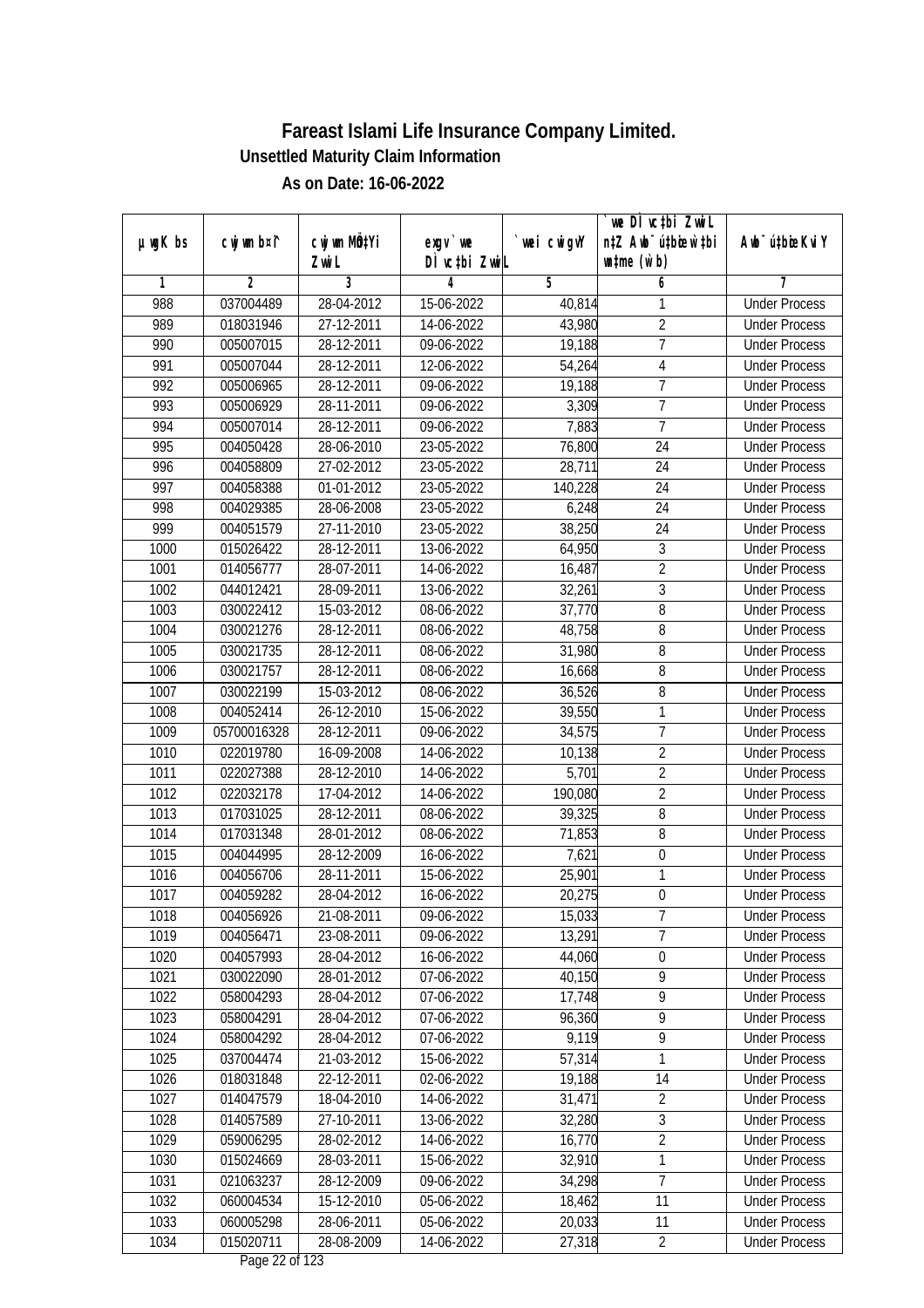|               |                |                       |                                          |            | `we DÌ vc‡bi ZwiL<br>n‡Z Awb <sup>-</sup> ú‡bioen`‡bi |                             |
|---------------|----------------|-----------------------|------------------------------------------|------------|-------------------------------------------------------|-----------------------------|
| $µ$ ug $K$ bs | cwj wm b¤i^    | cwj wm MQtYi<br>Zwi L | $exqu$ we<br>DÌ vcțbi ZwiL               | wei cwigvY | $\n  untime\n  (u`b)\n$                               | Awb <sup>-</sup> ú‡bioeKviY |
| 1             | $\overline{2}$ | 3                     | 4                                        | 5          | 6                                                     |                             |
| 1035          | 030021129      | 01-12-2011            | 07-06-2022                               | 55,609     | 9                                                     | <b>Under Process</b>        |
| 1036          | 004051849      | 07-11-2010            | 16-06-2022                               | 9,985      | $\overline{0}$                                        | <b>Under Process</b>        |
| 1037          | 004032991      | 28-11-2008            | 16-06-2022                               | 7,564      | $\boldsymbol{0}$                                      | <b>Under Process</b>        |
| 1038          | 004038983      | 28-06-2009            | 16-06-2022                               | 17,106     | $\boldsymbol{0}$                                      | <b>Under Process</b>        |
| 1039          | 004042908      | 28-10-2009            | 16-06-2022                               | 33,356     | $\overline{0}$                                        | <b>Under Process</b>        |
| 1040          | 004057686      | 28-02-2012            | 05-06-2022                               | 54,670     | $\overline{11}$                                       | <b>Under Process</b>        |
| 1041          | 004054613      | 28-04-2011            | 05-06-2022                               | 64,296     | 11                                                    | <b>Under Process</b>        |
| 1042          | 004058044      | 28-04-2012            | 05-06-2022                               | 56,210     | 11                                                    | <b>Under Process</b>        |
| 1043          | 004046616      | 28-03-2010            | 05-06-2022                               | 9,092      | 11                                                    | <b>Under Process</b>        |
| 1044          | 004057961      | 28-04-2012            | 05-06-2022                               | 3,466      | 11                                                    | <b>Under Process</b>        |
| 1045          | 004057772      | 28-03-2012            | 12-06-2022                               | 26,739     | 4                                                     | <b>Under Process</b>        |
| 1046          | 018029041      | 15-12-2010            | 02-06-2022                               | 22,283     | 14                                                    | <b>Under Process</b>        |
| 1047          | 018032219      | 28-12-2011            | 15-06-2022                               | 13,690     | 1                                                     | <b>Under Process</b>        |
| 1048          | 018032647      | 28-02-2012            | 14-06-2022                               | 26,092     | $\overline{2}$                                        | <b>Under Process</b>        |
| 1049          | 018030832      | 25-07-2011            | 15-06-2022                               | 4,806      | 1                                                     | <b>Under Process</b>        |
| 1050          | 01800014227    | 28-04-2011            | 05-06-2022                               | 21,866     | 11                                                    | <b>Under Process</b>        |
| 1051          | 018032539      | 28-12-2011            | 05-06-2022                               | 11,030     | 11                                                    | <b>Under Process</b>        |
| 1052          | 057007999      | 28-06-2011            | 09-06-2022                               | 17,475     | $\overline{1}$                                        | <b>Under Process</b>        |
| 1053          | 060003363      | 27-07-2009            | 05-06-2022                               | 16,043     | 11                                                    | <b>Under Process</b>        |
| 1054          | 027033058      | 26-06-2011            | 02-06-2022                               | 19,452     | 14                                                    | <b>Under Process</b>        |
| 1055          | 03400037946    | 09-04-2012            | 08-06-2022                               | 97,167     | 8                                                     | <b>Under Process</b>        |
| 1056          | 03400038847    | 28-04-2012            | 08-06-2022                               | 169,646    | 8                                                     | <b>Under Process</b>        |
| 1057          | 03400022822    | 28-01-2011            | 08-06-2022                               | 26,693     | $\overline{8}$                                        | <b>Under Process</b>        |
| 1058          | 03400038725    | 28-04-2012            | 08-06-2022                               | 38,866     | $\, 8$                                                | <b>Under Process</b>        |
| 1059          | 034007327      | 28-08-2009            | 08-06-2022                               | 34,852     | $\, 8$                                                | <b>Under Process</b>        |
| 1060          | 02400006644    | 28-04-2012            | 09-06-2022                               | 86,015     | $\overline{1}$                                        | <b>Under Process</b>        |
| 1061          | 02400006486    | 28-04-2012            | 09-06-2022                               | 169,592    | $\overline{1}$                                        | <b>Under Process</b>        |
| 1062          | 02400006606    | 28-04-2012            | 09-06-2022                               | 13,992     | $\overline{7}$                                        | <b>Under Process</b>        |
| 1063          | 004053194      | 28-12-2010            | 05-06-2022                               | 18,072     | 11                                                    | <b>Under Process</b>        |
| 1064          | 004057900      | 28-04-2012            | 05-06-2022                               | 31,790     | 11                                                    | <b>Under Process</b>        |
| 1065          | 007029670      | 24-12-2011            | 16-06-2022                               | 18,136     | $\boldsymbol{0}$                                      | <b>Under Process</b>        |
| 1066          | 007029828      | 28-11-2011            | 16-06-2022                               | 10,932     | 0                                                     | <b>Under Process</b>        |
| 1067          | 01100001286    | 10-11-2010            | 08-06-2022                               | 14,716     | 8                                                     | <b>Under Process</b>        |
| 1068          | 0934003842     | 17-04-2011            | 01-06-2022                               | 68,602     | 15                                                    | <b>Under Process</b>        |
| 1069          | 0934004168     | 19-11-2011            | 06-06-2022                               | 5,783      | 10                                                    | <b>Under Process</b>        |
| 1070          | 0934004169     | 20-11-2011            | 06-06-2022                               | 16,683     | 10                                                    | <b>Under Process</b>        |
| 1071          | 0934004180     | 28-11-2011            | 06-06-2022                               | 16,683     | 10                                                    | <b>Under Process</b>        |
| 1072          | 0934004299     | 01-12-2011            | 06-06-2022                               | 33,366     | 10                                                    | <b>Under Process</b>        |
| 1073          | 0934004320     | 28-12-2011            | 06-06-2022                               | 155,108    | 10                                                    | <b>Under Process</b>        |
| 1074          | 0934004331     | 28-12-2011            | 06-06-2022                               | 85,716     | 10                                                    | <b>Under Process</b>        |
| 1075          | 0934004413     | 08-02-2012            | 06-06-2022                               | 15,925     | 10                                                    | <b>Under Process</b>        |
| 1076          | 0934004432     | $28-03-2012$          | 06-06-2022                               | 58,301     | 10                                                    | <b>Under Process</b>        |
| 1077          | 0934004442     | 28-03-2012            | 06-06-2022                               | 37,076     | 10                                                    | <b>Under Process</b>        |
| 1078          | 0934004445     | 28-03-2012            | 26-05-2022                               | 46,639     | 21                                                    | <b>Under Process</b>        |
| 1079          | 0934004454     | 28-03-2012            | 26-05-2022                               | 32,551     | 21                                                    | <b>Under Process</b>        |
| 1080          | 0934004475     | 09-02-2012            | 06-06-2022                               | 118,368    | 10                                                    | <b>Under Process</b>        |
| 1081          | 0934004486     | 06-02-2012            | 06-06-2022<br>$D_{\text{max}}$ 00 of 100 | 29,067     | $10$                                                  | <b>Under Process</b>        |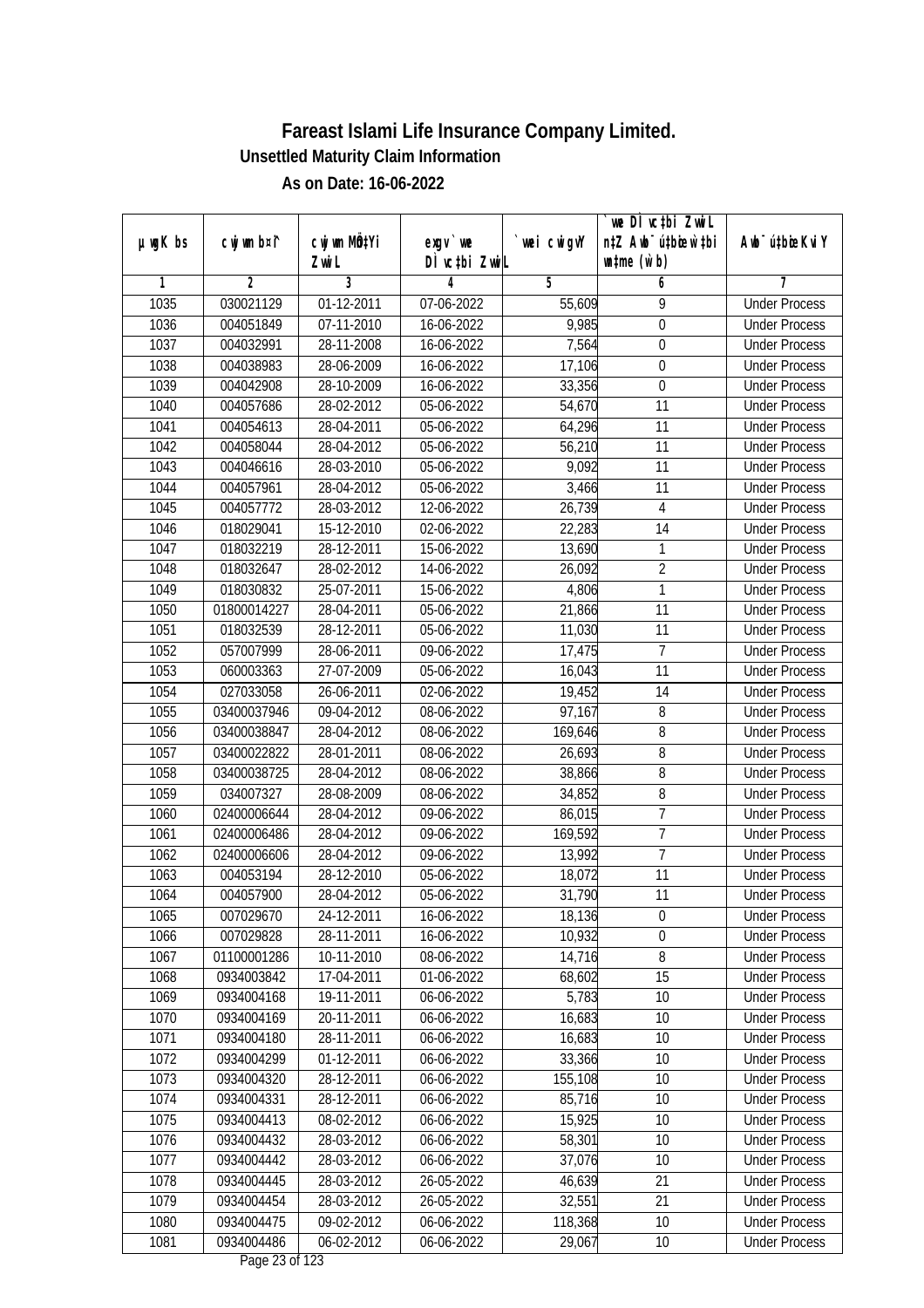| $µ$ ug $K$ bs | cwj wm b¤i^    | cwj wm MQtYi | $exgV$ we     | wei cwigvY | we DI vctbi ZwiL<br>n‡Z Awb <sup>-</sup> ú‡bioar`‡bi | Awb <sup>-</sup> ú‡bioeKviY |
|---------------|----------------|--------------|---------------|------------|------------------------------------------------------|-----------------------------|
|               |                | Zwi L        | DÌ vctbi ZwiL |            | $\n  untime\n  (u`b)\n$                              |                             |
| 1             | $\overline{2}$ | 3            | 4             | 5          | 6                                                    | 7                           |
| 1082          | 0934004488     | 23-04-2012   | 06-06-2022    | 383,328    | 10                                                   | <b>Under Process</b>        |
| 1083          | 0935003955     | 28-02-2011   | 20-02-2022    | 45,590     | 116                                                  | <b>Under Process</b>        |
| 1084          | 0935004642     | 10-10-2011   | 15-06-2022    | 88,130     | 1                                                    | <b>Under Process</b>        |
| 1085          | 0935004830     | 02-12-2011   | 20-02-2022    | 177,484    | 116                                                  | <b>Under Process</b>        |
| 1086          | 0935004862     | 24-12-2011   | 20-02-2022    | 96,743     | 116                                                  | <b>Under Process</b>        |
| 1087          | 0935004902     | 28-12-2011   | 20-02-2022    | 193,479    | $\overline{116}$                                     | <b>Under Process</b>        |
| 1088          | 0935004990     | 28-12-2011   | 20-02-2022    | 31,820     | 116                                                  | <b>Under Process</b>        |
| 1089          | 0935005043     | 28-12-2011   | 20-02-2022    | 31,186     | 116                                                  | <b>Under Process</b>        |
| 1090          | 0935005101     | 28-02-2012   | 26-05-2022    | 36,618     | 21                                                   | <b>Under Process</b>        |
| 1091          | 0935005224     | 28-04-2012   | 26-05-2022    | 36,592     | 21                                                   | <b>Under Process</b>        |
| 1092          | 0936000295     | 28-10-2011   | 15-06-2022    | 84,950     | 1                                                    | <b>Under Process</b>        |
| 1093          | 0936000345     | 28-12-2011   | 15-06-2022    | 32,834     | 1                                                    | <b>Under Process</b>        |
| 1094          | 0936000437     | 28-04-2012   | 31-05-2022    | 95,715     | $\overline{16}$                                      | <b>Under Process</b>        |
| 1095          | 0936000440     | 28-04-2012   | 01-06-2022    | 53,381     | 15                                                   | <b>Under Process</b>        |
| 1096          | 0936000442     | 28-04-2012   | 31-05-2022    | 36,735     | 16                                                   | <b>Under Process</b>        |
| 1097          | 0936000461     | 28-04-2012   | 31-05-2022    | 97,167     | 16                                                   | <b>Under Process</b>        |
| 1098          | 0937008905     | 20-06-2011   | 29-05-2022    | 18,908     | 18                                                   | <b>Under Process</b>        |
| 1099          | 0937009471     | 27-10-2011   | 29-05-2022    | 17,986     | 18                                                   | <b>Under Process</b>        |
| 1100          | 0937009692     | 12-12-2011   | 02-06-2022    | 16,686     | 14                                                   | <b>Under Process</b>        |
| 1101          | 0937009698     | 08-12-2011   | 29-05-2022    | 16,686     | 18                                                   | <b>Under Process</b>        |
| 1102          | 0937009771     | 22-12-2011   | 31-05-2022    | 11,678     | 16                                                   | <b>Under Process</b>        |
| 1103          | 0937010154     | 28-01-2012   | 14-06-2022    | 38,866     | $\overline{2}$                                       | <b>Under Process</b>        |
| 1104          | 0937010257     | 19-03-2012   | 29-05-2022    | 71,264     | 18                                                   | <b>Under Process</b>        |
| 1105          | 0937010305     | 28-03-2012   | 29-05-2022    | 14,091     | 18                                                   | <b>Under Process</b>        |
| 1106          | 0937010357     | 28-03-2012   | 14-06-2022    | 22,958     | $\overline{2}$                                       | <b>Under Process</b>        |
| 1107          | 0937010390     | 16-04-2012   | 31-05-2022    | 58,301     | 16                                                   | <b>Under Process</b>        |
| 1108          | 0937010392     | 16-04-2012   | 31-05-2022    | 38,866     | 16                                                   | <b>Under Process</b>        |
| 1109          | 0937010450     | 28-04-2012   | 14-06-2022    | 12,916     | $\overline{2}$                                       | <b>Under Process</b>        |
| 1110          | 0937010451     | 28-04-2012   | 14-06-2022    | 29,646     | $\overline{2}$                                       | <b>Under Process</b>        |
| 1111          | 0937010484     | 28-04-2012   | 02-06-2022    | 38,866     | 14                                                   | <b>Under Process</b>        |
| 1112          | 0937010487     | 28-04-2012   | 02-06-2022    | 92,507     | 14                                                   | <b>Under Process</b>        |
| 1113          | 0937010500     | 28-04-2012   | 29-05-2022    | 11,161     | 18                                                   | <b>Under Process</b>        |
| 1114          | 0937010506     | 28-04-2012   | 14-06-2022    | 32,798     | $\overline{2}$                                       | <b>Under Process</b>        |
| 1115          | 0937010516     | 28-04-2012   | 29-05-2022    | 75,423     | 18                                                   | <b>Under Process</b>        |
| 1116          | 0937010529     | 28-04-2012   | 29-05-2022    | 45,781     | 18                                                   | <b>Under Process</b>        |
| 1117          | 0937010530     | 28-04-2012   | 29-05-2022    | 66,838     | 18                                                   | <b>Under Process</b>        |
| 1118          | 0937010540     | 28-04-2012   | 14-06-2022    | 38,334     | $\overline{2}$                                       | <b>Under Process</b>        |
| 1119          | 0937010563     | 28-04-2012   | 02-06-2022    | 43,244     | 14                                                   | <b>Under Process</b>        |
| 1120          | 0937010569     | 28-04-2012   | 29-05-2022    | 38,866     | 18                                                   | <b>Under Process</b>        |
| 1121          | 0937010572     | 28-04-2012   | 31-05-2022    | 59,637     | 16                                                   | <b>Under Process</b>        |
| 1122          | 0937010583     | 28-04-2012   | 02-06-2022    | 34,302     | 14                                                   | <b>Under Process</b>        |
| 1123          | 0938000109     | 28-07-2009   | 16-06-2022    | 37,996     | $\boldsymbol{0}$                                     | <b>Under Process</b>        |
| 1124          | 0938001426     | 28-11-2011   | 16-06-2022    | 190,817    | $\boldsymbol{0}$                                     | <b>Under Process</b>        |
| 1125          | 0938001538     | 28-03-2012   | 15-06-2022    | 8,454      | 1                                                    | <b>Under Process</b>        |
| 1126          | 0938001540     | 28-03-2012   | 15-06-2022    | 97,667     | 1                                                    | <b>Under Process</b>        |
| 1127          | 0938001546     | 15-04-2012   | 16-06-2022    | 194,326    | $\boldsymbol{0}$                                     | <b>Under Process</b>        |
| 1128          | 0939006581     | 26-04-2012   | 07-06-2022    | 38,866     | 9                                                    | <b>Under Process</b>        |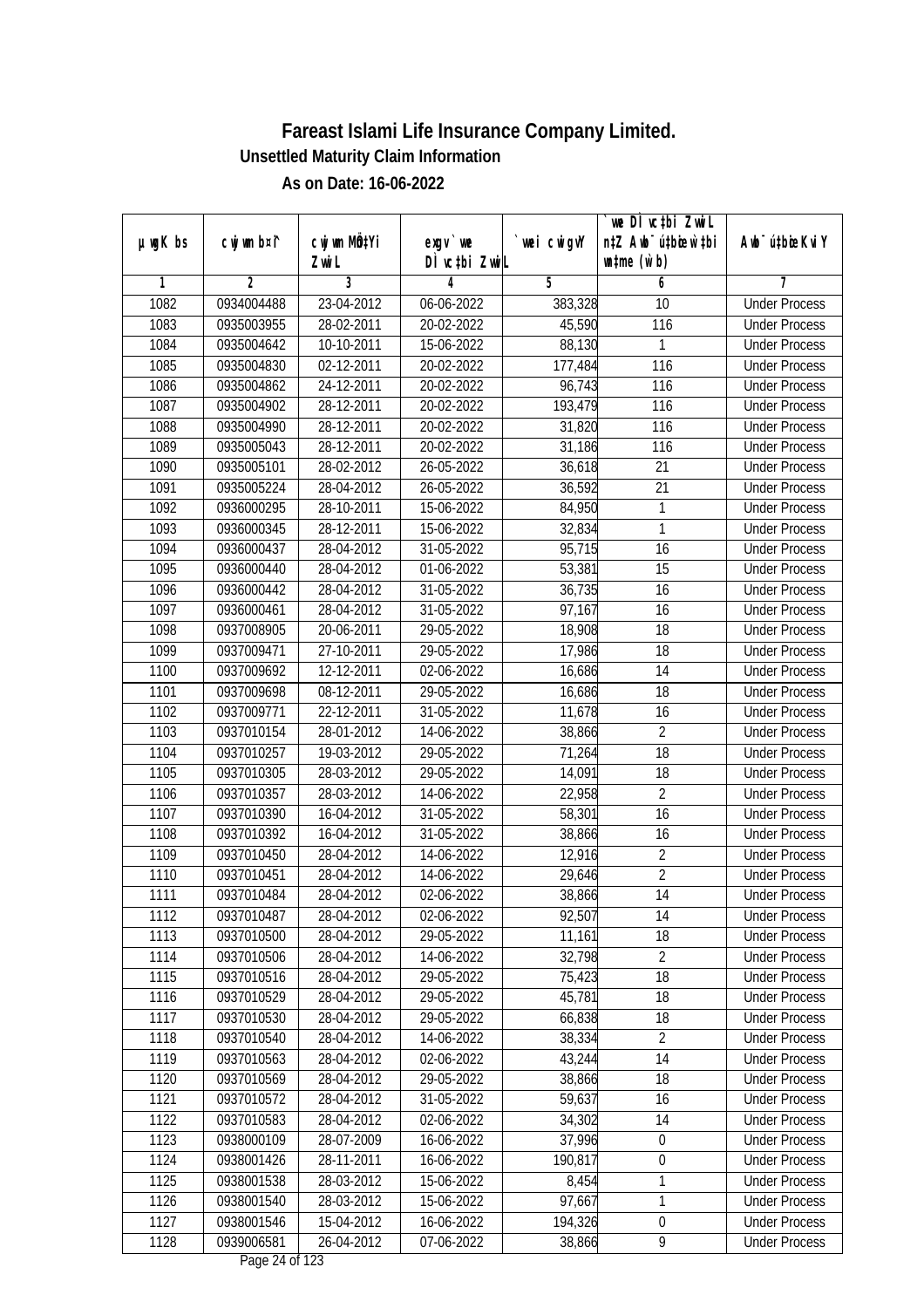|               |                |                       |                                       |            | we DI vctbi ZwiL                                            |                             |
|---------------|----------------|-----------------------|---------------------------------------|------------|-------------------------------------------------------------|-----------------------------|
| $µ$ ug $K$ bs | cwj wm b¤i^    | cwj wm MÖ¢Yi<br>Zwi L | $exgV$ we<br>DÌ vctbi ZwiL            | wei cwigvY | n‡Z Awb <sup>-</sup> ú‡bicen`‡bi<br>$\n  untime\n  (u`b)\n$ | Awb <sup>-</sup> ú‡bioeKviY |
| 1             | $\overline{2}$ | 3                     | 4                                     | 5          | 6                                                           | 7                           |
| 1129          | 0932002927     | 28-08-2010            | 29-05-2022                            | 12,734     | $\overline{18}$                                             | <b>Under Process</b>        |
| 1130          | 0934001223     | 16-06-2009            | 06-06-2022                            | 16,817     | 10                                                          | <b>Under Process</b>        |
| 1131          | 0935001669     | 27-12-2009            | 26-05-2022                            | 15,511     | $\overline{21}$                                             | <b>Under Process</b>        |
| 1132          | 0937003275     | 29-12-2009            | 31-05-2022                            | 8,841      | 16                                                          | <b>Under Process</b>        |
| 1133          | 0937006528     | 08-11-2010            | 29-05-2022                            | 43,719     | $\overline{18}$                                             | <b>Under Process</b>        |
| 1134          | 0937006820     | 06-12-2010            | 14-06-2022                            | 37,289     | $\overline{2}$                                              | <b>Under Process</b>        |
| 1135          | 0939005331     | 27-06-2011            | 07-06-2022                            | 75,451     | $\overline{9}$                                              | <b>Under Process</b>        |
| 1136          | 0939006155     | 23-02-2012            | 29-05-2022                            | 291,493    | $\overline{18}$                                             | <b>Under Process</b>        |
| 1137          | 0939006245     | 15-02-2012            | 14-06-2022                            | 38,866     | $\overline{2}$                                              | <b>Under Process</b>        |
| 1138          | 0939006330     | 28-03-2012            | 14-06-2022                            | 12,620     | $\overline{2}$                                              | <b>Under Process</b>        |
| 1139          | 0939006331     | 28-03-2012            | 14-06-2022                            | 11,499     | $\overline{2}$                                              | <b>Under Process</b>        |
| 1140          | 0939006374     | 24-03-2012            | 14-06-2022                            | 16,910     | $\overline{2}$                                              | <b>Under Process</b>        |
| 1141          | 0939006445     | 01-04-2012            | 14-06-2022                            | 58,301     | $\overline{2}$                                              | <b>Under Process</b>        |
| 1142          | 0939006547     | 26-04-2012            | 14-06-2022                            | 97,167     | $\overline{2}$                                              | <b>Under Process</b>        |
| 1143          | 0940000752     | 28-10-2011            | 26-05-2022                            | 10,464     | 21                                                          | <b>Under Process</b>        |
| 1144          | 0940000910     | 28-11-2011            | 05-06-2022                            | 38,697     | 11                                                          | <b>Under Process</b>        |
| 1145          | 0940000935     | 20-12-2011            | 05-06-2022                            | 32,158     | 11                                                          | <b>Under Process</b>        |
| 1146          | 0940000985     | 28-12-2011            | 05-06-2022                            | 58,046     | 11                                                          | <b>Under Process</b>        |
| 1147          | 0940001254     | 28-02-2012            | 05-06-2022                            | 95,836     | 11                                                          | <b>Under Process</b>        |
| 1148          | 0940001257     | 28-02-2012            | 05-06-2022                            | 38,866     | 11                                                          | <b>Under Process</b>        |
| 1149          | 0940001283     | 28-02-2012            | 05-06-2022                            | 95,836     | 11                                                          | <b>Under Process</b>        |
| 1150          | 0940001365     | 28-03-2012            | 05-06-2022                            | 95,836     | 11                                                          | <b>Under Process</b>        |
| 1151          | 0940001366     | 28-03-2012            | 05-06-2022                            | 31,746     | 11                                                          | <b>Under Process</b>        |
| 1152          | 0940001388     | 28-03-2012            | 05-06-2022                            | 56,515     | 11                                                          | <b>Under Process</b>        |
| 1153          | 0940001470     | 28-04-2012            | 06-06-2022                            | 194,326    | 10                                                          | <b>Under Process</b>        |
| 1154          | 0940001488     | 28-04-2012            | 05-06-2022                            | 38,866     | 11                                                          | <b>Under Process</b>        |
| 1155          | 0941003848     | 09-04-2011            | 16-06-2022                            | 27,629     | $\boldsymbol{0}$                                            | <b>Under Process</b>        |
| 1156          | 0941004324     | 12-12-2011            | 16-06-2022                            | 39,949     | $\boldsymbol{0}$                                            | <b>Under Process</b>        |
| 1157          | 0941004434     | 07-02-2012            | 16-06-2022                            | 180,383    | $\boldsymbol{0}$                                            | <b>Under Process</b>        |
| 1158          | 0941004448     | 25-01-2012            | 16-06-2022                            | 97,167     | $\boldsymbol{0}$                                            | <b>Under Process</b>        |
| 1159          | 0941004457     | 15-02-2012            | 16-06-2022                            | 194,326    | 0                                                           | <b>Under Process</b>        |
| 1160          | 0941004520     | 22-03-2012            | 16-06-2022                            | 34,453     | $\boldsymbol{0}$                                            | <b>Under Process</b>        |
| 1161          | 0941004561     | 02-04-2012            | 23-05-2022                            | 194,326    | 24                                                          | <b>Under Process</b>        |
| 1162          | 0941004562     | 08-04-2012            | 16-06-2022                            | 73,915     | $\overline{0}$                                              | <b>Under Process</b>        |
| 1163          | 1080000123     | 08-09-2011            | 14-06-2022                            | 52,813     | $\sqrt{2}$                                                  | <b>Under Process</b>        |
| 1164          | 1080000494     | 28-12-2011            | 26-05-2022                            | 145,056    | 21                                                          | <b>Under Process</b>        |
| 1165          | 1080000592     | 08-03-2012            | 14-06-2022                            | 109,900    | $\overline{2}$                                              | <b>Under Process</b>        |
| 1166          | 1080000617     | 25-03-2012            | 14-06-2022                            | 85,754     | $\overline{2}$                                              | <b>Under Process</b>        |
| 1167          | 1080000620     | 28-03-2012            | 14-06-2022                            | 164,000    | $\overline{2}$                                              | <b>Under Process</b>        |
| 1168          | 1080000621     | 28-03-2012            | 14-06-2022                            | 10,674     | $\overline{2}$                                              | <b>Under Process</b>        |
| 1169          | 1080000683     | 28-04-2012            | 14-06-2022                            | 39,960     | $\overline{2}$                                              | <b>Under Process</b>        |
| 1170          | 1080000733     | 28-04-2012            | 14-06-2022                            | 21,856     | $\overline{2}$                                              | <b>Under Process</b>        |
| 1171          | 1080000778     | 28-04-2012            | 26-05-2022                            | 96,544     | $\overline{21}$                                             | <b>Under Process</b>        |
| 1172          | 1080000788     | 28-04-2012            | 14-06-2022                            | 45,720     | $\overline{2}$                                              | <b>Under Process</b>        |
| 1173          | 1090000039     | 13-10-2011            | 26-05-2022                            | 81,650     | 21                                                          | <b>Under Process</b>        |
| 1174          | 1090000062     | 26-11-2011            | 06-06-2022                            | 26,862     | 10                                                          | <b>Under Process</b>        |
| 1175          | 1090001798     | 28-04-2016            | 29-05-2022<br>$D_{0.82}$ $25.6$ f 122 | 70,000     | 18                                                          | <b>Under Process</b>        |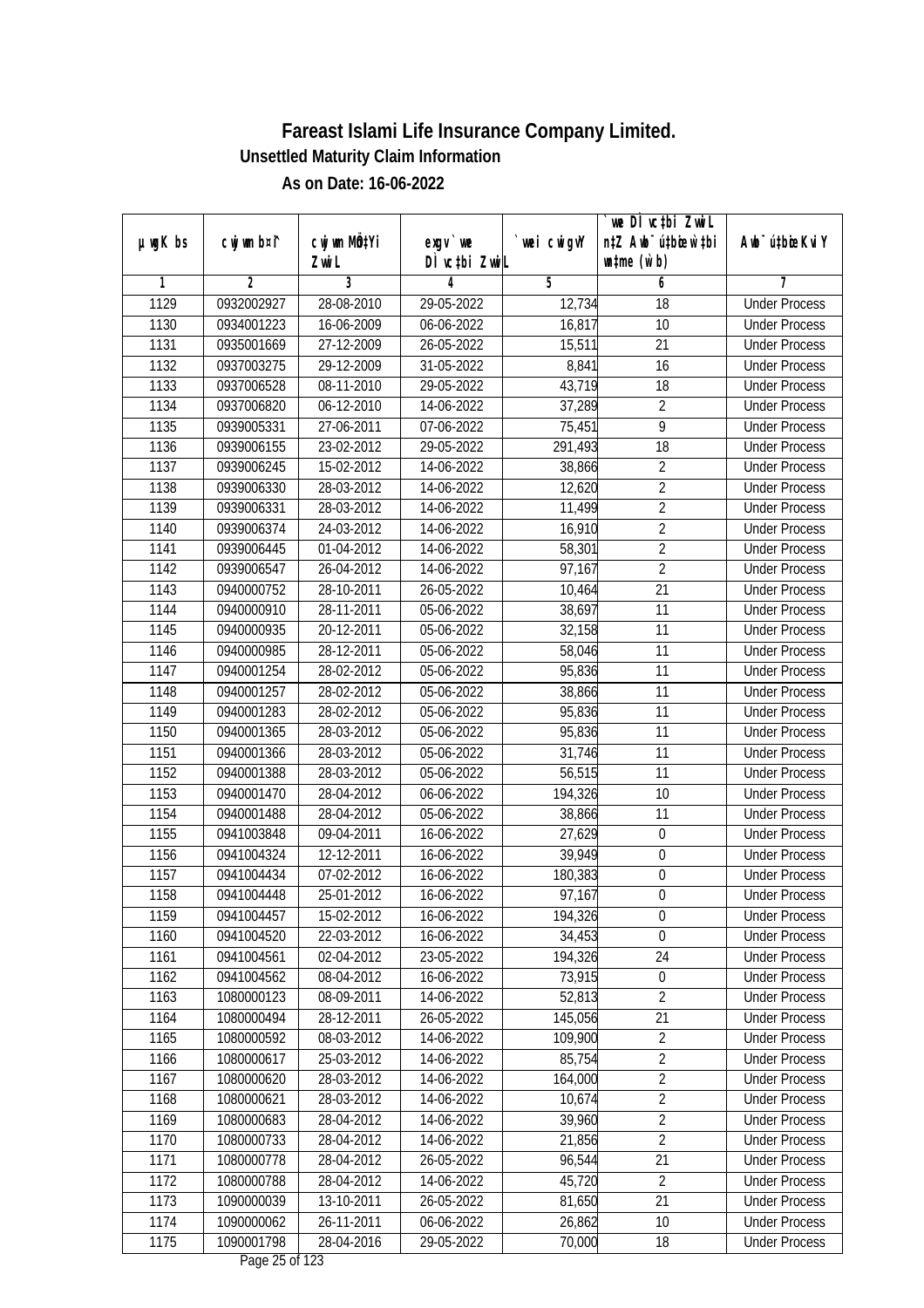|               |                |                       |                            |            | we DI vctbi ZwiL                                            |                             |
|---------------|----------------|-----------------------|----------------------------|------------|-------------------------------------------------------------|-----------------------------|
| $µ$ ug $K$ bs | cwj wm b¤i^    | cwj wm MQtYi<br>Zwi L | $exgV$ we<br>DÌ vctbi ZwiL | wei cwigvY | n‡Z Awb <sup>-</sup> ú‡bioar`‡bi<br>$\n  untime\n  (u`b)\n$ | Awb <sup>-</sup> ú‡bioeKviY |
| 1             | $\overline{2}$ | 3                     | 4                          | 5          | 6                                                           | 7                           |
| 1176          | 1100005991     | 25-03-2010            | 31-05-2022                 | 65,074     | 16                                                          | <b>Under Process</b>        |
| 1177          | 1100006016     | 05-04-2010            | 05-06-2022                 | 41,872     | 11                                                          | <b>Under Process</b>        |
| 1178          | 1110000140     | 18-12-2011            | 12-06-2022                 | 74,895     | $\overline{4}$                                              | <b>Under Process</b>        |
| 1179          | 1110000150     | 28-12-2011            | 07-06-2022                 | 79,290     | $\overline{9}$                                              | <b>Under Process</b>        |
| 1180          | 1110000239     | 28-12-2011            | 07-06-2022                 | 36,624     | $\overline{9}$                                              | <b>Under Process</b>        |
| 1181          | 1110000371     | 28-04-2012            | 12-06-2022                 | 82,000     | 4                                                           | <b>Under Process</b>        |
| 1182          | 1120000050     | 23-10-2011            | 09-06-2022                 | 19,458     | 7                                                           | <b>Under Process</b>        |
| 1183          | 1120000077     | 20-11-2011            | 05-06-2022                 | 62,363     | 11                                                          | <b>Under Process</b>        |
| 1184          | 1120000117     | 21-12-2011            | 09-06-2022                 | 44,120     | $\overline{7}$                                              | <b>Under Process</b>        |
| 1185          | 1120000122     | 28-12-2011            | 09-06-2022                 | 34,980     | $\overline{7}$                                              | <b>Under Process</b>        |
| 1186          | 1120000171     | 28-12-2011            | 09-06-2022                 | 10,494     | $\overline{7}$                                              | <b>Under Process</b>        |
| 1187          | 1120000315     | 28-12-2011            | 09-06-2022                 | 45,961     | 7                                                           | <b>Under Process</b>        |
| 1188          | 1120000330     | 25-02-2012            | 05-06-2022                 | 320,320    | $\overline{11}$                                             | <b>Under Process</b>        |
| 1189          | 1120000343     | 28-02-2012            | 09-06-2022                 | 49,200     | 7                                                           | <b>Under Process</b>        |
| 1190          | 1120000352     | 19-04-2012            | 05-06-2022                 | 647,150    | 11                                                          | <b>Under Process</b>        |
| 1191          | 1120000388     | 28-04-2012            | 05-06-2022                 | 97,979     | 11                                                          | <b>Under Process</b>        |
| 1192          | 1130000212     | 28-12-2011            | 06-06-2022                 | 11,030     | 10                                                          | <b>Under Process</b>        |
| 1193          | 1130000279     | 28-12-2011            | 06-06-2022                 | 12,133     | 10                                                          | <b>Under Process</b>        |
| 1194          | 1130000399     | 28-12-2011            | 13-06-2022                 | 6,486      | 3                                                           | <b>Under Process</b>        |
| 1195          | 1130000544     | 05-04-2012            | 13-06-2022                 | 35,874     | 3                                                           | <b>Under Process</b>        |
| 1196          | 1130000549     | 05-04-2012            | 12-06-2022                 | 80,900     | $\overline{4}$                                              | <b>Under Process</b>        |
| 1197          | 1130000561     | 26-04-2012            | 13-06-2022                 | 49,200     | $\mathfrak{Z}$                                              | <b>Under Process</b>        |
| 1198          | 1130000592     | 28-04-2012            | $\overline{06}$ -06-2022   | 164,000    | 10                                                          | <b>Under Process</b>        |
| 1199          | 1130000594     | 28-04-2012            | 29-05-2022                 | 63,696     | 18                                                          | <b>Under Process</b>        |
| 1200          | 1130000618     | 28-04-2012            | 13-06-2022                 | 78,080     | 3                                                           | <b>Under Process</b>        |
| 1201          | 1140000331     | 28-04-2012            | 13-06-2022                 | 82,000     | 3                                                           | <b>Under Process</b>        |
| 1202          | 1140000337     | 28-04-2012            | 06-06-2022                 | 64,722     | 10                                                          | <b>Under Process</b>        |
| 1203          | 1140000359     | 28-04-2012            | 06-06-2022                 | 61,062     | 10                                                          | <b>Under Process</b>        |
| 1204          | 1140000375     | 28-04-2012            | 06-06-2022                 | 75,290     | 10                                                          | <b>Under Process</b>        |
| 1205          | 1140000377     | 28-04-2012            | 13-06-2022                 | 316,960    | $\overline{3}$                                              | <b>Under Process</b>        |
| 1206          | 1140000399     | 28-04-2012            | 06-06-2022                 | 22,078     | 10                                                          | <b>Under Process</b>        |
| 1207          | 1150000422     | 28-12-2011            | 26-05-2022                 | 153,180    | 21                                                          | <b>Under Process</b>        |
| 1208          | 1150001077     | 28-12-2011            | 13-06-2022                 | 69,960     | 3                                                           | <b>Under Process</b>        |
| 1209          | 1150001106     | 28-12-2011            | 26-05-2022                 | 544,875    | 21                                                          | <b>Under Process</b>        |
| 1210          | 1150001114     | 28-12-2011            | 13-06-2022                 | 49,360     | $\overline{3}$                                              | <b>Under Process</b>        |
| 1211          | 1150001115     | 28-12-2011            | 13-06-2022                 | 49,360     | $\sqrt{3}$                                                  | <b>Under Process</b>        |
| 1212          | 1150001227     | 28-02-2012            | 13-06-2022                 | 70,315     | $\overline{3}$                                              | <b>Under Process</b>        |
| 1213          | 1150001490     | 28-04-2012            | 13-06-2022                 | 146,030    | $\overline{3}$                                              | <b>Under Process</b>        |
| 1214          | 1200005300     | 28-03-2005            | 15-06-2022                 | 33,854     | 1                                                           | <b>Under Process</b>        |
| 1215          | 1200008870     | 28-03-2007            | 15-06-2022                 | 412,750    | 1                                                           | <b>Under Process</b>        |
| 1216          | 1200008957     | 28-03-2007            | 13-06-2022                 | 269,240    | $\sqrt{3}$                                                  | <b>Under Process</b>        |
| 1217          | 1200009127     | 28-05-2007            | 12-06-2022                 | 123,660    | $\overline{4}$                                              | <b>Under Process</b>        |
| 1218          | 1200012112     | 28-02-2010            | 31-05-2022                 | 30,105     | 16                                                          | <b>Under Process</b>        |
| 1219          | 1200012162     | 28-03-2010            | 15-06-2022                 | 127,305    | 1                                                           | <b>Under Process</b>        |
| 1220          | 1200012166     | 28-03-2010            | 05-06-2022                 | 47,652     | 11                                                          | <b>Under Process</b>        |
| 1221          | 1200012200     | 28-02-2010            | 15-06-2022                 | 22,625     | $\mathbf{1}$                                                | <b>Under Process</b>        |
| 1222          | 1200012239     | 28-04-2010            | 12-06-2022                 | 8,525      | $\overline{4}$                                              | <b>Under Process</b>        |
|               |                |                       |                            |            |                                                             |                             |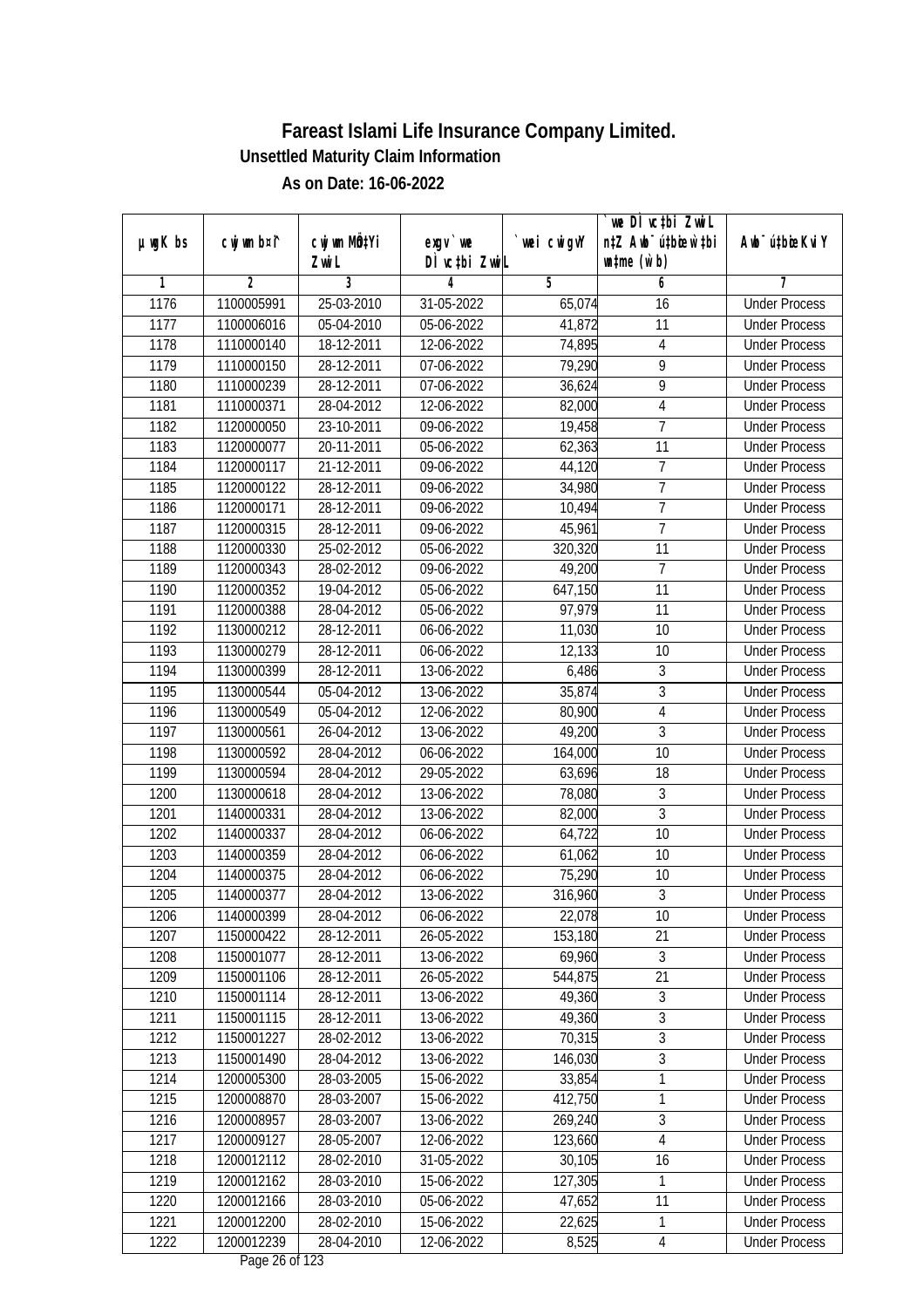|               |                |                           |                                |             | we DI vctbi ZwiL                 |                             |
|---------------|----------------|---------------------------|--------------------------------|-------------|----------------------------------|-----------------------------|
| $µ$ ug $K$ bs | cwj wm b¤i^    | cwj wm MQ <sup>1</sup> Yi | $exgV$ we                      | `wei cwigvY | n‡Z Awb <sup>-</sup> ú‡bioar`‡bi | Awb <sup>-</sup> ú‡bioeKviY |
|               |                | Zwi L                     | DÌ vctbi ZwiL                  |             | $\n  untime\n  (u`b)\n$          |                             |
| 1             | $\overline{2}$ | 3                         | 4                              | 5           | 6                                | 7                           |
| 1223          | 1200012261     | 27-05-2010                | 12-06-2022                     | 66,420      | 4                                | <b>Under Process</b>        |
| 1224          | 1200012275     | 27-05-2010                | 15-06-2022                     | 166,050     | 1                                | <b>Under Process</b>        |
| 1225          | 1200014219     | 28-02-2012                | 31-05-2022                     | 328,020     | 16                               | <b>Under Process</b>        |
| 1226          | 1200014233     | 28-03-2012                | 31-05-2022                     | 74,585      | 16                               | <b>Under Process</b>        |
| 1227          | 1200014269     | 16-04-2012                | 01-06-2022                     | 168,920     | $\overline{15}$                  | <b>Under Process</b>        |
| 1228          | 1200014276     | 28-04-2012                | 31-05-2022                     | 48,316      | 16                               | <b>Under Process</b>        |
| 1229          | 1200014291     | 28-04-2012                | $31 - 05 - 2022$               | 80,900      | 16                               | <b>Under Process</b>        |
| 1230          | 1200014294     | 28-04-2012                | 12-06-2022                     | 45,000      | $\sqrt{4}$                       | <b>Under Process</b>        |
| 1231          | 1200014297     | 28-04-2012                | 12-06-2022                     | 82,030      | $\sqrt{4}$                       | <b>Under Process</b>        |
| 1232          | 1200014303     | 28-04-2012                | 15-06-2022                     | 103,599     | 1                                | <b>Under Process</b>        |
| 1233          | 1200014306     | 28-04-2012                | 31-05-2022                     | 475,600     | $\overline{16}$                  | <b>Under Process</b>        |
| 1234          | 1200014319     | 28-04-2012                | 31-05-2022                     | 34,824      | 16                               | <b>Under Process</b>        |
| 1235          | 1200014327     | 28-04-2012                | 13-06-2022                     | 122,400     | 3                                | <b>Under Process</b>        |
| 1236          | 1200014328     | 28-04-2012                | 31-05-2022                     | 164,000     | 16                               | <b>Under Process</b>        |
| 1237          | 1200014332     | 28-04-2012                | 31-05-2022                     | 164,300     | 16                               | <b>Under Process</b>        |
| 1238          | 1200014341     | 28-04-2012                | 15-06-2022                     | 603,200     | 1                                | <b>Under Process</b>        |
| 1239          | 1200014345     | 28-04-2012                | 15-06-2022                     | 164,700     | 1                                | <b>Under Process</b>        |
| 1240          | 1200014351     | 28-04-2012                | $31 - 05 - 2022$               | 80,540      | 16                               | <b>Under Process</b>        |
| 1241          | 1200014362     | 28-04-2012                | 31-05-2022                     | 474,480     | 16                               | <b>Under Process</b>        |
| 1242          | 1240001010     | 20-12-2015                | 05-06-2022                     | 41,264      | 11                               | <b>Under Process</b>        |
| 1243          | 1240001245     | 28-12-2015                | 05-06-2022                     | 33,200      | 11                               | <b>Under Process</b>        |
| 1244          | 1240001359     | 28-04-2016                | 01-06-2022                     | 208,000     | 15                               | <b>Under Process</b>        |
| 1245          | 1300009990     | 10-05-2007                | 01-06-2022                     | 419,988     | 15                               | <b>Under Process</b>        |
| 1246          | 1300010012     | 18-05-2007                | 01-06-2022                     | 60,880      | 15                               | <b>Under Process</b>        |
| 1247          | 1300015375     | 28-12-2009                | 14-06-2022                     | 5,427       | $\sqrt{2}$                       | <b>Under Process</b>        |
| 1248          | 1300015443     | 28-12-2009                | 01-06-2022                     | 8,953       | 15                               | <b>Under Process</b>        |
| 1249          | 1300015846     | 28-03-2010                | 30-05-2022                     | 85,030      | 17                               | <b>Under Process</b>        |
| 1250          | 1300015879     | 28-03-2010                | 14-06-2022                     | 30,393      | $\overline{2}$                   | <b>Under Process</b>        |
| 1251          | 1300015887     | 28-03-2010                | 26-05-2022                     | 55,350      | 21                               | <b>Under Process</b>        |
| 1252          | 1300015908     | 20-04-2010                | 01-06-2022                     | 166,050     | 15                               | <b>Under Process</b>        |
| 1253          | 1300015975     | 20-05-2010                | 14-06-2022                     | 55,350      | 2                                | <b>Under Process</b>        |
| 1254          | 1300017044     | 28-12-2011                | 01-06-2022                     | 30,236      | 15                               | <b>Under Process</b>        |
| 1255          | 1300017068     | 20-03-2012                | 26-05-2022                     | 23,165      | 21                               | <b>Under Process</b>        |
| 1256          | 1300017069     | 20-03-2012                | 14-06-2022                     | 78,400      | $\overline{2}$                   | <b>Under Process</b>        |
| 1257          | 1300017091     | 15-04-2012                | 30-05-2022                     | 50,360      | 17                               | <b>Under Process</b>        |
| 1258          | 6900001598     | 27-12-2009                | 13-06-2022                     | 11,209      | 3                                | <b>Under Process</b>        |
| 1259          | 6900001645     | 27-12-2009                | 29-05-2022                     | 24,087      | 18                               | <b>Under Process</b>        |
| 1260          | 6900001748     | 27-12-2009                | 13-06-2022                     | 45,510      | 3                                | <b>Under Process</b>        |
| 1261          | 6900006058     | 28-12-2011                | 13-06-2022                     | 50,859      | $\overline{3}$                   | <b>Under Process</b>        |
| 1262          | 7000000621     | 17-09-2011                | 09-06-2022                     | 34,980      | $\overline{7}$                   | <b>Under Process</b>        |
| 1263          | 7000000629     | 22-09-2011                | 09-06-2022                     | 163,300     | $\overline{7}$                   | <b>Under Process</b>        |
| 1264          | 7000000817     | 28-12-2011                | 09-06-2022                     | 48,234      | 7                                | <b>Under Process</b>        |
| 1265          | 7000000894     | 28-12-2011                | 12-06-2022                     | 81,650      | 4                                | <b>Under Process</b>        |
| 1266          | 7000000924     | 19-03-2012                | 09-06-2022                     | 164,000     | $\overline{7}$                   | <b>Under Process</b>        |
| 1267          | 7000000925     | 19-03-2012                | 09-06-2022                     | 94,896      | 7                                | <b>Under Process</b>        |
| 1268          | 7000000931     | 23-03-2012                | 06-06-2022                     | 150, 575    | 10                               | <b>Under Process</b>        |
| 1269          | 7000000935     | 28-03-2012                | 12-06-2022<br>Dege $27$ of 122 | 312,600     | 4                                | <b>Under Process</b>        |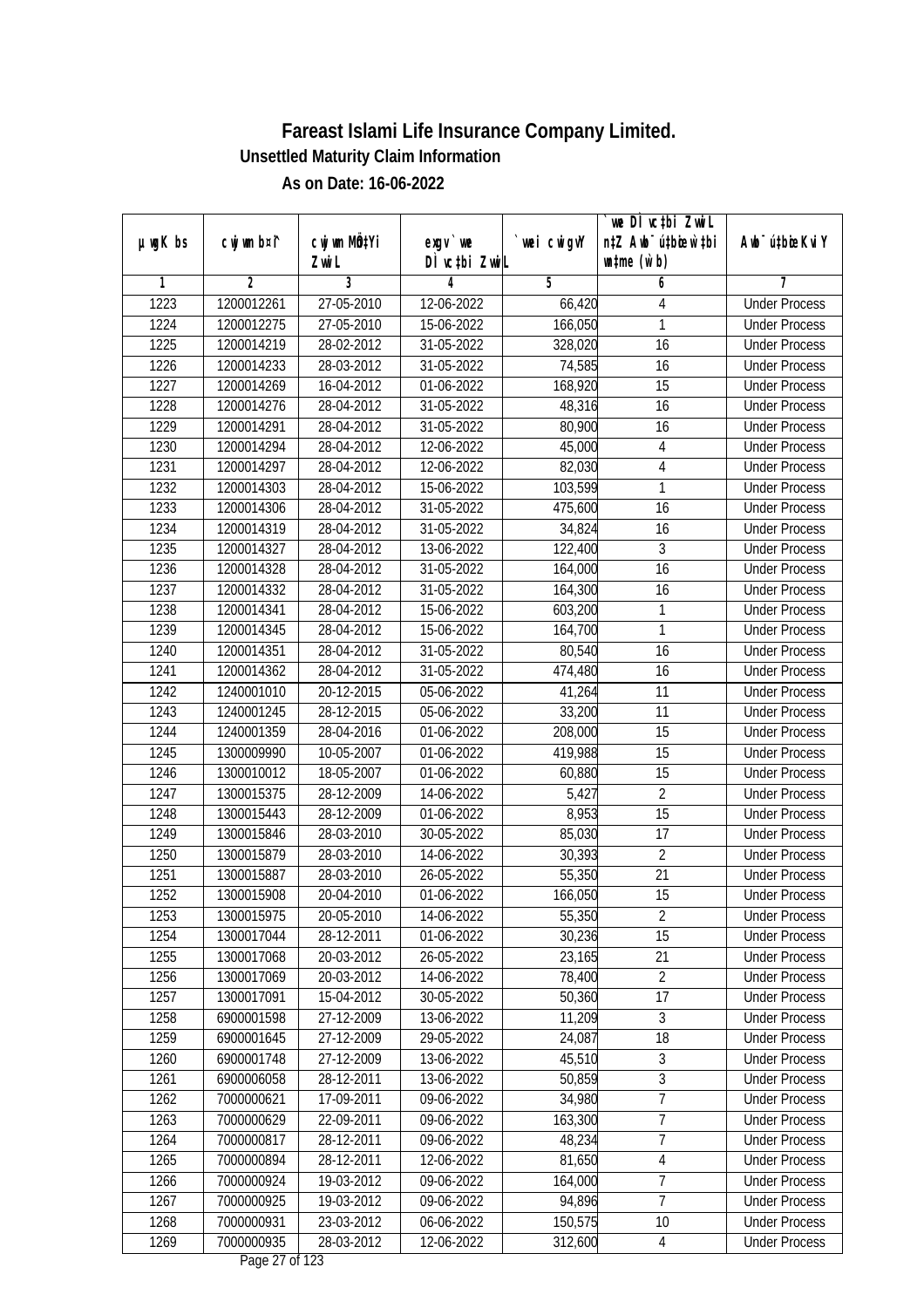|               |                |                             |                                          |             | `we DÌ vc‡bi Zwwi∟               |                             |
|---------------|----------------|-----------------------------|------------------------------------------|-------------|----------------------------------|-----------------------------|
| $µ$ ug $K$ bs | cwj wm b¤i^    | cwj wm MQ <sup>1</sup> Yi   | $exqu$ we                                | `wei cwigvY | n‡Z Awb <sup>-</sup> ú‡bioen`‡bi | Awb <sup>-</sup> ú‡bioeKviY |
|               |                | Zwi L                       | DÌ vctbi ZwiL                            |             | $\n  untime\n  (u`b)\n$          |                             |
| 1             | $\overline{2}$ | $\overline{3}$              | 4                                        | 5           | 6                                | 7                           |
| 1270          | 7000000939     | 28-03-2012                  | 12-06-2022                               | 73,970      | 4                                | <b>Under Process</b>        |
| 1271          | 7000002154     | 28-02-2016                  | 09-06-2022                               | 84,000      | $\overline{7}$                   | <b>Under Process</b>        |
| 1272          | 7000002485     | 28-03-2017                  | 12-06-2022                               | 35,772      | $\overline{4}$                   | <b>Under Process</b>        |
| 1273          | 7100001148     | 28-05-2012                  | 09-06-2022                               | 149,710     | $\overline{7}$                   | <b>Under Process</b>        |
| 1274          | 7200001327     | 28-12-2009                  | 30-05-2022                               | 107,080     | $\overline{17}$                  | <b>Under Process</b>        |
| 1275          | 7200002973     | 28-05-2011                  | 01-06-2022                               | 43,473      | $\overline{15}$                  | <b>Under Process</b>        |
| 1276          | 7200003046     | 28-06-2011                  | 26-05-2022                               | 58,094      | 21                               | <b>Under Process</b>        |
| 1277          | 7200003284     | 17-12-2011                  | 26-05-2022                               | 244,950     | $\overline{21}$                  | <b>Under Process</b>        |
| 1278          | 7200003480     | 28-12-2011                  | 01-06-2022                               | 81,650      | 15                               | <b>Under Process</b>        |
| 1279          | 7200003619     | 22-04-2012                  | 14-06-2022                               | 26,994      | $\overline{2}$                   | <b>Under Process</b>        |
| 1280          | 7200003648     | 28-04-2012                  | 13-06-2022                               | 902,017     | $\overline{3}$                   | <b>Under Process</b>        |
| 1281          | 7200003649     | 28-04-2012                  | 01-06-2022                               | 180,409     | 15                               | <b>Under Process</b>        |
| 1282          | 7200003676     | 28-04-2012                  | 14-06-2022                               | 16,218      | $\overline{2}$                   | <b>Under Process</b>        |
| 1283          | 7200003686     | 28-04-2012                  | 01-06-2022                               | 98,400      | 15                               | <b>Under Process</b>        |
| 1284          | 7200003733     | 28-04-2012                  | 01-06-2022                               | 17,937      | 15                               | <b>Under Process</b>        |
| 1285          | 7200003738     | 28-04-2012                  | 14-06-2022                               | 164,000     | $\overline{2}$                   | <b>Under Process</b>        |
| 1286          | 7300004606     | 28-06-2009                  | 15-06-2022                               | 35,360      | 1                                | <b>Under Process</b>        |
| 1287          | 7300007532     | 27-04-2011                  | 01-06-2022                               | 69,540      | 15                               | <b>Under Process</b>        |
| 1288          | 7300007614     | 20-06-2011                  | 01-06-2022                               | 77,835      | 15                               | <b>Under Process</b>        |
| 1289          | 7300007932     | $\overline{12} - 12 - 2011$ | 31-05-2022                               | 163,300     | 16                               | <b>Under Process</b>        |
| 1290          | 7300007975     | 28-12-2011                  | 01-06-2022                               | 31,215      | 15                               | <b>Under Process</b>        |
| 1291          | 7300008036     | 28-12-2011                  | 31-05-2022                               | 67,272      | 16                               | <b>Under Process</b>        |
| 1292          | 7300008120     | 28-12-2011                  | 01-06-2022                               | 108,100     | 15                               | <b>Under Process</b>        |
| 1293          | 7300008147     | 28-12-2011                  | 31-05-2022                               | 54,624      | 16                               | <b>Under Process</b>        |
| 1294          | 7300008184     | 28-12-2011                  | 01-06-2022                               | 81,650      | 15                               | <b>Under Process</b>        |
| 1295          | 7300008284     | 19-04-2012                  | 06-06-2022                               | 213,975     | 10                               | <b>Under Process</b>        |
| 1296          | 7300008292     | 23-04-2012                  | 01-06-2022                               | 50,650      | 15                               | <b>Under Process</b>        |
| 1297          | 7300008296     | 24-04-2012                  | 01-06-2022                               | 82,000      | 15                               | <b>Under Process</b>        |
| 1298          | 7300008306     | 05-05-2012                  | 01-06-2022                               | 47,784      | 15                               | <b>Under Process</b>        |
| 1299          | 7300008312     | 08-05-2012                  | 01-06-2022                               | 106,600     | 15                               | <b>Under Process</b>        |
| 1300          | 7300008361     | 22-05-2012                  | 01-06-2022                               | 49,200      | 15                               | <b>Under Process</b>        |
| 1301          | 7400007579     | 28-06-2011                  | 31-05-2022                               | 117,168     | 16                               | <b>Under Process</b>        |
| 1302          | 7400008447     | 28-12-2011                  | 05-06-2022                               | 41,766      | 11                               | <b>Under Process</b>        |
| 1303          | 7400008553     | 28-12-2011                  | 05-06-2022                               | 160,380     | 11                               | <b>Under Process</b>        |
| 1304          | 7400008612     | 28-12-2011                  | 07-06-2022                               | 80,190      | 9                                | <b>Under Process</b>        |
| 1305          | 7400008617     | 28-12-2011                  | 07-06-2022                               | 186,001     | 9                                | <b>Under Process</b>        |
| 1306          | 7400008660     | 28-12-2011                  | 05-06-2022                               | 63,590      | 11                               | <b>Under Process</b>        |
| 1307          | 7400008740     | 28-03-2012                  | 05-06-2022                               | 82,000      | 11                               | <b>Under Process</b>        |
| 1308          | 7400008764     | 28-03-2012                  | 05-06-2022                               | 82,000      | 11                               | <b>Under Process</b>        |
| 1309          | 7400008766     | 28-03-2012                  | 07-06-2022                               | 80,540      | 9                                | <b>Under Process</b>        |
| 1310          | 7400008774     | 28-03-2012                  | 06-06-2022                               | 656,000     | 10                               | <b>Under Process</b>        |
| 1311          | 7400008786     | 28-03-2012                  | 05-06-2022                               | 79,920      | 11                               | <b>Under Process</b>        |
| 1312          | 7400008818     | 16-04-2012                  | 12-06-2022                               | 78,150      | $\overline{4}$                   | <b>Under Process</b>        |
| 1313          | 7400008819     | 25-04-2012                  | 05-06-2022                               | 49,200      | 11                               | <b>Under Process</b>        |
| 1314          | 7400008829     | 23-04-2012                  | 05-06-2022                               | 64,720      | 11                               | <b>Under Process</b>        |
| 1315          | 7400008875     | 28-04-2012                  | 12-06-2022                               | 82,000      | 4                                | <b>Under Process</b>        |
| 1316          | 7400008887     | 28-04-2012                  | 29-05-2022<br>$D_{\text{max}}$ 00 of 100 | 328,000     | 18                               | <b>Under Process</b>        |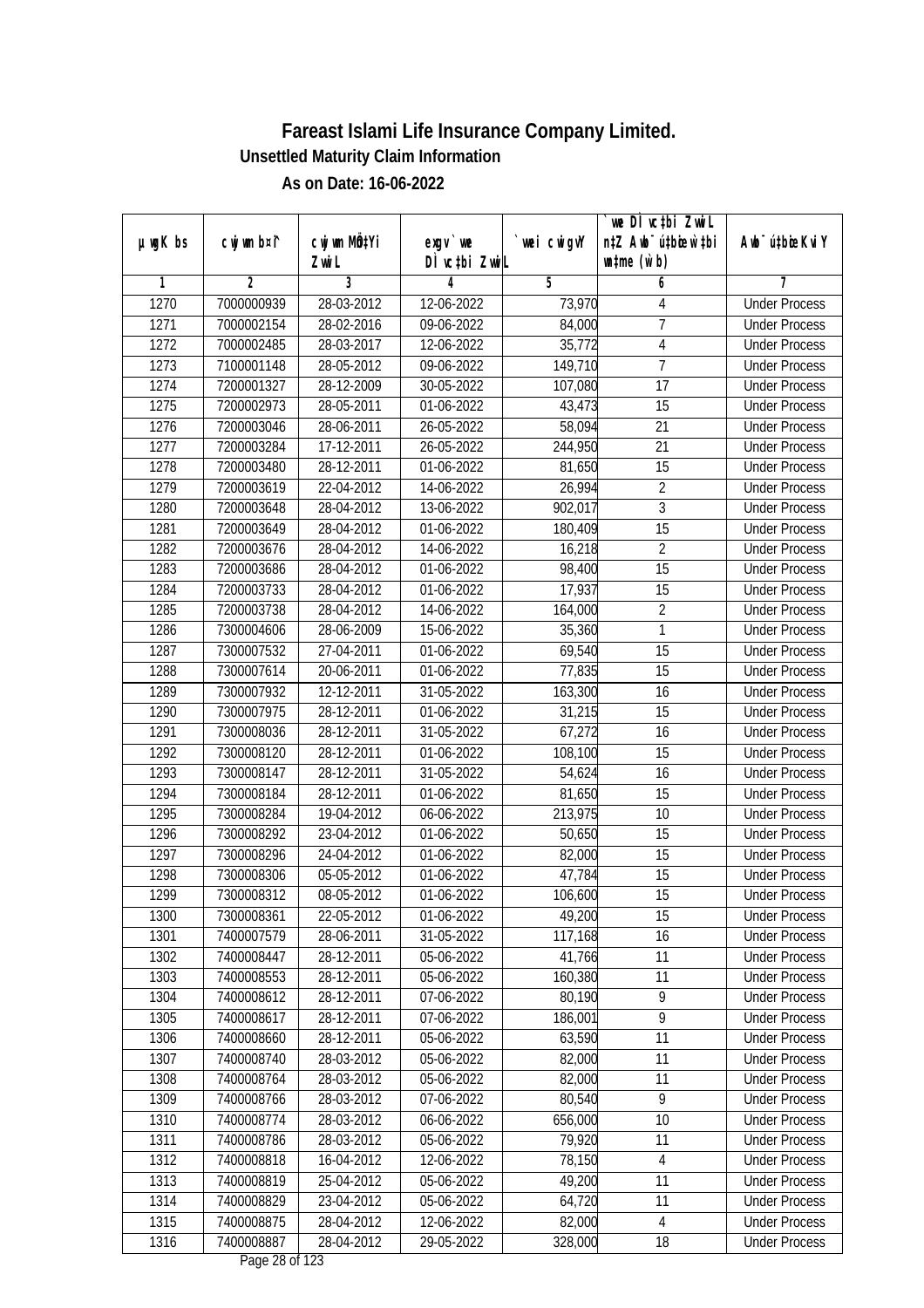|               |                | cwj wm MQtYi |                            |            | we DI vctbi ZwiL<br>n‡Z Awb <sup>-</sup> ú‡bioar`‡bi |                             |
|---------------|----------------|--------------|----------------------------|------------|------------------------------------------------------|-----------------------------|
| $µ$ ug $K$ bs | cwj wm b¤i^    | Zwi L        | $exgV$ we<br>DÌ vctbi ZwiL | wei cwigvY | $\n  untime\n  (u`b)\n$                              | Awb <sup>-</sup> ú‡bioeKviY |
| 1             | $\overline{2}$ | 3            | 4                          | 5          | 6                                                    | 7                           |
| 1317          | 7400008899     | 28-04-2012   | 29-05-2022                 | 140,472    | $\overline{18}$                                      | <b>Under Process</b>        |
| 1318          | 7400008901     | 28-04-2012   | $05-06-2022$               | 75,890     | 11                                                   | <b>Under Process</b>        |
| 1319          | 7400008908     | 28-04-2012   | 05-06-2022                 | 49,200     | 11                                                   | <b>Under Process</b>        |
| 1320          | 7400008937     | 28-04-2012   | 05-06-2022                 | 82,000     | 11                                                   | <b>Under Process</b>        |
| 1321          | 7400008950     | 28-04-2012   | 31-05-2022                 | 21,856     | $\overline{16}$                                      | <b>Under Process</b>        |
| 1322          | 7400008962     | 28-04-2012   | 29-05-2022                 | 82,245     | $\overline{18}$                                      | <b>Under Process</b>        |
| 1323          | 7400008970     | 28-04-2012   | $31 - 05 - 2022$           | 38,925     | 16                                                   | <b>Under Process</b>        |
| 1324          | 7400008977     | 28-04-2012   | 12-06-2022                 | 164,000    | 4                                                    | <b>Under Process</b>        |
| 1325          | 7400008983     | 28-04-2012   | 06-06-2022                 | 636,050    | 10                                                   | <b>Under Process</b>        |
| 1326          | 7400008989     | 28-04-2012   | 12-06-2022                 | 82,000     | $\overline{4}$                                       | <b>Under Process</b>        |
| 1327          | 7400008991     | 28-04-2012   | 12-06-2022                 | 156,300    | 4                                                    | <b>Under Process</b>        |
| 1328          | 7400008994     | 28-04-2012   | 12-06-2022                 | 156,300    | $\overline{4}$                                       | <b>Under Process</b>        |
| 1329          | 7400009011     | 28-04-2012   | 05-06-2022                 | 82,000     | $\overline{11}$                                      | <b>Under Process</b>        |
| 1330          | 7400009014     | 28-04-2012   | 12-06-2022                 | 82,000     | $\overline{4}$                                       | <b>Under Process</b>        |
| 1331          | 7400009046     | 28-04-2012   | 05-06-2022                 | 47,528     | 11                                                   | <b>Under Process</b>        |
| 1332          | 7400009062     | 28-04-2012   | 12-06-2022                 | 159,100    | $\overline{4}$                                       | <b>Under Process</b>        |
| 1333          | 7500001919     | 27-12-2009   | 07-06-2022                 | 128,138    | $\overline{9}$                                       | <b>Under Process</b>        |
| 1334          | 7500002273     | 28-03-2010   | 29-05-2022                 | 4,718      | $\overline{18}$                                      | <b>Under Process</b>        |
| 1335          | 7500004133     | 28-12-2011   | 30-05-2022                 | 591,146    | 17                                                   | <b>Under Process</b>        |
| 1336          | 7500004150     | 28-12-2011   | 07-06-2022                 | 57,961     | 9                                                    | <b>Under Process</b>        |
| 1337          | 7500004405     | 11-03-2012   | 07-06-2022                 | 27,341     | 9                                                    | <b>Under Process</b>        |
| 1338          | 7500004472     | 15-04-2012   | 07-06-2022                 | 98,400     | 9                                                    | <b>Under Process</b>        |
| 1339          | 7500004507     | 28-04-2012   | 07-06-2022                 | 72,045     | $\overline{9}$                                       | <b>Under Process</b>        |
| 1340          | 7500004520     | 28-04-2012   | 07-06-2022                 | 65,568     | $\overline{9}$                                       | <b>Under Process</b>        |
| 1341          | 7500004521     | 28-04-2012   | 06-06-2022                 | 90,203     | 10                                                   | <b>Under Process</b>        |
| 1342          | 7500004530     | 28-04-2012   | 07-06-2022                 | 72,222     | 9                                                    | <b>Under Process</b>        |
| 1343          | 7500004537     | 28-04-2012   | 07-06-2022                 | 80,540     | 9                                                    | <b>Under Process</b>        |
| 1344          | 7500004544     | 28-04-2012   | 07-06-2022                 | 69,528     | 9                                                    | <b>Under Process</b>        |
| 1345          | 7500004547     | 28-04-2012   | 07-06-2022                 | 98,400     | $\overline{9}$                                       | <b>Under Process</b>        |
| 1346          | 7500004556     | 28-04-2012   | 07-06-2022                 | 328,000    | $\overline{9}$                                       | <b>Under Process</b>        |
| 1347          | 7500004559     | 28-04-2012   | 07-06-2022                 | 135,210    | 9                                                    | <b>Under Process</b>        |
| 1348          | 7500004563     | 28-04-2012   | 07-06-2022                 | 80,900     | 9                                                    | <b>Under Process</b>        |
| 1349          | 7500004582     | 28-04-2012   | 07-06-2022                 | 27,042     | 9                                                    | <b>Under Process</b>        |
| 1350          | 7500004584     | 28-04-2012   | 07-06-2022                 | 157,430    | $\overline{9}$                                       | <b>Under Process</b>        |
| 1351          | 7500004588     | 28-04-2012   | 07-06-2022                 | 82,010     | $\overline{9}$                                       | <b>Under Process</b>        |
| 1352          | 7500004591     | 28-04-2012   | 07-06-2022                 | 47,508     | 9                                                    | <b>Under Process</b>        |
| 1353          | 011032365      | 28-04-2012   | 08-06-2022                 | 12,027     | 8                                                    | <b>Under Process</b>        |
| 1354          | 011032064      | 23-04-2012   | 08-06-2022                 | 10,139     | 8                                                    | <b>Under Process</b>        |
| 1355          | 011031689      | 28-12-2011   | 16-06-2022                 | 43,410     | $\boldsymbol{0}$                                     | <b>Under Process</b>        |
| 1356          | 011026560      | 23-11-2010   | 16-06-2022                 | 85,512     | $\boldsymbol{0}$                                     | <b>Under Process</b>        |
| 1357          | 000002465      | 20-02-2010   | 14-06-2022                 | 94,000     | $\overline{2}$                                       | <b>Under Process</b>        |
| 1358          | 022025537      | 28-06-2010   | 05-06-2022                 | 89,026     | 11                                                   | <b>Under Process</b>        |
| 1359          | 017031110      | 28-12-2011   | 08-06-2022                 | 21,572     | 8                                                    | <b>Under Process</b>        |
| 1360          | 014060756      | 28-04-2012   | 13-06-2022                 | 32,731     | 3                                                    | <b>Under Process</b>        |
| 1361          | 045023048      | 28-12-2011   | 09-06-2022                 | 9,716      | $\overline{7}$                                       | <b>Under Process</b>        |
| 1362          | 045023356      | 28-12-2011   | 09-06-2022                 | 52,470     | $\overline{7}$                                       | <b>Under Process</b>        |
| 1363          | 049032327      | 18-12-2011   | 06-06-2022                 | 13,208     | 10                                                   | <b>Under Process</b>        |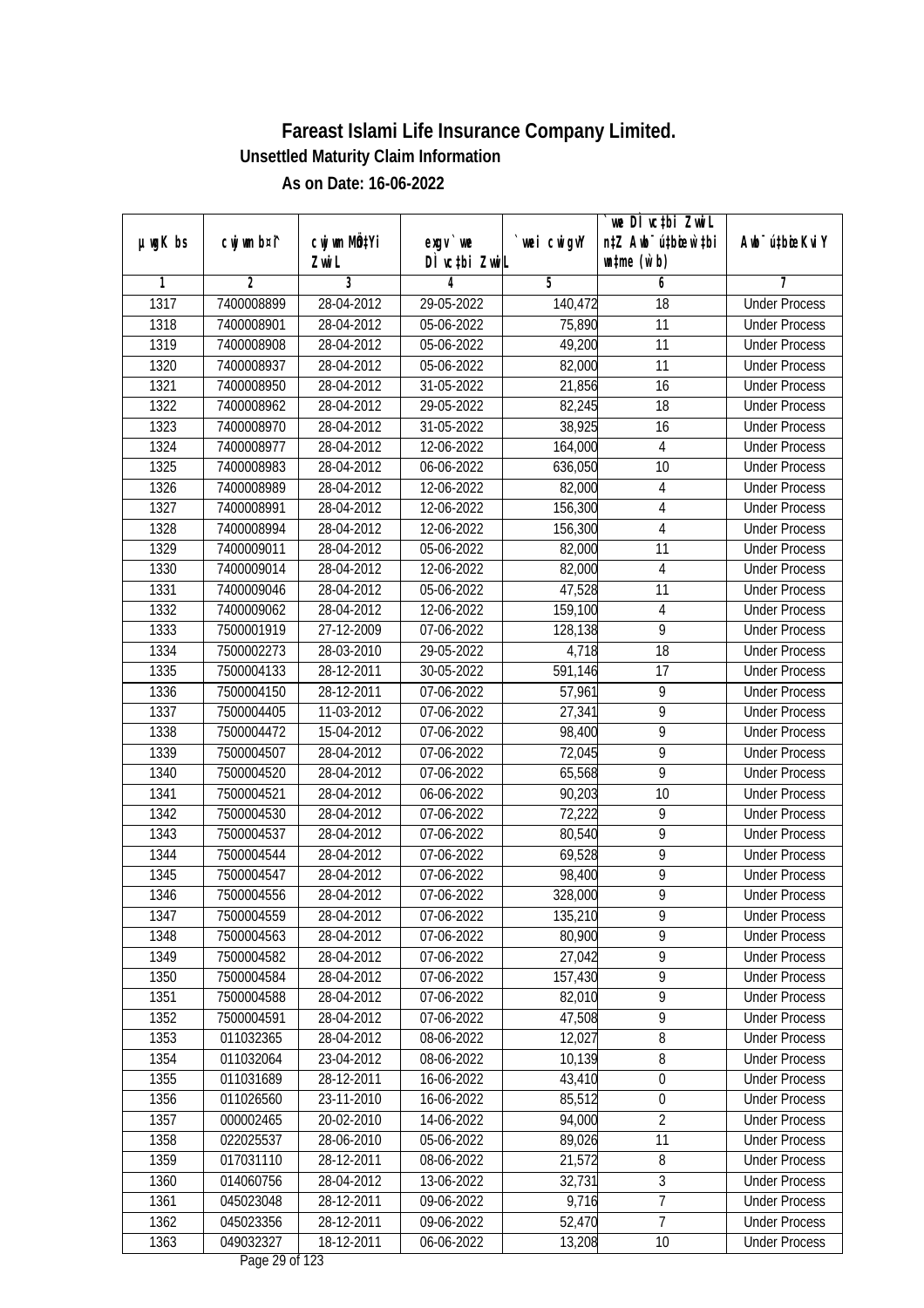|               |                |                           |                                          |             | `we DÌ vc‡bi Zwwi∟               |                             |
|---------------|----------------|---------------------------|------------------------------------------|-------------|----------------------------------|-----------------------------|
| $µ$ ug $K$ bs | cwj wm b¤i^    | cwj wm MQ <sup>1</sup> Yi | $exqu$ we                                | `wei cwigvY | n‡Z Awb <sup>-</sup> ú‡bioen`‡bi | Awb <sup>-</sup> ú‡bioeKviY |
|               |                | Zwi L                     | DÌ vctbi ZwiL                            |             | $\n  untime\n  (u`b)\n$          |                             |
| 1             | $\overline{2}$ | $\overline{3}$            | 4                                        | 5           | 6                                | 7                           |
| 1364          | 042006941      | $09-12-2010$              | 05-06-2022                               | 13,032      | 11                               | <b>Under Process</b>        |
| 1365          | 017031382      | 27-02-2012                | 16-05-2022                               | 93,720      | $\overline{31}$                  | <b>Under Process</b>        |
| 1366          | 027033681      | 28-04-2012                | 15-06-2022                               | 21,549      | 1                                | <b>Under Process</b>        |
| 1367          | 04600001481    | 25-05-2010                | 01-06-2022                               | 31,743      | $\overline{15}$                  | <b>Under Process</b>        |
| 1368          | 046002895      | 15-04-2012                | 01-06-2022                               | 55,962      | $\overline{15}$                  | <b>Under Process</b>        |
| 1369          | 046002894      | 15-04-2012                | 01-06-2022                               | 55,341      | $\overline{15}$                  | <b>Under Process</b>        |
| 1370          | 04600007076    | 28-04-2012                | 01-06-2022                               | 27,254      | 15                               | <b>Under Process</b>        |
| 1371          | 04600004782    | 28-12-2010                | 01-06-2022                               | 9,746       | 15                               | <b>Under Process</b>        |
| 1372          | 046000325      | 05-08-2007                | 01-06-2022                               | 10,600      | 15                               | <b>Under Process</b>        |
| 1373          | 04600006455    | 28-06-2011                | 01-06-2022                               | 17,239      | $\overline{15}$                  | <b>Under Process</b>        |
| 1374          | 046002783      | 11-09-2011                | 01-06-2022                               | 15,994      | $\overline{15}$                  | <b>Under Process</b>        |
| 1375          | 031006673      | 28-11-2011                | 16-06-2022                               | 18,200      | $\boldsymbol{0}$                 | <b>Under Process</b>        |
| 1376          | 03100007535    | 21-01-2012                | 16-06-2022                               | 18,787      | 0                                | <b>Under Process</b>        |
| 1377          | 031006114      | 28-01-2011                | 16-06-2022                               | 16,809      | 0                                | <b>Under Process</b>        |
| 1378          | 011029592      | 28-06-2011                | 08-06-2022                               | 14,654      | 8                                | <b>Under Process</b>        |
| 1379          | 018031566      | 27-12-2011                | $\overline{14} - 06 - 2022$              | 4,824       | $\overline{2}$                   | <b>Under Process</b>        |
| 1380          | 018031124      | 20-11-2011                | 15-06-2022                               | 11,567      | 1                                | <b>Under Process</b>        |
| 1381          | 018031714      | 28-12-2011                | 05-06-2022                               | 16,668      | 11                               | <b>Under Process</b>        |
| 1382          | 018031724      | 19-12-2011                | 16-05-2022                               | 39,975      | 31                               | <b>Under Process</b>        |
| 1383          | 014060874      | 28-04-2012                | 13-06-2022                               | 35,696      | 3                                | <b>Under Process</b>        |
| 1384          | 014061488      | 28-04-2012                | 14-06-2022                               | 43,344      | $\overline{2}$                   | <b>Under Process</b>        |
| 1385          | 014056350      | 28-07-2011                | 14-06-2022                               | 34,834      | $\overline{2}$                   | <b>Under Process</b>        |
| 1386          | 004049361      | 28-06-2010                | 23-05-2022                               | 16,858      | 24                               | <b>Under Process</b>        |
| 1387          | 004057661      | 28-01-2012                | 23-05-2022                               | 40,150      | 24                               | <b>Under Process</b>        |
| 1388          | 004055643      | 28-06-2011                | 23-05-2022                               | 32,887      | 24                               | <b>Under Process</b>        |
| 1389          | 010003990      | 28-02-2012                | 08-06-2022                               | 96,360      | 8                                | <b>Under Process</b>        |
| 1390          | 014060918      | 28-04-2012                | 14-06-2022                               | 19,373      | $\overline{2}$                   | <b>Under Process</b>        |
| 1391          | 014060917      | 28-04-2012                | 14-06-2022                               | 74,226      | $\overline{2}$                   | <b>Under Process</b>        |
| 1392          | 014059952      | 18-02-2012                | 13-06-2022                               | 75,338      | $\overline{3}$                   | <b>Under Process</b>        |
| 1393          | 014060628      | 28-04-2012                | 14-06-2022                               | 6,830       | $\overline{2}$                   | <b>Under Process</b>        |
| 1394          | 057006249      | 27-02-2010                | 05-06-2022                               | 15,541      | 11                               | <b>Under Process</b>        |
| 1395          | 05700017487    | 28-04-2012                | 13-06-2022                               | 22,434      | 3                                | <b>Under Process</b>        |
| 1396          | 057008550      | 28-02-2012                | 09-06-2022                               | 16,770      | $\overline{7}$                   | <b>Under Process</b>        |
| 1397          | 018031729      | 24-12-2011                | 05-06-2022                               | 35,061      | 11                               | <b>Under Process</b>        |
| 1398          | 006022220      | 26-05-2012                | 14-06-2022                               | 96,360      | $\overline{2}$                   | <b>Under Process</b>        |
| 1399          | 050002444      | 28-02-2012                | 02-06-2022                               | 19,338      | 14                               | <b>Under Process</b>        |
| 1400          | 012008514      | 28-12-2010                | 08-06-2022                               | 29,420      | 8                                | <b>Under Process</b>        |
| 1401          | 018031046      | 22-11-2011                | 14-06-2022                               | 14,402      | $\overline{2}$                   | <b>Under Process</b>        |
| 1402          | 030021750      | 28-12-2011                | 07-06-2022                               | 79,950      | $\overline{9}$                   | <b>Under Process</b>        |
| 1403          | 004050197      | 16-08-2010                | 23-05-2022                               | 6,109       | 24                               | <b>Under Process</b>        |
| 1404          | 004057975      | 28-01-2012                | 05-06-2022                               | 35,904      | 11                               | <b>Under Process</b>        |
| 1405          | 009007861      | 28-04-2012                | 16-06-2022                               | 183,960     | $\boldsymbol{0}$                 | <b>Under Process</b>        |
| 1406          | 02200005287    | 14-12-2010                | 09-06-2022                               | 42,569      | $\overline{7}$                   | <b>Under Process</b>        |
| 1407          | 021068754      | 02-12-2009                | 09-06-2022                               | 10,399      | $\overline{7}$                   | <b>Under Process</b>        |
| 1408          | 022029712      | 17-08-2011                | 06-06-2022                               | 14,339      | 10                               | <b>Under Process</b>        |
| 1409          | 02200016001    | 14-12-2011                | 06-06-2022                               | 43,879      | 10                               | <b>Under Process</b>        |
| 1410          | 02200013406    | 28-12-2010                | 05-06-2022<br>$D_{\text{max}}$ 20 of 123 | 12,771      | 11                               | <b>Under Process</b>        |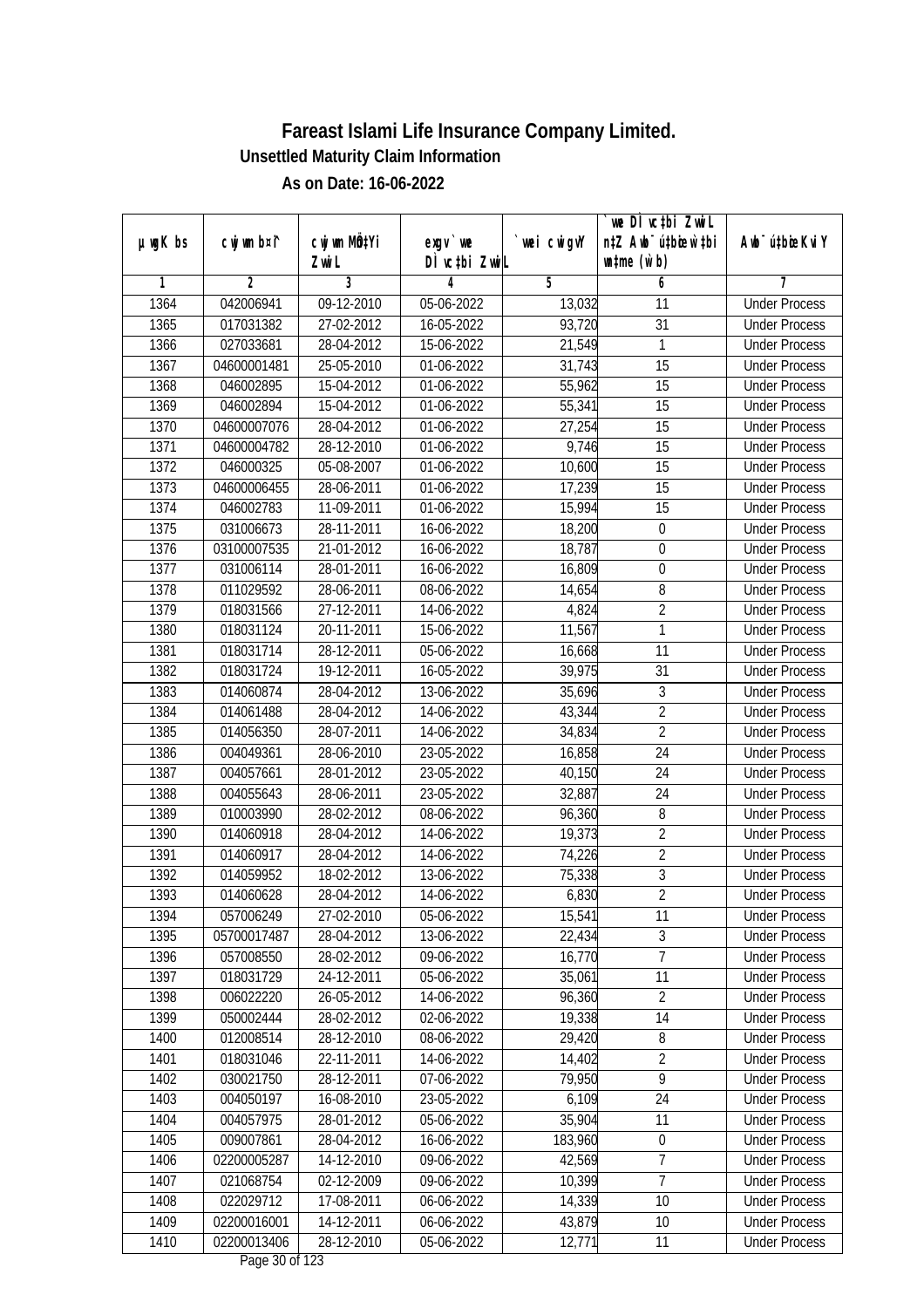|               |                |                |               |            | we DI vctbi Zwil                 |                             |
|---------------|----------------|----------------|---------------|------------|----------------------------------|-----------------------------|
| $µ$ ug $K$ bs | cwj wm b¤i^    | cwj wm MQtYi   | $exgv$ we     | wei cwigvY | n‡Z Awb <sup>-</sup> ú‡bioen`‡bi | Awb <sup>-</sup> ú‡bioeKviY |
|               |                | Zwi L          | DÌ vctbi ZwiL |            | $\n  untime\n  (u`b)\n$          |                             |
| 1             | $\overline{2}$ | $\overline{3}$ | 4             | 5          | 6                                | 7                           |
| 1411          | 022032166      | 28-03-2012     | 05-06-2022    | 167,315    | $\overline{11}$                  | <b>Under Process</b>        |
| 1412          | 02200016458    | 28-12-2011     | 05-06-2022    | 27,132     | $\overline{11}$                  | <b>Under Process</b>        |
| 1413          | 02200014163    | 16-05-2011     | 05-06-2022    | 18,305     | 11                               | <b>Under Process</b>        |
| 1414          | 022025320      | 24-05-2010     | 05-06-2022    | 12,670     | 11                               | <b>Under Process</b>        |
| 1415          | 022030959      | 28-12-2011     | 05-06-2022    | 33,511     | $\overline{11}$                  | <b>Under Process</b>        |
| 1416          | 022031654      | 28-01-2012     | $05-06-2022$  | 16,212     | $\overline{11}$                  | <b>Under Process</b>        |
| 1417          | 022032176      | 15-04-2012     | 06-06-2022    | 47,070     | 10                               | <b>Under Process</b>        |
| 1418          | 000002969      | 28-12-2010     | 09-06-2022    | 180,180    | 7                                | <b>Under Process</b>        |
| 1419          | 015026846      | 18-03-2012     | 14-06-2022    | 47,460     | $\overline{2}$                   | <b>Under Process</b>        |
| 1420          | 015026437      | 28-12-2011     | 14-06-2022    | 34,980     | $\overline{2}$                   | <b>Under Process</b>        |
| 1421          | 015027042      | 28-03-2012     | 14-06-2022    | 77,688     | $\overline{2}$                   | <b>Under Process</b>        |
| 1422          | 015026908      | 15-03-2012     | 14-06-2022    | 8,338      | $\overline{2}$                   | <b>Under Process</b>        |
| 1423          | 015027111      | 28-03-2012     | 14-06-2022    | 16,333     | $\overline{2}$                   | <b>Under Process</b>        |
| 1424          | 017031446      | 27-03-2012     | 12-06-2022    | 80,300     | 4                                | <b>Under Process</b>        |
| 1425          | 027032250      | 17-09-2011     | 08-06-2022    | 95,940     | 8                                | <b>Under Process</b>        |
| 1426          | 027031944      | 28-06-2011     | 23-05-2022    | 48,108     | 24                               | <b>Under Process</b>        |
| 1427          | 006022212      | 26-04-2012     | 14-06-2022    | 6,251      | $\overline{2}$                   | <b>Under Process</b>        |
| 1428          | 021080884      | 18-02-2012     | 06-06-2022    | 36,154     | 10                               | <b>Under Process</b>        |
| 1429          | 022032143      | 15-05-2012     | 02-06-2022    | 144,318    | 14                               | <b>Under Process</b>        |
| 1430          | 022032137      | 19-05-2012     | 02-06-2022    | 187,200    | 14                               | <b>Under Process</b>        |
| 1431          | 029005201      | 28-12-2009     | 13-06-2022    | 7,173      | 3                                | <b>Under Process</b>        |
| 1432          | 045022818      | 28-12-2011     | 09-06-2022    | 91,740     | $\overline{7}$                   | <b>Under Process</b>        |
| 1433          | 011031915      | 28-12-2011     | 01-06-2022    | 69,295     | 15                               | <b>Under Process</b>        |
| 1434          | 052026142      | 28-06-2011     | 16-06-2022    | 79,950     | $\boldsymbol{0}$                 | <b>Under Process</b>        |
| 1435          | 014058353      | 26-11-2011     | 14-06-2022    | 8,824      | $\overline{2}$                   | <b>Under Process</b>        |
| 1436          | 045021384      | 28-12-2010     | 09-06-2022    | 9,914      | 7                                | <b>Under Process</b>        |
| 1437          | 045012191      | 27-11-2008     | 09-06-2022    | 3,688      | $\overline{1}$                   | <b>Under Process</b>        |
| 1438          | 038002629      | 03-05-2011     | 09-06-2022    | 15,994     | $\overline{7}$                   | <b>Under Process</b>        |
| 1439          | 011025238      | 28-08-2010     | 01-06-2022    | 9,271      | 15                               | <b>Under Process</b>        |
| 1440          | 011025237      | 28-08-2010     | 01-06-2022    | 8,707      | 15                               | <b>Under Process</b>        |
| 1441          | 011025241      | 28-08-2010     | 01-06-2022    | 6,516      | 15                               | <b>Under Process</b>        |
| 1442          | 011027713      | 28-12-2010     | 02-06-2022    | 21,720     | 14                               | <b>Under Process</b>        |
| 1443          | 011027736      | 28-11-2010     | 05-06-2022    | 32,580     | 11                               | <b>Under Process</b>        |
| 1444          | 011031005      | 28-12-2010     | 01-06-2022    | 21,321     | 15                               | <b>Under Process</b>        |
| 1445          | 011025609      | 28-09-2010     | 02-06-2022    | 21,720     | 14                               | <b>Under Process</b>        |
| 1446          | 011025266      | 28-09-2010     | 01-06-2022    | 16,597     | 15                               | <b>Under Process</b>        |
| 1447          | 011024608      | 28-02-2010     | 12-06-2022    | 15,740     | $\overline{4}$                   | <b>Under Process</b>        |
| 1448          | 011022916      | 28-12-2009     | 05-06-2022    | 12,773     | 11                               | <b>Under Process</b>        |
| 1449          | 011022689      | 27-06-2009     | 02-06-2022    | 12,662     | 14                               | <b>Under Process</b>        |
| 1450          | 011022851      | 28-06-2009     | 12-06-2022    | 6,366      | $\overline{4}$                   | <b>Under Process</b>        |
| 1451          | 010003896      | 21-12-2011     | 08-06-2022    | 39,975     | 8                                | <b>Under Process</b>        |
| 1452          | 0942003429     | 05-05-2011     | 01-06-2022    | 64,122     | 15                               | <b>Under Process</b>        |
| 1453          | 0942003631     | 28-06-2011     | 31-05-2022    | 8,447      | 16                               | <b>Under Process</b>        |
| 1454          | 0942004099     | 28-01-2012     | 31-05-2022    | 5,046      | 16                               | <b>Under Process</b>        |
| 1455          | 0942004170     | 28-02-2012     | 31-05-2022    | 71,259     | 16                               | <b>Under Process</b>        |
| 1456          | 0942004171     | 28-02-2012     | 15-06-2022    | 30,799     | 1                                | <b>Under Process</b>        |
| 1457          | 0942004176     | 28-02-2012     | 15-06-2022    | 30,799     | $\mathbf 1$                      | <b>Under Process</b>        |
|               |                |                |               |            |                                  |                             |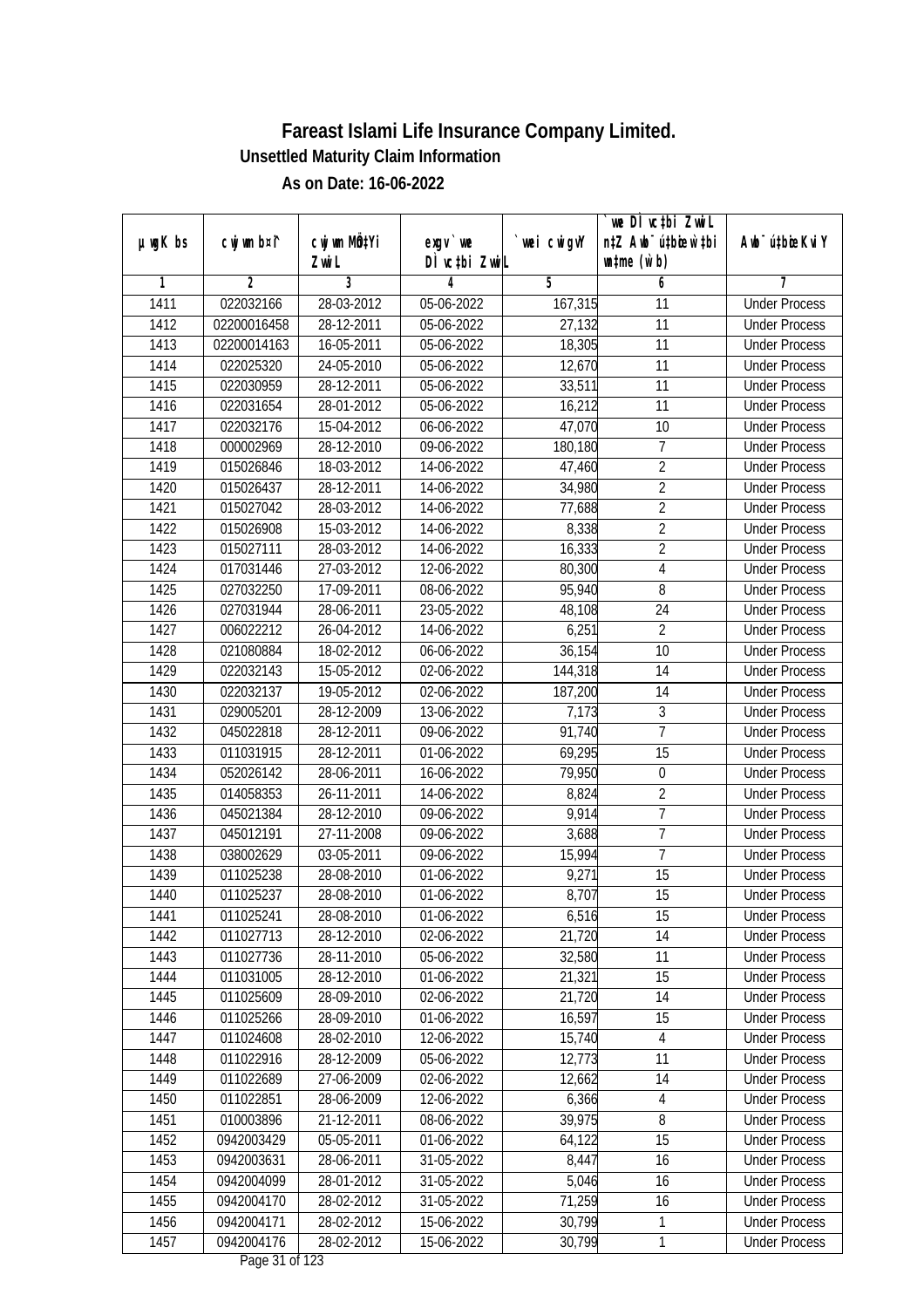|               |                |              |                               |                | we DI vctbi ZwiL                 |                             |
|---------------|----------------|--------------|-------------------------------|----------------|----------------------------------|-----------------------------|
| $µ$ ug $K$ bs | cwj wm b¤i^    | cwj wm MQtYi | $exgV$ we                     | `wei cwigvY    | n‡Z Awb <sup>-</sup> ú‡bioar`‡bi | Awb <sup>-</sup> ú‡bioeKviY |
|               |                | Zwi L        | DÌ vctbi ZwiL                 |                | $\n  untime\n  (u`b)\n$          |                             |
| 1             | $\overline{2}$ | 3            | 4                             | $\overline{5}$ | 6                                | 7                           |
| 1458          | 0942004234     | 27-03-2012   | 31-05-2022                    | 43,447         | 16                               | <b>Under Process</b>        |
| 1459          | 0942004249     | 28-03-2012   | 13-06-2022                    | 15,428         | 3                                | <b>Under Process</b>        |
| 1460          | 0942004294     | 28-04-2012   | 12-06-2022                    | 194,326        | $\overline{4}$                   | <b>Under Process</b>        |
| 1461          | 0942004308     | 28-04-2012   | 15-06-2022                    | 55,571         | 1                                | <b>Under Process</b>        |
| 1462          | 0942004309     | 28-04-2012   | 31-05-2022                    | 57,502         | $\overline{16}$                  | <b>Under Process</b>        |
| 1463          | 0942004310     | 28-04-2012   | 15-06-2022                    | 87,353         | 1                                | <b>Under Process</b>        |
| 1464          | 0942004312     | 28-04-2012   | $31 - 05 - 2022$              | 35,905         | 16                               | <b>Under Process</b>        |
| 1465          | 0942004317     | 28-04-2012   | 12-06-2022                    | 194,326        | $\overline{4}$                   | <b>Under Process</b>        |
| 1466          | 0942004319     | 28-04-2012   | 31-05-2022                    | 67,640         | 16                               | <b>Under Process</b>        |
| 1467          | 0942004350     | 28-04-2012   | 15-06-2022                    | 82,513         | 1                                | <b>Under Process</b>        |
| 1468          | 0943004838     | 19-02-2012   | 08-06-2022                    | 52,219         | 8                                | <b>Under Process</b>        |
| 1469          | 0945005464     | 28-11-2010   | 26-05-2022                    | 48,701         | 21                               | <b>Under Process</b>        |
| 1470          | 0945006629     | 21-03-2011   | 26-05-2022                    | 21,162         | $\overline{21}$                  | <b>Under Process</b>        |
| 1471          | 0945006897     | 16-04-2011   | 16-06-2022                    | 10,763         | $\boldsymbol{0}$                 | <b>Under Process</b>        |
| 1472          | 0945007161     | 25-05-2011   | 15-06-2022                    | 69,867         | 1                                | <b>Under Process</b>        |
| 1473          | 0945007371     | 28-06-2011   | 26-05-2022                    | 60,985         | 21                               | <b>Under Process</b>        |
| 1474          | 0945007546     | 28-06-2011   | 26-05-2022                    | 14,378         | 21                               | <b>Under Process</b>        |
| 1475          | 0945008047     | 19-10-2011   | 26-05-2022                    | 27,804         | 21                               | <b>Under Process</b>        |
| 1476          | 0945008115     | 01-11-2011   | 26-05-2022                    | 13,902         | 21                               | <b>Under Process</b>        |
| 1477          | 0945008198     | 10-11-2011   | 26-05-2022                    | 33,897         | 21                               | <b>Under Process</b>        |
| 1478          | 0945008346     | 28-11-2011   | 26-05-2022                    | 31,882         | 21                               | <b>Under Process</b>        |
| 1479          | 0945008536     | 26-12-2011   | 26-05-2022                    | 15,520         | 21                               | <b>Under Process</b>        |
| 1480          | 0945008618     | 28-12-2011   | 16-06-2022                    | 21,089         | $\boldsymbol{0}$                 | <b>Under Process</b>        |
| 1481          | 0945008653     | 28-12-2011   | 26-05-2022                    | 14,458         | 21                               | <b>Under Process</b>        |
| 1482          | 0945008733     | 28-12-2011   | 16-06-2022                    | 156,133        | $\boldsymbol{0}$                 | <b>Under Process</b>        |
| 1483          | 0945008990     | 28-12-2011   | 16-06-2022                    | 30,460         | 0                                | <b>Under Process</b>        |
| 1484          | 0945009048     | 28-12-2011   | 26-05-2022                    | 16,578         | 21                               | <b>Under Process</b>        |
| 1485          | 0945009136     | 27-02-2012   | 26-05-2022                    | 97,167         | 21                               | <b>Under Process</b>        |
| 1486          | 0945009189     | 28-02-2012   | 26-05-2022                    | 38,866         | 21                               | <b>Under Process</b>        |
| 1487          | 0945009225     | 28-02-2012   | 26-05-2022                    | 26,912         | 21                               | <b>Under Process</b>        |
| 1488          | 0945009278     | 19-03-2012   | 15-06-2022                    | 14,877         | 1                                | <b>Under Process</b>        |
| 1489          | 0945009287     | 28-03-2012   | 26-05-2022                    | 34,394         | 21                               | <b>Under Process</b>        |
| 1490          | 0945009289     | 21-02-2012   | 26-05-2022                    | 118,702        | 21                               | <b>Under Process</b>        |
| 1491          | 0945009332     | 28-03-2012   | 26-05-2022                    | 35,685         | $\overline{21}$                  | <b>Under Process</b>        |
| 1492          | 0945009431     | 25-04-2012   | 15-06-2022                    | 48,055         | 1                                | <b>Under Process</b>        |
| 1493          | 0945009460     | 28-04-2012   | 26-05-2022                    | 6,538          | 21                               | <b>Under Process</b>        |
| 1494          | 0946000183     | 14-05-2008   | 07-06-2022                    | 35,278         | 9                                | <b>Under Process</b>        |
| 1495          | 0946007833     | 21-11-2011   | 12-06-2022                    | 8,597          | 4                                | <b>Under Process</b>        |
| 1496          | 0946007834     | 07-12-2011   | 13-06-2022                    | 31,729         | 3                                | <b>Under Process</b>        |
| 1497          | 0946008228     | 28-12-2011   | 12-06-2022                    | 5,338          | $\overline{4}$                   | <b>Under Process</b>        |
| 1498          | 0946008235     | 28-12-2011   | 02-06-2022                    | 37,633         | 14                               | <b>Under Process</b>        |
| 1499          | 0946008254     | 28-12-2011   | 02-06-2022                    | 12,882         | 14                               | <b>Under Process</b>        |
| 1500          | 0946008506     | 28-02-2012   | $12 - 06 - 2022$              | 73,162         | 4                                | <b>Under Process</b>        |
| 1501          | 0946008552     | 28-02-2012   | 12-06-2022                    | 58, 301        | $\overline{4}$                   | <b>Under Process</b>        |
| 1502          | 0946008579     | 18-03-2012   | 29-05-2022                    | 18,843         | 18                               | <b>Under Process</b>        |
| 1503          | 0946008637     | 15-03-2012   | 02-06-2022                    | 30,905         | 14                               | <b>Under Process</b>        |
| 1504          | 0946008644     | 28-03-2012   | 02-06-2022<br>Dega $22.65122$ | 58,301         | 14                               | <b>Under Process</b>        |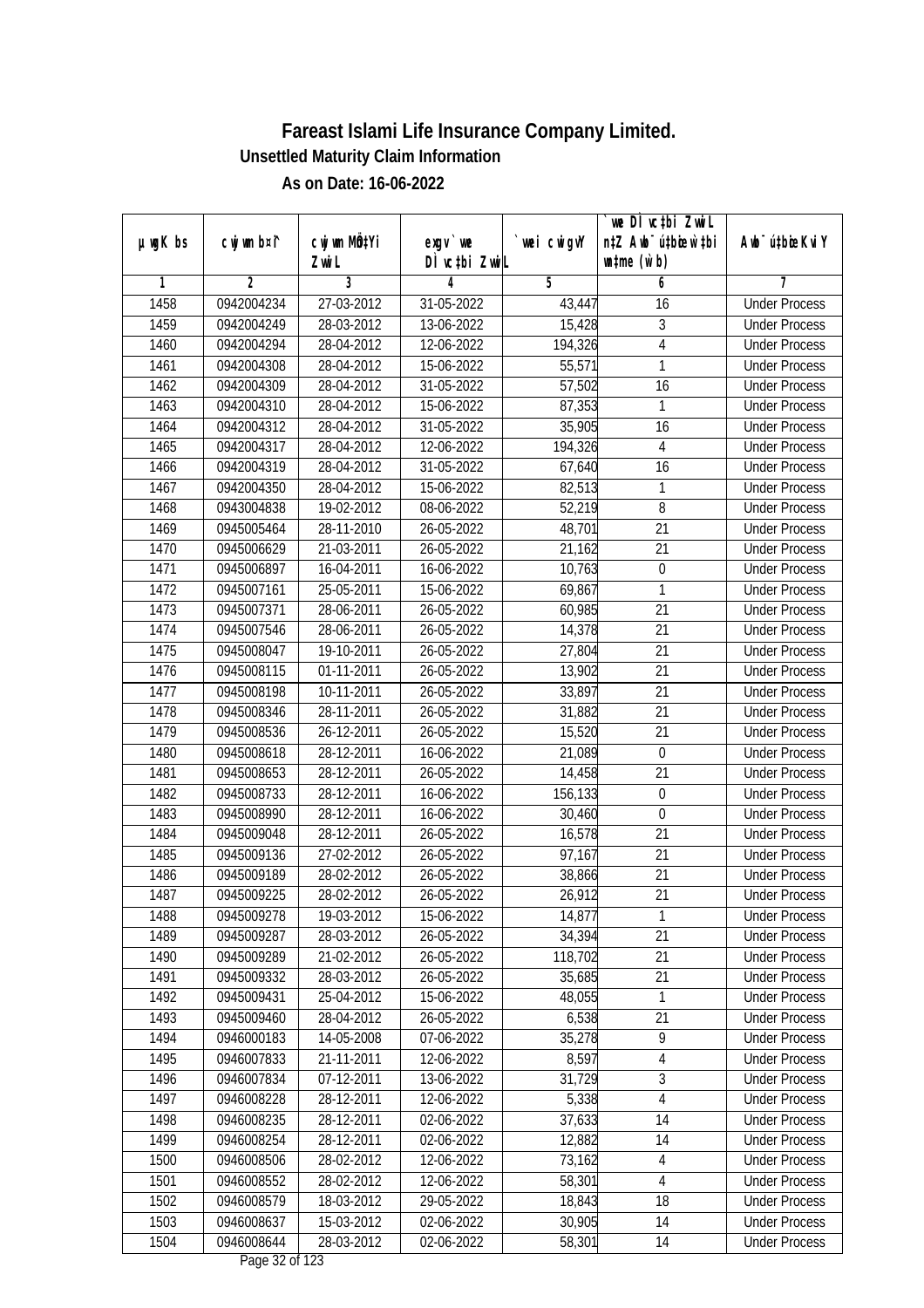|               |                |                             |                  |                | we DI vctbi Zwil                 |                             |
|---------------|----------------|-----------------------------|------------------|----------------|----------------------------------|-----------------------------|
| $µ$ ug $K$ bs | cwj wm b¤i^    | cwj wm MQtYi                | $exgv$ we        | wei cwigvY     | n‡Z Awb <sup>-</sup> ú‡bioen`‡bi | Awb <sup>-</sup> ú‡bioeKviY |
|               |                | Zwi L                       | DÌ vctbi ZwiL    |                | $\n  untime\n  (u`b)\n$          |                             |
| 1             | $\overline{2}$ | $\overline{3}$              | 4                | $\overline{5}$ | 6                                | 7                           |
| 1505          | 0946008645     | 28-03-2012                  | 29-05-2022       | 35,971         | 18                               | <b>Under Process</b>        |
| 1506          | 0946008654     | 28-03-2012                  | 14-06-2022       | 97,167         | $\overline{2}$                   | <b>Under Process</b>        |
| 1507          | 0946008713     | 09-04-2012                  | 12-06-2022       | 29,712         | $\overline{\mathbf{4}}$          | <b>Under Process</b>        |
| 1508          | 0946008735     | $\overline{19} - 04 - 2012$ | 12-06-2022       | 58,301         | 4                                | <b>Under Process</b>        |
| 1509          | 0946008781     | 28-04-2012                  | 12-06-2022       | 19,678         | $\overline{4}$                   | <b>Under Process</b>        |
| 1510          | 0946008788     | 28-04-2012                  | $12 - 06 - 2022$ | 38,866         | 4                                | <b>Under Process</b>        |
| 1511          | 0946008805     | 25-03-2012                  | 07-06-2022       | 24,410         | 9                                | <b>Under Process</b>        |
| 1512          | 0946008830     | 28-04-2012                  | 12-06-2022       | 38,866         | $\overline{4}$                   | <b>Under Process</b>        |
| 1513          | 0946008902     | 28-04-2012                  | 02-06-2022       | 91,165         | 14                               | <b>Under Process</b>        |
| 1514          | 0946008906     | 27-03-2012                  | 12-06-2022       | 9,429          | $\overline{4}$                   | <b>Under Process</b>        |
| 1515          | 0947000050     | 15-03-2009                  | 13-06-2022       | 7,806          | $\overline{3}$                   | <b>Under Process</b>        |
| 1516          | 0947004019     | 28-06-2011                  | 13-06-2022       | 32,214         | 3                                | <b>Under Process</b>        |
| 1517          | 0940000422     | 28-04-2011                  | 05-06-2022       | 38,697         | $\overline{11}$                  | <b>Under Process</b>        |
| 1518          | 0942000847     | 28-01-2009                  | 31-05-2022       | 41,370         | 16                               | <b>Under Process</b>        |
| 1519          | 0945002536     | 27-12-2009                  | 26-05-2022       | 16,817         | 21                               | <b>Under Process</b>        |
| 1520          | 0945003470     | 28-04-2010                  | 15-06-2022       | 10,585         | 1                                | <b>Under Process</b>        |
| 1521          | 0945004226     | 28-06-2010                  | 15-06-2022       | 67,678         | 1                                | <b>Under Process</b>        |
| 1522          | 0946004509     | 15-11-2010                  | 14-06-2022       | 18,947         | $\overline{2}$                   | <b>Under Process</b>        |
| 1523          | 0946005774     | 17-02-2011                  | 12-06-2022       | 7,118          | $\overline{4}$                   | <b>Under Process</b>        |
| 1524          | 0946006143     | 28-03-2011                  | 13-06-2022       | 7,563          | 3                                | <b>Under Process</b>        |
| 1525          | 0946006668     | 28-05-2011                  | 13-06-2022       | 38,697         | $\overline{3}$                   | <b>Under Process</b>        |
| 1526          | 0946007243     | 28-06-2011                  | 13-06-2022       | 14,682         | $\overline{3}$                   | <b>Under Process</b>        |
| 1527          | 0947000993     | 27-12-2009                  | 05-06-2022       | 7,161          | 11                               | <b>Under Process</b>        |
| 1528          | 0947002304     | 28-08-2010                  | 05-06-2022       | 7,227          | 11                               | <b>Under Process</b>        |
| 1529          | 0947002509     | 18-09-2010                  | 05-06-2022       | 24,161         | 11                               | <b>Under Process</b>        |
| 1530          | 0947002679     | 01-11-2010                  | 05-06-2022       | 9,205          | 11                               | <b>Under Process</b>        |
| 1531          | 0947002715     | 21-11-2010                  | 13-06-2022       | 35,814         | $\overline{3}$                   | <b>Under Process</b>        |
| 1532          | 0947003195     | 28-12-2010                  | 05-06-2022       | 86,457         | 11                               | <b>Under Process</b>        |
| 1533          | 0947003535     | 28-03-2011                  | 13-06-2022       | 5,338          | $\overline{3}$                   | <b>Under Process</b>        |
| 1534          | 0947003549     | 17-02-2011                  | 13-06-2022       | 13,914         | $\overline{3}$                   | <b>Under Process</b>        |
| 1535          | 0947003574     | 10-04-2011                  | 13-06-2022       | 33,150         | 3                                | <b>Under Process</b>        |
| 1536          | 0947003615     | 26-04-2011                  | 05-06-2022       | 10,677         | 11                               | <b>Under Process</b>        |
| 1537          | 0947003659     | 06-02-2011                  | 13-06-2022       | 19,464         | $\overline{3}$                   | <b>Under Process</b>        |
| 1538          | 0947003784     | 18-06-2011                  | 06-06-2022       | 8,700          | 10                               | <b>Under Process</b>        |
| 1539          | 0947003805     | 16-06-2011                  | 05-06-2022       | 33,022         | 11                               | <b>Under Process</b>        |
| 1540          | 0947003808     | 01-06-2011                  | 14-06-2022       | 33,629         | $\overline{2}$                   | <b>Under Process</b>        |
| 1541          | 0947003928     | 28-06-2011                  | 13-06-2022       | 9,677          | $\overline{3}$                   | <b>Under Process</b>        |
| 1542          | 0947004067     | 14-08-2011                  | 13-06-2022       | 22,558         | 3                                | <b>Under Process</b>        |
| 1543          | 0947004163     | 14-09-2011                  | 13-06-2022       | 6,451          | 3                                | <b>Under Process</b>        |
| 1544          | 0947004397     | 18-12-2011                  | 05-06-2022       | 39,569         | 11                               | <b>Under Process</b>        |
| 1545          | 0947004241     | 24-11-2011                  | 05-06-2022       | 38,697         | 11                               | <b>Under Process</b>        |
| 1546          | 0947004283     | 28-11-2011                  | 05-06-2022       | 12,195         | 11                               | <b>Under Process</b>        |
| 1547          | 1300017092     | 15-04-2012                  | 07-06-2022       | 65,614         | 9                                | <b>Under Process</b>        |
| 1548          | 1300017102     | 20-04-2012                  | 01-06-2022       | 3,280,000      | 15                               | <b>Under Process</b>        |
| 1549          | 1300017104     | 28-04-2012                  | 26-05-2022       | 468,480        | 21                               | <b>Under Process</b>        |
| 1550          | 1300017135     | 28-04-2012                  | 14-06-2022       | 49,240         | $\overline{2}$                   | <b>Under Process</b>        |
| 1551          | 1300017140     | 28-04-2012                  | 26-05-2022       | 49,200         | 21                               | <b>Under Process</b>        |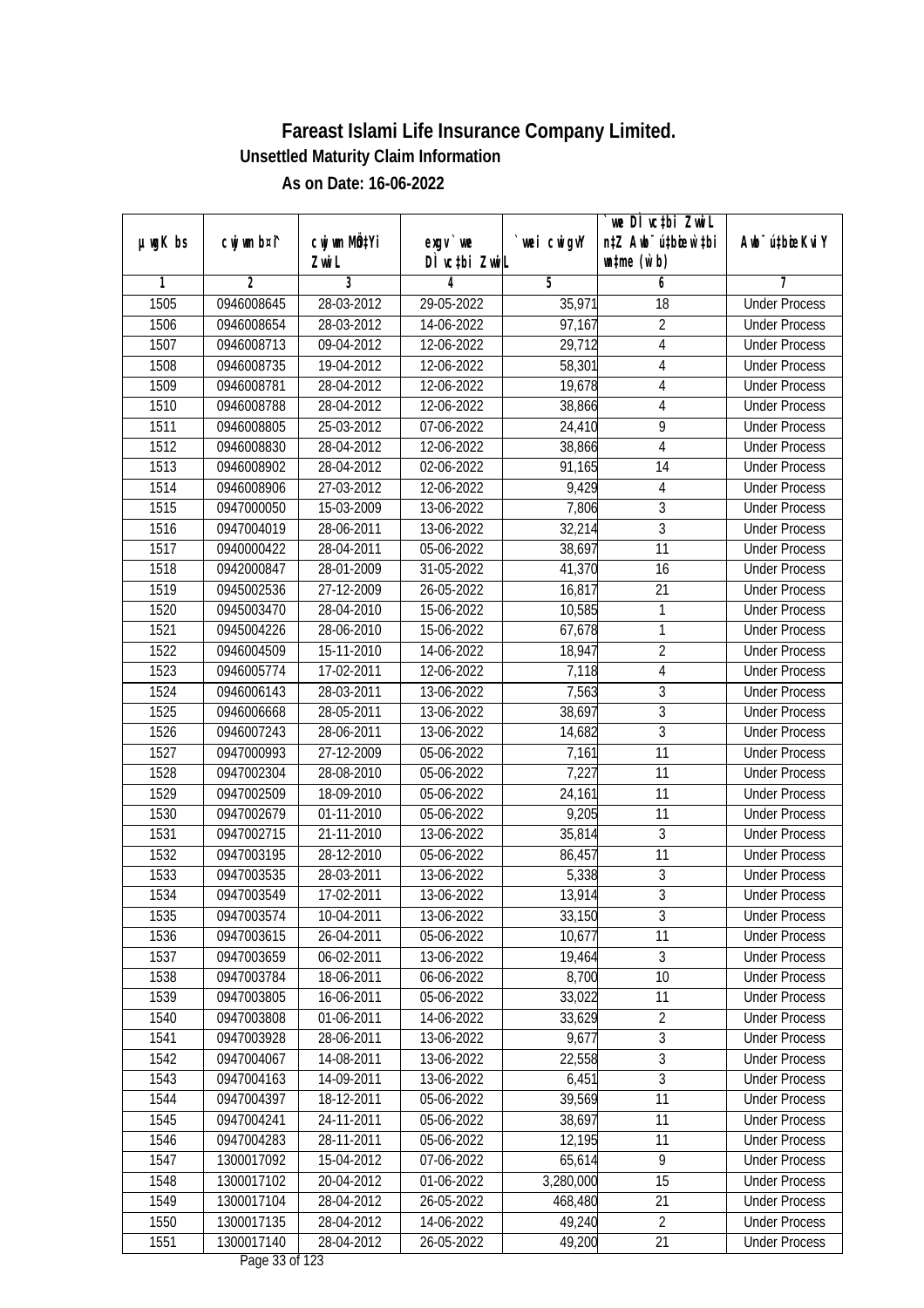|               |                |              |                  |            | we DI vctbi Zwil                 |                             |
|---------------|----------------|--------------|------------------|------------|----------------------------------|-----------------------------|
| $µ$ ug $K$ bs | cwj wm b¤i^    | cwj wm MQtYi | $exgv$ we        | wei cwigvY | n‡Z Awb <sup>-</sup> ú‡bioen`‡bi | Awb <sup>-</sup> ú‡bioeKviY |
|               |                | Zwi L        | DÌ vctbi ZwiL    |            | $\n  untime\n  (u`b)\n$          |                             |
| 1             | $\overline{2}$ | 3            | 4                | 5          | 6                                | 7                           |
| 1552          | 1300017154     | 28-04-2012   | 01-06-2022       | 145,368    | $\overline{15}$                  | <b>Under Process</b>        |
| 1553          | 1390000496     | 17-04-2016   | 13-06-2022       | 22,003     | 3                                | <b>Under Process</b>        |
| 1554          | 1390001160     | 28-12-2016   | 08-06-2022       | 28,690     | 8                                | <b>Under Process</b>        |
| 1555          | 1470000267     | 07-04-2016   | 07-06-2022       | 41,560     | 9                                | <b>Under Process</b>        |
| 1556          | 1470000270     | 10-04-2016   | 31-05-2022       | 69,085     | $\overline{16}$                  | <b>Under Process</b>        |
| 1557          | 1470000289     | 18-05-2016   | $07 - 06 - 2022$ | 27,653     | 9                                | <b>Under Process</b>        |
| 1558          | 1500010967     | 28-12-2008   | 07-06-2022       | 155,900    | 9                                | <b>Under Process</b>        |
| 1559          | 1500014945     | 28-12-2010   | 26-05-2022       | 161,600    | 21                               | <b>Under Process</b>        |
| 1560          | 1500015156     | 28-04-2011   | 07-06-2022       | 326,600    | $\overline{9}$                   | <b>Under Process</b>        |
| 1561          | 1500015593     | 17-11-2011   | 26-05-2022       | 24,136     | $\overline{21}$                  | <b>Under Process</b>        |
| 1562          | 1500015837     | 28-12-2011   | 31-05-2022       | 163,300    | 16                               | <b>Under Process</b>        |
| 1563          | 1500016039     | 28-12-2011   | 07-06-2022       | 19,997     | 9                                | <b>Under Process</b>        |
| 1564          | 1500016198     | 15-03-2012   | 26-05-2022       | 65,600     | $\overline{21}$                  | <b>Under Process</b>        |
| 1565          | 1500016248     | 28-04-2012   | 26-05-2022       | 82,000     | 21                               | <b>Under Process</b>        |
| 1566          | 1500016249     | 17-04-2012   | 07-06-2022       | 77,335     | 9                                | <b>Under Process</b>        |
| 1567          | 1500016294     | 28-04-2012   | 08-06-2022       | 164,000    | 8                                | <b>Under Process</b>        |
| 1568          | 1500016307     | 28-04-2012   | 08-06-2022       | 328,000    | 8                                | <b>Under Process</b>        |
| 1569          | 1500016314     | 28-04-2012   | 26-05-2022       | 80,540     | 21                               | <b>Under Process</b>        |
| 1570          | 1500016332     | 28-04-2012   | 08-06-2022       | 152,450    | 8                                | <b>Under Process</b>        |
| 1571          | 1500016384     | 28-04-2012   | 08-06-2022       | 79,795     | 8                                | <b>Under Process</b>        |
| 1572          | 1500016398     | 28-04-2012   | 07-06-2022       | 303,520    | $\overline{9}$                   | <b>Under Process</b>        |
| 1573          | 1500016466     | 28-04-2012   | 07-06-2022       | 152,320    | 9                                | <b>Under Process</b>        |
| 1574          | 1500018686     | 28-06-2015   | 08-06-2022       | 138,000    | $\overline{8}$                   | <b>Under Process</b>        |
| 1575          | 1500019086     | 28-12-2015   | 30-05-2022       | 138,379    | 17                               | <b>Under Process</b>        |
| 1576          | 1600027816     | 28-10-2008   | 13-06-2022       | 3,635      | $\mathfrak{Z}$                   | <b>Under Process</b>        |
| 1577          | 1600027861     | 28-10-2008   | 30-05-2022       | 28,611     | 17                               | <b>Under Process</b>        |
| 1578          | 1600027917     | 28-10-2008   | 13-06-2022       | 6,128      | 3                                | <b>Under Process</b>        |
| 1579          | 1600033008     | 28-09-2009   | 30-05-2022       | 53,574     | 17                               | <b>Under Process</b>        |
| 1580          | 1600033129     | 28-09-2009   | 13-06-2022       | 5,879      | $\overline{3}$                   | <b>Under Process</b>        |
| 1581          | 1600033142     | 28-09-2009   | 14-06-2022       | 218,400    | $\overline{2}$                   | <b>Under Process</b>        |
| 1582          | 1600033366     | 28-10-2009   | 14-06-2022       | 31,488     | $\overline{2}$                   | <b>Under Process</b>        |
| 1583          | 1600033374     | 28-10-2009   | 13-06-2022       | 16,515     | $\overline{3}$                   | <b>Under Process</b>        |
| 1584          | 1600033470     | 28-11-2009   | 13-06-2022       | 5,380      | 3                                | <b>Under Process</b>        |
| 1585          | 1600033511     | 28-11-2009   | 13-06-2022       | 21,230     | $\overline{3}$                   | <b>Under Process</b>        |
| 1586          | 1600033887     | 28-12-2009   | 30-05-2022       | 6,391      | 17                               | <b>Under Process</b>        |
| 1587          | 1600033939     | 28-12-2009   | 13-06-2022       | 7,670      | 3                                | <b>Under Process</b>        |
| 1588          | 1600033948     | 28-12-2009   | 13-06-2022       | 7,687      | 3                                | <b>Under Process</b>        |
| 1589          | 1600033972     | 28-12-2009   | 13-06-2022       | 27,582     | 3                                | <b>Under Process</b>        |
| 1590          | 1600034172     | 28-12-2009   | 13-06-2022       | 2,430      | 3                                | <b>Under Process</b>        |
| 1591          | 1600034681     | 28-12-2009   | 13-06-2022       | 46,490     | $\overline{3}$                   | <b>Under Process</b>        |
| 1592          | 1600034687     | 28-12-2009   | 31-05-2022       | 43,737     | 16                               | <b>Under Process</b>        |
| 1593          | 1600034935     | 28-12-2009   | 30-05-2022       | 11,688     | 17                               | <b>Under Process</b>        |
| 1594          | 1600035057     | 28-12-2009   | 13-06-2022       | 5,380      | 3                                | <b>Under Process</b>        |
| 1595          | 1600035069     | 28-12-2009   | 29-05-2022       | 33,199     | 18                               | <b>Under Process</b>        |
| 1596          | 1600035087     | 28-12-2009   | 13-06-2022       | 9,195      | $\overline{3}$                   | <b>Under Process</b>        |
| 1597          | 1600035102     | 28-12-2009   | 13-06-2022       | 14,560     | $\overline{3}$                   | <b>Under Process</b>        |
| 1598          | 1600035190     | 28-12-2009   | 13-06-2022       | 5,460      | $\overline{3}$                   | <b>Under Process</b>        |
|               |                |              |                  |            |                                  |                             |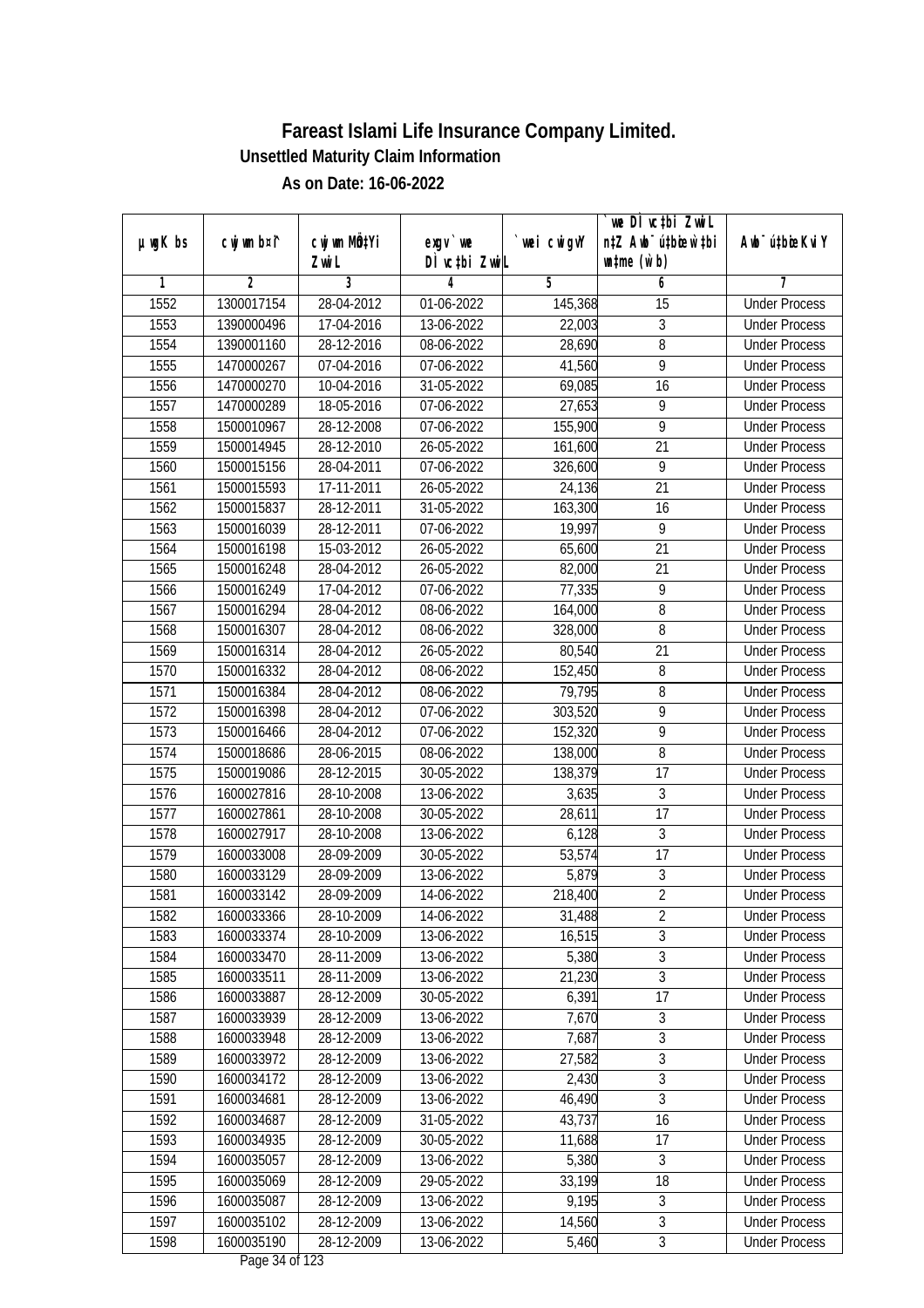|               |                |                       |                            |            | we DI vctbi ZwiL                                            |                             |
|---------------|----------------|-----------------------|----------------------------|------------|-------------------------------------------------------------|-----------------------------|
| $µ$ ug $K$ bs | cwj wm b¤i^    | cwj wm MQtYi<br>Zwi L | $exgV$ we<br>DÌ vctbi ZwiL | wei cwigvY | n‡Z Awb <sup>-</sup> ú‡bioar`‡bi<br>$\n  untime\n  (u`b)\n$ | Awb <sup>-</sup> ú‡bioeKviY |
| 1             | $\overline{2}$ | 3                     | 4                          | 5          | 6                                                           | 7                           |
| 1599          | 1600035505     | 28-02-2010            | 30-05-2022                 | 8,501      | $\overline{17}$                                             | <b>Under Process</b>        |
| 1600          | 1600035510     | 28-02-2010            | 14-06-2022                 | 24,645     | $\overline{2}$                                              | <b>Under Process</b>        |
| 1601          | 1600035603     | 28-03-2010            | 30-05-2022                 | 32,336     | 17                                                          | <b>Under Process</b>        |
| 1602          | 1600035653     | 28-03-2010            | 13-06-2022                 | 63,003     | $\sqrt{3}$                                                  | <b>Under Process</b>        |
| 1603          | 1600035677     | 28-03-2010            | 13-06-2022                 | 29,018     | $\overline{3}$                                              | <b>Under Process</b>        |
| 1604          | 1600035684     | 28-03-2010            | 14-06-2022                 | 75,765     | $\overline{2}$                                              | <b>Under Process</b>        |
| 1605          | 1600035719     | 28-03-2010            | 13-06-2022                 | 18,695     | $\overline{3}$                                              | <b>Under Process</b>        |
| 1606          | 1600035768     | 28-04-2010            | 14-06-2022                 | 66,420     | $\overline{2}$                                              | <b>Under Process</b>        |
| 1607          | 1600035782     | 28-05-2010            | 13-06-2022                 | 45,140     | $\overline{3}$                                              | <b>Under Process</b>        |
| 1608          | 1600035785     | 28-05-2010            | 13-06-2022                 | 106,460    | $\overline{3}$                                              | <b>Under Process</b>        |
| 1609          | 1600040146     | 21-04-2012            | 13-06-2022                 | 164,000    | $\overline{3}$                                              | <b>Under Process</b>        |
| 1610          | 1600040188     | 28-04-2012            | 13-06-2022                 | 11,194     | 3                                                           | <b>Under Process</b>        |
| 1611          | 1600040207     | 28-04-2012            | 13-06-2022                 | 122,400    | $\overline{3}$                                              | <b>Under Process</b>        |
| 1612          | 1600040249     | 28-04-2012            | 13-06-2022                 | 328,000    | $\sqrt{3}$                                                  | <b>Under Process</b>        |
| 1613          | 1600040277     | 28-04-2012            | 13-06-2022                 | 36,602     | $\overline{3}$                                              | <b>Under Process</b>        |
| 1614          | 1600040295     | 28-04-2012            | 13-06-2022                 | 62,432     | $\mathfrak{Z}$                                              | <b>Under Process</b>        |
| 1615          | 1600040320     | 28-04-2012            | 13-06-2022                 | 161,800    | $\mathfrak z$                                               | <b>Under Process</b>        |
| 1616          | 1600040321     | 28-04-2012            | 13-06-2022                 | 483,840    | $\mathfrak{Z}$                                              | <b>Under Process</b>        |
| 1617          | 1600040322     | 28-04-2012            | 14-06-2022                 | 645,120    | $\overline{2}$                                              | <b>Under Process</b>        |
| 1618          | 1600040346     | 28-04-2012            | 13-06-2022                 | 328,000    | 3                                                           | <b>Under Process</b>        |
| 1619          | 1600040380     | 28-04-2012            | 30-05-2022                 | 164,000    | 17                                                          | <b>Under Process</b>        |
| 1620          | 1700013508     | 28-06-2008            | 12-06-2022                 | 17,507     | 4                                                           | <b>Under Process</b>        |
| 1621          | 1700016077     | 27-04-2009            | 12-06-2022                 | 88,205     | $\overline{4}$                                              | <b>Under Process</b>        |
| 1622          | 1700019231     | 13-12-2011            | 29-05-2022                 | 81,650     | 18                                                          | <b>Under Process</b>        |
| 1623          | 1700019238     | 13-12-2011            | 12-06-2022                 | 80,190     | $\overline{4}$                                              | <b>Under Process</b>        |
| 1624          | 1700019338     | 28-12-2011            | 12-06-2022                 | 81,650     | $\overline{4}$                                              | <b>Under Process</b>        |
| 1625          | 1700019443     | 28-12-2011            | 29-05-2022                 | 81,650     | 18                                                          | <b>Under Process</b>        |
| 1626          | 1700019524     | 28-12-2011            | 12-06-2022                 | 136,035    | $\overline{4}$                                              | <b>Under Process</b>        |
| 1627          | 1700019598     | 28-12-2011            | 29-05-2022                 | 97,980     | 18                                                          | <b>Under Process</b>        |
| 1628          | 1700019599     | 28-12-2011            | 29-05-2022                 | 97,980     | 18                                                          | <b>Under Process</b>        |
| 1629          | 1700019643     | 28-12-2011            | 12-06-2022                 | 832,864    | 4                                                           | <b>Under Process</b>        |
| 1630          | 1700019734     | 08-03-2012            | 12-06-2022                 | 22,360     | 4                                                           | <b>Under Process</b>        |
| 1631          | 1700019760     | 24-03-2012            | 02-06-2022                 | 48,327     | 14                                                          | <b>Under Process</b>        |
| 1632          | 1700019763     | 25-03-2012            | 12-06-2022                 | 80,905     | $\overline{4}$                                              | <b>Under Process</b>        |
| 1633          | 1700019764     | 25-03-2012            | 29-05-2022                 | 12,171     | 18                                                          | <b>Under Process</b>        |
| 1634          | 1700019819     | 25-04-2012            | 12-06-2022                 | 82,000     | 4                                                           | <b>Under Process</b>        |
| 1635          | 1700019826     | 28-04-2012            | 12-06-2022                 | 77,880     | 4                                                           | <b>Under Process</b>        |
| 1636          | 1700019831     | 28-04-2012            | 12-06-2022                 | 164,000    | $\overline{4}$                                              | <b>Under Process</b>        |
| 1637          | 1700019849     | 28-04-2012            | 26-05-2022                 | 22,360     | 21                                                          | <b>Under Process</b>        |
| 1638          | 1700019850     | 28-04-2012            | 26-05-2022                 | 22,360     | 21                                                          | <b>Under Process</b>        |
| 1639          | 1700019862     | 28-04-2012            | 12-06-2022                 | 246,000    | 4                                                           | <b>Under Process</b>        |
| 1640          | 1700019898     | 28-04-2012            | 29-05-2022                 | 98,520     | 18                                                          | <b>Under Process</b>        |
| 1641          | 1700019902     | 28-04-2012            | 26-05-2022                 | 246,000    | 21                                                          | <b>Under Process</b>        |
| 1642          | 1700019909     | 28-04-2012            | 26-05-2022                 | 98,400     | 21                                                          | <b>Under Process</b>        |
| 1643          | 7500004604     | 28-04-2012            | 07-06-2022                 | 39,456     | 9                                                           | <b>Under Process</b>        |
| 1644          | 7500004608     | 28-04-2012            | 07-06-2022                 | 300,400    | $\overline{9}$                                              | <b>Under Process</b>        |
| 1645          | 7500004671     | 28-04-2012            | 07-06-2022                 | 328,000    | 9                                                           | <b>Under Process</b>        |
|               |                |                       |                            |            |                                                             |                             |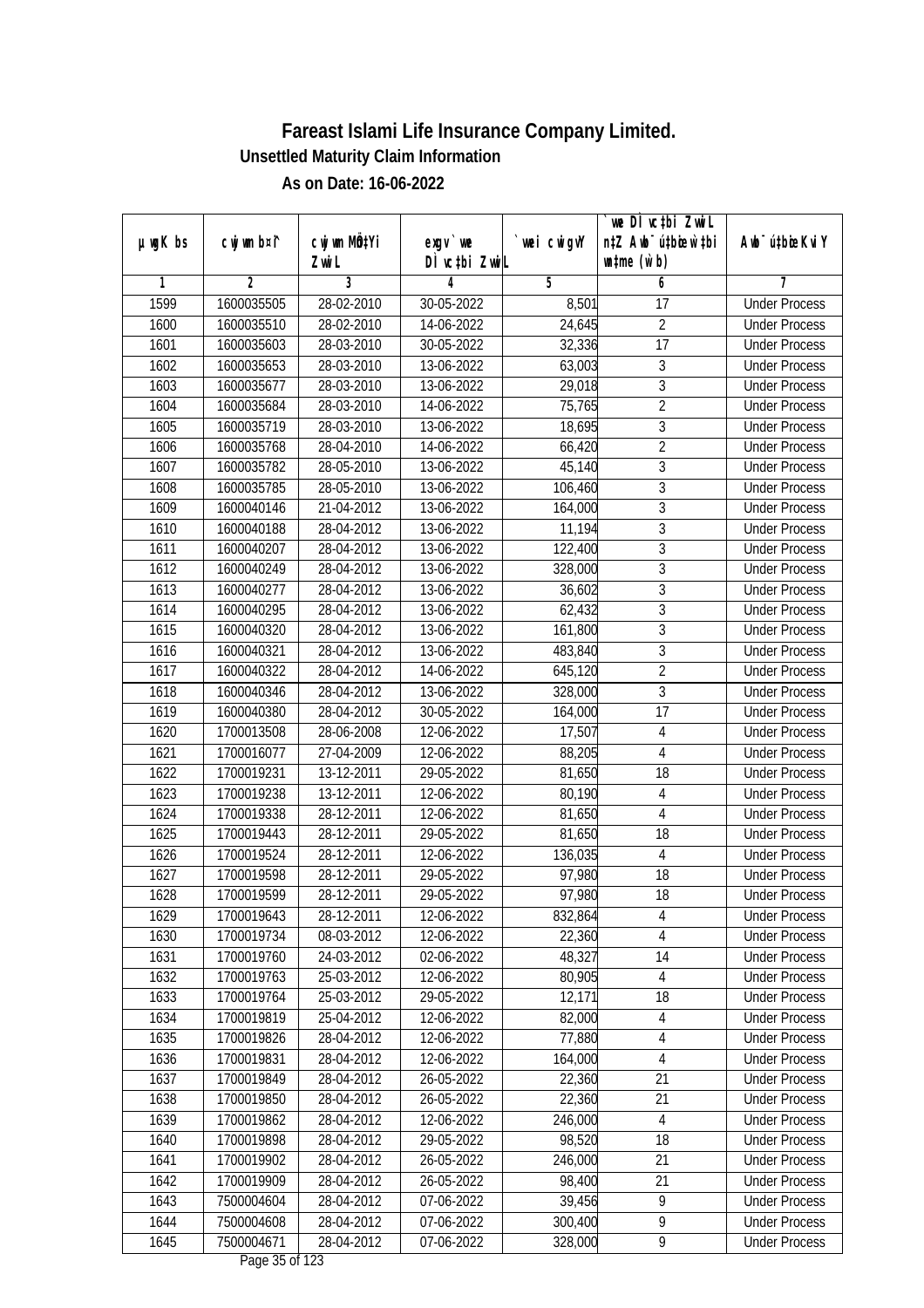|               |                |              |                  |            | we DI vctbi Zwil                 |                             |
|---------------|----------------|--------------|------------------|------------|----------------------------------|-----------------------------|
| $µ$ ug $K$ bs | cwj wm b¤i^    | cwj wm MQtYi | $exgv$ we        | wei cwigvY | n‡Z Awb <sup>-</sup> ú‡biosw`‡bi | Awb <sup>-</sup> ú‡bioeKviY |
|               |                | Zwi L        | DÌ vctbi ZwiL    |            | $\n  untime\n  (u`b)\n$          |                             |
| 1             | $\overline{2}$ | 3            | 4                | 5          | 6                                | 7                           |
| 1646          | 7500004685     | 28-04-2012   | 09-06-2022       | 159,708    | 7                                | <b>Under Process</b>        |
| 1647          | 7500004691     | 28-04-2012   | 06-06-2022       | 60,518     | 10                               | <b>Under Process</b>        |
| 1648          | 7500004699     | 28-04-2012   | 07-06-2022       | 48,049     | 9                                | <b>Under Process</b>        |
| 1649          | 7500004703     | 28-04-2012   | 07-06-2022       | 20,000     | 9                                | <b>Under Process</b>        |
| 1650          | 7500004705     | 28-04-2012   | 07-06-2022       | 261,036    | $\overline{9}$                   | <b>Under Process</b>        |
| 1651          | 7600006543     | 28-12-2007   | 31-05-2022       | 6,123      | $\overline{16}$                  | <b>Under Process</b>        |
| 1652          | 7600007759     | 28-03-2008   | $30 - 05 - 2022$ | 8,295      | $\overline{17}$                  | <b>Under Process</b>        |
| 1653          | 7600008214     | 28-06-2008   | 30-05-2022       | 6,676      | 17                               | <b>Under Process</b>        |
| 1654          | 7600009447     | 28-12-2008   | 02-06-2022       | 108,952    | 14                               | <b>Under Process</b>        |
| 1655          | 7600009463     | 28-12-2008   | 30-05-2022       | 8,678      | 17                               | <b>Under Process</b>        |
| 1656          | 7600009922     | 18-06-2009   | 15-06-2022       | 12,096     | 1                                | <b>Under Process</b>        |
| 1657          | 7600010056     | 28-06-2009   | 29-05-2022       | 11,810     | 18                               | <b>Under Process</b>        |
| 1658          | 7600010181     | 28-06-2009   | 08-06-2022       | 5,670      | 8                                | <b>Under Process</b>        |
| 1659          | 7600010457     | 28-06-2009   | 08-06-2022       | 4,050      | 8                                | <b>Under Process</b>        |
| 1660          | 7600010534     | 28-06-2009   | 08-06-2022       | 5,113      | 8                                | <b>Under Process</b>        |
| 1661          | 7600010672     | 07-09-2009   | 08-06-2022       | 13,854     | 8                                | <b>Under Process</b>        |
| 1662          | 7600010831     | 28-10-2009   | 30-05-2022       | 32,040     | $\overline{17}$                  | <b>Under Process</b>        |
| 1663          | 7600010843     | 28-10-2009   | 29-05-2022       | 28,618     | 18                               | <b>Under Process</b>        |
| 1664          | 7600010866     | 13-11-2009   | 29-05-2022       | 4,954      | 18                               | <b>Under Process</b>        |
| 1665          | 7600010915     | 15-12-2009   | 08-06-2022       | 32,760     | 8                                | <b>Under Process</b>        |
| 1666          | 7600011115     | 28-12-2009   | 08-06-2022       | 4,677      | 8                                | <b>Under Process</b>        |
| 1667          | 7600011133     | 28-12-2009   | 08-06-2022       | 9,267      | 8                                | <b>Under Process</b>        |
| 1668          | 7600011165     | 28-12-2009   | 29-05-2022       | 35,501     | 18                               | <b>Under Process</b>        |
| 1669          | 7600011166     | 28-12-2009   | 08-06-2022       | 6,552      | 8                                | <b>Under Process</b>        |
| 1670          | 7600011209     | 28-12-2009   | 07-03-2022       | 20,065     | 101                              | <b>Under Process</b>        |
| 1671          | 7600011407     | 28-12-2009   | 15-06-2022       | 30,867     | 1                                | <b>Under Process</b>        |
| 1672          | 7600011446     | 28-12-2009   | 31-05-2022       | 11,480     | 16                               | <b>Under Process</b>        |
| 1673          | 7600011542     | 28-12-2009   | 29-05-2022       | 45,400     | 18                               | <b>Under Process</b>        |
| 1674          | 7600011546     | 28-12-2009   | 30-05-2022       | 10,981     | 17                               | <b>Under Process</b>        |
| 1675          | 7600011644     | 28-12-2009   | 15-06-2022       | 40,560     | 1                                | <b>Under Process</b>        |
| 1676          | 7600011659     | 28-12-2009   | 31-05-2022       | 2,026      | 16                               | <b>Under Process</b>        |
| 1677          | 7600011838     | 28-12-2009   | 29-05-2022       | 7,620      | 18                               | <b>Under Process</b>        |
| 1678          | 7600011875     | 28-12-2009   | 29-05-2022       | 47,640     | 18                               | <b>Under Process</b>        |
| 1679          | 7600012043     | 01-04-2010   | 12-06-2022       | 63,510     | $\overline{4}$                   | <b>Under Process</b>        |
| 1680          | 7600012065     | 01-04-2010   | 12-06-2022       | 55,350     | 4                                | <b>Under Process</b>        |
| 1681          | 7600012078     | 07-04-2010   | 29-05-2022       | 41,396     | 18                               | <b>Under Process</b>        |
| 1682          | 7600012085     | 12-04-2010   | 29-05-2022       | 55,350     | 18                               | <b>Under Process</b>        |
| 1683          | 7600012099     | 20-04-2010   | 15-06-2022       | 66,420     | 1                                | <b>Under Process</b>        |
| 1684          | 7600012118     | 04-05-2010   | 08-06-2022       | 66,420     | 8                                | <b>Under Process</b>        |
| 1685          | 7600012132     | 06-05-2010   | 16-06-2022       | 55,387     | 0                                | <b>Under Process</b>        |
| 1686          | 7600012157     | 28-05-2010   | 16-06-2022       | 6,472      | 0                                | <b>Under Process</b>        |
| 1687          | 7600014702     | 15-12-2011   | 29-05-2022       | 11,748     | 18                               | <b>Under Process</b>        |
| 1688          | 7600014757     | 27-12-2011   | 29-05-2022       | 66,378     | 18                               | <b>Under Process</b>        |
| 1689          | 7600014773     | 28-12-2011   | 02-06-2022       | 50,000     | 14                               | <b>Under Process</b>        |
| 1690          | 7600014789     | 28-12-2011   | 08-06-2022       | 54,529     | 8                                | <b>Under Process</b>        |
| 1691          | 7600014813     | 28-12-2011   | 30-05-2022       | 33,603     | 17                               | <b>Under Process</b>        |
| 1692          | 7600015028     | 28-12-2011   | 08-06-2022       | 68,895     | 8                                | <b>Under Process</b>        |
|               |                |              |                  |            |                                  |                             |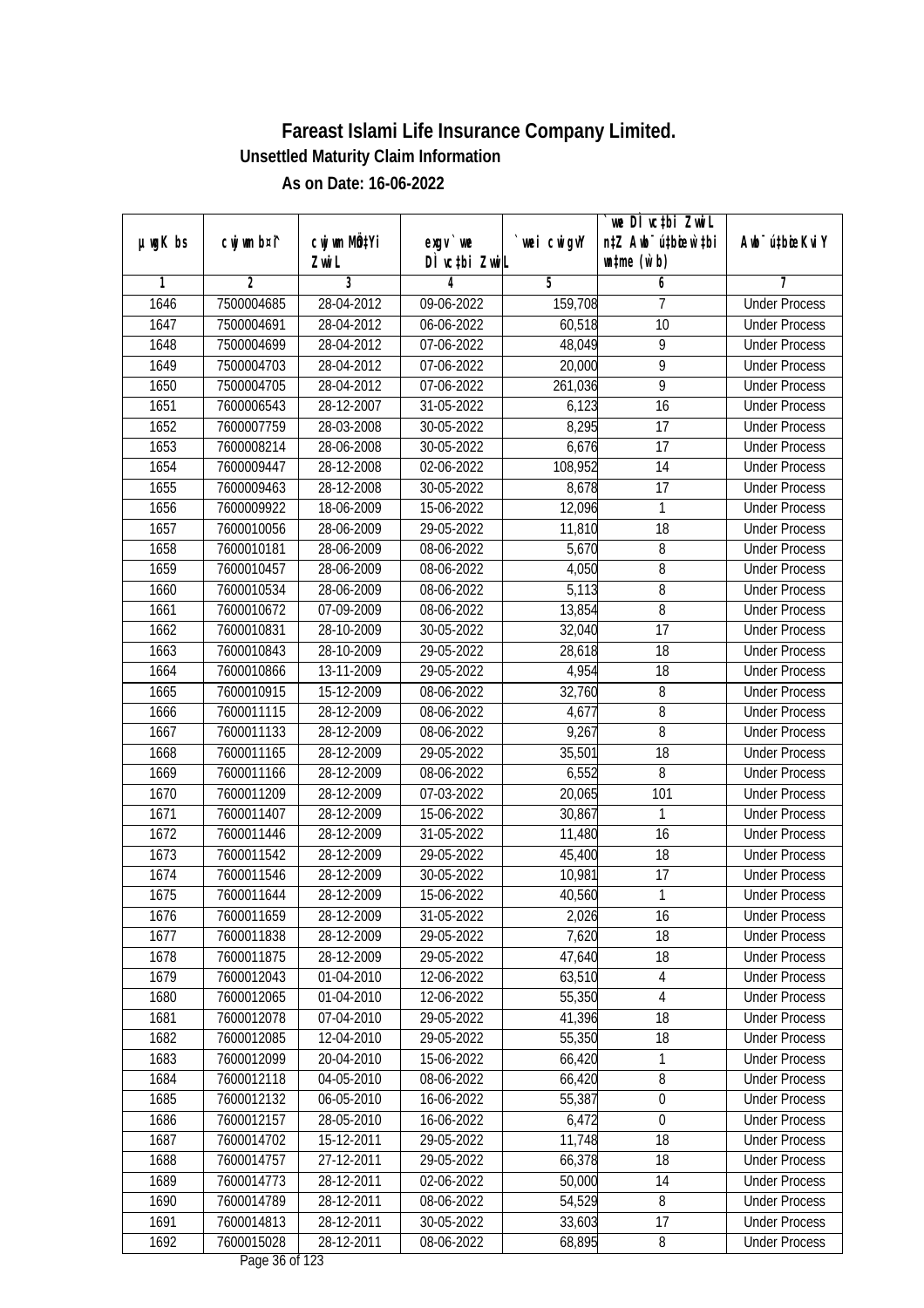| $µ$ ug $K$ bs | cwj wm b¤i^ | cwj wm MQtYi | $exgV$ we                    | wei cwigvY | `we DÌ vc‡bi ZwiL<br>n‡Z Awb <sup>-</sup> ú‡bioen`‡bi | Awb <sup>-</sup> ú‡bioeKviY |
|---------------|-------------|--------------|------------------------------|------------|-------------------------------------------------------|-----------------------------|
|               |             | Zwi L        | DÌ vctbi ZwiL                |            | $\n  untime\n  (u`b)\n$                               |                             |
| 1             | 2           | 3            | 4                            | 5          | 6                                                     | 7                           |
| 1693          | 7600015309  | 22-03-2012   | 29-05-2022                   | 82,000     | 18                                                    | <b>Under Process</b>        |
| 1694          | 7600015408  | 28-04-2012   | 08-06-2022                   | 164,000    | 8                                                     | <b>Under Process</b>        |
| 1695          | 7600015487  | 28-04-2012   | 08-06-2022                   | 50,841     | $\overline{8}$                                        | <b>Under Process</b>        |
| 1696          | 7600015554  | 28-04-2012   | 08-06-2022                   | 52,908     | 8                                                     | <b>Under Process</b>        |
| 1697          | 7600018302  | 28-02-2016   | 02-06-2022                   | 70,000     | 14                                                    | <b>Under Process</b>        |
| 1698          | 7600018454  | 17-05-2016   | 16-06-2022                   | 683,181    | $\mathbf 0$                                           | <b>Under Process</b>        |
| 1699          | 7700002330  | 28-12-2009   | 26-05-2022                   | 27,866     | $\overline{21}$                                       | <b>Under Process</b>        |
| 1700          | 7700002901  | 28-03-2010   | 14-06-2022                   | 26,142     | $\overline{2}$                                        | <b>Under Process</b>        |
| 1701          | 7700002943  | 28-03-2010   | 14-06-2022                   | 10,860     | $\overline{2}$                                        | <b>Under Process</b>        |
| 1702          | 7700002979  | 20-04-2010   | 26-05-2022                   | 55,350     | 21                                                    | <b>Under Process</b>        |
| 1703          | 7700003971  | 18-12-2010   | 14-06-2022                   | 80,800     | $\overline{2}$                                        | <b>Under Process</b>        |
| 1704          | 7700004900  | 28-12-2010   | 14-06-2022                   | 72,240     | $\overline{2}$                                        | <b>Under Process</b>        |
| 1705          | 7700005310  | 28-06-2011   | 26-05-2022                   | 21,620     | $\overline{21}$                                       | <b>Under Process</b>        |
| 1706          | 7700005831  | 28-12-2011   | 26-05-2022                   | 22,060     | 21                                                    | <b>Under Process</b>        |
| 1707          | 7700005971  | 28-12-2011   | 15-06-2022                   | 73,042     | 1                                                     | <b>Under Process</b>        |
| 1708          | 7700006055  | $11-03-2012$ | 14-06-2022                   | 119,295    | $\overline{2}$                                        | <b>Under Process</b>        |
| 1709          | 7700006082  | 27-03-2012   | 14-06-2022                   | 147,600    | $\overline{2}$                                        | <b>Under Process</b>        |
| 1710          | 7700006102  | 05-04-2012   | 14-06-2022                   | 50,360     | $\overline{2}$                                        | <b>Under Process</b>        |
| 1711          | 7700006118  | 19-04-2012   | 14-06-2022                   | 35,580     | $\overline{2}$                                        | <b>Under Process</b>        |
| 1712          | 7700006122  | 23-04-2012   | 14-06-2022                   | 90,200     | $\overline{2}$                                        | <b>Under Process</b>        |
| 1713          | 7700006125  | 24-04-2012   | 14-06-2022                   | 49,200     | $\overline{2}$                                        | <b>Under Process</b>        |
| 1714          | 7700006134  | 12-04-2012   | 14-06-2022                   | 42,326     | $\overline{2}$                                        | <b>Under Process</b>        |
| 1715          | 7700006147  | 28-04-2012   | 29-05-2022                   | 20,894     | 18                                                    | <b>Under Process</b>        |
| 1716          | 7700006161  | 28-04-2012   | 14-06-2022                   | 10,645     | $\overline{2}$                                        | <b>Under Process</b>        |
| 1717          | 7700006170  | 28-04-2012   | 29-05-2022                   | 80,075     | 18                                                    | <b>Under Process</b>        |
| 1718          | 7700006180  | 28-04-2012   | 14-06-2022                   | 11,180     | $\overline{2}$                                        | <b>Under Process</b>        |
| 1719          | 7700006213  | 28-04-2012   | 14-06-2022                   | 82,000     | $\overline{2}$                                        | <b>Under Process</b>        |
| 1720          | 7800001959  | 28-12-2011   | 26-05-2022                   | 72,171     | 21                                                    | <b>Under Process</b>        |
| 1721          | 7800001986  | 28-12-2011   | 26-05-2022                   | 23,825     | 21                                                    | <b>Under Process</b>        |
| 1722          | 7800002136  | 28-12-2011   | 26-05-2022                   | 197,440    | 21                                                    | <b>Under Process</b>        |
| 1723          | 7800002137  | 28-12-2011   | 26-05-2022                   | 49,360     | 21                                                    | <b>Under Process</b>        |
| 1724          | 7800002187  | 27-02-2012   | 06-06-2022                   | 49,200     | 10                                                    | <b>Under Process</b>        |
| 1725          | 7800002210  | 14-03-2012   | 26-05-2022                   | 69,858     | 21                                                    | <b>Under Process</b>        |
| 1726          | 7800002231  | 28-03-2012   | 26-05-2022                   | 30,391     | 21                                                    | <b>Under Process</b>        |
| 1727          | 7900000899  | 28-03-2010   | 16-06-2022                   | 55,350     | $\boldsymbol{0}$                                      | <b>Under Process</b>        |
| 1728          | 7900000934  | 28-04-2010   | 01-06-2022                   | 31,317     | 15                                                    | <b>Under Process</b>        |
| 1729          | 7900002046  | 09-04-2011   | 16-06-2022                   | 62,475     | $\boldsymbol{0}$                                      | <b>Under Process</b>        |
| 1730          | 7900002345  | 24-10-2011   | 16-06-2022                   | 79,725     | $\boldsymbol{0}$                                      | <b>Under Process</b>        |
| 1731          | 7900002355  | 15-09-2011   | 29-05-2022                   | 94,000     | 18                                                    | <b>Under Process</b>        |
| 1732          | 7900002640  | 28-02-2012   | 16-06-2022                   | 82,000     | $\boldsymbol{0}$                                      | <b>Under Process</b>        |
| 1733          | 7900002672  | 10-03-2012   | 23-05-2022                   | 68,217     | 24                                                    | <b>Under Process</b>        |
| 1734          | 7900002747  | 28-04-2012   | 16-06-2022                   | 186,000    | $\boldsymbol{0}$                                      | <b>Under Process</b>        |
| 1735          | 7900003912  | 28-12-2015   | 16-06-2022                   | 138,446    | $\boldsymbol{0}$                                      | <b>Under Process</b>        |
| 1736          | 7900004031  | 28-03-2016   | 16-06-2022                   | 140,000    | $\boldsymbol{0}$                                      | <b>Under Process</b>        |
| 1737          | 8000001836  | 27-11-2011   | 01-06-2022                   | 73,830     | 15                                                    | <b>Under Process</b>        |
| 1738          | 8000002051  | 28-12-2011   | 01-06-2022                   | 67,073     | 15                                                    | <b>Under Process</b>        |
| 1739          | 010003950   | 28-12-2011   | 08-06-2022<br>Dege 27 of 122 | 26,238     | 8                                                     | <b>Under Process</b>        |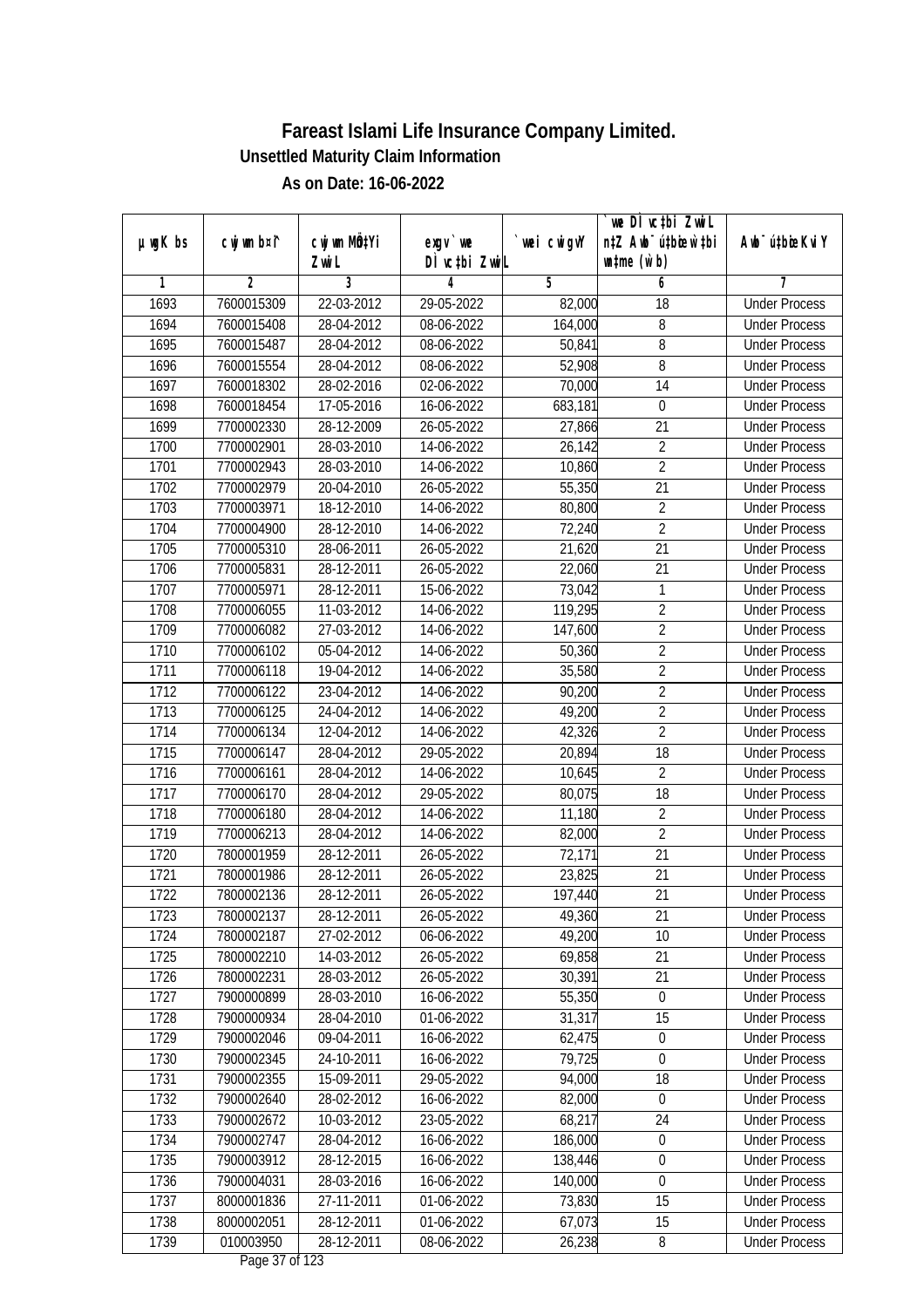| n‡Z Awb <sup>-</sup> ú‡bioen`‡bi<br>cwj wm b¤i^<br>cwj wm MQ <sup>1</sup> Yi<br>$µ$ ug $K$ bs<br>$exgV$ we<br>`wei cwigvY<br>Awb <sup>-</sup> ú‡bioeKviY<br>DÌ vctbi ZwiL<br>$\n  untime\n  (u`b)\n$<br>Zwi L<br>3<br>2<br>5<br>6<br>1<br>4<br>7<br>1740<br>010003933<br>12-10-2011<br><b>Under Process</b><br>08-06-2022<br>13,102<br>8<br>7<br>1741<br>045023603<br>28-01-2012<br>40,150<br>09-06-2022<br><b>Under Process</b><br>$\overline{7}$<br>1742<br>045023891<br>28-03-2012<br>09-06-2022<br>22,304<br><b>Under Process</b><br>1743<br>39,456<br>8<br>01600005627<br>28-04-2012<br>08-06-2022<br><b>Under Process</b><br>1744<br>28-01-2012<br>024039446<br>02-06-2022<br>83,478<br>14<br><b>Under Process</b><br>$\overline{2}$<br>1745<br>006021815<br>28-12-2011<br>14-06-2022<br>12,596<br><b>Under Process</b><br>$\overline{2}$<br>1746<br>015026301<br>28-12-2011<br>14-06-2022<br>180,216<br><b>Under Process</b><br>1747<br>6,516<br>$\overline{11}$<br>011025865<br>28-10-2010<br>05-06-2022<br><b>Under Process</b><br>$\overline{25}$<br>1748<br>031006966<br>28-12-2011<br>22-05-2022<br>39,425<br><b>Under Process</b><br>1749<br>052027122<br>28-12-2011<br>15-06-2022<br>79,950<br>1<br><b>Under Process</b><br>1750<br>052027118<br>28-12-2011<br>23,985<br>1<br><b>Under Process</b><br>15-06-2022<br>23,325<br>1<br>1751<br>052027558<br>28-12-2011<br>15-06-2022<br><b>Under Process</b><br>1752<br>1<br>052027121<br>28-12-2011<br>15-06-2022<br>79,950<br><b>Under Process</b><br>1<br>1753<br>052027120<br>28-12-2011<br>15-06-2022<br>46,530<br><b>Under Process</b><br>$\overline{2}$<br>1754<br>28-03-2010<br>04300003828<br>14-06-2022<br>44,244<br><b>Under Process</b><br>1755<br>$\mathbf 0$<br>052027335<br>28-12-2011<br>16-06-2022<br>14,641<br><b>Under Process</b><br>1756<br>052025049<br>28-12-2010<br>36,689<br>16-06-2022<br>0<br><b>Under Process</b><br>5,260<br>1757<br>052022196<br>28-01-2010<br>$\boldsymbol{0}$<br>16-06-2022<br><b>Under Process</b><br>$\pmb{0}$<br>1758<br>052027840<br>28-01-2012<br>16-06-2022<br>17,058<br><b>Under Process</b><br>1759<br>05200012298<br>28-12-2010<br>3,395<br>11<br>05-06-2022<br><b>Under Process</b><br>1760<br>052016733<br>11<br>24-05-2009<br>05-06-2022<br>3,766<br><b>Under Process</b><br>1761<br>5,561<br>05300002274<br>28-12-2011<br>11<br>05-06-2022<br><b>Under Process</b><br>1762<br>05-10-2009<br>64,615<br>$\boldsymbol{0}$<br>011025297<br>16-06-2022<br><b>Under Process</b><br>1763<br>15<br>011031953<br>17-04-2012<br>01-06-2022<br>11,180<br><b>Under Process</b><br>1764<br>011033543<br>17-04-2012<br>01-06-2022<br>15<br>15,026<br><b>Under Process</b><br>1765<br>011030964<br>26-12-2011<br>$\boldsymbol{0}$<br>16-06-2022<br>17,490<br><b>Under Process</b><br>1766<br>014042012<br>28-09-2009<br>16-06-2022<br>7,846<br>$\boldsymbol{0}$<br><b>Under Process</b><br>1767<br>38,850<br>012010498<br>16-04-2012<br>16-06-2022<br>0<br><b>Under Process</b><br>9,927<br>$\overline{0}$<br>1768<br>012009429<br>28-07-2011<br>16-06-2022<br><b>Under Process</b><br>1769<br>012010040<br>28-12-2011<br>16-06-2022<br>10,202<br>$\boldsymbol{0}$<br><b>Under Process</b><br>1770<br>012009976<br>28-12-2011<br>16-06-2022<br>19,303<br>$\boldsymbol{0}$<br><b>Under Process</b><br>012010570<br>$\mathbf 0$<br>1771<br>28-05-2012<br>16-06-2022<br>19,006<br><b>Under Process</b><br>1772<br>012010035<br>5,014<br>0<br>28-12-2011<br>16-06-2022<br><b>Under Process</b><br>3<br>28-12-2010<br>45,250<br>1773<br>019005211<br>13-06-2022<br><b>Under Process</b><br>$\overline{3}$<br>019004687<br>21-04-2010<br>6,788<br>1774<br>13-06-2022<br><b>Under Process</b><br>1775<br>80,730<br>015020905<br>28-09-2009<br>15-06-2022<br>1<br><b>Under Process</b><br>$\overline{3}$<br>1776<br>015027100<br>28-01-2012<br>13-06-2022<br>175,584<br><b>Under Process</b><br>3<br>1777<br>159,612<br>015025841<br>10-11-2011<br>13-06-2022<br><b>Under Process</b><br>191,880<br>$\boldsymbol{0}$<br>1778<br>011031111<br>28-12-2011<br>16-06-2022<br><b>Under Process</b><br>8<br>1779<br>011031853<br>22-03-2012<br>08-06-2022<br>321,200<br><b>Under Process</b><br>$\boldsymbol{0}$<br>1780<br>011032344<br>28-01-2012<br>16-06-2022<br>192,720<br><b>Under Process</b><br>1781<br>018025196<br>28-10-2009<br>$\overline{2}$<br>14-06-2022<br>6,053<br><b>Under Process</b><br>$\overline{2}$<br>1782<br>018032705<br>28-02-2012<br>6,755<br><b>Under Process</b><br>14-06-2022<br>$\overline{2}$<br>1783<br>28-12-2011<br>4,274<br>018032711<br>14-06-2022<br><b>Under Process</b><br>$\overline{2}$<br>1784<br>7,757<br>018031138<br>17-11-2011<br>14-06-2022<br><b>Under Process</b><br>$\overline{2}$<br>91,896<br>1785<br>060005694<br>08-04-2012<br>14-06-2022<br><b>Under Process</b><br>1786<br>009007238<br>23-05-2011<br>05-06-2022<br>17,764<br>11<br><b>Under Process</b> |  |  | we DI vctbi ZwiL |  |
|--------------------------------------------------------------------------------------------------------------------------------------------------------------------------------------------------------------------------------------------------------------------------------------------------------------------------------------------------------------------------------------------------------------------------------------------------------------------------------------------------------------------------------------------------------------------------------------------------------------------------------------------------------------------------------------------------------------------------------------------------------------------------------------------------------------------------------------------------------------------------------------------------------------------------------------------------------------------------------------------------------------------------------------------------------------------------------------------------------------------------------------------------------------------------------------------------------------------------------------------------------------------------------------------------------------------------------------------------------------------------------------------------------------------------------------------------------------------------------------------------------------------------------------------------------------------------------------------------------------------------------------------------------------------------------------------------------------------------------------------------------------------------------------------------------------------------------------------------------------------------------------------------------------------------------------------------------------------------------------------------------------------------------------------------------------------------------------------------------------------------------------------------------------------------------------------------------------------------------------------------------------------------------------------------------------------------------------------------------------------------------------------------------------------------------------------------------------------------------------------------------------------------------------------------------------------------------------------------------------------------------------------------------------------------------------------------------------------------------------------------------------------------------------------------------------------------------------------------------------------------------------------------------------------------------------------------------------------------------------------------------------------------------------------------------------------------------------------------------------------------------------------------------------------------------------------------------------------------------------------------------------------------------------------------------------------------------------------------------------------------------------------------------------------------------------------------------------------------------------------------------------------------------------------------------------------------------------------------------------------------------------------------------------------------------------------------------------------------------------------------------------------------------------------------------------------------------------------------------------------------------------------------------------------------------------------------------------------------------------------------------------------------------------------------------------------------------------------------------------------------------------------------------------------------------------------------------------------------------------------------------------------------------------------------------------------------------------------------------------------------------------------------------------------------------------------------------------------------------------------------------------------------------------------------------------------------------------------------------------------------------------------------------------------------------------------------------------------------------------------------------------------------------------------------------------------------------------------------------------------------------------------------------------|--|--|------------------|--|
|                                                                                                                                                                                                                                                                                                                                                                                                                                                                                                                                                                                                                                                                                                                                                                                                                                                                                                                                                                                                                                                                                                                                                                                                                                                                                                                                                                                                                                                                                                                                                                                                                                                                                                                                                                                                                                                                                                                                                                                                                                                                                                                                                                                                                                                                                                                                                                                                                                                                                                                                                                                                                                                                                                                                                                                                                                                                                                                                                                                                                                                                                                                                                                                                                                                                                                                                                                                                                                                                                                                                                                                                                                                                                                                                                                                                                                                                                                                                                                                                                                                                                                                                                                                                                                                                                                                                                                                                                                                                                                                                                                                                                                                                                                                                                                                                                                                                                                              |  |  |                  |  |
|                                                                                                                                                                                                                                                                                                                                                                                                                                                                                                                                                                                                                                                                                                                                                                                                                                                                                                                                                                                                                                                                                                                                                                                                                                                                                                                                                                                                                                                                                                                                                                                                                                                                                                                                                                                                                                                                                                                                                                                                                                                                                                                                                                                                                                                                                                                                                                                                                                                                                                                                                                                                                                                                                                                                                                                                                                                                                                                                                                                                                                                                                                                                                                                                                                                                                                                                                                                                                                                                                                                                                                                                                                                                                                                                                                                                                                                                                                                                                                                                                                                                                                                                                                                                                                                                                                                                                                                                                                                                                                                                                                                                                                                                                                                                                                                                                                                                                                              |  |  |                  |  |
|                                                                                                                                                                                                                                                                                                                                                                                                                                                                                                                                                                                                                                                                                                                                                                                                                                                                                                                                                                                                                                                                                                                                                                                                                                                                                                                                                                                                                                                                                                                                                                                                                                                                                                                                                                                                                                                                                                                                                                                                                                                                                                                                                                                                                                                                                                                                                                                                                                                                                                                                                                                                                                                                                                                                                                                                                                                                                                                                                                                                                                                                                                                                                                                                                                                                                                                                                                                                                                                                                                                                                                                                                                                                                                                                                                                                                                                                                                                                                                                                                                                                                                                                                                                                                                                                                                                                                                                                                                                                                                                                                                                                                                                                                                                                                                                                                                                                                                              |  |  |                  |  |
|                                                                                                                                                                                                                                                                                                                                                                                                                                                                                                                                                                                                                                                                                                                                                                                                                                                                                                                                                                                                                                                                                                                                                                                                                                                                                                                                                                                                                                                                                                                                                                                                                                                                                                                                                                                                                                                                                                                                                                                                                                                                                                                                                                                                                                                                                                                                                                                                                                                                                                                                                                                                                                                                                                                                                                                                                                                                                                                                                                                                                                                                                                                                                                                                                                                                                                                                                                                                                                                                                                                                                                                                                                                                                                                                                                                                                                                                                                                                                                                                                                                                                                                                                                                                                                                                                                                                                                                                                                                                                                                                                                                                                                                                                                                                                                                                                                                                                                              |  |  |                  |  |
|                                                                                                                                                                                                                                                                                                                                                                                                                                                                                                                                                                                                                                                                                                                                                                                                                                                                                                                                                                                                                                                                                                                                                                                                                                                                                                                                                                                                                                                                                                                                                                                                                                                                                                                                                                                                                                                                                                                                                                                                                                                                                                                                                                                                                                                                                                                                                                                                                                                                                                                                                                                                                                                                                                                                                                                                                                                                                                                                                                                                                                                                                                                                                                                                                                                                                                                                                                                                                                                                                                                                                                                                                                                                                                                                                                                                                                                                                                                                                                                                                                                                                                                                                                                                                                                                                                                                                                                                                                                                                                                                                                                                                                                                                                                                                                                                                                                                                                              |  |  |                  |  |
|                                                                                                                                                                                                                                                                                                                                                                                                                                                                                                                                                                                                                                                                                                                                                                                                                                                                                                                                                                                                                                                                                                                                                                                                                                                                                                                                                                                                                                                                                                                                                                                                                                                                                                                                                                                                                                                                                                                                                                                                                                                                                                                                                                                                                                                                                                                                                                                                                                                                                                                                                                                                                                                                                                                                                                                                                                                                                                                                                                                                                                                                                                                                                                                                                                                                                                                                                                                                                                                                                                                                                                                                                                                                                                                                                                                                                                                                                                                                                                                                                                                                                                                                                                                                                                                                                                                                                                                                                                                                                                                                                                                                                                                                                                                                                                                                                                                                                                              |  |  |                  |  |
|                                                                                                                                                                                                                                                                                                                                                                                                                                                                                                                                                                                                                                                                                                                                                                                                                                                                                                                                                                                                                                                                                                                                                                                                                                                                                                                                                                                                                                                                                                                                                                                                                                                                                                                                                                                                                                                                                                                                                                                                                                                                                                                                                                                                                                                                                                                                                                                                                                                                                                                                                                                                                                                                                                                                                                                                                                                                                                                                                                                                                                                                                                                                                                                                                                                                                                                                                                                                                                                                                                                                                                                                                                                                                                                                                                                                                                                                                                                                                                                                                                                                                                                                                                                                                                                                                                                                                                                                                                                                                                                                                                                                                                                                                                                                                                                                                                                                                                              |  |  |                  |  |
|                                                                                                                                                                                                                                                                                                                                                                                                                                                                                                                                                                                                                                                                                                                                                                                                                                                                                                                                                                                                                                                                                                                                                                                                                                                                                                                                                                                                                                                                                                                                                                                                                                                                                                                                                                                                                                                                                                                                                                                                                                                                                                                                                                                                                                                                                                                                                                                                                                                                                                                                                                                                                                                                                                                                                                                                                                                                                                                                                                                                                                                                                                                                                                                                                                                                                                                                                                                                                                                                                                                                                                                                                                                                                                                                                                                                                                                                                                                                                                                                                                                                                                                                                                                                                                                                                                                                                                                                                                                                                                                                                                                                                                                                                                                                                                                                                                                                                                              |  |  |                  |  |
|                                                                                                                                                                                                                                                                                                                                                                                                                                                                                                                                                                                                                                                                                                                                                                                                                                                                                                                                                                                                                                                                                                                                                                                                                                                                                                                                                                                                                                                                                                                                                                                                                                                                                                                                                                                                                                                                                                                                                                                                                                                                                                                                                                                                                                                                                                                                                                                                                                                                                                                                                                                                                                                                                                                                                                                                                                                                                                                                                                                                                                                                                                                                                                                                                                                                                                                                                                                                                                                                                                                                                                                                                                                                                                                                                                                                                                                                                                                                                                                                                                                                                                                                                                                                                                                                                                                                                                                                                                                                                                                                                                                                                                                                                                                                                                                                                                                                                                              |  |  |                  |  |
|                                                                                                                                                                                                                                                                                                                                                                                                                                                                                                                                                                                                                                                                                                                                                                                                                                                                                                                                                                                                                                                                                                                                                                                                                                                                                                                                                                                                                                                                                                                                                                                                                                                                                                                                                                                                                                                                                                                                                                                                                                                                                                                                                                                                                                                                                                                                                                                                                                                                                                                                                                                                                                                                                                                                                                                                                                                                                                                                                                                                                                                                                                                                                                                                                                                                                                                                                                                                                                                                                                                                                                                                                                                                                                                                                                                                                                                                                                                                                                                                                                                                                                                                                                                                                                                                                                                                                                                                                                                                                                                                                                                                                                                                                                                                                                                                                                                                                                              |  |  |                  |  |
|                                                                                                                                                                                                                                                                                                                                                                                                                                                                                                                                                                                                                                                                                                                                                                                                                                                                                                                                                                                                                                                                                                                                                                                                                                                                                                                                                                                                                                                                                                                                                                                                                                                                                                                                                                                                                                                                                                                                                                                                                                                                                                                                                                                                                                                                                                                                                                                                                                                                                                                                                                                                                                                                                                                                                                                                                                                                                                                                                                                                                                                                                                                                                                                                                                                                                                                                                                                                                                                                                                                                                                                                                                                                                                                                                                                                                                                                                                                                                                                                                                                                                                                                                                                                                                                                                                                                                                                                                                                                                                                                                                                                                                                                                                                                                                                                                                                                                                              |  |  |                  |  |
|                                                                                                                                                                                                                                                                                                                                                                                                                                                                                                                                                                                                                                                                                                                                                                                                                                                                                                                                                                                                                                                                                                                                                                                                                                                                                                                                                                                                                                                                                                                                                                                                                                                                                                                                                                                                                                                                                                                                                                                                                                                                                                                                                                                                                                                                                                                                                                                                                                                                                                                                                                                                                                                                                                                                                                                                                                                                                                                                                                                                                                                                                                                                                                                                                                                                                                                                                                                                                                                                                                                                                                                                                                                                                                                                                                                                                                                                                                                                                                                                                                                                                                                                                                                                                                                                                                                                                                                                                                                                                                                                                                                                                                                                                                                                                                                                                                                                                                              |  |  |                  |  |
|                                                                                                                                                                                                                                                                                                                                                                                                                                                                                                                                                                                                                                                                                                                                                                                                                                                                                                                                                                                                                                                                                                                                                                                                                                                                                                                                                                                                                                                                                                                                                                                                                                                                                                                                                                                                                                                                                                                                                                                                                                                                                                                                                                                                                                                                                                                                                                                                                                                                                                                                                                                                                                                                                                                                                                                                                                                                                                                                                                                                                                                                                                                                                                                                                                                                                                                                                                                                                                                                                                                                                                                                                                                                                                                                                                                                                                                                                                                                                                                                                                                                                                                                                                                                                                                                                                                                                                                                                                                                                                                                                                                                                                                                                                                                                                                                                                                                                                              |  |  |                  |  |
|                                                                                                                                                                                                                                                                                                                                                                                                                                                                                                                                                                                                                                                                                                                                                                                                                                                                                                                                                                                                                                                                                                                                                                                                                                                                                                                                                                                                                                                                                                                                                                                                                                                                                                                                                                                                                                                                                                                                                                                                                                                                                                                                                                                                                                                                                                                                                                                                                                                                                                                                                                                                                                                                                                                                                                                                                                                                                                                                                                                                                                                                                                                                                                                                                                                                                                                                                                                                                                                                                                                                                                                                                                                                                                                                                                                                                                                                                                                                                                                                                                                                                                                                                                                                                                                                                                                                                                                                                                                                                                                                                                                                                                                                                                                                                                                                                                                                                                              |  |  |                  |  |
|                                                                                                                                                                                                                                                                                                                                                                                                                                                                                                                                                                                                                                                                                                                                                                                                                                                                                                                                                                                                                                                                                                                                                                                                                                                                                                                                                                                                                                                                                                                                                                                                                                                                                                                                                                                                                                                                                                                                                                                                                                                                                                                                                                                                                                                                                                                                                                                                                                                                                                                                                                                                                                                                                                                                                                                                                                                                                                                                                                                                                                                                                                                                                                                                                                                                                                                                                                                                                                                                                                                                                                                                                                                                                                                                                                                                                                                                                                                                                                                                                                                                                                                                                                                                                                                                                                                                                                                                                                                                                                                                                                                                                                                                                                                                                                                                                                                                                                              |  |  |                  |  |
|                                                                                                                                                                                                                                                                                                                                                                                                                                                                                                                                                                                                                                                                                                                                                                                                                                                                                                                                                                                                                                                                                                                                                                                                                                                                                                                                                                                                                                                                                                                                                                                                                                                                                                                                                                                                                                                                                                                                                                                                                                                                                                                                                                                                                                                                                                                                                                                                                                                                                                                                                                                                                                                                                                                                                                                                                                                                                                                                                                                                                                                                                                                                                                                                                                                                                                                                                                                                                                                                                                                                                                                                                                                                                                                                                                                                                                                                                                                                                                                                                                                                                                                                                                                                                                                                                                                                                                                                                                                                                                                                                                                                                                                                                                                                                                                                                                                                                                              |  |  |                  |  |
|                                                                                                                                                                                                                                                                                                                                                                                                                                                                                                                                                                                                                                                                                                                                                                                                                                                                                                                                                                                                                                                                                                                                                                                                                                                                                                                                                                                                                                                                                                                                                                                                                                                                                                                                                                                                                                                                                                                                                                                                                                                                                                                                                                                                                                                                                                                                                                                                                                                                                                                                                                                                                                                                                                                                                                                                                                                                                                                                                                                                                                                                                                                                                                                                                                                                                                                                                                                                                                                                                                                                                                                                                                                                                                                                                                                                                                                                                                                                                                                                                                                                                                                                                                                                                                                                                                                                                                                                                                                                                                                                                                                                                                                                                                                                                                                                                                                                                                              |  |  |                  |  |
|                                                                                                                                                                                                                                                                                                                                                                                                                                                                                                                                                                                                                                                                                                                                                                                                                                                                                                                                                                                                                                                                                                                                                                                                                                                                                                                                                                                                                                                                                                                                                                                                                                                                                                                                                                                                                                                                                                                                                                                                                                                                                                                                                                                                                                                                                                                                                                                                                                                                                                                                                                                                                                                                                                                                                                                                                                                                                                                                                                                                                                                                                                                                                                                                                                                                                                                                                                                                                                                                                                                                                                                                                                                                                                                                                                                                                                                                                                                                                                                                                                                                                                                                                                                                                                                                                                                                                                                                                                                                                                                                                                                                                                                                                                                                                                                                                                                                                                              |  |  |                  |  |
|                                                                                                                                                                                                                                                                                                                                                                                                                                                                                                                                                                                                                                                                                                                                                                                                                                                                                                                                                                                                                                                                                                                                                                                                                                                                                                                                                                                                                                                                                                                                                                                                                                                                                                                                                                                                                                                                                                                                                                                                                                                                                                                                                                                                                                                                                                                                                                                                                                                                                                                                                                                                                                                                                                                                                                                                                                                                                                                                                                                                                                                                                                                                                                                                                                                                                                                                                                                                                                                                                                                                                                                                                                                                                                                                                                                                                                                                                                                                                                                                                                                                                                                                                                                                                                                                                                                                                                                                                                                                                                                                                                                                                                                                                                                                                                                                                                                                                                              |  |  |                  |  |
|                                                                                                                                                                                                                                                                                                                                                                                                                                                                                                                                                                                                                                                                                                                                                                                                                                                                                                                                                                                                                                                                                                                                                                                                                                                                                                                                                                                                                                                                                                                                                                                                                                                                                                                                                                                                                                                                                                                                                                                                                                                                                                                                                                                                                                                                                                                                                                                                                                                                                                                                                                                                                                                                                                                                                                                                                                                                                                                                                                                                                                                                                                                                                                                                                                                                                                                                                                                                                                                                                                                                                                                                                                                                                                                                                                                                                                                                                                                                                                                                                                                                                                                                                                                                                                                                                                                                                                                                                                                                                                                                                                                                                                                                                                                                                                                                                                                                                                              |  |  |                  |  |
|                                                                                                                                                                                                                                                                                                                                                                                                                                                                                                                                                                                                                                                                                                                                                                                                                                                                                                                                                                                                                                                                                                                                                                                                                                                                                                                                                                                                                                                                                                                                                                                                                                                                                                                                                                                                                                                                                                                                                                                                                                                                                                                                                                                                                                                                                                                                                                                                                                                                                                                                                                                                                                                                                                                                                                                                                                                                                                                                                                                                                                                                                                                                                                                                                                                                                                                                                                                                                                                                                                                                                                                                                                                                                                                                                                                                                                                                                                                                                                                                                                                                                                                                                                                                                                                                                                                                                                                                                                                                                                                                                                                                                                                                                                                                                                                                                                                                                                              |  |  |                  |  |
|                                                                                                                                                                                                                                                                                                                                                                                                                                                                                                                                                                                                                                                                                                                                                                                                                                                                                                                                                                                                                                                                                                                                                                                                                                                                                                                                                                                                                                                                                                                                                                                                                                                                                                                                                                                                                                                                                                                                                                                                                                                                                                                                                                                                                                                                                                                                                                                                                                                                                                                                                                                                                                                                                                                                                                                                                                                                                                                                                                                                                                                                                                                                                                                                                                                                                                                                                                                                                                                                                                                                                                                                                                                                                                                                                                                                                                                                                                                                                                                                                                                                                                                                                                                                                                                                                                                                                                                                                                                                                                                                                                                                                                                                                                                                                                                                                                                                                                              |  |  |                  |  |
|                                                                                                                                                                                                                                                                                                                                                                                                                                                                                                                                                                                                                                                                                                                                                                                                                                                                                                                                                                                                                                                                                                                                                                                                                                                                                                                                                                                                                                                                                                                                                                                                                                                                                                                                                                                                                                                                                                                                                                                                                                                                                                                                                                                                                                                                                                                                                                                                                                                                                                                                                                                                                                                                                                                                                                                                                                                                                                                                                                                                                                                                                                                                                                                                                                                                                                                                                                                                                                                                                                                                                                                                                                                                                                                                                                                                                                                                                                                                                                                                                                                                                                                                                                                                                                                                                                                                                                                                                                                                                                                                                                                                                                                                                                                                                                                                                                                                                                              |  |  |                  |  |
|                                                                                                                                                                                                                                                                                                                                                                                                                                                                                                                                                                                                                                                                                                                                                                                                                                                                                                                                                                                                                                                                                                                                                                                                                                                                                                                                                                                                                                                                                                                                                                                                                                                                                                                                                                                                                                                                                                                                                                                                                                                                                                                                                                                                                                                                                                                                                                                                                                                                                                                                                                                                                                                                                                                                                                                                                                                                                                                                                                                                                                                                                                                                                                                                                                                                                                                                                                                                                                                                                                                                                                                                                                                                                                                                                                                                                                                                                                                                                                                                                                                                                                                                                                                                                                                                                                                                                                                                                                                                                                                                                                                                                                                                                                                                                                                                                                                                                                              |  |  |                  |  |
|                                                                                                                                                                                                                                                                                                                                                                                                                                                                                                                                                                                                                                                                                                                                                                                                                                                                                                                                                                                                                                                                                                                                                                                                                                                                                                                                                                                                                                                                                                                                                                                                                                                                                                                                                                                                                                                                                                                                                                                                                                                                                                                                                                                                                                                                                                                                                                                                                                                                                                                                                                                                                                                                                                                                                                                                                                                                                                                                                                                                                                                                                                                                                                                                                                                                                                                                                                                                                                                                                                                                                                                                                                                                                                                                                                                                                                                                                                                                                                                                                                                                                                                                                                                                                                                                                                                                                                                                                                                                                                                                                                                                                                                                                                                                                                                                                                                                                                              |  |  |                  |  |
|                                                                                                                                                                                                                                                                                                                                                                                                                                                                                                                                                                                                                                                                                                                                                                                                                                                                                                                                                                                                                                                                                                                                                                                                                                                                                                                                                                                                                                                                                                                                                                                                                                                                                                                                                                                                                                                                                                                                                                                                                                                                                                                                                                                                                                                                                                                                                                                                                                                                                                                                                                                                                                                                                                                                                                                                                                                                                                                                                                                                                                                                                                                                                                                                                                                                                                                                                                                                                                                                                                                                                                                                                                                                                                                                                                                                                                                                                                                                                                                                                                                                                                                                                                                                                                                                                                                                                                                                                                                                                                                                                                                                                                                                                                                                                                                                                                                                                                              |  |  |                  |  |
|                                                                                                                                                                                                                                                                                                                                                                                                                                                                                                                                                                                                                                                                                                                                                                                                                                                                                                                                                                                                                                                                                                                                                                                                                                                                                                                                                                                                                                                                                                                                                                                                                                                                                                                                                                                                                                                                                                                                                                                                                                                                                                                                                                                                                                                                                                                                                                                                                                                                                                                                                                                                                                                                                                                                                                                                                                                                                                                                                                                                                                                                                                                                                                                                                                                                                                                                                                                                                                                                                                                                                                                                                                                                                                                                                                                                                                                                                                                                                                                                                                                                                                                                                                                                                                                                                                                                                                                                                                                                                                                                                                                                                                                                                                                                                                                                                                                                                                              |  |  |                  |  |
|                                                                                                                                                                                                                                                                                                                                                                                                                                                                                                                                                                                                                                                                                                                                                                                                                                                                                                                                                                                                                                                                                                                                                                                                                                                                                                                                                                                                                                                                                                                                                                                                                                                                                                                                                                                                                                                                                                                                                                                                                                                                                                                                                                                                                                                                                                                                                                                                                                                                                                                                                                                                                                                                                                                                                                                                                                                                                                                                                                                                                                                                                                                                                                                                                                                                                                                                                                                                                                                                                                                                                                                                                                                                                                                                                                                                                                                                                                                                                                                                                                                                                                                                                                                                                                                                                                                                                                                                                                                                                                                                                                                                                                                                                                                                                                                                                                                                                                              |  |  |                  |  |
|                                                                                                                                                                                                                                                                                                                                                                                                                                                                                                                                                                                                                                                                                                                                                                                                                                                                                                                                                                                                                                                                                                                                                                                                                                                                                                                                                                                                                                                                                                                                                                                                                                                                                                                                                                                                                                                                                                                                                                                                                                                                                                                                                                                                                                                                                                                                                                                                                                                                                                                                                                                                                                                                                                                                                                                                                                                                                                                                                                                                                                                                                                                                                                                                                                                                                                                                                                                                                                                                                                                                                                                                                                                                                                                                                                                                                                                                                                                                                                                                                                                                                                                                                                                                                                                                                                                                                                                                                                                                                                                                                                                                                                                                                                                                                                                                                                                                                                              |  |  |                  |  |
|                                                                                                                                                                                                                                                                                                                                                                                                                                                                                                                                                                                                                                                                                                                                                                                                                                                                                                                                                                                                                                                                                                                                                                                                                                                                                                                                                                                                                                                                                                                                                                                                                                                                                                                                                                                                                                                                                                                                                                                                                                                                                                                                                                                                                                                                                                                                                                                                                                                                                                                                                                                                                                                                                                                                                                                                                                                                                                                                                                                                                                                                                                                                                                                                                                                                                                                                                                                                                                                                                                                                                                                                                                                                                                                                                                                                                                                                                                                                                                                                                                                                                                                                                                                                                                                                                                                                                                                                                                                                                                                                                                                                                                                                                                                                                                                                                                                                                                              |  |  |                  |  |
|                                                                                                                                                                                                                                                                                                                                                                                                                                                                                                                                                                                                                                                                                                                                                                                                                                                                                                                                                                                                                                                                                                                                                                                                                                                                                                                                                                                                                                                                                                                                                                                                                                                                                                                                                                                                                                                                                                                                                                                                                                                                                                                                                                                                                                                                                                                                                                                                                                                                                                                                                                                                                                                                                                                                                                                                                                                                                                                                                                                                                                                                                                                                                                                                                                                                                                                                                                                                                                                                                                                                                                                                                                                                                                                                                                                                                                                                                                                                                                                                                                                                                                                                                                                                                                                                                                                                                                                                                                                                                                                                                                                                                                                                                                                                                                                                                                                                                                              |  |  |                  |  |
|                                                                                                                                                                                                                                                                                                                                                                                                                                                                                                                                                                                                                                                                                                                                                                                                                                                                                                                                                                                                                                                                                                                                                                                                                                                                                                                                                                                                                                                                                                                                                                                                                                                                                                                                                                                                                                                                                                                                                                                                                                                                                                                                                                                                                                                                                                                                                                                                                                                                                                                                                                                                                                                                                                                                                                                                                                                                                                                                                                                                                                                                                                                                                                                                                                                                                                                                                                                                                                                                                                                                                                                                                                                                                                                                                                                                                                                                                                                                                                                                                                                                                                                                                                                                                                                                                                                                                                                                                                                                                                                                                                                                                                                                                                                                                                                                                                                                                                              |  |  |                  |  |
|                                                                                                                                                                                                                                                                                                                                                                                                                                                                                                                                                                                                                                                                                                                                                                                                                                                                                                                                                                                                                                                                                                                                                                                                                                                                                                                                                                                                                                                                                                                                                                                                                                                                                                                                                                                                                                                                                                                                                                                                                                                                                                                                                                                                                                                                                                                                                                                                                                                                                                                                                                                                                                                                                                                                                                                                                                                                                                                                                                                                                                                                                                                                                                                                                                                                                                                                                                                                                                                                                                                                                                                                                                                                                                                                                                                                                                                                                                                                                                                                                                                                                                                                                                                                                                                                                                                                                                                                                                                                                                                                                                                                                                                                                                                                                                                                                                                                                                              |  |  |                  |  |
|                                                                                                                                                                                                                                                                                                                                                                                                                                                                                                                                                                                                                                                                                                                                                                                                                                                                                                                                                                                                                                                                                                                                                                                                                                                                                                                                                                                                                                                                                                                                                                                                                                                                                                                                                                                                                                                                                                                                                                                                                                                                                                                                                                                                                                                                                                                                                                                                                                                                                                                                                                                                                                                                                                                                                                                                                                                                                                                                                                                                                                                                                                                                                                                                                                                                                                                                                                                                                                                                                                                                                                                                                                                                                                                                                                                                                                                                                                                                                                                                                                                                                                                                                                                                                                                                                                                                                                                                                                                                                                                                                                                                                                                                                                                                                                                                                                                                                                              |  |  |                  |  |
|                                                                                                                                                                                                                                                                                                                                                                                                                                                                                                                                                                                                                                                                                                                                                                                                                                                                                                                                                                                                                                                                                                                                                                                                                                                                                                                                                                                                                                                                                                                                                                                                                                                                                                                                                                                                                                                                                                                                                                                                                                                                                                                                                                                                                                                                                                                                                                                                                                                                                                                                                                                                                                                                                                                                                                                                                                                                                                                                                                                                                                                                                                                                                                                                                                                                                                                                                                                                                                                                                                                                                                                                                                                                                                                                                                                                                                                                                                                                                                                                                                                                                                                                                                                                                                                                                                                                                                                                                                                                                                                                                                                                                                                                                                                                                                                                                                                                                                              |  |  |                  |  |
|                                                                                                                                                                                                                                                                                                                                                                                                                                                                                                                                                                                                                                                                                                                                                                                                                                                                                                                                                                                                                                                                                                                                                                                                                                                                                                                                                                                                                                                                                                                                                                                                                                                                                                                                                                                                                                                                                                                                                                                                                                                                                                                                                                                                                                                                                                                                                                                                                                                                                                                                                                                                                                                                                                                                                                                                                                                                                                                                                                                                                                                                                                                                                                                                                                                                                                                                                                                                                                                                                                                                                                                                                                                                                                                                                                                                                                                                                                                                                                                                                                                                                                                                                                                                                                                                                                                                                                                                                                                                                                                                                                                                                                                                                                                                                                                                                                                                                                              |  |  |                  |  |
|                                                                                                                                                                                                                                                                                                                                                                                                                                                                                                                                                                                                                                                                                                                                                                                                                                                                                                                                                                                                                                                                                                                                                                                                                                                                                                                                                                                                                                                                                                                                                                                                                                                                                                                                                                                                                                                                                                                                                                                                                                                                                                                                                                                                                                                                                                                                                                                                                                                                                                                                                                                                                                                                                                                                                                                                                                                                                                                                                                                                                                                                                                                                                                                                                                                                                                                                                                                                                                                                                                                                                                                                                                                                                                                                                                                                                                                                                                                                                                                                                                                                                                                                                                                                                                                                                                                                                                                                                                                                                                                                                                                                                                                                                                                                                                                                                                                                                                              |  |  |                  |  |
|                                                                                                                                                                                                                                                                                                                                                                                                                                                                                                                                                                                                                                                                                                                                                                                                                                                                                                                                                                                                                                                                                                                                                                                                                                                                                                                                                                                                                                                                                                                                                                                                                                                                                                                                                                                                                                                                                                                                                                                                                                                                                                                                                                                                                                                                                                                                                                                                                                                                                                                                                                                                                                                                                                                                                                                                                                                                                                                                                                                                                                                                                                                                                                                                                                                                                                                                                                                                                                                                                                                                                                                                                                                                                                                                                                                                                                                                                                                                                                                                                                                                                                                                                                                                                                                                                                                                                                                                                                                                                                                                                                                                                                                                                                                                                                                                                                                                                                              |  |  |                  |  |
|                                                                                                                                                                                                                                                                                                                                                                                                                                                                                                                                                                                                                                                                                                                                                                                                                                                                                                                                                                                                                                                                                                                                                                                                                                                                                                                                                                                                                                                                                                                                                                                                                                                                                                                                                                                                                                                                                                                                                                                                                                                                                                                                                                                                                                                                                                                                                                                                                                                                                                                                                                                                                                                                                                                                                                                                                                                                                                                                                                                                                                                                                                                                                                                                                                                                                                                                                                                                                                                                                                                                                                                                                                                                                                                                                                                                                                                                                                                                                                                                                                                                                                                                                                                                                                                                                                                                                                                                                                                                                                                                                                                                                                                                                                                                                                                                                                                                                                              |  |  |                  |  |
|                                                                                                                                                                                                                                                                                                                                                                                                                                                                                                                                                                                                                                                                                                                                                                                                                                                                                                                                                                                                                                                                                                                                                                                                                                                                                                                                                                                                                                                                                                                                                                                                                                                                                                                                                                                                                                                                                                                                                                                                                                                                                                                                                                                                                                                                                                                                                                                                                                                                                                                                                                                                                                                                                                                                                                                                                                                                                                                                                                                                                                                                                                                                                                                                                                                                                                                                                                                                                                                                                                                                                                                                                                                                                                                                                                                                                                                                                                                                                                                                                                                                                                                                                                                                                                                                                                                                                                                                                                                                                                                                                                                                                                                                                                                                                                                                                                                                                                              |  |  |                  |  |
|                                                                                                                                                                                                                                                                                                                                                                                                                                                                                                                                                                                                                                                                                                                                                                                                                                                                                                                                                                                                                                                                                                                                                                                                                                                                                                                                                                                                                                                                                                                                                                                                                                                                                                                                                                                                                                                                                                                                                                                                                                                                                                                                                                                                                                                                                                                                                                                                                                                                                                                                                                                                                                                                                                                                                                                                                                                                                                                                                                                                                                                                                                                                                                                                                                                                                                                                                                                                                                                                                                                                                                                                                                                                                                                                                                                                                                                                                                                                                                                                                                                                                                                                                                                                                                                                                                                                                                                                                                                                                                                                                                                                                                                                                                                                                                                                                                                                                                              |  |  |                  |  |
|                                                                                                                                                                                                                                                                                                                                                                                                                                                                                                                                                                                                                                                                                                                                                                                                                                                                                                                                                                                                                                                                                                                                                                                                                                                                                                                                                                                                                                                                                                                                                                                                                                                                                                                                                                                                                                                                                                                                                                                                                                                                                                                                                                                                                                                                                                                                                                                                                                                                                                                                                                                                                                                                                                                                                                                                                                                                                                                                                                                                                                                                                                                                                                                                                                                                                                                                                                                                                                                                                                                                                                                                                                                                                                                                                                                                                                                                                                                                                                                                                                                                                                                                                                                                                                                                                                                                                                                                                                                                                                                                                                                                                                                                                                                                                                                                                                                                                                              |  |  |                  |  |
|                                                                                                                                                                                                                                                                                                                                                                                                                                                                                                                                                                                                                                                                                                                                                                                                                                                                                                                                                                                                                                                                                                                                                                                                                                                                                                                                                                                                                                                                                                                                                                                                                                                                                                                                                                                                                                                                                                                                                                                                                                                                                                                                                                                                                                                                                                                                                                                                                                                                                                                                                                                                                                                                                                                                                                                                                                                                                                                                                                                                                                                                                                                                                                                                                                                                                                                                                                                                                                                                                                                                                                                                                                                                                                                                                                                                                                                                                                                                                                                                                                                                                                                                                                                                                                                                                                                                                                                                                                                                                                                                                                                                                                                                                                                                                                                                                                                                                                              |  |  |                  |  |
|                                                                                                                                                                                                                                                                                                                                                                                                                                                                                                                                                                                                                                                                                                                                                                                                                                                                                                                                                                                                                                                                                                                                                                                                                                                                                                                                                                                                                                                                                                                                                                                                                                                                                                                                                                                                                                                                                                                                                                                                                                                                                                                                                                                                                                                                                                                                                                                                                                                                                                                                                                                                                                                                                                                                                                                                                                                                                                                                                                                                                                                                                                                                                                                                                                                                                                                                                                                                                                                                                                                                                                                                                                                                                                                                                                                                                                                                                                                                                                                                                                                                                                                                                                                                                                                                                                                                                                                                                                                                                                                                                                                                                                                                                                                                                                                                                                                                                                              |  |  |                  |  |
|                                                                                                                                                                                                                                                                                                                                                                                                                                                                                                                                                                                                                                                                                                                                                                                                                                                                                                                                                                                                                                                                                                                                                                                                                                                                                                                                                                                                                                                                                                                                                                                                                                                                                                                                                                                                                                                                                                                                                                                                                                                                                                                                                                                                                                                                                                                                                                                                                                                                                                                                                                                                                                                                                                                                                                                                                                                                                                                                                                                                                                                                                                                                                                                                                                                                                                                                                                                                                                                                                                                                                                                                                                                                                                                                                                                                                                                                                                                                                                                                                                                                                                                                                                                                                                                                                                                                                                                                                                                                                                                                                                                                                                                                                                                                                                                                                                                                                                              |  |  |                  |  |
|                                                                                                                                                                                                                                                                                                                                                                                                                                                                                                                                                                                                                                                                                                                                                                                                                                                                                                                                                                                                                                                                                                                                                                                                                                                                                                                                                                                                                                                                                                                                                                                                                                                                                                                                                                                                                                                                                                                                                                                                                                                                                                                                                                                                                                                                                                                                                                                                                                                                                                                                                                                                                                                                                                                                                                                                                                                                                                                                                                                                                                                                                                                                                                                                                                                                                                                                                                                                                                                                                                                                                                                                                                                                                                                                                                                                                                                                                                                                                                                                                                                                                                                                                                                                                                                                                                                                                                                                                                                                                                                                                                                                                                                                                                                                                                                                                                                                                                              |  |  |                  |  |
|                                                                                                                                                                                                                                                                                                                                                                                                                                                                                                                                                                                                                                                                                                                                                                                                                                                                                                                                                                                                                                                                                                                                                                                                                                                                                                                                                                                                                                                                                                                                                                                                                                                                                                                                                                                                                                                                                                                                                                                                                                                                                                                                                                                                                                                                                                                                                                                                                                                                                                                                                                                                                                                                                                                                                                                                                                                                                                                                                                                                                                                                                                                                                                                                                                                                                                                                                                                                                                                                                                                                                                                                                                                                                                                                                                                                                                                                                                                                                                                                                                                                                                                                                                                                                                                                                                                                                                                                                                                                                                                                                                                                                                                                                                                                                                                                                                                                                                              |  |  |                  |  |
|                                                                                                                                                                                                                                                                                                                                                                                                                                                                                                                                                                                                                                                                                                                                                                                                                                                                                                                                                                                                                                                                                                                                                                                                                                                                                                                                                                                                                                                                                                                                                                                                                                                                                                                                                                                                                                                                                                                                                                                                                                                                                                                                                                                                                                                                                                                                                                                                                                                                                                                                                                                                                                                                                                                                                                                                                                                                                                                                                                                                                                                                                                                                                                                                                                                                                                                                                                                                                                                                                                                                                                                                                                                                                                                                                                                                                                                                                                                                                                                                                                                                                                                                                                                                                                                                                                                                                                                                                                                                                                                                                                                                                                                                                                                                                                                                                                                                                                              |  |  |                  |  |
|                                                                                                                                                                                                                                                                                                                                                                                                                                                                                                                                                                                                                                                                                                                                                                                                                                                                                                                                                                                                                                                                                                                                                                                                                                                                                                                                                                                                                                                                                                                                                                                                                                                                                                                                                                                                                                                                                                                                                                                                                                                                                                                                                                                                                                                                                                                                                                                                                                                                                                                                                                                                                                                                                                                                                                                                                                                                                                                                                                                                                                                                                                                                                                                                                                                                                                                                                                                                                                                                                                                                                                                                                                                                                                                                                                                                                                                                                                                                                                                                                                                                                                                                                                                                                                                                                                                                                                                                                                                                                                                                                                                                                                                                                                                                                                                                                                                                                                              |  |  |                  |  |
| Dago 20 of 122                                                                                                                                                                                                                                                                                                                                                                                                                                                                                                                                                                                                                                                                                                                                                                                                                                                                                                                                                                                                                                                                                                                                                                                                                                                                                                                                                                                                                                                                                                                                                                                                                                                                                                                                                                                                                                                                                                                                                                                                                                                                                                                                                                                                                                                                                                                                                                                                                                                                                                                                                                                                                                                                                                                                                                                                                                                                                                                                                                                                                                                                                                                                                                                                                                                                                                                                                                                                                                                                                                                                                                                                                                                                                                                                                                                                                                                                                                                                                                                                                                                                                                                                                                                                                                                                                                                                                                                                                                                                                                                                                                                                                                                                                                                                                                                                                                                                                               |  |  |                  |  |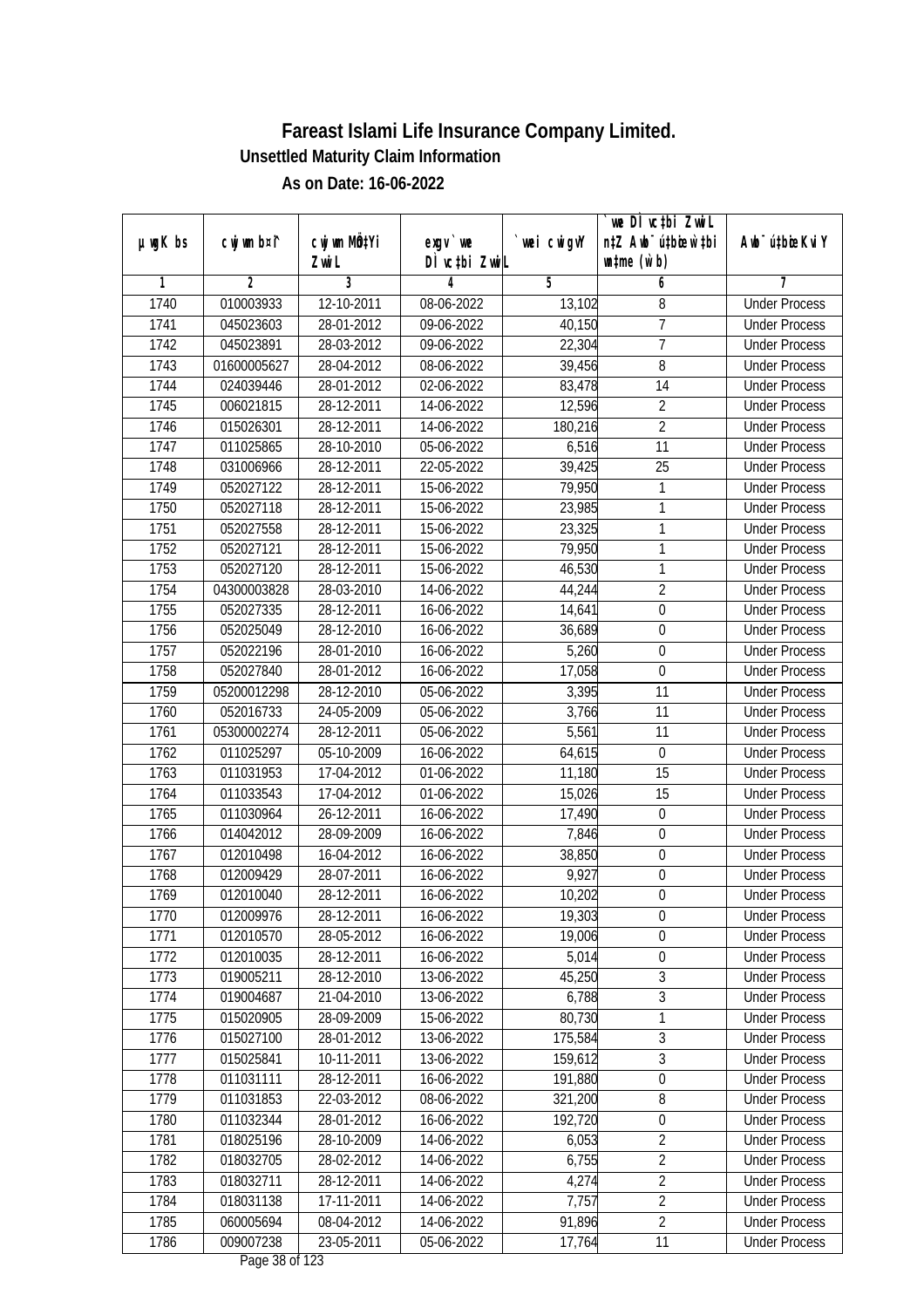| DÌ vctbi ZwiL<br>$\n  untime\n  (u`b)\n$<br>Zwi L<br>3<br>$\overline{2}$<br>5<br>6<br>1<br>4<br>7<br>1787<br>009005689<br>06-12-2009<br>05-06-2022<br>16,560<br><b>Under Process</b><br>11<br>1788<br>22-05-2012<br>160,600<br>10<br>049033413<br>06-06-2022<br><b>Under Process</b><br>1789<br>052027422<br>28-12-2011<br>15-06-2022<br>38,279<br>1<br><b>Under Process</b><br>1790<br>004047152<br>28-01-2010<br>23-05-2022<br>24<br>3,394<br><b>Under Process</b><br>$\overline{7}$<br>1791<br>024040400<br>28-12-2011<br>09-06-2022<br>11,030<br><b>Under Process</b><br>$\overline{3}$<br>1792<br>014057138<br>11-09-2011<br>13-06-2022<br>127,070<br><b>Under Process</b><br>$\overline{3}$<br>1793<br>014060563<br>28-04-2012<br>46,860<br>13-06-2022<br><b>Under Process</b><br>$\sqrt{3}$<br>1794<br>014060210<br>28-02-2012<br>13-06-2022<br>45,011<br><b>Under Process</b><br>$\overline{3}$<br>1795<br>3,715<br>014060329<br>28-02-2012<br>13-06-2022<br><b>Under Process</b><br>$\overline{2}$<br>1796<br>28-12-2011<br>29,902<br>015026686<br>14-06-2022<br><b>Under Process</b><br>1797<br>$\overline{0}$<br>011032096<br>21-04-2012<br>16-06-2022<br>142,500<br><b>Under Process</b><br>7<br>28-04-2012<br>25,989<br>1798<br>05700017281<br>09-06-2022<br><b>Under Process</b><br>1799<br>$\overline{31}$<br>017031187<br>28-12-2011<br>16-05-2022<br>32,521<br><b>Under Process</b><br>9<br>1800<br>030020552<br>05-09-2011<br>07-06-2022<br><b>Under Process</b><br>23,482<br>$\overline{2}$<br>1801<br>018032725<br>28-03-2012<br>14-06-2022<br>34,658<br><b>Under Process</b><br>3<br>1802<br>000003690<br>01-01-2012<br>13-06-2022<br>920,000<br><b>Under Process</b><br>1803<br>1<br>015026974<br>24-01-2012<br>15-06-2022<br>18,348<br><b>Under Process</b><br>1<br>1804<br>015026873<br>25-03-2012<br>6,521<br>15-06-2022<br><b>Under Process</b><br>1<br>1805<br>28-12-2010<br>015024378<br>15-06-2022<br>14,028<br><b>Under Process</b><br>1806<br>015026897<br>28-01-2012<br>15-06-2022<br>30,233<br>1<br><b>Under Process</b><br>1807<br>1<br>015026132<br>28-12-2011<br>15-06-2022<br>11,990<br><b>Under Process</b><br>8<br>1808<br>015026839<br>20-03-2012<br>56,210<br>08-06-2022<br><b>Under Process</b><br>192,720<br>1809<br>032005986<br>11-04-2012<br>02-06-2022<br>14<br><b>Under Process</b><br>$\overline{2}$<br>1810<br>014054499<br>28-03-2011<br>14-06-2022<br>14,357<br><b>Under Process</b><br>$\overline{1}$<br>1811<br>045022685<br>28-12-2011<br>09-06-2022<br>69,237<br><b>Under Process</b><br>1812<br>7<br>045023608<br>28-01-2012<br>09-06-2022<br>50,069<br><b>Under Process</b><br>1813<br>033016629<br>28-12-2011<br>12,309<br>8<br>08-06-2022<br><b>Under Process</b><br>3<br>1814<br>029003435<br>20-04-2008<br>13-06-2022<br>32,497<br><b>Under Process</b><br>$\overline{7}$<br>1815<br>021078832<br>28-10-2011<br>09-06-2022<br>21,675<br><b>Under Process</b><br>25<br>1816<br>12,629<br>045017084<br>28-07-2010<br>22-05-2022<br><b>Under Process</b><br>1817<br>045020000<br>28-03-2011<br>22-05-2022<br>2,979<br>25<br><b>Under Process</b><br>7<br>1818<br>045024332<br>28-01-2012<br>17,888<br>09-06-2022<br><b>Under Process</b><br>15,398<br>8<br>1819<br>012010542<br>28-04-2012<br>08-06-2022<br><b>Under Process</b><br>$\, 8$<br>37,800<br>1820<br>012010244<br>28-01-2012<br>08-06-2022<br><b>Under Process</b><br>1821<br>012010257<br>19-03-2012<br>40,150<br>10-04-2022<br>67<br><b>Under Process</b><br>1822<br>030014142<br>28-12-2010<br>15,957<br>9<br>07-06-2022<br><b>Under Process</b><br>$\overline{7}$<br>1823<br>045024273<br>16,394<br>28-04-2012<br>09-06-2022<br><b>Under Process</b><br>22,738<br>$\overline{7}$<br>1824<br>045023108<br>28-12-2011<br>09-06-2022<br><b>Under Process</b><br>$\overline{7}$<br>17,222<br>1825<br>045024397<br>28-04-2012<br>09-06-2022<br><b>Under Process</b><br>$\overline{7}$<br>1826<br>69,776<br>045024145<br>28-04-2012<br>09-06-2022<br><b>Under Process</b><br>1827<br>$\overline{2}$<br>045023127<br>28-12-2011<br>14-06-2022<br>13,626<br><b>Under Process</b><br>004036340<br>28-11-2008<br>$\boldsymbol{0}$<br>1828<br>16-06-2022<br>8,535<br><b>Under Process</b><br>1829<br>13,750<br>10<br>05200023787<br>10-04-2011<br>06-06-2022<br><b>Under Process</b><br>22,349<br>1830<br>052027687<br>28-12-2011<br>05-06-2022<br>11<br><b>Under Process</b><br>1831<br>13,298<br>018030935<br>23-10-2011<br>06-06-2022<br>10<br><b>Under Process</b><br>1832<br>018032418<br>28-12-2011<br>6,704<br>31<br>16-05-2022<br><b>Under Process</b><br>13,236<br>1833<br>018029880<br>28-05-2011<br>02-06-2022<br>14<br><b>Under Process</b> | $µ$ ug $K$ bs | cwj wm b¤i^ | cwj wm MQtYi | $exgV$ we |            | we DI vctbi ZwiL<br>n‡Z Awb <sup>-</sup> ú‡bioar`‡bi | Awb <sup>-</sup> ú‡bioeKviY |
|------------------------------------------------------------------------------------------------------------------------------------------------------------------------------------------------------------------------------------------------------------------------------------------------------------------------------------------------------------------------------------------------------------------------------------------------------------------------------------------------------------------------------------------------------------------------------------------------------------------------------------------------------------------------------------------------------------------------------------------------------------------------------------------------------------------------------------------------------------------------------------------------------------------------------------------------------------------------------------------------------------------------------------------------------------------------------------------------------------------------------------------------------------------------------------------------------------------------------------------------------------------------------------------------------------------------------------------------------------------------------------------------------------------------------------------------------------------------------------------------------------------------------------------------------------------------------------------------------------------------------------------------------------------------------------------------------------------------------------------------------------------------------------------------------------------------------------------------------------------------------------------------------------------------------------------------------------------------------------------------------------------------------------------------------------------------------------------------------------------------------------------------------------------------------------------------------------------------------------------------------------------------------------------------------------------------------------------------------------------------------------------------------------------------------------------------------------------------------------------------------------------------------------------------------------------------------------------------------------------------------------------------------------------------------------------------------------------------------------------------------------------------------------------------------------------------------------------------------------------------------------------------------------------------------------------------------------------------------------------------------------------------------------------------------------------------------------------------------------------------------------------------------------------------------------------------------------------------------------------------------------------------------------------------------------------------------------------------------------------------------------------------------------------------------------------------------------------------------------------------------------------------------------------------------------------------------------------------------------------------------------------------------------------------------------------------------------------------------------------------------------------------------------------------------------------------------------------------------------------------------------------------------------------------------------------------------------------------------------------------------------------------------------------------------------------------------------------------------------------------------------------------------------------------------------------------------------------------------------------------------------------------------------------------------------------------------------------------------------------------------------------------------------------------------------------------------------------------------------------------------------------------------------------------------------------------------------------------------------------------------------------------------------------------|---------------|-------------|--------------|-----------|------------|------------------------------------------------------|-----------------------------|
|                                                                                                                                                                                                                                                                                                                                                                                                                                                                                                                                                                                                                                                                                                                                                                                                                                                                                                                                                                                                                                                                                                                                                                                                                                                                                                                                                                                                                                                                                                                                                                                                                                                                                                                                                                                                                                                                                                                                                                                                                                                                                                                                                                                                                                                                                                                                                                                                                                                                                                                                                                                                                                                                                                                                                                                                                                                                                                                                                                                                                                                                                                                                                                                                                                                                                                                                                                                                                                                                                                                                                                                                                                                                                                                                                                                                                                                                                                                                                                                                                                                                                                                                                                                                                                                                                                                                                                                                                                                                                                                                                                                                                                                                        |               |             |              |           | wei cwigvY |                                                      |                             |
|                                                                                                                                                                                                                                                                                                                                                                                                                                                                                                                                                                                                                                                                                                                                                                                                                                                                                                                                                                                                                                                                                                                                                                                                                                                                                                                                                                                                                                                                                                                                                                                                                                                                                                                                                                                                                                                                                                                                                                                                                                                                                                                                                                                                                                                                                                                                                                                                                                                                                                                                                                                                                                                                                                                                                                                                                                                                                                                                                                                                                                                                                                                                                                                                                                                                                                                                                                                                                                                                                                                                                                                                                                                                                                                                                                                                                                                                                                                                                                                                                                                                                                                                                                                                                                                                                                                                                                                                                                                                                                                                                                                                                                                                        |               |             |              |           |            |                                                      |                             |
|                                                                                                                                                                                                                                                                                                                                                                                                                                                                                                                                                                                                                                                                                                                                                                                                                                                                                                                                                                                                                                                                                                                                                                                                                                                                                                                                                                                                                                                                                                                                                                                                                                                                                                                                                                                                                                                                                                                                                                                                                                                                                                                                                                                                                                                                                                                                                                                                                                                                                                                                                                                                                                                                                                                                                                                                                                                                                                                                                                                                                                                                                                                                                                                                                                                                                                                                                                                                                                                                                                                                                                                                                                                                                                                                                                                                                                                                                                                                                                                                                                                                                                                                                                                                                                                                                                                                                                                                                                                                                                                                                                                                                                                                        |               |             |              |           |            |                                                      |                             |
|                                                                                                                                                                                                                                                                                                                                                                                                                                                                                                                                                                                                                                                                                                                                                                                                                                                                                                                                                                                                                                                                                                                                                                                                                                                                                                                                                                                                                                                                                                                                                                                                                                                                                                                                                                                                                                                                                                                                                                                                                                                                                                                                                                                                                                                                                                                                                                                                                                                                                                                                                                                                                                                                                                                                                                                                                                                                                                                                                                                                                                                                                                                                                                                                                                                                                                                                                                                                                                                                                                                                                                                                                                                                                                                                                                                                                                                                                                                                                                                                                                                                                                                                                                                                                                                                                                                                                                                                                                                                                                                                                                                                                                                                        |               |             |              |           |            |                                                      |                             |
|                                                                                                                                                                                                                                                                                                                                                                                                                                                                                                                                                                                                                                                                                                                                                                                                                                                                                                                                                                                                                                                                                                                                                                                                                                                                                                                                                                                                                                                                                                                                                                                                                                                                                                                                                                                                                                                                                                                                                                                                                                                                                                                                                                                                                                                                                                                                                                                                                                                                                                                                                                                                                                                                                                                                                                                                                                                                                                                                                                                                                                                                                                                                                                                                                                                                                                                                                                                                                                                                                                                                                                                                                                                                                                                                                                                                                                                                                                                                                                                                                                                                                                                                                                                                                                                                                                                                                                                                                                                                                                                                                                                                                                                                        |               |             |              |           |            |                                                      |                             |
|                                                                                                                                                                                                                                                                                                                                                                                                                                                                                                                                                                                                                                                                                                                                                                                                                                                                                                                                                                                                                                                                                                                                                                                                                                                                                                                                                                                                                                                                                                                                                                                                                                                                                                                                                                                                                                                                                                                                                                                                                                                                                                                                                                                                                                                                                                                                                                                                                                                                                                                                                                                                                                                                                                                                                                                                                                                                                                                                                                                                                                                                                                                                                                                                                                                                                                                                                                                                                                                                                                                                                                                                                                                                                                                                                                                                                                                                                                                                                                                                                                                                                                                                                                                                                                                                                                                                                                                                                                                                                                                                                                                                                                                                        |               |             |              |           |            |                                                      |                             |
|                                                                                                                                                                                                                                                                                                                                                                                                                                                                                                                                                                                                                                                                                                                                                                                                                                                                                                                                                                                                                                                                                                                                                                                                                                                                                                                                                                                                                                                                                                                                                                                                                                                                                                                                                                                                                                                                                                                                                                                                                                                                                                                                                                                                                                                                                                                                                                                                                                                                                                                                                                                                                                                                                                                                                                                                                                                                                                                                                                                                                                                                                                                                                                                                                                                                                                                                                                                                                                                                                                                                                                                                                                                                                                                                                                                                                                                                                                                                                                                                                                                                                                                                                                                                                                                                                                                                                                                                                                                                                                                                                                                                                                                                        |               |             |              |           |            |                                                      |                             |
|                                                                                                                                                                                                                                                                                                                                                                                                                                                                                                                                                                                                                                                                                                                                                                                                                                                                                                                                                                                                                                                                                                                                                                                                                                                                                                                                                                                                                                                                                                                                                                                                                                                                                                                                                                                                                                                                                                                                                                                                                                                                                                                                                                                                                                                                                                                                                                                                                                                                                                                                                                                                                                                                                                                                                                                                                                                                                                                                                                                                                                                                                                                                                                                                                                                                                                                                                                                                                                                                                                                                                                                                                                                                                                                                                                                                                                                                                                                                                                                                                                                                                                                                                                                                                                                                                                                                                                                                                                                                                                                                                                                                                                                                        |               |             |              |           |            |                                                      |                             |
|                                                                                                                                                                                                                                                                                                                                                                                                                                                                                                                                                                                                                                                                                                                                                                                                                                                                                                                                                                                                                                                                                                                                                                                                                                                                                                                                                                                                                                                                                                                                                                                                                                                                                                                                                                                                                                                                                                                                                                                                                                                                                                                                                                                                                                                                                                                                                                                                                                                                                                                                                                                                                                                                                                                                                                                                                                                                                                                                                                                                                                                                                                                                                                                                                                                                                                                                                                                                                                                                                                                                                                                                                                                                                                                                                                                                                                                                                                                                                                                                                                                                                                                                                                                                                                                                                                                                                                                                                                                                                                                                                                                                                                                                        |               |             |              |           |            |                                                      |                             |
|                                                                                                                                                                                                                                                                                                                                                                                                                                                                                                                                                                                                                                                                                                                                                                                                                                                                                                                                                                                                                                                                                                                                                                                                                                                                                                                                                                                                                                                                                                                                                                                                                                                                                                                                                                                                                                                                                                                                                                                                                                                                                                                                                                                                                                                                                                                                                                                                                                                                                                                                                                                                                                                                                                                                                                                                                                                                                                                                                                                                                                                                                                                                                                                                                                                                                                                                                                                                                                                                                                                                                                                                                                                                                                                                                                                                                                                                                                                                                                                                                                                                                                                                                                                                                                                                                                                                                                                                                                                                                                                                                                                                                                                                        |               |             |              |           |            |                                                      |                             |
|                                                                                                                                                                                                                                                                                                                                                                                                                                                                                                                                                                                                                                                                                                                                                                                                                                                                                                                                                                                                                                                                                                                                                                                                                                                                                                                                                                                                                                                                                                                                                                                                                                                                                                                                                                                                                                                                                                                                                                                                                                                                                                                                                                                                                                                                                                                                                                                                                                                                                                                                                                                                                                                                                                                                                                                                                                                                                                                                                                                                                                                                                                                                                                                                                                                                                                                                                                                                                                                                                                                                                                                                                                                                                                                                                                                                                                                                                                                                                                                                                                                                                                                                                                                                                                                                                                                                                                                                                                                                                                                                                                                                                                                                        |               |             |              |           |            |                                                      |                             |
|                                                                                                                                                                                                                                                                                                                                                                                                                                                                                                                                                                                                                                                                                                                                                                                                                                                                                                                                                                                                                                                                                                                                                                                                                                                                                                                                                                                                                                                                                                                                                                                                                                                                                                                                                                                                                                                                                                                                                                                                                                                                                                                                                                                                                                                                                                                                                                                                                                                                                                                                                                                                                                                                                                                                                                                                                                                                                                                                                                                                                                                                                                                                                                                                                                                                                                                                                                                                                                                                                                                                                                                                                                                                                                                                                                                                                                                                                                                                                                                                                                                                                                                                                                                                                                                                                                                                                                                                                                                                                                                                                                                                                                                                        |               |             |              |           |            |                                                      |                             |
|                                                                                                                                                                                                                                                                                                                                                                                                                                                                                                                                                                                                                                                                                                                                                                                                                                                                                                                                                                                                                                                                                                                                                                                                                                                                                                                                                                                                                                                                                                                                                                                                                                                                                                                                                                                                                                                                                                                                                                                                                                                                                                                                                                                                                                                                                                                                                                                                                                                                                                                                                                                                                                                                                                                                                                                                                                                                                                                                                                                                                                                                                                                                                                                                                                                                                                                                                                                                                                                                                                                                                                                                                                                                                                                                                                                                                                                                                                                                                                                                                                                                                                                                                                                                                                                                                                                                                                                                                                                                                                                                                                                                                                                                        |               |             |              |           |            |                                                      |                             |
|                                                                                                                                                                                                                                                                                                                                                                                                                                                                                                                                                                                                                                                                                                                                                                                                                                                                                                                                                                                                                                                                                                                                                                                                                                                                                                                                                                                                                                                                                                                                                                                                                                                                                                                                                                                                                                                                                                                                                                                                                                                                                                                                                                                                                                                                                                                                                                                                                                                                                                                                                                                                                                                                                                                                                                                                                                                                                                                                                                                                                                                                                                                                                                                                                                                                                                                                                                                                                                                                                                                                                                                                                                                                                                                                                                                                                                                                                                                                                                                                                                                                                                                                                                                                                                                                                                                                                                                                                                                                                                                                                                                                                                                                        |               |             |              |           |            |                                                      |                             |
|                                                                                                                                                                                                                                                                                                                                                                                                                                                                                                                                                                                                                                                                                                                                                                                                                                                                                                                                                                                                                                                                                                                                                                                                                                                                                                                                                                                                                                                                                                                                                                                                                                                                                                                                                                                                                                                                                                                                                                                                                                                                                                                                                                                                                                                                                                                                                                                                                                                                                                                                                                                                                                                                                                                                                                                                                                                                                                                                                                                                                                                                                                                                                                                                                                                                                                                                                                                                                                                                                                                                                                                                                                                                                                                                                                                                                                                                                                                                                                                                                                                                                                                                                                                                                                                                                                                                                                                                                                                                                                                                                                                                                                                                        |               |             |              |           |            |                                                      |                             |
|                                                                                                                                                                                                                                                                                                                                                                                                                                                                                                                                                                                                                                                                                                                                                                                                                                                                                                                                                                                                                                                                                                                                                                                                                                                                                                                                                                                                                                                                                                                                                                                                                                                                                                                                                                                                                                                                                                                                                                                                                                                                                                                                                                                                                                                                                                                                                                                                                                                                                                                                                                                                                                                                                                                                                                                                                                                                                                                                                                                                                                                                                                                                                                                                                                                                                                                                                                                                                                                                                                                                                                                                                                                                                                                                                                                                                                                                                                                                                                                                                                                                                                                                                                                                                                                                                                                                                                                                                                                                                                                                                                                                                                                                        |               |             |              |           |            |                                                      |                             |
|                                                                                                                                                                                                                                                                                                                                                                                                                                                                                                                                                                                                                                                                                                                                                                                                                                                                                                                                                                                                                                                                                                                                                                                                                                                                                                                                                                                                                                                                                                                                                                                                                                                                                                                                                                                                                                                                                                                                                                                                                                                                                                                                                                                                                                                                                                                                                                                                                                                                                                                                                                                                                                                                                                                                                                                                                                                                                                                                                                                                                                                                                                                                                                                                                                                                                                                                                                                                                                                                                                                                                                                                                                                                                                                                                                                                                                                                                                                                                                                                                                                                                                                                                                                                                                                                                                                                                                                                                                                                                                                                                                                                                                                                        |               |             |              |           |            |                                                      |                             |
|                                                                                                                                                                                                                                                                                                                                                                                                                                                                                                                                                                                                                                                                                                                                                                                                                                                                                                                                                                                                                                                                                                                                                                                                                                                                                                                                                                                                                                                                                                                                                                                                                                                                                                                                                                                                                                                                                                                                                                                                                                                                                                                                                                                                                                                                                                                                                                                                                                                                                                                                                                                                                                                                                                                                                                                                                                                                                                                                                                                                                                                                                                                                                                                                                                                                                                                                                                                                                                                                                                                                                                                                                                                                                                                                                                                                                                                                                                                                                                                                                                                                                                                                                                                                                                                                                                                                                                                                                                                                                                                                                                                                                                                                        |               |             |              |           |            |                                                      |                             |
|                                                                                                                                                                                                                                                                                                                                                                                                                                                                                                                                                                                                                                                                                                                                                                                                                                                                                                                                                                                                                                                                                                                                                                                                                                                                                                                                                                                                                                                                                                                                                                                                                                                                                                                                                                                                                                                                                                                                                                                                                                                                                                                                                                                                                                                                                                                                                                                                                                                                                                                                                                                                                                                                                                                                                                                                                                                                                                                                                                                                                                                                                                                                                                                                                                                                                                                                                                                                                                                                                                                                                                                                                                                                                                                                                                                                                                                                                                                                                                                                                                                                                                                                                                                                                                                                                                                                                                                                                                                                                                                                                                                                                                                                        |               |             |              |           |            |                                                      |                             |
|                                                                                                                                                                                                                                                                                                                                                                                                                                                                                                                                                                                                                                                                                                                                                                                                                                                                                                                                                                                                                                                                                                                                                                                                                                                                                                                                                                                                                                                                                                                                                                                                                                                                                                                                                                                                                                                                                                                                                                                                                                                                                                                                                                                                                                                                                                                                                                                                                                                                                                                                                                                                                                                                                                                                                                                                                                                                                                                                                                                                                                                                                                                                                                                                                                                                                                                                                                                                                                                                                                                                                                                                                                                                                                                                                                                                                                                                                                                                                                                                                                                                                                                                                                                                                                                                                                                                                                                                                                                                                                                                                                                                                                                                        |               |             |              |           |            |                                                      |                             |
|                                                                                                                                                                                                                                                                                                                                                                                                                                                                                                                                                                                                                                                                                                                                                                                                                                                                                                                                                                                                                                                                                                                                                                                                                                                                                                                                                                                                                                                                                                                                                                                                                                                                                                                                                                                                                                                                                                                                                                                                                                                                                                                                                                                                                                                                                                                                                                                                                                                                                                                                                                                                                                                                                                                                                                                                                                                                                                                                                                                                                                                                                                                                                                                                                                                                                                                                                                                                                                                                                                                                                                                                                                                                                                                                                                                                                                                                                                                                                                                                                                                                                                                                                                                                                                                                                                                                                                                                                                                                                                                                                                                                                                                                        |               |             |              |           |            |                                                      |                             |
|                                                                                                                                                                                                                                                                                                                                                                                                                                                                                                                                                                                                                                                                                                                                                                                                                                                                                                                                                                                                                                                                                                                                                                                                                                                                                                                                                                                                                                                                                                                                                                                                                                                                                                                                                                                                                                                                                                                                                                                                                                                                                                                                                                                                                                                                                                                                                                                                                                                                                                                                                                                                                                                                                                                                                                                                                                                                                                                                                                                                                                                                                                                                                                                                                                                                                                                                                                                                                                                                                                                                                                                                                                                                                                                                                                                                                                                                                                                                                                                                                                                                                                                                                                                                                                                                                                                                                                                                                                                                                                                                                                                                                                                                        |               |             |              |           |            |                                                      |                             |
|                                                                                                                                                                                                                                                                                                                                                                                                                                                                                                                                                                                                                                                                                                                                                                                                                                                                                                                                                                                                                                                                                                                                                                                                                                                                                                                                                                                                                                                                                                                                                                                                                                                                                                                                                                                                                                                                                                                                                                                                                                                                                                                                                                                                                                                                                                                                                                                                                                                                                                                                                                                                                                                                                                                                                                                                                                                                                                                                                                                                                                                                                                                                                                                                                                                                                                                                                                                                                                                                                                                                                                                                                                                                                                                                                                                                                                                                                                                                                                                                                                                                                                                                                                                                                                                                                                                                                                                                                                                                                                                                                                                                                                                                        |               |             |              |           |            |                                                      |                             |
|                                                                                                                                                                                                                                                                                                                                                                                                                                                                                                                                                                                                                                                                                                                                                                                                                                                                                                                                                                                                                                                                                                                                                                                                                                                                                                                                                                                                                                                                                                                                                                                                                                                                                                                                                                                                                                                                                                                                                                                                                                                                                                                                                                                                                                                                                                                                                                                                                                                                                                                                                                                                                                                                                                                                                                                                                                                                                                                                                                                                                                                                                                                                                                                                                                                                                                                                                                                                                                                                                                                                                                                                                                                                                                                                                                                                                                                                                                                                                                                                                                                                                                                                                                                                                                                                                                                                                                                                                                                                                                                                                                                                                                                                        |               |             |              |           |            |                                                      |                             |
|                                                                                                                                                                                                                                                                                                                                                                                                                                                                                                                                                                                                                                                                                                                                                                                                                                                                                                                                                                                                                                                                                                                                                                                                                                                                                                                                                                                                                                                                                                                                                                                                                                                                                                                                                                                                                                                                                                                                                                                                                                                                                                                                                                                                                                                                                                                                                                                                                                                                                                                                                                                                                                                                                                                                                                                                                                                                                                                                                                                                                                                                                                                                                                                                                                                                                                                                                                                                                                                                                                                                                                                                                                                                                                                                                                                                                                                                                                                                                                                                                                                                                                                                                                                                                                                                                                                                                                                                                                                                                                                                                                                                                                                                        |               |             |              |           |            |                                                      |                             |
|                                                                                                                                                                                                                                                                                                                                                                                                                                                                                                                                                                                                                                                                                                                                                                                                                                                                                                                                                                                                                                                                                                                                                                                                                                                                                                                                                                                                                                                                                                                                                                                                                                                                                                                                                                                                                                                                                                                                                                                                                                                                                                                                                                                                                                                                                                                                                                                                                                                                                                                                                                                                                                                                                                                                                                                                                                                                                                                                                                                                                                                                                                                                                                                                                                                                                                                                                                                                                                                                                                                                                                                                                                                                                                                                                                                                                                                                                                                                                                                                                                                                                                                                                                                                                                                                                                                                                                                                                                                                                                                                                                                                                                                                        |               |             |              |           |            |                                                      |                             |
|                                                                                                                                                                                                                                                                                                                                                                                                                                                                                                                                                                                                                                                                                                                                                                                                                                                                                                                                                                                                                                                                                                                                                                                                                                                                                                                                                                                                                                                                                                                                                                                                                                                                                                                                                                                                                                                                                                                                                                                                                                                                                                                                                                                                                                                                                                                                                                                                                                                                                                                                                                                                                                                                                                                                                                                                                                                                                                                                                                                                                                                                                                                                                                                                                                                                                                                                                                                                                                                                                                                                                                                                                                                                                                                                                                                                                                                                                                                                                                                                                                                                                                                                                                                                                                                                                                                                                                                                                                                                                                                                                                                                                                                                        |               |             |              |           |            |                                                      |                             |
|                                                                                                                                                                                                                                                                                                                                                                                                                                                                                                                                                                                                                                                                                                                                                                                                                                                                                                                                                                                                                                                                                                                                                                                                                                                                                                                                                                                                                                                                                                                                                                                                                                                                                                                                                                                                                                                                                                                                                                                                                                                                                                                                                                                                                                                                                                                                                                                                                                                                                                                                                                                                                                                                                                                                                                                                                                                                                                                                                                                                                                                                                                                                                                                                                                                                                                                                                                                                                                                                                                                                                                                                                                                                                                                                                                                                                                                                                                                                                                                                                                                                                                                                                                                                                                                                                                                                                                                                                                                                                                                                                                                                                                                                        |               |             |              |           |            |                                                      |                             |
|                                                                                                                                                                                                                                                                                                                                                                                                                                                                                                                                                                                                                                                                                                                                                                                                                                                                                                                                                                                                                                                                                                                                                                                                                                                                                                                                                                                                                                                                                                                                                                                                                                                                                                                                                                                                                                                                                                                                                                                                                                                                                                                                                                                                                                                                                                                                                                                                                                                                                                                                                                                                                                                                                                                                                                                                                                                                                                                                                                                                                                                                                                                                                                                                                                                                                                                                                                                                                                                                                                                                                                                                                                                                                                                                                                                                                                                                                                                                                                                                                                                                                                                                                                                                                                                                                                                                                                                                                                                                                                                                                                                                                                                                        |               |             |              |           |            |                                                      |                             |
|                                                                                                                                                                                                                                                                                                                                                                                                                                                                                                                                                                                                                                                                                                                                                                                                                                                                                                                                                                                                                                                                                                                                                                                                                                                                                                                                                                                                                                                                                                                                                                                                                                                                                                                                                                                                                                                                                                                                                                                                                                                                                                                                                                                                                                                                                                                                                                                                                                                                                                                                                                                                                                                                                                                                                                                                                                                                                                                                                                                                                                                                                                                                                                                                                                                                                                                                                                                                                                                                                                                                                                                                                                                                                                                                                                                                                                                                                                                                                                                                                                                                                                                                                                                                                                                                                                                                                                                                                                                                                                                                                                                                                                                                        |               |             |              |           |            |                                                      |                             |
|                                                                                                                                                                                                                                                                                                                                                                                                                                                                                                                                                                                                                                                                                                                                                                                                                                                                                                                                                                                                                                                                                                                                                                                                                                                                                                                                                                                                                                                                                                                                                                                                                                                                                                                                                                                                                                                                                                                                                                                                                                                                                                                                                                                                                                                                                                                                                                                                                                                                                                                                                                                                                                                                                                                                                                                                                                                                                                                                                                                                                                                                                                                                                                                                                                                                                                                                                                                                                                                                                                                                                                                                                                                                                                                                                                                                                                                                                                                                                                                                                                                                                                                                                                                                                                                                                                                                                                                                                                                                                                                                                                                                                                                                        |               |             |              |           |            |                                                      |                             |
|                                                                                                                                                                                                                                                                                                                                                                                                                                                                                                                                                                                                                                                                                                                                                                                                                                                                                                                                                                                                                                                                                                                                                                                                                                                                                                                                                                                                                                                                                                                                                                                                                                                                                                                                                                                                                                                                                                                                                                                                                                                                                                                                                                                                                                                                                                                                                                                                                                                                                                                                                                                                                                                                                                                                                                                                                                                                                                                                                                                                                                                                                                                                                                                                                                                                                                                                                                                                                                                                                                                                                                                                                                                                                                                                                                                                                                                                                                                                                                                                                                                                                                                                                                                                                                                                                                                                                                                                                                                                                                                                                                                                                                                                        |               |             |              |           |            |                                                      |                             |
|                                                                                                                                                                                                                                                                                                                                                                                                                                                                                                                                                                                                                                                                                                                                                                                                                                                                                                                                                                                                                                                                                                                                                                                                                                                                                                                                                                                                                                                                                                                                                                                                                                                                                                                                                                                                                                                                                                                                                                                                                                                                                                                                                                                                                                                                                                                                                                                                                                                                                                                                                                                                                                                                                                                                                                                                                                                                                                                                                                                                                                                                                                                                                                                                                                                                                                                                                                                                                                                                                                                                                                                                                                                                                                                                                                                                                                                                                                                                                                                                                                                                                                                                                                                                                                                                                                                                                                                                                                                                                                                                                                                                                                                                        |               |             |              |           |            |                                                      |                             |
|                                                                                                                                                                                                                                                                                                                                                                                                                                                                                                                                                                                                                                                                                                                                                                                                                                                                                                                                                                                                                                                                                                                                                                                                                                                                                                                                                                                                                                                                                                                                                                                                                                                                                                                                                                                                                                                                                                                                                                                                                                                                                                                                                                                                                                                                                                                                                                                                                                                                                                                                                                                                                                                                                                                                                                                                                                                                                                                                                                                                                                                                                                                                                                                                                                                                                                                                                                                                                                                                                                                                                                                                                                                                                                                                                                                                                                                                                                                                                                                                                                                                                                                                                                                                                                                                                                                                                                                                                                                                                                                                                                                                                                                                        |               |             |              |           |            |                                                      |                             |
|                                                                                                                                                                                                                                                                                                                                                                                                                                                                                                                                                                                                                                                                                                                                                                                                                                                                                                                                                                                                                                                                                                                                                                                                                                                                                                                                                                                                                                                                                                                                                                                                                                                                                                                                                                                                                                                                                                                                                                                                                                                                                                                                                                                                                                                                                                                                                                                                                                                                                                                                                                                                                                                                                                                                                                                                                                                                                                                                                                                                                                                                                                                                                                                                                                                                                                                                                                                                                                                                                                                                                                                                                                                                                                                                                                                                                                                                                                                                                                                                                                                                                                                                                                                                                                                                                                                                                                                                                                                                                                                                                                                                                                                                        |               |             |              |           |            |                                                      |                             |
|                                                                                                                                                                                                                                                                                                                                                                                                                                                                                                                                                                                                                                                                                                                                                                                                                                                                                                                                                                                                                                                                                                                                                                                                                                                                                                                                                                                                                                                                                                                                                                                                                                                                                                                                                                                                                                                                                                                                                                                                                                                                                                                                                                                                                                                                                                                                                                                                                                                                                                                                                                                                                                                                                                                                                                                                                                                                                                                                                                                                                                                                                                                                                                                                                                                                                                                                                                                                                                                                                                                                                                                                                                                                                                                                                                                                                                                                                                                                                                                                                                                                                                                                                                                                                                                                                                                                                                                                                                                                                                                                                                                                                                                                        |               |             |              |           |            |                                                      |                             |
|                                                                                                                                                                                                                                                                                                                                                                                                                                                                                                                                                                                                                                                                                                                                                                                                                                                                                                                                                                                                                                                                                                                                                                                                                                                                                                                                                                                                                                                                                                                                                                                                                                                                                                                                                                                                                                                                                                                                                                                                                                                                                                                                                                                                                                                                                                                                                                                                                                                                                                                                                                                                                                                                                                                                                                                                                                                                                                                                                                                                                                                                                                                                                                                                                                                                                                                                                                                                                                                                                                                                                                                                                                                                                                                                                                                                                                                                                                                                                                                                                                                                                                                                                                                                                                                                                                                                                                                                                                                                                                                                                                                                                                                                        |               |             |              |           |            |                                                      |                             |
|                                                                                                                                                                                                                                                                                                                                                                                                                                                                                                                                                                                                                                                                                                                                                                                                                                                                                                                                                                                                                                                                                                                                                                                                                                                                                                                                                                                                                                                                                                                                                                                                                                                                                                                                                                                                                                                                                                                                                                                                                                                                                                                                                                                                                                                                                                                                                                                                                                                                                                                                                                                                                                                                                                                                                                                                                                                                                                                                                                                                                                                                                                                                                                                                                                                                                                                                                                                                                                                                                                                                                                                                                                                                                                                                                                                                                                                                                                                                                                                                                                                                                                                                                                                                                                                                                                                                                                                                                                                                                                                                                                                                                                                                        |               |             |              |           |            |                                                      |                             |
|                                                                                                                                                                                                                                                                                                                                                                                                                                                                                                                                                                                                                                                                                                                                                                                                                                                                                                                                                                                                                                                                                                                                                                                                                                                                                                                                                                                                                                                                                                                                                                                                                                                                                                                                                                                                                                                                                                                                                                                                                                                                                                                                                                                                                                                                                                                                                                                                                                                                                                                                                                                                                                                                                                                                                                                                                                                                                                                                                                                                                                                                                                                                                                                                                                                                                                                                                                                                                                                                                                                                                                                                                                                                                                                                                                                                                                                                                                                                                                                                                                                                                                                                                                                                                                                                                                                                                                                                                                                                                                                                                                                                                                                                        |               |             |              |           |            |                                                      |                             |
|                                                                                                                                                                                                                                                                                                                                                                                                                                                                                                                                                                                                                                                                                                                                                                                                                                                                                                                                                                                                                                                                                                                                                                                                                                                                                                                                                                                                                                                                                                                                                                                                                                                                                                                                                                                                                                                                                                                                                                                                                                                                                                                                                                                                                                                                                                                                                                                                                                                                                                                                                                                                                                                                                                                                                                                                                                                                                                                                                                                                                                                                                                                                                                                                                                                                                                                                                                                                                                                                                                                                                                                                                                                                                                                                                                                                                                                                                                                                                                                                                                                                                                                                                                                                                                                                                                                                                                                                                                                                                                                                                                                                                                                                        |               |             |              |           |            |                                                      |                             |
|                                                                                                                                                                                                                                                                                                                                                                                                                                                                                                                                                                                                                                                                                                                                                                                                                                                                                                                                                                                                                                                                                                                                                                                                                                                                                                                                                                                                                                                                                                                                                                                                                                                                                                                                                                                                                                                                                                                                                                                                                                                                                                                                                                                                                                                                                                                                                                                                                                                                                                                                                                                                                                                                                                                                                                                                                                                                                                                                                                                                                                                                                                                                                                                                                                                                                                                                                                                                                                                                                                                                                                                                                                                                                                                                                                                                                                                                                                                                                                                                                                                                                                                                                                                                                                                                                                                                                                                                                                                                                                                                                                                                                                                                        |               |             |              |           |            |                                                      |                             |
|                                                                                                                                                                                                                                                                                                                                                                                                                                                                                                                                                                                                                                                                                                                                                                                                                                                                                                                                                                                                                                                                                                                                                                                                                                                                                                                                                                                                                                                                                                                                                                                                                                                                                                                                                                                                                                                                                                                                                                                                                                                                                                                                                                                                                                                                                                                                                                                                                                                                                                                                                                                                                                                                                                                                                                                                                                                                                                                                                                                                                                                                                                                                                                                                                                                                                                                                                                                                                                                                                                                                                                                                                                                                                                                                                                                                                                                                                                                                                                                                                                                                                                                                                                                                                                                                                                                                                                                                                                                                                                                                                                                                                                                                        |               |             |              |           |            |                                                      |                             |
|                                                                                                                                                                                                                                                                                                                                                                                                                                                                                                                                                                                                                                                                                                                                                                                                                                                                                                                                                                                                                                                                                                                                                                                                                                                                                                                                                                                                                                                                                                                                                                                                                                                                                                                                                                                                                                                                                                                                                                                                                                                                                                                                                                                                                                                                                                                                                                                                                                                                                                                                                                                                                                                                                                                                                                                                                                                                                                                                                                                                                                                                                                                                                                                                                                                                                                                                                                                                                                                                                                                                                                                                                                                                                                                                                                                                                                                                                                                                                                                                                                                                                                                                                                                                                                                                                                                                                                                                                                                                                                                                                                                                                                                                        |               |             |              |           |            |                                                      |                             |
|                                                                                                                                                                                                                                                                                                                                                                                                                                                                                                                                                                                                                                                                                                                                                                                                                                                                                                                                                                                                                                                                                                                                                                                                                                                                                                                                                                                                                                                                                                                                                                                                                                                                                                                                                                                                                                                                                                                                                                                                                                                                                                                                                                                                                                                                                                                                                                                                                                                                                                                                                                                                                                                                                                                                                                                                                                                                                                                                                                                                                                                                                                                                                                                                                                                                                                                                                                                                                                                                                                                                                                                                                                                                                                                                                                                                                                                                                                                                                                                                                                                                                                                                                                                                                                                                                                                                                                                                                                                                                                                                                                                                                                                                        |               |             |              |           |            |                                                      |                             |
|                                                                                                                                                                                                                                                                                                                                                                                                                                                                                                                                                                                                                                                                                                                                                                                                                                                                                                                                                                                                                                                                                                                                                                                                                                                                                                                                                                                                                                                                                                                                                                                                                                                                                                                                                                                                                                                                                                                                                                                                                                                                                                                                                                                                                                                                                                                                                                                                                                                                                                                                                                                                                                                                                                                                                                                                                                                                                                                                                                                                                                                                                                                                                                                                                                                                                                                                                                                                                                                                                                                                                                                                                                                                                                                                                                                                                                                                                                                                                                                                                                                                                                                                                                                                                                                                                                                                                                                                                                                                                                                                                                                                                                                                        |               |             |              |           |            |                                                      |                             |
|                                                                                                                                                                                                                                                                                                                                                                                                                                                                                                                                                                                                                                                                                                                                                                                                                                                                                                                                                                                                                                                                                                                                                                                                                                                                                                                                                                                                                                                                                                                                                                                                                                                                                                                                                                                                                                                                                                                                                                                                                                                                                                                                                                                                                                                                                                                                                                                                                                                                                                                                                                                                                                                                                                                                                                                                                                                                                                                                                                                                                                                                                                                                                                                                                                                                                                                                                                                                                                                                                                                                                                                                                                                                                                                                                                                                                                                                                                                                                                                                                                                                                                                                                                                                                                                                                                                                                                                                                                                                                                                                                                                                                                                                        |               |             |              |           |            |                                                      |                             |
|                                                                                                                                                                                                                                                                                                                                                                                                                                                                                                                                                                                                                                                                                                                                                                                                                                                                                                                                                                                                                                                                                                                                                                                                                                                                                                                                                                                                                                                                                                                                                                                                                                                                                                                                                                                                                                                                                                                                                                                                                                                                                                                                                                                                                                                                                                                                                                                                                                                                                                                                                                                                                                                                                                                                                                                                                                                                                                                                                                                                                                                                                                                                                                                                                                                                                                                                                                                                                                                                                                                                                                                                                                                                                                                                                                                                                                                                                                                                                                                                                                                                                                                                                                                                                                                                                                                                                                                                                                                                                                                                                                                                                                                                        |               |             |              |           |            |                                                      |                             |
|                                                                                                                                                                                                                                                                                                                                                                                                                                                                                                                                                                                                                                                                                                                                                                                                                                                                                                                                                                                                                                                                                                                                                                                                                                                                                                                                                                                                                                                                                                                                                                                                                                                                                                                                                                                                                                                                                                                                                                                                                                                                                                                                                                                                                                                                                                                                                                                                                                                                                                                                                                                                                                                                                                                                                                                                                                                                                                                                                                                                                                                                                                                                                                                                                                                                                                                                                                                                                                                                                                                                                                                                                                                                                                                                                                                                                                                                                                                                                                                                                                                                                                                                                                                                                                                                                                                                                                                                                                                                                                                                                                                                                                                                        |               |             |              |           |            |                                                      |                             |
|                                                                                                                                                                                                                                                                                                                                                                                                                                                                                                                                                                                                                                                                                                                                                                                                                                                                                                                                                                                                                                                                                                                                                                                                                                                                                                                                                                                                                                                                                                                                                                                                                                                                                                                                                                                                                                                                                                                                                                                                                                                                                                                                                                                                                                                                                                                                                                                                                                                                                                                                                                                                                                                                                                                                                                                                                                                                                                                                                                                                                                                                                                                                                                                                                                                                                                                                                                                                                                                                                                                                                                                                                                                                                                                                                                                                                                                                                                                                                                                                                                                                                                                                                                                                                                                                                                                                                                                                                                                                                                                                                                                                                                                                        |               |             |              |           |            |                                                      |                             |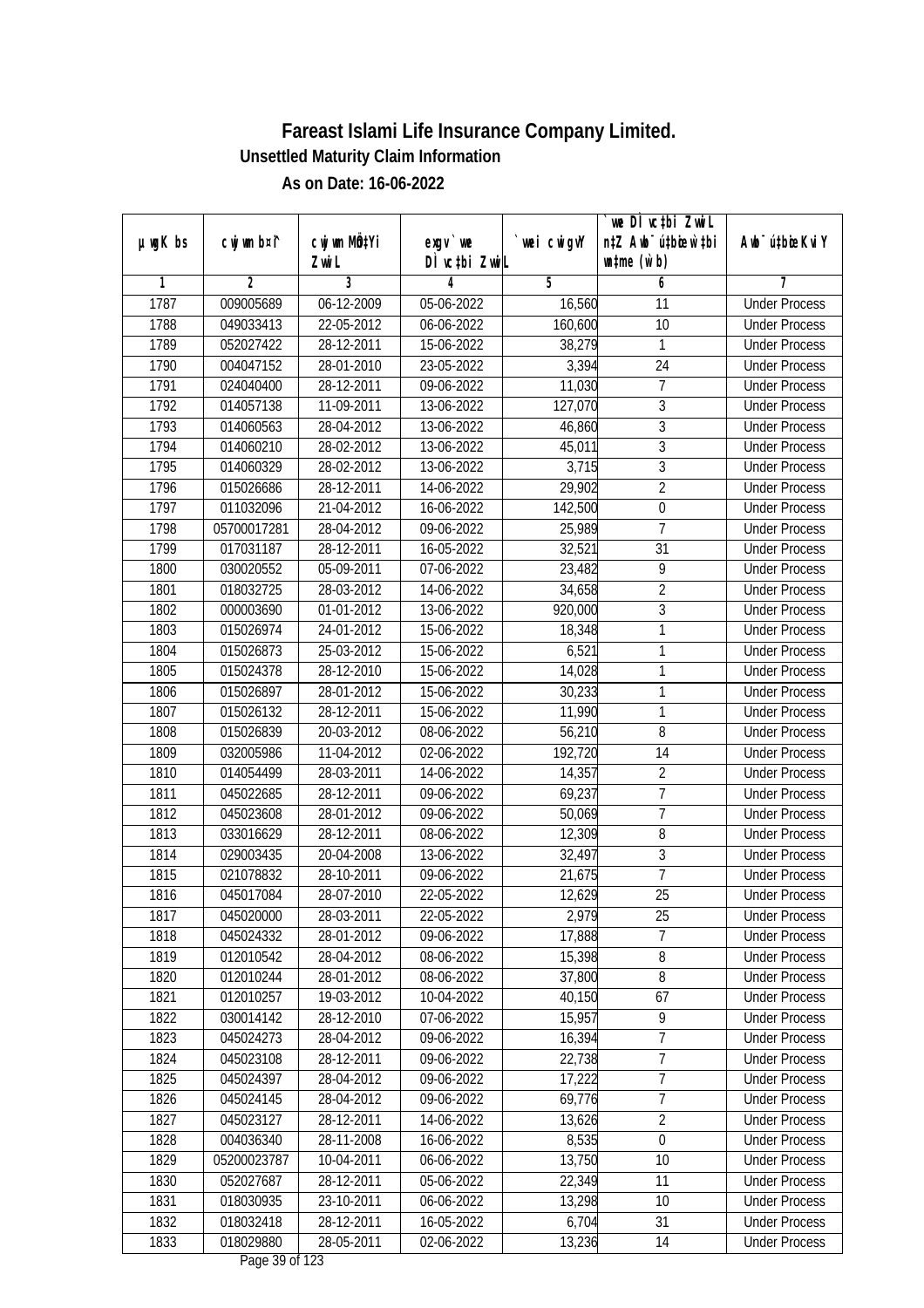|               |                |                           |                                |             | `we DÌ vc‡bi Zwwi∟               |                             |
|---------------|----------------|---------------------------|--------------------------------|-------------|----------------------------------|-----------------------------|
| $µ$ ug $K$ bs | cwj wm b¤i^    | cwj wm MQ <sup>1</sup> Yi | $exqu$ we                      | `wei cwigvY | n‡Z Awb <sup>-</sup> ú‡bioen`‡bi | Awb <sup>-</sup> ú‡bioeKviY |
|               |                | Zwi L                     | DÌ vctbi ZwiL                  |             | $\n  untime\n  (u`b)\n$          |                             |
| 1             | $\overline{2}$ | $\overline{3}$            | 4                              | 5           | 6                                | 7                           |
| 1834          | 018031945      | 26-12-2011                | 14-06-2022                     | 16,782      | 2                                | <b>Under Process</b>        |
| 1835          | 049027012      | 28-04-2010                | 06-06-2022                     | 2,606       | $\overline{10}$                  | <b>Under Process</b>        |
| 1836          | 049027015      | 28-04-2010                | 15-06-2022                     | 5,883       | 1                                | <b>Under Process</b>        |
| 1837          | 043037960      | 15-04-2012                | 09-06-2022                     | 37,270      | $\overline{7}$                   | <b>Under Process</b>        |
| 1838          | 0947004286     | 28-11-2011                | 06-06-2022                     | 32,048      | $\overline{10}$                  | <b>Under Process</b>        |
| 1839          | 0947004418     | 26-12-2011                | 05-06-2022                     | 26,876      | $\overline{11}$                  | <b>Under Process</b>        |
| 1840          | 0947004501     | 28-12-2011                | 05-06-2022                     | 17,335      | 11                               | <b>Under Process</b>        |
| 1841          | 0947004534     | 28-12-2011                | 05-06-2022                     | 8,464       | 11                               | <b>Under Process</b>        |
| 1842          | 0947004546     | 28-12-2011                | 13-06-2022                     | 72,067      | 3                                | <b>Under Process</b>        |
| 1843          | 0947004702     | 28-12-2011                | 05-06-2022                     | 25,936      | 11                               | <b>Under Process</b>        |
| 1844          | 0947004796     | 25-02-2012                | 13-06-2022                     | 38,866      | 3                                | <b>Under Process</b>        |
| 1845          | 0947004818     | 08-03-2012                | 05-06-2022                     | 37,002      | 11                               | <b>Under Process</b>        |
| 1846          | 0947004824     | 12-03-2012                | 13-06-2022                     | 80,359      | $\overline{3}$                   | <b>Under Process</b>        |
| 1847          | 0947004838     | 24-03-2012                | 06-06-2022                     | 97,167      | 10                               | <b>Under Process</b>        |
| 1848          | 0947004869     | 28-03-2012                | 13-06-2022                     | 38,866      | 3                                | <b>Under Process</b>        |
| 1849          | 0947004883     | 28-03-2012                | 14-06-2022                     | 36,979      | $\overline{2}$                   | <b>Under Process</b>        |
| 1850          | 0947004903     | 07-04-2012                | 05-06-2022                     | 37,212      | 11                               | <b>Under Process</b>        |
| 1851          | 0947004921     | 22-04-2012                | 05-06-2022                     | 36,070      | 11                               | <b>Under Process</b>        |
| 1852          | 0947004933     | 26-04-2012                | 13-06-2022                     | 7,636       | $\mathfrak{Z}$                   | <b>Under Process</b>        |
| 1853          | 0947004966     | 28-04-2012                | 05-06-2022                     | 18,036      | 11                               | <b>Under Process</b>        |
| 1854          | 0947004971     | 28-04-2012                | 05-06-2022                     | 54,111      | 11                               | <b>Under Process</b>        |
| 1855          | 0947005012     | 28-04-2012                | 05-06-2022                     | 39,240      | 11                               | <b>Under Process</b>        |
| 1856          | 0948001830     | 28-01-2010                | 14-06-2022                     | 170,909     | $\overline{2}$                   | <b>Under Process</b>        |
| 1857          | 0948002995     | 28-06-2010                | 26-05-2022                     | 7,745       | 21                               | <b>Under Process</b>        |
| 1858          | 0948006893     | 28-04-2011                | 09-06-2022                     | 26,431      | 7                                | <b>Under Process</b>        |
| 1859          | 0948007654     | 28-06-2011                | 09-06-2022                     | 83,656      | $\overline{1}$                   | <b>Under Process</b>        |
| 1860          | 0948008386     | 24-10-2011                | 14-06-2022                     | 27,032      | $\overline{2}$                   | <b>Under Process</b>        |
| 1861          | 0948008398     | 24-10-2011                | 14-06-2022                     | 12,782      | $\overline{2}$                   | <b>Under Process</b>        |
| 1862          | 0948008453     | 01-11-2011                | 26-05-2022                     | 17,794      | 21                               | <b>Under Process</b>        |
| 1863          | 0948008534     | 17-11-2011                | 09-06-2022                     | 10,010      | $\overline{7}$                   | <b>Under Process</b>        |
| 1864          | 0948009230     | 28-12-2011                | 09-06-2022                     | 12,860      | 7                                | <b>Under Process</b>        |
| 1865          | 0948009243     | 28-12-2011                | 26-05-2022                     | 8,742       | 21                               | <b>Under Process</b>        |
| 1866          | 0948009278     | 28-12-2011                | 26-05-2022                     | 36,306      | 21                               | <b>Under Process</b>        |
| 1867          | 0948009360     | 28-01-2012                | 14-06-2022                     | 39,780      | $\overline{2}$                   | <b>Under Process</b>        |
| 1868          | 0948009388     | 25-02-2012                | 26-05-2022                     | 95,836      | 21                               | <b>Under Process</b>        |
| 1869          | 0948009449     | 28-02-2012                | 14-06-2022                     | 16,863      | $\overline{2}$                   | <b>Under Process</b>        |
| 1870          | 0948009475     | 28-02-2012                | 09-06-2022                     | 83,058      | $\overline{7}$                   | <b>Under Process</b>        |
| 1871          | 0948009506     | 28-02-2012                | 09-06-2022                     | 14,091      | $\overline{7}$                   | <b>Under Process</b>        |
| 1872          | 0948009547     | 14-03-2012                | 26-05-2022                     | 37,253      | 21                               | <b>Under Process</b>        |
| 1873          | 0948009573     | 24-03-2012                | 14-06-2022                     | 14,100      | $\overline{2}$                   | <b>Under Process</b>        |
| 1874          | 0948009596     | 24-03-2012                | 14-06-2022                     | 26,309      | $\overline{2}$                   | <b>Under Process</b>        |
| 1875          | 0948009607     | 25-03-2012                | 12-06-2022                     | 15,220      | $\overline{4}$                   | <b>Under Process</b>        |
| 1876          | 0948009627     | 25-03-2012                | 14-06-2022                     | 16,910      | $\overline{2}$                   | <b>Under Process</b>        |
| 1877          | 0948009652     | 28-03-2012                | 26-05-2022                     | 38,866      | 21                               | <b>Under Process</b>        |
| 1878          | 0948009682     | 28-03-2012                | 09-06-2022                     | 55,033      | $\overline{7}$                   | <b>Under Process</b>        |
| 1879          | 0948009737     | 19-04-2012                | 12-06-2022                     | 97,167      | 4                                | <b>Under Process</b>        |
| 1880          | 0948009768     | 28-04-2012                | 26-05-2022<br>Dega $10e$ f 100 | 18,036      | 21                               | <b>Under Process</b>        |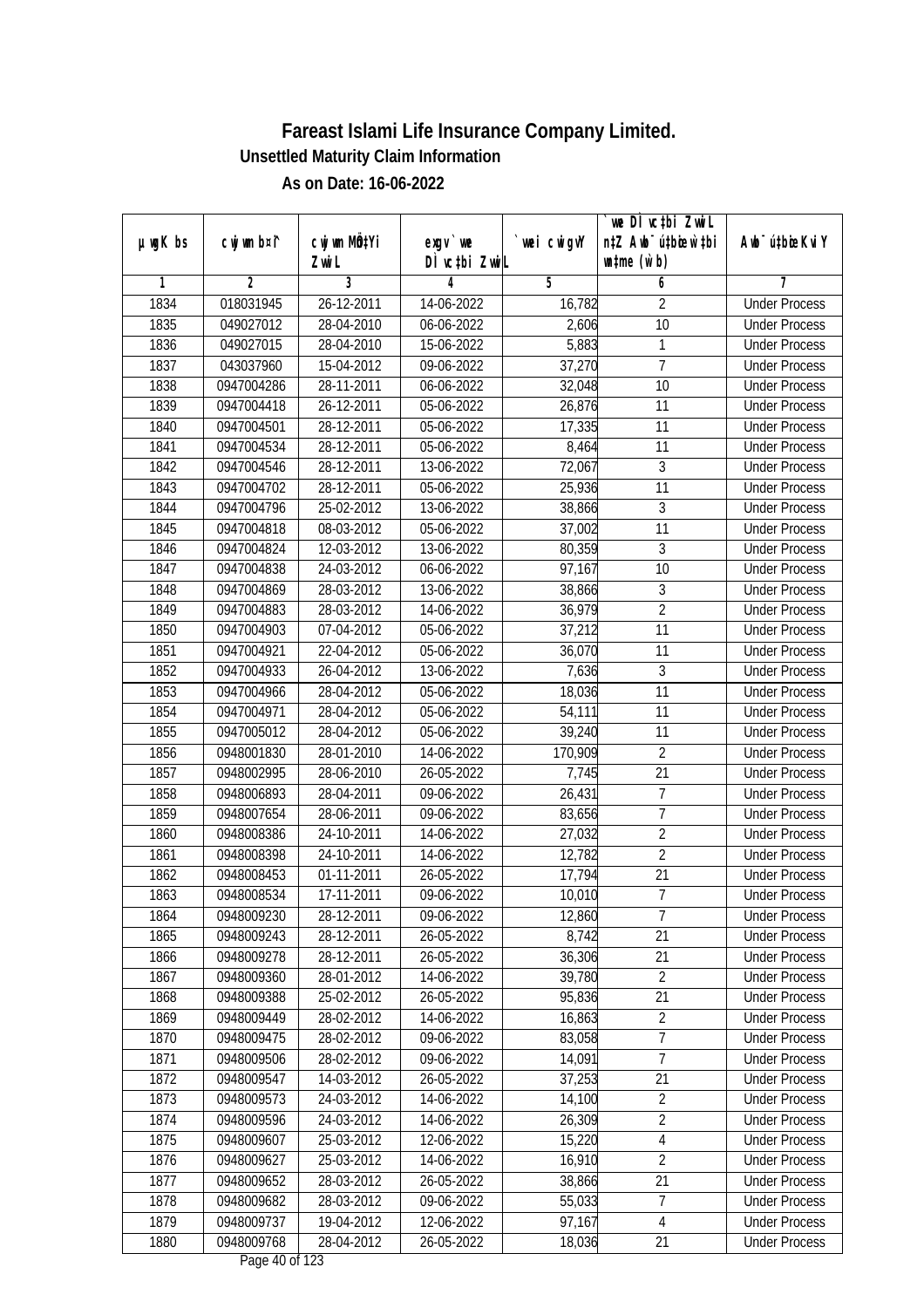|               |                |                           |                                |             | we DI vctbi ZwiL                 |                             |
|---------------|----------------|---------------------------|--------------------------------|-------------|----------------------------------|-----------------------------|
| $µ$ ug $K$ bs | cwj wm b¤i^    | cwj wm MQ <sup>1</sup> Yi | $exgV$ we                      | `wei cwigvY | n‡Z Awb <sup>-</sup> ú‡bicen`‡bi | Awb <sup>-</sup> ú‡bioeKviY |
|               |                | Zwi L                     | DÌ vctbi ZwiL                  |             | $\n  untime\n  (u`b)\n$          |                             |
| 1             | $\overline{2}$ | 3                         | 4                              | 5           | 6                                | 7                           |
| 1881          | 0948009770     | 28-04-2012                | 09-06-2022                     | 55,644      | 7                                | <b>Under Process</b>        |
| 1882          | 0948009788     | 28-04-2012                | 12-06-2022                     | 29,558      | 4                                | <b>Under Process</b>        |
| 1883          | 0948009849     | 28-04-2012                | 14-06-2022                     | 97,167      | $\overline{2}$                   | <b>Under Process</b>        |
| 1884          | 0948009850     | 28-04-2012                | 14-06-2022                     | 97,167      | $\overline{2}$                   | <b>Under Process</b>        |
| 1885          | 0948009884     | 28-04-2012                | 09-06-2022                     | 92,423      | $\overline{7}$                   | <b>Under Process</b>        |
| 1886          | 0948009905     | 28-04-2012                | 12-06-2022                     | 37,095      | 4                                | <b>Under Process</b>        |
| 1887          | 0948009906     | 28-04-2012                | 12-06-2022                     | 58,301      | 4                                | <b>Under Process</b>        |
| 1888          | 0948009907     | 28-04-2012                | 09-06-2022                     | 13,528      | 7                                | <b>Under Process</b>        |
| 1889          | 0948009917     | 28-04-2012                | 14-06-2022                     | 55,455      | $\overline{2}$                   | <b>Under Process</b>        |
| 1890          | 0948009935     | 28-04-2012                | 26-05-2022                     | 97,167      | 21                               | <b>Under Process</b>        |
| 1891          | 0948009942     | 28-04-2012                | 14-06-2022                     | 8,610       | $\overline{2}$                   | <b>Under Process</b>        |
| 1892          | 0949001078     | 28-12-2010                | 13-06-2022                     | 31,656      | 3                                | <b>Under Process</b>        |
| 1893          | 0949001843     | 28-04-2012                | 13-06-2022                     | 58,301      | $\overline{3}$                   | <b>Under Process</b>        |
| 1894          | 0950001054     | 25-09-2011                | 07-06-2022                     | 16,350      | 9                                | <b>Under Process</b>        |
| 1895          | 0950001116     | 27-11-2011                | 07-06-2022                     | 20,537      | 9                                | <b>Under Process</b>        |
| 1896          | 0950001315     | 23-04-2012                | 07-06-2022                     | 58,301      | 9                                | <b>Under Process</b>        |
| 1897          | 0950001326     | 28-04-2012                | 07-06-2022                     | 90,963      | 9                                | <b>Under Process</b>        |
| 1898          | 0950001337     | 28-04-2012                | 07-06-2022                     | 194,326     | $\overline{9}$                   | <b>Under Process</b>        |
| 1899          | 0950001346     | 28-04-2012                | 07-06-2022                     | 172,124     | $\overline{9}$                   | <b>Under Process</b>        |
| 1900          | 0951007350     | 28-12-2011                | 05-06-2022                     | 33,366      | 11                               | <b>Under Process</b>        |
| 1901          | 0951007651     | 12-02-2012                | 05-06-2022                     | 46,444      | 11                               | <b>Under Process</b>        |
| 1902          | 0951007822     | 05-04-2012                | 05-06-2022                     | 38,237      | 11                               | <b>Under Process</b>        |
| 1903          | 0951007902     | 15-05-2012                | 05-06-2022                     | 186,098     | 11                               | <b>Under Process</b>        |
| 1904          | 0951007963     | 28-05-2012                | 05-06-2022                     | 49,351      | 11                               | <b>Under Process</b>        |
| 1905          | 0952002121     | 28-03-2010                | 14-06-2022                     | 28,994      | $\sqrt{2}$                       | <b>Under Process</b>        |
| 1906          | 0952002259     | 28-03-2010                | 08-06-2022                     | 27,704      | 8                                | <b>Under Process</b>        |
| 1907          | 0952002377     | 15-04-2010                | 13-06-2022                     | 26,295      | 3                                | <b>Under Process</b>        |
| 1908          | 0952002886     | 28-06-2010                | 08-06-2022                     | 33,581      | 8                                | <b>Under Process</b>        |
| 1909          | 0952003527     | 15-09-2010                | 08-06-2022                     | 16,673      | $\sqrt{8}$                       | <b>Under Process</b>        |
| 1910          | 0952003719     | 28-10-2010                | 08-06-2022                     | 7,665       | $8\,$                            | <b>Under Process</b>        |
| 1911          | 0952005068     | 28-12-2010                | 08-06-2022                     | 82,627      | 8                                | <b>Under Process</b>        |
| 1912          | 0952005588     | 28-04-2011                | 08-06-2022                     | 54,650      | 8                                | <b>Under Process</b>        |
| 1913          | 0952005748     | 28-05-2011                | 02-06-2022                     | 96,743      | 14                               | <b>Under Process</b>        |
| 1914          | 0952005829     | 28-05-2011                | 08-06-2022                     | 20,210      | $\bf 8$                          | <b>Under Process</b>        |
| 1915          | 0952005857     | 28-06-2011                | 08-06-2022                     | 23,191      | 8                                | <b>Under Process</b>        |
| 1916          | 0952005998     | 28-06-2011                | 08-06-2022                     | 41,022      | 8                                | <b>Under Process</b>        |
| 1917          | 0952006026     | 28-06-2011                | 08-06-2022                     | 5,783       | 8                                | <b>Under Process</b>        |
| 1918          | 0952006203     | 28-08-2011                | 08-06-2022                     | 171,256     | 8                                | <b>Under Process</b>        |
| 1919          | 0952006234     | 28-08-2011                | 08-06-2022                     | 94,081      | 8                                | <b>Under Process</b>        |
| 1920          | 0952006291     | 28-08-2011                | 08-06-2022                     | 83,829      | $\overline{8}$                   | <b>Under Process</b>        |
| 1921          | 0952006305     | 28-09-2011                | 30-05-2022                     | 96,743      | 17                               | <b>Under Process</b>        |
| 1922          | 0952006366     | 28-10-2011                | 08-06-2022                     | 7,340       | 8                                | <b>Under Process</b>        |
| 1923          | 0952006455     | 28-10-2011                | 08-06-2022                     | 28,989      | 8                                | <b>Under Process</b>        |
| 1924          | 0952006486     | 28-10-2011                | 14-06-2022                     | 5,338       | $\overline{2}$                   | <b>Under Process</b>        |
| 1925          | 0952006525     | 28-11-2011                | 08-06-2022                     | 17,812      | $\overline{8}$                   | <b>Under Process</b>        |
| 1926          | 0952006651     | 28-12-2011                | 08-06-2022                     | 26,237      | 8                                | <b>Under Process</b>        |
| 1927          | 0952006730     | 28-12-2011                | 08-06-2022<br>Dega $11$ of 122 | 159,148     | 8                                | <b>Under Process</b>        |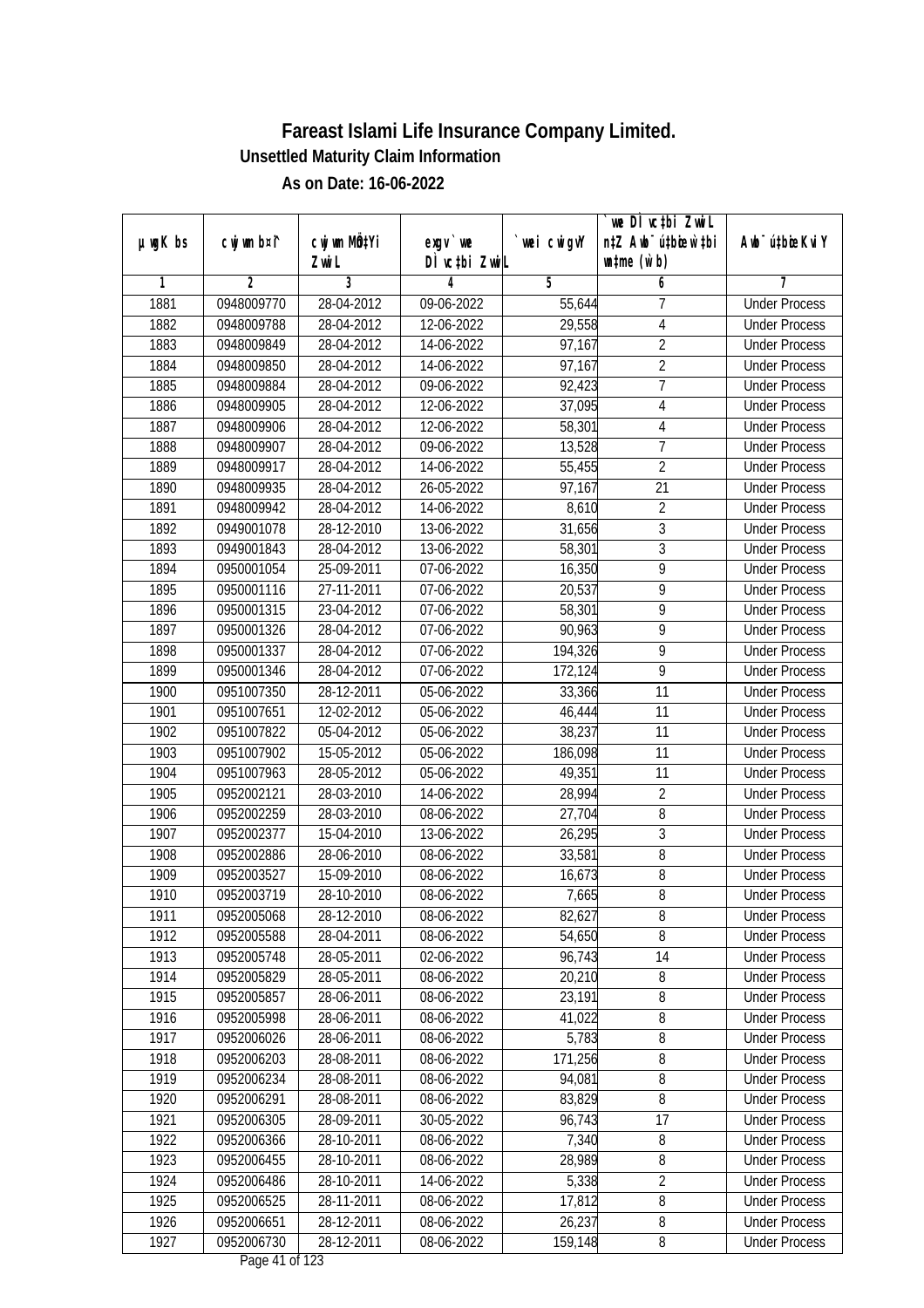|               |                |                           |                                          |             | `we DÌ vc‡bi Zwwi∟               |                             |
|---------------|----------------|---------------------------|------------------------------------------|-------------|----------------------------------|-----------------------------|
| $µ$ ug $K$ bs | cwj wm b¤i^    | cwj wm MQ <sup>1</sup> Yi | $exqu$ we                                | `wei cwigvY | n‡Z Awb <sup>-</sup> ú‡bioen`‡bi | Awb <sup>-</sup> ú‡bioeKviY |
|               |                | Zwi L                     | DÌ vctbi ZwiL                            |             | $\n  untime\n  (u`b)\n$          |                             |
| 1             | $\overline{2}$ | $\overline{3}$            | 4                                        | 5           | 6                                | 7                           |
| 1928          | 0952006750     | 28-12-2011                | 08-06-2022                               | 24,690      | 8                                | <b>Under Process</b>        |
| 1929          | 0952006761     | 28-12-2011                | 14-06-2022                               | 5,783       | $\overline{2}$                   | <b>Under Process</b>        |
| 1930          | 0952006771     | 28-12-2011                | 08-06-2022                               | 17,552      | 8                                | <b>Under Process</b>        |
| 1931          | 0952006772     | 28-12-2011                | 30-05-2022                               | 17,201      | $\overline{17}$                  | <b>Under Process</b>        |
| 1932          | 0952006773     | 28-12-2011                | 08-06-2022                               | 55,112      | $\overline{8}$                   | <b>Under Process</b>        |
| 1933          | 1700019932     | 28-04-2012                | 12-06-2022                               | 164,007     | 4                                | <b>Under Process</b>        |
| 1934          | 1700019956     | 28-04-2012                | 12-06-2022                               | 42,723      | $\sqrt{4}$                       | <b>Under Process</b>        |
| 1935          | 1800000263     | 28-05-2009                | 05-06-2022                               | 54,903      | 11                               | <b>Under Process</b>        |
| 1936          | 1800001781     | 27-12-2009                | 05-06-2022                               | 54,600      | 11                               | <b>Under Process</b>        |
| 1937          | 1800001847     | 27-12-2009                | 14-06-2022                               | 18,133      | $\overline{2}$                   | <b>Under Process</b>        |
| 1938          | 1800001851     | 27-12-2009                | 05-06-2022                               | 43,800      | $\overline{11}$                  | <b>Under Process</b>        |
| 1939          | 1800003288     | 27-12-2009                | 05-06-2022                               | 159,910     | 11                               | <b>Under Process</b>        |
| 1940          | 1800003613     | 17-05-2010                | 29-05-2022                               | 44,115      | 18                               | <b>Under Process</b>        |
| 1941          | 1800003635     | 17-05-2010                | 14-06-2022                               | 110,775     | $\overline{2}$                   | <b>Under Process</b>        |
| 1942          | 1800005605     | 28-06-2011                | 05-06-2022                               | 81,678      | 11                               | <b>Under Process</b>        |
| 1943          | 1800005887     | 28-11-2011                | 05-06-2022                               | 35,437      | 11                               | <b>Under Process</b>        |
| 1944          | 1800005893     | 07-12-2011                | 05-06-2022                               | 60,050      | 11                               | <b>Under Process</b>        |
| 1945          | 1800006192     | 28-12-2011                | 05-06-2022                               | 81,650      | 11                               | <b>Under Process</b>        |
| 1946          | 1800006488     | 28-12-2011                | 05-06-2022                               | 49,370      | 11                               | <b>Under Process</b>        |
| 1947          | 1800006535     | 20-03-2012                | 05-06-2022                               | 82,100      | 11                               | <b>Under Process</b>        |
| 1948          | 1800006572     | 17-04-2012                | 05-06-2022                               | 807,400     | 11                               | <b>Under Process</b>        |
| 1949          | 1800006611     | 28-04-2012                | 05-06-2022                               | 164,010     | 11                               | <b>Under Process</b>        |
| 1950          | 1800006625     | 28-04-2012                | 05-06-2022                               | 328,000     | 11                               | <b>Under Process</b>        |
| 1951          | 1800008038     | 28-06-2015                | 14-06-2022                               | 138,750     | $\overline{2}$                   | <b>Under Process</b>        |
| 1952          | 2000000623     | 28-06-2011                | 31-05-2022                               | 22,814      | 16                               | <b>Under Process</b>        |
| 1953          | 2000000737     | $11 - 12 - 2011$          | 12-06-2022                               | 23,632      | 4                                | <b>Under Process</b>        |
| 1954          | 2000000759     | 15-12-2011                | 15-06-2022                               | 10,628      | 1                                | <b>Under Process</b>        |
| 1955          | 2000000797     | 28-12-2011                | 01-06-2022                               | 133,880     | 15                               | <b>Under Process</b>        |
| 1956          | 2000000830     | 28-12-2011                | 06-06-2022                               | 72,270      | 10                               | <b>Under Process</b>        |
| 1957          | 2100012258     | 28-05-2007                | 15-06-2022                               | 67,998      | 1                                | <b>Under Process</b>        |
| 1958          | 2100012576     | 28-06-2007                | 05-06-2022                               | 11,950      | 11                               | <b>Under Process</b>        |
| 1959          | 2100016391     | 01-10-2009                | 05-06-2022                               | 35,501      | 11                               | <b>Under Process</b>        |
| 1960          | 2100018544     | 28-12-2011                | 15-06-2022                               | 56,028      | 1                                | <b>Under Process</b>        |
| 1961          | 2100018545     | 28-12-2011                | 15-06-2022                               | 56,028      | 1                                | <b>Under Process</b>        |
| 1962          | 2100018587     | 28-04-2012                | 05-06-2022                               | 65,600      | 11                               | <b>Under Process</b>        |
| 1963          | 2100018594     | 28-04-2012                | 05-06-2022                               | 40,000      | 11                               | <b>Under Process</b>        |
| 1964          | 2200003244     | 28-01-2005                | 02-06-2022                               | 7,895       | 14                               | <b>Under Process</b>        |
| 1965          | 2200003379     | 28-02-2005                | 13-06-2022                               | 52,569      | 3                                | <b>Under Process</b>        |
| 1966          | 2200003893     | 24-05-2005                | 15-06-2022                               | 26,247      | 1                                | <b>Under Process</b>        |
| 1967          | 2200008986     | 28-04-2007                | 14-06-2022                               | 17,288      | $\overline{2}$                   | <b>Under Process</b>        |
| 1968          | 2200011538     | 28-06-2008                | 13-06-2022                               | 6,733       | 3                                | <b>Under Process</b>        |
| 1969          | 2200012449     | 21-03-2009                | 08-06-2022                               | 10,327      | $\overline{8}$                   | <b>Under Process</b>        |
| 1970          | 2200013544     | 06-12-2009                | 31-05-2022                               | 4,290       | 16                               | <b>Under Process</b>        |
| 1971          | 2200013627     | 06-12-2009                | 13-06-2022                               | 10,843      | 3                                | <b>Under Process</b>        |
| 1972          | 2200013655     | 15-12-2009                | 08-06-2022                               | 20,421      | $\overline{8}$                   | <b>Under Process</b>        |
| 1973          | 2200013752     | 28-12-2009                | 08-06-2022                               | 3,640       | 8                                | <b>Under Process</b>        |
| 1974          | 2200013768     | 28-12-2009                | 31-05-2022<br>$D_{\text{max}}$ 40 of 100 | 21,840      | 16                               | <b>Under Process</b>        |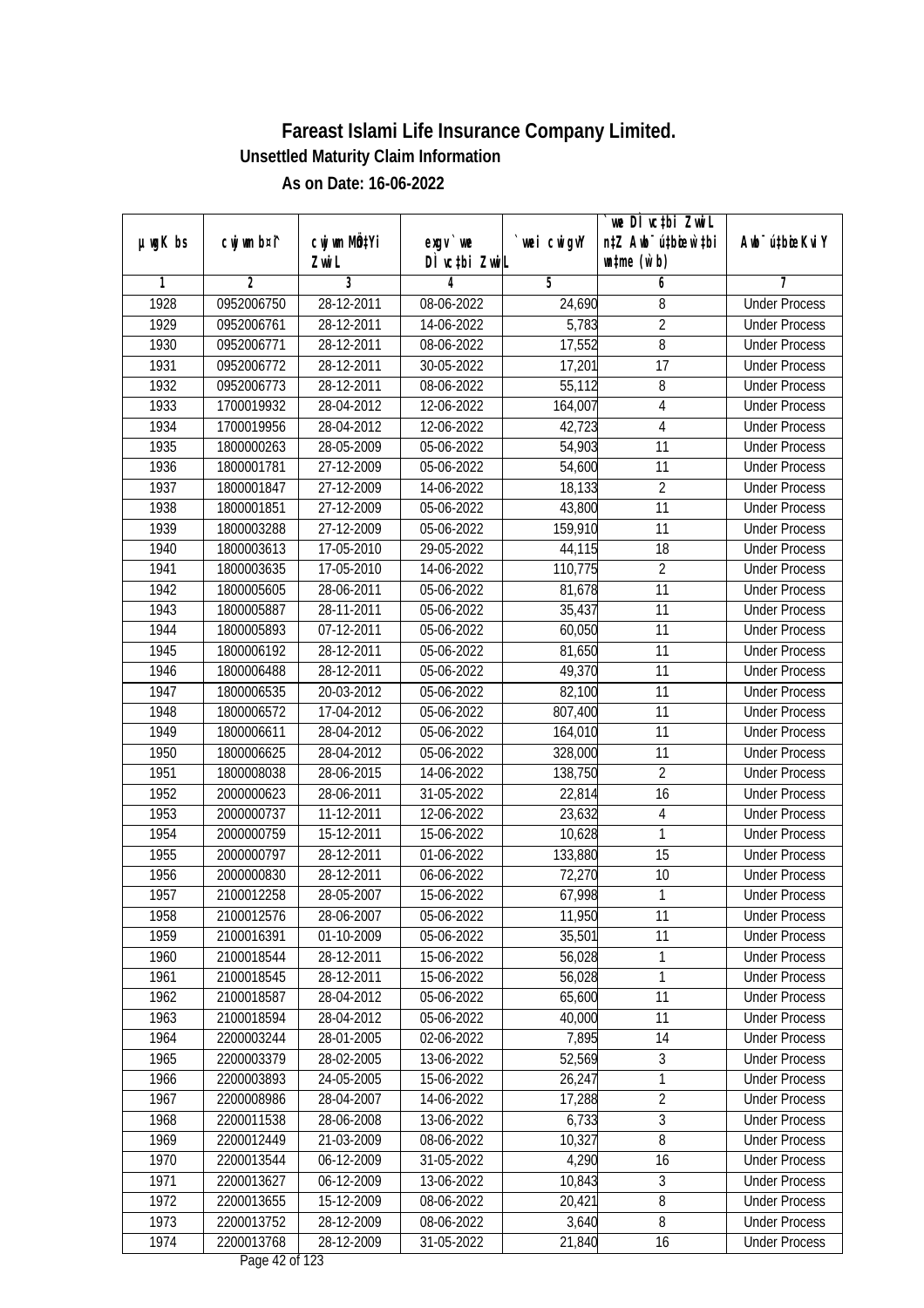| $µ$ ug $K$ bs | cwj wm b¤i^    | cwj wm MQtYi | $exgV$ we        | wei cwigvY | we DI vctbi ZwiL<br>n‡Z Awb <sup>-</sup> ú‡bioar`‡bi | Awb <sup>-</sup> ú‡bioeKviY |
|---------------|----------------|--------------|------------------|------------|------------------------------------------------------|-----------------------------|
|               |                | Zwi L        | DÌ vctbi ZwiL    |            | $\n  untime\n  (u`b)\n$                              |                             |
| 1             | $\overline{2}$ | 3            | 4                | 5          | 6                                                    | 7                           |
| 1975          | 2200013769     | 28-12-2009   | 31-05-2022       | 48,920     | 16                                                   | <b>Under Process</b>        |
| 1976          | 2200013788     | 28-12-2009   | $30 - 05 - 2022$ | 40,419     | 17                                                   | <b>Under Process</b>        |
| 1977          | 2200013848     | 28-12-2009   | 25-05-2022       | 1,620      | $\overline{22}$                                      | <b>Under Process</b>        |
| 1978          | 2200014132     | 28-12-2009   | 08-06-2022       | 9,515      | 8                                                    | <b>Under Process</b>        |
| 1979          | 2200014187     | 28-12-2009   | 08-06-2022       | 9,100      | $\overline{8}$                                       | <b>Under Process</b>        |
| 1980          | 2200014200     | 28-12-2009   | 30-05-2022       | 32,760     | $\overline{17}$                                      | <b>Under Process</b>        |
| 1981          | 2200014932     | 28-03-2010   | 13-06-2022       | 55,550     | $\sqrt{3}$                                           | <b>Under Process</b>        |
| 1982          | 2200014957     | 28-05-2010   | 08-06-2022       | 1,062,900  | 8                                                    | <b>Under Process</b>        |
| 1983          | 2200017301     | 28-06-2011   | 08-06-2022       | 19,605     | $\overline{8}$                                       | <b>Under Process</b>        |
| 1984          | 2200017702     | 28-09-2011   | 08-06-2022       | 39,867     | 8                                                    | <b>Under Process</b>        |
| 1985          | 2200018113     | 28-12-2011   | 13-06-2022       | 34,980     | $\overline{3}$                                       | <b>Under Process</b>        |
| 1986          | 2200018160     | 28-12-2011   | 08-06-2022       | 142,670    | 8                                                    | <b>Under Process</b>        |
| 1987          | 2200018168     | 28-12-2011   | 08-06-2022       | 32,675     | $\overline{8}$                                       | <b>Under Process</b>        |
| 1988          | 2200018487     | 28-02-2012   | 14-06-2022       | 74,335     | $\overline{2}$                                       | <b>Under Process</b>        |
| 1989          | 2200018705     | 28-04-2012   | 13-06-2022       | 161,080    | 3                                                    | <b>Under Process</b>        |
| 1990          | 2200018729     | 28-04-2012   | 14-06-2022       | 35,966     | $\overline{2}$                                       | <b>Under Process</b>        |
| 1991          | 2200018735     | 28-04-2012   | 13-06-2022       | 78,450     | $\mathfrak{Z}$                                       | <b>Under Process</b>        |
| 1992          | 2200018739     | 28-04-2012   | 02-06-2022       | 160,150    | 14                                                   | <b>Under Process</b>        |
| 1993          | 2200018753     | 28-04-2012   | 02-06-2022       | 80,080     | 14                                                   | <b>Under Process</b>        |
| 1994          | 2200018757     | 28-04-2012   | 02-06-2022       | 68,022     | 14                                                   | <b>Under Process</b>        |
| 1995          | 2200018778     | 28-04-2012   | 08-06-2022       | 356,081    | 8                                                    | <b>Under Process</b>        |
| 1996          | 2200018795     | 28-04-2012   | 13-06-2022       | 134,390    | $\mathfrak{Z}$                                       | <b>Under Process</b>        |
| 1997          | 2200018819     | 28-04-2012   | 02-06-2022       | 49,200     | 14                                                   | <b>Under Process</b>        |
| 1998          | 2200018839     | 28-04-2012   | 02-06-2022       | 47,772     | 14                                                   | <b>Under Process</b>        |
| 1999          | 2200018842     | 28-04-2012   | 14-06-2022       | 49,208     | $\overline{2}$                                       | <b>Under Process</b>        |
| 2000          | 2200018857     | 28-04-2012   | 13-06-2022       | 46,056     | 3                                                    | <b>Under Process</b>        |
| 2001          | 2200018865     | 28-04-2012   | 13-06-2022       | 80,075     | 3                                                    | <b>Under Process</b>        |
| 2002          | 2200018870     | 28-04-2012   | 02-06-2022       | 82,000     | 14                                                   | <b>Under Process</b>        |
| 2003          | 2200018876     | 28-04-2012   | 13-06-2022       | 49,203     | $\sqrt{3}$                                           | <b>Under Process</b>        |
| 2004          | 2200021642     | 28-03-2016   | 14-06-2022       | 41,902     | $\overline{2}$                                       | <b>Under Process</b>        |
| 2005          | 2200021784     | 22-05-2016   | 14-06-2022       | 36,066     | 2                                                    | <b>Under Process</b>        |
| 2006          | 2300008775     | 28-04-2007   | 08-06-2022       | 34,020     | 8                                                    | <b>Under Process</b>        |
| 2007          | 2300011402     | 28-12-2008   | 15-06-2022       | 11,873     | 1                                                    | <b>Under Process</b>        |
| 2008          | 2300011426     | 28-12-2008   | 05-06-2022       | 42,571     | 11                                                   | <b>Under Process</b>        |
| 2009          | 2300013657     | 28-12-2009   | 31-05-2022       | 77,420     | 16                                                   | <b>Under Process</b>        |
| 2010          | 2300013659     | 28-12-2009   | 31-05-2022       | 49,650     | 16                                                   | <b>Under Process</b>        |
| 2011          | 2300013796     | 28-12-2009   | 01-06-2022       | 13,408     | 15                                                   | <b>Under Process</b>        |
| 2012          | 2300013829     | 28-12-2009   | 08-06-2022       | 10,070     | 8                                                    | <b>Under Process</b>        |
| 2013          | 2300014527     | 11-04-2010   | 31-05-2022       | 54,250     | 16                                                   | <b>Under Process</b>        |
| 2014          | 2300014539     | 11-04-2010   | 01-06-2022       | 39,413     | 15                                                   | <b>Under Process</b>        |
| 2015          | 2300014655     | 21-04-2010   | 15-06-2022       | 41,097     | 1                                                    | <b>Under Process</b>        |
| 2016          | 2300014667     | 22-04-2010   | 05-06-2022       | 110,700    | 11                                                   | <b>Under Process</b>        |
| 2017          | 2300014714     | 05-05-2010   | 15-06-2022       | 35,716     | 1                                                    | <b>Under Process</b>        |
| 2018          | 2300017428     | 28-06-2011   | 05-06-2022       | 29,616     | 11                                                   | <b>Under Process</b>        |
| 2019          | 2300017750     | 28-08-2011   | 08-06-2022       | 163,300    | 8                                                    | <b>Under Process</b>        |
| 2020          | 2300018192     | 12-12-2011   | 08-06-2022       | 367,425    | 8                                                    | <b>Under Process</b>        |
| 2021          | 2300018217     | 18-12-2011   | 08-06-2022       | 367,425    | 8                                                    | <b>Under Process</b>        |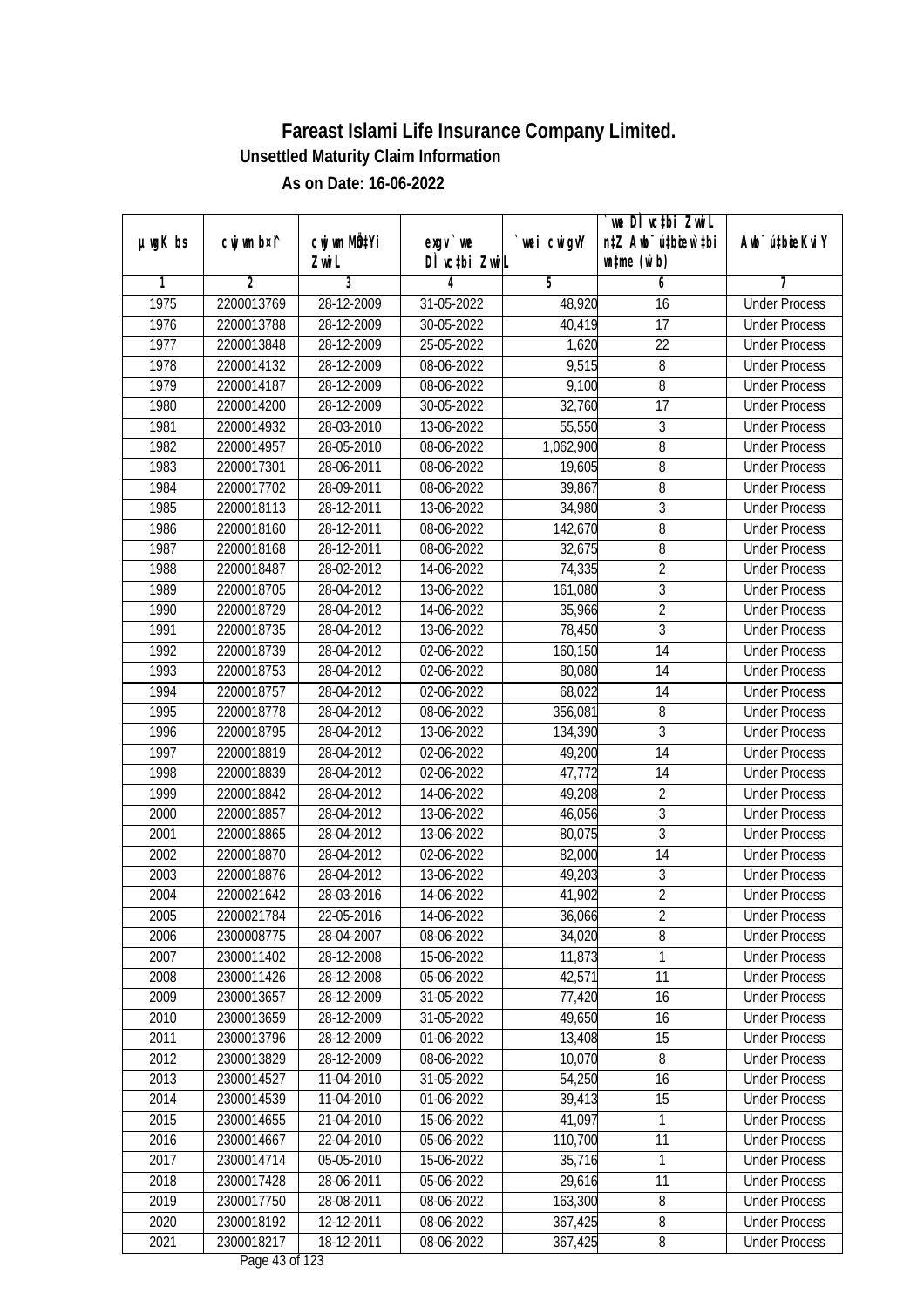|               |                          |                           |                          |                   | we DI vctbi ZwiL                 |                             |
|---------------|--------------------------|---------------------------|--------------------------|-------------------|----------------------------------|-----------------------------|
| $µ$ ug $K$ bs | cwj wm b¤i^              | cwj wm MQ <sup>1</sup> Yi | exgy `we                 | `wei cwigvY       | n‡Z Awb <sup>-</sup> ú‡bicen`‡bi | Awb <sup>-</sup> ú‡bioeKviY |
| 1             | $\overline{2}$           | Zwi L<br>3                | DÌ vctbi ZwiL<br>4       | 5                 | $\n  untime\n  (u`b)\n$<br>6     | 7                           |
| 2022          | 2300018817               | 28-12-2011                | 31-05-2022               | 44,085            | 16                               | <b>Under Process</b>        |
| 2023          | 2300018819               | 28-12-2011                | 08-06-2022               | 29,628            | 8                                | <b>Under Process</b>        |
| 2024          | 2300018954               | 28-02-2012                | 31-05-2022               | 103,250           | $\overline{16}$                  | <b>Under Process</b>        |
| 2025          | 2300019088               | 28-03-2012                | 31-05-2022               | 80,540            | 16                               | <b>Under Process</b>        |
| 2026          | 2300019110               | 12-04-2012                | 31-05-2022               | 12,698            | $\overline{16}$                  | <b>Under Process</b>        |
| 2027          | 2300019164               | 28-04-2012                | 01-06-2022               | 40,276            | 15                               | <b>Under Process</b>        |
| 2028          | 8000002121               | 28-12-2011                | 01-06-2022               | 6,618             | 15                               | <b>Under Process</b>        |
| 2029          | 8000002298               | 28-12-2011                | 01-06-2022               | 13,413            | $\overline{15}$                  | <b>Under Process</b>        |
| 2030          | 8000002307               | 28-12-2011                | 01-06-2022               | 22,070            | $\overline{15}$                  | <b>Under Process</b>        |
| 2031          | 8000002324               | 28-12-2011                | 05-06-2022               | 163,300           | 11                               | <b>Under Process</b>        |
| 2032          | 8000002423               | 28-03-2012                | 29-05-2022               | 11,180            | $\overline{18}$                  | <b>Under Process</b>        |
|               |                          |                           |                          |                   |                                  |                             |
| 2033<br>2034  | 8000002440<br>8000002456 | 03-04-2012<br>21-04-2012  | 01-06-2022<br>01-06-2022 | 142,320<br>71,325 | 15<br>$\overline{15}$            | <b>Under Process</b>        |
|               |                          |                           |                          |                   |                                  | <b>Under Process</b>        |
| 2035          | 8000002457               | 21-04-2012                | $\overline{01}$ -06-2022 | 140,382           | 15                               | <b>Under Process</b>        |
| 2036          | 8000002458               | 21-04-2012                | 01-06-2022               | 142,650           | 15                               | <b>Under Process</b>        |
| 2037          | 8000002472               | 25-04-2012                | 01-06-2022               | 79,820            | 15                               | <b>Under Process</b>        |
| 2038          | 8000002476               | 26-04-2012                | 13-06-2022               | 192,624           | 3                                | <b>Under Process</b>        |
| 2039          | 8000002478               | 25-04-2012                | 13-06-2022               | 148,140           | $\overline{3}$                   | <b>Under Process</b>        |
| 2040          | 8000002500               | 28-04-2012                | 01-06-2022               | 246,000           | 15                               | <b>Under Process</b>        |
| 2041          | 8000002504               | 28-04-2012                | 13-06-2022               | 42,900            | $\mathfrak{Z}$                   | <b>Under Process</b>        |
| 2042          | 8000002519               | 28-04-2012                | 01-06-2022               | 49,200            | 15                               | <b>Under Process</b>        |
| 2043          | 8000002524               | 28-04-2012                | 13-06-2022               | 126,450           | $\mathfrak{Z}$                   | <b>Under Process</b>        |
| 2044          | 8000002559               | 28-04-2012                | 01-06-2022               | 20,985            | 15                               | <b>Under Process</b>        |
| 2045          | 8000002560               | 21-04-2012                | 08-06-2022               | 313,160           | 8                                | <b>Under Process</b>        |
| 2046          | 8000002563               | 28-04-2012                | 01-06-2022               | 11,180            | 15                               | <b>Under Process</b>        |
| 2047          | 8000002565               | 28-04-2012                | 01-06-2022               | 71,325            | 15                               | <b>Under Process</b>        |
| 2048          | 8000002587               | 28-04-2012                | 29-05-2022               | 75,978            | 18                               | <b>Under Process</b>        |
| 2049          | 8000002609               | 28-04-2012                | 13-06-2022               | 355,960           | 3                                | <b>Under Process</b>        |
| 2050          | 8000002610               | 28-04-2012                | 13-06-2022               | 138,980           | $\overline{3}$                   | <b>Under Process</b>        |
| 2051          | 8000002621               | 28-04-2012                | 13-06-2022               | 80,740            | $\overline{3}$                   | <b>Under Process</b>        |
| 2052          | 8000002641               | 28-04-2012                | 01-06-2022               | 82,000            | 15                               | <b>Under Process</b>        |
| 2053          | 8100001533               | 28-03-2008                | 01-06-2022               | 135,557           | 15                               | <b>Under Process</b>        |
| 2054          | 8100001691               | 28-04-2008                | 14-06-2022               | 15,350            | $\overline{2}$                   | <b>Under Process</b>        |
| 2055          | 8100007003               | 28-12-2009                | 01-06-2022               | 15,931            | 15                               | <b>Under Process</b>        |
| 2056          | 8100007756               | 28-03-2010                | 01-06-2022               | 110,700           | 15                               | <b>Under Process</b>        |
| 2057          | 8100007827               | 28-03-2010                | 01-06-2022               | 48,295            | 15                               | <b>Under Process</b>        |
| 2058          | 8100007844               | 28-04-2010                | 01-06-2022               | 72,875            | 15                               | <b>Under Process</b>        |
| 2059          | 8100009801               | 15-12-2011                | 01-06-2022               | 163,300           | 15                               | <b>Under Process</b>        |
| 2060          | 8100009884               | 28-12-2011                | 01-06-2022               | 22,060            | 15                               | <b>Under Process</b>        |
| 2061          | 8100010161               | 28-04-2012                | 01-06-2022               | 79,500            | 15                               | <b>Under Process</b>        |
| 2062          | 8100010203               | 28-04-2012                | 01-06-2022               | 91,325            | 15                               | <b>Under Process</b>        |
| 2063          | 8100012477               | 03-05-2016                | 01-06-2022               | 40,000            | 15                               | <b>Under Process</b>        |
| 2064          | 8200000372               | 09-11-2009                | 14-06-2022               | 40,811            | $\overline{2}$                   | <b>Under Process</b>        |
| 2065          | 8200000373               | 10-11-2009                | 14-06-2022               | 41,739            | $\overline{2}$                   | <b>Under Process</b>        |
| 2066          | 8200000498               | 28-12-2009                | 14-06-2022               | 23,196            | $\overline{2}$                   | <b>Under Process</b>        |
| 2067          | 8200000530               | 28-12-2009                | 14-06-2022               | 20,542            | $\overline{2}$                   | <b>Under Process</b>        |
| 2068          | 8200000825               | 14-03-2010                | 26-05-2022               | 69,675            | 21                               | <b>Under Process</b>        |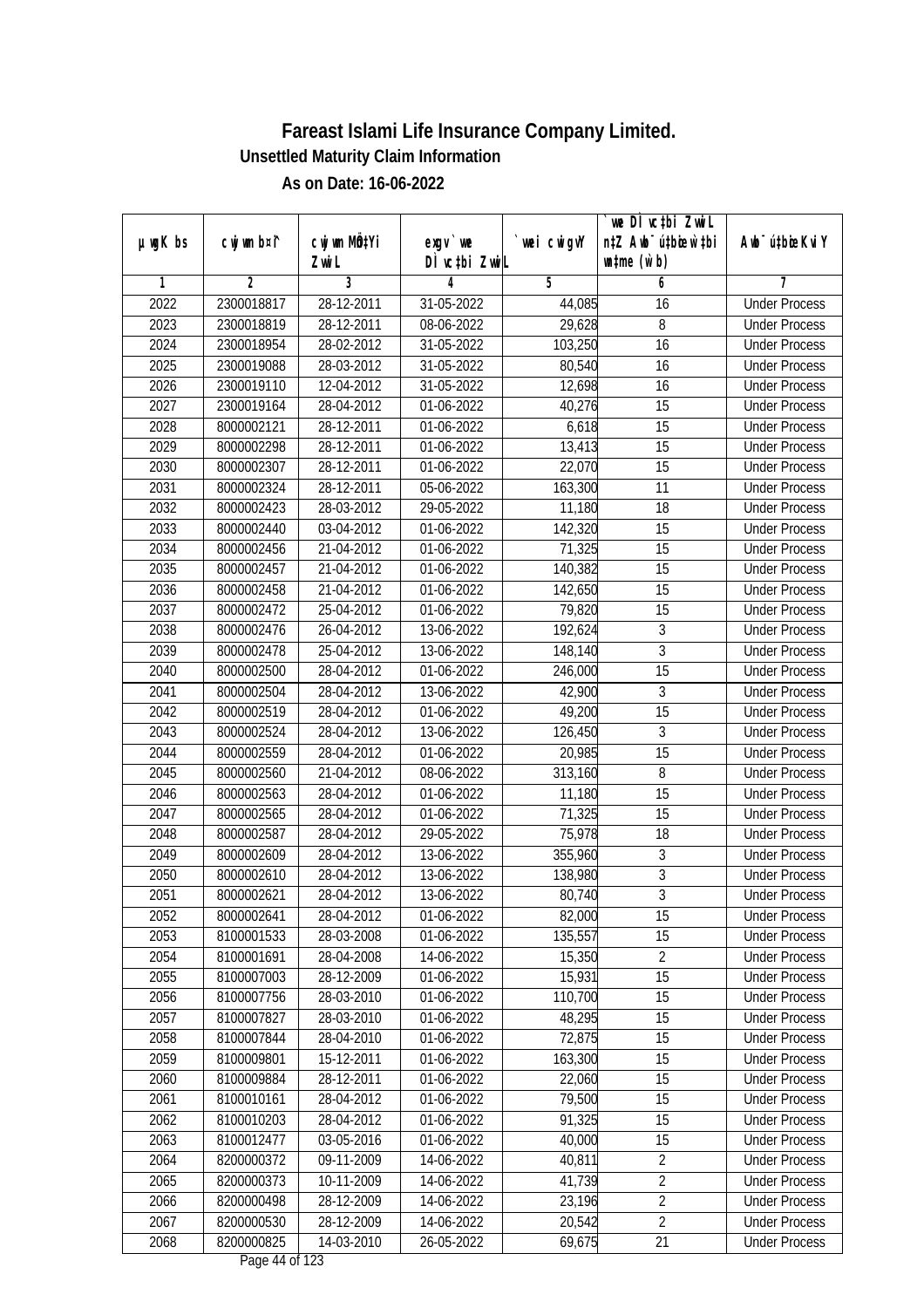|               |                |                                    |                            |                | we DI vctbi ZwiL                                            |                             |
|---------------|----------------|------------------------------------|----------------------------|----------------|-------------------------------------------------------------|-----------------------------|
| $µ$ ug $K$ bs | cwj wm b¤i^    | cwj wm MQ <sup>1</sup> Yi<br>Zwi L | $exgV$ we<br>DÌ vctbi ZwiL | `wei cwigvY    | n‡Z Awb <sup>-</sup> ú‡bicen`‡bi<br>$\n  untime\n  (u`b)\n$ | Awb <sup>-</sup> ú‡bioeKviY |
| 1             | $\overline{2}$ | 3                                  | 4                          | $\overline{5}$ | 6                                                           | 7                           |
| 2069          | 8200000860     | 28-03-2010                         | 01-06-2022                 | 29,332         | $\overline{15}$                                             | <b>Under Process</b>        |
| 2070          | 8200000861     | 28-03-2010                         | 01-06-2022                 | 40,036         | 15                                                          | <b>Under Process</b>        |
| 2071          | 8200000868     | 28-03-2010                         | 01-06-2022                 | 231,880        | $\overline{15}$                                             | <b>Under Process</b>        |
| 2072          | 8200000884     | 28-03-2010                         | 01-06-2022                 | 33,210         | 15                                                          | <b>Under Process</b>        |
| 2073          | 8200000925     | 28-04-2010                         | 15-06-2022                 | 17,891         | 1                                                           | <b>Under Process</b>        |
| 2074          | 8200001745     | 14-09-2011                         | 13-06-2022                 | 1,633,000      | 3                                                           | <b>Under Process</b>        |
| 2075          | 8200001836     | 08-12-2011                         | 01-06-2022                 | 47,361         | $\overline{15}$                                             | <b>Under Process</b>        |
| 2076          | 8200001879     | 28-12-2011                         | 14-06-2022                 | 47,174         | $\overline{2}$                                              | <b>Under Process</b>        |
| 2077          | 8200002027     | 06-03-2012                         | 26-05-2022                 | 161,080        | $\overline{21}$                                             | <b>Under Process</b>        |
| 2078          | 8200002029     | 10-03-2012                         | 01-06-2022                 | 164,000        | 15                                                          | <b>Under Process</b>        |
| 2079          | 8200002760     | 18-05-2015                         | 14-06-2022                 | 207,083        | $\overline{2}$                                              | <b>Under Process</b>        |
| 2080          | 8300002507     | 22-10-2009                         | 01-06-2022                 | 40,366         | 15                                                          | <b>Under Process</b>        |
| 2081          | 8300002582     | 10-12-2009                         | 14-06-2022                 | 51,845         | $\overline{2}$                                              | <b>Under Process</b>        |
| 2082          | 8300002808     | 28-12-2009                         | 01-06-2022                 | 43,512         | 15                                                          | <b>Under Process</b>        |
| 2083          | 8300002813     | 28-12-2009                         | 14-06-2022                 | 79,950         | $\overline{2}$                                              | <b>Under Process</b>        |
| 2084          | 8300003028     | 28-03-2010                         | 14-06-2022                 | 121,901        | $\overline{2}$                                              | <b>Under Process</b>        |
| 2085          | 8300003055     | 26-04-2010                         | 26-05-2022                 | 214,100        | 21                                                          | <b>Under Process</b>        |
| 2086          | 8300003069     | 28-04-2010                         | 26-05-2022                 | 86,510         | 21                                                          | <b>Under Process</b>        |
| 2087          | 8300003072     | 28-04-2010                         | 01-06-2022                 | 88,240         | 15                                                          | <b>Under Process</b>        |
| 2088          | 8300003076     | 10-05-2010                         | 14-06-2022                 | 17,575         | $\overline{2}$                                              | <b>Under Process</b>        |
| 2089          | 8300003584     | 28-12-2010                         | 14-06-2022                 | 10,860         | $\overline{2}$                                              | <b>Under Process</b>        |
| 2090          | 8300004349     | 28-12-2011                         | 06-06-2022                 | 22,250         | 10                                                          | <b>Under Process</b>        |
| 2091          | 8300004399     | 19-04-2012                         | 14-06-2022                 | 79,808         | $\overline{2}$                                              | <b>Under Process</b>        |
| 2092          | 8300004410     | 28-04-2012                         | 01-06-2022                 | 37,344         | 15                                                          | <b>Under Process</b>        |
| 2093          | 8300004420     | 28-04-2012                         | 01-06-2022                 | 293,430        | 15                                                          | <b>Under Process</b>        |
| 2094          | 8400001359     | 28-03-2010                         | 16-06-2022                 | 10,884         | $\boldsymbol{0}$                                            | <b>Under Process</b>        |
| 2095          | 8400001367     | 28-03-2010                         | 16-06-2022                 | 55,386         | 0                                                           | <b>Under Process</b>        |
| 2096          | 8400001388     | 13-04-2010                         | 07-06-2022                 | 132,840        | 9                                                           | <b>Under Process</b>        |
| 2097          | 8400001427     | 21-04-2010                         | 16-06-2022                 | 14,388         | $\boldsymbol{0}$                                            | <b>Under Process</b>        |
| 2098          | 8400001440     | 20-04-2010                         | 14-06-2022                 | 30,550         | $\overline{2}$                                              | <b>Under Process</b>        |
| 2099          | 8400001445     | 28-04-2010                         | 07-06-2022                 | 21,273         | 9                                                           | <b>Under Process</b>        |
| 2100          | 8400001459     | 28-04-2010                         | 16-06-2022                 | 22,229         | 0                                                           | <b>Under Process</b>        |
| 2101          | 8400001460     | 16-05-2010                         | 14-06-2022                 | 32,589         | $\overline{2}$                                              | <b>Under Process</b>        |
| 2102          | 8400001462     | 16-05-2010                         | 14-06-2022                 | 60,760         | $\overline{2}$                                              | <b>Under Process</b>        |
| 2103          | 8400001479     | 16-05-2010                         | 16-06-2022                 | 51,573         | $\boldsymbol{0}$                                            | <b>Under Process</b>        |
| 2104          | 8400004074     | 28-12-2011                         | 07-06-2022                 | 46,776         | 9                                                           | <b>Under Process</b>        |
| 2105          | 8400004156     | 28-12-2011                         | 07-06-2022                 | 100,000        | $\overline{9}$                                              | <b>Under Process</b>        |
| 2106          | 8400004244     | 12-03-2012                         | 16-06-2022                 | 82,000         | 0                                                           | <b>Under Process</b>        |
| 2107          | 8400004270     | 28-03-2012                         | 07-06-2022                 | 58,338         | $\overline{9}$                                              | <b>Under Process</b>        |
| 2108          | 8400004273     | 28-03-2012                         |                            | 34,425         | $\boldsymbol{0}$                                            | <b>Under Process</b>        |
| 2109          | 8400004280     | 28-03-2012                         | 16-06-2022<br>31-05-2022   | 10,718         | 16                                                          | <b>Under Process</b>        |
| 2110          | 8400004349     | 24-04-2012                         | 16-06-2022                 | 29,111         | $\boldsymbol{0}$                                            | <b>Under Process</b>        |
| 2111          | 8400004356     | 28-04-2012                         | 16-06-2022                 | 164,000        |                                                             | <b>Under Process</b>        |
| 2112          | 8400004373     | 28-04-2012                         | 07-06-2022                 | 82,005         | 0<br>9                                                      | <b>Under Process</b>        |
|               |                |                                    |                            | 82,005         | $\overline{9}$                                              |                             |
| 2113          | 8400004374     | 28-04-2012                         | 07-06-2022                 |                | $\overline{9}$                                              | <b>Under Process</b>        |
| 2114          | 8400004384     | 28-04-2012                         | 07-06-2022                 | 74,910         |                                                             | <b>Under Process</b>        |
| 2115          | 8400004403     | 28-04-2012                         | 16-06-2022                 | 45,223         | $\boldsymbol{0}$                                            | <b>Under Process</b>        |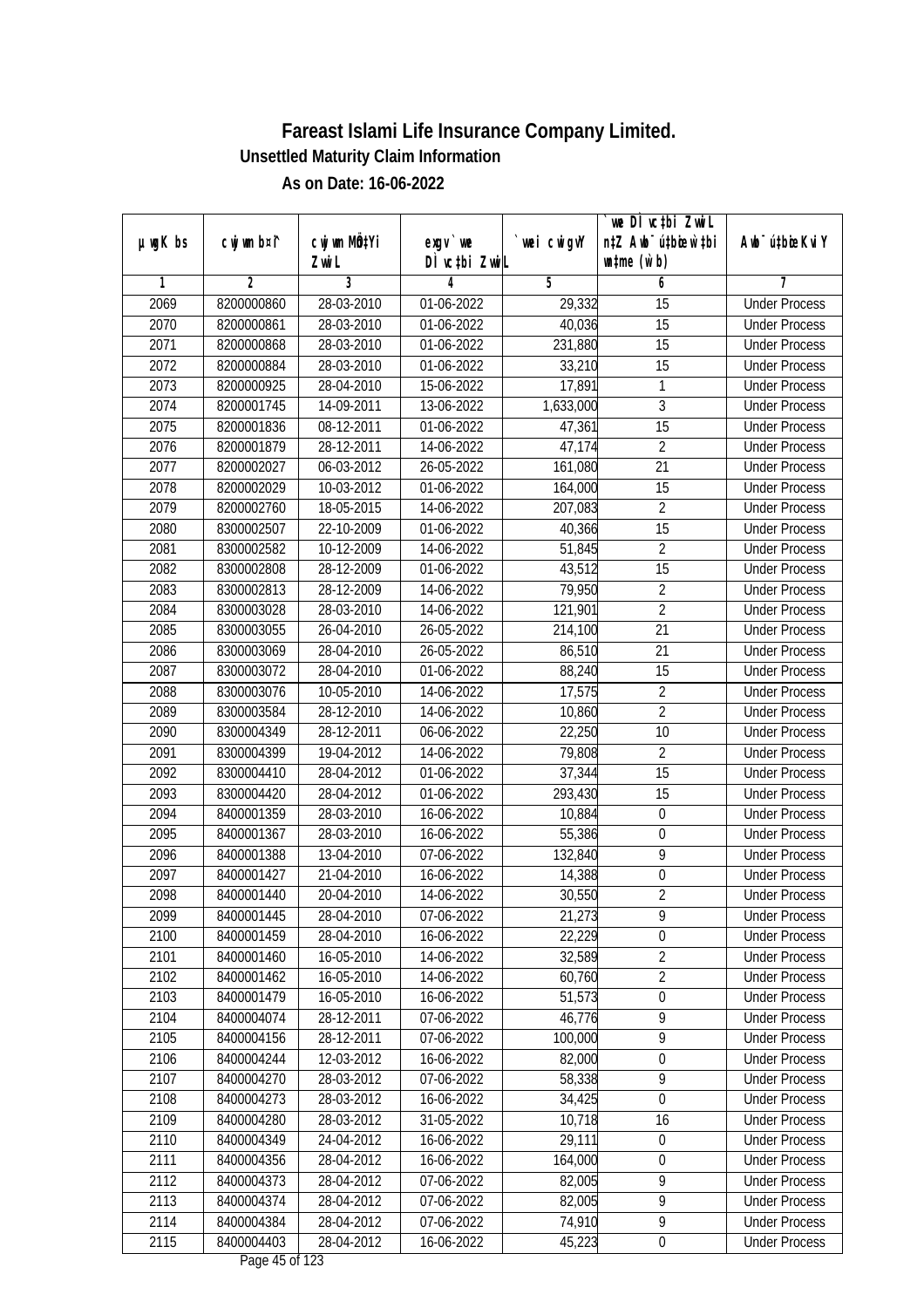| $µ$ ug $K$ bs | cwj wm b¤i^ | cwj wm MQtYi     | $exgv$ we                       | wei cwigvY | `we DÌ vc‡bi ZwiL<br>n‡Z Awb <sup>-</sup> ú‡bioen`‡bi | Awb <sup>-</sup> ú‡bioeKviY |
|---------------|-------------|------------------|---------------------------------|------------|-------------------------------------------------------|-----------------------------|
|               |             | Zwi L            | DÌ vctbi ZwiL                   |            | $\n  untime\n  (u`b)\n$                               |                             |
| 1             | 2           | 3                | 4                               | 5          | 6                                                     | 7                           |
| 2116          | 8400004411  | 28-04-2012       | $16-06-2022$                    | 13,416     | 0                                                     | <b>Under Process</b>        |
| 2117          | 8400004412  | 28-04-2012       | 07-06-2022                      | 46,050     | 9                                                     | <b>Under Process</b>        |
| 2118          | 8400004416  | 28-04-2012       | 07-06-2022                      | 13,242     | $\overline{9}$                                        | <b>Under Process</b>        |
| 2119          | 8400004427  | 28-04-2012       | 07-06-2022                      | 30,593     | $\overline{9}$                                        | <b>Under Process</b>        |
| 2120          | 8400004438  | 28-04-2012       | 07-06-2022                      | 56,655     | $\overline{9}$                                        | <b>Under Process</b>        |
| 2121          | 8400004439  | 28-04-2012       | 07-06-2022                      | 7,061      | $\overline{9}$                                        | <b>Under Process</b>        |
| 2122          | 8400004478  | 28-04-2012       | 07-06-2022                      | 70,590     | 9                                                     | <b>Under Process</b>        |
| 2123          | 009007712   | 28-12-2011       | 16-06-2022                      | 30,400     | $\overline{0}$                                        | <b>Under Process</b>        |
| 2124          | 009007800   | 28-01-2012       | 16-06-2022                      | 18,810     | $\boldsymbol{0}$                                      | <b>Under Process</b>        |
| 2125          | 018031911   | 28-12-2011       | 14-06-2022                      | 32,400     | $\overline{2}$                                        | <b>Under Process</b>        |
| 2126          | 018030852   | 28-10-2011       | 05-06-2022                      | 37,142     | $\overline{11}$                                       | <b>Under Process</b>        |
| 2127          | 018031042   | $22 - 11 - 2011$ | 05-06-2022                      | 5,515      | 11                                                    | <b>Under Process</b>        |
| 2128          | 004042113   | 28-09-2009       | 23-05-2022                      | 14,492     | $\overline{24}$                                       | <b>Under Process</b>        |
| 2129          | 060004464   | 01-12-2010       | 05-06-2022                      | 17,115     | 11                                                    | <b>Under Process</b>        |
| 2130          | 014060002   | 18-02-2012       | 14-06-2022                      | 10,624     | $\overline{2}$                                        | <b>Under Process</b>        |
| 2131          | 011031913   | 16-04-2012       | 07-06-2022                      | 3,801      | $\overline{9}$                                        | <b>Under Process</b>        |
| 2132          | 011030927   | 23-11-2011       | 02-06-2022                      | 25,901     | 14                                                    | <b>Under Process</b>        |
| 2133          | 031006805   | 28-12-2011       | 16-06-2022                      | 19,400     | $\boldsymbol{0}$                                      | <b>Under Process</b>        |
| 2134          | 031006668   | 24-11-2011       | 16-06-2022                      | 95,940     | $\boldsymbol{0}$                                      | <b>Under Process</b>        |
| 2135          | 030021038   | 20-11-2011       | 07-06-2022                      | 7,821      | 9                                                     | <b>Under Process</b>        |
| 2136          | 030022476   | 28-02-2012       | 08-06-2022                      | 70,391     | 8                                                     | <b>Under Process</b>        |
| 2137          | 030022137   | 28-02-2012       | 07-06-2022                      | 19,272     | 9                                                     | <b>Under Process</b>        |
| 2138          | 030022267   | 28-03-2012       | 08-06-2022                      | 40,150     | 8                                                     | <b>Under Process</b>        |
| 2139          | 030021766   | 28-12-2011       | 08-06-2022                      | 159,900    | 8                                                     | <b>Under Process</b>        |
| 2140          | 030021769   | 28-12-2011       | 07-06-2022                      | 36,195     | 9                                                     | <b>Under Process</b>        |
| 2141          | 040007825   | 28-04-2012       | 13-06-2022                      | 67,998     | $\sqrt{3}$                                            | <b>Under Process</b>        |
| 2142          | 045023898   | 28-03-2012       | 09-06-2022                      | 79,200     | 7                                                     | <b>Under Process</b>        |
| 2143          | 006022137   | 28-04-2012       | 14-06-2022                      | 78,100     | $\overline{2}$                                        | <b>Under Process</b>        |
| 2144          | 045023747   | 28-01-2012       | 14-06-2022                      | 22,877     | $\overline{2}$                                        | <b>Under Process</b>        |
| 2145          | 018029514   | 28-02-2011       | 05-06-2022                      | 9,872      | 11                                                    | <b>Under Process</b>        |
| 2146          | 018032713   | 19-02-2012       | 15-06-2022                      | 12,413     | 1                                                     | <b>Under Process</b>        |
| 2147          | 018027684   | 28-06-2010       | 14-06-2022                      | 9,553      | $\overline{2}$                                        | <b>Under Process</b>        |
| 2148          | 045022813   | 28-12-2011       | 09-06-2022                      | 7,813      | $\overline{7}$                                        | <b>Under Process</b>        |
| 2149          | 045021919   | 28-09-2011       | 22-05-2022                      | 22,631     | 25                                                    | <b>Under Process</b>        |
| 2150          | 045023668   | 28-02-2012       | 16-06-2022                      | 14,771     | $\boldsymbol{0}$                                      | <b>Under Process</b>        |
| 2151          | 017031375   | 10-02-2012       | 12-06-2022                      | 17,818     | 4                                                     | <b>Under Process</b>        |
| 2152          | 017031723   | 28-12-2011       | 12-06-2022                      | 15,914     | $\overline{4}$                                        | <b>Under Process</b>        |
| 2153          | 022031255   | 28-12-2011       | 14-06-2022                      | 32,133     | $\overline{2}$                                        | <b>Under Process</b>        |
| 2154          | 022026809   | 28-11-2010       | 14-06-2022                      | 5,920      | $\overline{2}$                                        | <b>Under Process</b>        |
| 2155          | 022031980   | 17-04-2012       | 14-06-2022                      | 24,906     | $\overline{2}$                                        | <b>Under Process</b>        |
| 2156          | 022028136   | 27-01-2011       | 14-06-2022                      | 23,320     | $\overline{2}$                                        | <b>Under Process</b>        |
| 2157          | 021081153   | 28-03-2012       | 13-06-2022                      | 80,300     | $\sqrt{3}$                                            | <b>Under Process</b>        |
| 2158          | 021080883   | 18-02-2012       | 13-06-2022                      | 35,934     | $\overline{3}$                                        | <b>Under Process</b>        |
| 2159          | 021079174   | 27-12-2011       | 14-06-2022                      | 95,940     | $\overline{2}$                                        | <b>Under Process</b>        |
| 2160          | 021078290   | 28-09-2011       | 14-06-2022                      | 35,361     | $\overline{2}$                                        | <b>Under Process</b>        |
| 2161          | 021081158   | 28-02-2012       | 14-06-2022                      | 40,150     | $\overline{2}$                                        | <b>Under Process</b>        |
| 2162          | 022031455   | 28-12-2011       | 14-06-2022<br>Dege $\mu$ of 122 | 32,440     | $\overline{2}$                                        | <b>Under Process</b>        |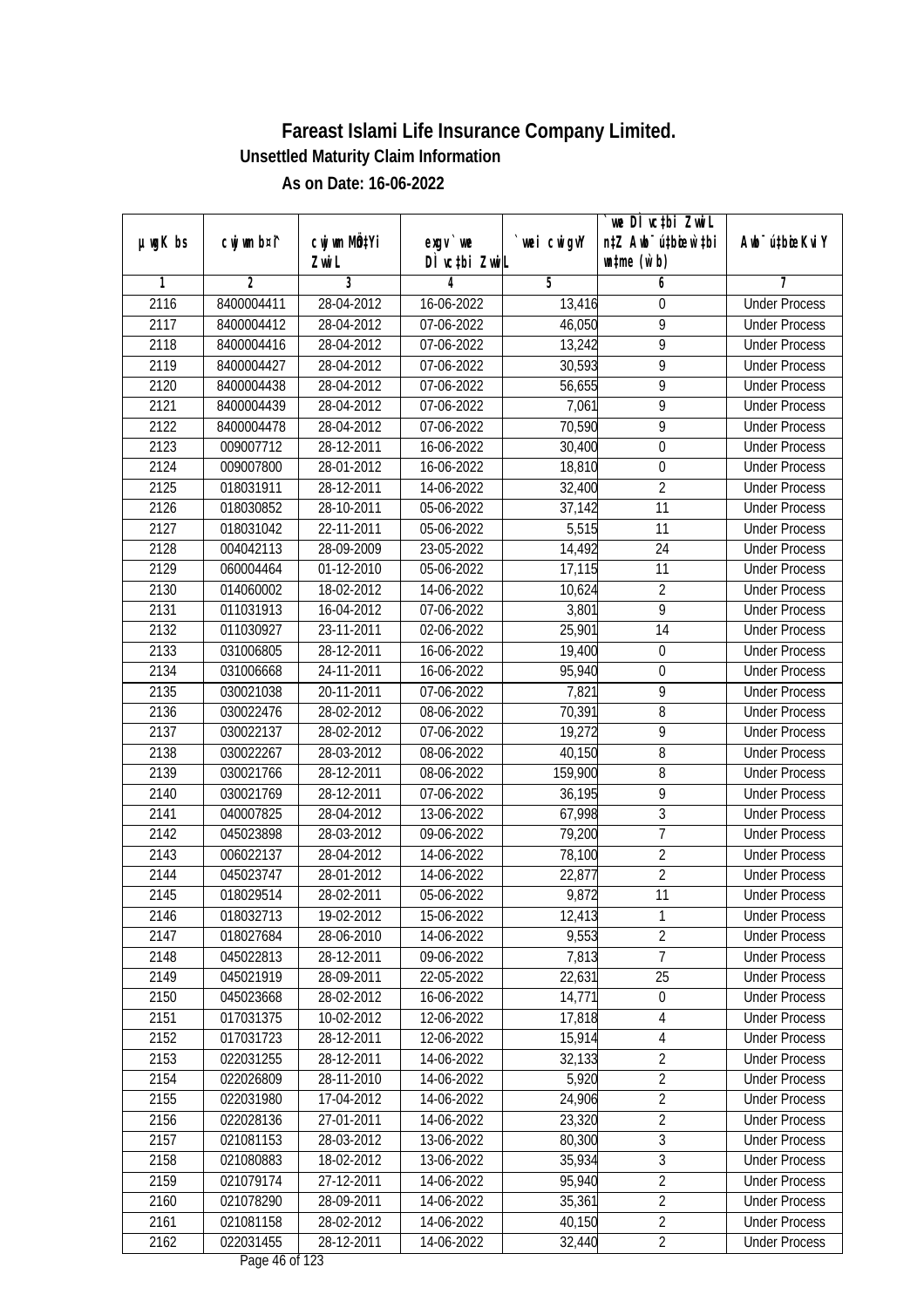|                  |                |                  |                                     |             | `we DÌ vc‡bi ZwwiL               |                             |
|------------------|----------------|------------------|-------------------------------------|-------------|----------------------------------|-----------------------------|
| $µ$ ug $K$ bs    | cwj wm b¤i^    | cwj wm MQtYi     | exgy `we                            | `wei cwigvY | n‡Z Awb <sup>-</sup> ú‡bioen`‡bi | Awb <sup>-</sup> ú‡bioeKviY |
|                  |                | Zwi L            | DÌ vcțbi ZwiL                       |             | $\n  untime\n  (u`b)\n$          |                             |
| 1                | $\overline{2}$ | 3                | 4                                   | 5           | 6                                | 7                           |
| 2163             | 018031454      | 19-11-2011       | 05-06-2022                          | 10,097      | 11                               | <b>Under Process</b>        |
| 2164             | 01800014698    | 21-11-2011       | 02-06-2022                          | 7,573       | $\overline{14}$                  | <b>Under Process</b>        |
| $\frac{1}{2165}$ | 057008622      | 28-04-2012       | 13-06-2022                          | 90,774      | $\overline{3}$                   | <b>Under Process</b>        |
| 2166             | 057008345      | 20-12-2011       | 13-06-2022                          | 38,433      | $\overline{3}$                   | <b>Under Process</b>        |
| 2167             | 057008545      | 28-12-2011       | 13-06-2022                          | 88,944      | $\overline{3}$                   | <b>Under Process</b>        |
| 2168             | 03400038770    | 28-04-2012       | 08-06-2022                          | 12,995      | 8                                | <b>Under Process</b>        |
| 2169             | 03400037740    | 20-03-2012       | 08-06-2022                          | 58,301      | 8                                | <b>Under Process</b>        |
| 2170             | 034009929      | 28-01-2012       | 08-06-2022                          | 34,139      | $\overline{8}$                   | <b>Under Process</b>        |
| 2171             | 03400037226    | 28-02-2012       | 08-06-2022                          | 34,993      | 8                                | <b>Under Process</b>        |
| 2172             | 036006463      | 30-06-2010       | 13-06-2022                          | 7,602       | 3                                | <b>Under Process</b>        |
| 2173             | 036007243      | 17-04-2011       | 13-06-2022                          | 5,975       | 3                                | <b>Under Process</b>        |
| 2174             | 027033658      | $04 - 04 - 2012$ | 09-06-2022                          | 32,120      | $\overline{1}$                   | <b>Under Process</b>        |
| 2175             | 027033659      | 04-04-2012       | 09-06-2022                          | 48,180      | $\overline{7}$                   | <b>Under Process</b>        |
| 2176             | 030021713      | 28-12-2011       | 08-06-2022                          | 40,175      | 8                                | <b>Under Process</b>        |
| 2177             | 015026712      | 25-02-2012       | 15-06-2022                          | 13,416      | 1                                | <b>Under Process</b>        |
| 2178             | 015019784      | 07-06-2009       | 08-06-2022                          | 43,215      | 8                                | <b>Under Process</b>        |
| 2179             | 01500007915    | 15-12-2009       | 14-06-2022                          | 34,287      | $\overline{2}$                   | <b>Under Process</b>        |
| 2180             | 004051171      | 18-10-2010       | 05-06-2022                          | 23,977      | 11                               | <b>Under Process</b>        |
| 2181             | 052027919      | 09-04-2012       | 06-06-2022                          | 302,445     | 10                               | <b>Under Process</b>        |
| 2182             | 038002785      | 28-12-2011       | 09-06-2022                          | 8,824       | 7                                | <b>Under Process</b>        |
| 2183             | 012010269      | 26-02-2012       | 16-06-2022                          | 21,942      | $\boldsymbol{0}$                 | <b>Under Process</b>        |
| 2184             | 007028649      | 27-06-2011       | 12-06-2022                          | 19,303      | $\overline{4}$                   | <b>Under Process</b>        |
| 2185             | 014060266      | 19-02-2012       | 14-06-2022                          | 30,504      | $\overline{2}$                   | <b>Under Process</b>        |
| 2186             | 024050718      | 25-03-2012       | 09-06-2022                          | 10,863      | $\overline{7}$                   | <b>Under Process</b>        |
| 2187             | 024025870      | 22-03-2010       | 09-06-2022                          | 4,490       | $\overline{7}$                   | <b>Under Process</b>        |
| 2188             | 024050725      | 28-03-2012       | 09-06-2022                          | 96,360      | $\overline{1}$                   | <b>Under Process</b>        |
| 2189             | 011027223      | 19-12-2010       | 07-06-2022                          | 10,029      | 9                                | <b>Under Process</b>        |
| 2190             | 011028628      | 04-04-2011       | 07-06-2022                          | 9,093       | $\overline{9}$                   | <b>Under Process</b>        |
| 2191             | 011032150      | 25-04-2012       | 16-06-2022                          | 40,150      | $\boldsymbol{0}$                 | <b>Under Process</b>        |
| 2192             | 011032290      | 25-04-2012       | 16-06-2022                          | 80,300      | $\boldsymbol{0}$                 | <b>Under Process</b>        |
| 2193             | 045023982      | 28-03-2012       | 09-06-2022                          | 7,132       | 7                                | <b>Under Process</b>        |
| 2194             | 007029875      | 28-12-2011       | 09-06-2022                          | 95,940      | $\overline{7}$                   | <b>Under Process</b>        |
| 2195             | 012010256      | 28-02-2012       | 10-04-2022                          | 88,407      | 67                               | <b>Under Process</b>        |
| 2196             | 012008634      | 28-12-2010       | 10-04-2022                          | 5,430       | 67                               | <b>Under Process</b>        |
| 2197             | 012007533      | 27-07-2010       | 10-04-2022                          | 5,430       | 67                               | <b>Under Process</b>        |
| 2198             | 037004481      | 28-03-2012       | 15-06-2022                          | 96,360      | 1                                | <b>Under Process</b>        |
| 2199             | 05600010865    | 28-04-2012       | 13-06-2022                          | 84,452      | 3                                | <b>Under Process</b>        |
| 2200             | 05600010176    | 28-12-2011       | 13-06-2022                          | 62,214      | $\overline{3}$                   | <b>Under Process</b>        |
| 2201             | 014060203      | 28-02-2012       | 14-06-2022                          | 54,805      | $\overline{2}$                   | <b>Under Process</b>        |
| 2202             | 049033326      | 28-03-2012       | 15-06-2022                          | 38,453      | 1                                | <b>Under Process</b>        |
| 2203             | 007030059      | 28-03-2012       | 16-06-2022                          | 24,090      | $\boldsymbol{0}$                 | <b>Under Process</b>        |
| 2204             | 052027683      | 28-12-2011       | 05-06-2022                          | 95,717      | 11                               | <b>Under Process</b>        |
| 2205             | 036007531      | 26-11-2011       | 13-06-2022                          | 8,364       | $\overline{3}$                   | <b>Under Process</b>        |
| 2206             | 001013242      | 28-01-2012       | 05-06-2022                          | 33,326      | $\overline{11}$                  | <b>Under Process</b>        |
| 2207             | 001013469      | 28-04-2012       | 05-06-2022                          | 96,360      | 11                               | <b>Under Process</b>        |
| 2208             | 001013445      | 21-04-2012       | 05-06-2022                          | 96,360      | 11                               | <b>Under Process</b>        |
| 2209             | 001013428      | 21-04-2012       | 05-06-2022<br>$D_{0.92}$ $A7 - 132$ | 4,647       | 11                               | <b>Under Process</b>        |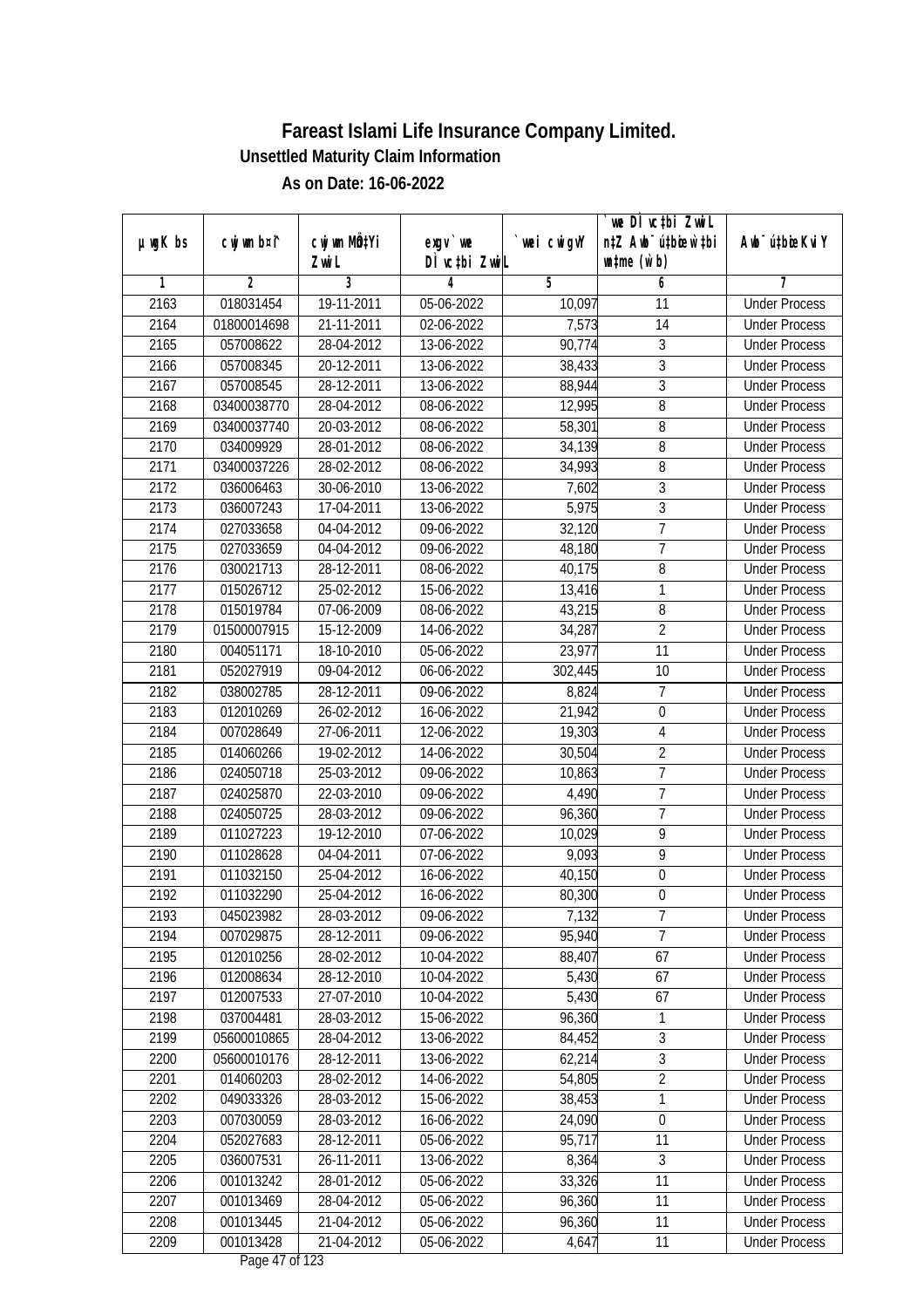|         |             |                     |                                         |             | we DI vctbi ZwiL                                            |                             |
|---------|-------------|---------------------|-----------------------------------------|-------------|-------------------------------------------------------------|-----------------------------|
| µwgK bs | cwj wm b¤i^ | CW wm MQYi<br>Zwi L | $exqu$ we<br>DÌ vctbi ZwiL              | `wei cwigvY | n‡Z Awb <sup>-</sup> ú‡bioar`‡bi<br>$\n  untime\n  (u`b)\n$ | Awb <sup>-</sup> ú‡bioeKviY |
| 1       | 2           | 3                   | 4                                       | 5           | 6                                                           | 7                           |
| 2210    | 001012920   | 25-09-2011          | 05-06-2022                              | 13,105      | 11                                                          | <b>Under Process</b>        |
| 2211    | 001011440   | 28-05-2010          | 05-06-2022                              | 6,381       | 11                                                          | <b>Under Process</b>        |
| 2212    | 001012921   | 25-09-2011          | 05-06-2022                              | 10,014      | $\overline{11}$                                             | <b>Under Process</b>        |
| 2213    | 001013427   | 21-04-2012          | 05-06-2022                              | 16,212      | $\overline{11}$                                             | <b>Under Process</b>        |
| 2214    | 001013444   | 21-04-2012          | 05-06-2022                              | 12,302      | $\overline{11}$                                             | <b>Under Process</b>        |
| 2215    | 00100010724 | 28-01-2012          | 05-06-2022                              | 45,232      | 11                                                          | <b>Under Process</b>        |
| 2216    | 01700012739 | 28-02-2012          | 16-05-2022                              | 67,796      | $\overline{31}$                                             | <b>Under Process</b>        |
| 2217    | 025011714   | 28-04-2012          | 09-06-2022                              | 192,720     | $\overline{1}$                                              | <b>Under Process</b>        |
| 2218    | 025009638   | 28-01-2010          | 12-06-2022                              | 65,145      | 4                                                           | <b>Under Process</b>        |
| 2219    | 015020925   | 25-10-2009          | 07-06-2022                              | 34,571      | 9                                                           | <b>Under Process</b>        |
| 2220    | 004057289   | 28-12-2011          | 23-05-2022                              | 39,425      | 24                                                          | <b>Under Process</b>        |
| 2221    | 004058013   | 28-01-2012          | 23-05-2022                              | 167,827     | 24                                                          | <b>Under Process</b>        |
| 2222    | 0952006774  | 28-12-2011          | 08-06-2022                              | 20,355      | 8                                                           | <b>Under Process</b>        |
| 2223    | 0952006822  | 28-12-2011          | 08-06-2022                              | 15,981      | 8                                                           | <b>Under Process</b>        |
| 2224    | 0952006839  | 28-12-2011          | 30-05-2022                              | 45,190      | 17                                                          | <b>Under Process</b>        |
| 2225    | 0952006840  | 28-12-2011          | 08-06-2022                              | 13,347      | 8                                                           | <b>Under Process</b>        |
| 2226    | 0952006841  | 28-12-2011          | 08-06-2022                              | 21,280      | 8                                                           | <b>Under Process</b>        |
| 2227    | 0952006851  | 28-12-2011          | 08-06-2022                              | 66,281      | 8                                                           | <b>Under Process</b>        |
| 2228    | 0952006875  | 28-12-2011          | 08-06-2022                              | 17,812      | 8                                                           | <b>Under Process</b>        |
| 2229    | 0952006996  | 28-01-2012          | 08-06-2022                              | 24,284      | 8                                                           | <b>Under Process</b>        |
| 2230    | 0952007001  | 28-01-2012          | 08-06-2022                              | 46,444      | 8                                                           | <b>Under Process</b>        |
| 2231    | 0952007017  | 28-01-2012          | 08-06-2022                              | 15,160      | 8                                                           | <b>Under Process</b>        |
| 2232    | 0952007057  | 28-02-2012          | 08-06-2022                              | 11,262      | 8                                                           | <b>Under Process</b>        |
| 2233    | 0952007072  | 28-02-2012          | 30-05-2022                              | 18,036      | 17                                                          | <b>Under Process</b>        |
| 2234    | 0952007075  | 28-02-2012          | 14-06-2022                              | 13,528      | $\overline{2}$                                              | <b>Under Process</b>        |
| 2235    | 0952007076  | 28-02-2012          | 30-05-2022                              | 70,640      | 17                                                          | <b>Under Process</b>        |
| 2236    | 0952007085  | 28-02-2012          | 14-06-2022                              | 21,192      | $\overline{2}$                                              | <b>Under Process</b>        |
| 2237    | 0952007100  | 28-02-2012          | 30-05-2022                              | 17,333      | 17                                                          | <b>Under Process</b>        |
| 2238    | 0952007124  | 28-03-2012          | 13-06-2022                              | 37,794      | $\sqrt{3}$                                                  | <b>Under Process</b>        |
| 2239    | 0952007129  | 28-03-2012          | 14-06-2022                              | 119,853     | $\overline{2}$                                              | <b>Under Process</b>        |
| 2240    | 0952007151  | 28-03-2012          | 14-06-2022                              | 84,892      | $\sqrt{2}$                                                  | <b>Under Process</b>        |
| 2241    | 0952007162  | 28-03-2012          | 08-06-2022                              | 79,950      | 8                                                           | <b>Under Process</b>        |
| 2242    | 0952007167  | 28-03-2012          | 14-06-2022                              | 57,093      | $\overline{2}$                                              | <b>Under Process</b>        |
| 2243    | 0954001210  | 28-12-2009          | 06-06-2022                              | 85,779      | 10                                                          | <b>Under Process</b>        |
| 2244    | 0954003211  | 28-02-2011          | 06-06-2022                              | 96,743      | 10                                                          | <b>Under Process</b>        |
| 2245    | 0954003263  | 28-03-2011          | 12-06-2022                              | 35,591      | $\overline{4}$                                              | <b>Under Process</b>        |
| 2246    | 0954004073  | 28-10-2011          | 12-06-2022                              | 47,533      | 4                                                           | <b>Under Process</b>        |
| 2247    | 0954004097  | 28-10-2011          | 06-06-2022                              | 64,702      | 10                                                          | <b>Under Process</b>        |
| 2248    | 0954004306  | 15-12-2011          | 06-06-2022                              | 32,991      | 10                                                          | <b>Under Process</b>        |
| 2249    | 0954004377  | 28-12-2011          | 06-06-2022                              | 37,487      | 10                                                          | <b>Under Process</b>        |
| 2250    | 0954004556  | 28-12-2011          | 06-06-2022                              | 37,487      | 10                                                          | <b>Under Process</b>        |
| 2251    | 0954004601  | 28-03-2012          | 06-06-2022                              | 94,505      | $\overline{10}$                                             | <b>Under Process</b>        |
| 2252    | 0954004615  | 28-03-2012          | 06-06-2022                              | 97,167      | 10                                                          | <b>Under Process</b>        |
| 2253    | 0954004629  | 28-04-2012          | 06-06-2022                              | 57,357      | 10                                                          | <b>Under Process</b>        |
| 2254    | 0954004656  | 28-04-2012          | 12-06-2022                              | 32,020      | 4                                                           | <b>Under Process</b>        |
| 2255    | 0954004657  | 28-04-2012          | 12-06-2022                              | 31,493      | 4                                                           | <b>Under Process</b>        |
| 2256    | 0954004659  | 28-04-2012          | 12-06-2022<br>Dege $40 \text{ of } 122$ | 26,309      | $\overline{4}$                                              | <b>Under Process</b>        |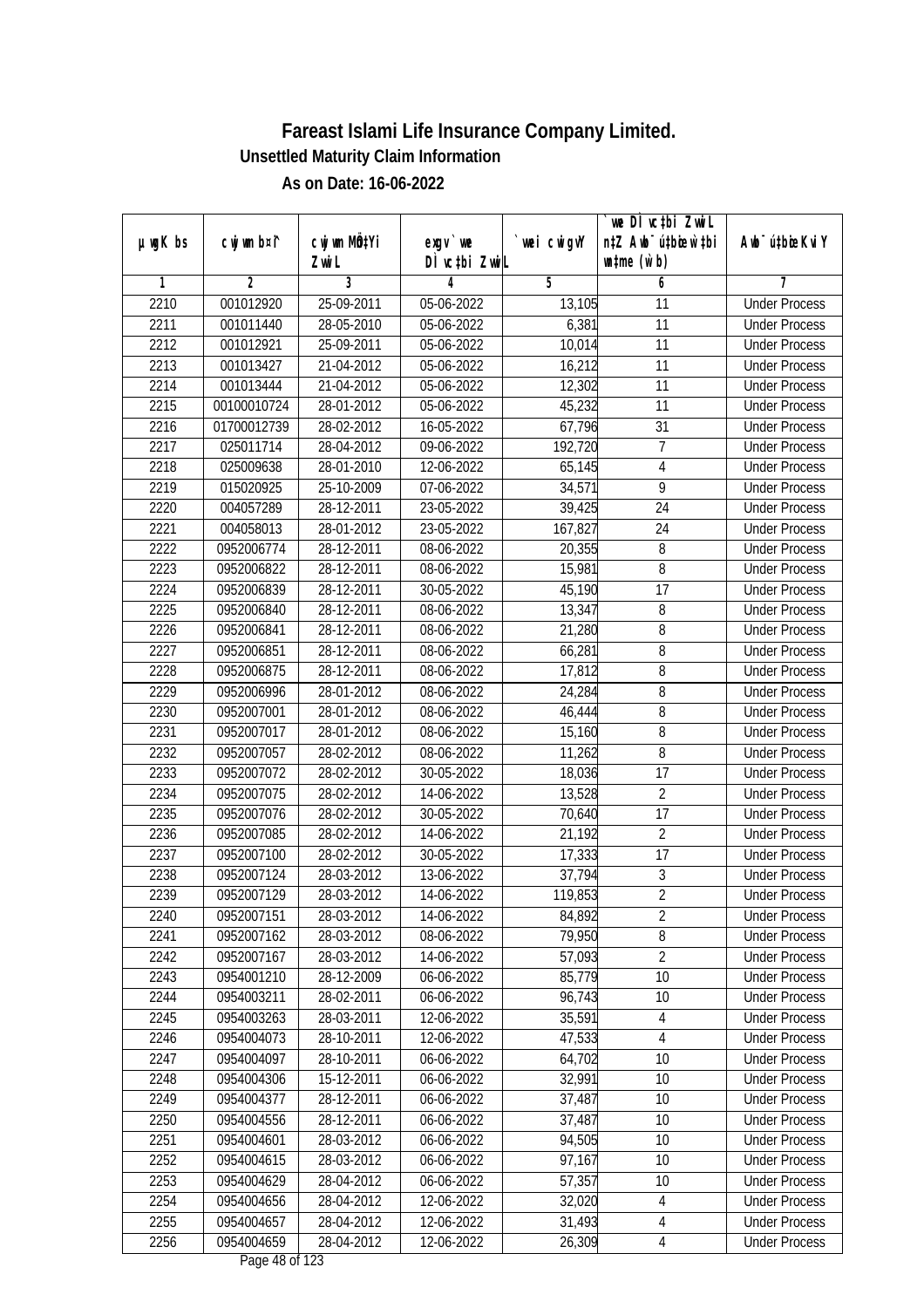|                  |                |                                    |                            |             | we DI vctbi ZwiL                                            |                             |
|------------------|----------------|------------------------------------|----------------------------|-------------|-------------------------------------------------------------|-----------------------------|
| $µ$ ug $K$ bs    | cwj wm b¤i^    | cwj wm MQ <sup>1</sup> Yi<br>Zwi L | $exqu$ we<br>DÌ vctbi ZwiL | `wei cwigvY | n‡Z Awb <sup>-</sup> ú‡bioen`‡bi<br>$\n  untime\n  (u`b)\n$ | Awb <sup>-</sup> ú‡bioeKviY |
| 1                | $\overline{2}$ | 3                                  | 4                          | 5           | 6                                                           | 7                           |
| 2257             | 0954004666     | 28-04-2012                         | 06-06-2022                 | 135,130     | 10                                                          | <b>Under Process</b>        |
| 2258             | 0954004687     | 28-04-2012                         | 06-06-2022                 | 7,666       | 10                                                          | <b>Under Process</b>        |
| 2259             | 0954004704     | 28-04-2012                         | 06-06-2022                 | 91,055      | $\overline{10}$                                             | <b>Under Process</b>        |
| 2260             | 0954004737     | 28-04-2012                         | 12-06-2022                 | 97,167      | 4                                                           | <b>Under Process</b>        |
| 2261             | 0954004747     | 28-04-2012                         | 06-06-2022                 | 110,021     | $\overline{10}$                                             | <b>Under Process</b>        |
| 2262             | 0954004764     | 28-04-2012                         | 06-06-2022                 | 54,699      | 10                                                          | <b>Under Process</b>        |
| $\frac{2263}{ }$ | 0955005224     | 24-10-2011                         | 07-06-2022                 | 98,921      | 9                                                           | <b>Under Process</b>        |
| 2264             | 0955005279     | 27-10-2011                         | 07-06-2022                 | 15,015      | 9                                                           | <b>Under Process</b>        |
| 2265             | 0955005539     | 28-12-2011                         | 07-06-2022                 | 75,068      | $\overline{9}$                                              | <b>Under Process</b>        |
| 2266             | 0955005828     | 28-12-2011                         | 07-06-2022                 | 464,449     | 9                                                           | <b>Under Process</b>        |
| 2267             | 0955005916     | 26-02-2012                         | 07-06-2022                 | 18,601      | 9                                                           | <b>Under Process</b>        |
| 2268             | 0955005961     | 28-02-2012                         | 07-06-2022                 | 13,994      | 9                                                           | <b>Under Process</b>        |
| 2269             | 0955006048     | 28-03-2012                         | 07-06-2022                 | 58,301      | $\overline{9}$                                              | <b>Under Process</b>        |
| 2270             | 0955006083     | 12-04-2012                         | 07-06-2022                 | 54,844      | 9                                                           | <b>Under Process</b>        |
| 2271             | 0955006170     | 28-04-2012                         | 07-06-2022                 | 8,116       | 9                                                           | <b>Under Process</b>        |
| 2272             | 0955006171     | 28-04-2012                         | 07-06-2022                 | 33,380      | 9                                                           | <b>Under Process</b>        |
| 2273             | 0955006178     | 28-04-2012                         | 07-06-2022                 | 53,000      | 9                                                           | <b>Under Process</b>        |
| 2274             | 0955006185     | 28-04-2012                         | 07-06-2022                 | 22,722      | $\overline{9}$                                              | <b>Under Process</b>        |
| 2275             | 0955006186     | 28-04-2012                         | 07-06-2022                 | 194,326     | 9                                                           | <b>Under Process</b>        |
| 2276             | 0955006188     | 28-04-2012                         | 07-06-2022                 | 178,288     | 9                                                           | <b>Under Process</b>        |
| 2277             | 0955006197     | 28-04-2012                         | 07-06-2022                 | 388,652     | 9                                                           | <b>Under Process</b>        |
| 2278             | 0955006213     | 28-04-2012                         | 07-06-2022                 | 19,250      | 9                                                           | <b>Under Process</b>        |
| 2279             | 0956012046     | 12-12-2010                         | 13-06-2022                 | 23,805      | 3                                                           | <b>Under Process</b>        |
| 2280             | 0956014143     | 21-03-2011                         | 13-06-2022                 | 7,340       | $\overline{3}$                                              | <b>Under Process</b>        |
| 2281             | 0956014696     | 11-04-2011                         | 13-06-2022                 | 55,270      | $\overline{3}$                                              | <b>Under Process</b>        |
| 2282             | 0956015302     | 30-06-2011                         | 13-06-2022                 | 16,174      | $\overline{3}$                                              | <b>Under Process</b>        |
| 2283             | 0956015844     | 26-10-2011                         | 06-06-2022                 | 75,609      | 10                                                          | <b>Under Process</b>        |
| 2284             | 0956015931     | 17-11-2011                         | 09-06-2022                 | 9,641       | $\overline{7}$                                              | <b>Under Process</b>        |
| 2285             | 0956016134     | 28-12-2011                         | 09-06-2022                 | 56,303      | $\overline{7}$                                              | <b>Under Process</b>        |
| 2286             | 0956016197     | 31-12-2011                         | 09-06-2022                 | 96,743      | $\overline{7}$                                              | <b>Under Process</b>        |
| 2287             | 0956016343     | 06-02-2012                         | 13-06-2022                 | 38,660      | 3                                                           | <b>Under Process</b>        |
| 2288             | 0956016375     | 25-02-2012                         | 13-06-2022                 | 23,320      | $\overline{3}$                                              | <b>Under Process</b>        |
| 2289             | 0956016391     | 11-03-2012                         | 06-06-2022                 | 92,272      | 10                                                          | <b>Under Process</b>        |
| 2290             | 0956016392     | 12-03-2012                         | 12-06-2022                 | 131,071     | $\overline{4}$                                              | <b>Under Process</b>        |
| 2291             | 0957000209     | 28-06-2009                         | 02-06-2022                 | 6,077       | 14                                                          | <b>Under Process</b>        |
| 2292             | 0957005201     | 16-11-2011                         | 12-06-2022                 | 11,915      | 4                                                           | <b>Under Process</b>        |
| 2293             | 0948000631     | 27-08-2009                         | 09-06-2022                 | 11,413      | 7                                                           | <b>Under Process</b>        |
| 2294             | 0948005447     | 28-12-2010                         | 12-06-2022                 | 7,227       | 4                                                           | <b>Under Process</b>        |
| 2295             | 0948006371     | 28-02-2011                         | 09-06-2022                 | 35,289      | $\overline{7}$                                              | <b>Under Process</b>        |
| 2296             | 0950000724     | 16-03-2011                         | 07-06-2022                 | 38,509      | $\overline{9}$                                              | <b>Under Process</b>        |
| 2297             | 0950000911     | 28-06-2011                         | 07-06-2022                 | 80,800      | 9                                                           | <b>Under Process</b>        |
| 2298             | 0951005998     | 16-04-2011                         | 12-06-2022                 | 13,347      | 4                                                           | <b>Under Process</b>        |
| 2299             | 0952000285     | 28-10-2008                         | 14-06-2022                 | 23,427      | $\overline{2}$                                              | <b>Under Process</b>        |
| 2300             | 0952000341     | 28-12-2008                         | 08-06-2022                 | 17,804      | $\overline{8}$                                              | <b>Under Process</b>        |
| 2301             | 0952004491     | 28-12-2010                         | 08-06-2022                 | 52,740      | $\overline{8}$                                              | <b>Under Process</b>        |
| 2302             | 0952004698     | 28-12-2010                         | 08-06-2022                 | 9,665       | 8                                                           | <b>Under Process</b>        |
| 2303             | 0952004899     | 28-12-2010                         | 08-06-2022                 | 27,376      | 8                                                           | <b>Under Process</b>        |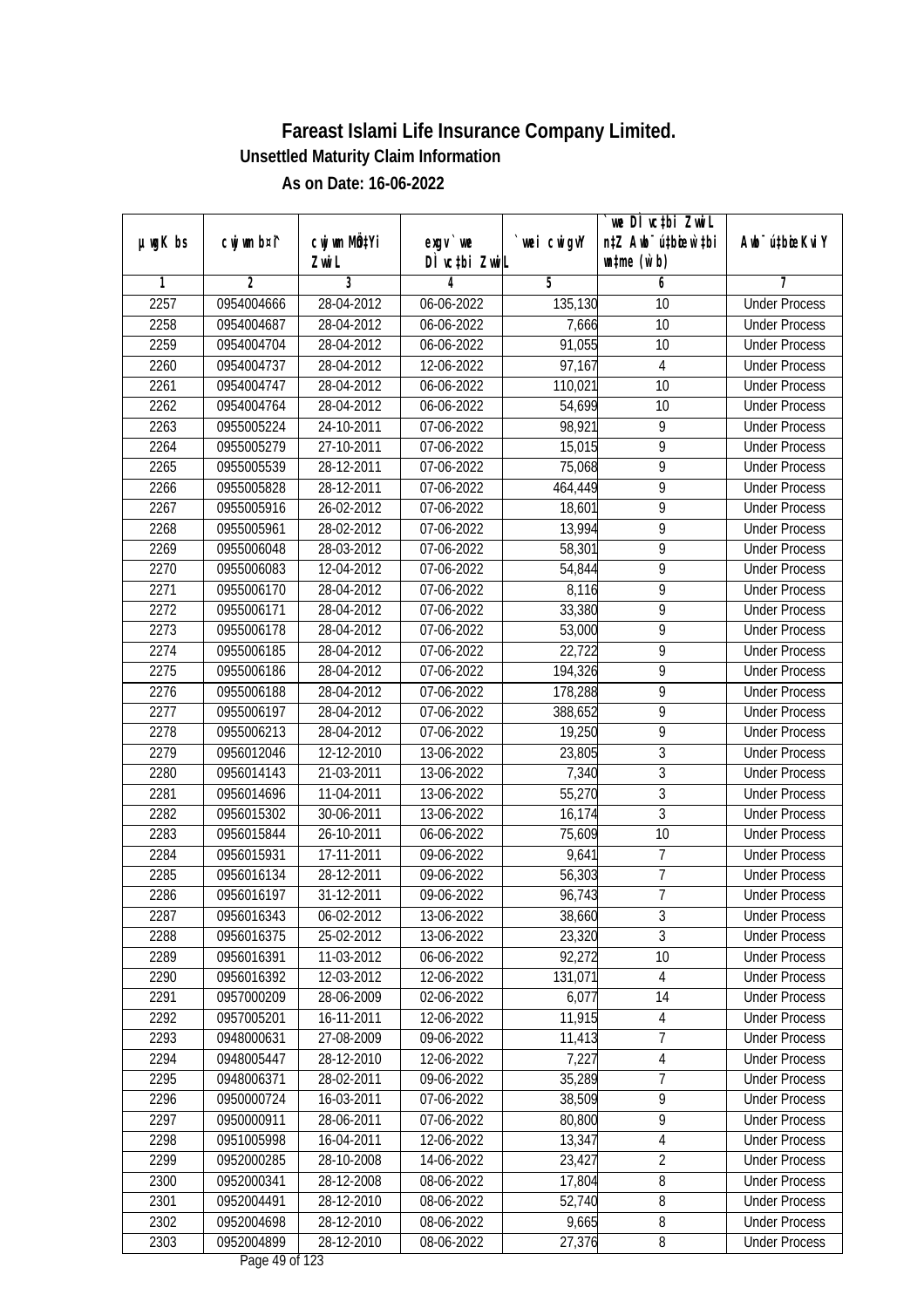| DÌ vctbi ZwiL<br>$\n  untime\n  (u`b)\n$<br>Zwi L<br>3<br>$\overline{2}$<br>5<br>6<br>1<br>4<br>7<br><b>Under Process</b><br>2304<br>0954000753<br>28-07-2009<br>06-06-2022<br>14,027<br>10<br>2305<br>0954001103<br>28-11-2009<br>31-05-2022<br>48,215<br>16<br><b>Under Process</b><br>2306<br>9<br>0955002666<br>28-09-2010<br>07-06-2022<br>90,073<br><b>Under Process</b><br>3<br>2307<br>0956001630<br>16,757<br>21-09-2008<br>13-06-2022<br><b>Under Process</b><br>2308<br>4<br>0956009727<br>17-06-2010<br>12-06-2022<br>19,164<br><b>Under Process</b><br>2309<br>0956010786<br>04-09-2010<br>29-05-2022<br>19,164<br>18<br><b>Under Process</b><br>7<br>2310<br>0956013583<br>30-12-2010<br>15,879<br>09-06-2022<br><b>Under Process</b><br>2311<br>0957000514<br>28-10-2009<br>12-06-2022<br>11,678<br>4<br><b>Under Process</b><br>2312<br>0957000547<br>09-11-2009<br>12-06-2022<br>27,660<br>$\sqrt{4}$<br><b>Under Process</b><br>2313<br>0957000761<br>27-12-2009<br>12-06-2022<br>38,822<br>4<br><b>Under Process</b><br>2314<br>0957001072<br>03-04-2010<br>12-06-2022<br>15,062<br>4<br><b>Under Process</b><br>2315<br>6,351<br>0957001482<br>22-06-2010<br>12-06-2022<br>$\overline{4}$<br><b>Under Process</b><br>7<br>5,379<br>2316<br>0957001601<br>28-06-2010<br>09-06-2022<br><b>Under Process</b><br>8<br>2317<br>08-06-2022<br>42,150<br>2300019211<br>28-04-2012<br><b>Under Process</b><br>11<br>2318<br>2300019253<br>28-04-2012<br>05-06-2022<br>116,256<br><b>Under Process</b><br>2319<br>2300019254<br>28-04-2012<br>285,300<br>16<br><b>Under Process</b><br>31-05-2022<br>2320<br>2300019348<br>28-05-2012<br>08-06-2022<br>80,915<br>8<br><b>Under Process</b><br>1<br>2321<br>2300019349<br>28-05-2012<br>241,580<br>15-06-2022<br><b>Under Process</b><br>2322<br>1<br>2300019391<br>28-05-2012<br>15-06-2022<br>20,000<br><b>Under Process</b><br>2323<br>28-12-2013<br>416,000<br>18<br>2300021193<br>29-05-2022<br><b>Under Process</b><br>16<br>2324<br>2400001021<br>28-12-2007<br>31-05-2022<br>6,690<br><b>Under Process</b><br>2325<br>20-05-2009<br>29-05-2022<br>7,171<br>18<br>2400002871<br><b>Under Process</b><br>2326<br>2400002884<br>28-05-2009<br>26-05-2022<br>9,464<br>21<br><b>Under Process</b><br>16<br>2327<br>28-06-2009<br>31-05-2022<br>47,545<br>2400002937<br><b>Under Process</b><br>2328<br>10<br>2400003020<br>28-06-2009<br>06-06-2022<br>41,313<br><b>Under Process</b><br>$\sqrt{3}$<br>2329<br>2400003159<br>09-09-2009<br>11,247<br>13-06-2022<br><b>Under Process</b><br>2330<br>3<br>2400003192<br>28-09-2009<br>7,283<br>13-06-2022<br><b>Under Process</b><br>$\overline{3}$<br>2331<br>2400003203<br>28-09-2009<br>13-06-2022<br>6,615<br><b>Under Process</b><br>2332<br>18<br>2400003208<br>28-09-2009<br>29-05-2022<br>16,407<br><b>Under Process</b><br>2333<br>21<br>2400003211<br>28-09-2009<br>26-05-2022<br>52,745<br><b>Under Process</b><br>2334<br>2400003294<br>20-11-2009<br>06-06-2022<br>34,900<br>10<br><b>Under Process</b><br>2400003409<br>28-12-2009<br>10<br>2335<br>06-06-2022<br>31,517<br><b>Under Process</b><br>4,050<br>21<br>2336<br>2400003410<br>28-12-2009<br>26-05-2022<br><b>Under Process</b><br>$\overline{3}$<br>2337<br>6,112<br>2400003496<br>28-12-2009<br>13-06-2022<br><b>Under Process</b><br>2338<br>2400003550<br>17,933<br>28-12-2009<br>26-05-2022<br>21<br><b>Under Process</b><br>2339<br>2400004448<br>28-12-2009<br>26-05-2022<br>5,460<br>21<br><b>Under Process</b><br>$\overline{3}$<br>2340<br>19,800<br>2400004451<br>28-12-2009<br>13-06-2022<br><b>Under Process</b><br>3,190<br>2341<br>2400004686<br>28-12-2009<br>18<br>29-05-2022<br><b>Under Process</b><br>122,078<br>3<br>2342<br>2400004840<br>28-12-2009<br>13-06-2022<br><b>Under Process</b><br>13,543<br>21<br>2343<br>2400004972<br>28-12-2009<br>26-05-2022<br><b>Under Process</b><br>2344<br>2400005200<br>28-01-2010<br>14,263<br>3<br><b>Under Process</b><br>13-06-2022<br>2400005205<br>28-01-2010<br>21<br>2345<br>26-05-2022<br>4,273<br><b>Under Process</b><br>2346<br>2400005250<br>28-01-2010<br>13,670<br>10<br>06-06-2022<br><b>Under Process</b><br>55,350<br>3<br>2347<br>2400005323<br>28-03-2010<br>13-06-2022<br><b>Under Process</b><br>2348<br>10<br>2400005350<br>28-04-2010<br>06-06-2022<br>21,813<br><b>Under Process</b><br>2349<br>43,579<br>2400005364<br>28-05-2010<br><b>Under Process</b><br>12-06-2022<br>4<br>2350<br>2400005365<br>120,700<br>28-05-2010<br><b>Under Process</b><br>12-06-2022<br>4 |               |             |                           |           |             | we DI vctbi ZwiL                 |                             |
|-------------------------------------------------------------------------------------------------------------------------------------------------------------------------------------------------------------------------------------------------------------------------------------------------------------------------------------------------------------------------------------------------------------------------------------------------------------------------------------------------------------------------------------------------------------------------------------------------------------------------------------------------------------------------------------------------------------------------------------------------------------------------------------------------------------------------------------------------------------------------------------------------------------------------------------------------------------------------------------------------------------------------------------------------------------------------------------------------------------------------------------------------------------------------------------------------------------------------------------------------------------------------------------------------------------------------------------------------------------------------------------------------------------------------------------------------------------------------------------------------------------------------------------------------------------------------------------------------------------------------------------------------------------------------------------------------------------------------------------------------------------------------------------------------------------------------------------------------------------------------------------------------------------------------------------------------------------------------------------------------------------------------------------------------------------------------------------------------------------------------------------------------------------------------------------------------------------------------------------------------------------------------------------------------------------------------------------------------------------------------------------------------------------------------------------------------------------------------------------------------------------------------------------------------------------------------------------------------------------------------------------------------------------------------------------------------------------------------------------------------------------------------------------------------------------------------------------------------------------------------------------------------------------------------------------------------------------------------------------------------------------------------------------------------------------------------------------------------------------------------------------------------------------------------------------------------------------------------------------------------------------------------------------------------------------------------------------------------------------------------------------------------------------------------------------------------------------------------------------------------------------------------------------------------------------------------------------------------------------------------------------------------------------------------------------------------------------------------------------------------------------------------------------------------------------------------------------------------------------------------------------------------------------------------------------------------------------------------------------------------------------------------------------------------------------------------------------------------------------------------------------------------------------------------------------------------------------------------------------------------------------------------------------------------------------------------------------------------------------------------------------------------------------------------------------------------------------------------------------------------------------------------------------------------|---------------|-------------|---------------------------|-----------|-------------|----------------------------------|-----------------------------|
|                                                                                                                                                                                                                                                                                                                                                                                                                                                                                                                                                                                                                                                                                                                                                                                                                                                                                                                                                                                                                                                                                                                                                                                                                                                                                                                                                                                                                                                                                                                                                                                                                                                                                                                                                                                                                                                                                                                                                                                                                                                                                                                                                                                                                                                                                                                                                                                                                                                                                                                                                                                                                                                                                                                                                                                                                                                                                                                                                                                                                                                                                                                                                                                                                                                                                                                                                                                                                                                                                                                                                                                                                                                                                                                                                                                                                                                                                                                                                                                                                                                                                                                                                                                                                                                                                                                                                                                                                                                                                                                                                 | $µ$ ug $K$ bs | cwj wm b¤i^ | cwj wm MQ <sup>1</sup> Yi | $exgV$ we | `wei cwigvY | n‡Z Awb <sup>-</sup> ú‡bicen`‡bi | Awb <sup>-</sup> ú‡bioeKviY |
|                                                                                                                                                                                                                                                                                                                                                                                                                                                                                                                                                                                                                                                                                                                                                                                                                                                                                                                                                                                                                                                                                                                                                                                                                                                                                                                                                                                                                                                                                                                                                                                                                                                                                                                                                                                                                                                                                                                                                                                                                                                                                                                                                                                                                                                                                                                                                                                                                                                                                                                                                                                                                                                                                                                                                                                                                                                                                                                                                                                                                                                                                                                                                                                                                                                                                                                                                                                                                                                                                                                                                                                                                                                                                                                                                                                                                                                                                                                                                                                                                                                                                                                                                                                                                                                                                                                                                                                                                                                                                                                                                 |               |             |                           |           |             |                                  |                             |
|                                                                                                                                                                                                                                                                                                                                                                                                                                                                                                                                                                                                                                                                                                                                                                                                                                                                                                                                                                                                                                                                                                                                                                                                                                                                                                                                                                                                                                                                                                                                                                                                                                                                                                                                                                                                                                                                                                                                                                                                                                                                                                                                                                                                                                                                                                                                                                                                                                                                                                                                                                                                                                                                                                                                                                                                                                                                                                                                                                                                                                                                                                                                                                                                                                                                                                                                                                                                                                                                                                                                                                                                                                                                                                                                                                                                                                                                                                                                                                                                                                                                                                                                                                                                                                                                                                                                                                                                                                                                                                                                                 |               |             |                           |           |             |                                  |                             |
|                                                                                                                                                                                                                                                                                                                                                                                                                                                                                                                                                                                                                                                                                                                                                                                                                                                                                                                                                                                                                                                                                                                                                                                                                                                                                                                                                                                                                                                                                                                                                                                                                                                                                                                                                                                                                                                                                                                                                                                                                                                                                                                                                                                                                                                                                                                                                                                                                                                                                                                                                                                                                                                                                                                                                                                                                                                                                                                                                                                                                                                                                                                                                                                                                                                                                                                                                                                                                                                                                                                                                                                                                                                                                                                                                                                                                                                                                                                                                                                                                                                                                                                                                                                                                                                                                                                                                                                                                                                                                                                                                 |               |             |                           |           |             |                                  |                             |
|                                                                                                                                                                                                                                                                                                                                                                                                                                                                                                                                                                                                                                                                                                                                                                                                                                                                                                                                                                                                                                                                                                                                                                                                                                                                                                                                                                                                                                                                                                                                                                                                                                                                                                                                                                                                                                                                                                                                                                                                                                                                                                                                                                                                                                                                                                                                                                                                                                                                                                                                                                                                                                                                                                                                                                                                                                                                                                                                                                                                                                                                                                                                                                                                                                                                                                                                                                                                                                                                                                                                                                                                                                                                                                                                                                                                                                                                                                                                                                                                                                                                                                                                                                                                                                                                                                                                                                                                                                                                                                                                                 |               |             |                           |           |             |                                  |                             |
|                                                                                                                                                                                                                                                                                                                                                                                                                                                                                                                                                                                                                                                                                                                                                                                                                                                                                                                                                                                                                                                                                                                                                                                                                                                                                                                                                                                                                                                                                                                                                                                                                                                                                                                                                                                                                                                                                                                                                                                                                                                                                                                                                                                                                                                                                                                                                                                                                                                                                                                                                                                                                                                                                                                                                                                                                                                                                                                                                                                                                                                                                                                                                                                                                                                                                                                                                                                                                                                                                                                                                                                                                                                                                                                                                                                                                                                                                                                                                                                                                                                                                                                                                                                                                                                                                                                                                                                                                                                                                                                                                 |               |             |                           |           |             |                                  |                             |
|                                                                                                                                                                                                                                                                                                                                                                                                                                                                                                                                                                                                                                                                                                                                                                                                                                                                                                                                                                                                                                                                                                                                                                                                                                                                                                                                                                                                                                                                                                                                                                                                                                                                                                                                                                                                                                                                                                                                                                                                                                                                                                                                                                                                                                                                                                                                                                                                                                                                                                                                                                                                                                                                                                                                                                                                                                                                                                                                                                                                                                                                                                                                                                                                                                                                                                                                                                                                                                                                                                                                                                                                                                                                                                                                                                                                                                                                                                                                                                                                                                                                                                                                                                                                                                                                                                                                                                                                                                                                                                                                                 |               |             |                           |           |             |                                  |                             |
|                                                                                                                                                                                                                                                                                                                                                                                                                                                                                                                                                                                                                                                                                                                                                                                                                                                                                                                                                                                                                                                                                                                                                                                                                                                                                                                                                                                                                                                                                                                                                                                                                                                                                                                                                                                                                                                                                                                                                                                                                                                                                                                                                                                                                                                                                                                                                                                                                                                                                                                                                                                                                                                                                                                                                                                                                                                                                                                                                                                                                                                                                                                                                                                                                                                                                                                                                                                                                                                                                                                                                                                                                                                                                                                                                                                                                                                                                                                                                                                                                                                                                                                                                                                                                                                                                                                                                                                                                                                                                                                                                 |               |             |                           |           |             |                                  |                             |
|                                                                                                                                                                                                                                                                                                                                                                                                                                                                                                                                                                                                                                                                                                                                                                                                                                                                                                                                                                                                                                                                                                                                                                                                                                                                                                                                                                                                                                                                                                                                                                                                                                                                                                                                                                                                                                                                                                                                                                                                                                                                                                                                                                                                                                                                                                                                                                                                                                                                                                                                                                                                                                                                                                                                                                                                                                                                                                                                                                                                                                                                                                                                                                                                                                                                                                                                                                                                                                                                                                                                                                                                                                                                                                                                                                                                                                                                                                                                                                                                                                                                                                                                                                                                                                                                                                                                                                                                                                                                                                                                                 |               |             |                           |           |             |                                  |                             |
|                                                                                                                                                                                                                                                                                                                                                                                                                                                                                                                                                                                                                                                                                                                                                                                                                                                                                                                                                                                                                                                                                                                                                                                                                                                                                                                                                                                                                                                                                                                                                                                                                                                                                                                                                                                                                                                                                                                                                                                                                                                                                                                                                                                                                                                                                                                                                                                                                                                                                                                                                                                                                                                                                                                                                                                                                                                                                                                                                                                                                                                                                                                                                                                                                                                                                                                                                                                                                                                                                                                                                                                                                                                                                                                                                                                                                                                                                                                                                                                                                                                                                                                                                                                                                                                                                                                                                                                                                                                                                                                                                 |               |             |                           |           |             |                                  |                             |
|                                                                                                                                                                                                                                                                                                                                                                                                                                                                                                                                                                                                                                                                                                                                                                                                                                                                                                                                                                                                                                                                                                                                                                                                                                                                                                                                                                                                                                                                                                                                                                                                                                                                                                                                                                                                                                                                                                                                                                                                                                                                                                                                                                                                                                                                                                                                                                                                                                                                                                                                                                                                                                                                                                                                                                                                                                                                                                                                                                                                                                                                                                                                                                                                                                                                                                                                                                                                                                                                                                                                                                                                                                                                                                                                                                                                                                                                                                                                                                                                                                                                                                                                                                                                                                                                                                                                                                                                                                                                                                                                                 |               |             |                           |           |             |                                  |                             |
|                                                                                                                                                                                                                                                                                                                                                                                                                                                                                                                                                                                                                                                                                                                                                                                                                                                                                                                                                                                                                                                                                                                                                                                                                                                                                                                                                                                                                                                                                                                                                                                                                                                                                                                                                                                                                                                                                                                                                                                                                                                                                                                                                                                                                                                                                                                                                                                                                                                                                                                                                                                                                                                                                                                                                                                                                                                                                                                                                                                                                                                                                                                                                                                                                                                                                                                                                                                                                                                                                                                                                                                                                                                                                                                                                                                                                                                                                                                                                                                                                                                                                                                                                                                                                                                                                                                                                                                                                                                                                                                                                 |               |             |                           |           |             |                                  |                             |
|                                                                                                                                                                                                                                                                                                                                                                                                                                                                                                                                                                                                                                                                                                                                                                                                                                                                                                                                                                                                                                                                                                                                                                                                                                                                                                                                                                                                                                                                                                                                                                                                                                                                                                                                                                                                                                                                                                                                                                                                                                                                                                                                                                                                                                                                                                                                                                                                                                                                                                                                                                                                                                                                                                                                                                                                                                                                                                                                                                                                                                                                                                                                                                                                                                                                                                                                                                                                                                                                                                                                                                                                                                                                                                                                                                                                                                                                                                                                                                                                                                                                                                                                                                                                                                                                                                                                                                                                                                                                                                                                                 |               |             |                           |           |             |                                  |                             |
|                                                                                                                                                                                                                                                                                                                                                                                                                                                                                                                                                                                                                                                                                                                                                                                                                                                                                                                                                                                                                                                                                                                                                                                                                                                                                                                                                                                                                                                                                                                                                                                                                                                                                                                                                                                                                                                                                                                                                                                                                                                                                                                                                                                                                                                                                                                                                                                                                                                                                                                                                                                                                                                                                                                                                                                                                                                                                                                                                                                                                                                                                                                                                                                                                                                                                                                                                                                                                                                                                                                                                                                                                                                                                                                                                                                                                                                                                                                                                                                                                                                                                                                                                                                                                                                                                                                                                                                                                                                                                                                                                 |               |             |                           |           |             |                                  |                             |
|                                                                                                                                                                                                                                                                                                                                                                                                                                                                                                                                                                                                                                                                                                                                                                                                                                                                                                                                                                                                                                                                                                                                                                                                                                                                                                                                                                                                                                                                                                                                                                                                                                                                                                                                                                                                                                                                                                                                                                                                                                                                                                                                                                                                                                                                                                                                                                                                                                                                                                                                                                                                                                                                                                                                                                                                                                                                                                                                                                                                                                                                                                                                                                                                                                                                                                                                                                                                                                                                                                                                                                                                                                                                                                                                                                                                                                                                                                                                                                                                                                                                                                                                                                                                                                                                                                                                                                                                                                                                                                                                                 |               |             |                           |           |             |                                  |                             |
|                                                                                                                                                                                                                                                                                                                                                                                                                                                                                                                                                                                                                                                                                                                                                                                                                                                                                                                                                                                                                                                                                                                                                                                                                                                                                                                                                                                                                                                                                                                                                                                                                                                                                                                                                                                                                                                                                                                                                                                                                                                                                                                                                                                                                                                                                                                                                                                                                                                                                                                                                                                                                                                                                                                                                                                                                                                                                                                                                                                                                                                                                                                                                                                                                                                                                                                                                                                                                                                                                                                                                                                                                                                                                                                                                                                                                                                                                                                                                                                                                                                                                                                                                                                                                                                                                                                                                                                                                                                                                                                                                 |               |             |                           |           |             |                                  |                             |
|                                                                                                                                                                                                                                                                                                                                                                                                                                                                                                                                                                                                                                                                                                                                                                                                                                                                                                                                                                                                                                                                                                                                                                                                                                                                                                                                                                                                                                                                                                                                                                                                                                                                                                                                                                                                                                                                                                                                                                                                                                                                                                                                                                                                                                                                                                                                                                                                                                                                                                                                                                                                                                                                                                                                                                                                                                                                                                                                                                                                                                                                                                                                                                                                                                                                                                                                                                                                                                                                                                                                                                                                                                                                                                                                                                                                                                                                                                                                                                                                                                                                                                                                                                                                                                                                                                                                                                                                                                                                                                                                                 |               |             |                           |           |             |                                  |                             |
|                                                                                                                                                                                                                                                                                                                                                                                                                                                                                                                                                                                                                                                                                                                                                                                                                                                                                                                                                                                                                                                                                                                                                                                                                                                                                                                                                                                                                                                                                                                                                                                                                                                                                                                                                                                                                                                                                                                                                                                                                                                                                                                                                                                                                                                                                                                                                                                                                                                                                                                                                                                                                                                                                                                                                                                                                                                                                                                                                                                                                                                                                                                                                                                                                                                                                                                                                                                                                                                                                                                                                                                                                                                                                                                                                                                                                                                                                                                                                                                                                                                                                                                                                                                                                                                                                                                                                                                                                                                                                                                                                 |               |             |                           |           |             |                                  |                             |
|                                                                                                                                                                                                                                                                                                                                                                                                                                                                                                                                                                                                                                                                                                                                                                                                                                                                                                                                                                                                                                                                                                                                                                                                                                                                                                                                                                                                                                                                                                                                                                                                                                                                                                                                                                                                                                                                                                                                                                                                                                                                                                                                                                                                                                                                                                                                                                                                                                                                                                                                                                                                                                                                                                                                                                                                                                                                                                                                                                                                                                                                                                                                                                                                                                                                                                                                                                                                                                                                                                                                                                                                                                                                                                                                                                                                                                                                                                                                                                                                                                                                                                                                                                                                                                                                                                                                                                                                                                                                                                                                                 |               |             |                           |           |             |                                  |                             |
|                                                                                                                                                                                                                                                                                                                                                                                                                                                                                                                                                                                                                                                                                                                                                                                                                                                                                                                                                                                                                                                                                                                                                                                                                                                                                                                                                                                                                                                                                                                                                                                                                                                                                                                                                                                                                                                                                                                                                                                                                                                                                                                                                                                                                                                                                                                                                                                                                                                                                                                                                                                                                                                                                                                                                                                                                                                                                                                                                                                                                                                                                                                                                                                                                                                                                                                                                                                                                                                                                                                                                                                                                                                                                                                                                                                                                                                                                                                                                                                                                                                                                                                                                                                                                                                                                                                                                                                                                                                                                                                                                 |               |             |                           |           |             |                                  |                             |
|                                                                                                                                                                                                                                                                                                                                                                                                                                                                                                                                                                                                                                                                                                                                                                                                                                                                                                                                                                                                                                                                                                                                                                                                                                                                                                                                                                                                                                                                                                                                                                                                                                                                                                                                                                                                                                                                                                                                                                                                                                                                                                                                                                                                                                                                                                                                                                                                                                                                                                                                                                                                                                                                                                                                                                                                                                                                                                                                                                                                                                                                                                                                                                                                                                                                                                                                                                                                                                                                                                                                                                                                                                                                                                                                                                                                                                                                                                                                                                                                                                                                                                                                                                                                                                                                                                                                                                                                                                                                                                                                                 |               |             |                           |           |             |                                  |                             |
|                                                                                                                                                                                                                                                                                                                                                                                                                                                                                                                                                                                                                                                                                                                                                                                                                                                                                                                                                                                                                                                                                                                                                                                                                                                                                                                                                                                                                                                                                                                                                                                                                                                                                                                                                                                                                                                                                                                                                                                                                                                                                                                                                                                                                                                                                                                                                                                                                                                                                                                                                                                                                                                                                                                                                                                                                                                                                                                                                                                                                                                                                                                                                                                                                                                                                                                                                                                                                                                                                                                                                                                                                                                                                                                                                                                                                                                                                                                                                                                                                                                                                                                                                                                                                                                                                                                                                                                                                                                                                                                                                 |               |             |                           |           |             |                                  |                             |
|                                                                                                                                                                                                                                                                                                                                                                                                                                                                                                                                                                                                                                                                                                                                                                                                                                                                                                                                                                                                                                                                                                                                                                                                                                                                                                                                                                                                                                                                                                                                                                                                                                                                                                                                                                                                                                                                                                                                                                                                                                                                                                                                                                                                                                                                                                                                                                                                                                                                                                                                                                                                                                                                                                                                                                                                                                                                                                                                                                                                                                                                                                                                                                                                                                                                                                                                                                                                                                                                                                                                                                                                                                                                                                                                                                                                                                                                                                                                                                                                                                                                                                                                                                                                                                                                                                                                                                                                                                                                                                                                                 |               |             |                           |           |             |                                  |                             |
|                                                                                                                                                                                                                                                                                                                                                                                                                                                                                                                                                                                                                                                                                                                                                                                                                                                                                                                                                                                                                                                                                                                                                                                                                                                                                                                                                                                                                                                                                                                                                                                                                                                                                                                                                                                                                                                                                                                                                                                                                                                                                                                                                                                                                                                                                                                                                                                                                                                                                                                                                                                                                                                                                                                                                                                                                                                                                                                                                                                                                                                                                                                                                                                                                                                                                                                                                                                                                                                                                                                                                                                                                                                                                                                                                                                                                                                                                                                                                                                                                                                                                                                                                                                                                                                                                                                                                                                                                                                                                                                                                 |               |             |                           |           |             |                                  |                             |
|                                                                                                                                                                                                                                                                                                                                                                                                                                                                                                                                                                                                                                                                                                                                                                                                                                                                                                                                                                                                                                                                                                                                                                                                                                                                                                                                                                                                                                                                                                                                                                                                                                                                                                                                                                                                                                                                                                                                                                                                                                                                                                                                                                                                                                                                                                                                                                                                                                                                                                                                                                                                                                                                                                                                                                                                                                                                                                                                                                                                                                                                                                                                                                                                                                                                                                                                                                                                                                                                                                                                                                                                                                                                                                                                                                                                                                                                                                                                                                                                                                                                                                                                                                                                                                                                                                                                                                                                                                                                                                                                                 |               |             |                           |           |             |                                  |                             |
|                                                                                                                                                                                                                                                                                                                                                                                                                                                                                                                                                                                                                                                                                                                                                                                                                                                                                                                                                                                                                                                                                                                                                                                                                                                                                                                                                                                                                                                                                                                                                                                                                                                                                                                                                                                                                                                                                                                                                                                                                                                                                                                                                                                                                                                                                                                                                                                                                                                                                                                                                                                                                                                                                                                                                                                                                                                                                                                                                                                                                                                                                                                                                                                                                                                                                                                                                                                                                                                                                                                                                                                                                                                                                                                                                                                                                                                                                                                                                                                                                                                                                                                                                                                                                                                                                                                                                                                                                                                                                                                                                 |               |             |                           |           |             |                                  |                             |
|                                                                                                                                                                                                                                                                                                                                                                                                                                                                                                                                                                                                                                                                                                                                                                                                                                                                                                                                                                                                                                                                                                                                                                                                                                                                                                                                                                                                                                                                                                                                                                                                                                                                                                                                                                                                                                                                                                                                                                                                                                                                                                                                                                                                                                                                                                                                                                                                                                                                                                                                                                                                                                                                                                                                                                                                                                                                                                                                                                                                                                                                                                                                                                                                                                                                                                                                                                                                                                                                                                                                                                                                                                                                                                                                                                                                                                                                                                                                                                                                                                                                                                                                                                                                                                                                                                                                                                                                                                                                                                                                                 |               |             |                           |           |             |                                  |                             |
|                                                                                                                                                                                                                                                                                                                                                                                                                                                                                                                                                                                                                                                                                                                                                                                                                                                                                                                                                                                                                                                                                                                                                                                                                                                                                                                                                                                                                                                                                                                                                                                                                                                                                                                                                                                                                                                                                                                                                                                                                                                                                                                                                                                                                                                                                                                                                                                                                                                                                                                                                                                                                                                                                                                                                                                                                                                                                                                                                                                                                                                                                                                                                                                                                                                                                                                                                                                                                                                                                                                                                                                                                                                                                                                                                                                                                                                                                                                                                                                                                                                                                                                                                                                                                                                                                                                                                                                                                                                                                                                                                 |               |             |                           |           |             |                                  |                             |
|                                                                                                                                                                                                                                                                                                                                                                                                                                                                                                                                                                                                                                                                                                                                                                                                                                                                                                                                                                                                                                                                                                                                                                                                                                                                                                                                                                                                                                                                                                                                                                                                                                                                                                                                                                                                                                                                                                                                                                                                                                                                                                                                                                                                                                                                                                                                                                                                                                                                                                                                                                                                                                                                                                                                                                                                                                                                                                                                                                                                                                                                                                                                                                                                                                                                                                                                                                                                                                                                                                                                                                                                                                                                                                                                                                                                                                                                                                                                                                                                                                                                                                                                                                                                                                                                                                                                                                                                                                                                                                                                                 |               |             |                           |           |             |                                  |                             |
|                                                                                                                                                                                                                                                                                                                                                                                                                                                                                                                                                                                                                                                                                                                                                                                                                                                                                                                                                                                                                                                                                                                                                                                                                                                                                                                                                                                                                                                                                                                                                                                                                                                                                                                                                                                                                                                                                                                                                                                                                                                                                                                                                                                                                                                                                                                                                                                                                                                                                                                                                                                                                                                                                                                                                                                                                                                                                                                                                                                                                                                                                                                                                                                                                                                                                                                                                                                                                                                                                                                                                                                                                                                                                                                                                                                                                                                                                                                                                                                                                                                                                                                                                                                                                                                                                                                                                                                                                                                                                                                                                 |               |             |                           |           |             |                                  |                             |
|                                                                                                                                                                                                                                                                                                                                                                                                                                                                                                                                                                                                                                                                                                                                                                                                                                                                                                                                                                                                                                                                                                                                                                                                                                                                                                                                                                                                                                                                                                                                                                                                                                                                                                                                                                                                                                                                                                                                                                                                                                                                                                                                                                                                                                                                                                                                                                                                                                                                                                                                                                                                                                                                                                                                                                                                                                                                                                                                                                                                                                                                                                                                                                                                                                                                                                                                                                                                                                                                                                                                                                                                                                                                                                                                                                                                                                                                                                                                                                                                                                                                                                                                                                                                                                                                                                                                                                                                                                                                                                                                                 |               |             |                           |           |             |                                  |                             |
|                                                                                                                                                                                                                                                                                                                                                                                                                                                                                                                                                                                                                                                                                                                                                                                                                                                                                                                                                                                                                                                                                                                                                                                                                                                                                                                                                                                                                                                                                                                                                                                                                                                                                                                                                                                                                                                                                                                                                                                                                                                                                                                                                                                                                                                                                                                                                                                                                                                                                                                                                                                                                                                                                                                                                                                                                                                                                                                                                                                                                                                                                                                                                                                                                                                                                                                                                                                                                                                                                                                                                                                                                                                                                                                                                                                                                                                                                                                                                                                                                                                                                                                                                                                                                                                                                                                                                                                                                                                                                                                                                 |               |             |                           |           |             |                                  |                             |
|                                                                                                                                                                                                                                                                                                                                                                                                                                                                                                                                                                                                                                                                                                                                                                                                                                                                                                                                                                                                                                                                                                                                                                                                                                                                                                                                                                                                                                                                                                                                                                                                                                                                                                                                                                                                                                                                                                                                                                                                                                                                                                                                                                                                                                                                                                                                                                                                                                                                                                                                                                                                                                                                                                                                                                                                                                                                                                                                                                                                                                                                                                                                                                                                                                                                                                                                                                                                                                                                                                                                                                                                                                                                                                                                                                                                                                                                                                                                                                                                                                                                                                                                                                                                                                                                                                                                                                                                                                                                                                                                                 |               |             |                           |           |             |                                  |                             |
|                                                                                                                                                                                                                                                                                                                                                                                                                                                                                                                                                                                                                                                                                                                                                                                                                                                                                                                                                                                                                                                                                                                                                                                                                                                                                                                                                                                                                                                                                                                                                                                                                                                                                                                                                                                                                                                                                                                                                                                                                                                                                                                                                                                                                                                                                                                                                                                                                                                                                                                                                                                                                                                                                                                                                                                                                                                                                                                                                                                                                                                                                                                                                                                                                                                                                                                                                                                                                                                                                                                                                                                                                                                                                                                                                                                                                                                                                                                                                                                                                                                                                                                                                                                                                                                                                                                                                                                                                                                                                                                                                 |               |             |                           |           |             |                                  |                             |
|                                                                                                                                                                                                                                                                                                                                                                                                                                                                                                                                                                                                                                                                                                                                                                                                                                                                                                                                                                                                                                                                                                                                                                                                                                                                                                                                                                                                                                                                                                                                                                                                                                                                                                                                                                                                                                                                                                                                                                                                                                                                                                                                                                                                                                                                                                                                                                                                                                                                                                                                                                                                                                                                                                                                                                                                                                                                                                                                                                                                                                                                                                                                                                                                                                                                                                                                                                                                                                                                                                                                                                                                                                                                                                                                                                                                                                                                                                                                                                                                                                                                                                                                                                                                                                                                                                                                                                                                                                                                                                                                                 |               |             |                           |           |             |                                  |                             |
|                                                                                                                                                                                                                                                                                                                                                                                                                                                                                                                                                                                                                                                                                                                                                                                                                                                                                                                                                                                                                                                                                                                                                                                                                                                                                                                                                                                                                                                                                                                                                                                                                                                                                                                                                                                                                                                                                                                                                                                                                                                                                                                                                                                                                                                                                                                                                                                                                                                                                                                                                                                                                                                                                                                                                                                                                                                                                                                                                                                                                                                                                                                                                                                                                                                                                                                                                                                                                                                                                                                                                                                                                                                                                                                                                                                                                                                                                                                                                                                                                                                                                                                                                                                                                                                                                                                                                                                                                                                                                                                                                 |               |             |                           |           |             |                                  |                             |
|                                                                                                                                                                                                                                                                                                                                                                                                                                                                                                                                                                                                                                                                                                                                                                                                                                                                                                                                                                                                                                                                                                                                                                                                                                                                                                                                                                                                                                                                                                                                                                                                                                                                                                                                                                                                                                                                                                                                                                                                                                                                                                                                                                                                                                                                                                                                                                                                                                                                                                                                                                                                                                                                                                                                                                                                                                                                                                                                                                                                                                                                                                                                                                                                                                                                                                                                                                                                                                                                                                                                                                                                                                                                                                                                                                                                                                                                                                                                                                                                                                                                                                                                                                                                                                                                                                                                                                                                                                                                                                                                                 |               |             |                           |           |             |                                  |                             |
|                                                                                                                                                                                                                                                                                                                                                                                                                                                                                                                                                                                                                                                                                                                                                                                                                                                                                                                                                                                                                                                                                                                                                                                                                                                                                                                                                                                                                                                                                                                                                                                                                                                                                                                                                                                                                                                                                                                                                                                                                                                                                                                                                                                                                                                                                                                                                                                                                                                                                                                                                                                                                                                                                                                                                                                                                                                                                                                                                                                                                                                                                                                                                                                                                                                                                                                                                                                                                                                                                                                                                                                                                                                                                                                                                                                                                                                                                                                                                                                                                                                                                                                                                                                                                                                                                                                                                                                                                                                                                                                                                 |               |             |                           |           |             |                                  |                             |
|                                                                                                                                                                                                                                                                                                                                                                                                                                                                                                                                                                                                                                                                                                                                                                                                                                                                                                                                                                                                                                                                                                                                                                                                                                                                                                                                                                                                                                                                                                                                                                                                                                                                                                                                                                                                                                                                                                                                                                                                                                                                                                                                                                                                                                                                                                                                                                                                                                                                                                                                                                                                                                                                                                                                                                                                                                                                                                                                                                                                                                                                                                                                                                                                                                                                                                                                                                                                                                                                                                                                                                                                                                                                                                                                                                                                                                                                                                                                                                                                                                                                                                                                                                                                                                                                                                                                                                                                                                                                                                                                                 |               |             |                           |           |             |                                  |                             |
|                                                                                                                                                                                                                                                                                                                                                                                                                                                                                                                                                                                                                                                                                                                                                                                                                                                                                                                                                                                                                                                                                                                                                                                                                                                                                                                                                                                                                                                                                                                                                                                                                                                                                                                                                                                                                                                                                                                                                                                                                                                                                                                                                                                                                                                                                                                                                                                                                                                                                                                                                                                                                                                                                                                                                                                                                                                                                                                                                                                                                                                                                                                                                                                                                                                                                                                                                                                                                                                                                                                                                                                                                                                                                                                                                                                                                                                                                                                                                                                                                                                                                                                                                                                                                                                                                                                                                                                                                                                                                                                                                 |               |             |                           |           |             |                                  |                             |
|                                                                                                                                                                                                                                                                                                                                                                                                                                                                                                                                                                                                                                                                                                                                                                                                                                                                                                                                                                                                                                                                                                                                                                                                                                                                                                                                                                                                                                                                                                                                                                                                                                                                                                                                                                                                                                                                                                                                                                                                                                                                                                                                                                                                                                                                                                                                                                                                                                                                                                                                                                                                                                                                                                                                                                                                                                                                                                                                                                                                                                                                                                                                                                                                                                                                                                                                                                                                                                                                                                                                                                                                                                                                                                                                                                                                                                                                                                                                                                                                                                                                                                                                                                                                                                                                                                                                                                                                                                                                                                                                                 |               |             |                           |           |             |                                  |                             |
|                                                                                                                                                                                                                                                                                                                                                                                                                                                                                                                                                                                                                                                                                                                                                                                                                                                                                                                                                                                                                                                                                                                                                                                                                                                                                                                                                                                                                                                                                                                                                                                                                                                                                                                                                                                                                                                                                                                                                                                                                                                                                                                                                                                                                                                                                                                                                                                                                                                                                                                                                                                                                                                                                                                                                                                                                                                                                                                                                                                                                                                                                                                                                                                                                                                                                                                                                                                                                                                                                                                                                                                                                                                                                                                                                                                                                                                                                                                                                                                                                                                                                                                                                                                                                                                                                                                                                                                                                                                                                                                                                 |               |             |                           |           |             |                                  |                             |
|                                                                                                                                                                                                                                                                                                                                                                                                                                                                                                                                                                                                                                                                                                                                                                                                                                                                                                                                                                                                                                                                                                                                                                                                                                                                                                                                                                                                                                                                                                                                                                                                                                                                                                                                                                                                                                                                                                                                                                                                                                                                                                                                                                                                                                                                                                                                                                                                                                                                                                                                                                                                                                                                                                                                                                                                                                                                                                                                                                                                                                                                                                                                                                                                                                                                                                                                                                                                                                                                                                                                                                                                                                                                                                                                                                                                                                                                                                                                                                                                                                                                                                                                                                                                                                                                                                                                                                                                                                                                                                                                                 |               |             |                           |           |             |                                  |                             |
|                                                                                                                                                                                                                                                                                                                                                                                                                                                                                                                                                                                                                                                                                                                                                                                                                                                                                                                                                                                                                                                                                                                                                                                                                                                                                                                                                                                                                                                                                                                                                                                                                                                                                                                                                                                                                                                                                                                                                                                                                                                                                                                                                                                                                                                                                                                                                                                                                                                                                                                                                                                                                                                                                                                                                                                                                                                                                                                                                                                                                                                                                                                                                                                                                                                                                                                                                                                                                                                                                                                                                                                                                                                                                                                                                                                                                                                                                                                                                                                                                                                                                                                                                                                                                                                                                                                                                                                                                                                                                                                                                 |               |             |                           |           |             |                                  |                             |
|                                                                                                                                                                                                                                                                                                                                                                                                                                                                                                                                                                                                                                                                                                                                                                                                                                                                                                                                                                                                                                                                                                                                                                                                                                                                                                                                                                                                                                                                                                                                                                                                                                                                                                                                                                                                                                                                                                                                                                                                                                                                                                                                                                                                                                                                                                                                                                                                                                                                                                                                                                                                                                                                                                                                                                                                                                                                                                                                                                                                                                                                                                                                                                                                                                                                                                                                                                                                                                                                                                                                                                                                                                                                                                                                                                                                                                                                                                                                                                                                                                                                                                                                                                                                                                                                                                                                                                                                                                                                                                                                                 |               |             |                           |           |             |                                  |                             |
|                                                                                                                                                                                                                                                                                                                                                                                                                                                                                                                                                                                                                                                                                                                                                                                                                                                                                                                                                                                                                                                                                                                                                                                                                                                                                                                                                                                                                                                                                                                                                                                                                                                                                                                                                                                                                                                                                                                                                                                                                                                                                                                                                                                                                                                                                                                                                                                                                                                                                                                                                                                                                                                                                                                                                                                                                                                                                                                                                                                                                                                                                                                                                                                                                                                                                                                                                                                                                                                                                                                                                                                                                                                                                                                                                                                                                                                                                                                                                                                                                                                                                                                                                                                                                                                                                                                                                                                                                                                                                                                                                 |               |             |                           |           |             |                                  |                             |
|                                                                                                                                                                                                                                                                                                                                                                                                                                                                                                                                                                                                                                                                                                                                                                                                                                                                                                                                                                                                                                                                                                                                                                                                                                                                                                                                                                                                                                                                                                                                                                                                                                                                                                                                                                                                                                                                                                                                                                                                                                                                                                                                                                                                                                                                                                                                                                                                                                                                                                                                                                                                                                                                                                                                                                                                                                                                                                                                                                                                                                                                                                                                                                                                                                                                                                                                                                                                                                                                                                                                                                                                                                                                                                                                                                                                                                                                                                                                                                                                                                                                                                                                                                                                                                                                                                                                                                                                                                                                                                                                                 |               |             |                           |           |             |                                  |                             |
|                                                                                                                                                                                                                                                                                                                                                                                                                                                                                                                                                                                                                                                                                                                                                                                                                                                                                                                                                                                                                                                                                                                                                                                                                                                                                                                                                                                                                                                                                                                                                                                                                                                                                                                                                                                                                                                                                                                                                                                                                                                                                                                                                                                                                                                                                                                                                                                                                                                                                                                                                                                                                                                                                                                                                                                                                                                                                                                                                                                                                                                                                                                                                                                                                                                                                                                                                                                                                                                                                                                                                                                                                                                                                                                                                                                                                                                                                                                                                                                                                                                                                                                                                                                                                                                                                                                                                                                                                                                                                                                                                 |               |             |                           |           |             |                                  |                             |
|                                                                                                                                                                                                                                                                                                                                                                                                                                                                                                                                                                                                                                                                                                                                                                                                                                                                                                                                                                                                                                                                                                                                                                                                                                                                                                                                                                                                                                                                                                                                                                                                                                                                                                                                                                                                                                                                                                                                                                                                                                                                                                                                                                                                                                                                                                                                                                                                                                                                                                                                                                                                                                                                                                                                                                                                                                                                                                                                                                                                                                                                                                                                                                                                                                                                                                                                                                                                                                                                                                                                                                                                                                                                                                                                                                                                                                                                                                                                                                                                                                                                                                                                                                                                                                                                                                                                                                                                                                                                                                                                                 |               |             |                           |           |             |                                  |                             |
|                                                                                                                                                                                                                                                                                                                                                                                                                                                                                                                                                                                                                                                                                                                                                                                                                                                                                                                                                                                                                                                                                                                                                                                                                                                                                                                                                                                                                                                                                                                                                                                                                                                                                                                                                                                                                                                                                                                                                                                                                                                                                                                                                                                                                                                                                                                                                                                                                                                                                                                                                                                                                                                                                                                                                                                                                                                                                                                                                                                                                                                                                                                                                                                                                                                                                                                                                                                                                                                                                                                                                                                                                                                                                                                                                                                                                                                                                                                                                                                                                                                                                                                                                                                                                                                                                                                                                                                                                                                                                                                                                 |               |             |                           |           |             |                                  |                             |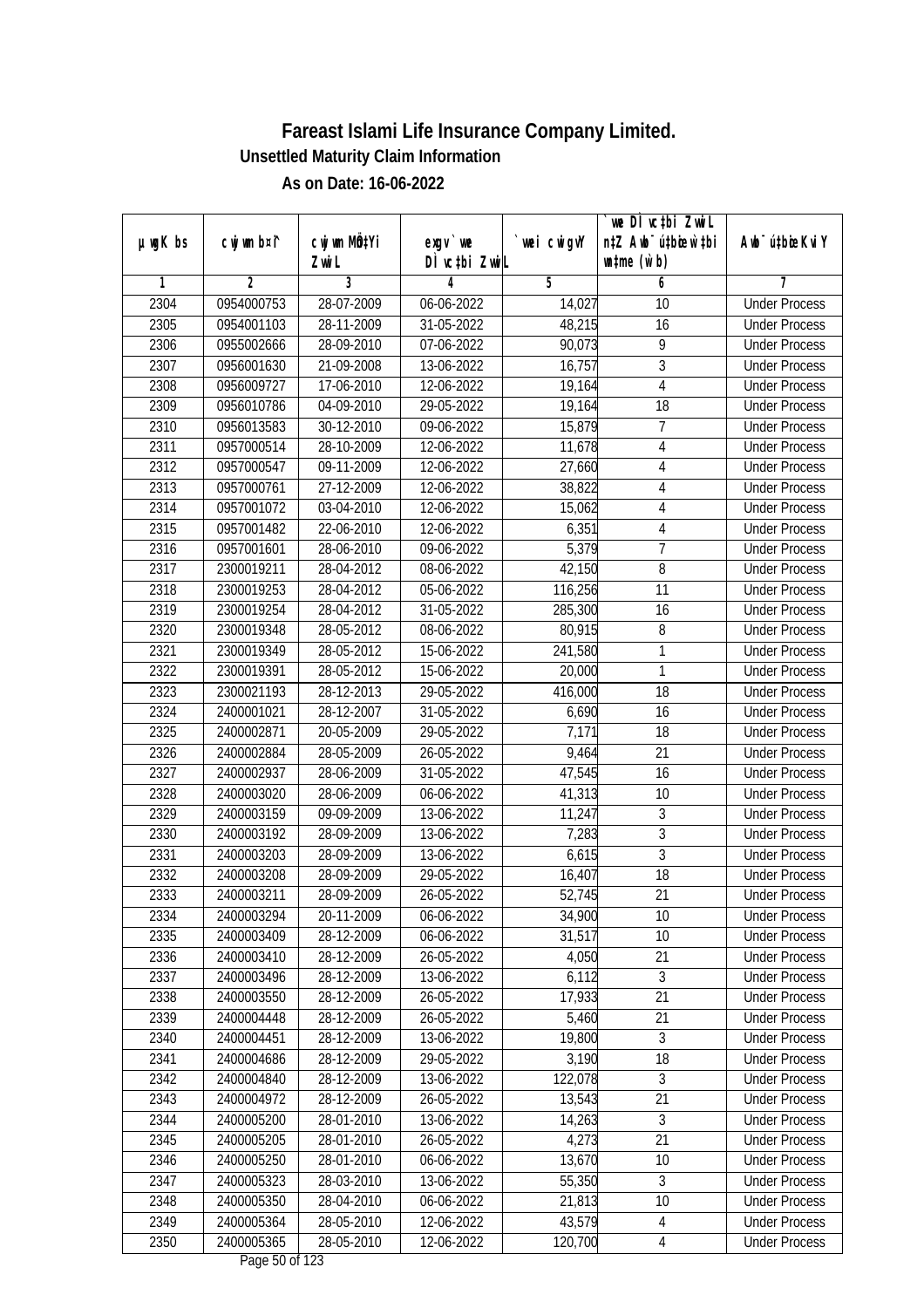|               |                |                          |                          |                | we DI vctbi ZwiL                 |                             |
|---------------|----------------|--------------------------|--------------------------|----------------|----------------------------------|-----------------------------|
| $µ$ ug $K$ bs | cwj wm b¤i^    | cwj wm MQtYi             | exgy `we                 | `wei cwigvY    | n‡Z Awb <sup>-</sup> ú‡bioar`‡bi | Awb <sup>-</sup> ú‡bioeKviY |
| 1             | $\overline{2}$ | Zwi L<br>3               | DÌ vctbi ZwiL<br>4       | $\overline{5}$ | $\n  untime\n  (u`b)\n$<br>6     | 7                           |
| 2351          | 2400005376     | 28-05-2010               | 06-06-2022               | 21,720         | 10                               | <b>Under Process</b>        |
| 2352          | 2500012038     | 28-10-2009               | 26-05-2022               | 22,728         | $\overline{21}$                  | <b>Under Process</b>        |
| 2353          | 2500013514     | 28-12-2009               | 16-06-2022               | 35,760         | $\boldsymbol{0}$                 | <b>Under Process</b>        |
| 2354          | 2500016288     |                          | 26-05-2022               | 135,980        | 21                               | <b>Under Process</b>        |
| 2355          | 2500016905     | 17-04-2011<br>12-10-2011 | 26-05-2022               | 37,035         | $\overline{21}$                  | <b>Under Process</b>        |
|               |                | 28-12-2011               |                          |                |                                  |                             |
| 2356          | 2500017501     |                          | 26-05-2022               | 97,992         | 21<br>$\overline{21}$            | <b>Under Process</b>        |
| 2357          | 2500017697     | 28-12-2011               | 26-05-2022               | 81,655         |                                  | <b>Under Process</b>        |
| 2358          | 2500017828     | 04-03-2012               | 26-05-2022               | 17,382         | 21                               | <b>Under Process</b>        |
| 2359          | 2500017898     | 15-03-2012               | 15-06-2022               | 69,327         | 1                                | <b>Under Process</b>        |
| 2360          | 2500017931     | 27-03-2012               | 26-05-2022               | 31,696         | 21                               | <b>Under Process</b>        |
| 2361          | 2500018011     | 19-04-2012               | 26-05-2022               | 389,900        | $\overline{21}$                  | <b>Under Process</b>        |
| 2362          | 2500018084     | 28-04-2012               | 26-05-2022               | 164,000        | 21                               | <b>Under Process</b>        |
| 2363          | 2600018145     | 28-12-2010               | 12-06-2022               | 21,276         | $\overline{4}$                   | <b>Under Process</b>        |
| 2364          | 1100004702     | 27-12-2005               | 06-06-2022               | 41,668         | 10                               | <b>Under Process</b>        |
| 2365          | 1100005292     | 11-04-2007               | 31-05-2022               | 15,720         | 16                               | <b>Under Process</b>        |
| 2366          | 1100006855     | 28-04-2012               | 31-05-2022               | 98,406         | 16                               | <b>Under Process</b>        |
| 2367          | 1100006877     | 28-04-2012               | 05-06-2022               | 134,640        | 11                               | <b>Under Process</b>        |
| 2368          | 1140000123     | 28-12-2011               | 13-06-2022               | 81,650         | $\mathfrak{Z}$                   | <b>Under Process</b>        |
| 2369          | 1140000183     | 28-12-2011               | 13-06-2022               | 11,038         | $\overline{3}$                   | <b>Under Process</b>        |
| 2370          | 1140000216     | 28-12-2011               | 06-06-2022               | 81,650         | 10                               | <b>Under Process</b>        |
| 2371          | 1150000091     | 28-09-2011               | 13-06-2022               | 69,875         | 3                                | <b>Under Process</b>        |
| 2372          | 1200007090     | 28-03-2006               | 31-05-2022               | 146,700        | 16                               | <b>Under Process</b>        |
| 2373          | 1200008752     | 28-01-2007               | $31 - 05 - 2022$         | 206,100        | 16                               | <b>Under Process</b>        |
| 2374          | 1200009781     | 17-12-2007               | 15-06-2022               | 6,925          | $\mathbf{1}$                     | <b>Under Process</b>        |
| 2375          | 1200010719     | 28-04-2009               | 15-06-2022               | 4,722          | 1                                | <b>Under Process</b>        |
| 2376          | 1200010790     | 28-06-2009               | 15-06-2022               | 8,346          | 1                                | <b>Under Process</b>        |
| 2377          | 1200011068     | 25-10-2009               | 12-06-2022               | 12,588         | 4                                | <b>Under Process</b>        |
| 2378          | 1200011093     | 10-11-2009               | 15-06-2022               | 16,283         | 1                                | <b>Under Process</b>        |
| 2379          | 1200011122     | 20-11-2009               | 15-06-2022               | 31,697         | 1                                | <b>Under Process</b>        |
| 2380          | 1200011170     | 28-11-2009               | 31-05-2022               | 23,455         | 16                               | <b>Under Process</b>        |
| 2381          | 1200013725     | 27-10-2011               | 31-05-2022               | 22,060         | 16                               | <b>Under Process</b>        |
| 2382          | 1200013805     | 24-12-2011               | 31-05-2022               | 112,097        | 16                               | <b>Under Process</b>        |
| 2383          | 1200013919     | 28-12-2011               | 12-06-2022               | 805,500        | 4                                | <b>Under Process</b>        |
| 2384          | 1200013966     | 28-12-2011               | 15-06-2022               | 44,120         | 1                                | <b>Under Process</b>        |
| 2385          | 1200014172     | 28-01-2012               | 15-06-2022               | 164,000        | 1                                | <b>Under Process</b>        |
| 2386          | 1200016774     | 09-05-2016               | 12-06-2022               | 57,609         | 4                                | <b>Under Process</b>        |
| 2387          | 1200016776     | 10-05-2016               | 12-06-2022               | 69,258         | $\sqrt{4}$                       | <b>Under Process</b>        |
| 2388          | 1200016811     | 28-05-2016               | 12-06-2022               | 210,000        | $\sqrt{4}$                       | <b>Under Process</b>        |
| 2389          | 1300006729     | 28-12-2005               | 14-06-2022               | 20,940         | $\overline{2}$                   | <b>Under Process</b>        |
| 2390          | 1300006921     | 28-02-2006               | 01-06-2022               | 40,608         | 15                               | <b>Under Process</b>        |
| 2391          | 1300014833     | 28-06-2009               | 01-06-2022               | 159,900        | 15                               | <b>Under Process</b>        |
| 2392          | 1300016010     | 06-05-2010               | 01-06-2022               | 1,616,000      | 15                               | <b>Under Process</b>        |
| 2393          | 1350001229     | 21-04-2016               | $\overline{09}$ -06-2022 | 70,000         | 7                                | <b>Under Process</b>        |
| 2394          | 1370000262     | 28-12-2015               | 29-05-2022               | 208,000        | 18                               | <b>Under Process</b>        |
| 2395          | 1400001717     | 27-12-2009               | 06-06-2022               | 54,600         | 10                               | <b>Under Process</b>        |
| 2396          | 1400001782     | 27-12-2009               | 06-06-2022               | 8,100          | 10                               | <b>Under Process</b>        |
| 2397          | 1400001857     | 27-12-2009               | 09-06-2022               | 109,200        | $\overline{7}$                   | <b>Under Process</b>        |
|               |                |                          |                          |                |                                  |                             |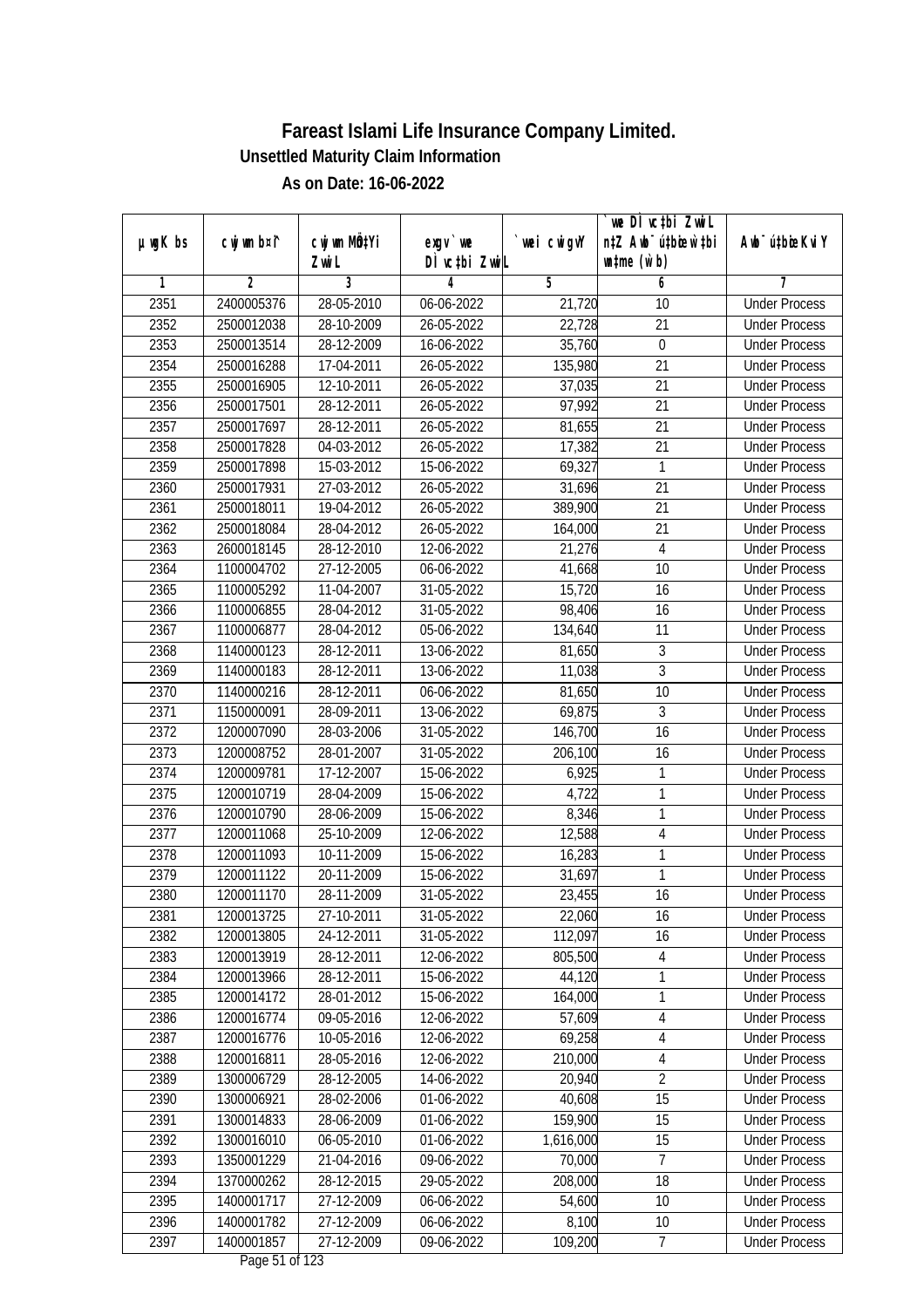|               |                |                                    |                            |             | we DI vctbi ZwiL                                            |                             |
|---------------|----------------|------------------------------------|----------------------------|-------------|-------------------------------------------------------------|-----------------------------|
| $µ$ ug $K$ bs | cwj wm b¤i^    | cwj wm MQ <sup>1</sup> Yi<br>Zwi L | $exgV$ we<br>DÌ vctbi ZwiL | `wei cwigvY | n‡Z Awb <sup>-</sup> ú‡bicen`‡bi<br>$\n  untime\n  (u`b)\n$ | Awb <sup>-</sup> ú‡bioeKviY |
| 1             | $\overline{2}$ | 3                                  | 4                          | 5           | 6                                                           | 7                           |
| 2398          | 1400002086     | 27-12-2009                         | 06-06-2022                 | 18,200      | 10                                                          | <b>Under Process</b>        |
| 2399          | 1400002360     | 28-12-2009                         | 06-06-2022                 | 15,967      | 10                                                          | <b>Under Process</b>        |
| 2400          | 1400003366     | 17-04-2011                         | 06-06-2022                 | 39,140      | $\overline{10}$                                             | <b>Under Process</b>        |
| 2401          | 1400003469     | 28-06-2011                         | 06-06-2022                 | 11,030      | 10                                                          | <b>Under Process</b>        |
| 2402          | 1400003694     | 28-09-2011                         | 06-06-2022                 | 47,520      | $\overline{10}$                                             | <b>Under Process</b>        |
| 2403          | 1400003742     | 27-10-2011                         | 06-06-2022                 | 44,120      | 10                                                          | <b>Under Process</b>        |
| 2404          | 1400003823     | 22-12-2011                         | 06-06-2022                 | 163,300     | 10                                                          | <b>Under Process</b>        |
| 2405          | 1400003969     | 28-12-2011                         | 06-06-2022                 | 22,060      | 10                                                          | <b>Under Process</b>        |
| 2406          | 1400004042     | 28-12-2011                         | 06-06-2022                 | 160,500     | 10                                                          | <b>Under Process</b>        |
| 2407          | 1420000689     | 12-04-2016                         | 07-06-2022                 | 208,004     | 9                                                           | <b>Under Process</b>        |
| 2408          | 1500005956     | 11-08-2005                         | 08-06-2022                 | 192,434     | 8                                                           | <b>Under Process</b>        |
| 2409          | 1500009017     | 28-12-2006                         | 26-05-2022                 | 22,400      | 21                                                          | <b>Under Process</b>        |
| 2410          | 1500010672     | 15-09-2008                         | 07-06-2022                 | 187,600     | $\overline{9}$                                              | <b>Under Process</b>        |
|               |                |                                    |                            |             |                                                             |                             |
| 2411          | 1500011258     | 24-03-2009                         | 26-05-2022                 | 159,900     | 21                                                          | <b>Under Process</b>        |
| 2412          | 1500011390     | 28-04-2009                         | 26-05-2022                 | 9,462       | 21                                                          | <b>Under Process</b>        |
| 2413          | 8400004480     | 28-04-2012                         | 07-06-2022                 | 10,107      | 9                                                           | <b>Under Process</b>        |
| 2414          | 8400004485     | 28-04-2012                         | 07-06-2022                 | 90,200      | 9                                                           | <b>Under Process</b>        |
| 2415          | 8400004496     | 28-04-2012                         | 07-06-2022                 | 91,404      | $\overline{9}$                                              | <b>Under Process</b>        |
| 2416          | 8400004519     | 28-04-2012                         | 14-06-2022                 | 78,700      | $\overline{2}$                                              | <b>Under Process</b>        |
| 2417          | 8400004521     | 28-04-2012                         | 16-06-2022                 | 148,951     | $\boldsymbol{0}$                                            | <b>Under Process</b>        |
| 2418          | 8400004531     | 28-04-2012                         | 07-06-2022                 | 82,000      | 9                                                           | <b>Under Process</b>        |
| 2419          | 8400004533     | 28-04-2012                         | 07-06-2022                 | 82,000      | 9                                                           | <b>Under Process</b>        |
| 2420          | 8400004538     | 28-04-2012                         | 09-06-2022                 | 13,539      | $\overline{1}$                                              | <b>Under Process</b>        |
| 2421          | 8400004542     | 28-04-2012                         | 16-06-2022                 | 57,416      | $\boldsymbol{0}$                                            | <b>Under Process</b>        |
| 2422          | 8400004566     | 28-04-2012                         | 16-06-2022                 | 49,209      | $\boldsymbol{0}$                                            | <b>Under Process</b>        |
| 2423          | 8400004567     | 28-04-2012                         | 16-06-2022                 | 196,800     | $\boldsymbol{0}$                                            | <b>Under Process</b>        |
| 2424          | 8400004592     | 28-04-2012                         | 07-06-2022                 | 16,622      | 9                                                           | <b>Under Process</b>        |
| 2425          | 8600006298     | 28-05-2009                         | 13-06-2022                 | 5,113       | 3                                                           | <b>Under Process</b>        |
| 2426          | 8600006367     | 27-06-2009                         | 13-06-2022                 | 16,312      | $\overline{3}$                                              | <b>Under Process</b>        |
| 2427          | 8600006385     | 28-06-2009                         | 13-06-2022                 | 16,753      | $\overline{3}$                                              | <b>Under Process</b>        |
| 2428          | 8600006386     | 28-06-2009                         | 13-06-2022                 | 8,893       | 3                                                           | <b>Under Process</b>        |
| 2429          | 8600006438     | 28-06-2009                         | 13-06-2022                 | 43,680      | $\overline{3}$                                              | <b>Under Process</b>        |
| 2430          | 8600006632     | 28-06-2009                         | 13-06-2022                 | 18,797      | 3                                                           | <b>Under Process</b>        |
| 2431          | 8600006815     | 28-06-2009                         | 26-05-2022                 | 63,820      | $\overline{21}$                                             | <b>Under Process</b>        |
| 2432          | 8600007452     | 28-09-2009                         | 13-06-2022                 | 21,780      | $\mathfrak{Z}$                                              | <b>Under Process</b>        |
| 2433          | 8600007540     | 28-10-2009                         | 26-05-2022                 | 2,430       | 21                                                          | <b>Under Process</b>        |
| 2434          | 8600007592     | 28-10-2009                         | 13-06-2022                 | 54,600      | $\overline{3}$                                              | <b>Under Process</b>        |
| 2435          | 8600007638     | 28-10-2009                         | 26-05-2022                 | 15,459      | $\overline{21}$                                             | <b>Under Process</b>        |
| 2436          | 8600007648     | 28-10-2009                         | 26-05-2022                 | 13,637      | 21                                                          | <b>Under Process</b>        |
| 2437          | 8600007832     | 28-12-2009                         | 31-05-2022                 | 22,081      | 16                                                          | <b>Under Process</b>        |
| 2438          | 8600008110     | 28-12-2009                         | 26-05-2022                 | 17,907      | 21                                                          | <b>Under Process</b>        |
| 2439          | 8600009131     | 28-12-2009                         | 13-06-2022                 | 17,815      | 3                                                           | <b>Under Process</b>        |
| 2440          | 8600009191     | 28-12-2009                         | 13-06-2022                 | 37,221      | 3                                                           | <b>Under Process</b>        |
| 2441          | 8600009196     | 28-12-2009                         | 13-06-2022                 | 163,800     | $\overline{3}$                                              | <b>Under Process</b>        |
| 2442          | 8600009201     | 28-12-2009                         | 26-05-2022                 | 29,979      | 21                                                          | <b>Under Process</b>        |
| 2443          | 8600009317     | 28-12-2009                         | 26-05-2022                 | 14,018      | 21                                                          | <b>Under Process</b>        |
| 2444          | 8600009357     | 28-12-2009                         | 13-06-2022                 | 41,085      | $\mathfrak{Z}$                                              | <b>Under Process</b>        |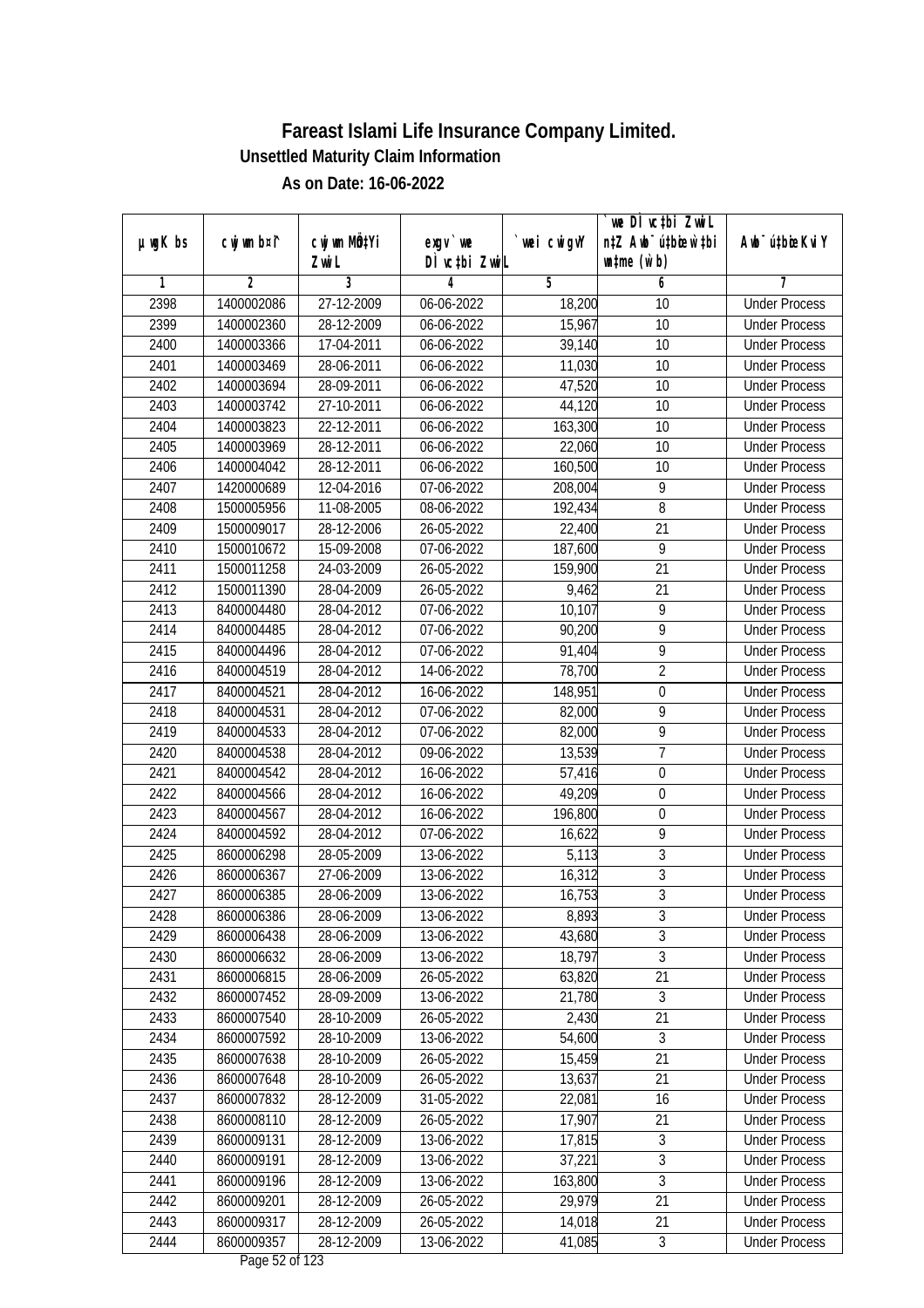|               |                |              |                                                         |             | `we DÌ vc‡bi ZwwiL               |                             |
|---------------|----------------|--------------|---------------------------------------------------------|-------------|----------------------------------|-----------------------------|
| $µ$ ug $K$ bs | cwj wm b¤i^    | cwj wm MQtYi | exgy `we                                                | `wei cwigvY | n‡Z Awb <sup>-</sup> ú‡bioen`‡bi | Awb <sup>-</sup> ú‡bioeKviY |
|               |                | Zwi L        | DÌ vctbi ZwiL                                           |             | $\n  untime\n  (u`b)\n$          |                             |
| 1             | $\overline{2}$ | 3            | 4                                                       | 5           | 6                                | 7                           |
| 2445          | 8600009541     | 28-12-2009   | 13-06-2022                                              | 21,520      | 3                                | <b>Under Process</b>        |
| 2446          | 8600009671     | 28-02-2010   | 31-05-2022                                              | 28,032      | $\overline{16}$                  | <b>Under Process</b>        |
| 2447          | 8600009675     | 28-02-2010   | 13-06-2022                                              | 106,460     | $\overline{3}$                   | <b>Under Process</b>        |
| 2448          | 8600009682     | 28-03-2010   | 13-06-2022                                              | 54,290      | $\overline{3}$                   | <b>Under Process</b>        |
| 2449          | 8600009684     | 28-03-2010   | 13-06-2022                                              | 6,137       | $\overline{3}$                   | <b>Under Process</b>        |
| 2450          | 8600009695     | 28-03-2010   | 13-06-2022                                              | 15,404      | $\overline{3}$                   | <b>Under Process</b>        |
| 2451          | 8600009706     | 28-03-2010   | 13-06-2022                                              | 51,236      | $\overline{3}$                   | <b>Under Process</b>        |
| 2452          | 8600009725     | 28-03-2010   | 13-06-2022                                              | 31,938      | $\overline{3}$                   | <b>Under Process</b>        |
| 2453          | 8600009727     | 28-03-2010   | 31-05-2022                                              | 221,400     | 16                               | <b>Under Process</b>        |
| 2454          | 8600009730     | 28-03-2010   | 13-06-2022                                              | 132,840     | 3                                | <b>Under Process</b>        |
| 2455          | 8600009765     | 28-04-2010   | 26-05-2022                                              | 32,340      | 21                               | <b>Under Process</b>        |
| 2456          | 8600009773     | 28-04-2010   | 13-06-2022                                              | 11,920      | 3                                | <b>Under Process</b>        |
| 2457          | 8600009780     | 28-04-2010   | 26-05-2022                                              | 83,088      | $\overline{21}$                  | <b>Under Process</b>        |
| 2458          | 8600009821     | 28-02-2010   | 13-06-2022                                              | 221,400     | $\overline{3}$                   | <b>Under Process</b>        |
| 2459          | 8600011984     | 28-12-2010   | 13-06-2022                                              | 4,102       | 3                                | <b>Under Process</b>        |
| 2460          | 8600012085     | 28-12-2010   | 13-06-2022                                              | 13,032      | 3                                | <b>Under Process</b>        |
| 2461          | 8600012312     | 28-03-2011   | 13-06-2022                                              | 74,752      | 3                                | <b>Under Process</b>        |
| 2462          | 8600013726     | 28-12-2011   | 13-06-2022                                              | 145,872     | $\overline{3}$                   | <b>Under Process</b>        |
| 2463          | 8600013966     | 28-03-2012   | 13-06-2022                                              | 27,630      | $\overline{3}$                   | <b>Under Process</b>        |
| 2464          | 8600013982     | 28-03-2012   | 13-06-2022                                              | 46,052      | $\overline{3}$                   | <b>Under Process</b>        |
| 2465          | 8600014247     | 28-04-2012   | 26-05-2022                                              | 306,340     | 21                               | <b>Under Process</b>        |
| 2466          | 8700002891     | 28-03-2010   | 08-06-2022                                              | 36,528      | 8                                | <b>Under Process</b>        |
| 2467          | 8700002896     | 04-04-2010   | 08-06-2022                                              | 110,700     | 8                                | <b>Under Process</b>        |
| 2468          | 8700002938     | 06-04-2010   | 01-06-2022                                              | 10,860      | 15                               | <b>Under Process</b>        |
| 2469          | 8700002957     | 19-04-2010   | 08-06-2022                                              | 55,350      | 8                                | <b>Under Process</b>        |
| 2470          | 8700002990     | 22-04-2010   | 01-06-2022                                              | 115,621     | 15                               | <b>Under Process</b>        |
| 2471          | 8700003001     | 26-04-2010   | 29-05-2022                                              | 332,103     | 18                               | <b>Under Process</b>        |
| 2472          | 8700004250     | 21-06-2011   | 29-05-2022                                              | 10,810      | 18                               | <b>Under Process</b>        |
| 2473          | 8700004274     | 28-06-2011   | 29-05-2022                                              | 8,824       | 18                               | <b>Under Process</b>        |
| 2474          | 8700004799     | 28-12-2011   | 08-06-2022                                              | 7,721       | 8                                | <b>Under Process</b>        |
| 2475          | 8700004809     | 20-02-2012   | 05-06-2022                                              | 26,832      | 11                               | <b>Under Process</b>        |
| 2476          | 8700004862     | 09-04-2012   | 29-05-2022                                              | 164,000     | 18                               | <b>Under Process</b>        |
| 2477          | 8700004873     | 28-04-2012   | 01-06-2022                                              | 48,045      | 15                               | <b>Under Process</b>        |
| 2478          | 8700004882     | 28-04-2012   | 01-06-2022                                              | 82,050      | 15                               | <b>Under Process</b>        |
| 2479          | 8700004897     | 28-04-2012   | 29-05-2022                                              | 36,138      | 18                               | <b>Under Process</b>        |
| 2480          | 8700004900     | 28-04-2012   | 13-06-2022                                              | 98,400      | 3                                | <b>Under Process</b>        |
| 2481          | 8700004909     | 28-04-2012   | 13-06-2022                                              | 110,211     | $\overline{3}$                   | <b>Under Process</b>        |
| 2482          | 8700004915     | 28-04-2012   | 01-06-2022                                              | 164,000     | 15                               | <b>Under Process</b>        |
| 2483          | 8700004926     | 28-04-2012   | 29-05-2022                                              | 12,887      | 18                               | <b>Under Process</b>        |
| 2484          | 8700004932     | 28-04-2012   | 01-06-2022                                              | 21,856      | 15                               | <b>Under Process</b>        |
| 2485          | 8700004945     | 28-04-2012   | 29-05-2022                                              | 49,200      | 18                               | <b>Under Process</b>        |
| 2486          | 8700004949     | 28-04-2012   | 13-06-2022                                              | 161,800     | 3                                | <b>Under Process</b>        |
| 2487          | 8700004960     | 28-04-2012   | 01-06-2022                                              | 10,277      | $\overline{15}$                  | <b>Under Process</b>        |
| 2488          | 8700004965     | 28-04-2012   | 01-06-2022                                              | 80,815      | 15                               | <b>Under Process</b>        |
| 2489          | 8700004968     | 28-04-2012   | 01-06-2022                                              | 78,615      | 15                               | <b>Under Process</b>        |
| 2490          | 8700004969     | 28-04-2012   | 01-06-2022                                              | 164,000     | 15                               | <b>Under Process</b>        |
| 2491          | 8800001137     | 24-12-2011   | 15-06-2022<br>$D_{\text{max}}$ $\Gamma$ $\Omega$ of 100 | 310,540     | $\mathbf{1}$                     | <b>Under Process</b>        |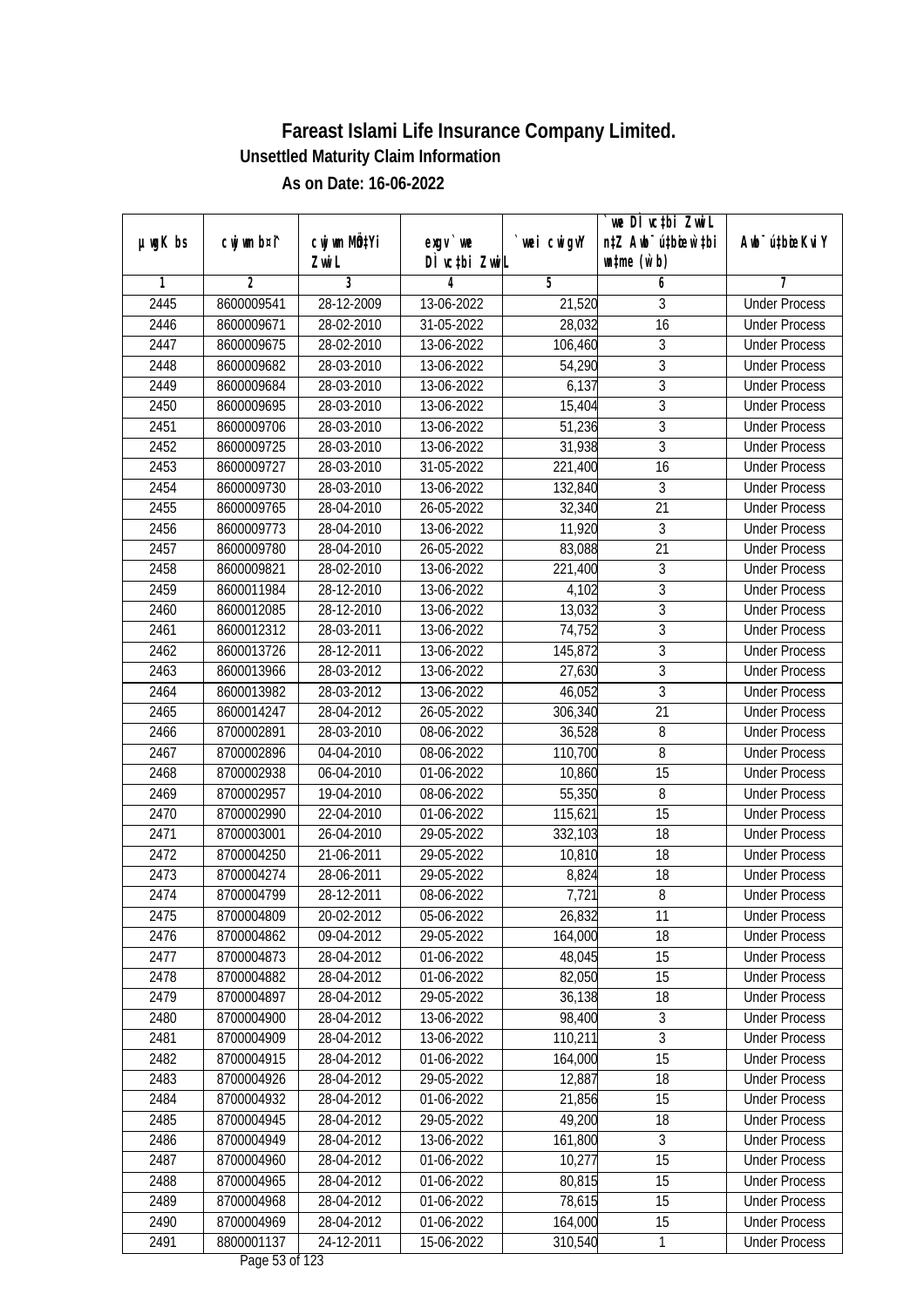|               |                        |                       |                           |            | we DI vctbi ZwiL                                            |                                              |
|---------------|------------------------|-----------------------|---------------------------|------------|-------------------------------------------------------------|----------------------------------------------|
| $µ$ ug $K$ bs | cwj wm b¤i^            | cwj wm MQtYi<br>Zwi L | exgv `we<br>DÌ vctbi ZwiL | wei cwigvY | n‡Z Awb <sup>-</sup> ú‡bioar`‡bi<br>$\n  untime\n  (u`b)\n$ | Awb <sup>-</sup> ú‡bioeKviY                  |
| 1             | $\overline{2}$         | 3                     | 4                         | 5          | 6                                                           | 7                                            |
| 2492          | 8800001281             | 28-12-2011            | 12-06-2022                | 790,900    | 4                                                           | <b>Under Process</b>                         |
| 2493          | 8900000965             | 28-12-2011            | 09-06-2022                | 828,000    | 7                                                           | <b>Under Process</b>                         |
| 2494          | 8900001001             | 28-12-2011            | 13-06-2022                | 44,120     | $\overline{3}$                                              | <b>Under Process</b>                         |
| 2495          | 8900001076             | 15-04-2012            | 26-05-2022                | 156,690    | 21                                                          | <b>Under Process</b>                         |
| 2496          | 8900001078             | 28-04-2012            | 13-06-2022                | 183,018    | $\overline{3}$                                              | <b>Under Process</b>                         |
| 2497          | 8900001110             | 28-04-2012            | 12-06-2022                | 328,000    | $\overline{4}$                                              | <b>Under Process</b>                         |
| 2498          | 8900001111             | 28-04-2012            | 13-06-2022                | 40,365     | $\overline{3}$                                              | <b>Under Process</b>                         |
| 2499          | 8900001120             | 28-04-2012            | 02-06-2022                | 306,054    | 14                                                          | <b>Under Process</b>                         |
| 2500          | 8900001125             | 28-04-2012            | 12-06-2022                | 820,000    | 4                                                           | <b>Under Process</b>                         |
| 2501          | 8900001133             | 28-04-2012            | 02-06-2022                | 116,954    | 14                                                          | <b>Under Process</b>                         |
| 2502          | 8900001139             | 28-04-2012            | 12-06-2022                | 164,340    | 4                                                           | <b>Under Process</b>                         |
| 2503          | 8900002435             | 22-05-2016            | 12-06-2022                | 138,446    | 4                                                           | <b>Under Process</b>                         |
| 2504          | 9100001991             | 20-04-2009            | 15-06-2022                | 148,134    | 1                                                           | <b>Under Process</b>                         |
| 2505          | 9100002332             | 28-06-2009            | 15-06-2022                | 20,740     | 1                                                           | <b>Under Process</b>                         |
| 2506          | 9100003722             | 27-12-2009            | 15-06-2022                | 54,605     | 1                                                           | <b>Under Process</b>                         |
| 2507          | 9100003945             | 15-03-2010            | 08-06-2022                | 32,394     | $\, 8$                                                      | <b>Under Process</b>                         |
| 2508          | 9100003953             | 10-03-2010            | 08-06-2022                | 7,975      | $\, 8$                                                      | <b>Under Process</b>                         |
| 2509          | 030021286              | 05-12-2011            |                           | 164,646    | $\overline{9}$                                              | <b>Under Process</b>                         |
|               |                        |                       | 07-06-2022                |            | $\overline{9}$                                              |                                              |
| 2510          | 030021547              | 28-12-2011            | 07-06-2022                | 38,875     |                                                             | <b>Under Process</b>                         |
| 2511<br>2512  | 01700012631            | 28-02-2012            | 08-06-2022                | 35,188     | 8<br>1                                                      | <b>Under Process</b><br><b>Under Process</b> |
|               | 018031404<br>018030409 | 28-11-2011            | 15-06-2022                | 13,236     | 1                                                           |                                              |
| 2513          |                        | 28-07-2011            | 15-06-2022                | 5,323      |                                                             | <b>Under Process</b>                         |
| 2514          | 555024000249           | 28-11-2011            | 09-06-2022                | 37,728     | $\overline{1}$                                              | <b>Under Process</b>                         |
| 2515          | 555031000001           | 20-09-2011            | 09-06-2022                | 145,621    | $\overline{7}$                                              | <b>Under Process</b>                         |
| 2516          | 555031000007           | 17-09-2011            | 10-05-2022                | 64,814     | 37                                                          | <b>Under Process</b>                         |
| 2517          | 555005000004           | 28-12-2011            | 12-06-2022                | 124,527    | $\overline{4}$                                              | <b>Under Process</b>                         |
| 2518          | 555022000049           | 10-12-2011            | 29-05-2022                | 291,352    | 18                                                          | <b>Under Process</b>                         |
| 2519          | 555021001735           | 28-12-2015            | 29-05-2022                | 276,092    | 18                                                          | <b>Under Process</b>                         |
| 2520          | 555021003032           | 25-04-2017            | 09-06-2022                | 64,195     | $\overline{7}$                                              | <b>Under Process</b>                         |
| 2521          | 555011000039           | 28-12-2011            | 16-06-2022                | 19,676     | $\boldsymbol{0}$                                            | <b>Under Process</b>                         |
| 2522          | 555011000054           | 28-12-2011            | 16-06-2022                | 23,320     | $\boldsymbol{0}$                                            | <b>Under Process</b>                         |
| 2523          | 555001000035           | 14-02-2012            | 05-06-2022                | 31,017     | 11                                                          | <b>Under Process</b>                         |
| 2524          | 555029000358           | 08-03-2017            | 13-06-2022                | 47,904     | $\sqrt{3}$                                                  | <b>Under Process</b>                         |
| 2525          | 555007000168           | 28-04-2012            | 08-06-2022                | 76,422     | $\overline{8}$                                              | <b>Under Process</b>                         |
| 2526          | 555007000170           | 28-04-2012            | 08-06-2022                | 60,307     | 8                                                           | <b>Under Process</b>                         |
| 2527          | 555007000171           | 28-04-2012            | 08-06-2022                | 42,221     | 8                                                           | <b>Under Process</b>                         |
| 2528          | 555018000154           | 28-12-2011            | 15-06-2022                | 43,235     | 1                                                           | <b>Under Process</b>                         |
| 2529          | 555015000151           | 28-04-2012            | 15-06-2022                | 124,424    | 1                                                           | <b>Under Process</b>                         |
| 2530          | 555007000160           | 28-04-2012            | 26-05-2022                | 73,010     | 21                                                          | <b>Under Process</b>                         |
| 2531          | 555043000518           | 28-04-2012            | 30-05-2022                | 73,057     | 17                                                          | <b>Under Process</b>                         |
| 2532          | 555034000052           | 28-12-2011            | 08-06-2022                | 20,222     | 8                                                           | <b>Under Process</b>                         |
| 2533          | 555024000406           | 28-04-2012            | 09-06-2022                | 100,793    | $\overline{7}$                                              | <b>Under Process</b>                         |
| 2534          | 555043000347           | 28-12-2011            | 30-05-2022                | 110,565    | 17                                                          | <b>Under Process</b>                         |
| 2535          | 555043000593           | 28-04-2012            | 30-05-2022                | 67,213     | 17                                                          | <b>Under Process</b>                         |
| 2536          | 555024000423           | 28-04-2012            | 09-06-2022                | 73,085     | 7                                                           | <b>Under Process</b>                         |
| 2537          | 555012000546           | 05-05-2015            | 12-06-2022                | 41,417     | $\overline{4}$                                              | <b>Under Process</b>                         |
| 2538          | 555012000547           | $05 - 05 - 2015$      | 12-06-2022                | 69,028     | $\overline{4}$                                              | <b>Under Process</b>                         |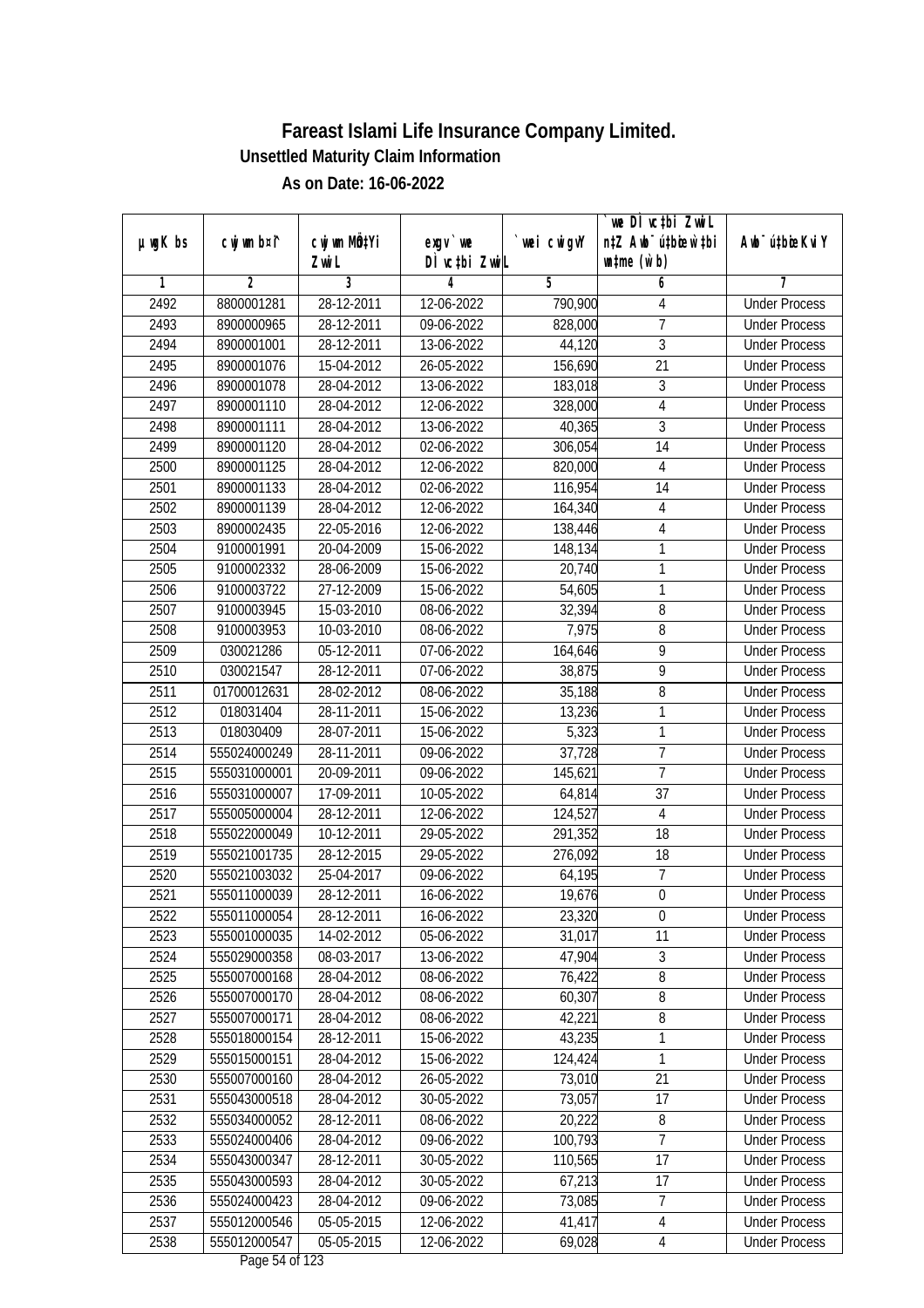|               |                              |                       |                                                       |            | `we DÌ vc‡bi ZwwiL                                          |                                              |
|---------------|------------------------------|-----------------------|-------------------------------------------------------|------------|-------------------------------------------------------------|----------------------------------------------|
| $µ$ ug $K$ bs | cwj wm b¤i^                  | cwj wm MQtYi<br>Zwi L | $exqu$ we<br>DÌ vctbi ZwiL                            | wei cwigvY | n‡Z Awb <sup>-</sup> ú‡bioen`‡bi<br>$\n  untime\n  (u`b)\n$ | Awb <sup>-</sup> ú‡bioeKviY                  |
| 1             | $\overline{2}$               | 3                     | 4                                                     | 5          | 6                                                           | 7                                            |
| 2539          | 555018000278                 | 28-04-2012            | 02-06-2022                                            | 43,336     | 14                                                          | <b>Under Process</b>                         |
| 2540          | 555043003460                 | 07-02-2017            | 30-05-2022                                            | 174,699    | 17                                                          | <b>Under Process</b>                         |
| 2541          | 555085000251                 | 28-12-2015            | 23-05-2022                                            | 69,022     | 24                                                          | <b>Under Process</b>                         |
| 2542          | 555085000209                 | 28-12-2015            | 23-05-2022                                            | 88,604     | 24                                                          | <b>Under Process</b>                         |
| 2543          | 555003000018                 | 28-12-2011            | 13-06-2022                                            | 23,380     | 3                                                           | <b>Under Process</b>                         |
| 2544          | 555002000128                 | 28-04-2012            | 12-06-2022                                            | 67,766     | 4                                                           | <b>Under Process</b>                         |
| 2545          | 555021002692                 | 28-12-2016            | 09-06-2022                                            | 23,976     | $\overline{7}$                                              | <b>Under Process</b>                         |
| 2546          | 555042000030                 | 28-12-2011            | 13-06-2022                                            | 23,828     | $\overline{3}$                                              | <b>Under Process</b>                         |
| 2547          | 555034000107                 | 28-04-2012            | 08-06-2022                                            | 10,428     | 8                                                           | <b>Under Process</b>                         |
| 2548          | 555034000108                 | 28-04-2012            | 08-06-2022                                            | 10,428     | 8                                                           | <b>Under Process</b>                         |
| 2549          | 555034000124                 | 28-04-2012            | 08-06-2022                                            | 30,159     | 8                                                           | <b>Under Process</b>                         |
|               |                              |                       |                                                       |            | $\, 8$                                                      |                                              |
| 2550          | 555034000100<br>555015000008 | 22-04-2012            | 08-06-2022                                            | 80,527     |                                                             | <b>Under Process</b><br><b>Under Process</b> |
| 2551          |                              | 28-11-2011            | 14-06-2022                                            | 181,744    | $\overline{2}$                                              |                                              |
| 2552          | 555052000001                 | 28-06-2011            | 19-05-2022                                            | 218,274    | 28                                                          | <b>Under Process</b>                         |
| 2553          | 555056000019                 | 20-10-2011            | 12-06-2022                                            | 15,843     | $\overline{4}$                                              | <b>Under Process</b>                         |
| 2554          | 555005000053                 | 28-04-2012            | 12-06-2022                                            | 43,803     | 4                                                           | <b>Under Process</b>                         |
| 2555          | 555005000027                 | 28-04-2012            | 12-06-2022                                            | 87,714     | 4                                                           | <b>Under Process</b>                         |
| 2556          | 555043000594                 | 28-04-2012            | 14-06-2022                                            | 139,029    | $\overline{2}$                                              | <b>Under Process</b>                         |
| 2557          | 555126000503                 | 16-03-2017            | 19-05-2022                                            | 60,300     | 28                                                          | <b>Under Process</b>                         |
| 2558          | 555014000318                 | 28-04-2012            | 14-06-2022                                            | 36,154     | $\overline{2}$                                              | <b>Under Process</b>                         |
| 2559          | 555059000076                 | 28-04-2012            | 14-06-2022                                            | 73,198     | $\overline{2}$                                              | <b>Under Process</b>                         |
| 2560          | 555050000008                 | 28-12-2011            | 13-06-2022                                            | 67,405     | $\mathfrak{Z}$                                              | <b>Under Process</b>                         |
| 2561          | 555052000675                 | 26-05-2016            | 07-06-2022                                            | 138,045    | $\overline{9}$                                              | <b>Under Process</b>                         |
| 2562          | 555108000104                 | 22-03-2016            | 16-05-2022                                            | 163,940    | 31                                                          | <b>Under Process</b>                         |
| 2563          | 555034000121                 | 28-04-2012            | 08-06-2022                                            | 11,970     | 8                                                           | <b>Under Process</b>                         |
| 2564          | 555038000032                 | 28-12-2011            | 09-06-2022                                            | 33,078     | $\overline{1}$                                              | <b>Under Process</b>                         |
| 2565          | 555014000307                 | 28-04-2012            | 14-06-2022                                            | 40,078     | $\overline{2}$                                              | <b>Under Process</b>                         |
| 2566          | 555043002832                 | 28-02-2016            | 30-05-2022                                            | 272,525    | 17                                                          | <b>Under Process</b>                         |
| 2567          | 555060000110                 | 13-05-2012            | 02-06-2022                                            | 45,877     | 14                                                          | <b>Under Process</b>                         |
| 2568          | 555006000102                 | 28-12-2011            | 19-05-2022                                            | 12,996     | 28                                                          | <b>Under Process</b>                         |
| 2569          | 555038000025                 | 28-12-2011            | 09-06-2022                                            | 16,582     | 7                                                           | <b>Under Process</b>                         |
| 2570          | 555019000025                 | 28-04-2012            | 13-06-2022                                            | 91,842     | $\overline{3}$                                              | <b>Under Process</b>                         |
| 2571          | 555004000103                 | 28-12-2011            | 05-06-2022                                            | 174,739    | 11                                                          | <b>Under Process</b>                         |
| 2572          | 555033000840                 | 28-12-2014            | 31-05-2022                                            | 19,722     | 16                                                          | <b>Under Process</b>                         |
| 2573          | 555042000517                 | 17-05-2017            | 05-06-2022                                            | 133,200    | 11                                                          | <b>Under Process</b>                         |
| 2574          | 555024000248                 | 28-12-2011            | 09-06-2022                                            | 86,426     | 7                                                           | <b>Under Process</b>                         |
| 2575          | 555005000955                 | 28-03-2016            | 12-06-2022                                            | 82,828     | 4                                                           | <b>Under Process</b>                         |
| 2576          | 555005000041                 | 28-04-2012            | 12-06-2022                                            | 57,154     | $\overline{4}$                                              | <b>Under Process</b>                         |
| 2577          | 555126000527                 | 16-05-2017            | 14-06-2022                                            | 60,480     | $\overline{2}$                                              | <b>Under Process</b>                         |
| 2578          | 555038000006                 | 28-11-2011            | 09-06-2022                                            | 20,124     | 7                                                           | <b>Under Process</b>                         |
| 2579          | 555014000291                 | 28-04-2012            | 14-06-2022                                            | 144,025    | $\overline{2}$                                              | <b>Under Process</b>                         |
| 2580          | 555031000518                 | 24-03-2016            | 10-05-2022                                            | 32,759     | 37                                                          | <b>Under Process</b>                         |
| 2581          | 555007000141                 | 28-12-2011            | 26-05-2022                                            | 46,502     | 21                                                          | <b>Under Process</b>                         |
| 2582          | 555007000049                 | 18-10-2011            | 26-05-2022                                            | 16,922     | 21                                                          | <b>Under Process</b>                         |
| 2583          | 555015000106                 | 28-03-2012            | 15-06-2022                                            | 292,230    | $\mathbf{1}$                                                | <b>Under Process</b>                         |
| 2584          | 555006000344                 | 05-05-2012            | 14-06-2022                                            | 129,308    | $\overline{2}$                                              | <b>Under Process</b>                         |
| 2585          | 555052000040                 | 28-12-2011            | 15-06-2022<br>$D_{\text{max}}$ FF $_{\text{eff}}$ 100 | 32,490     | $\mathbf{1}$                                                | <b>Under Process</b>                         |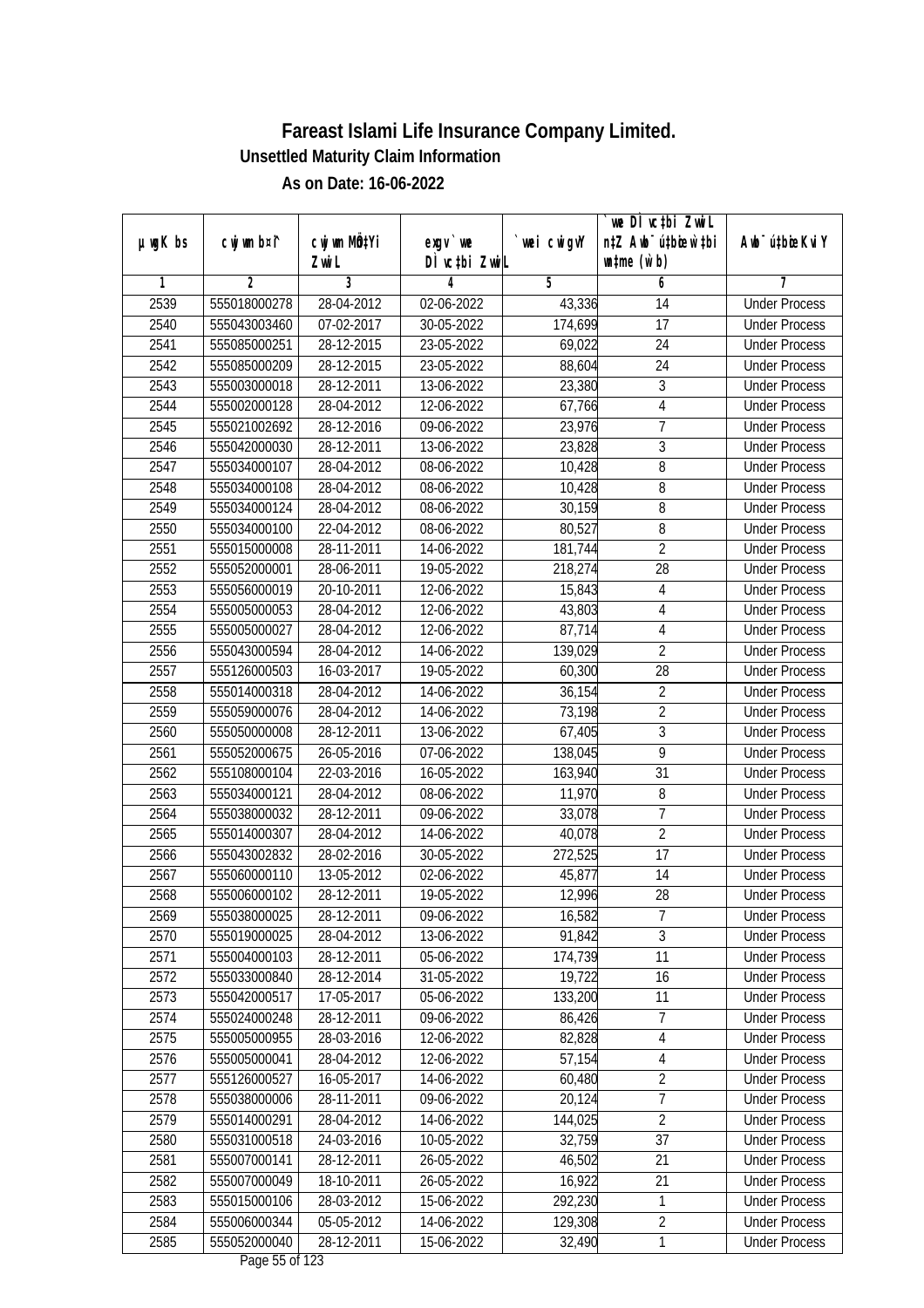|         |              |                       |                                   |             | we DI vctbi ZwiL                                            |                             |
|---------|--------------|-----------------------|-----------------------------------|-------------|-------------------------------------------------------------|-----------------------------|
| µwgK bs | cwj wm b¤i^  | cwj wm MQtYi<br>Zwi L | $exqu$ we<br>DÌ vctbi ZwiL        | `wei cwigvY | n‡Z Awb <sup>-</sup> ú‡bioar`‡bi<br>$\n  untime\n  (u`b)\n$ | Awb <sup>-</sup> ú‡bioeKviY |
| 1       | 2            | $\overline{3}$        | 4                                 | 5           | 6                                                           | 7                           |
| 2586    | 555021002075 | 04-05-2016            | 09-06-2022                        | 27,610      | 7                                                           | <b>Under Process</b>        |
| 2587    | 555025000190 | 28-04-2012            | 12-06-2022                        | 94,972      | $\overline{4}$                                              | <b>Under Process</b>        |
| 2588    | 555025000218 | 28-04-2012            | 14-06-2022                        | 214,156     | $\overline{2}$                                              | <b>Under Process</b>        |
| 2589    | 555022000347 | 24-04-2012            | 05-06-2022                        | 46,640      | $\overline{11}$                                             | <b>Under Process</b>        |
| 2590    | 555040000013 | 26-01-2012            | 05-06-2022                        | 142,459     | $\overline{11}$                                             | <b>Under Process</b>        |
| 2591    | 555011000059 | 28-12-2011            | 16-06-2022                        | 114,652     | 0                                                           | <b>Under Process</b>        |
| 2592    | 555015000070 | 28-12-2011            | 14-06-2022                        | 138,843     | $\overline{2}$                                              | <b>Under Process</b>        |
| 2593    | 555018000080 | 15-12-2011            | 02-06-2022                        | 7,826       | $\overline{14}$                                             | <b>Under Process</b>        |
| 2594    | 555001000021 | 28-12-2011            | 08-06-2022                        | 21,700      | $\overline{8}$                                              | <b>Under Process</b>        |
| 2595    | 555052000062 | 28-12-2011            | 19-05-2022                        | 58,204      | 28                                                          | <b>Under Process</b>        |
| 2596    | 555061000015 | 28-03-2012            | 23-05-2022                        | 38,997      | 24                                                          | <b>Under Process</b>        |
| 2597    | 555061000011 | 28-12-2011            | 23-05-2022                        | 10,840      | 24                                                          | <b>Under Process</b>        |
| 2598    | 555134000105 | 19-04-2016            | 01-06-2022                        | 78,624      | $\overline{15}$                                             | <b>Under Process</b>        |
| 2599    | 555014004314 | 25-05-2016            | 14-06-2022                        | 55,221      | $\overline{2}$                                              | <b>Under Process</b>        |
| 2600    | 555052000054 | 28-12-2011            | 19-05-2022                        | 38,247      | 28                                                          | <b>Under Process</b>        |
| 2601    | 555007000122 | 28-12-2011            | 08-06-2022                        | 12,996      | 8                                                           | <b>Under Process</b>        |
| 2602    | 555024000221 | 28-10-2011            | 09-06-2022                        | 61,545      | $\overline{1}$                                              | <b>Under Process</b>        |
| 2603    | 555077000223 | 28-12-2015            | 14-06-2022                        | 69,026      | $\overline{2}$                                              | <b>Under Process</b>        |
| 2604    | 0957001977   | 25-08-2010            | 12-06-2022                        | 6,133       | $\sqrt{4}$                                                  | <b>Under Process</b>        |
| 2605    | 0957002049   | 13-09-2010            | 09-06-2022                        | 5,476       | 7                                                           | <b>Under Process</b>        |
| 2606    | 0957002052   | 13-09-2010            | 12-06-2022                        | 5,476       | 4                                                           | <b>Under Process</b>        |
| 2607    | 0957002196   | 21-09-2010            | 12-06-2022                        | 6,133       | 4                                                           | <b>Under Process</b>        |
| 2608    | 0957002318   | 28-09-2010            | 12-06-2022                        | 17,117      | $\overline{4}$                                              | <b>Under Process</b>        |
| 2609    | 0957002333   | 28-09-2010            | 12-06-2022                        | 10,124      | 4                                                           | <b>Under Process</b>        |
| 2610    | 0957002751   | 06-11-2010            | 02-06-2022                        | 5,256       | 14                                                          | <b>Under Process</b>        |
| 2611    | 0957003795   | 28-12-2010            | 12-06-2022                        | 5,256       | 4                                                           | <b>Under Process</b>        |
| 2612    | 0957003962   | 24-03-2011            | 09-06-2022                        | 96,743      | $\overline{1}$                                              | <b>Under Process</b>        |
| 2613    | 0957004445   | 13-06-2011            | 09-06-2022                        | 51,732      | $\overline{7}$                                              | <b>Under Process</b>        |
| 2614    | 0957004497   | 20-06-2011            | 09-06-2022                        | 16,127      | $\overline{7}$                                              | <b>Under Process</b>        |
| 2615    | 0957004629   | 28-06-2011            | 12-06-2022                        | 54,082      | 4                                                           | <b>Under Process</b>        |
| 2616    | 0957004769   | 28-06-2011            | 12-06-2022                        | 15,167      | 4                                                           | <b>Under Process</b>        |
| 2617    | 0957004897   | 27-08-2011            | 12-06-2022                        | 5,125       | 4                                                           | <b>Under Process</b>        |
| 2618    | 0957004968   | 28-09-2011            | 09-06-2022                        | 56,231      | $\overline{7}$                                              | <b>Under Process</b>        |
| 2619    | 0957005088   | 28-10-2011            | 12-06-2022                        | 16,895      | $\sqrt{4}$                                                  | <b>Under Process</b>        |
| 2620    | 0957005137   | 16-11-2011            | 26-05-2022                        | 38,697      | 21                                                          | <b>Under Process</b>        |
| 2621    | 0957005490   | 28-12-2011            | 12-06-2022                        | 96,743      | $\overline{4}$                                              | <b>Under Process</b>        |
| 2622    | 0957005522   | 12-02-2012            | 09-06-2022                        | 92,569      | 7                                                           | <b>Under Process</b>        |
| 2623    | 0957005556   | 23-02-2012            | 09-06-2022                        | 7,750       | $\overline{7}$                                              | <b>Under Process</b>        |
| 2624    | 0957005620   | 06-03-2012            | 02-06-2022                        | 15,132      | 14                                                          | <b>Under Process</b>        |
| 2625    | 0957005645   | 13-03-2012            | 09-06-2022                        | 55,904      | 7                                                           | <b>Under Process</b>        |
| 2626    | 0957005661   | 20-03-2012            | 12-06-2022                        | 27,316      | $\overline{4}$                                              | <b>Under Process</b>        |
| 2627    | 0958004672   | 28-12-2011            | 06-06-2022                        | 25,278      | 10                                                          | <b>Under Process</b>        |
| 2628    | 0958004732   | 28-12-2011            | 07-06-2022                        | 13,403      | $\overline{9}$                                              | <b>Under Process</b>        |
| 2629    | 0958004765   | 28-12-2011            | 06-06-2022                        | 25,278      | $\overline{10}$                                             | <b>Under Process</b>        |
| 2630    | 0958004891   | 28-12-2011            | 06-06-2022                        | 52,745      | 10                                                          | <b>Under Process</b>        |
| 2631    | 0958005136   | 28-12-2011            | 06-06-2022                        | 13,113      | 10                                                          | <b>Under Process</b>        |
| 2632    | 0958005147   | 25-03-2012            | 30-05-2022<br>Dogs $E\ell$ of 122 | 57,502      | 17                                                          | <b>Under Process</b>        |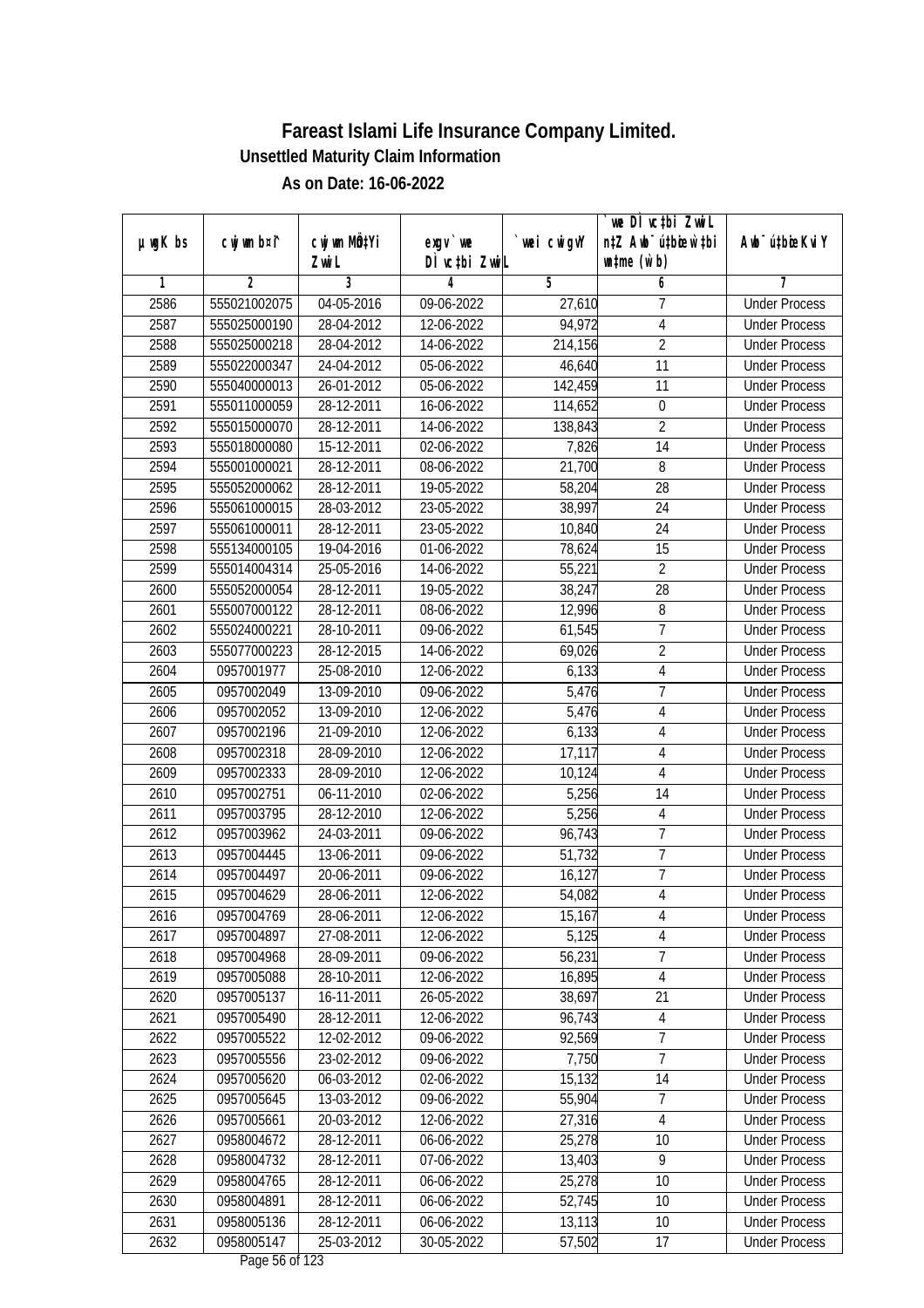|               |                |              |                                                  |             | `we DÌ vc‡bi ZwwiL               |                             |
|---------------|----------------|--------------|--------------------------------------------------|-------------|----------------------------------|-----------------------------|
| $µ$ ug $K$ bs | cwj wm b¤i^    | cwj wm MQtYi | exgy `we                                         | `wei cwigvY | n‡Z Awb <sup>-</sup> ú‡bioen`‡bi | Awb <sup>-</sup> ú‡bioeKviY |
|               |                | Zwi L        | DÌ vctbi ZwiL                                    |             | $\n  untime\n  (u`b)\n$          |                             |
| 1             | $\overline{2}$ | 3            | 4                                                | 5           | 6                                | 7                           |
| 2633          | 0958005160     | 25-03-2012   | 29-05-2022                                       | 80,531      | 18                               | <b>Under Process</b>        |
| 2634          | 0958005194     | 25-03-2012   | 14-06-2022                                       | 25,711      | $\overline{2}$                   | <b>Under Process</b>        |
| 2635          | 0958005196     | 28-03-2012   | 06-06-2022                                       | 53,236      | 10                               | <b>Under Process</b>        |
| 2636          | 0958005238     | 15-04-2012   | 06-06-2022                                       | 84,540      | 10                               | <b>Under Process</b>        |
| 2637          | 0958005276     | 24-04-2012   | 30-05-2022                                       | 39,865      | $\overline{17}$                  | <b>Under Process</b>        |
| 2638          | 0958005278     | 24-04-2012   | 14-06-2022                                       | 65,386      | $\overline{2}$                   | <b>Under Process</b>        |
| 2639          | 0958005289     | 28-04-2012   | 29-05-2022                                       | 44,136      | $\overline{18}$                  | <b>Under Process</b>        |
| 2640          | 0958005290     | 28-04-2012   | 07-06-2022                                       | 94,021      | $\overline{9}$                   | <b>Under Process</b>        |
| 2641          | 0958005339     | 28-04-2012   | 29-05-2022                                       | 67,566      | 18                               | <b>Under Process</b>        |
| 2642          | 0958005345     | 28-04-2012   | 06-06-2022                                       | 12,614      | 10                               | <b>Under Process</b>        |
| 2643          | 0958005351     | 28-04-2012   | 06-06-2022                                       | 50,509      | 10                               | <b>Under Process</b>        |
| 2644          | 0958005373     | 28-04-2012   | 06-06-2022                                       | 46,639      | 10                               | <b>Under Process</b>        |
| 2645          | 0959003615     | 28-12-2011   | 01-06-2022                                       | 27,089      | $\overline{15}$                  | <b>Under Process</b>        |
| 2646          | 0958001831     | 14-10-2010   | 14-06-2022                                       | 10,841      | $\overline{2}$                   | <b>Under Process</b>        |
| 2647          | 0958003220     | 28-04-2011   | 06-06-2022                                       | 42,569      | 10                               | <b>Under Process</b>        |
| 2648          | 0958003449     | 28-05-2011   | 06-06-2022                                       | 22,339      | 10                               | <b>Under Process</b>        |
| 2649          | 0959001129     | 28-03-2010   | 01-06-2022                                       | 7,529       | 15                               | <b>Under Process</b>        |
| 2650          | 0959002955     | 29-06-2011   | 12-06-2022                                       | 63,018      | $\sqrt{4}$                       | <b>Under Process</b>        |
| 2651          | 0959003419     | 18-12-2011   | 12-06-2022                                       | 27,983      | $\overline{4}$                   | <b>Under Process</b>        |
| 2652          | 0959003422     | 18-12-2011   | 01-06-2022                                       | 5,338       | 15                               | <b>Under Process</b>        |
| 2653          | 0959003432     | 20-12-2011   | 01-06-2022                                       | 30,292      | 15                               | <b>Under Process</b>        |
| 2654          | 0959003544     | 28-12-2011   | 01-06-2022                                       | 37,633      | 15                               | <b>Under Process</b>        |
| 2655          | 0959003563     | 28-12-2011   | 01-06-2022                                       | 14,185      | 15                               | <b>Under Process</b>        |
| 2656          | 0959003657     | 20-02-2012   | 12-06-2022                                       | 65,010      | $\overline{4}$                   | <b>Under Process</b>        |
| 2657          | 0959003676     | 20-02-2012   | 01-06-2022                                       | 97,167      | 15                               | <b>Under Process</b>        |
| 2658          | 0959003734     | 27-03-2012   | 01-06-2022                                       | 97,167      | 15                               | <b>Under Process</b>        |
| 2659          | 0959003747     | 28-03-2012   | 12-06-2022                                       | 171,134     | $\sqrt{4}$                       | <b>Under Process</b>        |
| 2660          | 0960001009     | 28-06-2011   | 13-06-2022                                       | 24,690      | 3                                | <b>Under Process</b>        |
| 2661          | 0960001087     | 28-06-2011   | 13-06-2022                                       | 11,945      | $\overline{3}$                   | <b>Under Process</b>        |
| 2662          | 0960001136     | 10-10-2011   | 13-06-2022                                       | 47,241      | $\overline{3}$                   | <b>Under Process</b>        |
| 2663          | 0960001323     | 28-12-2011   | 13-06-2022                                       | 170,285     | 3                                | <b>Under Process</b>        |
| 2664          | 0960001358     | 20-03-2012   | 13-06-2022                                       | 97,167      | $\overline{3}$                   | <b>Under Process</b>        |
| 2665          | 0960001405     | 28-03-2012   | 13-06-2022                                       | 35,257      | $\overline{3}$                   | <b>Under Process</b>        |
| 2666          | 0960001460     | 28-04-2012   | 13-06-2022                                       | 33,918      | $\overline{3}$                   | <b>Under Process</b>        |
| 2667          | 0960001469     | 28-04-2012   | 13-06-2022                                       | 38,796      | $\overline{3}$                   | <b>Under Process</b>        |
| 2668          | 0960001470     | 28-04-2012   | 13-06-2022                                       | 89,150      | 3                                | <b>Under Process</b>        |
| 2669          | 0960001489     | 28-04-2012   | 13-06-2022                                       | 56,413      | $\overline{3}$                   | <b>Under Process</b>        |
| 2670          | 0961003724     | 25-04-2011   | 30-05-2022                                       | 11,678      | 17                               | <b>Under Process</b>        |
| 2671          | 0961003770     | 28-04-2011   | 01-06-2022                                       | 190,575     | 15                               | <b>Under Process</b>        |
| 2672          | 0961004231     | 28-11-2011   | 12-06-2022                                       | 49,576      | 4                                | <b>Under Process</b>        |
| 2673          | 0961004409     | 12-02-2012   | 15-06-2022                                       | 12,995      | 1                                | <b>Under Process</b>        |
| 2674          | 0961004425     | 23-02-2012   | 01-06-2022                                       | 188,034     | 15                               | <b>Under Process</b>        |
| 2675          | 0961004447     | 24-03-2012   | 15-06-2022                                       | 194,326     | 1                                | <b>Under Process</b>        |
| 2676          | 0961004454     | 27-03-2012   | 26-05-2022                                       | 194,326     | 21                               | <b>Under Process</b>        |
| 2677          | 0961004476     | 11-04-2012   | 15-06-2022                                       | 85,882      | $\mathbf 1$                      | <b>Under Process</b>        |
| 2678          | 0961004506     | 28-04-2012   | 16-06-2022                                       | 67,566      | 0                                | <b>Under Process</b>        |
| 2679          | 0961004528     | 28-04-2012   | 01-06-2022<br>$D_{\text{max}}$ $\Gamma$ 7 of 100 | 18,601      | 15                               | <b>Under Process</b>        |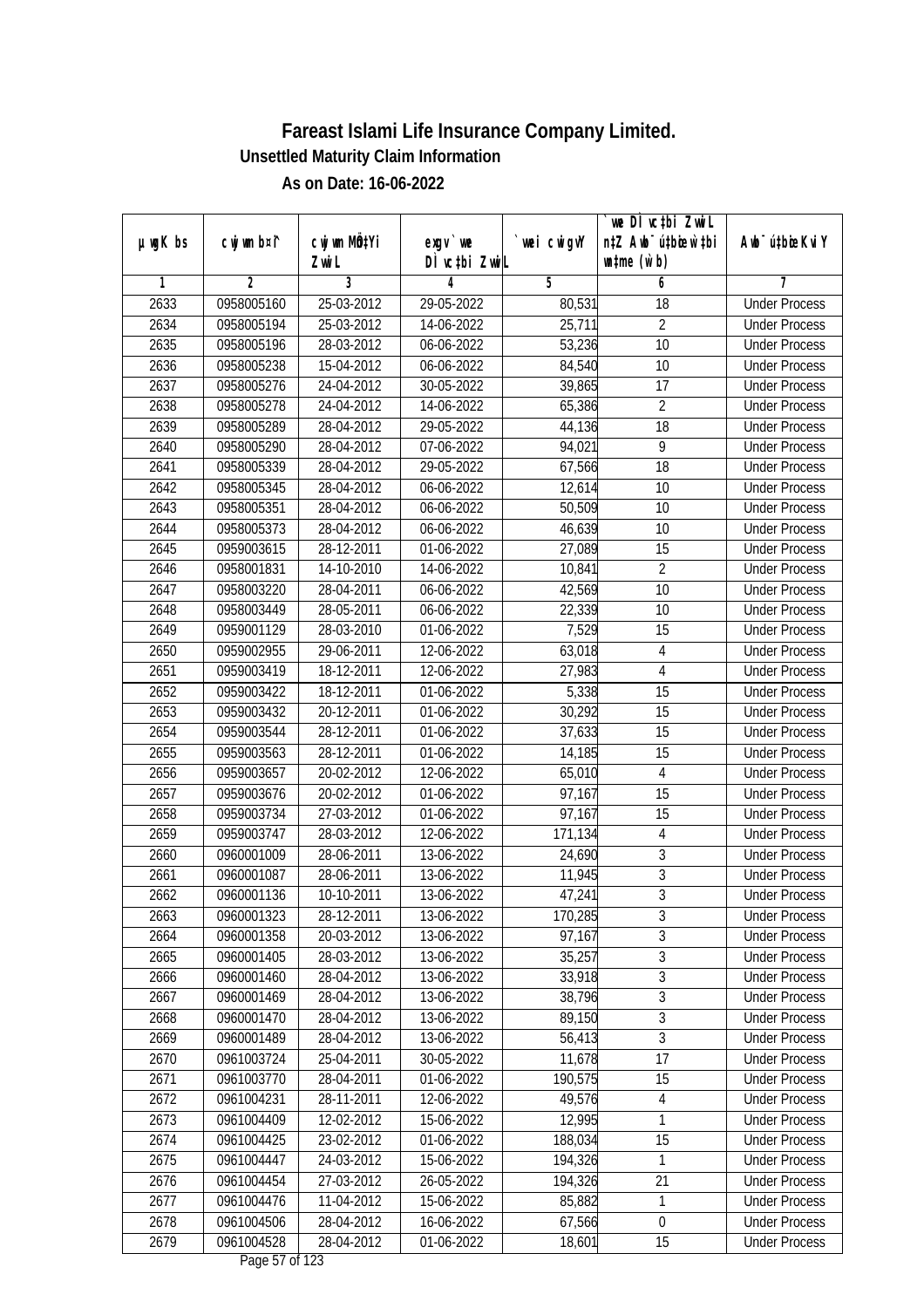|         |             |                       |                            |             | we DI vctbi ZwiL                                            |                             |
|---------|-------------|-----------------------|----------------------------|-------------|-------------------------------------------------------------|-----------------------------|
| µwgK bs | cwj wm b¤i^ | cwj wm MQtYi<br>Zwi L | $exqu$ we<br>DÌ vctbi ZwiL | `wei cwigvY | n‡Z Awb <sup>-</sup> ú‡bioen`‡bi<br>$\n  untime\n  (u`b)\n$ | Awb <sup>-</sup> ú‡bioeKviY |
| 1       | 2           | $\overline{3}$        | 4                          | 5           | 6                                                           | 7                           |
| 2680    | 0961004535  | 28-04-2012            | 15-06-2022                 | 34,931      | 1                                                           | <b>Under Process</b>        |
| 2681    | 0961004536  | 28-04-2012            | 15-06-2022                 | 194,326     | 1                                                           | <b>Under Process</b>        |
| 2682    | 0962001370  | 28-09-2010            | 15-06-2022                 | 39,178      | 1                                                           | <b>Under Process</b>        |
| 2683    | 0962003167  | 15-12-2011            | 15-06-2022                 | 13,625      | 1                                                           | <b>Under Process</b>        |
| 2684    | 0961001076  | 28-12-2008            | 26-05-2022                 | 11,613      | $\overline{21}$                                             | <b>Under Process</b>        |
| 2685    | 0961001899  | 28-07-2009            | 26-05-2022                 | 15,529      | 21                                                          | <b>Under Process</b>        |
| 2686    | 0961003206  | 05-12-2010            | 26-05-2022                 | 13,141      | $\overline{21}$                                             | <b>Under Process</b>        |
| 2687    | 0962001130  | 28-06-2010            | 07-06-2022                 | 9,665       | $\overline{9}$                                              | <b>Under Process</b>        |
| 2688    | 0962001152  | 28-06-2010            | 07-06-2022                 | 6,351       | 9                                                           | <b>Under Process</b>        |
| 2689    | 0962001228  | 05-09-2010            | 15-06-2022                 | 14,235      | 1                                                           | <b>Under Process</b>        |
| 2690    | 0962002095  | 05-03-2011            | 31-05-2022                 | 24,690      | 16                                                          | <b>Under Process</b>        |
| 2691    | 0962002236  | 22-03-2011            | 07-06-2022                 | 15,571      | 9                                                           | <b>Under Process</b>        |
| 2692    | 0962002562  | 19-06-2011            | 31-05-2022                 | 9,406       | $\overline{16}$                                             | <b>Under Process</b>        |
| 2693    | 0962002654  | 28-06-2011            | 15-06-2022                 | 11,271      | 1                                                           | <b>Under Process</b>        |
| 2694    | 0962002844  | 10-09-2011            | 15-06-2022                 | 69,238      | 1                                                           | <b>Under Process</b>        |
| 2695    | 0962002953  | 19-10-2011            | 15-06-2022                 | 8,700       | 1                                                           | <b>Under Process</b>        |
| 2696    | 0962002989  | 01-11-2011            | 15-06-2022                 | 13,347      | 1                                                           | <b>Under Process</b>        |
| 2697    | 0962003133  | 08-12-2011            | 31-05-2022                 | 82,463      | 16                                                          | <b>Under Process</b>        |
| 2698    | 0962003185  | 15-12-2011            | 07-06-2022                 | 38,165      | 9                                                           | <b>Under Process</b>        |
| 2699    | 1500011528  | 16-06-2009            | 07-06-2022                 | 71,520      | 9                                                           | <b>Under Process</b>        |
| 2700    | 1500013396  | 27-12-2009            | 07-06-2022                 | 119,200     | 9                                                           | <b>Under Process</b>        |
| 2701    | 1500013965  | 28-06-2010            | 07-06-2022                 | 161,600     | 9                                                           | <b>Under Process</b>        |
| 2702    | 1500014207  | 28-10-2010            | 26-05-2022                 | 161,600     | $\overline{21}$                                             | <b>Under Process</b>        |
| 2703    | 1500014504  | 28-12-2010            | 07-06-2022                 | 34,230      | 9                                                           | <b>Under Process</b>        |
| 2704    | 1600002053  | 02-08-2003            | 13-06-2022                 | 10,067      | 3                                                           | <b>Under Process</b>        |
| 2705    | 1600007663  | 28-07-2005            | 13-06-2022                 | 3,416       | 3                                                           | <b>Under Process</b>        |
| 2706    | 1600008619  | 27-10-2005            | 13-06-2022                 | 91,497      | 3                                                           | <b>Under Process</b>        |
| 2707    | 1600010108  | 28-12-2005            | 14-06-2022                 | 5,990       | $\overline{2}$                                              | <b>Under Process</b>        |
| 2708    | 1600011307  | 20-04-2006            | 13-06-2022                 | 73,350      | $\overline{3}$                                              | <b>Under Process</b>        |
| 2709    | 1600011502  | 27-04-2006            | 13-06-2022                 | 37,230      | $\overline{3}$                                              | <b>Under Process</b>        |
| 2710    | 1600011527  | 27-04-2006            | 13-06-2022                 | 35,465      | $\sqrt{3}$                                                  | <b>Under Process</b>        |
| 2711    | 1600011559  | 10-05-2006            | 13-06-2022                 | 234,720     | $\overline{3}$                                              | <b>Under Process</b>        |
| 2712    | 1600011648  | 17-05-2006            | 13-06-2022                 | 37,086      | $\overline{3}$                                              | <b>Under Process</b>        |
| 2713    | 1600019374  | 28-06-2007            | 13-06-2022                 | 21,134      | $\overline{3}$                                              | <b>Under Process</b>        |
| 2714    | 1600021216  | 28-10-2007            | 13-06-2022                 | 8,736       | $\overline{3}$                                              | <b>Under Process</b>        |
| 2715    | 1600022244  | 27-12-2007            | 14-06-2022                 | 13,890      | $\overline{2}$                                              | <b>Under Process</b>        |
| 2716    | 1600025195  | 28-06-2008            | 30-05-2022                 | 6,696       | 17                                                          | <b>Under Process</b>        |
| 2717    | 1600025210  | 28-06-2008            | 13-06-2022                 | 6,128       | $\mathfrak{Z}$                                              | <b>Under Process</b>        |
| 2718    | 1600026023  | 28-06-2008            | 13-06-2022                 | 3,679       | $\overline{3}$                                              | <b>Under Process</b>        |
| 2719    | 1600027413  | 28-08-2008            | 30-05-2022                 | 3,679       | 17                                                          | <b>Under Process</b>        |
| 2720    | 1600027481  | 28-08-2008            | 30-05-2022                 | 14, 158     | 17                                                          | <b>Under Process</b>        |
| 2721    | 1600027487  | 28-08-2008            | 13-06-2022                 | 25,034      | $\overline{3}$                                              | <b>Under Process</b>        |
| 2722    | 1600028242  | 28-11-2008            | 30-05-2022                 | 3,060       | $\overline{17}$                                             | <b>Under Process</b>        |
| 2723    | 1600028468  | 24-12-2008            | 14-06-2022                 | 6,425       | $\overline{2}$                                              | <b>Under Process</b>        |
| 2724    | 1600028624  | 28-12-2008            | 30-05-2022                 | 32,070      | 17                                                          | <b>Under Process</b>        |
| 2725    | 1600029572  | 28-12-2008            | 13-06-2022                 | 32,070      | 3                                                           | <b>Under Process</b>        |
| 2726    | 1600029601  | 28-12-2008            | 13-06-2022                 | 26,677      | $\overline{3}$                                              | <b>Under Process</b>        |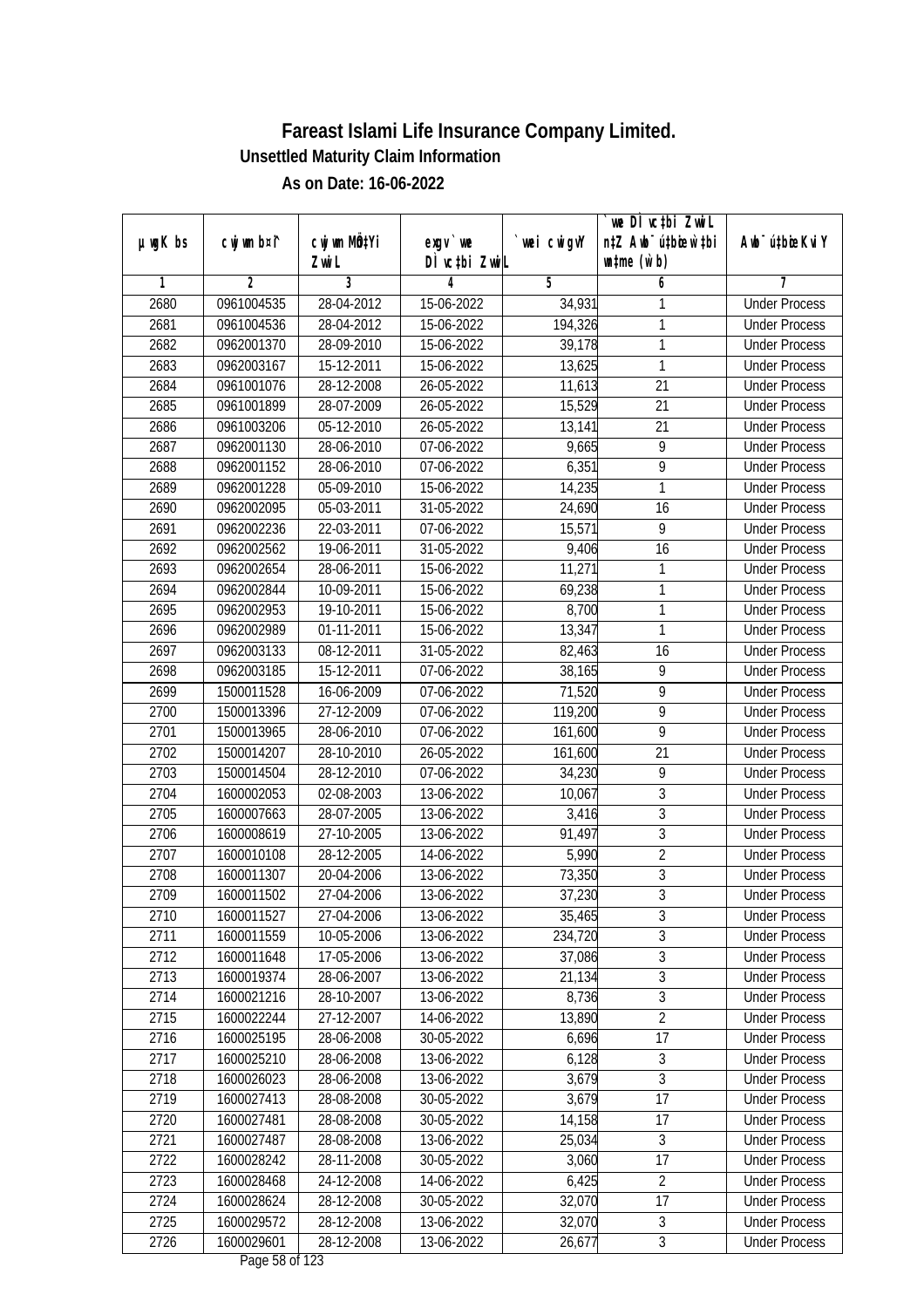|               |                |                       |                            |            | we DI vctbi ZwiL                                            |                             |
|---------------|----------------|-----------------------|----------------------------|------------|-------------------------------------------------------------|-----------------------------|
| $µ$ ug $K$ bs | cwj wm b¤i^    | cwj wm MÖ¢Yi<br>Zwi L | $exgV$ we<br>DÌ vctbi ZwiL | wei cwigvY | n‡Z Awb <sup>-</sup> ú‡bicen`‡bi<br>$\n  untime\n  (u`b)\n$ | Awb <sup>-</sup> ú‡bioeKviY |
| 1             | $\overline{2}$ | 3                     | 4                          | 5          | 6                                                           | 7                           |
| 2727          | 1600029856     | 28-12-2008            | 13-06-2022                 | 8,564      | 3                                                           | <b>Under Process</b>        |
| 2728          | 1600030007     | 28-12-2008            | 14-06-2022                 | 22,231     | $\overline{2}$                                              | <b>Under Process</b>        |
| 2729          | 1600030487     | 28-03-2009            | 31-05-2022                 | 104,928    | $\overline{16}$                                             | <b>Under Process</b>        |
| 2730          | 1600030785     | 28-04-2009            | 13-06-2022                 | 8,967      | 3                                                           | <b>Under Process</b>        |
| 2731          | 1600030987     | 20-06-2009            | 13-06-2022                 | 5,380      | $\overline{3}$                                              | <b>Under Process</b>        |
| 2732          | 1600031103     | 28-06-2009            | $14-06-2022$               | 35,990     | $\overline{2}$                                              | <b>Under Process</b>        |
| 2733          | 1600031320     | 28-06-2009            | $30 - 05 - 2022$           | 6,391      | $\overline{17}$                                             | <b>Under Process</b>        |
| 2734          | 1600031372     | 28-06-2009            | 30-05-2022                 | 17,907     | 17                                                          | <b>Under Process</b>        |
| 2735          | 1600031563     | 28-06-2009            | 14-06-2022                 | 39,936     | $\overline{2}$                                              | <b>Under Process</b>        |
| 2736          | 1600032114     | 28-06-2009            | 13-06-2022                 | 14,870     | $\overline{3}$                                              | <b>Under Process</b>        |
| 2737          | 1600032470     | 28-06-2009            | 30-05-2022                 | 32,880     | $\overline{17}$                                             | <b>Under Process</b>        |
| 2738          | 1600032816     | 28-08-2009            | 31-05-2022                 | 12,543     | 16                                                          | <b>Under Process</b>        |
| 2739          | 1600038225     | 18-04-2011            | 13-06-2022                 | 87,658     | $\overline{3}$                                              | <b>Under Process</b>        |
| 2740          | 1600039636     | 28-12-2011            | 13-06-2022                 | 8,276      | $\sqrt{3}$                                                  | <b>Under Process</b>        |
| 2741          | 1600040071     | 03-04-2012            | 13-06-2022                 | 20,000     | $\overline{3}$                                              | <b>Under Process</b>        |
| 2742          | 1700004365     | 28-03-2006            | 14-06-2022                 | 21,426     | $\overline{2}$                                              | <b>Under Process</b>        |
| 2743          | 1700006674     | 28-10-2006            | 12-06-2022                 | 147,000    | $\overline{4}$                                              | <b>Under Process</b>        |
| 2744          | 1700009392     | 25-06-2007            | 26-05-2022                 | 2,295      | 21                                                          | <b>Under Process</b>        |
| 2745          | 1700013038     | 13-05-2008            | 12-06-2022                 | 6,320      | $\overline{4}$                                              | <b>Under Process</b>        |
| 2746          | 1700015483     | 28-12-2008            | 02-06-2022                 | 13,751     | 14                                                          | <b>Under Process</b>        |
| 2747          | 1700016649     | 04-11-2009            | 12-06-2022                 | 15,018     | $\overline{4}$                                              | <b>Under Process</b>        |
| 2748          | 1700017452     | 01-03-2010            | 12-06-2022                 | 110,700    | $\overline{4}$                                              | <b>Under Process</b>        |
| 2749          | 1700017477     | 06-03-2010            | 26-05-2022                 | 97,945     | 21                                                          | <b>Under Process</b>        |
| 2750          | 1700017478     | 06-03-2010            | 29-05-2022                 | 55,350     | 18                                                          | <b>Under Process</b>        |
| 2751          | 1700017642     | 26-04-2010            | 26-05-2022                 | 107,780    | 21                                                          | <b>Under Process</b>        |
| 2752          | 1700018386     | 28-12-2010            | 29-05-2022                 | 46,396     | 18                                                          | <b>Under Process</b>        |
| 2753          | 1700018542     | 07-03-2011            | 12-06-2022                 | 8,648      | 4                                                           | <b>Under Process</b>        |
| 2754          | 1800002368     | 27-12-2009            | 05-06-2022                 | 54,710     | 11                                                          | <b>Under Process</b>        |
| 2755          | 1800004423     | 28-11-2010            | 05-06-2022                 | 146,480    | 11                                                          | <b>Under Process</b>        |
| 2756          | 1800005313     | 16-04-2011            | 05-06-2022                 | 49,360     | 11                                                          | <b>Under Process</b>        |
| 2757          | 1800005330     | 28-04-2011            | 05-06-2022                 | 81,650     | 11                                                          | <b>Under Process</b>        |
| 2758          | 1800005357     | 28-04-2011            | 05-06-2022                 | 94,045     | 11                                                          | <b>Under Process</b>        |
| 2759          | 1900001349     | 28-04-2010            | 15-06-2022                 | 308,970    | 1                                                           | <b>Under Process</b>        |
| 2760          | 1900002323     | 28-11-2011            | 15-06-2022                 | 80,190     | $\mathbf{1}$                                                | <b>Under Process</b>        |
| 2761          | 1900002443     | 28-03-2012            | 15-06-2022                 | 229,600    | 1                                                           | <b>Under Process</b>        |
| 2762          | 1900002473     | 28-04-2012            | 02-06-2022                 | 80,125     | 14                                                          | <b>Under Process</b>        |
| 2763          | 1900002497     | 28-04-2012            | 02-06-2022                 | 40,000     | 14                                                          | <b>Under Process</b>        |
| 2764          | 1900002512     | 28-04-2012            | 15-06-2022                 | 90,201     | $\mathbf{1}$                                                | <b>Under Process</b>        |
| 2765          | 1900002515     | 28-05-2012            | 15-06-2022                 | 140,100    | 1                                                           | <b>Under Process</b>        |
| 2766          | 2000000228     | 28-10-2010            | 31-05-2022                 | 129,831    | 16                                                          | <b>Under Process</b>        |
| 2767          | 2000001028     | 28-02-2012            | 31-05-2022                 | 94,000     | 16                                                          | <b>Under Process</b>        |
| 2768          | 2000001049     | 28-03-2012            | 15-06-2022                 | 109,136    | 1                                                           | <b>Under Process</b>        |
| 2769          | 2000001050     | 28-03-2012            | 31-05-2022                 | 10,739     | 16                                                          | <b>Under Process</b>        |
| 2770          | 2000001057     | 21-04-2012            | 05-06-2022                 | 100,100    | 11                                                          | <b>Under Process</b>        |
| 2771          | 2000001060     | 25-04-2012            | 31-05-2022                 | 242,235    | 16                                                          | <b>Under Process</b>        |
| 2772          | 2000001062     | 28-04-2012            | 31-05-2022                 | 328,000    | 16                                                          | <b>Under Process</b>        |
| 2773          | 2000001068     | 28-04-2012            | 12-06-2022                 | 98,400     | $\overline{4}$                                              | <b>Under Process</b>        |
|               |                |                       |                            |            |                                                             |                             |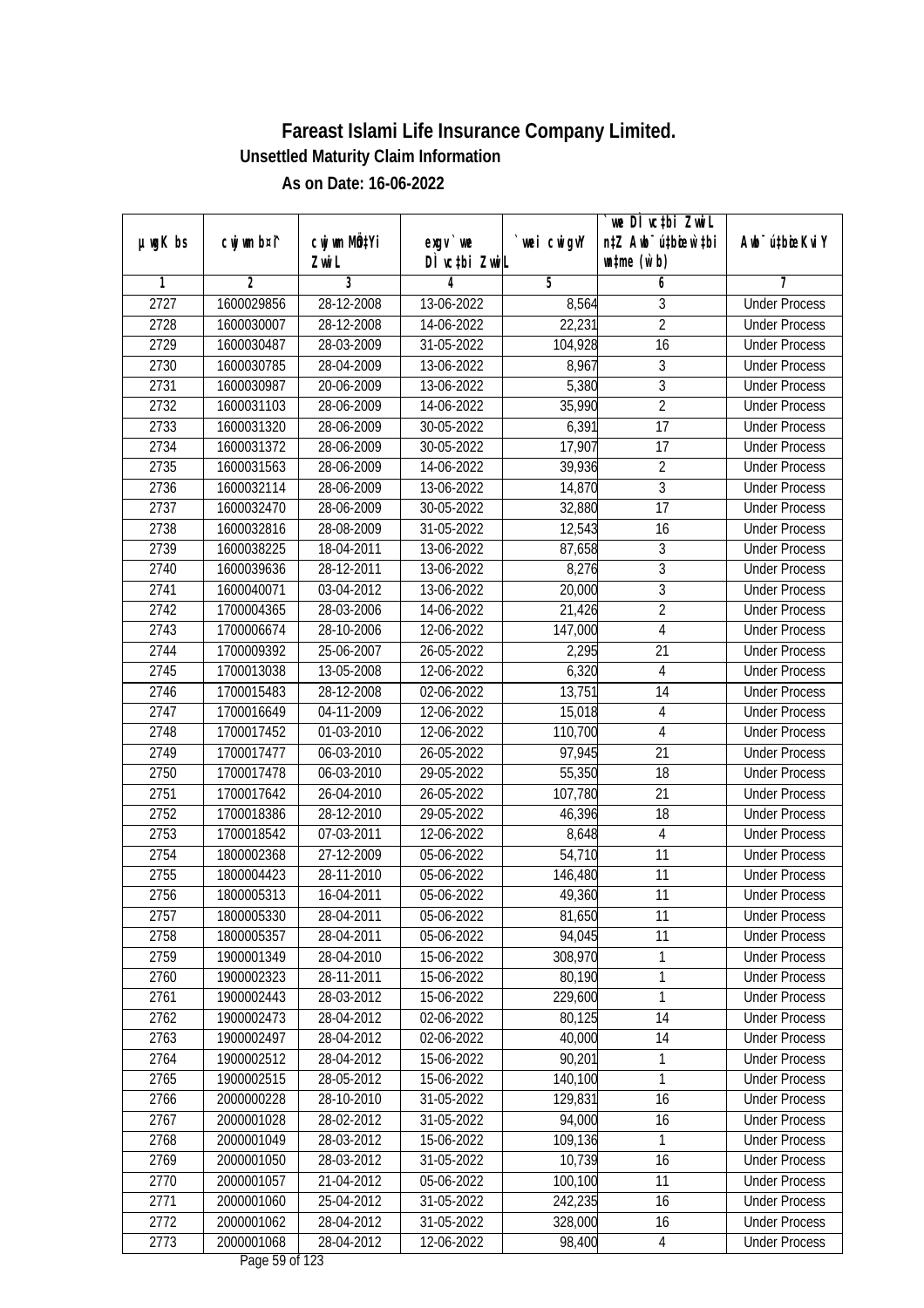| n‡Z Awb <sup>-</sup> ú‡bioen`‡bi<br>cwj wm b¤i^<br>cwj wm MQtYi<br>`wei cwigvY<br>Awb <sup>-</sup> ú‡bioeKviY<br>$µ$ ug $K$ bs<br>exgy `we<br>DÌ vctbi ZwiL<br>$\n  untime\n  (u`b)\n$<br>Zwi L<br>3<br>$\overline{2}$<br>5<br>7<br>1<br>4<br>6<br>2774<br>2000001094<br>28-04-2012<br>01-06-2022<br><b>Under Process</b><br>93,732<br>15<br>25,039<br>2775<br>2100006623<br>28-06-2004<br>15-06-2022<br>1<br><b>Under Process</b><br>$\overline{11}$<br>2776<br>2100009737<br>05-05-2006<br>05-06-2022<br>146,700<br><b>Under Process</b><br>2777<br>2100011478<br>28-12-2006<br>20,907<br>1<br>15-06-2022<br><b>Under Process</b><br>2778<br>2100013320<br>10-12-2007<br>31-05-2022<br>36,244<br>16<br><b>Under Process</b><br>2779<br>109,200<br>2100016545<br>20-12-2009<br>15-06-2022<br>1<br><b>Under Process</b><br>1<br>2780<br>2100016622<br>28-12-2009<br>32,760<br>15-06-2022<br><b>Under Process</b><br>2781<br>2100016921<br>28-12-2009<br>06-06-2022<br>109,204<br>10<br><b>Under Process</b><br>2782<br>28-12-2009<br>2100016956<br>15-06-2022<br>17,933<br><b>Under Process</b><br>1<br>2783<br>28-12-2009<br>27,544<br>10<br>2100017007<br>06-06-2022<br><b>Under Process</b><br>2784<br>28-12-2009<br>18,200<br>2100017349<br>15-06-2022<br>1<br><b>Under Process</b><br>11<br>2785<br>20-05-2010<br>209,080<br>2100017699<br>05-06-2022<br><b>Under Process</b><br>$\overline{2}$<br>2786<br>2100017704<br>20-05-2010<br>14-06-2022<br><b>Under Process</b><br>146,114<br>2787<br>15<br>2100017706<br>20-05-2010<br>01-06-2022<br>221,400<br><b>Under Process</b><br>2788<br>28-05-2010<br>1<br>2100017715<br>15-06-2022<br>98,269<br><b>Under Process</b><br>2789<br>17<br>2200006568<br>08-06-2006<br>30-05-2022<br>5,104<br><b>Under Process</b><br>$\mathfrak{Z}$<br>2790<br>19,264<br>2200007424<br>28-08-2006<br>13-06-2022<br><b>Under Process</b><br>$\overline{22}$<br>2791<br>5,421<br>2200007476<br>28-08-2006<br>25-05-2022<br><b>Under Process</b><br>2792<br>18,624<br>10<br>2200009644<br>28-07-2007<br>06-06-2022<br><b>Under Process</b><br>2793<br>$\overline{2}$<br>2200010395<br>15-12-2007<br>14-06-2022<br>71,680<br><b>Under Process</b><br>2794<br>2200013441<br>08-11-2009<br>02-06-2022<br>71,520<br>14<br><b>Under Process</b><br>33,222<br>2795<br>21-03-2010<br>1<br>9100003967<br>15-06-2022<br><b>Under Process</b><br>1<br>2796<br>9100004030<br>06-04-2010<br>15-06-2022<br>9,050<br><b>Under Process</b><br>8<br>2797<br>9100004067<br>19-04-2010<br>08-06-2022<br>73,197<br><b>Under Process</b><br>2798<br>9100004069<br>61,290<br>8<br>19-04-2010<br>08-06-2022<br><b>Under Process</b><br>2799<br>11<br>9200002202<br>26-12-2009<br>9,247<br><b>Under Process</b><br>05-06-2022<br>2800<br>9200002376<br>27-12-2009<br>05-06-2022<br>20,230<br>11<br><b>Under Process</b><br>2801<br>9200002377<br>27-12-2009<br>9,382<br>11<br>05-06-2022<br><b>Under Process</b><br>9,047<br>2802<br>9200002382<br>27-12-2009<br>05-06-2022<br>11<br><b>Under Process</b><br>2803<br>28,706<br>18<br>9200002431<br>27-12-2009<br>29-05-2022<br><b>Under Process</b><br>2804<br>9200003000<br>27-12-2009<br>05-06-2022<br>109,200<br>11<br><b>Under Process</b><br>2805<br>9200003482<br>27-12-2009<br>29-05-2022<br>8,125<br>18<br><b>Under Process</b><br>39,026<br>2806<br>9200003668<br>27-12-2009<br>05-06-2022<br>11<br><b>Under Process</b><br>2807<br>315,345<br>18<br>9200003837<br>27-12-2009<br>29-05-2022<br><b>Under Process</b><br>2808<br>9200004221<br>04-05-2010<br>29-05-2022<br>54,948<br>18<br><b>Under Process</b><br>2809<br>9200004252<br>08-05-2010<br>110,850<br>05-06-2022<br>11<br><b>Under Process</b><br>2810<br>9200004261<br>48,490<br>11<br>03-05-2010<br>05-06-2022<br><b>Under Process</b><br>9200004273<br>120,700<br>11<br>2811<br>17-05-2010<br>05-06-2022<br><b>Under Process</b><br>$\overline{2}$<br>2812<br>59,742<br>9200004284<br>18-05-2010<br>14-06-2022<br><b>Under Process</b><br>2813<br>9200005880<br>28-06-2011<br>05-06-2022<br>61,510<br>11<br><b>Under Process</b><br>2814<br>9200006217<br>28-12-2011<br>15-06-2022<br>22,060<br>1<br><b>Under Process</b><br>2815<br>9200006329<br>21-12-2011<br>161,100<br>11<br>05-06-2022<br><b>Under Process</b><br>82,005<br>$\overline{11}$<br>2816<br>9200006546<br>28-04-2012<br>05-06-2022<br><b>Under Process</b><br>151,680<br>18<br>2817<br>9200006547<br>17-04-2012<br>29-05-2022<br><b>Under Process</b><br>2818<br>9200006590<br>82,000<br>18<br>28-04-2012<br>29-05-2022<br><b>Under Process</b><br>2819<br>9200006599<br>28-04-2012<br>82,005<br>11<br><b>Under Process</b><br>05-06-2022<br>2820<br>28-12-2015<br>206,980<br>11<br>9200008288<br>05-06-2022<br><b>Under Process</b> |  |  | `we DÌ vc‡bi ZwwiL |  |
|----------------------------------------------------------------------------------------------------------------------------------------------------------------------------------------------------------------------------------------------------------------------------------------------------------------------------------------------------------------------------------------------------------------------------------------------------------------------------------------------------------------------------------------------------------------------------------------------------------------------------------------------------------------------------------------------------------------------------------------------------------------------------------------------------------------------------------------------------------------------------------------------------------------------------------------------------------------------------------------------------------------------------------------------------------------------------------------------------------------------------------------------------------------------------------------------------------------------------------------------------------------------------------------------------------------------------------------------------------------------------------------------------------------------------------------------------------------------------------------------------------------------------------------------------------------------------------------------------------------------------------------------------------------------------------------------------------------------------------------------------------------------------------------------------------------------------------------------------------------------------------------------------------------------------------------------------------------------------------------------------------------------------------------------------------------------------------------------------------------------------------------------------------------------------------------------------------------------------------------------------------------------------------------------------------------------------------------------------------------------------------------------------------------------------------------------------------------------------------------------------------------------------------------------------------------------------------------------------------------------------------------------------------------------------------------------------------------------------------------------------------------------------------------------------------------------------------------------------------------------------------------------------------------------------------------------------------------------------------------------------------------------------------------------------------------------------------------------------------------------------------------------------------------------------------------------------------------------------------------------------------------------------------------------------------------------------------------------------------------------------------------------------------------------------------------------------------------------------------------------------------------------------------------------------------------------------------------------------------------------------------------------------------------------------------------------------------------------------------------------------------------------------------------------------------------------------------------------------------------------------------------------------------------------------------------------------------------------------------------------------------------------------------------------------------------------------------------------------------------------------------------------------------------------------------------------------------------------------------------------------------------------------------------------------------------------------------------------------------------------------------------------------------------------------------------------------------------------------------------------------------------------------------------------------------------------------------------------------------------------------------------------------------------------------------------------------------------------------------------|--|--|--------------------|--|
|                                                                                                                                                                                                                                                                                                                                                                                                                                                                                                                                                                                                                                                                                                                                                                                                                                                                                                                                                                                                                                                                                                                                                                                                                                                                                                                                                                                                                                                                                                                                                                                                                                                                                                                                                                                                                                                                                                                                                                                                                                                                                                                                                                                                                                                                                                                                                                                                                                                                                                                                                                                                                                                                                                                                                                                                                                                                                                                                                                                                                                                                                                                                                                                                                                                                                                                                                                                                                                                                                                                                                                                                                                                                                                                                                                                                                                                                                                                                                                                                                                                                                                                                                                                                                                                                                                                                                                                                                                                                                                                                                                                                                                                                                                                                        |  |  |                    |  |
|                                                                                                                                                                                                                                                                                                                                                                                                                                                                                                                                                                                                                                                                                                                                                                                                                                                                                                                                                                                                                                                                                                                                                                                                                                                                                                                                                                                                                                                                                                                                                                                                                                                                                                                                                                                                                                                                                                                                                                                                                                                                                                                                                                                                                                                                                                                                                                                                                                                                                                                                                                                                                                                                                                                                                                                                                                                                                                                                                                                                                                                                                                                                                                                                                                                                                                                                                                                                                                                                                                                                                                                                                                                                                                                                                                                                                                                                                                                                                                                                                                                                                                                                                                                                                                                                                                                                                                                                                                                                                                                                                                                                                                                                                                                                        |  |  |                    |  |
|                                                                                                                                                                                                                                                                                                                                                                                                                                                                                                                                                                                                                                                                                                                                                                                                                                                                                                                                                                                                                                                                                                                                                                                                                                                                                                                                                                                                                                                                                                                                                                                                                                                                                                                                                                                                                                                                                                                                                                                                                                                                                                                                                                                                                                                                                                                                                                                                                                                                                                                                                                                                                                                                                                                                                                                                                                                                                                                                                                                                                                                                                                                                                                                                                                                                                                                                                                                                                                                                                                                                                                                                                                                                                                                                                                                                                                                                                                                                                                                                                                                                                                                                                                                                                                                                                                                                                                                                                                                                                                                                                                                                                                                                                                                                        |  |  |                    |  |
|                                                                                                                                                                                                                                                                                                                                                                                                                                                                                                                                                                                                                                                                                                                                                                                                                                                                                                                                                                                                                                                                                                                                                                                                                                                                                                                                                                                                                                                                                                                                                                                                                                                                                                                                                                                                                                                                                                                                                                                                                                                                                                                                                                                                                                                                                                                                                                                                                                                                                                                                                                                                                                                                                                                                                                                                                                                                                                                                                                                                                                                                                                                                                                                                                                                                                                                                                                                                                                                                                                                                                                                                                                                                                                                                                                                                                                                                                                                                                                                                                                                                                                                                                                                                                                                                                                                                                                                                                                                                                                                                                                                                                                                                                                                                        |  |  |                    |  |
|                                                                                                                                                                                                                                                                                                                                                                                                                                                                                                                                                                                                                                                                                                                                                                                                                                                                                                                                                                                                                                                                                                                                                                                                                                                                                                                                                                                                                                                                                                                                                                                                                                                                                                                                                                                                                                                                                                                                                                                                                                                                                                                                                                                                                                                                                                                                                                                                                                                                                                                                                                                                                                                                                                                                                                                                                                                                                                                                                                                                                                                                                                                                                                                                                                                                                                                                                                                                                                                                                                                                                                                                                                                                                                                                                                                                                                                                                                                                                                                                                                                                                                                                                                                                                                                                                                                                                                                                                                                                                                                                                                                                                                                                                                                                        |  |  |                    |  |
|                                                                                                                                                                                                                                                                                                                                                                                                                                                                                                                                                                                                                                                                                                                                                                                                                                                                                                                                                                                                                                                                                                                                                                                                                                                                                                                                                                                                                                                                                                                                                                                                                                                                                                                                                                                                                                                                                                                                                                                                                                                                                                                                                                                                                                                                                                                                                                                                                                                                                                                                                                                                                                                                                                                                                                                                                                                                                                                                                                                                                                                                                                                                                                                                                                                                                                                                                                                                                                                                                                                                                                                                                                                                                                                                                                                                                                                                                                                                                                                                                                                                                                                                                                                                                                                                                                                                                                                                                                                                                                                                                                                                                                                                                                                                        |  |  |                    |  |
|                                                                                                                                                                                                                                                                                                                                                                                                                                                                                                                                                                                                                                                                                                                                                                                                                                                                                                                                                                                                                                                                                                                                                                                                                                                                                                                                                                                                                                                                                                                                                                                                                                                                                                                                                                                                                                                                                                                                                                                                                                                                                                                                                                                                                                                                                                                                                                                                                                                                                                                                                                                                                                                                                                                                                                                                                                                                                                                                                                                                                                                                                                                                                                                                                                                                                                                                                                                                                                                                                                                                                                                                                                                                                                                                                                                                                                                                                                                                                                                                                                                                                                                                                                                                                                                                                                                                                                                                                                                                                                                                                                                                                                                                                                                                        |  |  |                    |  |
|                                                                                                                                                                                                                                                                                                                                                                                                                                                                                                                                                                                                                                                                                                                                                                                                                                                                                                                                                                                                                                                                                                                                                                                                                                                                                                                                                                                                                                                                                                                                                                                                                                                                                                                                                                                                                                                                                                                                                                                                                                                                                                                                                                                                                                                                                                                                                                                                                                                                                                                                                                                                                                                                                                                                                                                                                                                                                                                                                                                                                                                                                                                                                                                                                                                                                                                                                                                                                                                                                                                                                                                                                                                                                                                                                                                                                                                                                                                                                                                                                                                                                                                                                                                                                                                                                                                                                                                                                                                                                                                                                                                                                                                                                                                                        |  |  |                    |  |
|                                                                                                                                                                                                                                                                                                                                                                                                                                                                                                                                                                                                                                                                                                                                                                                                                                                                                                                                                                                                                                                                                                                                                                                                                                                                                                                                                                                                                                                                                                                                                                                                                                                                                                                                                                                                                                                                                                                                                                                                                                                                                                                                                                                                                                                                                                                                                                                                                                                                                                                                                                                                                                                                                                                                                                                                                                                                                                                                                                                                                                                                                                                                                                                                                                                                                                                                                                                                                                                                                                                                                                                                                                                                                                                                                                                                                                                                                                                                                                                                                                                                                                                                                                                                                                                                                                                                                                                                                                                                                                                                                                                                                                                                                                                                        |  |  |                    |  |
|                                                                                                                                                                                                                                                                                                                                                                                                                                                                                                                                                                                                                                                                                                                                                                                                                                                                                                                                                                                                                                                                                                                                                                                                                                                                                                                                                                                                                                                                                                                                                                                                                                                                                                                                                                                                                                                                                                                                                                                                                                                                                                                                                                                                                                                                                                                                                                                                                                                                                                                                                                                                                                                                                                                                                                                                                                                                                                                                                                                                                                                                                                                                                                                                                                                                                                                                                                                                                                                                                                                                                                                                                                                                                                                                                                                                                                                                                                                                                                                                                                                                                                                                                                                                                                                                                                                                                                                                                                                                                                                                                                                                                                                                                                                                        |  |  |                    |  |
|                                                                                                                                                                                                                                                                                                                                                                                                                                                                                                                                                                                                                                                                                                                                                                                                                                                                                                                                                                                                                                                                                                                                                                                                                                                                                                                                                                                                                                                                                                                                                                                                                                                                                                                                                                                                                                                                                                                                                                                                                                                                                                                                                                                                                                                                                                                                                                                                                                                                                                                                                                                                                                                                                                                                                                                                                                                                                                                                                                                                                                                                                                                                                                                                                                                                                                                                                                                                                                                                                                                                                                                                                                                                                                                                                                                                                                                                                                                                                                                                                                                                                                                                                                                                                                                                                                                                                                                                                                                                                                                                                                                                                                                                                                                                        |  |  |                    |  |
|                                                                                                                                                                                                                                                                                                                                                                                                                                                                                                                                                                                                                                                                                                                                                                                                                                                                                                                                                                                                                                                                                                                                                                                                                                                                                                                                                                                                                                                                                                                                                                                                                                                                                                                                                                                                                                                                                                                                                                                                                                                                                                                                                                                                                                                                                                                                                                                                                                                                                                                                                                                                                                                                                                                                                                                                                                                                                                                                                                                                                                                                                                                                                                                                                                                                                                                                                                                                                                                                                                                                                                                                                                                                                                                                                                                                                                                                                                                                                                                                                                                                                                                                                                                                                                                                                                                                                                                                                                                                                                                                                                                                                                                                                                                                        |  |  |                    |  |
|                                                                                                                                                                                                                                                                                                                                                                                                                                                                                                                                                                                                                                                                                                                                                                                                                                                                                                                                                                                                                                                                                                                                                                                                                                                                                                                                                                                                                                                                                                                                                                                                                                                                                                                                                                                                                                                                                                                                                                                                                                                                                                                                                                                                                                                                                                                                                                                                                                                                                                                                                                                                                                                                                                                                                                                                                                                                                                                                                                                                                                                                                                                                                                                                                                                                                                                                                                                                                                                                                                                                                                                                                                                                                                                                                                                                                                                                                                                                                                                                                                                                                                                                                                                                                                                                                                                                                                                                                                                                                                                                                                                                                                                                                                                                        |  |  |                    |  |
|                                                                                                                                                                                                                                                                                                                                                                                                                                                                                                                                                                                                                                                                                                                                                                                                                                                                                                                                                                                                                                                                                                                                                                                                                                                                                                                                                                                                                                                                                                                                                                                                                                                                                                                                                                                                                                                                                                                                                                                                                                                                                                                                                                                                                                                                                                                                                                                                                                                                                                                                                                                                                                                                                                                                                                                                                                                                                                                                                                                                                                                                                                                                                                                                                                                                                                                                                                                                                                                                                                                                                                                                                                                                                                                                                                                                                                                                                                                                                                                                                                                                                                                                                                                                                                                                                                                                                                                                                                                                                                                                                                                                                                                                                                                                        |  |  |                    |  |
|                                                                                                                                                                                                                                                                                                                                                                                                                                                                                                                                                                                                                                                                                                                                                                                                                                                                                                                                                                                                                                                                                                                                                                                                                                                                                                                                                                                                                                                                                                                                                                                                                                                                                                                                                                                                                                                                                                                                                                                                                                                                                                                                                                                                                                                                                                                                                                                                                                                                                                                                                                                                                                                                                                                                                                                                                                                                                                                                                                                                                                                                                                                                                                                                                                                                                                                                                                                                                                                                                                                                                                                                                                                                                                                                                                                                                                                                                                                                                                                                                                                                                                                                                                                                                                                                                                                                                                                                                                                                                                                                                                                                                                                                                                                                        |  |  |                    |  |
|                                                                                                                                                                                                                                                                                                                                                                                                                                                                                                                                                                                                                                                                                                                                                                                                                                                                                                                                                                                                                                                                                                                                                                                                                                                                                                                                                                                                                                                                                                                                                                                                                                                                                                                                                                                                                                                                                                                                                                                                                                                                                                                                                                                                                                                                                                                                                                                                                                                                                                                                                                                                                                                                                                                                                                                                                                                                                                                                                                                                                                                                                                                                                                                                                                                                                                                                                                                                                                                                                                                                                                                                                                                                                                                                                                                                                                                                                                                                                                                                                                                                                                                                                                                                                                                                                                                                                                                                                                                                                                                                                                                                                                                                                                                                        |  |  |                    |  |
|                                                                                                                                                                                                                                                                                                                                                                                                                                                                                                                                                                                                                                                                                                                                                                                                                                                                                                                                                                                                                                                                                                                                                                                                                                                                                                                                                                                                                                                                                                                                                                                                                                                                                                                                                                                                                                                                                                                                                                                                                                                                                                                                                                                                                                                                                                                                                                                                                                                                                                                                                                                                                                                                                                                                                                                                                                                                                                                                                                                                                                                                                                                                                                                                                                                                                                                                                                                                                                                                                                                                                                                                                                                                                                                                                                                                                                                                                                                                                                                                                                                                                                                                                                                                                                                                                                                                                                                                                                                                                                                                                                                                                                                                                                                                        |  |  |                    |  |
|                                                                                                                                                                                                                                                                                                                                                                                                                                                                                                                                                                                                                                                                                                                                                                                                                                                                                                                                                                                                                                                                                                                                                                                                                                                                                                                                                                                                                                                                                                                                                                                                                                                                                                                                                                                                                                                                                                                                                                                                                                                                                                                                                                                                                                                                                                                                                                                                                                                                                                                                                                                                                                                                                                                                                                                                                                                                                                                                                                                                                                                                                                                                                                                                                                                                                                                                                                                                                                                                                                                                                                                                                                                                                                                                                                                                                                                                                                                                                                                                                                                                                                                                                                                                                                                                                                                                                                                                                                                                                                                                                                                                                                                                                                                                        |  |  |                    |  |
|                                                                                                                                                                                                                                                                                                                                                                                                                                                                                                                                                                                                                                                                                                                                                                                                                                                                                                                                                                                                                                                                                                                                                                                                                                                                                                                                                                                                                                                                                                                                                                                                                                                                                                                                                                                                                                                                                                                                                                                                                                                                                                                                                                                                                                                                                                                                                                                                                                                                                                                                                                                                                                                                                                                                                                                                                                                                                                                                                                                                                                                                                                                                                                                                                                                                                                                                                                                                                                                                                                                                                                                                                                                                                                                                                                                                                                                                                                                                                                                                                                                                                                                                                                                                                                                                                                                                                                                                                                                                                                                                                                                                                                                                                                                                        |  |  |                    |  |
|                                                                                                                                                                                                                                                                                                                                                                                                                                                                                                                                                                                                                                                                                                                                                                                                                                                                                                                                                                                                                                                                                                                                                                                                                                                                                                                                                                                                                                                                                                                                                                                                                                                                                                                                                                                                                                                                                                                                                                                                                                                                                                                                                                                                                                                                                                                                                                                                                                                                                                                                                                                                                                                                                                                                                                                                                                                                                                                                                                                                                                                                                                                                                                                                                                                                                                                                                                                                                                                                                                                                                                                                                                                                                                                                                                                                                                                                                                                                                                                                                                                                                                                                                                                                                                                                                                                                                                                                                                                                                                                                                                                                                                                                                                                                        |  |  |                    |  |
|                                                                                                                                                                                                                                                                                                                                                                                                                                                                                                                                                                                                                                                                                                                                                                                                                                                                                                                                                                                                                                                                                                                                                                                                                                                                                                                                                                                                                                                                                                                                                                                                                                                                                                                                                                                                                                                                                                                                                                                                                                                                                                                                                                                                                                                                                                                                                                                                                                                                                                                                                                                                                                                                                                                                                                                                                                                                                                                                                                                                                                                                                                                                                                                                                                                                                                                                                                                                                                                                                                                                                                                                                                                                                                                                                                                                                                                                                                                                                                                                                                                                                                                                                                                                                                                                                                                                                                                                                                                                                                                                                                                                                                                                                                                                        |  |  |                    |  |
|                                                                                                                                                                                                                                                                                                                                                                                                                                                                                                                                                                                                                                                                                                                                                                                                                                                                                                                                                                                                                                                                                                                                                                                                                                                                                                                                                                                                                                                                                                                                                                                                                                                                                                                                                                                                                                                                                                                                                                                                                                                                                                                                                                                                                                                                                                                                                                                                                                                                                                                                                                                                                                                                                                                                                                                                                                                                                                                                                                                                                                                                                                                                                                                                                                                                                                                                                                                                                                                                                                                                                                                                                                                                                                                                                                                                                                                                                                                                                                                                                                                                                                                                                                                                                                                                                                                                                                                                                                                                                                                                                                                                                                                                                                                                        |  |  |                    |  |
|                                                                                                                                                                                                                                                                                                                                                                                                                                                                                                                                                                                                                                                                                                                                                                                                                                                                                                                                                                                                                                                                                                                                                                                                                                                                                                                                                                                                                                                                                                                                                                                                                                                                                                                                                                                                                                                                                                                                                                                                                                                                                                                                                                                                                                                                                                                                                                                                                                                                                                                                                                                                                                                                                                                                                                                                                                                                                                                                                                                                                                                                                                                                                                                                                                                                                                                                                                                                                                                                                                                                                                                                                                                                                                                                                                                                                                                                                                                                                                                                                                                                                                                                                                                                                                                                                                                                                                                                                                                                                                                                                                                                                                                                                                                                        |  |  |                    |  |
|                                                                                                                                                                                                                                                                                                                                                                                                                                                                                                                                                                                                                                                                                                                                                                                                                                                                                                                                                                                                                                                                                                                                                                                                                                                                                                                                                                                                                                                                                                                                                                                                                                                                                                                                                                                                                                                                                                                                                                                                                                                                                                                                                                                                                                                                                                                                                                                                                                                                                                                                                                                                                                                                                                                                                                                                                                                                                                                                                                                                                                                                                                                                                                                                                                                                                                                                                                                                                                                                                                                                                                                                                                                                                                                                                                                                                                                                                                                                                                                                                                                                                                                                                                                                                                                                                                                                                                                                                                                                                                                                                                                                                                                                                                                                        |  |  |                    |  |
|                                                                                                                                                                                                                                                                                                                                                                                                                                                                                                                                                                                                                                                                                                                                                                                                                                                                                                                                                                                                                                                                                                                                                                                                                                                                                                                                                                                                                                                                                                                                                                                                                                                                                                                                                                                                                                                                                                                                                                                                                                                                                                                                                                                                                                                                                                                                                                                                                                                                                                                                                                                                                                                                                                                                                                                                                                                                                                                                                                                                                                                                                                                                                                                                                                                                                                                                                                                                                                                                                                                                                                                                                                                                                                                                                                                                                                                                                                                                                                                                                                                                                                                                                                                                                                                                                                                                                                                                                                                                                                                                                                                                                                                                                                                                        |  |  |                    |  |
|                                                                                                                                                                                                                                                                                                                                                                                                                                                                                                                                                                                                                                                                                                                                                                                                                                                                                                                                                                                                                                                                                                                                                                                                                                                                                                                                                                                                                                                                                                                                                                                                                                                                                                                                                                                                                                                                                                                                                                                                                                                                                                                                                                                                                                                                                                                                                                                                                                                                                                                                                                                                                                                                                                                                                                                                                                                                                                                                                                                                                                                                                                                                                                                                                                                                                                                                                                                                                                                                                                                                                                                                                                                                                                                                                                                                                                                                                                                                                                                                                                                                                                                                                                                                                                                                                                                                                                                                                                                                                                                                                                                                                                                                                                                                        |  |  |                    |  |
|                                                                                                                                                                                                                                                                                                                                                                                                                                                                                                                                                                                                                                                                                                                                                                                                                                                                                                                                                                                                                                                                                                                                                                                                                                                                                                                                                                                                                                                                                                                                                                                                                                                                                                                                                                                                                                                                                                                                                                                                                                                                                                                                                                                                                                                                                                                                                                                                                                                                                                                                                                                                                                                                                                                                                                                                                                                                                                                                                                                                                                                                                                                                                                                                                                                                                                                                                                                                                                                                                                                                                                                                                                                                                                                                                                                                                                                                                                                                                                                                                                                                                                                                                                                                                                                                                                                                                                                                                                                                                                                                                                                                                                                                                                                                        |  |  |                    |  |
|                                                                                                                                                                                                                                                                                                                                                                                                                                                                                                                                                                                                                                                                                                                                                                                                                                                                                                                                                                                                                                                                                                                                                                                                                                                                                                                                                                                                                                                                                                                                                                                                                                                                                                                                                                                                                                                                                                                                                                                                                                                                                                                                                                                                                                                                                                                                                                                                                                                                                                                                                                                                                                                                                                                                                                                                                                                                                                                                                                                                                                                                                                                                                                                                                                                                                                                                                                                                                                                                                                                                                                                                                                                                                                                                                                                                                                                                                                                                                                                                                                                                                                                                                                                                                                                                                                                                                                                                                                                                                                                                                                                                                                                                                                                                        |  |  |                    |  |
|                                                                                                                                                                                                                                                                                                                                                                                                                                                                                                                                                                                                                                                                                                                                                                                                                                                                                                                                                                                                                                                                                                                                                                                                                                                                                                                                                                                                                                                                                                                                                                                                                                                                                                                                                                                                                                                                                                                                                                                                                                                                                                                                                                                                                                                                                                                                                                                                                                                                                                                                                                                                                                                                                                                                                                                                                                                                                                                                                                                                                                                                                                                                                                                                                                                                                                                                                                                                                                                                                                                                                                                                                                                                                                                                                                                                                                                                                                                                                                                                                                                                                                                                                                                                                                                                                                                                                                                                                                                                                                                                                                                                                                                                                                                                        |  |  |                    |  |
|                                                                                                                                                                                                                                                                                                                                                                                                                                                                                                                                                                                                                                                                                                                                                                                                                                                                                                                                                                                                                                                                                                                                                                                                                                                                                                                                                                                                                                                                                                                                                                                                                                                                                                                                                                                                                                                                                                                                                                                                                                                                                                                                                                                                                                                                                                                                                                                                                                                                                                                                                                                                                                                                                                                                                                                                                                                                                                                                                                                                                                                                                                                                                                                                                                                                                                                                                                                                                                                                                                                                                                                                                                                                                                                                                                                                                                                                                                                                                                                                                                                                                                                                                                                                                                                                                                                                                                                                                                                                                                                                                                                                                                                                                                                                        |  |  |                    |  |
|                                                                                                                                                                                                                                                                                                                                                                                                                                                                                                                                                                                                                                                                                                                                                                                                                                                                                                                                                                                                                                                                                                                                                                                                                                                                                                                                                                                                                                                                                                                                                                                                                                                                                                                                                                                                                                                                                                                                                                                                                                                                                                                                                                                                                                                                                                                                                                                                                                                                                                                                                                                                                                                                                                                                                                                                                                                                                                                                                                                                                                                                                                                                                                                                                                                                                                                                                                                                                                                                                                                                                                                                                                                                                                                                                                                                                                                                                                                                                                                                                                                                                                                                                                                                                                                                                                                                                                                                                                                                                                                                                                                                                                                                                                                                        |  |  |                    |  |
|                                                                                                                                                                                                                                                                                                                                                                                                                                                                                                                                                                                                                                                                                                                                                                                                                                                                                                                                                                                                                                                                                                                                                                                                                                                                                                                                                                                                                                                                                                                                                                                                                                                                                                                                                                                                                                                                                                                                                                                                                                                                                                                                                                                                                                                                                                                                                                                                                                                                                                                                                                                                                                                                                                                                                                                                                                                                                                                                                                                                                                                                                                                                                                                                                                                                                                                                                                                                                                                                                                                                                                                                                                                                                                                                                                                                                                                                                                                                                                                                                                                                                                                                                                                                                                                                                                                                                                                                                                                                                                                                                                                                                                                                                                                                        |  |  |                    |  |
|                                                                                                                                                                                                                                                                                                                                                                                                                                                                                                                                                                                                                                                                                                                                                                                                                                                                                                                                                                                                                                                                                                                                                                                                                                                                                                                                                                                                                                                                                                                                                                                                                                                                                                                                                                                                                                                                                                                                                                                                                                                                                                                                                                                                                                                                                                                                                                                                                                                                                                                                                                                                                                                                                                                                                                                                                                                                                                                                                                                                                                                                                                                                                                                                                                                                                                                                                                                                                                                                                                                                                                                                                                                                                                                                                                                                                                                                                                                                                                                                                                                                                                                                                                                                                                                                                                                                                                                                                                                                                                                                                                                                                                                                                                                                        |  |  |                    |  |
|                                                                                                                                                                                                                                                                                                                                                                                                                                                                                                                                                                                                                                                                                                                                                                                                                                                                                                                                                                                                                                                                                                                                                                                                                                                                                                                                                                                                                                                                                                                                                                                                                                                                                                                                                                                                                                                                                                                                                                                                                                                                                                                                                                                                                                                                                                                                                                                                                                                                                                                                                                                                                                                                                                                                                                                                                                                                                                                                                                                                                                                                                                                                                                                                                                                                                                                                                                                                                                                                                                                                                                                                                                                                                                                                                                                                                                                                                                                                                                                                                                                                                                                                                                                                                                                                                                                                                                                                                                                                                                                                                                                                                                                                                                                                        |  |  |                    |  |
|                                                                                                                                                                                                                                                                                                                                                                                                                                                                                                                                                                                                                                                                                                                                                                                                                                                                                                                                                                                                                                                                                                                                                                                                                                                                                                                                                                                                                                                                                                                                                                                                                                                                                                                                                                                                                                                                                                                                                                                                                                                                                                                                                                                                                                                                                                                                                                                                                                                                                                                                                                                                                                                                                                                                                                                                                                                                                                                                                                                                                                                                                                                                                                                                                                                                                                                                                                                                                                                                                                                                                                                                                                                                                                                                                                                                                                                                                                                                                                                                                                                                                                                                                                                                                                                                                                                                                                                                                                                                                                                                                                                                                                                                                                                                        |  |  |                    |  |
|                                                                                                                                                                                                                                                                                                                                                                                                                                                                                                                                                                                                                                                                                                                                                                                                                                                                                                                                                                                                                                                                                                                                                                                                                                                                                                                                                                                                                                                                                                                                                                                                                                                                                                                                                                                                                                                                                                                                                                                                                                                                                                                                                                                                                                                                                                                                                                                                                                                                                                                                                                                                                                                                                                                                                                                                                                                                                                                                                                                                                                                                                                                                                                                                                                                                                                                                                                                                                                                                                                                                                                                                                                                                                                                                                                                                                                                                                                                                                                                                                                                                                                                                                                                                                                                                                                                                                                                                                                                                                                                                                                                                                                                                                                                                        |  |  |                    |  |
|                                                                                                                                                                                                                                                                                                                                                                                                                                                                                                                                                                                                                                                                                                                                                                                                                                                                                                                                                                                                                                                                                                                                                                                                                                                                                                                                                                                                                                                                                                                                                                                                                                                                                                                                                                                                                                                                                                                                                                                                                                                                                                                                                                                                                                                                                                                                                                                                                                                                                                                                                                                                                                                                                                                                                                                                                                                                                                                                                                                                                                                                                                                                                                                                                                                                                                                                                                                                                                                                                                                                                                                                                                                                                                                                                                                                                                                                                                                                                                                                                                                                                                                                                                                                                                                                                                                                                                                                                                                                                                                                                                                                                                                                                                                                        |  |  |                    |  |
|                                                                                                                                                                                                                                                                                                                                                                                                                                                                                                                                                                                                                                                                                                                                                                                                                                                                                                                                                                                                                                                                                                                                                                                                                                                                                                                                                                                                                                                                                                                                                                                                                                                                                                                                                                                                                                                                                                                                                                                                                                                                                                                                                                                                                                                                                                                                                                                                                                                                                                                                                                                                                                                                                                                                                                                                                                                                                                                                                                                                                                                                                                                                                                                                                                                                                                                                                                                                                                                                                                                                                                                                                                                                                                                                                                                                                                                                                                                                                                                                                                                                                                                                                                                                                                                                                                                                                                                                                                                                                                                                                                                                                                                                                                                                        |  |  |                    |  |
|                                                                                                                                                                                                                                                                                                                                                                                                                                                                                                                                                                                                                                                                                                                                                                                                                                                                                                                                                                                                                                                                                                                                                                                                                                                                                                                                                                                                                                                                                                                                                                                                                                                                                                                                                                                                                                                                                                                                                                                                                                                                                                                                                                                                                                                                                                                                                                                                                                                                                                                                                                                                                                                                                                                                                                                                                                                                                                                                                                                                                                                                                                                                                                                                                                                                                                                                                                                                                                                                                                                                                                                                                                                                                                                                                                                                                                                                                                                                                                                                                                                                                                                                                                                                                                                                                                                                                                                                                                                                                                                                                                                                                                                                                                                                        |  |  |                    |  |
|                                                                                                                                                                                                                                                                                                                                                                                                                                                                                                                                                                                                                                                                                                                                                                                                                                                                                                                                                                                                                                                                                                                                                                                                                                                                                                                                                                                                                                                                                                                                                                                                                                                                                                                                                                                                                                                                                                                                                                                                                                                                                                                                                                                                                                                                                                                                                                                                                                                                                                                                                                                                                                                                                                                                                                                                                                                                                                                                                                                                                                                                                                                                                                                                                                                                                                                                                                                                                                                                                                                                                                                                                                                                                                                                                                                                                                                                                                                                                                                                                                                                                                                                                                                                                                                                                                                                                                                                                                                                                                                                                                                                                                                                                                                                        |  |  |                    |  |
|                                                                                                                                                                                                                                                                                                                                                                                                                                                                                                                                                                                                                                                                                                                                                                                                                                                                                                                                                                                                                                                                                                                                                                                                                                                                                                                                                                                                                                                                                                                                                                                                                                                                                                                                                                                                                                                                                                                                                                                                                                                                                                                                                                                                                                                                                                                                                                                                                                                                                                                                                                                                                                                                                                                                                                                                                                                                                                                                                                                                                                                                                                                                                                                                                                                                                                                                                                                                                                                                                                                                                                                                                                                                                                                                                                                                                                                                                                                                                                                                                                                                                                                                                                                                                                                                                                                                                                                                                                                                                                                                                                                                                                                                                                                                        |  |  |                    |  |
|                                                                                                                                                                                                                                                                                                                                                                                                                                                                                                                                                                                                                                                                                                                                                                                                                                                                                                                                                                                                                                                                                                                                                                                                                                                                                                                                                                                                                                                                                                                                                                                                                                                                                                                                                                                                                                                                                                                                                                                                                                                                                                                                                                                                                                                                                                                                                                                                                                                                                                                                                                                                                                                                                                                                                                                                                                                                                                                                                                                                                                                                                                                                                                                                                                                                                                                                                                                                                                                                                                                                                                                                                                                                                                                                                                                                                                                                                                                                                                                                                                                                                                                                                                                                                                                                                                                                                                                                                                                                                                                                                                                                                                                                                                                                        |  |  |                    |  |
|                                                                                                                                                                                                                                                                                                                                                                                                                                                                                                                                                                                                                                                                                                                                                                                                                                                                                                                                                                                                                                                                                                                                                                                                                                                                                                                                                                                                                                                                                                                                                                                                                                                                                                                                                                                                                                                                                                                                                                                                                                                                                                                                                                                                                                                                                                                                                                                                                                                                                                                                                                                                                                                                                                                                                                                                                                                                                                                                                                                                                                                                                                                                                                                                                                                                                                                                                                                                                                                                                                                                                                                                                                                                                                                                                                                                                                                                                                                                                                                                                                                                                                                                                                                                                                                                                                                                                                                                                                                                                                                                                                                                                                                                                                                                        |  |  |                    |  |
|                                                                                                                                                                                                                                                                                                                                                                                                                                                                                                                                                                                                                                                                                                                                                                                                                                                                                                                                                                                                                                                                                                                                                                                                                                                                                                                                                                                                                                                                                                                                                                                                                                                                                                                                                                                                                                                                                                                                                                                                                                                                                                                                                                                                                                                                                                                                                                                                                                                                                                                                                                                                                                                                                                                                                                                                                                                                                                                                                                                                                                                                                                                                                                                                                                                                                                                                                                                                                                                                                                                                                                                                                                                                                                                                                                                                                                                                                                                                                                                                                                                                                                                                                                                                                                                                                                                                                                                                                                                                                                                                                                                                                                                                                                                                        |  |  |                    |  |
|                                                                                                                                                                                                                                                                                                                                                                                                                                                                                                                                                                                                                                                                                                                                                                                                                                                                                                                                                                                                                                                                                                                                                                                                                                                                                                                                                                                                                                                                                                                                                                                                                                                                                                                                                                                                                                                                                                                                                                                                                                                                                                                                                                                                                                                                                                                                                                                                                                                                                                                                                                                                                                                                                                                                                                                                                                                                                                                                                                                                                                                                                                                                                                                                                                                                                                                                                                                                                                                                                                                                                                                                                                                                                                                                                                                                                                                                                                                                                                                                                                                                                                                                                                                                                                                                                                                                                                                                                                                                                                                                                                                                                                                                                                                                        |  |  |                    |  |
|                                                                                                                                                                                                                                                                                                                                                                                                                                                                                                                                                                                                                                                                                                                                                                                                                                                                                                                                                                                                                                                                                                                                                                                                                                                                                                                                                                                                                                                                                                                                                                                                                                                                                                                                                                                                                                                                                                                                                                                                                                                                                                                                                                                                                                                                                                                                                                                                                                                                                                                                                                                                                                                                                                                                                                                                                                                                                                                                                                                                                                                                                                                                                                                                                                                                                                                                                                                                                                                                                                                                                                                                                                                                                                                                                                                                                                                                                                                                                                                                                                                                                                                                                                                                                                                                                                                                                                                                                                                                                                                                                                                                                                                                                                                                        |  |  |                    |  |
|                                                                                                                                                                                                                                                                                                                                                                                                                                                                                                                                                                                                                                                                                                                                                                                                                                                                                                                                                                                                                                                                                                                                                                                                                                                                                                                                                                                                                                                                                                                                                                                                                                                                                                                                                                                                                                                                                                                                                                                                                                                                                                                                                                                                                                                                                                                                                                                                                                                                                                                                                                                                                                                                                                                                                                                                                                                                                                                                                                                                                                                                                                                                                                                                                                                                                                                                                                                                                                                                                                                                                                                                                                                                                                                                                                                                                                                                                                                                                                                                                                                                                                                                                                                                                                                                                                                                                                                                                                                                                                                                                                                                                                                                                                                                        |  |  |                    |  |
|                                                                                                                                                                                                                                                                                                                                                                                                                                                                                                                                                                                                                                                                                                                                                                                                                                                                                                                                                                                                                                                                                                                                                                                                                                                                                                                                                                                                                                                                                                                                                                                                                                                                                                                                                                                                                                                                                                                                                                                                                                                                                                                                                                                                                                                                                                                                                                                                                                                                                                                                                                                                                                                                                                                                                                                                                                                                                                                                                                                                                                                                                                                                                                                                                                                                                                                                                                                                                                                                                                                                                                                                                                                                                                                                                                                                                                                                                                                                                                                                                                                                                                                                                                                                                                                                                                                                                                                                                                                                                                                                                                                                                                                                                                                                        |  |  |                    |  |
|                                                                                                                                                                                                                                                                                                                                                                                                                                                                                                                                                                                                                                                                                                                                                                                                                                                                                                                                                                                                                                                                                                                                                                                                                                                                                                                                                                                                                                                                                                                                                                                                                                                                                                                                                                                                                                                                                                                                                                                                                                                                                                                                                                                                                                                                                                                                                                                                                                                                                                                                                                                                                                                                                                                                                                                                                                                                                                                                                                                                                                                                                                                                                                                                                                                                                                                                                                                                                                                                                                                                                                                                                                                                                                                                                                                                                                                                                                                                                                                                                                                                                                                                                                                                                                                                                                                                                                                                                                                                                                                                                                                                                                                                                                                                        |  |  |                    |  |
|                                                                                                                                                                                                                                                                                                                                                                                                                                                                                                                                                                                                                                                                                                                                                                                                                                                                                                                                                                                                                                                                                                                                                                                                                                                                                                                                                                                                                                                                                                                                                                                                                                                                                                                                                                                                                                                                                                                                                                                                                                                                                                                                                                                                                                                                                                                                                                                                                                                                                                                                                                                                                                                                                                                                                                                                                                                                                                                                                                                                                                                                                                                                                                                                                                                                                                                                                                                                                                                                                                                                                                                                                                                                                                                                                                                                                                                                                                                                                                                                                                                                                                                                                                                                                                                                                                                                                                                                                                                                                                                                                                                                                                                                                                                                        |  |  |                    |  |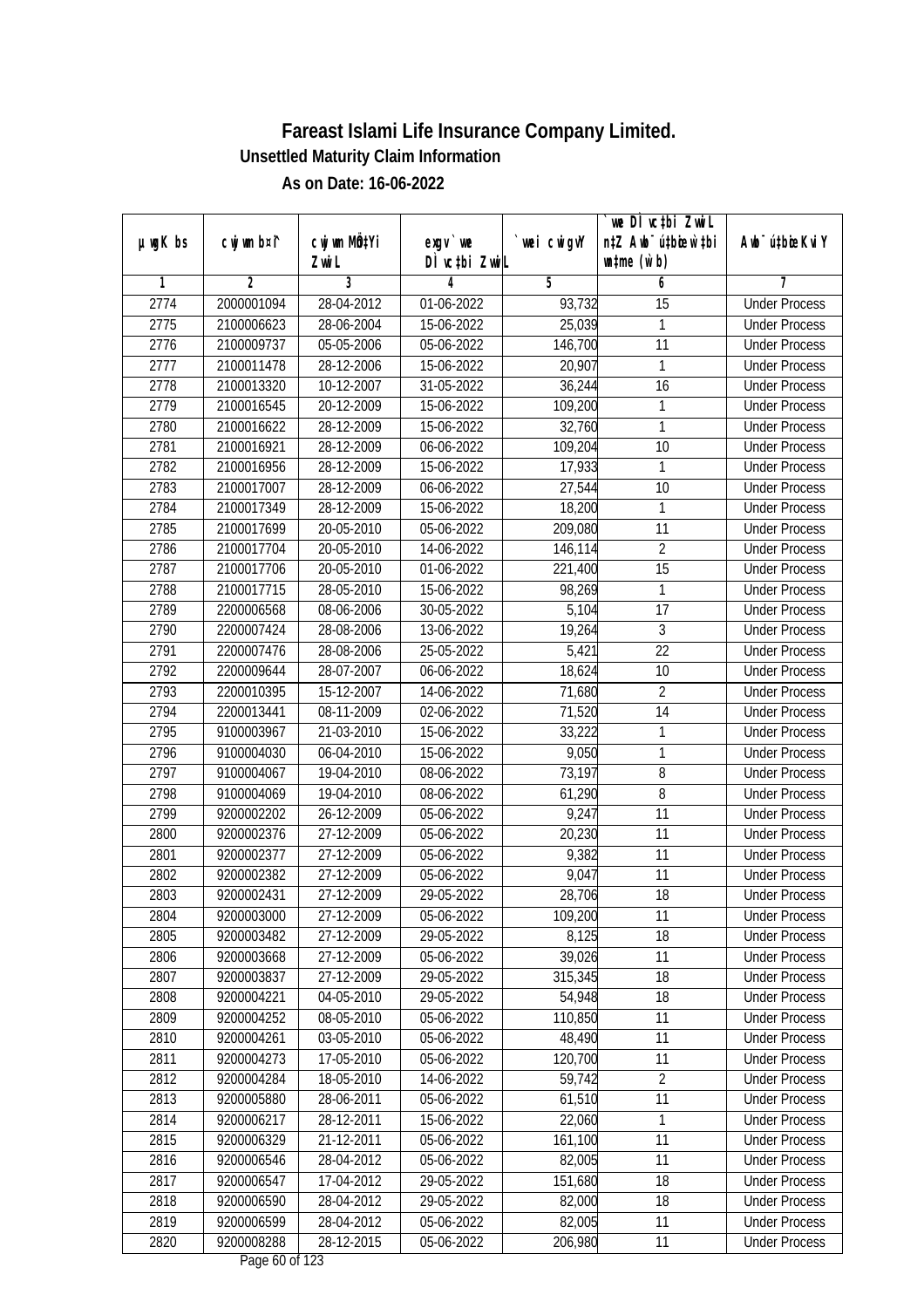|               |                |                           |               |             | we DI vctbi ZwiL                 |                             |
|---------------|----------------|---------------------------|---------------|-------------|----------------------------------|-----------------------------|
| $µ$ ug $K$ bs | cwj wm b¤i^    | cwj wm MQ <sup>1</sup> Yi | $exgV$ we     | `wei cwigvY | n‡Z Awb <sup>-</sup> ú‡bicen`‡bi | Awb <sup>-</sup> ú‡bioeKviY |
|               |                | Zwi L                     | DÌ vctbi ZwiL |             | $\n  untime\n  (u`b)\n$          |                             |
| 1             | $\overline{2}$ | 3                         | 4             | 5           | 6                                | 7                           |
| 2821          | 9500000277     | 28-06-2009                | 14-06-2022    | 10,760      | $\overline{2}$                   | <b>Under Process</b>        |
| 2822          | 9500004241     | 28-06-2011                | 14-06-2022    | 169,253     | $\overline{2}$                   | <b>Under Process</b>        |
| 2823          | 9500004478     | 18-10-2011                | 13-06-2022    | 88,183      | $\overline{3}$                   | <b>Under Process</b>        |
| 2824          | 9500004643     | 28-12-2011                | 13-06-2022    | 49,230      | $\overline{3}$                   | <b>Under Process</b>        |
| 2825          | 9500004644     | 28-12-2011                | 14-06-2022    | 56,042      | $\overline{2}$                   | <b>Under Process</b>        |
| 2826          | 9500004687     | 28-12-2011                | 14-06-2022    | 81,650      | $\overline{2}$                   | <b>Under Process</b>        |
| 2827          | 9500004688     | 28-12-2011                | 14-06-2022    | 22,069      | $\overline{2}$                   | <b>Under Process</b>        |
| 2828          | 9500004723     | 28-12-2011                | 13-06-2022    | 79,200      | $\overline{3}$                   | <b>Under Process</b>        |
| 2829          | 9500004732     | 28-12-2011                | 14-06-2022    | 30,030      | $\overline{2}$                   | <b>Under Process</b>        |
| 2830          | 9500004747     | 28-12-2011                | 14-06-2022    | 49,360      | $\overline{2}$                   | <b>Under Process</b>        |
| 2831          | 9500004755     | 28-12-2011                | 14-06-2022    | 29,793      | $\overline{2}$                   | <b>Under Process</b>        |
| 2832          | 9500004761     | 28-12-2011                | 14-06-2022    | 11,030      | $\overline{2}$                   | <b>Under Process</b>        |
| 2833          | 9500004795     | 28-12-2011                | 14-06-2022    | 97,980      | $\overline{2}$                   | <b>Under Process</b>        |
| 2834          | 9500004848     | 28-12-2011                | 02-06-2022    | 36,597      | 14                               | <b>Under Process</b>        |
| 2835          | 9500004859     | 28-12-2011                | 02-06-2022    | 158,585     | 14                               | <b>Under Process</b>        |
| 2836          | 9600001618     | 28-06-2008                | 14-06-2022    | 7,579       | $\overline{2}$                   | <b>Under Process</b>        |
| 2837          | 9600001990     | 28-08-2008                | 13-06-2022    | 12,726      | 3                                | <b>Under Process</b>        |
| 2838          | 9600005401     | 28-12-2009                | 14-06-2022    | 25,086      | $\overline{2}$                   | <b>Under Process</b>        |
| 2839          | 9600005475     | 28-12-2009                | 13-06-2022    | 37,636      | $\overline{3}$                   | <b>Under Process</b>        |
| 2840          | 9600005493     | 28-12-2009                | 13-06-2022    | 29,677      | 3                                | <b>Under Process</b>        |
| 2841          | 9600005578     | 28-12-2009                | 13-06-2022    | 11,210      | $\overline{3}$                   | <b>Under Process</b>        |
| 2842          | 9600005647     | 28-03-2010                | 29-05-2022    | 16,634      | 18                               | <b>Under Process</b>        |
| 2843          | 9600005671     | 28-03-2010                | 13-06-2022    | 12,504      | 3                                | <b>Under Process</b>        |
| 2844          | 9600007572     | 28-12-2011                | 13-06-2022    | 121,840     | $\overline{3}$                   | <b>Under Process</b>        |
| 2845          | 9600007764     | 28-12-2011                | 13-06-2022    | 18,381      | $\overline{3}$                   | <b>Under Process</b>        |
| 2846          | 9600007865     | 11-04-2012                | 13-06-2022    | 165,143     | $\overline{3}$                   | <b>Under Process</b>        |
| 2847          | 9600007878     | 15-04-2012                | 29-05-2022    | 98,400      | 18                               | <b>Under Process</b>        |
| 2848          | 9600007952     | 28-04-2012                | 13-06-2022    | 159,600     | 3                                | <b>Under Process</b>        |
| 2849          | 9600007972     | 28-04-2012                | 29-05-2022    | 100,095     | 18                               | <b>Under Process</b>        |
| 2850          | 9600008002     | 28-04-2012                | 29-05-2022    | 97,080      | 18                               | <b>Under Process</b>        |
| 2851          | 9600008011     | 28-04-2012                | 29-05-2022    | 13,416      | 18                               | <b>Under Process</b>        |
| 2852          | 9600008042     | 28-04-2012                | 29-05-2022    | 65,241      | 18                               | <b>Under Process</b>        |
| 2853          | 9600008108     | 28-04-2012                | 29-05-2022    | 157,400     | 18                               | <b>Under Process</b>        |
| 2854          | 9700006185     | 28-11-2011                | 05-06-2022    | 162,613     | 11                               | <b>Under Process</b>        |
| 2855          | 9700006220     | 28-12-2011                | 26-05-2022    | 79,725      | 21                               | <b>Under Process</b>        |
| 2856          | 9700006316     | 28-02-2012                | 05-06-2022    | 122,949     | 11                               | <b>Under Process</b>        |
| 2857          | 9700006327     | 27-03-2012                | 05-06-2022    | 82,000      | 11                               | <b>Under Process</b>        |
| 2858          | 9700006341     | 23-04-2012                | 05-06-2022    | 158,360     | $\overline{11}$                  | <b>Under Process</b>        |
| 2859          | 9700006344     | 28-04-2012                | 15-06-2022    | 164,000     | 1                                | <b>Under Process</b>        |
| 2860          | 9700006351     | 12-05-2012                | 05-06-2022    | 80,000      | 11                               | <b>Under Process</b>        |
| 2861          | 9700006353     | 28-04-2012                | 09-06-2022    | 21,348      | 7                                | <b>Under Process</b>        |
| 2862          | 9700006366     | 28-04-2012                | 05-06-2022    | 328,060     | 11                               | <b>Under Process</b>        |
| 2863          | 9700006369     | 28-04-2012                | 05-06-2022    | 164,000     | 11                               | <b>Under Process</b>        |
| 2864          | 9900000296     | 18-05-2011                | 26-05-2022    | 17,490      | 21                               | <b>Under Process</b>        |
| 2865          | 7100000007     | 30-04-2006                | 05-06-2022    | 52,546      | 11                               | <b>Under Process</b>        |
| 2866          | 7200001583     | 28-12-2009                | 07-02-2022    | 327,253     | 129                              | <b>Under Process</b>        |
| 2867          | 7200001626     | 28-12-2009                | 01-06-2022    | 9,206       | 15                               | <b>Under Process</b>        |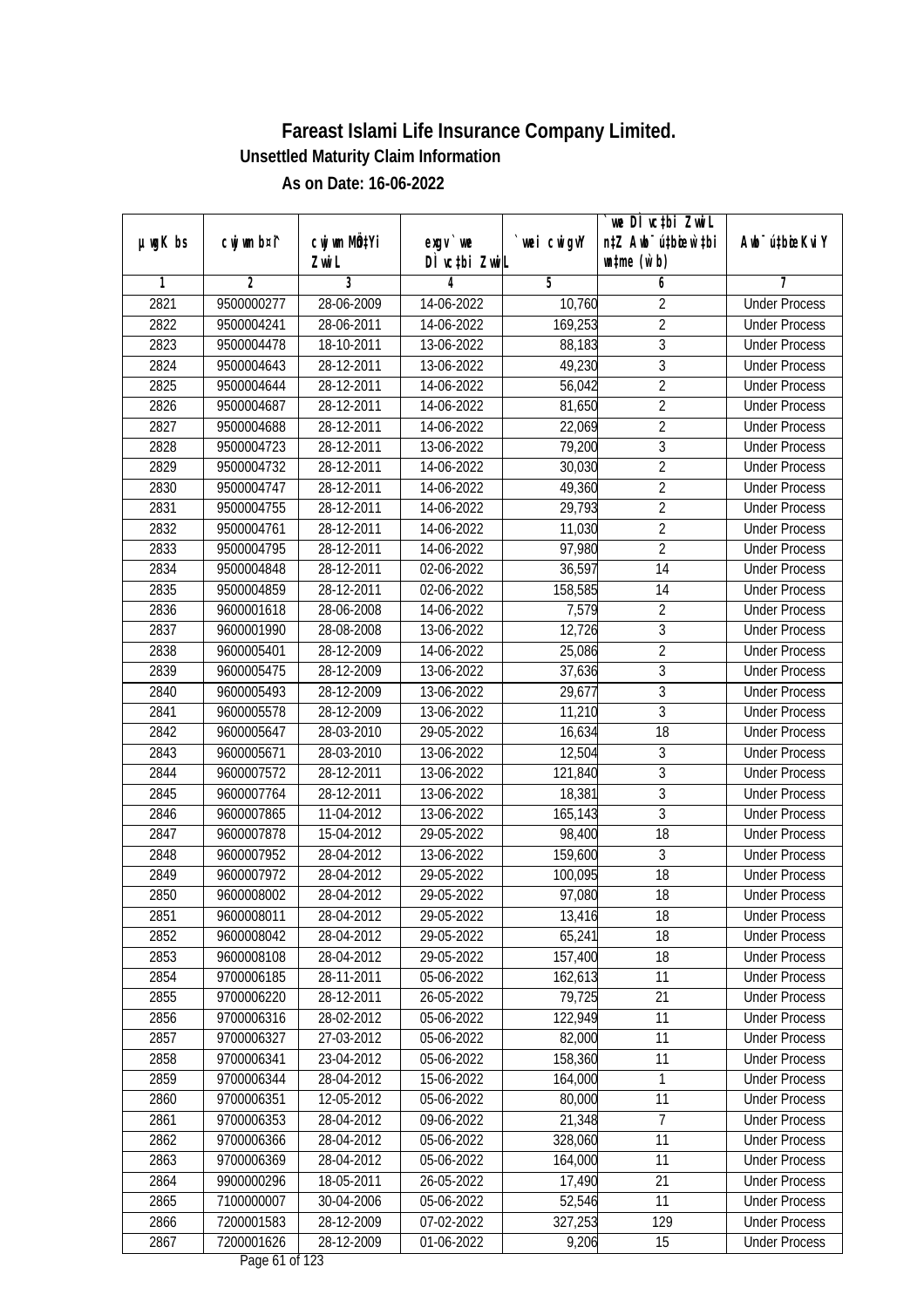|               |                |              |                                          |             | `we DÌ vc‡bi ZwwiL               |                             |
|---------------|----------------|--------------|------------------------------------------|-------------|----------------------------------|-----------------------------|
| $µ$ ug $K$ bs | cwj wm b¤i^    | cwj wm MQtYi | exgy `we                                 | `wei cwigvY | n‡Z Awb <sup>-</sup> ú‡bioen`‡bi | Awb <sup>-</sup> ú‡bioeKviY |
|               |                | Zwi L<br>3   | DÌ vctbi ZwiL                            |             | $\n  untime\n  (u`b)\n$          | 7                           |
| 1             | $\overline{2}$ | 31-05-2010   | 4                                        | 5           | 6                                | <b>Under Process</b>        |
| 2868          | 7200001756     |              | 01-06-2022                               | 214,060     | 15                               |                             |
| 2869          | 7200001760     | 28-05-2010   | 01-06-2022                               | 808,000     | $\overline{15}$                  | <b>Under Process</b>        |
| 2870          | 7200002182     | 23-09-2010   | 01-06-2022                               | 98,176      | 15                               | <b>Under Process</b>        |
| 2871          | 7200002264     | 11-10-2010   | 14-06-2022                               | 4,996       | $\overline{2}$                   | <b>Under Process</b>        |
| 2872          | 7200002508     | 28-12-2010   | 14-06-2022                               | 6,516       | $\overline{2}$                   | <b>Under Process</b>        |
| 2873          | 7200002755     | 28-12-2010   | 01-06-2022                               | 62,988      | $\overline{15}$                  | <b>Under Process</b>        |
| 2874          | 7200004393     | 26-12-2013   | 26-05-2022                               | 140,000     | $\overline{21}$                  | <b>Under Process</b>        |
| 2875          | 7200006122     | 28-03-2016   | 14-06-2022                               | 42,001      | $\overline{2}$                   | <b>Under Process</b>        |
| 2876          | 7300006594     | 22-04-2010   | 01-06-2022                               | 16,656      | 15                               | <b>Under Process</b>        |
| 2877          | 7300006706     | 28-04-2010   | 31-05-2022                               | 7,152       | 16                               | <b>Under Process</b>        |
| 2878          | 7400002781     | 05-12-2009   | 05-06-2022                               | 52,340      | 11                               | <b>Under Process</b>        |
| 2879          | 7400003581     | 28-12-2009   | 07-06-2022                               | 35,763      | 9                                | <b>Under Process</b>        |
| 2880          | 7400004812     | 28-02-2010   | 07-06-2022                               | 49,225      | $\overline{9}$                   | <b>Under Process</b>        |
| 2881          | 7400004986     | 18-04-2010   | 05-06-2022                               | 21,720      | 11                               | <b>Under Process</b>        |
| 2882          | 7400005050     | 02-05-2010   | 31-05-2022                               | 22,806      | 16                               | <b>Under Process</b>        |
| 2883          | 7400005097     | 09-05-2010   | 12-06-2022                               | 30,175      | 4                                | <b>Under Process</b>        |
| 2884          | 7400005166     | 24-05-2010   | 12-06-2022                               | 553,500     | 4                                | <b>Under Process</b>        |
| 2885          | 7400005195     | 28-05-2010   | 05-06-2022                               | 16,827      | 11                               | <b>Under Process</b>        |
| 2886          | 7400006099     | 28-11-2010   | 05-06-2022                               | 161,600     | 11                               | <b>Under Process</b>        |
| 2887          | 7400006349     | 28-12-2010   | 05-06-2022                               | 9,527       | 11                               | <b>Under Process</b>        |
| 2888          | 7400007827     | 28-06-2011   | 31-05-2022                               | 17,490      | 16                               | <b>Under Process</b>        |
| 2889          | 7400008144     | 28-11-2011   | 05-06-2022                               | 72,460      | 11                               | <b>Under Process</b>        |
| 2890          | 555015000115   | 28-04-2012   | 14-06-2022                               | 33,090      | $\overline{2}$                   | <b>Under Process</b>        |
| 2891          | 555043000447   | 28-12-2011   | 14-06-2022                               | 16,620      | $\overline{2}$                   | <b>Under Process</b>        |
| 2892          | 555014000264   | 28-04-2012   | 14-06-2022                               | 138,959     | $\overline{2}$                   | <b>Under Process</b>        |
| 2893          | 555060000083   | 28-12-2011   | 02-06-2022                               | 123,600     | 14                               | <b>Under Process</b>        |
| 2894          | 555043000441   | 28-12-2011   | 14-06-2022                               | 195,441     | $\overline{2}$                   | <b>Under Process</b>        |
| 2895          | 555031000053   | 28-12-2011   | 10-05-2022                               | 108,730     | 37                               | <b>Under Process</b>        |
| 2896          | 555049000587   | 19-12-2015   | 07-06-2022                               | 69,026      | 9                                | <b>Under Process</b>        |
| 2897          | 555040000705   | 28-12-2015   | 05-06-2022                               | 59,165      | 11                               | <b>Under Process</b>        |
| 2898          | 555043000586   | 28-04-2012   | 15-06-2022                               | 626,245     | 1                                | <b>Under Process</b>        |
| 2899          | 555043000491   | 28-04-2012   | 15-06-2022                               | 732,475     | 1                                | <b>Under Process</b>        |
| 2900          | 555052000041   | 28-12-2011   | 15-06-2022                               | 54,717      | 1                                | <b>Under Process</b>        |
| 2901          | 555015000116   | 28-04-2012   | 16-06-2022                               | 91,847      | $\boldsymbol{0}$                 | <b>Under Process</b>        |
| 2902          | 555014000273   | 28-04-2012   | 14-06-2022                               | 54,224      | $\overline{2}$                   | <b>Under Process</b>        |
| 2903          | 555027000134   | 28-05-2012   | 15-06-2022                               | 720,985     | 1                                | <b>Under Process</b>        |
| 2904          | 555098000944   | 28-12-2015   | 05-06-2022                               | 41,416      | 11                               | <b>Under Process</b>        |
| 2905          | 555021001953   | 28-12-2015   | 14-06-2022                               | 295,858     | $\overline{2}$                   | <b>Under Process</b>        |
| 2906          | 555053000021   | 17-04-2012   | 07-06-2022                               | 146,190     | $\overline{9}$                   | <b>Under Process</b>        |
| 2907          | 555014000278   | 28-04-2012   | 14-06-2022                               | 255,780     | $\overline{2}$                   | <b>Under Process</b>        |
| 2908          | 555018000073   | 15-12-2011   | 15-06-2022                               | 80,086      | 1                                | <b>Under Process</b>        |
| 2909          | 555015000139   | 28-04-2012   | 05-06-2022                               | 1,460,150   | 11                               | <b>Under Process</b>        |
| 2910          | 555015000121   | 28-04-2012   | 15-06-2022                               | 43,805      | 1                                | <b>Under Process</b>        |
| 2911          | 555015000138   | 28-04-2012   | 15-06-2022                               | 21,880      | 1                                | <b>Under Process</b>        |
| 2912          | 555024000255   | 28-12-2011   | 02-06-2022                               | 61,196      | 14                               | <b>Under Process</b>        |
| 2913          | 555024000304   | 28-12-2011   | 14-06-2022                               | 64,980      | 2                                | <b>Under Process</b>        |
| 2914          | 555098002887   | 27-04-2017   | 05-06-2022<br>$D_{\text{max}}$ (2 of 122 | 120,624     | 11                               | <b>Under Process</b>        |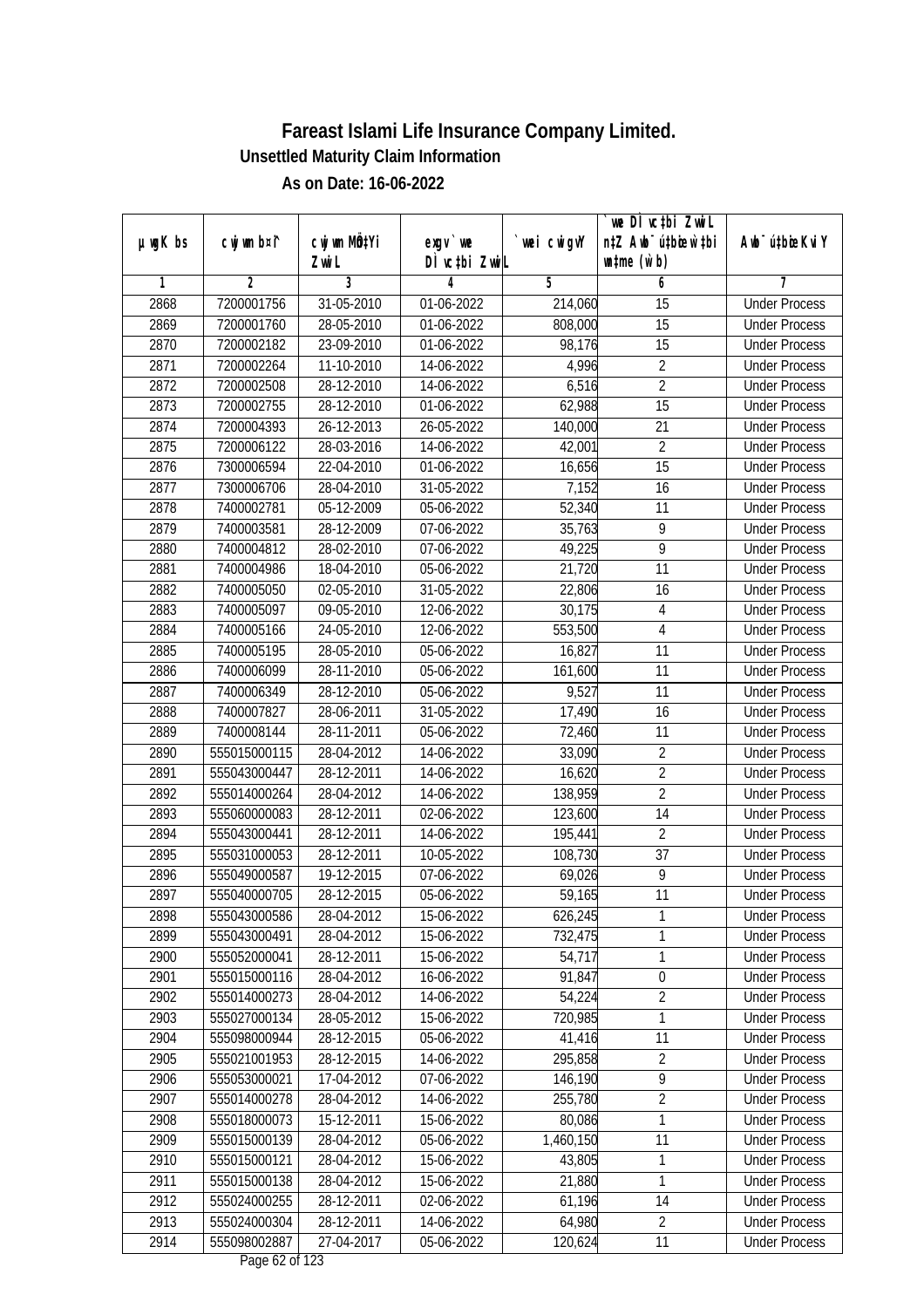|               |                |              |                                                       |             | `we DÌ vc‡bi ZwwiL               |                             |
|---------------|----------------|--------------|-------------------------------------------------------|-------------|----------------------------------|-----------------------------|
| $µ$ ug $K$ bs | cwj wm b¤i^    | CW wm MQYi   | $exgV$ we                                             | `wei cwigvY | n‡Z Awb <sup>-</sup> ú‡bioen`‡bi | Awb <sup>-</sup> ú‡bioeKviY |
|               |                | Zwi L        | DÌ vctbi ZwiL                                         |             | $\n  untime\n  (u`b)\n$          |                             |
| 1             | $\mathfrak{p}$ | 3            | 4                                                     | 5           | 6                                | 7                           |
| 2915          | 555038000014   | 28-12-2011   | 09-06-2022                                            | 75,769      | 7                                | <b>Under Process</b>        |
| 2916          | 555006000358   | 24-05-2012   | 14-06-2022                                            | 292,410     | $\overline{2}$                   | <b>Under Process</b>        |
| 2917          | 555126000528   | 16-05-2017   | 14-06-2022                                            | 14,118      | $\overline{2}$                   | <b>Under Process</b>        |
| 2918          | 555126000537   | 28-05-2017   | 14-06-2022                                            | 23,980      | $\overline{2}$                   | <b>Under Process</b>        |
| 2919          | 555044002222   | 28-12-2015   | 07-06-2022                                            | 404,457     | 9                                | <b>Under Process</b>        |
| 2920          | 555024000421   | 28-04-2012   | 09-06-2022                                            | 71,252      | $\overline{7}$                   | <b>Under Process</b>        |
| 2921          | 555025000202   | 28-04-2012   | 14-06-2022                                            | 54,720      | $\overline{2}$                   | <b>Under Process</b>        |
| 2922          | 555025000223   | 28-04-2012   | 14-06-2022                                            | 70,621      | $\overline{2}$                   | <b>Under Process</b>        |
| 2923          | 555018000192   | 28-12-2011   | 15-06-2022                                            | 43,693      | 1                                | <b>Under Process</b>        |
| 2924          | 555043000701   | 28-04-2012   | 14-06-2022                                            | 35,703      | $\overline{2}$                   | <b>Under Process</b>        |
| 2925          | 555014000318   | 28-04-2012   |                                                       | 10,000      |                                  | <b>Under Process</b>        |
| 2926          | 555014000318   | 28-04-2012   |                                                       | 7,500       |                                  | <b>Under Process</b>        |
| 2927          | 555014000318   | 28-04-2012   |                                                       | 5,000       |                                  | <b>Under Process</b>        |
| 2928          | 555014000273   | 28-04-2012   | 17-10-2021                                            | 22,500      | 242                              | <b>Under Process</b>        |
| 2929          | 555014000273   | 28-04-2012   |                                                       | 18,000      |                                  | <b>Under Process</b>        |
| 2930          | 555014000273   | 28-04-2012   |                                                       | 13,500      |                                  | <b>Under Process</b>        |
| 2931          | 555014000273   | 28-04-2012   |                                                       | 9,000       |                                  | <b>Under Process</b>        |
| 2932          | 555025000223   | 28-04-2012   |                                                       | 15,000      |                                  | <b>Under Process</b>        |
| 2933          | 555025000223   | 28-04-2012   |                                                       | 10,000      |                                  | <b>Under Process</b>        |
| 2934          | 555044002222   | $28-12-2015$ |                                                       | 150,000     |                                  | <b>Under Process</b>        |
| 2935          | 555012000547   | 05-05-2015   |                                                       | 40,000      |                                  | <b>Under Process</b>        |
| 2936          | 555012000546   | 05-05-2015   |                                                       | 20,000      |                                  | <b>Under Process</b>        |
| 2937          | 0962003188     | 18-12-2011   | 07-06-2022                                            | 10,582      | 9                                | <b>Under Process</b>        |
| 2938          | 0962003254     | 28-12-2011   | 07-06-2022                                            | 32,388      | $\overline{9}$                   | <b>Under Process</b>        |
| 2939          | 0962003259     | 28-12-2011   | 07-06-2022                                            | 9,251       | 9                                | <b>Under Process</b>        |
| 2940          | 0962003457     | 28-12-2011   | 07-06-2022                                            | 95,653      | 9                                | <b>Under Process</b>        |
| 2941          | 0962003473     | 28-12-2011   | 15-06-2022                                            | 51,732      | 1                                | <b>Under Process</b>        |
| 2942          | 0962003476     | 28-12-2011   | 07-06-2022                                            | 29,932      | 9                                | <b>Under Process</b>        |
| 2943          | 0962003531     | 28-12-2011   | 07-06-2022                                            | 29,422      | $\overline{9}$                   | <b>Under Process</b>        |
| 2944          | 0962003536     | 12-02-2012   | 07-06-2022                                            | 32,545      | $\overline{9}$                   | <b>Under Process</b>        |
| 2945          | 0962003588     | 06-03-2012   | 07-06-2022                                            | 93,056      | 9                                | <b>Under Process</b>        |
| 2946          | 0962003600     | 06-03-2012   | 07-06-2022                                            | 18,843      | 9                                | <b>Under Process</b>        |
| 2947          | 0962003614     | 07-03-2012   | 15-06-2022                                            | 158,838     | 1                                | <b>Under Process</b>        |
| 2948          | 0962003632     | 14-03-2012   | 31-05-2022                                            | 84,795      | 16                               | <b>Under Process</b>        |
| 2949          | 0962003652     | 19-03-2012   | 15-06-2022                                            | 89,303      | 1                                | <b>Under Process</b>        |
| 2950          | 0962003654     | 19-03-2012   | 07-06-2022                                            | 31,787      | 9                                | <b>Under Process</b>        |
| 2951          | 0962003659     | $19-03-2012$ | 15-06-2022                                            | 96,520      | 1                                | <b>Under Process</b>        |
| 2952          | 0962003670     | 28-03-2012   | 15-06-2022                                            | 18,733      | 1                                | <b>Under Process</b>        |
| 2953          | 0962003672     | 09-04-2012   | 15-06-2022                                            | 34,144      | 1                                | <b>Under Process</b>        |
| 2954          | 0962003691     | 12-04-2012   | 07-06-2022                                            | 34,095      | $\overline{9}$                   | <b>Under Process</b>        |
| 2955          | 0962003709     | 25-04-2012   | 07-06-2022                                            | 45,444      | $\overline{9}$                   | <b>Under Process</b>        |
| 2956          | 0962003717     | 28-04-2012   | 15-06-2022                                            | 94,505      | 1                                | <b>Under Process</b>        |
| 2957          | 0962003719     | 28-04-2012   | 15-06-2022                                            | 177,227     | 1                                | <b>Under Process</b>        |
| 2958          | 0962003731     | 28-04-2012   | 07-06-2022                                            | 169,852     | $\overline{9}$                   | <b>Under Process</b>        |
| 2959          | 0962003737     | 28-04-2012   | 31-05-2022                                            | 76,179      | 16                               | <b>Under Process</b>        |
| 2960          | 0962003740     | 10-05-2012   | 07-06-2022                                            | 38,866      | 9                                | <b>Under Process</b>        |
| 2961          | 0962003753     | 24-05-2012   | 15-06-2022<br>$D_{\text{max}}$ / $D_{\text{eff}}$ 100 | 54,972      | 1                                | <b>Under Process</b>        |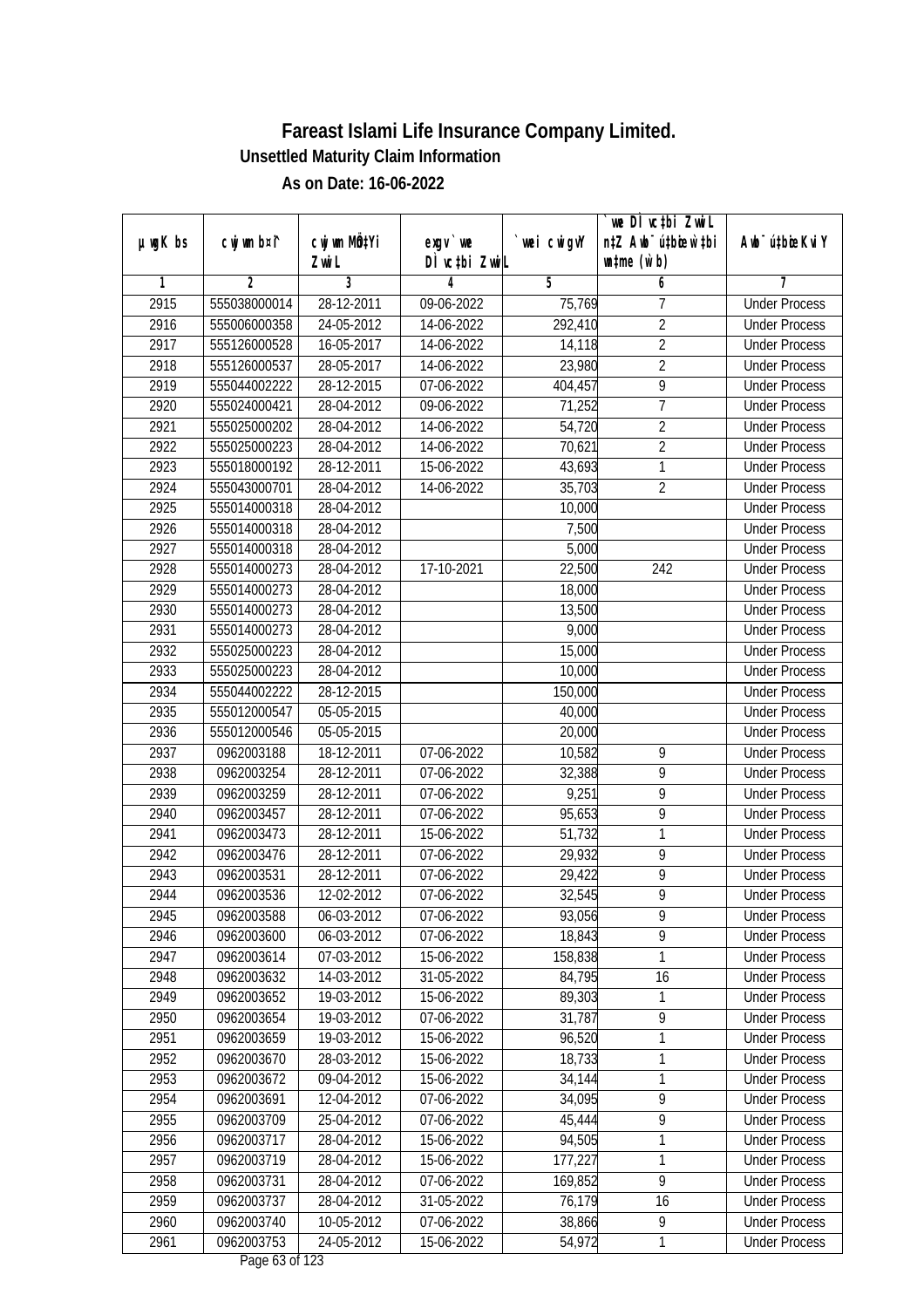|               |                |              |                                                |             | `we DÌ vc‡bi ZwwiL               |                             |
|---------------|----------------|--------------|------------------------------------------------|-------------|----------------------------------|-----------------------------|
| $µ$ ug $K$ bs | cwj wm b¤i^    | cwj wm MQtYi | exgy `we                                       | `wei cwigvY | n‡Z Awb <sup>-</sup> ú‡bioen`‡bi | Awb <sup>-</sup> ú‡bioeKviY |
|               |                | Zwi L        | DÌ vctbi ZwiL                                  |             | $\n  untime\n  (u`b)\n$          |                             |
| 1             | $\overline{2}$ | 3            | 4                                              | 5           | 6                                | 7                           |
| 2962          | 0962003766     | 26-05-2012   | 15-06-2022                                     | 45,469      | 1                                | <b>Under Process</b>        |
| 2963          | 0962003784     | 28-05-2012   | 15-06-2022                                     | 37,802      | 1                                | <b>Under Process</b>        |
| 2964          | 0962003797     | 28-04-2012   | 07-06-2022                                     | 253,828     | 9                                | <b>Under Process</b>        |
| 2965          | 0963005109     | 28-12-2011   | 15-06-2022                                     | 88,841      | 1                                | <b>Under Process</b>        |
| 2966          | 0963005128     | 28-12-2011   | 08-06-2022                                     | 76,770      | 8                                | <b>Under Process</b>        |
| 2967          | 0963005138     | 28-12-2011   | 15-06-2022                                     | 18,665      | 1                                | <b>Under Process</b>        |
| 2968          | 0963005161     | 28-12-2011   | 15-06-2022                                     | 15,167      | 1                                | <b>Under Process</b>        |
| 2969          | 0963005406     | 25-03-2012   | 08-06-2022                                     | 194,326     | 8                                | <b>Under Process</b>        |
| 2970          | 0963005482     | 21-04-2012   | 31-05-2022                                     | 194,326     | 16                               | <b>Under Process</b>        |
| 2971          | 0963005511     | 26-04-2012   | 31-05-2022                                     | 97,167      | 16                               | <b>Under Process</b>        |
| 2972          | 0963005521     | 28-04-2012   | 05-06-2022                                     | 27,506      | 11                               | <b>Under Process</b>        |
| 2973          | 0963005525     | 28-04-2012   | $31 - 05 - 2022$                               | 13,223      | 16                               | <b>Under Process</b>        |
| 2974          | 0963005530     | 28-04-2012   | 15-06-2022                                     | 79,415      | 1                                | <b>Under Process</b>        |
| 2975          | 0963005564     | 28-04-2012   | 31-05-2022                                     | 54,960      | 16                               | <b>Under Process</b>        |
| 2976          | 0963005578     | 28-04-2012   | 05-06-2022                                     | 38,237      | 11                               | <b>Under Process</b>        |
| 2977          | 0964002102     | 28-12-2011   | 08-06-2022                                     | 60,970      | 8                                | <b>Under Process</b>        |
| 2978          | 0963002108     | 12-06-2010   | 31-05-2022                                     | 94,262      | 16                               | <b>Under Process</b>        |
| 2979          | 0963003804     | 14-03-2011   | 31-05-2022                                     | 13,361      | 16                               | <b>Under Process</b>        |
| 2980          | 0963004104     | 28-05-2011   | 31-05-2022                                     | 30,382      | 16                               | <b>Under Process</b>        |
| 2981          | 0963004192     | 28-05-2011   | 08-06-2022                                     | 32,394      | 8                                | <b>Under Process</b>        |
| 2982          | 0964000981     | 11-12-2010   | 30-05-2022                                     | 79,137      | 17                               | <b>Under Process</b>        |
| 2983          | 0964001132     | 28-12-2010   | 14-06-2022                                     | 13,141      | $\overline{2}$                   | <b>Under Process</b>        |
| 2984          | 0964001488     | 28-03-2011   | 07-06-2022                                     | 89,579      | $\overline{9}$                   | <b>Under Process</b>        |
| 2985          | 0964001515     | 28-04-2011   | 30-05-2022                                     | 17,794      | 17                               | <b>Under Process</b>        |
| 2986          | 0964001768     | 28-06-2011   | 14-06-2022                                     | 96,743      | $\sqrt{2}$                       | <b>Under Process</b>        |
| 2987          | 0964001842     | 14-08-2011   | 08-06-2022                                     | 18,908      | 8                                | <b>Under Process</b>        |
| 2988          | 0964001884     | 01-10-2011   | 08-06-2022                                     | 15,571      | 8                                | <b>Under Process</b>        |
| 2989          | 0964002112     | 27-02-2012   | 08-06-2022                                     | 77,097      | $8\,$                            | <b>Under Process</b>        |
| 2990          | 0964002120     | 12-02-2012   | 30-05-2022                                     | 31,565      | 17                               | <b>Under Process</b>        |
| 2991          | 0964002123     | 27-02-2012   | 07-06-2022                                     | 189,002     | 9                                | <b>Under Process</b>        |
| 2992          | 0965006077     | 04-09-2011   | 07-06-2022                                     | 17,794      | 9                                | <b>Under Process</b>        |
| 2993          | 0965006129     | 25-09-2011   | 26-05-2022                                     | 18,341      | 21                               | <b>Under Process</b>        |
| 2994          | 0965006246     | 02-11-2011   | 26-05-2022                                     | 172,789     | 21                               | <b>Under Process</b>        |
| 2995          | 0965006305     | 23-11-2011   | 26-05-2022                                     | 85,477      | 21                               | <b>Under Process</b>        |
| 2996          | 0965006458     | 22-12-2011   | 26-05-2022                                     | 85,476      | 21                               | <b>Under Process</b>        |
| 2997          | 0965006923     | 27-03-2012   | 26-05-2022                                     | 15,428      | 21                               | <b>Under Process</b>        |
| 2998          | 0965006935     | 19-03-2012   | 07-06-2022                                     | 43,776      | $\overline{9}$                   | <b>Under Process</b>        |
| 2999          | 0965006978     | 16-04-2012   | 07-06-2022                                     | 56,396      | $\overline{9}$                   | <b>Under Process</b>        |
| 3000          | 0965006984     | 24-04-2012   | 26-05-2022                                     | 97,167      | 21                               | <b>Under Process</b>        |
| 3001          | 0965006991     | 05-04-2012   | 07-06-2022                                     | 59,926      | 9                                | <b>Under Process</b>        |
| 3002          | 0965006993     | 02-04-2012   | 07-06-2022                                     | 93,056      | $\overline{9}$                   | <b>Under Process</b>        |
| 3003          | 0965007002     | 21-04-2012   | 07-06-2022                                     | 89,482      | $\overline{9}$                   | <b>Under Process</b>        |
| 3004          | 0965007013     | 17-04-2012   | 07-06-2022                                     | 35,837      | $\overline{9}$                   | <b>Under Process</b>        |
| 3005          | 0965007023     | 28-04-2012   | 07-06-2022                                     | 36,075      | $\overline{9}$                   | <b>Under Process</b>        |
| 3006          | 0965007040     | 28-04-2012   | 26-05-2022                                     | 87,789      | 21                               | <b>Under Process</b>        |
| 3007          | 0965007046     | 28-04-2012   | 26-05-2022                                     | 56,703      | 21                               | <b>Under Process</b>        |
| 3008          | 0965007051     | 25-03-2012   | 07-06-2022<br>$D_{\text{max}}$ / $\ell$ of 122 | 97,167      | $\overline{9}$                   | <b>Under Process</b>        |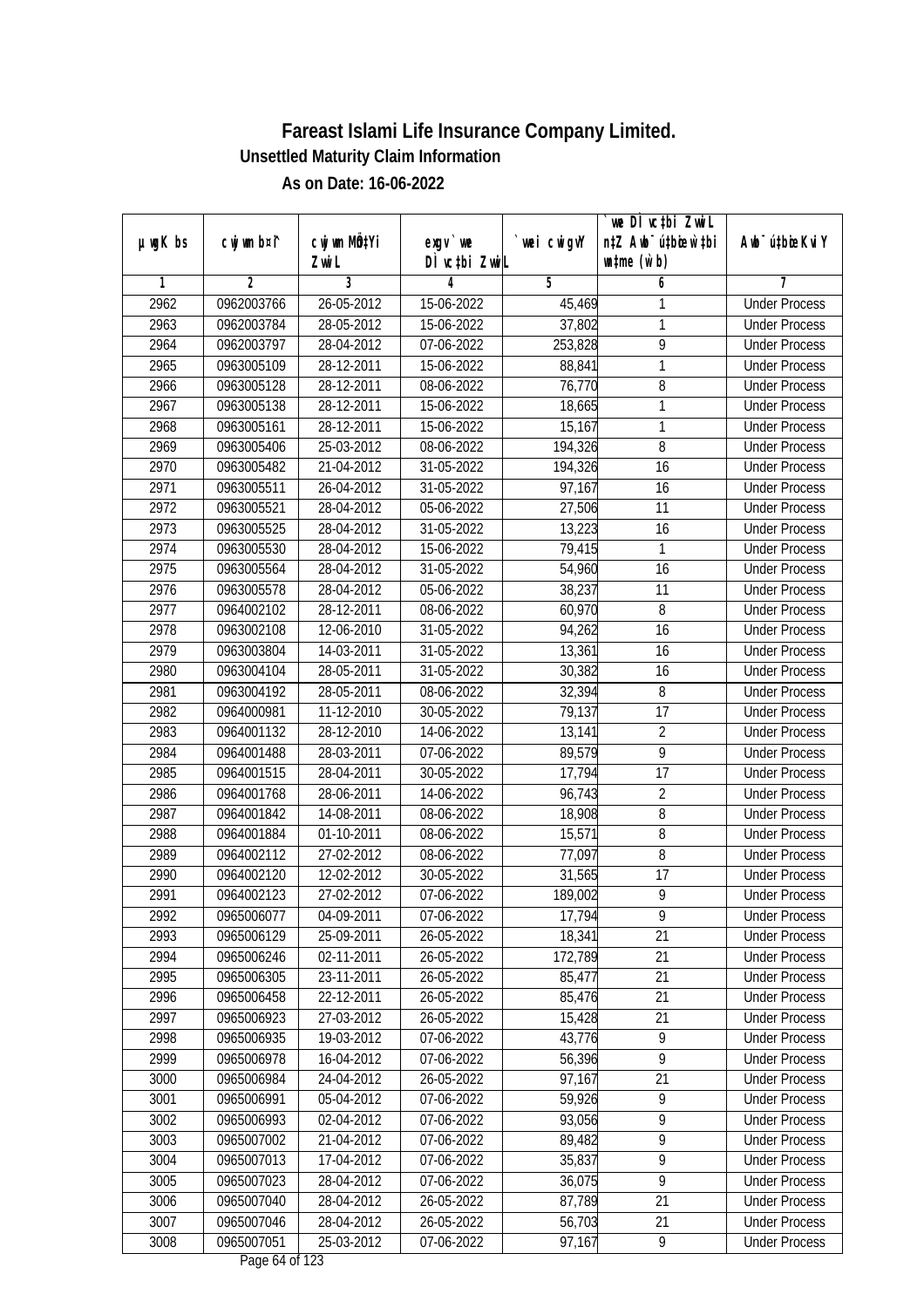| $µ$ ug $K$ bs | cwj wm b¤i^    | cwj wm MQtYi | $exgV$ we        | wei cwigvY | we DI vctbi ZwiL<br>n‡Z Awb <sup>-</sup> ú‡bioar`‡bi | Awb <sup>-</sup> ú‡bioeKviY |
|---------------|----------------|--------------|------------------|------------|------------------------------------------------------|-----------------------------|
|               |                | Zwi L        | DÌ vctbi ZwiL    |            | $\n  untime\n  (u`b)\n$                              |                             |
| 1             | $\overline{2}$ | 3            | 4                | 5          | 6                                                    | 7                           |
| 3009          | 0965007053     | 28-04-2012   | 26-05-2022       | 47,064     | 21                                                   | <b>Under Process</b>        |
| 3010          | 0965007057     | 28-04-2012   | $26 - 05 - 2022$ | 91,661     | $\overline{21}$                                      | <b>Under Process</b>        |
| 3011          | 0965007059     | 18-04-2012   | 07-06-2022       | 182,106    | $\overline{9}$                                       | <b>Under Process</b>        |
| 3012          | 0965007090     | 28-04-2012   | 26-05-2022       | 83,571     | 21                                                   | <b>Under Process</b>        |
| 3013          | 0965007096     | 28-04-2012   | 26-05-2022       | 194,326    | $\overline{21}$                                      | <b>Under Process</b>        |
| 3014          | 0965007099     | 28-04-2012   | 26-05-2022       | 377,230    | $\overline{21}$                                      | <b>Under Process</b>        |
| 3015          | 0965007111     | 28-04-2012   | 07-06-2022       | 80,057     | $\overline{9}$                                       | <b>Under Process</b>        |
| 3016          | 0965007126     | 28-04-2012   | 07-06-2022       | 48,787     | $\overline{9}$                                       | <b>Under Process</b>        |
| 3017          | 0965007137     | 28-04-2012   | 26-05-2022       | 189,002    | 21                                                   | <b>Under Process</b>        |
| 3018          | 0965007155     | 28-04-2012   | 26-05-2022       | 153,599    | 21                                                   | <b>Under Process</b>        |
| 3019          | 0966009080     | 25-05-2011   | 02-06-2022       | 10,010     | $\overline{14}$                                      | <b>Under Process</b>        |
| 3020          | 0965001257     | 28-03-2009   | 26-05-2022       | 11,385     | 21                                                   | <b>Under Process</b>        |
| 3021          | 0965002894     | 28-03-2010   | 26-05-2022       | 4,965      | $\overline{21}$                                      | <b>Under Process</b>        |
| 3022          | 0965004568     | 28-12-2010   | 07-06-2022       | 17,473     | 9                                                    | <b>Under Process</b>        |
| 3023          | 0965004574     | 28-12-2010   | 07-06-2022       | 9,199      | $\overline{9}$                                       | <b>Under Process</b>        |
| 3024          | 0965004614     | 28-12-2010   | 07-06-2022       | 19,969     | 9                                                    | <b>Under Process</b>        |
| 3025          | 0965004745     | 28-12-2010   | 07-06-2022       | 10,513     | $\overline{9}$                                       | <b>Under Process</b>        |
| 3026          | 0965005748     | 28-06-2011   | 07-06-2022       | 85,139     | $\overline{9}$                                       | <b>Under Process</b>        |
| 3027          | 0966006709     | 28-09-2010   | 13-06-2022       | 89,782     | $\mathfrak{Z}$                                       | <b>Under Process</b>        |
| 3028          | 0966006772     | 18-10-2010   | 14-06-2022       | 7,227      | $\overline{2}$                                       | <b>Under Process</b>        |
| 3029          | 0966007269     | 13-12-2010   | 13-06-2022       | 21,284     | $\mathfrak{Z}$                                       | <b>Under Process</b>        |
| 3030          | 0966007471     | 04-12-2010   | 13-06-2022       | 83,017     | 3                                                    | <b>Under Process</b>        |
| 3031          | 0966007931     | 28-12-2010   | 13-06-2022       | 8,743      | $\mathfrak{Z}$                                       | <b>Under Process</b>        |
| 3032          | 2200016300     | 28-12-2010   | 13-06-2022       | 436,400    | $\overline{3}$                                       | <b>Under Process</b>        |
| 3033          | 2300006273     | 28-12-2005   | 08-06-2022       | 15,879     | $\, 8$                                               | <b>Under Process</b>        |
| 3034          | 2300010564     | 28-05-2008   | 31-05-2022       | 7,392      | 16                                                   | <b>Under Process</b>        |
| 3035          | 2300010752     | 28-06-2008   | 06-06-2022       | 9,430      | 10                                                   | <b>Under Process</b>        |
| 3036          | 2300011909     | 28-02-2009   | 08-06-2022       | 7,697      | 8                                                    | <b>Under Process</b>        |
| 3037          | 2300012114     | 28-04-2009   | 05-06-2022       | 25,493     | 11                                                   | <b>Under Process</b>        |
| 3038          | 2300012899     | 05-11-2009   | 15-06-2022       | 7,150      | $\mathbf{1}$                                         | <b>Under Process</b>        |
| 3039          | 2300012930     | 17-11-2009   | 08-06-2022       | 8,967      | 8                                                    | <b>Under Process</b>        |
| 3040          | 2300013068     | 30-12-2009   | 01-06-2022       | 17,490     | 15                                                   | <b>Under Process</b>        |
| 3041          | 2300014192     | 28-12-2009   | 06-06-2022       | 20,720     | 10                                                   | <b>Under Process</b>        |
| 3042          | 2300014824     | 24-05-2010   | 08-06-2022       | 25,731     | 8                                                    | <b>Under Process</b>        |
| 3043          | 2400000250     | 28-07-2007   | 26-05-2022       | 60,395     | 21                                                   | <b>Under Process</b>        |
| 3044          | 2400001408     | 28-04-2008   | 26-05-2022       | 19,054     | 21                                                   | <b>Under Process</b>        |
| 3045          | 2400001603     | 28-06-2008   | 06-06-2022       | 17,031     | 10                                                   | <b>Under Process</b>        |
| 3046          | 2400001669     | 28-07-2008   | 26-05-2022       | 25,744     | 21                                                   | <b>Under Process</b>        |
| 3047          | 2400001706     | 28-07-2008   | 26-05-2022       | 10,350     | 21                                                   | <b>Under Process</b>        |
| 3048          | 2400005892     | 28-12-2010   | 29-05-2022       | 13,575     | 18                                                   | <b>Under Process</b>        |
| 3049          | 2400006487     | 28-01-2011   | 06-06-2022       | 147,030    | 10                                                   | <b>Under Process</b>        |
| 3050          | 2400006638     | 28-05-2011   | 29-05-2022       | 80,000     | 18                                                   | <b>Under Process</b>        |
| 3051          | 2400006872     | 28-08-2011   | 06-06-2022       | 40,441     | 10                                                   | <b>Under Process</b>        |
| 3052          | 2400006937     | 28-10-2011   | 06-06-2022       | 17,490     | 10                                                   | <b>Under Process</b>        |
| 3053          | 2400007075     | 28-04-2012   | 26-05-2022       | 260,000    | 21                                                   | <b>Under Process</b>        |
| 3054          | 2400007076     | 28-04-2012   | 06-06-2022       | 111,001    | 10                                                   | <b>Under Process</b>        |
| 3055          | 2400007412     | 28-12-2014   | 12-06-2022       | 20,809     | $\overline{4}$                                       | <b>Under Process</b>        |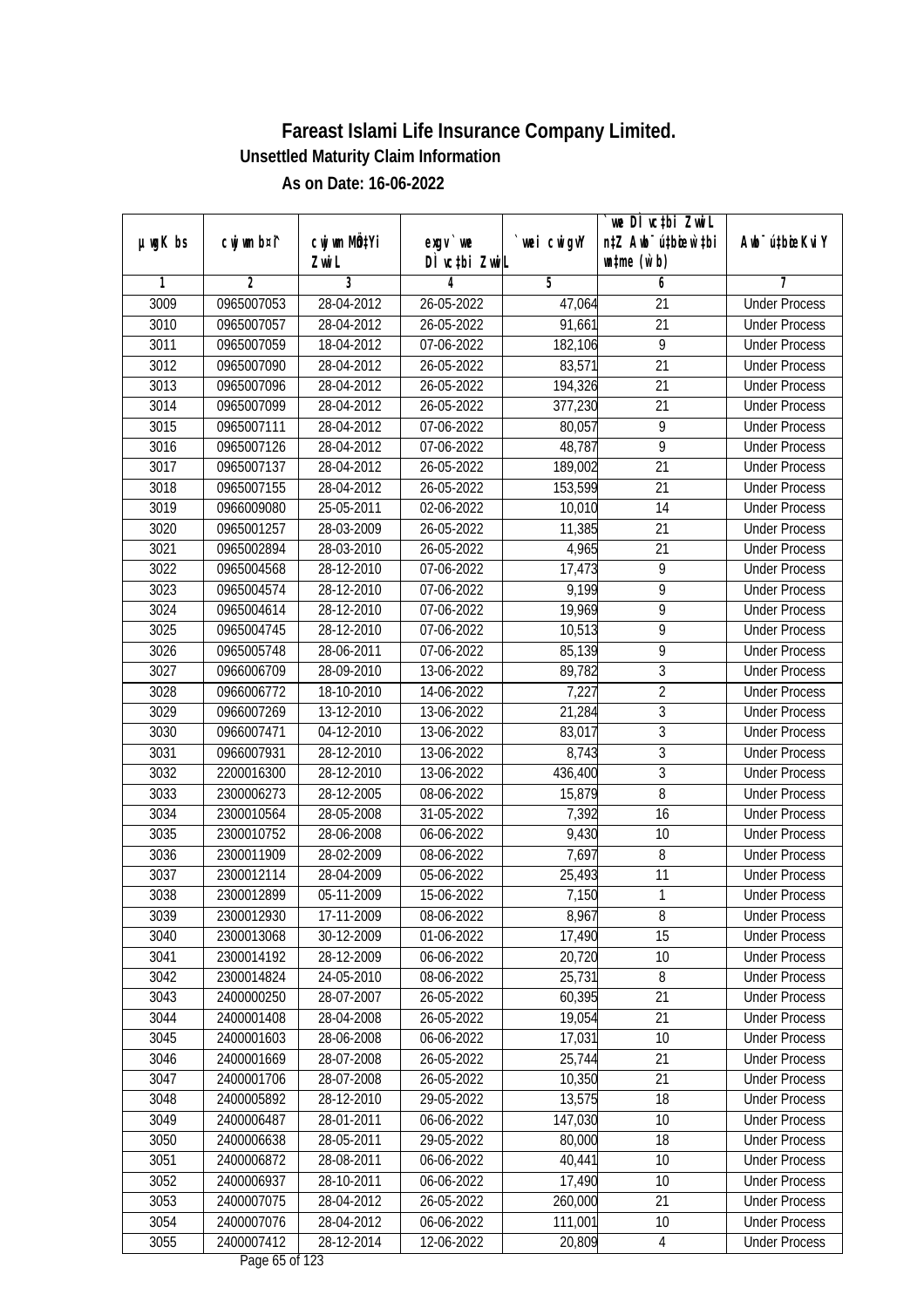|               |                |              |               |            | we DI vctbi Zwil                 |                             |
|---------------|----------------|--------------|---------------|------------|----------------------------------|-----------------------------|
| $µ$ ug $K$ bs | cwj wm b¤i^    | cwj wm MQtYi | $exgV$ we     | wei cwigvY | n‡Z Awb <sup>-</sup> ú‡bioen`‡bi | Awb <sup>-</sup> ú‡bioeKviY |
|               |                | Zwi L        | DÌ vctbi ZwiL |            | $\n  untime\n  (u`b)\n$          |                             |
| 1             | $\overline{2}$ | 3            | 4             | 5          | 6                                | 7                           |
| 3056          | 2400007732     | 28-04-2016   | 12-06-2022    | 41,626     | 4                                | <b>Under Process</b>        |
| 3057          | 2400007733     | 28-04-2016   | 12-06-2022    | 27,743     | $\sqrt{4}$                       | <b>Under Process</b>        |
| 3058          | 2400007754     | 28-05-2016   | 12-06-2022    | 41,568     | $\overline{\mathbf{4}}$          | <b>Under Process</b>        |
| 3059          | 2500007599     | 19-03-2007   | 30-05-2022    | 304,650    | 17                               | <b>Under Process</b>        |
| 3060          | 2500007717     | 28-03-2007   | 26-05-2022    | 94,230     | $\overline{21}$                  | <b>Under Process</b>        |
| 3061          | 2500009683     | 20-08-2008   | 26-05-2022    | 22,548     | $\overline{21}$                  | <b>Under Process</b>        |
| 3062          | 2500012621     | 28-12-2009   | 26-05-2022    | 15,569     | $\overline{21}$                  | <b>Under Process</b>        |
| 3063          | 2500013058     | 28-12-2009   | 26-05-2022    | 9,890      | 21                               | <b>Under Process</b>        |
| 3064          | 2600001959     | 28-12-2005   | 01-06-2022    | 71,007     | 15                               | <b>Under Process</b>        |
| 3065          | 2600002146     | 28-12-2005   | 12-06-2022    | 138,613    | $\overline{4}$                   | <b>Under Process</b>        |
| 3066          | 2600002507     | 24-02-2006   | 12-06-2022    | 7,075      | 4                                | <b>Under Process</b>        |
| 3067          | 2600002774     | 28-05-2006   | 01-06-2022    | 13,087     | 15                               | <b>Under Process</b>        |
| 3068          | 2600002775     | 28-05-2006   | 01-06-2022    | 10,762     | $\overline{15}$                  | <b>Under Process</b>        |
| 3069          | 2600003465     | 24-08-2006   | 12-06-2022    | 7,840      | 4                                | <b>Under Process</b>        |
| 3070          | 2600004236     | 28-02-2007   | 12-06-2022    | 17,082     | $\overline{4}$                   | <b>Under Process</b>        |
| 3071          | 2600006929     | 26-05-2008   | 12-06-2022    | 3,146      | 4                                | <b>Under Process</b>        |
| 3072          | 2600008885     | 28-08-2008   | 12-06-2022    | 5,340      | $\overline{4}$                   | <b>Under Process</b>        |
| 3073          | 2600009466     | 20-10-2008   | 12-06-2022    | 30,225     | $\overline{\mathbf{4}}$          | <b>Under Process</b>        |
| 3074          | 2600010660     | 28-12-2008   | 12-06-2022    | 10,376     | $\overline{4}$                   | <b>Under Process</b>        |
| 3075          | 2600011022     | 28-12-2008   | 01-06-2022    | 24,126     | 15                               | <b>Under Process</b>        |
| 3076          | 2600011222     | 28-12-2008   | 01-06-2022    | 5,436      | 15                               | <b>Under Process</b>        |
| 3077          | 2600011501     | 28-01-2009   | 12-06-2022    | 6,685      | 4                                | <b>Under Process</b>        |
| 3078          | 2600011502     | 28-01-2009   | 12-06-2022    | 14,201     | $\overline{4}$                   | <b>Under Process</b>        |
| 3079          | 2600011934     | 20-06-2009   | 13-06-2022    | 7,135      | $\overline{3}$                   | <b>Under Process</b>        |
| 3080          | 2600012293     | 28-06-2009   | 01-06-2022    | 8,287      | 15                               | <b>Under Process</b>        |
| 3081          | 2600012388     | 28-06-2009   | 13-06-2022    | 6,829      | 3                                | <b>Under Process</b>        |
| 3082          | 2600012782     | 28-08-2009   | 12-06-2022    | 14,307     | $\sqrt{4}$                       | <b>Under Process</b>        |
| 3083          | 2600013141     | 20-12-2009   | 12-06-2022    | 109,200    | $\overline{4}$                   | <b>Under Process</b>        |
| 3084          | 2600013340     | 24-12-2009   | 12-06-2022    | 4,860      | $\sqrt{4}$                       | <b>Under Process</b>        |
| 3085          | 2600013697     | 28-12-2009   | 12-06-2022    | 54,600     | $\overline{4}$                   | <b>Under Process</b>        |
| 3086          | 2600014098     | 28-12-2009   | 12-06-2022    | 8,843      | 4                                | <b>Under Process</b>        |
| 3087          | 2600014100     | 28-12-2009   | 12-06-2022    | 10,788     | 4                                | <b>Under Process</b>        |
| 3088          | 2600014141     | 28-12-2009   | 12-06-2022    | 207,360    | 4                                | <b>Under Process</b>        |
| 3089          | 2600014205     | 28-12-2009   | 12-06-2022    | 8,070      | $\overline{4}$                   | <b>Under Process</b>        |
| 3090          | 2600014261     | 28-12-2009   | 12-06-2022    | 29,517     | 4                                | <b>Under Process</b>        |
| 3091          | 2600014295     | 28-12-2009   | 12-06-2022    | 6,391      | 4                                | <b>Under Process</b>        |
| 3092          | 2600014884     | 28-12-2009   | 12-06-2022    | 81,580     | 4                                | <b>Under Process</b>        |
| 3093          | 2600014895     | 28-12-2009   | 12-06-2022    | 10,760     | 4                                | <b>Under Process</b>        |
| 3094          | 2600015038     | 28-12-2009   | 12-06-2022    | 53,840     | 4                                | <b>Under Process</b>        |
| 3095          | 2600015159     | 28-12-2009   | 12-06-2022    | 18,815     | 4                                | <b>Under Process</b>        |
| 3096          | 2600015228     | 28-12-2009   | 12-06-2022    | 5,332      | 4                                | <b>Under Process</b>        |
| 3097          | 2600015238     | 28-12-2009   | 12-06-2022    | 28,268     | $\overline{4}$                   | <b>Under Process</b>        |
| 3098          | 2600015706     | 28-01-2010   | 12-06-2022    | 17,073     | 4                                | <b>Under Process</b>        |
| 3099          | 2600015712     | 28-01-2010   | 13-06-2022    | 9,268      | 3                                | <b>Under Process</b>        |
| 3100          | 2600015789     | 28-03-2010   | 12-06-2022    | 5,430      | $\overline{4}$                   | <b>Under Process</b>        |
| 3101          | 2600015805     | 28-03-2010   | 12-06-2022    | 15,190     | $\overline{4}$                   | <b>Under Process</b>        |
| 3102          | 2600016434     | 28-06-2010   | 01-06-2022    | 33,222     | 15                               | <b>Under Process</b>        |
|               |                |              |               |            |                                  |                             |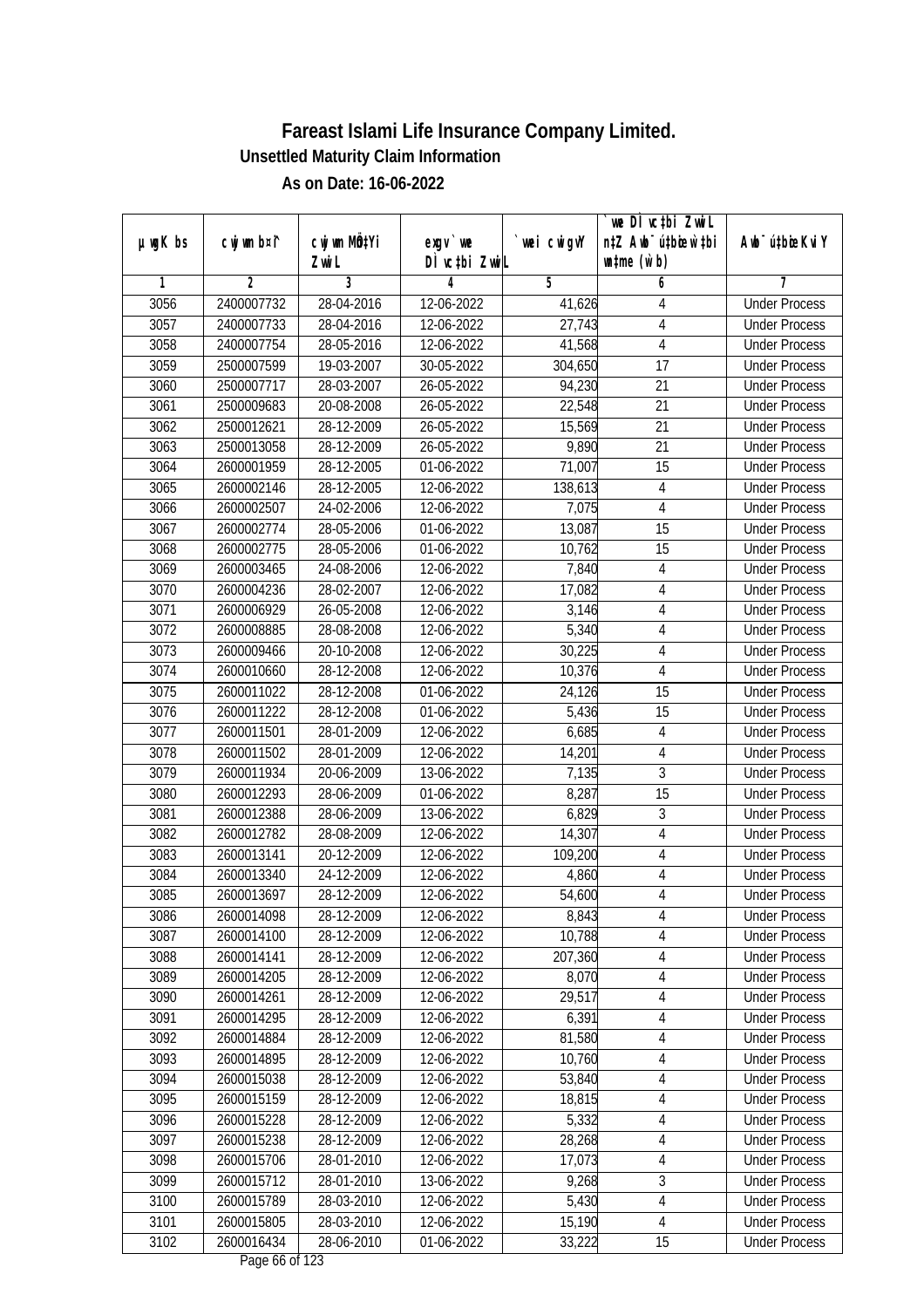|               |                |              |                  |            | we DI vctbi ZwiL                 |                             |
|---------------|----------------|--------------|------------------|------------|----------------------------------|-----------------------------|
| $µ$ ug $K$ bs | cwj wm b¤i^    | cwj wm MÖ¢Yi | $exgV$ we        | wei cwigvY | n‡Z Awb <sup>-</sup> ú‡bicen`‡bi | Awb <sup>-</sup> ú‡bioeKviY |
|               |                | Zwi L        | DÌ vctbi ZwiL    |            | $\n  untime\n  (u`b)\n$          |                             |
| 1             | $\overline{2}$ | 3            | 4                | 5          | 6                                | 7                           |
| 3103          | 2600016987     | 28-11-2010   | 12-06-2022       | 80,800     | 4                                | <b>Under Process</b>        |
| 3104          | 2600017115     | 28-12-2010   | 12-06-2022       | 100,000    | $\overline{4}$                   | <b>Under Process</b>        |
| 3105          | 2600017261     | 28-02-2012   | 12-06-2022       | 24,596     | $\overline{4}$                   | <b>Under Process</b>        |
| 3106          | 2600017297     | 28-12-2010   | 12-06-2022       | 7,629      | $\overline{4}$                   | <b>Under Process</b>        |
| 3107          | 2600018056     | 28-02-2012   | 12-06-2022       | 50,478     | $\overline{4}$                   | <b>Under Process</b>        |
| 3108          | 2600018057     | 28-02-2012   | 12-06-2022       | 113,578    | 4                                | <b>Under Process</b>        |
| 3109          | 2600019107     | 28-06-2011   | 12-06-2022       | 6,618      | $\overline{4}$                   | <b>Under Process</b>        |
| 3110          | 2600018998     | 15-06-2011   | 12-06-2022       | 37,574     | 4                                | <b>Under Process</b>        |
| 3111          | 2600019027     | 15-06-2011   | 12-06-2022       | 47,480     | $\overline{4}$                   | <b>Under Process</b>        |
| 3112          | 2600019067     | 28-06-2011   | 12-06-2022       | 47,511     | $\overline{4}$                   | <b>Under Process</b>        |
| 3113          | 2600019454     | 28-06-2011   | 12-06-2022       | 10,494     | 4                                | <b>Under Process</b>        |
| 3114          | 2600019585     | 28-06-2011   | 01-06-2022       | 17,490     | 15                               | <b>Under Process</b>        |
| 3115          | 2600019871     | 28-06-2011   | 12-06-2022       | 20,165     | $\overline{4}$                   | <b>Under Process</b>        |
| 3116          | 2600019714     | 28-06-2011   | 12-06-2022       | 97,980     | 4                                | <b>Under Process</b>        |
| 3117          | 2600019765     | 28-06-2011   | 12-06-2022       | 39,158     | $\overline{4}$                   | <b>Under Process</b>        |
| 3118          | 2600020004     | 28-08-2011   | 12-06-2022       | 81,650     | $\overline{4}$                   | <b>Under Process</b>        |
| 3119          | 2600020049     | 28-09-2011   | 12-06-2022       | 57,266     | $\overline{4}$                   | <b>Under Process</b>        |
| 3120          | 2600020201     | 28-11-2011   | 13-06-2022       | 49,000     | $\mathfrak{Z}$                   | <b>Under Process</b>        |
| 3121          | 2600020251     | 10-12-2011   | 12-06-2022       | 89,982     | $\overline{4}$                   | <b>Under Process</b>        |
| 3122          | 2600020288     | 20-12-2011   | 01-06-2022       | 32,348     | 15                               | <b>Under Process</b>        |
| 3123          | 2600020300     | 20-12-2011   | 01-06-2022       | 26,468     | 15                               | <b>Under Process</b>        |
| 3124          | 2600020426     | 28-12-2011   | 12-06-2022       | 29,898     | 4                                | <b>Under Process</b>        |
| 3125          | 2600020427     | 28-12-2011   | 12-06-2022       | 27,766     | $\overline{4}$                   | <b>Under Process</b>        |
| 3126          | 2600020429     | 28-12-2011   | 12-06-2022       | 20,406     | $\overline{4}$                   | <b>Under Process</b>        |
| 3127          | 2600020437     | 28-12-2011   | 12-06-2022       | 79,838     | $\overline{4}$                   | <b>Under Process</b>        |
| 3128          | 7400008185     | 19-12-2011   | 05-06-2022       | 163,300    | 11                               | <b>Under Process</b>        |
| 3129          | 7400008291     | 28-12-2011   | 07-06-2022       | 76,060     | 9                                | <b>Under Process</b>        |
| 3130          | 7400011452     | 04-04-2016   | 05-06-2022       | 140,000    | 11                               | <b>Under Process</b>        |
| 3131          | 7400012203     | 09-03-2017   | 12-06-2022       | 182,670    | $\sqrt{4}$                       | <b>Under Process</b>        |
| 3132          | 7500002298     | 28-03-2010   | 07-06-2022       | 10,910     | $\overline{9}$                   | <b>Under Process</b>        |
| 3133          | 7500002674     | 28-08-2010   | 07-06-2022       | 161,800    | 9                                | <b>Under Process</b>        |
| 3134          | 7500007200     | 28-12-2015   | 07-06-2022       | 138,545    | 9                                | <b>Under Process</b>        |
| 3135          | 7600000004     | 28-03-2006   | 31-05-2022       | 44,010     | 16                               | <b>Under Process</b>        |
| 3136          | 7600000021     | 28-03-2006   | 13-06-2022       | 146,700    | $\overline{3}$                   | <b>Under Process</b>        |
| 3137          | 7600001541     | 28-09-2006   | 29-05-2022       | 111,210    | 18                               | <b>Under Process</b>        |
| 3138          | 7600001937     | 28-11-2006   | 13-06-2022       | 10,715     | 3                                | <b>Under Process</b>        |
| 3139          | 7600004552     | 28-06-2007   | 14-06-2022       | 9,313      | $\overline{2}$                   | <b>Under Process</b>        |
| 3140          | 7600005631     | 28-07-2007   | 29-05-2022       | 6,011      | 18                               | <b>Under Process</b>        |
| 3141          | 7600007007     | 28-12-2007   | 13-06-2022       | 14,445     | 3                                | <b>Under Process</b>        |
| 3142          | 7600008623     | 28-06-2008   | 29-05-2022       | 25,664     | 18                               | <b>Under Process</b>        |
| 3143          | 7700003664     | 09-10-2010   | 14-06-2022       | 161,600    | $\overline{2}$                   | <b>Under Process</b>        |
| 3144          | 7700003768     | 28-10-2010   | 14-06-2022       | 16,290     | $\overline{2}$                   | <b>Under Process</b>        |
| 3145          | 7700004855     | 28-03-2011   | 14-06-2022       | 22,060     | $\overline{2}$                   | <b>Under Process</b>        |
| 3146          | 7800001837     | 20-12-2011   | 26-05-2022       | 18,759     | 21                               | <b>Under Process</b>        |
| 3147          | 7900001130     | 28-03-2010   | 06-06-2022       | 20,850     | 10                               | <b>Under Process</b>        |
| 3148          | 8100004305     | 28-03-2009   | 01-06-2022       | 5,252      | 15                               | <b>Under Process</b>        |
| 3149          | 8100005160     | 28-06-2009   | 09-06-2022       | 19,213     | $\overline{7}$                   | <b>Under Process</b>        |
|               |                |              | Dege $17$ of 122 |            |                                  |                             |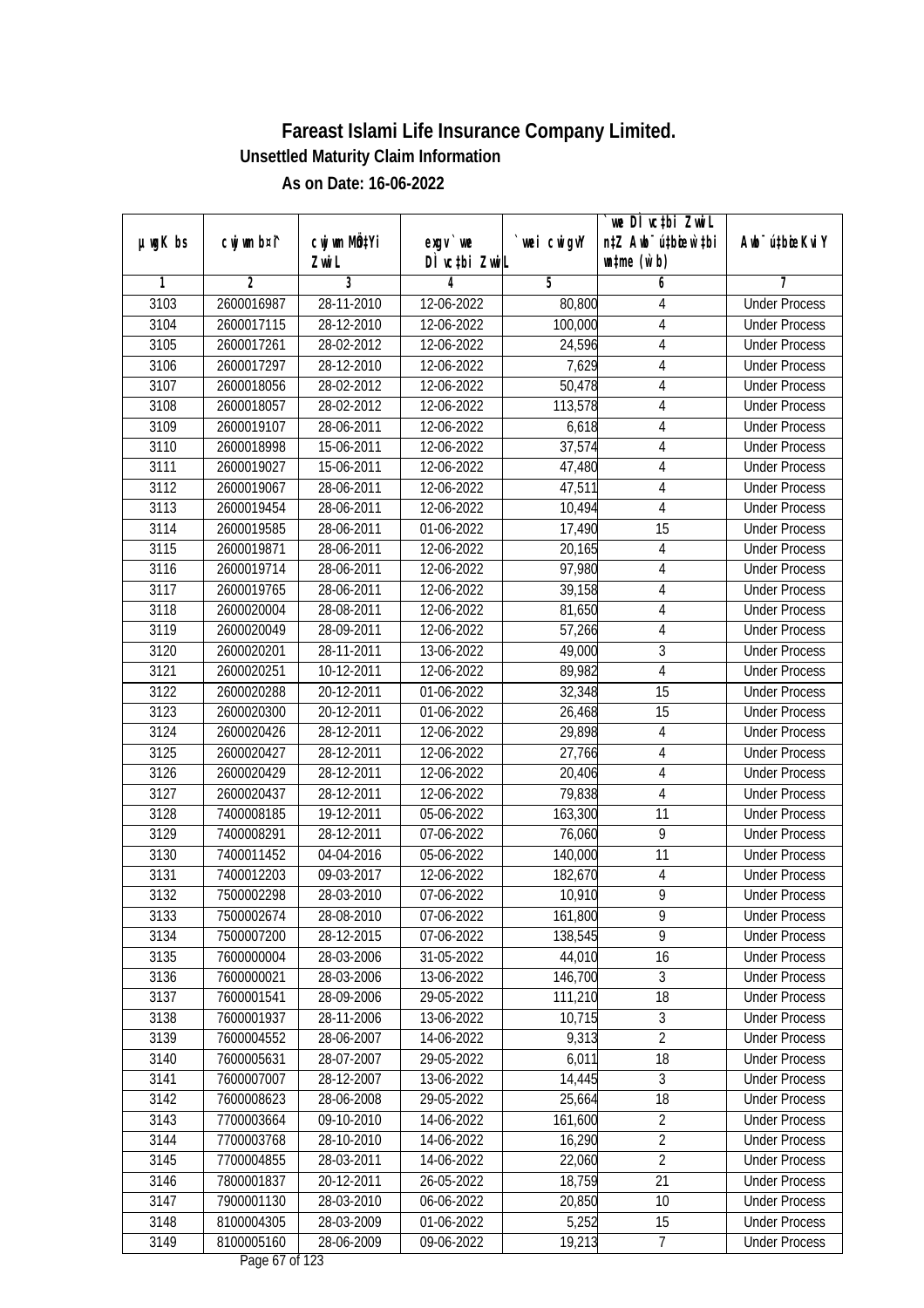|         |                |                                    |                            |             | we DI vctbi ZwiL                                            |                             |
|---------|----------------|------------------------------------|----------------------------|-------------|-------------------------------------------------------------|-----------------------------|
| µwgK bs | cwj wm b¤i^    | cwj wm MQ <sup>1</sup> Yi<br>Zwi L | $exgV$ we<br>DÌ vctbi ZwiL | `wei cwigvY | n‡Z Awb <sup>-</sup> ú‡bicen`‡bi<br>$\n  untime\n  (u`b)\n$ | Awb <sup>-</sup> ú‡bioeKviY |
| 1       | $\overline{2}$ | 3                                  | 4                          | 5           | 6                                                           | 7                           |
| 3150    | 8100006213     | 28-12-2009                         | 01-06-2022                 | 52,240      | $\overline{15}$                                             | <b>Under Process</b>        |
| 3151    | 8300000614     | 25-03-2008                         | 26-05-2022                 | 82,565      | $\overline{21}$                                             | <b>Under Process</b>        |
| 3152    | 8300000970     | 28-06-2008                         | 01-06-2022                 | 5,340       | 15                                                          | <b>Under Process</b>        |
| 3153    | 8300001296     | 28-08-2008                         | 01-06-2022                 | 9,354       | 15                                                          | <b>Under Process</b>        |
| 3154    | 8300001391     | 27-09-2008                         | 01-06-2022                 | 8,298       | $\overline{15}$                                             | <b>Under Process</b>        |
| 3155    | 8300001524     | 20-11-2008                         | 06-06-2022                 | 12,125      | 10                                                          | <b>Under Process</b>        |
| 3156    | 8300004020     | 28-10-2011                         | 14-06-2022                 | 5,812       | $\overline{2}$                                              | <b>Under Process</b>        |
| 3157    | 8300004046     | 20-11-2011                         | 01-06-2022                 | 17,165      | $\overline{15}$                                             | <b>Under Process</b>        |
| 3158    | 8300004073     | 28-11-2011                         | 01-06-2022                 | 6,030       | $\overline{15}$                                             | <b>Under Process</b>        |
| 3159    | 8300004085     | 28-11-2011                         | 26-05-2022                 | 10,946      | 21                                                          | <b>Under Process</b>        |
| 3160    | 8400000314     | 28-07-2009                         | 07-06-2022                 | 32,686      | $\overline{9}$                                              | <b>Under Process</b>        |
| 3161    | 8400000621     | 15-12-2009                         | 07-06-2022                 | 19,886      | 9                                                           | <b>Under Process</b>        |
| 3162    | 8400000688     | 27-12-2009                         | 07-06-2022                 | 33,018      | $\overline{9}$                                              | <b>Under Process</b>        |
| 3163    | 8400000869     | 28-12-2009                         | $\overline{07}$ -06-2022   | 21,707      | 9                                                           | <b>Under Process</b>        |
| 3164    | 8400001049     | 28-12-2009                         | 07-06-2022                 | 47,684      | 9                                                           | <b>Under Process</b>        |
| 3165    | 8400002237     | 28-12-2010                         | 16-06-2022                 | 90,101      | $\boldsymbol{0}$                                            | <b>Under Process</b>        |
| 3166    | 8400003144     | 28-06-2011                         | 07-06-2022                 | 3,710       | 9                                                           | <b>Under Process</b>        |
| 3167    | 8400003155     | 28-06-2011                         | 07-06-2022                 | 53,286      | $\overline{9}$                                              | <b>Under Process</b>        |
| 3168    | 8400003158     | 28-06-2011                         | 14-06-2022                 | 110,362     | $\overline{2}$                                              | <b>Under Process</b>        |
| 3169    | 8400003650     | 03-12-2011                         | 07-06-2022                 | 109,820     | 9                                                           | <b>Under Process</b>        |
| 3170    | 8400003665     | 12-12-2011                         | 07-06-2022                 | 33,494      | 9                                                           | <b>Under Process</b>        |
| 3171    | 8400003804     | 28-12-2011                         | 07-06-2022                 | 89,480      | 9                                                           | <b>Under Process</b>        |
| 3172    | 8400003876     | 28-12-2011                         | 07-06-2022                 | 80,190      | $\overline{9}$                                              | <b>Under Process</b>        |
| 3173    | 8400003975     | 28-12-2011                         | 09-06-2022                 | 82,160      | $\overline{7}$                                              | <b>Under Process</b>        |
| 3174    | 8400003987     | 28-12-2011                         | 07-06-2022                 | 23,163      | 9                                                           | <b>Under Process</b>        |
| 3175    | 8400004045     | 28-12-2011                         | 07-06-2022                 | 5,764       | 9                                                           | <b>Under Process</b>        |
| 3176    | 8400006888     | 04-04-2016                         | 07-06-2022                 | 20,035      | 9                                                           | <b>Under Process</b>        |
| 3177    | 8500000021     | 16-05-2009                         | 12-06-2022                 | 5,114       | 4                                                           | <b>Under Process</b>        |
| 3178    | 8500000145     | 28-11-2009                         | 13-06-2022                 | 8,967       | $\overline{3}$                                              | <b>Under Process</b>        |
| 3179    | 8500000195     | 27-12-2009                         | 12-06-2022                 | 16,860      | $\overline{4}$                                              | <b>Under Process</b>        |
| 3180    | 8500001644     | 28-06-2011                         | 12-06-2022                 | 48,990      | 4                                                           | <b>Under Process</b>        |
| 3181    | 8500001742     | 12-09-2011                         | 12-06-2022                 | 11,030      | 4                                                           | <b>Under Process</b>        |
| 3182    | 8500001750     | 26-09-2011                         | 12-06-2022                 | 8,273       | $\sqrt{4}$                                                  | <b>Under Process</b>        |
| 3183    | 8500001821     | 28-12-2011                         | 13-06-2022                 | 44,670      | $\overline{3}$                                              | <b>Under Process</b>        |
| 3184    | 8500001844     | 28-12-2011                         | 12-06-2022                 | 47,394      | $\sqrt{4}$                                                  | <b>Under Process</b>        |
| 3185    | 8500001867     | 28-12-2011                         | 12-06-2022                 | 41,720      | 4                                                           | <b>Under Process</b>        |
| 3186    | 8500001883     | 28-12-2011                         | 12-06-2022                 | 81,650      | $\sqrt{4}$                                                  | <b>Under Process</b>        |
| 3187    | 8500001899     | 28-12-2011                         | 12-06-2022                 | 44,670      | $\sqrt{4}$                                                  | <b>Under Process</b>        |
| 3188    | 8500001957     | 28-12-2011                         | 12-06-2022                 | 108,975     | $\sqrt{4}$                                                  | <b>Under Process</b>        |
| 3189    | 8500001965     | 28-12-2011                         | 12-06-2022                 | 232,560     | $\sqrt{4}$                                                  | <b>Under Process</b>        |
| 3190    | 8500001972     | 28-02-2012                         | 12-06-2022                 | 42,840      | $\overline{4}$                                              | <b>Under Process</b>        |
| 3191    | 8500002118     | 28-04-2012                         | 12-06-2022                 | 246,008     | 4                                                           | <b>Under Process</b>        |
| 3192    | 8600002745     | 27-03-2008                         | 13-06-2022                 | 7,234       | 3                                                           | <b>Under Process</b>        |
| 3193    | 8600002818     | 27-03-2008                         | 26-05-2022                 | 14,963      | 21                                                          | <b>Under Process</b>        |
| 3194    | 8600003141     | 28-06-2008                         | 13-06-2022                 | 18,394      | $\overline{3}$                                              | <b>Under Process</b>        |
| 3195    | 8600004020     | 28-07-2008                         | 13-06-2022                 | 7,270       | $\overline{3}$                                              | <b>Under Process</b>        |
| 3196    | 8600004392     | 28-08-2008                         | 13-06-2022                 | 17,983      | $\mathfrak{Z}$                                              | <b>Under Process</b>        |
|         |                |                                    |                            |             |                                                             |                             |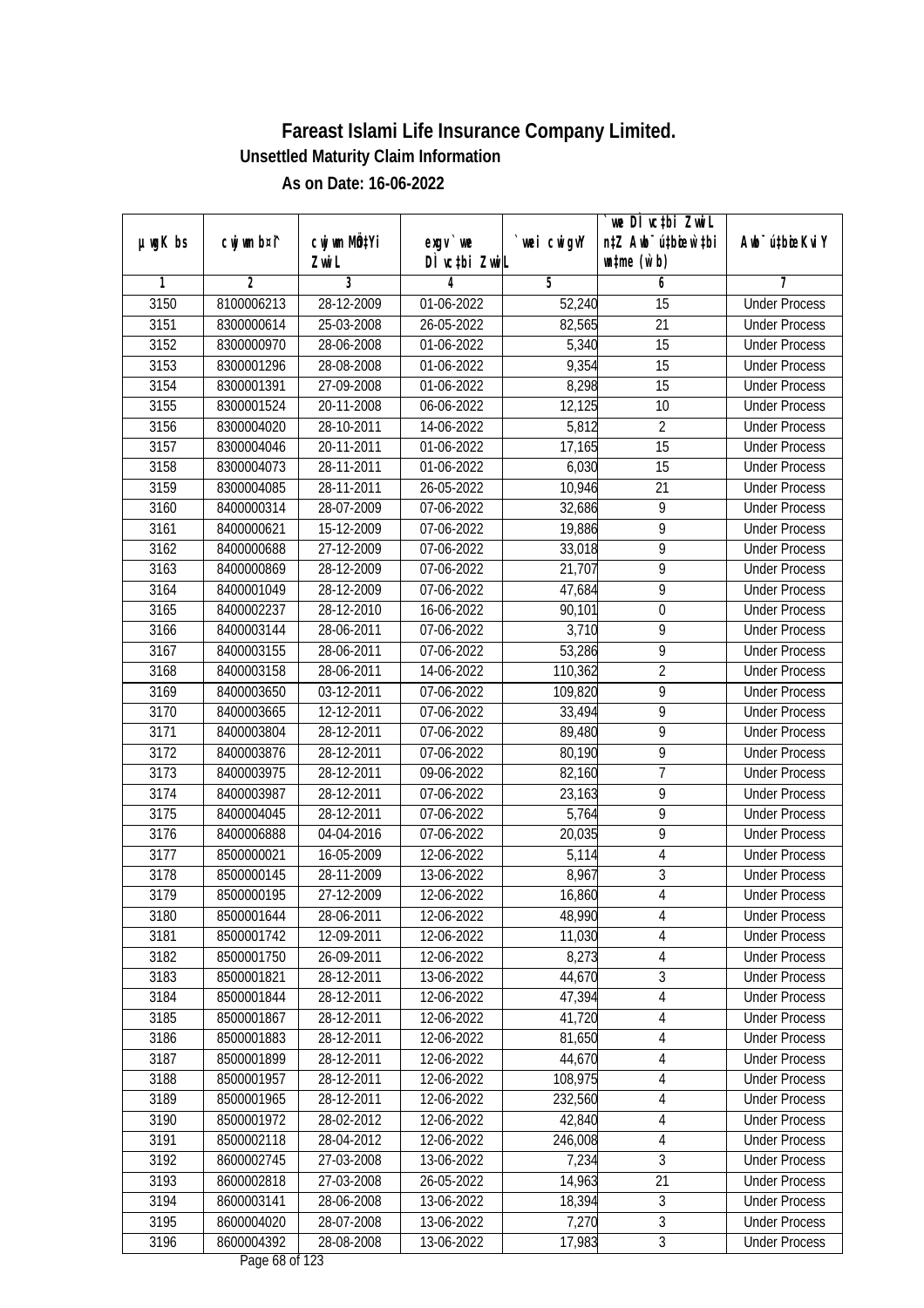|               |                |                       |                            |            | we DI vctbi ZwiL<br>n‡Z Awb <sup>-</sup> ú‡bioar`‡bi |                             |
|---------------|----------------|-----------------------|----------------------------|------------|------------------------------------------------------|-----------------------------|
| $µ$ ug $K$ bs | cwj wm b¤i^    | cwj wm MQtYi<br>Zwi L | $exgV$ we<br>DÌ vctbi ZwiL | wei cwigvY | $\n  untime\n  (u`b)\n$                              | Awb <sup>-</sup> ú‡bioeKviY |
| 1             | $\overline{2}$ | 3                     | 4                          | 5          | 6                                                    | 7                           |
| 3197          | 8600004738     | 28-10-2008            | 13-06-2022                 | 16,359     | 3                                                    | <b>Under Process</b>        |
| 3198          | 8600005607     | 28-12-2008            | $26 - 05 - 2022$           | 8,753      | $\overline{21}$                                      | <b>Under Process</b>        |
| 3199          | 8600006063     | 28-03-2009            | 13-06-2022                 | 47,385     | 3                                                    | <b>Under Process</b>        |
| 3200          | 8600007162     | 28-06-2009            | 13-06-2022                 | 21,376     | $\overline{3}$                                       | <b>Under Process</b>        |
| 3201          | 8600010675     | 28-08-2010            | 26-05-2022                 | 24,896     | $\overline{21}$                                      | <b>Under Process</b>        |
| 3202          | 8600013214     | 28-06-2011            | 13-06-2022                 | 12,175     | 3                                                    | <b>Under Process</b>        |
| 3203          | 8700001063     | 09-12-2009            | 08-06-2022                 | 9,684      | $\overline{8}$                                       | <b>Under Process</b>        |
| 3204          | 8700001648     | 19-12-2009            | 06-06-2022                 | 13,421     | 10                                                   | <b>Under Process</b>        |
| 3205          | 8700001703     | 27-12-2009            | 05-06-2022                 | 17,687     | 11                                                   | <b>Under Process</b>        |
| 3206          | 8700001909     | 27-12-2009            | 29-05-2022                 | 8,034      | 18                                                   | <b>Under Process</b>        |
| 3207          | 8800000604     | 28-12-2010            | 07-06-2022                 | 689,850    | 9                                                    | <b>Under Process</b>        |
| 3208          | 9100002058     | 07-05-2009            | 30-05-2022                 | 17,622     | 17                                                   | <b>Under Process</b>        |
| 3209          | 9100003039     | 24-12-2009            | 14-06-2022                 | 62,022     | $\overline{2}$                                       | <b>Under Process</b>        |
| 3210          | 9100003365     | 27-12-2009            | 15-06-2022                 | 13,980     | 1                                                    | <b>Under Process</b>        |
| 3211          | 9100004121     | 20-05-2010            | 08-06-2022                 | 100,360    | $\, 8$                                               | <b>Under Process</b>        |
| 3212          | 9100005344     | 28-12-2010            | 15-06-2022                 | 161,600    | 1                                                    | <b>Under Process</b>        |
| 3213          | 9100005915     | 27-03-2012            | 15-06-2022                 | 130,035    | 1                                                    | <b>Under Process</b>        |
| 3214          | 9100005917     | 03-04-2012            | 31-05-2022                 | 82,000     | 16                                                   | <b>Under Process</b>        |
| 3215          | 9100005924     | 22-04-2012            | 08-06-2022                 | 60,685     | 8                                                    | <b>Under Process</b>        |
| 3216          | 9100005925     | 22-04-2012            | 08-06-2022                 | 81,422     | 8                                                    | <b>Under Process</b>        |
| 3217          | 9100005927     | 28-04-2012            | 15-06-2022                 | 58,260     | 1                                                    | <b>Under Process</b>        |
| 3218          | 9100005929     | 28-04-2012            | 15-06-2022                 | 60,112     | 1                                                    | <b>Under Process</b>        |
| 3219          | 9100005947     | 28-04-2012            | 08-06-2022                 | 451,000    | 8                                                    | <b>Under Process</b>        |
| 3220          | 9100005959     | 28-04-2012            | 15-06-2022                 | 78,109     | 1                                                    | <b>Under Process</b>        |
| 3221          | 9100007281     | 26-04-2017            | 08-06-2022                 | 81,396     | $\, 8$                                               | <b>Under Process</b>        |
| 3222          | 9200005420     | 28-12-2010            | 05-06-2022                 | 80,700     | 11                                                   | <b>Under Process</b>        |
| 3223          | 0000004890     | 28-12-2000            | 14-06-2022                 | 70,125     | $\overline{2}$                                       | <b>Under Process</b>        |
| 3224          | 0000006178     | 26-06-2001            | 07-06-2022                 | 35,396     | $\overline{9}$                                       | <b>Under Process</b>        |
| 3225          | 0000006491     | 28-06-2001            | 12-06-2022                 | 9,733      | $\overline{4}$                                       | <b>Under Process</b>        |
| 3226          | 0100005604     | 22-11-2005            | 05-06-2022                 | 128,866    | 11                                                   | <b>Under Process</b>        |
| 3227          | 0100005716     | 17-12-2005            | 12-06-2022                 | 409,026    | 4                                                    | <b>Under Process</b>        |
| 3228          | 0100005798     | 28-12-2005            | 15-06-2022                 | 327,319    | 1                                                    | <b>Under Process</b>        |
| 3229          | 0200010890     | 28-02-2007            | 31-05-2022                 | 51,888     | 16                                                   | <b>Under Process</b>        |
| 3230          | 0200015965     | 28-12-2011            | 05-06-2022                 | 161,110    | 11                                                   | <b>Under Process</b>        |
| 3231          | 0200015982     | 28-12-2011            | 01-06-2022                 | 96,660     | 15                                                   | <b>Under Process</b>        |
| 3232          | 0200015983     | 28-12-2011            | 05-06-2022                 | 81,650     | 11                                                   | <b>Under Process</b>        |
| 3233          | 0200016021     | 28-12-2011            | 01-06-2022                 | 321,560    | 15                                                   | <b>Under Process</b>        |
| 3234          | 0200016142     | 28-12-2011            | 15-06-2022                 | 305,130    | 1                                                    | <b>Under Process</b>        |
| 3235          | 0200016147     | 28-12-2011            | 13-06-2022                 | 49,360     | 3                                                    | <b>Under Process</b>        |
| 3236          | 0200016158     | 28-12-2011            | 12-06-2022                 | 31,220     | 4                                                    | <b>Under Process</b>        |
| 3237          | 0200016161     | 28-12-2011            | 05-06-2022                 | 81,655     | 11                                                   | <b>Under Process</b>        |
| 3238          | 0200016253     | 28-04-2012            | 15-06-2022                 | 90,200     | 1                                                    | <b>Under Process</b>        |
| 3239          | 0200016255     | 28-04-2012            | 15-06-2022                 | 805,800    | 1                                                    | <b>Under Process</b>        |
| 3240          | 0200016259     | 28-04-2012            | 15-06-2022                 | 82,668     | 1                                                    | <b>Under Process</b>        |
| 3241          | 2600020470     | 28-12-2011            | 12-06-2022                 | 146,970    | 4                                                    | <b>Under Process</b>        |
| 3242          | 2600020471     | 28-12-2011            | 12-06-2022                 | 57,155     | 4                                                    | <b>Under Process</b>        |
| 3243          | 2600020551     | 28-12-2011            | 12-06-2022                 | 79,445     | $\overline{4}$                                       | <b>Under Process</b>        |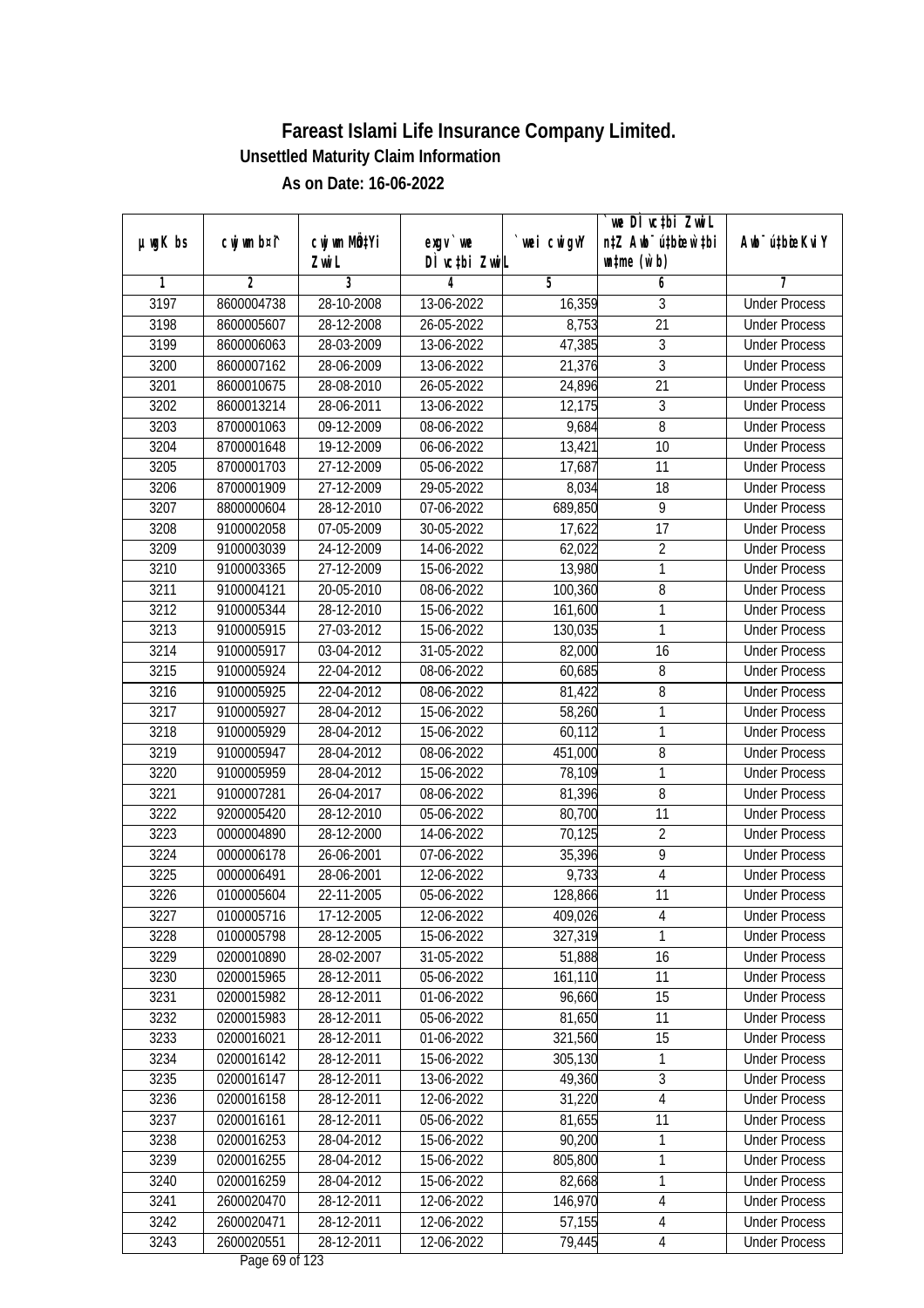|               |                |              |                                    |             | `we DÌ vc‡bi ZwwiL               |                             |
|---------------|----------------|--------------|------------------------------------|-------------|----------------------------------|-----------------------------|
| $µ$ ug $K$ bs | cwj wm b¤i^    | cwj wm MQtYi | exgy `we                           | `wei cwigvY | n‡Z Awb <sup>-</sup> ú‡bioen`‡bi | Awb <sup>-</sup> ú‡bioeKviY |
|               |                | Zwi L        | DÌ vctbi ZwiL                      |             | $\n  untime\n  (u`b)\n$          |                             |
| 1             | $\overline{2}$ | 3            | 4                                  | 5           | 6                                | 7                           |
| 3244          | 2600020520     | 28-12-2011   | 12-06-2022                         | 23,498      | 4                                | <b>Under Process</b>        |
| 3245          | 2600020537     | 28-12-2011   | 12-06-2022                         | 139,520     | 4                                | <b>Under Process</b>        |
| 3246          | 2600020545     | 28-12-2011   | 12-06-2022                         | 58,788      | 4                                | <b>Under Process</b>        |
| 3247          | 2600020558     | 28-12-2011   | 12-06-2022                         | 22,060      | $\overline{4}$                   | <b>Under Process</b>        |
| 3248          | 2600020600     | 28-12-2011   | 01-06-2022                         | 15,421      | 15                               | <b>Under Process</b>        |
| 3249          | 2600020666     | 28-12-2011   | 13-06-2022                         | 163,300     | 3                                | <b>Under Process</b>        |
| 3250          | 2600020695     | 28-12-2011   | 12-06-2022                         | 50,864      | $\overline{4}$                   | <b>Under Process</b>        |
| 3251          | 2600020749     | 28-12-2011   | 13-06-2022                         | 71,530      | $\overline{3}$                   | <b>Under Process</b>        |
| 3252          | 2600020756     | 28-12-2011   | 13-06-2022                         | 32,675      | $\overline{3}$                   | <b>Under Process</b>        |
| 3253          | 2600020782     | 28-12-2011   | 01-06-2022                         | 45,954      | 15                               | <b>Under Process</b>        |
| 3254          | 2600020823     | 28-12-2011   | 12-06-2022                         | 47,490      | 4                                | <b>Under Process</b>        |
| 3255          | 2600020855     | 28-12-2011   | 12-06-2022                         | 89,815      | 4                                | <b>Under Process</b>        |
| 3256          | 2600020879     | 28-12-2011   | 12-06-2022                         | 161,100     | $\overline{4}$                   | <b>Under Process</b>        |
| 3257          | 2600020977     | 28-03-2012   | 12-06-2022                         | 78,186      | $\sqrt{4}$                       | <b>Under Process</b>        |
| 3258          | 2600020905     | 28-02-2012   | 12-06-2022                         | 164,000     | 4                                | <b>Under Process</b>        |
| 3259          | 2600020910     | 28-02-2012   | 12-06-2022                         | 26,649      | 4                                | <b>Under Process</b>        |
| 3260          | 2600020953     | 28-03-2012   | 12-06-2022                         | 47,700      | 4                                | <b>Under Process</b>        |
| 3261          | 2600020994     | 28-03-2012   | 12-06-2022                         | 69,834      | $\overline{4}$                   | <b>Under Process</b>        |
| 3262          | 2600021016     | 28-03-2012   | 12-06-2022                         | 65,600      | 4                                | <b>Under Process</b>        |
| 3263          | 2600021079     | 28-04-2012   | 12-06-2022                         | 83,640      | 4                                | <b>Under Process</b>        |
| 3264          | 2600021103     | 28-04-2012   | 12-06-2022                         | 164,000     | 4                                | <b>Under Process</b>        |
| 3265          | 2600021249     | 28-04-2012   | 12-06-2022                         | 164,000     | 4                                | <b>Under Process</b>        |
| 3266          | 2700003464     | 22-09-2007   | 15-06-2022                         | 11,692      | 1                                | <b>Under Process</b>        |
| 3267          | 2700007796     | 28-03-2010   | 05-06-2022                         | 22,140      | 11                               | <b>Under Process</b>        |
| 3268          | 2700009453     | 28-12-2011   | 05-06-2022                         | 163,300     | 11                               | <b>Under Process</b>        |
| 3269          | 2700009567     | 26-02-2012   | 15-06-2022                         | 24,353      | 1                                | <b>Under Process</b>        |
| 3270          | 2700009572     | 28-02-2012   | 12-06-2022                         | 145,274     | 4                                | <b>Under Process</b>        |
| 3271          | 2700009596     | 15-03-2012   | 05-06-2022                         | 11,180      | 11                               | <b>Under Process</b>        |
| 3272          | 2700009622     | 28-03-2012   | 05-06-2022                         | 44,661      | 11                               | <b>Under Process</b>        |
| 3273          | 2700009661     | 28-04-2012   | 12-06-2022                         | 196,800     | $\overline{4}$                   | <b>Under Process</b>        |
| 3274          | 2700009662     | 28-04-2012   | 12-06-2022                         | 21,348      | 4                                | <b>Under Process</b>        |
| 3275          | 2700009674     | 28-03-2012   | 12-06-2022                         | 105,879     | 4                                | <b>Under Process</b>        |
| 3276          | 2700009707     | 28-04-2012   | 15-06-2022                         | 213,200     | 1                                | <b>Under Process</b>        |
| 3277          | 2800000227     | 28-06-2009   | 12-06-2022                         | 14,422      | $\overline{\mathbf{4}}$          | <b>Under Process</b>        |
| 3278          | 2800000437     | 19-10-2009   | 26-05-2022                         | 3,810       | 21                               | <b>Under Process</b>        |
| 3279          | 2800000486     | 07-11-2009   | 15-06-2022                         | 5,380       | 1                                | <b>Under Process</b>        |
| 3280          | 2800000510     | 01-11-2009   | 30-05-2022                         | 29,717      | 17                               | <b>Under Process</b>        |
| 3281          | 2800000568     | 05-12-2009   | 16-06-2022                         | 19,697      | $\boldsymbol{0}$                 | <b>Under Process</b>        |
| 3282          | 2800000656     | 28-12-2009   | 15-06-2022                         | 46,437      | 1                                | <b>Under Process</b>        |
| 3283          | 2800000657     | 28-12-2009   | 30-05-2022                         | 6,273       | 17                               | <b>Under Process</b>        |
| 3284          | 2800000696     | 28-12-2009   | 30-05-2022                         | 13,718      | 17                               | <b>Under Process</b>        |
| 3285          | 2800000713     | 28-12-2009   | 30-05-2022                         | 28,554      | 17                               | <b>Under Process</b>        |
| 3286          | 2800000835     | 28-12-2009   | 30-05-2022                         | 486,150     | $\overline{17}$                  | <b>Under Process</b>        |
| 3287          | 2800001349     | 09-03-2010   | 30-05-2022                         | 7,036       | 17                               | <b>Under Process</b>        |
| 3288          | 2800001354     | 09-03-2010   | 16-06-2022                         | 55,350      | $\boldsymbol{0}$                 | <b>Under Process</b>        |
| 3289          | 2800001363     | 09-03-2010   | 15-06-2022                         | 11,332      | 1                                | <b>Under Process</b>        |
| 3290          | 2800001381     | 16-03-2010   | 16-06-2022<br>$D_{0.82}$ 70 of 100 | 72,875      | $\boldsymbol{0}$                 | <b>Under Process</b>        |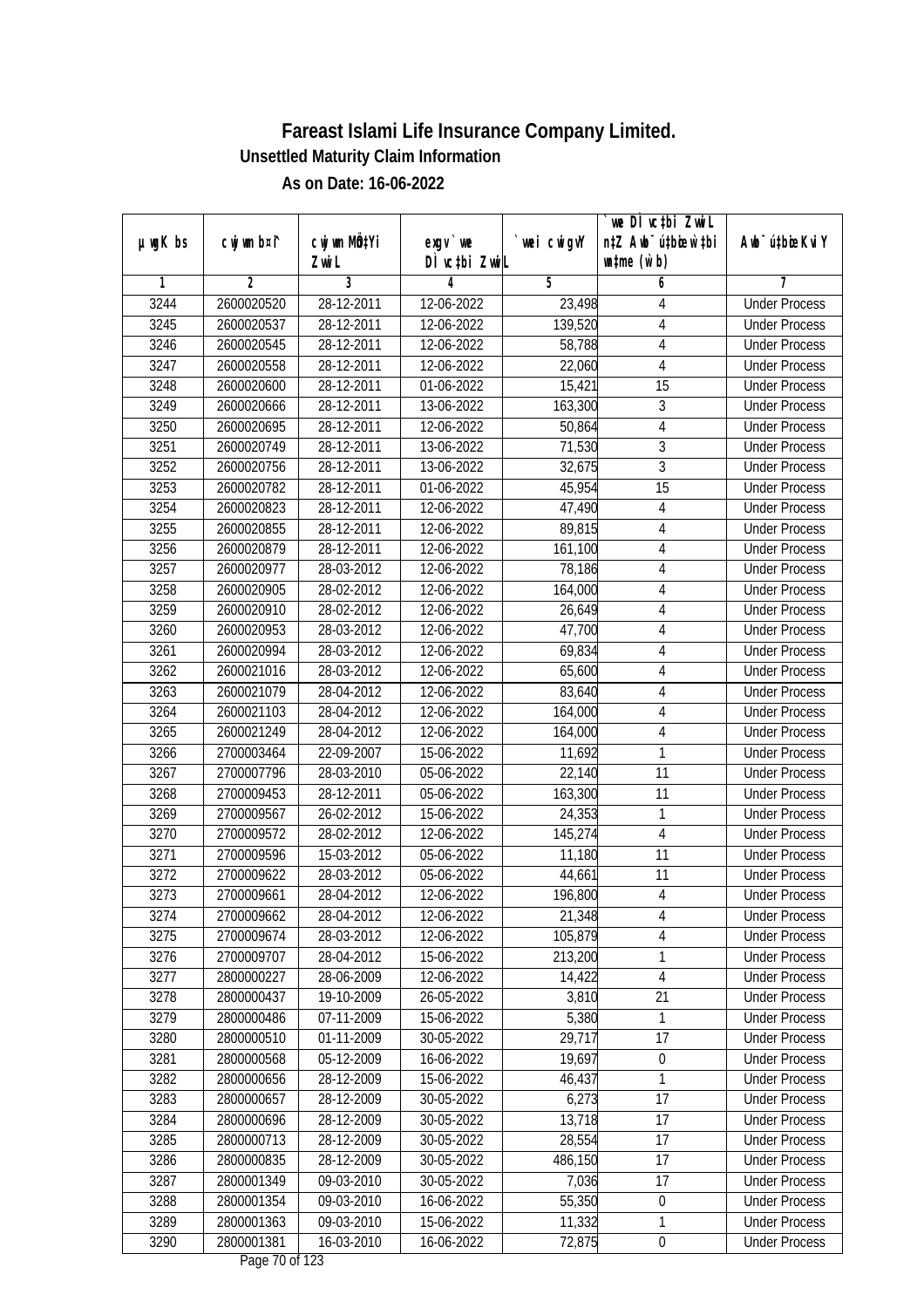|               |                |                           |               |                | we DI vctbi ZwiL                 |                             |
|---------------|----------------|---------------------------|---------------|----------------|----------------------------------|-----------------------------|
| $µ$ ug $K$ bs | cwj wm b¤i^    | cwj wm MQ <sup>1</sup> Yi | $exgV$ we     | `wei cwigvY    | n‡Z Awb <sup>-</sup> ú‡bioar`‡bi | Awb <sup>-</sup> ú‡bioeKviY |
|               |                | Zwi L                     | DÌ vctbi ZwiL |                | $\n  untime\n  (u`b)\n$          |                             |
| 1             | $\overline{2}$ | 3                         | 4             | $\overline{5}$ | 6                                | 7                           |
| 3291          | 2800001447     | 28-03-2010                | 30-05-2022    | 55,350         | $\overline{17}$                  | <b>Under Process</b>        |
| 3292          | 2800001461     | 28-03-2010                | 30-05-2022    | 44,280         | $\overline{17}$                  | <b>Under Process</b>        |
| 3293          | 2800001486     | 28-03-2010                | 15-06-2022    | 43,434         | 1                                | <b>Under Process</b>        |
| 3294          | 2800001488     | 10-04-2010                | 12-06-2022    | 42,393         | 4                                | <b>Under Process</b>        |
| 3295          | 2800001554     | 24-04-2010                | 12-06-2022    | 55,350         | 4                                | <b>Under Process</b>        |
| 3296          | 2800001579     | 28-04-2010                | 15-06-2022    | 66,882         | 1                                | <b>Under Process</b>        |
| 3297          | 2800001601     | 16-05-2010                | 15-06-2022    | 55,365         | 1                                | <b>Under Process</b>        |
| 3298          | 2800003004     | 28-10-2011                | 01-06-2022    | 174,900        | $\overline{15}$                  | <b>Under Process</b>        |
| 3299          | 2800003187     | 28-12-2011                | 15-06-2022    | 49,360         | 1                                | <b>Under Process</b>        |
| 3300          | 2800003306     | 28-12-2011                | 16-06-2022    | 110,710        | $\boldsymbol{0}$                 | <b>Under Process</b>        |
| 3301          | 2800003337     | 28-12-2011                | 26-05-2022    | 816,500        | $\overline{21}$                  | <b>Under Process</b>        |
| 3302          | 2800003426     | 16-04-2012                | 15-06-2022    | 328,000        | 1                                | <b>Under Process</b>        |
| 3303          | 2800003435     | 19-04-2012                | 12-06-2022    | 328,000        | $\overline{4}$                   | <b>Under Process</b>        |
| 3304          | 2800003438     | 19-04-2012                | 12-06-2022    | 328,000        | $\sqrt{4}$                       | <b>Under Process</b>        |
| 3305          | 2800003442     | 24-04-2012                | 16-06-2022    | 98,400         | $\boldsymbol{0}$                 | <b>Under Process</b>        |
| 3306          | 2800003450     | 28-04-2012                | 01-06-2022    | 82,000         | 15                               | <b>Under Process</b>        |
| 3307          | 2800003451     | 28-04-2012                | 01-06-2022    | 82,000         | 15                               | <b>Under Process</b>        |
| 3308          | 2800003457     | 28-04-2012                | 12-06-2022    | 155,652        | $\overline{4}$                   | <b>Under Process</b>        |
| 3309          | 2800003460     | 28-04-2012                | 16-06-2022    | 164,000        | $\boldsymbol{0}$                 | <b>Under Process</b>        |
| 3310          | 2800003481     | 28-04-2012                | 12-06-2022    | 158,360        | 4                                | <b>Under Process</b>        |
| 3311          | 2800005292     | 25-04-2016                | 16-06-2022    | 69,189         | $\boldsymbol{0}$                 | <b>Under Process</b>        |
| 3312          | 2900004945     | 28-04-2012                | 07-06-2022    | 180,400        | 9                                | <b>Under Process</b>        |
| 3313          | 2700002678     | 28-03-2007                | 30-05-2022    | 131,903        | 17                               | <b>Under Process</b>        |
| 3314          | 2700004283     | 28-12-2007                | 15-06-2022    | 10,600         | $\mathbf{1}$                     | <b>Under Process</b>        |
| 3315          | 2700004840     | 28-05-2008                | 15-06-2022    | 21,610         | 1                                | <b>Under Process</b>        |
| 3316          | 2700007223     | 27-12-2009                | 05-06-2022    | 36,400         | 11                               | <b>Under Process</b>        |
| 3317          | 2900004199     | 15-06-2011                | 07-06-2022    | 48,990         | 9                                | <b>Under Process</b>        |
| 3318          | 2900004439     | 28-06-2011                | 14-06-2022    | 31,935         | $\overline{2}$                   | <b>Under Process</b>        |
| 3319          | 2900004446     | 05-09-2011                | 07-06-2022    | 23,632         | $\overline{9}$                   | <b>Under Process</b>        |
| 3320          | 2900004620     | 28-12-2011                | 26-05-2022    | 41,469         | 21                               | <b>Under Process</b>        |
| 3321          | 2900004681     | 28-12-2011                | 26-05-2022    | 6,746          | 21                               | <b>Under Process</b>        |
| 3322          | 2900004885     | 28-04-2012                | 07-06-2022    | 180,407        | 9                                | <b>Under Process</b>        |
| 3323          | 2900004941     | 28-04-2012                | 14-06-2022    | 55,900         | $\overline{2}$                   | <b>Under Process</b>        |
| 3324          | 2900004957     | 28-04-2012                | 02-06-2022    | 76,070         | 14                               | <b>Under Process</b>        |
| 3325          | 3000002083     | 28-12-2011                | 01-06-2022    | 163,300        | 15                               | <b>Under Process</b>        |
| 3326          | 3000002154     | 28-03-2012                | 01-06-2022    | 51,625         | 15                               | <b>Under Process</b>        |
| 3327          | 3000002158     | 28-03-2012                | 01-06-2022    | 164,000        | 15                               | <b>Under Process</b>        |
| 3328          | 3000002164     | 28-03-2012                | 01-06-2022    | 82,005         | 15                               | <b>Under Process</b>        |
| 3329          | 3000002168     | 28-03-2012                | 01-06-2022    | 49,200         | 15                               | <b>Under Process</b>        |
| 3330          | 3000002177     | 24-04-2012                | 01-06-2022    | 164,000        | 15                               | <b>Under Process</b>        |
| 3331          | 3100005634     | 05-12-2011                | 14-06-2022    | 318,900        | $\sqrt{2}$                       | <b>Under Process</b>        |
| 3332          | 3100005660     | 15-12-2011                | 14-06-2022    | 94,916         | $\overline{2}$                   | <b>Under Process</b>        |
| 3333          | 3100005919     | 27-03-2012                | 14-06-2022    | 144,781        | $\overline{2}$                   | <b>Under Process</b>        |
| 3334          | 3100005920     | 27-03-2012                | 14-06-2022    | 26,651         | $\overline{2}$                   | <b>Under Process</b>        |
| 3335          | 3100005950     | 25-04-2012                | 08-06-2022    | 328,000        | $\overline{8}$                   | <b>Under Process</b>        |
| 3336          | 3100005955     | 25-04-2012                | 08-06-2022    | 162,360        | 8                                | <b>Under Process</b>        |
| 3337          | 9200005531     | 28-12-2010                | 05-06-2022    | 80,800         | 11                               | <b>Under Process</b>        |
|               |                |                           |               |                |                                  |                             |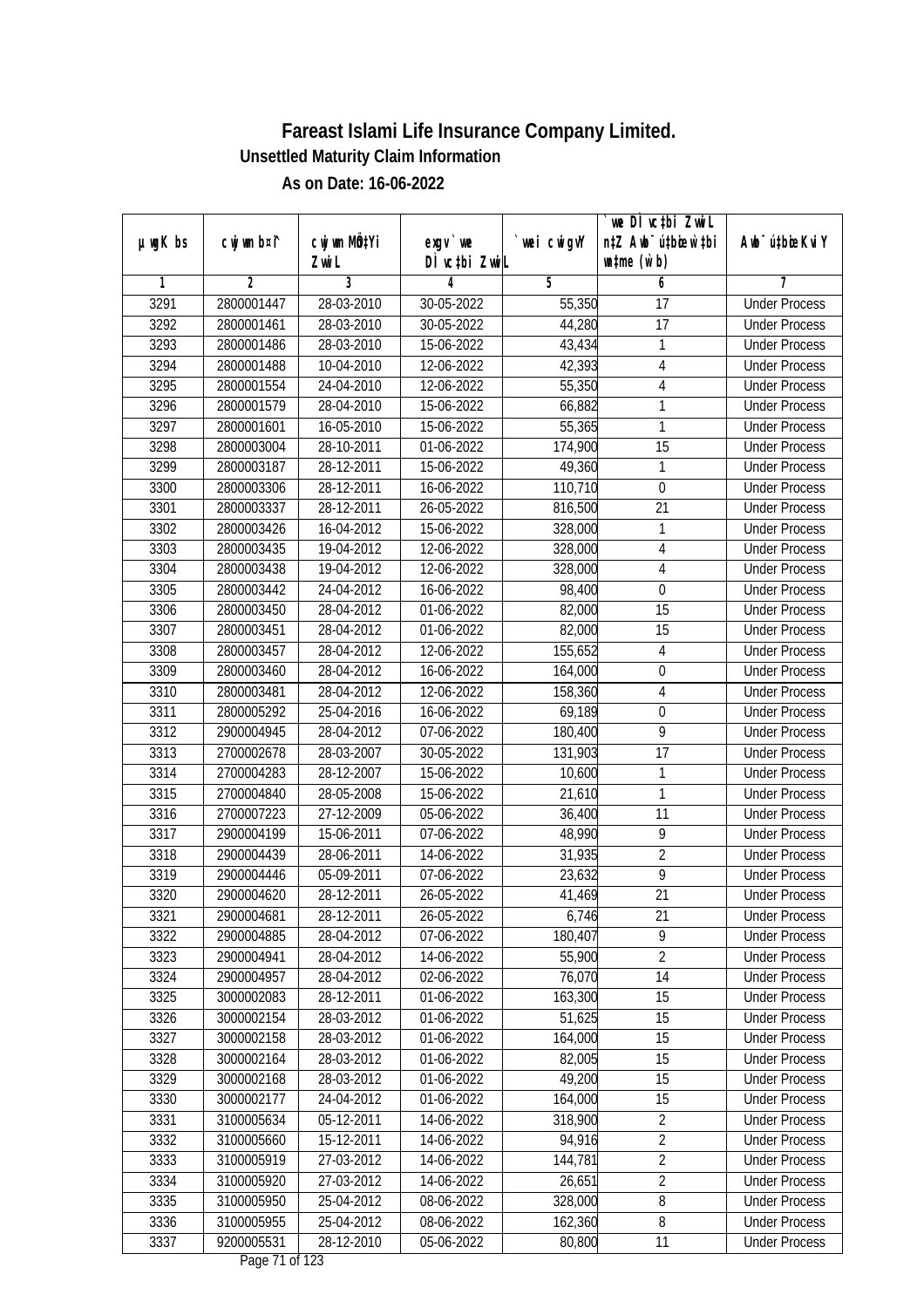|               |             |                           |                                  |                      | `we DÌ vc‡bi ZwiL                |                             |
|---------------|-------------|---------------------------|----------------------------------|----------------------|----------------------------------|-----------------------------|
| $µ$ ug $K$ bs | cwj wm b¤i^ | cwj wm MQ <sup>1</sup> Yi | $exgV$ we                        | `wei cwigvY          | n‡Z Awb <sup>-</sup> ú‡bioen`‡bi | Awb <sup>-</sup> ú‡bioeKviY |
|               |             | Zwi L                     | DÌ vctbi ZwiL                    |                      | $\n  untime\n  (u`b)\n$          |                             |
| 1             | 2           | 3                         | 4                                | 5                    | 6                                | 7                           |
| 3338          | 9300000346  | 27-10-2008                | 31-05-2022                       | 13,715               | 16                               | <b>Under Process</b>        |
| 3339          | 9300001505  | 05-10-2009                | 02-06-2022                       | 34,558               | 14                               | <b>Under Process</b>        |
| 3340          | 9300001970  | 28-12-2009                | 26-05-2022                       | 12,271               | 21                               | <b>Under Process</b>        |
| 3341          | 9300002215  | 28-12-2009                | 26-05-2022                       | 54,600               | $\overline{21}$                  | <b>Under Process</b>        |
| 3342          | 9300002297  | 28-12-2009                | 31-05-2022                       | 31,620               | 16                               | <b>Under Process</b>        |
| 3343          | 9300003514  | 28-12-2010                | 13-06-2022                       | 78,054               | $\overline{3}$                   | <b>Under Process</b>        |
| 3344          | 9300003619  | 28-12-2010                | 31-05-2022                       | 4,344                | 16                               | <b>Under Process</b>        |
| 3345          | 9300003960  | 28-06-2011                | 12-06-2022                       | 10,497               | $\overline{4}$                   | <b>Under Process</b>        |
| 3346          | 9300004323  | 28-12-2011                | 26-05-2022                       | 22,333               | 21                               | <b>Under Process</b>        |
| 3347          | 9300004421  | 28-02-2012                | 12-06-2022                       | 80,739               | $\overline{4}$                   | <b>Under Process</b>        |
| 3348          | 9300004452  | 28-03-2012                | 31-05-2022                       | 80,900               | 16                               | <b>Under Process</b>        |
| 3349          | 9300004468  | 25-04-2012                | 02-06-2022                       | 206,370              | 14                               | <b>Under Process</b>        |
| 3350          | 9300004499  | 28-04-2012                | 26-05-2022                       | 103,785              | $\overline{21}$                  | <b>Under Process</b>        |
| 3351          | 9300004509  | 28-04-2012                | 31-05-2022                       | 155,978              | 16                               | <b>Under Process</b>        |
| 3352          | 9300004513  | 28-04-2012                | 02-06-2022                       | 1,640,000            | 14                               | <b>Under Process</b>        |
| 3353          | 9300004520  | 28-04-2012                | 31-05-2022                       | 28,167               | 16                               | <b>Under Process</b>        |
| 3354          | 9300004529  | 28-04-2012                | 02-06-2022                       | 647,200              | 14                               | <b>Under Process</b>        |
| 3355          | 9300004536  | 10-04-2012                | 12-06-2022                       | 7,980                | 4                                | <b>Under Process</b>        |
| 3356          | 9300004559  | 28-04-2012                | 31-05-2022                       | 164,000              | 16                               | <b>Under Process</b>        |
| 3357          | 9400000500  | 28-03-2010                | 14-06-2022                       | 65,464               | $\overline{2}$                   | <b>Under Process</b>        |
| 3358          | 9400000501  | 28-03-2010                | 14-06-2022                       | 19,747               | $\overline{2}$                   | <b>Under Process</b>        |
| 3359          | 9400001364  | 28-06-2011                | 08-06-2022                       | $\overline{163,360}$ | 8                                | <b>Under Process</b>        |
| 3360          | 9400001470  | 23-10-2011                | 08-06-2022                       | 35,916               | 8                                | <b>Under Process</b>        |
| 3361          | 9400001595  | 10-12-2011                | 08-06-2022                       | 326,600              | 8                                | <b>Under Process</b>        |
| 3362          | 9400001742  | 28-12-2011                | 08-06-2022                       | 359,425              | 8                                | <b>Under Process</b>        |
| 3363          | 9400001793  | 28-12-2011                | 08-06-2022                       | 29,616               | 8                                | <b>Under Process</b>        |
| 3364          | 9500000600  | 28-06-2009                | 02-06-2022                       | 11,557               | 14                               | <b>Under Process</b>        |
| 3365          | 9500000682  | 28-07-2009                | 15-06-2022                       | 109,200              | 1                                | <b>Under Process</b>        |
| 3366          | 9500000797  | 28-08-2009                | 02-06-2022                       | 43,579               | 14                               | <b>Under Process</b>        |
| 3367          | 9500000830  | 28-09-2009                | 02-06-2022                       | 28,053               | 14                               | <b>Under Process</b>        |
| 3368          | 9500000917  | 28-11-2009                | 13-06-2022                       | 12,672               | 3                                | <b>Under Process</b>        |
| 3369          | 9500001029  | 28-12-2009                | 14-06-2022                       | 7,173                | $\overline{2}$                   | <b>Under Process</b>        |
| 3370          | 9500001043  | 28-12-2009                | 02-06-2022                       | 98,980               | 14                               | <b>Under Process</b>        |
| 3371          | 9500001374  | 28-12-2009                | 02-06-2022                       | 16,713               | 14                               | <b>Under Process</b>        |
| 3372          | 9500001607  | 28-12-2009                | 13-06-2022                       | 38,965               | $\overline{3}$                   | <b>Under Process</b>        |
| 3373          | 9500001632  | 28-12-2009                | 14-06-2022                       | 31,766               | $\overline{2}$                   | <b>Under Process</b>        |
| 3374          | 9500001991  | 28-12-2009                | 13-06-2022                       | 9,100                | 3                                | <b>Under Process</b>        |
| 3375          | 9500002852  | 28-09-2010                | 13-06-2022                       | 16,002               | 3                                | <b>Under Process</b>        |
| 3376          | 9500002940  | 28-10-2010                | 13-06-2022                       | 48,480               | 3                                | <b>Under Process</b>        |
| 3377          | 9500003041  | 27-11-2010                | 14-06-2022                       | 31,170               | $\overline{2}$                   | <b>Under Process</b>        |
| 3378          | 9500003218  | 28-12-2010                | 02-06-2022                       | 60,016               | 14                               | <b>Under Process</b>        |
| 3379          | 9500003524  | 28-12-2010                | 02-06-2022                       | 17,115               | 14                               | <b>Under Process</b>        |
| 3380          | 9600000674  | 28-06-2008                | 29-05-2022                       | 10,849               | 18                               | <b>Under Process</b>        |
| 3381          | 9600003455  | 28-12-2008                | 13-06-2022                       | 5,252                | 3                                | <b>Under Process</b>        |
| 3382          | 9600003976  | 28-12-2008                | 13-06-2022                       | 28,140               | $\overline{3}$                   | <b>Under Process</b>        |
| 3383          | 9600004918  | 23-11-2009                | 14-06-2022                       | 11,255               | $\overline{2}$                   | <b>Under Process</b>        |
| 3384          | 9600004958  | 26-12-2009                | 29-05-2022<br>Dege $72$ of $122$ | 28,706               | 18                               | <b>Under Process</b>        |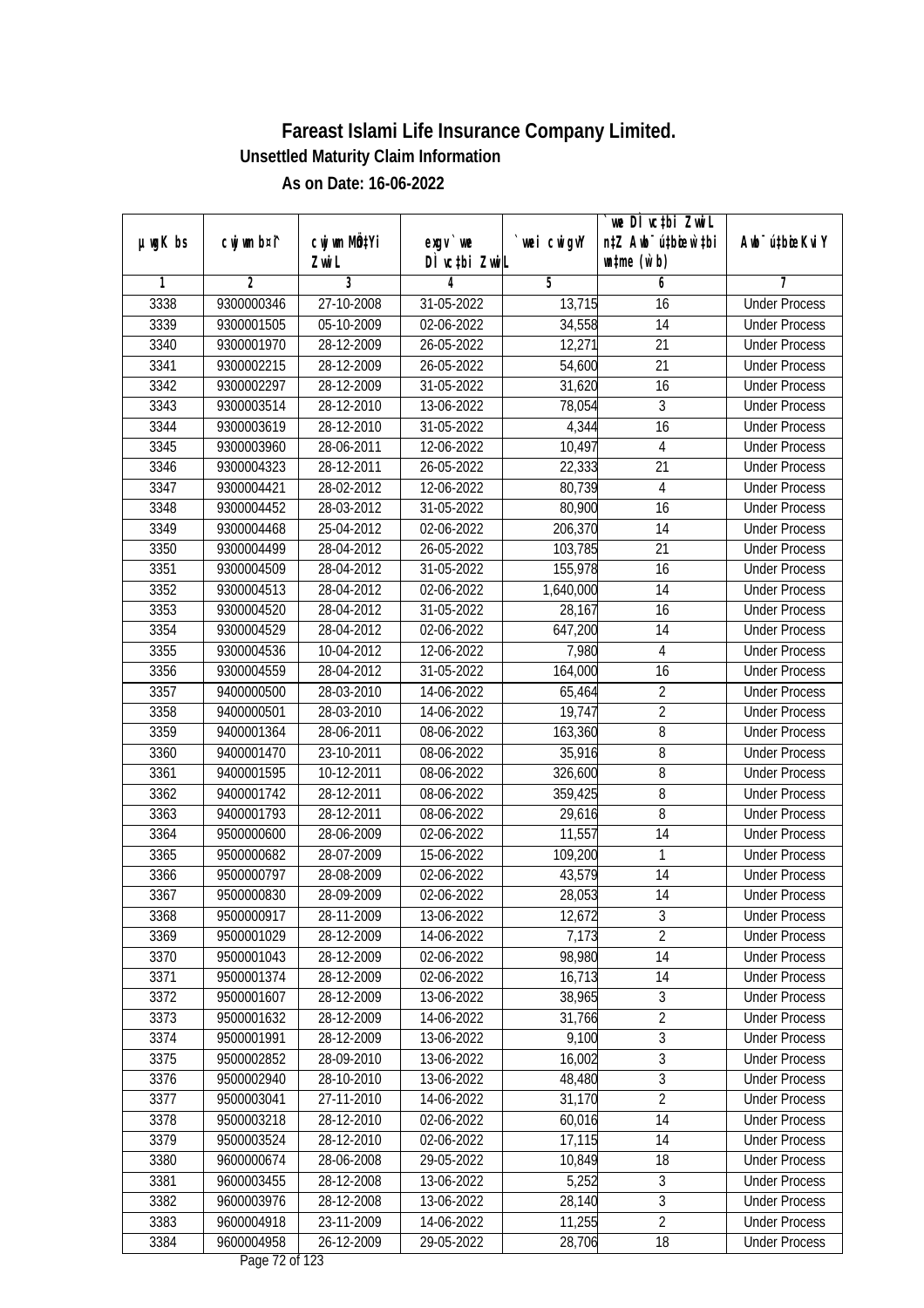|               |                | cwj wm MQtYi |                            |            | we DI vctbi ZwiL<br>n‡Z Awb <sup>-</sup> ú‡bioar`‡bi |                             |
|---------------|----------------|--------------|----------------------------|------------|------------------------------------------------------|-----------------------------|
| $µ$ ug $K$ bs | cwj wm b¤i^    | Zwi L        | $exgV$ we<br>DÌ vctbi ZwiL | wei cwigvY | $\n  untime\n  (u`b)\n$                              | Awb <sup>-</sup> ú‡bioeKviY |
| 1             | $\overline{2}$ | 3            | 4                          | 5          | 6                                                    | 7                           |
| 3385          | 9600005713     | 28-04-2010   | 13-06-2022                 | 23,530     | 3                                                    | <b>Under Process</b>        |
| 3386          | 9600005731     | 28-04-2010   | 13-06-2022                 | 23,530     | $\overline{3}$                                       | <b>Under Process</b>        |
| 3387          | 9700002671     | 28-07-2009   | 05-06-2022                 | 35,760     | $\overline{11}$                                      | <b>Under Process</b>        |
| 3388          | 9700003569     | 27-12-2009   | 15-06-2022                 | 8,967      | 1                                                    | <b>Under Process</b>        |
| 3389          | 9700004991     | 26-09-2010   | 09-06-2022                 | 121,200    | $\overline{7}$                                       | <b>Under Process</b>        |
| 3390          | 9700005436     | 28-12-2010   | 05-06-2022                 | 323,200    | $\overline{11}$                                      | <b>Under Process</b>        |
| 3391          | 9700006041     | 28-06-2011   | 05-06-2022                 | 11,030     | 11                                                   | <b>Under Process</b>        |
| 3392          | 9700007188     | 09-12-2015   | 09-06-2022                 | 20,000     | 7                                                    | <b>Under Process</b>        |
| 3393          | 9900000002     | 28-06-2010   | 06-06-2022                 | 10,990     | 10                                                   | <b>Under Process</b>        |
| 3394          | 0200016268     | 28-04-2012   | 15-06-2022                 | 98,400     | 1                                                    | <b>Under Process</b>        |
| 3395          | 0200016307     | 28-04-2012   | 16-06-2022                 | 90,205     | $\overline{0}$                                       | <b>Under Process</b>        |
| 3396          | 0200016314     | 28-04-2012   | 15-06-2022                 | 49,195     | 1                                                    | <b>Under Process</b>        |
| 3397          | 0200016324     | 28-04-2012   | 12-06-2022                 | 84,990     | $\overline{4}$                                       | <b>Under Process</b>        |
| 3398          | 0200016325     | 28-04-2012   | 15-06-2022                 | 39,687     | 1                                                    | <b>Under Process</b>        |
| 3399          | 0200016328     | 28-04-2012   | 01-06-2022                 | 164,003    | 15                                                   | <b>Under Process</b>        |
| 3400          | 0200016340     | 28-04-2012   | 15-06-2022                 | 129,455    | 1                                                    | <b>Under Process</b>        |
| 3401          | 0300027875     | 28-06-2010   | 31-05-2022                 | 17,195     | 16                                                   | <b>Under Process</b>        |
| 3402          | 0300030206     | 28-12-2011   | 31-05-2022                 | 163,300    | 16                                                   | <b>Under Process</b>        |
| 3403          | 0300030227     | 20-03-2012   | 31-05-2022                 | 68,660     | 16                                                   | <b>Under Process</b>        |
| 3404          | 0300030264     | 09-04-2012   | 31-05-2022                 | 22,360     | 16                                                   | <b>Under Process</b>        |
| 3405          | 0300030268     | 10-04-2012   | 31-05-2022                 | 164,000    | 16                                                   | <b>Under Process</b>        |
| 3406          | 0300030280     | 18-04-2012   | 31-05-2022                 | 328,000    | 16                                                   | <b>Under Process</b>        |
| 3407          | 0300030296     | 23-04-2012   | 31-05-2022                 | 82,000     | 16                                                   | <b>Under Process</b>        |
| 3408          | 0300030304     | 28-04-2012   | 31-05-2022                 | 161,080    | 16                                                   | <b>Under Process</b>        |
| 3409          | 0300030329     | 28-04-2012   | 06-06-2022                 | 49,200     | 10                                                   | <b>Under Process</b>        |
| 3410          | 0300030340     | 28-04-2012   | 31-05-2022                 | 146,240    | 16                                                   | <b>Under Process</b>        |
| 3411          | 0300030341     | 28-04-2012   | 06-06-2022                 | 98,400     | 10                                                   | <b>Under Process</b>        |
| 3412          | 0300030346     | 28-04-2012   | 31-05-2022                 | 49,200     | 16                                                   | <b>Under Process</b>        |
| 3413          | 0300030369     | 28-04-2012   | 31-05-2022                 | 164,010    | 16                                                   | <b>Under Process</b>        |
| 3414          | 0300030415     | 28-04-2012   | 31-05-2022                 | 328,700    | 16                                                   | <b>Under Process</b>        |
| 3415          | 0300030457     | 28-04-2012   | 31-05-2022                 | 161,280    | 16                                                   | <b>Under Process</b>        |
| 3416          | 0300030462     | 28-04-2012   | 31-05-2022                 | 164,068    | 16                                                   | <b>Under Process</b>        |
| 3417          | 0300030485     | 28-04-2012   | 31-05-2022                 | 328,000    | 16                                                   | <b>Under Process</b>        |
| 3418          | 0300030491     | 28-04-2012   | 06-06-2022                 | 164,050    | 10                                                   | <b>Under Process</b>        |
| 3419          | 0400009563     | 28-09-2009   | 31-05-2022                 | 8,605      | 16                                                   | <b>Under Process</b>        |
| 3420          | 0400009729     | 24-12-2009   | 12-06-2022                 | 33,896     | 4                                                    | <b>Under Process</b>        |
| 3421          | 0400009911     | 28-12-2009   | 30-05-2022                 | 47,507     | 17                                                   | <b>Under Process</b>        |
| 3422          | 0400009917     | 28-12-2009   | 31-05-2022                 | 54,600     | 16                                                   | <b>Under Process</b>        |
| 3423          | 0400010003     | 28-12-2009   | 14-06-2022                 | 23,571     | $\overline{2}$                                       | <b>Under Process</b>        |
| 3424          | 0400010214     | 28-12-2009   | 05-06-2022                 | 12,577     | 11                                                   | <b>Under Process</b>        |
| 3425          | 0400010366     | 28-12-2009   | 06-06-2022                 | 17,693     | 10                                                   | <b>Under Process</b>        |
| 3426          | 0400010625     | 28-12-2009   | 05-06-2022                 | 50,935     | 11                                                   | <b>Under Process</b>        |
| 3427          | 0400011022     | 28-03-2010   | 05-06-2022                 | 51,730     | 11                                                   | <b>Under Process</b>        |
| 3428          | 0400011029     | 28-03-2010   | 05-06-2022                 | 66,420     | 11                                                   | <b>Under Process</b>        |
| 3429          | 0400011041     | 28-03-2010   | 05-06-2022                 | 46,750     | 11                                                   | <b>Under Process</b>        |
| 3430          | 0400011048     | 28-04-2010   | 14-06-2022                 | 55,350     | $\overline{2}$                                       | <b>Under Process</b>        |
| 3431          | 0400011075     | 28-04-2010   | 05-06-2022                 | 27,459     | 11                                                   | <b>Under Process</b>        |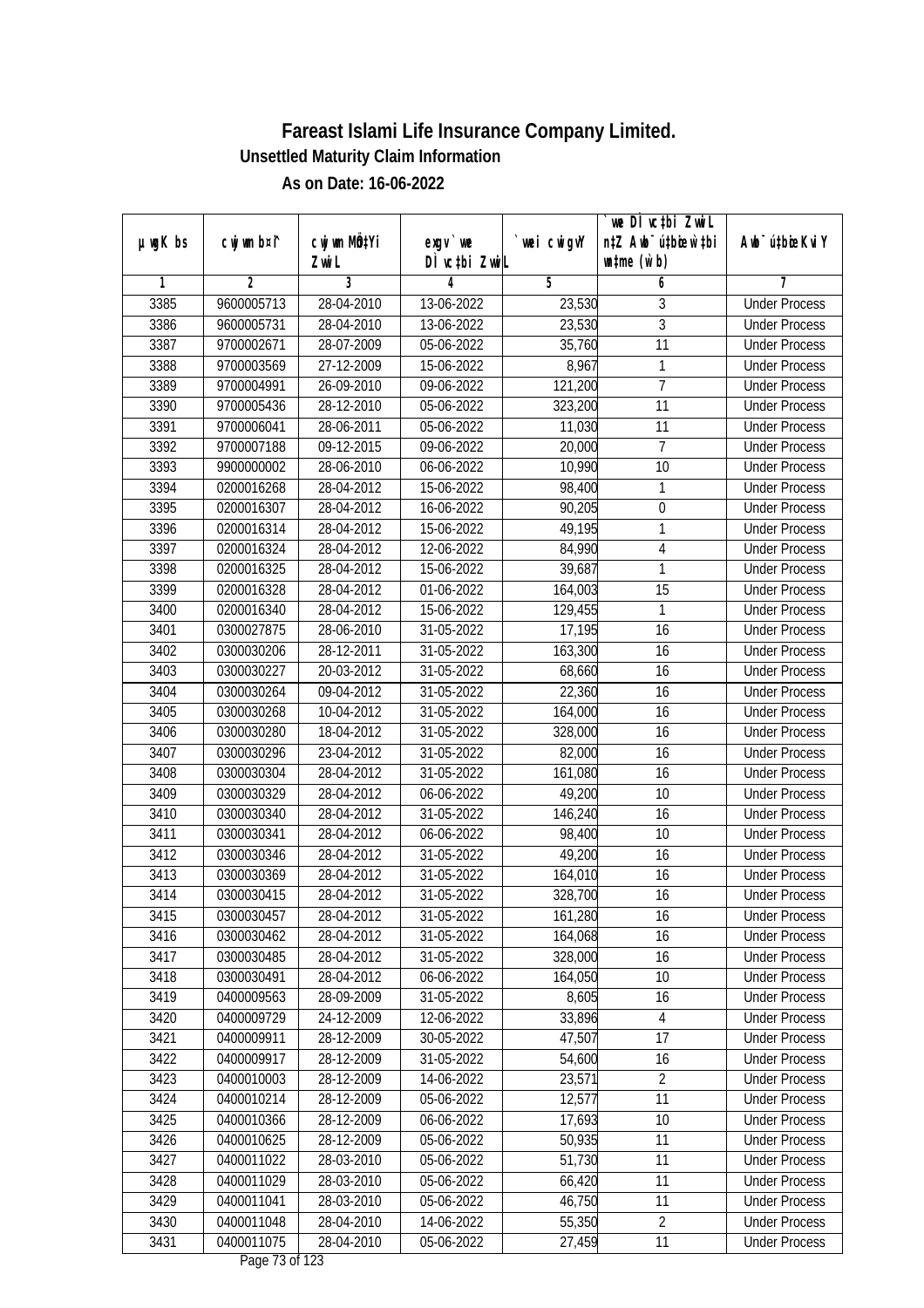| DÌ vctbi ZwiL<br>$\n  untime\n  (u`b)\n$<br>Zwi L<br>3<br>$\overline{2}$<br>5<br>6<br>1<br>4<br>7<br>3432<br>0400011081<br>28-04-2010<br>26-05-2022<br>43,835<br><b>Under Process</b><br>21<br>3433<br>28-12-2010<br>10<br>0400012064<br>06-06-2022<br>13,032<br><b>Under Process</b><br>3434<br>0400012217<br>28-04-2011<br>31-05-2022<br>10,645<br>16<br><b>Under Process</b><br>3435<br>28-03-2010<br>07-06-2022<br>9<br>0500021010<br>161,600<br><b>Under Process</b><br>$\overline{9}$<br>3436<br>0500021171<br>28-04-2010<br>553,700<br>07-06-2022<br><b>Under Process</b><br>$\overline{9}$<br>3437<br>0500021191<br>26-05-2010<br>07-06-2022<br>82,350<br><b>Under Process</b><br>$\overline{9}$<br>3438<br>0500021320<br>28-06-2010<br>317,360<br>07-06-2022<br><b>Under Process</b><br>3439<br>0500023697<br>$28-12-2011$<br>05-06-2022<br>816,500<br>11<br><b>Under Process</b><br>$\overline{9}$<br>3440<br>0500024060<br>28-12-2011<br>07-06-2022<br>23,117<br><b>Under Process</b><br>$\overline{9}$<br>179,631<br>3441<br>0500024133<br>28-12-2011<br>07-06-2022<br><b>Under Process</b><br>3442<br>$\overline{10}$<br>0500024426<br>28-12-2011<br>06-06-2022<br>114,311<br><b>Under Process</b><br>3443<br>11,180<br>9<br>0500024493<br>20-03-2012<br>07-06-2022<br><b>Under Process</b><br>$\overline{9}$<br>3444<br>323,600<br>0500024514<br>03-04-2012<br>07-06-2022<br><b>Under Process</b><br>9<br>3445<br>0500024551<br>28-04-2012<br>07-06-2022<br>328,000<br><b>Under Process</b><br>3446<br>0500024564<br>28-04-2012<br>02-06-2022<br>877,400<br>14<br><b>Under Process</b><br>9<br>3447<br>0500024583<br>28-04-2012<br>07-06-2022<br>44,720<br><b>Under Process</b><br>$\overline{9}$<br>3448<br>158,890<br>0500024634<br>28-04-2012<br>07-06-2022<br><b>Under Process</b><br>$\overline{9}$<br>3449<br>28-04-2012<br>0500024837<br>07-06-2022<br>80,600<br><b>Under Process</b><br>$\overline{9}$<br>3450<br>328,000<br>0500024875<br>28-04-2012<br>07-06-2022<br><b>Under Process</b><br>3451<br>0600034609<br>28-12-2011<br>12-06-2022<br>22,060<br><b>Under Process</b><br>4<br>9<br>3452<br>0600034891<br>28-02-2012<br>07-06-2022<br>180,400<br><b>Under Process</b><br>3453<br>25-03-2012<br>26-05-2022<br>47,418<br>21<br>0600034905<br><b>Under Process</b><br>$\overline{9}$<br>3454<br>25-04-2012<br>07-06-2022<br>49,200<br>0600034924<br><b>Under Process</b><br>$\overline{9}$<br>3455<br>28-04-2012<br>07-06-2022<br>49,200<br>0600034933<br><b>Under Process</b><br>$\mathfrak{Z}$<br>3456<br>0600034944<br>28-04-2012<br>13-06-2022<br>70,932<br><b>Under Process</b><br>3457<br>0600034963<br>28-04-2012<br>12-06-2022<br>44,720<br>$\overline{4}$<br><b>Under Process</b><br>3458<br>0600034968<br>28-04-2012<br>12-06-2022<br>50,000<br>$\overline{4}$<br><b>Under Process</b><br>9<br>3459<br>28-04-2012<br>82,000<br>0600034971<br>07-06-2022<br><b>Under Process</b><br>$\overline{4}$<br>3460<br>0600034976<br>28-04-2012<br>12-06-2022<br>246,000<br><b>Under Process</b><br>$\overline{9}$<br>3461<br>0600034977<br>28-04-2012<br>07-06-2022<br>48,316<br><b>Under Process</b><br>3462<br>0600034979<br>28-04-2012<br>13-06-2022<br>155,800<br>3<br><b>Under Process</b><br>0600034987<br>28-04-2012<br>4<br>3463<br>12-06-2022<br>82,000<br><b>Under Process</b><br>25-10-2008<br>19,130<br>$\boldsymbol{0}$<br>3464<br>0700012976<br>16-06-2022<br><b>Under Process</b><br>$\overline{3}$<br>5,268<br>3465<br>0700014990<br>27-12-2009<br>13-06-2022<br><b>Under Process</b><br>3466<br>0700015113<br>27-12-2009<br>$\boldsymbol{0}$<br>16-06-2022<br>46,000<br><b>Under Process</b><br>3467<br>27-12-2009<br>2,700<br>0700015423<br>05-06-2022<br>11<br><b>Under Process</b><br>0700015533<br>27-12-2009<br>3,536<br>11<br>3468<br>05-06-2022<br><b>Under Process</b><br>3<br>3469<br>0700015768<br>22,350<br>06-01-2010<br>13-06-2022<br><b>Under Process</b><br>11<br>3470<br>0700015847<br>28-02-2010<br>05-06-2022<br>22,144<br><b>Under Process</b><br>3471<br>0700015859<br>8,558<br>28-02-2010<br>16-06-2022<br>$\boldsymbol{0}$<br><b>Under Process</b><br>3472<br>3<br>0700015894<br>28-03-2010<br>13-06-2022<br>10,361<br><b>Under Process</b><br>3473<br>0700015920<br>28-03-2010<br>77,490<br>11<br>05-06-2022<br><b>Under Process</b><br>3474<br>0800011639<br>18-04-2012<br>328,001<br>11<br>05-06-2022<br><b>Under Process</b><br>7<br>820,000<br>3475<br>0800011770<br>28-05-2012<br>09-06-2022<br><b>Under Process</b><br>$\overline{7}$<br>3476<br>28-05-2012<br>0800011771<br>09-06-2022<br>820,000<br><b>Under Process</b><br>3477<br>0900000281<br>28-06-2009<br>52,818<br>31-05-2022<br>16<br><b>Under Process</b><br>3478<br>0900000481<br>19-10-2009<br>17,113<br>31-05-2022<br>16<br><b>Under Process</b> | $µ$ ug $K$ bs | cwj wm b¤i^ | cwj wm MQ <sup>1</sup> Yi | $exqu$ we | wei cwigvY | we DI vctbi ZwiL<br>n‡Z Awb <sup>-</sup> ú‡bioen`‡bi | Awb <sup>-</sup> ú‡bioeKviY |
|-------------------------------------------------------------------------------------------------------------------------------------------------------------------------------------------------------------------------------------------------------------------------------------------------------------------------------------------------------------------------------------------------------------------------------------------------------------------------------------------------------------------------------------------------------------------------------------------------------------------------------------------------------------------------------------------------------------------------------------------------------------------------------------------------------------------------------------------------------------------------------------------------------------------------------------------------------------------------------------------------------------------------------------------------------------------------------------------------------------------------------------------------------------------------------------------------------------------------------------------------------------------------------------------------------------------------------------------------------------------------------------------------------------------------------------------------------------------------------------------------------------------------------------------------------------------------------------------------------------------------------------------------------------------------------------------------------------------------------------------------------------------------------------------------------------------------------------------------------------------------------------------------------------------------------------------------------------------------------------------------------------------------------------------------------------------------------------------------------------------------------------------------------------------------------------------------------------------------------------------------------------------------------------------------------------------------------------------------------------------------------------------------------------------------------------------------------------------------------------------------------------------------------------------------------------------------------------------------------------------------------------------------------------------------------------------------------------------------------------------------------------------------------------------------------------------------------------------------------------------------------------------------------------------------------------------------------------------------------------------------------------------------------------------------------------------------------------------------------------------------------------------------------------------------------------------------------------------------------------------------------------------------------------------------------------------------------------------------------------------------------------------------------------------------------------------------------------------------------------------------------------------------------------------------------------------------------------------------------------------------------------------------------------------------------------------------------------------------------------------------------------------------------------------------------------------------------------------------------------------------------------------------------------------------------------------------------------------------------------------------------------------------------------------------------------------------------------------------------------------------------------------------------------------------------------------------------------------------------------------------------------------------------------------------------------------------------------------------------------------------------------------------------------------------------------------------------------------------------------------------------------------------------------------------------------------------------------------------------------------------------------------------------------------------------------------------------------------------------------------------------------------------------------------|---------------|-------------|---------------------------|-----------|------------|------------------------------------------------------|-----------------------------|
|                                                                                                                                                                                                                                                                                                                                                                                                                                                                                                                                                                                                                                                                                                                                                                                                                                                                                                                                                                                                                                                                                                                                                                                                                                                                                                                                                                                                                                                                                                                                                                                                                                                                                                                                                                                                                                                                                                                                                                                                                                                                                                                                                                                                                                                                                                                                                                                                                                                                                                                                                                                                                                                                                                                                                                                                                                                                                                                                                                                                                                                                                                                                                                                                                                                                                                                                                                                                                                                                                                                                                                                                                                                                                                                                                                                                                                                                                                                                                                                                                                                                                                                                                                                                                                                                                                                                                                                                                                                                                                                                                                                                                                                                                                                                                                                           |               |             |                           |           |            |                                                      |                             |
|                                                                                                                                                                                                                                                                                                                                                                                                                                                                                                                                                                                                                                                                                                                                                                                                                                                                                                                                                                                                                                                                                                                                                                                                                                                                                                                                                                                                                                                                                                                                                                                                                                                                                                                                                                                                                                                                                                                                                                                                                                                                                                                                                                                                                                                                                                                                                                                                                                                                                                                                                                                                                                                                                                                                                                                                                                                                                                                                                                                                                                                                                                                                                                                                                                                                                                                                                                                                                                                                                                                                                                                                                                                                                                                                                                                                                                                                                                                                                                                                                                                                                                                                                                                                                                                                                                                                                                                                                                                                                                                                                                                                                                                                                                                                                                                           |               |             |                           |           |            |                                                      |                             |
|                                                                                                                                                                                                                                                                                                                                                                                                                                                                                                                                                                                                                                                                                                                                                                                                                                                                                                                                                                                                                                                                                                                                                                                                                                                                                                                                                                                                                                                                                                                                                                                                                                                                                                                                                                                                                                                                                                                                                                                                                                                                                                                                                                                                                                                                                                                                                                                                                                                                                                                                                                                                                                                                                                                                                                                                                                                                                                                                                                                                                                                                                                                                                                                                                                                                                                                                                                                                                                                                                                                                                                                                                                                                                                                                                                                                                                                                                                                                                                                                                                                                                                                                                                                                                                                                                                                                                                                                                                                                                                                                                                                                                                                                                                                                                                                           |               |             |                           |           |            |                                                      |                             |
|                                                                                                                                                                                                                                                                                                                                                                                                                                                                                                                                                                                                                                                                                                                                                                                                                                                                                                                                                                                                                                                                                                                                                                                                                                                                                                                                                                                                                                                                                                                                                                                                                                                                                                                                                                                                                                                                                                                                                                                                                                                                                                                                                                                                                                                                                                                                                                                                                                                                                                                                                                                                                                                                                                                                                                                                                                                                                                                                                                                                                                                                                                                                                                                                                                                                                                                                                                                                                                                                                                                                                                                                                                                                                                                                                                                                                                                                                                                                                                                                                                                                                                                                                                                                                                                                                                                                                                                                                                                                                                                                                                                                                                                                                                                                                                                           |               |             |                           |           |            |                                                      |                             |
|                                                                                                                                                                                                                                                                                                                                                                                                                                                                                                                                                                                                                                                                                                                                                                                                                                                                                                                                                                                                                                                                                                                                                                                                                                                                                                                                                                                                                                                                                                                                                                                                                                                                                                                                                                                                                                                                                                                                                                                                                                                                                                                                                                                                                                                                                                                                                                                                                                                                                                                                                                                                                                                                                                                                                                                                                                                                                                                                                                                                                                                                                                                                                                                                                                                                                                                                                                                                                                                                                                                                                                                                                                                                                                                                                                                                                                                                                                                                                                                                                                                                                                                                                                                                                                                                                                                                                                                                                                                                                                                                                                                                                                                                                                                                                                                           |               |             |                           |           |            |                                                      |                             |
|                                                                                                                                                                                                                                                                                                                                                                                                                                                                                                                                                                                                                                                                                                                                                                                                                                                                                                                                                                                                                                                                                                                                                                                                                                                                                                                                                                                                                                                                                                                                                                                                                                                                                                                                                                                                                                                                                                                                                                                                                                                                                                                                                                                                                                                                                                                                                                                                                                                                                                                                                                                                                                                                                                                                                                                                                                                                                                                                                                                                                                                                                                                                                                                                                                                                                                                                                                                                                                                                                                                                                                                                                                                                                                                                                                                                                                                                                                                                                                                                                                                                                                                                                                                                                                                                                                                                                                                                                                                                                                                                                                                                                                                                                                                                                                                           |               |             |                           |           |            |                                                      |                             |
|                                                                                                                                                                                                                                                                                                                                                                                                                                                                                                                                                                                                                                                                                                                                                                                                                                                                                                                                                                                                                                                                                                                                                                                                                                                                                                                                                                                                                                                                                                                                                                                                                                                                                                                                                                                                                                                                                                                                                                                                                                                                                                                                                                                                                                                                                                                                                                                                                                                                                                                                                                                                                                                                                                                                                                                                                                                                                                                                                                                                                                                                                                                                                                                                                                                                                                                                                                                                                                                                                                                                                                                                                                                                                                                                                                                                                                                                                                                                                                                                                                                                                                                                                                                                                                                                                                                                                                                                                                                                                                                                                                                                                                                                                                                                                                                           |               |             |                           |           |            |                                                      |                             |
|                                                                                                                                                                                                                                                                                                                                                                                                                                                                                                                                                                                                                                                                                                                                                                                                                                                                                                                                                                                                                                                                                                                                                                                                                                                                                                                                                                                                                                                                                                                                                                                                                                                                                                                                                                                                                                                                                                                                                                                                                                                                                                                                                                                                                                                                                                                                                                                                                                                                                                                                                                                                                                                                                                                                                                                                                                                                                                                                                                                                                                                                                                                                                                                                                                                                                                                                                                                                                                                                                                                                                                                                                                                                                                                                                                                                                                                                                                                                                                                                                                                                                                                                                                                                                                                                                                                                                                                                                                                                                                                                                                                                                                                                                                                                                                                           |               |             |                           |           |            |                                                      |                             |
|                                                                                                                                                                                                                                                                                                                                                                                                                                                                                                                                                                                                                                                                                                                                                                                                                                                                                                                                                                                                                                                                                                                                                                                                                                                                                                                                                                                                                                                                                                                                                                                                                                                                                                                                                                                                                                                                                                                                                                                                                                                                                                                                                                                                                                                                                                                                                                                                                                                                                                                                                                                                                                                                                                                                                                                                                                                                                                                                                                                                                                                                                                                                                                                                                                                                                                                                                                                                                                                                                                                                                                                                                                                                                                                                                                                                                                                                                                                                                                                                                                                                                                                                                                                                                                                                                                                                                                                                                                                                                                                                                                                                                                                                                                                                                                                           |               |             |                           |           |            |                                                      |                             |
|                                                                                                                                                                                                                                                                                                                                                                                                                                                                                                                                                                                                                                                                                                                                                                                                                                                                                                                                                                                                                                                                                                                                                                                                                                                                                                                                                                                                                                                                                                                                                                                                                                                                                                                                                                                                                                                                                                                                                                                                                                                                                                                                                                                                                                                                                                                                                                                                                                                                                                                                                                                                                                                                                                                                                                                                                                                                                                                                                                                                                                                                                                                                                                                                                                                                                                                                                                                                                                                                                                                                                                                                                                                                                                                                                                                                                                                                                                                                                                                                                                                                                                                                                                                                                                                                                                                                                                                                                                                                                                                                                                                                                                                                                                                                                                                           |               |             |                           |           |            |                                                      |                             |
|                                                                                                                                                                                                                                                                                                                                                                                                                                                                                                                                                                                                                                                                                                                                                                                                                                                                                                                                                                                                                                                                                                                                                                                                                                                                                                                                                                                                                                                                                                                                                                                                                                                                                                                                                                                                                                                                                                                                                                                                                                                                                                                                                                                                                                                                                                                                                                                                                                                                                                                                                                                                                                                                                                                                                                                                                                                                                                                                                                                                                                                                                                                                                                                                                                                                                                                                                                                                                                                                                                                                                                                                                                                                                                                                                                                                                                                                                                                                                                                                                                                                                                                                                                                                                                                                                                                                                                                                                                                                                                                                                                                                                                                                                                                                                                                           |               |             |                           |           |            |                                                      |                             |
|                                                                                                                                                                                                                                                                                                                                                                                                                                                                                                                                                                                                                                                                                                                                                                                                                                                                                                                                                                                                                                                                                                                                                                                                                                                                                                                                                                                                                                                                                                                                                                                                                                                                                                                                                                                                                                                                                                                                                                                                                                                                                                                                                                                                                                                                                                                                                                                                                                                                                                                                                                                                                                                                                                                                                                                                                                                                                                                                                                                                                                                                                                                                                                                                                                                                                                                                                                                                                                                                                                                                                                                                                                                                                                                                                                                                                                                                                                                                                                                                                                                                                                                                                                                                                                                                                                                                                                                                                                                                                                                                                                                                                                                                                                                                                                                           |               |             |                           |           |            |                                                      |                             |
|                                                                                                                                                                                                                                                                                                                                                                                                                                                                                                                                                                                                                                                                                                                                                                                                                                                                                                                                                                                                                                                                                                                                                                                                                                                                                                                                                                                                                                                                                                                                                                                                                                                                                                                                                                                                                                                                                                                                                                                                                                                                                                                                                                                                                                                                                                                                                                                                                                                                                                                                                                                                                                                                                                                                                                                                                                                                                                                                                                                                                                                                                                                                                                                                                                                                                                                                                                                                                                                                                                                                                                                                                                                                                                                                                                                                                                                                                                                                                                                                                                                                                                                                                                                                                                                                                                                                                                                                                                                                                                                                                                                                                                                                                                                                                                                           |               |             |                           |           |            |                                                      |                             |
|                                                                                                                                                                                                                                                                                                                                                                                                                                                                                                                                                                                                                                                                                                                                                                                                                                                                                                                                                                                                                                                                                                                                                                                                                                                                                                                                                                                                                                                                                                                                                                                                                                                                                                                                                                                                                                                                                                                                                                                                                                                                                                                                                                                                                                                                                                                                                                                                                                                                                                                                                                                                                                                                                                                                                                                                                                                                                                                                                                                                                                                                                                                                                                                                                                                                                                                                                                                                                                                                                                                                                                                                                                                                                                                                                                                                                                                                                                                                                                                                                                                                                                                                                                                                                                                                                                                                                                                                                                                                                                                                                                                                                                                                                                                                                                                           |               |             |                           |           |            |                                                      |                             |
|                                                                                                                                                                                                                                                                                                                                                                                                                                                                                                                                                                                                                                                                                                                                                                                                                                                                                                                                                                                                                                                                                                                                                                                                                                                                                                                                                                                                                                                                                                                                                                                                                                                                                                                                                                                                                                                                                                                                                                                                                                                                                                                                                                                                                                                                                                                                                                                                                                                                                                                                                                                                                                                                                                                                                                                                                                                                                                                                                                                                                                                                                                                                                                                                                                                                                                                                                                                                                                                                                                                                                                                                                                                                                                                                                                                                                                                                                                                                                                                                                                                                                                                                                                                                                                                                                                                                                                                                                                                                                                                                                                                                                                                                                                                                                                                           |               |             |                           |           |            |                                                      |                             |
|                                                                                                                                                                                                                                                                                                                                                                                                                                                                                                                                                                                                                                                                                                                                                                                                                                                                                                                                                                                                                                                                                                                                                                                                                                                                                                                                                                                                                                                                                                                                                                                                                                                                                                                                                                                                                                                                                                                                                                                                                                                                                                                                                                                                                                                                                                                                                                                                                                                                                                                                                                                                                                                                                                                                                                                                                                                                                                                                                                                                                                                                                                                                                                                                                                                                                                                                                                                                                                                                                                                                                                                                                                                                                                                                                                                                                                                                                                                                                                                                                                                                                                                                                                                                                                                                                                                                                                                                                                                                                                                                                                                                                                                                                                                                                                                           |               |             |                           |           |            |                                                      |                             |
|                                                                                                                                                                                                                                                                                                                                                                                                                                                                                                                                                                                                                                                                                                                                                                                                                                                                                                                                                                                                                                                                                                                                                                                                                                                                                                                                                                                                                                                                                                                                                                                                                                                                                                                                                                                                                                                                                                                                                                                                                                                                                                                                                                                                                                                                                                                                                                                                                                                                                                                                                                                                                                                                                                                                                                                                                                                                                                                                                                                                                                                                                                                                                                                                                                                                                                                                                                                                                                                                                                                                                                                                                                                                                                                                                                                                                                                                                                                                                                                                                                                                                                                                                                                                                                                                                                                                                                                                                                                                                                                                                                                                                                                                                                                                                                                           |               |             |                           |           |            |                                                      |                             |
|                                                                                                                                                                                                                                                                                                                                                                                                                                                                                                                                                                                                                                                                                                                                                                                                                                                                                                                                                                                                                                                                                                                                                                                                                                                                                                                                                                                                                                                                                                                                                                                                                                                                                                                                                                                                                                                                                                                                                                                                                                                                                                                                                                                                                                                                                                                                                                                                                                                                                                                                                                                                                                                                                                                                                                                                                                                                                                                                                                                                                                                                                                                                                                                                                                                                                                                                                                                                                                                                                                                                                                                                                                                                                                                                                                                                                                                                                                                                                                                                                                                                                                                                                                                                                                                                                                                                                                                                                                                                                                                                                                                                                                                                                                                                                                                           |               |             |                           |           |            |                                                      |                             |
|                                                                                                                                                                                                                                                                                                                                                                                                                                                                                                                                                                                                                                                                                                                                                                                                                                                                                                                                                                                                                                                                                                                                                                                                                                                                                                                                                                                                                                                                                                                                                                                                                                                                                                                                                                                                                                                                                                                                                                                                                                                                                                                                                                                                                                                                                                                                                                                                                                                                                                                                                                                                                                                                                                                                                                                                                                                                                                                                                                                                                                                                                                                                                                                                                                                                                                                                                                                                                                                                                                                                                                                                                                                                                                                                                                                                                                                                                                                                                                                                                                                                                                                                                                                                                                                                                                                                                                                                                                                                                                                                                                                                                                                                                                                                                                                           |               |             |                           |           |            |                                                      |                             |
|                                                                                                                                                                                                                                                                                                                                                                                                                                                                                                                                                                                                                                                                                                                                                                                                                                                                                                                                                                                                                                                                                                                                                                                                                                                                                                                                                                                                                                                                                                                                                                                                                                                                                                                                                                                                                                                                                                                                                                                                                                                                                                                                                                                                                                                                                                                                                                                                                                                                                                                                                                                                                                                                                                                                                                                                                                                                                                                                                                                                                                                                                                                                                                                                                                                                                                                                                                                                                                                                                                                                                                                                                                                                                                                                                                                                                                                                                                                                                                                                                                                                                                                                                                                                                                                                                                                                                                                                                                                                                                                                                                                                                                                                                                                                                                                           |               |             |                           |           |            |                                                      |                             |
|                                                                                                                                                                                                                                                                                                                                                                                                                                                                                                                                                                                                                                                                                                                                                                                                                                                                                                                                                                                                                                                                                                                                                                                                                                                                                                                                                                                                                                                                                                                                                                                                                                                                                                                                                                                                                                                                                                                                                                                                                                                                                                                                                                                                                                                                                                                                                                                                                                                                                                                                                                                                                                                                                                                                                                                                                                                                                                                                                                                                                                                                                                                                                                                                                                                                                                                                                                                                                                                                                                                                                                                                                                                                                                                                                                                                                                                                                                                                                                                                                                                                                                                                                                                                                                                                                                                                                                                                                                                                                                                                                                                                                                                                                                                                                                                           |               |             |                           |           |            |                                                      |                             |
|                                                                                                                                                                                                                                                                                                                                                                                                                                                                                                                                                                                                                                                                                                                                                                                                                                                                                                                                                                                                                                                                                                                                                                                                                                                                                                                                                                                                                                                                                                                                                                                                                                                                                                                                                                                                                                                                                                                                                                                                                                                                                                                                                                                                                                                                                                                                                                                                                                                                                                                                                                                                                                                                                                                                                                                                                                                                                                                                                                                                                                                                                                                                                                                                                                                                                                                                                                                                                                                                                                                                                                                                                                                                                                                                                                                                                                                                                                                                                                                                                                                                                                                                                                                                                                                                                                                                                                                                                                                                                                                                                                                                                                                                                                                                                                                           |               |             |                           |           |            |                                                      |                             |
|                                                                                                                                                                                                                                                                                                                                                                                                                                                                                                                                                                                                                                                                                                                                                                                                                                                                                                                                                                                                                                                                                                                                                                                                                                                                                                                                                                                                                                                                                                                                                                                                                                                                                                                                                                                                                                                                                                                                                                                                                                                                                                                                                                                                                                                                                                                                                                                                                                                                                                                                                                                                                                                                                                                                                                                                                                                                                                                                                                                                                                                                                                                                                                                                                                                                                                                                                                                                                                                                                                                                                                                                                                                                                                                                                                                                                                                                                                                                                                                                                                                                                                                                                                                                                                                                                                                                                                                                                                                                                                                                                                                                                                                                                                                                                                                           |               |             |                           |           |            |                                                      |                             |
|                                                                                                                                                                                                                                                                                                                                                                                                                                                                                                                                                                                                                                                                                                                                                                                                                                                                                                                                                                                                                                                                                                                                                                                                                                                                                                                                                                                                                                                                                                                                                                                                                                                                                                                                                                                                                                                                                                                                                                                                                                                                                                                                                                                                                                                                                                                                                                                                                                                                                                                                                                                                                                                                                                                                                                                                                                                                                                                                                                                                                                                                                                                                                                                                                                                                                                                                                                                                                                                                                                                                                                                                                                                                                                                                                                                                                                                                                                                                                                                                                                                                                                                                                                                                                                                                                                                                                                                                                                                                                                                                                                                                                                                                                                                                                                                           |               |             |                           |           |            |                                                      |                             |
|                                                                                                                                                                                                                                                                                                                                                                                                                                                                                                                                                                                                                                                                                                                                                                                                                                                                                                                                                                                                                                                                                                                                                                                                                                                                                                                                                                                                                                                                                                                                                                                                                                                                                                                                                                                                                                                                                                                                                                                                                                                                                                                                                                                                                                                                                                                                                                                                                                                                                                                                                                                                                                                                                                                                                                                                                                                                                                                                                                                                                                                                                                                                                                                                                                                                                                                                                                                                                                                                                                                                                                                                                                                                                                                                                                                                                                                                                                                                                                                                                                                                                                                                                                                                                                                                                                                                                                                                                                                                                                                                                                                                                                                                                                                                                                                           |               |             |                           |           |            |                                                      |                             |
|                                                                                                                                                                                                                                                                                                                                                                                                                                                                                                                                                                                                                                                                                                                                                                                                                                                                                                                                                                                                                                                                                                                                                                                                                                                                                                                                                                                                                                                                                                                                                                                                                                                                                                                                                                                                                                                                                                                                                                                                                                                                                                                                                                                                                                                                                                                                                                                                                                                                                                                                                                                                                                                                                                                                                                                                                                                                                                                                                                                                                                                                                                                                                                                                                                                                                                                                                                                                                                                                                                                                                                                                                                                                                                                                                                                                                                                                                                                                                                                                                                                                                                                                                                                                                                                                                                                                                                                                                                                                                                                                                                                                                                                                                                                                                                                           |               |             |                           |           |            |                                                      |                             |
|                                                                                                                                                                                                                                                                                                                                                                                                                                                                                                                                                                                                                                                                                                                                                                                                                                                                                                                                                                                                                                                                                                                                                                                                                                                                                                                                                                                                                                                                                                                                                                                                                                                                                                                                                                                                                                                                                                                                                                                                                                                                                                                                                                                                                                                                                                                                                                                                                                                                                                                                                                                                                                                                                                                                                                                                                                                                                                                                                                                                                                                                                                                                                                                                                                                                                                                                                                                                                                                                                                                                                                                                                                                                                                                                                                                                                                                                                                                                                                                                                                                                                                                                                                                                                                                                                                                                                                                                                                                                                                                                                                                                                                                                                                                                                                                           |               |             |                           |           |            |                                                      |                             |
|                                                                                                                                                                                                                                                                                                                                                                                                                                                                                                                                                                                                                                                                                                                                                                                                                                                                                                                                                                                                                                                                                                                                                                                                                                                                                                                                                                                                                                                                                                                                                                                                                                                                                                                                                                                                                                                                                                                                                                                                                                                                                                                                                                                                                                                                                                                                                                                                                                                                                                                                                                                                                                                                                                                                                                                                                                                                                                                                                                                                                                                                                                                                                                                                                                                                                                                                                                                                                                                                                                                                                                                                                                                                                                                                                                                                                                                                                                                                                                                                                                                                                                                                                                                                                                                                                                                                                                                                                                                                                                                                                                                                                                                                                                                                                                                           |               |             |                           |           |            |                                                      |                             |
|                                                                                                                                                                                                                                                                                                                                                                                                                                                                                                                                                                                                                                                                                                                                                                                                                                                                                                                                                                                                                                                                                                                                                                                                                                                                                                                                                                                                                                                                                                                                                                                                                                                                                                                                                                                                                                                                                                                                                                                                                                                                                                                                                                                                                                                                                                                                                                                                                                                                                                                                                                                                                                                                                                                                                                                                                                                                                                                                                                                                                                                                                                                                                                                                                                                                                                                                                                                                                                                                                                                                                                                                                                                                                                                                                                                                                                                                                                                                                                                                                                                                                                                                                                                                                                                                                                                                                                                                                                                                                                                                                                                                                                                                                                                                                                                           |               |             |                           |           |            |                                                      |                             |
|                                                                                                                                                                                                                                                                                                                                                                                                                                                                                                                                                                                                                                                                                                                                                                                                                                                                                                                                                                                                                                                                                                                                                                                                                                                                                                                                                                                                                                                                                                                                                                                                                                                                                                                                                                                                                                                                                                                                                                                                                                                                                                                                                                                                                                                                                                                                                                                                                                                                                                                                                                                                                                                                                                                                                                                                                                                                                                                                                                                                                                                                                                                                                                                                                                                                                                                                                                                                                                                                                                                                                                                                                                                                                                                                                                                                                                                                                                                                                                                                                                                                                                                                                                                                                                                                                                                                                                                                                                                                                                                                                                                                                                                                                                                                                                                           |               |             |                           |           |            |                                                      |                             |
|                                                                                                                                                                                                                                                                                                                                                                                                                                                                                                                                                                                                                                                                                                                                                                                                                                                                                                                                                                                                                                                                                                                                                                                                                                                                                                                                                                                                                                                                                                                                                                                                                                                                                                                                                                                                                                                                                                                                                                                                                                                                                                                                                                                                                                                                                                                                                                                                                                                                                                                                                                                                                                                                                                                                                                                                                                                                                                                                                                                                                                                                                                                                                                                                                                                                                                                                                                                                                                                                                                                                                                                                                                                                                                                                                                                                                                                                                                                                                                                                                                                                                                                                                                                                                                                                                                                                                                                                                                                                                                                                                                                                                                                                                                                                                                                           |               |             |                           |           |            |                                                      |                             |
|                                                                                                                                                                                                                                                                                                                                                                                                                                                                                                                                                                                                                                                                                                                                                                                                                                                                                                                                                                                                                                                                                                                                                                                                                                                                                                                                                                                                                                                                                                                                                                                                                                                                                                                                                                                                                                                                                                                                                                                                                                                                                                                                                                                                                                                                                                                                                                                                                                                                                                                                                                                                                                                                                                                                                                                                                                                                                                                                                                                                                                                                                                                                                                                                                                                                                                                                                                                                                                                                                                                                                                                                                                                                                                                                                                                                                                                                                                                                                                                                                                                                                                                                                                                                                                                                                                                                                                                                                                                                                                                                                                                                                                                                                                                                                                                           |               |             |                           |           |            |                                                      |                             |
|                                                                                                                                                                                                                                                                                                                                                                                                                                                                                                                                                                                                                                                                                                                                                                                                                                                                                                                                                                                                                                                                                                                                                                                                                                                                                                                                                                                                                                                                                                                                                                                                                                                                                                                                                                                                                                                                                                                                                                                                                                                                                                                                                                                                                                                                                                                                                                                                                                                                                                                                                                                                                                                                                                                                                                                                                                                                                                                                                                                                                                                                                                                                                                                                                                                                                                                                                                                                                                                                                                                                                                                                                                                                                                                                                                                                                                                                                                                                                                                                                                                                                                                                                                                                                                                                                                                                                                                                                                                                                                                                                                                                                                                                                                                                                                                           |               |             |                           |           |            |                                                      |                             |
|                                                                                                                                                                                                                                                                                                                                                                                                                                                                                                                                                                                                                                                                                                                                                                                                                                                                                                                                                                                                                                                                                                                                                                                                                                                                                                                                                                                                                                                                                                                                                                                                                                                                                                                                                                                                                                                                                                                                                                                                                                                                                                                                                                                                                                                                                                                                                                                                                                                                                                                                                                                                                                                                                                                                                                                                                                                                                                                                                                                                                                                                                                                                                                                                                                                                                                                                                                                                                                                                                                                                                                                                                                                                                                                                                                                                                                                                                                                                                                                                                                                                                                                                                                                                                                                                                                                                                                                                                                                                                                                                                                                                                                                                                                                                                                                           |               |             |                           |           |            |                                                      |                             |
|                                                                                                                                                                                                                                                                                                                                                                                                                                                                                                                                                                                                                                                                                                                                                                                                                                                                                                                                                                                                                                                                                                                                                                                                                                                                                                                                                                                                                                                                                                                                                                                                                                                                                                                                                                                                                                                                                                                                                                                                                                                                                                                                                                                                                                                                                                                                                                                                                                                                                                                                                                                                                                                                                                                                                                                                                                                                                                                                                                                                                                                                                                                                                                                                                                                                                                                                                                                                                                                                                                                                                                                                                                                                                                                                                                                                                                                                                                                                                                                                                                                                                                                                                                                                                                                                                                                                                                                                                                                                                                                                                                                                                                                                                                                                                                                           |               |             |                           |           |            |                                                      |                             |
|                                                                                                                                                                                                                                                                                                                                                                                                                                                                                                                                                                                                                                                                                                                                                                                                                                                                                                                                                                                                                                                                                                                                                                                                                                                                                                                                                                                                                                                                                                                                                                                                                                                                                                                                                                                                                                                                                                                                                                                                                                                                                                                                                                                                                                                                                                                                                                                                                                                                                                                                                                                                                                                                                                                                                                                                                                                                                                                                                                                                                                                                                                                                                                                                                                                                                                                                                                                                                                                                                                                                                                                                                                                                                                                                                                                                                                                                                                                                                                                                                                                                                                                                                                                                                                                                                                                                                                                                                                                                                                                                                                                                                                                                                                                                                                                           |               |             |                           |           |            |                                                      |                             |
|                                                                                                                                                                                                                                                                                                                                                                                                                                                                                                                                                                                                                                                                                                                                                                                                                                                                                                                                                                                                                                                                                                                                                                                                                                                                                                                                                                                                                                                                                                                                                                                                                                                                                                                                                                                                                                                                                                                                                                                                                                                                                                                                                                                                                                                                                                                                                                                                                                                                                                                                                                                                                                                                                                                                                                                                                                                                                                                                                                                                                                                                                                                                                                                                                                                                                                                                                                                                                                                                                                                                                                                                                                                                                                                                                                                                                                                                                                                                                                                                                                                                                                                                                                                                                                                                                                                                                                                                                                                                                                                                                                                                                                                                                                                                                                                           |               |             |                           |           |            |                                                      |                             |
|                                                                                                                                                                                                                                                                                                                                                                                                                                                                                                                                                                                                                                                                                                                                                                                                                                                                                                                                                                                                                                                                                                                                                                                                                                                                                                                                                                                                                                                                                                                                                                                                                                                                                                                                                                                                                                                                                                                                                                                                                                                                                                                                                                                                                                                                                                                                                                                                                                                                                                                                                                                                                                                                                                                                                                                                                                                                                                                                                                                                                                                                                                                                                                                                                                                                                                                                                                                                                                                                                                                                                                                                                                                                                                                                                                                                                                                                                                                                                                                                                                                                                                                                                                                                                                                                                                                                                                                                                                                                                                                                                                                                                                                                                                                                                                                           |               |             |                           |           |            |                                                      |                             |
|                                                                                                                                                                                                                                                                                                                                                                                                                                                                                                                                                                                                                                                                                                                                                                                                                                                                                                                                                                                                                                                                                                                                                                                                                                                                                                                                                                                                                                                                                                                                                                                                                                                                                                                                                                                                                                                                                                                                                                                                                                                                                                                                                                                                                                                                                                                                                                                                                                                                                                                                                                                                                                                                                                                                                                                                                                                                                                                                                                                                                                                                                                                                                                                                                                                                                                                                                                                                                                                                                                                                                                                                                                                                                                                                                                                                                                                                                                                                                                                                                                                                                                                                                                                                                                                                                                                                                                                                                                                                                                                                                                                                                                                                                                                                                                                           |               |             |                           |           |            |                                                      |                             |
|                                                                                                                                                                                                                                                                                                                                                                                                                                                                                                                                                                                                                                                                                                                                                                                                                                                                                                                                                                                                                                                                                                                                                                                                                                                                                                                                                                                                                                                                                                                                                                                                                                                                                                                                                                                                                                                                                                                                                                                                                                                                                                                                                                                                                                                                                                                                                                                                                                                                                                                                                                                                                                                                                                                                                                                                                                                                                                                                                                                                                                                                                                                                                                                                                                                                                                                                                                                                                                                                                                                                                                                                                                                                                                                                                                                                                                                                                                                                                                                                                                                                                                                                                                                                                                                                                                                                                                                                                                                                                                                                                                                                                                                                                                                                                                                           |               |             |                           |           |            |                                                      |                             |
|                                                                                                                                                                                                                                                                                                                                                                                                                                                                                                                                                                                                                                                                                                                                                                                                                                                                                                                                                                                                                                                                                                                                                                                                                                                                                                                                                                                                                                                                                                                                                                                                                                                                                                                                                                                                                                                                                                                                                                                                                                                                                                                                                                                                                                                                                                                                                                                                                                                                                                                                                                                                                                                                                                                                                                                                                                                                                                                                                                                                                                                                                                                                                                                                                                                                                                                                                                                                                                                                                                                                                                                                                                                                                                                                                                                                                                                                                                                                                                                                                                                                                                                                                                                                                                                                                                                                                                                                                                                                                                                                                                                                                                                                                                                                                                                           |               |             |                           |           |            |                                                      |                             |
|                                                                                                                                                                                                                                                                                                                                                                                                                                                                                                                                                                                                                                                                                                                                                                                                                                                                                                                                                                                                                                                                                                                                                                                                                                                                                                                                                                                                                                                                                                                                                                                                                                                                                                                                                                                                                                                                                                                                                                                                                                                                                                                                                                                                                                                                                                                                                                                                                                                                                                                                                                                                                                                                                                                                                                                                                                                                                                                                                                                                                                                                                                                                                                                                                                                                                                                                                                                                                                                                                                                                                                                                                                                                                                                                                                                                                                                                                                                                                                                                                                                                                                                                                                                                                                                                                                                                                                                                                                                                                                                                                                                                                                                                                                                                                                                           |               |             |                           |           |            |                                                      |                             |
|                                                                                                                                                                                                                                                                                                                                                                                                                                                                                                                                                                                                                                                                                                                                                                                                                                                                                                                                                                                                                                                                                                                                                                                                                                                                                                                                                                                                                                                                                                                                                                                                                                                                                                                                                                                                                                                                                                                                                                                                                                                                                                                                                                                                                                                                                                                                                                                                                                                                                                                                                                                                                                                                                                                                                                                                                                                                                                                                                                                                                                                                                                                                                                                                                                                                                                                                                                                                                                                                                                                                                                                                                                                                                                                                                                                                                                                                                                                                                                                                                                                                                                                                                                                                                                                                                                                                                                                                                                                                                                                                                                                                                                                                                                                                                                                           |               |             |                           |           |            |                                                      |                             |
|                                                                                                                                                                                                                                                                                                                                                                                                                                                                                                                                                                                                                                                                                                                                                                                                                                                                                                                                                                                                                                                                                                                                                                                                                                                                                                                                                                                                                                                                                                                                                                                                                                                                                                                                                                                                                                                                                                                                                                                                                                                                                                                                                                                                                                                                                                                                                                                                                                                                                                                                                                                                                                                                                                                                                                                                                                                                                                                                                                                                                                                                                                                                                                                                                                                                                                                                                                                                                                                                                                                                                                                                                                                                                                                                                                                                                                                                                                                                                                                                                                                                                                                                                                                                                                                                                                                                                                                                                                                                                                                                                                                                                                                                                                                                                                                           |               |             |                           |           |            |                                                      |                             |
|                                                                                                                                                                                                                                                                                                                                                                                                                                                                                                                                                                                                                                                                                                                                                                                                                                                                                                                                                                                                                                                                                                                                                                                                                                                                                                                                                                                                                                                                                                                                                                                                                                                                                                                                                                                                                                                                                                                                                                                                                                                                                                                                                                                                                                                                                                                                                                                                                                                                                                                                                                                                                                                                                                                                                                                                                                                                                                                                                                                                                                                                                                                                                                                                                                                                                                                                                                                                                                                                                                                                                                                                                                                                                                                                                                                                                                                                                                                                                                                                                                                                                                                                                                                                                                                                                                                                                                                                                                                                                                                                                                                                                                                                                                                                                                                           |               |             |                           |           |            |                                                      |                             |
|                                                                                                                                                                                                                                                                                                                                                                                                                                                                                                                                                                                                                                                                                                                                                                                                                                                                                                                                                                                                                                                                                                                                                                                                                                                                                                                                                                                                                                                                                                                                                                                                                                                                                                                                                                                                                                                                                                                                                                                                                                                                                                                                                                                                                                                                                                                                                                                                                                                                                                                                                                                                                                                                                                                                                                                                                                                                                                                                                                                                                                                                                                                                                                                                                                                                                                                                                                                                                                                                                                                                                                                                                                                                                                                                                                                                                                                                                                                                                                                                                                                                                                                                                                                                                                                                                                                                                                                                                                                                                                                                                                                                                                                                                                                                                                                           |               |             |                           |           |            |                                                      |                             |
|                                                                                                                                                                                                                                                                                                                                                                                                                                                                                                                                                                                                                                                                                                                                                                                                                                                                                                                                                                                                                                                                                                                                                                                                                                                                                                                                                                                                                                                                                                                                                                                                                                                                                                                                                                                                                                                                                                                                                                                                                                                                                                                                                                                                                                                                                                                                                                                                                                                                                                                                                                                                                                                                                                                                                                                                                                                                                                                                                                                                                                                                                                                                                                                                                                                                                                                                                                                                                                                                                                                                                                                                                                                                                                                                                                                                                                                                                                                                                                                                                                                                                                                                                                                                                                                                                                                                                                                                                                                                                                                                                                                                                                                                                                                                                                                           |               |             |                           |           |            |                                                      |                             |
|                                                                                                                                                                                                                                                                                                                                                                                                                                                                                                                                                                                                                                                                                                                                                                                                                                                                                                                                                                                                                                                                                                                                                                                                                                                                                                                                                                                                                                                                                                                                                                                                                                                                                                                                                                                                                                                                                                                                                                                                                                                                                                                                                                                                                                                                                                                                                                                                                                                                                                                                                                                                                                                                                                                                                                                                                                                                                                                                                                                                                                                                                                                                                                                                                                                                                                                                                                                                                                                                                                                                                                                                                                                                                                                                                                                                                                                                                                                                                                                                                                                                                                                                                                                                                                                                                                                                                                                                                                                                                                                                                                                                                                                                                                                                                                                           |               |             |                           |           |            |                                                      |                             |
|                                                                                                                                                                                                                                                                                                                                                                                                                                                                                                                                                                                                                                                                                                                                                                                                                                                                                                                                                                                                                                                                                                                                                                                                                                                                                                                                                                                                                                                                                                                                                                                                                                                                                                                                                                                                                                                                                                                                                                                                                                                                                                                                                                                                                                                                                                                                                                                                                                                                                                                                                                                                                                                                                                                                                                                                                                                                                                                                                                                                                                                                                                                                                                                                                                                                                                                                                                                                                                                                                                                                                                                                                                                                                                                                                                                                                                                                                                                                                                                                                                                                                                                                                                                                                                                                                                                                                                                                                                                                                                                                                                                                                                                                                                                                                                                           |               |             |                           |           |            |                                                      |                             |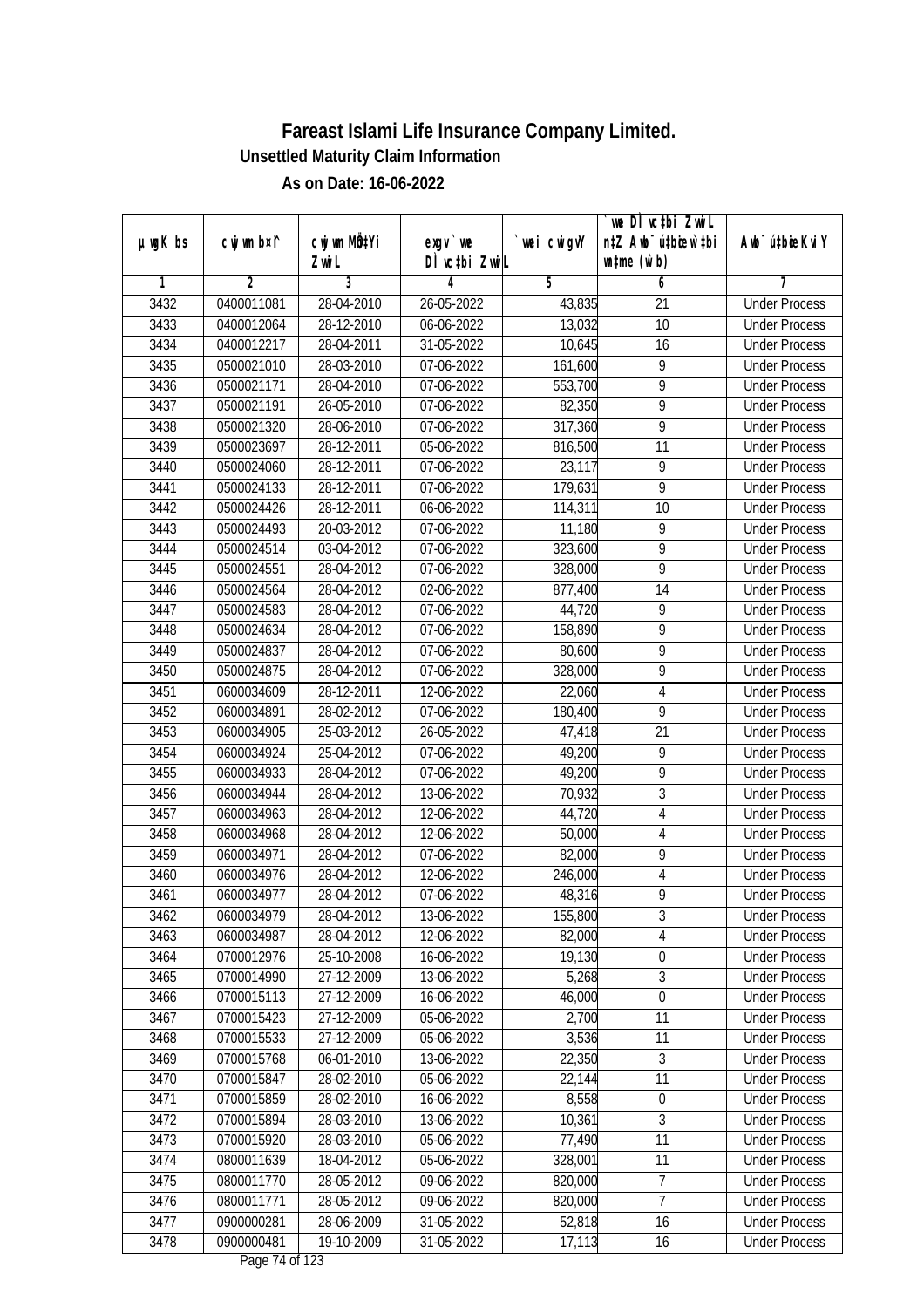|               |             |                           |                                    |             | we DI vctbi ZwiL                 |                             |
|---------------|-------------|---------------------------|------------------------------------|-------------|----------------------------------|-----------------------------|
| $µ$ ug $K$ bs | cwj wm b¤i^ | cwj wm MQ <sup>1</sup> Yi | $exgv$ we                          | `wei cwigvY | n‡Z Awb <sup>-</sup> ú‡bioar`‡bi | Awb <sup>-</sup> ú‡bioeKviY |
|               |             | Zwi L                     | DÌ vctbi ZwiL                      |             | $\n  untime\n  (u`b)\n$          |                             |
| 1             | 2           | 3                         | 4                                  | 5           | 6                                | 7                           |
| 3479          | 0900000492  | 28-10-2009                | 26-05-2022                         | 5,068       | 21                               | <b>Under Process</b>        |
| 3480          | 0900000493  | 28-10-2009                | 31-05-2022                         | 38,016      | 16                               | <b>Under Process</b>        |
| 3481          | 0900000618  | 30-12-2009                | 15-06-2022                         | 32,124      | 1                                | <b>Under Process</b>        |
| 3482          | 0900000629  | 28-12-2009                | 31-05-2022                         | 238,400     | 16                               | <b>Under Process</b>        |
| 3483          | 0900000717  | 28-12-2009                | 02-06-2022                         | 119,200     | 14                               | <b>Under Process</b>        |
| 3484          | 0900001036  | 28-02-2010                | 02-06-2022                         | 36,390      | $\overline{14}$                  | <b>Under Process</b>        |
| 3485          | 0900001050  | 28-02-2010                | 26-05-2022                         | 52,970      | 21                               | <b>Under Process</b>        |
| 3486          | 0900001068  | 16-03-2010                | 02-06-2022                         | 9,058       | $\overline{14}$                  | <b>Under Process</b>        |
| 3487          | 0900001072  | 16-03-2010                | 31-05-2022                         | 59,795      | 16                               | <b>Under Process</b>        |
| 3488          | 0900001105  | 28-03-2010                | 13-06-2022                         | 30,440      | 3                                | <b>Under Process</b>        |
| 3489          | 0900001131  | 28-03-2010                | 31-05-2022                         | 27,146      | 16                               | <b>Under Process</b>        |
| 3490          | 3100005963  | 28-04-2012                | 14-06-2022                         | 164,000     | $\overline{2}$                   | <b>Under Process</b>        |
| 3491          | 3100005981  | 28-04-2012                | 29-05-2022                         | 69,500      | $\overline{18}$                  | <b>Under Process</b>        |
| 3492          | 3100005984  | 28-04-2012                | 22-05-2022                         | 795,500     | 25                               | <b>Under Process</b>        |
| 3493          | 3100005989  | 28-04-2012                | 08-06-2022                         | 161,800     | 8                                | <b>Under Process</b>        |
| 3494          | 3100005992  | 28-04-2012                | 08-06-2022                         | 492,000     | 8                                | <b>Under Process</b>        |
| 3495          | 3100006026  | 28-04-2012                | 08-06-2022                         | 295,200     | 8                                | <b>Under Process</b>        |
| 3496          | 3200007020  | 28-04-2010                | 01-06-2022                         | 44,280      | 15                               | <b>Under Process</b>        |
| 3497          | 3200008715  | 28-10-2011                | 06-06-2022                         | 24,680      | 10                               | <b>Under Process</b>        |
| 3498          | 3200008720  | 28-10-2011                | 01-06-2022                         | 65,350      | 15                               | <b>Under Process</b>        |
| 3499          | 3200008770  | 28-11-2011                | 29-05-2022                         | 77,065      | 18                               | <b>Under Process</b>        |
| 3500          | 3200008805  | $\overline{21}$ -12-2011  | 01-06-2022                         | 11,030      | 15                               | <b>Under Process</b>        |
| 3501          | 3200008990  | 28-02-2012                | 29-05-2022                         | 164,000     | 18                               | <b>Under Process</b>        |
| 3502          | 3200009002  | 28-03-2012                | 29-05-2022                         | 492,000     | 18                               | <b>Under Process</b>        |
| 3503          | 3200009014  | 18-04-2012                | 01-06-2022                         | 42,239      | 15                               | <b>Under Process</b>        |
| 3504          | 3200009032  | 19-04-2012                | 29-05-2022                         | 67,080      | 18                               | <b>Under Process</b>        |
| 3505          | 3200009037  | 21-04-2012                | 29-05-2022                         | 49,200      | 18                               | <b>Under Process</b>        |
| 3506          | 3200009047  | 21-04-2012                | 01-06-2022                         | 164,150     | 15                               | <b>Under Process</b>        |
| 3507          | 3200009106  | 28-04-2012                | 29-05-2022                         | 166,462     | 18                               | <b>Under Process</b>        |
| 3508          | 3400001746  | 28-05-2009                | 31-05-2022                         | 15,850      | 16                               | <b>Under Process</b>        |
| 3509          | 3400002040  | 28-06-2009                | 07-06-2022                         | 15,946      | 9                                | <b>Under Process</b>        |
| 3510          | 3400002479  | 27-08-2009                | 06-06-2022                         | 119,200     | 10                               | <b>Under Process</b>        |
| 3511          | 3400002617  | 27-09-2009                | 31-05-2022                         | 12,577      | 16                               | <b>Under Process</b>        |
| 3512          | 3400002796  | 15-11-2009                | 06-06-2022                         | 50,190      | 10                               | <b>Under Process</b>        |
| 3513          | 3400002959  | 12-12-2009                | 01-06-2022                         | 7,223       | 15                               | <b>Under Process</b>        |
| 3514          | 3400003181  | 24-12-2009                | 26-05-2022                         | 1,620       | 21                               | <b>Under Process</b>        |
| 3515          | 3400004661  | 28-03-2010                | 31-05-2022                         | 54,250      | 16                               | <b>Under Process</b>        |
| 3516          | 3400004669  | 28-03-2010                | 06-06-2022                         | 55,350      | 10                               | <b>Under Process</b>        |
| 3517          | 3400004805  | 28-03-2010                | 06-06-2022                         | 55,350      | 10                               | <b>Under Process</b>        |
| 3518          | 3400004845  | 28-03-2010                | 06-06-2022                         | 21,620      | 10                               | <b>Under Process</b>        |
| 3519          | 3400004912  | 28-03-2010                | 07-06-2022                         | 63,685      | 9                                | <b>Under Process</b>        |
| 3520          | 3400006812  | 13-12-2011                | 26-05-2022                         | 30,513      | 21                               | <b>Under Process</b>        |
| 3521          | 3400006846  | 19-12-2011                | 26-05-2022                         | 81,650      | $\overline{21}$                  | <b>Under Process</b>        |
| 3522          | 3400006934  | 28-12-2011                | 06-06-2022                         | 78,660      | 10                               | <b>Under Process</b>        |
| 3523          | 3400006999  | 28-12-2011                | 26-05-2022                         | 23,798      | 21                               | <b>Under Process</b>        |
| 3524          | 3400007052  | 28-12-2011                | 06-06-2022                         | 19,605      | 10                               | <b>Under Process</b>        |
| 3525          | 3400007109  | 28-12-2011                | 26-05-2022<br>$D_{0.92}$ 7E of 122 | 41,400      | 21                               | <b>Under Process</b>        |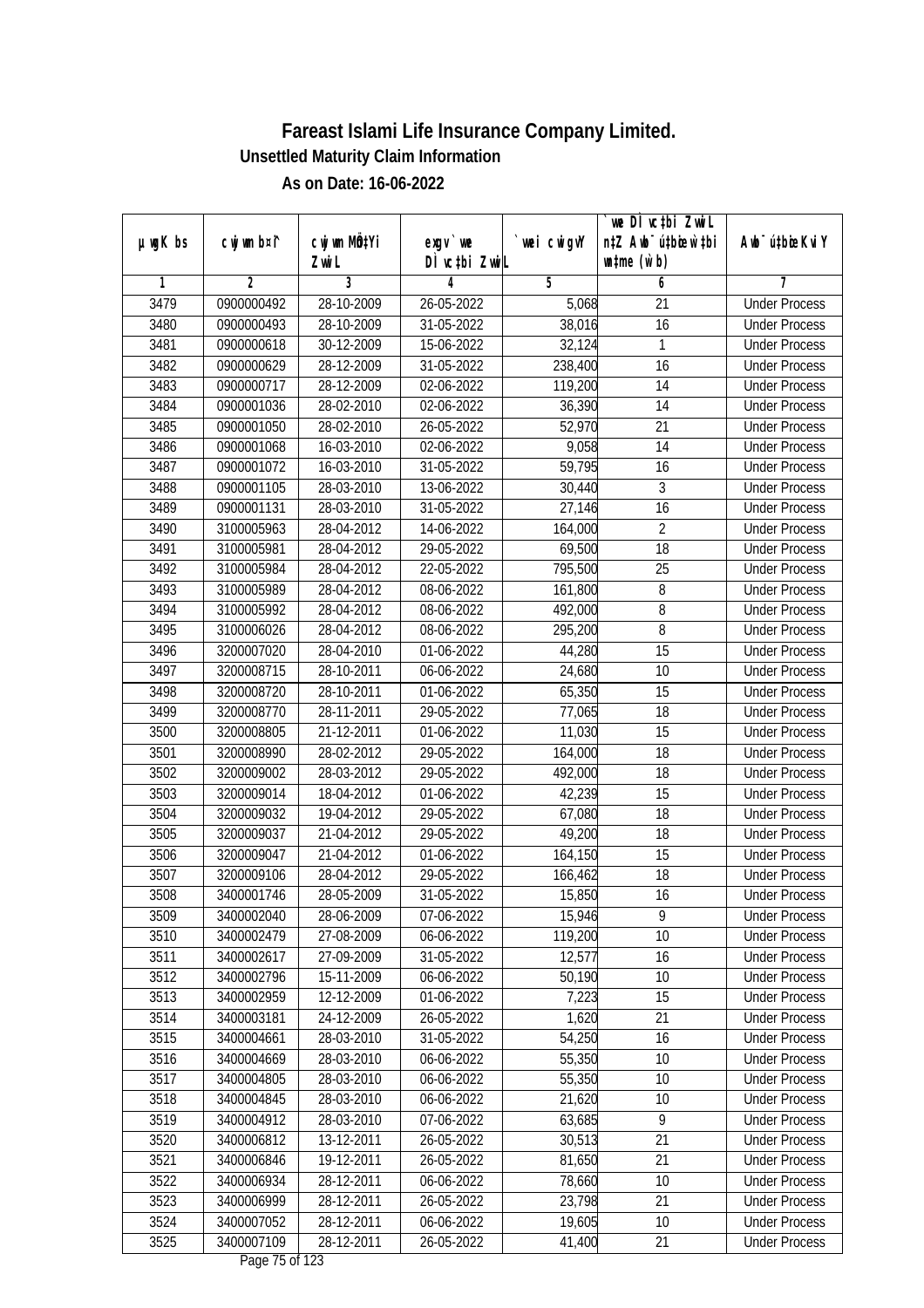|               |                          |                                    |                            |                      | we DI vctbi ZwiL                                            |                                              |
|---------------|--------------------------|------------------------------------|----------------------------|----------------------|-------------------------------------------------------------|----------------------------------------------|
| $µ$ ug $K$ bs | cwj wm b¤i^              | cwj wm MQ <sup>1</sup> Yi<br>Zwi L | $exgv$ we<br>DÌ vctbi ZwiL | `wei cwigvY          | n‡Z Awb <sup>-</sup> ú‡bioar`‡bi<br>$\n  untime\n  (u`b)\n$ | Awb <sup>-</sup> ú‡bioeKviY                  |
| 1             | $\overline{2}$           | 3                                  | 4                          | 5                    | 6                                                           | 7                                            |
| 3526          | 3400007149               | 28-12-2011                         | 07-06-2022                 | 17,490               | 9                                                           | <b>Under Process</b>                         |
| 3527          | 3400007330               | 14-03-2012                         | 26-05-2022                 | 164,000              | $\overline{21}$                                             | <b>Under Process</b>                         |
| 3528          | 3400007337               | 14-03-2012                         | 26-05-2022                 | 88,990               | $\overline{21}$                                             | <b>Under Process</b>                         |
| 3529          | 3400007351               | 24-03-2012                         | 06-06-2022                 | 158,160              | 10                                                          | <b>Under Process</b>                         |
| 3530          | 3400007352               | 24-03-2012                         | 06-06-2022                 | 60,032               | $\overline{10}$                                             | <b>Under Process</b>                         |
| 3531          | 3400007358               | 28-03-2012                         | 06-06-2022                 | 492,000              | 10                                                          | <b>Under Process</b>                         |
| 3532          | 3400007362               | 28-03-2012                         | 26-05-2022                 | 131,980              | $\overline{21}$                                             | <b>Under Process</b>                         |
| 3533          | 3400007368               | 28-03-2012                         | 06-06-2022                 | 120,486              | 10                                                          | <b>Under Process</b>                         |
| 3534          | 3400007380               | 28-03-2012                         | 26-05-2022                 | 94,000               | 21                                                          | <b>Under Process</b>                         |
| 3535          | 3400007385               | 28-03-2012                         | 06-06-2022                 | 164,000              | 10                                                          | <b>Under Process</b>                         |
| 3536          | 3400007391               | 28-03-2012                         | 26-05-2022                 | 47,007               | $\overline{21}$                                             | <b>Under Process</b>                         |
| 3537          | 3400007401               | 16-04-2012                         | 07-06-2022                 | 49,200               | 9                                                           | <b>Under Process</b>                         |
| 3538          | 3400007402               | 16-04-2012                         | 06-06-2022                 | 328,000              | $\overline{10}$                                             | <b>Under Process</b>                         |
| 3539          | 3400007415               | 19-04-2012                         | 26-05-2022                 | 78,721               | 21                                                          | <b>Under Process</b>                         |
| 3540          | 3400007476               | 28-04-2012                         | 06-06-2022                 | 92,021               | 10                                                          | <b>Under Process</b>                         |
| 3541          | 3500008556               | 22-12-2011                         | 26-05-2022                 | 81,650               | 21                                                          | <b>Under Process</b>                         |
| 3542          | 3500008574               | 26-12-2011                         | 26-05-2022                 | 22,060               | 21                                                          | <b>Under Process</b>                         |
| 3543          | 3500008795               | 28-12-2011                         | 26-05-2022                 | 200,000              | 21                                                          | <b>Under Process</b>                         |
| 3544          | 3500008962               | 28-12-2011                         | 15-06-2022                 | 157,780              | 1                                                           | <b>Under Process</b>                         |
| 3545          | 3500008968               | 28-12-2011                         | 26-05-2022                 | 69,400               | 21                                                          | <b>Under Process</b>                         |
| 3546          | 3500009013               | 28-12-2011                         | 26-05-2022                 | 44,180               | 21                                                          | <b>Under Process</b>                         |
| 3547          | 3500009147               | 10-03-2012                         | 15-06-2022                 | 23,820               | 1                                                           | <b>Under Process</b>                         |
| 3548          | 3500009216               | 09-04-2012                         | 26-05-2022                 | 82,000               | 21                                                          | <b>Under Process</b>                         |
| 3549          | 3500009250               | 28-04-2012                         | 02-06-2022                 | 416,760              | 14                                                          | <b>Under Process</b>                         |
| 3550          | 3500009261               | 28-04-2012                         | 26-05-2022                 | 131,720              | 21                                                          | <b>Under Process</b>                         |
| 3551          | 3500009301               | 28-04-2012                         | 26-05-2022                 | 20,000               | 21                                                          | <b>Under Process</b>                         |
| 3552          | 3500009327               | 28-04-2012                         | 26-05-2022                 | 148,890              | 21                                                          | <b>Under Process</b>                         |
| 3553          | 3500009367               | 28-04-2012                         | 26-05-2022                 | 82,000               | $\overline{21}$                                             | <b>Under Process</b>                         |
| 3554          | 3500009374               | 28-04-2012                         | 30-05-2022                 | 820,000              | 17                                                          | <b>Under Process</b>                         |
| 3555          | 3600000142               | 28-11-2011                         | 12-06-2022                 | 300,740              | $\overline{4}$                                              | <b>Under Process</b>                         |
|               |                          |                                    |                            |                      |                                                             |                                              |
| 3556<br>3557  | 3600000251<br>3600000282 | 28-12-2011<br>28-01-2012           | 13-06-2022<br>13-06-2022   | 1,633,500<br>844,600 | 3<br>$\overline{3}$                                         | <b>Under Process</b><br><b>Under Process</b> |
| 3558          | 3600000320               | 28-04-2012                         | 01-06-2022                 | 60,000               | 15                                                          |                                              |
| 3559          | 3600000324               | 28-04-2012                         | 01-06-2022                 | 80,540               | 15                                                          | <b>Under Process</b><br><b>Under Process</b> |
| 3560          | 3600000334               | 28-04-2012                         | 01-06-2022                 | 13,027               | 15                                                          | <b>Under Process</b>                         |
|               |                          |                                    |                            |                      |                                                             | <b>Under Process</b>                         |
| 3561          | 3600000345<br>3600000355 | 28-04-2012                         | 15-06-2022                 | 80,640<br>180,400    | 1<br>15                                                     | <b>Under Process</b>                         |
| 3562          |                          | 28-04-2012                         | 01-06-2022                 |                      | $\overline{2}$                                              |                                              |
| 3563          | 3700001567               | 28-02-2009                         | 14-06-2022                 | 8,100                |                                                             | <b>Under Process</b>                         |
| 3564          | 3700001835               | 18-05-2009                         | 31-05-2022                 | 123,480              | 16                                                          | <b>Under Process</b>                         |
| 3565          | 3700002880               | 15-12-2009                         | 29-05-2022                 | 78,125               | 18                                                          | <b>Under Process</b>                         |
| 3566          | 3700003690               | 09-03-2010                         | 14-06-2022                 | 25,568               | $\overline{2}$                                              | <b>Under Process</b>                         |
| 3567          | 3700003774               | 16-02-2010                         | 29-05-2022                 | 24,497               | 18                                                          | <b>Under Process</b>                         |
| 3568          | 3700003807               | 28-03-2010                         | 29-05-2022                 | 28,022               | 18                                                          | <b>Under Process</b>                         |
| 3569          | 3700003887               | 27-04-2010                         | 14-06-2022                 | 39,451               | $\overline{2}$                                              | <b>Under Process</b>                         |
| 3570          | 3700003937               | 08-04-2010                         | 31-05-2022                 | 8,525                | 16                                                          | <b>Under Process</b>                         |
| 3571          | 3700005482               | 20-05-2011                         | 29-05-2022                 | 17,648               | 18                                                          | <b>Under Process</b>                         |
| 3572          | 3700006098               | 23-02-2012                         | 14-06-2022                 | 46,791               | $\overline{2}$                                              | <b>Under Process</b>                         |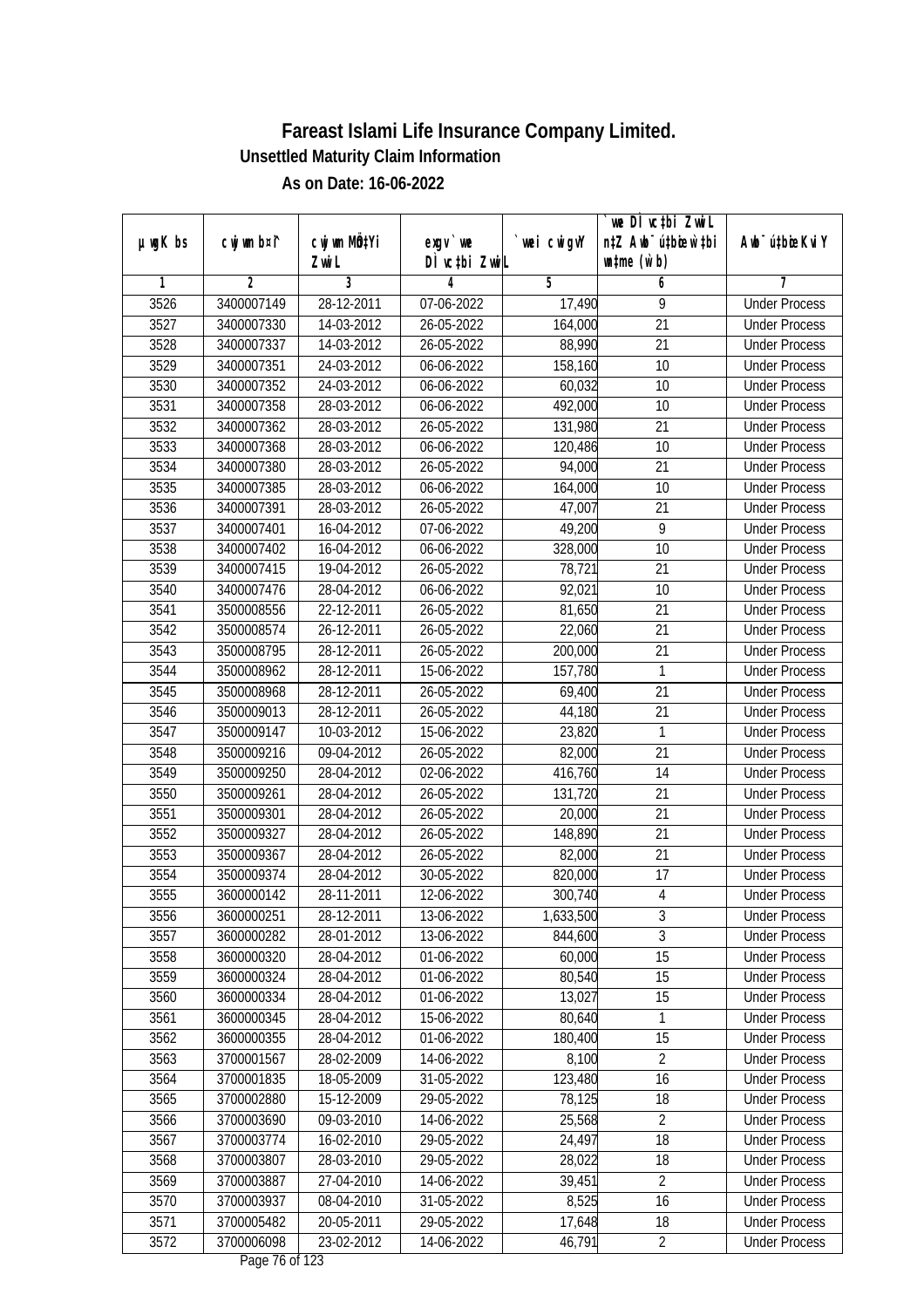|               |             |                           |                              |                  | `we DÌ vc‡bi ZwiL                |                                              |
|---------------|-------------|---------------------------|------------------------------|------------------|----------------------------------|----------------------------------------------|
| $µ$ ug $K$ bs | cwj wm b¤i^ | cwj wm MQ <sup>1</sup> Yi | $exgV$ we                    | `wei cwigvY      | n‡Z Awb <sup>-</sup> ú‡bioar`‡bi | Awb <sup>-</sup> ú‡bioeKviY                  |
| 1             | 2           | Zwi L<br>3                | DÌ vctbi ZwiL<br>4           | 5                | $\n  untime\n  (u`b)\n$<br>6     | 7                                            |
| 3573          | 3700006126  | 19-03-2012                | 29-05-2022                   | 8,944            | 18                               | <b>Under Process</b>                         |
| 3574          | 3700006143  | 10-04-2012                | 14-06-2022                   | 82,000           | $\overline{2}$                   | <b>Under Process</b>                         |
| 3575          | 3700006176  | 28-04-2012                | 31-05-2022                   | 328,000          | 16                               | <b>Under Process</b>                         |
| 3576          | 3700006182  | 28-04-2012                | 29-05-2022                   | 92,118           | 18                               | <b>Under Process</b>                         |
| 3577          | 3700006191  | 28-04-2012                | 31-05-2022                   | 196,800          | 16                               | <b>Under Process</b>                         |
| 3578          | 3700006209  | 28-04-2012                | 02-06-2022                   | 48,316           | $\overline{14}$                  | <b>Under Process</b>                         |
| 3579          | 3700006212  | 28-04-2012                | 14-06-2022                   | 19,542           | $\overline{2}$                   | <b>Under Process</b>                         |
| 3580          | 3700006218  | 28-04-2012                | 29-05-2022                   | 14,232           | $\overline{18}$                  | <b>Under Process</b>                         |
| 3581          | 3700006229  | 28-04-2012                | 29-05-2022                   | 82,000           | 18                               | <b>Under Process</b>                         |
|               |             |                           |                              |                  | $\overline{2}$                   |                                              |
| 3582          | 3700006241  | 28-04-2012                | 14-06-2022                   | 820,000          | 18                               | <b>Under Process</b><br><b>Under Process</b> |
| 3583          | 3700006246  | 30-04-2012                | 29-05-2022                   | 151,400          |                                  | <b>Under Process</b>                         |
| 3584          | 3700006254  | 28-04-2012<br>18-04-2010  | 31-05-2022                   | 82,000<br>43,045 | 16                               | <b>Under Process</b>                         |
| 3585          | 3800001124  |                           | 16-06-2022                   |                  | $\boldsymbol{0}$                 |                                              |
| 3586          | 0900001156  | 28-03-2010                | 31-05-2022                   | 6,260            | 16                               | <b>Under Process</b>                         |
| 3587          | 0900001161  | 28-03-2010                | 02-06-2022                   | 221,740          | 14                               | <b>Under Process</b>                         |
| 3588          | 0900001162  | 20-04-2010                | 31-05-2022                   | 85,550           | 16                               | <b>Under Process</b>                         |
| 3589          | 0900001166  | 25-04-2010                | 02-06-2022                   | 23,574           | 14                               | <b>Under Process</b>                         |
| 3590          | 0900001171  | 28-03-2010                | 02-06-2022                   | 18,593           | 14                               | <b>Under Process</b>                         |
| 3591          | 0900001176  | 28-03-2010                | 02-06-2022                   | 26,846           | 14                               | <b>Under Process</b>                         |
| 3592          | 0900001192  | 28-03-2010                | 02-06-2022                   | 15,890           | 14                               | <b>Under Process</b>                         |
| 3593          | 0900001855  | 28-12-2010                | 12-06-2022                   | 47,369           | $\overline{4}$                   | <b>Under Process</b>                         |
| 3594          | 0900002151  | $\overline{04-1}$ 2-2011  | 02-06-2022                   | 39,210           | 14                               | <b>Under Process</b>                         |
| 3595          | 0900002473  | 28-03-2012                | 13-06-2022                   | 63,270           | 3                                | <b>Under Process</b>                         |
| 3596          | 0900002488  | 09-04-2012                | 12-06-2022                   | 56,537           | $\overline{4}$                   | <b>Under Process</b>                         |
| 3597          | 0900002556  | 28-04-2012                | 13-06-2022                   | 750,875          | $\overline{3}$                   | <b>Under Process</b>                         |
| 3598          | 0900004000  | 12-04-2016                | 31-05-2022                   | 138,517          | 16                               | <b>Under Process</b>                         |
| 3599          | 0900004005  | 19-04-2016                | 31-05-2022                   | 96,362           | 16                               | <b>Under Process</b>                         |
| 3600          | 0900004046  | 28-05-2016                | 12-06-2022                   | 42,002           | 4                                | <b>Under Process</b>                         |
| 3601          | 0902003947  | 28-12-2010                | 05-06-2022                   | 38,755           | 11                               | <b>Under Process</b>                         |
| 3602          | 0902004080  | 28-12-2010                | 01-06-2022                   | 141,910          | 15                               | <b>Under Process</b>                         |
| 3603          | 0902004723  | 28-06-2011                | 15-06-2022                   | 38,061           | 1                                | <b>Under Process</b>                         |
| 3604          | 0902004844  | 28-08-2011                | 01-06-2022                   | 8,676            | 15                               | <b>Under Process</b>                         |
| 3605          | 0902004925  | 28-10-2011                | 12-06-2022                   | 25,278           | 4                                | <b>Under Process</b>                         |
| 3606          | 0902005038  | 28-10-2011                | 31-05-2022                   | 85,912           | 16                               | <b>Under Process</b>                         |
| 3607          | 0902005060  | 28-10-2011                | 12-06-2022                   | 48,570           | $\overline{4}$                   | <b>Under Process</b>                         |
| 3608          | 0902005099  | 28-11-2011                | 31-05-2022                   | 48,659           | 16                               | <b>Under Process</b>                         |
| 3609          | 0902005142  | 28-11-2011                | 05-06-2022                   | 14,170           | 11                               | <b>Under Process</b>                         |
| 3610          | 0902005314  | 28-12-2011                | 15-06-2022                   | 33,403           | 1                                | <b>Under Process</b>                         |
| 3611          | 0902005324  | 28-12-2011                | 05-06-2022                   | 70,577           | 11                               | <b>Under Process</b>                         |
| 3612          | 0902005355  | 28-12-2011                | 15-06-2022                   | 48,236           | 1                                | <b>Under Process</b>                         |
| 3613          | 0902005491  | 28-01-2012                | 01-06-2022                   | 41,150           | 15                               | <b>Under Process</b>                         |
| 3614          | 0902005503  | 28-02-2012                | 05-06-2022                   | 42,463           | 11                               | <b>Under Process</b>                         |
| 3615          | 0902005514  | 28-02-2012                | 05-06-2022                   | 34,534           | $\overline{11}$                  | <b>Under Process</b>                         |
| 3616          | 0902005526  | 28-03-2012                | 01-06-2022                   | 74,609           | 15                               | <b>Under Process</b>                         |
| 3617          | 0902005531  | 28-03-2012                | 01-06-2022                   | 85,005           | $\overline{15}$                  | <b>Under Process</b>                         |
| 3618          | 0902005563  | 28-03-2012                | 31-05-2022                   | 13,750           | 16                               | <b>Under Process</b>                         |
| 3619          | 0902005564  | 28-03-2012                | 15-06-2022<br>Dege 77 of 199 | 14,064           | 1                                | <b>Under Process</b>                         |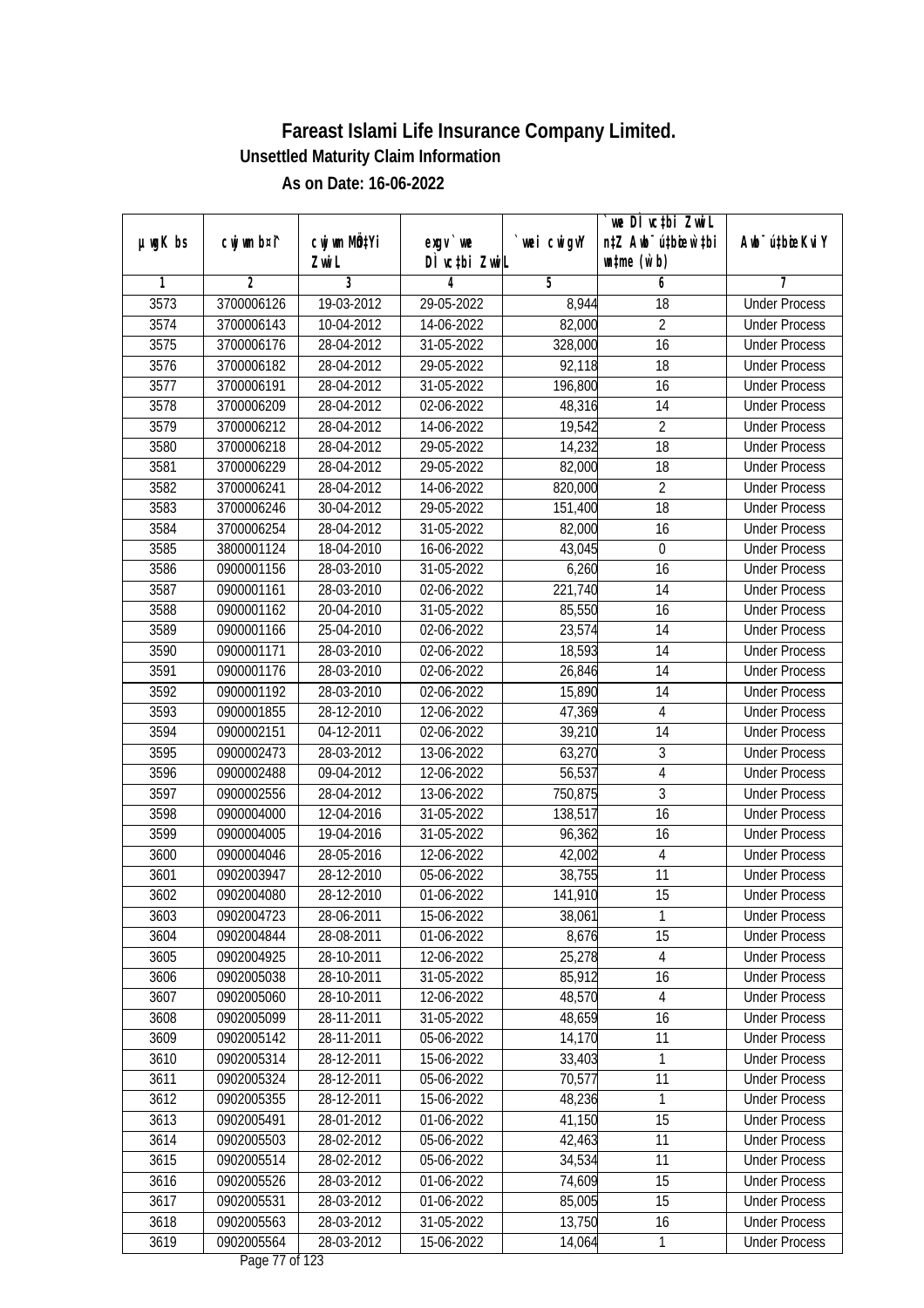|         |                |                           |                  |                | we DI vctbi Zwil                 |                             |
|---------|----------------|---------------------------|------------------|----------------|----------------------------------|-----------------------------|
| µwgK bs | cwj wm b¤i^    | cwj wm MQ <sup>1</sup> Yi | $exgV$ we        | `wei cwigvY    | n‡Z Awb <sup>-</sup> ú‡bioar`‡bi | Awb <sup>-</sup> ú‡bioeKviY |
|         |                | Zwi L                     | DÌ vctbi ZwiL    |                | $\n  untime\n  (u`b)\n$          |                             |
| 1       | $\overline{2}$ | 3                         | 4                | $\overline{5}$ | 6                                | 7                           |
| 3620    | 0902005568     | 28-04-2012                | 01-06-2022       | 37,270         | 15                               | <b>Under Process</b>        |
| 3621    | 0902005599     | 28-04-2012                | 12-06-2022       | 46,444         | 4                                | <b>Under Process</b>        |
| 3622    | 0902005609     | 28-04-2012                | 12-06-2022       | 14,024         | $\overline{4}$                   | <b>Under Process</b>        |
| 3623    | 0902005615     | 28-04-2012                | 12-06-2022       | 32,146         | 4                                | <b>Under Process</b>        |
| 3624    | 0902005643     | 28-04-2012                | 26-05-2022       | 46,044         | $\overline{21}$                  | <b>Under Process</b>        |
| 3625    | 0902005655     | 28-04-2012                | 01-06-2022       | 194,326        | 15                               | <b>Under Process</b>        |
| 3626    | 0902005661     | 28-04-2012                | 12-06-2022       | 178,693        | 4                                | <b>Under Process</b>        |
| 3627    | 0902005682     | 28-04-2012                | 01-06-2022       | 56,703         | 15                               | <b>Under Process</b>        |
| 3628    | 0902005703     | 28-04-2012                | 13-06-2022       | 39,808         | $\overline{3}$                   | <b>Under Process</b>        |
| 3629    | 0903004806     | 27-09-2011                | 15-06-2022       | 96,743         | 1                                | <b>Under Process</b>        |
| 3630    | 0903004847     | 26-10-2011                | 31-05-2022       | 9,171          | $\overline{16}$                  | <b>Under Process</b>        |
| 3631    | 0903004872     | 05-10-2011                | 15-06-2022       | 5,152          | 1                                | <b>Under Process</b>        |
| 3632    | 0903005097     | 28-12-2011                | 01-06-2022       | 93,887         | $\overline{15}$                  | <b>Under Process</b>        |
| 3633    | 0903005099     | 28-12-2011                | 01-06-2022       | 93,887         | 15                               | <b>Under Process</b>        |
| 3634    | 0903005416     | 25-03-2012                | 06-06-2022       | 29,388         | 10                               | <b>Under Process</b>        |
| 3635    | 0903005469     | 01-04-2012                | 06-06-2022       | 28,378         | 10                               | <b>Under Process</b>        |
| 3636    | 0903005498     | 24-04-2012                | 15-06-2022       | 95,836         | 1                                | <b>Under Process</b>        |
| 3637    | 0903005523     | 28-04-2012                | 06-06-2022       | 36,613         | 10                               | <b>Under Process</b>        |
| 3638    | 0903005532     | 28-04-2012                | 06-06-2022       | 93,996         | 10                               | <b>Under Process</b>        |
| 3639    | 0904002218     | 28-12-2009                | 26-05-2022       | 35,772         | 21                               | <b>Under Process</b>        |
| 3640    | 0904006293     | 26-09-2011                | $31 - 05 - 2022$ | 20,705         | 16                               | <b>Under Process</b>        |
| 3641    | 0904006792     | 28-11-2011                | 05-06-2022       | 16,431         | 11                               | <b>Under Process</b>        |
| 3642    | 0904006796     | 28-11-2011                | 05-06-2022       | 38,697         | 11                               | <b>Under Process</b>        |
| 3643    | 0904006963     | 27-12-2011                | 31-05-2022       | 31,961         | 16                               | <b>Under Process</b>        |
| 3644    | 0904007056     | 28-12-2011                | 26-05-2022       | 85,685         | 21                               | <b>Under Process</b>        |
| 3645    | 0904007145     | 28-12-2011                | 05-06-2022       | 193,479        | 11                               | <b>Under Process</b>        |
| 3646    | 0904007160     | 28-12-2011                | 05-06-2022       | 26,720         | 11                               | <b>Under Process</b>        |
| 3647    | 0904007890     | 28-04-2012                | 06-06-2022       | 5,637          | 10                               | <b>Under Process</b>        |
| 3648    | 0000400210     | 28-12-2000                | 07-06-2022       | 10,084         | 9                                | <b>Under Process</b>        |
| 3649    | 0100006074     | 28-12-2005                | 05-06-2022       | 61,354         | 11                               | <b>Under Process</b>        |
| 3650    | 0100008180     | 28-12-2006                | 31-05-2022       | 158,820        | 16                               | <b>Under Process</b>        |
| 3651    | 0100008236     | 28-12-2006                | 12-06-2022       | 150,000        | 4                                | <b>Under Process</b>        |
| 3652    | 0200009543     | 23-03-2006                | 01-06-2022       | 25,127         | 15                               | <b>Under Process</b>        |
| 3653    | 0200009688     | 28-03-2006                | 31-05-2022       | 73,570         | 16                               | <b>Under Process</b>        |
| 3654    | 0200009763     | 28-04-2006                | 15-06-2022       | 6,452          | 1                                | <b>Under Process</b>        |
| 3655    | 0200014435     | 28-12-2009                | 12-06-2022       | 55,145         | 4                                | <b>Under Process</b>        |
| 3656    | 0200014737     | 28-03-2010                | 01-06-2022       | 110,700        | 15                               | <b>Under Process</b>        |
| 3657    | 0200014745     | 28-03-2010                | 01-06-2022       | 53,545         | 15                               | <b>Under Process</b>        |
| 3658    | 0200015448     | 28-12-2010                | 15-06-2022       | 38,598         | 1                                | <b>Under Process</b>        |
| 3659    | 0200015473     | 28-12-2010                | 15-06-2022       | 20,841         | 1                                | <b>Under Process</b>        |
| 3660    | 0200015672     | 28-06-2011                | 15-06-2022       | 460,200        | 1                                | <b>Under Process</b>        |
| 3661    | 0300017918     | 28-03-2006                | 31-05-2022       | 124,380        | 16                               | <b>Under Process</b>        |
| 3662    | 0300019080     | 28-06-2006                | 31-05-2022       | 56,725         | 16                               | <b>Under Process</b>        |
| 3663    | 0300022847     | 28-04-2007                | 31-05-2022       | 309,150        | 16                               | <b>Under Process</b>        |
| 3664    | 0300023984     | 28-11-2007                | 31-05-2022       | 23,227         | 16                               | <b>Under Process</b>        |
| 3665    | 0300026255     | 07-12-2009                | 31-05-2022       | 8,100          | 16                               | <b>Under Process</b>        |
| 3666    | 0300026974     | 28-12-2009                | 31-05-2022       | 17,313         | 16                               | <b>Under Process</b>        |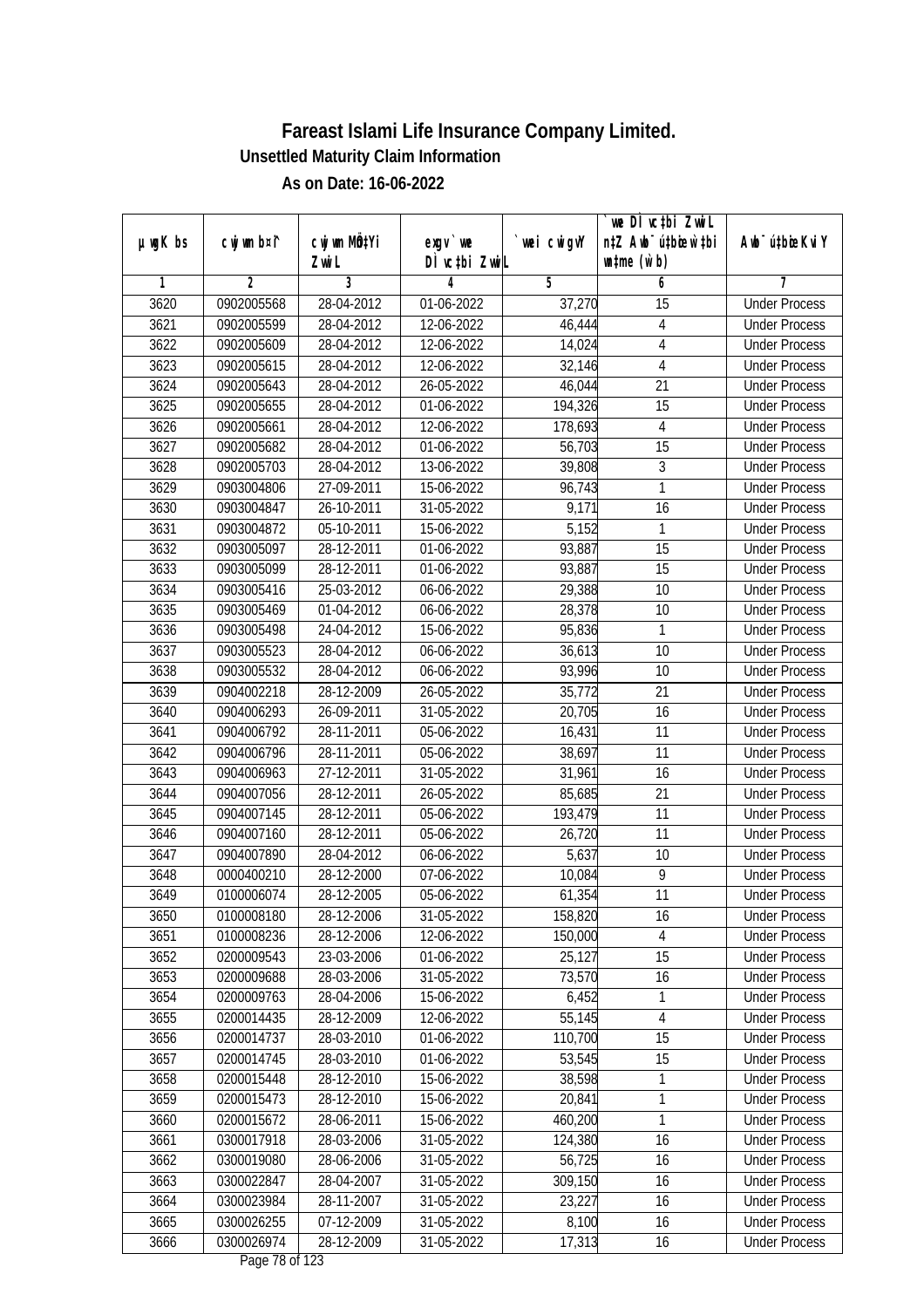|               |             |                       |                                    |            | `we DÌ vc‡bi ZwiL<br>n‡Z Awb <sup>-</sup> ú‡bioar`‡bi |                             |
|---------------|-------------|-----------------------|------------------------------------|------------|-------------------------------------------------------|-----------------------------|
| $µ$ ug $K$ bs | cwj wm b¤i^ | cwj wm MQtYi<br>Zwi L | $exqu$ we<br>DÌ vctbi ZwiL         | wei cwigvY | $\n  untime\n  (u`b)\n$                               | Awb <sup>-</sup> ú‡bioeKviY |
| 1             | 2           | 3                     | 4                                  | 5          | 6                                                     |                             |
| 3667          | 0300027404  | 28-03-2010            | 31-05-2022                         | 36,192     | 16                                                    | <b>Under Process</b>        |
| 3668          | 0300027570  | 28-04-2010            | 06-06-2022                         | 17,510     | $\overline{10}$                                       | <b>Under Process</b>        |
| 3669          | 0300028575  | 18-12-2010            | 31-05-2022                         | 78,240     | 16                                                    | <b>Under Process</b>        |
| 3670          | 0300029282  | 27-06-2011            | 06-06-2022                         | 243,680    | 10                                                    | <b>Under Process</b>        |
| 3671          | 0300029724  | 17-12-2011            | 31-05-2022                         | 17,495     | 16                                                    | <b>Under Process</b>        |
| 3672          | 0300029725  | 17-12-2011            | 31-05-2022                         | 79,270     | 16                                                    | <b>Under Process</b>        |
| 3673          | 0300029743  | 18-12-2011            | 31-05-2022                         | 163,300    | 16                                                    | <b>Under Process</b>        |
| 3674          | 0300029755  | 24-12-2011            | 01-06-2022                         | 220,600    | 15                                                    | <b>Under Process</b>        |
| 3675          | 0300029759  | 24-12-2011            | 31-05-2022                         | 65,320     | 16                                                    | <b>Under Process</b>        |
| 3676          | 0300029788  | 28-12-2011            | 31-05-2022                         | 326,600    | 16                                                    | <b>Under Process</b>        |
| 3677          | 0300029858  | 18-12-2011            | 31-05-2022                         | 110,300    | 16                                                    | <b>Under Process</b>        |
| 3678          | 0400005205  | 28-04-2006            | 30-05-2022                         | 2,775      | 17                                                    | <b>Under Process</b>        |
| 3679          | 0400006870  | 28-01-2007            | 06-06-2022                         | 31,106     | 10                                                    | <b>Under Process</b>        |
| 3680          | 0400007405  | 28-05-2007            | 05-06-2022                         | 229,650    | 11                                                    | <b>Under Process</b>        |
| 3681          | 3800001134  | 19-04-2010            | 16-06-2022                         | 25,177     | $\boldsymbol{0}$                                      | <b>Under Process</b>        |
| 3682          | 3800001143  | 24-04-2010            | 15-06-2022                         | 60,350     | 1                                                     | <b>Under Process</b>        |
| 3683          | 3800001159  | 16-05-2010            | 01-06-2022                         | 36,192     | 15                                                    | <b>Under Process</b>        |
| 3684          | 3800001215  | 28-02-2010            | 16-06-2022                         | 110,700    | $\boldsymbol{0}$                                      | <b>Under Process</b>        |
| 3685          | 3800001232  | 22-04-2010            | 16-06-2022                         | 56,205     | $\boldsymbol{0}$                                      | <b>Under Process</b>        |
| 3686          | 3800001234  | 28-05-2010            | 16-06-2022                         | 60,350     | $\boldsymbol{0}$                                      | <b>Under Process</b>        |
| 3687          | 3800001295  | 27-06-2010            | 15-06-2022                         | 75,936     | 1                                                     | <b>Under Process</b>        |
| 3688          | 3800001923  | 23-11-2011            | 15-06-2022                         | 67,964     | 1                                                     | <b>Under Process</b>        |
| 3689          | 3800002105  | 22-02-2012            | 15-06-2022                         | 98,400     | 1                                                     | <b>Under Process</b>        |
| 3690          | 3800002109  | 27-02-2012            | 16-06-2022                         | 42,660     | $\mathbf 0$                                           | <b>Under Process</b>        |
| 3691          | 3800002150  | 28-04-2012            | 01-06-2022                         | 310,300    | 15                                                    | <b>Under Process</b>        |
| 3692          | 3800002178  | 28-04-2012            | 16-06-2022                         | 118,048    | $\mathbf 0$                                           | <b>Under Process</b>        |
| 3693          | 3800002183  | 28-04-2012            | 16-06-2022                         | 164,000    | $\boldsymbol{0}$                                      | <b>Under Process</b>        |
| 3694          | 3900004617  | 28-12-2011            | 02-06-2022                         | 10,810     | 14                                                    | <b>Under Process</b>        |
| 3695          | 3900004647  | 28-12-2011            | 02-06-2022                         | 320,760    | 14                                                    | <b>Under Process</b>        |
| 3696          | 3900004850  | 28-12-2011            | 02-06-2022                         | 31,495     | 14                                                    | <b>Under Process</b>        |
| 3697          | 3900004965  | 28-02-2012            | 14-06-2022                         | 17,790     | $\overline{2}$                                        | <b>Under Process</b>        |
| 3698          | 3900004969  | 10-03-2012            | 14-06-2022                         | 27,717     | $\overline{2}$                                        | <b>Under Process</b>        |
| 3699          | 3900005013  | 09-04-2012            | 25-05-2022                         | 1,312,000  | 22                                                    | <b>Under Process</b>        |
| 3700          | 3900005014  | 28-03-2012            | 25-05-2022                         | 1,148,000  | 22                                                    | <b>Under Process</b>        |
| 3701          | 3900005192  | 28-04-2012            | 02-06-2022                         | 262,440    | 14                                                    | <b>Under Process</b>        |
| 3702          | 3900005202  | 28-04-2012            | 07-06-2022                         | 328,000    | 9                                                     | <b>Under Process</b>        |
| 3703          | 3900005237  | 28-04-2012            | 14-06-2022                         | 27,698     | $\overline{2}$                                        | <b>Under Process</b>        |
| 3704          | 4000001027  | 28-06-2011            | 05-06-2022                         | 16,110     | 11                                                    | <b>Under Process</b>        |
| 3705          | 4000001153  | 16-10-2011            | 26-05-2022                         | 76,175     | 21                                                    | <b>Under Process</b>        |
| 3706          | 4000001295  | 11-12-2011            | 05-06-2022                         | 48,990     | 11                                                    | <b>Under Process</b>        |
| 3707          | 4000001377  | 22-12-2011            | 26-05-2022                         | 48,312     | 21                                                    | <b>Under Process</b>        |
| 3708          | 4000001394  | 26-12-2011            | 05-06-2022                         | 81,650     | 11                                                    | <b>Under Process</b>        |
| 3709          | 4000001483  | 28-12-2011            | 26-05-2022                         | 6,618      | $\overline{21}$                                       | <b>Under Process</b>        |
| 3710          | 4000001497  | 28-12-2011            | 05-06-2022                         | 17,112     | 11                                                    | <b>Under Process</b>        |
| 3711          | 4000001693  | 28-12-2011            | 05-06-2022                         | 69,369     | 11                                                    | <b>Under Process</b>        |
| 3712          | 4000001739  | 28-12-2011            | 05-06-2022                         | 19,609     | 11                                                    | <b>Under Process</b>        |
| 3713          | 4000001763  | 28-12-2011            | 14-06-2022<br>$D_{0.82}$ 70 of 100 | 81,650     | $\overline{2}$                                        | <b>Under Process</b>        |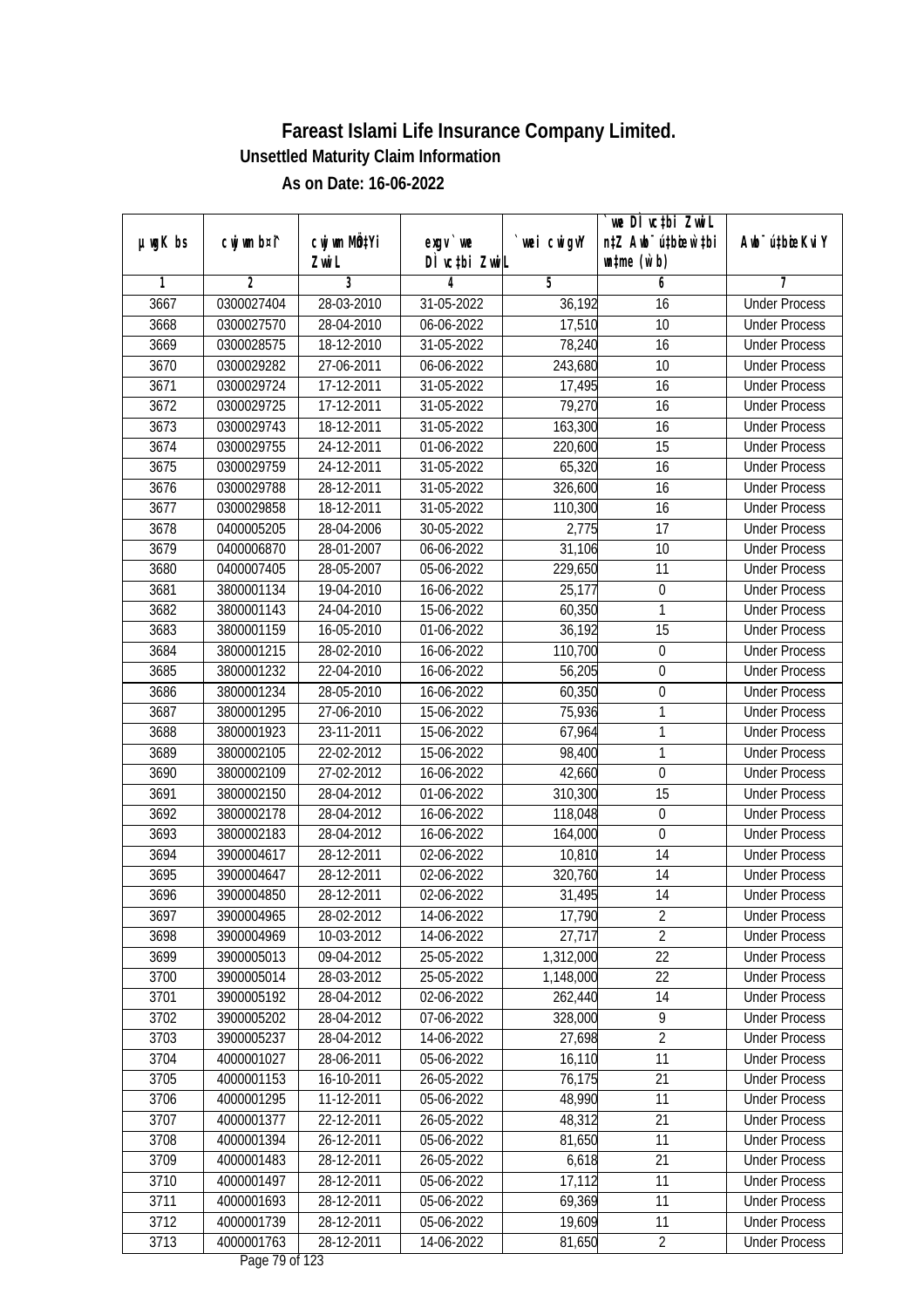|         |             |              |                  |             | we DI vctbi ZwiL                 |                             |
|---------|-------------|--------------|------------------|-------------|----------------------------------|-----------------------------|
| µwgK bs | cwj wm b¤i^ | cwj wm MQtYi | exgy `we         | `wei cwigvY | n‡Z Awb <sup>-</sup> ú‡bioar`‡bi | Awb <sup>-</sup> ú‡bioeKviY |
|         |             | Zwi L        | DÌ vctbi ZwiL    |             | $\n  untime\n  (u`b)\n$          |                             |
| 1       | 2           | 3            | 4                | 5           | 6                                | 7                           |
| 3714    | 4000001846  | 28-02-2012   | 05-06-2022       | 42,051      | $\overline{11}$                  | <b>Under Process</b>        |
| 3715    | 4000001885  | 28-03-2012   | 05-06-2022       | 209,250     | $\overline{11}$                  | <b>Under Process</b>        |
| 3716    | 4000001891  | 28-03-2012   | 05-06-2022       | 71,160      | 11                               | <b>Under Process</b>        |
| 3717    | 4000002000  | 28-04-2012   | 05-06-2022       | 49,200      | 11                               | <b>Under Process</b>        |
| 3718    | 4000002061  | 28-04-2012   | 05-06-2022       | 82,000      | $\overline{11}$                  | <b>Under Process</b>        |
| 3719    | 4000002145  | 28-04-2012   | 14-06-2022       | 153,160     | $\overline{2}$                   | <b>Under Process</b>        |
| 3720    | 4100010229  | 28-04-2009   | $31 - 05 - 2022$ | 13,450      | 16                               | <b>Under Process</b>        |
| 3721    | 4100010510  | 28-06-2009   | 23-05-2022       | 19,681      | 24                               | <b>Under Process</b>        |
| 3722    | 4100010726  | 28-06-2009   | 16-06-2022       | 12,789      | $\boldsymbol{0}$                 | <b>Under Process</b>        |
| 3723    | 4100010731  | 28-06-2009   | 23-05-2022       | 19,335      | 24                               | <b>Under Process</b>        |
| 3724    | 4100010745  | 28-06-2009   | 16-06-2022       | 6,148       | 0                                | <b>Under Process</b>        |
| 3725    | 4100011314  | 28-12-2009   | 23-05-2022       | 12,958      | 24                               | <b>Under Process</b>        |
| 3726    | 4100011447  | 28-03-2010   | 16-06-2022       | 108,580     | $\boldsymbol{0}$                 | <b>Under Process</b>        |
| 3727    | 4100011467  | 27-04-2010   | 01-06-2022       | 33,210      | 15                               | <b>Under Process</b>        |
| 3728    | 4100011480  | 29-04-2010   | 01-06-2022       | 17,590      | 15                               | <b>Under Process</b>        |
| 3729    | 4100011484  | 28-04-2010   | 01-06-2022       | 110,700     | 15                               | <b>Under Process</b>        |
| 3730    | 4100011488  | 28-04-2010   | 31-05-2022       | 60,885      | 16                               | <b>Under Process</b>        |
| 3731    | 4100011514  | 12-05-2010   | 16-06-2022       | 15,416      | $\boldsymbol{0}$                 | <b>Under Process</b>        |
| 3732    | 4100011515  | 12-05-2010   | 16-06-2022       | 35,680      | $\boldsymbol{0}$                 | <b>Under Process</b>        |
| 3733    | 4100012526  | 28-12-2011   | 16-06-2022       | 17,490      | $\boldsymbol{0}$                 | <b>Under Process</b>        |
| 3734    | 4100012615  | 07-04-2012   | 29-05-2022       | 147,600     | 18                               | <b>Under Process</b>        |
| 3735    | 4100012650  | 23-04-2012   | 29-05-2022       | 410,000     | 18                               | <b>Under Process</b>        |
| 3736    | 4100012651  | 23-04-2012   | 29-05-2022       | 410,000     | 18                               | <b>Under Process</b>        |
| 3737    | 4100012652  | 23-04-2012   | 31-05-2022       | 323,600     | 16                               | <b>Under Process</b>        |
| 3738    | 4100012660  | 28-04-2012   | 16-06-2022       | 122,400     | 0                                | <b>Under Process</b>        |
| 3739    | 4100012662  | 28-04-2012   | 16-06-2022       | 82,000      | $\mathbf 0$                      | <b>Under Process</b>        |
| 3740    | 4100012674  | 28-04-2012   | 31-05-2022       | 328,000     | 16                               | <b>Under Process</b>        |
| 3741    | 4100012692  | 28-04-2012   | 16-06-2022       | 73,800      | $\boldsymbol{0}$                 | <b>Under Process</b>        |
| 3742    | 4200004592  | 28-11-2011   | 31-05-2022       | 163,300     | 16                               | <b>Under Process</b>        |
| 3743    | 4200004764  | 28-12-2011   | 31-05-2022       | 45,772      | 16                               | <b>Under Process</b>        |
| 3744    | 4200004837  | 28-12-2011   | 15-06-2022       | 49,072      | 1                                | <b>Under Process</b>        |
| 3745    | 4200004886  | 28-02-2012   | 15-06-2022       | 307,500     | 1                                | <b>Under Process</b>        |
| 3746    | 4200004893  | 20-03-2012   | 31-05-2022       | 140,625     | 16                               | <b>Under Process</b>        |
| 3747    | 4200004927  | 18-04-2012   | 31-05-2022       | 47,508      | 16                               | <b>Under Process</b>        |
| 3748    | 4200004936  | 28-04-2012   | 12-06-2022       | 147,600     | 4                                | <b>Under Process</b>        |
| 3749    | 4200004945  | 28-04-2012   | 31-05-2022       | 444,440     | 16                               | <b>Under Process</b>        |
| 3750    | 4200004947  | 28-04-2012   | 31-05-2022       | 410,000     | 16                               | <b>Under Process</b>        |
| 3751    | 4200004950  | 28-04-2012   | 15-06-2022       | 82,000      | 1                                | <b>Under Process</b>        |
| 3752    | 4200004965  | 28-04-2012   | 31-05-2022       | 49,201      | 16                               | <b>Under Process</b>        |
| 3753    | 4200004971  | 28-04-2012   | 31-05-2022       | 161,650     | 16                               | <b>Under Process</b>        |
| 3754    | 4200004972  | 28-04-2012   | 31-05-2022       | 39,911      | 16                               | <b>Under Process</b>        |
| 3755    | 4200004973  | 28-04-2012   | 05-06-2022       | 124,030     | 11                               | <b>Under Process</b>        |
| 3756    | 4200004982  | 28-04-2012   | $12 - 06 - 2022$ | 492,110     | 4                                | <b>Under Process</b>        |
| 3757    | 4200004988  | 28-04-2012   | 12-06-2022       | 196,806     | 4                                | <b>Under Process</b>        |
| 3758    | 4200004995  | 28-04-2012   | 12-06-2022       | 78,150      | $\sqrt{4}$                       | <b>Under Process</b>        |
| 3759    | 4200004999  | 28-04-2012   | 31-05-2022       | 85,952      | 16                               | <b>Under Process</b>        |
| 3760    | 4200005005  | 28-04-2012   | 31-05-2022       | 274,000     | 16                               | <b>Under Process</b>        |
|         |             |              |                  |             |                                  |                             |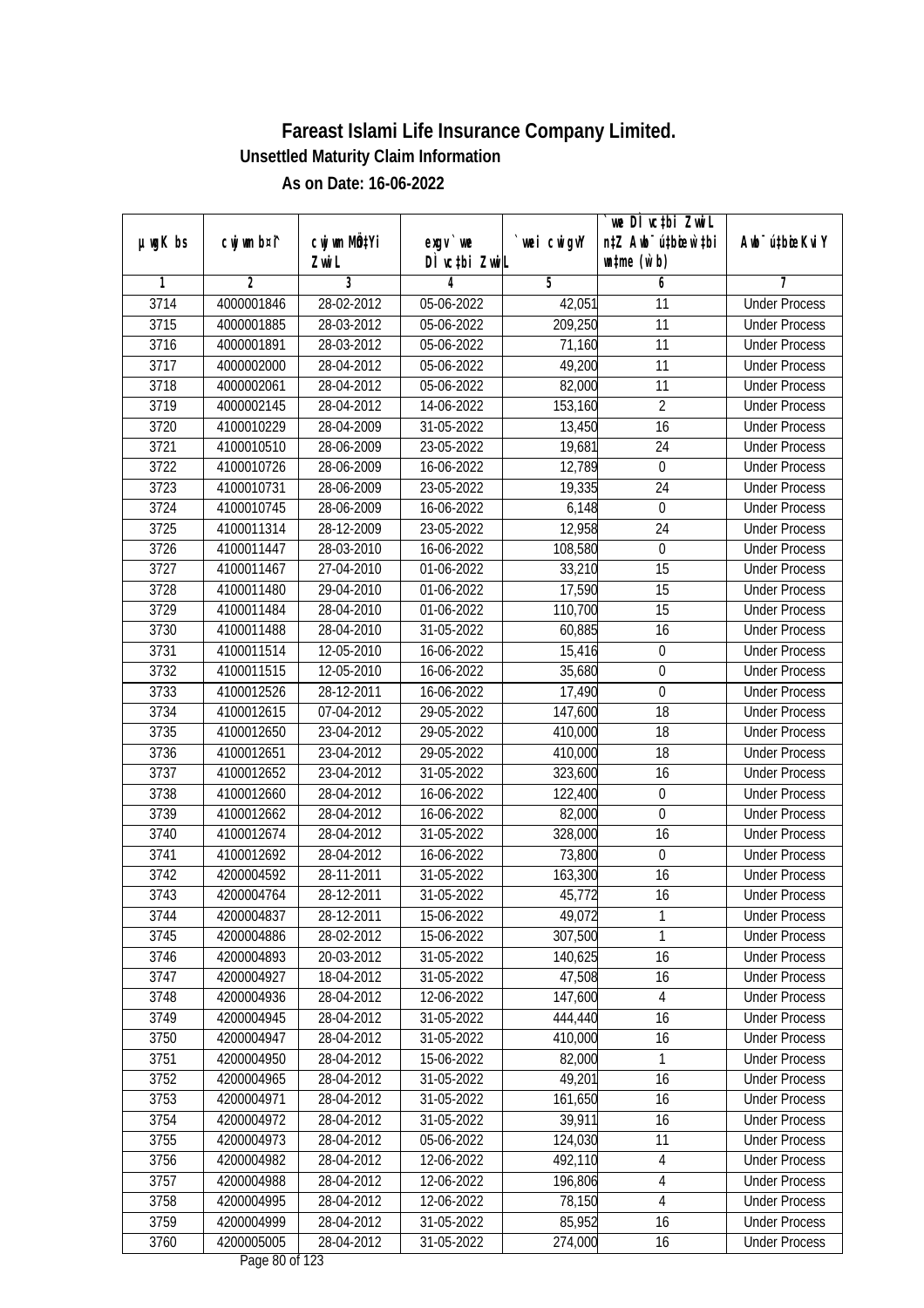|               |                |                                    |                           |             | we DI vctbi ZwiL                                            |                             |
|---------------|----------------|------------------------------------|---------------------------|-------------|-------------------------------------------------------------|-----------------------------|
| $µ$ ug $K$ bs | cwj wm b¤i^    | cwj wm MQ <sup>1</sup> Yi<br>Zwi L | exgy `we<br>DÌ vctbi ZwiL | `wei cwigvY | n‡Z Awb <sup>-</sup> ú‡bicen`‡bi<br>$\n  untime\n  (u`b)\n$ | Awb <sup>-</sup> ú‡bioeKviY |
| 1             | $\overline{2}$ | 3                                  | 4                         | 5           | 6                                                           | 7                           |
| 3761          | 4300002286     | 28-12-2006                         | 08-06-2022                | 56,025      | 8                                                           | <b>Under Process</b>        |
| 3762          | 4300007780     | 26-12-2011                         | 08-06-2022                | 73,775      | 8                                                           | <b>Under Process</b>        |
| 3763          | 4300007892     | 28-12-2011                         | 08-06-2022                | 66,180      | 8                                                           | <b>Under Process</b>        |
| 3764          | 4400003061     | 19-12-2011                         | 06-06-2022                | 244,950     | 10                                                          | <b>Under Process</b>        |
| 3765          | 4400003095     | 28-12-2011                         | 06-06-2022                | 134,553     | $\overline{10}$                                             | <b>Under Process</b>        |
| 3766          | 4400003234     | 16-04-2012                         | 30-05-2022                | 82,000      | $\overline{17}$                                             | <b>Under Process</b>        |
| 3767          | 4400003242     | 28-04-2012                         | 30-05-2022                | 164,000     | $\overline{17}$                                             | <b>Under Process</b>        |
| 3768          | 4400003249     | 10-05-2012                         | 30-05-2022                | 82,000      | 17                                                          | <b>Under Process</b>        |
| 3769          | 4400003273     | 28-04-2012                         | 30-05-2022                | 110,000     | $\overline{17}$                                             | <b>Under Process</b>        |
| 3770          | 4500008186     | 01-11-2011                         | 26-05-2022                | 30,863      | 21                                                          | <b>Under Process</b>        |
| 3771          | 4500008410     | 28-12-2011                         | 26-05-2022                | 10,645      | $\overline{21}$                                             | <b>Under Process</b>        |
| 3772          | 4500008496     | 28-12-2011                         | 26-05-2022                | 149,020     | 21                                                          | <b>Under Process</b>        |
| 3773          | 4500008982     | 12-03-2012                         | 26-05-2022                | 65,885      | $\overline{21}$                                             | <b>Under Process</b>        |
|               |                |                                    |                           | 492,000     | 21                                                          |                             |
| 3774          | 4500009030     | 10-04-2012                         | 26-05-2022                |             |                                                             | <b>Under Process</b>        |
| 3775          | 4500009111     | 28-04-2012                         | 30-05-2022                | 285,300     | 17                                                          | <b>Under Process</b>        |
| 3776          | 4500009120     | 28-04-2012                         | 15-06-2022                | 82,010      | 1                                                           | <b>Under Process</b>        |
| 3777          | 0400007576     | 28-07-2007                         | 31-05-2022                | 44,225      | 16                                                          | <b>Under Process</b>        |
| 3778          | 0400008376     | 28-06-2008                         | 26-05-2022                | 15,663      | 21                                                          | <b>Under Process</b>        |
| 3779          | 0400008407     | 28-06-2008                         | 14-06-2022                | 6,976       | $\overline{2}$                                              | <b>Under Process</b>        |
| 3780          | 0400008875     | 28-12-2008                         | 05-06-2022                | 7,270       | 11                                                          | <b>Under Process</b>        |
| 3781          | 0400012396     | 28-06-2011                         | 05-06-2022                | 60,000      | 11                                                          | <b>Under Process</b>        |
| 3782          | 0400012564     | 28-10-2011                         | 05-06-2022                | 6,618       | 11                                                          | <b>Under Process</b>        |
| 3783          | 0400012573     | 23-11-2011                         | 26-05-2022                | 11,032      | 21                                                          | <b>Under Process</b>        |
| 3784          | 0400012611     | 28-11-2011                         | 30-05-2022                | 89,815      | 17                                                          | <b>Under Process</b>        |
| 3785          | 0400012794     | 28-11-2011                         | 05-06-2022                | 49,680      | 11                                                          | <b>Under Process</b>        |
| 3786          | 0400013065     | 28-12-2011                         | 14-06-2022                | 80,390      | $\sqrt{2}$                                                  | <b>Under Process</b>        |
| 3787          | 0400013085     | 28-02-2012                         | 14-06-2022                | 13,164      | $\overline{2}$                                              | <b>Under Process</b>        |
| 3788          | 0400013163     | 19-04-2012                         | 31-05-2022                | 164,000     | 16                                                          | <b>Under Process</b>        |
| 3789          | 0400013183     | 28-04-2012                         | 14-06-2022                | 164,004     | $\sqrt{2}$                                                  | <b>Under Process</b>        |
| 3790          | 0400013211     | 28-04-2012                         | 07-06-2022                | 77,065      | $\overline{9}$                                              | <b>Under Process</b>        |
| 3791          | 0400013219     | 28-04-2012                         | 26-05-2022                | 155,970     | 21                                                          | <b>Under Process</b>        |
| 3792          | 0400013222     | 28-04-2012                         | 06-06-2022                | 92,100      | 10                                                          | <b>Under Process</b>        |
| 3793          | 0400013246     | 28-04-2012                         | 30-05-2022                | 73,800      | 17                                                          | <b>Under Process</b>        |
| 3794          | 0400013267     | 28-04-2012                         | 06-06-2022                | 76,946      | 10                                                          | <b>Under Process</b>        |
| 3795          | 0400013312     | 28-04-2012                         | 26-05-2022                | 145,520     | 21                                                          | <b>Under Process</b>        |
| 3796          | 0400013313     | 28-04-2012                         | 08-06-2022                | 84,000      | 8                                                           | <b>Under Process</b>        |
| 3797          | 0500018764     | 24-05-2009                         | 07-06-2022                | 91,750      | $\overline{9}$                                              | <b>Under Process</b>        |
| 3798          | 0500019151     | 28-06-2009                         | 07-06-2022                | 81,813      | $\overline{9}$                                              | <b>Under Process</b>        |
| 3799          | 0500019434     | 27-10-2009                         | 13-06-2022                | 5,281       | 3                                                           | <b>Under Process</b>        |
| 3800          | 0500019751     | 27-12-2009                         | 07-06-2022                | 39,458      | $\overline{9}$                                              | <b>Under Process</b>        |
| 3801          | 0500020421     | 27-12-2009                         | 07-06-2022                | 21,520      | 9                                                           | <b>Under Process</b>        |
| 3802          | 0500020755     | 27-12-2009                         | 13-06-2022                | 16,266      | 3                                                           | <b>Under Process</b>        |
| 3803          | 0500021637     | 28-06-2010                         | 07-06-2022                | 100,710     | $\overline{9}$                                              | <b>Under Process</b>        |
| 3804          | 0500021721     | 28-06-2010                         | 07-06-2022                | 116,944     | $\overline{9}$                                              | <b>Under Process</b>        |
| 3805          | 0500021853     | 13-11-2010                         | 07-06-2022                | 13,205      | $\overline{9}$                                              | <b>Under Process</b>        |
| 3806          | 0500029562     | 16-05-2016                         | 07-06-2022                | 42,007      | $\overline{9}$                                              | <b>Under Process</b>        |
| 3807          | 0500029623     | 25-05-2016                         | 07-06-2022                | 69,147      | 9                                                           | <b>Under Process</b>        |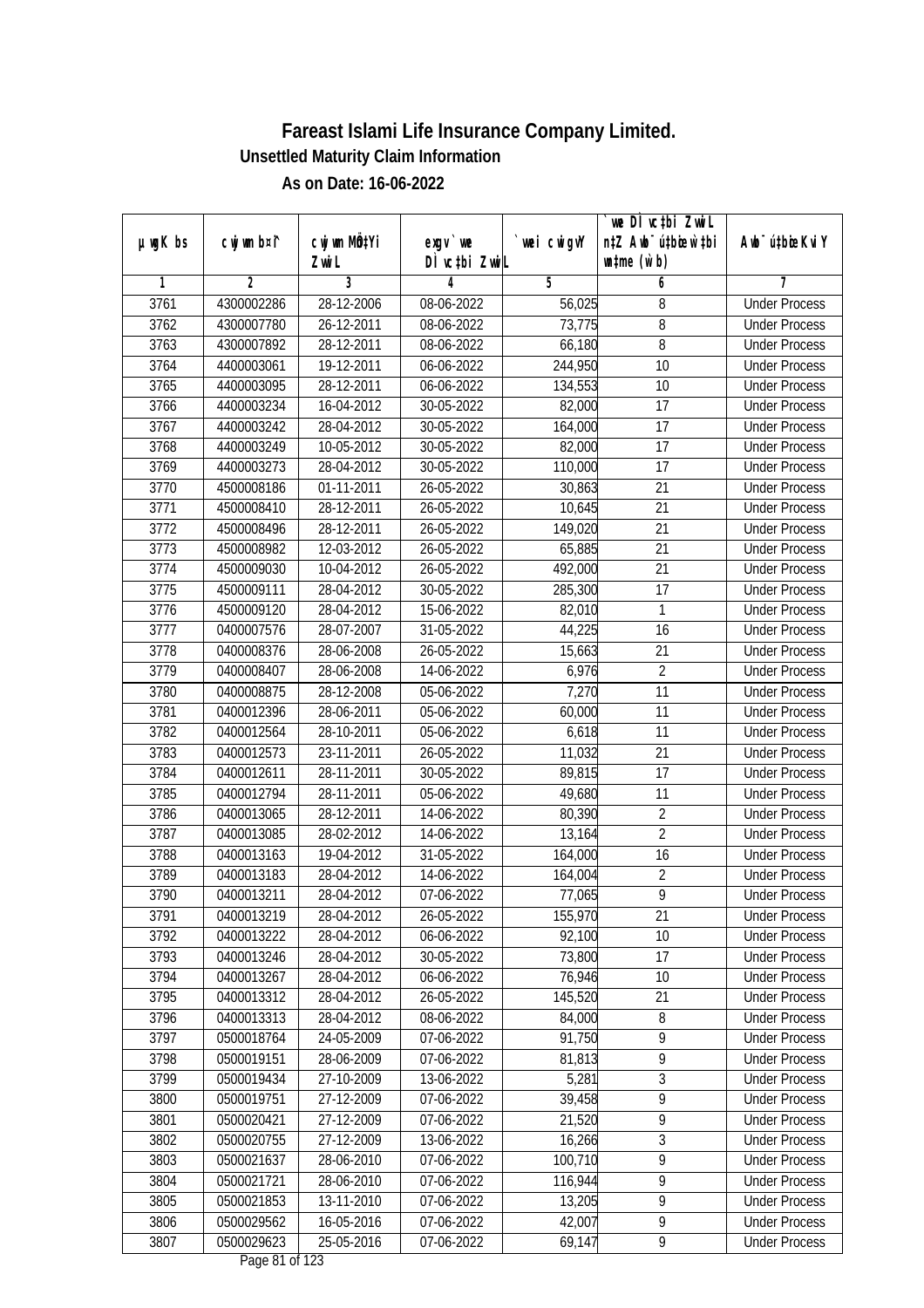| $µ$ ug $K$ bs | cwj wm b¤i^ | cwj wm MQtYi | $exqu$ we                                | wei cwigvY | `we DÌ vc‡bi ZwiL<br>n‡Z Awb <sup>-</sup> ú‡bioen`‡bi | Awb <sup>-</sup> ú‡bioeKviY |
|---------------|-------------|--------------|------------------------------------------|------------|-------------------------------------------------------|-----------------------------|
|               |             | Zwi L        | DÌ vctbi ZwiL                            |            | $\n  untime\n  (u`b)\n$                               |                             |
| 1             | 2           | 3            | 4                                        | 5          | 6                                                     |                             |
| 3808          | 0600001055  | 28-12-2001   | 05-06-2022                               | 6,601      | 11                                                    | <b>Under Process</b>        |
| 3809          | 0600013785  | 28-12-2005   | 14-06-2022                               | 23,675     | $\overline{2}$                                        | <b>Under Process</b>        |
| 3810          | 0600015349  | 28-06-2006   | 26-05-2022                               | 12,650     | $\overline{21}$                                       | <b>Under Process</b>        |
| 3811          | 0600016813  | 28-08-2006   | 07-06-2022                               | 5,751      | $\overline{9}$                                        | <b>Under Process</b>        |
| 3812          | 0600017908  | 28-12-2006   | 12-06-2022                               | 25,346     | $\overline{4}$                                        | <b>Under Process</b>        |
| 3813          | 0600018172  | 28-12-2006   | 07-06-2022                               | 9,689      | $\overline{9}$                                        | <b>Under Process</b>        |
| 3814          | 0600019422  | 28-12-2006   | 26-05-2022                               | 181,980    | $\overline{21}$                                       | <b>Under Process</b>        |
| 3815          | 0600021420  | 28-08-2007   | 26-05-2022                               | 12,720     | $\overline{21}$                                       | <b>Under Process</b>        |
| 3816          | 0600023929  | 27-12-2007   | 26-05-2022                               | 9,882      | 21                                                    | <b>Under Process</b>        |
| 3817          | 0600024662  | 27-12-2007   | 05-06-2022                               | 21,637     | 11                                                    | <b>Under Process</b>        |
| 3818          | 0600032594  | 28-06-2010   | 07-06-2022                               | 54,516     | $\overline{9}$                                        | <b>Under Process</b>        |
| 3819          | 0600034263  | 26-06-2011   | 07-06-2022                               | 14,808     | $\overline{9}$                                        | <b>Under Process</b>        |
| 3820          | 0700001474  | 28-10-2001   | 06-06-2022                               | 84,328     | $\overline{10}$                                       | <b>Under Process</b>        |
| 3821          | 0700008064  | 28-09-2005   | 05-06-2022                               | 9,781      | 11                                                    | <b>Under Process</b>        |
| 3822          | 0700013222  | 03-12-2008   | 05-06-2022                               | 2,112      | 11                                                    | <b>Under Process</b>        |
| 3823          | 0700013568  | 28-12-2008   | 05-06-2022                               | 3,656      | 11                                                    | <b>Under Process</b>        |
| 3824          | 0700013995  | 28-12-2008   | 05-06-2022                               | 2,181      | 11                                                    | <b>Under Process</b>        |
| 3825          | 0700014003  | 28-12-2008   | 06-06-2022                               | 21,757     | 10                                                    | <b>Under Process</b>        |
| 3826          | 0700014105  | 28-02-2009   | 05-06-2022                               | 4,050      | 11                                                    | <b>Under Process</b>        |
| 3827          | 0700014199  | 28-04-2009   | 13-06-2022                               | 8,470      | $\sqrt{3}$                                            | <b>Under Process</b>        |
| 3828          | 0700014295  | 28-06-2009   | 13-06-2022                               | 28,100     | $\mathfrak{Z}$                                        | <b>Under Process</b>        |
| 3829          | 0700014493  | 27-08-2009   | 14-06-2022                               | 17,952     | $\overline{2}$                                        | <b>Under Process</b>        |
| 3830          | 0700014585  | 27-09-2009   | 14-06-2022                               | 1,864      | $\overline{2}$                                        | <b>Under Process</b>        |
| 3831          | 0700014624  | 19-10-2009   | 05-06-2022                               | 13,722     | 11                                                    | <b>Under Process</b>        |
| 3832          | 0700014658  | 28-10-2009   | 13-06-2022                               | 26,208     | 3                                                     | <b>Under Process</b>        |
| 3833          | 0700014700  | 21-11-2009   | 13-06-2022                               | 2,087      | 3                                                     | <b>Under Process</b>        |
| 3834          | 0700014780  | 27-12-2009   | 05-06-2022                               | 7,192      | 11                                                    | <b>Under Process</b>        |
| 3835          | 0700016688  | 23-12-2010   | 14-06-2022                               | 13,032     | $\overline{2}$                                        | <b>Under Process</b>        |
| 3836          | 0700017611  | 28-06-2011   | 14-06-2022                               | 46,327     | $\overline{2}$                                        | <b>Under Process</b>        |
| 3837          | 0700017692  | 20-09-2011   | 14-06-2022                               | 47,279     | $\overline{2}$                                        | <b>Under Process</b>        |
| 3838          | 0700018006  | 16-02-2012   | 05-06-2022                               | 70,685     | 11                                                    | <b>Under Process</b>        |
| 3839          | 0700018028  | 11-03-2012   | 05-06-2022                               | 248,080    | 11                                                    | <b>Under Process</b>        |
| 3840          | 0700018032  | 14-03-2012   | 14-06-2022                               | 72,810     | $\overline{2}$                                        | <b>Under Process</b>        |
| 3841          | 0700018047  | 01-04-2012   | 05-06-2022                               | 40,000     | 11                                                    | <b>Under Process</b>        |
| 3842          | 0700018053  | 09-04-2012   | 05-06-2022                               | 11,180     | 11                                                    | <b>Under Process</b>        |
| 3843          | 0700018075  | 25-04-2012   | 05-06-2022                               | 82,000     | 11                                                    | <b>Under Process</b>        |
| 3844          | 0700018096  | 28-04-2012   | 06-06-2022                               | 27,651     | 10                                                    | <b>Under Process</b>        |
| 3845          | 0700018098  | 28-04-2012   | 05-06-2022                               | 65,600     | 11                                                    | <b>Under Process</b>        |
| 3846          | 0700018111  | 15-05-2012   | 14-06-2022                               | 64,479     | $\overline{2}$                                        | <b>Under Process</b>        |
| 3847          | 0700018121  | 28-04-2012   | 05-06-2022                               | 11,180     | 11                                                    | <b>Under Process</b>        |
| 3848          | 0700018127  | 28-04-2012   | 14-06-2022                               | 73,340     | $\overline{2}$                                        | <b>Under Process</b>        |
| 3849          | 0700018156  | 28-04-2012   | 05-06-2022                               | 82,000     | 11                                                    | <b>Under Process</b>        |
| 3850          | 0700018160  | 28-04-2012   | 05-06-2022                               | 98,400     | 11                                                    | <b>Under Process</b>        |
| 3851          | 0800013006  | 18-04-2017   | 12-06-2022                               | 664,250    | 4                                                     | <b>Under Process</b>        |
| 3852          | 0903001420  | 17-12-2009   | 31-05-2022                               | 37,875     | 16                                                    | <b>Under Process</b>        |
| 3853          | 0903004133  | 21-04-2011   | 01-06-2022                               | 7,628      | 15                                                    | <b>Under Process</b>        |
| 3854          | 0903004201  | 03-05-2011   | 01-06-2022<br>$D_{\text{max}}$ 00 of 100 | 7,628      | 15                                                    | <b>Under Process</b>        |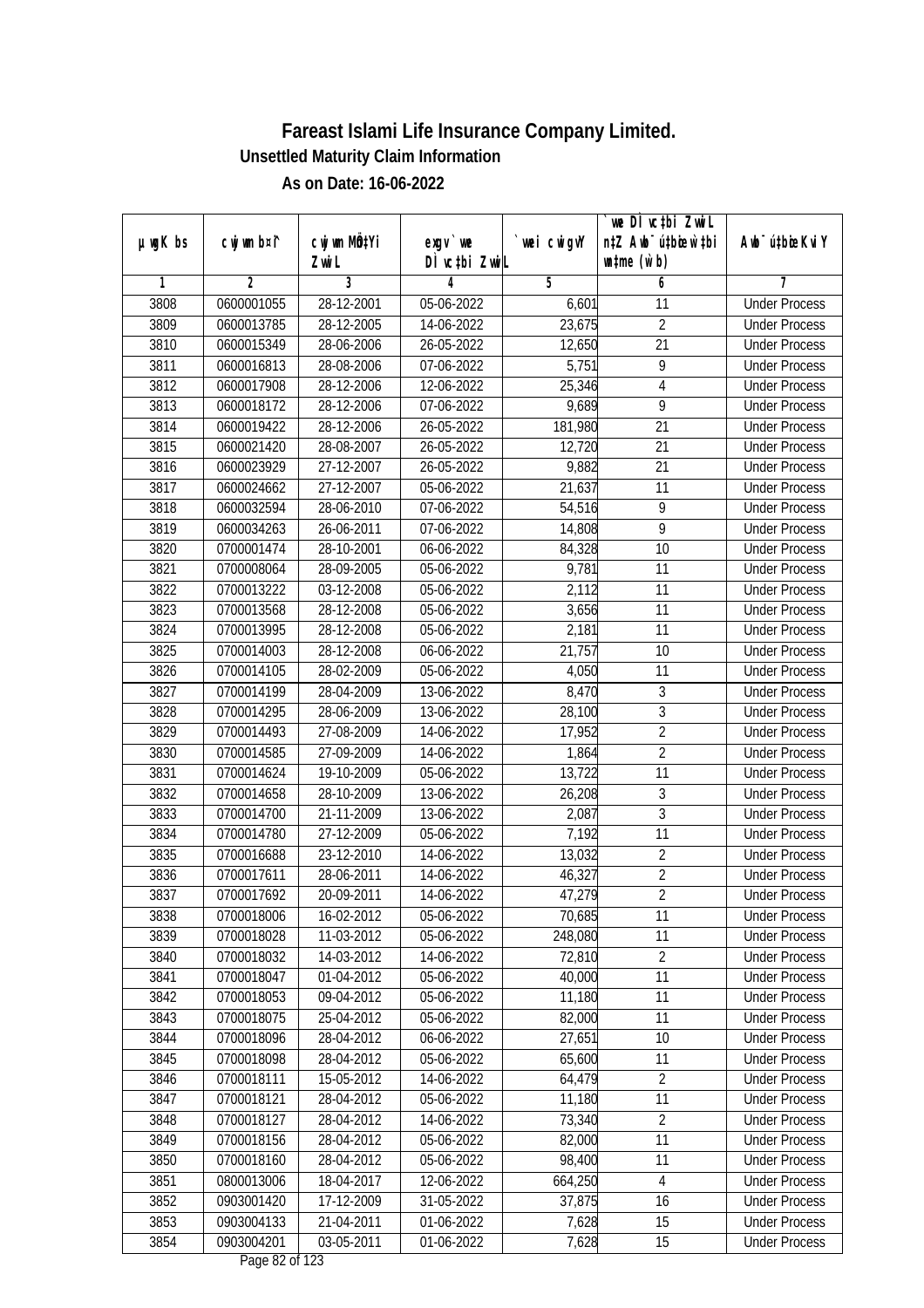| $µ$ ug $K$ bs | cwj wm b¤i^ | cwj wm MQtYi     | $exqu$ we                                | wei cwigvY | `we DÌ vc‡bi ZwiL<br>n‡Z Awb <sup>-</sup> ú‡bioar`‡bi | Awb <sup>-</sup> ú‡bioeKviY |
|---------------|-------------|------------------|------------------------------------------|------------|-------------------------------------------------------|-----------------------------|
|               |             | Zwi L            | DÌ vctbi ZwiL                            |            | $\n  untime\n  (u`b)\n$                               |                             |
| 1             | 2           | 3                | 4                                        | 5          | 6                                                     | 7                           |
| 3855          | 0903004214  | 24-04-2011       | 06-06-2022                               | 26,360     | 10                                                    | <b>Under Process</b>        |
| 3856          | 0904002474  | 28-12-2009       | 05-06-2022                               | 12,840     | 11                                                    | <b>Under Process</b>        |
| 3857          | 0904003740  | 12-10-2010       | 26-05-2022                               | 38,695     | 21                                                    | <b>Under Process</b>        |
| 3858          | 0904004132  | 28-11-2010       | 14-06-2022                               | 95,714     | $\overline{2}$                                        | <b>Under Process</b>        |
| 3859          | 0904004150  | 28-11-2010       | 26-05-2022                               | 5,256      | $\overline{21}$                                       | <b>Under Process</b>        |
| 3860          | 0904004822  | 28-12-2010       | 05-06-2022                               | 182,106    | 11                                                    | <b>Under Process</b>        |
| 3861          | 0904005839  | 22-06-2011       | 26-05-2022                               | 33,020     | $\overline{21}$                                       | <b>Under Process</b>        |
| 3862          | 0904007317  | 28-12-2011       | 05-06-2022                               | 13,902     | 11                                                    | <b>Under Process</b>        |
| 3863          | 0904007470  | 28-02-2012       | 31-05-2022                               | 33,434     | 16                                                    | <b>Under Process</b>        |
| 3864          | 0904007492  | 28-02-2012       | 05-06-2022                               | 194,326    | 11                                                    | <b>Under Process</b>        |
| 3865          | 0904007504  | 28-02-2012       | 05-06-2022                               | 11,241     | $\overline{11}$                                       | <b>Under Process</b>        |
| 3866          | 0904007571  | 22-03-2012       | 14-06-2022                               | 194,326    | $\overline{2}$                                        | <b>Under Process</b>        |
| 3867          | 0904007800  | 28-04-2012       | 26-05-2022                               | 97,167     | 21                                                    | <b>Under Process</b>        |
| 3868          | 0904007832  | 28-04-2012       | 06-06-2022                               | 58,301     | 10                                                    | <b>Under Process</b>        |
| 3869          | 0904007833  | 28-04-2012       | 14-06-2022                               | 20,187     | $\overline{2}$                                        | <b>Under Process</b>        |
| 3870          | 0904007839  | 28-04-2012       | 30-05-2022                               | 95,521     | 17                                                    | <b>Under Process</b>        |
| 3871          | 0904007842  | 28-04-2012       | 26-05-2022                               | 85,066     | 21                                                    | <b>Under Process</b>        |
| 3872          | 0904007865  | 28-04-2012       | 26-05-2022                               | 97,167     | 21                                                    | <b>Under Process</b>        |
| 3873          | 0966008110  | 28-12-2010       | 14-06-2022                               | 39,018     | $\overline{2}$                                        | <b>Under Process</b>        |
| 3874          | 0966008336  | 28-03-2011       | 14-06-2022                               | 22,339     | $\overline{2}$                                        | <b>Under Process</b>        |
| 3875          | 0966008363  | 28-02-2011       | 14-06-2022                               | 6,976      | $\overline{2}$                                        | <b>Under Process</b>        |
| 3876          | 0966008566  | 21-03-2011       | 02-06-2022                               | 37,054     | 14                                                    | <b>Under Process</b>        |
| 3877          | 0966008646  | 27-03-2011       | 14-06-2022                               | 17,239     | $\overline{2}$                                        | <b>Under Process</b>        |
| 3878          | 0966009934  | 04-09-2011       | 02-06-2022                               | 10,582     | 14                                                    | <b>Under Process</b>        |
| 3879          | 0966009433  | 28-06-2011       | 13-06-2022                               | 9,677      | 3                                                     | <b>Under Process</b>        |
| 3880          | 0966009613  | 28-06-2011       | 14-06-2022                               | 58,346     | $\overline{2}$                                        | <b>Under Process</b>        |
| 3881          | 0966009800  | 23-08-2011       | 13-06-2022                               | 30,532     | $\mathfrak{Z}$                                        | <b>Under Process</b>        |
| 3882          | 0966009968  | 21-09-2011       | 14-06-2022                               | 6,673      | $\overline{2}$                                        | <b>Under Process</b>        |
| 3883          | 0966009972  | 18-09-2011       | 14-06-2022                               | 35,173     | $\overline{2}$                                        | <b>Under Process</b>        |
| 3884          | 0966010206  | 08-08-2011       | 02-06-2022                               | 38,697     | 14                                                    | <b>Under Process</b>        |
| 3885          | 0966010635  | 24-11-2011       | 14-06-2022                               | 18,908     | 2                                                     | <b>Under Process</b>        |
| 3886          | 0966010985  | 22-12-2011       | 02-06-2022                               | 9,877      | 14                                                    | <b>Under Process</b>        |
| 3887          | 0966011013  | 28-12-2011       | 14-06-2022                               | 39,295     | $\overline{2}$                                        | <b>Under Process</b>        |
| 3888          | 0966011091  | 28-12-2011       | 13-06-2022                               | 78,591     | $\overline{3}$                                        | <b>Under Process</b>        |
| 3889          | 0966011225  | 21-12-2011       | 14-06-2022                               | 8,341      | $\overline{2}$                                        | <b>Under Process</b>        |
| 3890          | 0966011255  | 28-12-2011       | 14-06-2022                               | 64,122     | $\overline{2}$                                        | <b>Under Process</b>        |
| 3891          | 0966011432  | 23-12-2010       | 02-06-2022                               | 25,886     | 14                                                    | <b>Under Process</b>        |
| 3892          | 0966011439  | 28-12-2011       | 02-06-2022                               | 78,057     | 14                                                    | <b>Under Process</b>        |
| 3893          | 0966011545  | 13-02-2012       | 13-06-2022                               | 22,928     | 3                                                     | <b>Under Process</b>        |
| 3894          | 0966011594  | 08-02-2012       | 13-06-2022                               | 23,918     | 3                                                     | <b>Under Process</b>        |
| 3895          | 0966011633  | 12-02-2012       | 02-06-2022                               | 57,502     | 14                                                    | <b>Under Process</b>        |
| 3896          | 0966011662  | $27 - 02 - 2012$ | 14-06-2022                               | 97,167     | $\overline{2}$                                        | <b>Under Process</b>        |
| 3897          | 0966011678  | 12-02-2012       | 13-06-2022                               | 17,761     | $\overline{3}$                                        | <b>Under Process</b>        |
| 3898          | 0966011683  | 28-01-2012       | 13-06-2022                               | 12,804     | 3                                                     | <b>Under Process</b>        |
| 3899          | 0966011715  | 14-02-2012       | 14-06-2022                               | 14,632     | $\overline{2}$                                        | <b>Under Process</b>        |
| 3900          | 0966011745  | 04-03-2012       | 02-06-2022                               | 194,326    | 14                                                    | <b>Under Process</b>        |
| 3901          | 0966011807  | 20-03-2012       | 14-06-2022<br>$D_{\text{max}}$ 02 of 122 | 9,088      | $\overline{2}$                                        | <b>Under Process</b>        |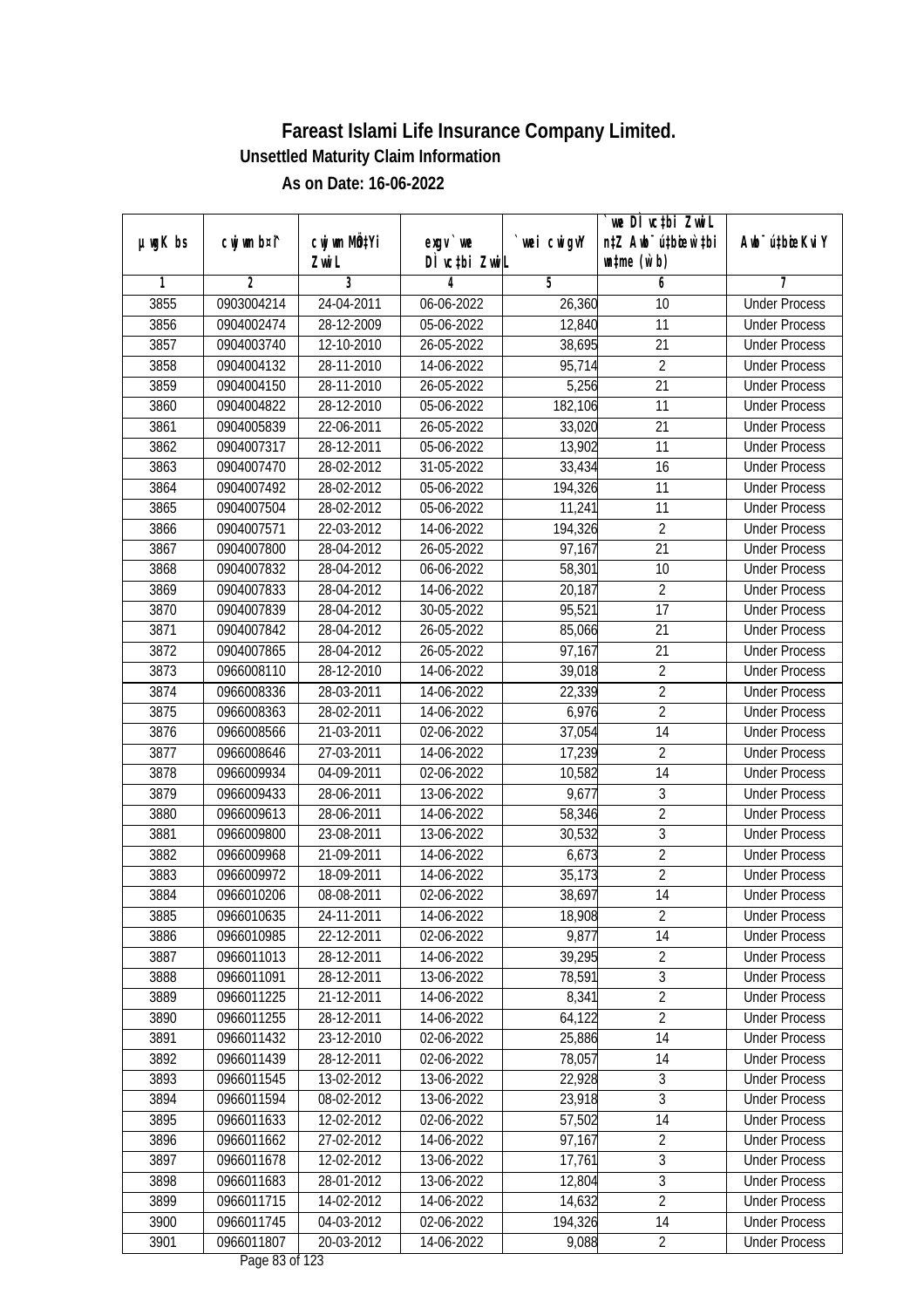|               |             |                       |                                                          |            | `we DÌ vc‡bi ZwiL<br>n‡Z Awb <sup>-</sup> ú‡bioen`‡bi |                              |
|---------------|-------------|-----------------------|----------------------------------------------------------|------------|-------------------------------------------------------|------------------------------|
| $µ$ ug $K$ bs | cwj wm b¤i^ | cwj wm MQtYi<br>Zwi L | $exqu$ we<br>DÌ vctbi ZwiL                               | wei cwigvY | $\n  untime\n  (u`b)\n$                               | Aub <sup>-</sup> ú‡biosKvi Y |
| 1             | 2           | 3                     | 4                                                        | 5          | 6                                                     |                              |
| 3902          | 0966011830  | 22-03-2012            | 14-06-2022                                               | 97,167     | $\overline{2}$                                        | <b>Under Process</b>         |
| 3903          | 0966011839  | 14-03-2012            | 02-06-2022                                               | 38,866     | $\overline{14}$                                       | <b>Under Process</b>         |
| 3904          | 0966011848  | 28-03-2012            | 14-06-2022                                               | 36,592     | $\overline{2}$                                        | <b>Under Process</b>         |
| 3905          | 0966011849  | 28-03-2012            | 14-06-2022                                               | 38,866     | $\overline{2}$                                        | <b>Under Process</b>         |
| 3906          | 0966011864  | 28-03-2012            | 02-06-2022                                               | 97,167     | $\overline{14}$                                       | <b>Under Process</b>         |
| 3907          | 0966011873  | 21-03-2012            | 14-06-2022                                               | 97,167     | $\overline{2}$                                        | <b>Under Process</b>         |
| 3908          | 0966011876  | 25-03-2012            | 02-06-2022                                               | 28,745     | 14                                                    | <b>Under Process</b>         |
| 3909          | 0966011913  | 09-04-2012            | 13-06-2022                                               | 38,866     | 3                                                     | <b>Under Process</b>         |
| 3910          | 0966011933  | 08-04-2012            | 13-06-2022                                               | 95,594     | $\overline{3}$                                        | <b>Under Process</b>         |
| 3911          | 0966011939  | 08-04-2012            | 02-06-2022                                               | 37,608     | 14                                                    | <b>Under Process</b>         |
| 3912          | 0966012038  | 26-02-2012            | 14-06-2022                                               | 20,053     | $\overline{2}$                                        | <b>Under Process</b>         |
| 3913          | 0966012050  | 23-04-2012            | 02-06-2022                                               | 92,507     | 14                                                    | <b>Under Process</b>         |
| 3914          | 0966012055  | 01-04-2012            | 13-06-2022                                               | 70,640     | $\sqrt{3}$                                            | <b>Under Process</b>         |
| 3915          | 0966012056  | 17-04-2012            | 13-06-2022                                               | 95,594     | $\mathfrak{Z}$                                        | <b>Under Process</b>         |
| 3916          | 0966012066  | 26-04-2012            | 14-06-2022                                               | 175,753    | $\overline{2}$                                        | <b>Under Process</b>         |
| 3917          | 0966012121  | 28-04-2012            | 02-06-2022                                               | 97,167     | 14                                                    | <b>Under Process</b>         |
| 3918          | 0966012128  | 28-04-2012            | 13-06-2022                                               | 36,664     | $\sqrt{3}$                                            | <b>Under Process</b>         |
| 3919          | 0966012131  | 28-04-2012            | 13-06-2022                                               | 97,167     | $\overline{3}$                                        | <b>Under Process</b>         |
| 3920          | 0966012189  | 26-04-2012            | 13-06-2022                                               | 77,330     | $\mathfrak z$                                         | <b>Under Process</b>         |
| 3921          | 4500009173  | 28-04-2012            | 13-06-2022                                               | 809,000    | $\overline{3}$                                        | <b>Under Process</b>         |
| 3922          | 4600020352  | 28-06-2011            | 14-06-2022                                               | 39,807     | $\overline{2}$                                        | <b>Under Process</b>         |
| 3923          | 4600020673  | 28-12-2011            | 14-06-2022                                               | 20,000     | $\overline{2}$                                        | <b>Under Process</b>         |
| 3924          | 4600020681  | 28-12-2011            | 13-06-2022                                               | 81,650     | $\overline{3}$                                        | <b>Under Process</b>         |
| 3925          | 4600020900  | 20-03-2012            | 02-06-2022                                               | 17,412     | 14                                                    | <b>Under Process</b>         |
| 3926          | 4600020901  | 20-03-2012            | 14-06-2022                                               | 20,759     | $\overline{2}$                                        | <b>Under Process</b>         |
| 3927          | 4600020922  | 28-03-2012            | 02-06-2022                                               | 16,012     | 14                                                    | <b>Under Process</b>         |
| 3928          | 4600020934  | 28-03-2012            | 02-06-2022                                               | 17,412     | 14                                                    | <b>Under Process</b>         |
| 3929          | 4600020947  | 16-04-2012            | 07-06-2022                                               | 31,940     | $\overline{9}$                                        | <b>Under Process</b>         |
| 3930          | 4600020952  | 17-04-2012            | 29-05-2022                                               | 20,000     | 18                                                    | <b>Under Process</b>         |
| 3931          | 4600020957  | 21-04-2012            | 29-05-2022                                               | 51,561     | 18                                                    | <b>Under Process</b>         |
| 3932          | 4600020981  | 28-04-2012            | 07-06-2022                                               | 30,000     | 9                                                     | <b>Under Process</b>         |
| 3933          | 4600020984  | 28-04-2012            | 30-05-2022                                               | 42,715     | 17                                                    | <b>Under Process</b>         |
| 3934          | 4600020999  | 28-04-2012            | 14-06-2022                                               | 40,293     | $\overline{2}$                                        | <b>Under Process</b>         |
| 3935          | 4600021004  | 28-04-2012            | 29-05-2022                                               | 94,458     | 18                                                    | <b>Under Process</b>         |
| 3936          | 4600021009  | 28-04-2012            | 14-06-2022                                               | 182,714    | $\overline{2}$                                        | <b>Under Process</b>         |
| 3937          | 4600021020  | 28-04-2012            | 07-06-2022                                               | 79,211     | 9                                                     | <b>Under Process</b>         |
| 3938          | 4600021028  | 28-04-2012            | 29-05-2022                                               | 36,000     | 18                                                    | <b>Under Process</b>         |
| 3939          | 4600021035  | 28-04-2012            | 02-06-2022                                               | 49,207     | 14                                                    | <b>Under Process</b>         |
| 3940          | 4600021041  | 28-04-2012            | 02-06-2022                                               | 84,206     | 14                                                    | <b>Under Process</b>         |
| 3941          | 4600021050  | 28-04-2012            | 02-06-2022                                               | 82,000     | 14                                                    | <b>Under Process</b>         |
| 3942          | 4600021053  | 28-04-2012            | 30-05-2022                                               | 13,976     | 17                                                    | <b>Under Process</b>         |
| 3943          | 4700000496  | 20-10-2009            | 14-06-2022                                               | 17,395     | $\overline{2}$                                        | <b>Under Process</b>         |
| 3944          | 4700000563  | 10-11-2009            | 05-06-2022                                               | 27,710     | $\overline{11}$                                       | <b>Under Process</b>         |
| 3945          | 4700000582  | 22-11-2009            | 16-06-2022                                               | 35,546     | $\boldsymbol{0}$                                      | <b>Under Process</b>         |
| 3946          | 4700000586  | 24-11-2009            | 05-06-2022                                               | 78,270     | 11                                                    | <b>Under Process</b>         |
| 3947          | 4700000623  | 03-12-2009            | 13-06-2022                                               | 14,618     | 3                                                     | <b>Under Process</b>         |
| 3948          | 4700000650  | 10-12-2009            | 16-06-2022<br>$D_{\text{max}}$ $\Omega$ $\Lambda$ of 122 | 34,698     | $\boldsymbol{0}$                                      | <b>Under Process</b>         |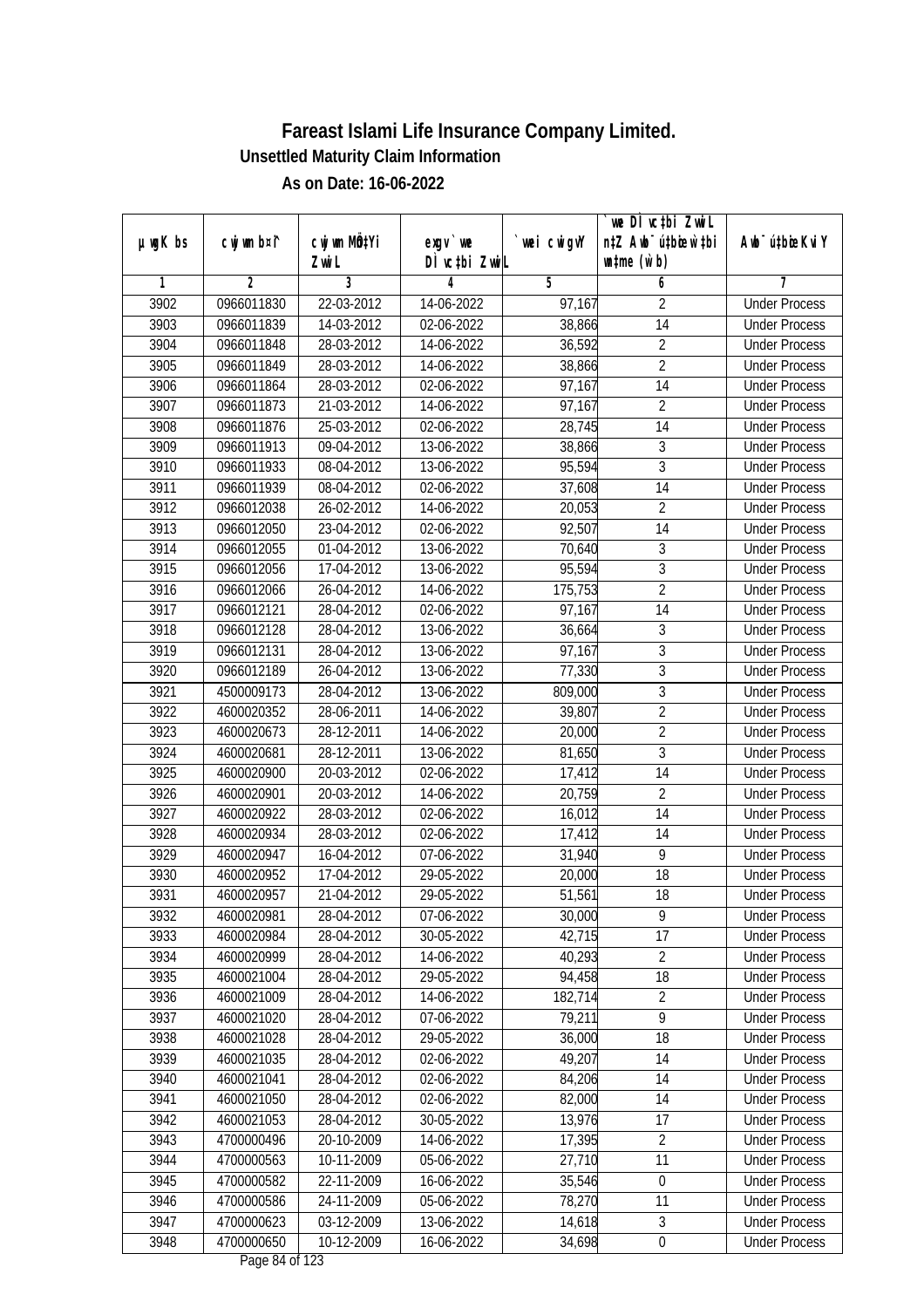|         |             | CW wm MQYi     |                            |             | we DI vctbi ZwiL<br>n‡Z Awb <sup>-</sup> ú‡bioar`‡bi | Awb <sup>-</sup> ú‡bioeKviY |
|---------|-------------|----------------|----------------------------|-------------|------------------------------------------------------|-----------------------------|
| µwgK bs | cwj wm b¤i^ | Zwi L          | $exqu$ we<br>DÌ vctbi ZwiL | `wei cwigvY | $\n  untime\n  (u`b)\n$                              |                             |
| 1       | 2           | $\overline{3}$ | 4                          | 5           | 6                                                    | 7                           |
| 3949    | 4700000799  | 17-12-2009     | 08-06-2022                 | 46,195      | 8                                                    | <b>Under Process</b>        |
| 3950    | 4700000811  | 17-12-2009     | 05-06-2022                 | 54,997      | 11                                                   | <b>Under Process</b>        |
| 3951    | 4700000871  | 20-12-2009     | 18-05-2022                 | 32,760      | $\overline{29}$                                      | <b>Under Process</b>        |
| 3952    | 4700001030  | 27-12-2009     | 08-06-2022                 | 90,800      | $\overline{8}$                                       | <b>Under Process</b>        |
| 3953    | 4700001643  | 24-02-2010     | 16-06-2022                 | 29,697      | $\mathbf 0$                                          | <b>Under Process</b>        |
| 3954    | 4700001677  | 28-02-2010     | 05-06-2022                 | 36,210      | 11                                                   | <b>Under Process</b>        |
| 3955    | 4700001713  | 09-03-2010     | 16-06-2022                 | 35,430      | $\boldsymbol{0}$                                     | <b>Under Process</b>        |
| 3956    | 4700001745  | 23-03-2010     | 14-06-2022                 | 60,350      | $\overline{2}$                                       | <b>Under Process</b>        |
| 3957    | 4700001798  | 24-04-2010     | 16-06-2022                 | 103,860     | $\overline{0}$                                       | <b>Under Process</b>        |
| 3958    | 4700001804  | 28-04-2010     | 16-06-2022                 | 55,350      | $\boldsymbol{0}$                                     | <b>Under Process</b>        |
| 3959    | 4700002182  | 03-11-2010     | 05-06-2022                 | 6,520       | $\overline{11}$                                      | <b>Under Process</b>        |
| 3960    | 4700002187  | 03-11-2010     | 14-06-2022                 | 48,510      | $\overline{2}$                                       | <b>Under Process</b>        |
| 3961    | 4700002634  | 28-12-2010     | 14-06-2022                 | 17,115      | $\overline{2}$                                       | <b>Under Process</b>        |
| 3962    | 4700003244  | 28-12-2011     | 05-06-2022                 | 73,517      | 11                                                   | <b>Under Process</b>        |
| 3963    | 4700003245  | 28-12-2011     | 16-06-2022                 | 37,000      | $\boldsymbol{0}$                                     | <b>Under Process</b>        |
| 3964    | 4700003370  | 28-12-2011     | 14-06-2022                 | 46,851      | $\overline{2}$                                       | <b>Under Process</b>        |
| 3965    | 4700003716  | 25-03-2012     | 05-06-2022                 | 59,052      | 11                                                   | <b>Under Process</b>        |
| 3966    | 4700003734  | 28-03-2012     | 14-06-2022                 | 82,000      | $\overline{2}$                                       | <b>Under Process</b>        |
| 3967    | 4700003761  | 28-04-2012     | 05-06-2022                 | 82,000      | 11                                                   | <b>Under Process</b>        |
| 3968    | 4700003765  | 28-04-2012     | 13-06-2022                 | 79,140      | 3                                                    | <b>Under Process</b>        |
| 3969    | 4700003798  | 28-04-2012     | 05-06-2022                 | 20,002      | 11                                                   | <b>Under Process</b>        |
| 3970    | 4700003802  | 28-04-2012     | 05-06-2022                 | 147,600     | 11                                                   | <b>Under Process</b>        |
| 3971    | 4700003814  | 28-04-2012     | 16-06-2022                 | 48,636      | $\pmb{0}$                                            | <b>Under Process</b>        |
| 3972    | 4700003819  | 28-04-2012     | 06-06-2022                 | 20,003      | 10                                                   | <b>Under Process</b>        |
| 3973    | 4800003073  | 28-12-2011     | 09-06-2022                 | 36,493      | 7                                                    | <b>Under Process</b>        |
| 3974    | 4800003252  | 04-04-2012     | 09-06-2022                 | 11,537      | 7                                                    | <b>Under Process</b>        |
| 3975    | 4800003262  | 15-04-2012     | 14-06-2022                 | 22,360      | $\overline{2}$                                       | <b>Under Process</b>        |
| 3976    | 4800003314  | 28-04-2012     | 14-06-2022                 | 164,000     | $\overline{2}$                                       | <b>Under Process</b>        |
| 3977    | 4800003315  | 28-04-2012     | 14-06-2022                 | 61,200      | $\overline{2}$                                       | <b>Under Process</b>        |
| 3978    | 4800003317  | 28-04-2012     | 06-06-2022                 | 233,955     | 10                                                   | <b>Under Process</b>        |
| 3979    | 4800003320  | 28-04-2012     | 09-06-2022                 | 20,298      | 7                                                    | <b>Under Process</b>        |
| 3980    | 4800003345  | 28-04-2012     | 14-06-2022                 | 52,892      | $\overline{2}$                                       | <b>Under Process</b>        |
| 3981    | 4800003353  | 28-04-2012     | 14-06-2022                 | 96,745      | $\overline{2}$                                       | <b>Under Process</b>        |
| 3982    | 4800003360  | 28-04-2012     | 14-06-2022                 | 38,205      | $\overline{2}$                                       | <b>Under Process</b>        |
| 3983    | 4800003365  | 28-04-2012     | 09-06-2022                 | 6,729       | 7                                                    | <b>Under Process</b>        |
| 3984    | 4900000260  | 28-06-2009     | 13-06-2022                 | 18,815      | $\overline{3}$                                       | <b>Under Process</b>        |
| 3985    | 4900000429  | 28-06-2009     | 30-05-2022                 | 6,391       | 17                                                   | <b>Under Process</b>        |
| 3986    | 4900001602  | 28-02-2010     | 13-06-2022                 | 8,067       | 3                                                    | <b>Under Process</b>        |
| 3987    | 4900001608  | 28-02-2010     | 13-06-2022                 | 16,318      | $\overline{3}$                                       | <b>Under Process</b>        |
| 3988    | 4900001641  | 28-04-2010     | 13-06-2022                 | 69,741      | $\overline{3}$                                       | <b>Under Process</b>        |
| 3989    | 4900001654  | 28-04-2010     | 13-06-2022                 | 49,267      | 3                                                    | <b>Under Process</b>        |
| 3990    | 4900004148  | 28-04-2012     | 14-06-2022                 | 164,000     | $\overline{2}$                                       | <b>Under Process</b>        |
| 3991    | 4900004150  | 28-04-2012     | 30-05-2022                 | 323,600     | $\overline{17}$                                      | <b>Under Process</b>        |
| 3992    | 5000000035  | 28-02-2010     | 07-06-2022                 | 66,420      | $\overline{9}$                                       | <b>Under Process</b>        |
| 3993    | 5000000947  | 28-06-2011     | 14-06-2022                 | 119,504     | $\overline{2}$                                       | <b>Under Process</b>        |
| 3994    | 5000001115  | 17-10-2011     | 07-06-2022                 | 42,606      | 9                                                    | <b>Under Process</b>        |
| 3995    | 5000001422  | 28-02-2012     | 26-05-2022                 | 23,325      | 21                                                   | <b>Under Process</b>        |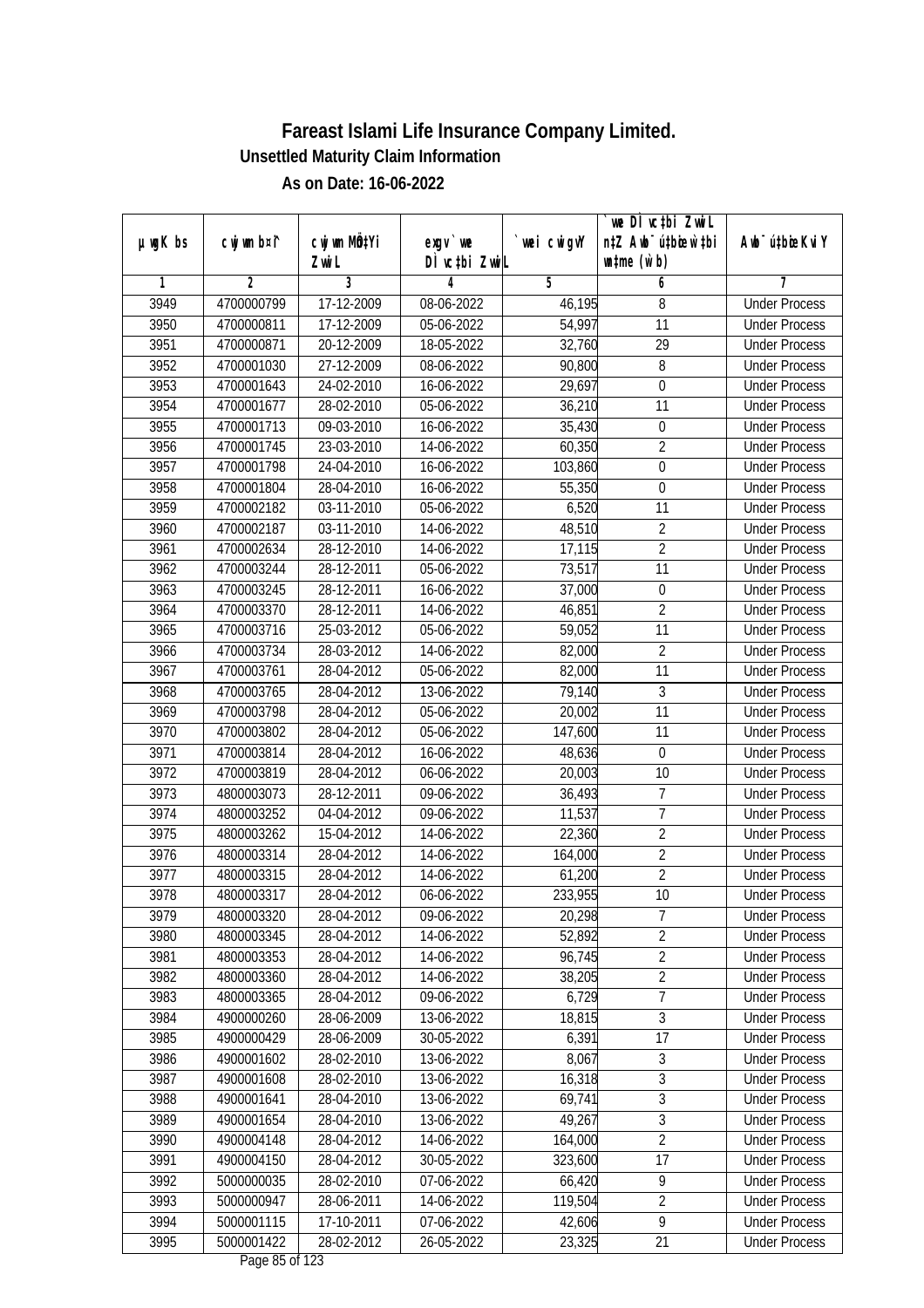|               |             |                                    |                            |            | we DI vctbi ZwiL<br>n‡Z Awb <sup>-</sup> ú‡bioen`‡bi |                             |
|---------------|-------------|------------------------------------|----------------------------|------------|------------------------------------------------------|-----------------------------|
| $µ$ ug $K$ bs | cwj wm b¤i^ | cwj wm MQ <sup>1</sup> Yi<br>Zwi L | $exgV$ we<br>DÌ vctbi ZwiL | wei cwigvY | $\n  untime\n  (u`b)\n$                              | Awb <sup>-</sup> ú‡bioeKviY |
| 1             | 2           | 3                                  | 4                          | 5          | 6                                                    | 7                           |
| 3996          | 5000001425  | 28-02-2012                         | 30-05-2022                 | 152,120    | $\overline{17}$                                      | <b>Under Process</b>        |
| 3997          | 5000001474  | 24-03-2012                         | $07 - 06 - 2022$           | 93,216     | $\overline{9}$                                       | <b>Under Process</b>        |
| 3998          | 5000001475  | 27-03-2012                         | 07-06-2022                 | 267,780    | $\overline{9}$                                       | <b>Under Process</b>        |
| 3999          | 5000001500  | 10-04-2012                         | 16-06-2022                 | 164,000    | $\boldsymbol{0}$                                     | <b>Under Process</b>        |
| 4000          | 5000001504  | $15-04-2012$                       | 07-06-2022                 | 55,760     | $\overline{9}$                                       | <b>Under Process</b>        |
| 4001          | 5000001506  | 15-04-2012                         | 07-06-2022                 | 98,400     | $\overline{9}$                                       | <b>Under Process</b>        |
| 4002          | 5000001507  | 15-04-2012                         | 07-06-2022                 | 55,760     | $\overline{9}$                                       | <b>Under Process</b>        |
| 4003          | 5000001514  | 21-04-2012                         | 07-06-2022                 | 26,010     | $\overline{9}$                                       | <b>Under Process</b>        |
| 4004          | 5000001518  | 28-04-2012                         | 07-06-2022                 | 82,000     | $\overline{9}$                                       | <b>Under Process</b>        |
| 4005          | 5000001522  | 28-04-2012                         | 26-05-2022                 | 25,180     | 21                                                   | <b>Under Process</b>        |
| 4006          | 5000001527  | 28-04-2012                         | 26-05-2022                 | 49,656     | $\overline{21}$                                      | <b>Under Process</b>        |
| 4007          | 5000001533  | 28-04-2012                         | 07-06-2022                 | 116,974    | 9                                                    | <b>Under Process</b>        |
| 4008          | 5000001552  | 28-04-2012                         | 07-06-2022                 | 82,000     | $\overline{9}$                                       | <b>Under Process</b>        |
| 4009          | 5000001559  | 28-04-2012                         | 07-06-2022                 | 138,430    | 9                                                    | <b>Under Process</b>        |
| 4010          | 5000001564  | 28-04-2012                         | 07-06-2022                 | 153,450    | 9                                                    | <b>Under Process</b>        |
| 4011          | 5000001567  | 28-04-2012                         | 26-05-2022                 | 96,648     | 21                                                   | <b>Under Process</b>        |
| 4012          | 5000001568  | 28-04-2012                         | 07-06-2022                 | 82,050     | 9                                                    | <b>Under Process</b>        |
| 4013          | 5000001571  | 28-04-2012                         | 07-06-2022                 | 192,486    | $\overline{9}$                                       | <b>Under Process</b>        |
| 4014          | 5000001590  | 28-04-2012                         | 07-06-2022                 | 82,005     | $\overline{9}$                                       | <b>Under Process</b>        |
| 4015          | 5100007941  | 28-02-2007                         | 26-05-2022                 | 199,500    | 21                                                   | <b>Under Process</b>        |
| 4016          | 5100008693  | 28-04-2007                         | 12-06-2022                 | 206,100    | $\overline{4}$                                       | <b>Under Process</b>        |
| 4017          | 0904007907  | 28-04-2012                         | 26-05-2022                 | 74,218     | 21                                                   | <b>Under Process</b>        |
| 4018          | 0905009355  | 28-12-2011                         | 07-06-2022                 | 162,819    | 9                                                    | <b>Under Process</b>        |
| 4019          | 0905009457  | 28-12-2011                         | 07-06-2022                 | 90,099     | $\overline{9}$                                       | <b>Under Process</b>        |
| 4020          | 0905009687  | 28-02-2012                         | 08-06-2022                 | 58,301     | $\, 8$                                               | <b>Under Process</b>        |
| 4021          | 0905009752  | 23-02-2012                         | 08-06-2022                 | 97,167     | 8                                                    | <b>Under Process</b>        |
| 4022          | 0905009999  | 28-04-2012                         | 07-06-2022                 | 88,503     | 9                                                    | <b>Under Process</b>        |
| 4023          | 0905010002  | 28-04-2012                         | 07-06-2022                 | 38,866     | 9                                                    | <b>Under Process</b>        |
| 4024          | 0905010017  | 28-04-2012                         | 07-06-2022                 | 13,528     | $\overline{9}$                                       | <b>Under Process</b>        |
| 4025          | 0905010032  | 28-04-2012                         | 07-06-2022                 | 66,622     | $\overline{9}$                                       | <b>Under Process</b>        |
| 4026          | 0905010079  | 28-04-2012                         | 07-06-2022                 | 191,664    | 9                                                    | <b>Under Process</b>        |
| 4027          | 0905010083  | 28-04-2012                         | 07-06-2022                 | 35,817     | 9                                                    | <b>Under Process</b>        |
| 4028          | 0905010146  | 28-04-2012                         | 07-06-2022                 | 34,175     | 9                                                    | <b>Under Process</b>        |
| 4029          | 0905010153  | 28-04-2012                         | 07-06-2022                 | 88,866     | $\overline{9}$                                       | <b>Under Process</b>        |
| 4030          | 0905010234  | 28-04-2012                         | 07-06-2022                 | 194,326    | $\overline{9}$                                       | <b>Under Process</b>        |
| 4031          | 0906013725  | 28-05-2011                         | 07-06-2022                 | 7,118      | $\overline{9}$                                       | <b>Under Process</b>        |
| 4032          | 0906013835  | 27-09-2011                         | 13-06-2022                 | 15,571     | $\sqrt{3}$                                           | <b>Under Process</b>        |
| 4033          | 0906014185  | 02-02-2012                         | 12-06-2022                 | 38,866     | 4                                                    | <b>Under Process</b>        |
| 4034          | 0906014331  | 28-03-2012                         | 12-06-2022                 | 28,069     | 4                                                    | <b>Under Process</b>        |
| 4035          | 0906014350  | 28-03-2012                         | 12-06-2022                 | 103,046    | $\overline{4}$                                       | <b>Under Process</b>        |
| 4036          | 0906014373  | 17-04-2012                         | 14-06-2022                 | 7,933      | $\overline{2}$                                       | <b>Under Process</b>        |
| 4037          | 0906014374  | 26-04-2012                         | 12-06-2022                 | 58,301     | $\overline{4}$                                       | <b>Under Process</b>        |
| 4038          | 0906014381  | 22-04-2012                         | 07-06-2022                 | 194,326    | 9                                                    | <b>Under Process</b>        |
| 4039          | 0906014446  | 28-04-2012                         | 13-06-2022                 | 36,075     | 3                                                    | <b>Under Process</b>        |
| 4040          | 0906014482  | 28-04-2012                         | 12-06-2022                 | 29,266     | $\overline{4}$                                       | <b>Under Process</b>        |
| 4041          | 0906014486  | 28-04-2012                         | 12-06-2022                 | 97,167     | $\overline{4}$                                       | <b>Under Process</b>        |
| 4042          | 0906014487  | 28-04-2012                         | 14-06-2022                 | 97,167     | $\overline{2}$                                       | <b>Under Process</b>        |
|               |             |                                    |                            |            |                                                      |                             |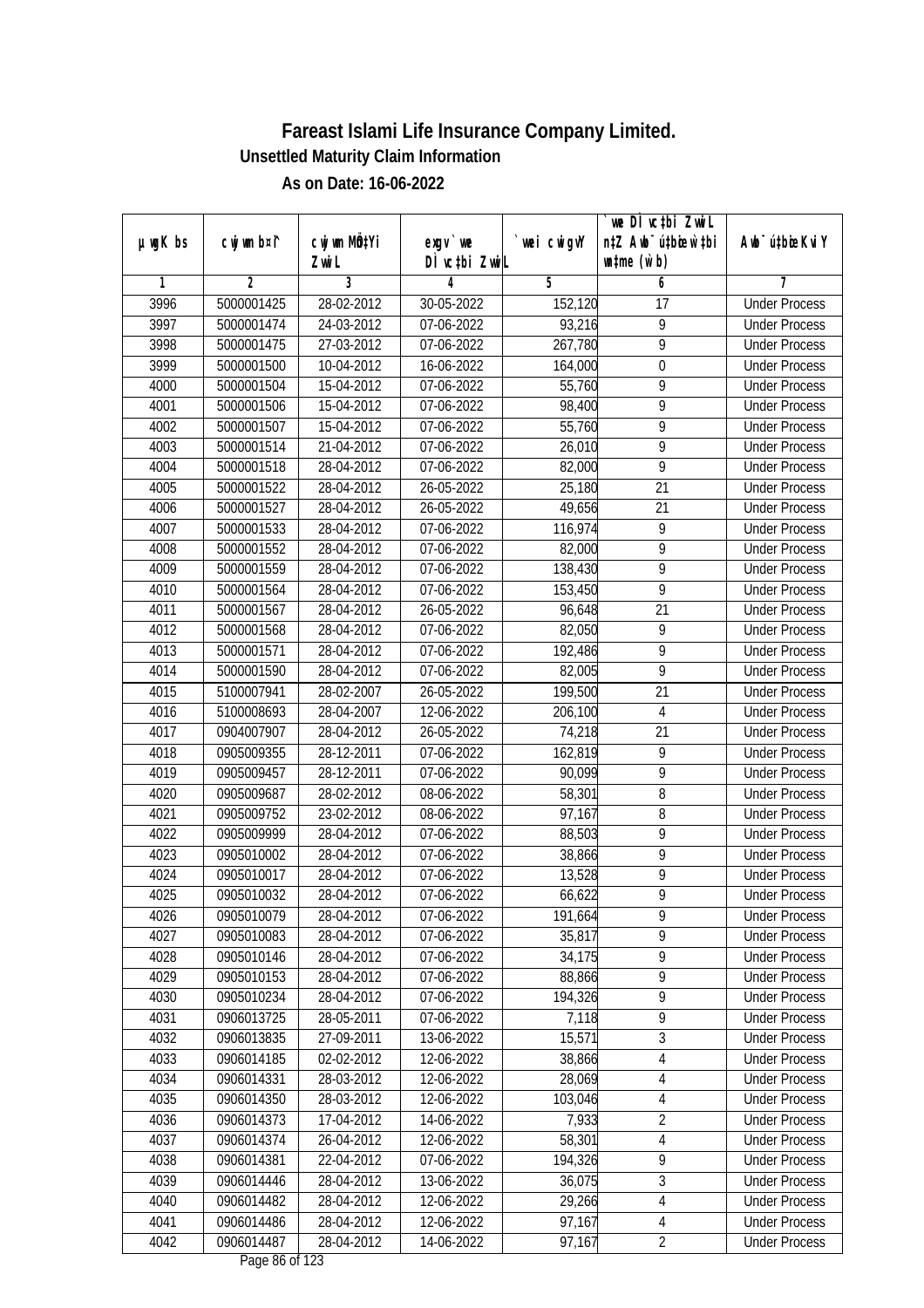|               |             |                       |                                          |            | `we DÌ vc‡bi ZwiL                                           |                             |
|---------------|-------------|-----------------------|------------------------------------------|------------|-------------------------------------------------------------|-----------------------------|
| $µ$ ug $K$ bs | cwj wm b¤i^ | cwj wm MQtYi<br>Zwi L | $exqu$ we<br>DÌ vctbi ZwiL               | wei cwigvY | n‡Z Awb <sup>-</sup> ú‡bioen`‡bi<br>$\n  untime\n  (u`b)\n$ | Awb <sup>-</sup> ú‡bioeKviY |
| 1             | 2           | 3                     | 4                                        | 5          | 6                                                           | 7                           |
| 4043          | 0907004328  | 24-10-2011            | 16-06-2022                               | 89,522     | 0                                                           | <b>Under Process</b>        |
| 4044          | 0907004361  | 27-10-2011            | 16-06-2022                               | 53,712     | $\overline{0}$                                              | <b>Under Process</b>        |
| 4045          | 0907004788  | 28-01-2012            | 05-06-2022                               | 84,249     | 11                                                          | <b>Under Process</b>        |
| 4046          | 0907004801  | 13-02-2012            | 14-06-2022                               | 15,455     | $\overline{2}$                                              | <b>Under Process</b>        |
| 4047          | 0907004828  | 19-02-2012            | 13-06-2022                               | 47,835     | $\overline{3}$                                              | <b>Under Process</b>        |
| 4048          | 0907004829  | 20-02-2012            | 13-06-2022                               | 13,275     | $\overline{3}$                                              | <b>Under Process</b>        |
| 4049          | 0907004830  | 20-02-2012            | 13-06-2022                               | 68,479     | $\overline{3}$                                              | <b>Under Process</b>        |
| 4050          | 0907004903  | 07-03-2012            | 05-06-2022                               | 31,126     | 11                                                          | <b>Under Process</b>        |
| 4051          | 0907004948  | 15-03-2012            | 13-06-2022                               | 97,167     | 3                                                           | <b>Under Process</b>        |
| 4052          | 0907005004  | 02-04-2012            | 05-06-2022                               | 72,575     | 11                                                          | <b>Under Process</b>        |
| 4053          | 0907005053  | 23-04-2012            | 05-06-2022                               | 38,237     | $\overline{11}$                                             | <b>Under Process</b>        |
| 4054          | 0907005062  | 25-04-2012            | 15-06-2022                               | 9,470      | $\mathbf{1}$                                                | <b>Under Process</b>        |
| 4055          | 0907005063  | 25-04-2012            | $14 - 06 - 2022$                         | 5,411      | $\overline{2}$                                              | <b>Under Process</b>        |
| 4056          | 0907005064  | 25-04-2012            | 14-06-2022                               | 8,116      | $\overline{2}$                                              | <b>Under Process</b>        |
| 4057          | 0907005110  | 28-04-2012            | 05-06-2022                               | 185,010    | 11                                                          | <b>Under Process</b>        |
| 4058          | 0907005111  | 28-04-2012            | 05-06-2022                               | 97,167     | 11                                                          | <b>Under Process</b>        |
| 4059          | 0907005112  | 28-04-2012            | 05-06-2022                               | 30,102     | 11                                                          | <b>Under Process</b>        |
| 4060          | 0907005149  | 28-04-2012            | 05-06-2022                               | 37,047     | 11                                                          | <b>Under Process</b>        |
| 4061          | 0907005168  | 28-04-2012            | 14-06-2022                               | 97,167     | $\overline{2}$                                              | <b>Under Process</b>        |
| 4062          | 0908000017  | 27-05-2009            | 23-05-2022                               | 47,866     | 24                                                          | <b>Under Process</b>        |
| 4063          | 0908000075  | 28-12-2011            | 12-06-2022                               | 654,272    | $\overline{\mathbf{4}}$                                     | <b>Under Process</b>        |
| 4064          | 0910000663  | 22-02-2011            | 05-06-2022                               | 13,347     | 11                                                          | <b>Under Process</b>        |
| 4065          | 0910000707  | 16-03-2011            | 15-06-2022                               | 58,046     | 1                                                           | <b>Under Process</b>        |
| 4066          | 0910000743  | 16-04-2011            | 06-06-2022                               | 92,636     | 10                                                          | <b>Under Process</b>        |
| 4067          | 0910000967  | 21-11-2011            | 06-06-2022                               | 17,239     | 10                                                          | <b>Under Process</b>        |
| 4068          | 0910000997  | 13-12-2011            | 15-06-2022                               | 13,902     | 1                                                           | <b>Under Process</b>        |
| 4069          | 0910001031  | 28-12-2011            | 06-06-2022                               | 14,149     | 10                                                          | <b>Under Process</b>        |
| 4070          | 0910001095  | 09-02-2012            | 06-06-2022                               | 182,952    | 10                                                          | <b>Under Process</b>        |
| 4071          | 0910001195  | 28-04-2012            | 05-06-2022                               | 194,326    | 11                                                          | <b>Under Process</b>        |
| 4072          | 0910100487  | 28-10-2011            | 07-06-2022                               | 27,201     | 9                                                           | <b>Under Process</b>        |
| 4073          | 0910100780  | 28-12-2011            | 07-06-2022                               | 53,385     | 9                                                           | <b>Under Process</b>        |
| 4074          | 0910100781  | 28-12-2011            | 07-06-2022                               | 53,385     | 9                                                           | <b>Under Process</b>        |
| 4075          | 0910100782  | 28-12-2011            | 07-06-2022                               | 53,385     | 9                                                           | <b>Under Process</b>        |
| 4076          | 0910100836  | 28-12-2011            | 07-06-2022                               | 52,320     | $\overline{9}$                                              | <b>Under Process</b>        |
| 4077          | 0910100911  | 28-02-2012            | 01-06-2022                               | 29,789     | 15                                                          | <b>Under Process</b>        |
| 4078          | 0910100931  | 28-02-2012            | 08-06-2022                               | 5,289      | 8                                                           | <b>Under Process</b>        |
| 4079          | 0910101041  | 28-04-2012            | 01-06-2022                               | 188,615    | 15                                                          | <b>Under Process</b>        |
| 4080          | 0910101058  | 28-04-2012            | 01-06-2022                               | 58,301     | 15                                                          | <b>Under Process</b>        |
| 4081          | 0910300107  | 28-06-2011            | 07-06-2022                               | 16,504     | 9                                                           | <b>Under Process</b>        |
| 4082          | 0910501558  | 24-04-2012            | 01-06-2022                               | 97,167     | 15                                                          | <b>Under Process</b>        |
| 4083          | 0905000375  | 28-10-2007            | 07-06-2022                               | 21,739     | 9                                                           | <b>Under Process</b>        |
| 4084          | 0905001565  | 28-04-2009            | 08-06-2022                               | 8,466      | $\overline{8}$                                              | <b>Under Process</b>        |
| 4085          | 0905005608  | 14-10-2010            | 08-06-2022                               | 28,499     | $\overline{8}$                                              | <b>Under Process</b>        |
| 4086          | 0905006319  | 28-12-2010            | 07-06-2022                               | 37,141     | $\overline{9}$                                              | <b>Under Process</b>        |
| 4087          | 0905007270  | 28-03-2011            | 07-06-2022                               | 10,010     | $\overline{9}$                                              | <b>Under Process</b>        |
| 4088          | 0905008021  | 28-06-2011            | 07-06-2022                               | 26,693     | 9                                                           | <b>Under Process</b>        |
| 4089          | 0905008051  | 28-06-2011            | 05-06-2022<br>$D_{\text{max}}$ 07 of 100 | 13,347     | 11                                                          | <b>Under Process</b>        |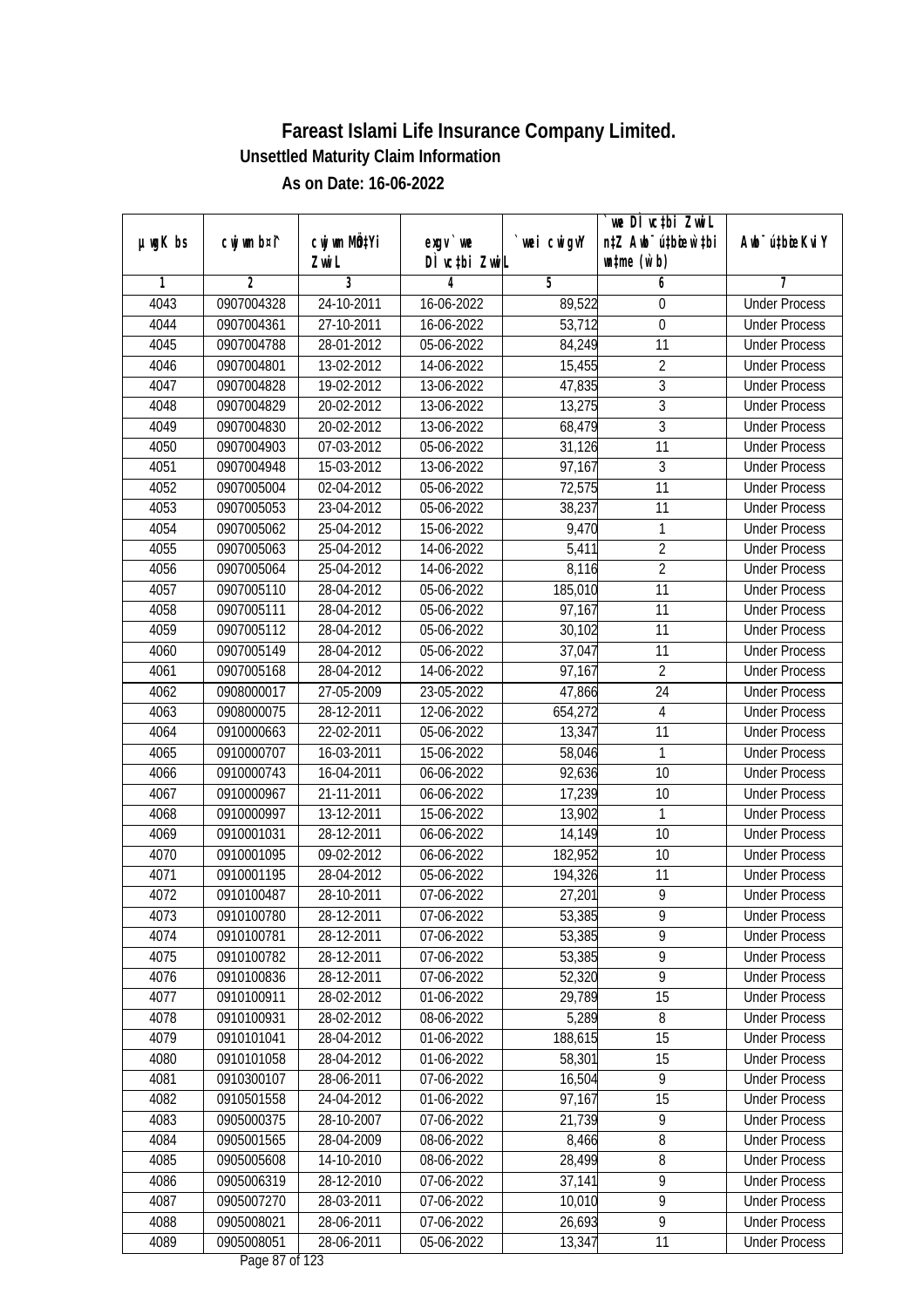|               |                |                       |                            |            | we DI vctbi ZwiL<br>n‡Z Awb <sup>-</sup> ú‡bioar`‡bi |                             |
|---------------|----------------|-----------------------|----------------------------|------------|------------------------------------------------------|-----------------------------|
| $µ$ ug $K$ bs | cwj wm b¤i^    | cwj wm MQtYi<br>Zwi L | $exgV$ we<br>DÌ vctbi ZwiL | wei cwigvY | $\n  untime\n  (u`b)\n$                              | Awb <sup>-</sup> ú‡bioeKviY |
| 1             | $\overline{2}$ | 3                     | 4                          | 5          | 6                                                    | 7                           |
| 4090          | 0906002163     | 25-06-2009            | 26-05-2022                 | 12,921     | 21                                                   | <b>Under Process</b>        |
| 4091          | 0906003090     | 17-08-2009            | 07-06-2022                 | 17,532     | $\overline{9}$                                       | <b>Under Process</b>        |
| 4092          | 0906003444     | 24-09-2009            | 07-06-2022                 | 8,463      | $\overline{9}$                                       | <b>Under Process</b>        |
| 4093          | 0906005925     | 28-01-2010            | 13-06-2022                 | 48,321     | $\overline{3}$                                       | <b>Under Process</b>        |
| 4094          | 0906006011     | 13-02-2010            | 12-06-2022                 | 38,286     | $\overline{\mathbf{4}}$                              | <b>Under Process</b>        |
| 4095          | 0906006507     | 24-03-2010            | 07-06-2022                 | 23,573     | $\overline{9}$                                       | <b>Under Process</b>        |
| 4096          | 0906006782     | 18-04-2010            | 07-06-2022                 | 6,570      | $\overline{9}$                                       | <b>Under Process</b>        |
| 4097          | 0906011150     | 27-12-2010            | 07-06-2022                 | 28,826     | $\overline{9}$                                       | <b>Under Process</b>        |
| 4098          | 0906012047     | 28-12-2010            | 07-06-2022                 | 94,262     | $\overline{9}$                                       | <b>Under Process</b>        |
| 4099          | 0906012349     | 20-02-2011            | 07-06-2022                 | 9,339      | $\overline{9}$                                       | <b>Under Process</b>        |
| 4100          | 0906012624     | 12-03-2011            | 07-06-2022                 | 6,451      | 9                                                    | <b>Under Process</b>        |
| 4101          | 0907000331     | 23-07-2008            | 16-06-2022                 | 14,364     | $\boldsymbol{0}$                                     | <b>Under Process</b>        |
| 4102          | 0907003676     | 24-03-2011            | 13-06-2022                 | 53,298     | $\overline{3}$                                       | <b>Under Process</b>        |
| 4103          | 0907003996     | 11-06-2011            | 14-06-2022                 | 19,050     | $\overline{2}$                                       | <b>Under Process</b>        |
| 4104          | 0910000081     | 12-06-2010            | 15-06-2022                 | 144,964    | 1                                                    | <b>Under Process</b>        |
| 4105          | 0910300577     | 23-02-2012            | 08-06-2022                 | 22,722     | $\, 8$                                               | <b>Under Process</b>        |
| 4106          | 0910300629     | 11-03-2012            | 14-06-2022                 | 37,201     | $\overline{2}$                                       | <b>Under Process</b>        |
| 4107          | 0910300663     | 22-04-2012            | 07-06-2022                 | 97,167     | $\overline{9}$                                       | <b>Under Process</b>        |
| 4108          | 0910300672     | 28-04-2012            | 08-06-2022                 | 36,694     | $\overline{8}$                                       | <b>Under Process</b>        |
| 4109          | 0910300687     | 29-04-2012            | 08-06-2022                 | 291,493    | 8                                                    | <b>Under Process</b>        |
| 4110          | 0910400162     | 15-11-2011            | 31-05-2022                 | 21,886     | 16                                                   | <b>Under Process</b>        |
| 4111          | 0910400217     | $28 - 12 - 2011$      | 31-05-2022                 | 51,577     | 16                                                   | <b>Under Process</b>        |
| 4112          | 0966012242     | 11-04-2012            | 14-06-2022                 | 97,167     | $\overline{2}$                                       | <b>Under Process</b>        |
| 4113          | 0966012298     | 30-04-2012            | 14-06-2022                 | 971,630    | $\overline{2}$                                       | <b>Under Process</b>        |
| 4114          | 0966012321     | 22-04-2012            | 14-06-2022                 | 34,689     | $\overline{2}$                                       | <b>Under Process</b>        |
| 4115          | 0966012335     | 30-04-2012            | 13-06-2022                 | 12,346     | 3                                                    | <b>Under Process</b>        |
| 4116          | 0967002040     | 28-12-2010            | 12-06-2022                 | 8,514      | $\overline{4}$                                       | <b>Under Process</b>        |
| 4117          | 0967002061     | 28-12-2010            | 15-06-2022                 | 6,133      | 1                                                    | <b>Under Process</b>        |
| 4118          | 0967002121     | 06-02-2011            | 15-06-2022                 | 36,483     | 1                                                    | <b>Under Process</b>        |
| 4119          | 0967002530     | 16-06-2011            | 30-05-2022                 | 12,624     | 17                                                   | <b>Under Process</b>        |
| 4120          | 0967002570     | 28-06-2011            | 05-06-2022                 | 8,464      | 11                                                   | <b>Under Process</b>        |
| 4121          | 0967002585     | 28-06-2011            | 15-06-2022                 | 8,676      | 1                                                    | <b>Under Process</b>        |
| 4122          | 0967002670     | 25-09-2011            | 30-05-2022                 | 17,552     | 17                                                   | <b>Under Process</b>        |
| 4123          | 0967002742     | 16-10-2011            | 12-06-2022                 | 6,451      | $\overline{4}$                                       | <b>Under Process</b>        |
| 4124          | 0967002750     | 17-09-2011            | 12-06-2022                 | 5,783      | 4                                                    | <b>Under Process</b>        |
| 4125          | 0967002824     | 20-11-2011            | 12-06-2022                 | 90,326     | 4                                                    | <b>Under Process</b>        |
| 4126          | 0967002841     | 02-11-2011            | 15-06-2022                 | 38,697     | 1                                                    | <b>Under Process</b>        |
| 4127          | 0967002929     | 28-12-2011            | 12-06-2022                 | 36,217     | 4                                                    | <b>Under Process</b>        |
| 4128          | 0967002948     | 28-12-2011            | 15-06-2022                 | 51,547     | 1                                                    | <b>Under Process</b>        |
| 4129          | 0967002982     | 28-12-2011            | 15-06-2022                 | 38,165     | 1                                                    | <b>Under Process</b>        |
| 4130          | 0967002991     | 28-12-2011            | 12-06-2022                 | 9,663      | $\overline{4}$                                       | <b>Under Process</b>        |
| 4131          | 0967003043     | 28-01-2012            | 30-05-2022                 | 57,502     | 17                                                   | <b>Under Process</b>        |
| 4132          | 0967003051     | 04-03-2012            | 12-06-2022                 | 38,866     | 4                                                    | <b>Under Process</b>        |
| 4133          | 0967003057     | 06-03-2012            | 30-05-2022                 | 19,119     | 17                                                   | <b>Under Process</b>        |
| 4134          | 0967003121     | 08-03-2012            | 05-06-2022                 | 83,219     | 11                                                   | <b>Under Process</b>        |
| 4135          | 0967003123     | 21-03-2012            | 15-06-2022                 | 56,558     | 1                                                    | <b>Under Process</b>        |
| 4136          | 0967003128     | 28-03-2012            |                            | 38,866     |                                                      |                             |
|               |                |                       | 12-06-2022                 |            | $\overline{4}$                                       | <b>Under Process</b>        |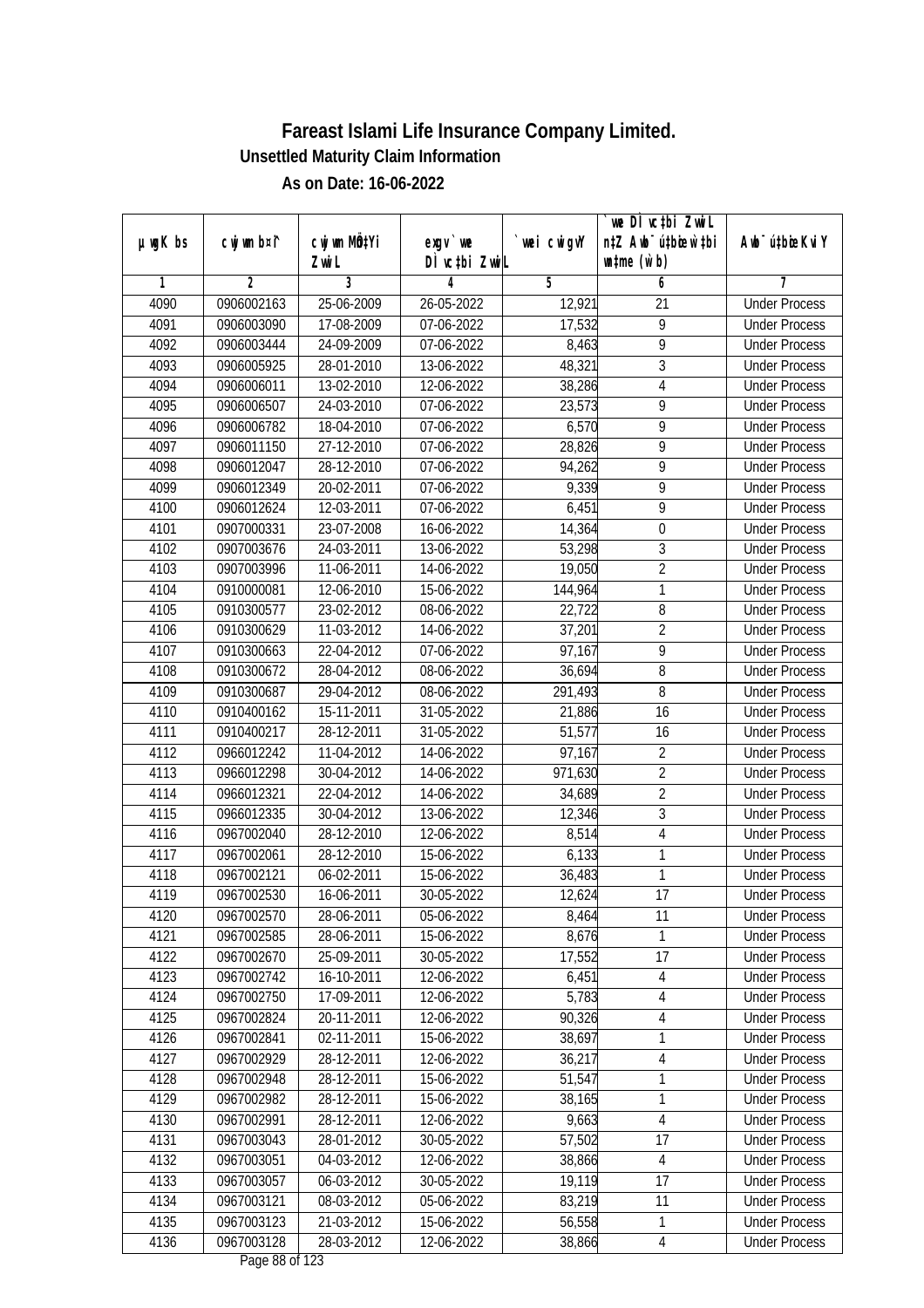|               |                |                       |                            |                     | we DI vctbi ZwiL                                            |                             |
|---------------|----------------|-----------------------|----------------------------|---------------------|-------------------------------------------------------------|-----------------------------|
| $µ$ ug $K$ bs | cwj wm b¤i^    | cwj wm MQtYi<br>Zwi L | $exgV$ we<br>DÌ vctbi ZwiL | wei cwigvY          | n‡Z Awb <sup>-</sup> ú‡bioar`‡bi<br>$\n  untime\n  (u`b)\n$ | Awb <sup>-</sup> ú‡bioeKviY |
| 1             | $\overline{2}$ | 3                     | 4                          | 5                   | 6                                                           | 7                           |
| 4137          | 0967003130     | 28-03-2012            | 30-05-2022                 | 12,363              | $\overline{17}$                                             | <b>Under Process</b>        |
| 4138          | 0967003175     | 28-04-2012            | 05-06-2022                 | 9,594               | 11                                                          | <b>Under Process</b>        |
| 4139          | 0968002623     | 28-06-2011            | 29-05-2022                 | 37,584              | 18                                                          | <b>Under Process</b>        |
| 4140          | 0968004018     | 15-02-2012            | 29-05-2022                 | 89,928              | 18                                                          | <b>Under Process</b>        |
| 4141          | 0968004208     | 20-03-2012            | 29-05-2022                 | 38,866              | $\overline{18}$                                             | <b>Under Process</b>        |
| 4142          | 0968004289     | 25-03-2012            | 29-05-2022                 | 36,969              | $\overline{18}$                                             | <b>Under Process</b>        |
| 4143          | 0968004340     | 11-04-2012            | 29-05-2022                 | 194,326             | 18                                                          | <b>Under Process</b>        |
| 4144          | 0968004342     | 11-04-2012            | 29-05-2022                 | 34,642              | 18                                                          | <b>Under Process</b>        |
| 4145          | 0969002511     | 24-11-2011            | 29-05-2022                 | 14,682              | 18                                                          | <b>Under Process</b>        |
| 4146          | 0969002938     | 24-03-2012            | 29-05-2022                 | 57,502              | 18                                                          | <b>Under Process</b>        |
| 4147          | 0969003072     | 29-04-2012            | 29-05-2022                 | 8,610               | $\overline{18}$                                             | <b>Under Process</b>        |
| 4148          | 0969003124     | 28-04-2012            | 29-05-2022                 | $\overline{58,}301$ | 18                                                          | <b>Under Process</b>        |
| 4149          | 0970000543     | 28-11-2010            | 12-06-2022                 | 28,471              | $\overline{4}$                                              | <b>Under Process</b>        |
| 4150          | 0970002293     | 09-02-2012            | 12-06-2022                 | 38,866              | $\overline{4}$                                              | <b>Under Process</b>        |
| 4151          | 0967001078     | 28-06-2010            | 30-05-2022                 | 5,913               | 17                                                          | <b>Under Process</b>        |
| 4152          | 0969001011     | 28-06-2010            | 29-05-2022                 | 11,899              | 18                                                          | <b>Under Process</b>        |
| 4153          | 0970001046     | 24-02-2011            | 09-06-2022                 | 23,169              | $\overline{1}$                                              | <b>Under Process</b>        |
| 4154          | 0970001283     | 28-04-2011            | 12-06-2022                 | 38,697              | $\overline{\mathbf{4}}$                                     | <b>Under Process</b>        |
| 4155          | 0970001942     | 14-12-2011            | 12-06-2022                 | 37,633              | $\overline{4}$                                              | <b>Under Process</b>        |
| 4156          | 0970001994     | 20-12-2011            | 12-06-2022                 | 17,794              | 4                                                           | <b>Under Process</b>        |
| 4157          | 0970002125     | 28-12-2011            | 12-06-2022                 | 16,225              | $\overline{\mathbf{4}}$                                     | <b>Under Process</b>        |
| 4158          | 0970002216     | 28-12-2011            | 12-06-2022                 | 22,339              | 4                                                           | <b>Under Process</b>        |
| 4159          | 0970002289     | 09-02-2012            | 12-06-2022                 | 31,983              | $\overline{\mathbf{4}}$                                     | <b>Under Process</b>        |
| 4160          | 0970002301     | 09-02-2012            | 02-06-2022                 | 14,380              | 14                                                          | <b>Under Process</b>        |
| 4161          | 0970002337     | 14-02-2012            | 12-06-2022                 | 38,866              | $\overline{4}$                                              | <b>Under Process</b>        |
| 4162          | 0970002356     | 27-02-2012            | 09-06-2022                 | 33,428              | 7                                                           | <b>Under Process</b>        |
| 4163          | 0970002384     | 26-02-2012            | 12-06-2022                 | 95,594              | 4                                                           | <b>Under Process</b>        |
| 4164          | 0970002392     | 06-03-2012            | 12-06-2022                 | 45,526              | $\overline{4}$                                              | <b>Under Process</b>        |
| 4165          | 0970002407     | 15-03-2012            | 12-06-2022                 | 38,866              | $\sqrt{4}$                                                  | <b>Under Process</b>        |
| 4166          | 0970002418     | 15-03-2012            | 12-06-2022                 | 12,867              | $\overline{4}$                                              | <b>Under Process</b>        |
| 4167          | 0970002427     | 15-03-2012            | 09-06-2022                 | 16,986              | 7                                                           | <b>Under Process</b>        |
| 4168          | 0970002428     | 24-03-2012            | 09-06-2022                 | 61,027              | $\overline{7}$                                              | <b>Under Process</b>        |
| 4169          | 0970002429     | 28-03-2012            | 12-06-2022                 | 37,222              | $\overline{4}$                                              | <b>Under Process</b>        |
| 4170          | 0970002448     | 28-03-2012            | 12-06-2022                 | 10,523              | $\overline{4}$                                              | <b>Under Process</b>        |
| 4171          | 0970002451     | 28-03-2012            | 12-06-2022                 | 38,866              | 4                                                           | <b>Under Process</b>        |
| 4172          | 0970002484     | 27-03-2012            | 12-06-2022                 | 34,689              | 4                                                           | <b>Under Process</b>        |
| 4173          | 0970002706     | 28-04-2012            | 26-05-2022                 | 157,288             | 21                                                          | <b>Under Process</b>        |
| 4174          | 0971000351     | 20-06-2010            | 05-06-2022                 | 32,852              | 11                                                          | <b>Under Process</b>        |
| 4175          | 0972001203     | 28-10-2010            | 01-06-2022                 | 9,929               | 15                                                          | <b>Under Process</b>        |
| 4176          | 0972001595     | 28-04-2011            | 30-05-2022                 | 95,412              | 17                                                          | <b>Under Process</b>        |
| 4177          | 0972001915     | 28-11-2011            | 01-06-2022                 | 5,232               | 15                                                          | <b>Under Process</b>        |
| 4178          | 0972001984     | 28-12-2011            | 26-05-2022                 | 13,347              | 21                                                          | <b>Under Process</b>        |
| 4179          | 0972001986     | 28-12-2011            | 01-06-2022                 | 36,707              | 15                                                          | <b>Under Process</b>        |
| 4180          | 0972002043     | 28-03-2012            | 14-06-2022                 | 86,063              | $\overline{2}$                                              | <b>Under Process</b>        |
| 4181          | 0972002051     | 28-03-2012            | 14-06-2022                 | 27,384              | $\overline{2}$                                              | <b>Under Process</b>        |
| 4182          | 0972002054     | 28-03-2012            | 14-06-2022                 | 40,848              | $\overline{2}$                                              | <b>Under Process</b>        |
| 4183          | 0972002080     | 28-03-2012            | 30-05-2022                 | 158,500             | 17                                                          | <b>Under Process</b>        |
|               |                |                       | Dege 00 of 122             |                     |                                                             |                             |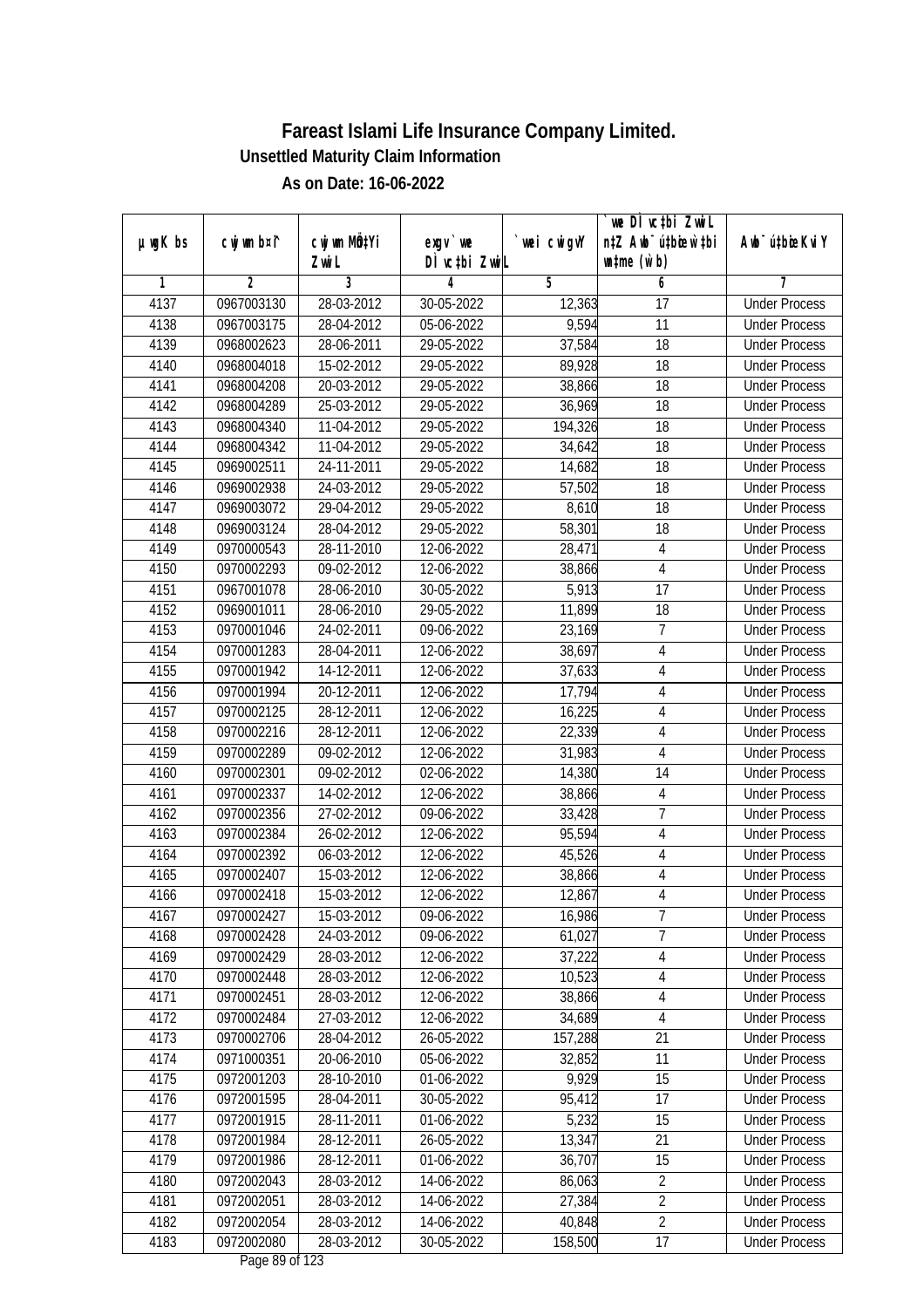|               |                | cwj wm MQtYi                |                            |            | we DI vctbi ZwiL<br>n‡Z Awb <sup>-</sup> ú‡bioar`‡bi |                             |
|---------------|----------------|-----------------------------|----------------------------|------------|------------------------------------------------------|-----------------------------|
| $µ$ ug $K$ bs | cwj wm b¤i^    | Zwi L                       | $exgV$ we<br>DÌ vctbi ZwiL | wei cwigvY | $\n  untime\n  (u`b)\n$                              | Awb <sup>-</sup> ú‡bioeKviY |
| 1             | $\overline{2}$ | 3                           | 4                          | 5          | 6                                                    | 7                           |
| 4184          | 0972002084     | 04-05-2012                  | 14-06-2022                 | 6,087      | $\overline{2}$                                       | <b>Under Process</b>        |
| 4185          | 0973003436     | 28-12-2011                  | 01-06-2022                 | 96,743     | $\overline{15}$                                      | <b>Under Process</b>        |
| 4186          | 0973003552     | 14-03-2012                  | 06-06-2022                 | 97,167     | 10                                                   | <b>Under Process</b>        |
| 4187          | 0973003554     | 27-03-2012                  | 06-06-2022                 | 58,301     | 10                                                   | <b>Under Process</b>        |
| 4188          | 0973003566     | $06 - 03 - 2012$            | 06-06-2022                 | 182,979    | $\overline{10}$                                      | <b>Under Process</b>        |
| 4189          | 0973003593     | 02-04-2012                  | 01-06-2022                 | 14,632     | 15                                                   | <b>Under Process</b>        |
| 4190          | 0973003619     | 01-04-2012                  | 01-06-2022                 | 194,326    | 15                                                   | <b>Under Process</b>        |
| 4191          | 0973003659     | $\overline{19} - 05 - 2012$ | 06-06-2022                 | 347,803    | 10                                                   | <b>Under Process</b>        |
| 4192          | 0973005362     | 29-03-2012                  | 01-06-2022                 | 71,246     | 15                                                   | <b>Under Process</b>        |
| 4193          | 0974002943     | 04-10-2011                  | 05-06-2022                 | 25,278     | 11                                                   | <b>Under Process</b>        |
| 4194          | 0974003087     | 17-12-2011                  | 29-05-2022                 | 177,725    | $\overline{18}$                                      | <b>Under Process</b>        |
| 4195          | 0974003117     | 28-12-2011                  | 07-06-2022                 | 96,743     | 9                                                    | <b>Under Process</b>        |
| 4196          | 0974003174     | 28-12-2011                  | 05-06-2022                 | 38,697     | $\overline{11}$                                      | <b>Under Process</b>        |
| 4197          | 0974003248     | 01-03-2012                  | 05-06-2022                 | 32,692     | 11                                                   | <b>Under Process</b>        |
| 4198          | 0974003312     | 17-04-2012                  | 05-06-2022                 | 30,275     | 11                                                   | <b>Under Process</b>        |
| 4199          | 0974003313     | 17-04-2012                  | 05-06-2022                 | 30,275     | 11                                                   | <b>Under Process</b>        |
| 4200          | 0974003358     | 28-04-2012                  | 05-06-2022                 | 69,017     | 11                                                   | <b>Under Process</b>        |
| 4201          | 0974003395     | 28-04-2012                  | 05-06-2022                 | 20,627     | 11                                                   | <b>Under Process</b>        |
| 4202          | 0974003396     | 28-04-2012                  | 05-06-2022                 | 85,357     | 11                                                   | <b>Under Process</b>        |
| 4203          | 0974003408     | 28-04-2012                  | 29-05-2022                 | 194,326    | 18                                                   | <b>Under Process</b>        |
| 4204          | 0974003443     | 28-04-2012                  | 31-05-2022                 | 31,535     | 16                                                   | <b>Under Process</b>        |
| 4205          | 0974003445     | 28-04-2012                  | 31-05-2022                 | 21,525     | 16                                                   | <b>Under Process</b>        |
| 4206          | 0974003449     | 28-04-2012                  | 12-06-2022                 | 38,866     | $\overline{4}$                                       | <b>Under Process</b>        |
| 4207          | 5100008711     | 28-04-2007                  | 01-06-2022                 | 83,225     | 15                                                   | <b>Under Process</b>        |
| 4208          | 5100014884     | 12-08-2009                  | 05-06-2022                 | 21,520     | 11                                                   | <b>Under Process</b>        |
| 4209          | 5100014885     | 12-08-2009                  | 05-06-2022                 | 21,520     | 11                                                   | <b>Under Process</b>        |
| 4210          | 5100015555     | 27-12-2009                  | 05-06-2022                 | 22,642     | 11                                                   | <b>Under Process</b>        |
| 4211          | 5100016175     | 25-03-2010                  | 29-05-2022                 | 187,560    | 18                                                   | <b>Under Process</b>        |
| 4212          | 5100016187     | 28-03-2010                  | 14-06-2022                 | 20,866     | $\overline{2}$                                       | <b>Under Process</b>        |
| 4213          | 5100016227     | 22-04-2010                  | 05-06-2022                 | 20,089     | 11                                                   | <b>Under Process</b>        |
| 4214          | 5100016270     | 11-05-2010                  | 29-05-2022                 | 94,900     | 18                                                   | <b>Under Process</b>        |
| 4215          | 5100018223     | 28-12-2011                  | 29-05-2022                 | 294,680    | 18                                                   | <b>Under Process</b>        |
| 4216          | 5100018279     | 28-12-2011                  | 05-06-2022                 | 9,755      | 11                                                   | <b>Under Process</b>        |
| 4217          | 5100018384     | 27-02-2012                  | 05-06-2022                 | 45,327     | 11                                                   | <b>Under Process</b>        |
| 4218          | 5100018447     | 28-03-2012                  | 05-06-2022                 | 143,180    | 11                                                   | <b>Under Process</b>        |
| 4219          | 5100018470     | 22-04-2012                  | 12-06-2022                 | 104,832    | 4                                                    | <b>Under Process</b>        |
| 4220          | 5100018477     | 28-04-2012                  | 05-06-2022                 | 164,000    | 11                                                   | <b>Under Process</b>        |
| 4221          | 5100018504     | 28-04-2012                  | 29-05-2022                 | 58,830     | 18                                                   | <b>Under Process</b>        |
| 4222          | 5100018521     | 28-04-2012                  | 29-05-2022                 | 164,000    | 18                                                   | <b>Under Process</b>        |
| 4223          | 5100018537     | 28-04-2012                  | 05-06-2022                 | 213,208    | 11                                                   | <b>Under Process</b>        |
| 4224          | 5100018547     | 28-04-2012                  | 29-05-2022                 | 74,430     | 18                                                   | <b>Under Process</b>        |
| 4225          | 5100018548     | 28-05-2012                  | 05-06-2022                 | 328,000    | 11                                                   | <b>Under Process</b>        |
| 4226          | 5100020558     | 28-04-2016                  | $29 - 05 - 2022$           | 128,006    | 18                                                   | <b>Under Process</b>        |
| 4227          | 5100020559     | 05-05-2016                  | 05-06-2022                 | 41,041     | 11                                                   | <b>Under Process</b>        |
| 4228          | 5100021265     | 20-04-2017                  | 05-06-2022                 | 18,995     | 11                                                   | <b>Under Process</b>        |
| 4229          | 5100021288     | 28-04-2017                  | 05-06-2022                 | 49,732     | 11                                                   | <b>Under Process</b>        |
| 4230          | 5200000290     | $\overline{07-06} - 2008$   | 13-06-2022                 | 13,963     | $\overline{3}$                                       | <b>Under Process</b>        |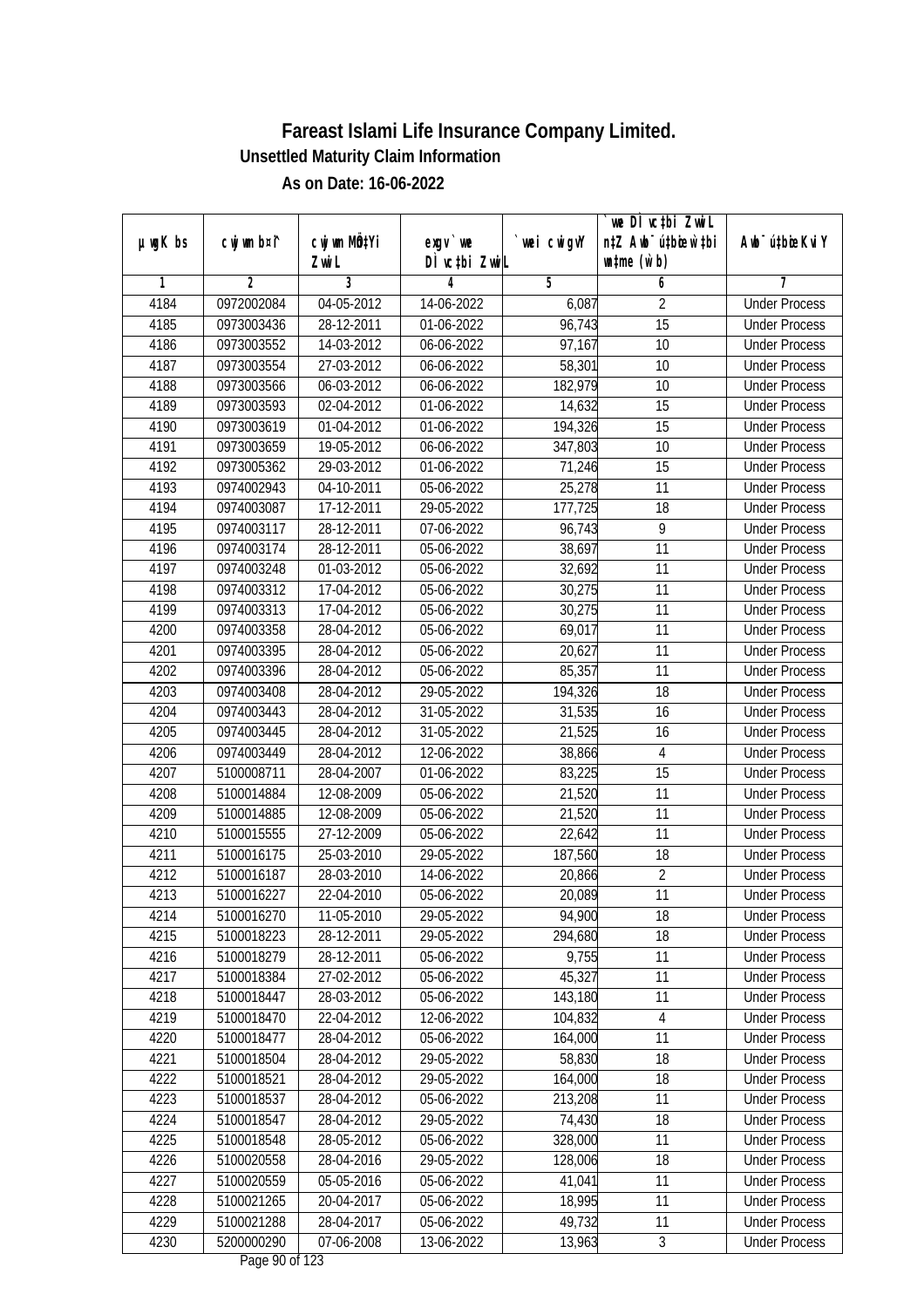|               |                |                                    |                            |                | we DI vctbi ZwiL                                            |                             |
|---------------|----------------|------------------------------------|----------------------------|----------------|-------------------------------------------------------------|-----------------------------|
| $µ$ ug $K$ bs | cwj wm b¤i^    | cwj wm MQ <sup>1</sup> Yi<br>Zwi L | $exqu$ we<br>DÌ vctbi ZwiL | `wei cwigvY    | n‡Z Awb <sup>-</sup> ú‡bioen`‡bi<br>$\n  untime\n  (u`b)\n$ | Awb <sup>-</sup> ú‡bioeKviY |
| 1             | $\overline{2}$ | 3                                  | 4                          | $\overline{5}$ | 6                                                           | 7                           |
| 4231          | 5200003000     | 28-12-2009                         | 25-05-2022                 | 22,377         | $\overline{22}$                                             | <b>Under Process</b>        |
| 4232          | 5200003025     | 15-12-2009                         | 06-06-2022                 | 80,645         | 10                                                          | <b>Under Process</b>        |
| 4233          | 5200003031     | 28-12-2009                         | 02-06-2022                 | 10,212         | $\overline{14}$                                             | <b>Under Process</b>        |
| 4234          | 5200003042     | 28-12-2009                         | 06-06-2022                 | 21,304         | 10                                                          | <b>Under Process</b>        |
| 4235          | 5200003044     | 28-12-2009                         | 06-06-2022                 | 7,290          | $\overline{10}$                                             | <b>Under Process</b>        |
| 4236          | 5200003133     | 28-12-2009                         | 13-06-2022                 | 40,764         | 3                                                           | <b>Under Process</b>        |
| 4237          | 5200006886     | 28-07-2011                         | 02-06-2022                 | 6,390          | $\overline{14}$                                             | <b>Under Process</b>        |
| 4238          | 5200007163     | 28-12-2011                         | 01-06-2022                 | 75,118         | 15                                                          | <b>Under Process</b>        |
| 4239          | 5200007222     | 28-12-2011                         | 14-06-2022                 | 81,650         | $\overline{2}$                                              | <b>Under Process</b>        |
| 4240          | 5200007393     | 28-12-2011                         | 02-06-2022                 | 36,552         | 14                                                          | <b>Under Process</b>        |
| 4241          | 5200007704     | 28-03-2012                         | 13-06-2022                 | 160,150        | $\overline{3}$                                              | <b>Under Process</b>        |
| 4242          | 5200007718     | 28-03-2012                         | 02-06-2022                 | 173,840        | 14                                                          | <b>Under Process</b>        |
| 4243          | 5200007720     | 28-03-2012                         | 13-06-2022                 | 820,000        | $\overline{3}$                                              | <b>Under Process</b>        |
| 4244          | 5200007736     | 28-04-2012                         | 02-06-2022                 | 82,000         | 14                                                          | <b>Under Process</b>        |
| 4245          | 5200007760     | 28-04-2012                         | 14-06-2022                 | 66,600         | $\overline{2}$                                              | <b>Under Process</b>        |
| 4246          | 5200007779     | 28-04-2012                         | 02-06-2022                 | 492,000        | 14                                                          | <b>Under Process</b>        |
| 4247          | 5200007787     | 28-04-2012                         | 02-06-2022                 | 20,925         | 14                                                          | <b>Under Process</b>        |
| 4248          | 5200007821     | 28-04-2012                         | 06-06-2022                 | 22,360         | 10                                                          | <b>Under Process</b>        |
| 4249          | 5200007833     | 28-04-2012                         | 02-06-2022                 | 30,975         | 14                                                          | <b>Under Process</b>        |
| 4250          | 5200007839     | 28-04-2012                         | 14-06-2022                 | 79,795         | $\overline{2}$                                              | <b>Under Process</b>        |
| 4251          | 5200007917     | 28-04-2012                         | 08-06-2022                 | 794,400        | 8                                                           | <b>Under Process</b>        |
| 4252          | 5200011126     | 17-02-2016                         | 01-06-2022                 | 140,000        | 15                                                          | <b>Under Process</b>        |
| 4253          | 5500008963     | 28-12-2011                         | 07-06-2022                 | 6,631          | 9                                                           | <b>Under Process</b>        |
| 4254          | 5500009122     | 27-03-2012                         | 08-06-2022                 | 153,780        | 8                                                           | <b>Under Process</b>        |
| 4255          | 5500009153     | 22-04-2012                         | 07-06-2022                 | 316,380        | 9                                                           | <b>Under Process</b>        |
| 4256          | 5500009163     | 28-04-2012                         | 07-06-2022                 | 126,978        | 9                                                           | <b>Under Process</b>        |
| 4257          | 5500009184     | 28-04-2012                         | 07-06-2022                 | 100,720        | 9                                                           | <b>Under Process</b>        |
| 4258          | 5500009186     | 28-04-2012                         | 07-06-2022                 | 92,201         | 9                                                           | <b>Under Process</b>        |
| 4259          | 5500009190     | 28-04-2012                         | 07-06-2022                 | 146,330        | $\overline{9}$                                              | <b>Under Process</b>        |
| 4260          | 5500009196     | 28-04-2012                         | 07-06-2022                 | 13,416         | $\overline{9}$                                              | <b>Under Process</b>        |
| 4261          | 5500009229     | 28-12-2011                         | 07-06-2022                 | 83,987         | 9                                                           | <b>Under Process</b>        |
| 4262          | 5500009267     | 22-03-2012                         | 07-06-2022                 | 328,000        | 9                                                           | <b>Under Process</b>        |
| 4263          | 5500009273     | 27-03-2012                         | 07-06-2022                 | 160,188        | 9                                                           | <b>Under Process</b>        |
| 4264          | 5500009277     | 28-03-2012                         | 07-06-2022                 | 164,200        | $\overline{9}$                                              | <b>Under Process</b>        |
| 4265          | 5500009295     | 21-04-2012                         | 07-06-2022                 | 159,000        | 9                                                           | <b>Under Process</b>        |
| 4266          | 5500009300     | 24-04-2012                         | 07-06-2022                 | 122,400        | 9                                                           | <b>Under Process</b>        |
| 4267          | 5500009302     | 28-04-2012                         | 07-06-2022                 | 164,000        | $\overline{9}$                                              | <b>Under Process</b>        |
| 4268          | 5500009307     | 28-04-2012                         | 07-06-2022                 | 62,921         | $\overline{9}$                                              | <b>Under Process</b>        |
| 4269          | 5500009324     | 28-04-2012                         | 06-06-2022                 | 158,890        | 10                                                          | <b>Under Process</b>        |
| 4270          | 5500009326     | 28-04-2012                         | 07-06-2022                 | 164,000        | $\overline{9}$                                              | <b>Under Process</b>        |
| 4271          | 5500009334     | 28-04-2012                         | 09-06-2022                 | 142,110        | 7                                                           | <b>Under Process</b>        |
| 4272          | 5500009337     | 28-04-2012                         | 07-06-2022                 | 152,520        | $\overline{9}$                                              | <b>Under Process</b>        |
| 4273          | 5500009353     | 28-04-2012                         | 07-06-2022                 | 161,800        | $\overline{9}$                                              | <b>Under Process</b>        |
| 4274          | 5500009359     | 28-04-2012                         | 07-06-2022                 | 79,800         | $\overline{9}$                                              | <b>Under Process</b>        |
| 4275          | 5500009362     | 28-04-2012                         | 07-06-2022                 | 246,000        | $\overline{9}$                                              | <b>Under Process</b>        |
| 4276          | 5500009364     | 28-04-2012                         | 06-06-2022                 | 92,210         | 10                                                          | <b>Under Process</b>        |
| 4277          | 5500009406     | 28-04-2012                         | 07-06-2022                 | 313,380        | 9                                                           | <b>Under Process</b>        |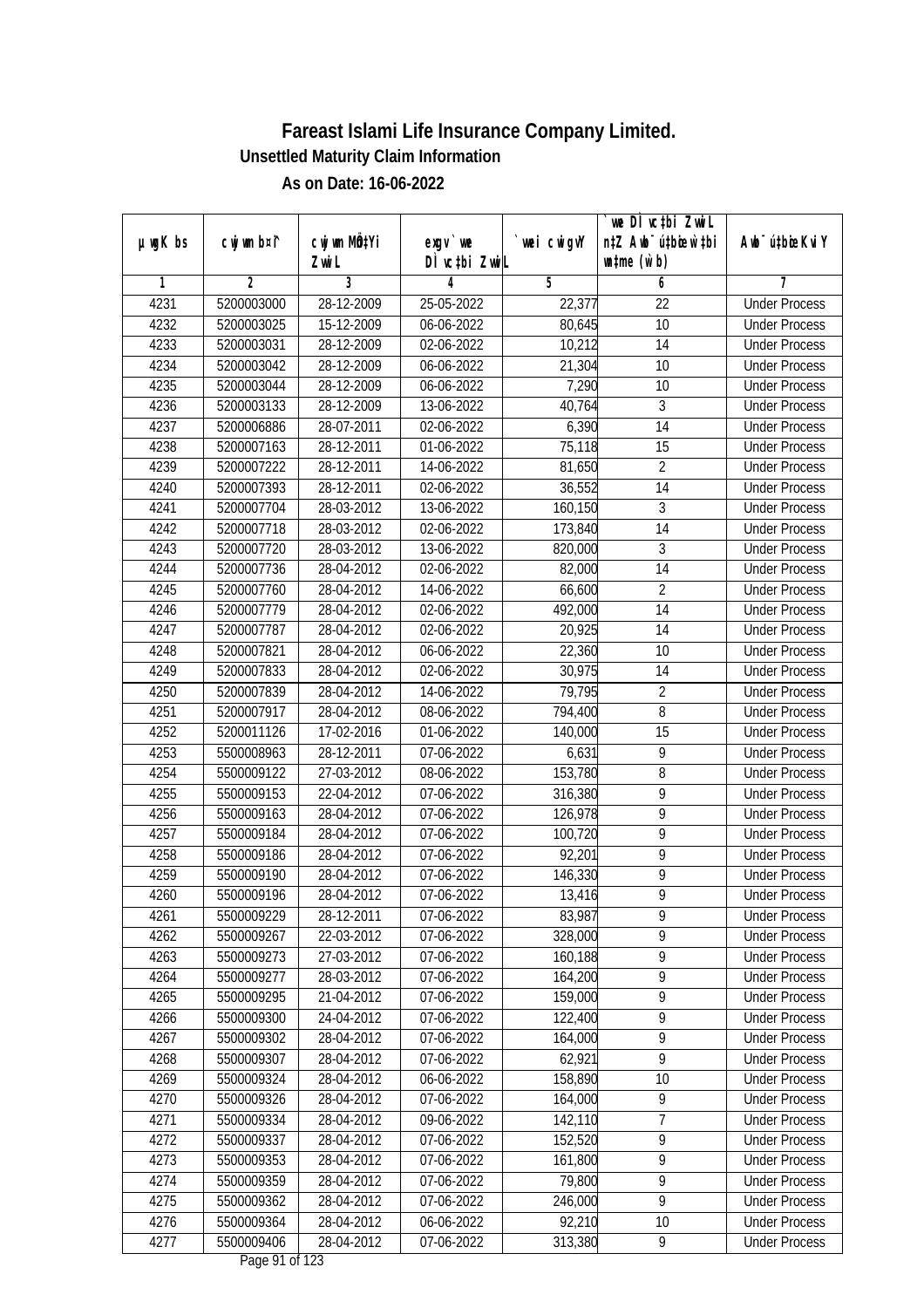| $µ$ ug $K$ bs | cwj wm b¤i^ | cwj wm MQtYi | $exgv$ we                          | wei cwigvY | `we DÌ vc‡bi ZwiL<br>n‡Z Awb <sup>-</sup> ú‡bioen`‡bi | Awb <sup>-</sup> ú‡bioeKviY |
|---------------|-------------|--------------|------------------------------------|------------|-------------------------------------------------------|-----------------------------|
|               |             | Zwi L        | DÌ vctbi ZwiL                      |            | $\n  untime\n  (u`b)\n$                               |                             |
| 1             | 2           | 3            | 4                                  | 5          | 6                                                     | 7                           |
| 4278          | 5500009431  | 28-04-2012   | 06-06-2022                         | 246,000    | 10                                                    | <b>Under Process</b>        |
| 4279          | 5500009435  | 28-04-2012   | 07-06-2022                         | 164,000    | $\overline{9}$                                        | <b>Under Process</b>        |
| 4280          | 5500009438  | 28-04-2012   | 07-06-2022                         | 133,200    | $\overline{9}$                                        | <b>Under Process</b>        |
| 4281          | 5500009466  | 28-04-2012   | 07-06-2022                         | 170,760    | $\overline{9}$                                        | <b>Under Process</b>        |
| 4282          | 5500009468  | 28-04-2012   | 07-06-2022                         | 292,887    | $\overline{9}$                                        | <b>Under Process</b>        |
| 4283          | 5500009472  | 28-04-2012   | 07-06-2022                         | 240,500    | $\overline{9}$                                        | <b>Under Process</b>        |
| 4284          | 5500009490  | 28-04-2012   | 07-06-2022                         | 11,813     | 9                                                     | <b>Under Process</b>        |
| 4285          | 5600017777  | 28-12-2010   | 06-06-2022                         | 24,085     | $\overline{10}$                                       | <b>Under Process</b>        |
| 4286          | 5600018790  | 28-12-2011   | 13-06-2022                         | 48,990     | $\mathfrak{Z}$                                        | <b>Under Process</b>        |
| 4287          | 5600018802  | 28-12-2011   | 06-06-2022                         | 57,172     | 10                                                    | <b>Under Process</b>        |
| 4288          | 5600019066  | 18-03-2012   | 09-06-2022                         | 13,114     | $\overline{7}$                                        | <b>Under Process</b>        |
| 4289          | 5600019096  | 04-04-2012   | 13-06-2022                         | 10,674     | $\mathfrak{Z}$                                        | <b>Under Process</b>        |
| 4290          | 5600019113  | 28-05-2012   | 06-06-2022                         | 59,160     | $\overline{10}$                                       | <b>Under Process</b>        |
| 4291          | 5600019114  | 28-04-2012   | 06-06-2022                         | 44,562     | 10                                                    | <b>Under Process</b>        |
| 4292          | 5600019117  | 28-05-2012   | 12-06-2022                         | 82,000     | 4                                                     | <b>Under Process</b>        |
| 4293          | 5600019119  | 28-05-2012   | 12-06-2022                         | 164,020    | $\overline{4}$                                        | <b>Under Process</b>        |
| 4294          | 5600019128  | 28-04-2012   | 06-06-2022                         | 82,000     | 10                                                    | <b>Under Process</b>        |
| 4295          | 5700000271  | 18-05-2009   | 09-06-2022                         | 11,792     | $\overline{7}$                                        | <b>Under Process</b>        |
| 4296          | 5700000298  | 25-05-2009   | 09-06-2022                         | 35,089     | $\overline{7}$                                        | <b>Under Process</b>        |
| 4297          | 5700000888  | 07-09-2009   | 29-05-2022                         | 20,449     | 18                                                    | <b>Under Process</b>        |
| 4298          | 5700000956  | 27-09-2009   | 12-06-2022                         | 54,470     | $\overline{4}$                                        | <b>Under Process</b>        |
| 4299          | 5700001060  | 20-10-2009   | 26-05-2022                         | 21,304     | 21                                                    | <b>Under Process</b>        |
| 4300          | 5700002190  | 28-03-2010   | 12-06-2022                         | 55,350     | 4                                                     | <b>Under Process</b>        |
| 4301          | 5700002195  | 28-03-2010   | 09-06-2022                         | 17,858     | $\overline{1}$                                        | <b>Under Process</b>        |
| 4302          | 004023444   | 08-12-2007   | 05-06-2022                         | 6,975      | 11                                                    | <b>Under Process</b>        |
| 4303          | 014027725   | 17-07-2008   | 13-06-2022                         | 38,326     | 3                                                     | <b>Under Process</b>        |
| 4304          | 004024617   | 28-11-2007   | 12-06-2022                         | 9,789      | 4                                                     | <b>Under Process</b>        |
| 4305          | 004028770   | 28-06-2008   | 23-05-2022                         | 6,703      | 24                                                    | <b>Under Process</b>        |
| 4306          | 00400000168 | 28-06-2006   | 16-06-2022                         | 7,386      | $\mathbf 0$                                           | <b>Under Process</b>        |
| 4307          | 004037961   | 25-05-2009   | 12-06-2022                         | 4,327      | $\overline{4}$                                        | <b>Under Process</b>        |
| 4308          | 004049839   | 28-06-2009   | 12-06-2022                         | 8,010      | 4                                                     | <b>Under Process</b>        |
| 4309          | 04200003285 | 28-03-2008   | 07-06-2022                         | 11,762     | 9                                                     | <b>Under Process</b>        |
| 4310          | 004022949   | 28-10-2007   | 12-06-2022                         | 14,846     | 4                                                     | <b>Under Process</b>        |
| 4311          | 000001762   | 15-12-2009   | 14-06-2022                         | 28,276     | $\overline{2}$                                        | <b>Under Process</b>        |
| 4312          | 034007341   | 28-08-2009   | 08-06-2022                         | 39,975     | $\bf 8$                                               | <b>Under Process</b>        |
| 4313          | 057006651   | 28-03-2010   | 09-06-2022                         | 14,999     | 7                                                     | <b>Under Process</b>        |
| 4314          | 024030007   | 28-01-2010   | 12-06-2022                         | 10,875     | $\overline{4}$                                        | <b>Under Process</b>        |
| 4315          | 027010086   | 28-07-2005   | 22-03-2022                         | 25,979     | 86                                                    | <b>Under Process</b>        |
| 4316          | 02800001343 | 27-07-2007   | 09-06-2022                         | 5,863      | 7                                                     | <b>Under Process</b>        |
| 4317          | 014044723   | 28-12-2009   | 14-06-2022                         | 15,990     | $\overline{2}$                                        | <b>Under Process</b>        |
| 4318          | 024031029   | 16-09-2010   | 09-06-2022                         | 17,490     | $\overline{7}$                                        | <b>Under Process</b>        |
| 4319          | 03400013111 | 28-10-2010   | 08-06-2022                         | 191,422    | 8                                                     | <b>Under Process</b>        |
| 4320          | 01700004163 | 28-05-2010   | 08-06-2022                         | 20,297     | $\overline{8}$                                        | <b>Under Process</b>        |
| 4321          | 024026234   | 28-04-2010   | 09-06-2022                         | 84,166     | 7                                                     | <b>Under Process</b>        |
| 4322          | 057007339   | 21-11-2010   | 09-06-2022                         | 94,920     | $\overline{7}$                                        | <b>Under Process</b>        |
| 4323          | 01700003982 | 24-04-2010   | 08-06-2022                         | 34,886     | 8                                                     | <b>Under Process</b>        |
| 4324          | 024033572   | 20-12-2009   | 14-06-2022<br>$D_{0.92}$ 02 of 122 | 6,704      | $\overline{2}$                                        | <b>Under Process</b>        |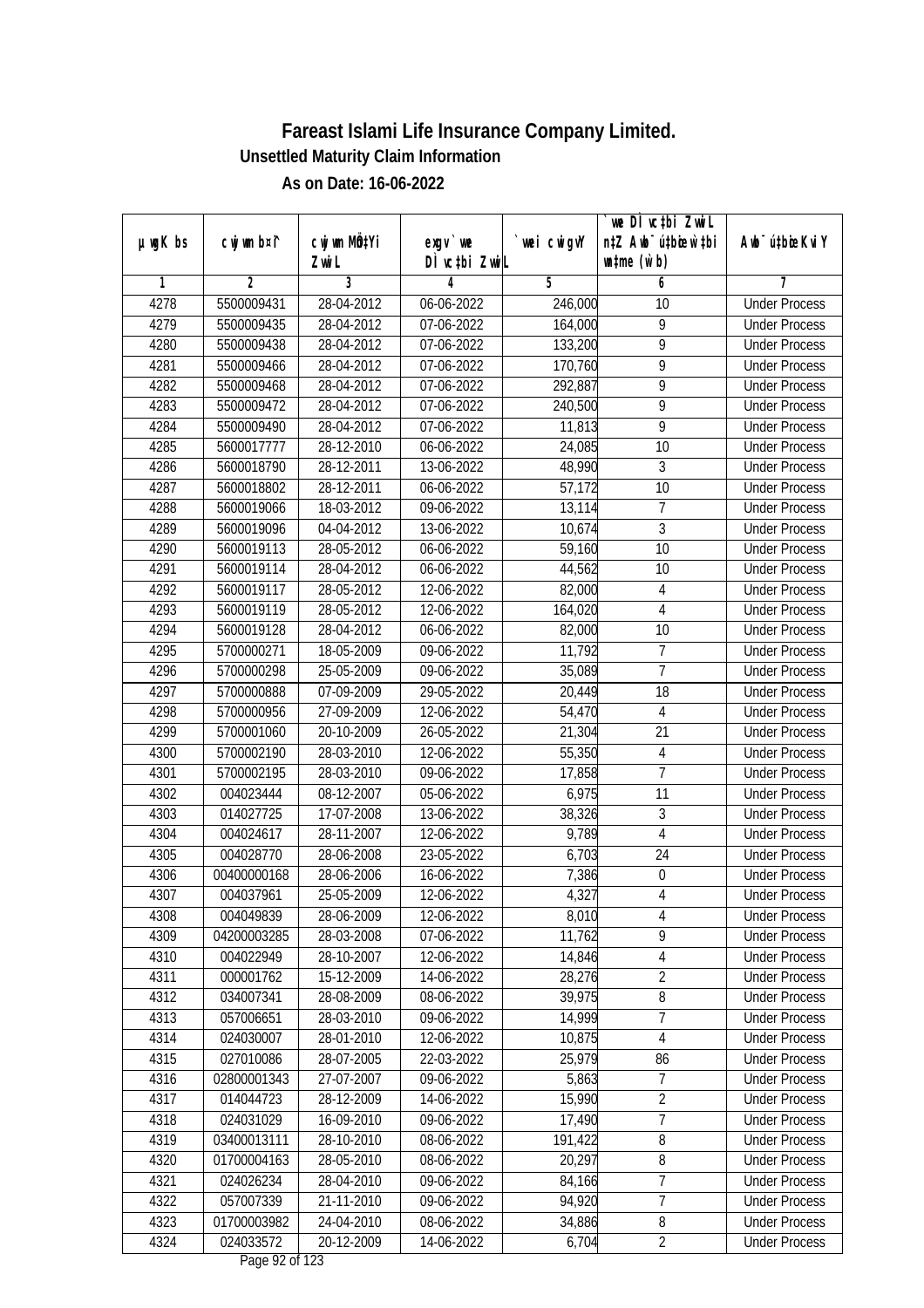|               |                |                       |                                    |            | we DI vctbi ZwiL                                            |                             |
|---------------|----------------|-----------------------|------------------------------------|------------|-------------------------------------------------------------|-----------------------------|
| $µ$ ug $K$ bs | cwj wm b¤i^    | cwj wm MQtYi<br>Zwi L | $exgV$ we<br>DÌ vctbi ZwiL         | wei cwigvY | n‡Z Awb <sup>-</sup> ú‡bioen`‡bi<br>$\n  untime\n  (u`b)\n$ | Awb <sup>-</sup> ú‡bioeKviY |
| 1             | $\overline{2}$ | 3                     | 4                                  | 5          | 6                                                           | 7                           |
| 4325          | 011016826      | 21-12-2008            | 16-06-2022                         | 10,138     | $\boldsymbol{0}$                                            | <b>Under Process</b>        |
| 4326          | 024030725      | 08-07-2010            | 12-06-2022                         | 18,861     | $\overline{4}$                                              | <b>Under Process</b>        |
| 4327          | 027030937      | 14-12-2010            | 08-06-2022                         | 308,800    | $\overline{8}$                                              | <b>Under Process</b>        |
| 4328          | 024026445      | 28-06-2010            | 09-06-2022                         | 6,276      | $\overline{1}$                                              | <b>Under Process</b>        |
| 4329          | 030014355      | 28-02-2011            | 07-06-2022                         | 48,223     | $\overline{9}$                                              | <b>Under Process</b>        |
| 4330          | 024031581      | 22-12-2010            | 09-06-2022                         | 34,386     | $\overline{7}$                                              | <b>Under Process</b>        |
| 4331          | 031005810      | 28-08-2010            | 02-06-2022                         | 16,893     | 14                                                          | <b>Under Process</b>        |
| 4332          | 031005759      | 28-10-2010            | 02-06-2022                         | 33,038     | 14                                                          | <b>Under Process</b>        |
| 4333          | 011026654      | 28-10-2010            | 01-06-2022                         | 71,919     | 15                                                          | <b>Under Process</b>        |
| 4334          | 011027147      | 28-12-2010            | 16-06-2022                         | 34,853     | $\boldsymbol{0}$                                            | <b>Under Process</b>        |
| 4335          | 057007204      | 18-10-2010            | 09-06-2022                         | 17,929     | $\overline{7}$                                              | <b>Under Process</b>        |
| 4336          | 014036253      | 26-02-2009            | 13-06-2022                         | 16,302     | $\sqrt{3}$                                                  | <b>Under Process</b>        |
| 4337          | 014054782      | 28-01-2011            | 16-06-2022                         | 3,042      | $\overline{0}$                                              | <b>Under Process</b>        |
| 4338          | 00600003578    | 28-07-2011            | 14-06-2022                         | 11,076     | $\overline{2}$                                              | <b>Under Process</b>        |
| 4339          | 01700005064    | 24-08-2010            | 12-06-2022                         | 35,814     | $\overline{4}$                                              | <b>Under Process</b>        |
| 4340          | 015026015      | 18-12-2011            | 13-06-2022                         | 4,608      | $\mathfrak{Z}$                                              | <b>Under Process</b>        |
| 4341          | 021071947      | 28-08-2010            | 08-06-2022                         | 23,190     | 8                                                           | <b>Under Process</b>        |
| 4342          | 018031410      | 25-10-2011            | 14-06-2022                         | 3,605      | $\overline{2}$                                              | <b>Under Process</b>        |
| 4343          | 05200014801    | 28-12-2010            | 05-06-2022                         | 13,446     | 11                                                          | <b>Under Process</b>        |
| 4344          | 057007902      | 28-03-2011            | 13-06-2022                         | 6,736      | 3                                                           | <b>Under Process</b>        |
| 4345          | 014058591      | 28-12-2011            | 13-06-2022                         | 21,882     | $\overline{3}$                                              | <b>Under Process</b>        |
| 4346          | 014058751      | 28-12-2011            | 14-06-2022                         | 77,190     | $\overline{2}$                                              | <b>Under Process</b>        |
| 4347          | 036007617      | 28-12-2011            | 13-06-2022                         | 13,236     | $\mathfrak{Z}$                                              | <b>Under Process</b>        |
| 4348          | 01500008081    | 28-04-2010            | 13-06-2022                         | 94,141     | $\overline{3}$                                              | <b>Under Process</b>        |
| 4349          | 030021649      | 15-12-2011            | 08-06-2022                         | 37,045     | $\overline{8}$                                              | <b>Under Process</b>        |
| 4350          | 017030831      | 13-10-2011            | 16-05-2022                         | 14,948     | 31                                                          | <b>Under Process</b>        |
| 4351          | 025011566      | 28-01-2012            | 09-06-2022                         | 16,212     | $\overline{1}$                                              | <b>Under Process</b>        |
| 4352          | 017031074      | 28-12-2011            | 08-06-2022                         | 12,061     | 8                                                           | <b>Under Process</b>        |
| 4353          | 03000001747    | 28-06-2011            | 08-06-2022                         | 38,697     | 8                                                           | <b>Under Process</b>        |
| 4354          | 031005023      | 20-01-2010            | 16-06-2022                         | 22,380     | $\overline{0}$                                              | <b>Under Process</b>        |
| 4355          | 012009751      | 27-11-2011            | 16-06-2022                         | 95,940     | $\boldsymbol{0}$                                            | <b>Under Process</b>        |
| 4356          | 059006036      | 19-06-2011            | 24-05-2022                         | 96,132     | 23                                                          | <b>Under Process</b>        |
| 4357          | 031006521      | 28-07-2011            | 02-06-2022                         | 17,296     | 14                                                          | <b>Under Process</b>        |
| 4358          | 011024480      | 28-12-2009            | 05-06-2022                         | 13,265     | 11                                                          | <b>Under Process</b>        |
| 4359          | 011029014      | 28-12-2010            | 05-06-2022                         | 30,649     | 11                                                          | <b>Under Process</b>        |
| 4360          | 011029019      | 28-12-2010            | 02-06-2022                         | 39,212     | 14                                                          | <b>Under Process</b>        |
| 4361          | 011029021      | 28-12-2010            | 02-06-2022                         | 115,147    | 14                                                          | <b>Under Process</b>        |
| 4362          | 011020637      | 28-06-2009            | 01-06-2022                         | 10,116     | 15                                                          | <b>Under Process</b>        |
| 4363          | 011025261      | 16-09-2010            | 02-06-2022                         | 21,508     | 14                                                          | <b>Under Process</b>        |
| 4364          | 004057244      | 28-12-2011            | 15-06-2022                         | 39,975     | 1                                                           | <b>Under Process</b>        |
| 4365          | 004054469      | 27-12-2010            | 23-05-2022                         | 17,628     | 24                                                          | <b>Under Process</b>        |
| 4366          | 05600009785    | 28-12-2011            | 13-06-2022                         | 35,808     | 3                                                           | <b>Under Process</b>        |
| 4367          | 057007501      | 28-12-2010            | 13-06-2022                         | 13,575     | 3                                                           | <b>Under Process</b>        |
| 4368          | 011031000      | 28-12-2011            | 16-06-2022                         | 11,958     | $\overline{0}$                                              | <b>Under Process</b>        |
| 4369          | 011030707      | 19-10-2011            | 16-06-2022                         | 61,285     | $\boldsymbol{0}$                                            | <b>Under Process</b>        |
| 4370          | 030020383      | 16-04-2011            | 07-06-2022                         | 120,818    | $\overline{9}$                                              | <b>Under Process</b>        |
| 4371          | 038002661      | 28-06-2011            | 27-04-2022<br>$D_{0.82}$ 02 of 122 | 6,664      | 50                                                          | <b>Under Process</b>        |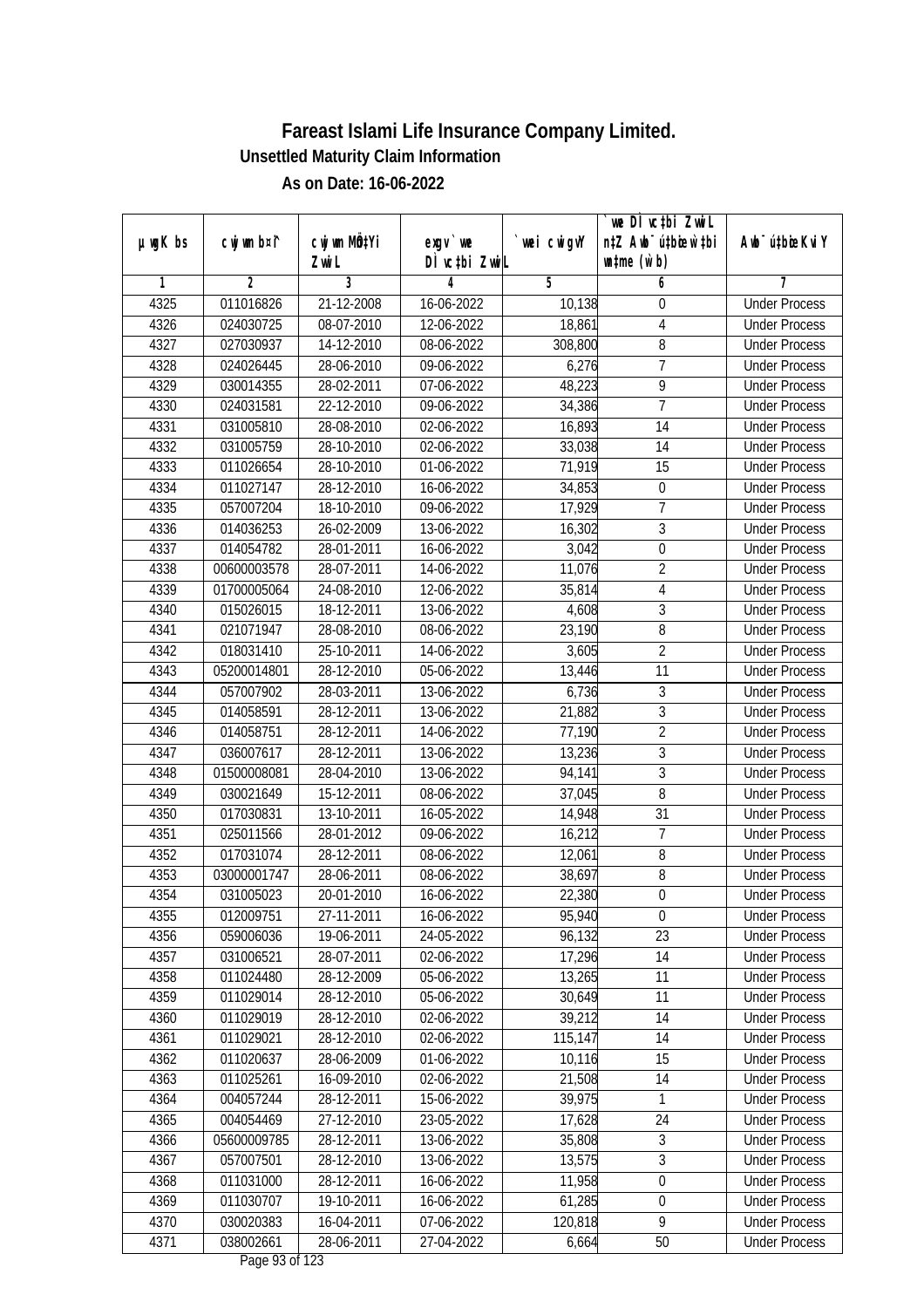|               |                        |              |                                                          |            | `we DÌ vc‡bi ZwiL                |                             |
|---------------|------------------------|--------------|----------------------------------------------------------|------------|----------------------------------|-----------------------------|
| $µ$ ug $K$ bs | cwj wm b¤i^            | cwj wm MQtYi | $exqu$ we                                                | wei cwigvY | n‡Z Awb <sup>-</sup> ú‡bioen`‡bi | Awb <sup>-</sup> ú‡bioeKviY |
| 1             | $\overline{2}$         | Zwi L<br>3   | DÌ vctbi ZwiL<br>4                                       | 5          | $\n  untime\n  (u`b)\n$<br>6     | 7                           |
| 4372          | 021055218              | 28-03-2009   | 15-06-2022                                               | 46,913     | 1                                | <b>Under Process</b>        |
| 4373          | 030020879              | 16-10-2011   | 07-06-2022                                               | 34,426     | $\overline{9}$                   | <b>Under Process</b>        |
| 4374          | 02500004629            | 28-01-2012   | 09-06-2022                                               | 93,996     | 7                                | <b>Under Process</b>        |
| 4375          | 015021563              | 28-12-2009   | 14-06-2022                                               | 8,422      | $\overline{2}$                   | <b>Under Process</b>        |
| 4376          | 017030925              | 26-11-2011   | 16-05-2022                                               | 12,246     | $\overline{31}$                  | <b>Under Process</b>        |
| 4377          | 045019999              | 28-03-2011   | 16-06-2022                                               | 5,515      | $\boldsymbol{0}$                 | <b>Under Process</b>        |
| 4378          | 030020107              | 28-03-2011   | 07-06-2022                                               | 76,190     | $\overline{9}$                   | <b>Under Process</b>        |
| 4379          | 030018794              | 28-03-2010   | 07-06-2022                                               | 12,860     | $\overline{9}$                   | <b>Under Process</b>        |
| 4380          | 030020768              | 17-10-2011   | 07-06-2022                                               | 35,736     | $\overline{9}$                   | <b>Under Process</b>        |
| 4381          | 04500014153            | 28-12-2011   | 23-05-2022                                               | 38,697     | 24                               | <b>Under Process</b>        |
| 4382          | 001013273              | 28-01-2012   | 05-06-2022                                               | 19,272     | 11                               | <b>Under Process</b>        |
|               |                        |              |                                                          |            | $\, 8$                           | <b>Under Process</b>        |
| 4383          | 058004044<br>014043824 | 28-05-2011   | 08-06-2022<br>14-06-2022                                 | 17,460     | $\overline{2}$                   |                             |
| 4384          |                        | 27-11-2009   |                                                          | 8,380      |                                  | <b>Under Process</b>        |
| 4385          | 021078120              | 22-09-2011   | 09-06-2022                                               | 180,600    | $\overline{1}$                   | <b>Under Process</b>        |
| 4386          | 067001605              | $17-11-2011$ | 09-06-2022                                               | 39,975     | $\overline{7}$                   | <b>Under Process</b>        |
| 4387          | 040007364              | 27-06-2011   | 05-06-2022                                               | 47,722     | 11                               | <b>Under Process</b>        |
| 4388          | 010003910              | 24-12-2011   | 08-06-2022                                               | 39,425     | 8                                | <b>Under Process</b>        |
| 4389          | 010003942              | 28-12-2011   | 08-06-2022                                               | 39,975     | $\overline{8}$                   | <b>Under Process</b>        |
| 4390          | 05600008717            | 23-11-2011   | 13-06-2022                                               | 6,673      | $\sqrt{3}$                       | <b>Under Process</b>        |
| 4391          | 030020991              | 15-11-2011   | 07-06-2022                                               | 19,188     | $\overline{9}$                   | <b>Under Process</b>        |
| 4392          | 045020907              | 28-05-2011   | 09-06-2022                                               | 38,279     | $\overline{7}$                   | <b>Under Process</b>        |
| 4393          | 017030386              | 25-05-2011   | 16-05-2022                                               | 12,008     | 31                               | <b>Under Process</b>        |
| 4394          | 024009968              | 09-04-2007   | 09-06-2022                                               | 46,676     | $\overline{7}$                   | <b>Under Process</b>        |
| 4395          | 010003943              | 28-12-2011   | 08-06-2022                                               | 75,197     | $\, 8$                           | <b>Under Process</b>        |
| 4396          | 021077656              | 06-08-2011   | 09-06-2022                                               | 38,235     | 7                                | <b>Under Process</b>        |
| 4397          | 011032100              | 28-12-2011   | 01-06-2022                                               | 16,110     | 15                               | <b>Under Process</b>        |
| 4398          | 005006991              | 28-12-2011   | 09-06-2022                                               | 16,215     | 7                                | <b>Under Process</b>        |
| 4399          | 024030258              | 24-04-2010   | 12-06-2022                                               | 32,599     | $\overline{4}$                   | <b>Under Process</b>        |
| 4400          | 018032453              | 28-12-2011   | 02-06-2022                                               | 79,950     | 14                               | <b>Under Process</b>        |
| 4401          | 01600004908            | 19-04-2012   | 08-06-2022                                               | 97,167     | 8                                | <b>Under Process</b>        |
| 4402          | 016003784              | 11-04-2011   | 08-06-2022                                               | 27,575     | 8                                | <b>Under Process</b>        |
| 4403          | 012010565              | 28-04-2012   | 08-06-2022                                               | 126,304    | 8                                | <b>Under Process</b>        |
| 4404          | 012010312              | 28-03-2012   | 08-06-2022                                               | 38,339     | 8                                | <b>Under Process</b>        |
| 4405          | 045020606              | 28-11-2010   | 16-06-2022                                               | 9,245      | $\boldsymbol{0}$                 | <b>Under Process</b>        |
| 4406          | 004058387              | 28-01-2012   | 09-06-2022                                               | 35,854     | $\overline{7}$                   | <b>Under Process</b>        |
| 4407          | 004057981              | 28-04-2012   | 09-06-2022                                               | 69,295     | 7                                | <b>Under Process</b>        |
| 4408          | 040007459              | 28-10-2011   | 05-06-2022                                               | 17,760     | 11                               | <b>Under Process</b>        |
| 4409          | 04000002880            | 26-12-2011   | 05-06-2022                                               | 22,339     | 11                               | <b>Under Process</b>        |
| 4410          | 040007605              | 22-12-2011   | 05-06-2022                                               | 13,788     | 11                               | <b>Under Process</b>        |
| 4411          | 018032770              | 28-12-2011   | 02-06-2022                                               | 22,527     | 14                               | <b>Under Process</b>        |
| 4412          | 018031873              | 28-12-2011   | 14-06-2022                                               | 79,950     | $\overline{2}$                   | <b>Under Process</b>        |
| 4413          | 025009561              | 28-12-2009   | 09-06-2022                                               | 9,367      | 7                                | <b>Under Process</b>        |
| 4414          | 025009039              | 28-08-2009   | 12-06-2022                                               | 44,023     | 4                                | <b>Under Process</b>        |
| 4415          | 02500004356            | 28-12-2011   | 12-06-2022                                               | 5,885      | 4                                | <b>Under Process</b>        |
| 4416          | 025011243              | 28-07-2011   | 09-06-2022                                               | 25,941     | 7                                | <b>Under Process</b>        |
| 4417          | 005007098              | 28-04-2012   | 09-06-2022                                               | 32,900     | $\overline{7}$                   | <b>Under Process</b>        |
| 4418          | 025011078              | 28-06-2011   | 09-06-2022<br>$D_{\text{max}}$ $\Omega$ $\Lambda$ of 123 | 5,975      | $\overline{7}$                   | <b>Under Process</b>        |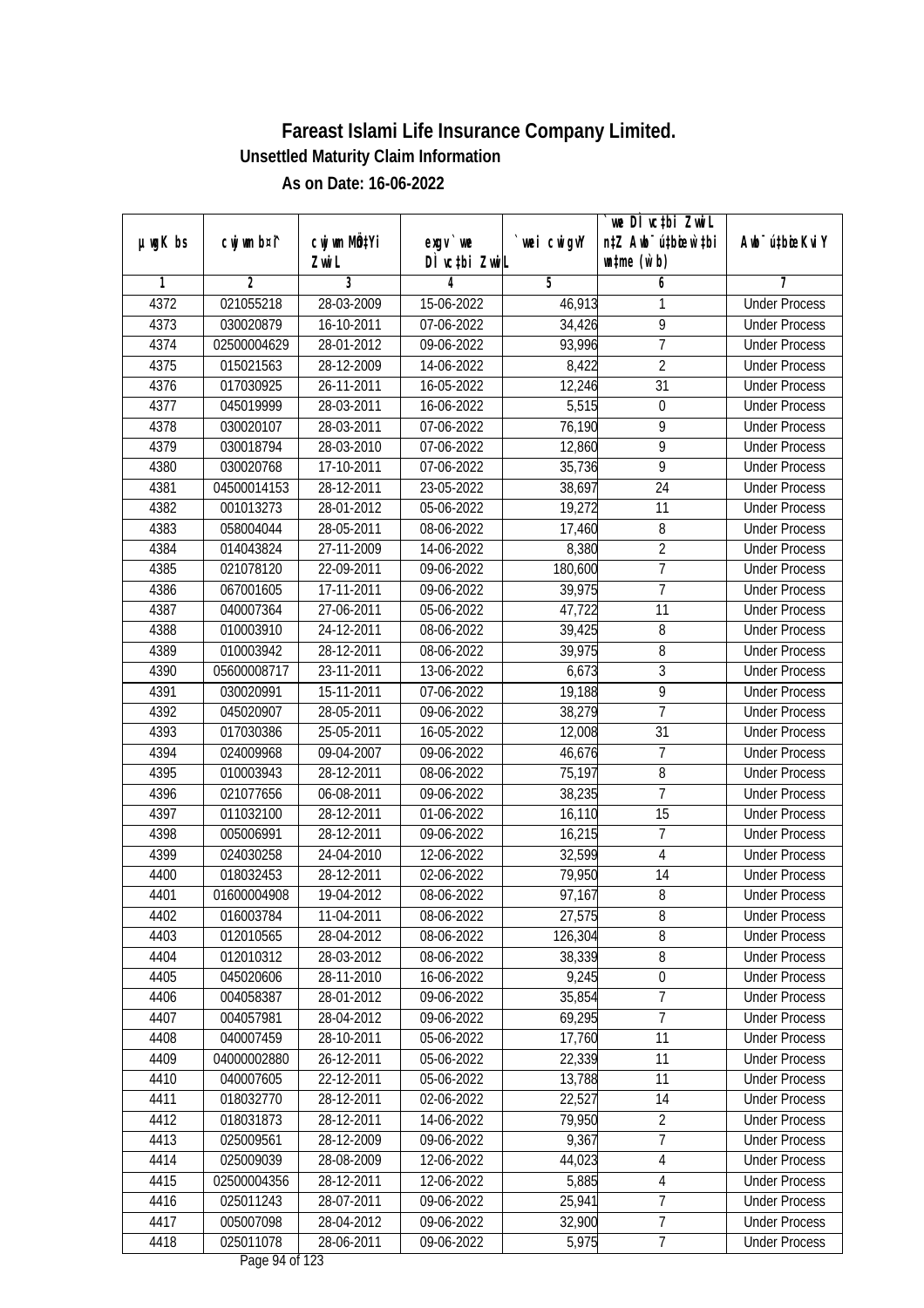|               |             |                           |                                    |             | `we DÌ vc‡bi ZwiL                |                             |
|---------------|-------------|---------------------------|------------------------------------|-------------|----------------------------------|-----------------------------|
| $µ$ ug $K$ bs | cwj wm b¤i^ | cwj wm MQ <sup>1</sup> Yi | $exgV$ we                          | `wei cwigvY | n‡Z Awb <sup>-</sup> ú‡bioen`‡bi | Awb <sup>-</sup> ú‡bioeKviY |
|               |             | Zwi L                     | DÌ vctbi ZwiL                      |             | $\n  untime\n  (u`b)\n$          |                             |
| 1             | 2           | 3                         | 4                                  | 5           | 6                                | 7                           |
| 4419          | 02500004985 | 28-04-2012                | 09-06-2022                         | 30,172      | 7                                | <b>Under Process</b>        |
| 4420          | 049032545   | 28-12-2011                | 15-06-2022                         | 17,862      | 1                                | <b>Under Process</b>        |
| 4421          | 049032046   | 27-10-2011                | 15-06-2022                         | 14,015      | 1                                | <b>Under Process</b>        |
| 4422          | 015026869   | 28-01-2012                | 07-06-2022                         | 96,360      | 9                                | <b>Under Process</b>        |
| 4423          | 015026254   | 28-12-2011                | 15-06-2022                         | 162,950     | 1                                | <b>Under Process</b>        |
| 4424          | 015027260   | 28-01-2012                | 15-06-2022                         | 46,742      | 1                                | <b>Under Process</b>        |
| 4425          | 049032876   | 28-12-2011                | 05-06-2022                         | 41,568      | 11                               | <b>Under Process</b>        |
| 4426          | 018031548   | 20-12-2011                | 02-06-2022                         | 6,618       | $\overline{14}$                  | <b>Under Process</b>        |
| 4427          | 018031209   | 17-11-2011                | 05-06-2022                         | 22,650      | 11                               | <b>Under Process</b>        |
| 4428          | 018032229   | 28-12-2011                | 15-06-2022                         | 26,472      | $\mathbf{1}$                     | <b>Under Process</b>        |
| 4429          | 018031142   | 15-11-2011                | 02-06-2022                         | 37,998      | 14                               | <b>Under Process</b>        |
| 4430          | 018031143   | 15-11-2011                | 02-06-2022                         | 43,603      | 14                               | <b>Under Process</b>        |
| 4431          | 018031141   | 13-11-2011                | 15-06-2022                         | 17,276      | 1                                | <b>Under Process</b>        |
| 4432          | 012010259   | 19-03-2012                | 10-04-2022                         | 40,150      | 67                               | <b>Under Process</b>        |
| 4433          | 014057877   | 09-11-2011                | 14-06-2022                         | 26,818      | 2                                | <b>Under Process</b>        |
| 4434          | 015023197   | 28-06-2010                | 13-06-2022                         | 28,055      | $\overline{3}$                   | <b>Under Process</b>        |
| 4435          | 045023196   | 28-12-2011                | 22-05-2022                         | 13,883      | 25                               | <b>Under Process</b>        |
| 4436          | 004057758   | 28-03-2012                | 23-05-2022                         | 43,840      | 24                               | <b>Under Process</b>        |
| 4437          | 004052191   | 28-12-2010                | 23-05-2022                         | 8,145       | 24                               | <b>Under Process</b>        |
| 4438          | 004057680   | 28-03-2012                | 23-05-2022                         | 35,146      | 24                               | <b>Under Process</b>        |
| 4439          | 045024175   | 28-04-2012                | 09-06-2022                         | 18,648      | 7                                | <b>Under Process</b>        |
| 4440          | 005006826   | 14-06-2011                | 09-06-2022                         | 13,598      | $\overline{1}$                   | <b>Under Process</b>        |
| 4441          | 025010205   | 28-06-2010                | 09-06-2022                         | 3,149       | $\overline{7}$                   | <b>Under Process</b>        |
| 4442          | 005006795   | 28-06-2011                | 09-06-2022                         | 14,397      | $\overline{7}$                   | <b>Under Process</b>        |
| 4443          | 025011480   | 28-12-2011                | 09-06-2022                         | 34,510      | $\overline{1}$                   | <b>Under Process</b>        |
| 4444          | 011013473   | 25-05-2008                | 02-06-2022                         | 3,738       | 14                               | <b>Under Process</b>        |
| 4445          | 011030311   | 28-06-2011                | 02-06-2022                         | 13,236      | 14                               | <b>Under Process</b>        |
| 4446          | 011029789   | 28-06-2011                | 01-06-2022                         | 44,058      | 15                               | <b>Under Process</b>        |
| 4447          | 027032943   | 10-12-2011                | 06-06-2022                         | 159,900     | 10                               | <b>Under Process</b>        |
| 4448          | 000001697   | 28-12-2009                | 05-06-2022                         | 18,639      | 11                               | <b>Under Process</b>        |
| 4449          | 027033910   | 10-05-2012                | 15-06-2022                         | 32,120      | 1                                | <b>Under Process</b>        |
| 4450          | 027033873   | 07-05-2012                | 15-06-2022                         | 37,264      | 1                                | <b>Under Process</b>        |
| 4451          | 027030612   | 28-12-2010                | 15-06-2022                         | 801,200     | 1                                | <b>Under Process</b>        |
| 4452          | 014061026   | 28-04-2012                | 16-06-2022                         | 19,272      | $\boldsymbol{0}$                 | <b>Under Process</b>        |
| 4453          | 014060964   | 28-04-2012                | 16-06-2022                         | 22,650      | $\boldsymbol{0}$                 | <b>Under Process</b>        |
| 4454          | 012010314   | 28-03-2012                | 08-06-2022                         | 46,860      | 8                                | <b>Under Process</b>        |
| 4455          | 017031553   | 28-04-2012                | 16-06-2022                         | 175,680     | $\boldsymbol{0}$                 | <b>Under Process</b>        |
| 4456          | 012010376   | 28-03-2012                | 16-06-2022                         | 10,872      | 0                                | <b>Under Process</b>        |
| 4457          | 012010407   | 28-03-2012                | 08-06-2022                         | 13,975      | 8                                | <b>Under Process</b>        |
| 4458          | 06000000053 | 22-04-2006                | 14-06-2022                         | 2,730       | $\overline{2}$                   | <b>Under Process</b>        |
| 4459          | 021081556   | 28-02-2012                | 09-06-2022                         | 31,863      | $\overline{7}$                   | <b>Under Process</b>        |
| 4460          | 022031657   | 28-12-2011                | 15-06-2022                         | 32,824      | 1                                | <b>Under Process</b>        |
| 4461          | 00200019502 | 19-11-2011                | 09-06-2022                         | 92,145      | $\overline{7}$                   | <b>Under Process</b>        |
| 4462          | 009007653   | 28-12-2011                | 05-06-2022                         | 27,982      | 11                               | <b>Under Process</b>        |
| 4463          | 045017999   | 28-11-2010                | 09-06-2022                         | 3,476       | $\overline{7}$                   | <b>Under Process</b>        |
| 4464          | 018032202   | 28-12-2011                | 02-06-2022                         | 48,574      | 14                               | <b>Under Process</b>        |
| 4465          | 018033079   | 28-12-2011                | 06-06-2022<br>$D_{0.92}$ OF of 122 | 21,620      | 10                               | <b>Under Process</b>        |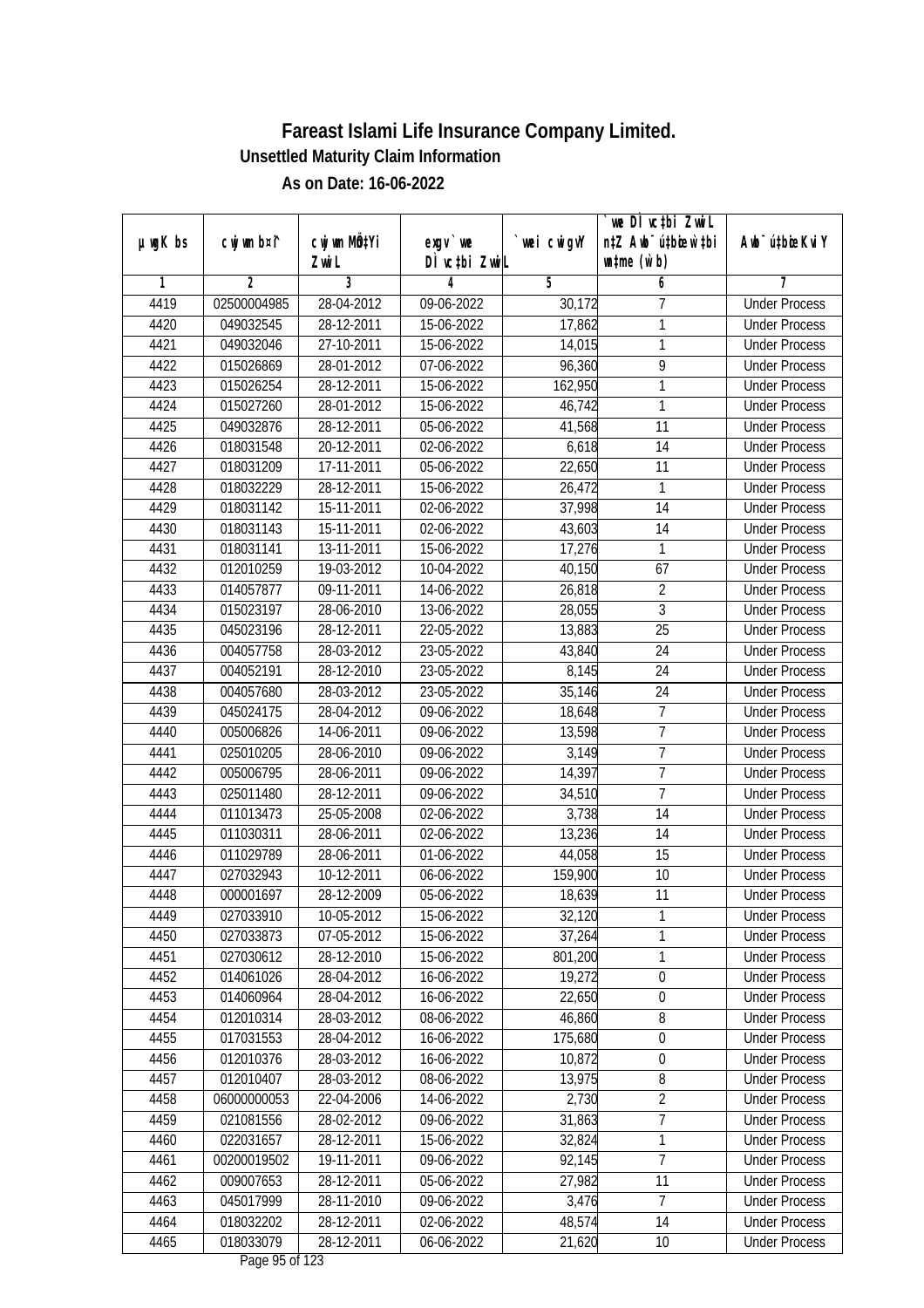| $µ$ ug $K$ bs | cwj wm b¤i^    | cwj wm MQtYi | $exgV$ we        | wei cwigvY | we DI vctbi ZwiL<br>n‡Z Awb <sup>-</sup> ú‡bioar`‡bi | Awb <sup>-</sup> ú‡bioeKviY |
|---------------|----------------|--------------|------------------|------------|------------------------------------------------------|-----------------------------|
|               |                | Zwi L        | DÌ vctbi ZwiL    |            | $\n  untime\n  (u`b)\n$                              |                             |
| 1             | $\overline{2}$ | 3            | 4                | 5          | 6                                                    | 7                           |
| 4466          | 018030040      | 23-06-2011   | 14-06-2022       | 9,098      | $\overline{2}$                                       | <b>Under Process</b>        |
| 4467          | 018033604      | 28-12-2011   | $06 - 06 - 2022$ | 10,267     | $\overline{10}$                                      | <b>Under Process</b>        |
| 4468          | 018031427      | 28-11-2011   | 05-06-2022       | 11,944     | 11                                                   | <b>Under Process</b>        |
| 4469          | 018031701      | 28-12-2011   | 02-06-2022       | 10,508     | 14                                                   | <b>Under Process</b>        |
| 4470          | 01800014478    | 28-02-2011   | 14-06-2022       | 6,752      | $\overline{2}$                                       | <b>Under Process</b>        |
| 4471          | 018032383      | 28-12-2011   | 14-06-2022       | 6,664      | $\overline{2}$                                       | <b>Under Process</b>        |
| 4472          | 018031040      | 22-11-2011   | $15-06-2022$     | 5,515      | 1                                                    | <b>Under Process</b>        |
| 4473          | 018031072      | 22-11-2011   | 14-06-2022       | 5,515      | $\overline{2}$                                       | <b>Under Process</b>        |
| 4474          | 018029858      | 02-05-2011   | 02-06-2022       | 13,338     | 14                                                   | <b>Under Process</b>        |
| 4475          | 018029587      | 28-02-2011   | 14-06-2022       | 4,898      | $\overline{2}$                                       | <b>Under Process</b>        |
| 4476          | 004043183      | 28-11-2009   | 23-05-2022       | 23,193     | $\overline{24}$                                      | <b>Under Process</b>        |
| 4477          | 03100007700    | 28-12-2010   | 22-05-2022       | 29,250     | 25                                                   | <b>Under Process</b>        |
| 4478          | 031006882      | 28-12-2011   | 22-05-2022       | 36,826     | $\overline{25}$                                      | <b>Under Process</b>        |
| 4479          | 024032867      | 14-08-2011   | 12-06-2022       | 15,442     | $\overline{4}$                                       | <b>Under Process</b>        |
| 4480          | 024026776      | 22-09-2010   | 09-06-2022       | 13,619     | $\overline{1}$                                       | <b>Under Process</b>        |
| 4481          | 046002896      | 16-04-2012   | 01-06-2022       | 93,720     | 15                                                   | <b>Under Process</b>        |
| 4482          | 005007046      | 28-03-2012   | 09-06-2022       | 40,854     | $\overline{7}$                                       | <b>Under Process</b>        |
| 4483          | 004055503      | 28-06-2011   | 23-05-2022       | 19,188     | 24                                                   | <b>Under Process</b>        |
| 4484          | 014060904      | 28-04-2012   | 13-06-2022       | 96,360     | 3                                                    | <b>Under Process</b>        |
| 4485          | 014060644      | 28-04-2012   | 13-06-2022       | 39,600     | 3                                                    | <b>Under Process</b>        |
| 4486          | 014051579      | 28-12-2010   | 13-06-2022       | 12,426     | $\overline{3}$                                       | <b>Under Process</b>        |
| 4487          | 017031383      | 27-02-2012   | 23-05-2022       | 83,220     | 24                                                   | <b>Under Process</b>        |
| 4488          | 045024347      | 28-04-2012   | 14-06-2022       | 96,360     | $\overline{2}$                                       | <b>Under Process</b>        |
| 4489          | 030022365      | 27-04-2012   | 07-06-2022       | 39,600     | $\overline{9}$                                       | <b>Under Process</b>        |
| 4490          | 018031036      | 22-11-2011   | 14-06-2022       | 5,515      | $\overline{2}$                                       | <b>Under Process</b>        |
| 4491          | 018031043      | 22-11-2011   | 14-06-2022       | 5,515      | $\overline{2}$                                       | <b>Under Process</b>        |
| 4492          | 018032637      | 28-12-2011   | 14-06-2022       | 5,130      | $\overline{2}$                                       | <b>Under Process</b>        |
| 4493          | 018032023      | 28-12-2011   | 14-06-2022       | 54,434     | $\overline{2}$                                       | <b>Under Process</b>        |
| 4494          | 022032008      | 19-04-2012   | 05-06-2022       | 48,180     | 11                                                   | <b>Under Process</b>        |
| 4495          | 022032078      | 28-03-2012   | 06-06-2022       | 13,816     | 10                                                   | <b>Under Process</b>        |
| 4496          | 012008969      | 28-12-2010   | 16-06-2022       | 58,026     | $\boldsymbol{0}$                                     | <b>Under Process</b>        |
| 4497          | 029006134      | 28-12-2010   | 13-06-2022       | 18,246     | 3                                                    | <b>Under Process</b>        |
| 4498          | 001012492      | 18-12-2010   | 05-06-2022       | 5,430      | 11                                                   | <b>Under Process</b>        |
| 4499          | 028005963      | 13-11-2010   | 09-06-2022       | 13,032     | $\overline{7}$                                       | <b>Under Process</b>        |
| 4500          | 0910400222     | 28-12-2011   | 08-06-2022       | 24,757     | 8                                                    | <b>Under Process</b>        |
| 4501          | 0910400281     | 06-03-2012   | 08-06-2022       | 14,091     | 8                                                    | <b>Under Process</b>        |
| 4502          | 0910400284     | 08-03-2012   | 31-05-2022       | 53,913     | 16                                                   | <b>Under Process</b>        |
| 4503          | 0910400306     | 21-04-2012   | 15-06-2022       | 97,167     | 1                                                    | <b>Under Process</b>        |
| 4504          | 0910500383     | 28-06-2011   | 01-06-2022       | 19,076     | 15                                                   | <b>Under Process</b>        |
| 4505          | 0910500399     | 28-06-2011   | 01-06-2022       | 19,076     | 15                                                   | <b>Under Process</b>        |
| 4506          | 0910500874     | 29-11-2011   | 01-06-2022       | 84,642     | 15                                                   | <b>Under Process</b>        |
| 4507          | 0910501523     | 29-03-2012   | 01-06-2022       | 38,866     | 15                                                   | <b>Under Process</b>        |
| 4508          | 0910600246     | 05-10-2011   | 05-06-2022       | 40,712     | 11                                                   | <b>Under Process</b>        |
| 4509          | 0910600333     | 28-02-2012   | 05-06-2022       | 57,430     | 11                                                   | <b>Under Process</b>        |
| 4510          | 0910600381     | 21-03-2012   | 05-06-2022       | 97,167     | 11                                                   | <b>Under Process</b>        |
| 4511          | 0910600403     | 25-04-2012   | 05-06-2022       | 194,326    | 11                                                   | <b>Under Process</b>        |
| 4512          | 0910600410     | 25-04-2012   | 13-06-2022       | 97,167     | $\overline{3}$                                       | <b>Under Process</b>        |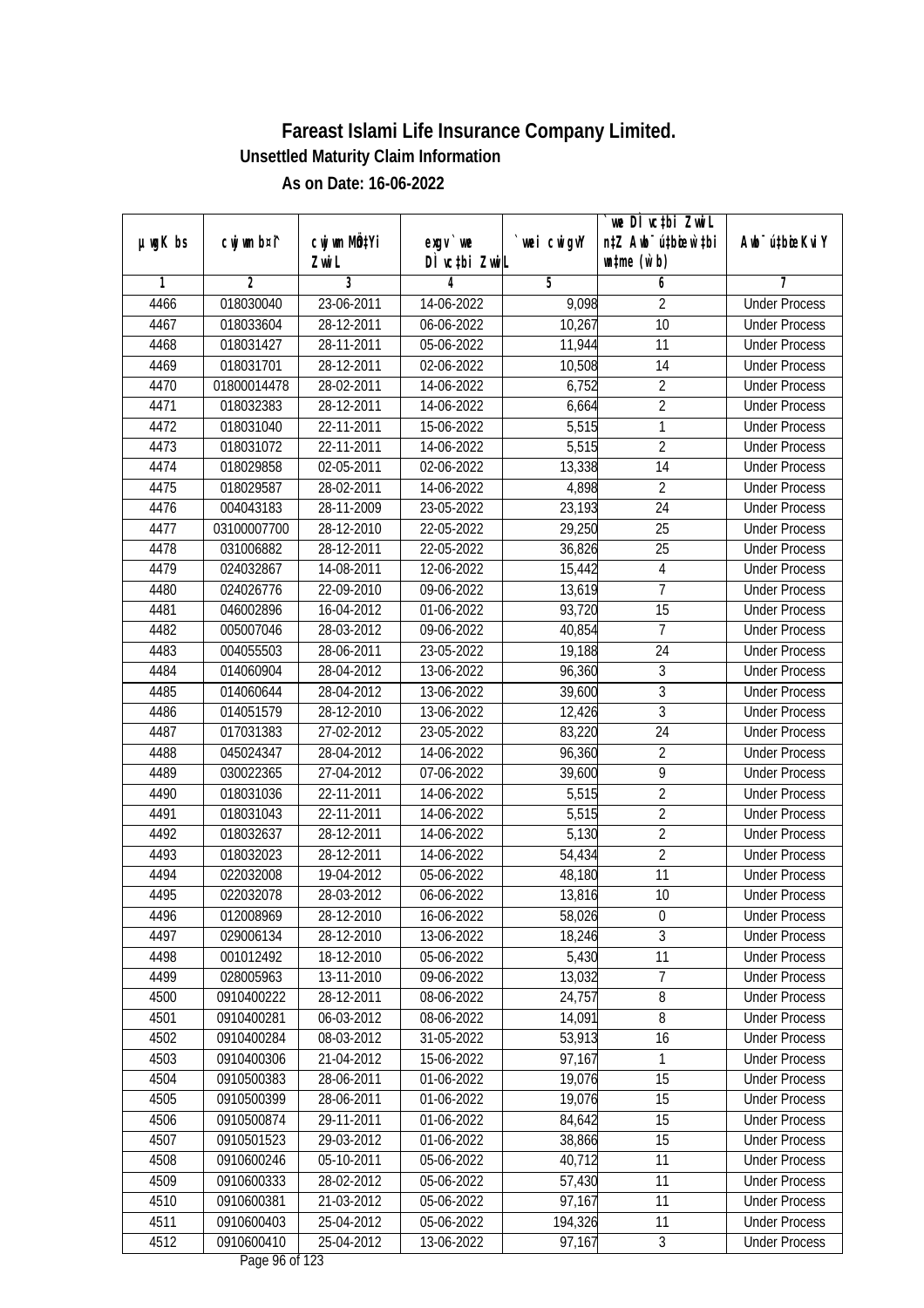|               |                |                           |                  |             | we DI vctbi ZwiL                 |                             |
|---------------|----------------|---------------------------|------------------|-------------|----------------------------------|-----------------------------|
| $µ$ ug $K$ bs | cwj wm b¤i^    | cwj wm MQ <sup>1</sup> Yi | $exgV$ we        | `wei cwigvY | n‡Z Awb <sup>-</sup> ú‡bioar`‡bi | Awb <sup>-</sup> ú‡bioeKviY |
|               |                | Zwi L                     | DÌ vctbi ZwiL    |             | $\n  untime\n  (u`b)\n$          |                             |
| 1             | $\overline{2}$ | 3                         | 4                | 5           | 6                                | 7                           |
| 4513          | 0910600452     | 28-04-2012                | 05-06-2022       | 36,421      | 11                               | <b>Under Process</b>        |
| 4514          | 0910600470     | 28-04-2012                | 13-06-2022       | 194,326     | 3                                | <b>Under Process</b>        |
| 4515          | 0910700174     | 28-06-2011                | 14-06-2022       | 56,390      | $\overline{2}$                   | <b>Under Process</b>        |
| 4516          | 0910700452     | 22-09-2011                | 14-06-2022       | 25,070      | $\overline{2}$                   | <b>Under Process</b>        |
| 4517          | 0910700509     | 27-09-2011                | 02-06-2022       | 9,877       | $\overline{14}$                  | <b>Under Process</b>        |
| 4518          | 0910700773     | 22-11-2011                | 31-05-2022       | 96,743      | 16                               | <b>Under Process</b>        |
| 4519          | 0910700798     | 28-11-2011                | $31 - 05 - 2022$ | 5,561       | 16                               | <b>Under Process</b>        |
| 4520          | 0910700827     | 11-12-2011                | 31-05-2022       | 8,007       | 16                               | <b>Under Process</b>        |
| 4521          | 0910700845     | 21-12-2011                | 14-06-2022       | 5,450       | $\overline{2}$                   | <b>Under Process</b>        |
| 4522          | 0910700877     | 28-12-2011                | 29-05-2022       | 31,771      | 18                               | <b>Under Process</b>        |
| 4523          | 0910700905     | 28-12-2011                | 02-06-2022       | 10,677      | $\overline{14}$                  | <b>Under Process</b>        |
| 4524          | 0910700917     | 28-12-2011                | 02-06-2022       | 96,743      | 14                               | <b>Under Process</b>        |
| 4525          | 0910701044     | 12-02-2012                | 14-06-2022       | 23,320      | $\overline{2}$                   | <b>Under Process</b>        |
| 4526          | 0910701109     | 18-02-2012                | 14-06-2022       | 38,237      | $\overline{2}$                   | <b>Under Process</b>        |
| 4527          | 0910701117     | 28-02-2012                | 14-06-2022       | 16,346      | $\overline{2}$                   | <b>Under Process</b>        |
| 4528          | 0910701201     | 28-03-2012                | 31-05-2022       | 97,167      | 16                               | <b>Under Process</b>        |
| 4529          | 0910701233     | 21-04-2012                | 14-06-2022       | 13,528      | $\sqrt{2}$                       | <b>Under Process</b>        |
| 4530          | 0910701285     | 28-04-2012                | 14-06-2022       | 97,167      | $\overline{2}$                   | <b>Under Process</b>        |
| 4531          | 0910701293     | 28-04-2012                | 31-05-2022       | 78,262      | 16                               | <b>Under Process</b>        |
| 4532          | 0910800368     | $\overline{09}$ -10-2011  | 26-05-2022       | 39,949      | 21                               | <b>Under Process</b>        |
| 4533          | 0910800428     | 27-10-2011                | 14-06-2022       | 38,165      | $\overline{2}$                   | <b>Under Process</b>        |
| 4534          | 0910800506     | 28-11-2011                | 14-06-2022       | 130,114     | $\overline{2}$                   | <b>Under Process</b>        |
| 4535          | 0910800622     | 28-12-2011                | 14-06-2022       | 32,241      | $\overline{2}$                   | <b>Under Process</b>        |
| 4536          | 0910800687     | 28-12-2011                | 26-05-2022       | 10,816      | 21                               | <b>Under Process</b>        |
| 4537          | 0910800754     | 28-12-2011                | 14-06-2022       | 34,561      | $\sqrt{2}$                       | <b>Under Process</b>        |
| 4538          | 0910800854     | 23-02-2012                | 14-06-2022       | 10,287      | $\overline{2}$                   | <b>Under Process</b>        |
| 4539          | 0910800863     | 26-02-2012                | 26-05-2022       | 80,702      | 21                               | <b>Under Process</b>        |
| 4540          | 0910800882     | 28-02-2012                | 26-05-2022       | 97,167      | $\overline{21}$                  | <b>Under Process</b>        |
| 4541          | 0910800988     | 25-04-2012                | 14-06-2022       | 97,167      | $\overline{2}$                   | <b>Under Process</b>        |
| 4542          | 0910801010     | 28-04-2012                | 14-06-2022       | 97,167      | $\overline{2}$                   | <b>Under Process</b>        |
| 4543          | 0910801019     | 28-04-2012                | 14-06-2022       | 97,167      | 2                                | <b>Under Process</b>        |
| 4544          | 0910801035     | 28-04-2012                | 14-06-2022       | 35,381      | $\overline{2}$                   | <b>Under Process</b>        |
| 4545          | 0910801036     | 28-04-2012                | 14-06-2022       | 58,301      | $\overline{2}$                   | <b>Under Process</b>        |
| 4546          | 0910801042     | 28-04-2012                | 14-06-2022       | 51,965      | $\overline{2}$                   | <b>Under Process</b>        |
| 4547          | 0910900359     | 28-12-2011                | 12-06-2022       | 37,633      | $\sqrt{4}$                       | <b>Under Process</b>        |
| 4548          | 0911001903     | 30-04-2012                | 05-06-2022       | 182,348     | 11                               | <b>Under Process</b>        |
| 4549          | 0911100190     | 13-09-2011                | 07-06-2022       | 13,347      | $\overline{9}$                   | <b>Under Process</b>        |
| 4550          | 0911200037     | 16-08-2011                | 09-06-2022       | 79,959      | $\overline{7}$                   | <b>Under Process</b>        |
| 4551          | 0911200092     | 27-10-2011                | 05-06-2022       | 5,668       | 11                               | <b>Under Process</b>        |
| 4552          | 0911200100     | 03-10-2011                | 09-06-2022       | 5,339       | $\overline{7}$                   | <b>Under Process</b>        |
| 4553          | 0911200188     | 11-12-2011                | 09-06-2022       | 96,743      | 7                                | <b>Under Process</b>        |
| 4554          | 0911200303     | 28-12-2011                | 05-06-2022       | 45,061      | 11                               | <b>Under Process</b>        |
| 4555          | 0911200319     | 28-12-2011                | 15-06-2022       | 193,479     | 1                                | <b>Under Process</b>        |
| 4556          | 0911200367     | 28-01-2012                | 09-06-2022       | 7,682       | $\overline{7}$                   | <b>Under Process</b>        |
| 4557          | 0911200378     | 28-01-2012                | 09-06-2022       | 30,578      | 7                                | <b>Under Process</b>        |
| 4558          | 0911200379     | 11-02-2012                | 05-06-2022       | 9,132       | 11                               | <b>Under Process</b>        |
| 4559          | 0911200422     | 11-03-2012                | 05-06-2022       | 24, 124     | 11                               | <b>Under Process</b>        |
|               |                |                           |                  |             |                                  |                             |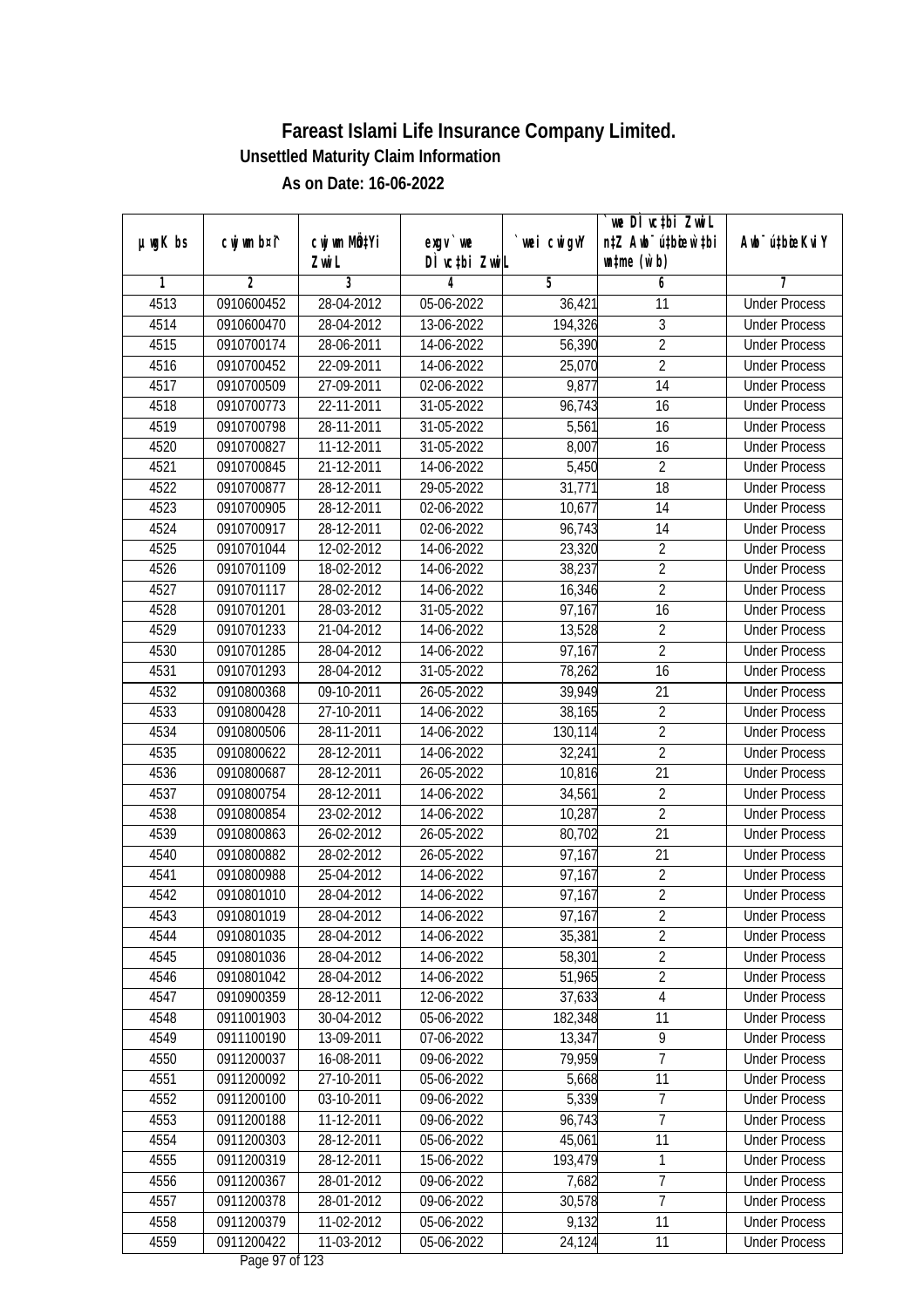|               |                |                       |                            |            | we DI vctbi ZwiL                                            |                             |
|---------------|----------------|-----------------------|----------------------------|------------|-------------------------------------------------------------|-----------------------------|
| $µ$ ug $K$ bs | cwj wm b¤i^    | cwj wm MÖ¢Yi<br>Zwi L | $exgV$ we<br>DÌ vctbi ZwiL | wei cwigvY | n‡Z Awb <sup>-</sup> ú‡bicen`‡bi<br>$\n  untime\n  (u`b)\n$ | Awb <sup>-</sup> ú‡bioeKviY |
| 1             | $\overline{2}$ | 3                     | 4                          | 5          | 6                                                           | 7                           |
| 4560          | 0911200427     | 15-03-2012            | 05-06-2022                 | 20,768     | 11                                                          | <b>Under Process</b>        |
| 4561          | 0911200431     | 18-03-2012            | 05-06-2022                 | 58,301     | 11                                                          | <b>Under Process</b>        |
| 4562          | 0911200438     | 28-03-2012            | 09-06-2022                 | 27,646     | 7                                                           | <b>Under Process</b>        |
| 4563          | 0911200441     | 28-03-2012            | 09-06-2022                 | 45,237     | $\overline{7}$                                              | <b>Under Process</b>        |
| 4564          | 0911200451     | 28-03-2012            | 15-06-2022                 | 12,804     | 1                                                           | <b>Under Process</b>        |
| 4565          | 0911200459     | 16-04-2012            | 05-06-2022                 | 38,866     | $\overline{11}$                                             | <b>Under Process</b>        |
| 4566          | 0911200472     | 26-04-2012            | 05-06-2022                 | 194,326    | 11                                                          | <b>Under Process</b>        |
| 4567          | 0911300324     | 23-10-2011            | 12-06-2022                 | 57,079     | 4                                                           | <b>Under Process</b>        |
| 4568          | 0911300613     | 12-12-2011            | 06-06-2022                 | 8,007      | 10                                                          | <b>Under Process</b>        |
| 4569          | 0911300619     | 20-12-2011            | 12-06-2022                 | 34,497     | $\overline{4}$                                              | <b>Under Process</b>        |
| 4570          | 0911300990     | 28-12-2011            | 06-06-2022                 | 21,750     | $\overline{10}$                                             | <b>Under Process</b>        |
| 4571          | 0911301051     | 29-01-2012            | 06-06-2022                 | 13,992     | 10                                                          | <b>Under Process</b>        |
| 4572          | 0911301084     | 02-02-2012            | 13-06-2022                 | 24,830     | $\overline{3}$                                              | <b>Under Process</b>        |
| 4573          | 0911301091     | 28-01-2012            | 13-06-2022                 | 5,121      | $\sqrt{3}$                                                  | <b>Under Process</b>        |
| 4574          | 0911301201     | 12-03-2012            | 13-06-2022                 | 7,409      | $\overline{3}$                                              | <b>Under Process</b>        |
| 4575          | 0911301211     | 28-02-2012            | 13-06-2022                 | 5,637      | $\overline{3}$                                              | <b>Under Process</b>        |
| 4576          | 0911301221     | 21-03-2012            | 29-05-2022                 | 30,079     | 18                                                          | <b>Under Process</b>        |
| 4577          | 0911301252     | 16-04-2012            | 12-06-2022                 | 97,167     | $\overline{4}$                                              | <b>Under Process</b>        |
| 4578          | 0911301264     | 25-03-2012            | 13-06-2022                 | 8,116      | $\mathfrak{Z}$                                              | <b>Under Process</b>        |
| 4579          | 0911301276     | 22-04-2012            | 13-06-2022                 | 54,888     | 3                                                           | <b>Under Process</b>        |
| 4580          | 0911301293     | 25-04-2012            | 06-06-2022                 | 53,018     | 10                                                          | <b>Under Process</b>        |
| 4581          | 0911301301     | 18-04-2012            | 06-06-2022                 | 26,735     | 10                                                          | <b>Under Process</b>        |
| 4582          | 0911301334     | 20-05-2012            | 12-06-2022                 | 34,058     | $\overline{4}$                                              | <b>Under Process</b>        |
| 4583          | 0911301335     | 30-04-2012            | 06-06-2022                 | 26,735     | 10                                                          | <b>Under Process</b>        |
| 4584          | 0911301349     | 20-05-2012            | 06-06-2022                 | 38,866     | 10                                                          | <b>Under Process</b>        |
| 4585          | 0911301350     | 20-05-2012            | 06-06-2022                 | 38,866     | 10                                                          | <b>Under Process</b>        |
| 4586          | 0911301355     | 21-05-2012            | 29-05-2022                 | 97,167     | 18                                                          | <b>Under Process</b>        |
| 4587          | 0911301365     | 20-05-2012            | 29-05-2022                 | 97,167     | 18                                                          | <b>Under Process</b>        |
| 4588          | 0911301398     | 20-05-2012            | 12-06-2022                 | 194,326    | $\overline{4}$                                              | <b>Under Process</b>        |
| 4589          | 0911301399     | 20-05-2012            | 12-06-2022                 | 38,866     | $\overline{4}$                                              | <b>Under Process</b>        |
| 4590          | 0911301400     | 21-03-2012            | 13-06-2022                 | 35,660     | 3                                                           | <b>Under Process</b>        |
| 4591          | 0911400010     | 28-11-2011            | 06-06-2022                 | 94,081     | 10                                                          | <b>Under Process</b>        |
| 4592          | 0911400043     | 28-11-2011            | 26-05-2022                 | 19,806     | 21                                                          | <b>Under Process</b>        |
| 4593          | 0911400058     | 28-11-2011            | 26-05-2022                 | 30,337     | 21                                                          | <b>Under Process</b>        |
| 4594          | 0911400113     | 28-12-2011            | 06-06-2022                 | 38,697     | 10                                                          | <b>Under Process</b>        |
| 4595          | 0974003455     | 28-04-2012            | 31-05-2022                 | 15,608     | 16                                                          | <b>Under Process</b>        |
| 4596          | 0975003943     | 28-06-2011            | 07-06-2022                 | 19,464     | 9                                                           | <b>Under Process</b>        |
| 4597          | 0975004932     | 24-03-2012            | 07-06-2022                 | 5,950      | 9                                                           | <b>Under Process</b>        |
| 4598          | 0975004939     | 24-03-2012            | 07-06-2022                 | 97,167     | 9                                                           | <b>Under Process</b>        |
| 4599          | 0975004955     | 28-03-2012            | 07-06-2022                 | 76,642     | $\overline{9}$                                              | <b>Under Process</b>        |
| 4600          | 0975004967     | 28-03-2012            | 07-06-2022                 | 88,727     | 9                                                           | <b>Under Process</b>        |
| 4601          | 0975004968     | 28-03-2012            | 07-06-2022                 | 29,242     | $\overline{9}$                                              | <b>Under Process</b>        |
| 4602          | 0975005004     | 19-04-2012            | 07-06-2022                 | 27,056     | 9                                                           | <b>Under Process</b>        |
| 4603          | 0975005007     | 25-04-2012            | 08-06-2022                 | 97,167     | 8                                                           | <b>Under Process</b>        |
| 4604          | 0975005041     | 28-04-2012            | 07-06-2022                 | 30,193     | $\overline{9}$                                              | <b>Under Process</b>        |
| 4605          | 0975005135     | 28-04-2012            | 07-06-2022                 | 97,167     | $\overline{9}$                                              | <b>Under Process</b>        |
| 4606          | 0975005151     | 28-04-2012            |                            | 194,326    | 9                                                           |                             |
|               |                |                       | 07-06-2022                 |            |                                                             | <b>Under Process</b>        |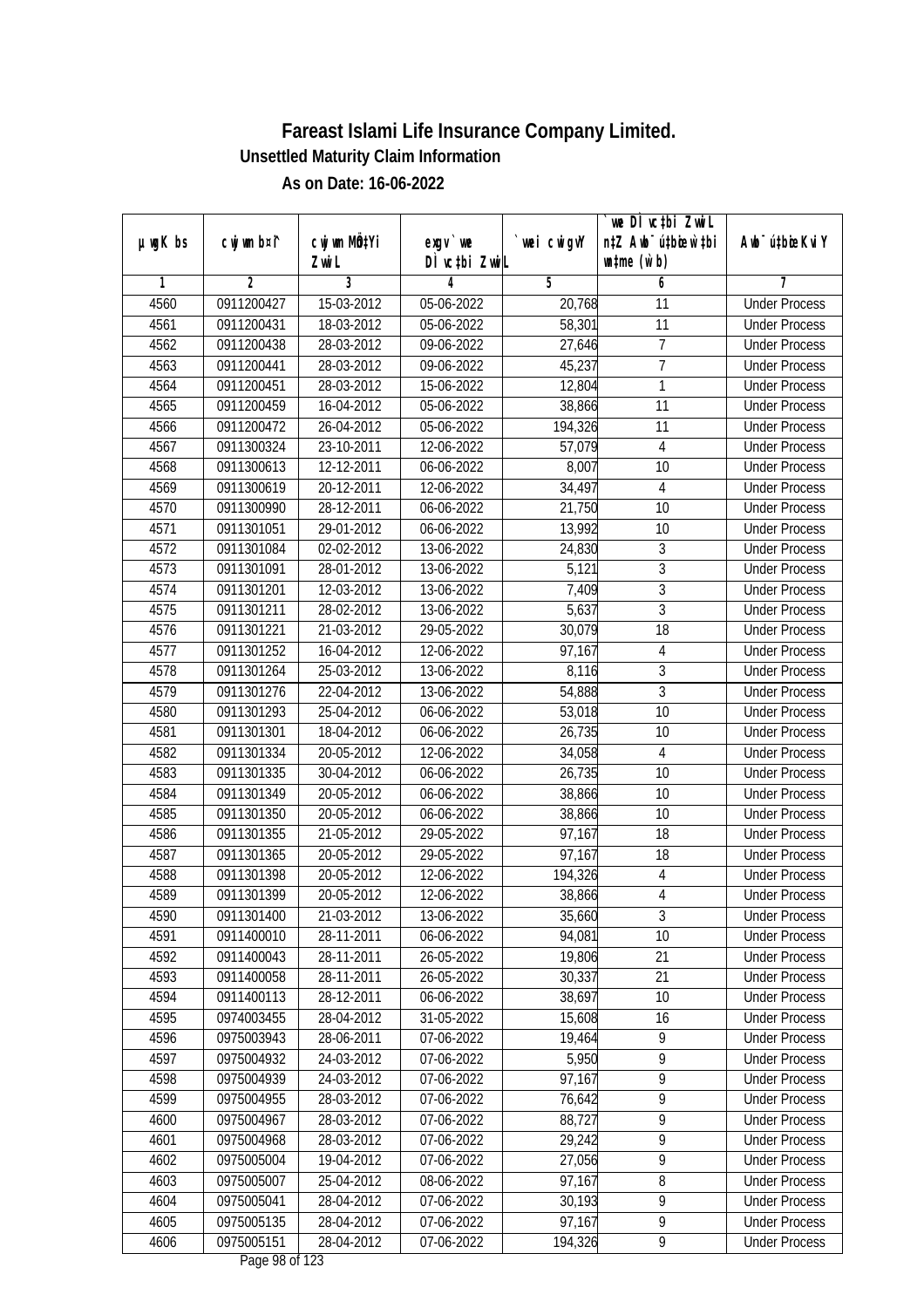|               |                |              |               |                | we DI vctbi ZwiL                 |                             |
|---------------|----------------|--------------|---------------|----------------|----------------------------------|-----------------------------|
| $µ$ ug $K$ bs | cwj wm b¤i^    | cwj wm MQtYi | exgy `we      | `wei cwigvY    | n‡Z Awb <sup>-</sup> ú‡bioar`‡bi | Awb <sup>-</sup> ú‡bioeKviY |
|               |                | Zwi L        | DÌ vctbi ZwiL |                | $\n  untime\n  (u`b)\n$          |                             |
| 1             | $\overline{2}$ | 3            | 4             | $\overline{5}$ | 6                                | 7                           |
| 4607          | 0976000047     | 28-04-2008   | 29-05-2022    | 11,570         | $\overline{18}$                  | <b>Under Process</b>        |
| 4608          | 0976002365     | 16-02-2010   | 29-05-2022    | 19,547         | 18                               | <b>Under Process</b>        |
| 4609          | 0976004592     | 28-09-2010   | 29-05-2022    | 19,164         | $\overline{18}$                  | <b>Under Process</b>        |
| 4610          | 0976005246     | 28-11-2010   | 29-05-2022    | 85,513         | 18                               | <b>Under Process</b>        |
| 4611          | 0976005443     | 23-12-2010   | 29-05-2022    | 5,476          | $\overline{18}$                  | <b>Under Process</b>        |
| 4612          | 0976007697     | 28-06-2011   | 08-06-2022    | 32,931         | 8                                | <b>Under Process</b>        |
| 4613          | 0976007710     | 28-06-2011   | 16-06-2022    | 26,513         | $\boldsymbol{0}$                 | <b>Under Process</b>        |
| 4614          | 0976008268     | 20-09-2011   | 08-06-2022    | 12,646         | $\overline{8}$                   | <b>Under Process</b>        |
| 4615          | 0976008767     | 20-10-2011   | 29-05-2022    | 13,347         | $\overline{18}$                  | <b>Under Process</b>        |
| 4616          | 0976008775     | 20-10-2011   | 29-05-2022    | 13,347         | 18                               | <b>Under Process</b>        |
| 4617          | 0976008890     | 17-11-2011   | 08-06-2022    | 11,345         | 8                                | <b>Under Process</b>        |
| 4618          | 0976008905     | 20-11-2011   | 30-05-2022    | 32,514         | 17                               | <b>Under Process</b>        |
| 4619          | 0976009140     | 28-11-2011   | 29-05-2022    | 16,242         | $\overline{18}$                  | <b>Under Process</b>        |
| 4620          | 0976009152     | 28-11-2011   | 29-05-2022    | 40,198         | 18                               | <b>Under Process</b>        |
| 4621          | 0976009343     | 20-12-2011   | 29-05-2022    | 10,010         | 18                               | <b>Under Process</b>        |
| 4622          | 0976009547     | 28-12-2011   | 08-06-2022    | 55,577         | 8                                | <b>Under Process</b>        |
| 4623          | 0976009588     | 28-12-2011   | 29-05-2022    | 5,367          | 18                               | <b>Under Process</b>        |
| 4624          | 0976009742     | 28-12-2011   | 08-06-2022    | 20,081         | 8                                | <b>Under Process</b>        |
| 4625          | 0976009752     | 28-12-2011   | 29-05-2022    | 33,202         | 18                               | <b>Under Process</b>        |
| 4626          | 0976009972     | 28-12-2011   | 29-05-2022    | 46,442         | 18                               | <b>Under Process</b>        |
| 4627          | 0976010056     | 28-12-2011   | 29-05-2022    | 12,424         | 18                               | <b>Under Process</b>        |
| 4628          | 0976010091     | 28-12-2011   | 08-06-2022    | 45,042         | 8                                | <b>Under Process</b>        |
| 4629          | 0976010175     | 19-03-2012   | 30-05-2022    | 54,178         | 17                               | <b>Under Process</b>        |
| 4630          | 0976010192     | 21-03-2012   | 08-06-2022    | 7,440          | 8                                | <b>Under Process</b>        |
| 4631          | 0976010202     | 24-03-2012   | 08-06-2022    | 5,861          | 8                                | <b>Under Process</b>        |
| 4632          | 0976010212     | 24-03-2012   | 08-06-2022    | 182,348        | 8                                | <b>Under Process</b>        |
| 4633          | 0976010223     | 24-03-2012   | 30-05-2022    | 95,670         | 17                               | <b>Under Process</b>        |
| 4634          | 0976010250     | 28-03-2012   | 12-06-2022    | 97,167         | $\overline{4}$                   | <b>Under Process</b>        |
| 4635          | 0976010253     | 28-03-2012   | 08-06-2022    | 89,654         | $\overline{8}$                   | <b>Under Process</b>        |
| 4636          | 0976010255     | 28-03-2012   | 29-05-2022    | 16,503         | 18                               | <b>Under Process</b>        |
| 4637          | 0976010260     | 28-03-2012   | 29-05-2022    | 34,078         | 18                               | <b>Under Process</b>        |
| 4638          | 0976010275     | 28-03-2012   | 12-06-2022    | 13,633         | 4                                | <b>Under Process</b>        |
| 4639          | 0976010299     | 04-04-2012   | 15-06-2022    | 33,676         | 1                                | <b>Under Process</b>        |
| 4640          | 0976010371     | 15-04-2012   | 15-06-2022    | 58,301         | 1                                | <b>Under Process</b>        |
| 4641          | 0976010377     | 15-04-2012   | 08-06-2022    | 38,237         | 8                                | <b>Under Process</b>        |
| 4642          | 0976010395     | 16-04-2012   | 08-06-2022    | 30,940         | 8                                | <b>Under Process</b>        |
| 4643          | 0976010396     | 16-04-2012   | 08-06-2022    | 58,301         | 8                                | <b>Under Process</b>        |
| 4644          | 0976010397     | 16-04-2012   | 08-06-2022    | 38,329         | 8                                | <b>Under Process</b>        |
| 4645          | 0976010403     | 16-04-2012   | 08-06-2022    | 37,598         | $\overline{8}$                   | <b>Under Process</b>        |
| 4646          | 0976010406     | 16-04-2012   | 29-05-2022    | 11,594         | 18                               | <b>Under Process</b>        |
| 4647          | 0976010407     | 16-04-2012   | 08-06-2022    | 93,056         | 8                                | <b>Under Process</b>        |
| 4648          | 0976010410     | 17-04-2012   | 12-06-2022    | 38,866         | 4                                | <b>Under Process</b>        |
| 4649          | 0976010463     | 25-04-2012   | 08-06-2022    | 37,724         | 8                                | <b>Under Process</b>        |
| 4650          | 0976010467     | 25-04-2012   | 12-06-2022    | 97,167         | $\sqrt{4}$                       | <b>Under Process</b>        |
| 4651          | 0976010498     | 28-04-2012   | 08-06-2022    | 58,301         | 8                                | <b>Under Process</b>        |
| 4652          | 0976010507     | 28-04-2012   | 08-06-2022    | 58,301         | 8                                | <b>Under Process</b>        |
| 4653          | 0976010522     | 28-04-2012   | 08-06-2022    | 34,058         | 8                                | <b>Under Process</b>        |
|               |                |              |               |                |                                  |                             |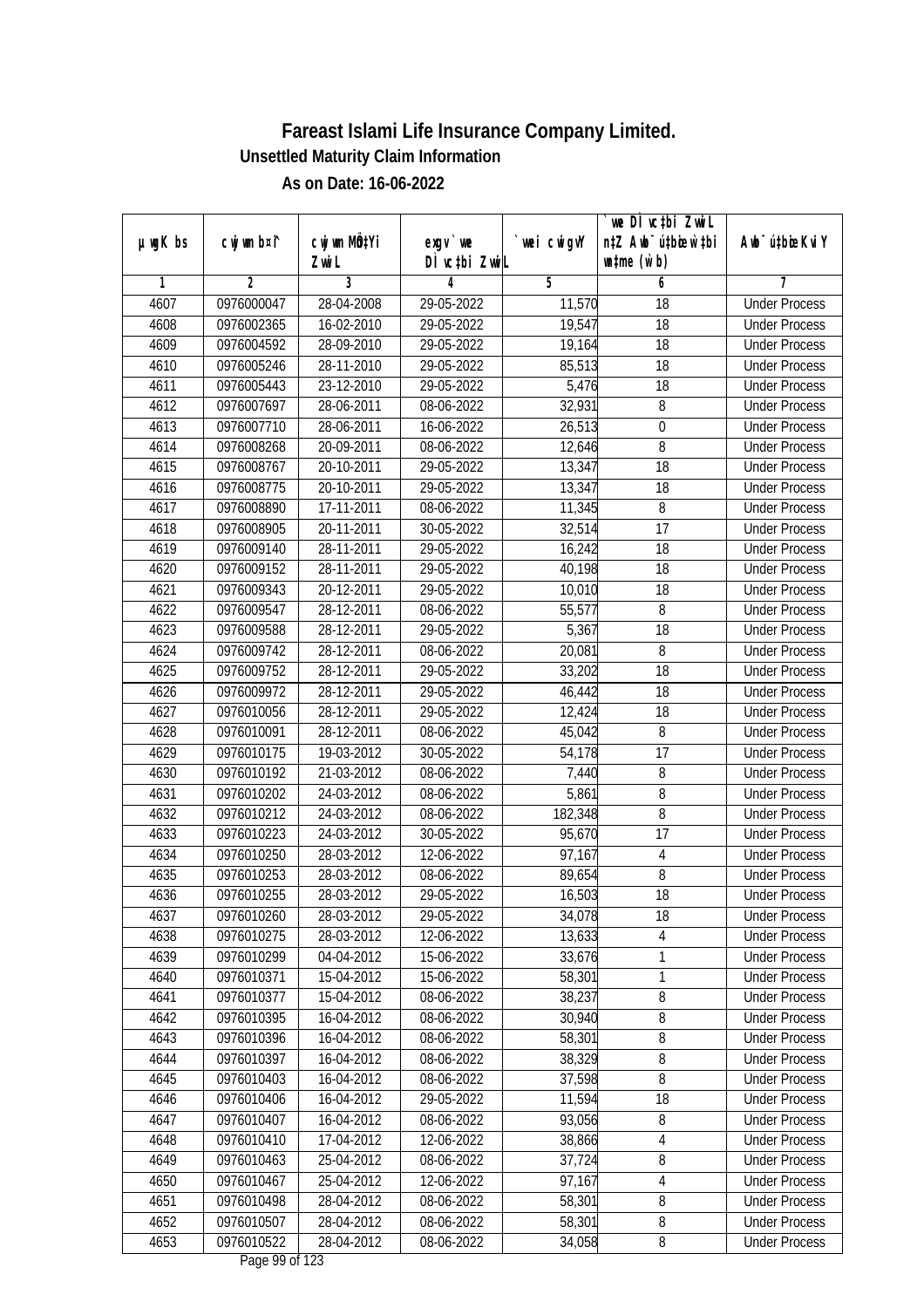|               | cwj wm b¤i^ | cwj wm MÖ¢Yi |                                     | wei cwigvY          | we DI vctbi ZwiL<br>n‡Z Awb <sup>-</sup> ú‡bioen`‡bi | Awb <sup>-</sup> ú‡bioeKviY |
|---------------|-------------|--------------|-------------------------------------|---------------------|------------------------------------------------------|-----------------------------|
| $µ$ ug $K$ bs |             | Zwi L        | $exgV$ we<br>DÌ vctbi ZwiL          |                     | $\n  untime\n  (u`b)\n$                              |                             |
| 1             | 2           | 3            | 4                                   | 5                   | 6                                                    | 7                           |
| 4654          | 0976010525  | 28-04-2012   | 08-06-2022                          | 32,733              | 8                                                    | <b>Under Process</b>        |
| 4655          | 0976010570  | 28-04-2012   | 08-06-2022                          | 81,241              | 8                                                    | <b>Under Process</b>        |
| 4656          | 0976010601  | 28-04-2012   | 16-06-2022                          | 5,053,686           | $\overline{0}$                                       | <b>Under Process</b>        |
| 4657          | 0976010640  | 28-04-2012   | 15-06-2022                          | 37,402              | $\mathbf{1}$                                         | <b>Under Process</b>        |
| 4658          | 0976010641  | 28-04-2012   | 15-06-2022                          | 38,866              | $\mathbf{1}$                                         | <b>Under Process</b>        |
| 4659          | 0976010650  | 28-04-2012   | 15-06-2022                          | 38,866              | 1                                                    | <b>Under Process</b>        |
| 4660          | 0976010658  | 28-04-2012   | 15-06-2022                          | 38,866              | 1                                                    | <b>Under Process</b>        |
| 4661          | 0976010660  | 28-04-2012   | 08-06-2022                          | 38,866              | 8                                                    | <b>Under Process</b>        |
| 4662          | 0976010702  | 28-04-2012   | 08-06-2022                          | 97,167              | 8                                                    | <b>Under Process</b>        |
| 4663          | 0976010708  | 28-04-2012   | 08-06-2022                          | 92,853              | $\, 8$                                               | <b>Under Process</b>        |
| 4664          | 0976010711  | 28-04-2012   | 08-06-2022                          | 92,853              | 8                                                    | <b>Under Process</b>        |
| 4665          | 0976010713  | 28-04-2012   | 08-06-2022                          | $\overline{92,853}$ | 8                                                    | <b>Under Process</b>        |
| 4666          | 0976010769  | 28-04-2012   | 08-06-2022                          | 388,652             | 8                                                    | <b>Under Process</b>        |
| 4667          | 0976010775  | 28-04-2012   | 08-06-2022                          | 97,167              | 8                                                    | <b>Under Process</b>        |
| 4668          | 0976010781  | 28-04-2012   | 08-06-2022                          | 15,426              | 8                                                    | <b>Under Process</b>        |
| 4669          | 0976010789  | 28-04-2012   | 08-06-2022                          | 6,087               | 8                                                    | <b>Under Process</b>        |
| 4670          | 0976010798  | 28-04-2012   | 08-06-2022                          | 92,423              | 8                                                    | <b>Under Process</b>        |
| 4671          | 0976010805  | 28-04-2012   | 08-06-2022                          | 97,167              | 8                                                    | <b>Under Process</b>        |
| 4672          | 0977004915  | 27-11-2010   | 14-06-2022                          | 7,227               | $\overline{2}$                                       | <b>Under Process</b>        |
| 4673          | 0977006105  | 09-02-2011   | 14-06-2022                          | 18,352              | $\overline{2}$                                       | <b>Under Process</b>        |
| 4674          | 0977006109  | 09-02-2011   | 26-05-2022                          | 10,677              | 21                                                   | <b>Under Process</b>        |
| 4675          | 0977008195  | 28-11-2011   | 26-05-2022                          | 27,574              | 21                                                   | <b>Under Process</b>        |
| 4676          | 0977008718  | 28-02-2012   | 14-06-2022                          | 8,849               | $\overline{2}$                                       | <b>Under Process</b>        |
| 4677          | 0977008758  | 11-03-2012   | 29-05-2022                          | 6,440               | 18                                                   | <b>Under Process</b>        |
| 4678          | 0977008785  | 23-03-2012   | 29-05-2022                          | 89,654              | 18                                                   | <b>Under Process</b>        |
| 4679          | 0977008788  | 22-03-2012   | 26-05-2022                          | 89,603              | 21                                                   | <b>Under Process</b>        |
| 4680          | 0977008793  | 24-03-2012   | 26-05-2022                          | 33,252              | 21                                                   | <b>Under Process</b>        |
| 4681          | 0977008814  | 28-03-2012   | 29-05-2022                          | 93,056              | 18                                                   | <b>Under Process</b>        |
| 4682          | 0977008829  | 28-03-2012   | 14-06-2022                          | 36,060              | $\overline{2}$                                       | <b>Under Process</b>        |
| 4683          | 0977008870  | 18-04-2012   | 14-06-2022                          | 38,866              | $\overline{2}$                                       | <b>Under Process</b>        |
| 4684          | 0977008927  | 28-04-2012   | 14-06-2022                          | 6,314               | 2                                                    | <b>Under Process</b>        |
| 4685          | 0977008935  | 28-04-2012   | 14-06-2022                          | 97,167              | $\overline{2}$                                       | <b>Under Process</b>        |
| 4686          | 0977008936  | 28-04-2012   | 26-05-2022                          | 93,174              | 21                                                   | <b>Under Process</b>        |
| 4687          | 0977008941  | 28-04-2012   | 29-05-2022                          | 97,167              | 18                                                   | <b>Under Process</b>        |
| 4688          | 0977008957  | 28-04-2012   | 14-06-2022                          | 93,948              | $\sqrt{2}$                                           | <b>Under Process</b>        |
| 4689          | 0977008959  | 28-04-2012   | 14-06-2022                          | 97,167              | $\overline{2}$                                       | <b>Under Process</b>        |
| 4690          | 5700002273  | 17-04-2010   | 26-05-2022                          | 53,230              | 21                                                   | <b>Under Process</b>        |
| 4691          | 5700004057  | 28-06-2011   | 26-05-2022                          | 10,069              | 21                                                   | <b>Under Process</b>        |
| 4692          | 5700004215  | 20-11-2011   | 12-06-2022                          | 17,310              | 4                                                    | <b>Under Process</b>        |
| 4693          | 5700004246  | 26-11-2011   | 12-06-2022                          | 6,618               | $\overline{4}$                                       | <b>Under Process</b>        |
| 4694          | 5700004270  | 28-11-2011   | 12-06-2022                          | 74,615              | $\overline{4}$                                       | <b>Under Process</b>        |
| 4695          | 5700004285  | 08-12-2011   | 12-06-2022                          | 48,990              | $\overline{4}$                                       | <b>Under Process</b>        |
| 4696          | 5700004370  | 28-12-2011   | 26-05-2022                          | 40,000              | 21                                                   | <b>Under Process</b>        |
| 4697          | 5700004499  | 28-12-2011   | 12-06-2022                          | 38,115              | $\overline{4}$                                       | <b>Under Process</b>        |
| 4698          | 5700004506  | 28-12-2011   | 26-05-2022                          | 71,885              | 21                                                   | <b>Under Process</b>        |
| 4699          | 5700004650  | 12-03-2012   | 12-06-2022                          | 49,200              | $\overline{4}$                                       | <b>Under Process</b>        |
| 4700          | 5700004651  | 12-03-2012   | 09-06-2022<br>$D_{0.92}$ 100 of 122 | 49,200              | 7                                                    | <b>Under Process</b>        |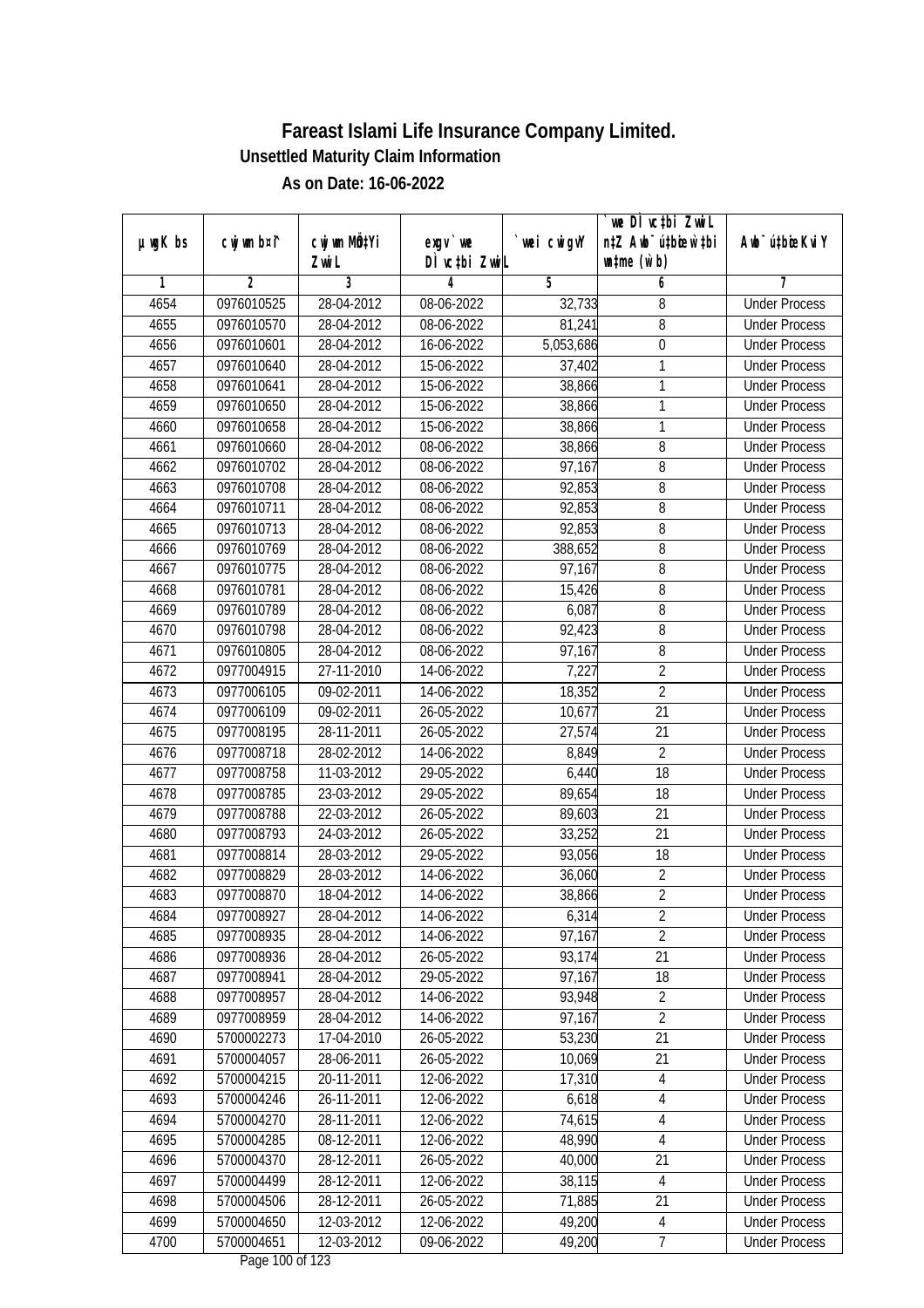|               |                |                           |                  |             | we DI vctbi ZwiL                 |                             |
|---------------|----------------|---------------------------|------------------|-------------|----------------------------------|-----------------------------|
| $µ$ ug $K$ bs | cwj wm b¤i^    | cwj wm MQ <sup>1</sup> Yi | $exgV$ we        | `wei cwigvY | n‡Z Awb <sup>-</sup> ú‡bicen`‡bi | Awb <sup>-</sup> ú‡bioeKviY |
|               |                | Zwi L                     | DÌ vctbi ZwiL    |             | $\n  untime\n  (u`b)\n$          |                             |
| 1             | $\overline{2}$ | 3                         | 4                | 5           | 6                                | 7                           |
| 4701          | 5700004653     | 10-03-2012                | 12-06-2022       | 73,800      | 4                                | <b>Under Process</b>        |
| 4702          | 5700004689     | 02-04-2012                | 12-06-2022       | 133,870     | 4                                | <b>Under Process</b>        |
| 4703          | 5700004690     | 02-04-2012                | 12-06-2022       | 171,600     | $\overline{4}$                   | <b>Under Process</b>        |
| 4704          | 5700004700     | 11-04-2012                | 26-05-2022       | 41,103      | 21                               | <b>Under Process</b>        |
| 4705          | 5700004735     | 28-04-2012                | 09-06-2022       | 82,000      | $\overline{7}$                   | <b>Under Process</b>        |
| 4706          | 5700004751     | 28-04-2012                | 12-06-2022       | 149,340     | 4                                | <b>Under Process</b>        |
| 4707          | 5700004760     | 28-04-2012                | 12-06-2022       | 221,424     | 4                                | <b>Under Process</b>        |
| 4708          | 5700004805     | 28-04-2012                | 12-06-2022       | 79,795      | 4                                | <b>Under Process</b>        |
| 4709          | 5700004850     | 28-04-2012                | 12-06-2022       | 177,188     | $\sqrt{4}$                       | <b>Under Process</b>        |
| 4710          | 5800000623     | 28-12-2009                | 14-06-2022       | 22,417      | $\overline{2}$                   | <b>Under Process</b>        |
| 4711          | 5800000640     | 28-12-2009                | 30-05-2022       | 22,436      | $\overline{17}$                  | <b>Under Process</b>        |
| 4712          | 5800000758     | 27-03-2010                | 15-06-2022       | 51,670      | 1                                | <b>Under Process</b>        |
| 4713          | 5800000779     | 27-04-2010                | 07-06-2022       | 34,814      | $\overline{9}$                   | <b>Under Process</b>        |
| 4714          | 5800000780     | 28-04-2010                | $06 - 06 - 2022$ | 110,700     | 10                               | <b>Under Process</b>        |
| 4715          | 5800000795     | 28-05-2010                | 14-06-2022       | 96,420      | $\overline{2}$                   | <b>Under Process</b>        |
| 4716          | 5800000796     | 28-05-2010                | 14-06-2022       | 39,825      | $\overline{2}$                   | <b>Under Process</b>        |
| 4717          | 5800002791     | 28-12-2011                | 14-06-2022       | 8,648       | $\overline{2}$                   | <b>Under Process</b>        |
| 4718          | 5800003059     | 28-12-2011                | 14-06-2022       | 34,320      | $\overline{2}$                   | <b>Under Process</b>        |
| 4719          | 5800003137     | 27-02-2012                | 06-06-2022       | 60,560      | 10                               | <b>Under Process</b>        |
| 4720          | 5800003181     | 15-04-2012                | 29-05-2022       | 48,324      | 18                               | <b>Under Process</b>        |
| 4721          | 5800003206     | 21-04-2012                | 07-06-2022       | 89,202      | 9                                | <b>Under Process</b>        |
| 4722          | 5800003222     | 28-04-2012                | 06-06-2022       | 58,060      | 10                               | <b>Under Process</b>        |
| 4723          | 5800003225     | 28-04-2012                | 07-06-2022       | 49,200      | 9                                | <b>Under Process</b>        |
| 4724          | 5800003226     | 28-04-2012                | 07-06-2022       | 82,000      | 9                                | <b>Under Process</b>        |
| 4725          | 5800003239     | 28-04-2012                | 14-06-2022       | 49,200      | $\overline{2}$                   | <b>Under Process</b>        |
| 4726          | 5800003251     | 28-04-2012                | 06-06-2022       | 320,225     | 10                               | <b>Under Process</b>        |
| 4727          | 5800003252     | 28-04-2012                | 29-05-2022       | 328,000     | 18                               | <b>Under Process</b>        |
| 4728          | 5800003265     | 28-04-2012                | 02-06-2022       | 1,475,255   | 14                               | <b>Under Process</b>        |
| 4729          | 5800003275     | 28-04-2012                | 06-06-2022       | 193,296     | 10                               | <b>Under Process</b>        |
| 4730          | 5800003288     | 28-04-2012                | 06-06-2022       | 49,200      | 10                               | <b>Under Process</b>        |
| 4731          | 5800003293     | 28-04-2012                | 14-06-2022       | 49,200      | $\overline{2}$                   | <b>Under Process</b>        |
| 4732          | 5800003300     | 28-04-2012                | 06-06-2022       | 164,000     | 10                               | <b>Under Process</b>        |
| 4733          | 5800003319     | 28-04-2012                | 30-05-2022       | 82,000      | 17                               | <b>Under Process</b>        |
| 4734          | 5800003327     | 28-04-2012                | 02-06-2022       | 164,000     | 14                               | <b>Under Process</b>        |
| 4735          | 5800003333     | 28-04-2012                | 02-06-2022       | 117,227     | 14                               | <b>Under Process</b>        |
| 4736          | 5800003335     | 28-04-2012                | 30-05-2022       | 150,720     | 17                               | <b>Under Process</b>        |
| 4737          | 5800003339     | 28-04-2012                | 14-06-2022       | 17,790      | $\overline{2}$                   | <b>Under Process</b>        |
| 4738          | 6000002300     | 28-12-2011                | 30-05-2022       | 66,180      | 17                               | <b>Under Process</b>        |
| 4739          | 6100004104     | 28-12-2007                | 16-06-2022       | 7,477       | $\boldsymbol{0}$                 | <b>Under Process</b>        |
| 4740          | 6100004182     | 28-12-2007                | 05-06-2022       | 209,200     | 11                               | <b>Under Process</b>        |
| 4741          | 6100006275     | 28-12-2008                | 15-06-2022       | 4,362       | 1                                | <b>Under Process</b>        |
| 4742          | 6100006802     | 20-05-2009                | 16-06-2022       | 14,300      | $\mathbf 0$                      | <b>Under Process</b>        |
| 4743          | 6100007112     | 28-06-2009                | 26-05-2022       | 28,844      | 21                               | <b>Under Process</b>        |
| 4744          | 6100007123     | 28-06-2009                | 26-05-2022       | 44,112      | 21                               | <b>Under Process</b>        |
| 4745          | 6100007206     | 08-08-2009                | 16-06-2022       | 17,912      | $\boldsymbol{0}$                 | <b>Under Process</b>        |
| 4746          | 6100007222     | 19-08-2009                | 26-05-2022       | 14,560      | 21                               | <b>Under Process</b>        |
| 4747          | 6100007271     | 12-09-2009                | 15-06-2022       | 24,199      | 1                                | <b>Under Process</b>        |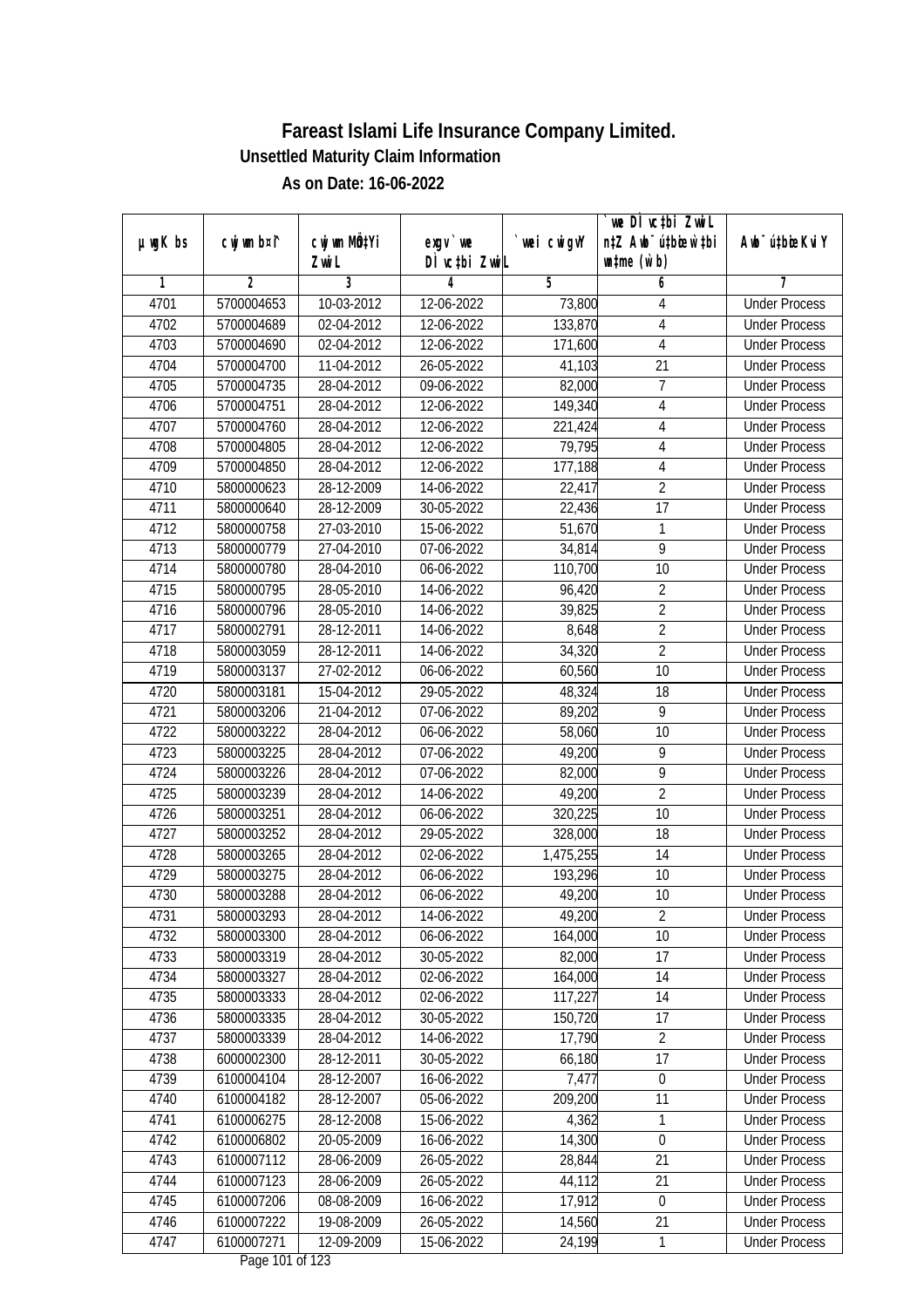| $µ$ ug $K$ bs | cwj wm b¤i^ | cwj wm MÖ¢Yi | $exgV$ we                           | wei cwigvY | we DI vctbi ZwiL<br>n‡Z Awb <sup>-</sup> ú‡bioen`‡bi | Awb <sup>-</sup> ú‡bioeKviY |
|---------------|-------------|--------------|-------------------------------------|------------|------------------------------------------------------|-----------------------------|
|               |             | Zwi L        | DÌ vctbi ZwiL                       |            | $\n  untime\n  (u`b)\n$                              |                             |
| 1             | 2           | 3            | 4                                   | 5          | 6                                                    | 7                           |
| 4748          | 6100007337  | 18-10-2009   | 15-06-2022                          | 140,004    | 1                                                    | <b>Under Process</b>        |
| 4749          | 6100007446  | 06-12-2009   | 16-06-2022                          | 31,273     | $\boldsymbol{0}$                                     | <b>Under Process</b>        |
| 4750          | 6100007615  | 28-12-2009   | 15-06-2022                          | 8,818      | $\mathbf{1}$                                         | <b>Under Process</b>        |
| 4751          | 6100007932  | 09-03-2010   | 01-06-2022                          | 1,984      | $\overline{15}$                                      | <b>Under Process</b>        |
| 4752          | 6100007939  | 13-03-2010   | 15-06-2022                          | 9,727      | 1                                                    | <b>Under Process</b>        |
| 4753          | 6100007946  | 18-03-2010   | 15-06-2022                          | 18,100     | 1                                                    | <b>Under Process</b>        |
| 4754          | 6100007959  | 27-03-2010   | 15-06-2022                          | 110,700    | 1                                                    | <b>Under Process</b>        |
| 4755          | 6100008028  | 16-05-2010   | 16-06-2022                          | 91,810     | $\boldsymbol{0}$                                     | <b>Under Process</b>        |
| 4756          | 6100009501  | 28-11-2011   | 15-06-2022                          | 326,600    | 1                                                    | <b>Under Process</b>        |
| 4757          | 6100009516  | 10-12-2011   | 15-06-2022                          | 22,060     | $\mathbf{1}$                                         | <b>Under Process</b>        |
| 4758          | 6100009581  | 24-12-2011   | 30-05-2022                          | 76,540     | $\overline{17}$                                      | <b>Under Process</b>        |
| 4759          | 6100009666  | 28-12-2011   | 15-06-2022                          | 73,485     | $\mathbf{1}$                                         | <b>Under Process</b>        |
| 4760          | 6100009701  | 28-12-2011   | 26-05-2022                          | 40,740     | $\overline{21}$                                      | <b>Under Process</b>        |
| 4761          | 6100009767  | 28-12-2011   | 16-06-2022                          | 66,180     | $\boldsymbol{0}$                                     | <b>Under Process</b>        |
| 4762          | 6100009807  | 28-12-2011   | 16-06-2022                          | 81,650     | 0                                                    | <b>Under Process</b>        |
| 4763          | 6100009877  | 20-02-2012   | 26-05-2022                          | 104,145    | 21                                                   | <b>Under Process</b>        |
| 4764          | 6100009904  | 05-03-2012   | 16-06-2022                          | 328,000    | $\boldsymbol{0}$                                     | <b>Under Process</b>        |
| 4765          | 6100009939  | 24-03-2012   | 15-06-2022                          | 238,620    | 1                                                    | <b>Under Process</b>        |
| 4766          | 6100010001  | 28-04-2012   | 15-06-2022                          | 164,000    | 1                                                    | <b>Under Process</b>        |
| 4767          | 6100010019  | 28-04-2012   | 15-06-2022                          | 80,900     | $\mathbf{1}$                                         | <b>Under Process</b>        |
| 4768          | 6100010028  | 28-04-2012   | 15-06-2022                          | 35,580     | $\mathbf{1}$                                         | <b>Under Process</b>        |
| 4769          | 6100010039  | 28-04-2012   | 15-06-2022                          | 82,000     | 1                                                    | <b>Under Process</b>        |
| 4770          | 6100010046  | 28-04-2012   | 01-06-2022                          | 820,000    | 15                                                   | <b>Under Process</b>        |
| 4771          | 6100010047  | 28-04-2012   | 15-06-2022                          | 71,442     | 1                                                    | <b>Under Process</b>        |
| 4772          | 6100010061  | 28-04-2012   | 01-06-2022                          | 156,300    | 15                                                   | <b>Under Process</b>        |
| 4773          | 6100010088  | 26-05-2012   | 16-06-2022                          | 140,360    | $\boldsymbol{0}$                                     | <b>Under Process</b>        |
| 4774          | 6100010155  | 28-05-2012   | 06-06-2022                          | 164,000    | 10                                                   | <b>Under Process</b>        |
| 4775          | 6100010164  | 28-05-2012   | 06-06-2022                          | 164,000    | 10                                                   | <b>Under Process</b>        |
| 4776          | 6100010174  | 28-05-2012   | 06-06-2022                          | 164,000    | 10                                                   | <b>Under Process</b>        |
| 4777          | 6200003775  | 18-04-2012   | 15-06-2022                          | 70,335     | 1                                                    | <b>Under Process</b>        |
| 4778          | 3000000062  | 28-05-2010   | 01-06-2022                          | 48,160     | 15                                                   | <b>Under Process</b>        |
| 4779          | 3100002134  | 28-06-2006   | 08-06-2022                          | 9,940      | 8                                                    | <b>Under Process</b>        |
| 4780          | 3100002661  | 28-04-2007   | 08-06-2022                          | 43,680     | 8                                                    | <b>Under Process</b>        |
| 4781          | 3100004008  | 28-12-2008   | 07-06-2022                          | 13,123     | $\overline{9}$                                       | <b>Under Process</b>        |
| 4782          | 3100005031  | 28-03-2010   | 08-06-2022                          | 28,455     | 8                                                    | <b>Under Process</b>        |
| 4783          | 3100005171  | 04-11-2010   | 08-06-2022                          | 46,620     | 8                                                    | <b>Under Process</b>        |
| 4784          | 3100005185  | 29-11-2010   | 08-06-2022                          | 33,075     | 8                                                    | <b>Under Process</b>        |
| 4785          | 3200001825  | 28-01-2007   | 06-06-2022                          | 3,002      | 10                                                   | <b>Under Process</b>        |
| 4786          | 030020138   | 28-06-2011   | 08-06-2022                          | 94,380     | $\, 8$                                               | <b>Under Process</b>        |
| 4787          | 00200019533 | 28-12-2011   | 09-06-2022                          | 38,697     | $\overline{7}$                                       | <b>Under Process</b>        |
| 4788          | 014048573   | 28-06-2010   | 14-06-2022                          | 3,583      | $\overline{2}$                                       | <b>Under Process</b>        |
| 4789          | 015026428   | 28-12-2011   | 15-06-2022                          | 74,748     | 1                                                    | <b>Under Process</b>        |
| 4790          | 015026633   | 28-12-2011   | 15-06-2022                          | 31,490     | $\mathbf{1}$                                         | <b>Under Process</b>        |
| 4791          | 027027723   | 15-05-2010   | 09-06-2022                          | 12,261     | $\overline{7}$                                       | <b>Under Process</b>        |
| 4792          | 03000003238 | 28-12-2011   | 13-06-2022                          | 790,509    | $\overline{3}$                                       | <b>Under Process</b>        |
| 4793          | 004056600   | 28-10-2011   | 23-05-2022                          | 39,975     | 24                                                   | <b>Under Process</b>        |
| 4794          | 004053116   | 28-12-2010   | 23-05-2022<br>$D_{0.92}$ 102 of 122 | 37,000     | 24                                                   | <b>Under Process</b>        |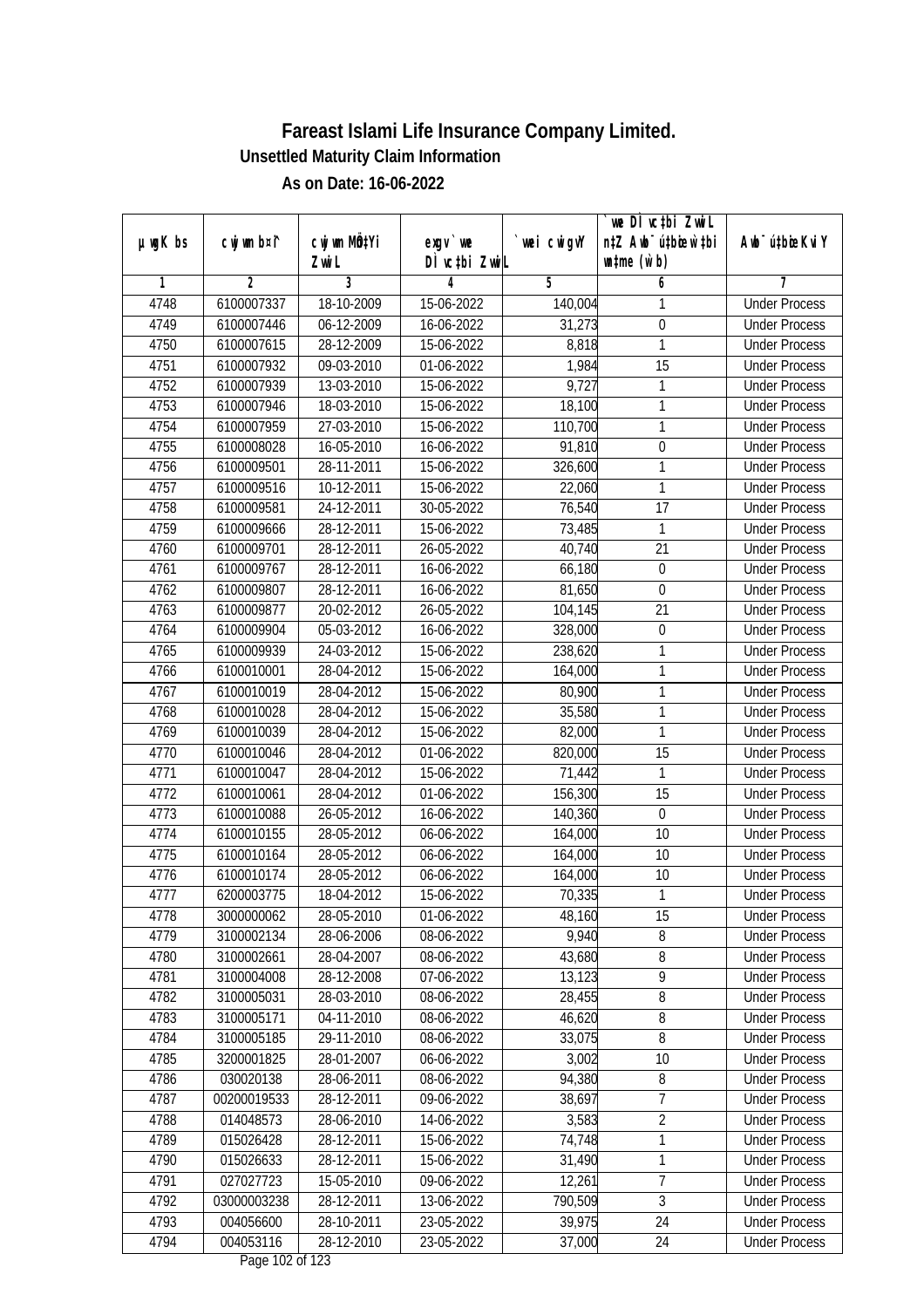|               |                |                       |                                     |            | we DI vctbi ZwiL                                            |                             |
|---------------|----------------|-----------------------|-------------------------------------|------------|-------------------------------------------------------------|-----------------------------|
| $µ$ ug $K$ bs | cwj wm b¤i^    | cwj wm MÖ¢Yi<br>Zwi L | $exgV$ we<br>DÌ vctbi ZwiL          | wei cwigvY | n‡Z Awb <sup>-</sup> ú‡bioen`‡bi<br>$\n  untime\n  (u`b)\n$ | Awb <sup>-</sup> ú‡bioeKviY |
| 1             | $\overline{2}$ | 3                     | 4                                   | 5          | 6                                                           | 7                           |
| 4795          | 004056601      | 28-10-2011            | 23-05-2022                          | 38,279     | 24                                                          | <b>Under Process</b>        |
| 4796          | 004049703      | 28-06-2010            | 23-05-2022                          | 3,900      | $\overline{24}$                                             | <b>Under Process</b>        |
| 4797          | 004055497      | 28-06-2011            | 23-05-2022                          | 15,468     | $\overline{24}$                                             | <b>Under Process</b>        |
| 4798          | 004057070      | 28-11-2011            | 23-05-2022                          | 112,304    | 24                                                          | <b>Under Process</b>        |
| 4799          | 015026431      | 28-12-2011            | 15-06-2022                          | 38,125     | $\mathbf{1}$                                                | <b>Under Process</b>        |
| 4800          | 045016320      | 26-05-2010            | 09-06-2022                          | 2,705      | $\overline{7}$                                              | <b>Under Process</b>        |
| 4801          | 022031369      | 28-12-2011            | $09 - 06 - 2022$                    | 26,712     | $\overline{7}$                                              | <b>Under Process</b>        |
| 4802          | 011026109      | 28-07-2010            | 01-06-2022                          | 32,641     | 15                                                          | <b>Under Process</b>        |
| 4803          | 014058891      | 28-12-2011            | 13-06-2022                          | 39,975     | $\overline{3}$                                              | <b>Under Process</b>        |
| 4804          | 014048192      | 28-05-2010            | 14-06-2022                          | 1,737      | $\overline{2}$                                              | <b>Under Process</b>        |
| 4805          | 011022917      | 28-12-2009            | 12-06-2022                          | 15,529     | $\overline{4}$                                              | <b>Under Process</b>        |
| 4806          | 045022541      | 28-11-2011            | 09-06-2022                          | 80,531     | $\overline{7}$                                              | <b>Under Process</b>        |
| 4807          | 045022496      | 28-11-2011            | 14-06-2022                          | 15,994     | $\overline{2}$                                              | <b>Under Process</b>        |
| 4808          | 03000001510    | 20-03-2011            | 08-06-2022                          | 381,634    | 8                                                           | <b>Under Process</b>        |
| 4809          | 045022931      | 28-12-2011            | 22-05-2022                          | 36,801     | 25                                                          | <b>Under Process</b>        |
| 4810          | 015026666      | 28-12-2011            | 14-06-2022                          | 38,875     | $\overline{2}$                                              | <b>Under Process</b>        |
| 4811          | 015026685      | 28-12-2011            | 14-06-2022                          | 16,861     | $\overline{2}$                                              | <b>Under Process</b>        |
| 4812          | 017030897      | 20-10-2011            | 16-05-2022                          | 191,880    | 31                                                          | <b>Under Process</b>        |
| 4813          | 017030508      | 28-06-2011            | 16-05-2022                          | 94,620     | 31                                                          | <b>Under Process</b>        |
| 4814          | 01800010594    | 13-12-2010            | 14-06-2022                          | 5,949      | $\overline{2}$                                              | <b>Under Process</b>        |
| 4815          | 015026433      | 28-12-2011            | 15-06-2022                          | 47,970     | $\mathbf{1}$                                                | <b>Under Process</b>        |
| 4816          | 015026140      | 20-12-2011            | 15-06-2022                          | 19,188     | 1                                                           | <b>Under Process</b>        |
| 4817          | 017030844      | 24-10-2011            | 16-05-2022                          | 92,367     | 31                                                          | <b>Under Process</b>        |
| 4818          | 004045061      | 28-01-2010            | 12-06-2022                          | 12,383     | $\overline{4}$                                              | <b>Under Process</b>        |
| 4819          | 015025892      | 16-10-2011            | 15-06-2022                          | 46,640     | 1                                                           | <b>Under Process</b>        |
| 4820          | 015026595      | $28-12-2011$          | 13-06-2022                          | 163,572    | $\overline{3}$                                              | <b>Under Process</b>        |
| 4821          | 030022176      | 12-12-2011            | 08-06-2022                          | 319,824    | 8                                                           | <b>Under Process</b>        |
| 4822          | 015026258      | 28-12-2011            | 07-06-2022                          | 42,721     | 9                                                           | <b>Under Process</b>        |
| 4823          | 015025707      | 12-09-2011            | 07-06-2022                          | 6,875      | $\overline{9}$                                              | <b>Under Process</b>        |
| 4824          | 015026202      | 20-12-2011            | 15-06-2022                          | 41,781     | $\mathbf{1}$                                                | <b>Under Process</b>        |
| 4825          | 015025708      | 12-09-2011            | 07-06-2022                          | 10,473     | 9                                                           | <b>Under Process</b>        |
| 4826          | 014060368      | 25-03-2012            | 16-06-2022                          | 18,460     | $\mathbf 0$                                                 | <b>Under Process</b>        |
| 4827          | 014060548      | 25-03-2012            | 14-06-2022                          | 24,090     | $\overline{2}$                                              | <b>Under Process</b>        |
| 4828          | 017028069      | 28-01-2010            | 08-06-2022                          | 7,544      | $\bf 8$                                                     | <b>Under Process</b>        |
| 4829          | 021079735      | 28-12-2011            | 02-06-2022                          | 97,956     | 14                                                          | <b>Under Process</b>        |
| 4830          | 044013150      | 28-02-2012            | 13-06-2022                          | 96,360     | 3                                                           | <b>Under Process</b>        |
| 4831          | 044010192      | 28-12-2010            | 13-06-2022                          | 5,260      | 3                                                           | <b>Under Process</b>        |
| 4832          | 018025616      | 04-11-2009            | 02-06-2022                          | 28,179     | 14                                                          | <b>Under Process</b>        |
| 4833          | 018032667      | 28-02-2012            | 06-06-2022                          | 5,566      | 10                                                          | <b>Under Process</b>        |
| 4834          | 018032588      | 28-12-2011            | 06-06-2022                          | 5,704      | 10                                                          | <b>Under Process</b>        |
| 4835          | 049032686      | 28-12-2011            | 06-06-2022                          | 26,259     | 10                                                          | <b>Under Process</b>        |
| 4836          | 070000302      | 28-03-2011            | 12-06-2022                          | 89,148     | $\overline{4}$                                              | <b>Under Process</b>        |
| 4837          | 070000053      | 28-04-2009            | 09-06-2022                          | 2,582      | 7                                                           | <b>Under Process</b>        |
| 4838          | 017031373      | 28-12-2011            | 16-06-2022                          | 58,752     | $\boldsymbol{0}$                                            | <b>Under Process</b>        |
| 4839          | 025011668      | 18-04-2012            | 09-06-2022                          | 96,360     | $\overline{7}$                                              | <b>Under Process</b>        |
| 4840          | 059006259      | 28-12-2011            | 13-06-2022                          | 39,975     | $\overline{3}$                                              | <b>Under Process</b>        |
| 4841          | 022026074      | 24-08-2010            | 05-06-2022<br>$D_{0.92}$ 102 of 122 | 21,109     | 11                                                          | <b>Under Process</b>        |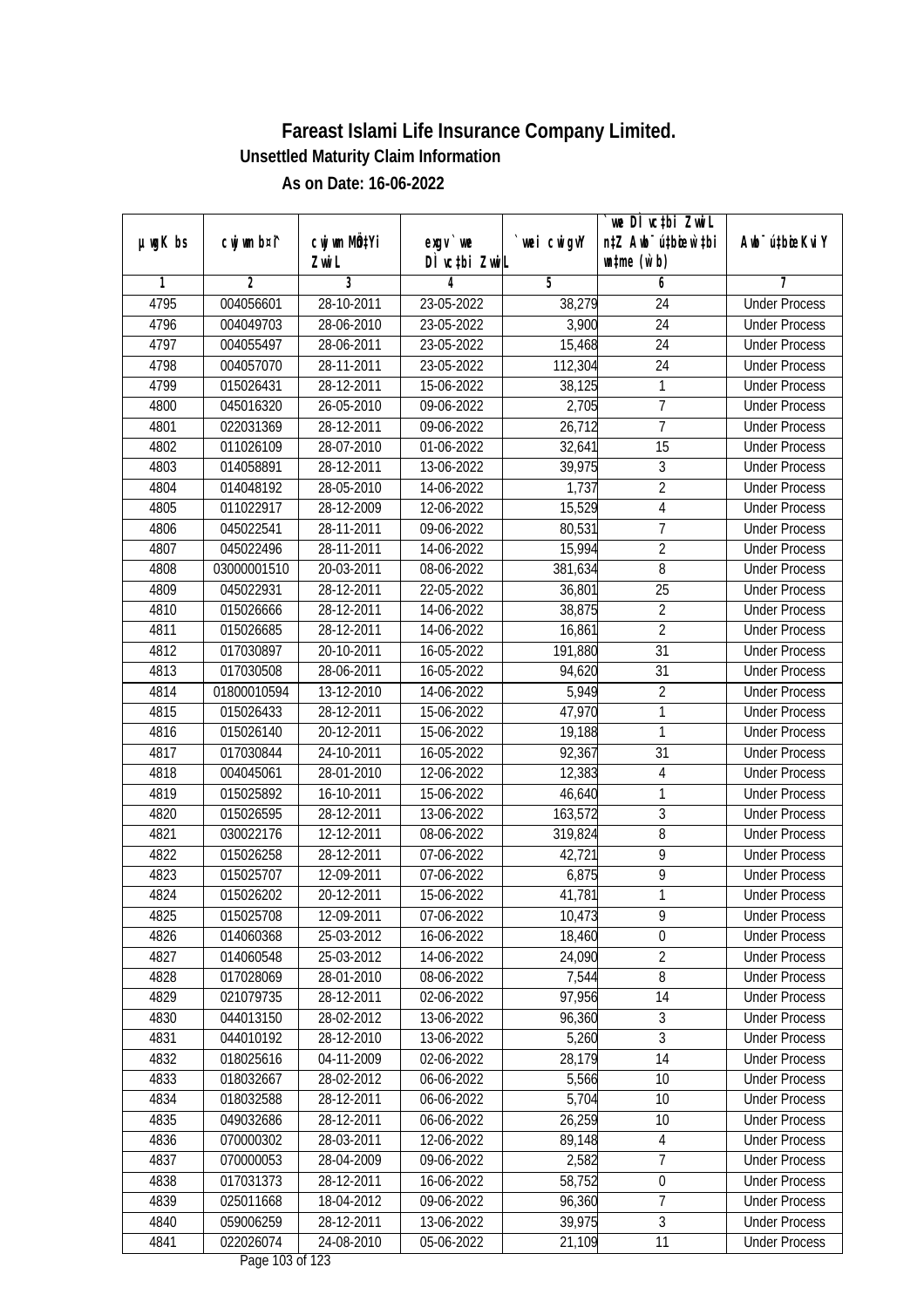| $µ$ ug $K$ bs | cwj wm b¤i^    | cwj wm MÖ¢Yi | $exgV$ we                | wei cwigvY | we DI vctbi ZwiL<br>n‡Z Awb <sup>-</sup> ú‡bioar`‡bi | Awb <sup>-</sup> ú‡bioeKviY |
|---------------|----------------|--------------|--------------------------|------------|------------------------------------------------------|-----------------------------|
|               |                | Zwi L        | DÌ vctbi ZwiL            |            | $\n  untime\n  (u`b)\n$                              |                             |
| 1             | $\overline{2}$ | 3            | 4                        | 5          | 6                                                    | 7                           |
| 4842          | 018032468      | 28-12-2011   | 02-06-2022               | 5,544      | 14                                                   | <b>Under Process</b>        |
| 4843          | 015026784      | 10-03-2012   | 14-06-2022               | 45,316     | $\overline{2}$                                       | <b>Under Process</b>        |
| 4844          | 049021391      | 25-02-2009   | 15-06-2022               | 4,832      | 1                                                    | <b>Under Process</b>        |
| 4845          | 049016614      | 23-12-2008   | 15-06-2022               | 19,741     | 1                                                    | <b>Under Process</b>        |
| 4846          | 049033235      | 28-04-2012   | 05-06-2022               | 192,720    | $\overline{11}$                                      | <b>Under Process</b>        |
| 4847          | 049032899      | 28-01-2012   | 05-06-2022               | 36,288     | $\overline{11}$                                      | <b>Under Process</b>        |
| 4848          | 049033291      | 28-04-2012   | 15-06-2022               | 15,722     | 1                                                    | <b>Under Process</b>        |
| 4849          | 060004829      | 27-01-2011   | 05-06-2022               | 9,231      | 11                                                   | <b>Under Process</b>        |
| 4850          | 060005631      | 28-12-2011   | 05-06-2022               | 32,881     | 11                                                   | <b>Under Process</b>        |
| 4851          | 060005166      | 08-06-2011   | 05-06-2022               | 26,239     | 11                                                   | <b>Under Process</b>        |
| 4852          | 044012932      | 28-12-2011   | 13-06-2022               | 11,746     | $\overline{3}$                                       | <b>Under Process</b>        |
| 4853          | 044005835      | 21-07-2009   | 13-06-2022               | 12,376     | 3                                                    | <b>Under Process</b>        |
| 4854          | 044007063      | 28-12-2009   | 13-06-2022               | 6,053      | $\overline{3}$                                       | <b>Under Process</b>        |
| 4855          | 044010711      | 28-01-2011   | 13-06-2022               | 10,638     | $\sqrt{3}$                                           | <b>Under Process</b>        |
| 4856          | 044010439      | 28-12-2010   | 13-06-2022               | 6,562      | $\overline{3}$                                       | <b>Under Process</b>        |
| 4857          | 044010672      | 28-12-2010   | 13-06-2022               | 4,616      | $\mathfrak{Z}$                                       | <b>Under Process</b>        |
| 4858          | 044008313      | 08-05-2010   | 13-06-2022               | 9,271      | $\mathfrak z$                                        | <b>Under Process</b>        |
| 4859          | 044013190      | 22-04-2012   | 13-06-2022               | 96,360     | $\mathfrak{Z}$                                       | <b>Under Process</b>        |
| 4860          | 044012736      | 17-12-2011   | 13-06-2022               | 36,210     | $\overline{3}$                                       | <b>Under Process</b>        |
| 4861          | 044013144      | 28-03-2012   | 13-06-2022               | 24,095     | 3                                                    | <b>Under Process</b>        |
| 4862          | 044013161      | 28-03-2012   | 13-06-2022               | 24,093     | $\overline{3}$                                       | <b>Under Process</b>        |
| 4863          | 044013113      | 28-03-2012   | 13-06-2022               | 19,310     | $\mathfrak{Z}$                                       | <b>Under Process</b>        |
| 4864          | 025011584      | 28-01-2012   | 09-06-2022               | 154,088    | $\overline{1}$                                       | <b>Under Process</b>        |
| 4865          | 01700012851    | 28-02-2012   | 08-06-2022               | 194,326    | $\, 8$                                               | <b>Under Process</b>        |
| 4866          | 017029727      | 28-12-2010   | 08-06-2022               | 10,860     | $\, 8$                                               | <b>Under Process</b>        |
| 4867          | 036006865      | 28-12-2010   | 13-06-2022               | 158,200    | $\mathfrak{Z}$                                       | <b>Under Process</b>        |
| 4868          | 015026458      | 28-12-2011   | 13-06-2022               | 159,084    | $\mathfrak{Z}$                                       | <b>Under Process</b>        |
| 4869          | 015027000      | 28-01-2012   | 13-06-2022               | 10,259     | 3                                                    | <b>Under Process</b>        |
| 4870          | 01500018215    | 28-12-2011   | 13-06-2022               | 34,218     | $\overline{3}$                                       | <b>Under Process</b>        |
| 4871          | 01500017565    | 21-08-2011   | 13-06-2022               | 55,815     | $\overline{3}$                                       | <b>Under Process</b>        |
| 4872          | 030021793      | 28-12-2011   | 07-06-2022               | 185,496    | 9                                                    | <b>Under Process</b>        |
| 4873          | 030022521      | 28-04-2012   | 07-06-2022               | 129,430    | 9                                                    | <b>Under Process</b>        |
| 4874          | 015027133      | 25-04-2012   | 13-06-2022               | 33,881     | $\sqrt{3}$                                           | <b>Under Process</b>        |
| 4875          | 015027132      | 25-04-2012   | 13-06-2022               | 33,881     | $\overline{3}$                                       | <b>Under Process</b>        |
| 4876          | 015027131      | 25-04-2012   | 08-06-2022               | 33,881     | 8                                                    | <b>Under Process</b>        |
| 4877          | 015026473      | 20-12-2011   | 08-06-2022               | 5,544      | 8                                                    | <b>Under Process</b>        |
| 4878          | 045023564      | 28-12-2011   | 22-05-2022               | 4,198      | 25                                                   | <b>Under Process</b>        |
| 4879          | 045024026      | 28-03-2012   | 22-05-2022               | 26,832     | 25                                                   | <b>Under Process</b>        |
| 4880          | 030022101      | 28-12-2011   | 07-06-2022               | 67,113     | $\overline{9}$                                       | <b>Under Process</b>        |
| 4881          | 012010105      | 26-01-2012   | 16-06-2022               | 48,371     | $\boldsymbol{0}$                                     | <b>Under Process</b>        |
| 4882          | 004050136      | 28-08-2010   | 09-06-2022               | 37,050     | 7                                                    | <b>Under Process</b>        |
| 4883          | 004049523      | 28-11-2009   | 09-06-2022               | 18,156     | 7                                                    | <b>Under Process</b>        |
| 4884          | 004028759      | 28-06-2008   | $\overline{09}$ -06-2022 | 5,404      | 7                                                    | <b>Under Process</b>        |
| 4885          | 011032103      | 28-04-2012   | 07-06-2022               | 78,100     | $\overline{9}$                                       | <b>Under Process</b>        |
| 4886          | 011031993      | 28-04-2012   | 07-06-2022               | 8,444      | $\overline{9}$                                       | <b>Under Process</b>        |
| 4887          | 017031413      | 28-02-2012   | 08-06-2022               | 68,636     | 8                                                    | <b>Under Process</b>        |
| 4888          | 045023786      | 28-02-2012   | 22-05-2022               | 36,949     | 25                                                   | <b>Under Process</b>        |
|               |                |              |                          |            |                                                      |                             |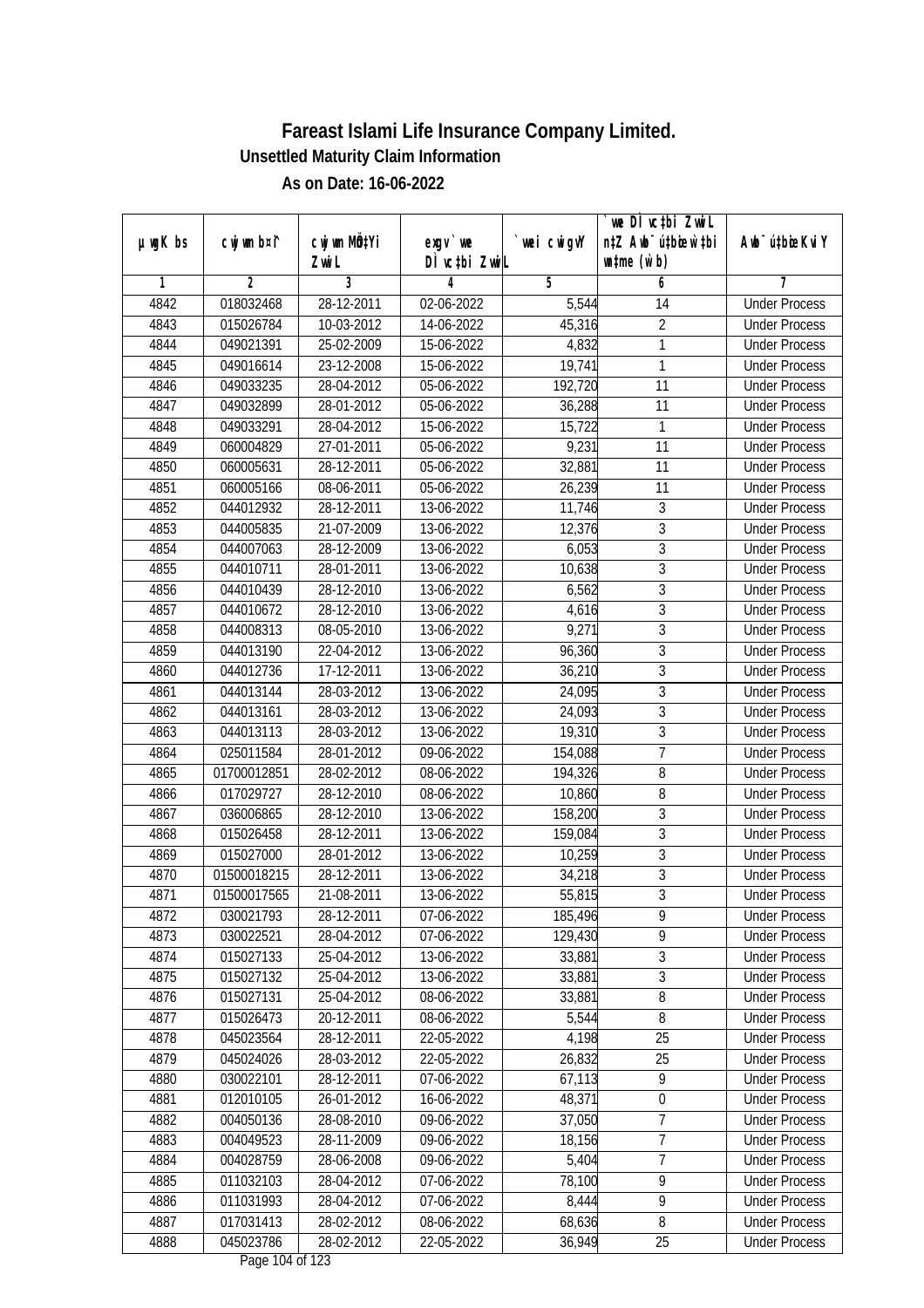|               |                | cwj wm MÖ¢Yi |                                     |            | we DI vctbi ZwiL<br>n‡Z Awb <sup>-</sup> ú‡bioen`‡bi |                             |
|---------------|----------------|--------------|-------------------------------------|------------|------------------------------------------------------|-----------------------------|
| $µ$ ug $K$ bs | cwj wm b¤i^    | Zwi L        | $exgV$ we<br>DÌ vctbi ZwiL          | wei cwigvY | $\n  untime\n  (u`b)\n$                              | Awb <sup>-</sup> ú‡bioeKviY |
| 1             | $\overline{2}$ | 3            | 4                                   | 5          | 6                                                    | 7                           |
| 4889          | 04500013910    | 28-12-2011   | 23-05-2022                          | 15,719     | 24                                                   | <b>Under Process</b>        |
| 4890          | 029005804      | 28-07-2010   | 13-06-2022                          | 33,548     | 3                                                    | <b>Under Process</b>        |
| 4891          | 014060264      | 28-01-2012   | 14-06-2022                          | 80,300     | $\overline{2}$                                       | <b>Under Process</b>        |
| 4892          | 009007500      | 28-11-2011   | 16-06-2022                          | 22,674     | $\boldsymbol{0}$                                     | <b>Under Process</b>        |
| 4893          | 009006431      | 28-06-2010   | 05-06-2022                          | 11,788     | $\overline{11}$                                      | <b>Under Process</b>        |
| 4894          | 004057983      | 28-04-2012   | 15-06-2022                          | 43,428     | $\mathbf{1}$                                         | <b>Under Process</b>        |
| 4895          | 004053296      | 28-12-2010   | 16-06-2022                          | 7,013      | $\boldsymbol{0}$                                     | <b>Under Process</b>        |
| 4896          | 05700017638    | 28-04-2012   | 09-06-2022                          | 93,056     | $\overline{7}$                                       | <b>Under Process</b>        |
| 4897          | 00300007626    | 21-09-2010   | 13-06-2022                          | 13,141     | $\overline{3}$                                       | <b>Under Process</b>        |
| 4898          | 045023983      | 28-03-2012   | 09-06-2022                          | 3,494      | $\overline{1}$                                       | <b>Under Process</b>        |
| 4899          | 045021936      | 28-09-2011   | 09-06-2022                          | 4,198      | $\overline{7}$                                       | <b>Under Process</b>        |
| 4900          | 045021493      | 28-06-2011   | 14-06-2022                          | 13,368     | $\overline{2}$                                       | <b>Under Process</b>        |
| 4901          | 045021494      | 28-06-2011   | 09-06-2022                          | 6,540      | $\overline{7}$                                       | <b>Under Process</b>        |
| 4902          | 023000948      | 28-11-2010   | 16-06-2022                          | 316,400    | 0                                                    | <b>Under Process</b>        |
| 4903          | 06500004418    | 28-12-2007   | 16-06-2022                          | 13,641     | $\boldsymbol{0}$                                     | <b>Under Process</b>        |
| 4904          | 007011209      | 11-03-2008   | 16-06-2022                          | 5,264      | $\boldsymbol{0}$                                     | <b>Under Process</b>        |
| 4905          | 005007085      | 28-04-2012   | 09-06-2022                          | 64,240     | $\overline{1}$                                       | <b>Under Process</b>        |
| 4906          | 014060760      | 28-04-2012   | 14-06-2022                          | 64,240     | $\overline{2}$                                       | <b>Under Process</b>        |
| 4907          | 014060115      | 27-02-2012   | 14-06-2022                          | 6,920      | $\overline{2}$                                       | <b>Under Process</b>        |
| 4908          | 027033937      | 28-04-2012   | 15-06-2022                          | 144,710    | 1                                                    | <b>Under Process</b>        |
| 4909          | 027034059      | 28-04-2012   | 15-06-2022                          | 65,800     | $\mathbf{1}$                                         | <b>Under Process</b>        |
| 4910          | 012009332      | 22-06-2011   | 07-06-2022                          | 51,826     | 9                                                    | <b>Under Process</b>        |
| 4911          | 009007603      | 15-12-2011   | 05-06-2022                          | 30,918     | 11                                                   | <b>Under Process</b>        |
| 4912          | 018032684      | 28-12-2011   | 14-06-2022                          | 55,166     | $\overline{2}$                                       | <b>Under Process</b>        |
| 4913          | 018031704      | 21-12-2011   | 05-06-2022                          | 6,618      | 11                                                   | <b>Under Process</b>        |
| 4914          | 018029459      | 28-02-2011   | 02-06-2022                          | 5,922      | 14                                                   | <b>Under Process</b>        |
| 4915          | 018029648      | 25-03-2011   | 02-06-2022                          | 6,970      | 14                                                   | <b>Under Process</b>        |
| 4916          | 018031676      | 18-12-2011   | 02-06-2022                          | 7,583      | 14                                                   | <b>Under Process</b>        |
| 4917          | 018032778      | 28-12-2011   | 05-06-2022                          | 3,300      | 11                                                   | <b>Under Process</b>        |
| 4918          | 011032267      | 17-05-2012   | 16-06-2022                          | 39,600     | $\boldsymbol{0}$                                     | <b>Under Process</b>        |
| 4919          | 015023813      | 07-10-2010   | 13-06-2022                          | 26,279     | 3                                                    | <b>Under Process</b>        |
| 4920          | 006021640      | 28-12-2011   | 14-06-2022                          | 38,245     | $\overline{2}$                                       | <b>Under Process</b>        |
| 4921          | 004057233      | 28-12-2011   | 15-06-2022                          | 2,868      | 1                                                    | <b>Under Process</b>        |
| 4922          | 004057235      | 28-12-2011   | 15-06-2022                          | 13,735     | $\mathbf{1}$                                         | <b>Under Process</b>        |
| 4923          | 004057234      | 28-12-2011   | 15-06-2022                          | 12,205     | $\mathbf{1}$                                         | <b>Under Process</b>        |
| 4924          | 015026406      | 28-12-2011   | 07-06-2022                          | 69,960     | 9                                                    | <b>Under Process</b>        |
| 4925          | 017031451      | 27-03-2012   | 08-06-2022                          | 21,985     | 8                                                    | <b>Under Process</b>        |
| 4926          | 032005737      | 24-11-2010   | 02-06-2022                          | 34,712     | 14                                                   | <b>Under Process</b>        |
| 4927          | 015026429      | 28-12-2011   | 15-06-2022                          | 72,390     | 1                                                    | <b>Under Process</b>        |
| 4928          | 029005919      | 28-11-2010   | 13-06-2022                          | 23,119     | $\overline{3}$                                       | <b>Under Process</b>        |
| 4929          | 045023748      | 28-01-2012   | 16-06-2022                          | 19,611     | $\boldsymbol{0}$                                     | <b>Under Process</b>        |
| 4930          | 059006205      | 20-12-2011   | 14-06-2022                          | 39,013     | $\overline{2}$                                       | <b>Under Process</b>        |
| 4931          | 06500004229    | 13-12-2007   | 16-06-2022                          | 32,635     | $\boldsymbol{0}$                                     | <b>Under Process</b>        |
| 4932          | 037004312      | 27-08-2011   | 15-06-2022                          | 95,940     | 1                                                    | <b>Under Process</b>        |
| 4933          | 045024067      | 28-04-2012   | 16-06-2022                          | 40,150     | $\boldsymbol{0}$                                     | <b>Under Process</b>        |
| 4934          | 045024066      | 28-04-2012   | 16-06-2022                          | 19,272     | $\boldsymbol{0}$                                     | <b>Under Process</b>        |
| 4935          | 045024071      | 28-04-2012   | 16-06-2022<br>$D_{0.92}$ 10E of 122 | 22,620     | $\pmb{0}$                                            | <b>Under Process</b>        |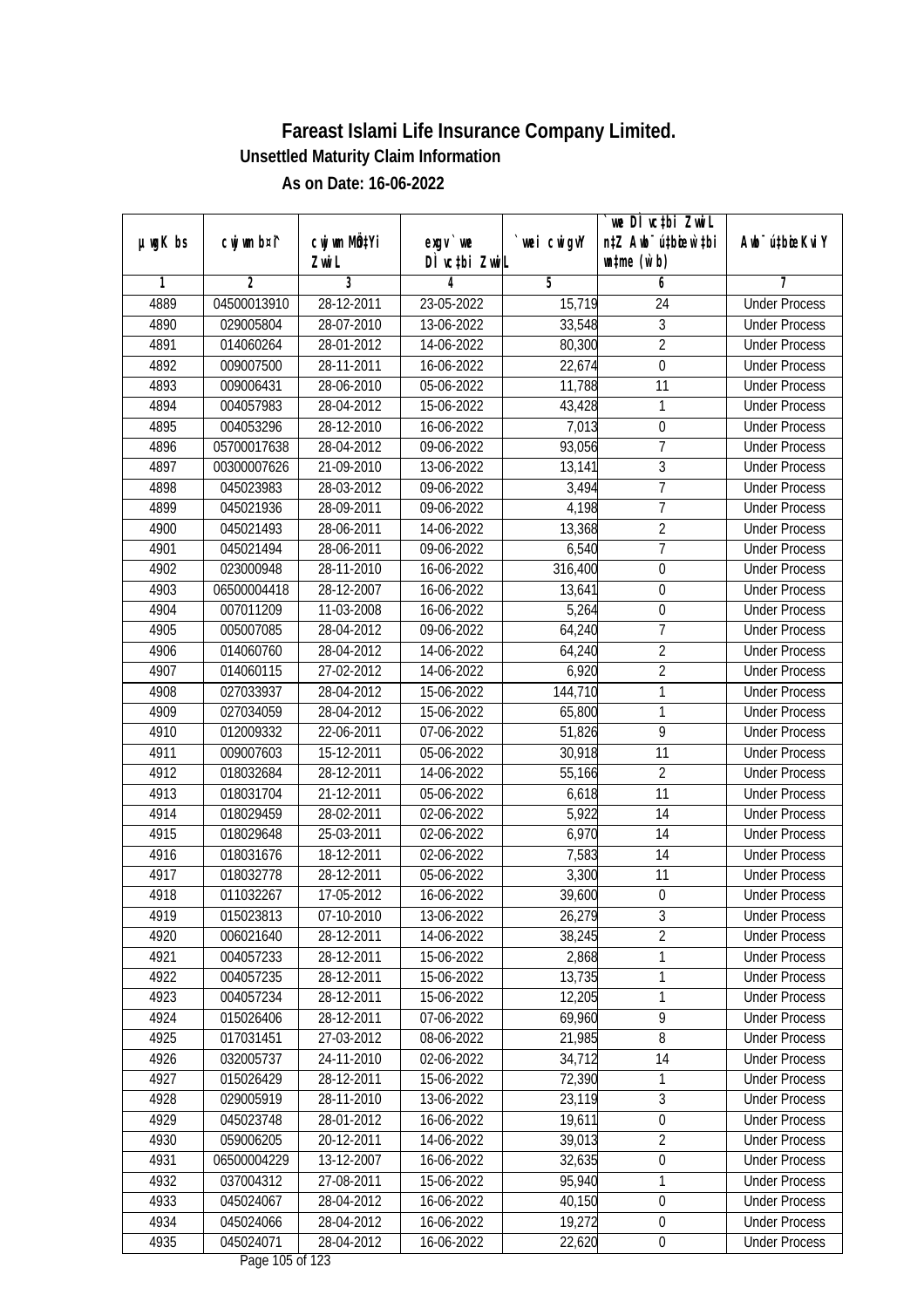|               |                |              |               |                | we DI vctbi ZwiL                 |                             |
|---------------|----------------|--------------|---------------|----------------|----------------------------------|-----------------------------|
| $µ$ ug $K$ bs | cwj wm b¤i^    | cwj wm MQtYi | exgy `we      | `wei cwigvY    | n‡Z Awb <sup>-</sup> ú‡bicen`‡bi | Awb <sup>-</sup> ú‡bioeKviY |
|               |                | Zwi L        | DÌ vctbi ZwiL |                | $\n  untime\n  (u`b)\n$          |                             |
| 1             | $\overline{2}$ | 3            | 4             | $\overline{5}$ | 6                                | 7                           |
| 4936          | 058004254      | 28-01-2012   | 07-06-2022    | 24,090         | 9                                | <b>Under Process</b>        |
| 4937          | 004057245      | 28-12-2011   | 15-06-2022    | 21,596         | 1                                | <b>Under Process</b>        |
| 4938          | 004019072      | 28-05-2007   | 15-06-2022    | 6,450          | 1                                | <b>Under Process</b>        |
| 4939          | 004043698      | 27-12-2009   | 15-06-2022    | 16,546         | 1                                | <b>Under Process</b>        |
| 4940          | 004057276      | 28-12-2011   | 15-06-2022    | 37,957         | 1                                | <b>Under Process</b>        |
| 4941          | 004038293      | 28-05-2009   | 16-06-2022    | 9,107          | $\pmb{0}$                        | <b>Under Process</b>        |
| 4942          | 004055557      | 22-03-2011   | 16-06-2022    | 30,030         | $\boldsymbol{0}$                 | <b>Under Process</b>        |
| 4943          | 004056098      | 28-08-2011   | 15-06-2022    | 43,380         | 1                                | <b>Under Process</b>        |
| 4944          | 011020732      | 27-07-2009   | 07-06-2022    | 16,043         | 9                                | <b>Under Process</b>        |
| 4945          | 011018587      | 19-04-2009   | 07-06-2022    | 7,577          | 9                                | <b>Under Process</b>        |
| 4946          | 011024698      | 11-04-2010   | 07-06-2022    | 5,900          | 9                                | <b>Under Process</b>        |
| 4947          | 011018817      | 19-04-2009   | 07-06-2022    | 16,560         | 9                                | <b>Under Process</b>        |
| 4948          | 009007739      | 28-12-2011   | 05-06-2022    | 14,692         | $\overline{11}$                  | <b>Under Process</b>        |
| 4949          | 022030679      | 18-12-2011   | 15-06-2022    | 72,552         | 1                                | <b>Under Process</b>        |
| 4950          | 022031771      | 28-01-2012   | 15-06-2022    | 165,790        | 1                                | <b>Under Process</b>        |
| 4951          | 022030715      | 10-12-2011   | 15-06-2022    | 20,551         | 1                                | <b>Under Process</b>        |
| 4952          | 022031205      | 28-12-2011   | 15-06-2022    | 81,920         | 1                                | <b>Under Process</b>        |
| 4953          | 022030790      | 11-12-2011   | 15-06-2022    | 68,386         | 1                                | <b>Under Process</b>        |
| 4954          | 022031204      | 28-12-2011   | 15-06-2022    | 39,186         | 1                                | <b>Under Process</b>        |
| 4955          | 022031818      | 28-12-2011   | 15-06-2022    | 55,752         | 1                                | <b>Under Process</b>        |
| 4956          | 017030966      | 25-11-2011   | 12-06-2022    | 58,525         | 4                                | <b>Under Process</b>        |
| 4957          | 017031457      | 28-02-2012   | 08-06-2022    | 30,545         | 8                                | <b>Under Process</b>        |
| 4958          | 011031739      | 28-12-2011   | 01-06-2022    | 10,920         | 15                               | <b>Under Process</b>        |
| 4959          | 011024493      | 28-05-2010   | 02-06-2022    | 14,548         | 14                               | <b>Under Process</b>        |
| 4960          | 011032046      | 16-10-2011   | 02-06-2022    | 15,999         | 14                               | <b>Under Process</b>        |
| 4961          | 011031803      | 16-10-2011   | 02-06-2022    | 35,170         | 14                               | <b>Under Process</b>        |
| 4962          | 011030739      | 27-11-2011   | 02-06-2022    | 12,972         | 14                               | <b>Under Process</b>        |
| 4963          | 011032489      | 22-03-2012   | 02-06-2022    | 57,682         | 14                               | <b>Under Process</b>        |
| 4964          | 011031827      | 28-03-2012   | 01-06-2022    | 17,330         | 15                               | <b>Under Process</b>        |
| 4965          | 011031872      | 18-03-2012   | 01-06-2022    | 33,153         | 15                               | <b>Under Process</b>        |
| 4966          | 030012076      | 28-11-2009   | 07-06-2022    | 17,216         | 9                                | <b>Under Process</b>        |
| 4967          | 03000002540    | 24-03-2012   | 07-06-2022    | 18,045         | $\overline{9}$                   | <b>Under Process</b>        |
| 4968          | 052026725      | 24-10-2011   | 06-06-2022    | 12,822         | 10                               | <b>Under Process</b>        |
| 4969          | 052026629      | 28-09-2011   | 16-06-2022    | 11,186         | $\boldsymbol{0}$                 | <b>Under Process</b>        |
| 4970          | 05200025869    | 28-06-2011   | 08-06-2022    | 25,637         | 8                                | <b>Under Process</b>        |
| 4971          | 052027743      | 28-01-2012   | 05-06-2022    | 10,109         | 11                               | <b>Under Process</b>        |
| 4972          | 05200026899    | 28-01-2012   | 05-06-2022    | 38,866         | 11                               | <b>Under Process</b>        |
| 4973          | 05200026904    | 28-01-2012   | 05-06-2022    | 38,866         | 11                               | <b>Under Process</b>        |
| 4974          | 05200026911    | 28-01-2012   | 05-06-2022    | 38,334         | 11                               | <b>Under Process</b>        |
| 4975          | 05200026935    | 28-12-2011   | 08-06-2022    | 10,111         | 8                                | <b>Under Process</b>        |
| 4976          | 000001978      | 28-12-2009   | 05-06-2022    | 27,058         | 11                               | <b>Under Process</b>        |
| 4977          | 00300023442    | 28-04-2012   | 13-06-2022    | 57,926         | 3                                | <b>Under Process</b>        |
| 4978          | 00300023655    | 28-04-2012   | $13-06-2022$  | 72,406         | 3                                | <b>Under Process</b>        |
| 4979          | 018032267      | 26-12-2011   | 14-06-2022    | 16,984         | $\overline{2}$                   | <b>Under Process</b>        |
| 4980          | 018031453      | 28-11-2011   | 02-06-2022    | 35,295         | 14                               | <b>Under Process</b>        |
| 4981          | 018032833      | 22-03-2012   | 14-06-2022    | 40,150         | $\sqrt{2}$                       | <b>Under Process</b>        |
| 4982          | 018032655      | 15-03-2012   | 15-06-2022    | 37,370         | 1                                | <b>Under Process</b>        |
|               |                |              |               |                |                                  |                             |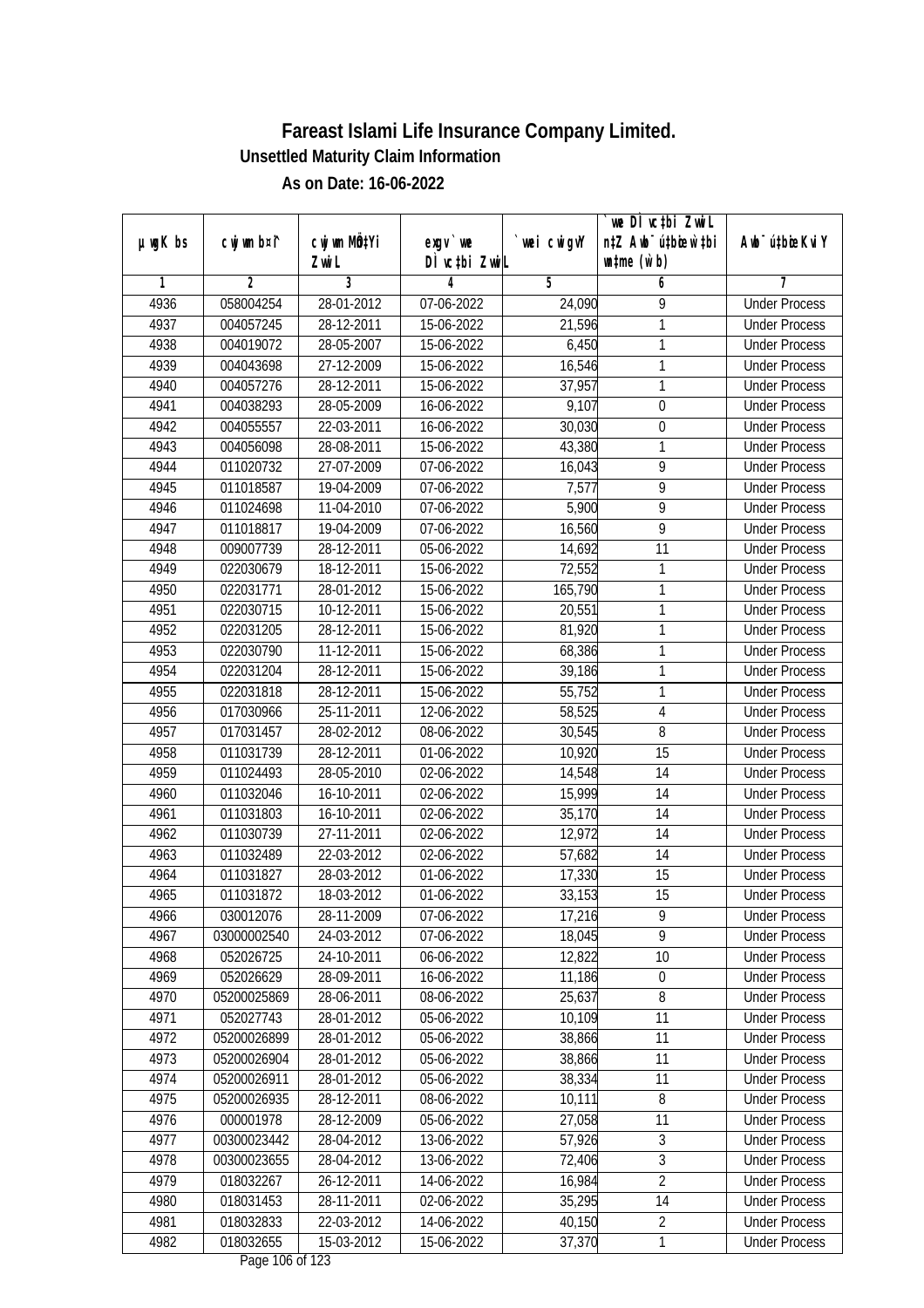|               |                |                                    |                            |                | we DI vctbi ZwiL                                            |                             |
|---------------|----------------|------------------------------------|----------------------------|----------------|-------------------------------------------------------------|-----------------------------|
| $µ$ ug $K$ bs | cwj wm b¤i^    | cwj wm MQ <sup>1</sup> Yi<br>Zwi L | $exgV$ we<br>DÌ vctbi ZwiL | `wei cwigvY    | n‡Z Awb <sup>-</sup> ú‡bioar`‡bi<br>$\n  untime\n  (u`b)\n$ | Awb <sup>-</sup> ú‡bioeKviY |
| 1             | $\overline{2}$ | 3                                  | 4                          | $\overline{5}$ | 6                                                           | 7                           |
| 4983          | 018032779      | 28-12-2011                         | 02-06-2022                 | 33,512         | 14                                                          | <b>Under Process</b>        |
| 4984          | 0911400159     | 28-12-2011                         | 06-06-2022                 | 7,563          | 10                                                          | <b>Under Process</b>        |
| 4985          | 0911400203     | 28-12-2011                         | 06-06-2022                 | 22,128         | $\overline{10}$                                             | <b>Under Process</b>        |
| 4986          | 0911400329     | 19-04-2012                         | 12-06-2022                 | 9,602          | 4                                                           | <b>Under Process</b>        |
| 4987          | 0911400337     | 22-04-2012                         | 12-06-2022                 | 188,615        | 4                                                           | <b>Under Process</b>        |
| 4988          | 0911400430     | 28-04-2012                         | 12-06-2022                 | 97,167         | 4                                                           | <b>Under Process</b>        |
| 4989          | 0911400442     | 28-04-2012                         | 12-06-2022                 | 194,326        | 4                                                           | <b>Under Process</b>        |
| 4990          | 0911400523     | 28-04-2012                         | 06-06-2022                 | 84,980         | 10                                                          | <b>Under Process</b>        |
| 4991          | 0911500115     | 28-09-2011                         | 26-05-2022                 | 28,340         | 21                                                          | <b>Under Process</b>        |
| 4992          | 0911500242     | 28-11-2011                         | 13-06-2022                 | 6,229          | $\mathfrak{Z}$                                              | <b>Under Process</b>        |
| 4993          | 0911500254     | 28-11-2011                         | 26-05-2022                 | 55,432         | $\overline{21}$                                             | <b>Under Process</b>        |
| 4994          | 0911500263     | 28-12-2011                         | 26-05-2022                 | 73,570         | 21                                                          | <b>Under Process</b>        |
| 4995          | 0911500268     | 28-12-2011                         | 26-05-2022                 | 46,394         | $\overline{21}$                                             | <b>Under Process</b>        |
| 4996          | 0911500309     | 28-12-2011                         | 13-06-2022                 | 66,976         | $\sqrt{3}$                                                  | <b>Under Process</b>        |
| 4997          | 0911500325     | 28-12-2011                         | 13-06-2022                 | 31,371         | $\overline{3}$                                              | <b>Under Process</b>        |
| 4998          | 0911500367     | 28-12-2011                         | 13-06-2022                 | 88,357         | 3                                                           | <b>Under Process</b>        |
| 4999          | 0911500398     | 28-12-2011                         | 26-05-2022                 | 43,501         | 21                                                          | <b>Under Process</b>        |
| 5000          | 0911500457     | 28-02-2012                         | 26-05-2022                 | 6,314          | 21                                                          | <b>Under Process</b>        |
| 5001          | 0911500463     | 28-02-2012                         | 26-05-2022                 | 97,167         | 21                                                          | <b>Under Process</b>        |
| 5002          | 0911500477     | 28-02-2012                         | 26-05-2022                 | 92,932         | 21                                                          | <b>Under Process</b>        |
| 5003          | 0911500483     | 28-02-2012                         | 13-06-2022                 | 22,123         | $\overline{3}$                                              | <b>Under Process</b>        |
| 5004          | 0911500496     | 28-02-2012                         | 26-05-2022                 | 37,991         | 21                                                          | <b>Under Process</b>        |
| 5005          | 0911500500     | 28-02-2012                         | 26-05-2022                 | 35,711         | 21                                                          | <b>Under Process</b>        |
| 5006          | 0911500533     | 28-03-2012                         | 13-06-2022                 | 92,690         | $\overline{3}$                                              | <b>Under Process</b>        |
| 5007          | 0911500541     | 28-03-2012                         | 13-06-2022                 | 97,167         | $\overline{3}$                                              | <b>Under Process</b>        |
| 5008          | 0911500552     | 28-03-2012                         | 13-06-2022                 | 38,866         | 3                                                           | <b>Under Process</b>        |
| 5009          | 0911500574     | 28-03-2012                         | 13-06-2022                 | 37,173         | 3                                                           | <b>Under Process</b>        |
| 5010          | 0911500599     | 28-04-2012                         | 13-06-2022                 | 37,802         | $\overline{3}$                                              | <b>Under Process</b>        |
| 5011          | 0911500635     | 28-04-2012                         | 13-06-2022                 | 156,090        | $\overline{3}$                                              | <b>Under Process</b>        |
| 5012          | 0911500656     | 28-04-2012                         | 13-06-2022                 | 194,326        | $\overline{3}$                                              | <b>Under Process</b>        |
| 5013          | 0912005727     | 28-12-2011                         | 01-06-2022                 | 32,692         | 15                                                          | <b>Under Process</b>        |
| 5014          | 0912006157     | 28-03-2012                         | 15-06-2022                 | 84,926         | 1                                                           | <b>Under Process</b>        |
| 5015          | 0912006184     | 28-03-2012                         | 31-05-2022                 | 27,506         | 16                                                          | <b>Under Process</b>        |
| 5016          | 0912006207     | 28-04-2012                         | 01-06-2022                 | 91,873         | 15                                                          | <b>Under Process</b>        |
| 5017          | 0912006230     | 28-04-2012                         | 12-06-2022                 | 88,727         | 4                                                           | <b>Under Process</b>        |
| 5018          | 0912006231     | 28-04-2012                         | 12-06-2022                 | 95,642         | 4                                                           | <b>Under Process</b>        |
| 5019          | 0912006237     | 28-04-2012                         | 12-06-2022                 | 97,167         | $\overline{4}$                                              | <b>Under Process</b>        |
| 5020          | 0912006242     | 28-04-2012                         | 31-05-2022                 | 183,739        | 16                                                          | <b>Under Process</b>        |
| 5021          | 0912006252     | 28-04-2012                         | 05-06-2022                 | 194,326        | 11                                                          | <b>Under Process</b>        |
| 5022          | 0912006269     | 28-04-2012                         | 12-06-2022                 | 97,167         | $\overline{4}$                                              | <b>Under Process</b>        |
| 5023          | 0912006272     | 28-04-2012                         | 31-05-2022                 | 97,167         | 16                                                          | <b>Under Process</b>        |
| 5024          | 0912006274     | 28-04-2012                         | 12-06-2022                 | 93,174         | 4                                                           | <b>Under Process</b>        |
| 5025          | 0912006280     | 28-04-2012                         | 31-05-2022                 | 183,739        | 16                                                          | <b>Under Process</b>        |
| 5026          | 0912006301     | 28-04-2012                         | 31-05-2022                 | 97,167         | 16                                                          | <b>Under Process</b>        |
| 5027          | 0912006337     | 28-05-2012                         | 12-06-2022                 | 34,584         | $\overline{\mathcal{A}}$                                    | <b>Under Process</b>        |
| 5028          | 0912006338     | 28-05-2012                         | 15-06-2022                 | 27,506         | 1                                                           | <b>Under Process</b>        |
| 5029          | 0913002302     | 28-04-2012                         | 26-05-2022                 | 38,334         | 21                                                          | <b>Under Process</b>        |
|               |                |                                    |                            |                |                                                             |                             |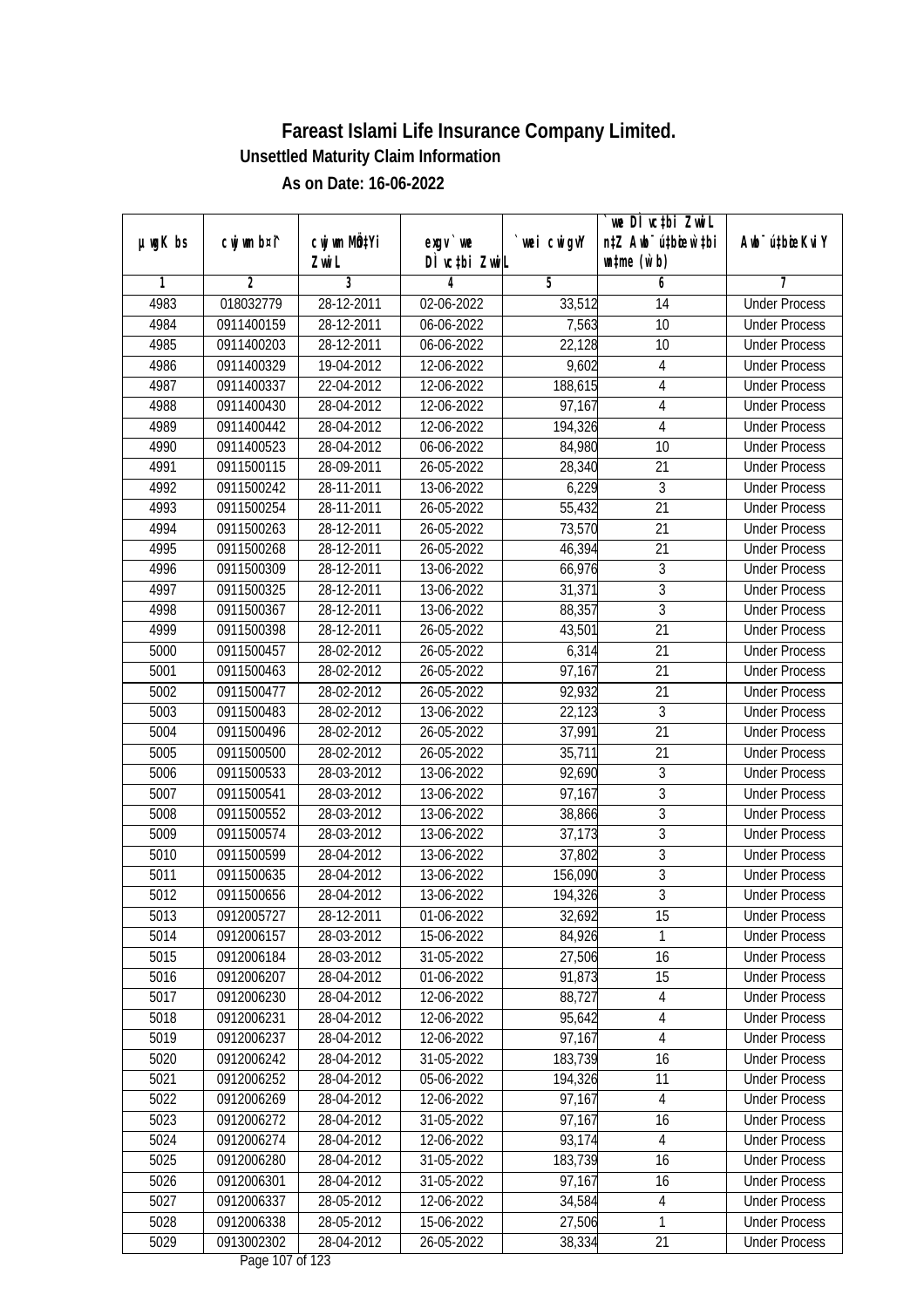|               |                |                           |                                           |             | `we DÌ vc‡bi Zwwi∟               |                             |
|---------------|----------------|---------------------------|-------------------------------------------|-------------|----------------------------------|-----------------------------|
| $µ$ ug $K$ bs | cwj wm b¤i^    | cwj wm MQ <sup>1</sup> Yi | $exqu$ we                                 | `wei cwigvY | n‡Z Awb <sup>-</sup> ú‡bioen`‡bi | Awb <sup>-</sup> ú‡bioeKviY |
|               |                | Zwi L                     | DÌ vctbi ZwiL                             |             | $\n  untime\n  (u`b)\n$          |                             |
| 1             | $\overline{2}$ | 3                         | 4                                         | 5           | 6                                | 7                           |
| 5030          | 0913002150     | 28-08-2011                | 01-06-2022                                | 16,127      | 15                               | <b>Under Process</b>        |
| 5031          | 0913002214     | 28-12-2011                | 30-05-2022                                | 22,339      | $\overline{17}$                  | <b>Under Process</b>        |
| 5032          | 0913002281     | 28-03-2012                | 01-06-2022                                | 78,799      | 15                               | <b>Under Process</b>        |
| 5033          | 0914005129     | 24-12-2011                | 06-06-2022                                | 92,636      | 10                               | <b>Under Process</b>        |
| 5034          | 0914001665     | 28-04-2010                | 06-06-2022                                | 9,527       | $\overline{10}$                  | <b>Under Process</b>        |
| 5035          | 0914002977     | 24-11-2010                | 06-06-2022                                | 25,954      | 10                               | <b>Under Process</b>        |
| 5036          | 0914003975     | 25-04-2011                | 06-06-2022                                | 58,046      | 10                               | <b>Under Process</b>        |
| 5037          | 0914004574     | 28-06-2011                | 06-06-2022                                | 32,694      | 10                               | <b>Under Process</b>        |
| 5038          | 0914004807     | 25-09-2011                | 06-06-2022                                | 6,105       | 10                               | <b>Under Process</b>        |
| 5039          | 0914004809     | 25-09-2011                | 06-06-2022                                | 6,229       | 10                               | <b>Under Process</b>        |
| 5040          | 0914004824     | 25-09-2011                | 06-06-2022                                | 15,571      | $\overline{10}$                  | <b>Under Process</b>        |
| 5041          | 0914005221     | 17-12-2011                | 06-06-2022                                | 85,054      | 10                               | <b>Under Process</b>        |
| 5042          | 0914005226     | 28-12-2011                | 06-06-2022                                | 15,571      | 10                               | <b>Under Process</b>        |
| 5043          | 0914005256     | 28-12-2011                | 06-06-2022                                | 96,743      | 10                               | <b>Under Process</b>        |
| 5044          | 0914005341     | 28-12-2011                | 06-06-2022                                | 91,075      | 10                               | <b>Under Process</b>        |
| 5045          | 0914005365     | 11-02-2012                | 06-06-2022                                | 191,664     | 10                               | <b>Under Process</b>        |
| 5046          | 0914005516     | 17-04-2012                | 06-06-2022                                | 177,947     | 10                               | <b>Under Process</b>        |
| 5047          | 0915002147     | 22-12-2009                | 26-05-2022                                | 89,391      | 21                               | <b>Under Process</b>        |
| 5048          | 0915005071     | 20-02-2011                | 08-06-2022                                | 25,761      | 8                                | <b>Under Process</b>        |
| 5049          | 0915006081     | 15-10-2011                | 26-05-2022                                | 31,759      | 21                               | <b>Under Process</b>        |
| 5050          | 0915006232     | 13-11-2011                | 07-06-2022                                | 96,743      | 9                                | <b>Under Process</b>        |
| 5051          | 0915006883     | 22-03-2012                | 08-06-2022                                | 53,955      | 8                                | <b>Under Process</b>        |
| 5052          | 0915006902     | 08-03-2012                | 08-06-2022                                | 188,615     | 8                                | <b>Under Process</b>        |
| 5053          | 0915007003     | 10-04-2012                | 08-06-2022                                | 97,167      | 8                                | <b>Under Process</b>        |
| 5054          | 0915007059     | 28-04-2012                | 26-05-2022                                | 16,910      | 21                               | <b>Under Process</b>        |
| 5055          | 0915007105     | 28-04-2012                | 26-05-2022                                | 58,301      | 21                               | <b>Under Process</b>        |
| 5056          | 0915007106     | 28-04-2012                | 26-05-2022                                | 56,631      | 21                               | <b>Under Process</b>        |
| 5057          | 0915007142     | 28-04-2012                | 26-05-2022                                | 97,167      | 21                               | <b>Under Process</b>        |
| 5058          | 0916001355     | 28-09-2009                | 30-05-2022                                | 12,127      | 17                               | <b>Under Process</b>        |
| 5059          | 0916001394     | 28-09-2009                | 14-06-2022                                | 20,863      | $\overline{2}$                   | <b>Under Process</b>        |
| 5060          | 0916001493     | 28-10-2009                | 13-06-2022                                | 16,817      | 3                                | <b>Under Process</b>        |
| 5061          | 0916003581     | 28-06-2010                | 13-06-2022                                | 24,096      | $\overline{3}$                   | <b>Under Process</b>        |
| 5062          | 0916006514     | 28-12-2011                | 13-06-2022                                | 8,700       | $\overline{3}$                   | <b>Under Process</b>        |
| 5063          | 0916006523     | 28-12-2011                | 13-06-2022                                | 27,444      | $\overline{3}$                   | <b>Under Process</b>        |
| 5064          | 0916006566     | 28-12-2011                | 13-06-2022                                | 92,636      | $\overline{3}$                   | <b>Under Process</b>        |
| 5065          | 0916006614     | 28-01-2012                | 13-06-2022                                | 6,314       | 3                                | <b>Under Process</b>        |
| 5066          | 0916006718     | 28-02-2012                | 13-06-2022                                | 97,167      | 3                                | <b>Under Process</b>        |
| 5067          | 0916006837     | 07-04-2012                | 13-06-2022                                | 79,076      | 3                                | <b>Under Process</b>        |
| 5068          | 0916006876     | 22-04-2012                | 30-05-2022                                | 70,012      | 17                               | <b>Under Process</b>        |
| 5069          | 0916006880     | 22-04-2012                | 14-06-2022                                | 58,301      | $\overline{2}$                   | <b>Under Process</b>        |
| 5070          | 0916006914     | 28-04-2012                | 14-06-2022                                | 6,087       | $\overline{2}$                   | <b>Under Process</b>        |
| 5071          | 0916006919     | 28-04-2012                | 14-06-2022                                | 22,479      | $\overline{2}$                   | <b>Under Process</b>        |
| 5072          | 0916006924     | 28-04-2012                | 13-06-2022                                | 37,173      | $\overline{3}$                   | <b>Under Process</b>        |
| 5073          | 0916006930     | 28-04-2012                | 13-06-2022                                | 97,167      | 3                                | <b>Under Process</b>        |
| 5074          | 0916006974     | 28-04-2012                | 13-06-2022                                | 11,287      | $\overline{3}$                   | <b>Under Process</b>        |
| 5075          | 0916006991     | 28-04-2012                | 13-06-2022                                | 58,301      | $\overline{3}$                   | <b>Under Process</b>        |
| 5076          | 0916007095     | 28-04-2012                | 13-06-2022<br>$D_{\text{max}}$ 100 of 100 | 58,301      | $\overline{3}$                   | <b>Under Process</b>        |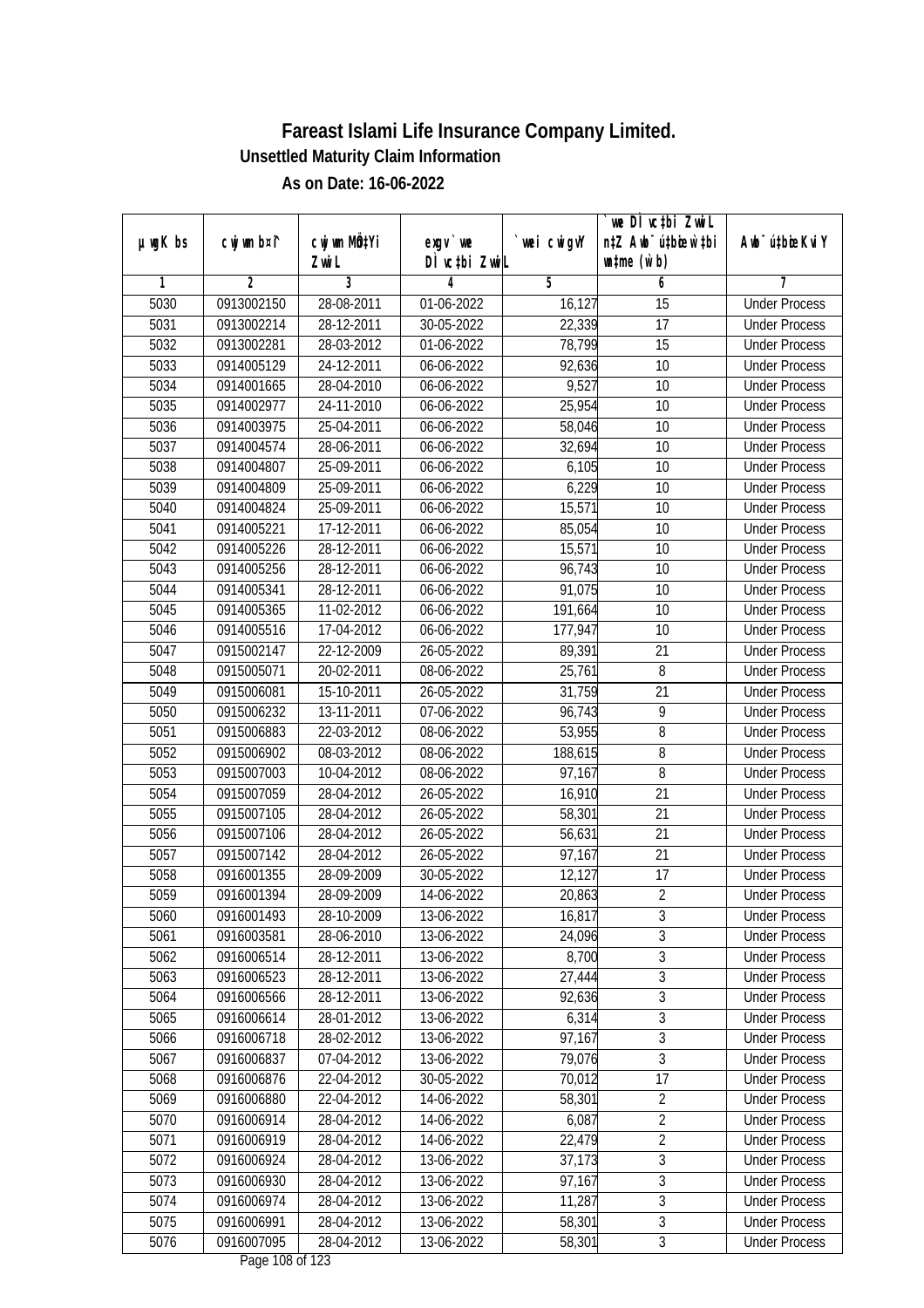|               |                |                                    |                            |             | we DI vctbi ZwiL                                            |                             |
|---------------|----------------|------------------------------------|----------------------------|-------------|-------------------------------------------------------------|-----------------------------|
| $µ$ ug $K$ bs | cwj wm b¤i^    | cwj wm MQ <sup>1</sup> Yi<br>Zwi L | $exgV$ we<br>DÌ vctbi ZwiL | `wei cwigvY | n‡Z Awb <sup>-</sup> ú‡bicen`‡bi<br>$\n  untime\n  (u`b)\n$ | Awb <sup>-</sup> ú‡bioeKviY |
| 1             | $\overline{2}$ | 3                                  | 4                          | 5           | 6                                                           | 7                           |
| 5077          | 0917005984     | 28-04-2011                         | 26-05-2022                 | 9,503       | $\overline{21}$                                             | <b>Under Process</b>        |
| 5078          | 0917005996     | 28-04-2011                         | 09-06-2022                 | 11,926      | $\overline{1}$                                              | <b>Under Process</b>        |
| 5079          | 0977008996     | 28-04-2012                         | 26-05-2022                 | 58,301      | $\overline{21}$                                             | <b>Under Process</b>        |
| 5080          | 0977009016     | 28-04-2012                         | 14-06-2022                 | 97,167      | $\sqrt{2}$                                                  | <b>Under Process</b>        |
| 5081          | 0973001720     | 01-06-2010                         | 01-06-2022                 | 71,266      | $\overline{15}$                                             | <b>Under Process</b>        |
| 5082          | 0974001724     | 28-10-2010                         | 05-06-2022                 | 9,054       | $\overline{11}$                                             | <b>Under Process</b>        |
| 5083          | 0974002440     | 09-05-2011                         | $31 - 05 - 2022$           | 8,341       | 16                                                          | <b>Under Process</b>        |
| 5084          | 0974002853     | 28-06-2011                         | 31-05-2022                 | 83,829      | 16                                                          | <b>Under Process</b>        |
| 5085          | 0974002890     | 28-08-2011                         | 31-05-2022                 | 80,324      | 16                                                          | <b>Under Process</b>        |
| 5086          | 0975000873     | 24-10-2009                         | 07-06-2022                 | 7,594       | 9                                                           | <b>Under Process</b>        |
| 5087          | 0975001543     | 28-04-2010                         | 07-06-2022                 | 37,628      | 9                                                           | <b>Under Process</b>        |
|               |                |                                    |                            |             |                                                             |                             |
| 5088<br>5089  | 0975001763     | 19-06-2010<br>18-11-2009           | 07-06-2022                 | 31,180      | 9<br>$\overline{2}$                                         | <b>Under Process</b>        |
|               | 0977001276     |                                    | 14-06-2022                 | 9,973       |                                                             | <b>Under Process</b>        |
| 5090          | 0977002137     | 28-02-2010                         | 14-06-2022                 | 15,877      | $\overline{2}$                                              | <b>Under Process</b>        |
| 5091          | 0977002326     | 15-03-2010                         | 26-05-2022                 | 24,736      | 21                                                          | <b>Under Process</b>        |
| 5092          | 0977002476     | 28-03-2010                         | 14-06-2022                 | 10,124      | $\sqrt{2}$                                                  | <b>Under Process</b>        |
| 5093          | 0977005072     | 07-12-2010                         | 14-06-2022                 | 6,570       | $\overline{2}$                                              | <b>Under Process</b>        |
| 5094          | 0977005090     | 08-12-2010                         | 14-06-2022                 | 6,570       | $\overline{2}$                                              | <b>Under Process</b>        |
| 5095          | 0977005245     | 20-12-2010                         | 14-06-2022                 | 7,227       | $\overline{2}$                                              | <b>Under Process</b>        |
| 5096          | 0977009000     | 28-04-2012                         | 26-05-2022                 | 37,802      | 21                                                          | <b>Under Process</b>        |
| 5097          | 0977009011     | 28-04-2012                         | 14-06-2022                 | 16,455      | $\overline{2}$                                              | <b>Under Process</b>        |
| 5098          | 0977009013     | 28-04-2012                         | 14-06-2022                 | 92,375      | $\overline{2}$                                              | <b>Under Process</b>        |
| 5099          | 0977009042     | 28-04-2012                         | 14-06-2022                 | 57,502      | $\overline{2}$                                              | <b>Under Process</b>        |
| 5100          | 0978001034     | 28-06-2011                         | 06-06-2022                 | 37,584      | 10                                                          | <b>Under Process</b>        |
| 5101          | 0978001330     | 28-12-2011                         | 06-06-2022                 | 8,700       | 10                                                          | <b>Under Process</b>        |
| 5102          | 0978001363     | 26-02-2012                         | 06-06-2022                 | 144,547     | 10                                                          | <b>Under Process</b>        |
| 5103          | 0978001371     | 28-02-2012                         | 06-06-2022                 | 97,167      | 10                                                          | <b>Under Process</b>        |
| 5104          | 0978001374     | 28-02-2012                         | 26-05-2022                 | 185,614     | 21                                                          | <b>Under Process</b>        |
| 5105          | 0978001396     | 22-03-2012                         | 26-05-2022                 | 25,989      | 21                                                          | <b>Under Process</b>        |
| 5106          | 0978001400     | 28-03-2012                         | 06-06-2022                 | 38,866      | 10                                                          | <b>Under Process</b>        |
| 5107          | 0978001408     | 02-04-2012                         | 06-06-2022                 | 97,167      | 10                                                          | <b>Under Process</b>        |
| 5108          | 0978001442     | 28-04-2012                         | 07-06-2022                 | 191,180     | 9                                                           | <b>Under Process</b>        |
| 5109          | 0979002559     | 07-12-2011                         | 31-05-2022                 | 40,633      | 16                                                          | <b>Under Process</b>        |
| 5110          | 0979002571     | 14-12-2011                         | 16-06-2022                 | 16,683      | $\boldsymbol{0}$                                            | <b>Under Process</b>        |
| 5111          | 0979002625     | 26-12-2011                         | 31-05-2022                 | 96,743      | 16                                                          | <b>Under Process</b>        |
| 5112          | 0979002826     | 23-02-2012                         | 31-05-2022                 | 37,579      | 16                                                          | <b>Under Process</b>        |
| 5113          | 0979002831     | 27-02-2012                         | 31-05-2022                 | 32,166      | 16                                                          | <b>Under Process</b>        |
| 5114          | 0979002846     | 08-03-2012                         | 16-06-2022                 | 25,114      | 0                                                           | <b>Under Process</b>        |
| 5115          | 0979002877     | 04-03-2012                         | 31-05-2022                 | 58,301      | 16                                                          | <b>Under Process</b>        |
| 5116          | 0979002897     | 07-03-2012                         | 16-06-2022                 | 85,096      | $\boldsymbol{0}$                                            | <b>Under Process</b>        |
| 5117          | 0979002910     | 08-04-2012                         | 23-05-2022                 | 46,319      | 24                                                          | <b>Under Process</b>        |
| 5118          | 0979002926     | 07-04-2012                         | 23-05-2022                 | 55,832      | 24                                                          | <b>Under Process</b>        |
| 5119          | 0979002944     | 22-04-2012                         | 01-06-2022                 | 183,230     | 15                                                          | <b>Under Process</b>        |
| 5120          | 0979002983     | 08-04-2012                         | 16-06-2022                 | 161,162     | $\boldsymbol{0}$                                            | <b>Under Process</b>        |
| 5121          | 0979002989     | 28-01-2012                         | 31-05-2022                 | 97,167      | 16                                                          | <b>Under Process</b>        |
| 5122          | 0979003013     | 07-04-2012                         | 01-06-2022                 | 86,338      | 15                                                          | <b>Under Process</b>        |
| 5123          | 0979003027     | 28-04-2012                         | 16-06-2022                 | 55,469      | $\boldsymbol{0}$                                            | <b>Under Process</b>        |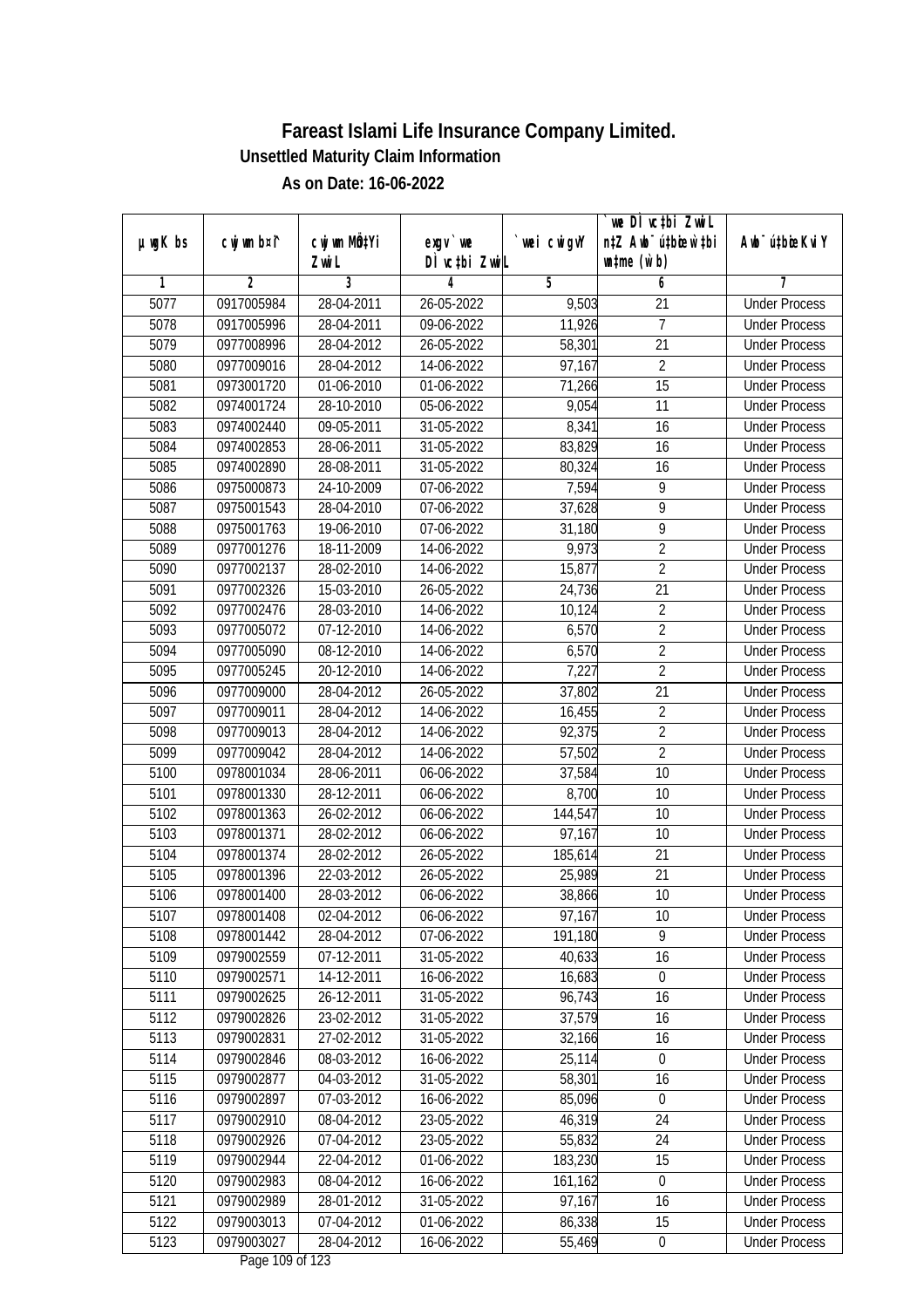|               |                |                       |                                           |            | `we DÌ vc‡bi ZwiL                                           |                             |
|---------------|----------------|-----------------------|-------------------------------------------|------------|-------------------------------------------------------------|-----------------------------|
| $µ$ ug $K$ bs | cwj wm b¤i^    | cwj wm MQtYi<br>Zwi L | $exqu$ we<br>DÌ vctbi ZwiL                | wei cwigvY | n‡Z Awb <sup>-</sup> ú‡bioen`‡bi<br>$\n  untime\n  (u`b)\n$ | Awb <sup>-</sup> ú‡bioeKviY |
| 1             | $\overline{2}$ | 3                     | 4                                         | 5          | 6                                                           | 7                           |
| 5124          | 0980002148     | 19-03-2012            | 05-06-2022                                | 35,343     | 11                                                          | <b>Under Process</b>        |
| 5125          | 0979001743     | 28-03-2011            | 31-05-2022                                | 23,576     | $\overline{16}$                                             | <b>Under Process</b>        |
| 5126          | 0979002121     | 26-06-2011            | 31-05-2022                                | 15,015     | 16                                                          | <b>Under Process</b>        |
| 5127          | 0980002098     | 15-02-2012            | 01-06-2022                                | 12,171     | 15                                                          | <b>Under Process</b>        |
| 5128          | 0980002107     | 15-02-2012            | 29-05-2022                                | 172,995    | $\overline{18}$                                             | <b>Under Process</b>        |
| 5129          | 0980002108     | 15-02-2012            | 29-05-2022                                | 55,600     | $\overline{18}$                                             | <b>Under Process</b>        |
| 5130          | 0980002181     | 15-04-2012            | 01-06-2022                                | 97,167     | 15                                                          | <b>Under Process</b>        |
| 5131          | 0980002214     | 28-04-2012            | 13-06-2022                                | 14,709     | 3                                                           | <b>Under Process</b>        |
| 5132          | 0981008696     | 28-11-2010            | 01-06-2022                                | 21,122     | 15                                                          | <b>Under Process</b>        |
| 5133          | 0981010798     | 28-06-2011            | 01-06-2022                                | 26,693     | 15                                                          | <b>Under Process</b>        |
| 5134          | 0981011200     | 19-12-2011            | 01-06-2022                                | 56,448     | $\overline{15}$                                             | <b>Under Process</b>        |
| 5135          | 0981011266     | 28-12-2011            | 01-06-2022                                | 38,087     | 15                                                          | <b>Under Process</b>        |
| 5136          | 0981011314     | 28-12-2011            | 01-06-2022                                | 36,526     | 15                                                          | <b>Under Process</b>        |
| 5137          | 0981011368     | 28-12-2011            | 01-06-2022                                | 23,971     | 15                                                          | <b>Under Process</b>        |
| 5138          | 0981011376     | 28-12-2011            | 01-06-2022                                | 36,313     | 15                                                          | <b>Under Process</b>        |
| 5139          | 0981011378     | 28-12-2011            | 01-06-2022                                | 24,207     | 15                                                          | <b>Under Process</b>        |
| 5140          | 0981011435     | 28-01-2012            | 01-06-2022                                | 20,204     | 15                                                          | <b>Under Process</b>        |
| 5141          | 0981011652     | 28-04-2012            | 01-06-2022                                | 194,326    | 15                                                          | <b>Under Process</b>        |
| 5142          | 0981011669     | 28-04-2012            | 01-06-2022                                | 38,334     | 15                                                          | <b>Under Process</b>        |
| 5143          | 0981011679     | 28-04-2012            | 01-06-2022                                | 6,280      | 15                                                          | <b>Under Process</b>        |
| 5144          | 0981011692     | 28-04-2012            | 01-06-2022                                | 97,167     | 15                                                          | <b>Under Process</b>        |
| 5145          | 0984000415     | 28-03-2010            | 07-06-2022                                | 86,520     | 9                                                           | <b>Under Process</b>        |
| 5146          | 0984000539     | 19-05-2010            | 31-05-2022                                | 30,124     | $\overline{16}$                                             | <b>Under Process</b>        |
| 5147          | 0984000775     | 23-09-2010            | 16-06-2022                                | 8,829      | $\boldsymbol{0}$                                            | <b>Under Process</b>        |
| 5148          | 0984001859     | 20-09-2011            | 07-06-2022                                | 51,440     | 9                                                           | <b>Under Process</b>        |
| 5149          | 0984001908     | 28-09-2011            | 07-06-2022                                | 39,758     | 9                                                           | <b>Under Process</b>        |
| 5150          | 0984002079     | 14-11-2011            | 16-06-2022                                | 39,045     | $\boldsymbol{0}$                                            | <b>Under Process</b>        |
| 5151          | 0984002222     | 27-12-2011            | 14-06-2022                                | 13,439     | $\overline{2}$                                              | <b>Under Process</b>        |
| 5152          | 0984002309     | 28-12-2011            | 07-06-2022                                | 15,719     | $\overline{9}$                                              | <b>Under Process</b>        |
| 5153          | 0984002430     | 28-12-2011            | 09-06-2022                                | 27,804     | $\overline{7}$                                              | <b>Under Process</b>        |
| 5154          | 0984002523     | 28-02-2012            | 09-06-2022                                | 81,251     | 7                                                           | <b>Under Process</b>        |
| 5155          | 0984002555     | 28-03-2012            | 31-05-2022                                | 54,898     | 16                                                          | <b>Under Process</b>        |
| 5156          | 0984002603     | 28-03-2012            | 07-06-2022                                | 14,091     | 9                                                           | <b>Under Process</b>        |
| 5157          | 0984002638     | 28-03-2012            | 31-05-2022                                | 60,011     | 16                                                          | <b>Under Process</b>        |
| 5158          | 0984002747     | 28-04-2012            | 07-06-2022                                | 44,379     | 9                                                           | <b>Under Process</b>        |
| 5159          | 0984002766     | 28-04-2012            | 07-06-2022                                | 53,835     | $\overline{9}$                                              | <b>Under Process</b>        |
| 5160          | 0984002850     | 28-04-2012            | 07-06-2022                                | 33,816     | $\overline{9}$                                              | <b>Under Process</b>        |
| 5161          | 0984002858     | 28-04-2012            | 31-05-2022                                | 58,301     | 16                                                          | <b>Under Process</b>        |
| 5162          | 0984002871     | 28-04-2012            | 07-06-2022                                | 93,174     | $\overline{9}$                                              | <b>Under Process</b>        |
| 5163          | 0984002901     | 28-04-2012            | 07-06-2022                                | 97,167     | $\overline{9}$                                              | <b>Under Process</b>        |
| 5164          | 0984002907     | 28-04-2012            | 09-06-2022                                | 94,505     | 7                                                           | <b>Under Process</b>        |
| 5165          | 0984002908     | 28-04-2012            | 09-06-2022                                | 81,911     | $\overline{7}$                                              | <b>Under Process</b>        |
| 5166          | 0985002020     | 28-11-2011            | 12-06-2022                                | 31,357     | $\overline{4}$                                              | <b>Under Process</b>        |
| 5167          | 0981007664     | 28-06-2010            | 01-06-2022                                | 42,174     | 15                                                          | <b>Under Process</b>        |
| 5168          | 0981010346     | 28-04-2011            | 01-06-2022                                | 96,743     | 15                                                          | <b>Under Process</b>        |
| 5169          | 0983001087     | 28-06-2011            | 07-06-2022                                | 40,469     | 9                                                           | <b>Under Process</b>        |
| 5170          | 0983001195     | 28-12-2011            | 14-06-2022<br>$D_{\text{max}}$ 110 of 100 | 240,629    | $\overline{2}$                                              | <b>Under Process</b>        |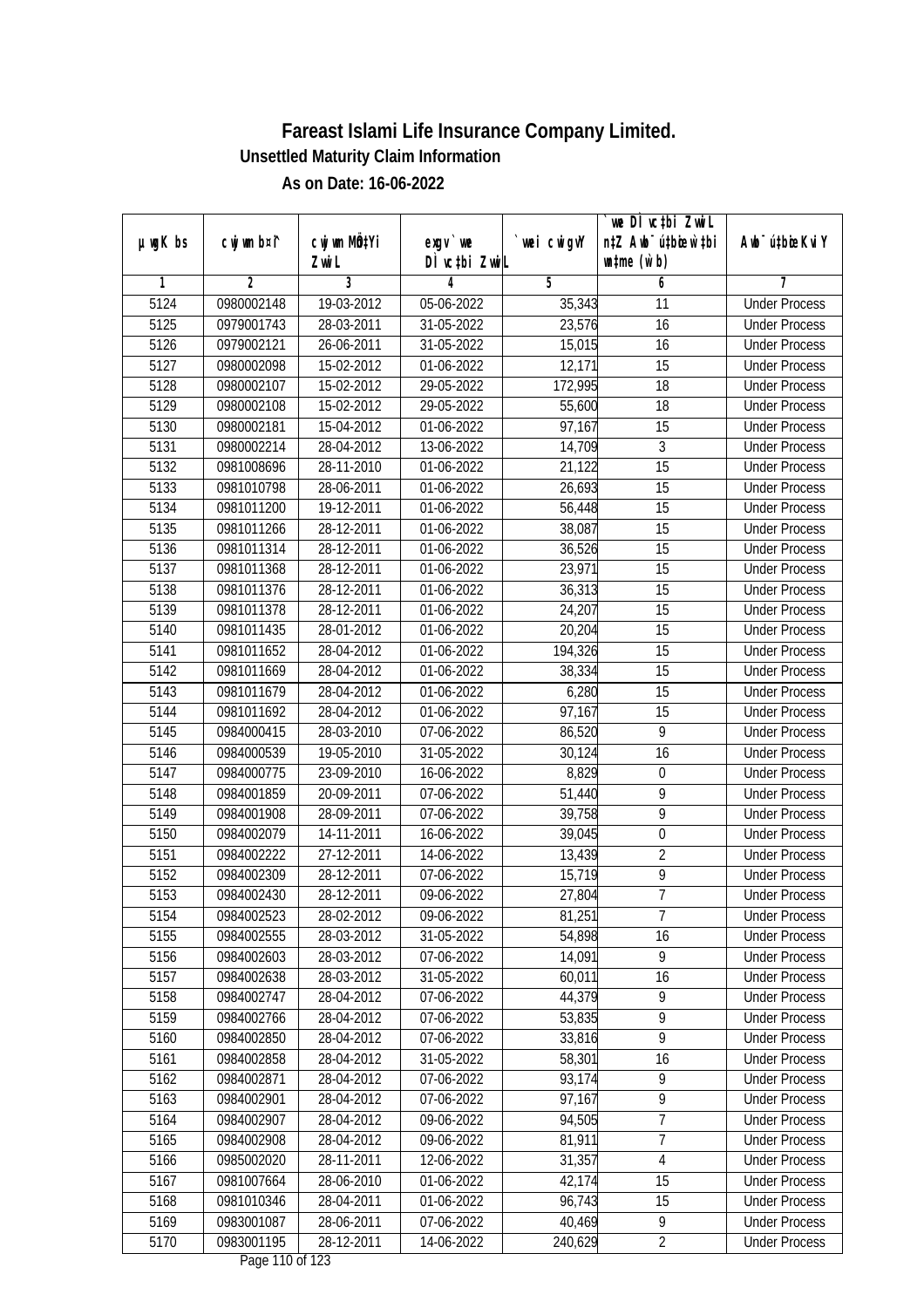|               |                |                       |                            |            | we DI vctbi ZwiL<br>n‡Z Awb <sup>-</sup> ú‡bioar`‡bi |                             |
|---------------|----------------|-----------------------|----------------------------|------------|------------------------------------------------------|-----------------------------|
| $µ$ ug $K$ bs | cwj wm b¤i^    | cwj wm MQtYi<br>Zwi L | $exgV$ we<br>DÌ vctbi ZwiL | wei cwigvY | $\n  untime\n  (u`b)\n$                              | Awb <sup>-</sup> ú‡bioeKviY |
| 1             | $\overline{2}$ | 3                     | 4                          | 5          | 6                                                    | 7                           |
| 5171          | 0983001204     | 28-12-2011            | 01-06-2022                 | 16,225     | $\overline{15}$                                      | <b>Under Process</b>        |
| 5172          | 0983001231     | 28-02-2012            | 14-06-2022                 | 59,901     | $\overline{2}$                                       | <b>Under Process</b>        |
| 5173          | 0984000043     | 28-05-2009            | 07-06-2022                 | 17,219     | $\overline{9}$                                       | <b>Under Process</b>        |
| 5174          | 3300004518     | 28-12-2005            | 15-06-2022                 | 59,176     | 1                                                    | <b>Under Process</b>        |
| 5175          | 3300007342     | 18-03-2007            | 26-05-2022                 | 89,943     | $\overline{21}$                                      | <b>Under Process</b>        |
| 5176          | 3300007472     | 11-04-2007            | 15-06-2022                 | 20,733     | 1                                                    | <b>Under Process</b>        |
| 5177          | 3300007505     | 22-04-2007            | 06-06-2022                 | 45,537     | 10                                                   | <b>Under Process</b>        |
| 5178          | 3300009101     | 27-12-2007            | 06-06-2022                 | 229,970    | 10                                                   | <b>Under Process</b>        |
| 5179          | 3300009127     | 27-12-2007            | 06-06-2022                 | 45,224     | 10                                                   | <b>Under Process</b>        |
| 5180          | 3300013430     | 28-04-2010            | 15-06-2022                 | 55,350     | 1                                                    | <b>Under Process</b>        |
| 5181          | 3300013443     | 28-04-2010            | 15-06-2022                 | 16,583     | 1                                                    | <b>Under Process</b>        |
| 5182          | 3300013537     | 28-04-2010            | 15-06-2022                 | 154,760    | 1                                                    | <b>Under Process</b>        |
| 5183          | 3300017162     | 24-03-2012            | 13-06-2022                 | 793,800    | $\overline{3}$                                       | <b>Under Process</b>        |
| 5184          | 3300017312     | 24-05-2012            | 15-06-2022                 | 159,240    | 1                                                    | <b>Under Process</b>        |
| 5185          | 3300017327     | 28-05-2012            | 15-06-2022                 | 144,144    | 1                                                    | <b>Under Process</b>        |
| 5186          | 3300017354     | 28-05-2012            | 13-06-2022                 | 806,400    | $\mathfrak{Z}$                                       | <b>Under Process</b>        |
| 5187          | 3300017424     | 28-05-2012            | 15-06-2022                 | 164,000    | 1                                                    | <b>Under Process</b>        |
| 5188          | 3300017495     | 28-05-2012            | 15-06-2022                 | 74,795     | 1                                                    | <b>Under Process</b>        |
| 5189          | 3400000582     | 28-09-2008            | 07-06-2022                 | 9,563      | $\overline{9}$                                       | <b>Under Process</b>        |
| 5190          | 3400001083     | 28-12-2008            | 31-05-2022                 | 13,691     | 16                                                   | <b>Under Process</b>        |
| 5191          | 3400003821     | 26-12-2009            | 31-05-2022                 | 28,058     | 16                                                   | <b>Under Process</b>        |
| 5192          | 3400006638     | 27-09-2011            | 06-06-2022                 | 31,918     | 10                                                   | <b>Under Process</b>        |
| 5193          | 3400006706     | 24-11-2011            | 06-06-2022                 | 115,584    | 10                                                   | <b>Under Process</b>        |
| 5194          | 3400006757     | 07-12-2011            | 06-06-2022                 | 60,000     | 10                                                   | <b>Under Process</b>        |
| 5195          | 3400006763     | 07-12-2011            | 26-05-2022                 | 65,360     | 21                                                   | <b>Under Process</b>        |
| 5196          | 3400010212     | 28-12-2015            | 06-06-2022                 | 415,600    | 10                                                   | <b>Under Process</b>        |
| 5197          | 3400010500     | 04-04-2016            | 31-05-2022                 | 1,109,723  | 16                                                   | <b>Under Process</b>        |
| 5198          | 3500005779     | 27-12-2009            | 26-05-2022                 | 7,722      | 21                                                   | <b>Under Process</b>        |
| 5199          | 3500006029     | 28-03-2010            | 26-05-2022                 | 16,735     | 21                                                   | <b>Under Process</b>        |
| 5200          | 3500006043     | 28-03-2010            | 26-05-2022                 | 35,966     | 21                                                   | <b>Under Process</b>        |
| 5201          | 3500006085     | 28-03-2010            | 26-05-2022                 | 55,350     | 21                                                   | <b>Under Process</b>        |
| 5202          | 3500006892     | 15-12-2010            | 26-05-2022                 | 67,140     | 21                                                   | <b>Under Process</b>        |
| 5203          | 3500007108     | 28-12-2010            | 26-05-2022                 | 80,700     | 21                                                   | <b>Under Process</b>        |
| 5204          | 3700000341     | 28-06-2008            | 29-05-2022                 | 14,540     | 18                                                   | <b>Under Process</b>        |
| 5205          | 3700001320     | 28-12-2008            | 13-06-2022                 | 104,780    | 3                                                    | <b>Under Process</b>        |
| 5206          | 3700004028     | 28-05-2010            | 02-06-2022                 | 110,700    | 14                                                   | <b>Under Process</b>        |
| 5207          | 3800000508     | 28-12-2009            | 15-06-2022                 | 49,590     | 1                                                    | <b>Under Process</b>        |
| 5208          | 3900000695     | 16-09-2009            | 14-06-2022                 | 10,760     | $\overline{2}$                                       | <b>Under Process</b>        |
| 5209          | 3900000777     | 19-10-2009            | 02-06-2022                 | 20,970     | 14                                                   | <b>Under Process</b>        |
| 5210          | 3900000916     | 17-12-2009            | 02-06-2022                 | 62,718     | 14                                                   | <b>Under Process</b>        |
| 5211          | 3900001972     | 27-04-2010            | 07-06-2022                 | 43,834     | 9                                                    | <b>Under Process</b>        |
| 5212          | 3900002004     | 04-05-2010            | 07-06-2022                 | 60,350     | $\overline{9}$                                       | <b>Under Process</b>        |
| 5213          | 3900002012     | 06-05-2010            | $29 - 05 - 2022$           | 28,410     | 18                                                   | <b>Under Process</b>        |
| 5214          | 3900002929     | 28-12-2010            | 29-05-2022                 | 38,102     | 18                                                   | <b>Under Process</b>        |
| 5215          | 3900002931     | 28-12-2010            | 29-05-2022                 | 26,368     | 18                                                   | <b>Under Process</b>        |
| 5216          | 3900003737     | 25-06-2011            | 14-06-2022                 | 22,060     | $\overline{2}$                                       | <b>Under Process</b>        |
| 5217          | 4000005212     | 28-03-2016            | 14-06-2022                 | 36,943     | $\overline{2}$                                       | <b>Under Process</b>        |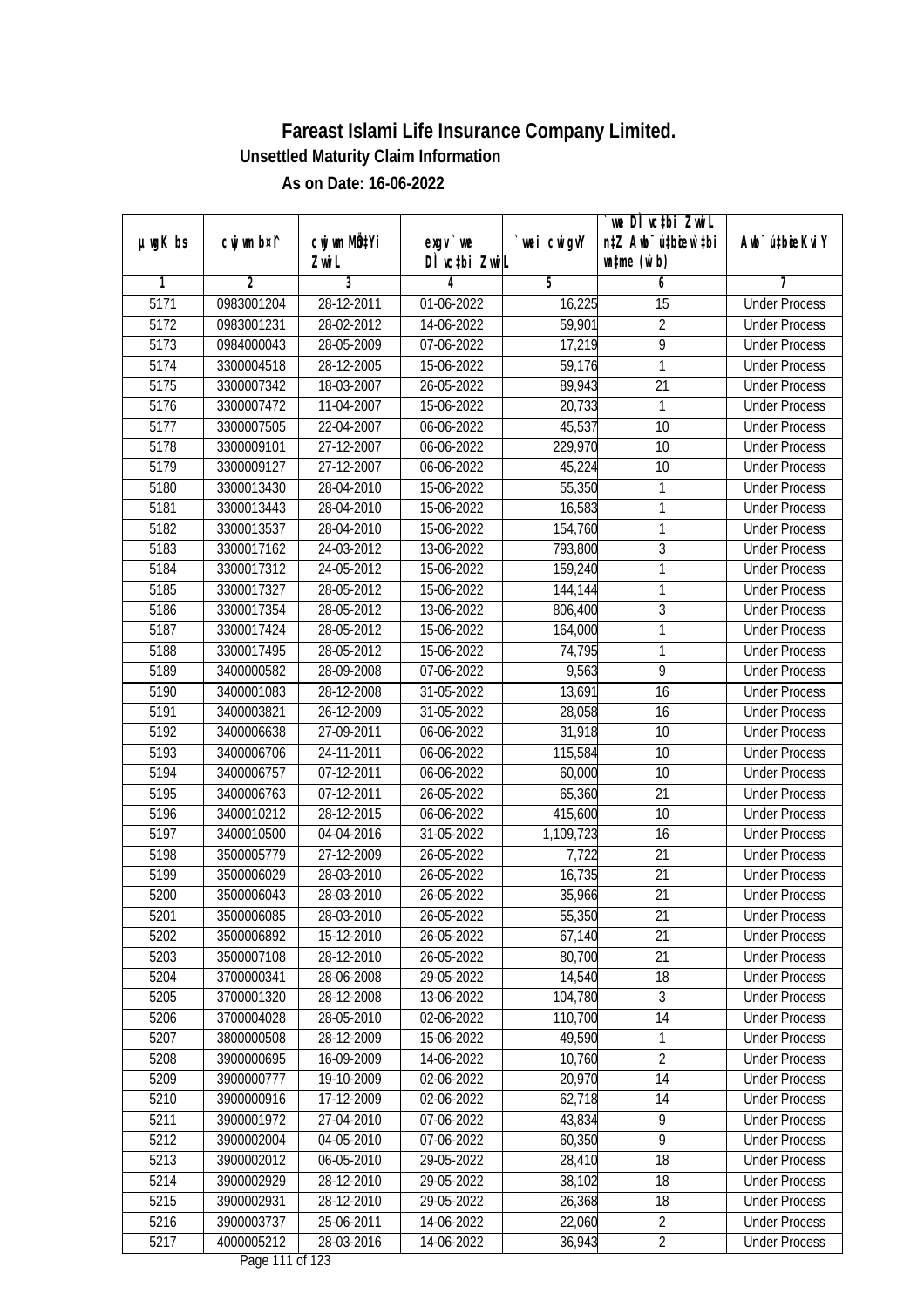|               |                |                       |                            |            | we DI vctbi ZwiL<br>n‡Z Awb <sup>-</sup> ú‡bioar`‡bi |                             |
|---------------|----------------|-----------------------|----------------------------|------------|------------------------------------------------------|-----------------------------|
| $µ$ ug $K$ bs | cwj wm b¤i^    | cwj wm MQtYi<br>Zwi L | $exqu$ we<br>DÌ vctbi ZwiL | wei cwigvY | $\n  untime\n  (u`b)\n$                              | Awb <sup>-</sup> ú‡bioeKviY |
| 1             | $\overline{2}$ | 3                     | 4                          | 5          | 6                                                    | 7                           |
| 5218          | 4100002001     | 28-06-2004            | 12-06-2022                 | 8,647      | $\overline{4}$                                       | <b>Under Process</b>        |
| 5219          | 4100003575     | 20-03-2005            | 16-06-2022                 | 40,262     | $\boldsymbol{0}$                                     | <b>Under Process</b>        |
| 5220          | 4100004774     | 28-09-2005            | 31-05-2022                 | 17,837     | 16                                                   | <b>Under Process</b>        |
| 5221          | 4100005886     | 28-04-2006            | 06-06-2022                 | 39,450     | 10                                                   | <b>Under Process</b>        |
| 5222          | 4100008468     | 28-12-2007            | 23-05-2022                 | 14,987     | $\overline{24}$                                      | <b>Under Process</b>        |
| 5223          | 4100009280     | 28-07-2008            | 06-06-2022                 | 7,548      | 10                                                   | <b>Under Process</b>        |
| 5224          | 4200001442     | 28-12-2008            | $31 - 05 - 2022$           | 36,764     | 16                                                   | <b>Under Process</b>        |
| 5225          | 4200001758     | 28-02-2009            | 15-06-2022                 | 3,688      | 1                                                    | <b>Under Process</b>        |
| 5226          | 4200002088     | 28-06-2009            | 13-06-2022                 | 23,607     | $\overline{3}$                                       | <b>Under Process</b>        |
| 5227          | 4200003143     | 28-12-2009            | 12-06-2022                 | 36,400     | $\overline{4}$                                       | <b>Under Process</b>        |
| 5228          | 4200003322     | 28-02-2010            | 31-05-2022                 | 27,045     | 16                                                   | <b>Under Process</b>        |
| 5229          | 4200003342     | 28-02-2010            | 31-05-2022                 | 110,700    | 16                                                   | <b>Under Process</b>        |
| 5230          | 4200003417     | 28-03-2010            | 31-05-2022                 | 9,050      | $\overline{16}$                                      | <b>Under Process</b>        |
| 5231          | 4200003466     | 28-04-2010            | 12-06-2022                 | 431,500    | 4                                                    | <b>Under Process</b>        |
| 5232          | 4200004136     | 28-12-2010            | 31-05-2022                 | 21,920     | 16                                                   | <b>Under Process</b>        |
| 5233          | 4200004155     | 28-12-2010            | 15-06-2022                 | 29,778     | 1                                                    | <b>Under Process</b>        |
| 5234          | 4300002159     | 12-12-2006            | 08-06-2022                 | 65,120     | $\, 8$                                               | <b>Under Process</b>        |
| 5235          | 4600004556     | 28-12-2004            | 07-06-2022                 | 94,209     | 9                                                    | <b>Under Process</b>        |
| 5236          | 4600011583     | 28-04-2007            | 15-06-2022                 | 206,106    | $\mathbf{1}$                                         | <b>Under Process</b>        |
| 5237          | 4600011629     | 28-04-2007            | 02-06-2022                 | 60,153     | 14                                                   | <b>Under Process</b>        |
| 5238          | 4600013533     | 27-12-2007            | 14-06-2022                 | 18,176     | $\overline{2}$                                       | <b>Under Process</b>        |
| 5239          | 4600014516     | 28-06-2008            | 14-06-2022                 | 76,320     | $\overline{2}$                                       | <b>Under Process</b>        |
| 5240          | 4600015483     | 28-08-2008            | 12-06-2022                 | 11,159     | $\overline{4}$                                       | <b>Under Process</b>        |
| 5241          | 4600018762     | 22-02-2010            | 14-06-2022                 | 41,925     | $\overline{2}$                                       | <b>Under Process</b>        |
| 5242          | 4600018860     | 11-04-2010            | 29-05-2022                 | 74,834     | 18                                                   | <b>Under Process</b>        |
| 5243          | 4600018966     | 20-05-2010            | 14-06-2022                 | 9,205      | $\overline{2}$                                       | <b>Under Process</b>        |
| 5244          | 4600018978     | 28-05-2010            | 07-06-2022                 | 31,904     | 9                                                    | <b>Under Process</b>        |
| 5245          | 4600019026     | 20-06-2010            | 02-06-2022                 | 39,038     | 14                                                   | <b>Under Process</b>        |
| 5246          | 4600020231     | 18-05-2011            | 13-06-2022                 | 349,420    | $\overline{3}$                                       | <b>Under Process</b>        |
| 5247          | 4700000441     | 28-09-2009            | 05-06-2022                 | 23,097     | 11                                                   | <b>Under Process</b>        |
| 5248          | 4700002928     | 11-06-2011            | 16-06-2022                 | 39,238     | $\boldsymbol{0}$                                     | <b>Under Process</b>        |
| 5249          | 4700003030     | 28-06-2011            | 14-06-2022                 | 6,618      | $\overline{2}$                                       | <b>Under Process</b>        |
| 5250          | 4700003109     | 26-10-2011            | 14-06-2022                 | 22,060     | $\overline{2}$                                       | <b>Under Process</b>        |
| 5251          | 4700003183     | 19-12-2011            | 05-06-2022                 | 23,150     | 11                                                   | <b>Under Process</b>        |
| 5252          | 4700004558     | 26-12-2013            | 16-06-2022                 | 56,000     | $\boldsymbol{0}$                                     | <b>Under Process</b>        |
| 5253          | 4800000211     | 28-06-2009            | 09-06-2022                 | 20,960     | 7                                                    | <b>Under Process</b>        |
| 5254          | 4800001404     | 24-05-2010            | 14-06-2022                 | 26,422     | $\overline{2}$                                       | <b>Under Process</b>        |
| 5255          | 4800005342     | 28-06-2015            | 14-06-2022                 | 140,000    | $\overline{2}$                                       | <b>Under Process</b>        |
| 5256          | 4900000078     | 28-05-2009            | 14-06-2022                 | 15,340     | $\overline{2}$                                       | <b>Under Process</b>        |
| 5257          | 4900000144     | 28-06-2009            | 14-06-2022                 | 24,127     | $\overline{2}$                                       | <b>Under Process</b>        |
| 5258          | 4900003250     | 28-06-2011            | 13-06-2022                 | 48,990     | $\sqrt{3}$                                           | <b>Under Process</b>        |
| 5259          | 4900003444     | 28-06-2011            | 30-05-2022                 | 450,060    | 17                                                   | <b>Under Process</b>        |
| 5260          | 4900003575     | 28-09-2011            | 30-05-2022                 | 34,980     | 17                                                   | <b>Under Process</b>        |
| 5261          | 5100003919     | 28-01-2006            | 05-06-2022                 | 125,130    | 11                                                   | <b>Under Process</b>        |
| 5262          | 5100008418     | 24-04-2007            | 09-06-2022                 | 100,000    | 7                                                    | <b>Under Process</b>        |
| 5263          | 5100011751     | 28-03-2008            | 29-05-2022                 | 22,121     | 18                                                   | <b>Under Process</b>        |
| 5264          | 5100011839     | $28-03-2008$          |                            | 78,075     | 18                                                   |                             |
|               |                |                       | 29-05-2022                 |            |                                                      | <b>Under Process</b>        |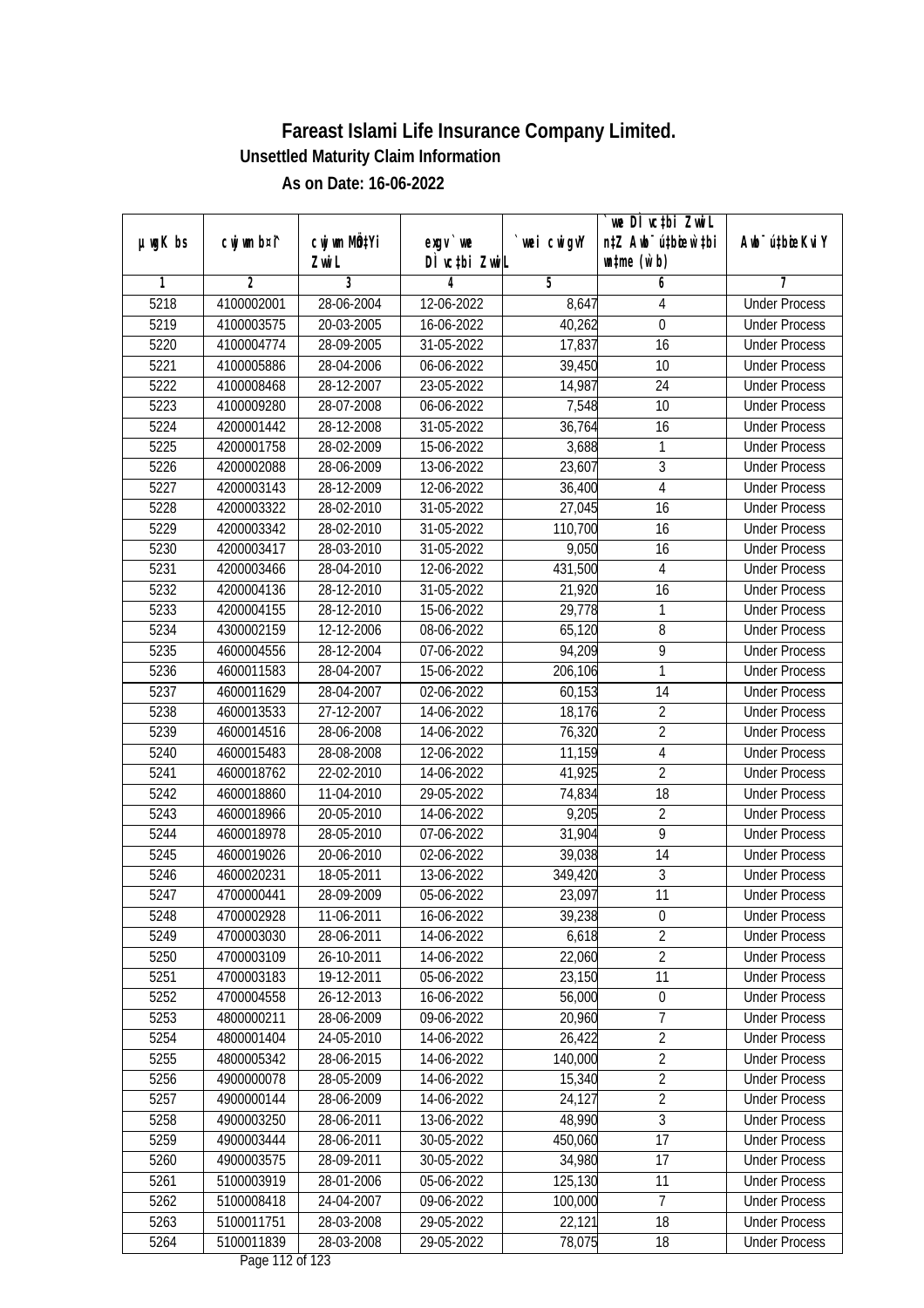|               |                |                           |                                     |             | we DI vctbi ZwiL                 |                             |
|---------------|----------------|---------------------------|-------------------------------------|-------------|----------------------------------|-----------------------------|
| $µ$ ug $K$ bs | cwj wm b¤i^    | cwj wm MQ <sup>1</sup> Yi | $exgV$ we                           | `wei cwigvY | n‡Z Awb <sup>-</sup> ú‡bioen`‡bi | Awb <sup>-</sup> ú‡bioeKviY |
|               |                | Zwi L                     | DÌ vctbi ZwiL                       |             | $\n  untime\n  (u`b)\n$          |                             |
| 1             | $\overline{2}$ | 3                         | 4                                   | 5           | 6                                | 7                           |
| 5265          | 5100017568     | 28-06-2011                | 29-05-2022                          | 118,640     | 18                               | <b>Under Process</b>        |
| 5266          | 5100017856     | 27-10-2011                | 12-06-2022                          | 130,700     | 4                                | <b>Under Process</b>        |
| 5267          | 5100017975     | 13-12-2011                | 12-06-2022                          | 151,660     | $\overline{4}$                   | <b>Under Process</b>        |
| 5268          | 5100021324     | 28-05-2017                | 05-06-2022                          | 183,383     | 11                               | <b>Under Process</b>        |
| 5269          | 045023511      | 28-12-2011                | 09-06-2022                          | 7,123       | $\overline{7}$                   | <b>Under Process</b>        |
| 5270          | 045023192      | 28-12-2011                | 09-06-2022                          | 21,523      | 7                                | <b>Under Process</b>        |
| 5271          | 045023949      | 28-03-2012                | 09-06-2022                          | 56,117      | $\overline{7}$                   | <b>Under Process</b>        |
| 5272          | 043037466      | 07-04-2012                | 09-06-2022                          | 31,490      | $\overline{7}$                   | <b>Under Process</b>        |
| 5273          | 015027285      | 16-05-2012                | 08-06-2022                          | 171,180     | 8                                | <b>Under Process</b>        |
| 5274          | 058004163      | 24-11-2011                | 07-06-2022                          | 21,176      | 9                                | <b>Under Process</b>        |
| 5275          | 058004272      | 28-02-2012                | 07-06-2022                          | 96,360      | 9                                | <b>Under Process</b>        |
| 5276          | 058004257      | 22-01-2012                | 07-06-2022                          | 18,432      | 9                                | <b>Under Process</b>        |
| 5277          | 058004132      | 28-09-2011                | 07-06-2022                          | 5,975       | $\overline{9}$                   | <b>Under Process</b>        |
| 5278          | 003008882      | 28-12-2009                | 13-06-2022                          | 19,257      | $\overline{3}$                   | <b>Under Process</b>        |
| 5279          | 052027573      | 28-12-2011                | 16-06-2022                          | 12,340      | $\boldsymbol{0}$                 | <b>Under Process</b>        |
| 5280          | 014045974      | 10-02-2010                | 13-06-2022                          | 17,256      | 3                                | <b>Under Process</b>        |
| 5281          | 018025746      | 15-12-2009                | 14-06-2022                          | 6,456       | $\overline{2}$                   | <b>Under Process</b>        |
| 5282          | 018032268      | 26-12-2011                | 15-06-2022                          | 17,294      | 1                                | <b>Under Process</b>        |
| 5283          | 018030870      | 27-10-2011                | 05-06-2022                          | 5,744       | 11                               | <b>Under Process</b>        |
| 5284          | 018031957      | 22-12-2011                | 05-06-2022                          | 5,975       | 11                               | <b>Under Process</b>        |
| 5285          | 018032122      | 27-12-2011                | 14-06-2022                          | 6,996       | $\overline{2}$                   | <b>Under Process</b>        |
| 5286          | 018031063      | 17-11-2011                | 05-06-2022                          | 10,638      | 11                               | <b>Under Process</b>        |
| 5287          | 018031534      | 28-11-2011                | 05-06-2022                          | 14,910      | 11                               | <b>Under Process</b>        |
| 5288          | 018031074      | 22-11-2011                | 02-06-2022                          | 11,030      | 14                               | <b>Under Process</b>        |
| 5289          | 018031071      | 22-11-2011                | 02-06-2022                          | 7,123       | 14                               | <b>Under Process</b>        |
| 5290          | 045023558      | 28-12-2011                | 22-05-2022                          | 3,420       | 25                               | <b>Under Process</b>        |
| 5291          | 045022392      | 28-11-2011                | 22-05-2022                          | 17,381      | 25                               | <b>Under Process</b>        |
| 5292          | 045022390      | 28-11-2011                | 22-05-2022                          | 17,711      | 25                               | <b>Under Process</b>        |
| 5293          | 045023024      | 28-12-2011                | 09-06-2022                          | 13,236      | $\overline{7}$                   | <b>Under Process</b>        |
| 5294          | 036007241      | 16-04-2011                | 13-06-2022                          | 11,038      | $\overline{3}$                   | <b>Under Process</b>        |
| 5295          | 004055301      | 16-06-2011                | 09-06-2022                          | 21,596      | 7                                | <b>Under Process</b>        |
| 5296          | 004045269      | 28-01-2010                | 09-06-2022                          | 8,524       | $\overline{7}$                   | <b>Under Process</b>        |
| 5297          | 004038849      | 28-06-2009                | 09-06-2022                          | 8,323       | $\overline{7}$                   | <b>Under Process</b>        |
| 5298          | 004038839      | 28-06-2009                | 09-06-2022                          | 19,242      | $\overline{7}$                   | <b>Under Process</b>        |
| 5299          | 060005460      | 11-10-2011                | 05-06-2022                          | 49,559      | 11                               | <b>Under Process</b>        |
| 5300          | 018030994      | 27-10-2011                | 15-06-2022                          | 26,818      | 1                                | <b>Under Process</b>        |
| 5301          | 024027574      | 28-03-2011                | 09-06-2022                          | 15,584      | 7                                | <b>Under Process</b>        |
| 5302          | 024040449      | 18-03-2012                | 09-06-2022                          | 16,075      | $\overline{7}$                   | <b>Under Process</b>        |
| 5303          | 024040336      | 28-12-2011                | 09-06-2022                          | 79,950      | 7                                | <b>Under Process</b>        |
| 5304          | 015026917      | 28-03-2012                | 15-06-2022                          | 35,126      | 1                                | <b>Under Process</b>        |
| 5305          | 015027121      | 28-04-2012                | 15-06-2022                          | 55,441      | 1                                | <b>Under Process</b>        |
| 5306          | 015027120      | 28-04-2012                | 15-06-2022                          | 96,362      | 1                                | <b>Under Process</b>        |
| 5307          | 01500018624    | 26-04-2012                | 15-06-2022                          | 135,278     | 1                                | <b>Under Process</b>        |
| 5308          | 015027195      | 28-05-2012                | 13-06-2022                          | 32,829      | $\overline{3}$                   | <b>Under Process</b>        |
| 5309          | 01500019269    | 28-04-2012                | 15-06-2022                          | 90,947      | 1                                | <b>Under Process</b>        |
| 5310          | 04200003170    | 27-03-2008                | 13-06-2022                          | 18,353      | $\overline{3}$                   | <b>Under Process</b>        |
| 5311          | 024036898      | 25-10-2010                | 14-06-2022<br>$D_{0.92}$ 112 of 122 | 10,249      | $\overline{2}$                   | <b>Under Process</b>        |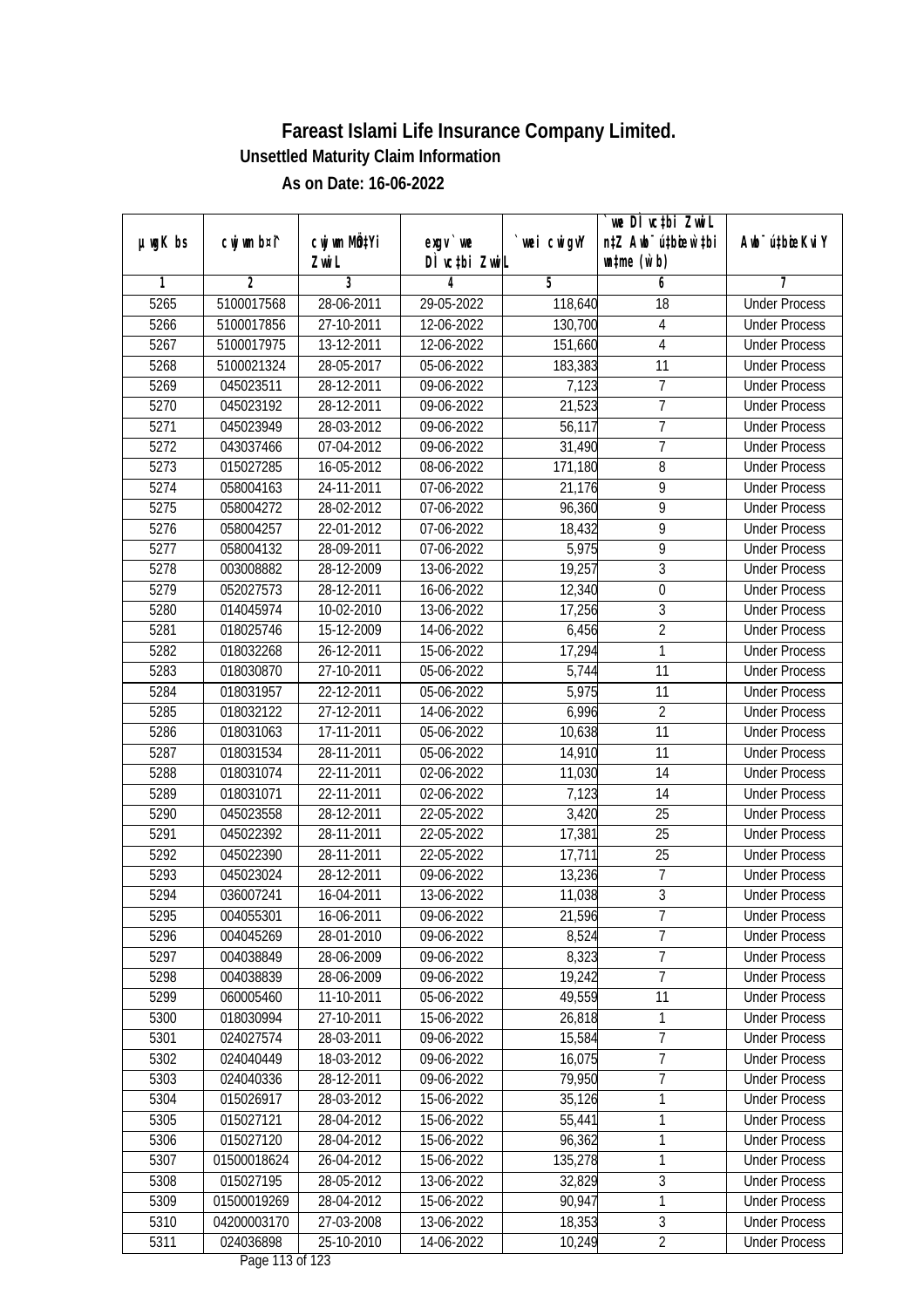|               |                |                           |                       |             | we DI vctbi ZwiL                 |                             |
|---------------|----------------|---------------------------|-----------------------|-------------|----------------------------------|-----------------------------|
| $µ$ ug $K$ bs | cwj wm b¤i^    | cwj wm MQ <sup>1</sup> Yi | $exgV$ we             | `wei cwigvY | n‡Z Awb <sup>-</sup> ú‡bioen`‡bi | Awb <sup>-</sup> ú‡bioeKviY |
|               |                | Zwi L                     | DÌ vctbi ZwiL         |             | $\n  untime\n  (u`b)\n$          |                             |
| 1             | $\overline{2}$ | 3                         | 4                     | 5           | 6                                | 7                           |
| 5312          | 024039460      | 28-01-2012                | 14-06-2022            | 5,456       | $\overline{2}$                   | <b>Under Process</b>        |
| 5313          | 024039588      | 21-03-2012                | 14-06-2022            | 40,570      | $\overline{2}$                   | <b>Under Process</b>        |
| 5314          | 024038467      | 28-06-2011                | 14-06-2022            | 18,324      | $\overline{2}$                   | <b>Under Process</b>        |
| 5315          | 024021783      | 22-06-2009                | 14-06-2022            | 18,770      | $\overline{2}$                   | <b>Under Process</b>        |
| 5316          | 024039623      | 25-03-2012                | 14-06-2022            | 36,686      | $\overline{2}$                   | <b>Under Process</b>        |
| 5317          | 024037158      | 28-12-2010                | 14-06-2022            | 29,499      | $\overline{2}$                   | <b>Under Process</b>        |
| 5318          | 024039024      | 15-11-2011                | 14-06-2022            | 18,564      | $\overline{2}$                   | <b>Under Process</b>        |
| 5319          | 024039655      | 07-04-2012                | 14-06-2022            | 79,000      | $\overline{2}$                   | <b>Under Process</b>        |
| 5320          | 024039784      | 20-03-2012                | 14-06-2022            | 17,832      | $\overline{2}$                   | <b>Under Process</b>        |
| 5321          | 024039826      | 20-03-2012                | 14-06-2022            | 17,520      | $\overline{2}$                   | <b>Under Process</b>        |
| 5322          | 024039590      | 21-03-2012                | 14-06-2022            | 40,150      | $\overline{2}$                   | <b>Under Process</b>        |
| 5323          | 024039587      | 21-03-2012                | 14-06-2022            | 40,150      | $\overline{2}$                   | <b>Under Process</b>        |
| 5324          | 024021701      | 07-06-2009                | 14-06-2022            | 2,690       | $\overline{2}$                   | <b>Under Process</b>        |
| 5325          | 015026951      | 27-03-2012                | 01-06-2022            | 33,668      | 15                               | <b>Under Process</b>        |
| 5326          | 024038494      | 28-07-2011                | 14-06-2022            | 17,968      | $\overline{2}$                   | <b>Under Process</b>        |
| 5327          | 052026720      | 23-10-2011                | 06-06-2022            | 26,092      | 10                               | <b>Under Process</b>        |
| 5328          | 052027024      | 28-12-2011                | 06-06-2022            | 13,073      | 10                               | <b>Under Process</b>        |
| 5329          | 052028076      | 08-05-2012                | 06-06-2022            | 80,387      | 10                               | <b>Under Process</b>        |
| 5330          | 05700015874    | 28-10-2011                | 13-06-2022            | 48,570      | $\sqrt{3}$                       | <b>Under Process</b>        |
| 5331          | 057008270      | 28-11-2011                | 09-06-2022            | 54,560      | $\overline{7}$                   | <b>Under Process</b>        |
| 5332          | 057008142      | 20-09-2011                | 09-06-2022            | 11,186      | $\overline{7}$                   | <b>Under Process</b>        |
| 5333          | 014060326      | 28-03-2012                | 13-06-2022            | 8,981       | 3                                | <b>Under Process</b>        |
| 5334          | 014056291      | 24-05-2011                | 13-06-2022            | 8,886       | 3                                | <b>Under Process</b>        |
| 5335          | 014059492      | 28-12-2011                | 13-06-2022            | 19,729      | $\overline{3}$                   | <b>Under Process</b>        |
| 5336          | 014056293      | 27-06-2011                | 13-06-2022            | 7,765       | $\overline{3}$                   | <b>Under Process</b>        |
| 5337          | 014060123      | 27-02-2012                | 13-06-2022            | 4,892       | 3                                | <b>Under Process</b>        |
| 5338          | 014060552      | 28-04-2012                | 13-06-2022            | 40,150      | 3                                | <b>Under Process</b>        |
| 5339          | 014060494      | 28-03-2012                | 13-06-2022            | 6,443       | $\overline{3}$                   | <b>Under Process</b>        |
| 5340          | 014057407      | 20-10-2011                | 13-06-2022            | 6,431       | $\overline{3}$                   | <b>Under Process</b>        |
| 5341          | 014041606      | 22-08-2009                | 13-06-2022            | 5,861       | $\overline{3}$                   | <b>Under Process</b>        |
| 5342          | 014060862      | 28-04-2012                | 13-06-2022            | 36,190      | 3                                | <b>Under Process</b>        |
| 5343          | 01800013606    | 24-02-2011                | 05-06-2022            | 10,728      | 11                               | <b>Under Process</b>        |
| 5344          | 01800014710    | 24-11-2011                | 14-06-2022            | 12,444      | $\overline{2}$                   | <b>Under Process</b>        |
| 5345          | 01800015006    | 28-01-2012                | 05-06-2022            | 22,995      | 11                               | <b>Under Process</b>        |
| 5346          | 01800012205    | 26-12-2010                | 05-06-2022            | 7,695       | 11                               | <b>Under Process</b>        |
| 5347          | 01800013613    | 24-02-2011                | 05-06-2022            | 11,003      | 11                               | <b>Under Process</b>        |
| 5348          | 018029529      | 28-02-2011                | 05-06-2022            | 30,400      | 11                               | <b>Under Process</b>        |
| 5349          | 018029930      | 28-05-2011                | 14-06-2022            | 4,678       | $\overline{2}$                   | <b>Under Process</b>        |
| 5350          | 018031900      | 28-12-2011                | 02-06-2022            | 67,554      | 14                               | <b>Under Process</b>        |
| 5351          | 018030080      | 26-06-2011                | 05-06-2022            | 12,560      | 11                               | <b>Under Process</b>        |
| 5352          | 018030917      | 25-08-2011                | 14-06-2022            | 26,964      | $\sqrt{2}$                       | <b>Under Process</b>        |
| 5353          | 011032446      | 16-04-2012                | 16-06-2022            | 57,266      | $\boldsymbol{0}$                 | <b>Under Process</b>        |
| 5354          | 011031743      | 30-11-2011                | 16-06-2022            | 40,020      | 0                                | <b>Under Process</b>        |
| 5355          | 019005366      | 19-05-2011                | 13-06-2022            | 14,891      | 3                                | <b>Under Process</b>        |
| 5356          | 030022248      | 28-03-2012                | 08-06-2022            | 40,150      | $\overline{8}$                   | <b>Under Process</b>        |
| 5357          | 030019527      | 21-08-2010                | 07-06-2022            | 158,200     | $\overline{9}$                   | <b>Under Process</b>        |
| 5358          | 030021890      | 28-11-2011                | 08-06-2022            | 49,360      | 8                                | <b>Under Process</b>        |
|               |                |                           | $D_{0.92}$ 114 of 122 |             |                                  |                             |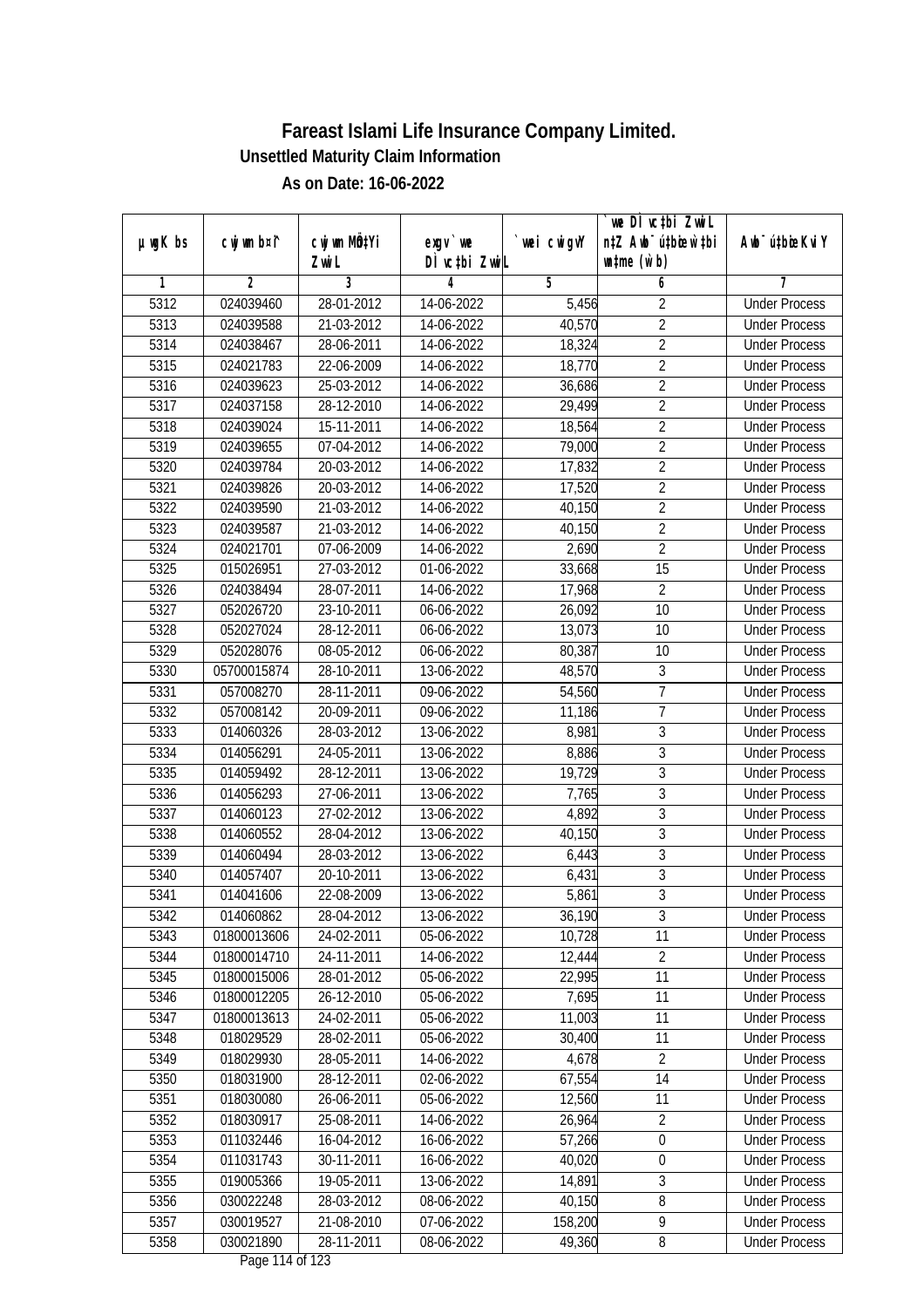|               |                |                           |                                     |                | we DI vctbi ZwiL                 |                             |
|---------------|----------------|---------------------------|-------------------------------------|----------------|----------------------------------|-----------------------------|
| $µ$ ug $K$ bs | cwj wm b¤i^    | cwj wm MQ <sup>1</sup> Yi | $exgV$ we                           | `wei cwigvY    | n‡Z Awb <sup>-</sup> ú‡bioen`‡bi | Awb <sup>-</sup> ú‡bioeKviY |
|               |                | Zwi L                     | DÌ vctbi ZwiL                       |                | $\n  untime\n  (u`b)\n$          |                             |
| 1             | $\overline{2}$ | 3                         | 4                                   | $\overline{5}$ | 6                                | 7                           |
| 5359          | 021049782      | 28-09-2008                | 09-06-2022                          | 3,579          | 7                                | <b>Under Process</b>        |
| 5360          | 045019537      | 27-02-2011                | 09-06-2022                          | 2,979          | $\overline{7}$                   | <b>Under Process</b>        |
| 5361          | 021080542      | 28-12-2011                | 09-06-2022                          | 38,724         | $\overline{7}$                   | <b>Under Process</b>        |
| 5362          | 014058691      | 28-12-2011                | 14-06-2022                          | 28,046         | $\overline{2}$                   | <b>Under Process</b>        |
| 5363          | 011031994      | 28-04-2012                | 07-06-2022                          | 52,840         | $\overline{9}$                   | <b>Under Process</b>        |
| 5364          | 025005955      | 28-08-2007                | 12-06-2022                          | 5,300          | 4                                | <b>Under Process</b>        |
| 5365          | 02500003340    | 24-10-2011                | 12-06-2022                          | 35,756         | 4                                | <b>Under Process</b>        |
| 5366          | 025011552      | 28-01-2012                | 12-06-2022                          | 21,348         | 4                                | <b>Under Process</b>        |
| 5367          | 02500004198    | 28-12-2011                | 09-06-2022                          | 93,082         | $\overline{7}$                   | <b>Under Process</b>        |
| 5368          | 015027125      | 25-04-2012                | 08-06-2022                          | 23,756         | 8                                | <b>Under Process</b>        |
| 5369          | 014060957      | 28-04-2012                | 14-06-2022                          | 17,469         | $\overline{2}$                   | <b>Under Process</b>        |
| 5370          | 011016025      | 27-11-2008                | 12-06-2022                          | 38,975         | $\overline{4}$                   | <b>Under Process</b>        |
| 5371          | 004051524      | 28-11-2010                | 23-05-2022                          | 5,656          | $\overline{24}$                  | <b>Under Process</b>        |
| 5372          | 003008968      | 28-12-2009                | 13-06-2022                          | 16,302         | $\sqrt{3}$                       | <b>Under Process</b>        |
| 5373          | 014060687      | 28-04-2012                | 13-06-2022                          | 65,280         | $\overline{3}$                   | <b>Under Process</b>        |
| 5374          | 014060700      | 26-04-2012                | 13-06-2022                          | 37,264         | 3                                | <b>Under Process</b>        |
| 5375          | 014032459      | 28-12-2008                | 13-06-2022                          | 3,524          | 3                                | <b>Under Process</b>        |
| 5376          | 015026228      | 28-12-2011                | 14-06-2022                          | 55,593         | $\overline{2}$                   | <b>Under Process</b>        |
| 5377          | 03400012916    | 08-11-2010                | 08-06-2022                          | 48,120         | 8                                | <b>Under Process</b>        |
| 5378          | 03400037075    | 28-01-2012                | 08-06-2022                          | 58,147         | 8                                | <b>Under Process</b>        |
| 5379          | 03400022542    | 27-01-2011                | 08-06-2022                          | 51,377         | 8                                | <b>Under Process</b>        |
| 5380          | 03400038354    | 28-03-2012                | 08-06-2022                          | 88,226         | 8                                | <b>Under Process</b>        |
| 5381          | 034009567      | 28-06-2011                | 08-06-2022                          | 6,788          | 8                                | <b>Under Process</b>        |
| 5382          | 034004131      | 25-02-2008                | 08-06-2022                          | 4,799          | 8                                | <b>Under Process</b>        |
| 5383          | 045023973      | 28-03-2012                | 09-06-2022                          | 25,469         | $\overline{7}$                   | <b>Under Process</b>        |
| 5384          | 045019653      | 28-02-2011                | 09-06-2022                          | 52,870         | 7                                | <b>Under Process</b>        |
| 5385          | 045024324      | 28-04-2012                | 09-06-2022                          | 39,470         | $\overline{1}$                   | <b>Under Process</b>        |
| 5386          | 014031874      | 25-11-2008                | 14-06-2022                          | 12,022         | $\overline{2}$                   | <b>Under Process</b>        |
| 5387          | 059005607      | 28-12-2010                | 14-06-2022                          | 16,165         | $\overline{2}$                   | <b>Under Process</b>        |
| 5388          | 045023303      | 28-12-2011                | 09-06-2022                          | 40,167         | $\overline{7}$                   | <b>Under Process</b>        |
| 5389          | 045023745      | 28-02-2012                | 09-06-2022                          | 37,140         | 7                                | <b>Under Process</b>        |
| 5390          | 037003961      | 28-09-2010                | 15-06-2022                          | 17,376         | 1                                | <b>Under Process</b>        |
| 5391          | 012010081      | 23-01-2012                | 10-04-2022                          | 39,550         | 67                               | <b>Under Process</b>        |
| 5392          | 012010438      | 28-02-2012                | 10-04-2022                          | 40,150         | 67                               | <b>Under Process</b>        |
| 5393          | 027033579      | 01-04-2012                | 08-06-2022                          | 13,226         | 8                                | <b>Under Process</b>        |
| 5394          | 024050791      | 28-04-2012                | 09-06-2022                          | 96,360         | 7                                | <b>Under Process</b>        |
| 5395          | 004041629      | 28-05-2009                | 23-05-2022                          | 5,427          | 24                               | <b>Under Process</b>        |
| 5396          | 007024677      | 28-05-2010                | 16-06-2022                          | 38,519         | $\boldsymbol{0}$                 | <b>Under Process</b>        |
| 5397          | 014060445      | 28-01-2012                | 13-06-2022                          | 28,972         | 3                                | <b>Under Process</b>        |
| 5398          | 059006229      | 28-12-2011                | 24-05-2022                          | 15,670         | 23                               | <b>Under Process</b>        |
| 5399          | 030022459      | 03-04-2012                | 07-06-2022                          | 40,150         | 9                                | <b>Under Process</b>        |
| 5400          | 011032053      | 18-04-2012                | 07-06-2022                          | 9,345          | $\overline{9}$                   | <b>Under Process</b>        |
| 5401          | 021070909      | 28-06-2010                | 05-06-2022                          | 13,043         | 11                               | <b>Under Process</b>        |
| 5402          | 018032801      | 28-03-2012                | 06-06-2022                          | 21,163         | 10                               | <b>Under Process</b>        |
| 5403          | 018032906      | 28-04-2012                | 06-06-2022                          | 21,497         | 10                               | <b>Under Process</b>        |
| 5404          | 007030103      | 25-03-2012                | 12-06-2022                          | 18,296         | 4                                | <b>Under Process</b>        |
| 5405          | 007029725      | 28-12-2011                | 12-06-2022<br>$D_{0.92}$ 11E of 122 | 26,740         | 4                                | <b>Under Process</b>        |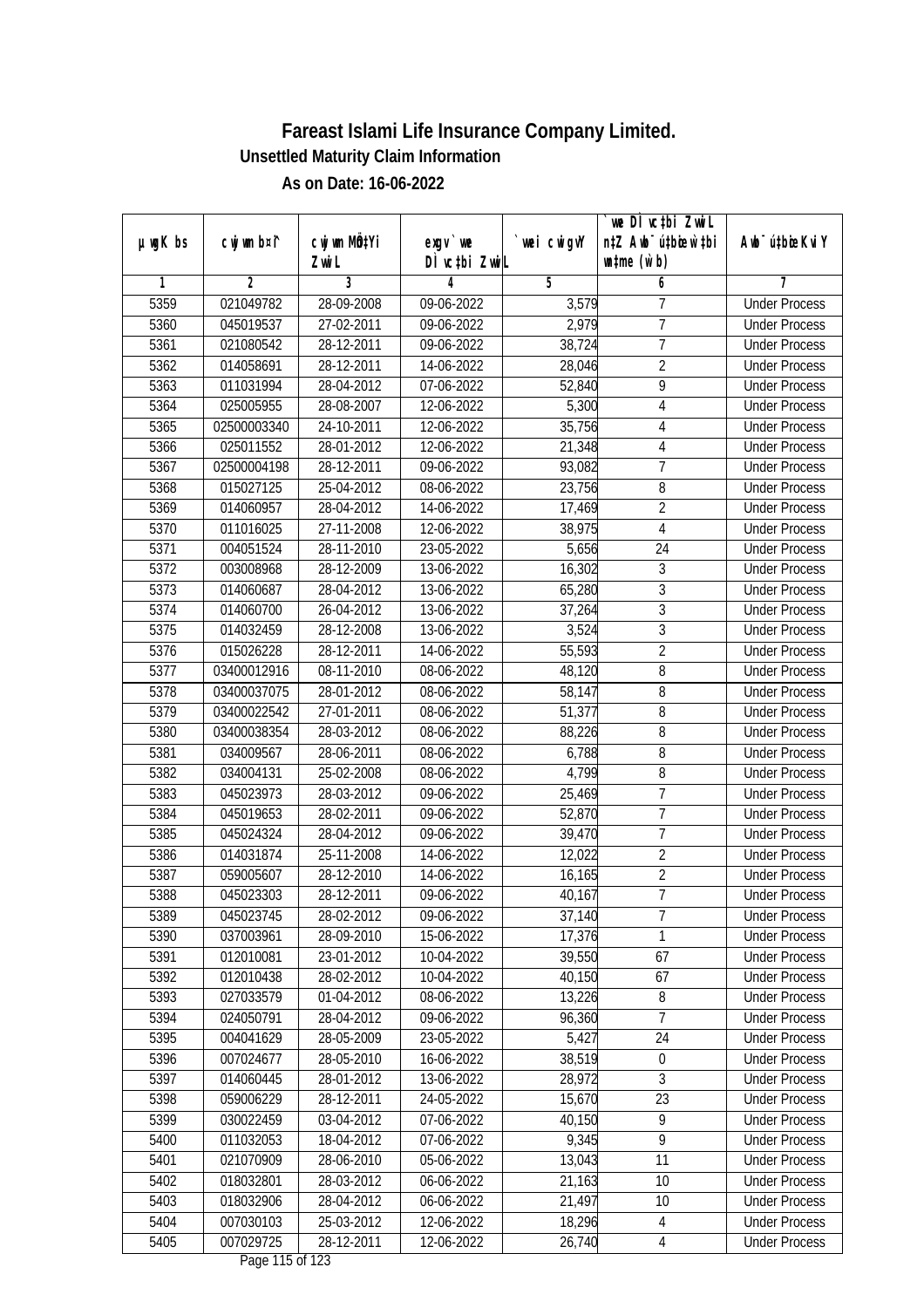|               |                |                           |                                     |             | `we DÌ vc‡bi Zwwi∟               |                             |
|---------------|----------------|---------------------------|-------------------------------------|-------------|----------------------------------|-----------------------------|
| $µ$ ug $K$ bs | cwj wm b¤i^    | cwj wm MQ <sup>1</sup> Yi | $exqu$ we                           | `wei cwigvY | n‡Z Awb <sup>-</sup> ú‡bioen`‡bi | Awb <sup>-</sup> ú‡bioeKviY |
|               |                | Zwi L                     | DÌ vctbi ZwiL                       |             | $\n  untime\n  (u`b)\n$          |                             |
| 1             | $\overline{2}$ | 3                         | 4                                   | 5           | 6                                | 7                           |
| 5406          | 007029936      | 26-02-2012                | 12-06-2022                          | 26,652      | 4                                | <b>Under Process</b>        |
| 5407          | 007029864      | 28-12-2011                | 12-06-2022                          | 42,635      | $\overline{4}$                   | <b>Under Process</b>        |
| 5408          | 007029937      | 26-02-2012                | 12-06-2022                          | 13,552      | $\sqrt{4}$                       | <b>Under Process</b>        |
| 5409          | 007030101      | 25-03-2012                | 12-06-2022                          | 10,101      | $\overline{4}$                   | <b>Under Process</b>        |
| 5410          | 007030196      | 28-04-2012                | 12-06-2022                          | 6,615       | $\overline{4}$                   | <b>Under Process</b>        |
| 5411          | 007020879      | 28-09-2009                | 12-06-2022                          | 6,248       | $\overline{4}$                   | <b>Under Process</b>        |
| 5412          | 007024329      | 28-03-2010                | 16-06-2022                          | 4,450       | 0                                | <b>Under Process</b>        |
| 5413          | 00700022123    | 28-06-2011                | 16-06-2022                          | 15,873      | 0                                | <b>Under Process</b>        |
| 5414          | 042008740      | 28-04-2012                | 13-06-2022                          | 38,015      | 3                                | <b>Under Process</b>        |
| 5415          | 007028850      | 28-07-2011                | 16-06-2022                          | 5,922       | $\boldsymbol{0}$                 | <b>Under Process</b>        |
| 5416          | 011031368      | 13-11-2011                | 16-06-2022                          | 28,082      | 0                                | <b>Under Process</b>        |
| 5417          | 011032154      | 21-03-2012                | 01-06-2022                          | 11,105      | 15                               | <b>Under Process</b>        |
| 5418          | 011032126      | 28-02-2012                | 01-06-2022                          | 39,550      | 15                               | <b>Under Process</b>        |
| 5419          | 043037242      | 28-02-2012                | 09-06-2022                          | 37,361      | $\overline{7}$                   | <b>Under Process</b>        |
| 5420          | 045023562      | 28-12-2011                | 09-06-2022                          | 9,960       | $\overline{1}$                   | <b>Under Process</b>        |
| 5421          | 021081048      | 28-12-2011                | $\overline{13} - 06 - 2022$         | 305,560     | $\overline{3}$                   | <b>Under Process</b>        |
| 5422          | 021079778      | 20-12-2011                | 09-06-2022                          | 95,940      | $\overline{1}$                   | <b>Under Process</b>        |
| 5423          | 02200016752    | 28-12-2011                | 09-06-2022                          | 86,216      | $\overline{7}$                   | <b>Under Process</b>        |
| 5424          | 02200016829    | 20-12-2011                | 09-06-2022                          | 41,060      | 7                                | <b>Under Process</b>        |
| 5425          | 022023818      | 18-10-2009                | 09-06-2022                          | 23,313      | 7                                | <b>Under Process</b>        |
| 5426          | 022032106      | 05-04-2012                | 14-06-2022                          | 40,150      | $\overline{2}$                   | <b>Under Process</b>        |
| 5427          | 021078330      | 28-04-2011                | 09-06-2022                          | 13,812      | $\overline{1}$                   | <b>Under Process</b>        |
| 5428          | 021075807      | 28-02-2011                | 13-06-2022                          | 33,318      | $\overline{3}$                   | <b>Under Process</b>        |
| 5429          | 021068519      | 28-04-2010                | 09-06-2022                          | 58,203      | $\overline{7}$                   | <b>Under Process</b>        |
| 5430          | 021081296      | 28-04-2012                | 09-06-2022                          | 27,950      | 7                                | <b>Under Process</b>        |
| 5431          | 021080981      | 28-02-2012                | 09-06-2022                          | 5,291       | $\overline{1}$                   | <b>Under Process</b>        |
| 5432          | 021075626      | 21-11-2010                | 09-06-2022                          | 4,450       | $\overline{7}$                   | <b>Under Process</b>        |
| 5433          | 030022151      | 28-12-2011                | 08-06-2022                          | 300,380     | 8                                | <b>Under Process</b>        |
| 5434          | 030021093      | 20-11-2011                | 07-06-2022                          | 71,874      | $\overline{9}$                   | <b>Under Process</b>        |
| 5435          | 030021833      | 28-12-2011                | 07-06-2022                          | 35,401      | $\overline{9}$                   | <b>Under Process</b>        |
| 5436          | 030021668      | 28-12-2011                | 07-06-2022                          | 91,316      | 9                                | <b>Under Process</b>        |
| 5437          | 011028280      | 26-02-2011                | 01-06-2022                          | 11,174      | 15                               | <b>Under Process</b>        |
| 5438          | 011031028      | 13-09-2011                | 02-06-2022                          | 21,572      | 14                               | <b>Under Process</b>        |
| 5439          | 011031690      | 28-12-2011                | 01-06-2022                          | 23,904      | 15                               | <b>Under Process</b>        |
| 5440          | 011031360      | 22-12-2011                | 01-06-2022                          | 40,412      | 15                               | <b>Under Process</b>        |
| 5441          | 018032271      | 28-12-2011                | 05-06-2022                          | 43,152      | 11                               | <b>Under Process</b>        |
| 5442          | 018030541      | 25-08-2011                | 15-06-2022                          | 5,515       | $\mathbf{1}$                     | <b>Under Process</b>        |
| 5443          | 018031089      | 23-11-2011                | 15-06-2022                          | 10,232      | 1                                | <b>Under Process</b>        |
| 5444          | 018031883      | 28-11-2011                | 02-06-2022                          | 69,083      | 14                               | <b>Under Process</b>        |
| 5445          | 030021859      | 28-12-2011                | 07-06-2022                          | 7,354       | 9                                | <b>Under Process</b>        |
| 5446          | 011032112      | 09-05-2012                | 01-06-2022                          | 60,715      | 15                               | <b>Under Process</b>        |
| 5447          | 011032035      | 21-03-2012                | 08-06-2022                          | 40,150      | 8                                | <b>Under Process</b>        |
| 5448          | 011031233      | 14-11-2011                | 08-06-2022                          | 95,940      | $\overline{8}$                   | <b>Under Process</b>        |
| 5449          | 011032069      | 28-04-2012                | 08-06-2022                          | 32,614      | 8                                | <b>Under Process</b>        |
| 5450          | 018032277      | 28-12-2011                | 02-06-2022                          | 47,970      | 14                               | <b>Under Process</b>        |
| 5451          | 018032681      | 28-12-2011                | 05-06-2022                          | 95,124      | 11                               | <b>Under Process</b>        |
| 5452          | 018032537      | 28-12-2011                | 05-06-2022<br>$D_{0.88}$ 11/ of 100 | 39,425      | 11                               | <b>Under Process</b>        |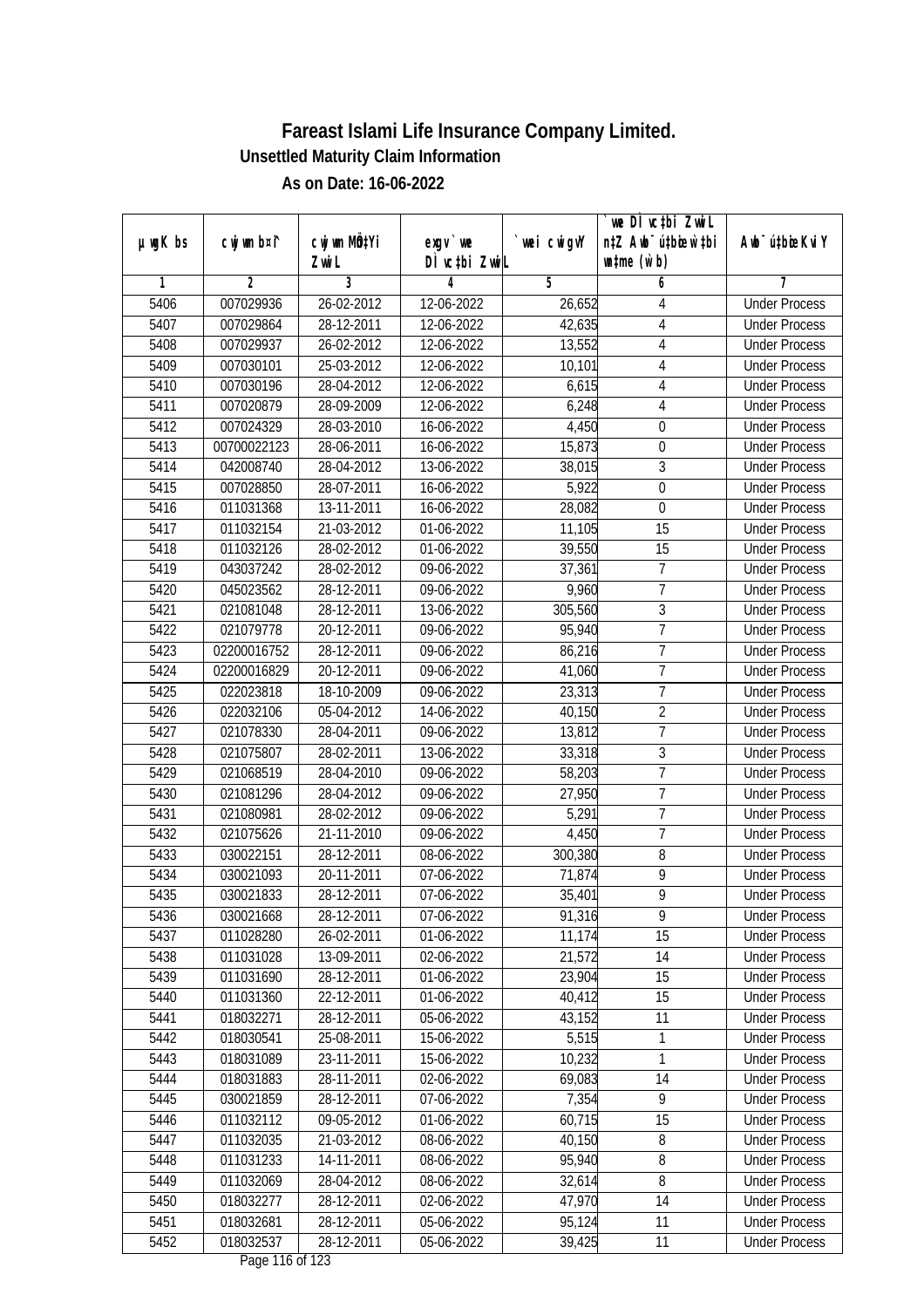| DÌ vctbi ZwiL<br>$\n  untime\n  (u`b)\n$<br>Zwi L<br>3<br>2<br>5<br>6<br>1<br>4<br>7<br>5453<br>004056659<br>28-10-2011<br>23-05-2022<br><b>Under Process</b><br>39,894<br>24<br>$\overline{24}$<br>5454<br>004057508<br>28-12-2011<br>23-05-2022<br>34,300<br><b>Under Process</b><br>5455<br>004057448<br>28-12-2011<br>23-05-2022<br>78,175<br>24<br><b>Under Process</b><br>5456<br>09-06-2022<br>37,608<br>7<br>021080550<br>28-12-2011<br><b>Under Process</b><br>$\overline{31}$<br>5457<br>017030535<br>19-06-2011<br>16-05-2022<br>5,744<br><b>Under Process</b><br>28-12-2010<br>9,492<br>5458<br>004052423<br>15-06-2022<br>1<br><b>Under Process</b><br>3,394<br>5459<br>018028093<br>28-08-2010<br>15-06-2022<br>1<br><b>Under Process</b><br>18,264<br>5460<br>009007261<br>28-06-2011<br>16-06-2022<br>$\boldsymbol{0}$<br><b>Under Process</b><br>1<br>5461<br>049031506<br>27-06-2011<br>15-06-2022<br>19,188<br><b>Under Process</b><br>5462<br>049033454<br>28-03-2012<br>06-06-2022<br>92,280<br>10<br><b>Under Process</b><br>5463<br>030022485<br>28-04-2012<br>07-06-2022<br>120,450<br>9<br><b>Under Process</b><br>40,150<br>$\overline{2}$<br>5464<br>018033041<br>28-04-2012<br>14-06-2022<br><b>Under Process</b><br>$\overline{2}$<br>5465<br>018027526<br>26-05-2010<br>14-06-2022<br>8,463<br><b>Under Process</b><br>5466<br>11<br>001012025<br>21-12-2010<br>05-06-2022<br>45,108<br><b>Under Process</b><br>5467<br>0917006322<br>28-05-2011<br>12-06-2022<br>17,173<br>$\overline{4}$<br><b>Under Process</b><br>$\overline{7}$<br>5468<br>0917006410<br>19-06-2011<br>09-06-2022<br>10,812<br><b>Under Process</b><br>5469<br>28-11-2011<br>12-06-2022<br>6,896<br>0917007494<br>4<br><b>Under Process</b><br>9<br>5470<br>0915000141<br>18-08-2007<br>26,017<br>07-06-2022<br><b>Under Process</b><br>5471<br>8<br>0915002810<br>28-03-2010<br>08-06-2022<br>15,909<br><b>Under Process</b><br>3<br>5472<br>28-08-2009<br>6,744<br>0916000978<br>13-06-2022<br><b>Under Process</b><br>3<br>5473<br>0916006210<br>20-12-2011<br>13-06-2022<br>110,498<br><b>Under Process</b><br>$\overline{2}$<br>5474<br>0916006239<br>20-12-2011<br>52,644<br>14-06-2022<br><b>Under Process</b><br>87,962<br>3<br>5475<br>0916006252<br>24-12-2011<br>13-06-2022<br><b>Under Process</b><br>$\overline{4}$<br>5476<br>0917005428<br>09-02-2011<br>12-06-2022<br>11,774<br><b>Under Process</b><br>5477<br>26-05-2022<br>7,630<br>21<br>0917005539<br>28-02-2011<br><b>Under Process</b><br>5478<br>0917006859<br>28-08-2011<br>4<br>12-06-2022<br>13,347<br><b>Under Process</b><br>5479<br>0917007221<br>24-10-2011<br>29-05-2022<br>86,030<br>18<br><b>Under Process</b><br>21<br>5480<br>0917007275<br>17-10-2011<br>26-05-2022<br>11,051<br><b>Under Process</b><br>5481<br>$\overline{4}$<br>0917007329<br>14-11-2011<br>12-06-2022<br>9,663<br><b>Under Process</b><br>29,864<br>5482<br>0917007414<br>23-11-2011<br>12-06-2022<br>$\overline{4}$<br><b>Under Process</b><br>5483<br>0917007508<br>28-11-2011<br>12-06-2022<br>5,232<br>4<br><b>Under Process</b><br>4<br>5484<br>0917007597<br>23-11-2011<br>12-06-2022<br>15,873<br><b>Under Process</b><br>5485<br>39,295<br>4<br>0917007666<br>14-12-2011<br>12-06-2022<br><b>Under Process</b><br>21,750<br>4<br>5486<br>0917007838<br>27-12-2011<br>12-06-2022<br><b>Under Process</b><br>27,042<br>$\sqrt{4}$<br>5487<br>0917007927<br>28-12-2011<br>12-06-2022<br><b>Under Process</b><br>5488<br>0917008102<br>28-12-2011<br>12-06-2022<br>187,913<br><b>Under Process</b><br>4<br>5489<br>0917008227<br>28-12-2011<br>12-06-2022<br>19,464<br>4<br><b>Under Process</b><br>7,891<br>5490<br>0917008244<br>28-01-2012<br>12-06-2022<br>4<br><b>Under Process</b><br>7,580<br>5491<br>0917008297<br>12-02-2012<br>12-06-2022<br>4<br><b>Under Process</b><br>$\overline{4}$<br>0917008299<br>5492<br>12-02-2012<br>12-06-2022<br>57,067<br><b>Under Process</b><br>5493<br>0917008340<br>7,215<br>$\overline{4}$<br><b>Under Process</b><br>12-02-2012<br>12-06-2022 |               |             |                           |           |             | `we DÌ vc‡bi ZwiL                |                             |
|-------------------------------------------------------------------------------------------------------------------------------------------------------------------------------------------------------------------------------------------------------------------------------------------------------------------------------------------------------------------------------------------------------------------------------------------------------------------------------------------------------------------------------------------------------------------------------------------------------------------------------------------------------------------------------------------------------------------------------------------------------------------------------------------------------------------------------------------------------------------------------------------------------------------------------------------------------------------------------------------------------------------------------------------------------------------------------------------------------------------------------------------------------------------------------------------------------------------------------------------------------------------------------------------------------------------------------------------------------------------------------------------------------------------------------------------------------------------------------------------------------------------------------------------------------------------------------------------------------------------------------------------------------------------------------------------------------------------------------------------------------------------------------------------------------------------------------------------------------------------------------------------------------------------------------------------------------------------------------------------------------------------------------------------------------------------------------------------------------------------------------------------------------------------------------------------------------------------------------------------------------------------------------------------------------------------------------------------------------------------------------------------------------------------------------------------------------------------------------------------------------------------------------------------------------------------------------------------------------------------------------------------------------------------------------------------------------------------------------------------------------------------------------------------------------------------------------------------------------------------------------------------------------------------------------------------------------------------------------------------------------------------------------------------------------------------------------------------------------------------------------------------------------------------------------------------------------------------------------------------------------------------------------------------------------------------------------------------------------------------------------------------------------------------------------------------------------------------------------------------------------------------------------------------------------------------------------------------------------------------------------------------------------------------------------------------------------------------------------------------------------------------------------------------------------------------------------------------------------------------------------------------------------------------------------------------------------------------------------------------------------------------------------------------------------------|---------------|-------------|---------------------------|-----------|-------------|----------------------------------|-----------------------------|
|                                                                                                                                                                                                                                                                                                                                                                                                                                                                                                                                                                                                                                                                                                                                                                                                                                                                                                                                                                                                                                                                                                                                                                                                                                                                                                                                                                                                                                                                                                                                                                                                                                                                                                                                                                                                                                                                                                                                                                                                                                                                                                                                                                                                                                                                                                                                                                                                                                                                                                                                                                                                                                                                                                                                                                                                                                                                                                                                                                                                                                                                                                                                                                                                                                                                                                                                                                                                                                                                                                                                                                                                                                                                                                                                                                                                                                                                                                                                                                                                                                                             | $µ$ ug $K$ bs | cwj wm b¤i^ | cwj wm MQ <sup>1</sup> Yi | $exgV$ we | `wei cwigvY | n‡Z Awb <sup>-</sup> ú‡bioen`‡bi | Awb <sup>-</sup> ú‡bioeKviY |
|                                                                                                                                                                                                                                                                                                                                                                                                                                                                                                                                                                                                                                                                                                                                                                                                                                                                                                                                                                                                                                                                                                                                                                                                                                                                                                                                                                                                                                                                                                                                                                                                                                                                                                                                                                                                                                                                                                                                                                                                                                                                                                                                                                                                                                                                                                                                                                                                                                                                                                                                                                                                                                                                                                                                                                                                                                                                                                                                                                                                                                                                                                                                                                                                                                                                                                                                                                                                                                                                                                                                                                                                                                                                                                                                                                                                                                                                                                                                                                                                                                                             |               |             |                           |           |             |                                  |                             |
|                                                                                                                                                                                                                                                                                                                                                                                                                                                                                                                                                                                                                                                                                                                                                                                                                                                                                                                                                                                                                                                                                                                                                                                                                                                                                                                                                                                                                                                                                                                                                                                                                                                                                                                                                                                                                                                                                                                                                                                                                                                                                                                                                                                                                                                                                                                                                                                                                                                                                                                                                                                                                                                                                                                                                                                                                                                                                                                                                                                                                                                                                                                                                                                                                                                                                                                                                                                                                                                                                                                                                                                                                                                                                                                                                                                                                                                                                                                                                                                                                                                             |               |             |                           |           |             |                                  |                             |
|                                                                                                                                                                                                                                                                                                                                                                                                                                                                                                                                                                                                                                                                                                                                                                                                                                                                                                                                                                                                                                                                                                                                                                                                                                                                                                                                                                                                                                                                                                                                                                                                                                                                                                                                                                                                                                                                                                                                                                                                                                                                                                                                                                                                                                                                                                                                                                                                                                                                                                                                                                                                                                                                                                                                                                                                                                                                                                                                                                                                                                                                                                                                                                                                                                                                                                                                                                                                                                                                                                                                                                                                                                                                                                                                                                                                                                                                                                                                                                                                                                                             |               |             |                           |           |             |                                  |                             |
|                                                                                                                                                                                                                                                                                                                                                                                                                                                                                                                                                                                                                                                                                                                                                                                                                                                                                                                                                                                                                                                                                                                                                                                                                                                                                                                                                                                                                                                                                                                                                                                                                                                                                                                                                                                                                                                                                                                                                                                                                                                                                                                                                                                                                                                                                                                                                                                                                                                                                                                                                                                                                                                                                                                                                                                                                                                                                                                                                                                                                                                                                                                                                                                                                                                                                                                                                                                                                                                                                                                                                                                                                                                                                                                                                                                                                                                                                                                                                                                                                                                             |               |             |                           |           |             |                                  |                             |
|                                                                                                                                                                                                                                                                                                                                                                                                                                                                                                                                                                                                                                                                                                                                                                                                                                                                                                                                                                                                                                                                                                                                                                                                                                                                                                                                                                                                                                                                                                                                                                                                                                                                                                                                                                                                                                                                                                                                                                                                                                                                                                                                                                                                                                                                                                                                                                                                                                                                                                                                                                                                                                                                                                                                                                                                                                                                                                                                                                                                                                                                                                                                                                                                                                                                                                                                                                                                                                                                                                                                                                                                                                                                                                                                                                                                                                                                                                                                                                                                                                                             |               |             |                           |           |             |                                  |                             |
|                                                                                                                                                                                                                                                                                                                                                                                                                                                                                                                                                                                                                                                                                                                                                                                                                                                                                                                                                                                                                                                                                                                                                                                                                                                                                                                                                                                                                                                                                                                                                                                                                                                                                                                                                                                                                                                                                                                                                                                                                                                                                                                                                                                                                                                                                                                                                                                                                                                                                                                                                                                                                                                                                                                                                                                                                                                                                                                                                                                                                                                                                                                                                                                                                                                                                                                                                                                                                                                                                                                                                                                                                                                                                                                                                                                                                                                                                                                                                                                                                                                             |               |             |                           |           |             |                                  |                             |
|                                                                                                                                                                                                                                                                                                                                                                                                                                                                                                                                                                                                                                                                                                                                                                                                                                                                                                                                                                                                                                                                                                                                                                                                                                                                                                                                                                                                                                                                                                                                                                                                                                                                                                                                                                                                                                                                                                                                                                                                                                                                                                                                                                                                                                                                                                                                                                                                                                                                                                                                                                                                                                                                                                                                                                                                                                                                                                                                                                                                                                                                                                                                                                                                                                                                                                                                                                                                                                                                                                                                                                                                                                                                                                                                                                                                                                                                                                                                                                                                                                                             |               |             |                           |           |             |                                  |                             |
|                                                                                                                                                                                                                                                                                                                                                                                                                                                                                                                                                                                                                                                                                                                                                                                                                                                                                                                                                                                                                                                                                                                                                                                                                                                                                                                                                                                                                                                                                                                                                                                                                                                                                                                                                                                                                                                                                                                                                                                                                                                                                                                                                                                                                                                                                                                                                                                                                                                                                                                                                                                                                                                                                                                                                                                                                                                                                                                                                                                                                                                                                                                                                                                                                                                                                                                                                                                                                                                                                                                                                                                                                                                                                                                                                                                                                                                                                                                                                                                                                                                             |               |             |                           |           |             |                                  |                             |
|                                                                                                                                                                                                                                                                                                                                                                                                                                                                                                                                                                                                                                                                                                                                                                                                                                                                                                                                                                                                                                                                                                                                                                                                                                                                                                                                                                                                                                                                                                                                                                                                                                                                                                                                                                                                                                                                                                                                                                                                                                                                                                                                                                                                                                                                                                                                                                                                                                                                                                                                                                                                                                                                                                                                                                                                                                                                                                                                                                                                                                                                                                                                                                                                                                                                                                                                                                                                                                                                                                                                                                                                                                                                                                                                                                                                                                                                                                                                                                                                                                                             |               |             |                           |           |             |                                  |                             |
|                                                                                                                                                                                                                                                                                                                                                                                                                                                                                                                                                                                                                                                                                                                                                                                                                                                                                                                                                                                                                                                                                                                                                                                                                                                                                                                                                                                                                                                                                                                                                                                                                                                                                                                                                                                                                                                                                                                                                                                                                                                                                                                                                                                                                                                                                                                                                                                                                                                                                                                                                                                                                                                                                                                                                                                                                                                                                                                                                                                                                                                                                                                                                                                                                                                                                                                                                                                                                                                                                                                                                                                                                                                                                                                                                                                                                                                                                                                                                                                                                                                             |               |             |                           |           |             |                                  |                             |
|                                                                                                                                                                                                                                                                                                                                                                                                                                                                                                                                                                                                                                                                                                                                                                                                                                                                                                                                                                                                                                                                                                                                                                                                                                                                                                                                                                                                                                                                                                                                                                                                                                                                                                                                                                                                                                                                                                                                                                                                                                                                                                                                                                                                                                                                                                                                                                                                                                                                                                                                                                                                                                                                                                                                                                                                                                                                                                                                                                                                                                                                                                                                                                                                                                                                                                                                                                                                                                                                                                                                                                                                                                                                                                                                                                                                                                                                                                                                                                                                                                                             |               |             |                           |           |             |                                  |                             |
|                                                                                                                                                                                                                                                                                                                                                                                                                                                                                                                                                                                                                                                                                                                                                                                                                                                                                                                                                                                                                                                                                                                                                                                                                                                                                                                                                                                                                                                                                                                                                                                                                                                                                                                                                                                                                                                                                                                                                                                                                                                                                                                                                                                                                                                                                                                                                                                                                                                                                                                                                                                                                                                                                                                                                                                                                                                                                                                                                                                                                                                                                                                                                                                                                                                                                                                                                                                                                                                                                                                                                                                                                                                                                                                                                                                                                                                                                                                                                                                                                                                             |               |             |                           |           |             |                                  |                             |
|                                                                                                                                                                                                                                                                                                                                                                                                                                                                                                                                                                                                                                                                                                                                                                                                                                                                                                                                                                                                                                                                                                                                                                                                                                                                                                                                                                                                                                                                                                                                                                                                                                                                                                                                                                                                                                                                                                                                                                                                                                                                                                                                                                                                                                                                                                                                                                                                                                                                                                                                                                                                                                                                                                                                                                                                                                                                                                                                                                                                                                                                                                                                                                                                                                                                                                                                                                                                                                                                                                                                                                                                                                                                                                                                                                                                                                                                                                                                                                                                                                                             |               |             |                           |           |             |                                  |                             |
|                                                                                                                                                                                                                                                                                                                                                                                                                                                                                                                                                                                                                                                                                                                                                                                                                                                                                                                                                                                                                                                                                                                                                                                                                                                                                                                                                                                                                                                                                                                                                                                                                                                                                                                                                                                                                                                                                                                                                                                                                                                                                                                                                                                                                                                                                                                                                                                                                                                                                                                                                                                                                                                                                                                                                                                                                                                                                                                                                                                                                                                                                                                                                                                                                                                                                                                                                                                                                                                                                                                                                                                                                                                                                                                                                                                                                                                                                                                                                                                                                                                             |               |             |                           |           |             |                                  |                             |
|                                                                                                                                                                                                                                                                                                                                                                                                                                                                                                                                                                                                                                                                                                                                                                                                                                                                                                                                                                                                                                                                                                                                                                                                                                                                                                                                                                                                                                                                                                                                                                                                                                                                                                                                                                                                                                                                                                                                                                                                                                                                                                                                                                                                                                                                                                                                                                                                                                                                                                                                                                                                                                                                                                                                                                                                                                                                                                                                                                                                                                                                                                                                                                                                                                                                                                                                                                                                                                                                                                                                                                                                                                                                                                                                                                                                                                                                                                                                                                                                                                                             |               |             |                           |           |             |                                  |                             |
|                                                                                                                                                                                                                                                                                                                                                                                                                                                                                                                                                                                                                                                                                                                                                                                                                                                                                                                                                                                                                                                                                                                                                                                                                                                                                                                                                                                                                                                                                                                                                                                                                                                                                                                                                                                                                                                                                                                                                                                                                                                                                                                                                                                                                                                                                                                                                                                                                                                                                                                                                                                                                                                                                                                                                                                                                                                                                                                                                                                                                                                                                                                                                                                                                                                                                                                                                                                                                                                                                                                                                                                                                                                                                                                                                                                                                                                                                                                                                                                                                                                             |               |             |                           |           |             |                                  |                             |
|                                                                                                                                                                                                                                                                                                                                                                                                                                                                                                                                                                                                                                                                                                                                                                                                                                                                                                                                                                                                                                                                                                                                                                                                                                                                                                                                                                                                                                                                                                                                                                                                                                                                                                                                                                                                                                                                                                                                                                                                                                                                                                                                                                                                                                                                                                                                                                                                                                                                                                                                                                                                                                                                                                                                                                                                                                                                                                                                                                                                                                                                                                                                                                                                                                                                                                                                                                                                                                                                                                                                                                                                                                                                                                                                                                                                                                                                                                                                                                                                                                                             |               |             |                           |           |             |                                  |                             |
|                                                                                                                                                                                                                                                                                                                                                                                                                                                                                                                                                                                                                                                                                                                                                                                                                                                                                                                                                                                                                                                                                                                                                                                                                                                                                                                                                                                                                                                                                                                                                                                                                                                                                                                                                                                                                                                                                                                                                                                                                                                                                                                                                                                                                                                                                                                                                                                                                                                                                                                                                                                                                                                                                                                                                                                                                                                                                                                                                                                                                                                                                                                                                                                                                                                                                                                                                                                                                                                                                                                                                                                                                                                                                                                                                                                                                                                                                                                                                                                                                                                             |               |             |                           |           |             |                                  |                             |
|                                                                                                                                                                                                                                                                                                                                                                                                                                                                                                                                                                                                                                                                                                                                                                                                                                                                                                                                                                                                                                                                                                                                                                                                                                                                                                                                                                                                                                                                                                                                                                                                                                                                                                                                                                                                                                                                                                                                                                                                                                                                                                                                                                                                                                                                                                                                                                                                                                                                                                                                                                                                                                                                                                                                                                                                                                                                                                                                                                                                                                                                                                                                                                                                                                                                                                                                                                                                                                                                                                                                                                                                                                                                                                                                                                                                                                                                                                                                                                                                                                                             |               |             |                           |           |             |                                  |                             |
|                                                                                                                                                                                                                                                                                                                                                                                                                                                                                                                                                                                                                                                                                                                                                                                                                                                                                                                                                                                                                                                                                                                                                                                                                                                                                                                                                                                                                                                                                                                                                                                                                                                                                                                                                                                                                                                                                                                                                                                                                                                                                                                                                                                                                                                                                                                                                                                                                                                                                                                                                                                                                                                                                                                                                                                                                                                                                                                                                                                                                                                                                                                                                                                                                                                                                                                                                                                                                                                                                                                                                                                                                                                                                                                                                                                                                                                                                                                                                                                                                                                             |               |             |                           |           |             |                                  |                             |
|                                                                                                                                                                                                                                                                                                                                                                                                                                                                                                                                                                                                                                                                                                                                                                                                                                                                                                                                                                                                                                                                                                                                                                                                                                                                                                                                                                                                                                                                                                                                                                                                                                                                                                                                                                                                                                                                                                                                                                                                                                                                                                                                                                                                                                                                                                                                                                                                                                                                                                                                                                                                                                                                                                                                                                                                                                                                                                                                                                                                                                                                                                                                                                                                                                                                                                                                                                                                                                                                                                                                                                                                                                                                                                                                                                                                                                                                                                                                                                                                                                                             |               |             |                           |           |             |                                  |                             |
|                                                                                                                                                                                                                                                                                                                                                                                                                                                                                                                                                                                                                                                                                                                                                                                                                                                                                                                                                                                                                                                                                                                                                                                                                                                                                                                                                                                                                                                                                                                                                                                                                                                                                                                                                                                                                                                                                                                                                                                                                                                                                                                                                                                                                                                                                                                                                                                                                                                                                                                                                                                                                                                                                                                                                                                                                                                                                                                                                                                                                                                                                                                                                                                                                                                                                                                                                                                                                                                                                                                                                                                                                                                                                                                                                                                                                                                                                                                                                                                                                                                             |               |             |                           |           |             |                                  |                             |
|                                                                                                                                                                                                                                                                                                                                                                                                                                                                                                                                                                                                                                                                                                                                                                                                                                                                                                                                                                                                                                                                                                                                                                                                                                                                                                                                                                                                                                                                                                                                                                                                                                                                                                                                                                                                                                                                                                                                                                                                                                                                                                                                                                                                                                                                                                                                                                                                                                                                                                                                                                                                                                                                                                                                                                                                                                                                                                                                                                                                                                                                                                                                                                                                                                                                                                                                                                                                                                                                                                                                                                                                                                                                                                                                                                                                                                                                                                                                                                                                                                                             |               |             |                           |           |             |                                  |                             |
|                                                                                                                                                                                                                                                                                                                                                                                                                                                                                                                                                                                                                                                                                                                                                                                                                                                                                                                                                                                                                                                                                                                                                                                                                                                                                                                                                                                                                                                                                                                                                                                                                                                                                                                                                                                                                                                                                                                                                                                                                                                                                                                                                                                                                                                                                                                                                                                                                                                                                                                                                                                                                                                                                                                                                                                                                                                                                                                                                                                                                                                                                                                                                                                                                                                                                                                                                                                                                                                                                                                                                                                                                                                                                                                                                                                                                                                                                                                                                                                                                                                             |               |             |                           |           |             |                                  |                             |
|                                                                                                                                                                                                                                                                                                                                                                                                                                                                                                                                                                                                                                                                                                                                                                                                                                                                                                                                                                                                                                                                                                                                                                                                                                                                                                                                                                                                                                                                                                                                                                                                                                                                                                                                                                                                                                                                                                                                                                                                                                                                                                                                                                                                                                                                                                                                                                                                                                                                                                                                                                                                                                                                                                                                                                                                                                                                                                                                                                                                                                                                                                                                                                                                                                                                                                                                                                                                                                                                                                                                                                                                                                                                                                                                                                                                                                                                                                                                                                                                                                                             |               |             |                           |           |             |                                  |                             |
|                                                                                                                                                                                                                                                                                                                                                                                                                                                                                                                                                                                                                                                                                                                                                                                                                                                                                                                                                                                                                                                                                                                                                                                                                                                                                                                                                                                                                                                                                                                                                                                                                                                                                                                                                                                                                                                                                                                                                                                                                                                                                                                                                                                                                                                                                                                                                                                                                                                                                                                                                                                                                                                                                                                                                                                                                                                                                                                                                                                                                                                                                                                                                                                                                                                                                                                                                                                                                                                                                                                                                                                                                                                                                                                                                                                                                                                                                                                                                                                                                                                             |               |             |                           |           |             |                                  |                             |
|                                                                                                                                                                                                                                                                                                                                                                                                                                                                                                                                                                                                                                                                                                                                                                                                                                                                                                                                                                                                                                                                                                                                                                                                                                                                                                                                                                                                                                                                                                                                                                                                                                                                                                                                                                                                                                                                                                                                                                                                                                                                                                                                                                                                                                                                                                                                                                                                                                                                                                                                                                                                                                                                                                                                                                                                                                                                                                                                                                                                                                                                                                                                                                                                                                                                                                                                                                                                                                                                                                                                                                                                                                                                                                                                                                                                                                                                                                                                                                                                                                                             |               |             |                           |           |             |                                  |                             |
|                                                                                                                                                                                                                                                                                                                                                                                                                                                                                                                                                                                                                                                                                                                                                                                                                                                                                                                                                                                                                                                                                                                                                                                                                                                                                                                                                                                                                                                                                                                                                                                                                                                                                                                                                                                                                                                                                                                                                                                                                                                                                                                                                                                                                                                                                                                                                                                                                                                                                                                                                                                                                                                                                                                                                                                                                                                                                                                                                                                                                                                                                                                                                                                                                                                                                                                                                                                                                                                                                                                                                                                                                                                                                                                                                                                                                                                                                                                                                                                                                                                             |               |             |                           |           |             |                                  |                             |
|                                                                                                                                                                                                                                                                                                                                                                                                                                                                                                                                                                                                                                                                                                                                                                                                                                                                                                                                                                                                                                                                                                                                                                                                                                                                                                                                                                                                                                                                                                                                                                                                                                                                                                                                                                                                                                                                                                                                                                                                                                                                                                                                                                                                                                                                                                                                                                                                                                                                                                                                                                                                                                                                                                                                                                                                                                                                                                                                                                                                                                                                                                                                                                                                                                                                                                                                                                                                                                                                                                                                                                                                                                                                                                                                                                                                                                                                                                                                                                                                                                                             |               |             |                           |           |             |                                  |                             |
|                                                                                                                                                                                                                                                                                                                                                                                                                                                                                                                                                                                                                                                                                                                                                                                                                                                                                                                                                                                                                                                                                                                                                                                                                                                                                                                                                                                                                                                                                                                                                                                                                                                                                                                                                                                                                                                                                                                                                                                                                                                                                                                                                                                                                                                                                                                                                                                                                                                                                                                                                                                                                                                                                                                                                                                                                                                                                                                                                                                                                                                                                                                                                                                                                                                                                                                                                                                                                                                                                                                                                                                                                                                                                                                                                                                                                                                                                                                                                                                                                                                             |               |             |                           |           |             |                                  |                             |
|                                                                                                                                                                                                                                                                                                                                                                                                                                                                                                                                                                                                                                                                                                                                                                                                                                                                                                                                                                                                                                                                                                                                                                                                                                                                                                                                                                                                                                                                                                                                                                                                                                                                                                                                                                                                                                                                                                                                                                                                                                                                                                                                                                                                                                                                                                                                                                                                                                                                                                                                                                                                                                                                                                                                                                                                                                                                                                                                                                                                                                                                                                                                                                                                                                                                                                                                                                                                                                                                                                                                                                                                                                                                                                                                                                                                                                                                                                                                                                                                                                                             |               |             |                           |           |             |                                  |                             |
|                                                                                                                                                                                                                                                                                                                                                                                                                                                                                                                                                                                                                                                                                                                                                                                                                                                                                                                                                                                                                                                                                                                                                                                                                                                                                                                                                                                                                                                                                                                                                                                                                                                                                                                                                                                                                                                                                                                                                                                                                                                                                                                                                                                                                                                                                                                                                                                                                                                                                                                                                                                                                                                                                                                                                                                                                                                                                                                                                                                                                                                                                                                                                                                                                                                                                                                                                                                                                                                                                                                                                                                                                                                                                                                                                                                                                                                                                                                                                                                                                                                             |               |             |                           |           |             |                                  |                             |
|                                                                                                                                                                                                                                                                                                                                                                                                                                                                                                                                                                                                                                                                                                                                                                                                                                                                                                                                                                                                                                                                                                                                                                                                                                                                                                                                                                                                                                                                                                                                                                                                                                                                                                                                                                                                                                                                                                                                                                                                                                                                                                                                                                                                                                                                                                                                                                                                                                                                                                                                                                                                                                                                                                                                                                                                                                                                                                                                                                                                                                                                                                                                                                                                                                                                                                                                                                                                                                                                                                                                                                                                                                                                                                                                                                                                                                                                                                                                                                                                                                                             |               |             |                           |           |             |                                  |                             |
|                                                                                                                                                                                                                                                                                                                                                                                                                                                                                                                                                                                                                                                                                                                                                                                                                                                                                                                                                                                                                                                                                                                                                                                                                                                                                                                                                                                                                                                                                                                                                                                                                                                                                                                                                                                                                                                                                                                                                                                                                                                                                                                                                                                                                                                                                                                                                                                                                                                                                                                                                                                                                                                                                                                                                                                                                                                                                                                                                                                                                                                                                                                                                                                                                                                                                                                                                                                                                                                                                                                                                                                                                                                                                                                                                                                                                                                                                                                                                                                                                                                             |               |             |                           |           |             |                                  |                             |
|                                                                                                                                                                                                                                                                                                                                                                                                                                                                                                                                                                                                                                                                                                                                                                                                                                                                                                                                                                                                                                                                                                                                                                                                                                                                                                                                                                                                                                                                                                                                                                                                                                                                                                                                                                                                                                                                                                                                                                                                                                                                                                                                                                                                                                                                                                                                                                                                                                                                                                                                                                                                                                                                                                                                                                                                                                                                                                                                                                                                                                                                                                                                                                                                                                                                                                                                                                                                                                                                                                                                                                                                                                                                                                                                                                                                                                                                                                                                                                                                                                                             |               |             |                           |           |             |                                  |                             |
|                                                                                                                                                                                                                                                                                                                                                                                                                                                                                                                                                                                                                                                                                                                                                                                                                                                                                                                                                                                                                                                                                                                                                                                                                                                                                                                                                                                                                                                                                                                                                                                                                                                                                                                                                                                                                                                                                                                                                                                                                                                                                                                                                                                                                                                                                                                                                                                                                                                                                                                                                                                                                                                                                                                                                                                                                                                                                                                                                                                                                                                                                                                                                                                                                                                                                                                                                                                                                                                                                                                                                                                                                                                                                                                                                                                                                                                                                                                                                                                                                                                             |               |             |                           |           |             |                                  |                             |
|                                                                                                                                                                                                                                                                                                                                                                                                                                                                                                                                                                                                                                                                                                                                                                                                                                                                                                                                                                                                                                                                                                                                                                                                                                                                                                                                                                                                                                                                                                                                                                                                                                                                                                                                                                                                                                                                                                                                                                                                                                                                                                                                                                                                                                                                                                                                                                                                                                                                                                                                                                                                                                                                                                                                                                                                                                                                                                                                                                                                                                                                                                                                                                                                                                                                                                                                                                                                                                                                                                                                                                                                                                                                                                                                                                                                                                                                                                                                                                                                                                                             |               |             |                           |           |             |                                  |                             |
|                                                                                                                                                                                                                                                                                                                                                                                                                                                                                                                                                                                                                                                                                                                                                                                                                                                                                                                                                                                                                                                                                                                                                                                                                                                                                                                                                                                                                                                                                                                                                                                                                                                                                                                                                                                                                                                                                                                                                                                                                                                                                                                                                                                                                                                                                                                                                                                                                                                                                                                                                                                                                                                                                                                                                                                                                                                                                                                                                                                                                                                                                                                                                                                                                                                                                                                                                                                                                                                                                                                                                                                                                                                                                                                                                                                                                                                                                                                                                                                                                                                             |               |             |                           |           |             |                                  |                             |
|                                                                                                                                                                                                                                                                                                                                                                                                                                                                                                                                                                                                                                                                                                                                                                                                                                                                                                                                                                                                                                                                                                                                                                                                                                                                                                                                                                                                                                                                                                                                                                                                                                                                                                                                                                                                                                                                                                                                                                                                                                                                                                                                                                                                                                                                                                                                                                                                                                                                                                                                                                                                                                                                                                                                                                                                                                                                                                                                                                                                                                                                                                                                                                                                                                                                                                                                                                                                                                                                                                                                                                                                                                                                                                                                                                                                                                                                                                                                                                                                                                                             |               |             |                           |           |             |                                  |                             |
|                                                                                                                                                                                                                                                                                                                                                                                                                                                                                                                                                                                                                                                                                                                                                                                                                                                                                                                                                                                                                                                                                                                                                                                                                                                                                                                                                                                                                                                                                                                                                                                                                                                                                                                                                                                                                                                                                                                                                                                                                                                                                                                                                                                                                                                                                                                                                                                                                                                                                                                                                                                                                                                                                                                                                                                                                                                                                                                                                                                                                                                                                                                                                                                                                                                                                                                                                                                                                                                                                                                                                                                                                                                                                                                                                                                                                                                                                                                                                                                                                                                             |               |             |                           |           |             |                                  |                             |
|                                                                                                                                                                                                                                                                                                                                                                                                                                                                                                                                                                                                                                                                                                                                                                                                                                                                                                                                                                                                                                                                                                                                                                                                                                                                                                                                                                                                                                                                                                                                                                                                                                                                                                                                                                                                                                                                                                                                                                                                                                                                                                                                                                                                                                                                                                                                                                                                                                                                                                                                                                                                                                                                                                                                                                                                                                                                                                                                                                                                                                                                                                                                                                                                                                                                                                                                                                                                                                                                                                                                                                                                                                                                                                                                                                                                                                                                                                                                                                                                                                                             |               |             |                           |           |             |                                  |                             |
|                                                                                                                                                                                                                                                                                                                                                                                                                                                                                                                                                                                                                                                                                                                                                                                                                                                                                                                                                                                                                                                                                                                                                                                                                                                                                                                                                                                                                                                                                                                                                                                                                                                                                                                                                                                                                                                                                                                                                                                                                                                                                                                                                                                                                                                                                                                                                                                                                                                                                                                                                                                                                                                                                                                                                                                                                                                                                                                                                                                                                                                                                                                                                                                                                                                                                                                                                                                                                                                                                                                                                                                                                                                                                                                                                                                                                                                                                                                                                                                                                                                             |               |             |                           |           |             |                                  |                             |
|                                                                                                                                                                                                                                                                                                                                                                                                                                                                                                                                                                                                                                                                                                                                                                                                                                                                                                                                                                                                                                                                                                                                                                                                                                                                                                                                                                                                                                                                                                                                                                                                                                                                                                                                                                                                                                                                                                                                                                                                                                                                                                                                                                                                                                                                                                                                                                                                                                                                                                                                                                                                                                                                                                                                                                                                                                                                                                                                                                                                                                                                                                                                                                                                                                                                                                                                                                                                                                                                                                                                                                                                                                                                                                                                                                                                                                                                                                                                                                                                                                                             |               |             |                           |           |             |                                  |                             |
| 0917008381<br>23-02-2012<br>5494<br>29-05-2022<br>21,888<br>18<br><b>Under Process</b>                                                                                                                                                                                                                                                                                                                                                                                                                                                                                                                                                                                                                                                                                                                                                                                                                                                                                                                                                                                                                                                                                                                                                                                                                                                                                                                                                                                                                                                                                                                                                                                                                                                                                                                                                                                                                                                                                                                                                                                                                                                                                                                                                                                                                                                                                                                                                                                                                                                                                                                                                                                                                                                                                                                                                                                                                                                                                                                                                                                                                                                                                                                                                                                                                                                                                                                                                                                                                                                                                                                                                                                                                                                                                                                                                                                                                                                                                                                                                                      |               |             |                           |           |             |                                  |                             |
| 5495<br>0917008424<br>28-02-2012<br>12-06-2022<br>18,311<br>4<br><b>Under Process</b>                                                                                                                                                                                                                                                                                                                                                                                                                                                                                                                                                                                                                                                                                                                                                                                                                                                                                                                                                                                                                                                                                                                                                                                                                                                                                                                                                                                                                                                                                                                                                                                                                                                                                                                                                                                                                                                                                                                                                                                                                                                                                                                                                                                                                                                                                                                                                                                                                                                                                                                                                                                                                                                                                                                                                                                                                                                                                                                                                                                                                                                                                                                                                                                                                                                                                                                                                                                                                                                                                                                                                                                                                                                                                                                                                                                                                                                                                                                                                                       |               |             |                           |           |             |                                  |                             |
| 0917008427<br>28-02-2012<br>37,802<br>4<br>5496<br>12-06-2022<br><b>Under Process</b>                                                                                                                                                                                                                                                                                                                                                                                                                                                                                                                                                                                                                                                                                                                                                                                                                                                                                                                                                                                                                                                                                                                                                                                                                                                                                                                                                                                                                                                                                                                                                                                                                                                                                                                                                                                                                                                                                                                                                                                                                                                                                                                                                                                                                                                                                                                                                                                                                                                                                                                                                                                                                                                                                                                                                                                                                                                                                                                                                                                                                                                                                                                                                                                                                                                                                                                                                                                                                                                                                                                                                                                                                                                                                                                                                                                                                                                                                                                                                                       |               |             |                           |           |             |                                  |                             |
| 23,139<br>18<br>5497<br>0917008431<br>28-02-2012<br>29-05-2022<br><b>Under Process</b>                                                                                                                                                                                                                                                                                                                                                                                                                                                                                                                                                                                                                                                                                                                                                                                                                                                                                                                                                                                                                                                                                                                                                                                                                                                                                                                                                                                                                                                                                                                                                                                                                                                                                                                                                                                                                                                                                                                                                                                                                                                                                                                                                                                                                                                                                                                                                                                                                                                                                                                                                                                                                                                                                                                                                                                                                                                                                                                                                                                                                                                                                                                                                                                                                                                                                                                                                                                                                                                                                                                                                                                                                                                                                                                                                                                                                                                                                                                                                                      |               |             |                           |           |             |                                  |                             |
| 5498<br>0917008563<br>15-03-2012<br>56,413<br>21<br><b>Under Process</b><br>26-05-2022                                                                                                                                                                                                                                                                                                                                                                                                                                                                                                                                                                                                                                                                                                                                                                                                                                                                                                                                                                                                                                                                                                                                                                                                                                                                                                                                                                                                                                                                                                                                                                                                                                                                                                                                                                                                                                                                                                                                                                                                                                                                                                                                                                                                                                                                                                                                                                                                                                                                                                                                                                                                                                                                                                                                                                                                                                                                                                                                                                                                                                                                                                                                                                                                                                                                                                                                                                                                                                                                                                                                                                                                                                                                                                                                                                                                                                                                                                                                                                      |               |             |                           |           |             |                                  |                             |
| 5499<br>0917008595<br>18-03-2012<br>12-06-2022<br>19,640<br><b>Under Process</b><br>4<br>$D_{0.92}$ 117 of 122                                                                                                                                                                                                                                                                                                                                                                                                                                                                                                                                                                                                                                                                                                                                                                                                                                                                                                                                                                                                                                                                                                                                                                                                                                                                                                                                                                                                                                                                                                                                                                                                                                                                                                                                                                                                                                                                                                                                                                                                                                                                                                                                                                                                                                                                                                                                                                                                                                                                                                                                                                                                                                                                                                                                                                                                                                                                                                                                                                                                                                                                                                                                                                                                                                                                                                                                                                                                                                                                                                                                                                                                                                                                                                                                                                                                                                                                                                                                              |               |             |                           |           |             |                                  |                             |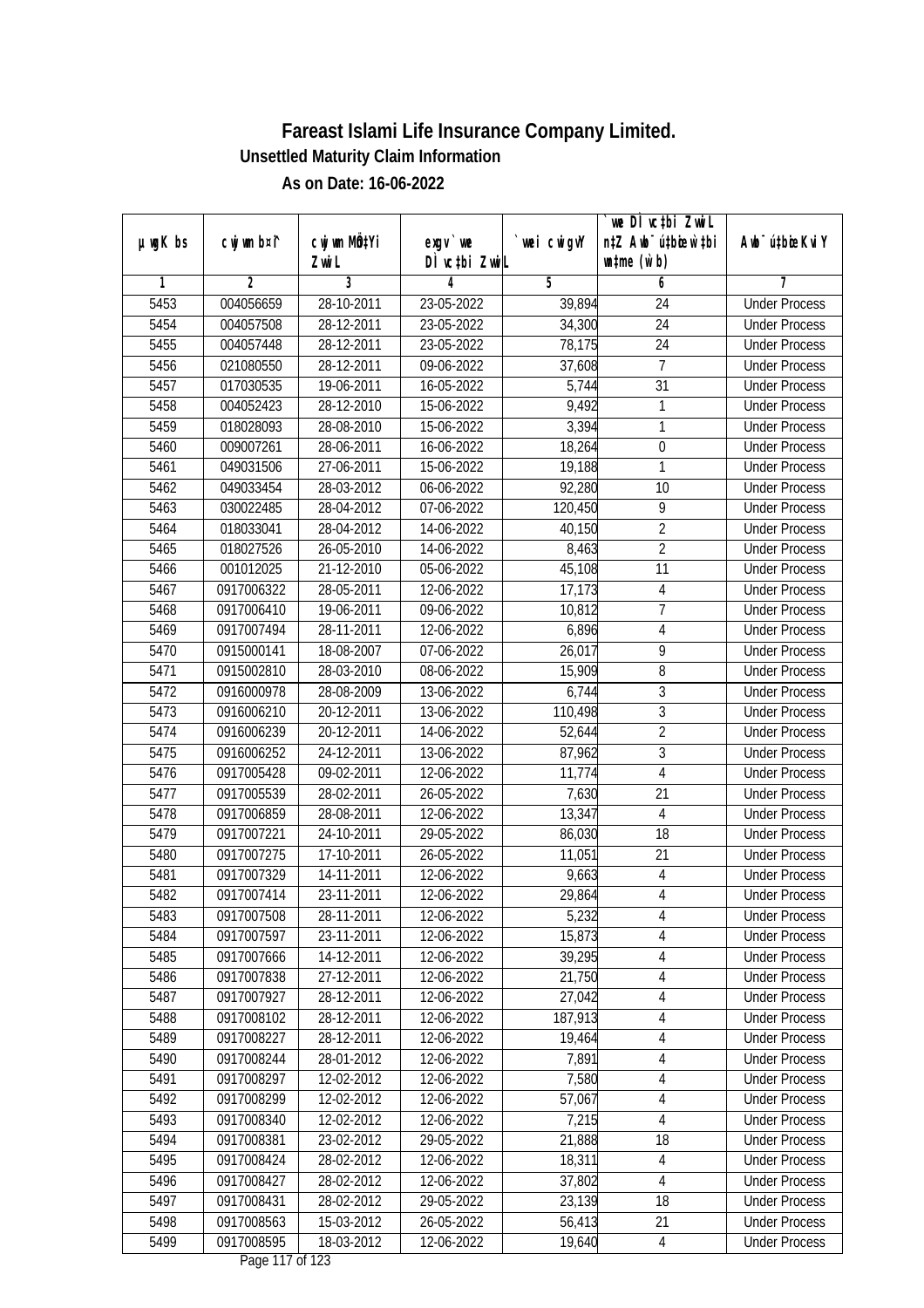|               |                |                           |                                     |             | `we DÌ vc‡bi Zwwi∟               |                             |
|---------------|----------------|---------------------------|-------------------------------------|-------------|----------------------------------|-----------------------------|
| $µ$ ug $K$ bs | cwj wm b¤i^    | cwj wm MQ <sup>1</sup> Yi | $exqu$ we                           | `wei cwigvY | n‡Z Awb <sup>-</sup> ú‡bioen`‡bi | Awb <sup>-</sup> ú‡bioeKviY |
|               |                | Zwi L                     | DÌ vctbi ZwiL                       |             | $\n  untime\n  (u`b)\n$          |                             |
| 1             | $\overline{2}$ | 3                         | 4                                   | 5           | 6                                | 7                           |
| 5500          | 0917008652     | 27-03-2012                | 12-06-2022                          | 194,326     | 4                                | <b>Under Process</b>        |
| 5501          | 0917008743     | 28-03-2012                | 12-06-2022                          | 101,672     | 4                                | <b>Under Process</b>        |
| 5502          | 0917008776     | 28-03-2012                | 12-06-2022                          | 124,600     | $\sqrt{4}$                       | <b>Under Process</b>        |
| 5503          | 0917008781     | 28-03-2012                | 12-06-2022                          | 10,983      | $\overline{4}$                   | <b>Under Process</b>        |
| 5504          | 0917008871     | 24-04-2012                | 12-06-2022                          | 95,836      | $\overline{\mathbf{4}}$          | <b>Under Process</b>        |
| 5505          | 0917008876     | 28-04-2012                | 09-06-2022                          | 40,472      | $\overline{7}$                   | <b>Under Process</b>        |
| 5506          | 0917008938     | 28-04-2012                | 12-06-2022                          | 39,456      | $\sqrt{4}$                       | <b>Under Process</b>        |
| 5507          | 0917009007     | 28-04-2012                | 12-06-2022                          | 32,674      | $\overline{\mathbf{4}}$          | <b>Under Process</b>        |
| 5508          | 0917009101     | 28-04-2012                | 26-05-2022                          | 18,036      | 21                               | <b>Under Process</b>        |
| 5509          | 0917009122     | 28-04-2012                | 26-05-2022                          | 38,866      | 21                               | <b>Under Process</b>        |
| 5510          | 0918003684     | 24-04-2011                | 05-06-2022                          | 15,028      | $\overline{11}$                  | <b>Under Process</b>        |
| 5511          | 0918004015     | 28-06-2011                | 14-06-2022                          | 21,650      | $\overline{2}$                   | <b>Under Process</b>        |
| 5512          | 0918004244     | 28-06-2011                | 05-06-2022                          | 15,571      | 11                               | <b>Under Process</b>        |
| 5513          | 0918005301     | 28-04-2012                | 14-06-2022                          | 27,056      | $\overline{2}$                   | <b>Under Process</b>        |
| 5514          | 0919002896     | 21-06-2011                | 02-06-2022                          | 27,042      | 14                               | <b>Under Process</b>        |
| 5515          | 0919003595     | 15-02-2012                | 15-06-2022                          | 35,551      | 1                                | <b>Under Process</b>        |
| 5516          | 0919003691     | 19-03-2012                | 02-06-2022                          | 8,610       | 14                               | <b>Under Process</b>        |
| 5517          | 0919003749     | 25-04-2012                | 15-06-2022                          | 9,130       | 1                                | <b>Under Process</b>        |
| 5518          | 0919003750     | 22-04-2012                | 15-06-2022                          | 38,866      | 1                                | <b>Under Process</b>        |
| 5519          | 0919003757     | 09-04-2012                | 15-06-2022                          | 97,167      | 1                                | <b>Under Process</b>        |
| 5520          | 0919003777     | 02-04-2012                | 15-06-2022                          | 9,328       | 1                                | <b>Under Process</b>        |
| 5521          | 0919003827     | 23-04-2012                | 02-06-2022                          | 286,774     | 14                               | <b>Under Process</b>        |
| 5522          | 0919003836     | 28-04-2012                | 02-06-2022                          | 5,289       | 14                               | <b>Under Process</b>        |
| 5523          | 0920000742     | 28-03-2011                | 31-05-2022                          | 43,224      | 16                               | <b>Under Process</b>        |
| 5524          | 0920001338     | 28-01-2012                | 31-05-2022                          | 45,318      | 16                               | <b>Under Process</b>        |
| 5525          | 0920001351     | 28-01-2012                | 01-06-2022                          | 8,049       | 15                               | <b>Under Process</b>        |
| 5526          | 0920001418     | 28-02-2012                | 31-05-2022                          | 123,877     | 16                               | <b>Under Process</b>        |
| 5527          | 0920001438     | 27-03-2012                | 31-05-2022                          | 92,617      | 16                               | <b>Under Process</b>        |
| 5528          | 0920001476     | 28-04-2012                | 12-06-2022                          | 34,363      | $\overline{4}$                   | <b>Under Process</b>        |
| 5529          | 0921004376     | 28-04-2012                | 15-06-2022                          | 94,505      | 1                                | <b>Under Process</b>        |
| 5530          | 0921004311     | 20-12-2011                | 15-06-2022                          | 239,686     | 1                                | <b>Under Process</b>        |
| 5531          | 0921004342     | 26-02-2012                | 15-06-2022                          | 124,492     | 1                                | <b>Under Process</b>        |
| 5532          | 0921004372     | 12-04-2012                | 06-06-2022                          | 59,406      | 10                               | <b>Under Process</b>        |
| 5533          | 0921004377     | 28-04-2012                | 15-06-2022                          | 27,056      | 1                                | <b>Under Process</b>        |
| 5534          | 0921004387     | 28-04-2012                | 06-06-2022                          | 125,992     | 10                               | <b>Under Process</b>        |
| 5535          | 0921004389     | 28-04-2012                | 15-06-2022                          | 97,167      | 1                                | <b>Under Process</b>        |
| 5536          | 0921004416     | 02-06-2012                | 15-06-2022                          | 97,167      | 1                                | <b>Under Process</b>        |
| 5537          | 0922002773     | 28-03-2010                | 13-06-2022                          | 25,311      | 3                                | <b>Under Process</b>        |
| 5538          | 0922005148     | 28-12-2011                | 14-06-2022                          | 50,009      | $\overline{2}$                   | <b>Under Process</b>        |
| 5539          | 0922005239     | 28-12-2011                | 02-06-2022                          | 120,043     | 14                               | <b>Under Process</b>        |
| 5540          | 0922005401     | 28-04-2012                | 13-06-2022                          | 60,301      | 3                                | <b>Under Process</b>        |
| 5541          | 0922005412     | 28-04-2012                | 13-06-2022                          | 27,528      | $\overline{3}$                   | <b>Under Process</b>        |
| 5542          | 0922005435     | 28-04-2012                | 14-06-2022                          | 14,119      | $\overline{2}$                   | <b>Under Process</b>        |
| 5543          | 0922005442     | 28-04-2012                | 02-06-2022                          | 33,129      | 14                               | <b>Under Process</b>        |
| 5544          | 0922005456     | 28-04-2012                | 14-06-2022                          | 173,757     | $\overline{2}$                   | <b>Under Process</b>        |
| 5545          | 0922005460     | 28-04-2012                | 14-06-2022                          | 21,888      | $\overline{2}$                   | <b>Under Process</b>        |
| 5546          | 0923003128     | 18-10-2010                | 31-05-2022<br>$D_{0.88}$ 110 of 100 | 21,017      | 16                               | <b>Under Process</b>        |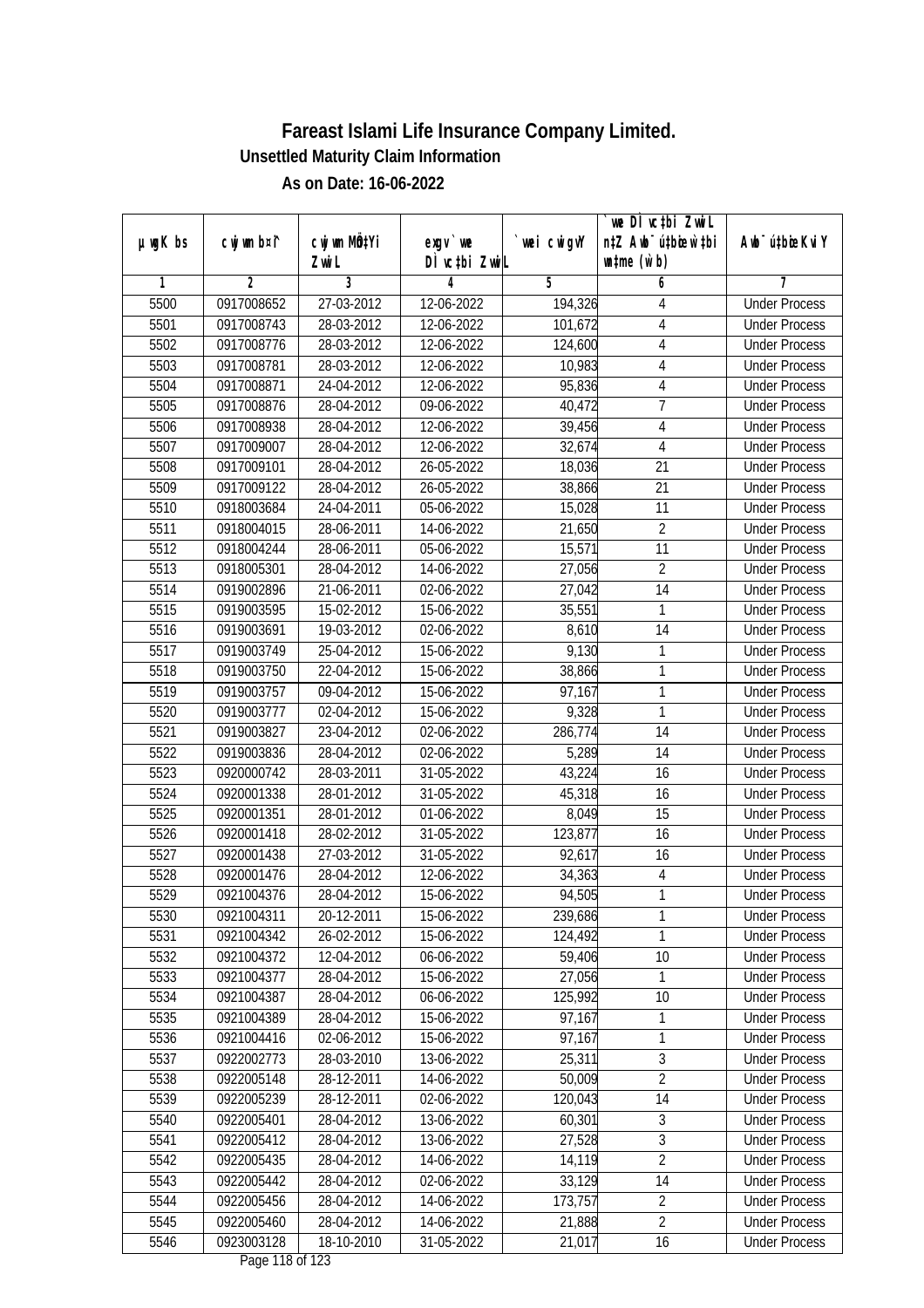|               |                |                           |                                           |             | `we DÌ vc‡bi Zwwi∟               |                             |
|---------------|----------------|---------------------------|-------------------------------------------|-------------|----------------------------------|-----------------------------|
| $µ$ ug $K$ bs | cwj wm b¤i^    | cwj wm MQ <sup>1</sup> Yi | $exqu$ we                                 | `wei cwigvY | n‡Z Awb <sup>-</sup> ú‡bioen`‡bi | Awb <sup>-</sup> ú‡bioeKviY |
|               |                | Zwi L                     | DÌ vctbi ZwiL                             |             | $\n  untime\n  (u`b)\n$          |                             |
| 1             | $\overline{2}$ | $\overline{3}$            | 4                                         | 5           | 6                                | 7                           |
| 5547          | 0923004351     | $28-02-2011$              | 05-06-2022                                | 38,697      | 11                               | <b>Under Process</b>        |
| 5548          | 0923005593     | 28-06-2011                | 31-05-2022                                | 15,571      | $\overline{16}$                  | <b>Under Process</b>        |
| 5549          | 0923006183     | 17-10-2011                | 05-06-2022                                | 24,322      | 11                               | <b>Under Process</b>        |
| 5550          | 0923006317     | 17-10-2011                | 05-06-2022                                | 21,318      | 11                               | <b>Under Process</b>        |
| 5551          | 0923006369     | 20-11-2011                | 08-06-2022                                | 26,596      | 8                                | <b>Under Process</b>        |
| 5552          | 0923006371     | 20-11-2011                | 08-06-2022                                | 12,692      | 8                                | <b>Under Process</b>        |
| 5553          | 0923006372     | 20-11-2011                | 08-06-2022                                | 11,945      | 8                                | <b>Under Process</b>        |
| 5554          | 0923006411     | 16-11-2011                | 29-05-2022                                | 79,376      | $\overline{18}$                  | <b>Under Process</b>        |
| 5555          | 0923006457     | 20-11-2011                | 08-06-2022                                | 21,318      | 8                                | <b>Under Process</b>        |
| 5556          | 0923006651     | 17-12-2011                | 15-06-2022                                | 26,380      | 1                                | <b>Under Process</b>        |
| 5557          | 0923006719     | 28-12-2011                | 29-05-2022                                | 12,424      | $\overline{18}$                  | <b>Under Process</b>        |
| 5558          | 0923006724     | 10-12-2011                | 05-06-2022                                | 12,209      | 11                               | <b>Under Process</b>        |
| 5559          | 0923006817     | 28-12-2011                | 29-05-2022                                | 33,249      | 18                               | <b>Under Process</b>        |
| 5560          | 0923006884     | 28-12-2011                | 05-06-2022                                | 27,506      | 11                               | <b>Under Process</b>        |
| 5561          | 0923006933     | 28-10-2011                | 08-06-2022                                | 55,200      | 8                                | <b>Under Process</b>        |
| 5562          | 0984001446     | 25-04-2011                | $\overline{07}$ -06-2022                  | 5,338       | 9                                | <b>Under Process</b>        |
| 5563          | 0985000998     | 19-12-2010                | 12-06-2022                                | 8,542       | 4                                | <b>Under Process</b>        |
| 5564          | 0985001139     | 28-12-2010                | 12-06-2022                                | 12,627      | $\sqrt{4}$                       | <b>Under Process</b>        |
| 5565          | 0985001473     | 26-04-2011                | 12-06-2022                                | 6,105       | 4                                | <b>Under Process</b>        |
| 5566          | 0985001854     | 11-09-2011                | 12-06-2022                                | 6,229       | $\sqrt{4}$                       | <b>Under Process</b>        |
| 5567          | 0985001995     | 16-11-2011                | 12-06-2022                                | 22,339      | 4                                | <b>Under Process</b>        |
| 5568          | 0985002032     | 28-11-2011                | 12-06-2022                                | 18,352      | $\overline{4}$                   | <b>Under Process</b>        |
| 5569          | 0985002055     | 15-12-2011                | 12-06-2022                                | 84,987      | $\overline{\mathbf{4}}$          | <b>Under Process</b>        |
| 5570          | 0985002067     | 15-12-2011                | 13-06-2022                                | 9,343       | $\overline{3}$                   | <b>Under Process</b>        |
| 5571          | 0985002099     | 28-12-2011                | 12-06-2022                                | 72,067      | 4                                | <b>Under Process</b>        |
| 5572          | 0985002210     | 20-02-2012                | 12-06-2022                                | 26,735      | 4                                | <b>Under Process</b>        |
| 5573          | 0985002212     | 20-02-2012                | 12-06-2022                                | 12,109      | $\sqrt{4}$                       | <b>Under Process</b>        |
| 5574          | 0985002238     | 26-02-2012                | 12-06-2022                                | 5,861       | 4                                | <b>Under Process</b>        |
| 5575          | 0985002239     | 26-02-2012                | 12-06-2022                                | 51,610      | $\sqrt{4}$                       | <b>Under Process</b>        |
| 5576          | 0986001462     | 28-06-2009                | 13-06-2022                                | 15,197      | $\overline{3}$                   | <b>Under Process</b>        |
| 5577          | 0986004123     | 28-08-2010                | 13-06-2022                                | 16,931      | 3                                | <b>Under Process</b>        |
| 5578          | 0986005863     | 28-04-2011                | 13-06-2022                                | 91,056      | $\overline{3}$                   | <b>Under Process</b>        |
| 5579          | 0986006062     | 28-06-2011                | 26-05-2022                                | 8,935       | 21                               | <b>Under Process</b>        |
| 5580          | 0986006239     | 28-06-2011                | 13-06-2022                                | 47,744      | $\overline{3}$                   | <b>Under Process</b>        |
| 5581          | 0986006310     | 28-06-2011                | 13-06-2022                                | 65,785      | $\overline{3}$                   | <b>Under Process</b>        |
| 5582          | 0986006393     | 28-06-2011                | 26-05-2022                                | 12,681      | 21                               | <b>Under Process</b>        |
| 5583          | 0986006527     | 28-09-2011                | 13-06-2022                                | 41,594      | $\overline{3}$                   | <b>Under Process</b>        |
| 5584          | 0986006876     | 28-12-2011                | 13-06-2022                                | 17,184      | 3                                | <b>Under Process</b>        |
| 5585          | 0986006966     | 28-02-2012                | 13-06-2022                                | 37,124      | $\overline{3}$                   | <b>Under Process</b>        |
| 5586          | 0986007009     | 28-02-2012                | 26-05-2022                                | 43,126      | 21                               | <b>Under Process</b>        |
| 5587          | 0986007063     | 25-03-2012                | 13-06-2022                                | 38,866      | 3                                | <b>Under Process</b>        |
| 5588          | 0986007081     | 28-03-2012                | 13-06-2022                                | 97,167      | $\overline{3}$                   | <b>Under Process</b>        |
| 5589          | 0986007097     | 28-03-2012                | 13-06-2022                                | 8,793       | $\overline{3}$                   | <b>Under Process</b>        |
| 5590          | 0986007112     | 15-04-2012                | 13-06-2022                                | 27,056      | 3                                | <b>Under Process</b>        |
| 5591          | 0986007133     | 28-04-2012                | 13-06-2022                                | 52,083      | $\overline{3}$                   | <b>Under Process</b>        |
| 5592          | 0986007135     | 28-04-2012                | 13-06-2022                                | 97,167      | $\overline{3}$                   | <b>Under Process</b>        |
| 5593          | 0986007143     | 07-05-2012                | 13-06-2022<br>$D_{\text{max}}$ 110 of 100 | 97,167      | $\overline{3}$                   | <b>Under Process</b>        |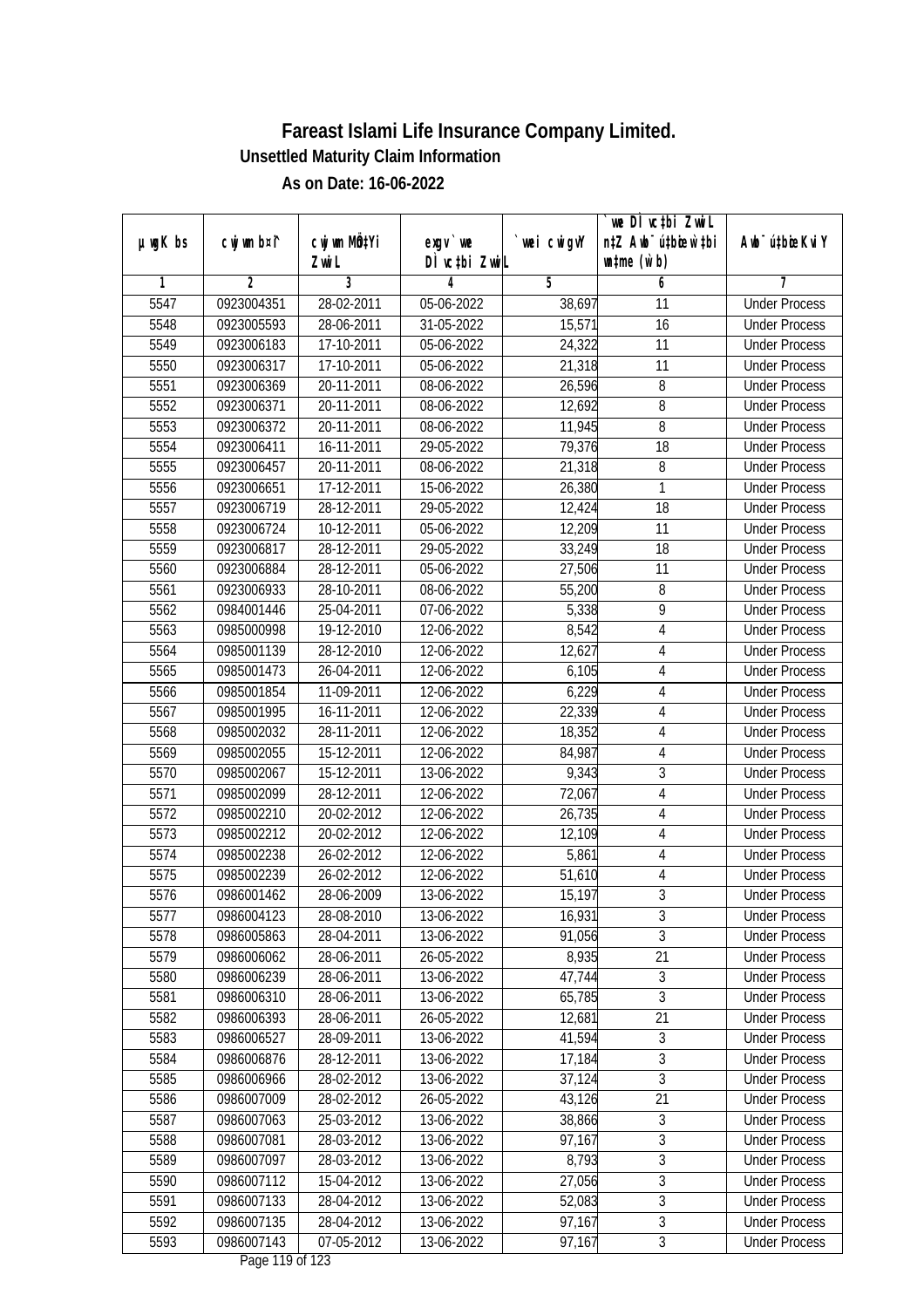| n‡Z Awb <sup>-</sup> ú‡bioen`‡bi<br>cwj wm MQtYi<br>cwj wm b¤i^<br>$exgV$ we<br>`wei cwigvY<br>Awb <sup>-</sup> ú‡bioeKviY<br>$µ$ ug $K$ bs<br>DÌ vctbi ZwiL<br>$\n  untime\n  (u`b)\n$<br>Zwi L<br>3<br>$\overline{2}$<br>5<br>6<br>1<br>4<br>7<br>5594<br>0986007156<br>08-05-2012<br>13-06-2022<br>3<br><b>Under Process</b><br>97,167<br>3<br>5595<br>0986007169<br>28-04-2012<br>13-06-2022<br>194,326<br><b>Under Process</b><br>$\overline{3}$<br>5596<br>0986007192<br>28-04-2012<br>13-06-2022<br>38,866<br><b>Under Process</b><br>$\overline{3}$<br>5597<br>0986007235<br>28-04-2012<br>13-06-2022<br>15,782<br><b>Under Process</b><br>$\overline{11}$<br>5598<br>0987002807<br>28-02-2011<br>30,311<br>05-06-2022<br><b>Under Process</b><br>5599<br>0987003077<br>28-05-2011<br>01-06-2022<br>6,673<br>15<br><b>Under Process</b><br>5600<br>42,897<br>$\overline{15}$<br>0987003269<br>22-09-2011<br>01-06-2022<br><b>Under Process</b><br>5601<br>13-06-2022<br>3<br>0987003555<br>28-01-2012<br>82,874<br><b>Under Process</b><br>$\overline{15}$<br>5602<br>0987003590<br>25-02-2012<br>01-06-2022<br>28,256<br><b>Under Process</b><br>20-02-2012<br>91,722<br>15<br>5603<br>0987003593<br>01-06-2022<br><b>Under Process</b><br>97,167<br>5604<br>0987003595<br>$\overline{3}$<br>28-02-2012<br>13-06-2022<br><b>Under Process</b><br>$\overline{3}$<br>5605<br>0987003713<br>28-04-2012<br>13-06-2022<br>94,505<br><b>Under Process</b><br>$\overline{15}$<br>5606<br>0987003728<br>28-04-2012<br>01-06-2022<br>34,586<br><b>Under Process</b><br>5607<br>0987003787<br>28-04-2012<br>13-06-2022<br>67,566<br>3<br><b>Under Process</b><br>$\overline{3}$<br>0987003790<br>92,507<br>5608<br>28-04-2012<br>13-06-2022<br><b>Under Process</b><br>$\overline{15}$<br>5609<br>23,582<br>0987003816<br>28-04-2012<br>01-06-2022<br><b>Under Process</b><br>5610<br>11<br>0992003013<br>28-02-2012<br>05-06-2022<br>74,424<br><b>Under Process</b><br>5611<br>0992003067<br>28-03-2012<br>05-06-2022<br>11<br><b>Under Process</b><br>75,802<br>5612<br>11<br>0992003114<br>14-05-2012<br>05-06-2022<br>44,402<br><b>Under Process</b><br>5613<br>30,599<br>11<br>0992003132<br>28-04-2012<br>05-06-2022<br><b>Under Process</b><br>5614<br>93,056<br>9<br>0994002837<br>11-02-2012<br>07-06-2022<br><b>Under Process</b><br>5615<br>19,385<br>3<br>28-10-2008<br>13-06-2022<br>0986000324<br><b>Under Process</b><br>$\overline{3}$<br>5616<br>8,312<br>0986003442<br>28-05-2010<br>13-06-2022<br><b>Under Process</b><br>$\overline{3}$<br>5617<br>28-10-2010<br>0986004470<br>13-06-2022<br>13,807<br><b>Under Process</b><br>21<br>5618<br>0986004822<br>28-11-2010<br>26-05-2022<br>5,913<br><b>Under Process</b><br>5619<br>21<br>0986005470<br>28-02-2011<br>26-05-2022<br>57,079<br><b>Under Process</b><br>5620<br>11<br>0987000060<br>10-06-2009<br>05-06-2022<br>16,817<br><b>Under Process</b><br>5621<br>8,514<br>15<br>0987001672<br>28-07-2010<br>01-06-2022<br><b>Under Process</b><br>$\overline{3}$<br>5622<br>0987001738<br>27-07-2010<br>13-06-2022<br>17,322<br><b>Under Process</b><br>1<br>5623<br>0991000609<br>13-05-2009<br>15-06-2022<br>10,760<br><b>Under Process</b><br>0991001425<br>25-03-2010<br>15-06-2022<br>48,321<br>5624<br><b>Under Process</b><br>1<br>1<br>5625<br>0991001450<br>21-04-2010<br>112,320<br>15-06-2022<br><b>Under Process</b><br>1<br>5626<br>0991001457<br>28-04-2010<br>15-06-2022<br>86,520<br><b>Under Process</b><br>5627<br>0991001512<br>11-05-2010<br>24,435<br>1<br>15-06-2022<br><b>Under Process</b><br>5628<br>0992000775<br>28-06-2010<br>05-06-2022<br>60,788<br>11<br><b>Under Process</b><br>5629<br>0993000847<br>28-06-2010<br>6,570<br>31-05-2022<br>16<br><b>Under Process</b><br>5,809<br>5630<br>0993001006<br>28-12-2010<br>12-06-2022<br><b>Under Process</b><br>4<br>5,476<br>5631<br>0993001041<br>28-12-2010<br>31-05-2022<br>16<br><b>Under Process</b><br>5632<br>64,660<br>0993001176<br>01-04-2012<br>12-06-2022<br>$\overline{4}$<br><b>Under Process</b><br>9<br>5633<br>0994002582<br>13-11-2011<br>07-06-2022<br>10,010<br><b>Under Process</b><br>$\overline{9}$<br>5634<br>0994002627<br>18-12-2011<br>07-06-2022<br>11,051<br><b>Under Process</b><br>$\overline{9}$<br>0994002670<br>22-12-2011<br>22,339<br><b>Under Process</b><br>5635<br>07-06-2022<br>9<br>5636<br>29,983<br>0994002722<br>28-12-2011<br>07-06-2022<br><b>Under Process</b><br>$\overline{9}$<br>5637<br>79,277<br>0994002813<br>25-02-2012<br>07-06-2022<br><b>Under Process</b><br>$\overline{9}$<br>5638<br>0994002908<br>14-03-2012<br>07-06-2022<br>87,144<br><b>Under Process</b><br>$\overline{9}$<br>5639<br>0994003014<br>54,997<br>30-04-2012<br>07-06-2022<br><b>Under Process</b><br>5640<br>0994003022<br>30-04-2012<br>58,301<br>08-06-2022<br>8<br><b>Under Process</b><br>Dege 100 of 100 |  |  | we DI vctbi ZwiL |  |
|------------------------------------------------------------------------------------------------------------------------------------------------------------------------------------------------------------------------------------------------------------------------------------------------------------------------------------------------------------------------------------------------------------------------------------------------------------------------------------------------------------------------------------------------------------------------------------------------------------------------------------------------------------------------------------------------------------------------------------------------------------------------------------------------------------------------------------------------------------------------------------------------------------------------------------------------------------------------------------------------------------------------------------------------------------------------------------------------------------------------------------------------------------------------------------------------------------------------------------------------------------------------------------------------------------------------------------------------------------------------------------------------------------------------------------------------------------------------------------------------------------------------------------------------------------------------------------------------------------------------------------------------------------------------------------------------------------------------------------------------------------------------------------------------------------------------------------------------------------------------------------------------------------------------------------------------------------------------------------------------------------------------------------------------------------------------------------------------------------------------------------------------------------------------------------------------------------------------------------------------------------------------------------------------------------------------------------------------------------------------------------------------------------------------------------------------------------------------------------------------------------------------------------------------------------------------------------------------------------------------------------------------------------------------------------------------------------------------------------------------------------------------------------------------------------------------------------------------------------------------------------------------------------------------------------------------------------------------------------------------------------------------------------------------------------------------------------------------------------------------------------------------------------------------------------------------------------------------------------------------------------------------------------------------------------------------------------------------------------------------------------------------------------------------------------------------------------------------------------------------------------------------------------------------------------------------------------------------------------------------------------------------------------------------------------------------------------------------------------------------------------------------------------------------------------------------------------------------------------------------------------------------------------------------------------------------------------------------------------------------------------------------------------------------------------------------------------------------------------------------------------------------------------------------------------------------------------------------------------------------------------------------------------------------------------------------------------------------------------------------------------------------------------------------------------------------------------------------------------------------------------------------------------------------------------------------------------------------------------------------------------------------------------------------------------------------------------------------------------------------------------------------------------------------------------------------------------------------------------------------------------------------|--|--|------------------|--|
|                                                                                                                                                                                                                                                                                                                                                                                                                                                                                                                                                                                                                                                                                                                                                                                                                                                                                                                                                                                                                                                                                                                                                                                                                                                                                                                                                                                                                                                                                                                                                                                                                                                                                                                                                                                                                                                                                                                                                                                                                                                                                                                                                                                                                                                                                                                                                                                                                                                                                                                                                                                                                                                                                                                                                                                                                                                                                                                                                                                                                                                                                                                                                                                                                                                                                                                                                                                                                                                                                                                                                                                                                                                                                                                                                                                                                                                                                                                                                                                                                                                                                                                                                                                                                                                                                                                                                                                                                                                                                                                                                                                                                                                                                                                                                                                                                                                                                                |  |  |                  |  |
|                                                                                                                                                                                                                                                                                                                                                                                                                                                                                                                                                                                                                                                                                                                                                                                                                                                                                                                                                                                                                                                                                                                                                                                                                                                                                                                                                                                                                                                                                                                                                                                                                                                                                                                                                                                                                                                                                                                                                                                                                                                                                                                                                                                                                                                                                                                                                                                                                                                                                                                                                                                                                                                                                                                                                                                                                                                                                                                                                                                                                                                                                                                                                                                                                                                                                                                                                                                                                                                                                                                                                                                                                                                                                                                                                                                                                                                                                                                                                                                                                                                                                                                                                                                                                                                                                                                                                                                                                                                                                                                                                                                                                                                                                                                                                                                                                                                                                                |  |  |                  |  |
|                                                                                                                                                                                                                                                                                                                                                                                                                                                                                                                                                                                                                                                                                                                                                                                                                                                                                                                                                                                                                                                                                                                                                                                                                                                                                                                                                                                                                                                                                                                                                                                                                                                                                                                                                                                                                                                                                                                                                                                                                                                                                                                                                                                                                                                                                                                                                                                                                                                                                                                                                                                                                                                                                                                                                                                                                                                                                                                                                                                                                                                                                                                                                                                                                                                                                                                                                                                                                                                                                                                                                                                                                                                                                                                                                                                                                                                                                                                                                                                                                                                                                                                                                                                                                                                                                                                                                                                                                                                                                                                                                                                                                                                                                                                                                                                                                                                                                                |  |  |                  |  |
|                                                                                                                                                                                                                                                                                                                                                                                                                                                                                                                                                                                                                                                                                                                                                                                                                                                                                                                                                                                                                                                                                                                                                                                                                                                                                                                                                                                                                                                                                                                                                                                                                                                                                                                                                                                                                                                                                                                                                                                                                                                                                                                                                                                                                                                                                                                                                                                                                                                                                                                                                                                                                                                                                                                                                                                                                                                                                                                                                                                                                                                                                                                                                                                                                                                                                                                                                                                                                                                                                                                                                                                                                                                                                                                                                                                                                                                                                                                                                                                                                                                                                                                                                                                                                                                                                                                                                                                                                                                                                                                                                                                                                                                                                                                                                                                                                                                                                                |  |  |                  |  |
|                                                                                                                                                                                                                                                                                                                                                                                                                                                                                                                                                                                                                                                                                                                                                                                                                                                                                                                                                                                                                                                                                                                                                                                                                                                                                                                                                                                                                                                                                                                                                                                                                                                                                                                                                                                                                                                                                                                                                                                                                                                                                                                                                                                                                                                                                                                                                                                                                                                                                                                                                                                                                                                                                                                                                                                                                                                                                                                                                                                                                                                                                                                                                                                                                                                                                                                                                                                                                                                                                                                                                                                                                                                                                                                                                                                                                                                                                                                                                                                                                                                                                                                                                                                                                                                                                                                                                                                                                                                                                                                                                                                                                                                                                                                                                                                                                                                                                                |  |  |                  |  |
|                                                                                                                                                                                                                                                                                                                                                                                                                                                                                                                                                                                                                                                                                                                                                                                                                                                                                                                                                                                                                                                                                                                                                                                                                                                                                                                                                                                                                                                                                                                                                                                                                                                                                                                                                                                                                                                                                                                                                                                                                                                                                                                                                                                                                                                                                                                                                                                                                                                                                                                                                                                                                                                                                                                                                                                                                                                                                                                                                                                                                                                                                                                                                                                                                                                                                                                                                                                                                                                                                                                                                                                                                                                                                                                                                                                                                                                                                                                                                                                                                                                                                                                                                                                                                                                                                                                                                                                                                                                                                                                                                                                                                                                                                                                                                                                                                                                                                                |  |  |                  |  |
|                                                                                                                                                                                                                                                                                                                                                                                                                                                                                                                                                                                                                                                                                                                                                                                                                                                                                                                                                                                                                                                                                                                                                                                                                                                                                                                                                                                                                                                                                                                                                                                                                                                                                                                                                                                                                                                                                                                                                                                                                                                                                                                                                                                                                                                                                                                                                                                                                                                                                                                                                                                                                                                                                                                                                                                                                                                                                                                                                                                                                                                                                                                                                                                                                                                                                                                                                                                                                                                                                                                                                                                                                                                                                                                                                                                                                                                                                                                                                                                                                                                                                                                                                                                                                                                                                                                                                                                                                                                                                                                                                                                                                                                                                                                                                                                                                                                                                                |  |  |                  |  |
|                                                                                                                                                                                                                                                                                                                                                                                                                                                                                                                                                                                                                                                                                                                                                                                                                                                                                                                                                                                                                                                                                                                                                                                                                                                                                                                                                                                                                                                                                                                                                                                                                                                                                                                                                                                                                                                                                                                                                                                                                                                                                                                                                                                                                                                                                                                                                                                                                                                                                                                                                                                                                                                                                                                                                                                                                                                                                                                                                                                                                                                                                                                                                                                                                                                                                                                                                                                                                                                                                                                                                                                                                                                                                                                                                                                                                                                                                                                                                                                                                                                                                                                                                                                                                                                                                                                                                                                                                                                                                                                                                                                                                                                                                                                                                                                                                                                                                                |  |  |                  |  |
|                                                                                                                                                                                                                                                                                                                                                                                                                                                                                                                                                                                                                                                                                                                                                                                                                                                                                                                                                                                                                                                                                                                                                                                                                                                                                                                                                                                                                                                                                                                                                                                                                                                                                                                                                                                                                                                                                                                                                                                                                                                                                                                                                                                                                                                                                                                                                                                                                                                                                                                                                                                                                                                                                                                                                                                                                                                                                                                                                                                                                                                                                                                                                                                                                                                                                                                                                                                                                                                                                                                                                                                                                                                                                                                                                                                                                                                                                                                                                                                                                                                                                                                                                                                                                                                                                                                                                                                                                                                                                                                                                                                                                                                                                                                                                                                                                                                                                                |  |  |                  |  |
|                                                                                                                                                                                                                                                                                                                                                                                                                                                                                                                                                                                                                                                                                                                                                                                                                                                                                                                                                                                                                                                                                                                                                                                                                                                                                                                                                                                                                                                                                                                                                                                                                                                                                                                                                                                                                                                                                                                                                                                                                                                                                                                                                                                                                                                                                                                                                                                                                                                                                                                                                                                                                                                                                                                                                                                                                                                                                                                                                                                                                                                                                                                                                                                                                                                                                                                                                                                                                                                                                                                                                                                                                                                                                                                                                                                                                                                                                                                                                                                                                                                                                                                                                                                                                                                                                                                                                                                                                                                                                                                                                                                                                                                                                                                                                                                                                                                                                                |  |  |                  |  |
|                                                                                                                                                                                                                                                                                                                                                                                                                                                                                                                                                                                                                                                                                                                                                                                                                                                                                                                                                                                                                                                                                                                                                                                                                                                                                                                                                                                                                                                                                                                                                                                                                                                                                                                                                                                                                                                                                                                                                                                                                                                                                                                                                                                                                                                                                                                                                                                                                                                                                                                                                                                                                                                                                                                                                                                                                                                                                                                                                                                                                                                                                                                                                                                                                                                                                                                                                                                                                                                                                                                                                                                                                                                                                                                                                                                                                                                                                                                                                                                                                                                                                                                                                                                                                                                                                                                                                                                                                                                                                                                                                                                                                                                                                                                                                                                                                                                                                                |  |  |                  |  |
|                                                                                                                                                                                                                                                                                                                                                                                                                                                                                                                                                                                                                                                                                                                                                                                                                                                                                                                                                                                                                                                                                                                                                                                                                                                                                                                                                                                                                                                                                                                                                                                                                                                                                                                                                                                                                                                                                                                                                                                                                                                                                                                                                                                                                                                                                                                                                                                                                                                                                                                                                                                                                                                                                                                                                                                                                                                                                                                                                                                                                                                                                                                                                                                                                                                                                                                                                                                                                                                                                                                                                                                                                                                                                                                                                                                                                                                                                                                                                                                                                                                                                                                                                                                                                                                                                                                                                                                                                                                                                                                                                                                                                                                                                                                                                                                                                                                                                                |  |  |                  |  |
|                                                                                                                                                                                                                                                                                                                                                                                                                                                                                                                                                                                                                                                                                                                                                                                                                                                                                                                                                                                                                                                                                                                                                                                                                                                                                                                                                                                                                                                                                                                                                                                                                                                                                                                                                                                                                                                                                                                                                                                                                                                                                                                                                                                                                                                                                                                                                                                                                                                                                                                                                                                                                                                                                                                                                                                                                                                                                                                                                                                                                                                                                                                                                                                                                                                                                                                                                                                                                                                                                                                                                                                                                                                                                                                                                                                                                                                                                                                                                                                                                                                                                                                                                                                                                                                                                                                                                                                                                                                                                                                                                                                                                                                                                                                                                                                                                                                                                                |  |  |                  |  |
|                                                                                                                                                                                                                                                                                                                                                                                                                                                                                                                                                                                                                                                                                                                                                                                                                                                                                                                                                                                                                                                                                                                                                                                                                                                                                                                                                                                                                                                                                                                                                                                                                                                                                                                                                                                                                                                                                                                                                                                                                                                                                                                                                                                                                                                                                                                                                                                                                                                                                                                                                                                                                                                                                                                                                                                                                                                                                                                                                                                                                                                                                                                                                                                                                                                                                                                                                                                                                                                                                                                                                                                                                                                                                                                                                                                                                                                                                                                                                                                                                                                                                                                                                                                                                                                                                                                                                                                                                                                                                                                                                                                                                                                                                                                                                                                                                                                                                                |  |  |                  |  |
|                                                                                                                                                                                                                                                                                                                                                                                                                                                                                                                                                                                                                                                                                                                                                                                                                                                                                                                                                                                                                                                                                                                                                                                                                                                                                                                                                                                                                                                                                                                                                                                                                                                                                                                                                                                                                                                                                                                                                                                                                                                                                                                                                                                                                                                                                                                                                                                                                                                                                                                                                                                                                                                                                                                                                                                                                                                                                                                                                                                                                                                                                                                                                                                                                                                                                                                                                                                                                                                                                                                                                                                                                                                                                                                                                                                                                                                                                                                                                                                                                                                                                                                                                                                                                                                                                                                                                                                                                                                                                                                                                                                                                                                                                                                                                                                                                                                                                                |  |  |                  |  |
|                                                                                                                                                                                                                                                                                                                                                                                                                                                                                                                                                                                                                                                                                                                                                                                                                                                                                                                                                                                                                                                                                                                                                                                                                                                                                                                                                                                                                                                                                                                                                                                                                                                                                                                                                                                                                                                                                                                                                                                                                                                                                                                                                                                                                                                                                                                                                                                                                                                                                                                                                                                                                                                                                                                                                                                                                                                                                                                                                                                                                                                                                                                                                                                                                                                                                                                                                                                                                                                                                                                                                                                                                                                                                                                                                                                                                                                                                                                                                                                                                                                                                                                                                                                                                                                                                                                                                                                                                                                                                                                                                                                                                                                                                                                                                                                                                                                                                                |  |  |                  |  |
|                                                                                                                                                                                                                                                                                                                                                                                                                                                                                                                                                                                                                                                                                                                                                                                                                                                                                                                                                                                                                                                                                                                                                                                                                                                                                                                                                                                                                                                                                                                                                                                                                                                                                                                                                                                                                                                                                                                                                                                                                                                                                                                                                                                                                                                                                                                                                                                                                                                                                                                                                                                                                                                                                                                                                                                                                                                                                                                                                                                                                                                                                                                                                                                                                                                                                                                                                                                                                                                                                                                                                                                                                                                                                                                                                                                                                                                                                                                                                                                                                                                                                                                                                                                                                                                                                                                                                                                                                                                                                                                                                                                                                                                                                                                                                                                                                                                                                                |  |  |                  |  |
|                                                                                                                                                                                                                                                                                                                                                                                                                                                                                                                                                                                                                                                                                                                                                                                                                                                                                                                                                                                                                                                                                                                                                                                                                                                                                                                                                                                                                                                                                                                                                                                                                                                                                                                                                                                                                                                                                                                                                                                                                                                                                                                                                                                                                                                                                                                                                                                                                                                                                                                                                                                                                                                                                                                                                                                                                                                                                                                                                                                                                                                                                                                                                                                                                                                                                                                                                                                                                                                                                                                                                                                                                                                                                                                                                                                                                                                                                                                                                                                                                                                                                                                                                                                                                                                                                                                                                                                                                                                                                                                                                                                                                                                                                                                                                                                                                                                                                                |  |  |                  |  |
|                                                                                                                                                                                                                                                                                                                                                                                                                                                                                                                                                                                                                                                                                                                                                                                                                                                                                                                                                                                                                                                                                                                                                                                                                                                                                                                                                                                                                                                                                                                                                                                                                                                                                                                                                                                                                                                                                                                                                                                                                                                                                                                                                                                                                                                                                                                                                                                                                                                                                                                                                                                                                                                                                                                                                                                                                                                                                                                                                                                                                                                                                                                                                                                                                                                                                                                                                                                                                                                                                                                                                                                                                                                                                                                                                                                                                                                                                                                                                                                                                                                                                                                                                                                                                                                                                                                                                                                                                                                                                                                                                                                                                                                                                                                                                                                                                                                                                                |  |  |                  |  |
|                                                                                                                                                                                                                                                                                                                                                                                                                                                                                                                                                                                                                                                                                                                                                                                                                                                                                                                                                                                                                                                                                                                                                                                                                                                                                                                                                                                                                                                                                                                                                                                                                                                                                                                                                                                                                                                                                                                                                                                                                                                                                                                                                                                                                                                                                                                                                                                                                                                                                                                                                                                                                                                                                                                                                                                                                                                                                                                                                                                                                                                                                                                                                                                                                                                                                                                                                                                                                                                                                                                                                                                                                                                                                                                                                                                                                                                                                                                                                                                                                                                                                                                                                                                                                                                                                                                                                                                                                                                                                                                                                                                                                                                                                                                                                                                                                                                                                                |  |  |                  |  |
|                                                                                                                                                                                                                                                                                                                                                                                                                                                                                                                                                                                                                                                                                                                                                                                                                                                                                                                                                                                                                                                                                                                                                                                                                                                                                                                                                                                                                                                                                                                                                                                                                                                                                                                                                                                                                                                                                                                                                                                                                                                                                                                                                                                                                                                                                                                                                                                                                                                                                                                                                                                                                                                                                                                                                                                                                                                                                                                                                                                                                                                                                                                                                                                                                                                                                                                                                                                                                                                                                                                                                                                                                                                                                                                                                                                                                                                                                                                                                                                                                                                                                                                                                                                                                                                                                                                                                                                                                                                                                                                                                                                                                                                                                                                                                                                                                                                                                                |  |  |                  |  |
|                                                                                                                                                                                                                                                                                                                                                                                                                                                                                                                                                                                                                                                                                                                                                                                                                                                                                                                                                                                                                                                                                                                                                                                                                                                                                                                                                                                                                                                                                                                                                                                                                                                                                                                                                                                                                                                                                                                                                                                                                                                                                                                                                                                                                                                                                                                                                                                                                                                                                                                                                                                                                                                                                                                                                                                                                                                                                                                                                                                                                                                                                                                                                                                                                                                                                                                                                                                                                                                                                                                                                                                                                                                                                                                                                                                                                                                                                                                                                                                                                                                                                                                                                                                                                                                                                                                                                                                                                                                                                                                                                                                                                                                                                                                                                                                                                                                                                                |  |  |                  |  |
|                                                                                                                                                                                                                                                                                                                                                                                                                                                                                                                                                                                                                                                                                                                                                                                                                                                                                                                                                                                                                                                                                                                                                                                                                                                                                                                                                                                                                                                                                                                                                                                                                                                                                                                                                                                                                                                                                                                                                                                                                                                                                                                                                                                                                                                                                                                                                                                                                                                                                                                                                                                                                                                                                                                                                                                                                                                                                                                                                                                                                                                                                                                                                                                                                                                                                                                                                                                                                                                                                                                                                                                                                                                                                                                                                                                                                                                                                                                                                                                                                                                                                                                                                                                                                                                                                                                                                                                                                                                                                                                                                                                                                                                                                                                                                                                                                                                                                                |  |  |                  |  |
|                                                                                                                                                                                                                                                                                                                                                                                                                                                                                                                                                                                                                                                                                                                                                                                                                                                                                                                                                                                                                                                                                                                                                                                                                                                                                                                                                                                                                                                                                                                                                                                                                                                                                                                                                                                                                                                                                                                                                                                                                                                                                                                                                                                                                                                                                                                                                                                                                                                                                                                                                                                                                                                                                                                                                                                                                                                                                                                                                                                                                                                                                                                                                                                                                                                                                                                                                                                                                                                                                                                                                                                                                                                                                                                                                                                                                                                                                                                                                                                                                                                                                                                                                                                                                                                                                                                                                                                                                                                                                                                                                                                                                                                                                                                                                                                                                                                                                                |  |  |                  |  |
|                                                                                                                                                                                                                                                                                                                                                                                                                                                                                                                                                                                                                                                                                                                                                                                                                                                                                                                                                                                                                                                                                                                                                                                                                                                                                                                                                                                                                                                                                                                                                                                                                                                                                                                                                                                                                                                                                                                                                                                                                                                                                                                                                                                                                                                                                                                                                                                                                                                                                                                                                                                                                                                                                                                                                                                                                                                                                                                                                                                                                                                                                                                                                                                                                                                                                                                                                                                                                                                                                                                                                                                                                                                                                                                                                                                                                                                                                                                                                                                                                                                                                                                                                                                                                                                                                                                                                                                                                                                                                                                                                                                                                                                                                                                                                                                                                                                                                                |  |  |                  |  |
|                                                                                                                                                                                                                                                                                                                                                                                                                                                                                                                                                                                                                                                                                                                                                                                                                                                                                                                                                                                                                                                                                                                                                                                                                                                                                                                                                                                                                                                                                                                                                                                                                                                                                                                                                                                                                                                                                                                                                                                                                                                                                                                                                                                                                                                                                                                                                                                                                                                                                                                                                                                                                                                                                                                                                                                                                                                                                                                                                                                                                                                                                                                                                                                                                                                                                                                                                                                                                                                                                                                                                                                                                                                                                                                                                                                                                                                                                                                                                                                                                                                                                                                                                                                                                                                                                                                                                                                                                                                                                                                                                                                                                                                                                                                                                                                                                                                                                                |  |  |                  |  |
|                                                                                                                                                                                                                                                                                                                                                                                                                                                                                                                                                                                                                                                                                                                                                                                                                                                                                                                                                                                                                                                                                                                                                                                                                                                                                                                                                                                                                                                                                                                                                                                                                                                                                                                                                                                                                                                                                                                                                                                                                                                                                                                                                                                                                                                                                                                                                                                                                                                                                                                                                                                                                                                                                                                                                                                                                                                                                                                                                                                                                                                                                                                                                                                                                                                                                                                                                                                                                                                                                                                                                                                                                                                                                                                                                                                                                                                                                                                                                                                                                                                                                                                                                                                                                                                                                                                                                                                                                                                                                                                                                                                                                                                                                                                                                                                                                                                                                                |  |  |                  |  |
|                                                                                                                                                                                                                                                                                                                                                                                                                                                                                                                                                                                                                                                                                                                                                                                                                                                                                                                                                                                                                                                                                                                                                                                                                                                                                                                                                                                                                                                                                                                                                                                                                                                                                                                                                                                                                                                                                                                                                                                                                                                                                                                                                                                                                                                                                                                                                                                                                                                                                                                                                                                                                                                                                                                                                                                                                                                                                                                                                                                                                                                                                                                                                                                                                                                                                                                                                                                                                                                                                                                                                                                                                                                                                                                                                                                                                                                                                                                                                                                                                                                                                                                                                                                                                                                                                                                                                                                                                                                                                                                                                                                                                                                                                                                                                                                                                                                                                                |  |  |                  |  |
|                                                                                                                                                                                                                                                                                                                                                                                                                                                                                                                                                                                                                                                                                                                                                                                                                                                                                                                                                                                                                                                                                                                                                                                                                                                                                                                                                                                                                                                                                                                                                                                                                                                                                                                                                                                                                                                                                                                                                                                                                                                                                                                                                                                                                                                                                                                                                                                                                                                                                                                                                                                                                                                                                                                                                                                                                                                                                                                                                                                                                                                                                                                                                                                                                                                                                                                                                                                                                                                                                                                                                                                                                                                                                                                                                                                                                                                                                                                                                                                                                                                                                                                                                                                                                                                                                                                                                                                                                                                                                                                                                                                                                                                                                                                                                                                                                                                                                                |  |  |                  |  |
|                                                                                                                                                                                                                                                                                                                                                                                                                                                                                                                                                                                                                                                                                                                                                                                                                                                                                                                                                                                                                                                                                                                                                                                                                                                                                                                                                                                                                                                                                                                                                                                                                                                                                                                                                                                                                                                                                                                                                                                                                                                                                                                                                                                                                                                                                                                                                                                                                                                                                                                                                                                                                                                                                                                                                                                                                                                                                                                                                                                                                                                                                                                                                                                                                                                                                                                                                                                                                                                                                                                                                                                                                                                                                                                                                                                                                                                                                                                                                                                                                                                                                                                                                                                                                                                                                                                                                                                                                                                                                                                                                                                                                                                                                                                                                                                                                                                                                                |  |  |                  |  |
|                                                                                                                                                                                                                                                                                                                                                                                                                                                                                                                                                                                                                                                                                                                                                                                                                                                                                                                                                                                                                                                                                                                                                                                                                                                                                                                                                                                                                                                                                                                                                                                                                                                                                                                                                                                                                                                                                                                                                                                                                                                                                                                                                                                                                                                                                                                                                                                                                                                                                                                                                                                                                                                                                                                                                                                                                                                                                                                                                                                                                                                                                                                                                                                                                                                                                                                                                                                                                                                                                                                                                                                                                                                                                                                                                                                                                                                                                                                                                                                                                                                                                                                                                                                                                                                                                                                                                                                                                                                                                                                                                                                                                                                                                                                                                                                                                                                                                                |  |  |                  |  |
|                                                                                                                                                                                                                                                                                                                                                                                                                                                                                                                                                                                                                                                                                                                                                                                                                                                                                                                                                                                                                                                                                                                                                                                                                                                                                                                                                                                                                                                                                                                                                                                                                                                                                                                                                                                                                                                                                                                                                                                                                                                                                                                                                                                                                                                                                                                                                                                                                                                                                                                                                                                                                                                                                                                                                                                                                                                                                                                                                                                                                                                                                                                                                                                                                                                                                                                                                                                                                                                                                                                                                                                                                                                                                                                                                                                                                                                                                                                                                                                                                                                                                                                                                                                                                                                                                                                                                                                                                                                                                                                                                                                                                                                                                                                                                                                                                                                                                                |  |  |                  |  |
|                                                                                                                                                                                                                                                                                                                                                                                                                                                                                                                                                                                                                                                                                                                                                                                                                                                                                                                                                                                                                                                                                                                                                                                                                                                                                                                                                                                                                                                                                                                                                                                                                                                                                                                                                                                                                                                                                                                                                                                                                                                                                                                                                                                                                                                                                                                                                                                                                                                                                                                                                                                                                                                                                                                                                                                                                                                                                                                                                                                                                                                                                                                                                                                                                                                                                                                                                                                                                                                                                                                                                                                                                                                                                                                                                                                                                                                                                                                                                                                                                                                                                                                                                                                                                                                                                                                                                                                                                                                                                                                                                                                                                                                                                                                                                                                                                                                                                                |  |  |                  |  |
|                                                                                                                                                                                                                                                                                                                                                                                                                                                                                                                                                                                                                                                                                                                                                                                                                                                                                                                                                                                                                                                                                                                                                                                                                                                                                                                                                                                                                                                                                                                                                                                                                                                                                                                                                                                                                                                                                                                                                                                                                                                                                                                                                                                                                                                                                                                                                                                                                                                                                                                                                                                                                                                                                                                                                                                                                                                                                                                                                                                                                                                                                                                                                                                                                                                                                                                                                                                                                                                                                                                                                                                                                                                                                                                                                                                                                                                                                                                                                                                                                                                                                                                                                                                                                                                                                                                                                                                                                                                                                                                                                                                                                                                                                                                                                                                                                                                                                                |  |  |                  |  |
|                                                                                                                                                                                                                                                                                                                                                                                                                                                                                                                                                                                                                                                                                                                                                                                                                                                                                                                                                                                                                                                                                                                                                                                                                                                                                                                                                                                                                                                                                                                                                                                                                                                                                                                                                                                                                                                                                                                                                                                                                                                                                                                                                                                                                                                                                                                                                                                                                                                                                                                                                                                                                                                                                                                                                                                                                                                                                                                                                                                                                                                                                                                                                                                                                                                                                                                                                                                                                                                                                                                                                                                                                                                                                                                                                                                                                                                                                                                                                                                                                                                                                                                                                                                                                                                                                                                                                                                                                                                                                                                                                                                                                                                                                                                                                                                                                                                                                                |  |  |                  |  |
|                                                                                                                                                                                                                                                                                                                                                                                                                                                                                                                                                                                                                                                                                                                                                                                                                                                                                                                                                                                                                                                                                                                                                                                                                                                                                                                                                                                                                                                                                                                                                                                                                                                                                                                                                                                                                                                                                                                                                                                                                                                                                                                                                                                                                                                                                                                                                                                                                                                                                                                                                                                                                                                                                                                                                                                                                                                                                                                                                                                                                                                                                                                                                                                                                                                                                                                                                                                                                                                                                                                                                                                                                                                                                                                                                                                                                                                                                                                                                                                                                                                                                                                                                                                                                                                                                                                                                                                                                                                                                                                                                                                                                                                                                                                                                                                                                                                                                                |  |  |                  |  |
|                                                                                                                                                                                                                                                                                                                                                                                                                                                                                                                                                                                                                                                                                                                                                                                                                                                                                                                                                                                                                                                                                                                                                                                                                                                                                                                                                                                                                                                                                                                                                                                                                                                                                                                                                                                                                                                                                                                                                                                                                                                                                                                                                                                                                                                                                                                                                                                                                                                                                                                                                                                                                                                                                                                                                                                                                                                                                                                                                                                                                                                                                                                                                                                                                                                                                                                                                                                                                                                                                                                                                                                                                                                                                                                                                                                                                                                                                                                                                                                                                                                                                                                                                                                                                                                                                                                                                                                                                                                                                                                                                                                                                                                                                                                                                                                                                                                                                                |  |  |                  |  |
|                                                                                                                                                                                                                                                                                                                                                                                                                                                                                                                                                                                                                                                                                                                                                                                                                                                                                                                                                                                                                                                                                                                                                                                                                                                                                                                                                                                                                                                                                                                                                                                                                                                                                                                                                                                                                                                                                                                                                                                                                                                                                                                                                                                                                                                                                                                                                                                                                                                                                                                                                                                                                                                                                                                                                                                                                                                                                                                                                                                                                                                                                                                                                                                                                                                                                                                                                                                                                                                                                                                                                                                                                                                                                                                                                                                                                                                                                                                                                                                                                                                                                                                                                                                                                                                                                                                                                                                                                                                                                                                                                                                                                                                                                                                                                                                                                                                                                                |  |  |                  |  |
|                                                                                                                                                                                                                                                                                                                                                                                                                                                                                                                                                                                                                                                                                                                                                                                                                                                                                                                                                                                                                                                                                                                                                                                                                                                                                                                                                                                                                                                                                                                                                                                                                                                                                                                                                                                                                                                                                                                                                                                                                                                                                                                                                                                                                                                                                                                                                                                                                                                                                                                                                                                                                                                                                                                                                                                                                                                                                                                                                                                                                                                                                                                                                                                                                                                                                                                                                                                                                                                                                                                                                                                                                                                                                                                                                                                                                                                                                                                                                                                                                                                                                                                                                                                                                                                                                                                                                                                                                                                                                                                                                                                                                                                                                                                                                                                                                                                                                                |  |  |                  |  |
|                                                                                                                                                                                                                                                                                                                                                                                                                                                                                                                                                                                                                                                                                                                                                                                                                                                                                                                                                                                                                                                                                                                                                                                                                                                                                                                                                                                                                                                                                                                                                                                                                                                                                                                                                                                                                                                                                                                                                                                                                                                                                                                                                                                                                                                                                                                                                                                                                                                                                                                                                                                                                                                                                                                                                                                                                                                                                                                                                                                                                                                                                                                                                                                                                                                                                                                                                                                                                                                                                                                                                                                                                                                                                                                                                                                                                                                                                                                                                                                                                                                                                                                                                                                                                                                                                                                                                                                                                                                                                                                                                                                                                                                                                                                                                                                                                                                                                                |  |  |                  |  |
|                                                                                                                                                                                                                                                                                                                                                                                                                                                                                                                                                                                                                                                                                                                                                                                                                                                                                                                                                                                                                                                                                                                                                                                                                                                                                                                                                                                                                                                                                                                                                                                                                                                                                                                                                                                                                                                                                                                                                                                                                                                                                                                                                                                                                                                                                                                                                                                                                                                                                                                                                                                                                                                                                                                                                                                                                                                                                                                                                                                                                                                                                                                                                                                                                                                                                                                                                                                                                                                                                                                                                                                                                                                                                                                                                                                                                                                                                                                                                                                                                                                                                                                                                                                                                                                                                                                                                                                                                                                                                                                                                                                                                                                                                                                                                                                                                                                                                                |  |  |                  |  |
|                                                                                                                                                                                                                                                                                                                                                                                                                                                                                                                                                                                                                                                                                                                                                                                                                                                                                                                                                                                                                                                                                                                                                                                                                                                                                                                                                                                                                                                                                                                                                                                                                                                                                                                                                                                                                                                                                                                                                                                                                                                                                                                                                                                                                                                                                                                                                                                                                                                                                                                                                                                                                                                                                                                                                                                                                                                                                                                                                                                                                                                                                                                                                                                                                                                                                                                                                                                                                                                                                                                                                                                                                                                                                                                                                                                                                                                                                                                                                                                                                                                                                                                                                                                                                                                                                                                                                                                                                                                                                                                                                                                                                                                                                                                                                                                                                                                                                                |  |  |                  |  |
|                                                                                                                                                                                                                                                                                                                                                                                                                                                                                                                                                                                                                                                                                                                                                                                                                                                                                                                                                                                                                                                                                                                                                                                                                                                                                                                                                                                                                                                                                                                                                                                                                                                                                                                                                                                                                                                                                                                                                                                                                                                                                                                                                                                                                                                                                                                                                                                                                                                                                                                                                                                                                                                                                                                                                                                                                                                                                                                                                                                                                                                                                                                                                                                                                                                                                                                                                                                                                                                                                                                                                                                                                                                                                                                                                                                                                                                                                                                                                                                                                                                                                                                                                                                                                                                                                                                                                                                                                                                                                                                                                                                                                                                                                                                                                                                                                                                                                                |  |  |                  |  |
|                                                                                                                                                                                                                                                                                                                                                                                                                                                                                                                                                                                                                                                                                                                                                                                                                                                                                                                                                                                                                                                                                                                                                                                                                                                                                                                                                                                                                                                                                                                                                                                                                                                                                                                                                                                                                                                                                                                                                                                                                                                                                                                                                                                                                                                                                                                                                                                                                                                                                                                                                                                                                                                                                                                                                                                                                                                                                                                                                                                                                                                                                                                                                                                                                                                                                                                                                                                                                                                                                                                                                                                                                                                                                                                                                                                                                                                                                                                                                                                                                                                                                                                                                                                                                                                                                                                                                                                                                                                                                                                                                                                                                                                                                                                                                                                                                                                                                                |  |  |                  |  |
|                                                                                                                                                                                                                                                                                                                                                                                                                                                                                                                                                                                                                                                                                                                                                                                                                                                                                                                                                                                                                                                                                                                                                                                                                                                                                                                                                                                                                                                                                                                                                                                                                                                                                                                                                                                                                                                                                                                                                                                                                                                                                                                                                                                                                                                                                                                                                                                                                                                                                                                                                                                                                                                                                                                                                                                                                                                                                                                                                                                                                                                                                                                                                                                                                                                                                                                                                                                                                                                                                                                                                                                                                                                                                                                                                                                                                                                                                                                                                                                                                                                                                                                                                                                                                                                                                                                                                                                                                                                                                                                                                                                                                                                                                                                                                                                                                                                                                                |  |  |                  |  |
|                                                                                                                                                                                                                                                                                                                                                                                                                                                                                                                                                                                                                                                                                                                                                                                                                                                                                                                                                                                                                                                                                                                                                                                                                                                                                                                                                                                                                                                                                                                                                                                                                                                                                                                                                                                                                                                                                                                                                                                                                                                                                                                                                                                                                                                                                                                                                                                                                                                                                                                                                                                                                                                                                                                                                                                                                                                                                                                                                                                                                                                                                                                                                                                                                                                                                                                                                                                                                                                                                                                                                                                                                                                                                                                                                                                                                                                                                                                                                                                                                                                                                                                                                                                                                                                                                                                                                                                                                                                                                                                                                                                                                                                                                                                                                                                                                                                                                                |  |  |                  |  |
|                                                                                                                                                                                                                                                                                                                                                                                                                                                                                                                                                                                                                                                                                                                                                                                                                                                                                                                                                                                                                                                                                                                                                                                                                                                                                                                                                                                                                                                                                                                                                                                                                                                                                                                                                                                                                                                                                                                                                                                                                                                                                                                                                                                                                                                                                                                                                                                                                                                                                                                                                                                                                                                                                                                                                                                                                                                                                                                                                                                                                                                                                                                                                                                                                                                                                                                                                                                                                                                                                                                                                                                                                                                                                                                                                                                                                                                                                                                                                                                                                                                                                                                                                                                                                                                                                                                                                                                                                                                                                                                                                                                                                                                                                                                                                                                                                                                                                                |  |  |                  |  |
|                                                                                                                                                                                                                                                                                                                                                                                                                                                                                                                                                                                                                                                                                                                                                                                                                                                                                                                                                                                                                                                                                                                                                                                                                                                                                                                                                                                                                                                                                                                                                                                                                                                                                                                                                                                                                                                                                                                                                                                                                                                                                                                                                                                                                                                                                                                                                                                                                                                                                                                                                                                                                                                                                                                                                                                                                                                                                                                                                                                                                                                                                                                                                                                                                                                                                                                                                                                                                                                                                                                                                                                                                                                                                                                                                                                                                                                                                                                                                                                                                                                                                                                                                                                                                                                                                                                                                                                                                                                                                                                                                                                                                                                                                                                                                                                                                                                                                                |  |  |                  |  |
|                                                                                                                                                                                                                                                                                                                                                                                                                                                                                                                                                                                                                                                                                                                                                                                                                                                                                                                                                                                                                                                                                                                                                                                                                                                                                                                                                                                                                                                                                                                                                                                                                                                                                                                                                                                                                                                                                                                                                                                                                                                                                                                                                                                                                                                                                                                                                                                                                                                                                                                                                                                                                                                                                                                                                                                                                                                                                                                                                                                                                                                                                                                                                                                                                                                                                                                                                                                                                                                                                                                                                                                                                                                                                                                                                                                                                                                                                                                                                                                                                                                                                                                                                                                                                                                                                                                                                                                                                                                                                                                                                                                                                                                                                                                                                                                                                                                                                                |  |  |                  |  |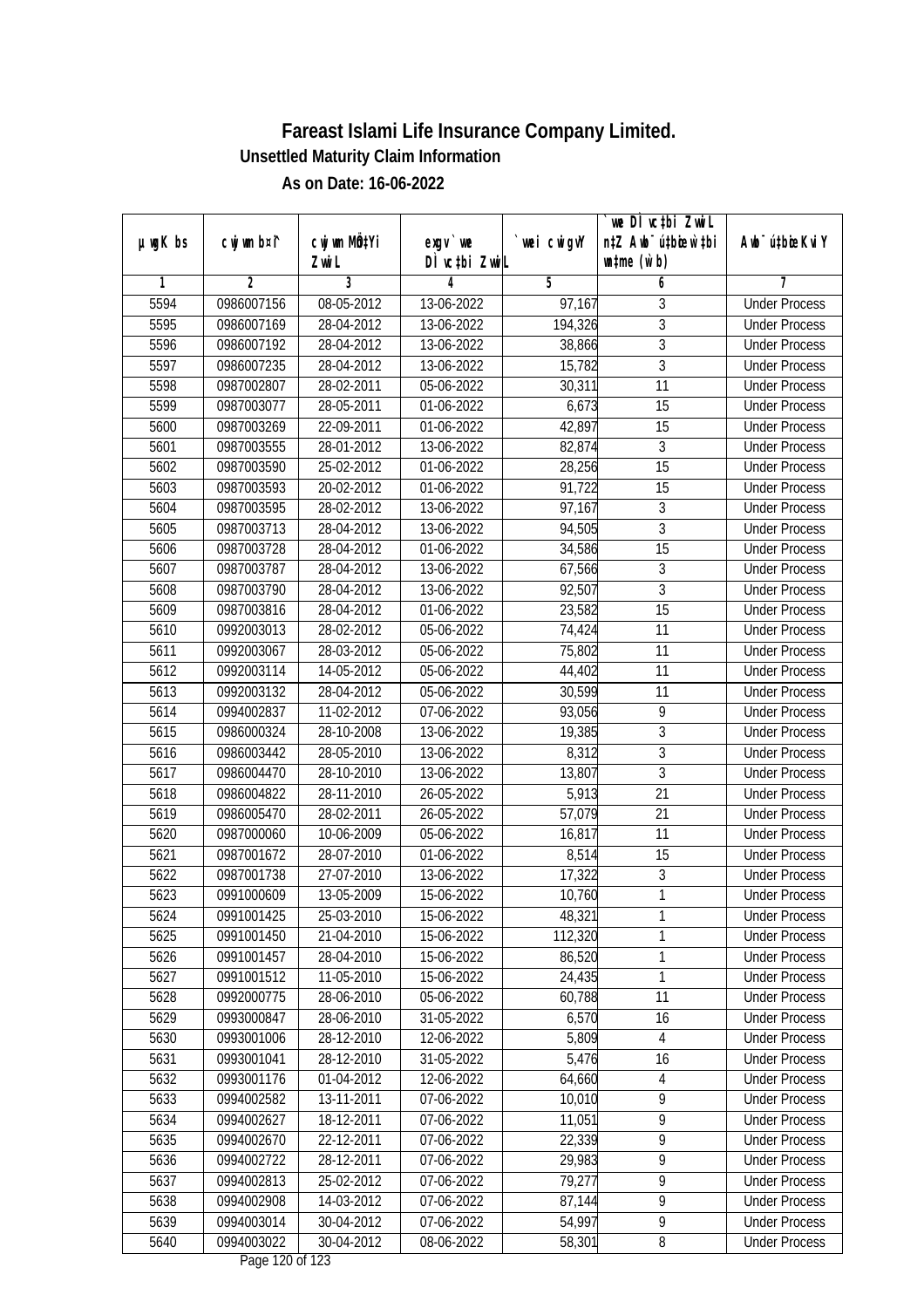|               |             |              |               |                | we DI vctbi Zwil                 |                             |
|---------------|-------------|--------------|---------------|----------------|----------------------------------|-----------------------------|
| $µ$ ug $K$ bs | cwj wm b¤i^ | cwj wm MQtYi | $exgV$ we     | wei cwigvY     | n‡Z Awb <sup>-</sup> ú‡bioen`‡bi | Awb <sup>-</sup> ú‡bioeKviY |
|               |             | Zwi L        | DÌ vctbi ZwiL |                | $\n  untime\n  (u`b)\n$          |                             |
| 1             | 2           | 3            | 4             | $\overline{5}$ | 6                                | 7                           |
| 5641          | 0994003025  | 30-04-2012   | 07-06-2022    | 93,053         | 9                                | <b>Under Process</b>        |
| 5642          | 0994003048  | 30-04-2012   | 07-06-2022    | 163,169        | $\overline{9}$                   | <b>Under Process</b>        |
| 5643          | 0994003052  | 30-04-2012   | 07-06-2022    | 86,670         | 9                                | <b>Under Process</b>        |
| 5644          | 0995006752  | 24-03-2011   | 02-06-2022    | 74,320         | 14                               | <b>Under Process</b>        |
| 5645          | 0995002029  | 30-12-2009   | 02-06-2022    | 8,160          | $\overline{14}$                  | <b>Under Process</b>        |
| 5646          | 0995002059  | 15-10-2009   | $13-06-2022$  | 10,201         | 3                                | <b>Under Process</b>        |
| 5647          | 0995002341  | 16-02-2010   | 02-06-2022    | 30,231         | $\overline{14}$                  | <b>Under Process</b>        |
| 5648          | 0995003562  | 30-06-2010   | 14-06-2022    | 29,744         | $\overline{2}$                   | <b>Under Process</b>        |
| 5649          | 0995003972  | 30-06-2010   | 14-06-2022    | 9,434          | $\overline{2}$                   | <b>Under Process</b>        |
| 5650          | 0995004341  | 06-10-2010   | 14-06-2022    | 7,884          | $\overline{2}$                   | <b>Under Process</b>        |
| 5651          | 0995004347  | 06-10-2010   | 13-06-2022    | 15,879         | $\overline{3}$                   | <b>Under Process</b>        |
| 5652          | 0995005377  | 14-12-2010   | 02-06-2022    | 7,665          | 14                               | <b>Under Process</b>        |
| 5653          | 0995005738  | 28-12-2010   | 02-06-2022    | 36,646         | $\overline{14}$                  | <b>Under Process</b>        |
| 5654          | 0995006051  | 30-12-2010   | 13-06-2022    | 13,141         | $\mathfrak{Z}$                   | <b>Under Process</b>        |
| 5655          | 0995006222  | 30-12-2010   | 14-06-2022    | 38,479         | $\overline{2}$                   | <b>Under Process</b>        |
| 5656          | 0995006230  | 30-12-2010   | 02-06-2022    | 51,555         | 14                               | <b>Under Process</b>        |
| 5657          | 5200000885  | 28-11-2008   | 06-06-2022    | 89,580         | 10                               | <b>Under Process</b>        |
| 5658          | 5200001067  | 28-12-2008   | 06-06-2022    | 3,825          | 10                               | <b>Under Process</b>        |
| 5659          | 5200001258  | 22-01-2009   | 06-06-2022    | 2,064          | 10                               | <b>Under Process</b>        |
| 5660          | 5200001406  | 28-03-2009   | 02-06-2022    | 107,950        | 14                               | <b>Under Process</b>        |
| 5661          | 5200001943  | 20-06-2009   | 06-06-2022    | 2,172          | 10                               | <b>Under Process</b>        |
| 5662          | 5200001950  | 28-06-2009   | 14-06-2022    | 43,078         | $\overline{2}$                   | <b>Under Process</b>        |
| 5663          | 5200002478  | 22-08-2009   | 06-06-2022    | 7,926          | 10                               | <b>Under Process</b>        |
| 5664          | 5200002767  | 28-11-2009   | 02-06-2022    | 33,720         | 14                               | <b>Under Process</b>        |
| 5665          | 5200002808  | 28-12-2009   | 25-05-2022    | 8,100          | 22                               | <b>Under Process</b>        |
| 5666          | 5200003529  | 28-12-2009   | 02-06-2022    | 9,340          | 14                               | <b>Under Process</b>        |
| 5667          | 5200003942  | 28-03-2010   | 02-06-2022    | 5,662          | 14                               | <b>Under Process</b>        |
| 5668          | 5200003943  | 28-03-2010   | 08-06-2022    | 9,115          | 8                                | <b>Under Process</b>        |
| 5669          | 5200005845  | 28-12-2010   | 02-06-2022    | 14,451         | 14                               | <b>Under Process</b>        |
| 5670          | 5300000235  | 18-02-2006   | 31-05-2022    | 17,090         | 16                               | <b>Under Process</b>        |
| 5671          | 5300001173  | 21-11-2006   | 12-06-2022    | 14,585         | 4                                | <b>Under Process</b>        |
| 5672          | 5300001184  | 27-11-2006   | 06-06-2022    | 25,308         | 10                               | <b>Under Process</b>        |
| 5673          | 5300001197  | 28-11-2006   | 04-04-2022    | 2,258          | 73                               | <b>Under Process</b>        |
| 5674          | 5300001212  | 08-12-2006   | 31-05-2022    | 15,687         | 16                               | <b>Under Process</b>        |
| 5675          | 5300002468  | 25-11-2007   | 12-06-2022    | 103,320        | 4                                | <b>Under Process</b>        |
| 5676          | 5300003702  | 15-12-2008   | 12-06-2022    | 28,405         | 4                                | <b>Under Process</b>        |
| 5677          | 5300003933  | 28-12-2008   | 12-06-2022    | 8,495          | 4                                | <b>Under Process</b>        |
| 5678          | 5300004217  | 03-06-2009   | 12-06-2022    | 8,531          | $\overline{4}$                   | <b>Under Process</b>        |
| 5679          | 5300004708  | 28-12-2009   | 31-05-2022    | 2,430          | 16                               | <b>Under Process</b>        |
| 5680          | 5300004936  | 13-04-2010   | 12-06-2022    | 9,115          | $\overline{4}$                   | <b>Under Process</b>        |
| 5681          | 5300004938  | 13-04-2010   | 06-06-2022    | 32,574         | 10                               | <b>Under Process</b>        |
| 5682          | 5300004944  | 19-04-2010   | 12-06-2022    | 30,858         | $\overline{4}$                   | <b>Under Process</b>        |
| 5683          | 5300004968  | 24-04-2010   | 12-06-2022    | 8,938          | 4                                | <b>Under Process</b>        |
| 5684          | 5300004970  | 22-04-2010   | 12-06-2022    | 33,210         | $\overline{4}$                   | <b>Under Process</b>        |
| 5685          | 5300004971  | 25-04-2010   | 31-05-2022    | 31,758         | 16                               | <b>Under Process</b>        |
| 5686          | 5300005013  | 13-05-2010   | 12-06-2022    | 2,306          | 4                                | <b>Under Process</b>        |
| 5687          | 5300005014  | 15-05-2010   | 31-05-2022    | 31,047         | 16                               | <b>Under Process</b>        |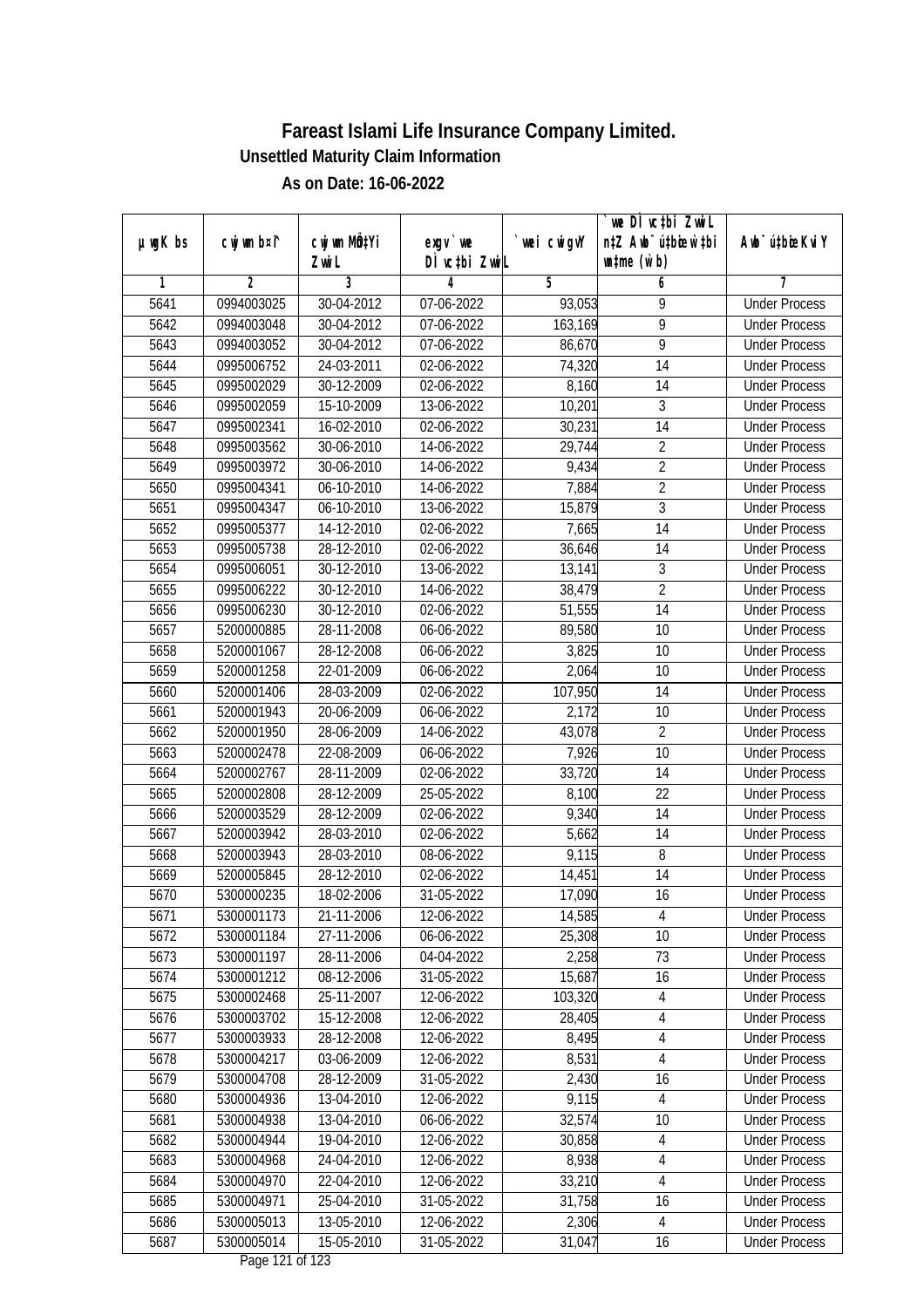| DÌ vctbi ZwiL<br>$\n  untime\n  (u`b)\n$<br>Zwi L<br>3<br>2<br>5<br>6<br>1<br>4<br>7<br>5688<br>5300005016<br>15-05-2010<br>31-05-2022<br>29,304<br><b>Under Process</b><br>16<br>5689<br>15-05-2010<br>12-06-2022<br>4<br>5300005021<br>45,440<br><b>Under Process</b><br>5690<br>5300005049<br>26-05-2010<br>12-06-2022<br>55,350<br>$\overline{4}$<br><b>Under Process</b><br>5691<br>5300006036<br>28-12-2011<br>12-06-2022<br>17,490<br>4<br><b>Under Process</b><br>5692<br>02-05-2012<br>$\overline{4}$<br>5300006246<br>12-06-2022<br>80,406<br><b>Under Process</b><br>5693<br>5300006254<br>15-05-2012<br>12-06-2022<br>49,200<br>4<br><b>Under Process</b><br>5694<br>5300006265<br>26-05-2012<br>49,221<br>4<br>12-06-2022<br><b>Under Process</b><br>5695<br>5300006287<br>28-05-2012<br>49,200<br>4<br>12-06-2022<br><b>Under Process</b><br>5696<br>5300008285<br>15-03-2016<br>12-06-2022<br>$\overline{4}$<br>42,000<br><b>Under Process</b><br>28-04-2009<br>5697<br>5400000591<br>16-06-2022<br>352,800<br>$\mathbf 0$<br><b>Under Process</b><br>21-11-2009<br>5698<br>5400000919<br>12-06-2022<br>107,080<br>4<br><b>Under Process</b><br>7<br>5699<br>5400000934<br>28-11-2009<br>09-06-2022<br>60,060<br><b>Under Process</b><br>1<br>5700<br>5400001249<br>28-12-2009<br>53,640<br>15-06-2022<br><b>Under Process</b><br>7<br>5701<br>5400001628<br>28-03-2010<br>09-06-2022<br>95,210<br><b>Under Process</b><br>5702<br>5400002473<br>28-12-2010<br>06-06-2022<br>160,142<br>10<br><b>Under Process</b><br>5703<br>10<br>5400002899<br>28-09-2011<br>06-06-2022<br>36,552<br><b>Under Process</b><br>5704<br>5400003287<br>28-02-2012<br>47,568<br>10<br>06-06-2022<br><b>Under Process</b><br>5705<br>5400003310<br>10-04-2012<br>7<br>09-06-2022<br>82,000<br><b>Under Process</b><br>$\overline{1}$<br>5706<br>5400003316<br>10-04-2012<br>09-06-2022<br>312,600<br><b>Under Process</b><br>5707<br>5400003323<br>10-04-2012<br>12-06-2022<br>31,293<br><b>Under Process</b><br>4<br>$\overline{4}$<br>5708<br>5400003327<br>25-04-2012<br>12-06-2022<br>137,460<br><b>Under Process</b><br>5709<br>26-04-2012<br>12-06-2022<br>49,200<br>$\overline{4}$<br>5400003329<br><b>Under Process</b><br>5710<br>5400003376<br>28-04-2012<br>31-05-2022<br>82,000<br>16<br><b>Under Process</b><br>5711<br>5400003380<br>28-04-2012<br>12-06-2022<br>164,000<br>4<br><b>Under Process</b><br>5712<br>5400003382<br>28-04-2012<br>12-06-2022<br>$\overline{4}$<br><b>Under Process</b><br>164,000<br>5713<br>5500001283<br>28-12-2006<br>31-05-2022<br>13,304<br>16<br><b>Under Process</b><br>$\overline{7}$<br>5714<br>5500004237<br>28-04-2009<br>349,440<br>09-06-2022<br><b>Under Process</b><br>$\overline{9}$<br>5715<br>5500004563<br>28-06-2009<br>399,750<br>07-06-2022<br><b>Under Process</b><br>$\overline{3}$<br>9,437<br>5716<br>5500006114<br>28-02-2010<br>13-06-2022<br><b>Under Process</b><br>5717<br>53,680<br>16<br>5500006123<br>28-03-2010<br>31-05-2022<br><b>Under Process</b><br>5718<br>5500006169<br>28-03-2010<br>01-06-2022<br>206,920<br>15<br><b>Under Process</b><br>9<br>5719<br>27-10-2011<br>320,760<br>5500008358<br>07-06-2022<br><b>Under Process</b><br>9<br>163,400<br>5720<br>5500008530<br>28-11-2011<br>07-06-2022<br><b>Under Process</b><br>$\overline{9}$<br>5721<br>5500008790<br>28-12-2011<br>07-06-2022<br>65,320<br><b>Under Process</b><br>5722<br>5600003586<br>28-10-2006<br>34,752<br>06-06-2022<br>10<br><b>Under Process</b><br>5723<br>27-12-2009<br>46,295<br>5600015035<br>12-06-2022<br><b>Under Process</b><br>4<br>3<br>5724<br>5600016297<br>19,083<br>02-05-2010<br>13-06-2022<br><b>Under Process</b><br>$\overline{3}$<br>6,516<br>5725<br>5600016995<br>18-10-2010<br>13-06-2022<br><b>Under Process</b><br>3<br>6,305<br>5726<br>5600018432<br>28-06-2011<br>13-06-2022<br><b>Under Process</b><br>$\overline{7}$<br>5727<br>27-10-2010<br>21,720<br>5700003012<br>09-06-2022<br><b>Under Process</b><br>5728<br>5700003786<br>24-04-2011<br>12-06-2022<br>20,000<br>4<br><b>Under Process</b><br>$\overline{7}$<br>5729<br>5700003822<br>11-05-2011<br>09-06-2022<br>26,472<br><b>Under Process</b><br>5700003863<br>28-05-2011<br>$12-06-2022$<br>47,789<br>5730<br>4<br><b>Under Process</b><br>160,580<br>17<br>5731<br>5800001910<br>28-05-2011<br>30-05-2022<br><b>Under Process</b><br>5732<br>5900000907<br>28-12-2009<br>01-06-2022<br>24,336<br>15<br><b>Under Process</b><br>5733<br>5900001138<br>28-12-2009<br>8,967<br>12-06-2022<br><b>Under Process</b><br>4<br>3<br>5734<br>5900001535<br>28-12-2009<br>13,297<br>13-06-2022<br><b>Under Process</b> |               | cwj wm b¤i^ | cwj wm MQtYi |           |            | we DI vctbi ZwiL<br>n‡Z Awb <sup>-</sup> ú‡bioar`‡bi | Awb <sup>-</sup> ú‡bioeKviY |
|-------------------------------------------------------------------------------------------------------------------------------------------------------------------------------------------------------------------------------------------------------------------------------------------------------------------------------------------------------------------------------------------------------------------------------------------------------------------------------------------------------------------------------------------------------------------------------------------------------------------------------------------------------------------------------------------------------------------------------------------------------------------------------------------------------------------------------------------------------------------------------------------------------------------------------------------------------------------------------------------------------------------------------------------------------------------------------------------------------------------------------------------------------------------------------------------------------------------------------------------------------------------------------------------------------------------------------------------------------------------------------------------------------------------------------------------------------------------------------------------------------------------------------------------------------------------------------------------------------------------------------------------------------------------------------------------------------------------------------------------------------------------------------------------------------------------------------------------------------------------------------------------------------------------------------------------------------------------------------------------------------------------------------------------------------------------------------------------------------------------------------------------------------------------------------------------------------------------------------------------------------------------------------------------------------------------------------------------------------------------------------------------------------------------------------------------------------------------------------------------------------------------------------------------------------------------------------------------------------------------------------------------------------------------------------------------------------------------------------------------------------------------------------------------------------------------------------------------------------------------------------------------------------------------------------------------------------------------------------------------------------------------------------------------------------------------------------------------------------------------------------------------------------------------------------------------------------------------------------------------------------------------------------------------------------------------------------------------------------------------------------------------------------------------------------------------------------------------------------------------------------------------------------------------------------------------------------------------------------------------------------------------------------------------------------------------------------------------------------------------------------------------------------------------------------------------------------------------------------------------------------------------------------------------------------------------------------------------------------------------------------------------------------------------------------------------------------------------------------------------------------------------------------------------------------------------------------------------------------------------------------------------------------------------------------------------------------------------------------------------------------------------------------------------------------------------------------------------------------------------------------------------------------------------------------------------------------------------------------------------------------------------------------------------|---------------|-------------|--------------|-----------|------------|------------------------------------------------------|-----------------------------|
|                                                                                                                                                                                                                                                                                                                                                                                                                                                                                                                                                                                                                                                                                                                                                                                                                                                                                                                                                                                                                                                                                                                                                                                                                                                                                                                                                                                                                                                                                                                                                                                                                                                                                                                                                                                                                                                                                                                                                                                                                                                                                                                                                                                                                                                                                                                                                                                                                                                                                                                                                                                                                                                                                                                                                                                                                                                                                                                                                                                                                                                                                                                                                                                                                                                                                                                                                                                                                                                                                                                                                                                                                                                                                                                                                                                                                                                                                                                                                                                                                                                                                                                                                                                                                                                                                                                                                                                                                                                                                                                                                                                                                                                                   | $µ$ ug $K$ bs |             |              | $exgV$ we | wei cwigvY |                                                      |                             |
|                                                                                                                                                                                                                                                                                                                                                                                                                                                                                                                                                                                                                                                                                                                                                                                                                                                                                                                                                                                                                                                                                                                                                                                                                                                                                                                                                                                                                                                                                                                                                                                                                                                                                                                                                                                                                                                                                                                                                                                                                                                                                                                                                                                                                                                                                                                                                                                                                                                                                                                                                                                                                                                                                                                                                                                                                                                                                                                                                                                                                                                                                                                                                                                                                                                                                                                                                                                                                                                                                                                                                                                                                                                                                                                                                                                                                                                                                                                                                                                                                                                                                                                                                                                                                                                                                                                                                                                                                                                                                                                                                                                                                                                                   |               |             |              |           |            |                                                      |                             |
|                                                                                                                                                                                                                                                                                                                                                                                                                                                                                                                                                                                                                                                                                                                                                                                                                                                                                                                                                                                                                                                                                                                                                                                                                                                                                                                                                                                                                                                                                                                                                                                                                                                                                                                                                                                                                                                                                                                                                                                                                                                                                                                                                                                                                                                                                                                                                                                                                                                                                                                                                                                                                                                                                                                                                                                                                                                                                                                                                                                                                                                                                                                                                                                                                                                                                                                                                                                                                                                                                                                                                                                                                                                                                                                                                                                                                                                                                                                                                                                                                                                                                                                                                                                                                                                                                                                                                                                                                                                                                                                                                                                                                                                                   |               |             |              |           |            |                                                      |                             |
|                                                                                                                                                                                                                                                                                                                                                                                                                                                                                                                                                                                                                                                                                                                                                                                                                                                                                                                                                                                                                                                                                                                                                                                                                                                                                                                                                                                                                                                                                                                                                                                                                                                                                                                                                                                                                                                                                                                                                                                                                                                                                                                                                                                                                                                                                                                                                                                                                                                                                                                                                                                                                                                                                                                                                                                                                                                                                                                                                                                                                                                                                                                                                                                                                                                                                                                                                                                                                                                                                                                                                                                                                                                                                                                                                                                                                                                                                                                                                                                                                                                                                                                                                                                                                                                                                                                                                                                                                                                                                                                                                                                                                                                                   |               |             |              |           |            |                                                      |                             |
|                                                                                                                                                                                                                                                                                                                                                                                                                                                                                                                                                                                                                                                                                                                                                                                                                                                                                                                                                                                                                                                                                                                                                                                                                                                                                                                                                                                                                                                                                                                                                                                                                                                                                                                                                                                                                                                                                                                                                                                                                                                                                                                                                                                                                                                                                                                                                                                                                                                                                                                                                                                                                                                                                                                                                                                                                                                                                                                                                                                                                                                                                                                                                                                                                                                                                                                                                                                                                                                                                                                                                                                                                                                                                                                                                                                                                                                                                                                                                                                                                                                                                                                                                                                                                                                                                                                                                                                                                                                                                                                                                                                                                                                                   |               |             |              |           |            |                                                      |                             |
|                                                                                                                                                                                                                                                                                                                                                                                                                                                                                                                                                                                                                                                                                                                                                                                                                                                                                                                                                                                                                                                                                                                                                                                                                                                                                                                                                                                                                                                                                                                                                                                                                                                                                                                                                                                                                                                                                                                                                                                                                                                                                                                                                                                                                                                                                                                                                                                                                                                                                                                                                                                                                                                                                                                                                                                                                                                                                                                                                                                                                                                                                                                                                                                                                                                                                                                                                                                                                                                                                                                                                                                                                                                                                                                                                                                                                                                                                                                                                                                                                                                                                                                                                                                                                                                                                                                                                                                                                                                                                                                                                                                                                                                                   |               |             |              |           |            |                                                      |                             |
|                                                                                                                                                                                                                                                                                                                                                                                                                                                                                                                                                                                                                                                                                                                                                                                                                                                                                                                                                                                                                                                                                                                                                                                                                                                                                                                                                                                                                                                                                                                                                                                                                                                                                                                                                                                                                                                                                                                                                                                                                                                                                                                                                                                                                                                                                                                                                                                                                                                                                                                                                                                                                                                                                                                                                                                                                                                                                                                                                                                                                                                                                                                                                                                                                                                                                                                                                                                                                                                                                                                                                                                                                                                                                                                                                                                                                                                                                                                                                                                                                                                                                                                                                                                                                                                                                                                                                                                                                                                                                                                                                                                                                                                                   |               |             |              |           |            |                                                      |                             |
|                                                                                                                                                                                                                                                                                                                                                                                                                                                                                                                                                                                                                                                                                                                                                                                                                                                                                                                                                                                                                                                                                                                                                                                                                                                                                                                                                                                                                                                                                                                                                                                                                                                                                                                                                                                                                                                                                                                                                                                                                                                                                                                                                                                                                                                                                                                                                                                                                                                                                                                                                                                                                                                                                                                                                                                                                                                                                                                                                                                                                                                                                                                                                                                                                                                                                                                                                                                                                                                                                                                                                                                                                                                                                                                                                                                                                                                                                                                                                                                                                                                                                                                                                                                                                                                                                                                                                                                                                                                                                                                                                                                                                                                                   |               |             |              |           |            |                                                      |                             |
|                                                                                                                                                                                                                                                                                                                                                                                                                                                                                                                                                                                                                                                                                                                                                                                                                                                                                                                                                                                                                                                                                                                                                                                                                                                                                                                                                                                                                                                                                                                                                                                                                                                                                                                                                                                                                                                                                                                                                                                                                                                                                                                                                                                                                                                                                                                                                                                                                                                                                                                                                                                                                                                                                                                                                                                                                                                                                                                                                                                                                                                                                                                                                                                                                                                                                                                                                                                                                                                                                                                                                                                                                                                                                                                                                                                                                                                                                                                                                                                                                                                                                                                                                                                                                                                                                                                                                                                                                                                                                                                                                                                                                                                                   |               |             |              |           |            |                                                      |                             |
|                                                                                                                                                                                                                                                                                                                                                                                                                                                                                                                                                                                                                                                                                                                                                                                                                                                                                                                                                                                                                                                                                                                                                                                                                                                                                                                                                                                                                                                                                                                                                                                                                                                                                                                                                                                                                                                                                                                                                                                                                                                                                                                                                                                                                                                                                                                                                                                                                                                                                                                                                                                                                                                                                                                                                                                                                                                                                                                                                                                                                                                                                                                                                                                                                                                                                                                                                                                                                                                                                                                                                                                                                                                                                                                                                                                                                                                                                                                                                                                                                                                                                                                                                                                                                                                                                                                                                                                                                                                                                                                                                                                                                                                                   |               |             |              |           |            |                                                      |                             |
|                                                                                                                                                                                                                                                                                                                                                                                                                                                                                                                                                                                                                                                                                                                                                                                                                                                                                                                                                                                                                                                                                                                                                                                                                                                                                                                                                                                                                                                                                                                                                                                                                                                                                                                                                                                                                                                                                                                                                                                                                                                                                                                                                                                                                                                                                                                                                                                                                                                                                                                                                                                                                                                                                                                                                                                                                                                                                                                                                                                                                                                                                                                                                                                                                                                                                                                                                                                                                                                                                                                                                                                                                                                                                                                                                                                                                                                                                                                                                                                                                                                                                                                                                                                                                                                                                                                                                                                                                                                                                                                                                                                                                                                                   |               |             |              |           |            |                                                      |                             |
|                                                                                                                                                                                                                                                                                                                                                                                                                                                                                                                                                                                                                                                                                                                                                                                                                                                                                                                                                                                                                                                                                                                                                                                                                                                                                                                                                                                                                                                                                                                                                                                                                                                                                                                                                                                                                                                                                                                                                                                                                                                                                                                                                                                                                                                                                                                                                                                                                                                                                                                                                                                                                                                                                                                                                                                                                                                                                                                                                                                                                                                                                                                                                                                                                                                                                                                                                                                                                                                                                                                                                                                                                                                                                                                                                                                                                                                                                                                                                                                                                                                                                                                                                                                                                                                                                                                                                                                                                                                                                                                                                                                                                                                                   |               |             |              |           |            |                                                      |                             |
|                                                                                                                                                                                                                                                                                                                                                                                                                                                                                                                                                                                                                                                                                                                                                                                                                                                                                                                                                                                                                                                                                                                                                                                                                                                                                                                                                                                                                                                                                                                                                                                                                                                                                                                                                                                                                                                                                                                                                                                                                                                                                                                                                                                                                                                                                                                                                                                                                                                                                                                                                                                                                                                                                                                                                                                                                                                                                                                                                                                                                                                                                                                                                                                                                                                                                                                                                                                                                                                                                                                                                                                                                                                                                                                                                                                                                                                                                                                                                                                                                                                                                                                                                                                                                                                                                                                                                                                                                                                                                                                                                                                                                                                                   |               |             |              |           |            |                                                      |                             |
|                                                                                                                                                                                                                                                                                                                                                                                                                                                                                                                                                                                                                                                                                                                                                                                                                                                                                                                                                                                                                                                                                                                                                                                                                                                                                                                                                                                                                                                                                                                                                                                                                                                                                                                                                                                                                                                                                                                                                                                                                                                                                                                                                                                                                                                                                                                                                                                                                                                                                                                                                                                                                                                                                                                                                                                                                                                                                                                                                                                                                                                                                                                                                                                                                                                                                                                                                                                                                                                                                                                                                                                                                                                                                                                                                                                                                                                                                                                                                                                                                                                                                                                                                                                                                                                                                                                                                                                                                                                                                                                                                                                                                                                                   |               |             |              |           |            |                                                      |                             |
|                                                                                                                                                                                                                                                                                                                                                                                                                                                                                                                                                                                                                                                                                                                                                                                                                                                                                                                                                                                                                                                                                                                                                                                                                                                                                                                                                                                                                                                                                                                                                                                                                                                                                                                                                                                                                                                                                                                                                                                                                                                                                                                                                                                                                                                                                                                                                                                                                                                                                                                                                                                                                                                                                                                                                                                                                                                                                                                                                                                                                                                                                                                                                                                                                                                                                                                                                                                                                                                                                                                                                                                                                                                                                                                                                                                                                                                                                                                                                                                                                                                                                                                                                                                                                                                                                                                                                                                                                                                                                                                                                                                                                                                                   |               |             |              |           |            |                                                      |                             |
|                                                                                                                                                                                                                                                                                                                                                                                                                                                                                                                                                                                                                                                                                                                                                                                                                                                                                                                                                                                                                                                                                                                                                                                                                                                                                                                                                                                                                                                                                                                                                                                                                                                                                                                                                                                                                                                                                                                                                                                                                                                                                                                                                                                                                                                                                                                                                                                                                                                                                                                                                                                                                                                                                                                                                                                                                                                                                                                                                                                                                                                                                                                                                                                                                                                                                                                                                                                                                                                                                                                                                                                                                                                                                                                                                                                                                                                                                                                                                                                                                                                                                                                                                                                                                                                                                                                                                                                                                                                                                                                                                                                                                                                                   |               |             |              |           |            |                                                      |                             |
|                                                                                                                                                                                                                                                                                                                                                                                                                                                                                                                                                                                                                                                                                                                                                                                                                                                                                                                                                                                                                                                                                                                                                                                                                                                                                                                                                                                                                                                                                                                                                                                                                                                                                                                                                                                                                                                                                                                                                                                                                                                                                                                                                                                                                                                                                                                                                                                                                                                                                                                                                                                                                                                                                                                                                                                                                                                                                                                                                                                                                                                                                                                                                                                                                                                                                                                                                                                                                                                                                                                                                                                                                                                                                                                                                                                                                                                                                                                                                                                                                                                                                                                                                                                                                                                                                                                                                                                                                                                                                                                                                                                                                                                                   |               |             |              |           |            |                                                      |                             |
|                                                                                                                                                                                                                                                                                                                                                                                                                                                                                                                                                                                                                                                                                                                                                                                                                                                                                                                                                                                                                                                                                                                                                                                                                                                                                                                                                                                                                                                                                                                                                                                                                                                                                                                                                                                                                                                                                                                                                                                                                                                                                                                                                                                                                                                                                                                                                                                                                                                                                                                                                                                                                                                                                                                                                                                                                                                                                                                                                                                                                                                                                                                                                                                                                                                                                                                                                                                                                                                                                                                                                                                                                                                                                                                                                                                                                                                                                                                                                                                                                                                                                                                                                                                                                                                                                                                                                                                                                                                                                                                                                                                                                                                                   |               |             |              |           |            |                                                      |                             |
|                                                                                                                                                                                                                                                                                                                                                                                                                                                                                                                                                                                                                                                                                                                                                                                                                                                                                                                                                                                                                                                                                                                                                                                                                                                                                                                                                                                                                                                                                                                                                                                                                                                                                                                                                                                                                                                                                                                                                                                                                                                                                                                                                                                                                                                                                                                                                                                                                                                                                                                                                                                                                                                                                                                                                                                                                                                                                                                                                                                                                                                                                                                                                                                                                                                                                                                                                                                                                                                                                                                                                                                                                                                                                                                                                                                                                                                                                                                                                                                                                                                                                                                                                                                                                                                                                                                                                                                                                                                                                                                                                                                                                                                                   |               |             |              |           |            |                                                      |                             |
|                                                                                                                                                                                                                                                                                                                                                                                                                                                                                                                                                                                                                                                                                                                                                                                                                                                                                                                                                                                                                                                                                                                                                                                                                                                                                                                                                                                                                                                                                                                                                                                                                                                                                                                                                                                                                                                                                                                                                                                                                                                                                                                                                                                                                                                                                                                                                                                                                                                                                                                                                                                                                                                                                                                                                                                                                                                                                                                                                                                                                                                                                                                                                                                                                                                                                                                                                                                                                                                                                                                                                                                                                                                                                                                                                                                                                                                                                                                                                                                                                                                                                                                                                                                                                                                                                                                                                                                                                                                                                                                                                                                                                                                                   |               |             |              |           |            |                                                      |                             |
|                                                                                                                                                                                                                                                                                                                                                                                                                                                                                                                                                                                                                                                                                                                                                                                                                                                                                                                                                                                                                                                                                                                                                                                                                                                                                                                                                                                                                                                                                                                                                                                                                                                                                                                                                                                                                                                                                                                                                                                                                                                                                                                                                                                                                                                                                                                                                                                                                                                                                                                                                                                                                                                                                                                                                                                                                                                                                                                                                                                                                                                                                                                                                                                                                                                                                                                                                                                                                                                                                                                                                                                                                                                                                                                                                                                                                                                                                                                                                                                                                                                                                                                                                                                                                                                                                                                                                                                                                                                                                                                                                                                                                                                                   |               |             |              |           |            |                                                      |                             |
|                                                                                                                                                                                                                                                                                                                                                                                                                                                                                                                                                                                                                                                                                                                                                                                                                                                                                                                                                                                                                                                                                                                                                                                                                                                                                                                                                                                                                                                                                                                                                                                                                                                                                                                                                                                                                                                                                                                                                                                                                                                                                                                                                                                                                                                                                                                                                                                                                                                                                                                                                                                                                                                                                                                                                                                                                                                                                                                                                                                                                                                                                                                                                                                                                                                                                                                                                                                                                                                                                                                                                                                                                                                                                                                                                                                                                                                                                                                                                                                                                                                                                                                                                                                                                                                                                                                                                                                                                                                                                                                                                                                                                                                                   |               |             |              |           |            |                                                      |                             |
|                                                                                                                                                                                                                                                                                                                                                                                                                                                                                                                                                                                                                                                                                                                                                                                                                                                                                                                                                                                                                                                                                                                                                                                                                                                                                                                                                                                                                                                                                                                                                                                                                                                                                                                                                                                                                                                                                                                                                                                                                                                                                                                                                                                                                                                                                                                                                                                                                                                                                                                                                                                                                                                                                                                                                                                                                                                                                                                                                                                                                                                                                                                                                                                                                                                                                                                                                                                                                                                                                                                                                                                                                                                                                                                                                                                                                                                                                                                                                                                                                                                                                                                                                                                                                                                                                                                                                                                                                                                                                                                                                                                                                                                                   |               |             |              |           |            |                                                      |                             |
|                                                                                                                                                                                                                                                                                                                                                                                                                                                                                                                                                                                                                                                                                                                                                                                                                                                                                                                                                                                                                                                                                                                                                                                                                                                                                                                                                                                                                                                                                                                                                                                                                                                                                                                                                                                                                                                                                                                                                                                                                                                                                                                                                                                                                                                                                                                                                                                                                                                                                                                                                                                                                                                                                                                                                                                                                                                                                                                                                                                                                                                                                                                                                                                                                                                                                                                                                                                                                                                                                                                                                                                                                                                                                                                                                                                                                                                                                                                                                                                                                                                                                                                                                                                                                                                                                                                                                                                                                                                                                                                                                                                                                                                                   |               |             |              |           |            |                                                      |                             |
|                                                                                                                                                                                                                                                                                                                                                                                                                                                                                                                                                                                                                                                                                                                                                                                                                                                                                                                                                                                                                                                                                                                                                                                                                                                                                                                                                                                                                                                                                                                                                                                                                                                                                                                                                                                                                                                                                                                                                                                                                                                                                                                                                                                                                                                                                                                                                                                                                                                                                                                                                                                                                                                                                                                                                                                                                                                                                                                                                                                                                                                                                                                                                                                                                                                                                                                                                                                                                                                                                                                                                                                                                                                                                                                                                                                                                                                                                                                                                                                                                                                                                                                                                                                                                                                                                                                                                                                                                                                                                                                                                                                                                                                                   |               |             |              |           |            |                                                      |                             |
|                                                                                                                                                                                                                                                                                                                                                                                                                                                                                                                                                                                                                                                                                                                                                                                                                                                                                                                                                                                                                                                                                                                                                                                                                                                                                                                                                                                                                                                                                                                                                                                                                                                                                                                                                                                                                                                                                                                                                                                                                                                                                                                                                                                                                                                                                                                                                                                                                                                                                                                                                                                                                                                                                                                                                                                                                                                                                                                                                                                                                                                                                                                                                                                                                                                                                                                                                                                                                                                                                                                                                                                                                                                                                                                                                                                                                                                                                                                                                                                                                                                                                                                                                                                                                                                                                                                                                                                                                                                                                                                                                                                                                                                                   |               |             |              |           |            |                                                      |                             |
|                                                                                                                                                                                                                                                                                                                                                                                                                                                                                                                                                                                                                                                                                                                                                                                                                                                                                                                                                                                                                                                                                                                                                                                                                                                                                                                                                                                                                                                                                                                                                                                                                                                                                                                                                                                                                                                                                                                                                                                                                                                                                                                                                                                                                                                                                                                                                                                                                                                                                                                                                                                                                                                                                                                                                                                                                                                                                                                                                                                                                                                                                                                                                                                                                                                                                                                                                                                                                                                                                                                                                                                                                                                                                                                                                                                                                                                                                                                                                                                                                                                                                                                                                                                                                                                                                                                                                                                                                                                                                                                                                                                                                                                                   |               |             |              |           |            |                                                      |                             |
|                                                                                                                                                                                                                                                                                                                                                                                                                                                                                                                                                                                                                                                                                                                                                                                                                                                                                                                                                                                                                                                                                                                                                                                                                                                                                                                                                                                                                                                                                                                                                                                                                                                                                                                                                                                                                                                                                                                                                                                                                                                                                                                                                                                                                                                                                                                                                                                                                                                                                                                                                                                                                                                                                                                                                                                                                                                                                                                                                                                                                                                                                                                                                                                                                                                                                                                                                                                                                                                                                                                                                                                                                                                                                                                                                                                                                                                                                                                                                                                                                                                                                                                                                                                                                                                                                                                                                                                                                                                                                                                                                                                                                                                                   |               |             |              |           |            |                                                      |                             |
|                                                                                                                                                                                                                                                                                                                                                                                                                                                                                                                                                                                                                                                                                                                                                                                                                                                                                                                                                                                                                                                                                                                                                                                                                                                                                                                                                                                                                                                                                                                                                                                                                                                                                                                                                                                                                                                                                                                                                                                                                                                                                                                                                                                                                                                                                                                                                                                                                                                                                                                                                                                                                                                                                                                                                                                                                                                                                                                                                                                                                                                                                                                                                                                                                                                                                                                                                                                                                                                                                                                                                                                                                                                                                                                                                                                                                                                                                                                                                                                                                                                                                                                                                                                                                                                                                                                                                                                                                                                                                                                                                                                                                                                                   |               |             |              |           |            |                                                      |                             |
|                                                                                                                                                                                                                                                                                                                                                                                                                                                                                                                                                                                                                                                                                                                                                                                                                                                                                                                                                                                                                                                                                                                                                                                                                                                                                                                                                                                                                                                                                                                                                                                                                                                                                                                                                                                                                                                                                                                                                                                                                                                                                                                                                                                                                                                                                                                                                                                                                                                                                                                                                                                                                                                                                                                                                                                                                                                                                                                                                                                                                                                                                                                                                                                                                                                                                                                                                                                                                                                                                                                                                                                                                                                                                                                                                                                                                                                                                                                                                                                                                                                                                                                                                                                                                                                                                                                                                                                                                                                                                                                                                                                                                                                                   |               |             |              |           |            |                                                      |                             |
|                                                                                                                                                                                                                                                                                                                                                                                                                                                                                                                                                                                                                                                                                                                                                                                                                                                                                                                                                                                                                                                                                                                                                                                                                                                                                                                                                                                                                                                                                                                                                                                                                                                                                                                                                                                                                                                                                                                                                                                                                                                                                                                                                                                                                                                                                                                                                                                                                                                                                                                                                                                                                                                                                                                                                                                                                                                                                                                                                                                                                                                                                                                                                                                                                                                                                                                                                                                                                                                                                                                                                                                                                                                                                                                                                                                                                                                                                                                                                                                                                                                                                                                                                                                                                                                                                                                                                                                                                                                                                                                                                                                                                                                                   |               |             |              |           |            |                                                      |                             |
|                                                                                                                                                                                                                                                                                                                                                                                                                                                                                                                                                                                                                                                                                                                                                                                                                                                                                                                                                                                                                                                                                                                                                                                                                                                                                                                                                                                                                                                                                                                                                                                                                                                                                                                                                                                                                                                                                                                                                                                                                                                                                                                                                                                                                                                                                                                                                                                                                                                                                                                                                                                                                                                                                                                                                                                                                                                                                                                                                                                                                                                                                                                                                                                                                                                                                                                                                                                                                                                                                                                                                                                                                                                                                                                                                                                                                                                                                                                                                                                                                                                                                                                                                                                                                                                                                                                                                                                                                                                                                                                                                                                                                                                                   |               |             |              |           |            |                                                      |                             |
|                                                                                                                                                                                                                                                                                                                                                                                                                                                                                                                                                                                                                                                                                                                                                                                                                                                                                                                                                                                                                                                                                                                                                                                                                                                                                                                                                                                                                                                                                                                                                                                                                                                                                                                                                                                                                                                                                                                                                                                                                                                                                                                                                                                                                                                                                                                                                                                                                                                                                                                                                                                                                                                                                                                                                                                                                                                                                                                                                                                                                                                                                                                                                                                                                                                                                                                                                                                                                                                                                                                                                                                                                                                                                                                                                                                                                                                                                                                                                                                                                                                                                                                                                                                                                                                                                                                                                                                                                                                                                                                                                                                                                                                                   |               |             |              |           |            |                                                      |                             |
|                                                                                                                                                                                                                                                                                                                                                                                                                                                                                                                                                                                                                                                                                                                                                                                                                                                                                                                                                                                                                                                                                                                                                                                                                                                                                                                                                                                                                                                                                                                                                                                                                                                                                                                                                                                                                                                                                                                                                                                                                                                                                                                                                                                                                                                                                                                                                                                                                                                                                                                                                                                                                                                                                                                                                                                                                                                                                                                                                                                                                                                                                                                                                                                                                                                                                                                                                                                                                                                                                                                                                                                                                                                                                                                                                                                                                                                                                                                                                                                                                                                                                                                                                                                                                                                                                                                                                                                                                                                                                                                                                                                                                                                                   |               |             |              |           |            |                                                      |                             |
|                                                                                                                                                                                                                                                                                                                                                                                                                                                                                                                                                                                                                                                                                                                                                                                                                                                                                                                                                                                                                                                                                                                                                                                                                                                                                                                                                                                                                                                                                                                                                                                                                                                                                                                                                                                                                                                                                                                                                                                                                                                                                                                                                                                                                                                                                                                                                                                                                                                                                                                                                                                                                                                                                                                                                                                                                                                                                                                                                                                                                                                                                                                                                                                                                                                                                                                                                                                                                                                                                                                                                                                                                                                                                                                                                                                                                                                                                                                                                                                                                                                                                                                                                                                                                                                                                                                                                                                                                                                                                                                                                                                                                                                                   |               |             |              |           |            |                                                      |                             |
|                                                                                                                                                                                                                                                                                                                                                                                                                                                                                                                                                                                                                                                                                                                                                                                                                                                                                                                                                                                                                                                                                                                                                                                                                                                                                                                                                                                                                                                                                                                                                                                                                                                                                                                                                                                                                                                                                                                                                                                                                                                                                                                                                                                                                                                                                                                                                                                                                                                                                                                                                                                                                                                                                                                                                                                                                                                                                                                                                                                                                                                                                                                                                                                                                                                                                                                                                                                                                                                                                                                                                                                                                                                                                                                                                                                                                                                                                                                                                                                                                                                                                                                                                                                                                                                                                                                                                                                                                                                                                                                                                                                                                                                                   |               |             |              |           |            |                                                      |                             |
|                                                                                                                                                                                                                                                                                                                                                                                                                                                                                                                                                                                                                                                                                                                                                                                                                                                                                                                                                                                                                                                                                                                                                                                                                                                                                                                                                                                                                                                                                                                                                                                                                                                                                                                                                                                                                                                                                                                                                                                                                                                                                                                                                                                                                                                                                                                                                                                                                                                                                                                                                                                                                                                                                                                                                                                                                                                                                                                                                                                                                                                                                                                                                                                                                                                                                                                                                                                                                                                                                                                                                                                                                                                                                                                                                                                                                                                                                                                                                                                                                                                                                                                                                                                                                                                                                                                                                                                                                                                                                                                                                                                                                                                                   |               |             |              |           |            |                                                      |                             |
|                                                                                                                                                                                                                                                                                                                                                                                                                                                                                                                                                                                                                                                                                                                                                                                                                                                                                                                                                                                                                                                                                                                                                                                                                                                                                                                                                                                                                                                                                                                                                                                                                                                                                                                                                                                                                                                                                                                                                                                                                                                                                                                                                                                                                                                                                                                                                                                                                                                                                                                                                                                                                                                                                                                                                                                                                                                                                                                                                                                                                                                                                                                                                                                                                                                                                                                                                                                                                                                                                                                                                                                                                                                                                                                                                                                                                                                                                                                                                                                                                                                                                                                                                                                                                                                                                                                                                                                                                                                                                                                                                                                                                                                                   |               |             |              |           |            |                                                      |                             |
|                                                                                                                                                                                                                                                                                                                                                                                                                                                                                                                                                                                                                                                                                                                                                                                                                                                                                                                                                                                                                                                                                                                                                                                                                                                                                                                                                                                                                                                                                                                                                                                                                                                                                                                                                                                                                                                                                                                                                                                                                                                                                                                                                                                                                                                                                                                                                                                                                                                                                                                                                                                                                                                                                                                                                                                                                                                                                                                                                                                                                                                                                                                                                                                                                                                                                                                                                                                                                                                                                                                                                                                                                                                                                                                                                                                                                                                                                                                                                                                                                                                                                                                                                                                                                                                                                                                                                                                                                                                                                                                                                                                                                                                                   |               |             |              |           |            |                                                      |                             |
|                                                                                                                                                                                                                                                                                                                                                                                                                                                                                                                                                                                                                                                                                                                                                                                                                                                                                                                                                                                                                                                                                                                                                                                                                                                                                                                                                                                                                                                                                                                                                                                                                                                                                                                                                                                                                                                                                                                                                                                                                                                                                                                                                                                                                                                                                                                                                                                                                                                                                                                                                                                                                                                                                                                                                                                                                                                                                                                                                                                                                                                                                                                                                                                                                                                                                                                                                                                                                                                                                                                                                                                                                                                                                                                                                                                                                                                                                                                                                                                                                                                                                                                                                                                                                                                                                                                                                                                                                                                                                                                                                                                                                                                                   |               |             |              |           |            |                                                      |                             |
|                                                                                                                                                                                                                                                                                                                                                                                                                                                                                                                                                                                                                                                                                                                                                                                                                                                                                                                                                                                                                                                                                                                                                                                                                                                                                                                                                                                                                                                                                                                                                                                                                                                                                                                                                                                                                                                                                                                                                                                                                                                                                                                                                                                                                                                                                                                                                                                                                                                                                                                                                                                                                                                                                                                                                                                                                                                                                                                                                                                                                                                                                                                                                                                                                                                                                                                                                                                                                                                                                                                                                                                                                                                                                                                                                                                                                                                                                                                                                                                                                                                                                                                                                                                                                                                                                                                                                                                                                                                                                                                                                                                                                                                                   |               |             |              |           |            |                                                      |                             |
|                                                                                                                                                                                                                                                                                                                                                                                                                                                                                                                                                                                                                                                                                                                                                                                                                                                                                                                                                                                                                                                                                                                                                                                                                                                                                                                                                                                                                                                                                                                                                                                                                                                                                                                                                                                                                                                                                                                                                                                                                                                                                                                                                                                                                                                                                                                                                                                                                                                                                                                                                                                                                                                                                                                                                                                                                                                                                                                                                                                                                                                                                                                                                                                                                                                                                                                                                                                                                                                                                                                                                                                                                                                                                                                                                                                                                                                                                                                                                                                                                                                                                                                                                                                                                                                                                                                                                                                                                                                                                                                                                                                                                                                                   |               |             |              |           |            |                                                      |                             |
|                                                                                                                                                                                                                                                                                                                                                                                                                                                                                                                                                                                                                                                                                                                                                                                                                                                                                                                                                                                                                                                                                                                                                                                                                                                                                                                                                                                                                                                                                                                                                                                                                                                                                                                                                                                                                                                                                                                                                                                                                                                                                                                                                                                                                                                                                                                                                                                                                                                                                                                                                                                                                                                                                                                                                                                                                                                                                                                                                                                                                                                                                                                                                                                                                                                                                                                                                                                                                                                                                                                                                                                                                                                                                                                                                                                                                                                                                                                                                                                                                                                                                                                                                                                                                                                                                                                                                                                                                                                                                                                                                                                                                                                                   |               |             |              |           |            |                                                      |                             |
|                                                                                                                                                                                                                                                                                                                                                                                                                                                                                                                                                                                                                                                                                                                                                                                                                                                                                                                                                                                                                                                                                                                                                                                                                                                                                                                                                                                                                                                                                                                                                                                                                                                                                                                                                                                                                                                                                                                                                                                                                                                                                                                                                                                                                                                                                                                                                                                                                                                                                                                                                                                                                                                                                                                                                                                                                                                                                                                                                                                                                                                                                                                                                                                                                                                                                                                                                                                                                                                                                                                                                                                                                                                                                                                                                                                                                                                                                                                                                                                                                                                                                                                                                                                                                                                                                                                                                                                                                                                                                                                                                                                                                                                                   |               |             |              |           |            |                                                      |                             |
|                                                                                                                                                                                                                                                                                                                                                                                                                                                                                                                                                                                                                                                                                                                                                                                                                                                                                                                                                                                                                                                                                                                                                                                                                                                                                                                                                                                                                                                                                                                                                                                                                                                                                                                                                                                                                                                                                                                                                                                                                                                                                                                                                                                                                                                                                                                                                                                                                                                                                                                                                                                                                                                                                                                                                                                                                                                                                                                                                                                                                                                                                                                                                                                                                                                                                                                                                                                                                                                                                                                                                                                                                                                                                                                                                                                                                                                                                                                                                                                                                                                                                                                                                                                                                                                                                                                                                                                                                                                                                                                                                                                                                                                                   |               |             |              |           |            |                                                      |                             |
|                                                                                                                                                                                                                                                                                                                                                                                                                                                                                                                                                                                                                                                                                                                                                                                                                                                                                                                                                                                                                                                                                                                                                                                                                                                                                                                                                                                                                                                                                                                                                                                                                                                                                                                                                                                                                                                                                                                                                                                                                                                                                                                                                                                                                                                                                                                                                                                                                                                                                                                                                                                                                                                                                                                                                                                                                                                                                                                                                                                                                                                                                                                                                                                                                                                                                                                                                                                                                                                                                                                                                                                                                                                                                                                                                                                                                                                                                                                                                                                                                                                                                                                                                                                                                                                                                                                                                                                                                                                                                                                                                                                                                                                                   |               |             |              |           |            |                                                      |                             |
|                                                                                                                                                                                                                                                                                                                                                                                                                                                                                                                                                                                                                                                                                                                                                                                                                                                                                                                                                                                                                                                                                                                                                                                                                                                                                                                                                                                                                                                                                                                                                                                                                                                                                                                                                                                                                                                                                                                                                                                                                                                                                                                                                                                                                                                                                                                                                                                                                                                                                                                                                                                                                                                                                                                                                                                                                                                                                                                                                                                                                                                                                                                                                                                                                                                                                                                                                                                                                                                                                                                                                                                                                                                                                                                                                                                                                                                                                                                                                                                                                                                                                                                                                                                                                                                                                                                                                                                                                                                                                                                                                                                                                                                                   |               |             |              |           |            |                                                      |                             |
|                                                                                                                                                                                                                                                                                                                                                                                                                                                                                                                                                                                                                                                                                                                                                                                                                                                                                                                                                                                                                                                                                                                                                                                                                                                                                                                                                                                                                                                                                                                                                                                                                                                                                                                                                                                                                                                                                                                                                                                                                                                                                                                                                                                                                                                                                                                                                                                                                                                                                                                                                                                                                                                                                                                                                                                                                                                                                                                                                                                                                                                                                                                                                                                                                                                                                                                                                                                                                                                                                                                                                                                                                                                                                                                                                                                                                                                                                                                                                                                                                                                                                                                                                                                                                                                                                                                                                                                                                                                                                                                                                                                                                                                                   |               |             |              |           |            |                                                      |                             |
|                                                                                                                                                                                                                                                                                                                                                                                                                                                                                                                                                                                                                                                                                                                                                                                                                                                                                                                                                                                                                                                                                                                                                                                                                                                                                                                                                                                                                                                                                                                                                                                                                                                                                                                                                                                                                                                                                                                                                                                                                                                                                                                                                                                                                                                                                                                                                                                                                                                                                                                                                                                                                                                                                                                                                                                                                                                                                                                                                                                                                                                                                                                                                                                                                                                                                                                                                                                                                                                                                                                                                                                                                                                                                                                                                                                                                                                                                                                                                                                                                                                                                                                                                                                                                                                                                                                                                                                                                                                                                                                                                                                                                                                                   |               |             |              |           |            |                                                      |                             |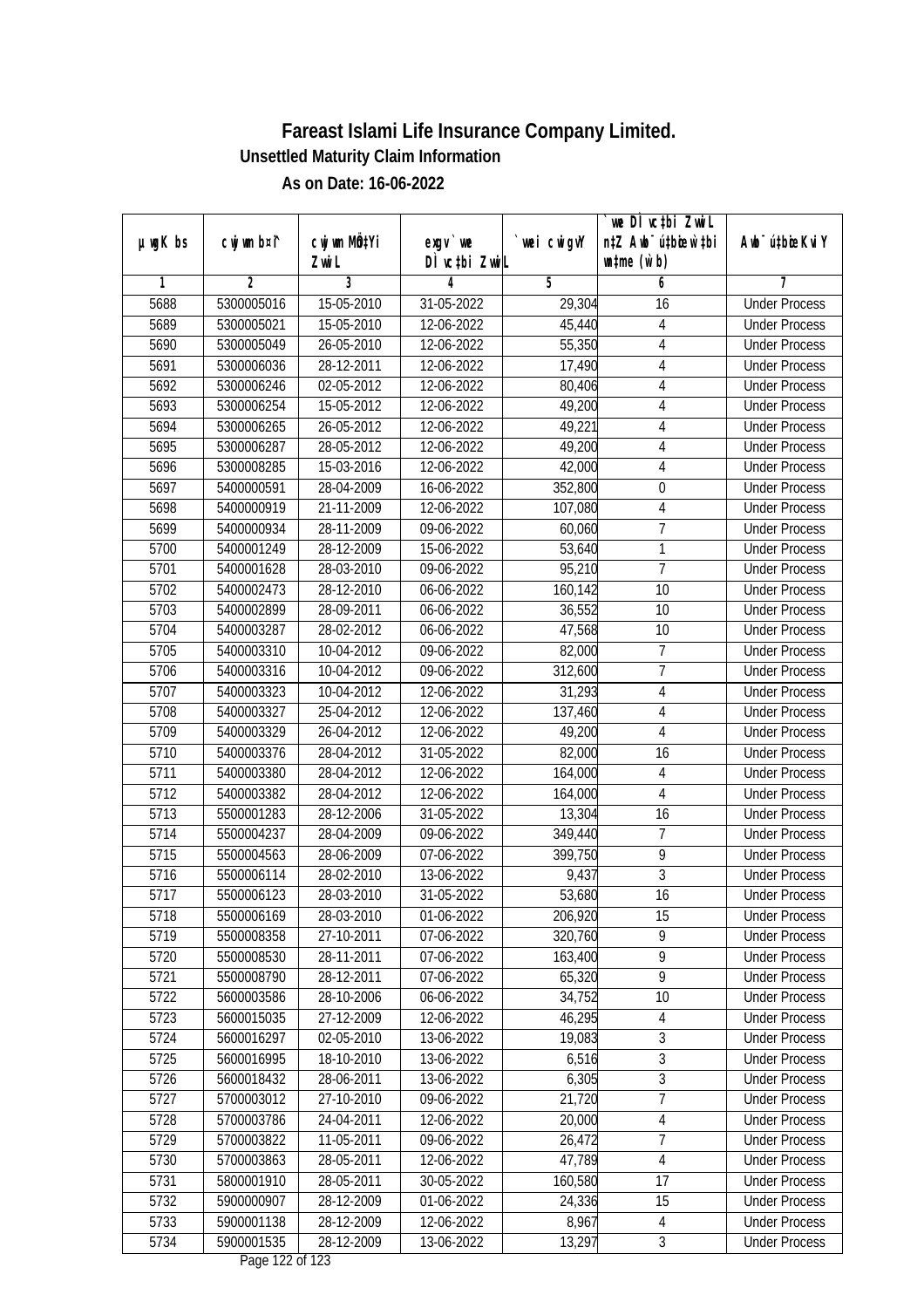|               |                |              |               |             | we DI vctbi ZwiL                 |                             |
|---------------|----------------|--------------|---------------|-------------|----------------------------------|-----------------------------|
| $µ$ ug $K$ bs | cwj wm b¤i^    | cwj wm MQtYi | $exqu$ we     | `wei cwigvY | n‡Z Awb <sup>-</sup> ú‡bioen`‡bi | Awb <sup>-</sup> ú‡bioeKviY |
|               |                | Zwi L        | DI vctbi ZwiL |             | $\n  untime\n  (W b)\n$          |                             |
| 1             | $\mathfrak{D}$ | 3            | 4             | 5           | 6                                | 7                           |
| 5735          | 5900001792     | 28-12-2009   | 12-06-2022    | 303,232     | 4                                | <b>Under Process</b>        |
| 5736          | 5900001960     | 28-02-2010   | 01-06-2022    | 55,350      | 15                               | <b>Under Process</b>        |
| 5737          | 5900001965     | 28-03-2010   | 12-06-2022    | 24,257      | 4                                | <b>Under Process</b>        |
| 5738          | 5900003042     | 28-12-2010   | 12-06-2022    | 33,155      | 4                                | <b>Under Process</b>        |
| 5739          | 5900003417     | 28-06-2011   | 01-06-2022    | 81,650      | 15                               | <b>Under Process</b>        |
| 5740          | 5900003695     | 05-10-2011   | 01-06-2022    | 10,494      | 15                               | <b>Under Process</b>        |
| 5741          | 5900003806     | 28-12-2011   | 01-06-2022    | 10,810      | 15                               | <b>Under Process</b>        |
| 5742          | 5900003815     | 28-12-2011   | 01-06-2022    | 57,004      | 15                               | <b>Under Process</b>        |
| 5743          | 5900003882     | 28-12-2011   | 12-06-2022    | 39,508      | 4                                | <b>Under Process</b>        |
| 5744          | 5900003968     | 28-12-2011   | 12-06-2022    | 489,900     | 4                                | <b>Under Process</b>        |
| 5745          | 5900003993     | 28-12-2011   | 12-06-2022    | 160,580     | 4                                | <b>Under Process</b>        |
| 5746          | 5900004046     | 28-12-2011   | 01-06-2022    | 20,000      | 15                               | <b>Under Process</b>        |
| 5747          | 5900004080     | 28-02-2012   | 12-06-2022    | 123,000     | 4                                | <b>Under Process</b>        |
| 5748          | 5900004087     | 28-02-2012   | 12-06-2022    | 64,634      | 4                                | <b>Under Process</b>        |
| 5749          | 5900004088     | 28-02-2012   | 13-06-2022    | 164,000     | $\mathfrak{Z}$                   | <b>Under Process</b>        |
| 5750          | 5900004099     | 24-03-2012   | 12-06-2022    | 49,200      | 4                                | <b>Under Process</b>        |
| 5751          | 5900004350     | 28-04-2012   | 12-06-2022    | 49,210      | 4                                | <b>Under Process</b>        |
| 5752          | 6000000440     | 28-06-2010   | 31-05-2022    | 6,516       | 16                               | <b>Under Process</b>        |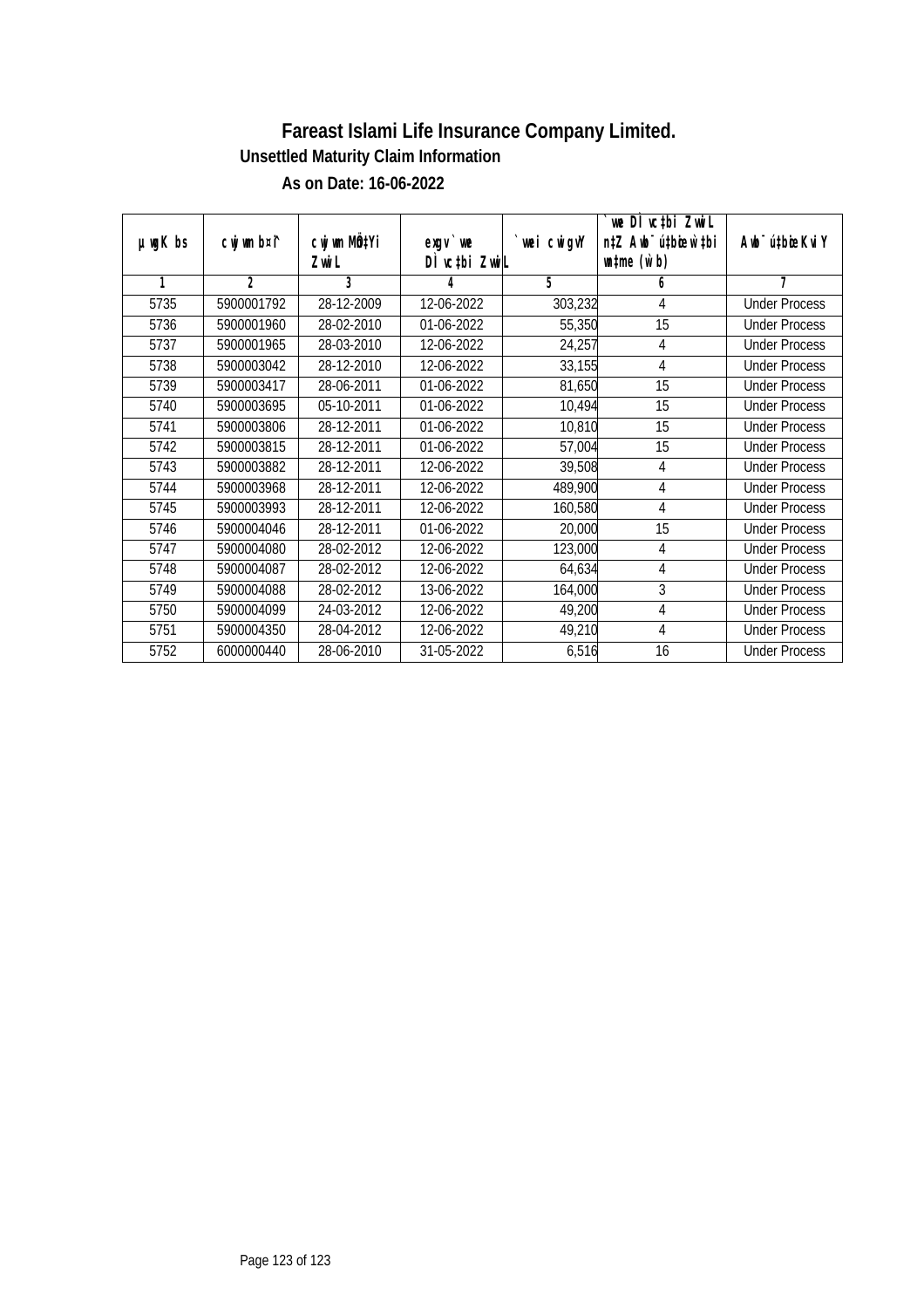|                 |                |                  |               |            | we DI vctbi ZwiL                 |                              |
|-----------------|----------------|------------------|---------------|------------|----------------------------------|------------------------------|
| $µ$ ug $K$ bs   | cwj wm b¤i^    | cwj wm MQtYi     | $exqu$ we     | wei cwigvY | n‡Z Awb <sup>-</sup> ú‡biosw`‡bi | Aub <sup>-</sup> ú‡biosKvi Y |
|                 |                | Zwi L            | DÌ vc‡bi ZwiL |            | $\n  untime\n  (u`b)\n$          |                              |
| 1               | $\overline{2}$ | 3                | 4             | 5          | 6                                | 7                            |
| $\mathbf{1}$    | 5700005946     | 28-06-2014       | 15-06-2022    | 12,000     | 1                                | <b>Under Process</b>         |
| $\overline{2}$  | 5700006833     | 28-12-2015       | 15-06-2022    | 50,000     | 1                                | <b>Under Process</b>         |
| $\overline{3}$  | 5700006872     | 28-12-2015       | 15-06-2022    | 20,000     | 1                                | <b>Under Process</b>         |
| 4               | 5700006965     | 28-12-2015       | 15-06-2022    | 30,000     | 1                                | <b>Under Process</b>         |
| 5               | 5700008593     | 28-12-2017       | 15-06-2022    | 6,000      | $\mathbf{1}$                     | <b>Under Process</b>         |
| 6               | 5700008947     | 04-07-2018       | 15-06-2022    | 12,000     | 1                                | <b>Under Process</b>         |
| $\overline{7}$  | 5700009341     | 27-12-2018       | 15-06-2022    | 100,000    | 1                                | <b>Under Process</b>         |
| $\overline{8}$  | 5700009571     | 14-03-2019       | 15-06-2022    | 40,000     | 1                                | <b>Under Process</b>         |
| $\overline{9}$  | 5800000758     | 27-03-2010       | 15-06-2022    | 12,500     | 1                                | <b>Under Process</b>         |
| 10              | 5800000758     | 27-03-2010       | 15-06-2022    | 12,500     | 1                                | <b>Under Process</b>         |
| $\overline{11}$ | 5800003702     | 07-04-2013       | 09-06-2022    | 25,000     | $\overline{7}$                   | <b>Under Process</b>         |
| 12              | 5800006732     | 02-04-2018       | 09-06-2022    | 15,000     | $\overline{1}$                   | <b>Under Process</b>         |
| $\overline{13}$ | 5800006747     | 11-04-2018       | 09-06-2022    | 15,000     | $\overline{7}$                   | <b>Under Process</b>         |
| 14              | 5800006770     | 08-05-2018       | 09-06-2022    | 30,000     | $\overline{1}$                   | <b>Under Process</b>         |
| 15              | 5800006771     | $08 - 05 - 2018$ | 09-06-2022    | 20,000     | $\overline{1}$                   | <b>Under Process</b>         |
| 16              | 5800006779     | 13-05-2018       | 09-06-2022    | 150,000    | $\overline{1}$                   | <b>Under Process</b>         |
| 17              | 5800006848     | 16-07-2018       | 15-06-2022    | 12,000     | 1                                | <b>Under Process</b>         |
| 18              | 5800007282     | 27-12-2018       | 09-06-2022    | 12,000     | $\overline{1}$                   | <b>Under Process</b>         |
| 19              | 5800007314     | 27-12-2018       | 15-06-2022    | 24,000     | $\mathbf{1}$                     | <b>Under Process</b>         |
| 20              | 5800007401     | 17-02-2019       | 15-06-2022    | 10,000     | 1                                | <b>Under Process</b>         |
| 21              | 6000002781     | $28-12-2012$     | 12-06-2022    | 12,000     | $\overline{4}$                   | <b>Under Process</b>         |
| 22              | 6000002812     | 28-12-2012       | 12-06-2022    | 20,000     | 4                                | <b>Under Process</b>         |
| 23              | 6000004847     | 25-09-2016       | 12-06-2022    | 15,000     | $\overline{4}$                   | <b>Under Process</b>         |
| 24              | 6000005827     | 28-12-2017       | 15-06-2022    | 92,500     | $\mathbf{1}$                     | <b>Under Process</b>         |
| 25              | 6000006932     | 28-04-2019       | 12-06-2022    | 12,000     | 4                                | <b>Under Process</b>         |
| 26              | 6100007757     | 28-12-2009       | 12-06-2022    | 20,000     | 4                                | <b>Under Process</b>         |
| 27              | 6100008597     | 28-12-2010       | 12-06-2022    | 10,000     | 4                                | <b>Under Process</b>         |
| 28              | 6100009119     | 24-05-2011       | 13-06-2022    | 12,500     | 3                                | <b>Under Process</b>         |
| 29              | 6100009536     | 15-12-2011       | 13-06-2022    | 20,000     | $\overline{3}$                   | <b>Under Process</b>         |
| 30              | 6100011030     | 18-11-2013       | 12-06-2022    | 15,500     | $\overline{4}$                   | <b>Under Process</b>         |
| 31              | 6100011844     | 12-03-2015       | 12-06-2022    | 40,000     | 4                                | <b>Under Process</b>         |
| 32              | 6100011849     | 16-03-2015       | 12-06-2022    | 23,000     | 4                                | <b>Under Process</b>         |
| 33              | 6100012898     | 28-12-2016       | 12-06-2022    | 10,000     | $\sqrt{4}$                       | <b>Under Process</b>         |
| 34              | 6100013655     | 08-07-2018       | 12-06-2022    | 19,000     | 4                                | <b>Under Process</b>         |
| 35              | 6100013791     | 25-10-2018       | 12-06-2022    | 28,000     | 4                                | <b>Under Process</b>         |
| 36              | 6100013839     | 12-12-2018       | 13-06-2022    | 28,000     | $\mathfrak{Z}$                   | <b>Under Process</b>         |
| 37              | 6100013966     | 19-02-2019       | 12-06-2022    | 40,000     | $\overline{4}$                   | <b>Under Process</b>         |
| 38              | 6100013972     | 28-02-2019       | 12-06-2022    | 37,960     | $\sqrt{4}$                       | <b>Under Process</b>         |
| 39              | 6100013990     | 02-04-2019       | 13-06-2022    | 20,000     | $\sqrt{3}$                       | <b>Under Process</b>         |
| 40              | 6100014012     | 28-04-2019       | 13-06-2022    | 10,000     | $\overline{3}$                   | <b>Under Process</b>         |
| 41              | 6300012575     | 10-05-2015       | 15-06-2022    | 10,000     | 1                                | <b>Under Process</b>         |
| 42              | 6400000088     | 28-04-2009       | 09-06-2022    | 10,000     | $\overline{7}$                   | <b>Under Process</b>         |
| 43              | 6400001384     | 28-03-2010       | 09-06-2022    | 20,000     | 7                                | <b>Under Process</b>         |
| 44              | 6400001796     | 28-10-2010       | 12-06-2022    | 12,000     | 4                                | <b>Under Process</b>         |
| 45              | 6400001796     | 28-10-2010       | 12-06-2022    | 12,000     | 4                                | <b>Under Process</b>         |
| 46              | 6400001875     | 20-12-2010       | 12-06-2022    | 20,000     | 4                                | <b>Under Process</b>         |
| 47              | 6400003418     | 19-11-2017       | 09-06-2022    | 120,000    | $\overline{7}$                   | <b>Under Process</b>         |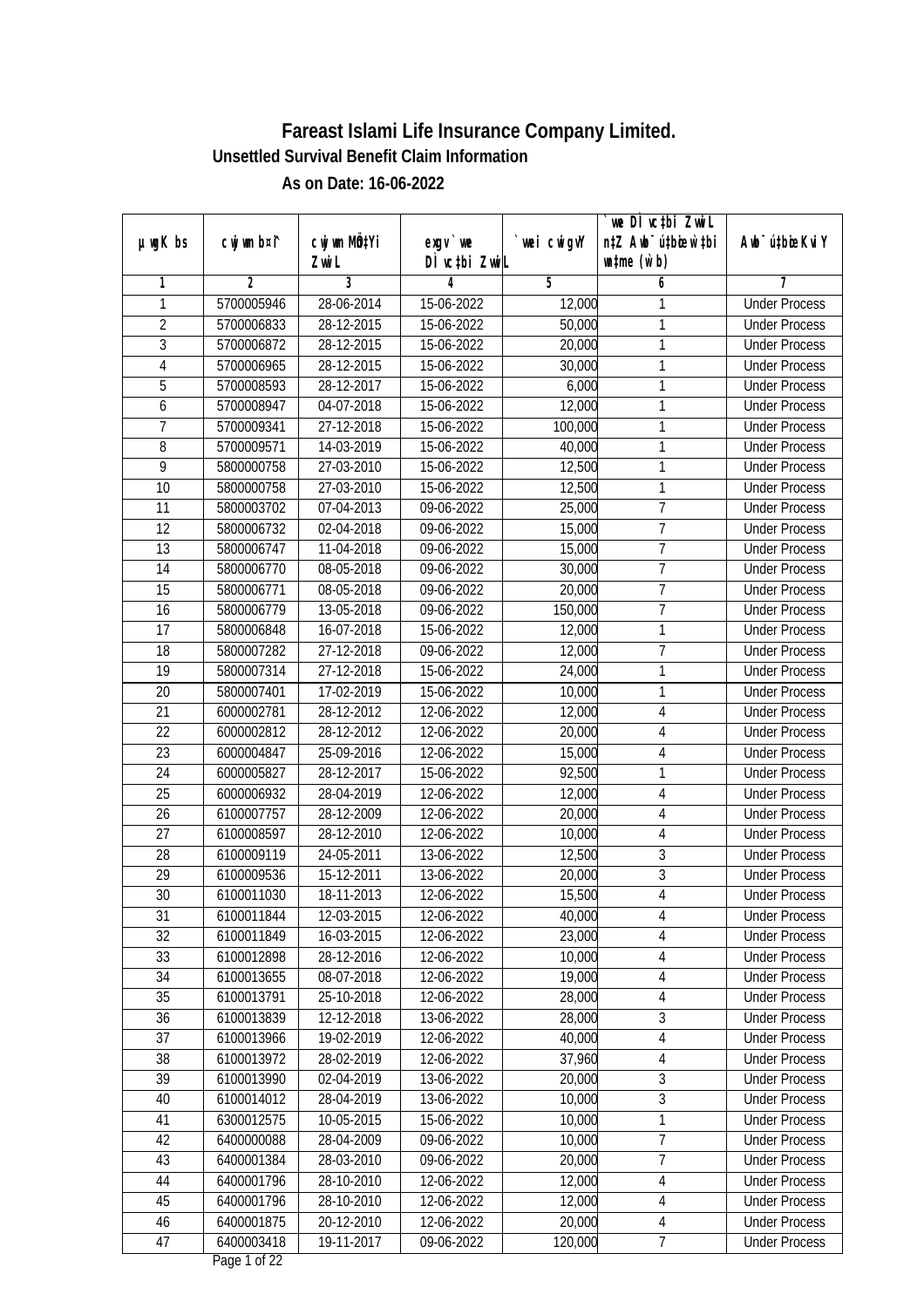|                 |                |              |                  |            | we DI vctbi ZwiL                 |                              |
|-----------------|----------------|--------------|------------------|------------|----------------------------------|------------------------------|
| $µ$ ug $K$ bs   | cwj wm b¤i^    | cwj wm MQtYi | $exqu$ we        | wei cwigvY | n‡Z Awb <sup>-</sup> ú‡biosw`‡bi | Aub <sup>-</sup> ú‡biosKvi Y |
|                 |                | Zwi L        | DÌ vctbi ZwiL    |            | $\n  untime\n  (u`b)\n$          |                              |
| 1               | $\overline{2}$ | 3            | 4                | 5          | 6                                | 7                            |
| 48              | 6400003599     | 11-06-2019   | 14-06-2022       | 500,000    | $\overline{2}$                   | <b>Under Process</b>         |
| 49              | 6400003697     | 28-12-2019   | 12-06-2022       | 20,000     | $\overline{4}$                   | <b>Under Process</b>         |
| $\overline{50}$ | 6500004328     | 06-05-2010   | 07-06-2022       | 10,000     | 9                                | <b>Under Process</b>         |
| 51              | 6500004381     | 26-05-2010   | 15-06-2022       | 10,000     | 1                                | <b>Under Process</b>         |
| $\overline{52}$ | 6600005178     | 28-05-2008   | 15-06-2022       | 6,000      | $\mathbf{1}$                     | <b>Under Process</b>         |
| $\overline{53}$ | 6600008467     | 28-03-2010   | 15-06-2022       | 6,000      | 1                                | <b>Under Process</b>         |
| 54              | 6600012161     | 28-03-2016   | 15-06-2022       | 10,000     | 1                                | <b>Under Process</b>         |
| 55              | 6600012524     | 15-12-2016   | 12-06-2022       | 50,000     | 4                                | <b>Under Process</b>         |
| $\overline{56}$ | 6600013332     | 28-12-2017   | 12-06-2022       | 40,000     | 4                                | <b>Under Process</b>         |
| 57              | 6600013843     | 21-04-2019   | 12-06-2022       | 20,000     | 4                                | <b>Under Process</b>         |
| $\overline{58}$ | 6600013846     | 25-04-2019   | 12-06-2022       | 10,000     | $\overline{4}$                   | <b>Under Process</b>         |
| 59              | 6600013855     | 28-04-2019   | 12-06-2022       | 20,000     | 4                                | <b>Under Process</b>         |
| 60              | 6600013858     | 28-04-2019   | 12-06-2022       | 20,000     | $\sqrt{4}$                       | <b>Under Process</b>         |
| 61              | 6600013865     | 12-05-2019   | 12-06-2022       | 12,000     | 4                                | <b>Under Process</b>         |
| 62              | 6600013867     | 12-05-2019   | 12-06-2022       | 14,000     | 4                                | <b>Under Process</b>         |
| 63              | 6700008296     | 28-12-2015   | 09-06-2022       | 10,500     | $\overline{1}$                   | <b>Under Process</b>         |
| 64              | 6700008368     | 28-12-2015   | 09-06-2022       | 5,895      | $\overline{1}$                   | <b>Under Process</b>         |
| 65              | 6700008720     | 26-05-2016   | $09 - 06 - 2022$ | 30,000     | $\overline{1}$                   | <b>Under Process</b>         |
| 66              | 6700008721     | 26-05-2016   | 09-06-2022       | 15,000     | $\overline{1}$                   | <b>Under Process</b>         |
| 67              | 6700008731     | 26-05-2016   | 09-06-2022       | 10,000     | $\overline{1}$                   | <b>Under Process</b>         |
| 68              | 6700008732     | 26-05-2016   | 09-06-2022       | 15,000     | $\overline{7}$                   | <b>Under Process</b>         |
| 69              | 6700008743     | 26-05-2016   | 09-06-2022       | 15,000     | $\overline{1}$                   | <b>Under Process</b>         |
| 70              | 6700008744     | 26-05-2016   | 09-06-2022       | 11,250     | $\overline{1}$                   | <b>Under Process</b>         |
| 71              | 6700008745     | 26-05-2016   | 09-06-2022       | 22,500     | $\overline{7}$                   | <b>Under Process</b>         |
| 72              | 6700011548     | 28-12-2017   | 13-06-2022       | 10,000     | $\mathfrak z$                    | <b>Under Process</b>         |
| 73              | 6700011989     | 17-07-2018   | 13-06-2022       | 15,000     | $\overline{3}$                   | <b>Under Process</b>         |
| 74              | 6700012010     | 23-07-2018   | 13-06-2022       | 10,000     | $\overline{3}$                   | <b>Under Process</b>         |
| 75              | 6700012046     | 28-07-2018   | 13-06-2022       | 40,000     | $\overline{3}$                   | <b>Under Process</b>         |
| 76              | 6700012069     | 28-07-2018   | 13-06-2022       | 15,100     | $\overline{3}$                   | <b>Under Process</b>         |
| 77              | 6700012271     | 28-09-2018   | 13-06-2022       | 30,000     | $\overline{3}$                   | <b>Under Process</b>         |
| 78              | 6700012358     | 22-10-2018   | 13-06-2022       | 8,500      | 3                                | <b>Under Process</b>         |
| 79              | 6700012499     | 26-11-2018   | 13-06-2022       | 10,000     | $\overline{3}$                   | <b>Under Process</b>         |
| 80              | 6700012630     | 17-12-2018   | 13-06-2022       | 30,000     | $\overline{3}$                   | <b>Under Process</b>         |
| 81              | 6700013039     | 26-02-2019   | 13-06-2022       | 30,000     | $\overline{3}$                   | <b>Under Process</b>         |
| 82              | 6700013074     | 20-03-2019   | 13-06-2022       | 7,200      | $\overline{3}$                   | <b>Under Process</b>         |
| 83              | 6700013100     | 04-04-2019   | 13-06-2022       | 4,000      | $\sqrt{3}$                       | <b>Under Process</b>         |
| 84              | 6900001948     | 27-12-2009   | 15-06-2022       | 15,000     | 1                                | <b>Under Process</b>         |
| 85              | 6900002931     | 15-05-2010   | 15-06-2022       | 12,000     | $\mathbf{1}$                     | <b>Under Process</b>         |
| 86              | 6900006073     | 28-12-2011   | 09-06-2022       | 6,000      | $\overline{7}$                   | <b>Under Process</b>         |
| 87              | 6900006296     | 28-12-2011   | 09-06-2022       | 40,000     | $\overline{7}$                   | <b>Under Process</b>         |
| 88              | 6900006807     | 28-04-2012   | 09-06-2022       | 10,000     | 7                                | <b>Under Process</b>         |
| 89              | 6900006946     | 28-06-2012   | 09-06-2022       | 6,000      | $\overline{7}$                   | <b>Under Process</b>         |
| 90              | 6900007174     | 15-12-2012   | 09-06-2022       | 20,000     | $\overline{7}$                   | <b>Under Process</b>         |
| 91              | 6900009718     | 28-06-2015   | 09-06-2022       | 10,000     | $\overline{7}$                   | <b>Under Process</b>         |
| 92              | 6900009771     | 28-06-2015   | 12-06-2022       | 10,000     | 4                                | <b>Under Process</b>         |
| 93              | 6900010128     | 19-11-2015   | 12-06-2022       | 20,000     | 4                                | <b>Under Process</b>         |
| 94              | 6900010418     | 28-12-2015   | 09-06-2022       | 16,000     | $\overline{7}$                   | <b>Under Process</b>         |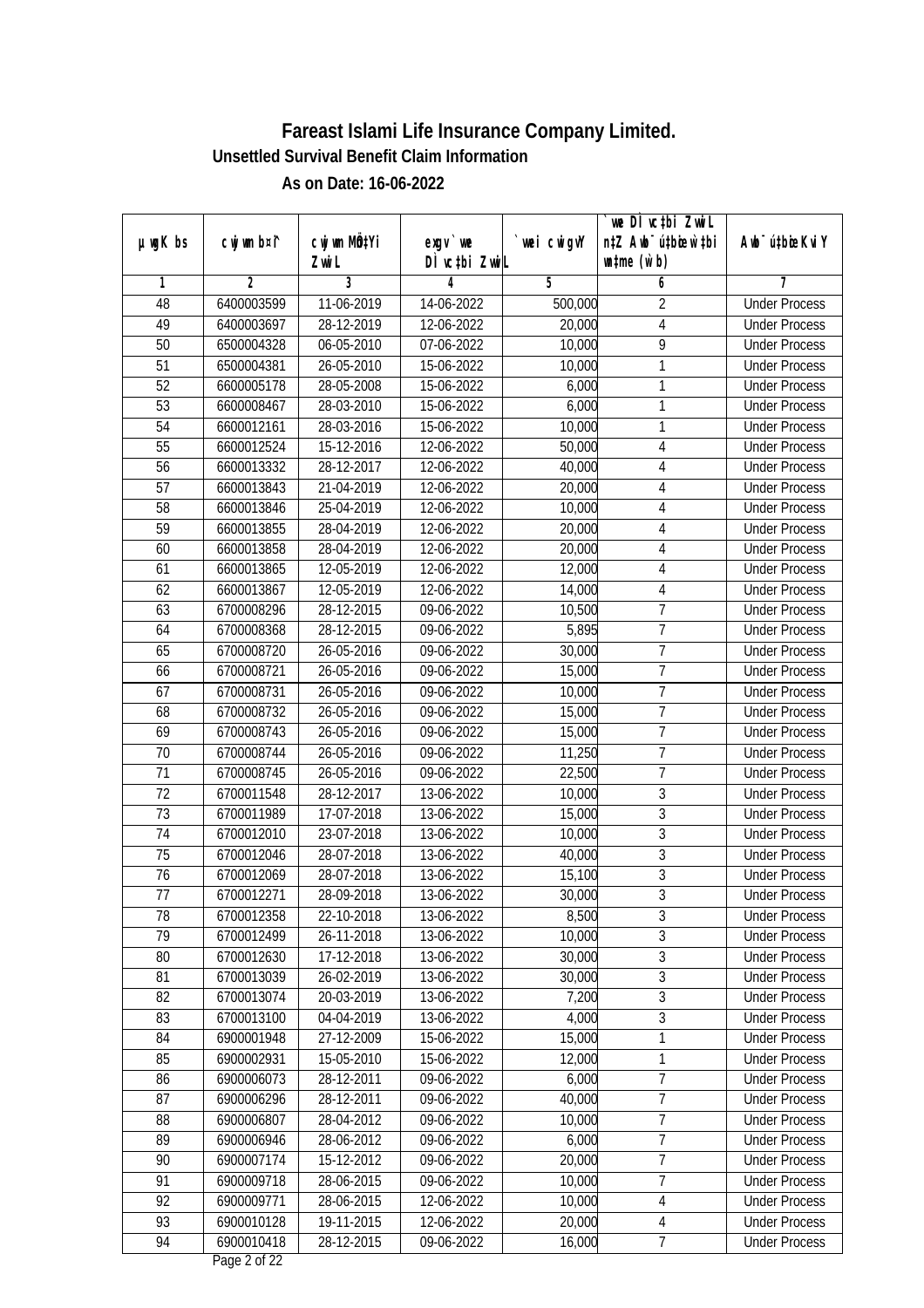|                 |                |              |               |             | `we DÌ vc‡bi ZwwiL               |                             |
|-----------------|----------------|--------------|---------------|-------------|----------------------------------|-----------------------------|
| $µ$ ug $K$ bs   | cwj wm b¤i^    | cwj wm MQtYi | $exgV$ we     | `wei cwigvY | n‡Z Awb <sup>-</sup> ú‡bioen`‡bi | Awb <sup>-</sup> ú‡bioeKviY |
|                 |                | Zwi L        | DÌ vctbi ZwiL |             | $\n  untime\n  (u`b)\n$          |                             |
| 1               | $\overline{2}$ | 3            | 4             | 5           | 6                                | 7                           |
| 95              | 6900010484     | 28-02-2016   | 09-06-2022    | 10,000      | 7                                | <b>Under Process</b>        |
| 96              | 6900010496     | 28-02-2016   | 12-06-2022    | 10,000      | $\overline{4}$                   | <b>Under Process</b>        |
| $\overline{97}$ | 6900010505     | 08-03-2016   | 09-06-2022    | 10,000      | $\overline{7}$                   | <b>Under Process</b>        |
| 98              | 6900010518     | 20-03-2016   | 09-06-2022    | 10,000      | $\overline{7}$                   | <b>Under Process</b>        |
| 99              | 6900010542     | 28-03-2016   | 09-06-2022    | 10,000      | $\overline{7}$                   | <b>Under Process</b>        |
| 100             | 6900010544     | 28-03-2016   | 09-06-2022    | 10,000      | $\overline{7}$                   | <b>Under Process</b>        |
| 101             | 6900010556     | 28-03-2016   | 12-06-2022    | 20,000      | $\overline{4}$                   | <b>Under Process</b>        |
| 102             | 6900010561     | 28-03-2016   | 09-06-2022    | 24,000      | 7                                | <b>Under Process</b>        |
| 103             | 6900010571     | 13-04-2016   | 09-06-2022    | 25,000      | 7                                | <b>Under Process</b>        |
| 104             | 6900010616     | 28-04-2016   | 09-06-2022    | 24,000      | $\overline{7}$                   | <b>Under Process</b>        |
| 105             | 6900010626     | 28-04-2016   | 09-06-2022    | 20,000      | 7                                | <b>Under Process</b>        |
| 106             | 6900012355     | 28-12-2017   | 09-06-2022    | 12,000      | $\overline{1}$                   | <b>Under Process</b>        |
| 107             | 6900012783     | 16-07-2018   | 09-06-2022    | 15,000      | $\overline{7}$                   | <b>Under Process</b>        |
| 108             | 6900012967     | 20-09-2018   | 12-06-2022    | 10,000      | $\sqrt{4}$                       | <b>Under Process</b>        |
| 109             | 6900013013     | 27-09-2018   | 09-06-2022    | 10,000      | 7                                | <b>Under Process</b>        |
| 110             | 6900013202     | 27-12-2018   | 09-06-2022    | 20,000      | $\overline{1}$                   | <b>Under Process</b>        |
| 111             | 6900013208     | 27-12-2018   | 09-06-2022    | 12,000      | $\overline{1}$                   | <b>Under Process</b>        |
| 112             | 6900013296     | 27-12-2018   | 09-06-2022    | 24,000      | $\overline{7}$                   | <b>Under Process</b>        |
| 113             | 6900013329     | 12-02-2019   | 09-06-2022    | 25,000      | $\overline{7}$                   | <b>Under Process</b>        |
| 114             | 6900013352     | 27-02-2019   | 09-06-2022    | 30,000      | $\overline{1}$                   | <b>Under Process</b>        |
| 115             | 6900013365     | 19-03-2019   | 09-06-2022    | 20,000      | 7                                | <b>Under Process</b>        |
| 116             | 6900013383     | 07-04-2019   | 09-06-2022    | 30,000      | $\overline{1}$                   | <b>Under Process</b>        |
| 117             | 6900013392     | 21-04-2019   | 09-06-2022    | 30,000      | $\overline{7}$                   | <b>Under Process</b>        |
| 118             | 6900013405     | 28-04-2019   | 12-06-2022    | 15,000      | $\overline{4}$                   | <b>Under Process</b>        |
| 119             | 6900013408     | 28-04-2019   | 09-06-2022    | 13,000      | 7                                | <b>Under Process</b>        |
| 120             | 7100001964     | 28-02-2016   | 14-06-2022    | 20,000      | $\overline{2}$                   | <b>Under Process</b>        |
| 121             | 7100002028     | 28-05-2016   | 14-06-2022    | 20,000      | $\overline{2}$                   | <b>Under Process</b>        |
| 122             | 7100002609     | 04-11-2018   | 14-06-2022    | 12,000      | $\overline{2}$                   | <b>Under Process</b>        |
| 123             | 7100002772     | 21-05-2019   | 14-06-2022    | 40,000      | $\overline{2}$                   | <b>Under Process</b>        |
| 124             | 7200003905     | 01-12-2012   | 14-06-2022    | 226,000     | $\overline{2}$                   | <b>Under Process</b>        |
| 125             | 7200003920     | 10-12-2012   | 14-06-2022    | 192,000     | $\sqrt{2}$                       | <b>Under Process</b>        |
| 126             | 7200004070     | 28-12-2012   | 14-06-2022    | 30,600      | $\overline{2}$                   | <b>Under Process</b>        |
| 127             | 7200005153     | 28-12-2014   | 14-06-2022    | 10,000      | $\overline{2}$                   | <b>Under Process</b>        |
| 128             | 7200005294     | 07-05-2015   | 14-06-2022    | 50,000      | $\overline{2}$                   | <b>Under Process</b>        |
| 129             | 7200005630     | 28-06-2015   | 14-06-2022    | 20,600      | $\overline{2}$                   | <b>Under Process</b>        |
| 130             | 7200006918     | 26-12-2016   | 14-06-2022    | 10,000      | $\overline{2}$                   | <b>Under Process</b>        |
| 131             | 7200007181     | 28-12-2016   | 14-06-2022    | 10,000      | $\overline{2}$                   | <b>Under Process</b>        |
| 132             | 7200009103     | 27-12-2018   | 14-06-2022    | 20,000      | $\overline{2}$                   | <b>Under Process</b>        |
| 133             | 7300012341     | 17-04-2018   | 13-06-2022    | 25,000      | $\overline{3}$                   | <b>Under Process</b>        |
| 134             | 7300013034     | 27-12-2018   | 13-06-2022    | 22,000      | $\overline{3}$                   | <b>Under Process</b>        |
| 135             | 7400007360     | 13-04-2011   | 13-06-2022    | 6,000       | $\overline{3}$                   | <b>Under Process</b>        |
| 136             | 7400007360     | 13-04-2011   | 13-06-2022    | 6,000       | $\overline{3}$                   | <b>Under Process</b>        |
| 137             | 7400007360     | 13-04-2011   | 13-06-2022    | 6,000       | $\overline{3}$                   | <b>Under Process</b>        |
| 138             | 7400011458     | 07-04-2016   | 13-06-2022    | 20,000      | $\overline{3}$                   | <b>Under Process</b>        |
| 139             | 7400011529     | 03-05-2016   | 13-06-2022    | 6,000       | $\overline{3}$                   | <b>Under Process</b>        |
| 140             | 7500002273     | 28-03-2010   | 29-05-2022    | 5,000       | 18                               | <b>Under Process</b>        |
| 141             | 7600000004     | 28-03-2006   | 31-05-2022    | 6,000       | 16                               | <b>Under Process</b>        |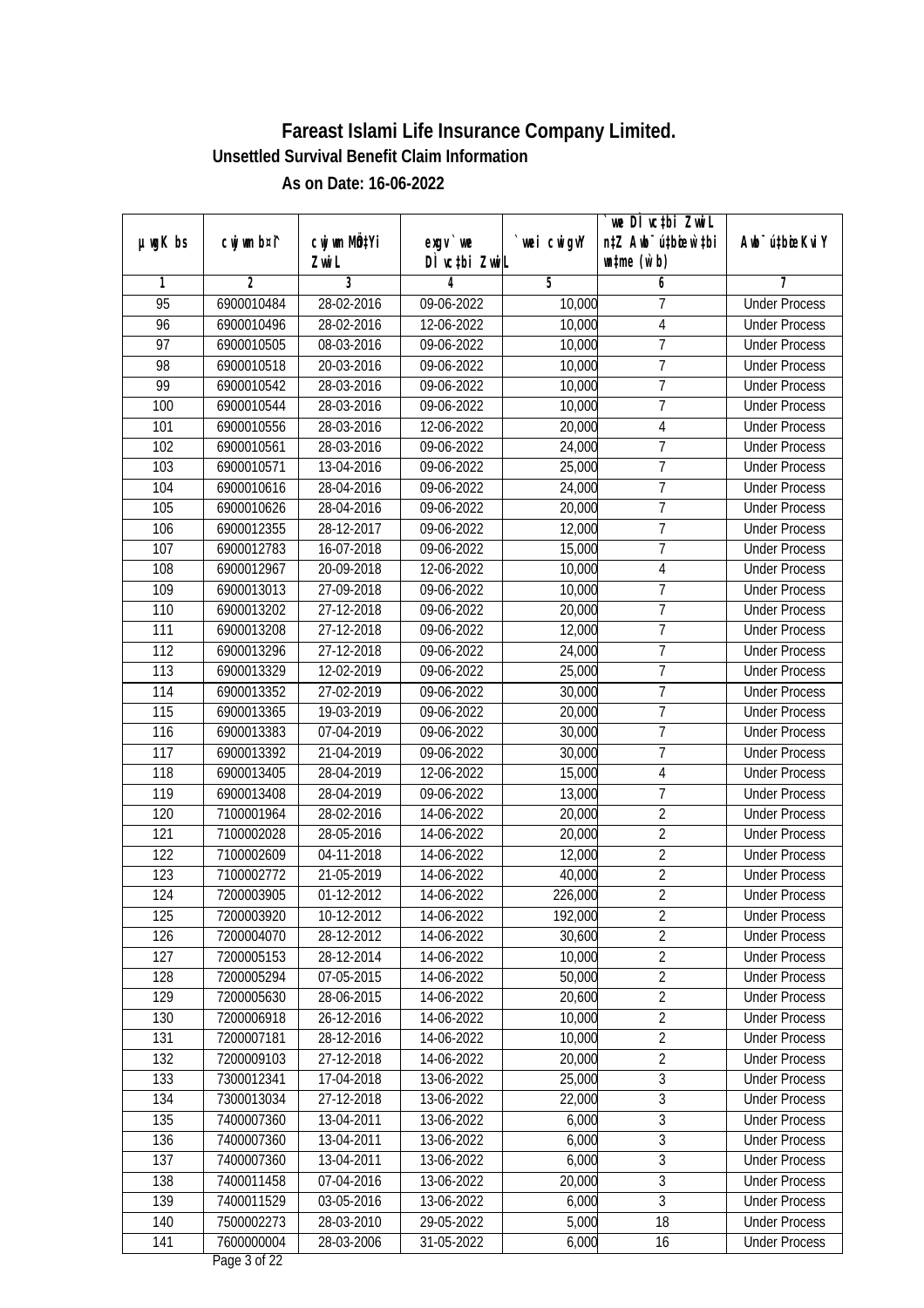| $µ$ ug $K$ bs    | cwj wm b¤i^ | CW wm MQYi       | $exqu$ we     | `wei cwigvY | we DI vctbi ZwiL<br>n‡Z Awb <sup>-</sup> ú‡bioar`‡bi | Awb <sup>-</sup> ú‡bioeKviY |
|------------------|-------------|------------------|---------------|-------------|------------------------------------------------------|-----------------------------|
|                  |             | Zwi L            | DÌ vctbi ZwiL |             | $\n  untime\n  (u`b)\n$                              |                             |
| 1                | 2           | $\overline{3}$   | 4             | 5           | 6                                                    | 7                           |
| $\overline{142}$ | 7600004552  | 28-06-2007       | 15-06-2022    | 5,000       | 1                                                    | <b>Under Process</b>        |
| 143              | 7600006543  | 28-12-2007       | 31-05-2022    | 6,000       | 16                                                   | <b>Under Process</b>        |
| 144              | 7600006543  | 28-12-2007       | 31-05-2022    | 6,000       | $\overline{16}$                                      | <b>Under Process</b>        |
| 145              | 7600011209  | 28-12-2009       | 07-03-2022    | 10,000      | 101                                                  | <b>Under Process</b>        |
| 146              | 7600011407  | 28-12-2009       | 15-06-2022    | 6,000       | 1                                                    | <b>Under Process</b>        |
| 147              | 7600011446  | 28-12-2009       | 31-05-2022    | 10,000      | 16                                                   | <b>Under Process</b>        |
| 148              | 7600011644  | 28-12-2009       | 15-06-2022    | 10,000      | 1                                                    | <b>Under Process</b>        |
| 149              | 7600011659  | 28-12-2009       | 31-05-2022    | 5,000       | $\overline{16}$                                      | <b>Under Process</b>        |
| 150              | 7600012099  | 20-04-2010       | 15-06-2022    | 12,000      | 1                                                    | <b>Under Process</b>        |
| 151              | 7600014920  | 28-12-2011       | 13-06-2022    | 6,000       | 3                                                    | <b>Under Process</b>        |
| 152              | 7600015254  | 28-12-2011       | 13-06-2022    | 10,000      | $\overline{3}$                                       | <b>Under Process</b>        |
| 153              | 7600017682  | 28-06-2015       | 13-06-2022    | 20,000      | 3                                                    | <b>Under Process</b>        |
| 154              | 7600021171  | 28-09-2018       | 13-06-2022    | 10,000      | $\overline{3}$                                       | <b>Under Process</b>        |
| 155              | 7600021173  | 28-09-2018       | 13-06-2022    | 30,000      | 3                                                    | <b>Under Process</b>        |
| 156              | 7600021556  | $27 - 12 - 2018$ | 13-06-2022    | 12,000      | $\overline{3}$                                       | <b>Under Process</b>        |
| 157              | 7600021718  | 12-03-2019       | 13-06-2022    | 20,000      | 3                                                    | <b>Under Process</b>        |
| 158              | 7600021721  | 13-03-2019       | 13-06-2022    | 12,000      | 3                                                    | <b>Under Process</b>        |
| 159              | 7600021753  | 10-04-2019       | 13-06-2022    | 80,000      | $\overline{3}$                                       | <b>Under Process</b>        |
| 160              | 7600021775  | 25-04-2019       | 13-06-2022    | 10,000      | $\overline{3}$                                       | <b>Under Process</b>        |
| 161              | 7600021777  | 25-04-2019       | 13-06-2022    | 10,000      | $\overline{3}$                                       | <b>Under Process</b>        |
| 162              | 7600021783  | 28-04-2019       | 13-06-2022    | 57,200      | 3                                                    | <b>Under Process</b>        |
| 163              | 7700009405  | 15-04-2018       | 14-06-2022    | 50,600      | $\overline{2}$                                       | <b>Under Process</b>        |
| 164              | 7700009486  | 28-05-2018       | 14-06-2022    | 50,000      | $\overline{2}$                                       | <b>Under Process</b>        |
| 165              | 7800001080  | 28-12-2010       | 12-06-2022    | 3,600       | $\overline{4}$                                       | <b>Under Process</b>        |
| 166              | 7800001080  | 28-12-2010       | 12-06-2022    | 5,400       | 4                                                    | <b>Under Process</b>        |
| 167              | 7800001080  | 28-12-2010       | 12-06-2022    | 7,200       | 4                                                    | <b>Under Process</b>        |
| 168              | 7800002030  | 28-12-2011       | 12-06-2022    | 7,750       | 4                                                    | <b>Under Process</b>        |
| 169              | 7800002526  | 19-11-2012       | 12-06-2022    | 7,500       | $\overline{4}$                                       | <b>Under Process</b>        |
| 170              | 7800003653  | 28-12-2014       | 12-06-2022    | 11,960      | 4                                                    | <b>Under Process</b>        |
| 171              | 7800003687  | 28-12-2014       | 12-06-2022    | 6,000       | 4                                                    | <b>Under Process</b>        |
| 172              | 7800003723  | 28-12-2014       | 12-06-2022    | 10,000      | 4                                                    | <b>Under Process</b>        |
| 173              | 7800003736  | 28-12-2014       | 12-06-2022    | 6,000       | 4                                                    | <b>Under Process</b>        |
| 174              | 7800003875  | 11-05-2015       | 12-06-2022    | 60,000      | 4                                                    | <b>Under Process</b>        |
| 175              | 7800005099  | 28-12-2016       | 12-06-2022    | 9,600       | $\sqrt{4}$                                           | <b>Under Process</b>        |
| 176              | 7800005260  | 18-06-2017       | 12-06-2022    | 25,000      | 4                                                    | <b>Under Process</b>        |
| 177              | 7800005569  | 12-12-2017       | 12-06-2022    | 200,000     | 4                                                    | <b>Under Process</b>        |
| 178              | 7800005909  | 28-08-2018       | 12-06-2022    | 120,000     | 4                                                    | <b>Under Process</b>        |
| 179              | 7800005919  | 03-09-2018       | 12-06-2022    | 23,000      | 4                                                    | <b>Under Process</b>        |
| 180              | 7800006271  | 27-02-2019       | 12-06-2022    | 24,000      | $\overline{4}$                                       | <b>Under Process</b>        |
| 181              | 7800006302  | 01-04-2019       | 12-06-2022    | 9,600       | $\overline{4}$                                       | <b>Under Process</b>        |
| 182              | 7800006317  | 10-04-2019       | 12-06-2022    | 10,000      | $\overline{4}$                                       | <b>Under Process</b>        |
| 183              | 7800006342  | 28-04-2019       | 12-06-2022    | 23,000      | 4                                                    | <b>Under Process</b>        |
| 184              | 7800006345  | 28-04-2019       | 12-06-2022    | 10,000      | $\sqrt{4}$                                           | <b>Under Process</b>        |
| 185              | 7900002054  | 12-04-2011       | 09-06-2022    | 40,000      | $\overline{7}$                                       | <b>Under Process</b>        |
| 186              | 7900002054  | 12-04-2011       | 09-06-2022    | 40,000      | 7                                                    | <b>Under Process</b>        |
| 187              | 7900002148  | 28-06-2011       | 09-06-2022    | 20,000      | $\overline{7}$                                       | <b>Under Process</b>        |
| 188              | 7900004009  | 23-02-2016       | 09-06-2022    | 20,000      | $\overline{7}$                                       | <b>Under Process</b>        |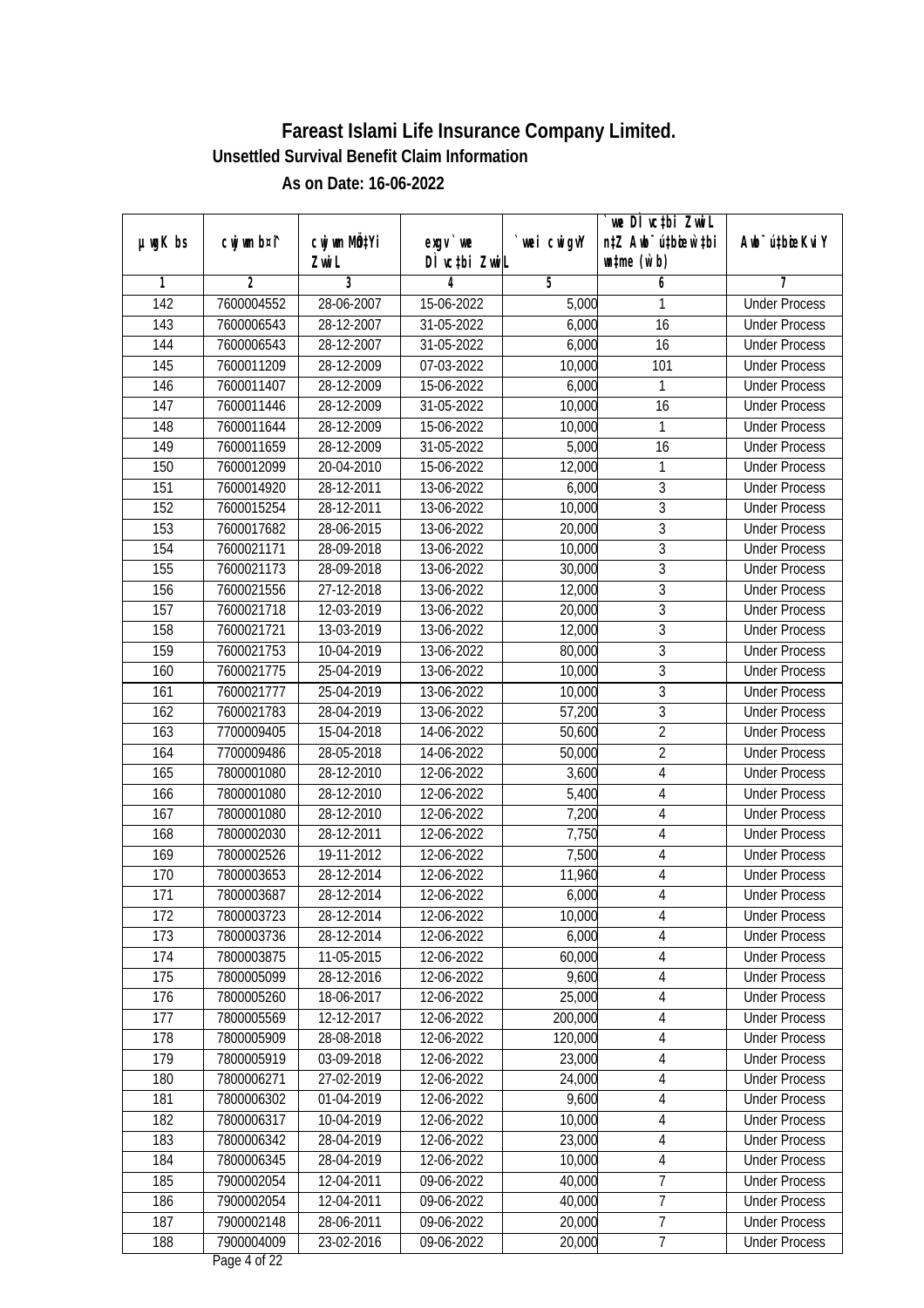|                  |                          |                          |                            |             | we DI vctbi ZwiL                 |                             |
|------------------|--------------------------|--------------------------|----------------------------|-------------|----------------------------------|-----------------------------|
| µwgK bs          | cwj wm b¤i^              | CW wm MQYi               | $exqu$ we<br>DÌ vctbi ZwiL | `wei cwigvY | n‡Z Awb <sup>-</sup> ú‡bioar`‡bi | Awb <sup>-</sup> ú‡bioeKviY |
| 1                | 2                        | Zwi L<br>$\overline{3}$  | 4                          | 5           | $\n  untime\n  (u`b)\n$<br>6     | 7                           |
| 189              | 7900004169               | 28-08-2016               | 09-06-2022                 | 20,000      | 7                                | <b>Under Process</b>        |
| 190              | 8100012299               | 28-12-2015               | 12-06-2022                 | 6,000       | 4                                | <b>Under Process</b>        |
| 191              | 8100012431               | 28-03-2016               | 12-06-2022                 | 45,000      | 4                                | <b>Under Process</b>        |
| 192              | 8100012437               | 28-03-2016               | 12-06-2022                 | 20,000      | 4                                | <b>Under Process</b>        |
| 193              | 8100012963               | 28-12-2016               | 12-06-2022                 | 12,000      | 4                                | <b>Under Process</b>        |
| 194              | 8100014016               | 28-10-2018               | 12-06-2022                 | 20,000      | $\sqrt{4}$                       | <b>Under Process</b>        |
| 195              | 8100014268               | 17-04-2019               | 12-06-2022                 | 34,000      | $\overline{4}$                   | <b>Under Process</b>        |
| 196              | 8100014273               | 17-04-2019               | 12-06-2022                 | 15,000      | 4                                | <b>Under Process</b>        |
| $\overline{197}$ | 8100014287               | 28-04-2019               | 12-06-2022                 | 60,000      | 4                                | <b>Under Process</b>        |
| 198              | 8200000372               | 09-11-2009               | 14-06-2022                 | 10,000      | $\overline{2}$                   | <b>Under Process</b>        |
| 199              | 8200000372               | 09-11-2009               | 14-06-2022                 | 10,000      | $\overline{2}$                   | <b>Under Process</b>        |
| 200              | 8200000372               | 09-11-2009               | 14-06-2022                 | 10,000      | $\overline{2}$                   | <b>Under Process</b>        |
| 201              | 8200000373               | 10-11-2009               | 14-06-2022                 | 10,000      | $\overline{2}$                   | <b>Under Process</b>        |
| 202              | 8200002746               | 08-04-2015               | 14-06-2022                 | 12,000      | $\overline{2}$                   | <b>Under Process</b>        |
| 203              | 8200003217               | 05-04-2016               | 14-06-2022                 | 39,400      | $\overline{2}$                   | <b>Under Process</b>        |
| 204              | 8300002582               | 10-12-2009               | 14-06-2022                 | 12,500      | $\overline{2}$                   | <b>Under Process</b>        |
| 205              | 8300003268               | 15-09-2010               | 12-06-2022                 |             | $\overline{4}$                   |                             |
| 206              |                          |                          |                            | 25,000      | $\overline{2}$                   | <b>Under Process</b>        |
| 207              | 8300004573               | 18-12-2012               | 14-06-2022                 | 125,000     | $\overline{2}$                   | <b>Under Process</b>        |
|                  | 8300004789<br>8300005775 | 27-06-2013               | 14-06-2022                 | 22,500      | $\overline{2}$                   | <b>Under Process</b>        |
| 208              |                          | 10-03-2016               | 14-06-2022                 | 6,000       | $\overline{2}$                   | <b>Under Process</b>        |
| 209              | 8300005903               | 28-07-2016               | 14-06-2022                 | 20,000      |                                  | <b>Under Process</b>        |
| 210              | 8400001346               | 28-03-2010               | 12-06-2022                 | 15,000      | 4                                | <b>Under Process</b>        |
| 211              | 8400004177               | 28-12-2011               | 12-06-2022                 | 24,000      | $\overline{4}$                   | <b>Under Process</b>        |
| 212              | 8400004547               | 28-04-2012               | 12-06-2022                 | 10,000      | 4                                | <b>Under Process</b>        |
| 213              | 8400004916               | 28-12-2012               | 12-06-2022                 | 12,000      | 4                                | <b>Under Process</b>        |
| 214              | 8400004939               | 28-03-2013               | 12-06-2022                 | 24,000      | 4                                | <b>Under Process</b>        |
| 215              | 8400004948               | 08-04-2013               | 12-06-2022                 | 8,000       | 4                                | <b>Under Process</b>        |
| 216              | 8400004964               | 28-04-2013               | 12-06-2022                 | 6,000       | $\overline{4}$                   | <b>Under Process</b>        |
| 217              | 8400004965               | 28-04-2013               | 12-06-2022                 | 12,000      | 4                                | <b>Under Process</b>        |
| 218              | 8400004968               | 28-04-2013               | 12-06-2022                 | 6,000       | 4                                | <b>Under Process</b>        |
| 219              | 8400004972               | 28-04-2013               | 12-06-2022                 | 24,000      | 4                                | <b>Under Process</b>        |
| 220              | 8400006734               | 28-12-2015               | 12-06-2022                 | 10,000      | 4<br>$\overline{2}$              | <b>Under Process</b>        |
| 221              | 8400006793               | 28-12-2015               | 14-06-2022                 | 6,000       |                                  | <b>Under Process</b>        |
| 222              | 8400006811               | 28-12-2015               | 14-06-2022                 | 6,000       | $\overline{2}$                   | <b>Under Process</b>        |
| 223              | 8400006880               | 23-03-2016<br>20-04-2016 | 12-06-2022                 | 24,000      | $\sqrt{4}$                       | <b>Under Process</b>        |
| 224              | 8400006900               |                          | 14-06-2022                 | 6,000       | $\overline{2}$                   | <b>Under Process</b>        |
| 225              | 8400006942               | 28-05-2016               | 14-06-2022                 | 12,000      | $\overline{2}$                   | <b>Under Process</b>        |
| 226              | 8400007357               | 21-03-2017               | 12-06-2022                 | 70,000      | $\sqrt{4}$                       | <b>Under Process</b>        |
| 227              | 8400007369               | 11-04-2017               | 14-06-2022                 | 15,000      | $\overline{2}$                   | <b>Under Process</b>        |
| 228              | 8400007765               | 15-04-2018               | 14-06-2022                 | 26,000      | $\overline{2}$                   | <b>Under Process</b>        |
| 229              | 8400007784               | 26-04-2018               | 12-06-2022                 | 60,000      | $\sqrt{4}$                       | <b>Under Process</b>        |
| 230              | 8400007840               | 05-08-2018               | 14-06-2022                 | 24,000      | $\overline{2}$                   | <b>Under Process</b>        |
| 231              | 8400008175               | 27-12-2018               | 12-06-2022                 | 43,500      | $\sqrt{4}$                       | <b>Under Process</b>        |
| 232              | 8400008202               | 11-04-2019               | 12-06-2022                 | 10,000      | $\overline{4}$                   | <b>Under Process</b>        |
| 233              | 8400008222               | 20-05-2019               | 12-06-2022                 | 100,000     | $\overline{4}$                   | <b>Under Process</b>        |
| 234              | 8400008223               | 20-05-2019               | 14-06-2022                 | 24,000      | $\overline{2}$                   | <b>Under Process</b>        |
| 235              | 8400008238               | 26-05-2019               | 12-06-2022                 | 12,000      | $\overline{4}$                   | <b>Under Process</b>        |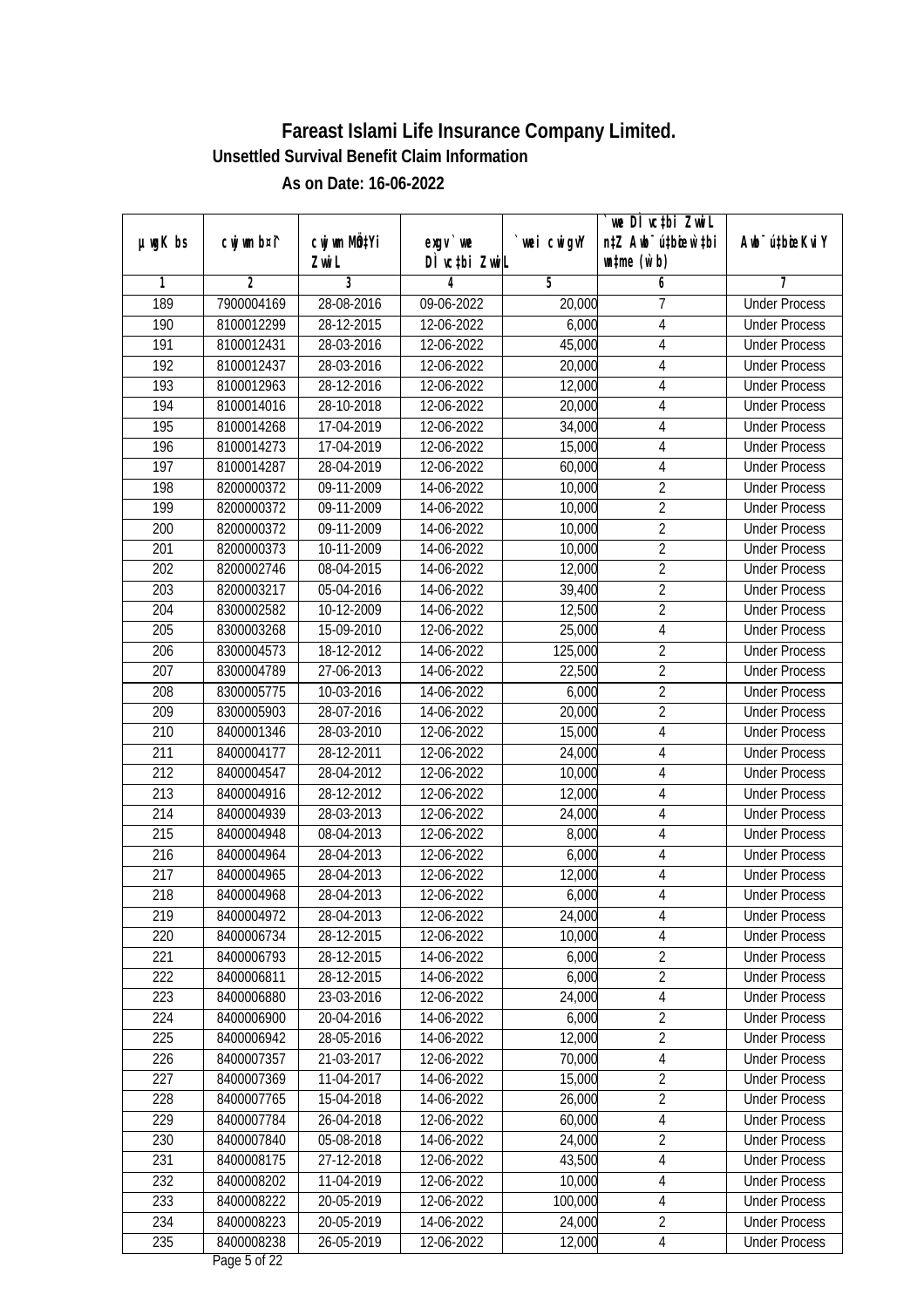| µwgK bs | cwj wm b¤i^    | cwj wm MQtYi   | $exqu$ we     | `wei cwigvY | we DI vctbi ZwiL<br>n‡Z Awb <sup>-</sup> ú‡bioar`‡bi | Awb <sup>-</sup> ú‡bioeKviY |
|---------|----------------|----------------|---------------|-------------|------------------------------------------------------|-----------------------------|
|         |                | Zwi L          | DÌ vctbi ZwiL |             | $\n  untime\n  (u`b)\n$                              |                             |
| 1       | $\overline{2}$ | $\overline{3}$ | 4             | 5           | 6                                                    | 7                           |
| 236     | 8600006386     | 28-06-2009     | 15-06-2022    | 6,000       | 1                                                    | <b>Under Process</b>        |
| 237     | 8600007832     | 28-12-2009     | 31-05-2022    | 12,000      | 16                                                   | <b>Under Process</b>        |
| 238     | 8600007841     | 28-12-2009     | 07-03-2022    | 10,000      | 101                                                  | <b>Under Process</b>        |
| 239     | 8600007873     | 28-12-2009     | 07-03-2022    | 10,000      | 101                                                  | <b>Under Process</b>        |
| 240     | 8600007889     | 28-12-2009     | 07-03-2022    | 6,000       | 101                                                  | <b>Under Process</b>        |
| 241     | 8600009046     | 28-12-2009     | 07-03-2022    | 20,000      | 101                                                  | <b>Under Process</b>        |
| 242     | 8600009364     | 28-12-2009     | 07-03-2022    | 6,000       | 101                                                  | <b>Under Process</b>        |
| 243     | 8600009671     | 28-02-2010     | 31-05-2022    | 6,000       | 16                                                   | <b>Under Process</b>        |
| 244     | 8600009727     | 28-03-2010     | 31-05-2022    | 40,000      | 16                                                   | <b>Under Process</b>        |
| 245     | 8600009773     | 28-04-2010     | 15-06-2022    | 6,000       | 1                                                    | <b>Under Process</b>        |
| 246     | 8600011984     | 28-12-2010     | 15-06-2022    | 3,500       | 1                                                    | <b>Under Process</b>        |
| 247     | 8600013214     | 28-06-2011     | 15-06-2022    | 5,000       | 1                                                    | <b>Under Process</b>        |
| 248     | 8600013595     | 28-12-2011     | 14-06-2022    | 10,000      | $\overline{2}$                                       | <b>Under Process</b>        |
| 249     | 8600013628     | 28-12-2011     | 07-03-2022    | 15,000      | 101                                                  | <b>Under Process</b>        |
| 250     | 8600013628     | 28-12-2011     | 07-03-2022    | 20,000      | 101                                                  | <b>Under Process</b>        |
| 251     | 8600013628     | 28-12-2011     | 07-03-2022    | 25,000      | 101                                                  | <b>Under Process</b>        |
| 252     | 8600013966     | 28-03-2012     | 15-06-2022    | 6,000       | 1                                                    | <b>Under Process</b>        |
| 253     | 8600013966     | 28-03-2012     | 15-06-2022    | 7,500       | 1                                                    | <b>Under Process</b>        |
| 254     | 8600016035     | 26-06-2014     | 14-06-2022    | 10,000      | $\overline{2}$                                       | <b>Under Process</b>        |
| 255     | 8600020807     | 27-12-2018     | 14-06-2022    | 20,000      | $\overline{2}$                                       | <b>Under Process</b>        |
| 256     | 8600020813     | 27-12-2018     | 14-06-2022    | 12,000      | $\overline{2}$                                       | <b>Under Process</b>        |
| 257     | 8700008152     | 03-04-2019     | 14-06-2022    | 20,000      | $\overline{2}$                                       | <b>Under Process</b>        |
| 258     | 9100002635     | 04-08-2009     | 13-06-2022    | 20,000      | 3                                                    | <b>Under Process</b>        |
| 259     | 9100002635     | 04-08-2009     | 13-06-2022    | 20,000      | $\overline{3}$                                       | <b>Under Process</b>        |
| 260     | 9100004019     | 28-03-2010     | 13-06-2022    | 12,000      | $\overline{3}$                                       | <b>Under Process</b>        |
| 261     | 9100007491     | 28-12-2017     | 13-06-2022    | 60,000      | 3                                                    | <b>Under Process</b>        |
| 262     | 9200007442     | 28-06-2014     | 12-06-2022    | 10,000      | 4                                                    | <b>Under Process</b>        |
| 263     | 9200008455     | 26-04-2016     | 12-06-2022    | 24,000      | $\overline{4}$                                       | <b>Under Process</b>        |
| 264     | 9200008484     | 18-05-2016     | 12-06-2022    | 30,000      | 4                                                    | <b>Under Process</b>        |
| 265     | 9200009062     | 27-09-2017     | 12-06-2022    | 10,000      | 4                                                    | <b>Under Process</b>        |
| 266     | 9200009751     | 27-12-2018     | 12-06-2022    | 24,000      | 4                                                    | <b>Under Process</b>        |
| 267     | 9400001183     | 28-04-2011     | 12-06-2022    | 10,000      | 4                                                    | <b>Under Process</b>        |
| 268     | 9400001183     | 28-04-2011     | 12-06-2022    | 10,000      | 4                                                    | <b>Under Process</b>        |
| 269     | 9400001183     | 28-04-2011     | 12-06-2022    | 10,000      | $\sqrt{4}$                                           | <b>Under Process</b>        |
| 270     | 9500000682     | 28-07-2009     | 15-06-2022    | 20,000      | 1                                                    | <b>Under Process</b>        |
| 271     | 9500005307     | 28-12-2012     | 12-06-2022    | 20,000      | $\overline{4}$                                       | <b>Under Process</b>        |
| 272     | 9500008158     | 27-12-2018     | 13-06-2022    | 70,000      | 3                                                    | <b>Under Process</b>        |
| 273     | 9600001618     | 28-06-2008     | 15-06-2022    | 6,000       | 1                                                    | <b>Under Process</b>        |
| 274     | 9600004288     | 15-06-2009     | 09-06-2022    | 6,000       | $\overline{7}$                                       | <b>Under Process</b>        |
| 275     | 9600004288     | 15-06-2009     | 09-06-2022    | 6,000       | $\overline{7}$                                       | <b>Under Process</b>        |
| 276     | 9600004376     | 28-06-2009     | 12-06-2022    | 6,000       | $\overline{4}$                                       | <b>Under Process</b>        |
| 277     | 9600006936     | 28-06-2011     | 12-06-2022    | 6,000       | 4                                                    | <b>Under Process</b>        |
| 278     | 9600007330     | 28-11-2011     | 12-06-2022    | 6,000       | $\sqrt{4}$                                           | <b>Under Process</b>        |
| 279     | 9600007524     | 28-12-2011     | 12-06-2022    | 6,000       | $\overline{4}$                                       | <b>Under Process</b>        |
| 280     | 9600007734     | 28-12-2011     | 12-06-2022    | 6,000       | $\overline{4}$                                       | <b>Under Process</b>        |
| 281     | 9600007734     | 28-12-2011     | 12-06-2022    | 6,000       | 4                                                    | <b>Under Process</b>        |
| 282     | 9600009986     | 28-06-2014     | 09-06-2022    | 20,000      | $\overline{7}$                                       | <b>Under Process</b>        |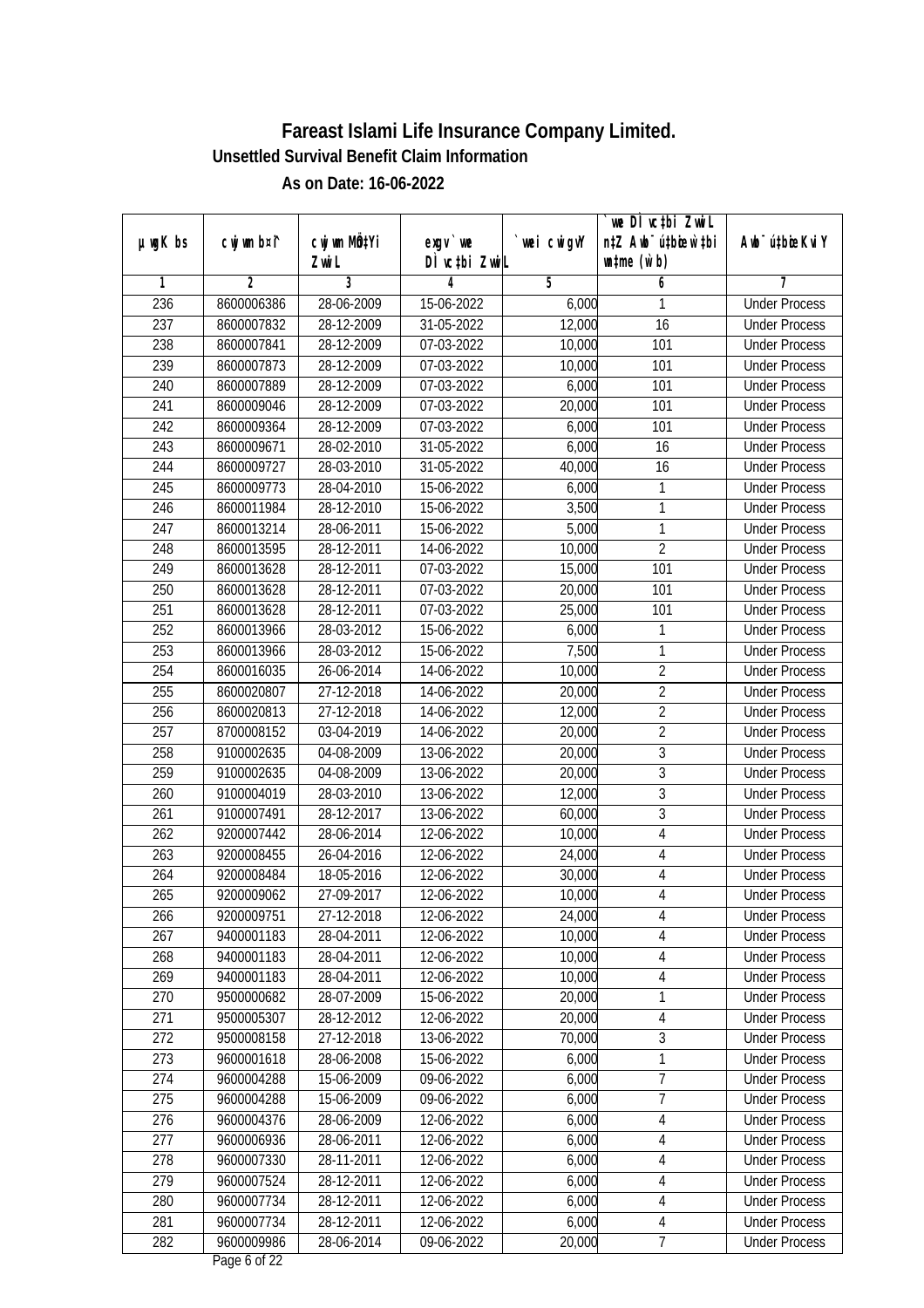|               |             |              |               |             | `we DÌ vc‡bi ZwwiL               |                             |
|---------------|-------------|--------------|---------------|-------------|----------------------------------|-----------------------------|
| $µ$ ug $K$ bs | cwj wm b¤i^ | cwj wm MQtYi | $exgV$ we     | `wei cwigvY | n‡Z Awb <sup>-</sup> ú‡bioen`‡bi | Awb <sup>-</sup> ú‡bioeKviY |
|               |             | Zwi L        | DÌ vctbi ZwiL |             | $\n  untime\n  (u`b)\n$          |                             |
| 1             | 2           | 3            | 4             | 5           | 6                                | 7                           |
| 283           | 9600010041  | 28-06-2014   | 09-06-2022    | 12,000      | 7                                | <b>Under Process</b>        |
| 284           | 9600011121  | 16-11-2015   | 12-06-2022    | 10,000      | $\overline{4}$                   | <b>Under Process</b>        |
| 285           | 9600011770  | 28-12-2016   | 09-06-2022    | 20,000      | $\overline{7}$                   | <b>Under Process</b>        |
| 286           | 9600013076  | 20-12-2018   | 09-06-2022    | 40,000      | $\overline{7}$                   | <b>Under Process</b>        |
| 287           | 9600013123  | 27-12-2018   | 12-06-2022    | 20,000      | 4                                | <b>Under Process</b>        |
| 288           | 9600013239  | 28-02-2019   | 12-06-2022    | 6,000       | 4                                | <b>Under Process</b>        |
| 289           | 9700008559  | 27-06-2019   | 12-06-2022    | 100,000     | $\overline{4}$                   | <b>Under Process</b>        |
| 290           | 9900000002  | 28-06-2010   | 06-06-2022    | 7,500       | 10                               | <b>Under Process</b>        |
| 291           | 9900000571  | 21-05-2012   | 14-06-2022    | 10,000      | $\overline{2}$                   | <b>Under Process</b>        |
| 292           | 9990001977  | 01-12-2009   | 14-06-2022    | 6,000       | $\overline{2}$                   | <b>Under Process</b>        |
| 293           | 9990002167  | 01-12-2009   | 19-05-2022    | 20,000      | 28                               | <b>Under Process</b>        |
| 294           | 9600008964  | 27-06-2013   | 09-06-2022    | 12,500      | $\overline{7}$                   | <b>Under Process</b>        |
| 295           | 5300001184  | 27-11-2006   | 06-06-2022    | 6,000       | $\overline{10}$                  | <b>Under Process</b>        |
| 296           | 5300001184  | 27-11-2006   | 06-06-2022    | 6,000       | 10                               | <b>Under Process</b>        |
| 297           | 5300001184  | 27-11-2006   | 06-06-2022    | 6,000       | 10                               | <b>Under Process</b>        |
| 298           | 5300004938  | 13-04-2010   | 06-06-2022    | 6,000       | 10                               | <b>Under Process</b>        |
| 299           | 5300007499  | 28-05-2015   | 13-06-2022    | 10,000      | 3                                | <b>Under Process</b>        |
| 300           | 5300008297  | 20-03-2016   | 13-06-2022    | 20,000      | $\overline{3}$                   | <b>Under Process</b>        |
| 301           | 5300008345  | 12-04-2016   | 13-06-2022    | 10,000      | $\overline{3}$                   | <b>Under Process</b>        |
| 302           | 5300009449  | 28-12-2016   | 13-06-2022    | 6,000       | $\overline{3}$                   | <b>Under Process</b>        |
| 303           | 5500001283  | 28-12-2006   | 31-05-2022    | 10,000      | 16                               | <b>Under Process</b>        |
| 304           | 5500001373  | 28-02-2007   | 21-04-2022    | 10,000      | 56                               | <b>Under Process</b>        |
| 305           | 5700007837  | 28-12-2016   | 15-06-2022    | 12,000      | 1                                | <b>Under Process</b>        |
| 306           | 5800006106  | 14-06-2017   | 15-06-2022    | 15,000      | $\mathbf{1}$                     | <b>Under Process</b>        |
| 307           | 5800006264  | 28-08-2017   | 15-06-2022    | 16,000      | 1                                | <b>Under Process</b>        |
| 308           | 6000003143  | 20-11-2013   | 12-06-2022    | 28,000      | 4                                | <b>Under Process</b>        |
| 309           | 6000004146  | 28-11-2015   | 12-06-2022    | 12,000      | $\sqrt{4}$                       | <b>Under Process</b>        |
| 310           | 6100012097  | 27-08-2015   | 12-06-2022    | 12,000      | 4                                | <b>Under Process</b>        |
| 311           | 6100012492  | 24-04-2016   | 13-06-2022    | 24,000      | $\overline{3}$                   | <b>Under Process</b>        |
| 312           | 6100012493  | 24-04-2016   | 12-06-2022    | 10,000      | $\overline{4}$                   | <b>Under Process</b>        |
| 313           | 6900012175  | 04-10-2017   | 12-06-2022    | 60,000      | 4                                | <b>Under Process</b>        |
| 314           | 7600009922  | 18-06-2009   | 15-06-2022    | 8,000       | 1                                | <b>Under Process</b>        |
| 315           | 7600015981  | 27-12-2012   | 13-06-2022    | 7,000       | 3                                | <b>Under Process</b>        |
| 316           | 7600016191  | 22-05-2013   | 13-06-2022    | 10,000      | $\overline{3}$                   | <b>Under Process</b>        |
| 317           | 7600016820  | 28-12-2013   | 13-06-2022    | 10,000      | $\overline{3}$                   | <b>Under Process</b>        |
| 318           | 7600016989  | 09-06-2014   | 13-06-2022    | 6,000       | 3                                | <b>Under Process</b>        |
| 319           | 1240003199  | 28-03-2019   | 15-06-2022    | 114,832     | 1                                | <b>Under Process</b>        |
| 320           | 1100008095  | 15-03-2016   | 14-06-2022    | 24,000      | $\overline{2}$                   | <b>Under Process</b>        |
| 321           | 1100008116  | 25-04-2016   | 14-06-2022    | 100,000     | $\overline{2}$                   | <b>Under Process</b>        |
| 322           | 1100008124  | 18-05-2016   | 14-06-2022    | 75,000      | $\overline{2}$                   | <b>Under Process</b>        |
| 323           | 1130002286  | 20-04-2016   | 09-06-2022    | 22,500      | $\overline{7}$                   | <b>Under Process</b>        |
| 324           | 1130003135  | 19-06-2017   | 09-06-2022    | 150,600     | $\overline{7}$                   | <b>Under Process</b>        |
| 325           | 1130003594  | 28-05-2018   | 09-06-2022    | 20,000      | $\overline{7}$                   | <b>Under Process</b>        |
| 326           | 1130003594  | 28-05-2018   | 09-06-2022    | 30,000      | $\overline{7}$                   | <b>Under Process</b>        |
| 327           | 1150001859  | 28-11-2012   | 14-06-2022    | 8,000       | $\overline{2}$                   | <b>Under Process</b>        |
| 328           | 1150002671  | 26-12-2013   | 14-06-2022    | 20,000      | $\overline{2}$                   | <b>Under Process</b>        |
| 329           | 1150004789  | 13-10-2015   | 14-06-2022    | 50,000      | $\overline{2}$                   | <b>Under Process</b>        |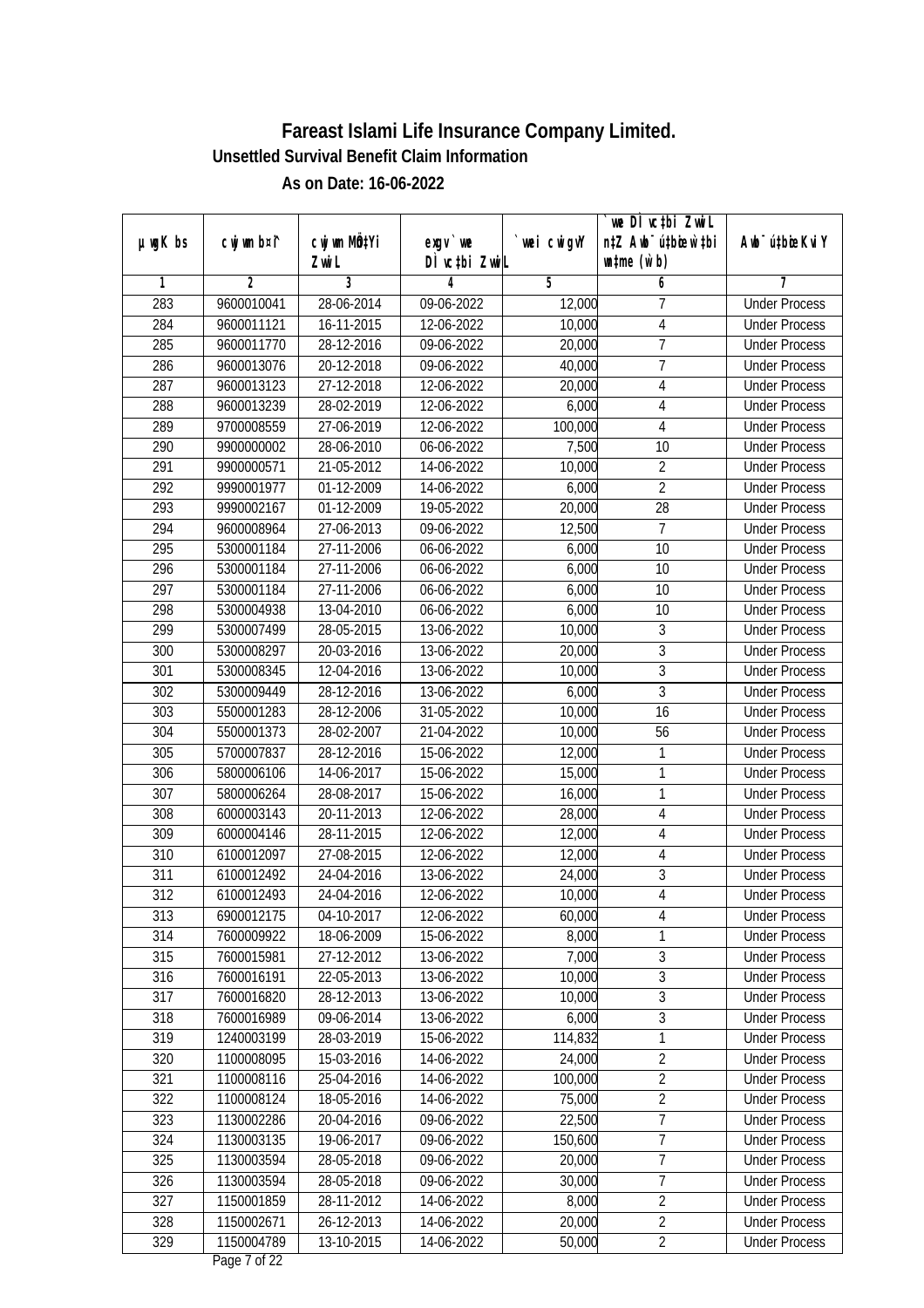|               |                          |                          |                            |                   | we DI vctbi ZwiL                                            |                                              |
|---------------|--------------------------|--------------------------|----------------------------|-------------------|-------------------------------------------------------------|----------------------------------------------|
| $µ$ ug $K$ bs | cwj wm b¤i^              | cwj wm MQtYi<br>Zwi L    | $exqu$ we<br>DÌ vctbi ZwiL | `wei cwigvY       | n‡Z Awb <sup>-</sup> ú‡bioar`‡bi<br>$\n  untime\n  (u`b)\n$ | Awb <sup>-</sup> ú‡bioeKviY                  |
| 1             | $\overline{2}$           | 3                        | 4                          | 5                 | 6                                                           | 7                                            |
| 330           | 1150009561               | 28-12-2017               | 14-06-2022                 | 12,000            | $\overline{2}$                                              | <b>Under Process</b>                         |
| 331           | 1150010401               | 23-12-2018               | 14-06-2022                 | 10,000            | $\overline{2}$                                              | <b>Under Process</b>                         |
| 332           | 1150010594               | 27-12-2018               | 14-06-2022                 | 50,000            | $\overline{2}$                                              | <b>Under Process</b>                         |
| 333           | 1200011220               | 28-12-2009               | 12-06-2022                 | 10,000            | $\overline{4}$                                              | <b>Under Process</b>                         |
| 334           | 1200013288               | 28-04-2011               | 09-06-2022                 | 8,000             | $\overline{7}$                                              | <b>Under Process</b>                         |
| 335           | 1200013938               | 28-12-2011               | 12-06-2022                 | 12,000            | $\sqrt{4}$                                                  | <b>Under Process</b>                         |
| 336           | 1200014506               | 19-12-2012               | 15-06-2022                 | 15,000            | 1                                                           | <b>Under Process</b>                         |
| 337           | 1200014851               | 28-11-2013               | 14-06-2022                 | 15,000            | $\overline{2}$                                              | <b>Under Process</b>                         |
| 338           | 1200014942               | 28-12-2013               | 15-06-2022                 | 15,000            | 1                                                           | <b>Under Process</b>                         |
| 339           | 1200016283               | 15-12-2015               | 12-06-2022                 | 30,000            | 4                                                           | <b>Under Process</b>                         |
| 340           | 1200016461               | 28-12-2015               | 14-06-2022                 | 20,000            | $\overline{2}$                                              | <b>Under Process</b>                         |
| 341           | 1200016507               | 28-12-2015               | 12-06-2022                 | 24,000            | $\overline{4}$                                              | <b>Under Process</b>                         |
| 342           | 1200016580               | 28-12-2015               | 12-06-2022                 | 15,000            | $\overline{4}$                                              | <b>Under Process</b>                         |
| 343           | 1200016581               | 28-12-2015               | 12-06-2022                 | 15,000            | 4                                                           | <b>Under Process</b>                         |
| 344           | 1200016593               | $28-12-2015$             | 15-06-2022                 | 40,000            | 1                                                           | <b>Under Process</b>                         |
| 345           | 1200016618               | 25-02-2016               | 12-06-2022                 | 40,000            | $\sqrt{4}$                                                  | <b>Under Process</b>                         |
| 346           | 1200016654               | 22-03-2016               | 14-06-2022                 | 10,000            | $\overline{2}$                                              | <b>Under Process</b>                         |
| 347           | 1200016707               | 28-03-2016               | 15-06-2022                 | 20,000            | 1                                                           | <b>Under Process</b>                         |
| 348           | 1200016715               | 28-03-2016               | 12-06-2022                 | 20,000            | 4                                                           | <b>Under Process</b>                         |
| 349           | 1200016777               | 15-05-2016               | 12-06-2022                 | 20,000            | 4                                                           | <b>Under Process</b>                         |
| 350           | 1200016778               | 16-05-2016               | 15-06-2022                 | 40,000            | 1                                                           | <b>Under Process</b>                         |
| 351           | 1200016784               | 17-05-2016               | 15-06-2022                 | 20,000            | 1                                                           | <b>Under Process</b>                         |
| 352           |                          |                          |                            |                   | 1                                                           | <b>Under Process</b>                         |
| 353           | 1200016785               | 17-05-2016               | 15-06-2022                 | 20,000            |                                                             |                                              |
| 354           | 1200016795               | 22-05-2016               | 12-06-2022                 | 75,000            | $\sqrt{4}$<br>1                                             | <b>Under Process</b><br><b>Under Process</b> |
| 355           | 1200016799               | 22-05-2016               | 15-06-2022                 | 100,000           |                                                             | <b>Under Process</b>                         |
| 356           | 1200016803               | 24-05-2016               | 12-06-2022                 | 15,000<br>75,000  | 4                                                           |                                              |
| 357           | 1200017699               | 28-03-2017               | 12-06-2022<br>15-06-2022   |                   | 4<br>1                                                      | <b>Under Process</b><br><b>Under Process</b> |
| 358           | 1200018256<br>1200018473 | 03-04-2018<br>28-09-2018 | 12-06-2022                 | 175,000<br>20,000 | 4                                                           | <b>Under Process</b>                         |
| 359           | 1200018568               |                          |                            | 10,000            | 1                                                           | <b>Under Process</b>                         |
|               | 1200018743               | 10-12-2018<br>28-03-2019 | 15-06-2022<br>12-06-2022   | 23,000            |                                                             |                                              |
| 360<br>361    | 1230001758               | 16-07-2017               | 14-06-2022                 | 170,000           | 4<br>$\overline{2}$                                         | <b>Under Process</b><br><b>Under Process</b> |
| 362           | 1230002083               | 08-05-2018               | 14-06-2022                 | 6,000             | $\overline{2}$                                              | <b>Under Process</b>                         |
| 363           |                          |                          |                            | 28,000            | $\overline{2}$                                              | <b>Under Process</b>                         |
| 364           | 1230002273<br>1230002669 | 28-07-2018<br>27-12-2018 | 14-06-2022<br>14-06-2022   | 30,000            | $\overline{2}$                                              | <b>Under Process</b>                         |
| 365           | 1230002861               | 26-08-2019               | 15-06-2022                 | 85,000            | 1                                                           | <b>Under Process</b>                         |
| 366           | 1240000159               | 28-10-2014               | 15-06-2022                 | 17,500            | 1                                                           | <b>Under Process</b>                         |
| 367           | 1240000422               | 28-12-2014               | 15-06-2022                 | 15,000            | 1                                                           | <b>Under Process</b>                         |
| 368           | 1240001188               | 28-12-2015               | 15-06-2022                 | 29,750            | 1                                                           | <b>Under Process</b>                         |
| 369           | 1240001189               |                          |                            | 29,750            | $\mathbf{1}$                                                | <b>Under Process</b>                         |
| 370           | 1240002774               | 28-12-2015<br>26-02-2018 | 15-06-2022<br>15-06-2022   | 48,250            | 1                                                           | <b>Under Process</b>                         |
| 371           | 1040002529               | 10-09-2017               | 13-06-2022                 | 40,000            | $\overline{3}$                                              | <b>Under Process</b>                         |
| 372           | 1060002767               | 02-11-2015               | 12-06-2022                 | 10,000            | $\sqrt{4}$                                                  | <b>Under Process</b>                         |
| 373           | 1060002854               | 28-12-2015               | 12-06-2022                 | 20,000            | $\overline{4}$                                              | <b>Under Process</b>                         |
| 374           | 1240002318               | 10-08-2017               | 15-06-2022                 | 29,750            | 1                                                           | <b>Under Process</b>                         |
| 375           | 1240002391               | 03-10-2017               | 15-06-2022                 | 25,000            | 1                                                           | <b>Under Process</b>                         |
|               |                          | 06-11-2017               |                            | 25,000            | 1                                                           |                                              |
| 376           | 1240002436               |                          | 15-06-2022                 |                   |                                                             | <b>Under Process</b>                         |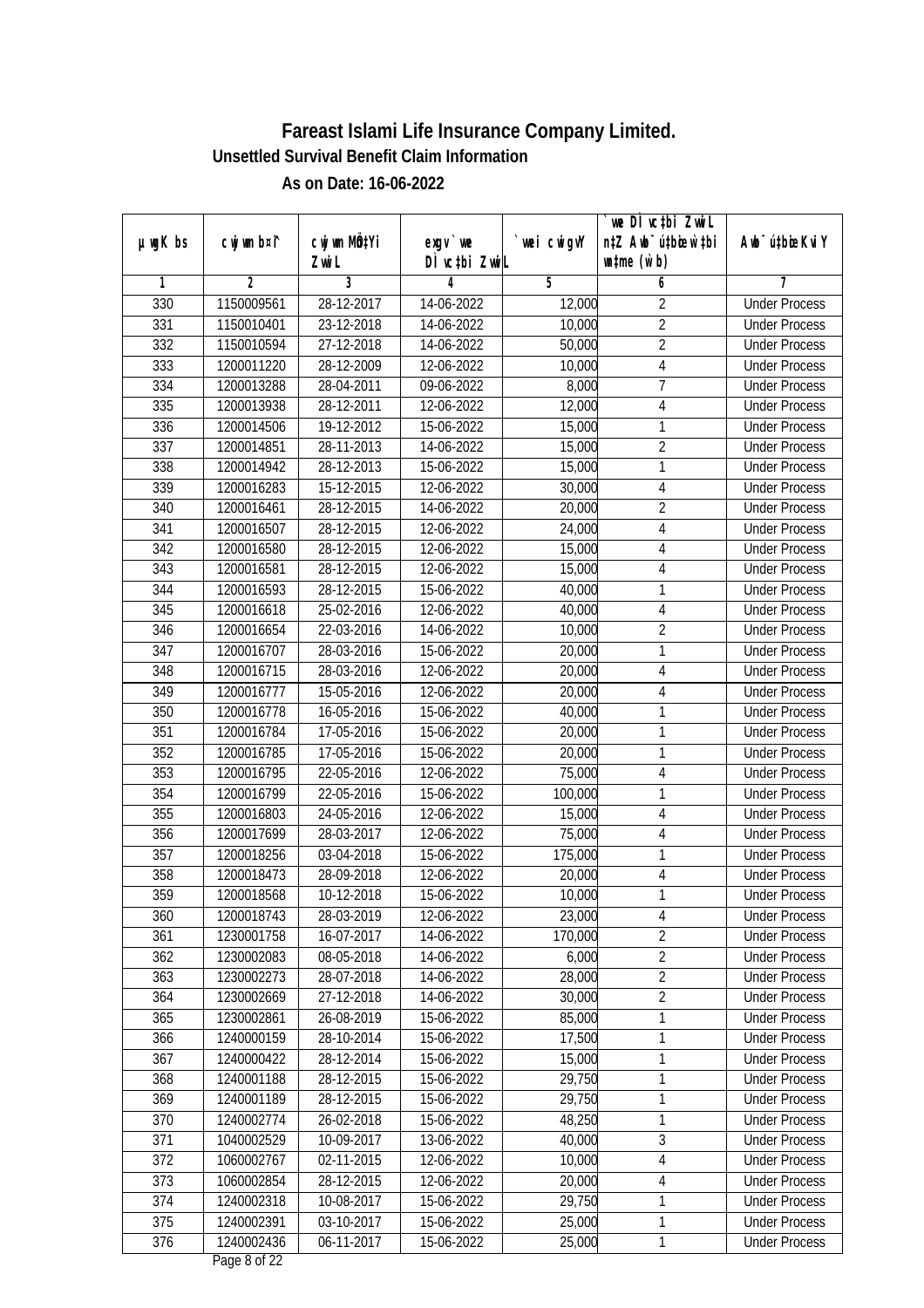|                  |                |              |               |            | we DÌ vc‡bi ZwiL                 |                             |
|------------------|----------------|--------------|---------------|------------|----------------------------------|-----------------------------|
| $µ$ ug $K$ bs    | cwj wm b¤i^    | cwj wm MQtYi | $exqu$ we     | wei cwigvY | n‡Z Awb <sup>-</sup> ú‡bioar`‡bi | Awb <sup>-</sup> ú‡bioeKviY |
|                  |                | Zwi L        | DÌ vctbi ZwiL |            | $\n  untime\n  (u`b)\n$          |                             |
| 1                | $\overline{2}$ | 3            | 4             | 5          | 6                                | 7                           |
| $\overline{377}$ | 1240002478     | 28-11-2017   | 15-06-2022    | 30,000     | 1                                | <b>Under Process</b>        |
| 378              | 7600017287     | 28-12-2014   | 13-06-2022    | 6,000      | $\overline{3}$                   | <b>Under Process</b>        |
| 379              | 7600019636     | 22-03-2017   | 13-06-2022    | 24,000     | $\overline{3}$                   | <b>Under Process</b>        |
| 380              | 7600020953     | 13-08-2018   | 13-06-2022    | 24,000     | $\overline{3}$                   | <b>Under Process</b>        |
| 381              | 7900001130     | 28-03-2010   | 06-06-2022    | 12,000     | 10                               | <b>Under Process</b>        |
| 382              | 8200000925     | 28-04-2010   | 15-06-2022    | 9,600      | 1                                | <b>Under Process</b>        |
| 383              | 8300001524     | 20-11-2008   | 06-06-2022    | 12,500     | $\overline{10}$                  | <b>Under Process</b>        |
| 384              | 8300004349     | 28-12-2011   | 06-06-2022    | 20,000     | $\overline{10}$                  | <b>Under Process</b>        |
| 385              | 8300004356     | 28-02-2012   | 14-06-2022    | 10,000     | $\overline{2}$                   | <b>Under Process</b>        |
| 386              | 8300004356     | 28-02-2012   | 14-06-2022    | 10,000     | $\overline{2}$                   | <b>Under Process</b>        |
| 387              | 8300004356     | 28-02-2012   | 14-06-2022    | 10,000     | $\overline{2}$                   | <b>Under Process</b>        |
| 388              | 8300004358     | 28-02-2012   | 14-06-2022    | 50,000     | $\overline{2}$                   | <b>Under Process</b>        |
| 389              | 8400005510     | 28-12-2013   | 12-06-2022    | 25,000     | $\overline{4}$                   | <b>Under Process</b>        |
| 390              | 8400005814     | 28-06-2014   | 07-06-2022    | 6,000      | 9                                | <b>Under Process</b>        |
| 391              | 8400006417     | 18-06-2015   | 14-06-2022    | 20,000     | $\overline{2}$                   | <b>Under Process</b>        |
| 392              | 8400006428     | 22-06-2015   | 14-06-2022    | 10,000     | $\overline{2}$                   | <b>Under Process</b>        |
| 393              | 8400006637     | 07-12-2015   | 14-06-2022    | 6,000      | $\overline{2}$                   | <b>Under Process</b>        |
| 394              | 8400006976     | 12-07-2016   | 14-06-2022    | 8,000      | $\overline{2}$                   | <b>Under Process</b>        |
| 395              | 8600013813     | 28-11-2011   | 07-03-2022    | 25,000     | 101                              | <b>Under Process</b>        |
| 396              | 8700006592     | 28-12-2015   | 14-06-2022    | 20,000     | $\overline{2}$                   | <b>Under Process</b>        |
| 397              | 9600008384     | 12-11-2012   | 12-06-2022    | 12,000     | $\overline{\mathbf{4}}$          | <b>Under Process</b>        |
| 398              | 9600008568     | 28-12-2012   | 09-06-2022    | 10,000     | $\overline{1}$                   | <b>Under Process</b>        |
| 399              | 9600008639     | 28-12-2012   | 14-06-2022    | 24,000     | $\overline{2}$                   | <b>Under Process</b>        |
| 400              | 555094000164   | 16-06-2015   | 25-05-2022    | 15,000     | 22                               | <b>Under Process</b>        |
| 401              | 555004001487   | 22-12-2014   | 25-05-2022    | 10,000     | 22                               | <b>Under Process</b>        |
| 402              | 555057000327   | 28-06-2014   | 25-05-2022    | 40,000     | 22                               | <b>Under Process</b>        |
| 403              | 555034000339   | 28-12-2013   | 22-05-2022    | 16,250     | 25                               | <b>Under Process</b>        |
| 404              | 555044000038   | 28-12-2011   | 23-05-2022    | 10,000     | 24                               | <b>Under Process</b>        |
| 405              | 555114000199   | 28-06-2015   | 25-05-2022    | 8,000      | 22                               | <b>Under Process</b>        |
| 406              | 555114000202   | 28-06-2015   | 25-05-2022    | 6,000      | 22                               | <b>Under Process</b>        |
| 407              | 555004001940   | 28-06-2015   | 25-05-2022    | 8,850      | 22                               | <b>Under Process</b>        |
| 408              | 555034000804   | 27-08-2015   | 22-05-2022    | 20,000     | 25                               | <b>Under Process</b>        |
| 409              | 555094000255   | 15-10-2015   | 25-05-2022    | 15,000     | 22                               | <b>Under Process</b>        |
| 410              | 555094000272   | 14-11-2015   | 25-05-2022    | 10,000     | 22                               | <b>Under Process</b>        |
| 411              | 555044002223   | 28-12-2015   | 23-05-2022    | 8,000      | 24                               | <b>Under Process</b>        |
| 412              | 555011000989   | 28-12-2015   | 23-05-2022    | 19,500     | 24                               | <b>Under Process</b>        |
| 413              | 555044002201   | 28-12-2015   | 23-05-2022    | 10,000     | 24                               | <b>Under Process</b>        |
| 414              | 555034001014   | 28-12-2015   | 22-05-2022    | 20,000     | 25                               | <b>Under Process</b>        |
| 415              | 555144000140   | 28-12-2015   | 22-05-2022    | 11,000     | 25                               | <b>Under Process</b>        |
| 416              | 555144000140   | 28-12-2015   | 22-05-2022    | 11,000     | 25                               | <b>Under Process</b>        |
| 417              | 555095000552   | 28-12-2015   | 23-05-2022    | 20,000     | 24                               | <b>Under Process</b>        |
| 418              | 555011001074   | 28-12-2015   | 23-05-2022    | 20,000     | 24                               | <b>Under Process</b>        |
| 419              | 555044002396   | 28-12-2015   | 23-05-2022    | 24,000     | 24                               | <b>Under Process</b>        |
| 420              | 555004002396   | 02-03-2016   | 25-05-2022    | 16,000     | 22                               | <b>Under Process</b>        |
| 421              | 555131000067   | 23-02-2016   | 23-05-2022    | 8,400      | 24                               | <b>Under Process</b>        |
| 422              | 555140000585   | 28-02-2016   | 25-05-2022    | 16,000     | 22                               | <b>Under Process</b>        |
| 423              | 555048000187   | 22-02-2016   | 23-05-2022    | 40,000     | 24                               | <b>Under Process</b>        |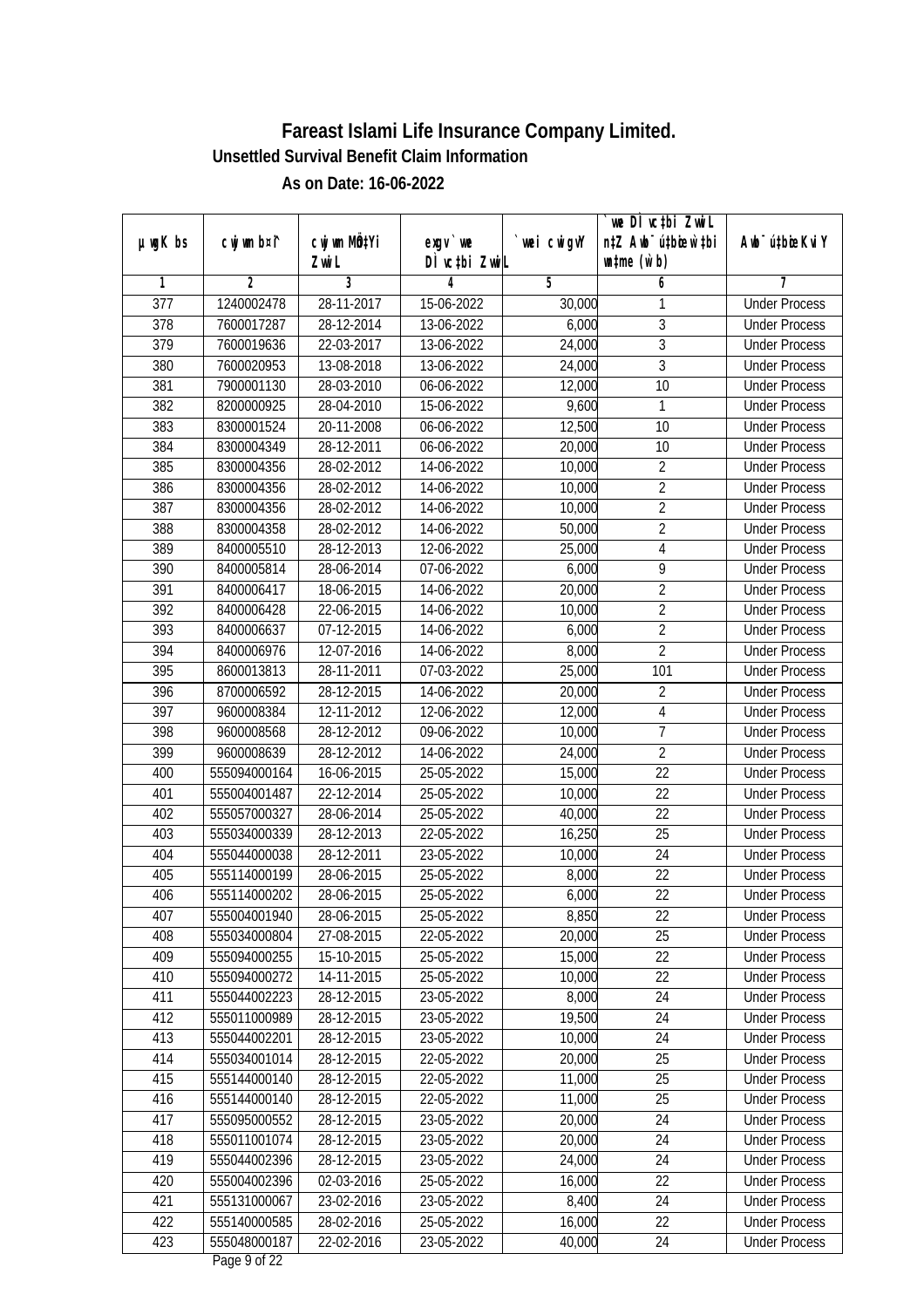| $µ$ mg $K$ bs | cwj wm b¤i^    | cwj wm MQtYi     | $exqu$ we     | wei cwigvY         | we DI vctbi ZwiL<br>n‡Z Awb <sup>-</sup> ú‡bioar`‡bi | Awb <sup>-</sup> ú‡bioeKviY |
|---------------|----------------|------------------|---------------|--------------------|------------------------------------------------------|-----------------------------|
|               |                | Zwi L            | DÌ vctbi ZwiL |                    | $\n  untime\n  (u`b)\n$                              |                             |
| 1             | $\overline{2}$ | 3                | 4             | 5                  | 6                                                    | 7                           |
| 424           | 555095000633   | 15-03-2016       | 23-05-2022    | 10,000             | 24                                                   | <b>Under Process</b>        |
| 425           | 555131000075   | 01-03-2016       | 22-05-2022    | 10,000             | $\overline{25}$                                      | <b>Under Process</b>        |
| 426           | 555048000212   | 12-04-2016       | 22-05-2022    | 20,000             | $\overline{25}$                                      | <b>Under Process</b>        |
| 427           | 555044002473   | $27 - 03 - 2016$ | 23-05-2022    | 52,500             | $\overline{24}$                                      | <b>Under Process</b>        |
| 428           | 555034001137   | 19-04-2016       | 22-05-2022    | 12,000             | $\overline{25}$                                      | <b>Under Process</b>        |
| 429           | 555034001135   | 19-04-2016       | 22-05-2022    | 12,000             | $\overline{25}$                                      | <b>Under Process</b>        |
| 430           | 555034001128   | 19-04-2016       | 22-05-2022    | 24,000             | $\overline{25}$                                      | <b>Under Process</b>        |
| 431           | 555004002475   | 28-03-2016       | 25-05-2022    | 11,600             | 22                                                   | <b>Under Process</b>        |
| 432           | 555004002465   | 28-03-2016       | 25-05-2022    | 10,000             | 22                                                   | <b>Under Process</b>        |
| 433           | 555004002480   | 28-03-2016       | 25-05-2022    | 10,000             | $\overline{22}$                                      | <b>Under Process</b>        |
| 434           | 555048000211   | $10-04-2016$     | 22-05-2022    | 20,000             | $\overline{25}$                                      | <b>Under Process</b>        |
| 435           | 555015000723   | 03-05-2016       | 26-05-2022    | 20,000             | 21                                                   | <b>Under Process</b>        |
| 436           | 555034001152   | 26-04-2016       | 22-05-2022    | 24,000             | $\overline{25}$                                      | <b>Under Process</b>        |
| 437           | 555044002576   | 09-06-2016       | 23-05-2022    | 10,000             | 24                                                   | <b>Under Process</b>        |
| 438           | 555044003120   | 21-12-2016       | 23-05-2022    | 5,000              | 24                                                   | <b>Under Process</b>        |
| 439           | 555094000848   | 23-05-2017       | 25-05-2022    | 20,000             | 22                                                   | <b>Under Process</b>        |
| 440           | 555134000654   | 28-08-2017       | 22-05-2022    | 120,000            | 25                                                   | <b>Under Process</b>        |
| 441           | 555095001924   | 26-11-2017       | 23-05-2022    | 10,000             | 24                                                   | <b>Under Process</b>        |
| 442           | 555131000573   | 26-10-2017       | 22-05-2022    | 75,000             | 25                                                   | <b>Under Process</b>        |
| 443           | 555004004088   | 28-11-2017       | 25-05-2022    | $\overline{9,600}$ | 22                                                   | <b>Under Process</b>        |
| 444           | 555039001139   | 28-04-2018       | 26-05-2022    | 20,000             | 21                                                   | <b>Under Process</b>        |
| 445           | 555155000324   | 28-12-2017       | 22-05-2022    | 11,600             | 25                                                   | <b>Under Process</b>        |
| 446           | 555094001164   | 24-05-2018       | 25-05-2022    | 10,000             | 22                                                   | <b>Under Process</b>        |
| 447           | 555155000331   | 28-12-2017       | 22-05-2022    | 24,000             | 25                                                   | <b>Under Process</b>        |
| 448           | 555094001118   | 22-04-2018       | 25-05-2022    | 8,000              | 22                                                   | <b>Under Process</b>        |
| 449           | 555044004764   | 09-12-2018       | 23-05-2022    | 46,000             | 24                                                   | <b>Under Process</b>        |
| 450           | 555004004881   | 27-09-2018       | 25-05-2022    | 14,400             | 22                                                   | <b>Under Process</b>        |
| 451           | 555044004550   | 20-09-2018       | 23-05-2022    | 12,000             | 24                                                   | <b>Under Process</b>        |
| 452           | 555164000215   | 27-12-2018       | 25-05-2022    | 6,000              | 22                                                   | <b>Under Process</b>        |
| 453           | 555004005043   | 28-11-2018       | 25-05-2022    | 50,000             | 22                                                   | <b>Under Process</b>        |
| 454           | 555048000512   | 01-11-2018       | 23-05-2022    | 20,000             | 24                                                   | <b>Under Process</b>        |
| 455           | 555144001653   | 18-02-2019       | 22-05-2022    | 50,000             | 25                                                   | <b>Under Process</b>        |
| 456           | 555094001430   | 28-10-2018       | 25-05-2022    | 20,000             | 22                                                   | <b>Under Process</b>        |
| 457           | 555004004936   | 28-10-2018       | 25-05-2022    | 24,000             | 22                                                   | <b>Under Process</b>        |
| 458           | 555131000959   | 23-09-2018       | 22-05-2022    | 40,000             | 25                                                   | <b>Under Process</b>        |
| 459           | 555144001247   | 28-08-2018       | 22-05-2022    | 24,000             | 25                                                   | <b>Under Process</b>        |
| 460           | 555044004492   | 28-08-2018       | 23-05-2022    | 24,000             | 24                                                   | <b>Under Process</b>        |
| 461           | 555039001237   | 12-09-2018       | 26-05-2022    | 30,000             | 21                                                   | <b>Under Process</b>        |
| 462           | 555094001423   | 28-10-2018       | 25-05-2022    | 12,000             | 22                                                   | <b>Under Process</b>        |
| 463           | 555095002836   | 27-12-2018       | 23-05-2022    | 12,000             | 24                                                   | <b>Under Process</b>        |
| 464           | 555044004827   | 26-12-2018       | 23-05-2022    | 8,000              | 24                                                   | <b>Under Process</b>        |
| 465           | 555095002885   | 27-12-2018       | 23-05-2022    | 10,000             | $\overline{24}$                                      | <b>Under Process</b>        |
| 466           | 555039001334   | 27-12-2018       | 26-05-2022    | 56,000             | 21                                                   | <b>Under Process</b>        |
| 467           | 555011002041   | 14-03-2019       | 23-05-2022    | 40,000             | 24                                                   | <b>Under Process</b>        |
| 468           | 555044005056   | 27-12-2018       | 23-05-2022    | 12,000             | 24                                                   | <b>Under Process</b>        |
| 469           | 555095003032   | 20-02-2019       | 23-05-2022    | 15,000             | 24                                                   | <b>Under Process</b>        |
| 470           | 555039001407   | 12-02-2019       | 23-05-2022    | 10,000             | 24                                                   | <b>Under Process</b>        |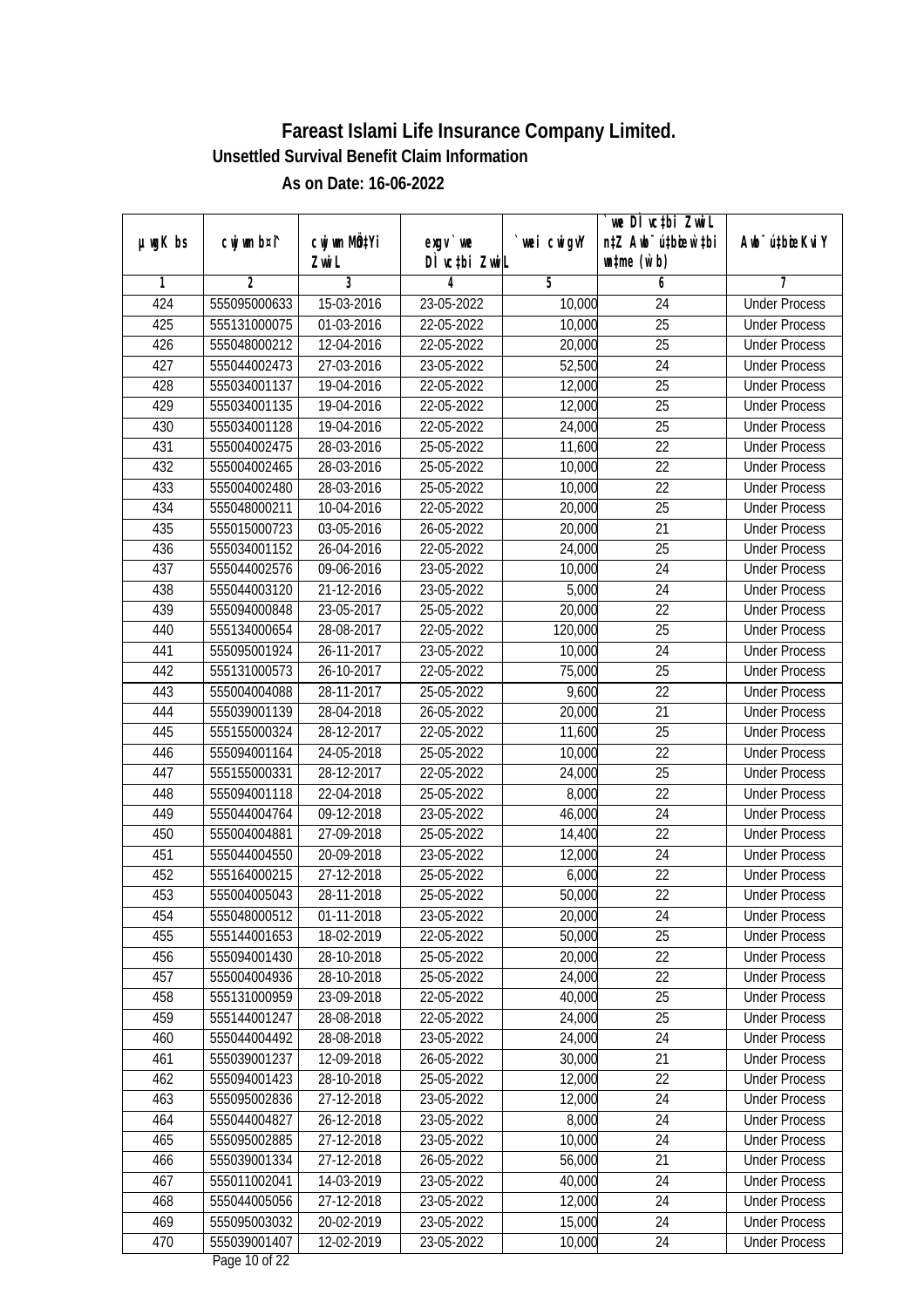| 3<br>$\overline{2}$<br>4<br>5<br>7<br>1<br>6<br>471<br>555057001401<br>27-12-2018<br>25-05-2022<br><b>Under Process</b><br>40,000<br>22<br>$\overline{22}$<br>472<br>555094001740<br>27-12-2018<br>25-05-2022<br>12,000<br><b>Under Process</b><br>473<br>27-12-2018<br>$\overline{24}$<br>555048000560<br>23-05-2022<br>11,800<br><b>Under Process</b><br>474<br>$\overline{25}$<br>555131001202<br>10-03-2019<br>22-05-2022<br>40,000<br><b>Under Process</b><br>475<br>555131001115<br>27-12-2018<br>200,000<br>$\overline{25}$<br>22-05-2022<br><b>Under Process</b><br>476<br>555044004820<br>26-12-2018<br>23-05-2022<br>24,000<br>24<br><b>Under Process</b><br>477<br>28-03-2019<br>$\overline{24}$<br>555044005142<br>23-05-2022<br>10,400<br><b>Under Process</b><br>478<br>27-12-2018<br>23-05-2022<br>24<br>555044004872<br>70,400<br><b>Under Process</b><br>479<br>27-12-2018<br>23-05-2022<br>15,000<br>24<br>555039001386<br><b>Under Process</b><br>27-12-2018<br>22<br>480<br>555094001713<br>25-05-2022<br>30,000<br><b>Under Process</b><br>481<br>60,000<br>$\overline{24}$<br>555095003078<br>19-03-2019<br>23-05-2022<br><b>Under Process</b><br>24<br>482<br>555044005150<br>15-04-2019<br>23-05-2022<br>25,000<br><b>Under Process</b><br>$\overline{21}$<br>483<br>27-03-2019<br>51,200<br>555039001432<br>26-05-2022<br><b>Under Process</b><br>24<br>484<br>555044005126<br>24-03-2019<br>23-05-2022<br>25,000<br><b>Under Process</b><br>28-03-2019<br>24<br>485<br>555044005138<br>23-05-2022<br>20,000<br><b>Under Process</b><br>25<br>486<br>555131001211<br>08-04-2019<br>22-05-2022<br>120,000<br><b>Under Process</b><br>24<br>487<br>25-03-2019<br>12,000<br>555095003087<br>23-05-2022<br><b>Under Process</b><br>28-03-2019<br>24<br>488<br>555095003111<br>23-05-2022<br>80,000<br><b>Under Process</b><br>489<br>25-02-2019<br>23-05-2022<br>24<br>555044005083<br>24,000<br><b>Under Process</b><br>28-02-2019<br>22<br>490<br>555004005356<br>25-05-2022<br>12,000<br><b>Under Process</b><br>9,000<br>22<br>491<br>28-02-2019<br>25-05-2022<br><b>Under Process</b><br>555164000274<br>48,000<br>22<br>492<br>555004005382<br>28-03-2019<br>25-05-2022<br><b>Under Process</b><br>22<br>493<br>28-03-2019<br>25-05-2022<br>48,000<br>555004005378<br><b>Under Process</b><br>494<br>555015001139<br>07-05-2019<br>26-05-2022<br>21<br>100,000<br><b>Under Process</b><br>495<br>555095003080<br>19-03-2019<br>23-05-2022<br>30,000<br>24<br><b>Under Process</b><br>$\overline{3}$<br>496<br>1250002584<br>28-03-2016<br>10,500<br><b>Under Process</b><br>13-06-2022<br>$\sqrt{3}$<br>497<br>28-12-2015<br>15,000<br>1250002365<br>13-06-2022<br><b>Under Process</b><br>$\overline{3}$<br>498<br>28-12-2015<br>1250002430<br>13-06-2022<br>24,000<br><b>Under Process</b><br>$\overline{3}$<br>499<br>1250002531<br>02-03-2016<br>13-06-2022<br>12,000<br><b>Under Process</b><br>$\overline{3}$<br>500<br>1250002644<br>26-04-2016<br>13-06-2022<br>44,000<br><b>Under Process</b><br>1250002657<br>11-05-2016<br>13-06-2022<br>40,000<br>$\sqrt{3}$<br>501<br><b>Under Process</b><br>$\overline{3}$<br>502<br>24-09-2017<br>12,000<br>1250004898<br>13-06-2022<br><b>Under Process</b><br>$\overline{3}$<br>503<br>30,000<br>1250004969<br>24-10-2017<br>13-06-2022<br><b>Under Process</b><br>$\overline{3}$<br>504<br>0300031969<br>20,000<br>28-12-2015<br>13-06-2022<br><b>Under Process</b><br>505<br>8,000<br>$\overline{4}$<br>0400009729<br>24-12-2009<br>12-06-2022<br><b>Under Process</b><br>3<br>506<br>0400011668<br>28-12-2010<br>12,000<br>13-06-2022<br><b>Under Process</b><br>3<br>507<br>0400011765<br>28-12-2010<br>40,000<br>13-06-2022<br><b>Under Process</b><br>$\sqrt{3}$<br>10,000<br>508<br>0400013170<br>23-04-2012<br>13-06-2022<br><b>Under Process</b><br>$\overline{3}$<br>509<br>20,000<br>0400013217<br>28-04-2012<br>13-06-2022<br><b>Under Process</b><br>$\overline{3}$<br>510<br>10,000<br>0400013266<br>28-04-2012<br>13-06-2022<br><b>Under Process</b><br>$\sqrt{3}$<br>511<br>0400014248<br>28-12-2014<br>13-06-2022<br>7,000<br><b>Under Process</b><br>$\overline{3}$<br>512<br>0400015263<br>28-12-2015<br>13-06-2022<br>20,000<br><b>Under Process</b><br>$\overline{3}$<br>10,000<br>513<br>0400015412<br>10-05-2016<br>13-06-2022<br><b>Under Process</b><br>$\overline{3}$<br>514<br>25-05-2016<br>40,000<br>0400015430<br>13-06-2022<br><b>Under Process</b><br>$\overline{3}$<br>515<br>20,000<br>0400017449<br>27-12-2018<br>13-06-2022<br><b>Under Process</b><br>$\overline{3}$<br>27-10-2009<br>5,000<br>516<br>0500019434<br>13-06-2022<br><b>Under Process</b><br>517<br>$\overline{3}$<br>0500020755<br>27-12-2009<br>10,000<br>13-06-2022<br><b>Under Process</b> | $µ$ mg $K$ bs | cwj wm b¤i^ | cwj wm MQtYi<br>Zwi L | $exqu$ we<br>DÌ vctbi ZwiL | wei cwigvY | we DI vctbi ZwiL<br>n‡Z Awb <sup>-</sup> ú‡bioar`‡bi<br>$\n  untime\n  (u`b)\n$ | Awb <sup>-</sup> ú‡bioeKviY |
|-------------------------------------------------------------------------------------------------------------------------------------------------------------------------------------------------------------------------------------------------------------------------------------------------------------------------------------------------------------------------------------------------------------------------------------------------------------------------------------------------------------------------------------------------------------------------------------------------------------------------------------------------------------------------------------------------------------------------------------------------------------------------------------------------------------------------------------------------------------------------------------------------------------------------------------------------------------------------------------------------------------------------------------------------------------------------------------------------------------------------------------------------------------------------------------------------------------------------------------------------------------------------------------------------------------------------------------------------------------------------------------------------------------------------------------------------------------------------------------------------------------------------------------------------------------------------------------------------------------------------------------------------------------------------------------------------------------------------------------------------------------------------------------------------------------------------------------------------------------------------------------------------------------------------------------------------------------------------------------------------------------------------------------------------------------------------------------------------------------------------------------------------------------------------------------------------------------------------------------------------------------------------------------------------------------------------------------------------------------------------------------------------------------------------------------------------------------------------------------------------------------------------------------------------------------------------------------------------------------------------------------------------------------------------------------------------------------------------------------------------------------------------------------------------------------------------------------------------------------------------------------------------------------------------------------------------------------------------------------------------------------------------------------------------------------------------------------------------------------------------------------------------------------------------------------------------------------------------------------------------------------------------------------------------------------------------------------------------------------------------------------------------------------------------------------------------------------------------------------------------------------------------------------------------------------------------------------------------------------------------------------------------------------------------------------------------------------------------------------------------------------------------------------------------------------------------------------------------------------------------------------------------------------------------------------------------------------------------------------------------------------------------------------------------------------------------------------------------------------------------------------------------------------------------------------------------------------------------------------------------------------------------------------------------------------------------------------------------------------------------------------------------------------------------------------------------------------------------------------------------------------------------------------------------------------------------------------------------------------------------------------------------------------------------------------------------------------------------------------------------------------------------------|---------------|-------------|-----------------------|----------------------------|------------|---------------------------------------------------------------------------------|-----------------------------|
|                                                                                                                                                                                                                                                                                                                                                                                                                                                                                                                                                                                                                                                                                                                                                                                                                                                                                                                                                                                                                                                                                                                                                                                                                                                                                                                                                                                                                                                                                                                                                                                                                                                                                                                                                                                                                                                                                                                                                                                                                                                                                                                                                                                                                                                                                                                                                                                                                                                                                                                                                                                                                                                                                                                                                                                                                                                                                                                                                                                                                                                                                                                                                                                                                                                                                                                                                                                                                                                                                                                                                                                                                                                                                                                                                                                                                                                                                                                                                                                                                                                                                                                                                                                                                                                                                                                                                                                                                                                                                                                                                                                                                                                                                                                                                                               |               |             |                       |                            |            |                                                                                 |                             |
|                                                                                                                                                                                                                                                                                                                                                                                                                                                                                                                                                                                                                                                                                                                                                                                                                                                                                                                                                                                                                                                                                                                                                                                                                                                                                                                                                                                                                                                                                                                                                                                                                                                                                                                                                                                                                                                                                                                                                                                                                                                                                                                                                                                                                                                                                                                                                                                                                                                                                                                                                                                                                                                                                                                                                                                                                                                                                                                                                                                                                                                                                                                                                                                                                                                                                                                                                                                                                                                                                                                                                                                                                                                                                                                                                                                                                                                                                                                                                                                                                                                                                                                                                                                                                                                                                                                                                                                                                                                                                                                                                                                                                                                                                                                                                                               |               |             |                       |                            |            |                                                                                 |                             |
|                                                                                                                                                                                                                                                                                                                                                                                                                                                                                                                                                                                                                                                                                                                                                                                                                                                                                                                                                                                                                                                                                                                                                                                                                                                                                                                                                                                                                                                                                                                                                                                                                                                                                                                                                                                                                                                                                                                                                                                                                                                                                                                                                                                                                                                                                                                                                                                                                                                                                                                                                                                                                                                                                                                                                                                                                                                                                                                                                                                                                                                                                                                                                                                                                                                                                                                                                                                                                                                                                                                                                                                                                                                                                                                                                                                                                                                                                                                                                                                                                                                                                                                                                                                                                                                                                                                                                                                                                                                                                                                                                                                                                                                                                                                                                                               |               |             |                       |                            |            |                                                                                 |                             |
|                                                                                                                                                                                                                                                                                                                                                                                                                                                                                                                                                                                                                                                                                                                                                                                                                                                                                                                                                                                                                                                                                                                                                                                                                                                                                                                                                                                                                                                                                                                                                                                                                                                                                                                                                                                                                                                                                                                                                                                                                                                                                                                                                                                                                                                                                                                                                                                                                                                                                                                                                                                                                                                                                                                                                                                                                                                                                                                                                                                                                                                                                                                                                                                                                                                                                                                                                                                                                                                                                                                                                                                                                                                                                                                                                                                                                                                                                                                                                                                                                                                                                                                                                                                                                                                                                                                                                                                                                                                                                                                                                                                                                                                                                                                                                                               |               |             |                       |                            |            |                                                                                 |                             |
|                                                                                                                                                                                                                                                                                                                                                                                                                                                                                                                                                                                                                                                                                                                                                                                                                                                                                                                                                                                                                                                                                                                                                                                                                                                                                                                                                                                                                                                                                                                                                                                                                                                                                                                                                                                                                                                                                                                                                                                                                                                                                                                                                                                                                                                                                                                                                                                                                                                                                                                                                                                                                                                                                                                                                                                                                                                                                                                                                                                                                                                                                                                                                                                                                                                                                                                                                                                                                                                                                                                                                                                                                                                                                                                                                                                                                                                                                                                                                                                                                                                                                                                                                                                                                                                                                                                                                                                                                                                                                                                                                                                                                                                                                                                                                                               |               |             |                       |                            |            |                                                                                 |                             |
|                                                                                                                                                                                                                                                                                                                                                                                                                                                                                                                                                                                                                                                                                                                                                                                                                                                                                                                                                                                                                                                                                                                                                                                                                                                                                                                                                                                                                                                                                                                                                                                                                                                                                                                                                                                                                                                                                                                                                                                                                                                                                                                                                                                                                                                                                                                                                                                                                                                                                                                                                                                                                                                                                                                                                                                                                                                                                                                                                                                                                                                                                                                                                                                                                                                                                                                                                                                                                                                                                                                                                                                                                                                                                                                                                                                                                                                                                                                                                                                                                                                                                                                                                                                                                                                                                                                                                                                                                                                                                                                                                                                                                                                                                                                                                                               |               |             |                       |                            |            |                                                                                 |                             |
|                                                                                                                                                                                                                                                                                                                                                                                                                                                                                                                                                                                                                                                                                                                                                                                                                                                                                                                                                                                                                                                                                                                                                                                                                                                                                                                                                                                                                                                                                                                                                                                                                                                                                                                                                                                                                                                                                                                                                                                                                                                                                                                                                                                                                                                                                                                                                                                                                                                                                                                                                                                                                                                                                                                                                                                                                                                                                                                                                                                                                                                                                                                                                                                                                                                                                                                                                                                                                                                                                                                                                                                                                                                                                                                                                                                                                                                                                                                                                                                                                                                                                                                                                                                                                                                                                                                                                                                                                                                                                                                                                                                                                                                                                                                                                                               |               |             |                       |                            |            |                                                                                 |                             |
|                                                                                                                                                                                                                                                                                                                                                                                                                                                                                                                                                                                                                                                                                                                                                                                                                                                                                                                                                                                                                                                                                                                                                                                                                                                                                                                                                                                                                                                                                                                                                                                                                                                                                                                                                                                                                                                                                                                                                                                                                                                                                                                                                                                                                                                                                                                                                                                                                                                                                                                                                                                                                                                                                                                                                                                                                                                                                                                                                                                                                                                                                                                                                                                                                                                                                                                                                                                                                                                                                                                                                                                                                                                                                                                                                                                                                                                                                                                                                                                                                                                                                                                                                                                                                                                                                                                                                                                                                                                                                                                                                                                                                                                                                                                                                                               |               |             |                       |                            |            |                                                                                 |                             |
|                                                                                                                                                                                                                                                                                                                                                                                                                                                                                                                                                                                                                                                                                                                                                                                                                                                                                                                                                                                                                                                                                                                                                                                                                                                                                                                                                                                                                                                                                                                                                                                                                                                                                                                                                                                                                                                                                                                                                                                                                                                                                                                                                                                                                                                                                                                                                                                                                                                                                                                                                                                                                                                                                                                                                                                                                                                                                                                                                                                                                                                                                                                                                                                                                                                                                                                                                                                                                                                                                                                                                                                                                                                                                                                                                                                                                                                                                                                                                                                                                                                                                                                                                                                                                                                                                                                                                                                                                                                                                                                                                                                                                                                                                                                                                                               |               |             |                       |                            |            |                                                                                 |                             |
|                                                                                                                                                                                                                                                                                                                                                                                                                                                                                                                                                                                                                                                                                                                                                                                                                                                                                                                                                                                                                                                                                                                                                                                                                                                                                                                                                                                                                                                                                                                                                                                                                                                                                                                                                                                                                                                                                                                                                                                                                                                                                                                                                                                                                                                                                                                                                                                                                                                                                                                                                                                                                                                                                                                                                                                                                                                                                                                                                                                                                                                                                                                                                                                                                                                                                                                                                                                                                                                                                                                                                                                                                                                                                                                                                                                                                                                                                                                                                                                                                                                                                                                                                                                                                                                                                                                                                                                                                                                                                                                                                                                                                                                                                                                                                                               |               |             |                       |                            |            |                                                                                 |                             |
|                                                                                                                                                                                                                                                                                                                                                                                                                                                                                                                                                                                                                                                                                                                                                                                                                                                                                                                                                                                                                                                                                                                                                                                                                                                                                                                                                                                                                                                                                                                                                                                                                                                                                                                                                                                                                                                                                                                                                                                                                                                                                                                                                                                                                                                                                                                                                                                                                                                                                                                                                                                                                                                                                                                                                                                                                                                                                                                                                                                                                                                                                                                                                                                                                                                                                                                                                                                                                                                                                                                                                                                                                                                                                                                                                                                                                                                                                                                                                                                                                                                                                                                                                                                                                                                                                                                                                                                                                                                                                                                                                                                                                                                                                                                                                                               |               |             |                       |                            |            |                                                                                 |                             |
|                                                                                                                                                                                                                                                                                                                                                                                                                                                                                                                                                                                                                                                                                                                                                                                                                                                                                                                                                                                                                                                                                                                                                                                                                                                                                                                                                                                                                                                                                                                                                                                                                                                                                                                                                                                                                                                                                                                                                                                                                                                                                                                                                                                                                                                                                                                                                                                                                                                                                                                                                                                                                                                                                                                                                                                                                                                                                                                                                                                                                                                                                                                                                                                                                                                                                                                                                                                                                                                                                                                                                                                                                                                                                                                                                                                                                                                                                                                                                                                                                                                                                                                                                                                                                                                                                                                                                                                                                                                                                                                                                                                                                                                                                                                                                                               |               |             |                       |                            |            |                                                                                 |                             |
|                                                                                                                                                                                                                                                                                                                                                                                                                                                                                                                                                                                                                                                                                                                                                                                                                                                                                                                                                                                                                                                                                                                                                                                                                                                                                                                                                                                                                                                                                                                                                                                                                                                                                                                                                                                                                                                                                                                                                                                                                                                                                                                                                                                                                                                                                                                                                                                                                                                                                                                                                                                                                                                                                                                                                                                                                                                                                                                                                                                                                                                                                                                                                                                                                                                                                                                                                                                                                                                                                                                                                                                                                                                                                                                                                                                                                                                                                                                                                                                                                                                                                                                                                                                                                                                                                                                                                                                                                                                                                                                                                                                                                                                                                                                                                                               |               |             |                       |                            |            |                                                                                 |                             |
|                                                                                                                                                                                                                                                                                                                                                                                                                                                                                                                                                                                                                                                                                                                                                                                                                                                                                                                                                                                                                                                                                                                                                                                                                                                                                                                                                                                                                                                                                                                                                                                                                                                                                                                                                                                                                                                                                                                                                                                                                                                                                                                                                                                                                                                                                                                                                                                                                                                                                                                                                                                                                                                                                                                                                                                                                                                                                                                                                                                                                                                                                                                                                                                                                                                                                                                                                                                                                                                                                                                                                                                                                                                                                                                                                                                                                                                                                                                                                                                                                                                                                                                                                                                                                                                                                                                                                                                                                                                                                                                                                                                                                                                                                                                                                                               |               |             |                       |                            |            |                                                                                 |                             |
|                                                                                                                                                                                                                                                                                                                                                                                                                                                                                                                                                                                                                                                                                                                                                                                                                                                                                                                                                                                                                                                                                                                                                                                                                                                                                                                                                                                                                                                                                                                                                                                                                                                                                                                                                                                                                                                                                                                                                                                                                                                                                                                                                                                                                                                                                                                                                                                                                                                                                                                                                                                                                                                                                                                                                                                                                                                                                                                                                                                                                                                                                                                                                                                                                                                                                                                                                                                                                                                                                                                                                                                                                                                                                                                                                                                                                                                                                                                                                                                                                                                                                                                                                                                                                                                                                                                                                                                                                                                                                                                                                                                                                                                                                                                                                                               |               |             |                       |                            |            |                                                                                 |                             |
|                                                                                                                                                                                                                                                                                                                                                                                                                                                                                                                                                                                                                                                                                                                                                                                                                                                                                                                                                                                                                                                                                                                                                                                                                                                                                                                                                                                                                                                                                                                                                                                                                                                                                                                                                                                                                                                                                                                                                                                                                                                                                                                                                                                                                                                                                                                                                                                                                                                                                                                                                                                                                                                                                                                                                                                                                                                                                                                                                                                                                                                                                                                                                                                                                                                                                                                                                                                                                                                                                                                                                                                                                                                                                                                                                                                                                                                                                                                                                                                                                                                                                                                                                                                                                                                                                                                                                                                                                                                                                                                                                                                                                                                                                                                                                                               |               |             |                       |                            |            |                                                                                 |                             |
|                                                                                                                                                                                                                                                                                                                                                                                                                                                                                                                                                                                                                                                                                                                                                                                                                                                                                                                                                                                                                                                                                                                                                                                                                                                                                                                                                                                                                                                                                                                                                                                                                                                                                                                                                                                                                                                                                                                                                                                                                                                                                                                                                                                                                                                                                                                                                                                                                                                                                                                                                                                                                                                                                                                                                                                                                                                                                                                                                                                                                                                                                                                                                                                                                                                                                                                                                                                                                                                                                                                                                                                                                                                                                                                                                                                                                                                                                                                                                                                                                                                                                                                                                                                                                                                                                                                                                                                                                                                                                                                                                                                                                                                                                                                                                                               |               |             |                       |                            |            |                                                                                 |                             |
|                                                                                                                                                                                                                                                                                                                                                                                                                                                                                                                                                                                                                                                                                                                                                                                                                                                                                                                                                                                                                                                                                                                                                                                                                                                                                                                                                                                                                                                                                                                                                                                                                                                                                                                                                                                                                                                                                                                                                                                                                                                                                                                                                                                                                                                                                                                                                                                                                                                                                                                                                                                                                                                                                                                                                                                                                                                                                                                                                                                                                                                                                                                                                                                                                                                                                                                                                                                                                                                                                                                                                                                                                                                                                                                                                                                                                                                                                                                                                                                                                                                                                                                                                                                                                                                                                                                                                                                                                                                                                                                                                                                                                                                                                                                                                                               |               |             |                       |                            |            |                                                                                 |                             |
|                                                                                                                                                                                                                                                                                                                                                                                                                                                                                                                                                                                                                                                                                                                                                                                                                                                                                                                                                                                                                                                                                                                                                                                                                                                                                                                                                                                                                                                                                                                                                                                                                                                                                                                                                                                                                                                                                                                                                                                                                                                                                                                                                                                                                                                                                                                                                                                                                                                                                                                                                                                                                                                                                                                                                                                                                                                                                                                                                                                                                                                                                                                                                                                                                                                                                                                                                                                                                                                                                                                                                                                                                                                                                                                                                                                                                                                                                                                                                                                                                                                                                                                                                                                                                                                                                                                                                                                                                                                                                                                                                                                                                                                                                                                                                                               |               |             |                       |                            |            |                                                                                 |                             |
|                                                                                                                                                                                                                                                                                                                                                                                                                                                                                                                                                                                                                                                                                                                                                                                                                                                                                                                                                                                                                                                                                                                                                                                                                                                                                                                                                                                                                                                                                                                                                                                                                                                                                                                                                                                                                                                                                                                                                                                                                                                                                                                                                                                                                                                                                                                                                                                                                                                                                                                                                                                                                                                                                                                                                                                                                                                                                                                                                                                                                                                                                                                                                                                                                                                                                                                                                                                                                                                                                                                                                                                                                                                                                                                                                                                                                                                                                                                                                                                                                                                                                                                                                                                                                                                                                                                                                                                                                                                                                                                                                                                                                                                                                                                                                                               |               |             |                       |                            |            |                                                                                 |                             |
|                                                                                                                                                                                                                                                                                                                                                                                                                                                                                                                                                                                                                                                                                                                                                                                                                                                                                                                                                                                                                                                                                                                                                                                                                                                                                                                                                                                                                                                                                                                                                                                                                                                                                                                                                                                                                                                                                                                                                                                                                                                                                                                                                                                                                                                                                                                                                                                                                                                                                                                                                                                                                                                                                                                                                                                                                                                                                                                                                                                                                                                                                                                                                                                                                                                                                                                                                                                                                                                                                                                                                                                                                                                                                                                                                                                                                                                                                                                                                                                                                                                                                                                                                                                                                                                                                                                                                                                                                                                                                                                                                                                                                                                                                                                                                                               |               |             |                       |                            |            |                                                                                 |                             |
|                                                                                                                                                                                                                                                                                                                                                                                                                                                                                                                                                                                                                                                                                                                                                                                                                                                                                                                                                                                                                                                                                                                                                                                                                                                                                                                                                                                                                                                                                                                                                                                                                                                                                                                                                                                                                                                                                                                                                                                                                                                                                                                                                                                                                                                                                                                                                                                                                                                                                                                                                                                                                                                                                                                                                                                                                                                                                                                                                                                                                                                                                                                                                                                                                                                                                                                                                                                                                                                                                                                                                                                                                                                                                                                                                                                                                                                                                                                                                                                                                                                                                                                                                                                                                                                                                                                                                                                                                                                                                                                                                                                                                                                                                                                                                                               |               |             |                       |                            |            |                                                                                 |                             |
|                                                                                                                                                                                                                                                                                                                                                                                                                                                                                                                                                                                                                                                                                                                                                                                                                                                                                                                                                                                                                                                                                                                                                                                                                                                                                                                                                                                                                                                                                                                                                                                                                                                                                                                                                                                                                                                                                                                                                                                                                                                                                                                                                                                                                                                                                                                                                                                                                                                                                                                                                                                                                                                                                                                                                                                                                                                                                                                                                                                                                                                                                                                                                                                                                                                                                                                                                                                                                                                                                                                                                                                                                                                                                                                                                                                                                                                                                                                                                                                                                                                                                                                                                                                                                                                                                                                                                                                                                                                                                                                                                                                                                                                                                                                                                                               |               |             |                       |                            |            |                                                                                 |                             |
|                                                                                                                                                                                                                                                                                                                                                                                                                                                                                                                                                                                                                                                                                                                                                                                                                                                                                                                                                                                                                                                                                                                                                                                                                                                                                                                                                                                                                                                                                                                                                                                                                                                                                                                                                                                                                                                                                                                                                                                                                                                                                                                                                                                                                                                                                                                                                                                                                                                                                                                                                                                                                                                                                                                                                                                                                                                                                                                                                                                                                                                                                                                                                                                                                                                                                                                                                                                                                                                                                                                                                                                                                                                                                                                                                                                                                                                                                                                                                                                                                                                                                                                                                                                                                                                                                                                                                                                                                                                                                                                                                                                                                                                                                                                                                                               |               |             |                       |                            |            |                                                                                 |                             |
|                                                                                                                                                                                                                                                                                                                                                                                                                                                                                                                                                                                                                                                                                                                                                                                                                                                                                                                                                                                                                                                                                                                                                                                                                                                                                                                                                                                                                                                                                                                                                                                                                                                                                                                                                                                                                                                                                                                                                                                                                                                                                                                                                                                                                                                                                                                                                                                                                                                                                                                                                                                                                                                                                                                                                                                                                                                                                                                                                                                                                                                                                                                                                                                                                                                                                                                                                                                                                                                                                                                                                                                                                                                                                                                                                                                                                                                                                                                                                                                                                                                                                                                                                                                                                                                                                                                                                                                                                                                                                                                                                                                                                                                                                                                                                                               |               |             |                       |                            |            |                                                                                 |                             |
|                                                                                                                                                                                                                                                                                                                                                                                                                                                                                                                                                                                                                                                                                                                                                                                                                                                                                                                                                                                                                                                                                                                                                                                                                                                                                                                                                                                                                                                                                                                                                                                                                                                                                                                                                                                                                                                                                                                                                                                                                                                                                                                                                                                                                                                                                                                                                                                                                                                                                                                                                                                                                                                                                                                                                                                                                                                                                                                                                                                                                                                                                                                                                                                                                                                                                                                                                                                                                                                                                                                                                                                                                                                                                                                                                                                                                                                                                                                                                                                                                                                                                                                                                                                                                                                                                                                                                                                                                                                                                                                                                                                                                                                                                                                                                                               |               |             |                       |                            |            |                                                                                 |                             |
|                                                                                                                                                                                                                                                                                                                                                                                                                                                                                                                                                                                                                                                                                                                                                                                                                                                                                                                                                                                                                                                                                                                                                                                                                                                                                                                                                                                                                                                                                                                                                                                                                                                                                                                                                                                                                                                                                                                                                                                                                                                                                                                                                                                                                                                                                                                                                                                                                                                                                                                                                                                                                                                                                                                                                                                                                                                                                                                                                                                                                                                                                                                                                                                                                                                                                                                                                                                                                                                                                                                                                                                                                                                                                                                                                                                                                                                                                                                                                                                                                                                                                                                                                                                                                                                                                                                                                                                                                                                                                                                                                                                                                                                                                                                                                                               |               |             |                       |                            |            |                                                                                 |                             |
|                                                                                                                                                                                                                                                                                                                                                                                                                                                                                                                                                                                                                                                                                                                                                                                                                                                                                                                                                                                                                                                                                                                                                                                                                                                                                                                                                                                                                                                                                                                                                                                                                                                                                                                                                                                                                                                                                                                                                                                                                                                                                                                                                                                                                                                                                                                                                                                                                                                                                                                                                                                                                                                                                                                                                                                                                                                                                                                                                                                                                                                                                                                                                                                                                                                                                                                                                                                                                                                                                                                                                                                                                                                                                                                                                                                                                                                                                                                                                                                                                                                                                                                                                                                                                                                                                                                                                                                                                                                                                                                                                                                                                                                                                                                                                                               |               |             |                       |                            |            |                                                                                 |                             |
|                                                                                                                                                                                                                                                                                                                                                                                                                                                                                                                                                                                                                                                                                                                                                                                                                                                                                                                                                                                                                                                                                                                                                                                                                                                                                                                                                                                                                                                                                                                                                                                                                                                                                                                                                                                                                                                                                                                                                                                                                                                                                                                                                                                                                                                                                                                                                                                                                                                                                                                                                                                                                                                                                                                                                                                                                                                                                                                                                                                                                                                                                                                                                                                                                                                                                                                                                                                                                                                                                                                                                                                                                                                                                                                                                                                                                                                                                                                                                                                                                                                                                                                                                                                                                                                                                                                                                                                                                                                                                                                                                                                                                                                                                                                                                                               |               |             |                       |                            |            |                                                                                 |                             |
|                                                                                                                                                                                                                                                                                                                                                                                                                                                                                                                                                                                                                                                                                                                                                                                                                                                                                                                                                                                                                                                                                                                                                                                                                                                                                                                                                                                                                                                                                                                                                                                                                                                                                                                                                                                                                                                                                                                                                                                                                                                                                                                                                                                                                                                                                                                                                                                                                                                                                                                                                                                                                                                                                                                                                                                                                                                                                                                                                                                                                                                                                                                                                                                                                                                                                                                                                                                                                                                                                                                                                                                                                                                                                                                                                                                                                                                                                                                                                                                                                                                                                                                                                                                                                                                                                                                                                                                                                                                                                                                                                                                                                                                                                                                                                                               |               |             |                       |                            |            |                                                                                 |                             |
|                                                                                                                                                                                                                                                                                                                                                                                                                                                                                                                                                                                                                                                                                                                                                                                                                                                                                                                                                                                                                                                                                                                                                                                                                                                                                                                                                                                                                                                                                                                                                                                                                                                                                                                                                                                                                                                                                                                                                                                                                                                                                                                                                                                                                                                                                                                                                                                                                                                                                                                                                                                                                                                                                                                                                                                                                                                                                                                                                                                                                                                                                                                                                                                                                                                                                                                                                                                                                                                                                                                                                                                                                                                                                                                                                                                                                                                                                                                                                                                                                                                                                                                                                                                                                                                                                                                                                                                                                                                                                                                                                                                                                                                                                                                                                                               |               |             |                       |                            |            |                                                                                 |                             |
|                                                                                                                                                                                                                                                                                                                                                                                                                                                                                                                                                                                                                                                                                                                                                                                                                                                                                                                                                                                                                                                                                                                                                                                                                                                                                                                                                                                                                                                                                                                                                                                                                                                                                                                                                                                                                                                                                                                                                                                                                                                                                                                                                                                                                                                                                                                                                                                                                                                                                                                                                                                                                                                                                                                                                                                                                                                                                                                                                                                                                                                                                                                                                                                                                                                                                                                                                                                                                                                                                                                                                                                                                                                                                                                                                                                                                                                                                                                                                                                                                                                                                                                                                                                                                                                                                                                                                                                                                                                                                                                                                                                                                                                                                                                                                                               |               |             |                       |                            |            |                                                                                 |                             |
|                                                                                                                                                                                                                                                                                                                                                                                                                                                                                                                                                                                                                                                                                                                                                                                                                                                                                                                                                                                                                                                                                                                                                                                                                                                                                                                                                                                                                                                                                                                                                                                                                                                                                                                                                                                                                                                                                                                                                                                                                                                                                                                                                                                                                                                                                                                                                                                                                                                                                                                                                                                                                                                                                                                                                                                                                                                                                                                                                                                                                                                                                                                                                                                                                                                                                                                                                                                                                                                                                                                                                                                                                                                                                                                                                                                                                                                                                                                                                                                                                                                                                                                                                                                                                                                                                                                                                                                                                                                                                                                                                                                                                                                                                                                                                                               |               |             |                       |                            |            |                                                                                 |                             |
|                                                                                                                                                                                                                                                                                                                                                                                                                                                                                                                                                                                                                                                                                                                                                                                                                                                                                                                                                                                                                                                                                                                                                                                                                                                                                                                                                                                                                                                                                                                                                                                                                                                                                                                                                                                                                                                                                                                                                                                                                                                                                                                                                                                                                                                                                                                                                                                                                                                                                                                                                                                                                                                                                                                                                                                                                                                                                                                                                                                                                                                                                                                                                                                                                                                                                                                                                                                                                                                                                                                                                                                                                                                                                                                                                                                                                                                                                                                                                                                                                                                                                                                                                                                                                                                                                                                                                                                                                                                                                                                                                                                                                                                                                                                                                                               |               |             |                       |                            |            |                                                                                 |                             |
|                                                                                                                                                                                                                                                                                                                                                                                                                                                                                                                                                                                                                                                                                                                                                                                                                                                                                                                                                                                                                                                                                                                                                                                                                                                                                                                                                                                                                                                                                                                                                                                                                                                                                                                                                                                                                                                                                                                                                                                                                                                                                                                                                                                                                                                                                                                                                                                                                                                                                                                                                                                                                                                                                                                                                                                                                                                                                                                                                                                                                                                                                                                                                                                                                                                                                                                                                                                                                                                                                                                                                                                                                                                                                                                                                                                                                                                                                                                                                                                                                                                                                                                                                                                                                                                                                                                                                                                                                                                                                                                                                                                                                                                                                                                                                                               |               |             |                       |                            |            |                                                                                 |                             |
|                                                                                                                                                                                                                                                                                                                                                                                                                                                                                                                                                                                                                                                                                                                                                                                                                                                                                                                                                                                                                                                                                                                                                                                                                                                                                                                                                                                                                                                                                                                                                                                                                                                                                                                                                                                                                                                                                                                                                                                                                                                                                                                                                                                                                                                                                                                                                                                                                                                                                                                                                                                                                                                                                                                                                                                                                                                                                                                                                                                                                                                                                                                                                                                                                                                                                                                                                                                                                                                                                                                                                                                                                                                                                                                                                                                                                                                                                                                                                                                                                                                                                                                                                                                                                                                                                                                                                                                                                                                                                                                                                                                                                                                                                                                                                                               |               |             |                       |                            |            |                                                                                 |                             |
|                                                                                                                                                                                                                                                                                                                                                                                                                                                                                                                                                                                                                                                                                                                                                                                                                                                                                                                                                                                                                                                                                                                                                                                                                                                                                                                                                                                                                                                                                                                                                                                                                                                                                                                                                                                                                                                                                                                                                                                                                                                                                                                                                                                                                                                                                                                                                                                                                                                                                                                                                                                                                                                                                                                                                                                                                                                                                                                                                                                                                                                                                                                                                                                                                                                                                                                                                                                                                                                                                                                                                                                                                                                                                                                                                                                                                                                                                                                                                                                                                                                                                                                                                                                                                                                                                                                                                                                                                                                                                                                                                                                                                                                                                                                                                                               |               |             |                       |                            |            |                                                                                 |                             |
|                                                                                                                                                                                                                                                                                                                                                                                                                                                                                                                                                                                                                                                                                                                                                                                                                                                                                                                                                                                                                                                                                                                                                                                                                                                                                                                                                                                                                                                                                                                                                                                                                                                                                                                                                                                                                                                                                                                                                                                                                                                                                                                                                                                                                                                                                                                                                                                                                                                                                                                                                                                                                                                                                                                                                                                                                                                                                                                                                                                                                                                                                                                                                                                                                                                                                                                                                                                                                                                                                                                                                                                                                                                                                                                                                                                                                                                                                                                                                                                                                                                                                                                                                                                                                                                                                                                                                                                                                                                                                                                                                                                                                                                                                                                                                                               |               |             |                       |                            |            |                                                                                 |                             |
|                                                                                                                                                                                                                                                                                                                                                                                                                                                                                                                                                                                                                                                                                                                                                                                                                                                                                                                                                                                                                                                                                                                                                                                                                                                                                                                                                                                                                                                                                                                                                                                                                                                                                                                                                                                                                                                                                                                                                                                                                                                                                                                                                                                                                                                                                                                                                                                                                                                                                                                                                                                                                                                                                                                                                                                                                                                                                                                                                                                                                                                                                                                                                                                                                                                                                                                                                                                                                                                                                                                                                                                                                                                                                                                                                                                                                                                                                                                                                                                                                                                                                                                                                                                                                                                                                                                                                                                                                                                                                                                                                                                                                                                                                                                                                                               |               |             |                       |                            |            |                                                                                 |                             |
|                                                                                                                                                                                                                                                                                                                                                                                                                                                                                                                                                                                                                                                                                                                                                                                                                                                                                                                                                                                                                                                                                                                                                                                                                                                                                                                                                                                                                                                                                                                                                                                                                                                                                                                                                                                                                                                                                                                                                                                                                                                                                                                                                                                                                                                                                                                                                                                                                                                                                                                                                                                                                                                                                                                                                                                                                                                                                                                                                                                                                                                                                                                                                                                                                                                                                                                                                                                                                                                                                                                                                                                                                                                                                                                                                                                                                                                                                                                                                                                                                                                                                                                                                                                                                                                                                                                                                                                                                                                                                                                                                                                                                                                                                                                                                                               |               |             |                       |                            |            |                                                                                 |                             |
|                                                                                                                                                                                                                                                                                                                                                                                                                                                                                                                                                                                                                                                                                                                                                                                                                                                                                                                                                                                                                                                                                                                                                                                                                                                                                                                                                                                                                                                                                                                                                                                                                                                                                                                                                                                                                                                                                                                                                                                                                                                                                                                                                                                                                                                                                                                                                                                                                                                                                                                                                                                                                                                                                                                                                                                                                                                                                                                                                                                                                                                                                                                                                                                                                                                                                                                                                                                                                                                                                                                                                                                                                                                                                                                                                                                                                                                                                                                                                                                                                                                                                                                                                                                                                                                                                                                                                                                                                                                                                                                                                                                                                                                                                                                                                                               |               |             |                       |                            |            |                                                                                 |                             |
|                                                                                                                                                                                                                                                                                                                                                                                                                                                                                                                                                                                                                                                                                                                                                                                                                                                                                                                                                                                                                                                                                                                                                                                                                                                                                                                                                                                                                                                                                                                                                                                                                                                                                                                                                                                                                                                                                                                                                                                                                                                                                                                                                                                                                                                                                                                                                                                                                                                                                                                                                                                                                                                                                                                                                                                                                                                                                                                                                                                                                                                                                                                                                                                                                                                                                                                                                                                                                                                                                                                                                                                                                                                                                                                                                                                                                                                                                                                                                                                                                                                                                                                                                                                                                                                                                                                                                                                                                                                                                                                                                                                                                                                                                                                                                                               |               |             |                       |                            |            |                                                                                 |                             |
|                                                                                                                                                                                                                                                                                                                                                                                                                                                                                                                                                                                                                                                                                                                                                                                                                                                                                                                                                                                                                                                                                                                                                                                                                                                                                                                                                                                                                                                                                                                                                                                                                                                                                                                                                                                                                                                                                                                                                                                                                                                                                                                                                                                                                                                                                                                                                                                                                                                                                                                                                                                                                                                                                                                                                                                                                                                                                                                                                                                                                                                                                                                                                                                                                                                                                                                                                                                                                                                                                                                                                                                                                                                                                                                                                                                                                                                                                                                                                                                                                                                                                                                                                                                                                                                                                                                                                                                                                                                                                                                                                                                                                                                                                                                                                                               |               |             |                       |                            |            |                                                                                 |                             |
|                                                                                                                                                                                                                                                                                                                                                                                                                                                                                                                                                                                                                                                                                                                                                                                                                                                                                                                                                                                                                                                                                                                                                                                                                                                                                                                                                                                                                                                                                                                                                                                                                                                                                                                                                                                                                                                                                                                                                                                                                                                                                                                                                                                                                                                                                                                                                                                                                                                                                                                                                                                                                                                                                                                                                                                                                                                                                                                                                                                                                                                                                                                                                                                                                                                                                                                                                                                                                                                                                                                                                                                                                                                                                                                                                                                                                                                                                                                                                                                                                                                                                                                                                                                                                                                                                                                                                                                                                                                                                                                                                                                                                                                                                                                                                                               |               |             |                       |                            |            |                                                                                 |                             |
|                                                                                                                                                                                                                                                                                                                                                                                                                                                                                                                                                                                                                                                                                                                                                                                                                                                                                                                                                                                                                                                                                                                                                                                                                                                                                                                                                                                                                                                                                                                                                                                                                                                                                                                                                                                                                                                                                                                                                                                                                                                                                                                                                                                                                                                                                                                                                                                                                                                                                                                                                                                                                                                                                                                                                                                                                                                                                                                                                                                                                                                                                                                                                                                                                                                                                                                                                                                                                                                                                                                                                                                                                                                                                                                                                                                                                                                                                                                                                                                                                                                                                                                                                                                                                                                                                                                                                                                                                                                                                                                                                                                                                                                                                                                                                                               |               |             |                       |                            |            |                                                                                 |                             |
|                                                                                                                                                                                                                                                                                                                                                                                                                                                                                                                                                                                                                                                                                                                                                                                                                                                                                                                                                                                                                                                                                                                                                                                                                                                                                                                                                                                                                                                                                                                                                                                                                                                                                                                                                                                                                                                                                                                                                                                                                                                                                                                                                                                                                                                                                                                                                                                                                                                                                                                                                                                                                                                                                                                                                                                                                                                                                                                                                                                                                                                                                                                                                                                                                                                                                                                                                                                                                                                                                                                                                                                                                                                                                                                                                                                                                                                                                                                                                                                                                                                                                                                                                                                                                                                                                                                                                                                                                                                                                                                                                                                                                                                                                                                                                                               |               |             |                       |                            |            |                                                                                 |                             |
|                                                                                                                                                                                                                                                                                                                                                                                                                                                                                                                                                                                                                                                                                                                                                                                                                                                                                                                                                                                                                                                                                                                                                                                                                                                                                                                                                                                                                                                                                                                                                                                                                                                                                                                                                                                                                                                                                                                                                                                                                                                                                                                                                                                                                                                                                                                                                                                                                                                                                                                                                                                                                                                                                                                                                                                                                                                                                                                                                                                                                                                                                                                                                                                                                                                                                                                                                                                                                                                                                                                                                                                                                                                                                                                                                                                                                                                                                                                                                                                                                                                                                                                                                                                                                                                                                                                                                                                                                                                                                                                                                                                                                                                                                                                                                                               |               |             |                       |                            |            |                                                                                 |                             |
|                                                                                                                                                                                                                                                                                                                                                                                                                                                                                                                                                                                                                                                                                                                                                                                                                                                                                                                                                                                                                                                                                                                                                                                                                                                                                                                                                                                                                                                                                                                                                                                                                                                                                                                                                                                                                                                                                                                                                                                                                                                                                                                                                                                                                                                                                                                                                                                                                                                                                                                                                                                                                                                                                                                                                                                                                                                                                                                                                                                                                                                                                                                                                                                                                                                                                                                                                                                                                                                                                                                                                                                                                                                                                                                                                                                                                                                                                                                                                                                                                                                                                                                                                                                                                                                                                                                                                                                                                                                                                                                                                                                                                                                                                                                                                                               |               |             |                       |                            |            |                                                                                 |                             |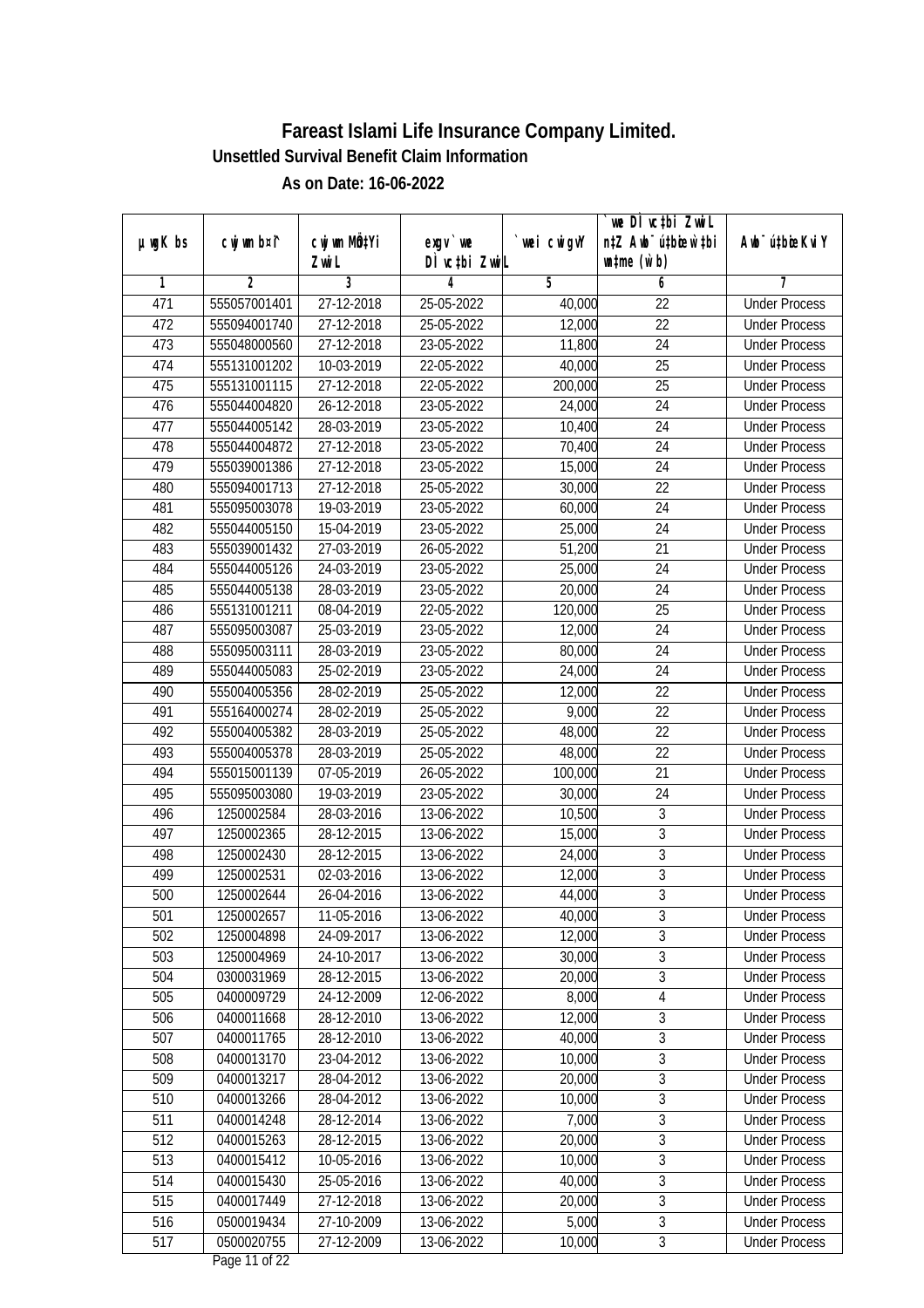|               |                |              |               |             | `we DÌ vc‡bi ZwwiL               |                             |
|---------------|----------------|--------------|---------------|-------------|----------------------------------|-----------------------------|
| $µ$ ug $K$ bs | cwj wm b¤i^    | cwj wm MQtYi | $exgV$ we     | `wei cwigvY | n‡Z Awb <sup>-</sup> ú‡bioen`‡bi | Awb <sup>-</sup> ú‡bioeKviY |
|               |                | Zwi L        | DÌ vctbi ZwiL |             | $\n  untime\n  (u`b)\n$          |                             |
| 1             | $\overline{2}$ | 3            | 4             | 5           | 6                                | 7                           |
| 518           | 0500020755     | 27-12-2009   | 13-06-2022    | 10,000      | 3                                | <b>Under Process</b>        |
| 519           | 0600036624     | 07-03-2016   | 13-06-2022    | 36,000      | $\overline{3}$                   | <b>Under Process</b>        |
| 520           | 0600039134     | 28-04-2019   | 12-06-2022    | 15,000      | $\overline{4}$                   | <b>Under Process</b>        |
| 521           | 0700001474     | 28-10-2001   | 06-06-2022    | 10,000      | 10                               | <b>Under Process</b>        |
| 522           | 0700013222     | 03-12-2008   | 12-06-2022    | 6,000       | 4                                | <b>Under Process</b>        |
| 523           | 0700013677     | 28-12-2008   | 12-06-2022    | 8,000       | 4                                | <b>Under Process</b>        |
| 524           | 0700014295     | 28-06-2009   | 12-06-2022    | 6,000       | 4                                | <b>Under Process</b>        |
| 525           | 0700014493     | 27-08-2009   | 12-06-2022    | 4,000       | $\overline{4}$                   | <b>Under Process</b>        |
| 526           | 0700014585     | 27-09-2009   | 12-06-2022    | 4,600       | 4                                | <b>Under Process</b>        |
| 527           | 0700015423     | 27-12-2009   | 12-06-2022    | 6,000       | 4                                | <b>Under Process</b>        |
| 528           | 0700015894     | 28-03-2010   | 12-06-2022    | 4,000       | 4                                | <b>Under Process</b>        |
| 529           | 0700015894     | 28-03-2010   | 12-06-2022    | 4,000       | 4                                | <b>Under Process</b>        |
| 530           | 0700018035     | 15-03-2012   | 12-06-2022    | 6,000       | $\overline{4}$                   | <b>Under Process</b>        |
| 531           | 0700018996     | 26-12-2013   | 12-06-2022    | 10,000      | $\sqrt{4}$                       | <b>Under Process</b>        |
| 532           | 0700020354     | 12-05-2016   | 12-06-2022    | 10,000      | 4                                | <b>Under Process</b>        |
| 533           | 0700020296     | 23-03-2016   | 12-06-2022    | 10,000      | 4                                | <b>Under Process</b>        |
| 534           | 0700020332     | 13-04-2016   | 12-06-2022    | 10,000      | 4                                | <b>Under Process</b>        |
| 535           | 0700020345     | 03-05-2016   | 12-06-2022    | 40,000      | $\overline{4}$                   | <b>Under Process</b>        |
| 536           | 0700020358     | 12-05-2016   | 12-06-2022    | 40,000      | 4                                | <b>Under Process</b>        |
| 537           | 0700020361     | 17-05-2016   | 12-06-2022    | 40,000      | 4                                | <b>Under Process</b>        |
| 538           | 0700020362     | 18-05-2016   | 12-06-2022    | 12,000      | 4                                | <b>Under Process</b>        |
| 539           | 0700020363     | 18-05-2016   | 12-06-2022    | 12,000      | 4                                | <b>Under Process</b>        |
| 540           | 0700020377     | 25-05-2016   | 12-06-2022    | 10,000      | $\overline{4}$                   | <b>Under Process</b>        |
| 541           | 0700020381     | 26-05-2016   | 13-06-2022    | 10,000      | $\overline{3}$                   | <b>Under Process</b>        |
| 542           | 0700022052     | 26-04-2018   | 12-06-2022    | 13,000      | 4                                | <b>Under Process</b>        |
| 543           | 0700022119     | 01-07-2018   | 12-06-2022    | 23,000      | $\overline{4}$                   | <b>Under Process</b>        |
| 544           | 0700022247     | 26-09-2018   | 12-06-2022    | 20,000      | 4                                | <b>Under Process</b>        |
| 545           | 0700022394     | 20-12-2018   | 12-06-2022    | 5,900       | 4                                | <b>Under Process</b>        |
| 546           | 0700022651     | 14-03-2019   | 12-06-2022    | 13,000      | $\overline{4}$                   | <b>Under Process</b>        |
| 547           | 0700022684     | 24-04-2019   | 12-06-2022    | 24,000      | $\overline{4}$                   | <b>Under Process</b>        |
| 548           | 0700022696     | 28-04-2019   | 12-06-2022    | 12,000      | 4                                | <b>Under Process</b>        |
| 549           | 0700022713     | 28-04-2019   | 12-06-2022    | 24,000      | 4                                | <b>Under Process</b>        |
| 550           | 0700022728     | 02-05-2019   | 12-06-2022    | 24,000      | 4                                | <b>Under Process</b>        |
| 551           | 0700022737     | 13-05-2019   | 12-06-2022    | 40,000      | $\overline{\mathbf{4}}$          | <b>Under Process</b>        |
| 552           | 0700022764     | 20-05-2019   | 12-06-2022    | 12,000      | $\overline{\mathcal{A}}$         | <b>Under Process</b>        |
| 553           | 0800012617     | 28-04-2016   | 15-06-2022    | 40,000      | 1                                | <b>Under Process</b>        |
| 554           | 0900000618     | 30-12-2009   | 15-06-2022    | 6,000       | 1                                | <b>Under Process</b>        |
| 555           | 0900000618     | 30-12-2009   | 15-06-2022    | 6,000       | 1                                | <b>Under Process</b>        |
| 556           | 0900000618     | 30-12-2009   | 15-06-2022    | 6,000       | 1                                | <b>Under Process</b>        |
| 557           | 0900002117     | 10-11-2011   | 14-06-2022    | 32,500      | $\overline{2}$                   | <b>Under Process</b>        |
| 558           | 0913500148     | 28-03-2016   | 12-06-2022    | 15,000      | $\overline{4}$                   | <b>Under Process</b>        |
| 559           | 0913500157     | 28-03-2016   | 12-06-2022    | 30,000      | 4                                | <b>Under Process</b>        |
| 560           | 0915000141     | 18-08-2007   | 07-06-2022    | 15,000      | $\overline{9}$                   | <b>Under Process</b>        |
| 561           | 0916001394     | 28-09-2009   | 15-06-2022    | 6,000       | 1                                | <b>Under Process</b>        |
| 562           | 0962003768     | 17-05-2012   | 15-06-2022    | 9,000       | 1                                | <b>Under Process</b>        |
| 563           | 0996003403     | 27-04-2010   | 15-06-2022    | 9,000       | 1                                | <b>Under Process</b>        |
| 564           | 0996003507     | 28-05-2010   | 15-06-2022    | 9,000       | 1                                | <b>Under Process</b>        |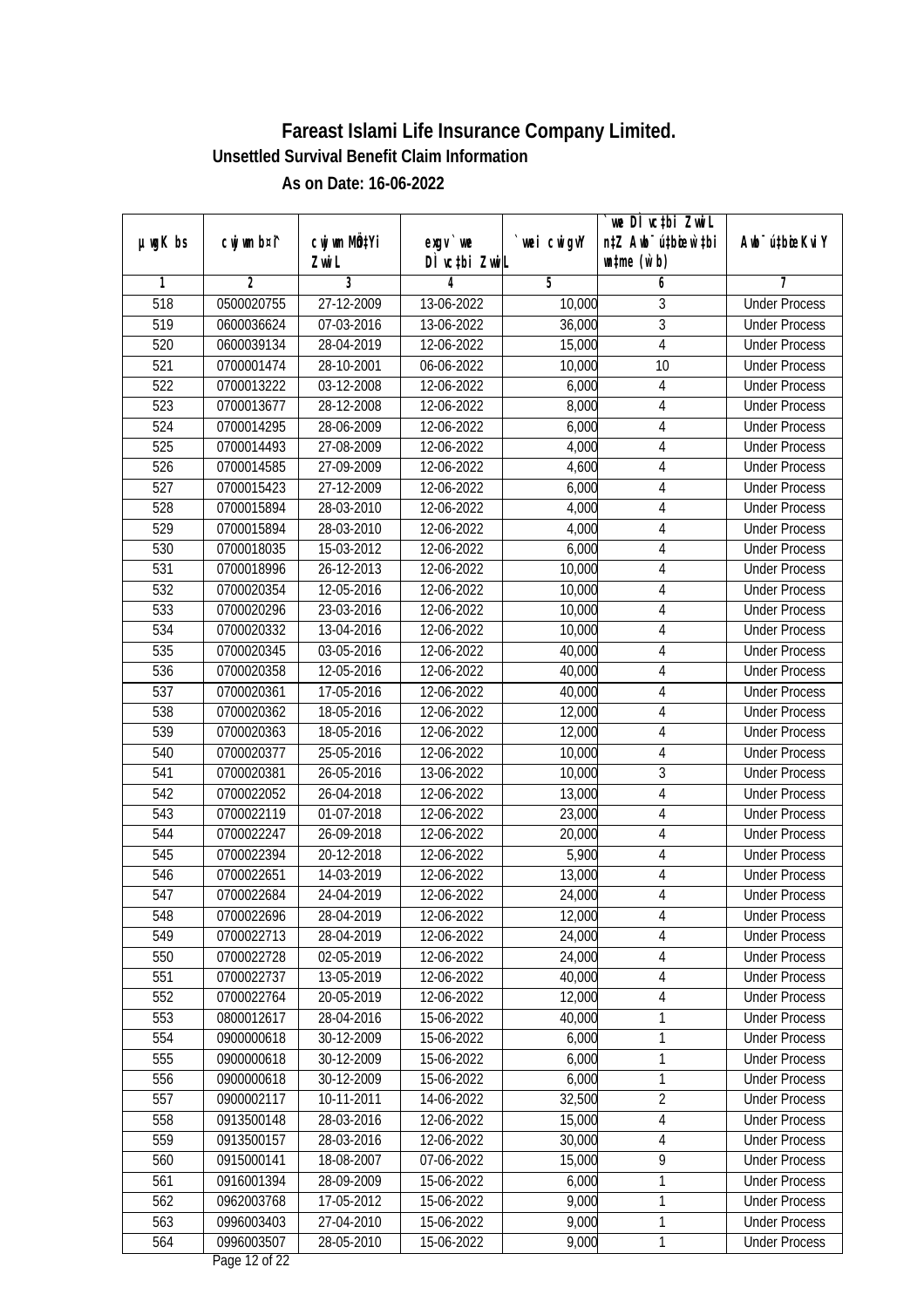|                  |                |              |               |             | `we DÌ vc‡bi ZwwiL               |                             |
|------------------|----------------|--------------|---------------|-------------|----------------------------------|-----------------------------|
| $µ$ ug $K$ bs    | cwj wm b¤i^    | cwj wm MQtYi | $exgV$ we     | `wei cwigvY | n‡Z Awb <sup>-</sup> ú‡bioen`‡bi | Awb <sup>-</sup> ú‡bioeKviY |
|                  |                | Zwi L        | DÌ vctbi ZwiL |             | $\n  untime\n  (u`b)\n$          |                             |
| 1                | $\overline{2}$ | 3            | 4             | 5           | 6                                | 7                           |
| 565              | 1000002697     | 11-03-2019   | 08-06-2022    | 50,000      | 8                                | <b>Under Process</b>        |
| 566              | 1010002586     | 26-02-2017   | 15-06-2022    | 28,000      | 1                                | <b>Under Process</b>        |
| 567              | 1030000167     | 25-08-2011   | 12-06-2022    | 6,000       | 4                                | <b>Under Process</b>        |
| 568              | 1030000442     | 28-12-2011   | 09-06-2022    | 20,000      | 7                                | <b>Under Process</b>        |
| 569              | 1030000927     | 27-12-2012   | 12-06-2022    | 40,000      | $\overline{4}$                   | <b>Under Process</b>        |
| 570              | 1030001086     | 21-11-2013   | 12-06-2022    | 17,700      | 4                                | <b>Under Process</b>        |
| $\overline{571}$ | 1030002045     | 28-12-2015   | 12-06-2022    | 12,000      | 4                                | <b>Under Process</b>        |
| $\overline{572}$ | 1030002709     | 28-12-2016   | 12-06-2022    | 16,875      | $\overline{4}$                   | <b>Under Process</b>        |
| 573              | 1030004072     | 06-02-2019   | 12-06-2022    | 30,500      | 4                                | <b>Under Process</b>        |
| 574              | 1030004076     | 07-02-2019   | 12-06-2022    | 30,000      | 4                                | <b>Under Process</b>        |
| 575              | 1030004089     | 24-02-2019   | 12-06-2022    | 40,000      | 4                                | <b>Under Process</b>        |
| 576              | 1040001311     | 28-12-2014   | 13-06-2022    | 24,000      | 3                                | <b>Under Process</b>        |
| 577              | 1040001386     | 28-12-2014   | 14-06-2022    | 24,000      | $\overline{2}$                   | <b>Under Process</b>        |
| 578              | 1040001386     | 28-12-2014   | 14-06-2022    | 24,000      | $\overline{2}$                   | <b>Under Process</b>        |
| 579              | 1040001484     | 28-06-2015   | 13-06-2022    | 24,000      | 3                                | <b>Under Process</b>        |
| 580              | 1040002887     | 28-02-2018   | 13-06-2022    | 10,000      | 3                                | <b>Under Process</b>        |
| 581              | 1040003037     | 04-10-2018   | 13-06-2022    | 48,000      | 3                                | <b>Under Process</b>        |
| 582              | 1050000523     | 28-03-2012   | 06-06-2022    | 20,000      | $\overline{10}$                  | <b>Under Process</b>        |
| 583              | 1050000523     | 28-03-2012   | 06-06-2022    | 25,000      | 10                               | <b>Under Process</b>        |
| 584              | 1050001754     | 20-04-2016   | 12-06-2022    | 200,000     | 4                                | <b>Under Process</b>        |
| 585              | 1050001756     | 11-04-2016   | 12-06-2022    | 19,400      | 4                                | <b>Under Process</b>        |
| 586              | 1050002568     | 18-02-2019   | 12-06-2022    | 15,000      | 4                                | <b>Under Process</b>        |
| 587              | 1050002598     | 28-03-2019   | 12-06-2022    | 20,000      | $\overline{4}$                   | <b>Under Process</b>        |
| 588              | 1060001562     | 26-12-2012   | 12-06-2022    | 6,000       | $\overline{4}$                   | <b>Under Process</b>        |
| 589              | 1060001651     | 27-12-2012   | 12-06-2022    | 10,000      | 4                                | <b>Under Process</b>        |
| 590              | 1060001832     | 27-06-2013   | 12-06-2022    | 9,800       | $\overline{4}$                   | <b>Under Process</b>        |
| 591              | 1060001836     | 27-06-2018   | 12-06-2022    | 20,000      | 4                                | <b>Under Process</b>        |
| 592              | 1060001991     | 26-12-2013   | 12-06-2022    | 100,000     | 4                                | <b>Under Process</b>        |
| 593              | 1060004177     | 17-05-2018   | 12-06-2022    | 11,000      | $\overline{4}$                   | <b>Under Process</b>        |
| 594              | 1060004644     | 06-03-2019   | 12-06-2022    | 10,000      | $\overline{4}$                   | <b>Under Process</b>        |
| 595              | 1060004674     | 28-03-2019   | 12-06-2022    | 40,000      | 4                                | <b>Under Process</b>        |
| 596              | 1060004733     | 28-04-2019   | 12-06-2022    | 12,000      | 4                                | <b>Under Process</b>        |
| 597              | 1070002035     | 16-04-2019   | 14-06-2022    | 12,000      | $\overline{2}$                   | <b>Under Process</b>        |
| 598              | 1070002272     | 28-12-2019   | 12-06-2022    | 30,000      | $\overline{\mathbf{4}}$          | <b>Under Process</b>        |
| 599              | 1080003339     | 28-04-2019   | 14-06-2022    | 50,000      | $\overline{2}$                   | <b>Under Process</b>        |
| 600              | 1080003357     | 20-05-2019   | 14-06-2022    | 24,000      | $\overline{2}$                   | <b>Under Process</b>        |
| 601              | 1100005292     | 11-04-2007   | 31-05-2022    | 20,000      | 16                               | <b>Under Process</b>        |
| 602              | 1100005991     | 25-03-2010   | 31-05-2022    | 15,000      | 16                               | <b>Under Process</b>        |
| 603              | 1250005993     | 11-04-2018   | 13-06-2022    | 80,000      | $\overline{3}$                   | <b>Under Process</b>        |
| 604              | 1250006067     | 14-05-2018   | 13-06-2022    | 20,000      | $\overline{3}$                   | <b>Under Process</b>        |
| 605              | 1250006921     | 28-10-2018   | 13-06-2022    | 26,000      | $\overline{3}$                   | <b>Under Process</b>        |
| 606              | 1250006994     | 28-11-2018   | 13-06-2022    | 40,000      | $\overline{3}$                   | <b>Under Process</b>        |
| 607              | 1250007077     | 20-12-2018   | 13-06-2022    | 10,000      | $\overline{3}$                   | <b>Under Process</b>        |
| 608              | 1250007101     | 26-12-2018   | 13-06-2022    | 50,000      | $\overline{3}$                   | <b>Under Process</b>        |
| 609              | 1250007294     | 27-12-2018   | 13-06-2022    | 40,000      | $\overline{3}$                   | <b>Under Process</b>        |
| 610              | 1250007315     | 27-12-2018   | 13-06-2022    | 47,000      | 3                                | <b>Under Process</b>        |
| 611              | 1250007698     | 27-02-2019   | 13-06-2022    | 50,000      | $\overline{3}$                   | <b>Under Process</b>        |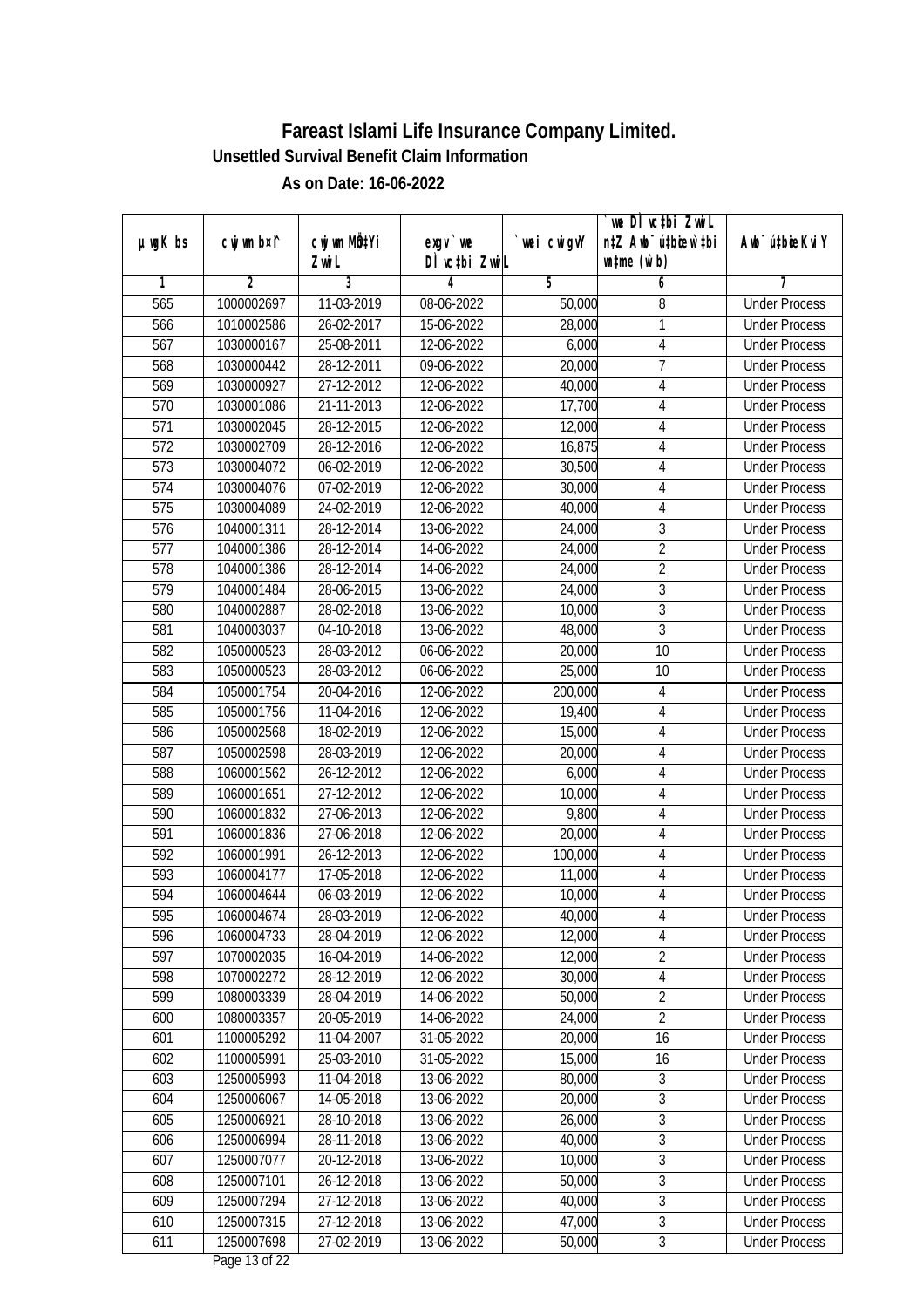|               |                |                          |                    |                  | `we DÌ vc‡bi ZwwiL               |                             |
|---------------|----------------|--------------------------|--------------------|------------------|----------------------------------|-----------------------------|
| $µ$ ug $K$ bs | cwj wm b¤i^    | CW wm MQYi               | $exgV$ we          | wei cwigvY       | n‡Z Awb <sup>-</sup> ú‡bioen`‡bi | Awb <sup>-</sup> ú‡bioeKviY |
| 1             | $\overline{2}$ | Zwi L<br>3               | DÌ vctbi ZwiL<br>4 | 5                | $\n  untime\n  (u`b)\n$<br>6     | 7                           |
| 612           | 1250007700     | 27-02-2019               | 13-06-2022         | 12,000           | 3                                | <b>Under Process</b>        |
| 613           | 1250007725     | 27-12-2018               | 13-06-2022         | 100,000          | $\overline{3}$                   | <b>Under Process</b>        |
|               |                |                          |                    |                  | $\overline{3}$                   |                             |
| 614           | 1250007738     | 28-02-2019               | 13-06-2022         | 20,000           | $\overline{3}$                   | <b>Under Process</b>        |
| 615           | 1250007775     | 14-03-2019<br>07-04-2019 | 13-06-2022         | 12,000<br>24,000 | $\overline{3}$                   | <b>Under Process</b>        |
| 616           | 1250007848     | 10-04-2019               | 13-06-2022         |                  |                                  | <b>Under Process</b>        |
| 617           | 1250007866     |                          | 13-06-2022         | 48,000           | $\overline{3}$                   | <b>Under Process</b>        |
| 618           | 1250007879     | 23-04-2019               | 13-06-2022         | 40,000           | $\overline{3}$<br>$\overline{3}$ | <b>Under Process</b>        |
| 619           | 1250007888     | 23-04-2019               | 13-06-2022         | 12,000           |                                  | <b>Under Process</b>        |
| 620           | 1250007924     | 12-05-2019               | 13-06-2022         | 12,000           | $\sqrt{3}$                       | <b>Under Process</b>        |
| 621           | 1260000967     | 28-12-2017               | 09-06-2022         | 40,000           | $\overline{7}$                   | <b>Under Process</b>        |
| 622           | 1270001323     | 27-12-2018               | 13-06-2022         | 23,200           | $\overline{3}$                   | <b>Under Process</b>        |
| 623           | 1290000029     | 18-05-2015               | 15-06-2022         | 40,000           | $\mathbf{1}$                     | <b>Under Process</b>        |
| 624           | 1300016645     | 18-06-2011               | 14-06-2022         | 10,000           | $\overline{2}$                   | <b>Under Process</b>        |
| 625           | 1300018602     | 18-04-2016               | 14-06-2022         | 10,000           | $\overline{2}$                   | <b>Under Process</b>        |
| 626           | 1300019602     | 28-12-2017               | 14-06-2022         | 200,000          | $\overline{2}$                   | <b>Under Process</b>        |
| 627           | 1300020037     | 20-12-2018               | 14-06-2022         | 100,000          | $\overline{2}$                   | <b>Under Process</b>        |
| 628           | 1350000613     | 28-06-2015               | 13-06-2022         | 8,000            | $\mathfrak{Z}$                   | <b>Under Process</b>        |
| 629           | 1350000954     | 28-12-2015               | 12-06-2022         | 40,000           | $\overline{4}$                   | <b>Under Process</b>        |
| 630           | 1350001243     | 28-04-2016               | 13-06-2022         | 12,000           | $\mathfrak{Z}$                   | <b>Under Process</b>        |
| 631           | 1350001244     | 28-04-2016               | 13-06-2022         | 12,000           | $\overline{3}$                   | <b>Under Process</b>        |
| 632           | 1350001252     | 28-04-2016               | 14-06-2022         | 12,000           | $\overline{2}$                   | <b>Under Process</b>        |
| 633           | 1350001253     | 28-04-2016               | 14-06-2022         | 40,000           | $\overline{2}$                   | <b>Under Process</b>        |
| 634           | 1350001269     | 17-05-2016               | 14-06-2022         | 200,000          | $\overline{2}$                   | <b>Under Process</b>        |
| 635           | 1350001271     | 24-05-2016               | 13-06-2022         | 40,000           | $\overline{3}$                   | <b>Under Process</b>        |
| 636           | 1350001705     | 28-09-2016               | 13-06-2022         | 24,000           | $\overline{3}$                   | <b>Under Process</b>        |
| 637           | 1350003073     | 21-12-2017               | 12-06-2022         | 116,000          | $\overline{\mathbf{4}}$          | <b>Under Process</b>        |
| 638           | 1350003439     | 05-04-2018               | 13-06-2022         | 24,000           | $\sqrt{3}$                       | <b>Under Process</b>        |
| 639           | 1350003687     | 22-09-2018               | 14-06-2022         | 30,800           | $\overline{2}$                   | <b>Under Process</b>        |
| 640           | 1350003708     | 28-09-2018               | 12-06-2022         | 24,000           | $\sqrt{4}$                       | <b>Under Process</b>        |
| 641           | 1350003716     | 28-09-2018               | 13-06-2022         | 23,200           | $\overline{3}$                   | <b>Under Process</b>        |
| 642           | 1350003778     | 28-10-2018               | 12-06-2022         | 23,200           | 4                                | <b>Under Process</b>        |
| 643           | 1350003848     | 22-12-2018               | 14-06-2022         | 23,600           | $\overline{2}$                   | <b>Under Process</b>        |
| 644           | 1350003883     | 27-12-2018               | 13-06-2022         | 24,000           | $\overline{3}$                   | <b>Under Process</b>        |
| 645           | 1350003952     | 27-12-2018               | 12-06-2022         | 22,400           | $\overline{4}$                   | <b>Under Process</b>        |
| 646           | 1350003988     | 27-12-2018               | 14-06-2022         | 60,000           | $\overline{2}$                   | <b>Under Process</b>        |
| 647           | 1350004083     | 04-03-2019               | 12-06-2022         | 12,000           | 4                                | <b>Under Process</b>        |
| 648           | 1350004122     | 18-04-2019               | 12-06-2022         | 100,000          | 4                                | <b>Under Process</b>        |
| 649           | 1350004153     | 08-05-2019               | 13-06-2022         | 60,000           | $\sqrt{3}$                       | <b>Under Process</b>        |
| 650           | 1350004160     | 15-05-2019               | 13-06-2022         | 100,000          | $\overline{3}$                   | <b>Under Process</b>        |
| 651           | 1360000463     | 28-04-2016               | 13-06-2022         | 20,000           | $\overline{3}$                   | <b>Under Process</b>        |
| 652           | 1360001278     | 28-04-2018               | 13-06-2022         | 60,000           | $\overline{3}$                   | <b>Under Process</b>        |
| 653           | 1360001656     | 28-03-2019               | 13-06-2022         | 20,000           | $\overline{3}$                   | <b>Under Process</b>        |
| 654           | 1360001657     | 01-04-2019               | 13-06-2022         | 20,000           | $\overline{3}$                   | <b>Under Process</b>        |
| 655           | 1360001683     | 08-05-2019               | 13-06-2022         | 22,000           | $\overline{3}$                   | <b>Under Process</b>        |
| 656           | 1370000368     | 19-05-2016               | 13-06-2022         | 11,400           | $\overline{3}$                   | <b>Under Process</b>        |
| 657           | 1370001556     | 28-04-2019               | 13-06-2022         | 100,000          | $\overline{3}$                   | <b>Under Process</b>        |
| 658           | 1400001857     | 27-12-2009               | 09-06-2022         | 20,000           | $\overline{7}$                   | <b>Under Process</b>        |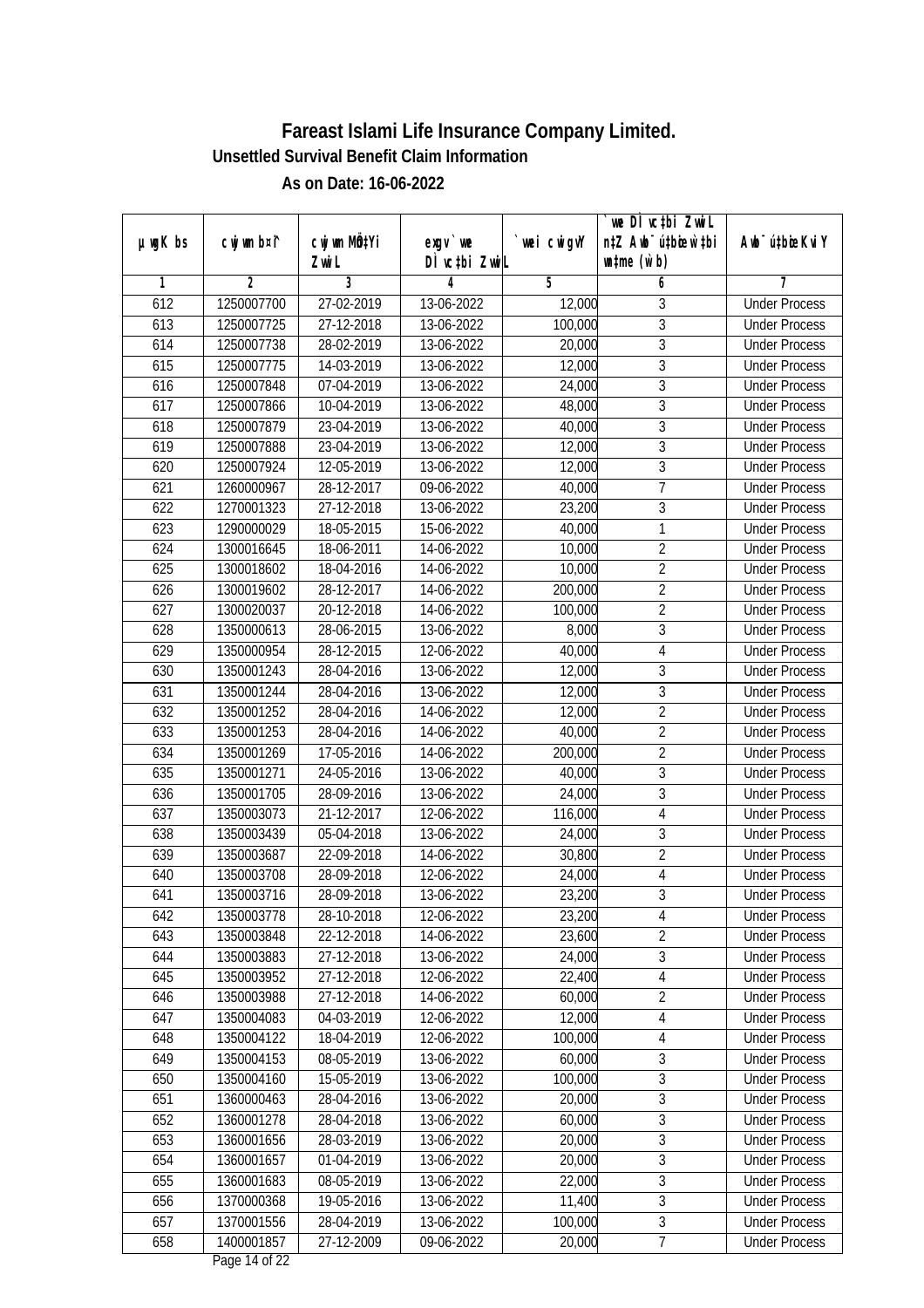|               |                |                  |               |            | we DI vctbi ZwiL                 |                             |
|---------------|----------------|------------------|---------------|------------|----------------------------------|-----------------------------|
| $µ$ ug $K$ bs | cwj wm b¤i^    | cwj wm MQtYi     | $exqu$ we     | wei cwigvY | n‡Z Awb <sup>-</sup> ú‡bioar`‡bi | Awb <sup>-</sup> ú‡bioeKviY |
|               |                | Zwi L            | DÌ vctbi ZwiL |            | $w$ tme $(w b)$                  |                             |
| 1             | $\overline{2}$ | 3                | 4             | 5          | 6                                | 7                           |
| 659           | 1400005621     | 27-12-2018       | 09-06-2022    | 9,800      | 7                                | <b>Under Process</b>        |
| 660           | 1410000319     | 10-03-2016       | 12-06-2022    | 40,000     | 4                                | <b>Under Process</b>        |
| 661           | 1410000347     | 18-04-2016       | 12-06-2022    | 28,000     | 4                                | <b>Under Process</b>        |
| 662           | 1410000523     | $25-07-2017$     | 12-06-2022    | 13,750     | 4                                | <b>Under Process</b>        |
| 663           | 1410000721     | 28-12-2017       | 12-06-2022    | 30,000     | $\overline{4}$                   | <b>Under Process</b>        |
| 664           | 1410000815     | 27-02-2018       | 12-06-2022    | 31,250     | 4                                | <b>Under Process</b>        |
| 665           | 1410000831     | 21-03-2018       | 12-06-2022    | 50,000     | 4                                | <b>Under Process</b>        |
| 666           | 1430000118     | 14-11-2015       | 12-06-2022    | 40,000     | 4                                | <b>Under Process</b>        |
| 667           | 1430001951     | 18-07-2018       | 13-06-2022    | 200,000    | 3                                | <b>Under Process</b>        |
| 668           | 1430002107     | 19-11-2018       | 12-06-2022    | 30,000     | $\overline{4}$                   | <b>Under Process</b>        |
| 669           | 1430002248     | $27 - 12 - 2018$ | 12-06-2022    | 24,000     | $\sqrt{4}$                       | <b>Under Process</b>        |
| 670           | 1430002255     | 27-12-2018       | 13-06-2022    | 100,000    | $\mathfrak z$                    | <b>Under Process</b>        |
| 671           | 1430002305     | 07-04-2019       | 13-06-2022    | 20,000     | $\overline{3}$                   | <b>Under Process</b>        |
| 672           | 1430002309     | 08-04-2019       | 13-06-2022    | 25,400     | $\mathfrak{Z}$                   | <b>Under Process</b>        |
| 673           | 1430002310     | 08-04-2019       | 13-06-2022    | 50,000     | $\overline{3}$                   | <b>Under Process</b>        |
| 674           | 1430002330     | 28-04-2019       | 12-06-2022    | 12,000     | $\sqrt{4}$                       | <b>Under Process</b>        |
| 675           | 1430002331     | 28-04-2019       | 12-06-2022    | 12,000     | $\overline{4}$                   | <b>Under Process</b>        |
| 676           | 1440000012     | 28-06-2015       | 09-06-2022    | 10,000     | $\overline{1}$                   | <b>Under Process</b>        |
| 677           | 1440000302     | 23-11-2015       | 12-06-2022    | 15,000     | 4                                | <b>Under Process</b>        |
| 678           | 1440000382     | 28-12-2015       | 12-06-2022    | 12,000     | $\overline{4}$                   | <b>Under Process</b>        |
| 679           | 1440000406     | 28-12-2015       | 12-06-2022    | 6,000      | 4                                | <b>Under Process</b>        |
| 680           | 1440000451     | 28-12-2015       | 12-06-2022    | 6,000      | 4                                | <b>Under Process</b>        |
| 681           | 1440001493     | 10-09-2017       | 09-06-2022    | 30,000     | $\overline{1}$                   | <b>Under Process</b>        |
| 682           | 1440001589     | 14-12-2017       | 12-06-2022    | 12,000     | $\sqrt{4}$                       | <b>Under Process</b>        |
| 683           | 1440001721     | $28-12-2017$     | 12-06-2022    | 7,000      | 4                                | <b>Under Process</b>        |
| 684           | 1440001843     | 21-05-2018       | 12-06-2022    | 37,500     | 4                                | <b>Under Process</b>        |
| 685           | 1440001851     | 27-05-2018       | 12-06-2022    | 8,000      | 4                                | <b>Under Process</b>        |
| 686           | 1440001981     | 28-08-2018       | 09-06-2022    | 21,000     | $\overline{7}$                   | <b>Under Process</b>        |
| 687           | 1440002292     | 27-12-2018       | 12-06-2022    | 8,000      | 4                                | <b>Under Process</b>        |
| 688           | 1480000179     | 28-10-2016       | 13-06-2022    | 14,700     | $\overline{3}$                   | <b>Under Process</b>        |
| 689           | 1480000412     | 17-05-2018       | 13-06-2022    | 24,000     | $\sqrt{3}$                       | <b>Under Process</b>        |
| 690           | 1480000504     | 28-09-2018       | 13-06-2022    | 15,000     | $\overline{3}$                   | <b>Under Process</b>        |
| 691           | 1480000546     | 22-11-2018       | 13-06-2022    | 24,000     | $\overline{3}$                   | <b>Under Process</b>        |
| 692           | 1490000013     | 28-06-2015       | 14-06-2022    | 12,000     | $\overline{2}$                   | <b>Under Process</b>        |
| 693           | 1490000013     | 28-06-2015       | 14-06-2022    | 12,000     | $\overline{2}$                   | <b>Under Process</b>        |
| 694           | 1490000022     | 28-06-2015       | 12-06-2022    | 6,000      | 4                                | <b>Under Process</b>        |
| 695           | 1490000236     | 28-03-2016       | 12-06-2022    | 20,400     | 4                                | <b>Under Process</b>        |
| 696           | 1490000244     | 20-04-2016       | 12-06-2022    | 24,000     | 4                                | <b>Under Process</b>        |
| 697           | 1490000886     | 05-03-2018       | 14-06-2022    | 15,000     | $\overline{2}$                   | <b>Under Process</b>        |
| 698           | 1490000891     | 14-03-2018       | 14-06-2022    | 80,000     | $\overline{2}$                   | <b>Under Process</b>        |
| 699           | 1490000893     | 15-03-2018       | 14-06-2022    | 30,000     | $\overline{2}$                   | <b>Under Process</b>        |
| 700           | 1490001179     | 25-11-2018       | 14-06-2022    | 24,000     | $\overline{2}$                   | <b>Under Process</b>        |
| 701           | 1490001254     | 27-12-2018       | 12-06-2022    | 12,000     | $\sqrt{4}$                       | <b>Under Process</b>        |
| 702           | 1490001382     | 11-04-2019       | 12-06-2022    | 96,000     | 4                                | <b>Under Process</b>        |
| 703           | 1490001386     | 21-04-2019       | 12-06-2022    | 24,000     | 4                                | <b>Under Process</b>        |
| 704           | 1490001387     | 21-04-2019       | 12-06-2022    | 20,000     | 4                                | <b>Under Process</b>        |
| 705           | 1490001390     | 25-04-2019       | 14-06-2022    | 24,000     | $\overline{2}$                   | <b>Under Process</b>        |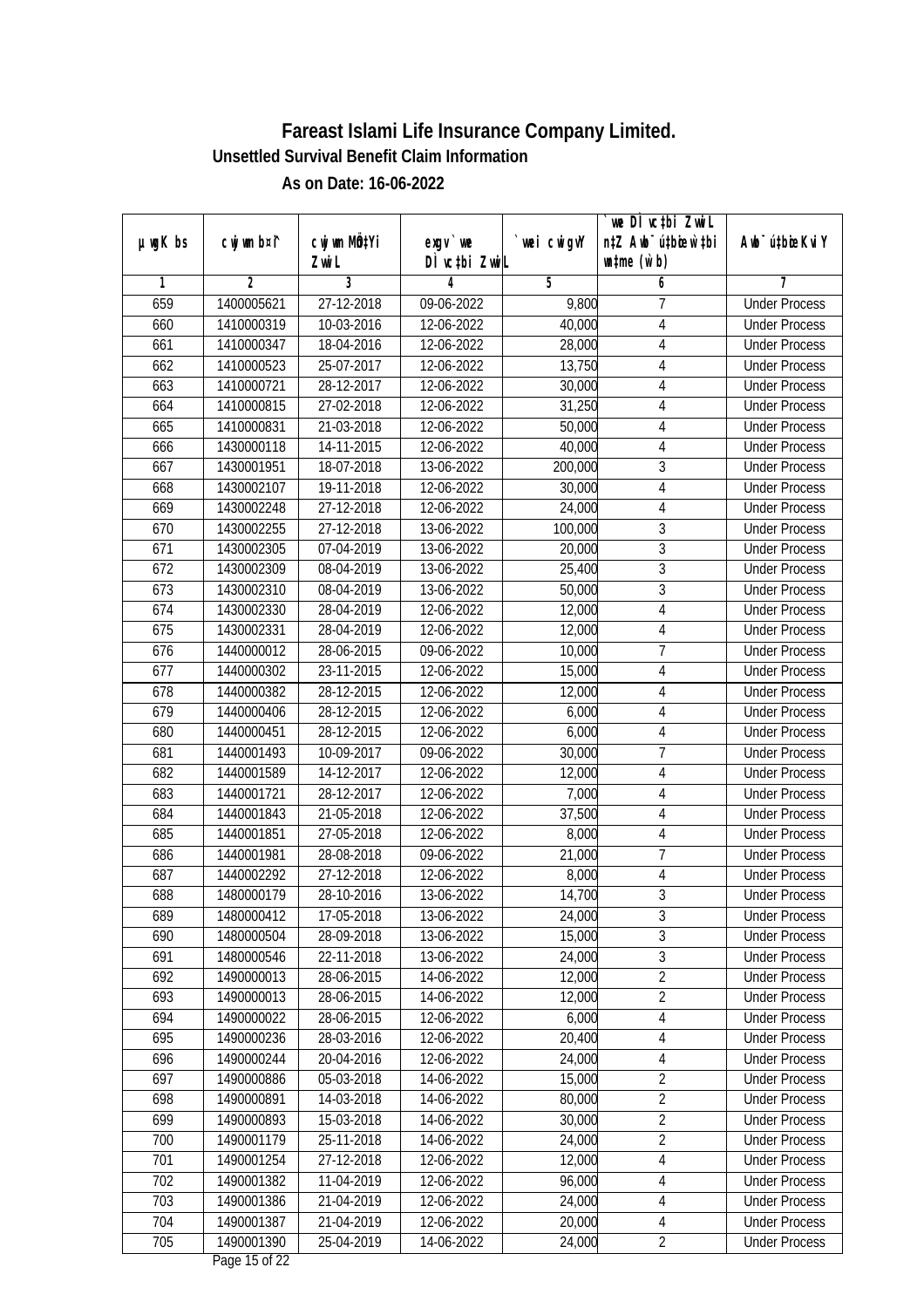|                  |                |                  |               |            | we DI vctbi ZwiL                 |                             |
|------------------|----------------|------------------|---------------|------------|----------------------------------|-----------------------------|
| $µ$ ug $K$ bs    | cwj wm b¤i^    | cwj wm MQtYi     | $exqu$ we     | wei cwigvY | n‡Z Awb <sup>-</sup> ú‡bioar`‡bi | Awb <sup>-</sup> ú‡bioeKviY |
|                  |                | Zwi L            | DÌ vctbi ZwiL |            | $\n  untime\n  (u`b)\n$          |                             |
| 1                | $\overline{2}$ | 3                | 4             | 5          | 6                                | 7                           |
| 706              | 1490001393     | 28-04-2019       | 12-06-2022    | 12,000     | 4                                | <b>Under Process</b>        |
| 707              | 1490001404     | 15-05-2019       | 14-06-2022    | 24,000     | $\overline{2}$                   | <b>Under Process</b>        |
| 708              | 1500016039     | 28-12-2011       | 07-06-2022    | 10,000     | 9                                | <b>Under Process</b>        |
| 709              | 1500016039     | 28-12-2011       | 07-06-2022    | 12,500     | 9                                | <b>Under Process</b>        |
| 710              | 1520000662     | 28-12-2016       | 15-06-2022    | 75,000     | 1                                | <b>Under Process</b>        |
| 711              | 1520000675     | 28-12-2016       | 15-06-2022    | 75,000     | 1                                | <b>Under Process</b>        |
| $\overline{712}$ | 1520001163     | 28-06-2018       | 15-06-2022    | 40,000     | 1                                | <b>Under Process</b>        |
| 713              | 1520001275     | 25-10-2018       | 15-06-2022    | 32,600     | 1                                | <b>Under Process</b>        |
| 714              | 1530000174     | 28-03-2016       | 12-06-2022    | 12,000     | 4                                | <b>Under Process</b>        |
| 715              | 1530000179     | 20-04-2016       | 12-06-2022    | 40,000     | 4                                | <b>Under Process</b>        |
| 716              | 1530000683     | $08 - 08 - 2018$ | 12-06-2022    | 48,000     | $\sqrt{4}$                       | <b>Under Process</b>        |
| 717              | 1530000700     | 13-09-2018       | 12-06-2022    | 30,000     | $\overline{4}$                   | <b>Under Process</b>        |
| 718              | 1530000740     | 25-10-2018       | 12-06-2022    | 60,000     | $\overline{4}$                   | <b>Under Process</b>        |
| 719              | 1530000764     | 27-12-2018       | 12-06-2022    | 24,000     | 4                                | <b>Under Process</b>        |
| 720              | 1530000823     | 09-05-2019       | 12-06-2022    | 10,000     | $\overline{4}$                   | <b>Under Process</b>        |
| 721              | 1540000282     | 12-05-2019       | 13-06-2022    | 100,000    | 3                                | <b>Under Process</b>        |
| 722              | 1560000411     | 26-04-2018       | 13-06-2022    | 20,000     | $\mathfrak{Z}$                   | <b>Under Process</b>        |
| 723              | 1560000757     | 12-05-2019       | 13-06-2022    | 100,000    | 3                                | <b>Under Process</b>        |
| 724              | 1560000758     | 14-05-2019       | 13-06-2022    | 50,000     | $\overline{3}$                   | <b>Under Process</b>        |
| 725              | 1560000761     | 22-05-2019       | 13-06-2022    | 30,000     | $\overline{3}$                   | <b>Under Process</b>        |
| 726              | 1580000843     | 10-04-2019       | 12-06-2022    | 100,000    | $\overline{4}$                   | <b>Under Process</b>        |
| 727              | 1580000861     | 28-04-2019       | 09-06-2022    | 10,000     | $\overline{1}$                   | <b>Under Process</b>        |
| 728              | 1600024031     | 28-04-2008       | 12-06-2022    | 6,000      | $\overline{4}$                   | <b>Under Process</b>        |
| 729              | 1600032816     | 28-08-2009       | 31-05-2022    | 6,000      | 16                               | <b>Under Process</b>        |
| 730              | 1600033366     | 28-10-2009       | 15-06-2022    | 6,000      | 1                                | <b>Under Process</b>        |
| 731              | 1600035069     | 28-12-2009       | 29-05-2022    | 20,000     | 18                               | <b>Under Process</b>        |
| 732              | 1600035069     | 28-12-2009       | 29-05-2022    | 20,000     | 18                               | <b>Under Process</b>        |
| 733              | 1600035521     | 28-02-2010       | 12-06-2022    | 6,000      | 4                                | <b>Under Process</b>        |
| 734              | 1600039909     | 28-12-2011       | 12-06-2022    | 10,000     | 4                                | <b>Under Process</b>        |
| 735              | 1600040126     | 16-04-2012       | 12-06-2022    | 10,000     | $\overline{4}$                   | <b>Under Process</b>        |
| 736              | 1600040183     | 28-04-2012       | 12-06-2022    | 10,000     | 4                                | <b>Under Process</b>        |
| 737              | 1600044671     | 08-12-2015       | 12-06-2022    | 20,000     | 4                                | <b>Under Process</b>        |
| 738              | 1600048063     | 27-12-2017       | 12-06-2022    | 40,000     | $\overline{4}$                   | <b>Under Process</b>        |
| 739              | 1600048339     | 28-12-2017       | 12-06-2022    | 12,000     | 4                                | <b>Under Process</b>        |
| 740              | 1600048422     | 03-04-2018       | 12-06-2022    | 12,000     | 4                                | <b>Under Process</b>        |
| 741              | 1600048687     | 28-07-2018       | 12-06-2022    | 12,000     | 4                                | <b>Under Process</b>        |
| 742              | 1600048710     | 02-08-2018       | 12-06-2022    | 16,000     | 4                                | <b>Under Process</b>        |
| 743              | 1600049357     | 26-12-2018       | 12-06-2022    | 59,400     | 4                                | <b>Under Process</b>        |
| 744              | 1600049455     | 27-12-2018       | 12-06-2022    | 96,000     | 4                                | <b>Under Process</b>        |
| 745              | 1600049706     | 18-02-2019       | 12-06-2022    | 8,000      | 4                                | <b>Under Process</b>        |
| 746              | 1600049895     | 24-04-2019       | 12-06-2022    | 10,000     | 4                                | <b>Under Process</b>        |
| 747              | 1600049904     | 28-04-2019       | 12-06-2022    | 40,000     | $\overline{4}$                   | <b>Under Process</b>        |
| 748              | 1630000142     | 26-11-2017       | 13-06-2022    | 12,500     | $\overline{3}$                   | <b>Under Process</b>        |
| 749              | 1630000323     | 24-05-2018       | 13-06-2022    | 7,500      | $\overline{3}$                   | <b>Under Process</b>        |
| 750              | 1640000368     | 15-11-2018       | 14-06-2022    | 11,500     | $\overline{2}$                   | <b>Under Process</b>        |
| 751              | 1640000385     | 17-12-2018       | 14-06-2022    | 120,000    | $\overline{2}$                   | <b>Under Process</b>        |
| 752              | 1640000447     | 20-02-2019       | 12-06-2022    | 110,000    | $\overline{4}$                   | <b>Under Process</b>        |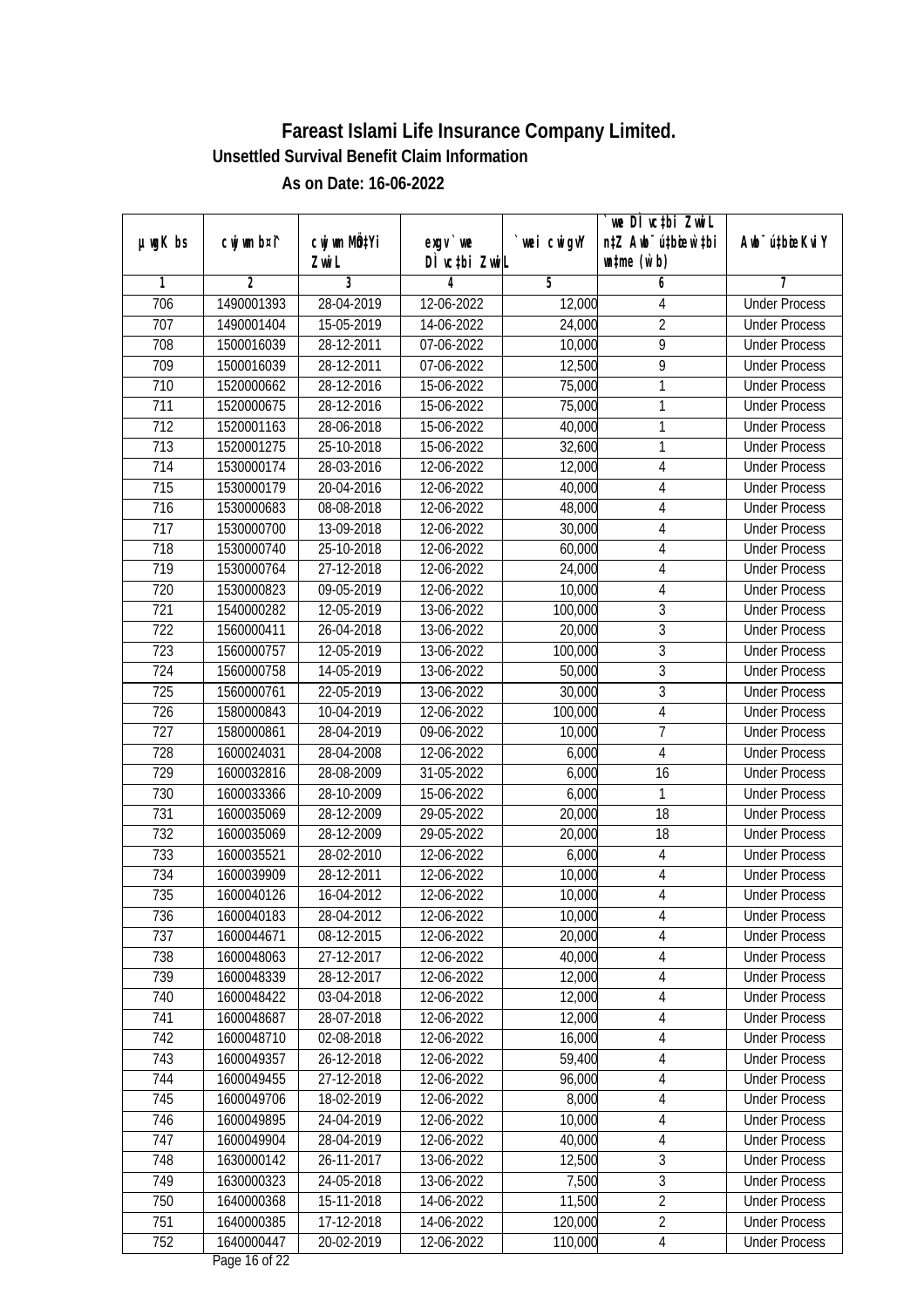|               |                |              |               |            | we DÌ vc‡bi ZwiL                 |                              |
|---------------|----------------|--------------|---------------|------------|----------------------------------|------------------------------|
| $µ$ ug $K$ bs | cwj wm b¤i^    | cwj wm MQtYi | $exqu$ we     | wei cwigvY | n‡Z Awb <sup>-</sup> ú‡bioen`‡bi | Aub <sup>-</sup> ú‡bioeKvi Y |
|               |                | Zwi L        | DÌ vctbi ZwiL |            | $\n  untime\n  (u`b)\n$          |                              |
| 1             | $\overline{2}$ | 3            | 4             | 5          | 6                                | 7                            |
| 753           | 1640000471     | 21-03-2019   | 14-06-2022    | 69,000     | $\overline{2}$                   | <b>Under Process</b>         |
| 754           | 1640000475     | 07-04-2019   | 14-06-2022    | 11,600     | $\overline{2}$                   | <b>Under Process</b>         |
| 755           | 1640000491     | 23-04-2019   | 14-06-2022    | 24,000     | $\overline{2}$                   | <b>Under Process</b>         |
| 756           | 1640000518     | 28-05-2019   | 14-06-2022    | 187,100    | $\overline{2}$                   | <b>Under Process</b>         |
| 757           | 1680000170     | 28-08-2018   | 24-11-2021    | 20,000     | 204                              | <b>Under Process</b>         |
| 758           | 1680000172     | 28-08-2018   | 24-11-2021    | 20,000     | $\overline{204}$                 | <b>Under Process</b>         |
| 759           | 1680000205     | 17-09-2018   | 24-11-2021    | 20,000     | $\overline{204}$                 | <b>Under Process</b>         |
| 760           | 1690000194     | 20-02-2019   | 14-06-2022    | 20,000     | $\overline{2}$                   | <b>Under Process</b>         |
| 761           | 1700012049     | 27-12-2007   | 15-06-2022    | 20,000     | 1                                | <b>Under Process</b>         |
| 762           | 1700012049     | 27-12-2007   | 15-06-2022    | 20,000     | $\mathbf{1}$                     | <b>Under Process</b>         |
| 763           | 1700019799     | 09-04-2012   | 15-06-2022    | 6,000      | $\mathbf{1}$                     | <b>Under Process</b>         |
| 764           | 1700019799     | 09-04-2012   | 15-06-2022    | 6,000      | 1                                | <b>Under Process</b>         |
| 765           | 1800006744     | 28-06-2012   | 12-06-2022    | 20,000     | 4                                | <b>Under Process</b>         |
| 766           | 1800008273     | 28-12-2015   | 12-06-2022    | 30,000     | $\sqrt{4}$                       | <b>Under Process</b>         |
| 767           | 1900004923     | 02-04-2018   | 15-06-2022    | 60,000     | 1                                | <b>Under Process</b>         |
| 768           | 2000000830     | 28-12-2011   | 06-06-2022    | 120,000    | 10                               | <b>Under Process</b>         |
| 769           | 2000000937     | 28-12-2011   | 12-06-2022    | 24,000     | 4                                | <b>Under Process</b>         |
| 770           | 2000001128     | 28-06-2012   | 15-06-2022    | 20,000     | 1                                | <b>Under Process</b>         |
| 771           | 2000001218     | 28-12-2012   | 15-06-2022    | 20,000     | 1                                | <b>Under Process</b>         |
| 772           | 2000002380     | 24-12-2017   | 14-06-2022    | 200,000    | $\overline{2}$                   | <b>Under Process</b>         |
| 773           | 2100016622     | 28-12-2009   | 09-06-2022    | 6,000      | $\overline{1}$                   | <b>Under Process</b>         |
| 774           | 2100017715     | 28-05-2010   | 09-06-2022    | 23,000     | $\overline{1}$                   | <b>Under Process</b>         |
| 775           | 2100018941     | 28-12-2013   | 09-06-2022    | 20,000     | $\overline{1}$                   | <b>Under Process</b>         |
| 776           | 2100020728     | 11-02-2019   | 08-06-2022    | 24,000     | 8                                | <b>Under Process</b>         |
| 777           | 2100020753     | 18-03-2019   | 09-06-2022    | 20,000     | $\overline{1}$                   | <b>Under Process</b>         |
| 778           | 2100020780     | 12-05-2019   | 08-06-2022    | 50,000     | 8                                | <b>Under Process</b>         |
| 779           | 2100020782     | 16-05-2019   | 09-06-2022    | 116,000    | $\overline{1}$                   | <b>Under Process</b>         |
| 780           | 2100020783     | 16-05-2019   | 09-06-2022    | 107,000    | $\overline{1}$                   | <b>Under Process</b>         |
| 781           | 2100020784     | 16-05-2019   | 09-06-2022    | 105,000    | $\overline{1}$                   | <b>Under Process</b>         |
| 782           | 2100020785     | 16-05-2019   | 09-06-2022    | 115,000    | $\overline{7}$                   | <b>Under Process</b>         |
| 783           | 2100020800     | 28-05-2019   | 09-06-2022    | 30,000     | 7                                | <b>Under Process</b>         |
| 784           | 2200003379     | 28-02-2005   | 15-06-2022    | 12,500     | 1                                | <b>Under Process</b>         |
| 785           | 2200003379     | 28-02-2005   | 15-06-2022    | 12,500     | 1                                | <b>Under Process</b>         |
| 786           | 2200011538     | 28-06-2008   | 15-06-2022    | 12,500     | 1                                | <b>Under Process</b>         |
| 787           | 2200013627     | 06-12-2009   | 15-06-2022    | 6,000      | $\mathbf{1}$                     | <b>Under Process</b>         |
| 788           | 2200013627     | 06-12-2009   | 15-06-2022    | 6,000      | 1                                | <b>Under Process</b>         |
| 789           | 2200013627     | 06-12-2009   | 15-06-2022    | 6,000      | 1                                | <b>Under Process</b>         |
| 790           | 2300010752     | 28-06-2008   | 06-06-2022    | 6,250      | 10                               | <b>Under Process</b>         |
| 791           | 2300011402     | 28-12-2008   | 15-06-2022    | 6,000      | $\mathbf{1}$                     | <b>Under Process</b>         |
| 792           | 2300012899     | 05-11-2009   | 15-06-2022    | 12,500     | 1                                | <b>Under Process</b>         |
| 793           | 2300013258     | 28-12-2009   | 11-04-2022    | 6,000      | 66                               | <b>Under Process</b>         |
| 794           | 2300014192     | 28-12-2009   | 06-06-2022    | 12,500     | 10                               | <b>Under Process</b>         |
| 795           | 2300023233     | 28-12-2015   | 15-06-2022    | 10,000     | 1                                | <b>Under Process</b>         |
| 796           | 2300024791     | 28-08-2018   | 15-06-2022    | 30,000     | 1                                | <b>Under Process</b>         |
| 797           | 2400001021     | 28-12-2007   | 31-05-2022    | 20,000     | 16                               | <b>Under Process</b>         |
| 798           | 2400002937     | 28-06-2009   | 31-05-2022    | 10,000     | 16                               | <b>Under Process</b>         |
| 799           | 2400003020     | 28-06-2009   | 07-06-2022    | 10,000     | $\overline{9}$                   | <b>Under Process</b>         |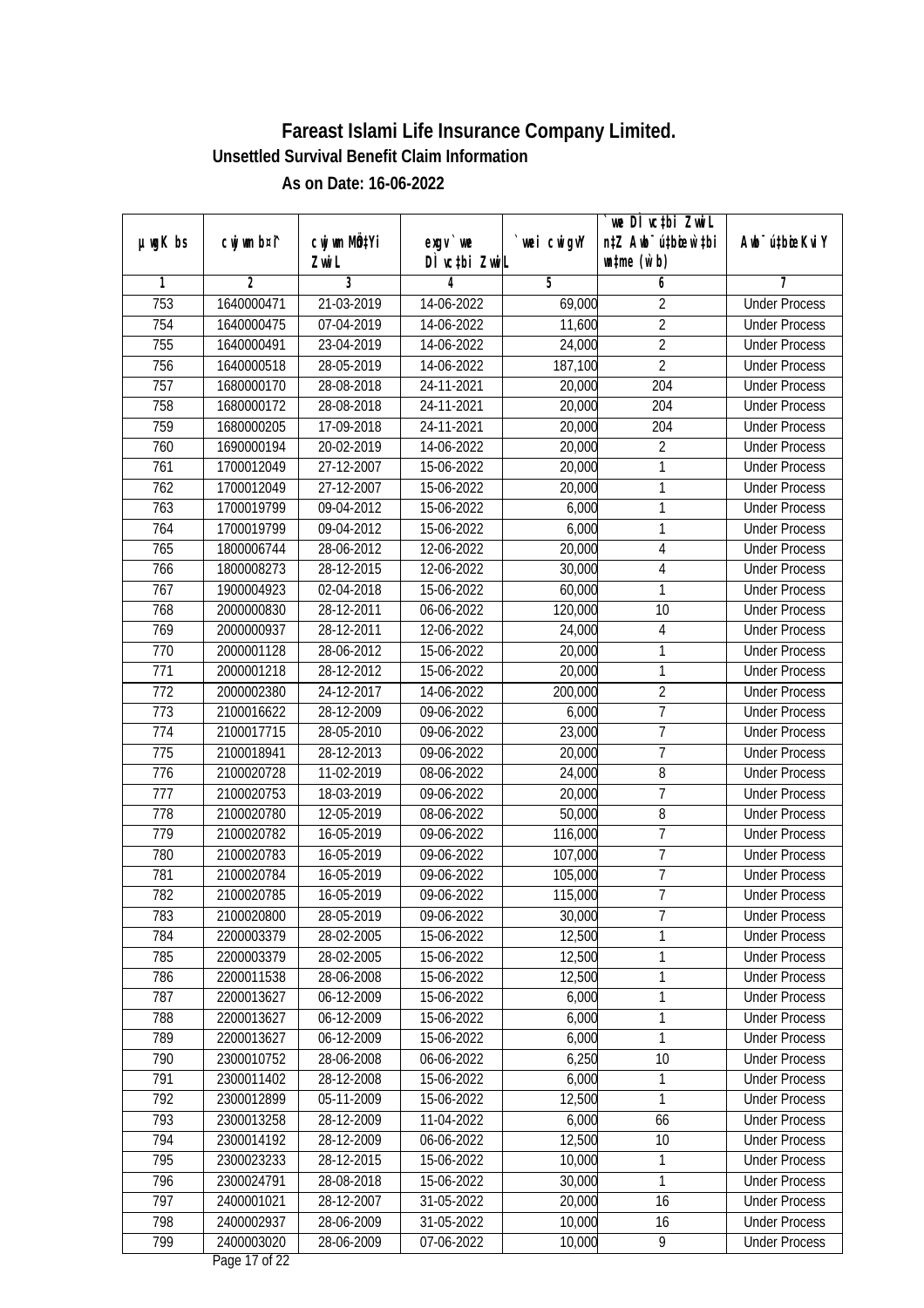|         |             |                                    |                            |            | we DI vctbi ZwiL<br>n‡Z Awb <sup>-</sup> ú‡bioen`‡bi |                             |
|---------|-------------|------------------------------------|----------------------------|------------|------------------------------------------------------|-----------------------------|
| µwgK bs | cwj wm b¤i^ | Cwj wm MQ <sup>1</sup> Yi<br>Zwi L | $exqu$ we<br>DÌ vctbi ZwiL | wei cwigvY | $\n  untime\n  (u`b)\n$                              | Awb <sup>-</sup> ú‡bioeKviY |
| 1       | 2           | 3                                  | 4                          | 5          | 6                                                    | 7                           |
| 800     | 2400003020  | 28-06-2009                         | 07-06-2022                 | 10,000     | 9                                                    | <b>Under Process</b>        |
| 801     | 2500009683  | 20-08-2008                         | 31-05-2022                 | 10,000     | 16                                                   | <b>Under Process</b>        |
| 802     | 2500009683  | 20-08-2008                         | 31-05-2022                 | 10,000     | 16                                                   | <b>Under Process</b>        |
| 803     | 2500009683  | 20-08-2008                         | 31-05-2022                 | 10,000     | 16                                                   | <b>Under Process</b>        |
| 804     | 2500019946  | 07-06-2015                         | 14-06-2022                 | 24,000     | $\overline{2}$                                       | <b>Under Process</b>        |
| 805     | 2500020686  | 28-02-2016                         | 14-06-2022                 | 10,000     | $\overline{2}$                                       | <b>Under Process</b>        |
| 806     | 2500020702  | 14-03-2016                         | 14-06-2022                 | 10,000     | $\overline{2}$                                       | <b>Under Process</b>        |
| 807     | 2500022949  | 27-12-2018                         | 14-06-2022                 | 72,000     | $\overline{2}$                                       | <b>Under Process</b>        |
| 808     | 2600024554  | 28-06-2015                         | 24-11-2021                 | 20,000     | 204                                                  | <b>Under Process</b>        |
| 809     | 2600027770  | 28-12-2016                         | 24-11-2021                 | 10,000     | 204                                                  | <b>Under Process</b>        |
| 810     | 2600027770  | 28-12-2016                         | 24-11-2021                 | 15,000     | $\overline{204}$                                     | <b>Under Process</b>        |
| 811     | 2700011279  | 28-05-2016                         | 13-06-2022                 | 60,000     | $\sqrt{3}$                                           | <b>Under Process</b>        |
| 812     | 2800000119  | 28-06-2009                         | 31-05-2022                 | 12,000     | $\overline{16}$                                      | <b>Under Process</b>        |
| 813     | 2800000768  | 28-12-2009                         | 31-05-2022                 | 20,000     | 16                                                   | <b>Under Process</b>        |
| 814     | 2800001532  | 17-04-2010                         | 31-05-2022                 | 40,000     | 16                                                   | <b>Under Process</b>        |
| 815     | 2800001532  | 17-04-2010                         | 31-05-2022                 | 40,000     | 16                                                   | <b>Under Process</b>        |
| 816     | 2800003750  | 28-12-2012                         | 12-06-2022                 | 20,000     | 4                                                    | <b>Under Process</b>        |
| 817     | 2800004784  | 28-05-2015                         | 12-06-2022                 | 12,000     | $\sqrt{4}$                                           | <b>Under Process</b>        |
| 818     | 2800006636  | 28-04-2019                         | 12-06-2022                 | 25,000     | 4                                                    | <b>Under Process</b>        |
| 819     | 2800006637  | 28-04-2019                         | 12-06-2022                 | 30,000     | $\overline{4}$                                       | <b>Under Process</b>        |
| 820     | 2800006651  | 23-05-2019                         | 12-06-2022                 | 15,000     | 4                                                    | <b>Under Process</b>        |
| 821     | 3000002735  | 28-12-2013                         | 13-06-2022                 | 50,000     | $\sqrt{3}$                                           | <b>Under Process</b>        |
| 822     | 3100004008  | 28-12-2008                         | 09-06-2022                 | 6,000      | $\overline{7}$                                       | <b>Under Process</b>        |
| 823     | 3100007775  | 28-12-2017                         | 12-06-2022                 | 40,775     | 4                                                    | <b>Under Process</b>        |
| 824     | 3200005422  | 28-08-2009                         | 12-01-2022                 | 6,000      | 155                                                  | <b>Under Process</b>        |
| 825     | 3300002444  | 27-12-2004                         | 26-05-2022                 | 5,000      | 21                                                   | <b>Under Process</b>        |
| 826     | 3300011630  | 25-10-2009                         | 26-05-2022                 | 6,000      | 21                                                   | <b>Under Process</b>        |
| 827     | 3300011630  | 25-10-2009                         | 26-05-2022                 | 6,000      | 21                                                   | <b>Under Process</b>        |
| 828     | 3300011630  | 25-10-2009                         | 26-05-2022                 | 6,000      | 21                                                   | <b>Under Process</b>        |
| 829     | 3300012492  | 28-12-2009                         | 26-05-2022                 | 11,600     | 21                                                   | <b>Under Process</b>        |
| 830     | 3400000582  | 28-09-2008                         | 07-06-2022                 | 10,000     | 9                                                    | <b>Under Process</b>        |
| 831     | 3400000582  | 28-09-2008                         | 07-06-2022                 | 10,000     | 9                                                    | <b>Under Process</b>        |
| 832     | 3400001083  | 28-12-2008                         | 31-05-2022                 | 4,000      | 16                                                   | <b>Under Process</b>        |
| 833     | 3400001083  | 28-12-2008                         | 31-05-2022                 | 4,000      | 16                                                   | <b>Under Process</b>        |
| 834     | 3400001083  | 28-12-2008                         | 31-05-2022                 | 4,000      | 16                                                   | <b>Under Process</b>        |
| 835     | 3400001616  | 28-03-2009                         | 12-06-2022                 | 5,000      | 4                                                    | <b>Under Process</b>        |
| 836     | 3400001746  | 28-05-2009                         | 31-05-2022                 | 6,000      | 16                                                   | <b>Under Process</b>        |
| 837     | 3400002040  | 28-06-2009                         | 07-06-2022                 | 4,000      | 9                                                    | <b>Under Process</b>        |
| 838     | 3400002500  | 27-08-2009                         | 12-06-2022                 | 5,000      | 4                                                    | <b>Under Process</b>        |
| 839     | 3400002617  | 27-09-2009                         | 31-05-2022                 | 6,000      | 16                                                   | <b>Under Process</b>        |
| 840     | 3400003821  | 26-12-2009                         | 31-05-2022                 | 10,000     | 16                                                   | <b>Under Process</b>        |
| 841     | 3400004661  | 28-03-2010                         | $31 - 05 - 2022$           | 10,000     | 16                                                   | <b>Under Process</b>        |
| 842     | 3400008381  | 11-12-2013                         | 13-06-2022                 | 24,000     | $\sqrt{3}$                                           | <b>Under Process</b>        |
| 843     | 3400008608  | 28-12-2013                         | 12-06-2022                 | 12,000     | 4                                                    | <b>Under Process</b>        |
| 844     | 3400008619  | 28-12-2013                         | 12-06-2022                 | 24,000     | 4                                                    | <b>Under Process</b>        |
| 845     | 3400010399  | 04-02-2016                         | 12-06-2022                 | 100,000    | 4                                                    | <b>Under Process</b>        |
| 846     | 3400010409  | 10-02-2016                         | 12-06-2022                 | 10,000     | $\overline{4}$                                       | <b>Under Process</b>        |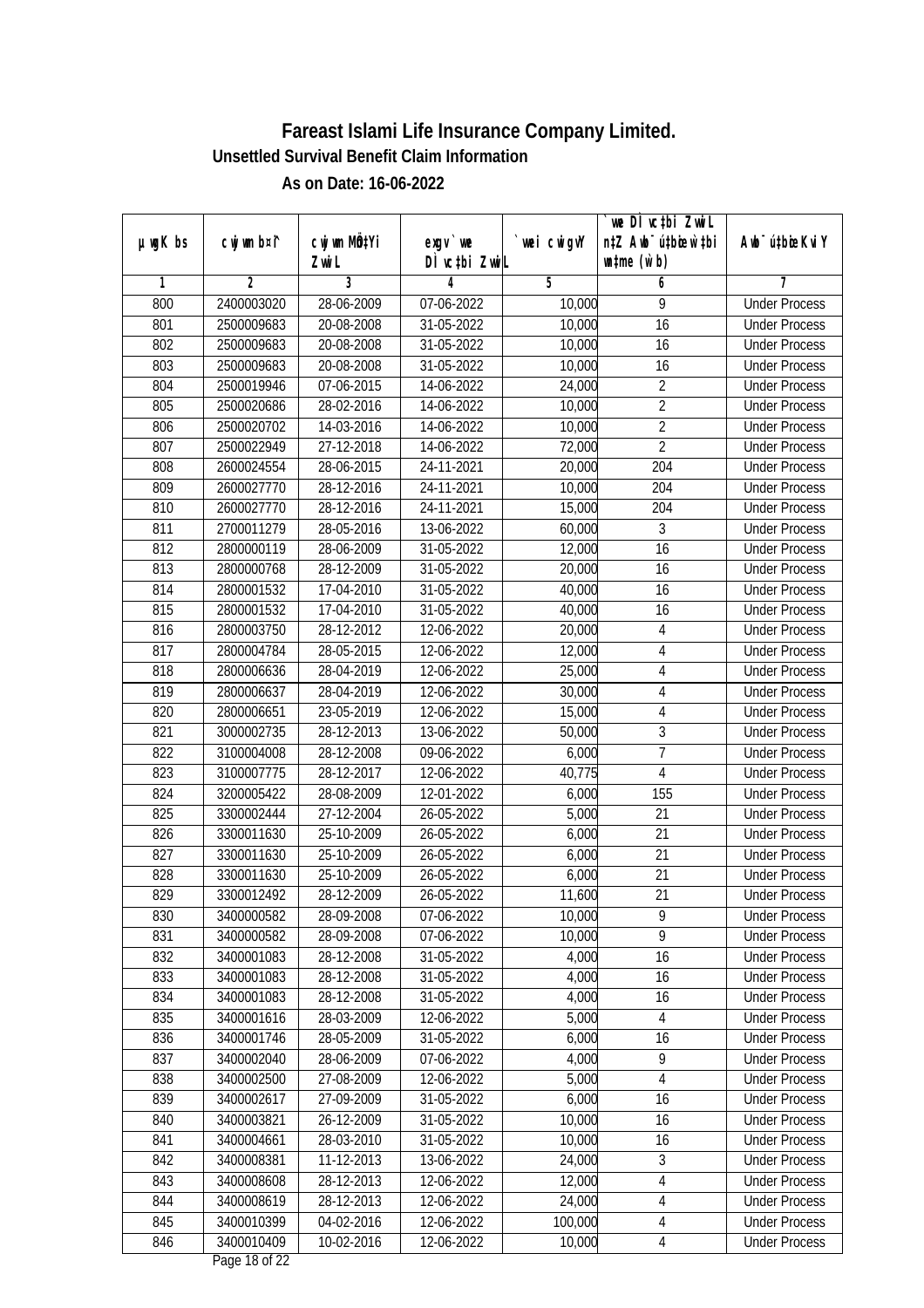| DÌ vctbi ZwiL<br>$\n  untime\n  (u`b)\n$<br>Zwi L<br>3<br>$\overline{2}$<br>5<br>6<br>1<br>4<br>7<br><b>Under Process</b><br>847<br>3400010484<br>24-02-2016<br>12-06-2022<br>200,000<br>4<br>848<br>3400010496<br>23-03-2016<br>12-06-2022<br>10,000<br>4<br><b>Under Process</b><br>$\overline{3}$<br>849<br>3400011845<br>28-12-2018<br>13-06-2022<br>39,920<br><b>Under Process</b><br>$\overline{3}$<br>850<br>3400012000<br>25-04-2019<br>13-06-2022<br>10,000<br><b>Under Process</b><br>851<br>4<br>3400012002<br>28-04-2019<br>12-06-2022<br>20,000<br><b>Under Process</b><br>852<br>3400012004<br>28-04-2019<br>12-06-2022<br>100,000<br>4<br><b>Under Process</b><br>853<br>05-05-2019<br>3400012009<br>400,000<br>4<br>12-06-2022<br><b>Under Process</b><br>854<br>$\overline{52}$<br>3500005994<br>28-02-2010<br>25-04-2022<br>20,000<br><b>Under Process</b><br>855<br>$\overline{52}$<br>3500005995<br>28-02-2010<br>25-04-2022<br>10,000<br><b>Under Process</b><br>856<br>28-03-2010<br>3500006085<br>31-05-2022<br>10,000<br>16<br><b>Under Process</b><br>$\overline{3}$<br>857<br>28,400<br>3600002208<br>28-04-2019<br>13-06-2022<br><b>Under Process</b><br>28,500<br>3<br>858<br>19-05-2019<br>13-06-2022<br>3600002217<br><b>Under Process</b><br>$\overline{4}$<br>859<br>3700006598<br>28-12-2013<br>12-06-2022<br>50,000<br><b>Under Process</b><br>$\overline{2}$<br>860<br>28-05-2017<br>14-06-2022<br>3700008111<br>10,000<br><b>Under Process</b><br>$\overline{4}$<br>861<br>3700008871<br>28-04-2019<br>12-06-2022<br>30,000<br><b>Under Process</b><br>862<br>3800002416<br>27-06-2013<br>12-06-2022<br>25,000<br>4<br><b>Under Process</b><br>863<br>25,000<br>3800002416<br>27-06-2013<br>12-06-2022<br>4<br><b>Under Process</b><br>3<br>864<br>4000004035<br>28-05-2015<br>20,000<br>13-06-2022<br><b>Under Process</b><br>$\overline{3}$<br>865<br>4000004543<br>16-11-2015<br>13-06-2022<br>23,000<br><b>Under Process</b><br>3<br>866<br>4000007170<br>11-12-2017<br>13-06-2022<br>24,000<br><b>Under Process</b><br>126<br>867<br>4000007529<br>28-12-2017<br>10-02-2022<br>24,000<br><b>Under Process</b><br>868<br>21-03-2018<br>13-06-2022<br>6,000<br>3<br>4000007659<br><b>Under Process</b><br>3<br>22,500<br>869<br>4000007670<br>03-04-2018<br>13-06-2022<br><b>Under Process</b><br>$\overline{3}$<br>5,200<br>870<br>4000007751<br>12-06-2018<br>13-06-2022<br><b>Under Process</b><br>$\overline{3}$<br>871<br>4000007971<br>10-09-2018<br>13-06-2022<br>12,000<br><b>Under Process</b><br>872<br>4100009280<br>28-07-2008<br>06-06-2022<br>10,000<br>10<br><b>Under Process</b><br>873<br>4200004968<br>28-04-2012<br>12-06-2022<br>20,000<br>4<br><b>Under Process</b><br>874<br>4200004968<br>28-04-2012<br>20,000<br>4<br>12-06-2022<br><b>Under Process</b><br>$\overline{2}$<br>875<br>4200007953<br>01-04-2019<br>14-06-2022<br>20,000<br><b>Under Process</b><br>$\overline{4}$<br>876<br>10,000<br>4200007982<br>21-04-2019<br>12-06-2022<br><b>Under Process</b><br>877<br>4200008015<br>19-05-2019<br>14-06-2022<br>40,000<br>$\overline{2}$<br><b>Under Process</b><br>4300003085<br>04-10-2007<br>07-02-2022<br>4,000<br>129<br>878<br><b>Under Process</b><br>879<br>4300003085<br>4,000<br>129<br>04-10-2007<br>07-02-2022<br><b>Under Process</b><br>25,000<br>880<br>28-12-2009<br>129<br>4300005709<br>07-02-2022<br><b>Under Process</b><br>881<br>4300006234<br>25,000<br>13-03-2010<br>07-02-2022<br>129<br><b>Under Process</b><br>4300006731<br>25-10-2010<br>50,000<br>882<br>12-06-2022<br><b>Under Process</b><br>4<br>883<br>4300009965<br>20,000<br>$\sqrt{4}$<br>04-05-2016<br>12-06-2022<br><b>Under Process</b><br>20,000<br>884<br>04-05-2016<br>12-06-2022<br>$\sqrt{4}$<br>4300009965<br><b>Under Process</b><br>885<br>15,000<br>$\sqrt{4}$<br>4300010510<br>28-05-2017<br>12-06-2022<br><b>Under Process</b><br>$\overline{3}$<br>886<br>10,000<br>4600004473<br>28-12-2004<br>13-06-2022<br><b>Under Process</b><br>887<br>10,000<br>1<br>4600018762<br>22-02-2010<br>15-06-2022<br><b>Under Process</b><br>3<br>888<br>28-04-2012<br>12,500<br>4600020984<br>13-06-2022<br><b>Under Process</b><br>$\overline{3}$<br>889<br>4600021073<br>28-06-2012<br>$13-06-2022$<br>24,000<br><b>Under Process</b><br>$\overline{3}$<br>25,000<br>28-12-2013<br>890<br>4600021550<br>13-06-2022<br><b>Under Process</b><br>$\overline{3}$<br>891<br>10,000<br>4600022682<br>22-12-2015<br>13-06-2022<br><b>Under Process</b><br>$\overline{3}$<br>892<br>41,000<br>4600022904<br>28-02-2016<br>13-06-2022<br><b>Under Process</b><br>893<br>19-04-2016<br>41,000<br>$\mathfrak{Z}$<br>4600022943<br>13-06-2022<br><b>Under Process</b> |               |             |              |           |             | we DI vctbi Zwil                 |                             |
|-------------------------------------------------------------------------------------------------------------------------------------------------------------------------------------------------------------------------------------------------------------------------------------------------------------------------------------------------------------------------------------------------------------------------------------------------------------------------------------------------------------------------------------------------------------------------------------------------------------------------------------------------------------------------------------------------------------------------------------------------------------------------------------------------------------------------------------------------------------------------------------------------------------------------------------------------------------------------------------------------------------------------------------------------------------------------------------------------------------------------------------------------------------------------------------------------------------------------------------------------------------------------------------------------------------------------------------------------------------------------------------------------------------------------------------------------------------------------------------------------------------------------------------------------------------------------------------------------------------------------------------------------------------------------------------------------------------------------------------------------------------------------------------------------------------------------------------------------------------------------------------------------------------------------------------------------------------------------------------------------------------------------------------------------------------------------------------------------------------------------------------------------------------------------------------------------------------------------------------------------------------------------------------------------------------------------------------------------------------------------------------------------------------------------------------------------------------------------------------------------------------------------------------------------------------------------------------------------------------------------------------------------------------------------------------------------------------------------------------------------------------------------------------------------------------------------------------------------------------------------------------------------------------------------------------------------------------------------------------------------------------------------------------------------------------------------------------------------------------------------------------------------------------------------------------------------------------------------------------------------------------------------------------------------------------------------------------------------------------------------------------------------------------------------------------------------------------------------------------------------------------------------------------------------------------------------------------------------------------------------------------------------------------------------------------------------------------------------------------------------------------------------------------------------------------------------------------------------------------------------------------------------------------------------------------------------------------------------------------------------------------------------------------------------------------------------------------------------------------------------------------------------------------------------------------------------------------------------------------------------------------------------------------------------------------------------------------------------------------------------------------------------------------------------------------------------------------------------------------------------------------------------------------------------------------------------------------------------------------------------------------------------------------------------------------------------------------------------|---------------|-------------|--------------|-----------|-------------|----------------------------------|-----------------------------|
|                                                                                                                                                                                                                                                                                                                                                                                                                                                                                                                                                                                                                                                                                                                                                                                                                                                                                                                                                                                                                                                                                                                                                                                                                                                                                                                                                                                                                                                                                                                                                                                                                                                                                                                                                                                                                                                                                                                                                                                                                                                                                                                                                                                                                                                                                                                                                                                                                                                                                                                                                                                                                                                                                                                                                                                                                                                                                                                                                                                                                                                                                                                                                                                                                                                                                                                                                                                                                                                                                                                                                                                                                                                                                                                                                                                                                                                                                                                                                                                                                                                                                                                                                                                                                                                                                                                                                                                                                                                                                                                                                                                                                                                                                                                         | $µ$ ug $K$ bs | cwj wm b¤i^ | cwj wm MQtYi | $exgV$ we | `wei cwigvY | n‡Z Awb <sup>-</sup> ú‡bioar`‡bi | Awb <sup>-</sup> ú‡bioeKviY |
|                                                                                                                                                                                                                                                                                                                                                                                                                                                                                                                                                                                                                                                                                                                                                                                                                                                                                                                                                                                                                                                                                                                                                                                                                                                                                                                                                                                                                                                                                                                                                                                                                                                                                                                                                                                                                                                                                                                                                                                                                                                                                                                                                                                                                                                                                                                                                                                                                                                                                                                                                                                                                                                                                                                                                                                                                                                                                                                                                                                                                                                                                                                                                                                                                                                                                                                                                                                                                                                                                                                                                                                                                                                                                                                                                                                                                                                                                                                                                                                                                                                                                                                                                                                                                                                                                                                                                                                                                                                                                                                                                                                                                                                                                                                         |               |             |              |           |             |                                  |                             |
|                                                                                                                                                                                                                                                                                                                                                                                                                                                                                                                                                                                                                                                                                                                                                                                                                                                                                                                                                                                                                                                                                                                                                                                                                                                                                                                                                                                                                                                                                                                                                                                                                                                                                                                                                                                                                                                                                                                                                                                                                                                                                                                                                                                                                                                                                                                                                                                                                                                                                                                                                                                                                                                                                                                                                                                                                                                                                                                                                                                                                                                                                                                                                                                                                                                                                                                                                                                                                                                                                                                                                                                                                                                                                                                                                                                                                                                                                                                                                                                                                                                                                                                                                                                                                                                                                                                                                                                                                                                                                                                                                                                                                                                                                                                         |               |             |              |           |             |                                  |                             |
|                                                                                                                                                                                                                                                                                                                                                                                                                                                                                                                                                                                                                                                                                                                                                                                                                                                                                                                                                                                                                                                                                                                                                                                                                                                                                                                                                                                                                                                                                                                                                                                                                                                                                                                                                                                                                                                                                                                                                                                                                                                                                                                                                                                                                                                                                                                                                                                                                                                                                                                                                                                                                                                                                                                                                                                                                                                                                                                                                                                                                                                                                                                                                                                                                                                                                                                                                                                                                                                                                                                                                                                                                                                                                                                                                                                                                                                                                                                                                                                                                                                                                                                                                                                                                                                                                                                                                                                                                                                                                                                                                                                                                                                                                                                         |               |             |              |           |             |                                  |                             |
|                                                                                                                                                                                                                                                                                                                                                                                                                                                                                                                                                                                                                                                                                                                                                                                                                                                                                                                                                                                                                                                                                                                                                                                                                                                                                                                                                                                                                                                                                                                                                                                                                                                                                                                                                                                                                                                                                                                                                                                                                                                                                                                                                                                                                                                                                                                                                                                                                                                                                                                                                                                                                                                                                                                                                                                                                                                                                                                                                                                                                                                                                                                                                                                                                                                                                                                                                                                                                                                                                                                                                                                                                                                                                                                                                                                                                                                                                                                                                                                                                                                                                                                                                                                                                                                                                                                                                                                                                                                                                                                                                                                                                                                                                                                         |               |             |              |           |             |                                  |                             |
|                                                                                                                                                                                                                                                                                                                                                                                                                                                                                                                                                                                                                                                                                                                                                                                                                                                                                                                                                                                                                                                                                                                                                                                                                                                                                                                                                                                                                                                                                                                                                                                                                                                                                                                                                                                                                                                                                                                                                                                                                                                                                                                                                                                                                                                                                                                                                                                                                                                                                                                                                                                                                                                                                                                                                                                                                                                                                                                                                                                                                                                                                                                                                                                                                                                                                                                                                                                                                                                                                                                                                                                                                                                                                                                                                                                                                                                                                                                                                                                                                                                                                                                                                                                                                                                                                                                                                                                                                                                                                                                                                                                                                                                                                                                         |               |             |              |           |             |                                  |                             |
|                                                                                                                                                                                                                                                                                                                                                                                                                                                                                                                                                                                                                                                                                                                                                                                                                                                                                                                                                                                                                                                                                                                                                                                                                                                                                                                                                                                                                                                                                                                                                                                                                                                                                                                                                                                                                                                                                                                                                                                                                                                                                                                                                                                                                                                                                                                                                                                                                                                                                                                                                                                                                                                                                                                                                                                                                                                                                                                                                                                                                                                                                                                                                                                                                                                                                                                                                                                                                                                                                                                                                                                                                                                                                                                                                                                                                                                                                                                                                                                                                                                                                                                                                                                                                                                                                                                                                                                                                                                                                                                                                                                                                                                                                                                         |               |             |              |           |             |                                  |                             |
|                                                                                                                                                                                                                                                                                                                                                                                                                                                                                                                                                                                                                                                                                                                                                                                                                                                                                                                                                                                                                                                                                                                                                                                                                                                                                                                                                                                                                                                                                                                                                                                                                                                                                                                                                                                                                                                                                                                                                                                                                                                                                                                                                                                                                                                                                                                                                                                                                                                                                                                                                                                                                                                                                                                                                                                                                                                                                                                                                                                                                                                                                                                                                                                                                                                                                                                                                                                                                                                                                                                                                                                                                                                                                                                                                                                                                                                                                                                                                                                                                                                                                                                                                                                                                                                                                                                                                                                                                                                                                                                                                                                                                                                                                                                         |               |             |              |           |             |                                  |                             |
|                                                                                                                                                                                                                                                                                                                                                                                                                                                                                                                                                                                                                                                                                                                                                                                                                                                                                                                                                                                                                                                                                                                                                                                                                                                                                                                                                                                                                                                                                                                                                                                                                                                                                                                                                                                                                                                                                                                                                                                                                                                                                                                                                                                                                                                                                                                                                                                                                                                                                                                                                                                                                                                                                                                                                                                                                                                                                                                                                                                                                                                                                                                                                                                                                                                                                                                                                                                                                                                                                                                                                                                                                                                                                                                                                                                                                                                                                                                                                                                                                                                                                                                                                                                                                                                                                                                                                                                                                                                                                                                                                                                                                                                                                                                         |               |             |              |           |             |                                  |                             |
|                                                                                                                                                                                                                                                                                                                                                                                                                                                                                                                                                                                                                                                                                                                                                                                                                                                                                                                                                                                                                                                                                                                                                                                                                                                                                                                                                                                                                                                                                                                                                                                                                                                                                                                                                                                                                                                                                                                                                                                                                                                                                                                                                                                                                                                                                                                                                                                                                                                                                                                                                                                                                                                                                                                                                                                                                                                                                                                                                                                                                                                                                                                                                                                                                                                                                                                                                                                                                                                                                                                                                                                                                                                                                                                                                                                                                                                                                                                                                                                                                                                                                                                                                                                                                                                                                                                                                                                                                                                                                                                                                                                                                                                                                                                         |               |             |              |           |             |                                  |                             |
|                                                                                                                                                                                                                                                                                                                                                                                                                                                                                                                                                                                                                                                                                                                                                                                                                                                                                                                                                                                                                                                                                                                                                                                                                                                                                                                                                                                                                                                                                                                                                                                                                                                                                                                                                                                                                                                                                                                                                                                                                                                                                                                                                                                                                                                                                                                                                                                                                                                                                                                                                                                                                                                                                                                                                                                                                                                                                                                                                                                                                                                                                                                                                                                                                                                                                                                                                                                                                                                                                                                                                                                                                                                                                                                                                                                                                                                                                                                                                                                                                                                                                                                                                                                                                                                                                                                                                                                                                                                                                                                                                                                                                                                                                                                         |               |             |              |           |             |                                  |                             |
|                                                                                                                                                                                                                                                                                                                                                                                                                                                                                                                                                                                                                                                                                                                                                                                                                                                                                                                                                                                                                                                                                                                                                                                                                                                                                                                                                                                                                                                                                                                                                                                                                                                                                                                                                                                                                                                                                                                                                                                                                                                                                                                                                                                                                                                                                                                                                                                                                                                                                                                                                                                                                                                                                                                                                                                                                                                                                                                                                                                                                                                                                                                                                                                                                                                                                                                                                                                                                                                                                                                                                                                                                                                                                                                                                                                                                                                                                                                                                                                                                                                                                                                                                                                                                                                                                                                                                                                                                                                                                                                                                                                                                                                                                                                         |               |             |              |           |             |                                  |                             |
|                                                                                                                                                                                                                                                                                                                                                                                                                                                                                                                                                                                                                                                                                                                                                                                                                                                                                                                                                                                                                                                                                                                                                                                                                                                                                                                                                                                                                                                                                                                                                                                                                                                                                                                                                                                                                                                                                                                                                                                                                                                                                                                                                                                                                                                                                                                                                                                                                                                                                                                                                                                                                                                                                                                                                                                                                                                                                                                                                                                                                                                                                                                                                                                                                                                                                                                                                                                                                                                                                                                                                                                                                                                                                                                                                                                                                                                                                                                                                                                                                                                                                                                                                                                                                                                                                                                                                                                                                                                                                                                                                                                                                                                                                                                         |               |             |              |           |             |                                  |                             |
|                                                                                                                                                                                                                                                                                                                                                                                                                                                                                                                                                                                                                                                                                                                                                                                                                                                                                                                                                                                                                                                                                                                                                                                                                                                                                                                                                                                                                                                                                                                                                                                                                                                                                                                                                                                                                                                                                                                                                                                                                                                                                                                                                                                                                                                                                                                                                                                                                                                                                                                                                                                                                                                                                                                                                                                                                                                                                                                                                                                                                                                                                                                                                                                                                                                                                                                                                                                                                                                                                                                                                                                                                                                                                                                                                                                                                                                                                                                                                                                                                                                                                                                                                                                                                                                                                                                                                                                                                                                                                                                                                                                                                                                                                                                         |               |             |              |           |             |                                  |                             |
|                                                                                                                                                                                                                                                                                                                                                                                                                                                                                                                                                                                                                                                                                                                                                                                                                                                                                                                                                                                                                                                                                                                                                                                                                                                                                                                                                                                                                                                                                                                                                                                                                                                                                                                                                                                                                                                                                                                                                                                                                                                                                                                                                                                                                                                                                                                                                                                                                                                                                                                                                                                                                                                                                                                                                                                                                                                                                                                                                                                                                                                                                                                                                                                                                                                                                                                                                                                                                                                                                                                                                                                                                                                                                                                                                                                                                                                                                                                                                                                                                                                                                                                                                                                                                                                                                                                                                                                                                                                                                                                                                                                                                                                                                                                         |               |             |              |           |             |                                  |                             |
|                                                                                                                                                                                                                                                                                                                                                                                                                                                                                                                                                                                                                                                                                                                                                                                                                                                                                                                                                                                                                                                                                                                                                                                                                                                                                                                                                                                                                                                                                                                                                                                                                                                                                                                                                                                                                                                                                                                                                                                                                                                                                                                                                                                                                                                                                                                                                                                                                                                                                                                                                                                                                                                                                                                                                                                                                                                                                                                                                                                                                                                                                                                                                                                                                                                                                                                                                                                                                                                                                                                                                                                                                                                                                                                                                                                                                                                                                                                                                                                                                                                                                                                                                                                                                                                                                                                                                                                                                                                                                                                                                                                                                                                                                                                         |               |             |              |           |             |                                  |                             |
|                                                                                                                                                                                                                                                                                                                                                                                                                                                                                                                                                                                                                                                                                                                                                                                                                                                                                                                                                                                                                                                                                                                                                                                                                                                                                                                                                                                                                                                                                                                                                                                                                                                                                                                                                                                                                                                                                                                                                                                                                                                                                                                                                                                                                                                                                                                                                                                                                                                                                                                                                                                                                                                                                                                                                                                                                                                                                                                                                                                                                                                                                                                                                                                                                                                                                                                                                                                                                                                                                                                                                                                                                                                                                                                                                                                                                                                                                                                                                                                                                                                                                                                                                                                                                                                                                                                                                                                                                                                                                                                                                                                                                                                                                                                         |               |             |              |           |             |                                  |                             |
|                                                                                                                                                                                                                                                                                                                                                                                                                                                                                                                                                                                                                                                                                                                                                                                                                                                                                                                                                                                                                                                                                                                                                                                                                                                                                                                                                                                                                                                                                                                                                                                                                                                                                                                                                                                                                                                                                                                                                                                                                                                                                                                                                                                                                                                                                                                                                                                                                                                                                                                                                                                                                                                                                                                                                                                                                                                                                                                                                                                                                                                                                                                                                                                                                                                                                                                                                                                                                                                                                                                                                                                                                                                                                                                                                                                                                                                                                                                                                                                                                                                                                                                                                                                                                                                                                                                                                                                                                                                                                                                                                                                                                                                                                                                         |               |             |              |           |             |                                  |                             |
|                                                                                                                                                                                                                                                                                                                                                                                                                                                                                                                                                                                                                                                                                                                                                                                                                                                                                                                                                                                                                                                                                                                                                                                                                                                                                                                                                                                                                                                                                                                                                                                                                                                                                                                                                                                                                                                                                                                                                                                                                                                                                                                                                                                                                                                                                                                                                                                                                                                                                                                                                                                                                                                                                                                                                                                                                                                                                                                                                                                                                                                                                                                                                                                                                                                                                                                                                                                                                                                                                                                                                                                                                                                                                                                                                                                                                                                                                                                                                                                                                                                                                                                                                                                                                                                                                                                                                                                                                                                                                                                                                                                                                                                                                                                         |               |             |              |           |             |                                  |                             |
|                                                                                                                                                                                                                                                                                                                                                                                                                                                                                                                                                                                                                                                                                                                                                                                                                                                                                                                                                                                                                                                                                                                                                                                                                                                                                                                                                                                                                                                                                                                                                                                                                                                                                                                                                                                                                                                                                                                                                                                                                                                                                                                                                                                                                                                                                                                                                                                                                                                                                                                                                                                                                                                                                                                                                                                                                                                                                                                                                                                                                                                                                                                                                                                                                                                                                                                                                                                                                                                                                                                                                                                                                                                                                                                                                                                                                                                                                                                                                                                                                                                                                                                                                                                                                                                                                                                                                                                                                                                                                                                                                                                                                                                                                                                         |               |             |              |           |             |                                  |                             |
|                                                                                                                                                                                                                                                                                                                                                                                                                                                                                                                                                                                                                                                                                                                                                                                                                                                                                                                                                                                                                                                                                                                                                                                                                                                                                                                                                                                                                                                                                                                                                                                                                                                                                                                                                                                                                                                                                                                                                                                                                                                                                                                                                                                                                                                                                                                                                                                                                                                                                                                                                                                                                                                                                                                                                                                                                                                                                                                                                                                                                                                                                                                                                                                                                                                                                                                                                                                                                                                                                                                                                                                                                                                                                                                                                                                                                                                                                                                                                                                                                                                                                                                                                                                                                                                                                                                                                                                                                                                                                                                                                                                                                                                                                                                         |               |             |              |           |             |                                  |                             |
|                                                                                                                                                                                                                                                                                                                                                                                                                                                                                                                                                                                                                                                                                                                                                                                                                                                                                                                                                                                                                                                                                                                                                                                                                                                                                                                                                                                                                                                                                                                                                                                                                                                                                                                                                                                                                                                                                                                                                                                                                                                                                                                                                                                                                                                                                                                                                                                                                                                                                                                                                                                                                                                                                                                                                                                                                                                                                                                                                                                                                                                                                                                                                                                                                                                                                                                                                                                                                                                                                                                                                                                                                                                                                                                                                                                                                                                                                                                                                                                                                                                                                                                                                                                                                                                                                                                                                                                                                                                                                                                                                                                                                                                                                                                         |               |             |              |           |             |                                  |                             |
|                                                                                                                                                                                                                                                                                                                                                                                                                                                                                                                                                                                                                                                                                                                                                                                                                                                                                                                                                                                                                                                                                                                                                                                                                                                                                                                                                                                                                                                                                                                                                                                                                                                                                                                                                                                                                                                                                                                                                                                                                                                                                                                                                                                                                                                                                                                                                                                                                                                                                                                                                                                                                                                                                                                                                                                                                                                                                                                                                                                                                                                                                                                                                                                                                                                                                                                                                                                                                                                                                                                                                                                                                                                                                                                                                                                                                                                                                                                                                                                                                                                                                                                                                                                                                                                                                                                                                                                                                                                                                                                                                                                                                                                                                                                         |               |             |              |           |             |                                  |                             |
|                                                                                                                                                                                                                                                                                                                                                                                                                                                                                                                                                                                                                                                                                                                                                                                                                                                                                                                                                                                                                                                                                                                                                                                                                                                                                                                                                                                                                                                                                                                                                                                                                                                                                                                                                                                                                                                                                                                                                                                                                                                                                                                                                                                                                                                                                                                                                                                                                                                                                                                                                                                                                                                                                                                                                                                                                                                                                                                                                                                                                                                                                                                                                                                                                                                                                                                                                                                                                                                                                                                                                                                                                                                                                                                                                                                                                                                                                                                                                                                                                                                                                                                                                                                                                                                                                                                                                                                                                                                                                                                                                                                                                                                                                                                         |               |             |              |           |             |                                  |                             |
|                                                                                                                                                                                                                                                                                                                                                                                                                                                                                                                                                                                                                                                                                                                                                                                                                                                                                                                                                                                                                                                                                                                                                                                                                                                                                                                                                                                                                                                                                                                                                                                                                                                                                                                                                                                                                                                                                                                                                                                                                                                                                                                                                                                                                                                                                                                                                                                                                                                                                                                                                                                                                                                                                                                                                                                                                                                                                                                                                                                                                                                                                                                                                                                                                                                                                                                                                                                                                                                                                                                                                                                                                                                                                                                                                                                                                                                                                                                                                                                                                                                                                                                                                                                                                                                                                                                                                                                                                                                                                                                                                                                                                                                                                                                         |               |             |              |           |             |                                  |                             |
|                                                                                                                                                                                                                                                                                                                                                                                                                                                                                                                                                                                                                                                                                                                                                                                                                                                                                                                                                                                                                                                                                                                                                                                                                                                                                                                                                                                                                                                                                                                                                                                                                                                                                                                                                                                                                                                                                                                                                                                                                                                                                                                                                                                                                                                                                                                                                                                                                                                                                                                                                                                                                                                                                                                                                                                                                                                                                                                                                                                                                                                                                                                                                                                                                                                                                                                                                                                                                                                                                                                                                                                                                                                                                                                                                                                                                                                                                                                                                                                                                                                                                                                                                                                                                                                                                                                                                                                                                                                                                                                                                                                                                                                                                                                         |               |             |              |           |             |                                  |                             |
|                                                                                                                                                                                                                                                                                                                                                                                                                                                                                                                                                                                                                                                                                                                                                                                                                                                                                                                                                                                                                                                                                                                                                                                                                                                                                                                                                                                                                                                                                                                                                                                                                                                                                                                                                                                                                                                                                                                                                                                                                                                                                                                                                                                                                                                                                                                                                                                                                                                                                                                                                                                                                                                                                                                                                                                                                                                                                                                                                                                                                                                                                                                                                                                                                                                                                                                                                                                                                                                                                                                                                                                                                                                                                                                                                                                                                                                                                                                                                                                                                                                                                                                                                                                                                                                                                                                                                                                                                                                                                                                                                                                                                                                                                                                         |               |             |              |           |             |                                  |                             |
|                                                                                                                                                                                                                                                                                                                                                                                                                                                                                                                                                                                                                                                                                                                                                                                                                                                                                                                                                                                                                                                                                                                                                                                                                                                                                                                                                                                                                                                                                                                                                                                                                                                                                                                                                                                                                                                                                                                                                                                                                                                                                                                                                                                                                                                                                                                                                                                                                                                                                                                                                                                                                                                                                                                                                                                                                                                                                                                                                                                                                                                                                                                                                                                                                                                                                                                                                                                                                                                                                                                                                                                                                                                                                                                                                                                                                                                                                                                                                                                                                                                                                                                                                                                                                                                                                                                                                                                                                                                                                                                                                                                                                                                                                                                         |               |             |              |           |             |                                  |                             |
|                                                                                                                                                                                                                                                                                                                                                                                                                                                                                                                                                                                                                                                                                                                                                                                                                                                                                                                                                                                                                                                                                                                                                                                                                                                                                                                                                                                                                                                                                                                                                                                                                                                                                                                                                                                                                                                                                                                                                                                                                                                                                                                                                                                                                                                                                                                                                                                                                                                                                                                                                                                                                                                                                                                                                                                                                                                                                                                                                                                                                                                                                                                                                                                                                                                                                                                                                                                                                                                                                                                                                                                                                                                                                                                                                                                                                                                                                                                                                                                                                                                                                                                                                                                                                                                                                                                                                                                                                                                                                                                                                                                                                                                                                                                         |               |             |              |           |             |                                  |                             |
|                                                                                                                                                                                                                                                                                                                                                                                                                                                                                                                                                                                                                                                                                                                                                                                                                                                                                                                                                                                                                                                                                                                                                                                                                                                                                                                                                                                                                                                                                                                                                                                                                                                                                                                                                                                                                                                                                                                                                                                                                                                                                                                                                                                                                                                                                                                                                                                                                                                                                                                                                                                                                                                                                                                                                                                                                                                                                                                                                                                                                                                                                                                                                                                                                                                                                                                                                                                                                                                                                                                                                                                                                                                                                                                                                                                                                                                                                                                                                                                                                                                                                                                                                                                                                                                                                                                                                                                                                                                                                                                                                                                                                                                                                                                         |               |             |              |           |             |                                  |                             |
|                                                                                                                                                                                                                                                                                                                                                                                                                                                                                                                                                                                                                                                                                                                                                                                                                                                                                                                                                                                                                                                                                                                                                                                                                                                                                                                                                                                                                                                                                                                                                                                                                                                                                                                                                                                                                                                                                                                                                                                                                                                                                                                                                                                                                                                                                                                                                                                                                                                                                                                                                                                                                                                                                                                                                                                                                                                                                                                                                                                                                                                                                                                                                                                                                                                                                                                                                                                                                                                                                                                                                                                                                                                                                                                                                                                                                                                                                                                                                                                                                                                                                                                                                                                                                                                                                                                                                                                                                                                                                                                                                                                                                                                                                                                         |               |             |              |           |             |                                  |                             |
|                                                                                                                                                                                                                                                                                                                                                                                                                                                                                                                                                                                                                                                                                                                                                                                                                                                                                                                                                                                                                                                                                                                                                                                                                                                                                                                                                                                                                                                                                                                                                                                                                                                                                                                                                                                                                                                                                                                                                                                                                                                                                                                                                                                                                                                                                                                                                                                                                                                                                                                                                                                                                                                                                                                                                                                                                                                                                                                                                                                                                                                                                                                                                                                                                                                                                                                                                                                                                                                                                                                                                                                                                                                                                                                                                                                                                                                                                                                                                                                                                                                                                                                                                                                                                                                                                                                                                                                                                                                                                                                                                                                                                                                                                                                         |               |             |              |           |             |                                  |                             |
|                                                                                                                                                                                                                                                                                                                                                                                                                                                                                                                                                                                                                                                                                                                                                                                                                                                                                                                                                                                                                                                                                                                                                                                                                                                                                                                                                                                                                                                                                                                                                                                                                                                                                                                                                                                                                                                                                                                                                                                                                                                                                                                                                                                                                                                                                                                                                                                                                                                                                                                                                                                                                                                                                                                                                                                                                                                                                                                                                                                                                                                                                                                                                                                                                                                                                                                                                                                                                                                                                                                                                                                                                                                                                                                                                                                                                                                                                                                                                                                                                                                                                                                                                                                                                                                                                                                                                                                                                                                                                                                                                                                                                                                                                                                         |               |             |              |           |             |                                  |                             |
|                                                                                                                                                                                                                                                                                                                                                                                                                                                                                                                                                                                                                                                                                                                                                                                                                                                                                                                                                                                                                                                                                                                                                                                                                                                                                                                                                                                                                                                                                                                                                                                                                                                                                                                                                                                                                                                                                                                                                                                                                                                                                                                                                                                                                                                                                                                                                                                                                                                                                                                                                                                                                                                                                                                                                                                                                                                                                                                                                                                                                                                                                                                                                                                                                                                                                                                                                                                                                                                                                                                                                                                                                                                                                                                                                                                                                                                                                                                                                                                                                                                                                                                                                                                                                                                                                                                                                                                                                                                                                                                                                                                                                                                                                                                         |               |             |              |           |             |                                  |                             |
|                                                                                                                                                                                                                                                                                                                                                                                                                                                                                                                                                                                                                                                                                                                                                                                                                                                                                                                                                                                                                                                                                                                                                                                                                                                                                                                                                                                                                                                                                                                                                                                                                                                                                                                                                                                                                                                                                                                                                                                                                                                                                                                                                                                                                                                                                                                                                                                                                                                                                                                                                                                                                                                                                                                                                                                                                                                                                                                                                                                                                                                                                                                                                                                                                                                                                                                                                                                                                                                                                                                                                                                                                                                                                                                                                                                                                                                                                                                                                                                                                                                                                                                                                                                                                                                                                                                                                                                                                                                                                                                                                                                                                                                                                                                         |               |             |              |           |             |                                  |                             |
|                                                                                                                                                                                                                                                                                                                                                                                                                                                                                                                                                                                                                                                                                                                                                                                                                                                                                                                                                                                                                                                                                                                                                                                                                                                                                                                                                                                                                                                                                                                                                                                                                                                                                                                                                                                                                                                                                                                                                                                                                                                                                                                                                                                                                                                                                                                                                                                                                                                                                                                                                                                                                                                                                                                                                                                                                                                                                                                                                                                                                                                                                                                                                                                                                                                                                                                                                                                                                                                                                                                                                                                                                                                                                                                                                                                                                                                                                                                                                                                                                                                                                                                                                                                                                                                                                                                                                                                                                                                                                                                                                                                                                                                                                                                         |               |             |              |           |             |                                  |                             |
|                                                                                                                                                                                                                                                                                                                                                                                                                                                                                                                                                                                                                                                                                                                                                                                                                                                                                                                                                                                                                                                                                                                                                                                                                                                                                                                                                                                                                                                                                                                                                                                                                                                                                                                                                                                                                                                                                                                                                                                                                                                                                                                                                                                                                                                                                                                                                                                                                                                                                                                                                                                                                                                                                                                                                                                                                                                                                                                                                                                                                                                                                                                                                                                                                                                                                                                                                                                                                                                                                                                                                                                                                                                                                                                                                                                                                                                                                                                                                                                                                                                                                                                                                                                                                                                                                                                                                                                                                                                                                                                                                                                                                                                                                                                         |               |             |              |           |             |                                  |                             |
|                                                                                                                                                                                                                                                                                                                                                                                                                                                                                                                                                                                                                                                                                                                                                                                                                                                                                                                                                                                                                                                                                                                                                                                                                                                                                                                                                                                                                                                                                                                                                                                                                                                                                                                                                                                                                                                                                                                                                                                                                                                                                                                                                                                                                                                                                                                                                                                                                                                                                                                                                                                                                                                                                                                                                                                                                                                                                                                                                                                                                                                                                                                                                                                                                                                                                                                                                                                                                                                                                                                                                                                                                                                                                                                                                                                                                                                                                                                                                                                                                                                                                                                                                                                                                                                                                                                                                                                                                                                                                                                                                                                                                                                                                                                         |               |             |              |           |             |                                  |                             |
|                                                                                                                                                                                                                                                                                                                                                                                                                                                                                                                                                                                                                                                                                                                                                                                                                                                                                                                                                                                                                                                                                                                                                                                                                                                                                                                                                                                                                                                                                                                                                                                                                                                                                                                                                                                                                                                                                                                                                                                                                                                                                                                                                                                                                                                                                                                                                                                                                                                                                                                                                                                                                                                                                                                                                                                                                                                                                                                                                                                                                                                                                                                                                                                                                                                                                                                                                                                                                                                                                                                                                                                                                                                                                                                                                                                                                                                                                                                                                                                                                                                                                                                                                                                                                                                                                                                                                                                                                                                                                                                                                                                                                                                                                                                         |               |             |              |           |             |                                  |                             |
|                                                                                                                                                                                                                                                                                                                                                                                                                                                                                                                                                                                                                                                                                                                                                                                                                                                                                                                                                                                                                                                                                                                                                                                                                                                                                                                                                                                                                                                                                                                                                                                                                                                                                                                                                                                                                                                                                                                                                                                                                                                                                                                                                                                                                                                                                                                                                                                                                                                                                                                                                                                                                                                                                                                                                                                                                                                                                                                                                                                                                                                                                                                                                                                                                                                                                                                                                                                                                                                                                                                                                                                                                                                                                                                                                                                                                                                                                                                                                                                                                                                                                                                                                                                                                                                                                                                                                                                                                                                                                                                                                                                                                                                                                                                         |               |             |              |           |             |                                  |                             |
|                                                                                                                                                                                                                                                                                                                                                                                                                                                                                                                                                                                                                                                                                                                                                                                                                                                                                                                                                                                                                                                                                                                                                                                                                                                                                                                                                                                                                                                                                                                                                                                                                                                                                                                                                                                                                                                                                                                                                                                                                                                                                                                                                                                                                                                                                                                                                                                                                                                                                                                                                                                                                                                                                                                                                                                                                                                                                                                                                                                                                                                                                                                                                                                                                                                                                                                                                                                                                                                                                                                                                                                                                                                                                                                                                                                                                                                                                                                                                                                                                                                                                                                                                                                                                                                                                                                                                                                                                                                                                                                                                                                                                                                                                                                         |               |             |              |           |             |                                  |                             |
|                                                                                                                                                                                                                                                                                                                                                                                                                                                                                                                                                                                                                                                                                                                                                                                                                                                                                                                                                                                                                                                                                                                                                                                                                                                                                                                                                                                                                                                                                                                                                                                                                                                                                                                                                                                                                                                                                                                                                                                                                                                                                                                                                                                                                                                                                                                                                                                                                                                                                                                                                                                                                                                                                                                                                                                                                                                                                                                                                                                                                                                                                                                                                                                                                                                                                                                                                                                                                                                                                                                                                                                                                                                                                                                                                                                                                                                                                                                                                                                                                                                                                                                                                                                                                                                                                                                                                                                                                                                                                                                                                                                                                                                                                                                         |               |             |              |           |             |                                  |                             |
|                                                                                                                                                                                                                                                                                                                                                                                                                                                                                                                                                                                                                                                                                                                                                                                                                                                                                                                                                                                                                                                                                                                                                                                                                                                                                                                                                                                                                                                                                                                                                                                                                                                                                                                                                                                                                                                                                                                                                                                                                                                                                                                                                                                                                                                                                                                                                                                                                                                                                                                                                                                                                                                                                                                                                                                                                                                                                                                                                                                                                                                                                                                                                                                                                                                                                                                                                                                                                                                                                                                                                                                                                                                                                                                                                                                                                                                                                                                                                                                                                                                                                                                                                                                                                                                                                                                                                                                                                                                                                                                                                                                                                                                                                                                         |               |             |              |           |             |                                  |                             |
|                                                                                                                                                                                                                                                                                                                                                                                                                                                                                                                                                                                                                                                                                                                                                                                                                                                                                                                                                                                                                                                                                                                                                                                                                                                                                                                                                                                                                                                                                                                                                                                                                                                                                                                                                                                                                                                                                                                                                                                                                                                                                                                                                                                                                                                                                                                                                                                                                                                                                                                                                                                                                                                                                                                                                                                                                                                                                                                                                                                                                                                                                                                                                                                                                                                                                                                                                                                                                                                                                                                                                                                                                                                                                                                                                                                                                                                                                                                                                                                                                                                                                                                                                                                                                                                                                                                                                                                                                                                                                                                                                                                                                                                                                                                         |               |             |              |           |             |                                  |                             |
|                                                                                                                                                                                                                                                                                                                                                                                                                                                                                                                                                                                                                                                                                                                                                                                                                                                                                                                                                                                                                                                                                                                                                                                                                                                                                                                                                                                                                                                                                                                                                                                                                                                                                                                                                                                                                                                                                                                                                                                                                                                                                                                                                                                                                                                                                                                                                                                                                                                                                                                                                                                                                                                                                                                                                                                                                                                                                                                                                                                                                                                                                                                                                                                                                                                                                                                                                                                                                                                                                                                                                                                                                                                                                                                                                                                                                                                                                                                                                                                                                                                                                                                                                                                                                                                                                                                                                                                                                                                                                                                                                                                                                                                                                                                         |               |             |              |           |             |                                  |                             |
|                                                                                                                                                                                                                                                                                                                                                                                                                                                                                                                                                                                                                                                                                                                                                                                                                                                                                                                                                                                                                                                                                                                                                                                                                                                                                                                                                                                                                                                                                                                                                                                                                                                                                                                                                                                                                                                                                                                                                                                                                                                                                                                                                                                                                                                                                                                                                                                                                                                                                                                                                                                                                                                                                                                                                                                                                                                                                                                                                                                                                                                                                                                                                                                                                                                                                                                                                                                                                                                                                                                                                                                                                                                                                                                                                                                                                                                                                                                                                                                                                                                                                                                                                                                                                                                                                                                                                                                                                                                                                                                                                                                                                                                                                                                         |               |             |              |           |             |                                  |                             |
|                                                                                                                                                                                                                                                                                                                                                                                                                                                                                                                                                                                                                                                                                                                                                                                                                                                                                                                                                                                                                                                                                                                                                                                                                                                                                                                                                                                                                                                                                                                                                                                                                                                                                                                                                                                                                                                                                                                                                                                                                                                                                                                                                                                                                                                                                                                                                                                                                                                                                                                                                                                                                                                                                                                                                                                                                                                                                                                                                                                                                                                                                                                                                                                                                                                                                                                                                                                                                                                                                                                                                                                                                                                                                                                                                                                                                                                                                                                                                                                                                                                                                                                                                                                                                                                                                                                                                                                                                                                                                                                                                                                                                                                                                                                         |               |             |              |           |             |                                  |                             |
|                                                                                                                                                                                                                                                                                                                                                                                                                                                                                                                                                                                                                                                                                                                                                                                                                                                                                                                                                                                                                                                                                                                                                                                                                                                                                                                                                                                                                                                                                                                                                                                                                                                                                                                                                                                                                                                                                                                                                                                                                                                                                                                                                                                                                                                                                                                                                                                                                                                                                                                                                                                                                                                                                                                                                                                                                                                                                                                                                                                                                                                                                                                                                                                                                                                                                                                                                                                                                                                                                                                                                                                                                                                                                                                                                                                                                                                                                                                                                                                                                                                                                                                                                                                                                                                                                                                                                                                                                                                                                                                                                                                                                                                                                                                         |               |             |              |           |             |                                  |                             |
|                                                                                                                                                                                                                                                                                                                                                                                                                                                                                                                                                                                                                                                                                                                                                                                                                                                                                                                                                                                                                                                                                                                                                                                                                                                                                                                                                                                                                                                                                                                                                                                                                                                                                                                                                                                                                                                                                                                                                                                                                                                                                                                                                                                                                                                                                                                                                                                                                                                                                                                                                                                                                                                                                                                                                                                                                                                                                                                                                                                                                                                                                                                                                                                                                                                                                                                                                                                                                                                                                                                                                                                                                                                                                                                                                                                                                                                                                                                                                                                                                                                                                                                                                                                                                                                                                                                                                                                                                                                                                                                                                                                                                                                                                                                         |               |             |              |           |             |                                  |                             |
|                                                                                                                                                                                                                                                                                                                                                                                                                                                                                                                                                                                                                                                                                                                                                                                                                                                                                                                                                                                                                                                                                                                                                                                                                                                                                                                                                                                                                                                                                                                                                                                                                                                                                                                                                                                                                                                                                                                                                                                                                                                                                                                                                                                                                                                                                                                                                                                                                                                                                                                                                                                                                                                                                                                                                                                                                                                                                                                                                                                                                                                                                                                                                                                                                                                                                                                                                                                                                                                                                                                                                                                                                                                                                                                                                                                                                                                                                                                                                                                                                                                                                                                                                                                                                                                                                                                                                                                                                                                                                                                                                                                                                                                                                                                         |               |             |              |           |             |                                  |                             |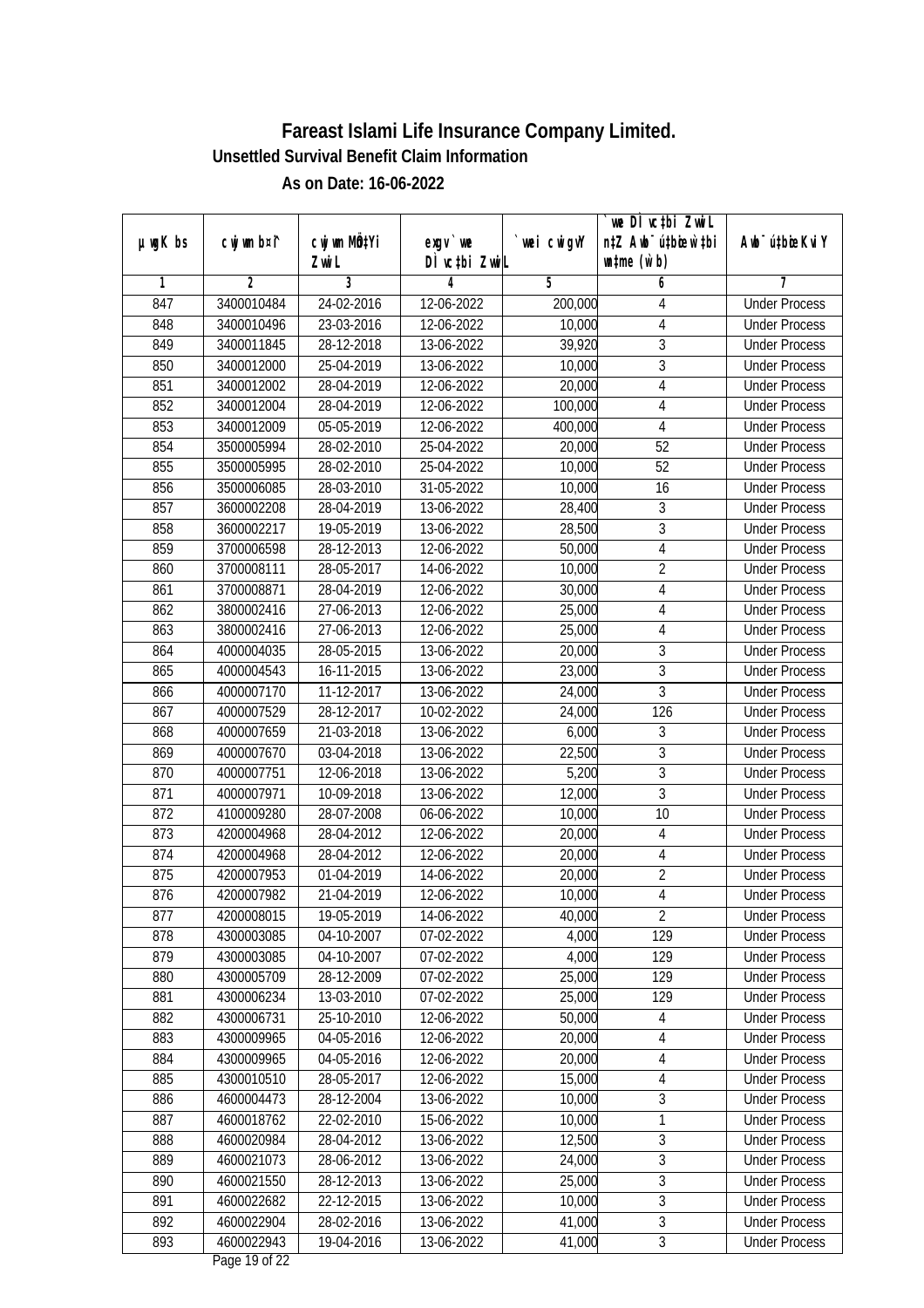|               |                |                  |               |            | we DI vctbi ZwiL                 |                             |
|---------------|----------------|------------------|---------------|------------|----------------------------------|-----------------------------|
| $µ$ ug $K$ bs | cwj wm b¤i^    | cwj wm MQtYi     | $exqu$ we     | wei cwigvY | n‡Z Awb <sup>-</sup> ú‡bioar`‡bi | Awb <sup>-</sup> ú‡bioeKviY |
|               |                | Zwi L            | DÌ vctbi ZwiL |            | $\n  untime\n  (u`b)\n$          |                             |
| 1             | $\overline{2}$ | 3                | 4             | 5          | 6                                | 7                           |
| 894           | 4600023809     | 06-05-2018       | 15-06-2022    | 15,000     | 1                                | <b>Under Process</b>        |
| 895           | 4600023825     | 21-05-2018       | 13-06-2022    | 150,000    | $\overline{3}$                   | <b>Under Process</b>        |
| 896           | 4600023832     | 21-05-2018       | 13-06-2022    | 29,970     | $\overline{3}$                   | <b>Under Process</b>        |
| 897           | 4600024171     | 28-11-2018       | 15-06-2022    | 4,102      | 1                                | <b>Under Process</b>        |
| 898           | 4600024182     | 11-12-2018       | 15-06-2022    | 4,170      | 1                                | <b>Under Process</b>        |
| 899           | 4600024257     | $27 - 12 - 2018$ | 15-06-2022    | 20,851     | 1                                | <b>Under Process</b>        |
| 900           | 4600024344     | 09-04-2019       | 15-06-2022    | 24,438     | 1                                | <b>Under Process</b>        |
| 901           | 4600024362     | 28-04-2019       | 15-06-2022    | 7,329      | 1                                | <b>Under Process</b>        |
| 902           | 4600024367     | 28-04-2019       | 15-06-2022    | 23,629     | 1                                | <b>Under Process</b>        |
| 903           | 4700000563     | 10-11-2009       | 12-06-2022    | 7,000      | $\sqrt{4}$                       | <b>Under Process</b>        |
| 904           | 4700002222     | 24-11-2010       | 12-06-2022    | 6,000      | $\sqrt{4}$                       | <b>Under Process</b>        |
| 905           | 4700003278     | 28-12-2011       | 12-06-2022    | 6,000      | 4                                | <b>Under Process</b>        |
| 906           | 4700003654     | 28-01-2012       | 12-06-2022    | 6,000      | $\overline{4}$                   | <b>Under Process</b>        |
| 907           | 4700003654     | 28-01-2012       | 12-06-2022    | 6,000      | 4                                | <b>Under Process</b>        |
| 908           | 4700003654     | 28-01-2012       | 12-06-2022    | 6,000      | $\overline{4}$                   | <b>Under Process</b>        |
| 909           | 4700003715     | 24-03-2012       | 12-06-2022    | 6,000      | $\sqrt{4}$                       | <b>Under Process</b>        |
| 910           | 4700004119     | 27-12-2012       | 12-06-2022    | 6,000      | $\overline{4}$                   | <b>Under Process</b>        |
| 911           | 4700004367     | 27-06-2013       | 12-06-2022    | 25,000     | $\sqrt{4}$                       | <b>Under Process</b>        |
| 912           | 4700004564     | 26-12-2013       | 12-06-2022    | 10,000     | 4                                | <b>Under Process</b>        |
| 913           | 4700004585     | 26-12-2013       | 12-06-2022    | 7,500      | $\overline{4}$                   | <b>Under Process</b>        |
| 914           | 4700004586     | 26-12-2013       | 12-06-2022    | 9,000      | 4                                | <b>Under Process</b>        |
| 915           | 4700006678     | 27-04-2016       | 12-06-2022    | 80,000     | 4                                | <b>Under Process</b>        |
| 916           | 4700006689     | 02-05-2016       | 12-06-2022    | 20,000     | $\overline{4}$                   | <b>Under Process</b>        |
| 917           | 4700007669     | 28-12-2016       | 12-06-2022    | 15,000     | $\sqrt{4}$                       | <b>Under Process</b>        |
| 918           | 4700007930     | 12-07-2017       | 12-06-2022    | 31,000     | 4                                | <b>Under Process</b>        |
| 919           | 4700008158     | $06 - 12 - 2017$ | 12-06-2022    | 25,000     | 4                                | <b>Under Process</b>        |
| 920           | 4700008206     | 20-12-2017       | 12-06-2022    | 15,000     | 4                                | <b>Under Process</b>        |
| 921           | 4700008217     | 26-12-2017       | 12-06-2022    | 60,000     | 4                                | <b>Under Process</b>        |
| 922           | 4700008411     | 28-12-2017       | 12-06-2022    | 150,000    | 4                                | <b>Under Process</b>        |
| 923           | 4700008453     | 28-12-2017       | 12-06-2022    | 12,750     | 4                                | <b>Under Process</b>        |
| 924           | 4700008454     | 28-12-2017       | 12-06-2022    | 15,000     | 4                                | <b>Under Process</b>        |
| 925           | 4700008588     | 27-02-2018       | 12-06-2022    | 150,000    | 4                                | <b>Under Process</b>        |
| 926           | 4700008605     | 22-03-2018       | 12-06-2022    | 7,500      | $\overline{4}$                   | <b>Under Process</b>        |
| 927           | 4700009178     | 28-02-2019       | 12-06-2022    | 30,000     | 4                                | <b>Under Process</b>        |
| 928           | 4700009224     | 28-04-2019       | 12-06-2022    | 10,000     | 4                                | <b>Under Process</b>        |
| 929           | 4800000211     | 28-06-2009       | 13-06-2022    | 10,000     | $\mathfrak{Z}$                   | <b>Under Process</b>        |
| 930           | 4800000211     | 28-06-2009       | 13-06-2022    | 10,000     | 3                                | <b>Under Process</b>        |
| 931           | 4800003252     | 04-04-2012       | 13-06-2022    | 7,500      | $\overline{3}$                   | <b>Under Process</b>        |
| 932           | 4800003293     | 28-04-2012       | 14-06-2022    | 25,000     | $\overline{2}$                   | <b>Under Process</b>        |
| 933           | 4800003585     | 28-03-2013       | 12-06-2022    | 10,000     | 4                                | <b>Under Process</b>        |
| 934           | 4800003859     | 28-12-2013       | 13-06-2022    | 20,000     | $\sqrt{3}$                       | <b>Under Process</b>        |
| 935           | 4800005771     | 08-05-2016       | 12-06-2022    | 30,000     | $\overline{\mathbf{4}}$          | <b>Under Process</b>        |
| 936           | 1250003400     | 14-11-2016       | 13-06-2022    | 15,000     | $\overline{3}$                   | <b>Under Process</b>        |
| 937           | 1300015885     | 28-03-2010       | 14-06-2022    | 6,000      | $\overline{2}$                   | <b>Under Process</b>        |
| 938           | 1350002174     | 28-12-2016       | 13-06-2022    | 7,000      | $\overline{3}$                   | <b>Under Process</b>        |
| 939           | 1350002254     | 28-12-2016       | 14-06-2022    | 24,000     | $\overline{2}$                   | <b>Under Process</b>        |
| 940           | 1430000470     | 16-03-2016       | 12-06-2022    | 40,000     | $\overline{4}$                   | <b>Under Process</b>        |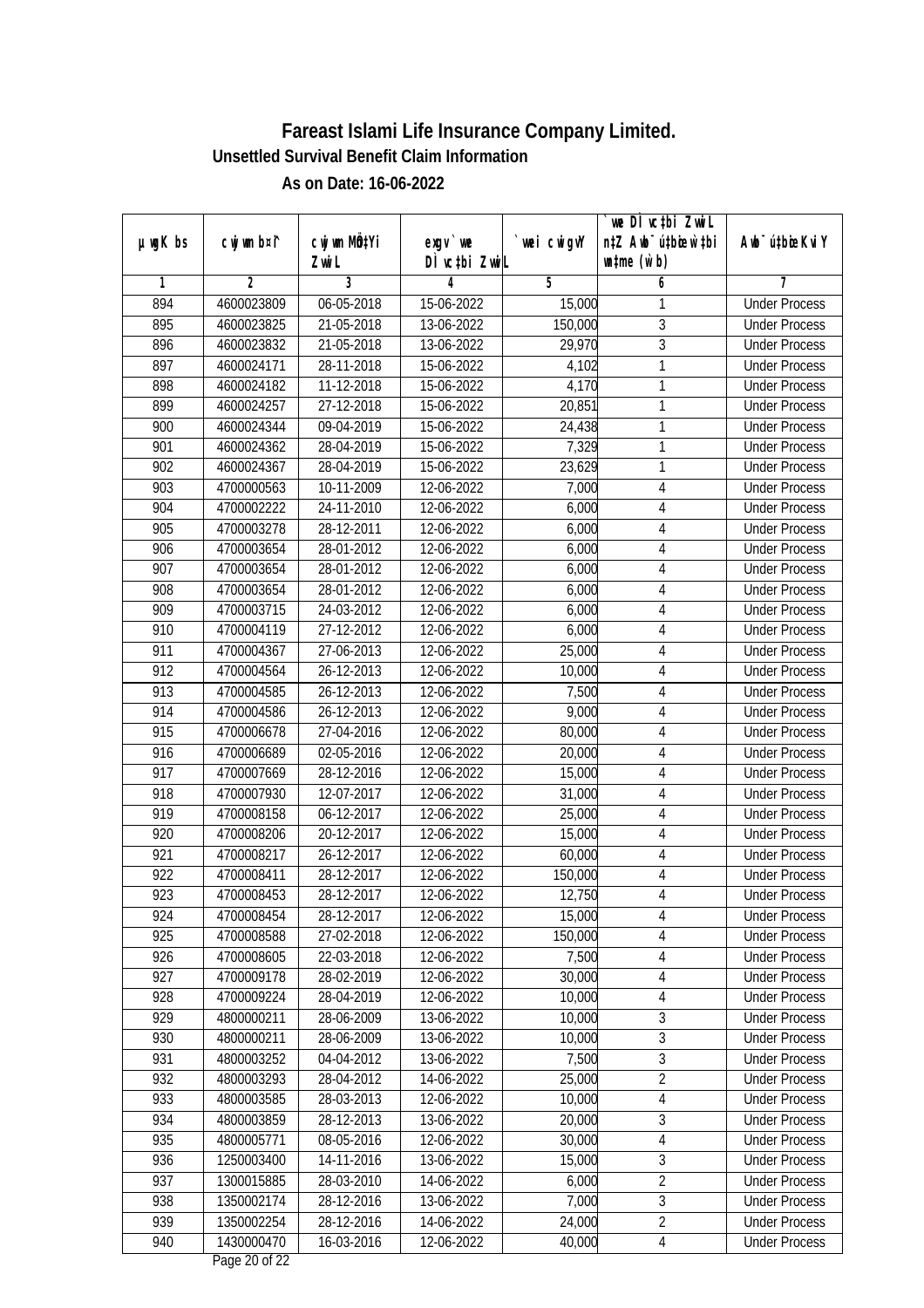|               |             |                          |               |             | `we DÌ vc‡bi ZwwiL               |                             |
|---------------|-------------|--------------------------|---------------|-------------|----------------------------------|-----------------------------|
| $µ$ ug $K$ bs | cwj wm b¤i^ | cwj wm MQtYi             | $exgV$ we     | `wei cwigvY | n‡Z Awb <sup>-</sup> ú‡bioen`‡bi | Awb <sup>-</sup> ú‡bioeKviY |
|               |             | Zwi L                    | DÌ vctbi ZwiL |             | $\n  untime\n  (u`b)\n$          |                             |
| 1             | 2           | 3                        | 4             | 5           | 6                                | 7                           |
| 941           | 1430000486  | 05-04-2016               | 12-06-2022    | 20,000      | 4                                | <b>Under Process</b>        |
| 942           | 1430000496  | 10-04-2016               | 13-06-2022    | 24,000      | $\overline{3}$                   | <b>Under Process</b>        |
| 943           | 1450000815  | 28-12-2017               | 12-06-2022    | 20,000      | $\overline{4}$                   | <b>Under Process</b>        |
| 944           | 1450000970  | 28-07-2018               | 12-06-2022    | 20,000      | 4                                | <b>Under Process</b>        |
| 945           | 1450001150  | 25-11-2018               | 12-06-2022    | 10,000      | 4                                | <b>Under Process</b>        |
| 946           | 1450001401  | 28-02-2019               | 12-06-2022    | 60,000      | 4                                | <b>Under Process</b>        |
| 947           | 1490000595  | 19-09-2017               | 12-06-2022    | 150,000     | 4                                | <b>Under Process</b>        |
| 948           | 1600044074  | 28-06-2015               | 12-06-2022    | 12,500      | $\overline{4}$                   | <b>Under Process</b>        |
| 949           | 1600045053  | 28-12-2015               | 12-06-2022    | 40,000      | 4                                | <b>Under Process</b>        |
| 950           | 1600045285  | 10-04-2016               | 12-06-2022    | 10,000      | 4                                | <b>Under Process</b>        |
| 951           | 1600045291  | $\overline{10}$ -04-2016 | 12-06-2022    | 24,000      | 4                                | <b>Under Process</b>        |
| 952           | 1600045481  | 18-05-2016               | 12-06-2022    | 7,500       | $\overline{4}$                   | <b>Under Process</b>        |
| 953           | 1700023806  | 27-06-2018               | 15-06-2022    | 30,000      | 1                                | <b>Under Process</b>        |
| 954           | 1700024012  | 27-12-2018               | 15-06-2022    | 24,000      | 1                                | <b>Under Process</b>        |
| 955           | 1800006968  | 28-12-2012               | 12-06-2022    | 20,000      | $\overline{4}$                   | <b>Under Process</b>        |
| 956           | 2300021417  | 28-12-2013               | 15-06-2022    | 25,000      | 1                                | <b>Under Process</b>        |
| 957           | 2500012621  | 28-12-2009               | 31-05-2022    | 10,000      | 16                               | <b>Under Process</b>        |
| 958           | 2600024858  | 28-06-2015               | 24-11-2021    | 10,000      | 204                              | <b>Under Process</b>        |
| 959           | 3100002661  | 28-04-2007               | 09-06-2022    | 40,000      | 7                                | <b>Under Process</b>        |
| 960           | 3400010346  | 28-12-2015               | 12-06-2022    | 19,980      | $\overline{4}$                   | <b>Under Process</b>        |
| 961           | 3400010360  | 28-12-2015               | 09-06-2022    | 40,000      | $\overline{7}$                   | <b>Under Process</b>        |
| 962           | 4000004678  | 28-12-2015               | 10-02-2022    | 12,000      | 126                              | <b>Under Process</b>        |
| 963           | 4000004698  | 28-12-2015               | 10-02-2022    | 20,000      | 126                              | <b>Under Process</b>        |
| 964           | 4000004773  | 28-12-2015               | 10-02-2022    | 12,000      | 126                              | <b>Under Process</b>        |
| 965           | 4000004879  | 28-12-2015               | 13-06-2022    | 12,000      | 3                                | <b>Under Process</b>        |
| 966           | 4000004931  | 28-12-2015               | 10-02-2022    | 12,000      | 126                              | <b>Under Process</b>        |
| 967           | 4000005441  | 04-08-2016               | 13-06-2022    | 24,000      | 3                                | <b>Under Process</b>        |
| 968           | 4000008270  | 27-12-2018               | 10-02-2022    | 20,000      | 126                              | <b>Under Process</b>        |
| 969           | 4000008549  | 11-04-2019               | 13-06-2022    | 6,000       | $\sqrt{3}$                       | <b>Under Process</b>        |
| 970           | 4000008594  | 22-05-2019               | 13-06-2022    | 20,000      | $\overline{3}$                   | <b>Under Process</b>        |
| 971           | 4100005886  | 28-04-2006               | 06-06-2022    | 30,000      | 10                               | <b>Under Process</b>        |
| 972           | 4800005542  | 28-12-2015               | 14-06-2022    | 12,000      | $\overline{2}$                   | <b>Under Process</b>        |
| 973           | 4800005620  | 28-12-2015               | 12-06-2022    | 10,000      | 4                                | <b>Under Process</b>        |
| 974           | 4800005713  | 06-03-2016               | 12-06-2022    | 10,000      | $\overline{\mathbf{4}}$          | <b>Under Process</b>        |
| 975           | 4800005714  | 06-03-2016               | 12-06-2022    | 10,000      | $\overline{4}$                   | <b>Under Process</b>        |
| 976           | 4800005750  | 17-04-2016               | 12-06-2022    | 200,000     | $\overline{4}$                   | <b>Under Process</b>        |
| 977           | 4800005774  | 17-05-2016               | 14-06-2022    | 10,000      | $\overline{2}$                   | <b>Under Process</b>        |
| 978           | 4800005794  | 26-05-2016               | 13-06-2022    | 20,000      | 3                                | <b>Under Process</b>        |
| 979           | 4800005862  | 10-07-2016               | 13-06-2022    | 30,000      | $\overline{3}$                   | <b>Under Process</b>        |
| 980           | 4800006570  | 28-03-2017               | 13-06-2022    | 18,000      | $\overline{3}$                   | <b>Under Process</b>        |
| 981           | 4800006632  | 08-06-2017               | 14-06-2022    | 31,000      | $\overline{2}$                   | <b>Under Process</b>        |
| 982           | 4800007131  | 03-04-2018               | 14-06-2022    | 12,000      | $\overline{2}$                   | <b>Under Process</b>        |
| 983           | 4800007252  | 28-08-2018               | 14-06-2022    | 80,000      | $\overline{2}$                   | <b>Under Process</b>        |
| 984           | 4800007316  | 28-09-2018               | 14-06-2022    | 20,000      | $\overline{2}$                   | <b>Under Process</b>        |
| 985           | 4800007430  | 22-12-2018               | 25-04-2022    | 24,000      | 52                               | <b>Under Process</b>        |
| 986           | 4800007435  | 26-12-2018               | 13-06-2022    | 40,700      | 3                                | <b>Under Process</b>        |
| 987           | 4800007448  | 27-12-2018               | 14-06-2022    | 20,000      | $\overline{2}$                   | <b>Under Process</b>        |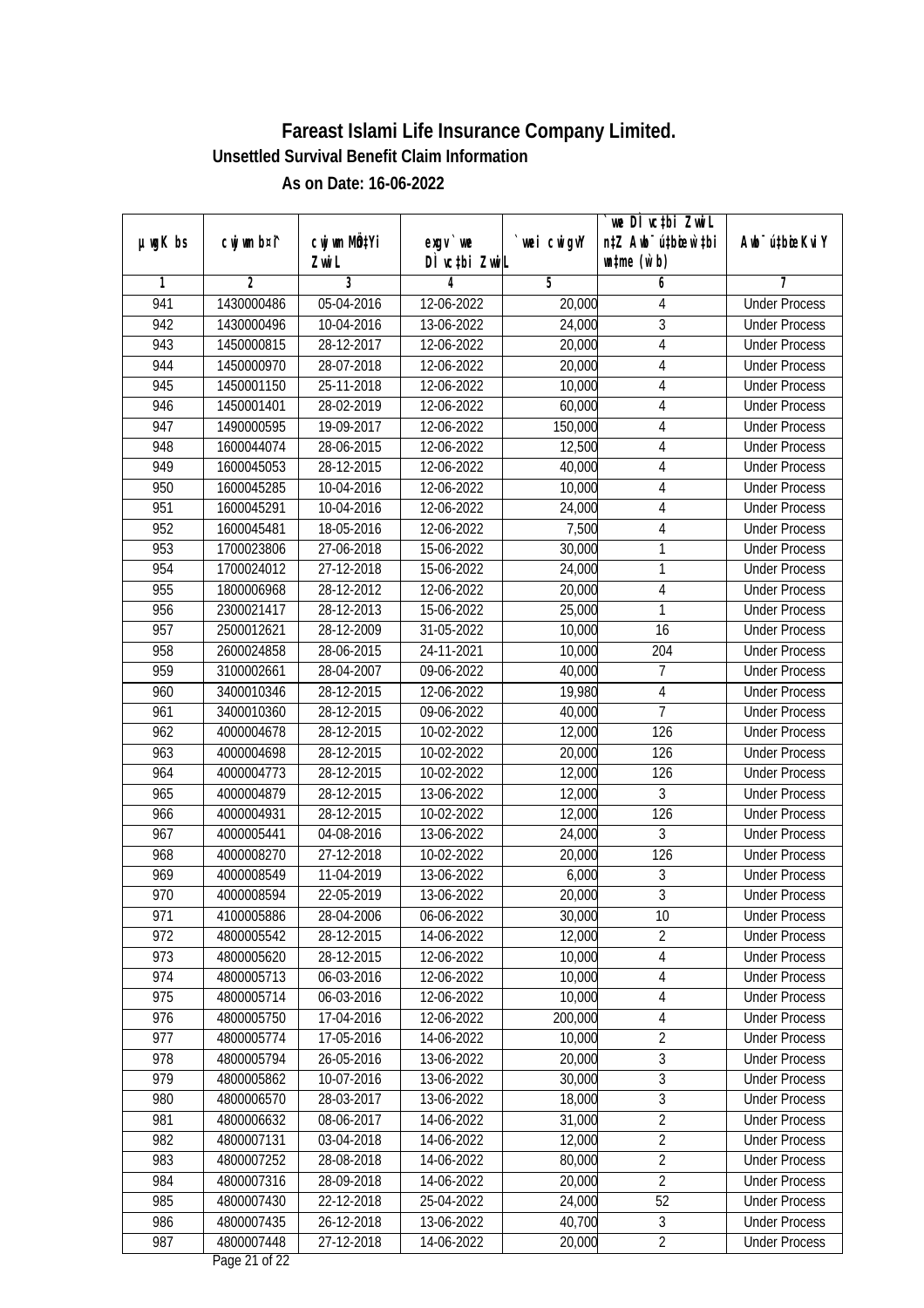|               |                |                |               |             | we DI vctbi ZwiL                 |                             |
|---------------|----------------|----------------|---------------|-------------|----------------------------------|-----------------------------|
| $µ$ mg $K$ bs | cwj wm b¤i^    | cwj wm MQtYi   | $exqu$ we     | `wei cwigvY | n‡Z Awb <sup>-</sup> ú‡bioen`‡bi | Awb <sup>-</sup> ú‡bioeKviY |
|               |                | Zwi L          | DI vctbi ZwiL |             | $\n  untime\n  (u`b)\n$          |                             |
| 1             | $\overline{2}$ | $\overline{3}$ | 4             | 5           | 6                                | 7                           |
| 988           | 4800007455     | 27-12-2018     | 14-06-2022    | 30,000      | $\overline{2}$                   | <b>Under Process</b>        |
| 989           | 4800007616     | 20-03-2019     | 12-06-2022    | 30,000      | $\overline{\mathbf{4}}$          | <b>Under Process</b>        |
| 990           | 4800007620     | 28-03-2019     | 13-06-2022    | 20,000      | 3                                | <b>Under Process</b>        |
| 991           | 4800007639     | 22-05-2019     | 14-06-2022    | 24,000      | $\overline{2}$                   | <b>Under Process</b>        |
| 992           | 4900004903     | 28-06-2014     | 12-06-2022    | 12,000      | 4                                | <b>Under Process</b>        |
| 993           | 4900005122     | 28-06-2015     | 12-06-2022    | 10,000      | 4                                | <b>Under Process</b>        |
| 994           | 4900005159     | 28-10-2015     | 12-06-2022    | 20,000      | 4                                | <b>Under Process</b>        |
| 995           | 4900005226     | 28-12-2015     | 12-06-2022    | 10,000      | 4                                | <b>Under Process</b>        |
| 996           | 4900005289     | 25-04-2016     | 12-06-2022    | 20,000      | 4                                | <b>Under Process</b>        |
| 997           | 4900006022     | 28-07-2018     | 12-06-2022    | 12,000      | 4                                | <b>Under Process</b>        |
| 998           | 4900006285     | 27-12-2018     | 12-06-2022    | 12,000      | 4                                | <b>Under Process</b>        |
| 999           | 4900006385     | 25-03-2019     | 12-06-2022    | 20,000      | $\overline{\mathbf{4}}$          | <b>Under Process</b>        |
| 1000          | 4900006389     | 27-03-2019     | 12-06-2022    | 40,000      | 4                                | <b>Under Process</b>        |
| 1001          | 5100018018     | 22-12-2011     | 12-06-2022    | 6,000       | $\overline{4}$                   | <b>Under Process</b>        |
| 1002          | 5100023299     | 24-04-2019     | 12-06-2022    | 120,000     | 4                                | <b>Under Process</b>        |
| 1003          | 5200000290     | 07-06-2008     | 15-06-2022    | 10,000      | 1                                | <b>Under Process</b>        |
| 1004          | 5200013447     | 18-07-2018     | 13-06-2022    | 40,000      | 3                                | <b>Under Process</b>        |
| 1005          | 5200014074     | 23-04-2019     | 15-06-2022    | 100,000     | $\mathbf{1}$                     | <b>Under Process</b>        |
| 1006          | 5300006818     | 26-12-2013     | 13-06-2022    | 12,500      | 3                                | <b>Under Process</b>        |
| 1007          | 5400000934     | 28-11-2009     | 09-06-2022    | 11,000      | $\overline{7}$                   | <b>Under Process</b>        |
| 1008          | 5400001249     | 28-12-2009     | 15-06-2022    | 10,000      | 1                                | <b>Under Process</b>        |
| 1009          | 5400001628     | 28-03-2010     | 09-06-2022    | 20,000      | $\overline{1}$                   | <b>Under Process</b>        |
| 1010          | 5400001628     | 28-03-2010     | 09-06-2022    | 20,000      | $\overline{7}$                   | <b>Under Process</b>        |
| 1011          | 5400001628     | 28-03-2010     | 09-06-2022    | 20,000      | $\overline{1}$                   | <b>Under Process</b>        |
| 1012          | 5400005779     | 28-04-2018     | 13-06-2022    | 70,000      | $\overline{3}$                   | <b>Under Process</b>        |
| 1013          | 5500001637     | 28-06-2007     | 21-04-2022    | 10,000      | 56                               | <b>Under Process</b>        |
| 1014          | 5500001637     | 28-06-2007     | 21-04-2022    | 10,000      | 56                               | <b>Under Process</b>        |
| 1015          | 5500006114     | 28-02-2010     | 13-06-2022    | 10,000      | $\overline{3}$                   | <b>Under Process</b>        |
| 1016          | 5500006123     | 28-03-2010     | 31-05-2022    | 12,500      | 16                               | <b>Under Process</b>        |
| 1017          | 5500006155     | 28-03-2010     | 21-04-2022    | 20,000      | 56                               | <b>Under Process</b>        |
| 1018          | 5600020830     | 02-05-2016     | 09-06-2022    | 20,000      | $\overline{7}$                   | <b>Under Process</b>        |
| 1019          | 5600020848     | 28-05-2016     | 09-06-2022    | 199,734     | $\overline{7}$                   | <b>Under Process</b>        |
| 1020          | 5600022392     | 16-09-2018     | 09-06-2022    | 30,000      | $\overline{7}$                   | <b>Under Process</b>        |
| 1021          | 5700000211     | 28-04-2009     | 15-06-2022    | 20,000      | 1                                | <b>Under Process</b>        |
| 1022          | 5700001112     | 07-11-2009     | 15-06-2022    | 10,000      | 1                                | <b>Under Process</b>        |
| 1023          | 5700001649     | 27-12-2009     | 15-06-2022    | 6,000       | 1                                | <b>Under Process</b>        |
| 1024          | 5700001649     | 27-12-2009     | 15-06-2022    | 6,000       | 1                                | <b>Under Process</b>        |
| 1025          | 5700001723     | 27-12-2009     | 15-06-2022    | 6,000       | 1                                | <b>Under Process</b>        |
| 1026          | 5700002280     | 21-04-2010     | 15-06-2022    | 6,000       | $\mathbf{1}$                     | <b>Under Process</b>        |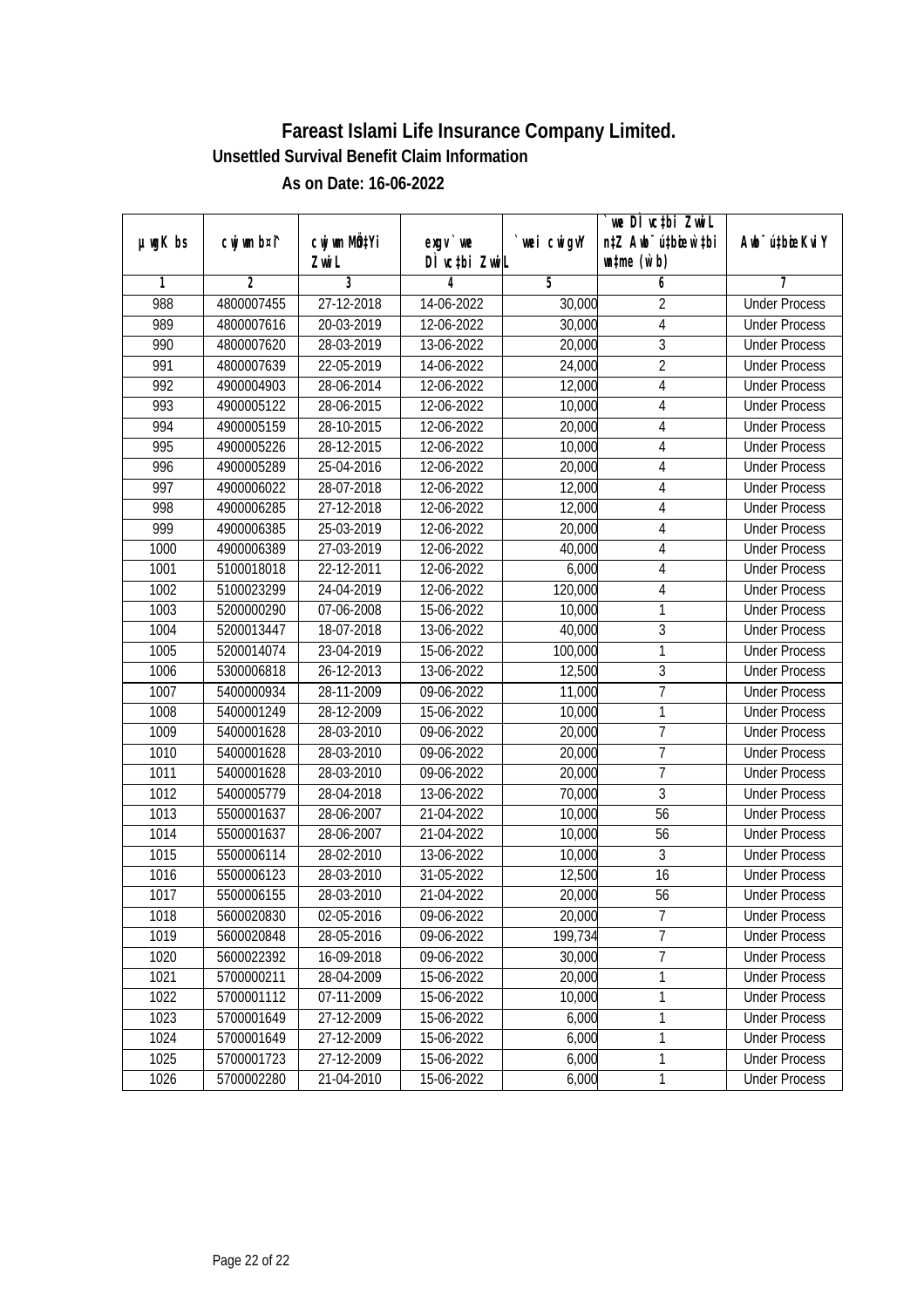|                 |                |                |                  |            | we DI vctbi Zwil                             |                             |
|-----------------|----------------|----------------|------------------|------------|----------------------------------------------|-----------------------------|
| $µ$ ug $K$ bs   | cwj wm b¤i^    | cwj wm MQtYi   | $exgV$ we        | wei cwigvY | n‡Z Awb <sup>-</sup> ú‡bioen`‡bi             | Awb <sup>-</sup> ú‡bioeKviY |
|                 |                | Zwi L          | DÌ vctbi ZwiL    |            | $\n  un \uparrow me \left(\vec{v}, b\right)$ |                             |
| 1               | $\overline{2}$ | $\overline{3}$ | 4                | 5          | 6                                            | 7                           |
| 1               | 4400000623     | 28-09-2009     | 23-05-2022       | 21,140     | 24                                           | <b>Under Process</b>        |
| $\overline{2}$  | 0963009981     | 28-06-2020     | 07-06-2022       | 66,000     | $\overline{9}$                               | <b>Under Process</b>        |
| $\overline{3}$  | 0917100121     | 23-05-2019     | 01-06-2022       | 55,000     | $\overline{15}$                              | <b>Under Process</b>        |
| 4               | 2000002950     | 02-09-2020     | 02-06-2022       | 37,770     | 14                                           | <b>Under Process</b>        |
| $\overline{5}$  | 0700022930     | 28-08-2019     | 13-06-2022       | 75,000     | $\overline{3}$                               | <b>Under Process</b>        |
| 6               | 3500007800     | 18-06-2011     | 23-05-2022       | 140,674    | $\overline{24}$                              | <b>Under Process</b>        |
| 7               | 1300012940     | 28-04-2008     | 09-06-2022       | 11,927     | $\overline{7}$                               | <b>Under Process</b>        |
| 8               | 9100007543     | 28-04-2018     | 14-06-2022       | 220,585    | $\overline{2}$                               | <b>Under Process</b>        |
| $\overline{9}$  | 5500015038     | 26-12-2019     | 26-01-2022       | U          | 141                                          | <b>Under Process</b>        |
| 10              | 0914901629     | 20-10-2019     | 02-06-2022       | 56,500     | 14                                           | <b>Under Process</b>        |
| $\overline{11}$ | 0200017638     | 28-06-2015     | 15-06-2022       | 7,740      | 1                                            | <b>Under Process</b>        |
| 12              | 7700011486     | 28-06-2021     | 07-06-2022       |            | 9                                            | <b>Under Process</b>        |
| $\overline{13}$ | 0917004746     | 28-11-2010     | 16-06-2022       |            | $\overline{0}$                               | <b>Under Process</b>        |
| 14              | 1300013389     | 28-06-2008     | 12-06-2022       | 509,797    | 4                                            | <b>Under Process</b>        |
| 15              | 1300017779     | 26-06-2014     | 12-06-2022       | 1,293,600  | $\overline{4}$                               | <b>Under Process</b>        |
| 16              | 3200014097     | 24-06-2019     | 01-06-2022       | 227,035    | 15                                           | <b>Under Process</b>        |
| 17              | 3300008576     | 28-11-2007     | 24-05-2022       | 13,354     | 23                                           | <b>Under Process</b>        |
| 18              | 0700023144     | 12-12-2019     | $07 - 06 - 2022$ | 0          | 9                                            | <b>Under Process</b>        |
| 19              | 5400005113     | 07-12-2016     | 12-06-2022       | 51,208     | $\overline{\mathbf{4}}$                      | <b>Under Process</b>        |
| 20              | 0913900722     | 23-02-2016     | 16-06-2022       | 1,920      | $\boldsymbol{0}$                             | <b>Under Process</b>        |
| 21              | 5600020976     | 28-08-2016     | 25-05-2022       | 70,890     | 22                                           | <b>Under Process</b>        |
| 22              | 0918007256     | 28-11-2018     | 12-06-2022       | 16,551     | $\overline{4}$                               | <b>Under Process</b>        |
| 23              | 1300018847     | 09-11-2016     | 12-06-2022       | 924,002    | $\overline{\mathbf{4}}$                      | <b>Under Process</b>        |
| 24              | 3800004614     | 28-12-2019     | 12-06-2022       |            | $\overline{\mathbf{4}}$                      | <b>Under Process</b>        |
| 25              | 8400006661     | 23-12-2015     | 13-06-2022       | 93,983     | $\overline{3}$                               | <b>Under Process</b>        |
| 26              | 0913902477     | 06-12-2017     | 16-06-2022       | 5,672      | $\mathbf 0$                                  | <b>Under Process</b>        |
| 27              | 1250007890     | 28-04-2019     | 25-05-2022       | 12,745     | 22                                           | <b>Under Process</b>        |
| 28              | 8700005025     | 28-06-2012     | 25-05-2022       | 123,790    | 22                                           | <b>Under Process</b>        |
| 29              | 1520000299     | 28-02-2016     | 12-06-2022       | 160,000    | $\overline{4}$                               | <b>Under Process</b>        |
| 30              | 4100007986     | 28-08-2007     | 25-05-2022       | 47,708     | 22                                           | <b>Under Process</b>        |
| 31              | 0910400470     | 07-02-2013     | 22-05-2022       | 39,964     | 25                                           | <b>Under Process</b>        |
| 32              | 1040002857     | 28-12-2017     | 22-05-2022       | 60,000     | 25                                           | <b>Under Process</b>        |
| 33              | 6200007293     | 28-02-2018     | 22-05-2022       | 177,653    | 25                                           | <b>Under Process</b>        |
| 34              | 1240001807     | 22-12-2016     | 22-05-2022       | 753,869    | 25                                           | <b>Under Process</b>        |
| 35              | 1500017355     | 26-12-2013     | 22-05-2022       | 165,217    | 25                                           | <b>Under Process</b>        |
| 36              | 5800007539     | 27-06-2019     | 23-05-2022       | 52,968     | 24                                           | <b>Under Process</b>        |
| 37              | 1090001170     | 28-12-2014     | 24-05-2022       | 77,402     | 23                                           | <b>Under Process</b>        |
| 38              | 0957006054     | 28-06-2012     | 24-05-2022       | 70,000     | $\overline{23}$                              | <b>Under Process</b>        |
| 39              | 0907012849     | 15-09-2019     | 13-06-2022       | 109,835    | 3                                            | <b>Under Process</b>        |
| 40              | 7900006089     | 28-12-2020     | 08-06-2022       | 24,204     | $\overline{8}$                               | <b>Under Process</b>        |
| 41              | 4000005771     | 27-10-2016     | 24-05-2022       | 288,780    | 23                                           | <b>Under Process</b>        |
| 42              | 4900005668     | 17-04-2017     | 01-06-2022       | 437,950    | 15                                           | <b>Under Process</b>        |
| 43              | 3500011840     | 10-11-2016     | 26-05-2022       | 1,101,625  | 21                                           | <b>Under Process</b>        |
| 44              | 0917004082     | 07-08-2010     | 16-06-2022       |            | $\boldsymbol{0}$                             | <b>Under Process</b>        |
| 45              | 0952007810     | 28-12-2012     | 15-06-2022       | 12,055     | 1                                            | <b>Under Process</b>        |
| 46              | 5200013026     | 19-12-2017     | 26-05-2022       | 138,260    | 21                                           | <b>Under Process</b>        |
| 47              | 1030005258     | 28-12-2020     | 14-06-2022       | 50,000     | $\overline{2}$                               | <b>Under Process</b>        |
|                 |                |                |                  |            |                                              |                             |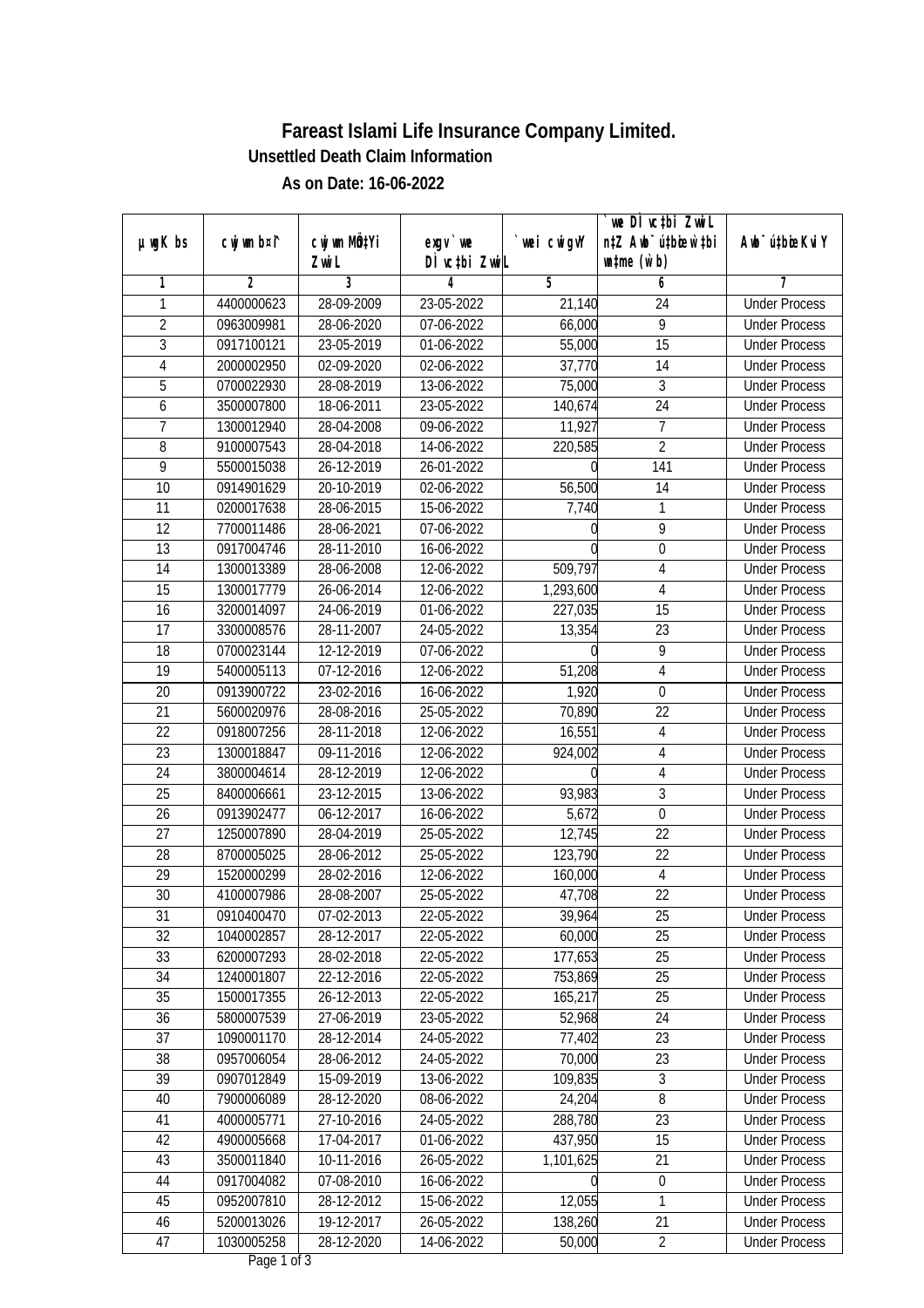| cwj wm b¤i^<br>cwj wm MQtYi<br>$µ$ ug $K$ bs<br>$exgV$ we<br>wei cwigvY<br>Awb <sup>-</sup> ú‡bioeKviY<br>DÌ vctbi ZwiL<br>$\n  un \uparrow me \left(\vec{v}, b\right)$<br>Zwi L<br>$\overline{3}$<br>$\overline{2}$<br>5<br>4<br>6<br>7<br>1<br><b>Under Process</b><br>48<br>1030001413<br>03-12-2014<br>14-06-2022<br>785,400<br>$\overline{2}$<br>$\overline{21}$<br>49<br>28-12-2020<br>26-05-2022<br>260,000<br>1900005771<br><b>Under Process</b><br>50<br>$\overline{23}$<br>0926010537<br>28-05-2017<br>24-05-2022<br>61,910<br><b>Under Process</b><br>51<br>2600027624<br>28-12-2016<br>24-05-2022<br>103,998<br>23<br><b>Under Process</b><br>$\overline{3}$<br>52<br>0975007630<br>28-06-2015<br>13-06-2022<br>42,396<br><b>Under Process</b><br>53<br>$\overline{24}$<br>1170000676<br>28-06-2014<br>23-05-2022<br>184,540<br><b>Under Process</b><br>329,273<br>$\overline{24}$<br>54<br>1170000973<br>28-12-2014<br>23-05-2022<br><b>Under Process</b><br>55<br>7600021132<br>25-05-2022<br>22<br>23-09-2018<br>43,960<br><b>Under Process</b><br>56<br>$\overline{24}$<br>0400016062<br>28-12-2016<br>23-05-2022<br>52,053<br><b>Under Process</b><br>57<br>0997010755<br>27-02-2018<br>25-05-2022<br>22<br>62,968<br><b>Under Process</b><br>$\overline{22}$<br>58<br>28-12-2017<br>1010003140<br>25-05-2022<br>18,665<br><b>Under Process</b><br>62,900<br>15<br>59<br>01-06-2022<br>9400002576<br>26-08-2015<br><b>Under Process</b><br>18,312<br>$\overline{24}$<br>60<br>8600016365<br>28-12-2014<br>23-05-2022<br><b>Under Process</b><br>24<br>61<br>1320000494<br>20-12-2015<br>23-05-2022<br>120,947<br><b>Under Process</b><br>15<br>62<br>1080001887<br>28-12-2015<br>01-06-2022<br>115,480<br><b>Under Process</b><br>$\overline{7}$<br>63<br>0962006426<br>17-04-2018<br>09-06-2022<br>64,140<br><b>Under Process</b><br>9<br>125,940<br>64<br>8700007486<br>28-10-2017<br>07-06-2022<br><b>Under Process</b><br>1<br>65<br>1120001340<br>20-08-2015<br>38,447<br>15-06-2022<br><b>Under Process</b><br>$\overline{4}$<br>66<br>0911202096<br>28-12-2016<br>129,894<br>12-06-2022<br><b>Under Process</b><br>67<br>0200016655<br>28-12-2012<br>23-05-2022<br>30,795<br>24<br><b>Under Process</b><br>25<br>68<br>4300010551<br>27-07-2017<br>22-05-2022<br>274,336<br><b>Under Process</b><br>69<br>19,281<br>$\overline{2}$<br>26-06-2014<br>14-06-2022<br>4700005001<br><b>Under Process</b><br>32,192<br>23<br>70<br>6000006081<br>10-05-2018<br>24-05-2022<br><b>Under Process</b><br>23<br>71<br>27-06-2013<br>24-05-2022<br>65,246<br>1600041313<br><b>Under Process</b><br>72<br>$\overline{4}$<br>6800002287<br>28-12-2014<br>12-06-2022<br>170,246<br><b>Under Process</b><br>73<br>1<br>3500009655<br>28-12-2012<br>15-06-2022<br>43,875<br><b>Under Process</b><br>74<br>23<br>4000005985<br>28-12-2016<br>24-05-2022<br>20,002<br><b>Under Process</b><br>$\overline{2}$<br>75<br>0911304088<br>27-10-2020<br>14-06-2022<br>59,500<br><b>Under Process</b><br>$\overline{2}$<br>76<br>1150004179<br>21-06-2015<br>14-06-2022<br>91,849<br><b>Under Process</b><br>23<br>77<br>3400008623<br>28-12-2013<br>24-05-2022<br>64,250<br><b>Under Process</b><br>78<br>0913300686<br>18-12-2016<br>24-05-2022<br>10,000<br>23<br><b>Under Process</b><br>$\overline{2}$<br>79<br>7100002220<br>28-12-2016<br>172,022<br>14-06-2022<br><b>Under Process</b><br>$\overline{2}$<br>4700007829<br>52,134<br>80<br>28-03-2017<br>14-06-2022<br><b>Under Process</b><br>23<br>81<br>4200002931<br>28-12-2009<br>24-05-2022<br>65,666<br><b>Under Process</b><br>82<br>0900002697<br>22,494<br>13-11-2012<br>16-06-2022<br>$\pmb{0}$<br><b>Under Process</b><br>0910800954<br>28-03-2012<br>18,502<br>83<br>15-06-2022<br><b>Under Process</b><br>1<br>84<br>7900003272<br>211,842<br>14<br>28-06-2014<br>02-06-2022<br><b>Under Process</b><br>$\overline{23}$<br>85<br>74,000<br>9300005324<br>28-06-2014<br>24-05-2022<br><b>Under Process</b><br>160,000<br>23<br>86<br>9300006319<br>28-12-2015<br>24-05-2022<br><b>Under Process</b><br>87<br>11,054<br>3600001662<br>21-06-2017<br>12-06-2022<br>$\overline{4}$<br><b>Under Process</b><br>5,792<br>88<br>0600037245<br>28-12-2016<br>15-06-2022<br>1<br><b>Under Process</b><br>$\overline{2}$<br>89<br>5900008951<br>28-06-2018<br>247,979<br>14-06-2022<br><b>Under Process</b><br>90<br>8600008213<br>28-12-2009<br>10,235<br>22<br>25-05-2022<br><b>Under Process</b><br>91<br>6,150<br>21<br>0948002105<br>28-02-2010<br>26-05-2022<br><b>Under Process</b><br>92<br>28,485<br>21<br>4800003238<br>28-03-2012<br>26-05-2022<br><b>Under Process</b><br>93<br>2300024399<br>18-12-2017<br>26-05-2022<br>19,048<br>21<br><b>Under Process</b><br>94<br>1150008536<br>12-07-2017<br>$29-05-2022$<br>4,988<br>18<br><b>Under Process</b> |  |  | we DI vctbi Zwil                 |  |
|-------------------------------------------------------------------------------------------------------------------------------------------------------------------------------------------------------------------------------------------------------------------------------------------------------------------------------------------------------------------------------------------------------------------------------------------------------------------------------------------------------------------------------------------------------------------------------------------------------------------------------------------------------------------------------------------------------------------------------------------------------------------------------------------------------------------------------------------------------------------------------------------------------------------------------------------------------------------------------------------------------------------------------------------------------------------------------------------------------------------------------------------------------------------------------------------------------------------------------------------------------------------------------------------------------------------------------------------------------------------------------------------------------------------------------------------------------------------------------------------------------------------------------------------------------------------------------------------------------------------------------------------------------------------------------------------------------------------------------------------------------------------------------------------------------------------------------------------------------------------------------------------------------------------------------------------------------------------------------------------------------------------------------------------------------------------------------------------------------------------------------------------------------------------------------------------------------------------------------------------------------------------------------------------------------------------------------------------------------------------------------------------------------------------------------------------------------------------------------------------------------------------------------------------------------------------------------------------------------------------------------------------------------------------------------------------------------------------------------------------------------------------------------------------------------------------------------------------------------------------------------------------------------------------------------------------------------------------------------------------------------------------------------------------------------------------------------------------------------------------------------------------------------------------------------------------------------------------------------------------------------------------------------------------------------------------------------------------------------------------------------------------------------------------------------------------------------------------------------------------------------------------------------------------------------------------------------------------------------------------------------------------------------------------------------------------------------------------------------------------------------------------------------------------------------------------------------------------------------------------------------------------------------------------------------------------------------------------------------------------------------------------------------------------------------------------------------------------------------------------------------------------------------------------------------------------------------------------------------------------------------------------------------------------------------------------------------------------------------------------------------------------------------------------------------------------------------------------------------------------------------------------------------------------------------------------------------------------------------------------------------------------------------------------------------------------------------------------------------------------------------------------------------------------------------------------------------|--|--|----------------------------------|--|
|                                                                                                                                                                                                                                                                                                                                                                                                                                                                                                                                                                                                                                                                                                                                                                                                                                                                                                                                                                                                                                                                                                                                                                                                                                                                                                                                                                                                                                                                                                                                                                                                                                                                                                                                                                                                                                                                                                                                                                                                                                                                                                                                                                                                                                                                                                                                                                                                                                                                                                                                                                                                                                                                                                                                                                                                                                                                                                                                                                                                                                                                                                                                                                                                                                                                                                                                                                                                                                                                                                                                                                                                                                                                                                                                                                                                                                                                                                                                                                                                                                                                                                                                                                                                                                                                                                                                                                                                                                                                                                                                                                                                                                                                                                                                                                                                                               |  |  | n‡Z Awb <sup>-</sup> ú‡bioen`‡bi |  |
|                                                                                                                                                                                                                                                                                                                                                                                                                                                                                                                                                                                                                                                                                                                                                                                                                                                                                                                                                                                                                                                                                                                                                                                                                                                                                                                                                                                                                                                                                                                                                                                                                                                                                                                                                                                                                                                                                                                                                                                                                                                                                                                                                                                                                                                                                                                                                                                                                                                                                                                                                                                                                                                                                                                                                                                                                                                                                                                                                                                                                                                                                                                                                                                                                                                                                                                                                                                                                                                                                                                                                                                                                                                                                                                                                                                                                                                                                                                                                                                                                                                                                                                                                                                                                                                                                                                                                                                                                                                                                                                                                                                                                                                                                                                                                                                                                               |  |  |                                  |  |
|                                                                                                                                                                                                                                                                                                                                                                                                                                                                                                                                                                                                                                                                                                                                                                                                                                                                                                                                                                                                                                                                                                                                                                                                                                                                                                                                                                                                                                                                                                                                                                                                                                                                                                                                                                                                                                                                                                                                                                                                                                                                                                                                                                                                                                                                                                                                                                                                                                                                                                                                                                                                                                                                                                                                                                                                                                                                                                                                                                                                                                                                                                                                                                                                                                                                                                                                                                                                                                                                                                                                                                                                                                                                                                                                                                                                                                                                                                                                                                                                                                                                                                                                                                                                                                                                                                                                                                                                                                                                                                                                                                                                                                                                                                                                                                                                                               |  |  |                                  |  |
|                                                                                                                                                                                                                                                                                                                                                                                                                                                                                                                                                                                                                                                                                                                                                                                                                                                                                                                                                                                                                                                                                                                                                                                                                                                                                                                                                                                                                                                                                                                                                                                                                                                                                                                                                                                                                                                                                                                                                                                                                                                                                                                                                                                                                                                                                                                                                                                                                                                                                                                                                                                                                                                                                                                                                                                                                                                                                                                                                                                                                                                                                                                                                                                                                                                                                                                                                                                                                                                                                                                                                                                                                                                                                                                                                                                                                                                                                                                                                                                                                                                                                                                                                                                                                                                                                                                                                                                                                                                                                                                                                                                                                                                                                                                                                                                                                               |  |  |                                  |  |
|                                                                                                                                                                                                                                                                                                                                                                                                                                                                                                                                                                                                                                                                                                                                                                                                                                                                                                                                                                                                                                                                                                                                                                                                                                                                                                                                                                                                                                                                                                                                                                                                                                                                                                                                                                                                                                                                                                                                                                                                                                                                                                                                                                                                                                                                                                                                                                                                                                                                                                                                                                                                                                                                                                                                                                                                                                                                                                                                                                                                                                                                                                                                                                                                                                                                                                                                                                                                                                                                                                                                                                                                                                                                                                                                                                                                                                                                                                                                                                                                                                                                                                                                                                                                                                                                                                                                                                                                                                                                                                                                                                                                                                                                                                                                                                                                                               |  |  |                                  |  |
|                                                                                                                                                                                                                                                                                                                                                                                                                                                                                                                                                                                                                                                                                                                                                                                                                                                                                                                                                                                                                                                                                                                                                                                                                                                                                                                                                                                                                                                                                                                                                                                                                                                                                                                                                                                                                                                                                                                                                                                                                                                                                                                                                                                                                                                                                                                                                                                                                                                                                                                                                                                                                                                                                                                                                                                                                                                                                                                                                                                                                                                                                                                                                                                                                                                                                                                                                                                                                                                                                                                                                                                                                                                                                                                                                                                                                                                                                                                                                                                                                                                                                                                                                                                                                                                                                                                                                                                                                                                                                                                                                                                                                                                                                                                                                                                                                               |  |  |                                  |  |
|                                                                                                                                                                                                                                                                                                                                                                                                                                                                                                                                                                                                                                                                                                                                                                                                                                                                                                                                                                                                                                                                                                                                                                                                                                                                                                                                                                                                                                                                                                                                                                                                                                                                                                                                                                                                                                                                                                                                                                                                                                                                                                                                                                                                                                                                                                                                                                                                                                                                                                                                                                                                                                                                                                                                                                                                                                                                                                                                                                                                                                                                                                                                                                                                                                                                                                                                                                                                                                                                                                                                                                                                                                                                                                                                                                                                                                                                                                                                                                                                                                                                                                                                                                                                                                                                                                                                                                                                                                                                                                                                                                                                                                                                                                                                                                                                                               |  |  |                                  |  |
|                                                                                                                                                                                                                                                                                                                                                                                                                                                                                                                                                                                                                                                                                                                                                                                                                                                                                                                                                                                                                                                                                                                                                                                                                                                                                                                                                                                                                                                                                                                                                                                                                                                                                                                                                                                                                                                                                                                                                                                                                                                                                                                                                                                                                                                                                                                                                                                                                                                                                                                                                                                                                                                                                                                                                                                                                                                                                                                                                                                                                                                                                                                                                                                                                                                                                                                                                                                                                                                                                                                                                                                                                                                                                                                                                                                                                                                                                                                                                                                                                                                                                                                                                                                                                                                                                                                                                                                                                                                                                                                                                                                                                                                                                                                                                                                                                               |  |  |                                  |  |
|                                                                                                                                                                                                                                                                                                                                                                                                                                                                                                                                                                                                                                                                                                                                                                                                                                                                                                                                                                                                                                                                                                                                                                                                                                                                                                                                                                                                                                                                                                                                                                                                                                                                                                                                                                                                                                                                                                                                                                                                                                                                                                                                                                                                                                                                                                                                                                                                                                                                                                                                                                                                                                                                                                                                                                                                                                                                                                                                                                                                                                                                                                                                                                                                                                                                                                                                                                                                                                                                                                                                                                                                                                                                                                                                                                                                                                                                                                                                                                                                                                                                                                                                                                                                                                                                                                                                                                                                                                                                                                                                                                                                                                                                                                                                                                                                                               |  |  |                                  |  |
|                                                                                                                                                                                                                                                                                                                                                                                                                                                                                                                                                                                                                                                                                                                                                                                                                                                                                                                                                                                                                                                                                                                                                                                                                                                                                                                                                                                                                                                                                                                                                                                                                                                                                                                                                                                                                                                                                                                                                                                                                                                                                                                                                                                                                                                                                                                                                                                                                                                                                                                                                                                                                                                                                                                                                                                                                                                                                                                                                                                                                                                                                                                                                                                                                                                                                                                                                                                                                                                                                                                                                                                                                                                                                                                                                                                                                                                                                                                                                                                                                                                                                                                                                                                                                                                                                                                                                                                                                                                                                                                                                                                                                                                                                                                                                                                                                               |  |  |                                  |  |
|                                                                                                                                                                                                                                                                                                                                                                                                                                                                                                                                                                                                                                                                                                                                                                                                                                                                                                                                                                                                                                                                                                                                                                                                                                                                                                                                                                                                                                                                                                                                                                                                                                                                                                                                                                                                                                                                                                                                                                                                                                                                                                                                                                                                                                                                                                                                                                                                                                                                                                                                                                                                                                                                                                                                                                                                                                                                                                                                                                                                                                                                                                                                                                                                                                                                                                                                                                                                                                                                                                                                                                                                                                                                                                                                                                                                                                                                                                                                                                                                                                                                                                                                                                                                                                                                                                                                                                                                                                                                                                                                                                                                                                                                                                                                                                                                                               |  |  |                                  |  |
|                                                                                                                                                                                                                                                                                                                                                                                                                                                                                                                                                                                                                                                                                                                                                                                                                                                                                                                                                                                                                                                                                                                                                                                                                                                                                                                                                                                                                                                                                                                                                                                                                                                                                                                                                                                                                                                                                                                                                                                                                                                                                                                                                                                                                                                                                                                                                                                                                                                                                                                                                                                                                                                                                                                                                                                                                                                                                                                                                                                                                                                                                                                                                                                                                                                                                                                                                                                                                                                                                                                                                                                                                                                                                                                                                                                                                                                                                                                                                                                                                                                                                                                                                                                                                                                                                                                                                                                                                                                                                                                                                                                                                                                                                                                                                                                                                               |  |  |                                  |  |
|                                                                                                                                                                                                                                                                                                                                                                                                                                                                                                                                                                                                                                                                                                                                                                                                                                                                                                                                                                                                                                                                                                                                                                                                                                                                                                                                                                                                                                                                                                                                                                                                                                                                                                                                                                                                                                                                                                                                                                                                                                                                                                                                                                                                                                                                                                                                                                                                                                                                                                                                                                                                                                                                                                                                                                                                                                                                                                                                                                                                                                                                                                                                                                                                                                                                                                                                                                                                                                                                                                                                                                                                                                                                                                                                                                                                                                                                                                                                                                                                                                                                                                                                                                                                                                                                                                                                                                                                                                                                                                                                                                                                                                                                                                                                                                                                                               |  |  |                                  |  |
|                                                                                                                                                                                                                                                                                                                                                                                                                                                                                                                                                                                                                                                                                                                                                                                                                                                                                                                                                                                                                                                                                                                                                                                                                                                                                                                                                                                                                                                                                                                                                                                                                                                                                                                                                                                                                                                                                                                                                                                                                                                                                                                                                                                                                                                                                                                                                                                                                                                                                                                                                                                                                                                                                                                                                                                                                                                                                                                                                                                                                                                                                                                                                                                                                                                                                                                                                                                                                                                                                                                                                                                                                                                                                                                                                                                                                                                                                                                                                                                                                                                                                                                                                                                                                                                                                                                                                                                                                                                                                                                                                                                                                                                                                                                                                                                                                               |  |  |                                  |  |
|                                                                                                                                                                                                                                                                                                                                                                                                                                                                                                                                                                                                                                                                                                                                                                                                                                                                                                                                                                                                                                                                                                                                                                                                                                                                                                                                                                                                                                                                                                                                                                                                                                                                                                                                                                                                                                                                                                                                                                                                                                                                                                                                                                                                                                                                                                                                                                                                                                                                                                                                                                                                                                                                                                                                                                                                                                                                                                                                                                                                                                                                                                                                                                                                                                                                                                                                                                                                                                                                                                                                                                                                                                                                                                                                                                                                                                                                                                                                                                                                                                                                                                                                                                                                                                                                                                                                                                                                                                                                                                                                                                                                                                                                                                                                                                                                                               |  |  |                                  |  |
|                                                                                                                                                                                                                                                                                                                                                                                                                                                                                                                                                                                                                                                                                                                                                                                                                                                                                                                                                                                                                                                                                                                                                                                                                                                                                                                                                                                                                                                                                                                                                                                                                                                                                                                                                                                                                                                                                                                                                                                                                                                                                                                                                                                                                                                                                                                                                                                                                                                                                                                                                                                                                                                                                                                                                                                                                                                                                                                                                                                                                                                                                                                                                                                                                                                                                                                                                                                                                                                                                                                                                                                                                                                                                                                                                                                                                                                                                                                                                                                                                                                                                                                                                                                                                                                                                                                                                                                                                                                                                                                                                                                                                                                                                                                                                                                                                               |  |  |                                  |  |
|                                                                                                                                                                                                                                                                                                                                                                                                                                                                                                                                                                                                                                                                                                                                                                                                                                                                                                                                                                                                                                                                                                                                                                                                                                                                                                                                                                                                                                                                                                                                                                                                                                                                                                                                                                                                                                                                                                                                                                                                                                                                                                                                                                                                                                                                                                                                                                                                                                                                                                                                                                                                                                                                                                                                                                                                                                                                                                                                                                                                                                                                                                                                                                                                                                                                                                                                                                                                                                                                                                                                                                                                                                                                                                                                                                                                                                                                                                                                                                                                                                                                                                                                                                                                                                                                                                                                                                                                                                                                                                                                                                                                                                                                                                                                                                                                                               |  |  |                                  |  |
|                                                                                                                                                                                                                                                                                                                                                                                                                                                                                                                                                                                                                                                                                                                                                                                                                                                                                                                                                                                                                                                                                                                                                                                                                                                                                                                                                                                                                                                                                                                                                                                                                                                                                                                                                                                                                                                                                                                                                                                                                                                                                                                                                                                                                                                                                                                                                                                                                                                                                                                                                                                                                                                                                                                                                                                                                                                                                                                                                                                                                                                                                                                                                                                                                                                                                                                                                                                                                                                                                                                                                                                                                                                                                                                                                                                                                                                                                                                                                                                                                                                                                                                                                                                                                                                                                                                                                                                                                                                                                                                                                                                                                                                                                                                                                                                                                               |  |  |                                  |  |
|                                                                                                                                                                                                                                                                                                                                                                                                                                                                                                                                                                                                                                                                                                                                                                                                                                                                                                                                                                                                                                                                                                                                                                                                                                                                                                                                                                                                                                                                                                                                                                                                                                                                                                                                                                                                                                                                                                                                                                                                                                                                                                                                                                                                                                                                                                                                                                                                                                                                                                                                                                                                                                                                                                                                                                                                                                                                                                                                                                                                                                                                                                                                                                                                                                                                                                                                                                                                                                                                                                                                                                                                                                                                                                                                                                                                                                                                                                                                                                                                                                                                                                                                                                                                                                                                                                                                                                                                                                                                                                                                                                                                                                                                                                                                                                                                                               |  |  |                                  |  |
|                                                                                                                                                                                                                                                                                                                                                                                                                                                                                                                                                                                                                                                                                                                                                                                                                                                                                                                                                                                                                                                                                                                                                                                                                                                                                                                                                                                                                                                                                                                                                                                                                                                                                                                                                                                                                                                                                                                                                                                                                                                                                                                                                                                                                                                                                                                                                                                                                                                                                                                                                                                                                                                                                                                                                                                                                                                                                                                                                                                                                                                                                                                                                                                                                                                                                                                                                                                                                                                                                                                                                                                                                                                                                                                                                                                                                                                                                                                                                                                                                                                                                                                                                                                                                                                                                                                                                                                                                                                                                                                                                                                                                                                                                                                                                                                                                               |  |  |                                  |  |
|                                                                                                                                                                                                                                                                                                                                                                                                                                                                                                                                                                                                                                                                                                                                                                                                                                                                                                                                                                                                                                                                                                                                                                                                                                                                                                                                                                                                                                                                                                                                                                                                                                                                                                                                                                                                                                                                                                                                                                                                                                                                                                                                                                                                                                                                                                                                                                                                                                                                                                                                                                                                                                                                                                                                                                                                                                                                                                                                                                                                                                                                                                                                                                                                                                                                                                                                                                                                                                                                                                                                                                                                                                                                                                                                                                                                                                                                                                                                                                                                                                                                                                                                                                                                                                                                                                                                                                                                                                                                                                                                                                                                                                                                                                                                                                                                                               |  |  |                                  |  |
|                                                                                                                                                                                                                                                                                                                                                                                                                                                                                                                                                                                                                                                                                                                                                                                                                                                                                                                                                                                                                                                                                                                                                                                                                                                                                                                                                                                                                                                                                                                                                                                                                                                                                                                                                                                                                                                                                                                                                                                                                                                                                                                                                                                                                                                                                                                                                                                                                                                                                                                                                                                                                                                                                                                                                                                                                                                                                                                                                                                                                                                                                                                                                                                                                                                                                                                                                                                                                                                                                                                                                                                                                                                                                                                                                                                                                                                                                                                                                                                                                                                                                                                                                                                                                                                                                                                                                                                                                                                                                                                                                                                                                                                                                                                                                                                                                               |  |  |                                  |  |
|                                                                                                                                                                                                                                                                                                                                                                                                                                                                                                                                                                                                                                                                                                                                                                                                                                                                                                                                                                                                                                                                                                                                                                                                                                                                                                                                                                                                                                                                                                                                                                                                                                                                                                                                                                                                                                                                                                                                                                                                                                                                                                                                                                                                                                                                                                                                                                                                                                                                                                                                                                                                                                                                                                                                                                                                                                                                                                                                                                                                                                                                                                                                                                                                                                                                                                                                                                                                                                                                                                                                                                                                                                                                                                                                                                                                                                                                                                                                                                                                                                                                                                                                                                                                                                                                                                                                                                                                                                                                                                                                                                                                                                                                                                                                                                                                                               |  |  |                                  |  |
|                                                                                                                                                                                                                                                                                                                                                                                                                                                                                                                                                                                                                                                                                                                                                                                                                                                                                                                                                                                                                                                                                                                                                                                                                                                                                                                                                                                                                                                                                                                                                                                                                                                                                                                                                                                                                                                                                                                                                                                                                                                                                                                                                                                                                                                                                                                                                                                                                                                                                                                                                                                                                                                                                                                                                                                                                                                                                                                                                                                                                                                                                                                                                                                                                                                                                                                                                                                                                                                                                                                                                                                                                                                                                                                                                                                                                                                                                                                                                                                                                                                                                                                                                                                                                                                                                                                                                                                                                                                                                                                                                                                                                                                                                                                                                                                                                               |  |  |                                  |  |
|                                                                                                                                                                                                                                                                                                                                                                                                                                                                                                                                                                                                                                                                                                                                                                                                                                                                                                                                                                                                                                                                                                                                                                                                                                                                                                                                                                                                                                                                                                                                                                                                                                                                                                                                                                                                                                                                                                                                                                                                                                                                                                                                                                                                                                                                                                                                                                                                                                                                                                                                                                                                                                                                                                                                                                                                                                                                                                                                                                                                                                                                                                                                                                                                                                                                                                                                                                                                                                                                                                                                                                                                                                                                                                                                                                                                                                                                                                                                                                                                                                                                                                                                                                                                                                                                                                                                                                                                                                                                                                                                                                                                                                                                                                                                                                                                                               |  |  |                                  |  |
|                                                                                                                                                                                                                                                                                                                                                                                                                                                                                                                                                                                                                                                                                                                                                                                                                                                                                                                                                                                                                                                                                                                                                                                                                                                                                                                                                                                                                                                                                                                                                                                                                                                                                                                                                                                                                                                                                                                                                                                                                                                                                                                                                                                                                                                                                                                                                                                                                                                                                                                                                                                                                                                                                                                                                                                                                                                                                                                                                                                                                                                                                                                                                                                                                                                                                                                                                                                                                                                                                                                                                                                                                                                                                                                                                                                                                                                                                                                                                                                                                                                                                                                                                                                                                                                                                                                                                                                                                                                                                                                                                                                                                                                                                                                                                                                                                               |  |  |                                  |  |
|                                                                                                                                                                                                                                                                                                                                                                                                                                                                                                                                                                                                                                                                                                                                                                                                                                                                                                                                                                                                                                                                                                                                                                                                                                                                                                                                                                                                                                                                                                                                                                                                                                                                                                                                                                                                                                                                                                                                                                                                                                                                                                                                                                                                                                                                                                                                                                                                                                                                                                                                                                                                                                                                                                                                                                                                                                                                                                                                                                                                                                                                                                                                                                                                                                                                                                                                                                                                                                                                                                                                                                                                                                                                                                                                                                                                                                                                                                                                                                                                                                                                                                                                                                                                                                                                                                                                                                                                                                                                                                                                                                                                                                                                                                                                                                                                                               |  |  |                                  |  |
|                                                                                                                                                                                                                                                                                                                                                                                                                                                                                                                                                                                                                                                                                                                                                                                                                                                                                                                                                                                                                                                                                                                                                                                                                                                                                                                                                                                                                                                                                                                                                                                                                                                                                                                                                                                                                                                                                                                                                                                                                                                                                                                                                                                                                                                                                                                                                                                                                                                                                                                                                                                                                                                                                                                                                                                                                                                                                                                                                                                                                                                                                                                                                                                                                                                                                                                                                                                                                                                                                                                                                                                                                                                                                                                                                                                                                                                                                                                                                                                                                                                                                                                                                                                                                                                                                                                                                                                                                                                                                                                                                                                                                                                                                                                                                                                                                               |  |  |                                  |  |
|                                                                                                                                                                                                                                                                                                                                                                                                                                                                                                                                                                                                                                                                                                                                                                                                                                                                                                                                                                                                                                                                                                                                                                                                                                                                                                                                                                                                                                                                                                                                                                                                                                                                                                                                                                                                                                                                                                                                                                                                                                                                                                                                                                                                                                                                                                                                                                                                                                                                                                                                                                                                                                                                                                                                                                                                                                                                                                                                                                                                                                                                                                                                                                                                                                                                                                                                                                                                                                                                                                                                                                                                                                                                                                                                                                                                                                                                                                                                                                                                                                                                                                                                                                                                                                                                                                                                                                                                                                                                                                                                                                                                                                                                                                                                                                                                                               |  |  |                                  |  |
|                                                                                                                                                                                                                                                                                                                                                                                                                                                                                                                                                                                                                                                                                                                                                                                                                                                                                                                                                                                                                                                                                                                                                                                                                                                                                                                                                                                                                                                                                                                                                                                                                                                                                                                                                                                                                                                                                                                                                                                                                                                                                                                                                                                                                                                                                                                                                                                                                                                                                                                                                                                                                                                                                                                                                                                                                                                                                                                                                                                                                                                                                                                                                                                                                                                                                                                                                                                                                                                                                                                                                                                                                                                                                                                                                                                                                                                                                                                                                                                                                                                                                                                                                                                                                                                                                                                                                                                                                                                                                                                                                                                                                                                                                                                                                                                                                               |  |  |                                  |  |
|                                                                                                                                                                                                                                                                                                                                                                                                                                                                                                                                                                                                                                                                                                                                                                                                                                                                                                                                                                                                                                                                                                                                                                                                                                                                                                                                                                                                                                                                                                                                                                                                                                                                                                                                                                                                                                                                                                                                                                                                                                                                                                                                                                                                                                                                                                                                                                                                                                                                                                                                                                                                                                                                                                                                                                                                                                                                                                                                                                                                                                                                                                                                                                                                                                                                                                                                                                                                                                                                                                                                                                                                                                                                                                                                                                                                                                                                                                                                                                                                                                                                                                                                                                                                                                                                                                                                                                                                                                                                                                                                                                                                                                                                                                                                                                                                                               |  |  |                                  |  |
|                                                                                                                                                                                                                                                                                                                                                                                                                                                                                                                                                                                                                                                                                                                                                                                                                                                                                                                                                                                                                                                                                                                                                                                                                                                                                                                                                                                                                                                                                                                                                                                                                                                                                                                                                                                                                                                                                                                                                                                                                                                                                                                                                                                                                                                                                                                                                                                                                                                                                                                                                                                                                                                                                                                                                                                                                                                                                                                                                                                                                                                                                                                                                                                                                                                                                                                                                                                                                                                                                                                                                                                                                                                                                                                                                                                                                                                                                                                                                                                                                                                                                                                                                                                                                                                                                                                                                                                                                                                                                                                                                                                                                                                                                                                                                                                                                               |  |  |                                  |  |
|                                                                                                                                                                                                                                                                                                                                                                                                                                                                                                                                                                                                                                                                                                                                                                                                                                                                                                                                                                                                                                                                                                                                                                                                                                                                                                                                                                                                                                                                                                                                                                                                                                                                                                                                                                                                                                                                                                                                                                                                                                                                                                                                                                                                                                                                                                                                                                                                                                                                                                                                                                                                                                                                                                                                                                                                                                                                                                                                                                                                                                                                                                                                                                                                                                                                                                                                                                                                                                                                                                                                                                                                                                                                                                                                                                                                                                                                                                                                                                                                                                                                                                                                                                                                                                                                                                                                                                                                                                                                                                                                                                                                                                                                                                                                                                                                                               |  |  |                                  |  |
|                                                                                                                                                                                                                                                                                                                                                                                                                                                                                                                                                                                                                                                                                                                                                                                                                                                                                                                                                                                                                                                                                                                                                                                                                                                                                                                                                                                                                                                                                                                                                                                                                                                                                                                                                                                                                                                                                                                                                                                                                                                                                                                                                                                                                                                                                                                                                                                                                                                                                                                                                                                                                                                                                                                                                                                                                                                                                                                                                                                                                                                                                                                                                                                                                                                                                                                                                                                                                                                                                                                                                                                                                                                                                                                                                                                                                                                                                                                                                                                                                                                                                                                                                                                                                                                                                                                                                                                                                                                                                                                                                                                                                                                                                                                                                                                                                               |  |  |                                  |  |
|                                                                                                                                                                                                                                                                                                                                                                                                                                                                                                                                                                                                                                                                                                                                                                                                                                                                                                                                                                                                                                                                                                                                                                                                                                                                                                                                                                                                                                                                                                                                                                                                                                                                                                                                                                                                                                                                                                                                                                                                                                                                                                                                                                                                                                                                                                                                                                                                                                                                                                                                                                                                                                                                                                                                                                                                                                                                                                                                                                                                                                                                                                                                                                                                                                                                                                                                                                                                                                                                                                                                                                                                                                                                                                                                                                                                                                                                                                                                                                                                                                                                                                                                                                                                                                                                                                                                                                                                                                                                                                                                                                                                                                                                                                                                                                                                                               |  |  |                                  |  |
|                                                                                                                                                                                                                                                                                                                                                                                                                                                                                                                                                                                                                                                                                                                                                                                                                                                                                                                                                                                                                                                                                                                                                                                                                                                                                                                                                                                                                                                                                                                                                                                                                                                                                                                                                                                                                                                                                                                                                                                                                                                                                                                                                                                                                                                                                                                                                                                                                                                                                                                                                                                                                                                                                                                                                                                                                                                                                                                                                                                                                                                                                                                                                                                                                                                                                                                                                                                                                                                                                                                                                                                                                                                                                                                                                                                                                                                                                                                                                                                                                                                                                                                                                                                                                                                                                                                                                                                                                                                                                                                                                                                                                                                                                                                                                                                                                               |  |  |                                  |  |
|                                                                                                                                                                                                                                                                                                                                                                                                                                                                                                                                                                                                                                                                                                                                                                                                                                                                                                                                                                                                                                                                                                                                                                                                                                                                                                                                                                                                                                                                                                                                                                                                                                                                                                                                                                                                                                                                                                                                                                                                                                                                                                                                                                                                                                                                                                                                                                                                                                                                                                                                                                                                                                                                                                                                                                                                                                                                                                                                                                                                                                                                                                                                                                                                                                                                                                                                                                                                                                                                                                                                                                                                                                                                                                                                                                                                                                                                                                                                                                                                                                                                                                                                                                                                                                                                                                                                                                                                                                                                                                                                                                                                                                                                                                                                                                                                                               |  |  |                                  |  |
|                                                                                                                                                                                                                                                                                                                                                                                                                                                                                                                                                                                                                                                                                                                                                                                                                                                                                                                                                                                                                                                                                                                                                                                                                                                                                                                                                                                                                                                                                                                                                                                                                                                                                                                                                                                                                                                                                                                                                                                                                                                                                                                                                                                                                                                                                                                                                                                                                                                                                                                                                                                                                                                                                                                                                                                                                                                                                                                                                                                                                                                                                                                                                                                                                                                                                                                                                                                                                                                                                                                                                                                                                                                                                                                                                                                                                                                                                                                                                                                                                                                                                                                                                                                                                                                                                                                                                                                                                                                                                                                                                                                                                                                                                                                                                                                                                               |  |  |                                  |  |
|                                                                                                                                                                                                                                                                                                                                                                                                                                                                                                                                                                                                                                                                                                                                                                                                                                                                                                                                                                                                                                                                                                                                                                                                                                                                                                                                                                                                                                                                                                                                                                                                                                                                                                                                                                                                                                                                                                                                                                                                                                                                                                                                                                                                                                                                                                                                                                                                                                                                                                                                                                                                                                                                                                                                                                                                                                                                                                                                                                                                                                                                                                                                                                                                                                                                                                                                                                                                                                                                                                                                                                                                                                                                                                                                                                                                                                                                                                                                                                                                                                                                                                                                                                                                                                                                                                                                                                                                                                                                                                                                                                                                                                                                                                                                                                                                                               |  |  |                                  |  |
|                                                                                                                                                                                                                                                                                                                                                                                                                                                                                                                                                                                                                                                                                                                                                                                                                                                                                                                                                                                                                                                                                                                                                                                                                                                                                                                                                                                                                                                                                                                                                                                                                                                                                                                                                                                                                                                                                                                                                                                                                                                                                                                                                                                                                                                                                                                                                                                                                                                                                                                                                                                                                                                                                                                                                                                                                                                                                                                                                                                                                                                                                                                                                                                                                                                                                                                                                                                                                                                                                                                                                                                                                                                                                                                                                                                                                                                                                                                                                                                                                                                                                                                                                                                                                                                                                                                                                                                                                                                                                                                                                                                                                                                                                                                                                                                                                               |  |  |                                  |  |
|                                                                                                                                                                                                                                                                                                                                                                                                                                                                                                                                                                                                                                                                                                                                                                                                                                                                                                                                                                                                                                                                                                                                                                                                                                                                                                                                                                                                                                                                                                                                                                                                                                                                                                                                                                                                                                                                                                                                                                                                                                                                                                                                                                                                                                                                                                                                                                                                                                                                                                                                                                                                                                                                                                                                                                                                                                                                                                                                                                                                                                                                                                                                                                                                                                                                                                                                                                                                                                                                                                                                                                                                                                                                                                                                                                                                                                                                                                                                                                                                                                                                                                                                                                                                                                                                                                                                                                                                                                                                                                                                                                                                                                                                                                                                                                                                                               |  |  |                                  |  |
|                                                                                                                                                                                                                                                                                                                                                                                                                                                                                                                                                                                                                                                                                                                                                                                                                                                                                                                                                                                                                                                                                                                                                                                                                                                                                                                                                                                                                                                                                                                                                                                                                                                                                                                                                                                                                                                                                                                                                                                                                                                                                                                                                                                                                                                                                                                                                                                                                                                                                                                                                                                                                                                                                                                                                                                                                                                                                                                                                                                                                                                                                                                                                                                                                                                                                                                                                                                                                                                                                                                                                                                                                                                                                                                                                                                                                                                                                                                                                                                                                                                                                                                                                                                                                                                                                                                                                                                                                                                                                                                                                                                                                                                                                                                                                                                                                               |  |  |                                  |  |
|                                                                                                                                                                                                                                                                                                                                                                                                                                                                                                                                                                                                                                                                                                                                                                                                                                                                                                                                                                                                                                                                                                                                                                                                                                                                                                                                                                                                                                                                                                                                                                                                                                                                                                                                                                                                                                                                                                                                                                                                                                                                                                                                                                                                                                                                                                                                                                                                                                                                                                                                                                                                                                                                                                                                                                                                                                                                                                                                                                                                                                                                                                                                                                                                                                                                                                                                                                                                                                                                                                                                                                                                                                                                                                                                                                                                                                                                                                                                                                                                                                                                                                                                                                                                                                                                                                                                                                                                                                                                                                                                                                                                                                                                                                                                                                                                                               |  |  |                                  |  |
|                                                                                                                                                                                                                                                                                                                                                                                                                                                                                                                                                                                                                                                                                                                                                                                                                                                                                                                                                                                                                                                                                                                                                                                                                                                                                                                                                                                                                                                                                                                                                                                                                                                                                                                                                                                                                                                                                                                                                                                                                                                                                                                                                                                                                                                                                                                                                                                                                                                                                                                                                                                                                                                                                                                                                                                                                                                                                                                                                                                                                                                                                                                                                                                                                                                                                                                                                                                                                                                                                                                                                                                                                                                                                                                                                                                                                                                                                                                                                                                                                                                                                                                                                                                                                                                                                                                                                                                                                                                                                                                                                                                                                                                                                                                                                                                                                               |  |  |                                  |  |
|                                                                                                                                                                                                                                                                                                                                                                                                                                                                                                                                                                                                                                                                                                                                                                                                                                                                                                                                                                                                                                                                                                                                                                                                                                                                                                                                                                                                                                                                                                                                                                                                                                                                                                                                                                                                                                                                                                                                                                                                                                                                                                                                                                                                                                                                                                                                                                                                                                                                                                                                                                                                                                                                                                                                                                                                                                                                                                                                                                                                                                                                                                                                                                                                                                                                                                                                                                                                                                                                                                                                                                                                                                                                                                                                                                                                                                                                                                                                                                                                                                                                                                                                                                                                                                                                                                                                                                                                                                                                                                                                                                                                                                                                                                                                                                                                                               |  |  |                                  |  |
|                                                                                                                                                                                                                                                                                                                                                                                                                                                                                                                                                                                                                                                                                                                                                                                                                                                                                                                                                                                                                                                                                                                                                                                                                                                                                                                                                                                                                                                                                                                                                                                                                                                                                                                                                                                                                                                                                                                                                                                                                                                                                                                                                                                                                                                                                                                                                                                                                                                                                                                                                                                                                                                                                                                                                                                                                                                                                                                                                                                                                                                                                                                                                                                                                                                                                                                                                                                                                                                                                                                                                                                                                                                                                                                                                                                                                                                                                                                                                                                                                                                                                                                                                                                                                                                                                                                                                                                                                                                                                                                                                                                                                                                                                                                                                                                                                               |  |  |                                  |  |
|                                                                                                                                                                                                                                                                                                                                                                                                                                                                                                                                                                                                                                                                                                                                                                                                                                                                                                                                                                                                                                                                                                                                                                                                                                                                                                                                                                                                                                                                                                                                                                                                                                                                                                                                                                                                                                                                                                                                                                                                                                                                                                                                                                                                                                                                                                                                                                                                                                                                                                                                                                                                                                                                                                                                                                                                                                                                                                                                                                                                                                                                                                                                                                                                                                                                                                                                                                                                                                                                                                                                                                                                                                                                                                                                                                                                                                                                                                                                                                                                                                                                                                                                                                                                                                                                                                                                                                                                                                                                                                                                                                                                                                                                                                                                                                                                                               |  |  |                                  |  |
|                                                                                                                                                                                                                                                                                                                                                                                                                                                                                                                                                                                                                                                                                                                                                                                                                                                                                                                                                                                                                                                                                                                                                                                                                                                                                                                                                                                                                                                                                                                                                                                                                                                                                                                                                                                                                                                                                                                                                                                                                                                                                                                                                                                                                                                                                                                                                                                                                                                                                                                                                                                                                                                                                                                                                                                                                                                                                                                                                                                                                                                                                                                                                                                                                                                                                                                                                                                                                                                                                                                                                                                                                                                                                                                                                                                                                                                                                                                                                                                                                                                                                                                                                                                                                                                                                                                                                                                                                                                                                                                                                                                                                                                                                                                                                                                                                               |  |  |                                  |  |
|                                                                                                                                                                                                                                                                                                                                                                                                                                                                                                                                                                                                                                                                                                                                                                                                                                                                                                                                                                                                                                                                                                                                                                                                                                                                                                                                                                                                                                                                                                                                                                                                                                                                                                                                                                                                                                                                                                                                                                                                                                                                                                                                                                                                                                                                                                                                                                                                                                                                                                                                                                                                                                                                                                                                                                                                                                                                                                                                                                                                                                                                                                                                                                                                                                                                                                                                                                                                                                                                                                                                                                                                                                                                                                                                                                                                                                                                                                                                                                                                                                                                                                                                                                                                                                                                                                                                                                                                                                                                                                                                                                                                                                                                                                                                                                                                                               |  |  |                                  |  |
|                                                                                                                                                                                                                                                                                                                                                                                                                                                                                                                                                                                                                                                                                                                                                                                                                                                                                                                                                                                                                                                                                                                                                                                                                                                                                                                                                                                                                                                                                                                                                                                                                                                                                                                                                                                                                                                                                                                                                                                                                                                                                                                                                                                                                                                                                                                                                                                                                                                                                                                                                                                                                                                                                                                                                                                                                                                                                                                                                                                                                                                                                                                                                                                                                                                                                                                                                                                                                                                                                                                                                                                                                                                                                                                                                                                                                                                                                                                                                                                                                                                                                                                                                                                                                                                                                                                                                                                                                                                                                                                                                                                                                                                                                                                                                                                                                               |  |  |                                  |  |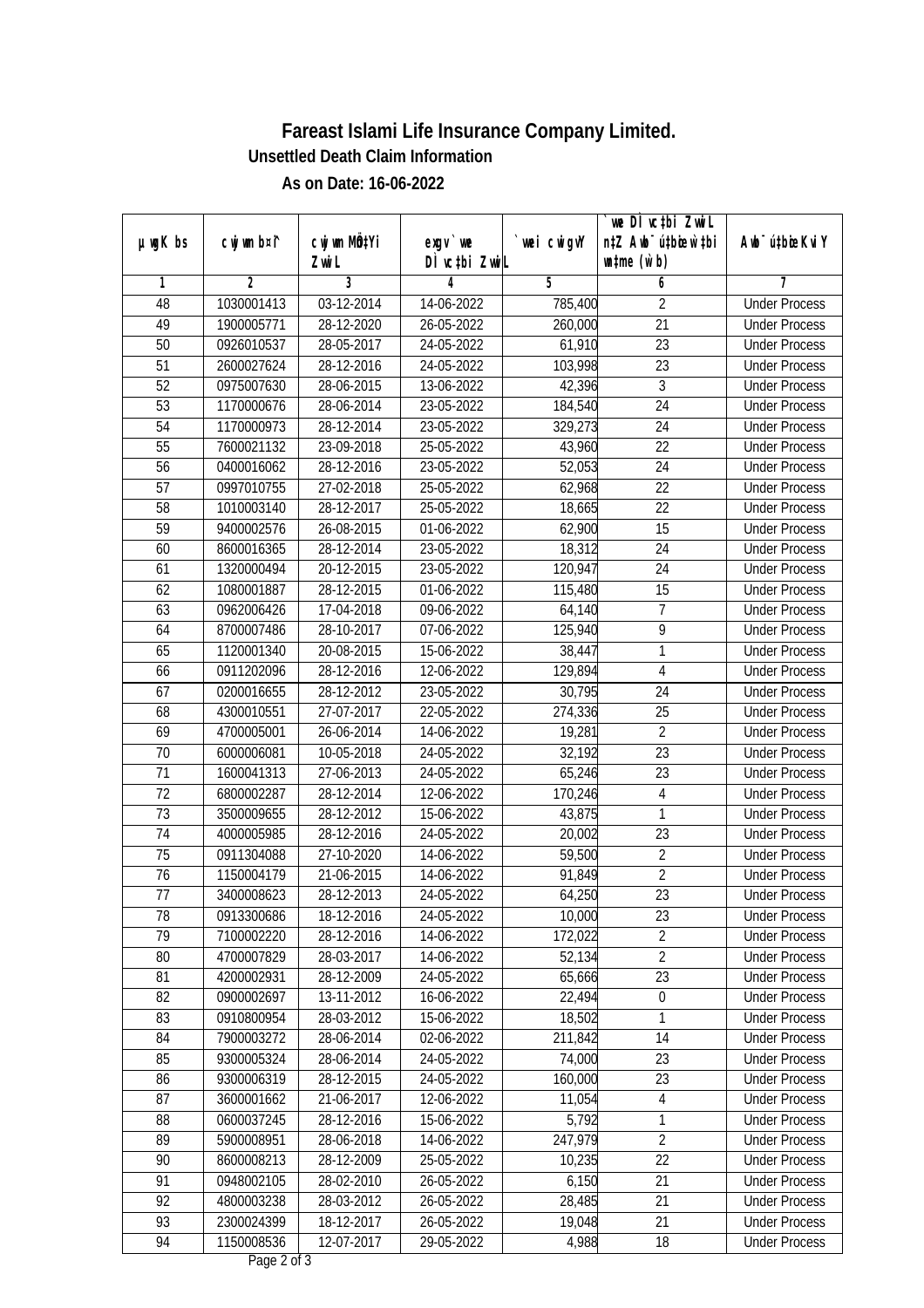|                  |              |                  |               |            | we DI vctbi ZwiL                 |                             |
|------------------|--------------|------------------|---------------|------------|----------------------------------|-----------------------------|
| $µ$ ug $K$ bs    | cwj wm b¤i^  | CW WM MÖZYI      | $exqu$ we     | wei cwigvY | n‡Z Awb <sup>-</sup> ú‡bioen`‡bi | Awb <sup>-</sup> ú‡bioeKviY |
|                  |              | Zwi L            | DI vctbi ZwiL |            | $\n  untime\n  (u`b)\n$          |                             |
| 1                | 2            | 3                |               | 5          | 6                                |                             |
| $\overline{95}$  | 2900005862   | 28-12-2013       | 29-05-2022    | 10,982     | 18                               | <b>Under Process</b>        |
| 96               | 1120003508   | 27-12-2018       | 02-06-2022    | 1,024,780  | 14                               | <b>Under Process</b>        |
| 97               | 9800000913   | 28-12-2014       | 02-06-2022    | 296,800    | $\overline{14}$                  | <b>Under Process</b>        |
| 98               | 2900005521   | 28-10-2013       | 02-06-2022    | 243,300    | $\overline{14}$                  | <b>Under Process</b>        |
| 99               | 1160002474   | 28-08-2017       | 23-05-2022    | 99,042     | $\overline{24}$                  | <b>Under Process</b>        |
| 100              | 7700011302   | 22-11-2020       | 07-06-2022    |            | 9                                | <b>Under Process</b>        |
| 101              | 6600010592   | 28-12-2012       | 09-06-2022    | 196,000    | $\overline{7}$                   | <b>Under Process</b>        |
| 102              | 5500008386   | 14-11-2011       | 13-06-2022    | 143,350    | $\overline{3}$                   | <b>Under Process</b>        |
| 103              | 0800008264   | 01-06-2009       | 08-06-2022    | 168,970    | $\overline{8}$                   | <b>Under Process</b>        |
| 104              | 3100007448   | 27-12-2016       | 08-06-2022    | 384,000    | 8                                | <b>Under Process</b>        |
| 105              | 0932008219   | 28-12-2015       | 08-06-2022    | 22,400     | $\overline{8}$                   | <b>Under Process</b>        |
| 106              | 0997010922   | 28-07-2018       | 25-05-2022    | 601,480    | 22                               | <b>Under Process</b>        |
| 107              | 7600020806   | 28-06-2018       | 13-06-2022    | 261,249    | $\overline{3}$                   | <b>Under Process</b>        |
| 108              | 0945010935   | 28-12-2013       | 14-06-2022    | 18,490     | $\overline{2}$                   | <b>Under Process</b>        |
| 109              | 7400009390   | 27-12-2012       | 09-06-2022    | 12,383     | $\overline{7}$                   | <b>Under Process</b>        |
| 110              | 7400009769   | 27-06-2013       | 09-06-2022    | 92,150     | $\overline{7}$                   | <b>Under Process</b>        |
| 111              | 030021436    | 28-12-2011       | 08-06-2022    | 25,230     | 8                                | <b>Under Process</b>        |
| 112              | 555120002275 | 28-12-2019       | 14-06-2022    |            | $\overline{2}$                   | <b>Under Process</b>        |
| 113              | 05700017743  | 28-06-2012       | 09-06-2022    | 128,066    | $\overline{1}$                   | <b>Under Process</b>        |
| 114              | 13600000103  | $20 - 08 - 2015$ | 09-06-2022    | 13,517     | $\overline{7}$                   | <b>Under Process</b>        |
| 115              | 019005650    | 26-01-2012       | 08-06-2022    | 31,146     | 8                                | <b>Under Process</b>        |
| 116              | 11800002269  | 28-08-2015       | 08-06-2022    | 38,268     | 8                                | <b>Under Process</b>        |
| $\overline{117}$ | 555131000497 | 13-06-2017       | 08-06-2022    | 128,344    | 8                                | <b>Under Process</b>        |
| 118              | 15500002375  | 16-08-2017       | 12-06-2022    | 141,403    | $\overline{4}$                   | <b>Under Process</b>        |
| 119              | 555016000710 | 20-06-2016       | 12-06-2022    | 340,000    | $\overline{4}$                   | <b>Under Process</b>        |
| 120              | 555074001138 | 28-12-2016       | 13-06-2022    | 23,171     | $\overline{3}$                   | <b>Under Process</b>        |
| 121              | 555074001104 | 28-12-2016       | 13-06-2022    | 19,174     | $\overline{3}$                   | <b>Under Process</b>        |
| 122              | 555052000982 | 20-07-2017       | 14-06-2022    | 25,740     | $\overline{2}$                   | <b>Under Process</b>        |
| 123              | 00300024769  | 27-12-2012       | 13-06-2022    | 13,496     | $\overline{3}$                   | <b>Under Process</b>        |
| 124              | 555051000506 | 28-06-2014       | 08-06-2022    | 18,982     | $\, 8$                           | <b>Under Process</b>        |
| 125              | 02100049540  | 19-12-2016       | 09-06-2022    | 42,686     | $\overline{7}$                   | <b>Under Process</b>        |
| 126              | 555014000950 | 28-06-2013       | 13-06-2022    | 14,657     | $\overline{3}$                   | <b>Under Process</b>        |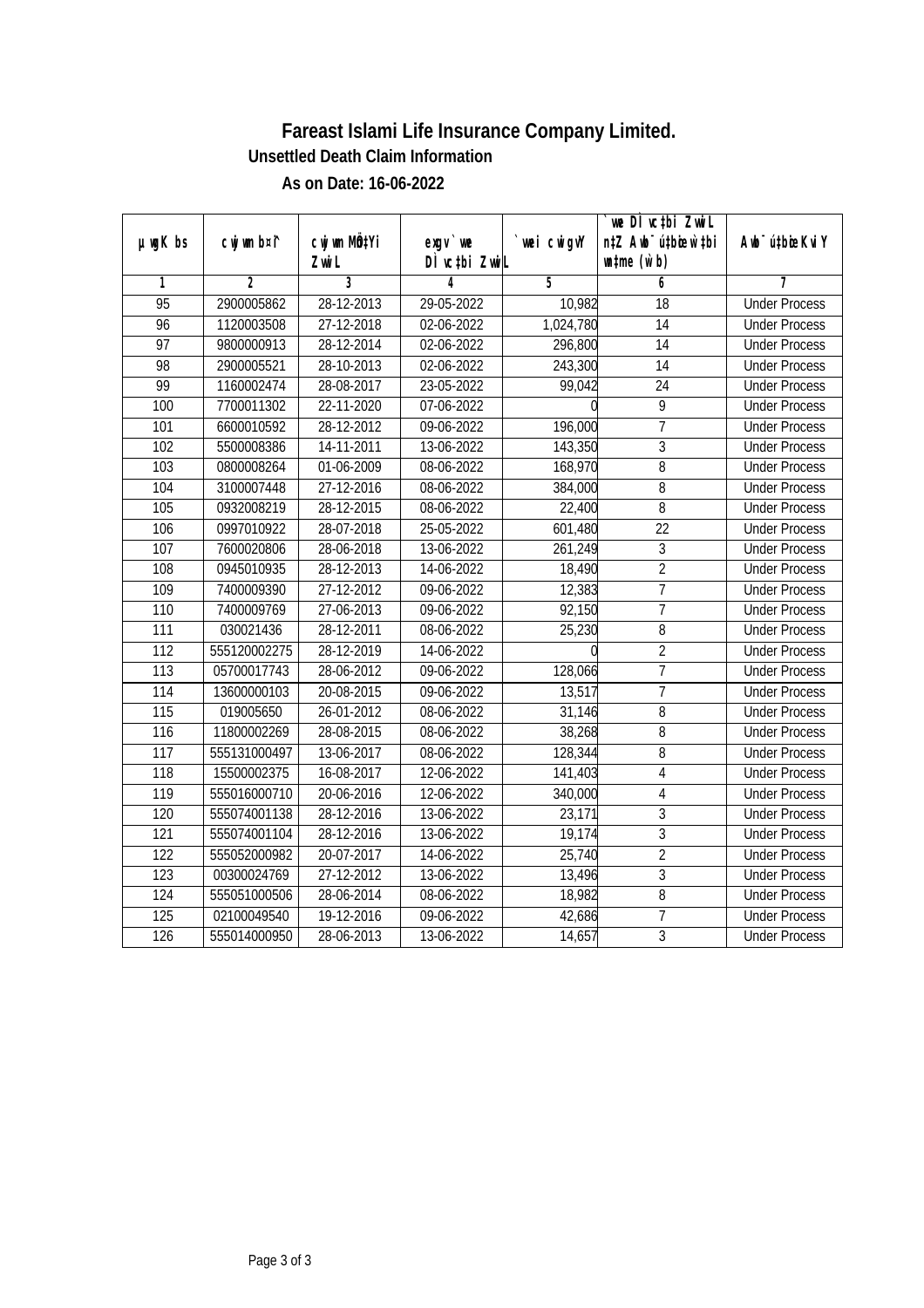|                 |                |                  |               |            | we DI vctbi ZwiL                 |                             |
|-----------------|----------------|------------------|---------------|------------|----------------------------------|-----------------------------|
| $µ$ ug $K$ bs   | cwj wm b¤i^    | cwj wm MQtYi     | $exqu$ we     | wei cwigvY | n‡Z Awb <sup>-</sup> ú‡bioar`‡bi | Awb <sup>-</sup> ú‡bioeKviY |
|                 |                | Zwi L            | DÌ vctbi ZwiL |            | $w$ tme $(w b)$                  |                             |
| 1               | $\overline{2}$ | 3                | 4             | 5          | 6                                | 7                           |
| 1               | 555007000180   | 28-06-2012       |               | 40,000     |                                  | <b>Under Process</b>        |
| $\overline{2}$  | 555015000668   | 27-12-2015       |               | 20,000     |                                  | <b>Under Process</b>        |
| $\overline{3}$  | 555007000180   | 28-06-2012       | 06-06-2022    | 11,917     | 10                               | <b>Under Process</b>        |
| $\overline{4}$  | 03800006982    | 28-12-2013       | 13-06-2022    | 32,480     | 3                                | <b>Under Process</b>        |
| 5               | 15000000243    | 28-05-2017       | 13-06-2022    | 4,397      | $\overline{3}$                   | <b>Under Process</b>        |
| 6               | 04000024284    | 22-10-2018       | 23-05-2022    | 27,658     | $\overline{24}$                  | <b>Under Process</b>        |
| $\overline{7}$  | 03800016123    | 26-05-2019       | 13-06-2022    | 19,891     | $\overline{3}$                   | <b>Under Process</b>        |
| 8               | 03800016130    | 26-05-2019       | 13-06-2022    | 19,891     | $\overline{3}$                   | <b>Under Process</b>        |
| 9               | 555048000436   | 28-12-2017       | 23-05-2022    | 184,425    | $\overline{24}$                  | <b>Under Process</b>        |
| 10              | 555071001948   | 28-12-2017       | 13-06-2022    | 115,341    | 3                                | <b>Under Process</b>        |
| $\overline{11}$ | 07100024869    | $26 - 10 - 2017$ | 13-06-2022    | 109,019    | $\overline{3}$                   | <b>Under Process</b>        |
| 12              | 07100002123    | 28-12-2014       | 23-05-2022    | 140,293    | 24                               | <b>Under Process</b>        |
| $\overline{13}$ | 555054000733   | 12-11-2015       | 16-06-2022    | 23,254     | $\boldsymbol{0}$                 | <b>Under Process</b>        |
| 14              | 02100045628    | 24-07-2016       | 13-06-2022    | 32,126     | 3                                | <b>Under Process</b>        |
| 15              | 02100045953    | $04 - 08 - 2016$ | 13-06-2022    | 16,063     | $\overline{3}$                   | <b>Under Process</b>        |
| 16              | 04400004324    | 28-12-2017       | 13-06-2022    | 29,814     | $\mathfrak{Z}$                   | <b>Under Process</b>        |
| 17              | 04400009252    | 15-12-2019       | 13-06-2022    | 77,286     | $\mathfrak{Z}$                   | <b>Under Process</b>        |
| 18              | 03900008152    | 04-06-2014       | 13-06-2022    | 53,566     | 3                                | <b>Under Process</b>        |
| 19              | 03900011596    | 27-12-2016       | 13-06-2022    | 83,683     | $\overline{3}$                   | <b>Under Process</b>        |
| 20              | 03800014292    | 28-08-2018       | 13-06-2022    | 22,339     | $\overline{3}$                   | <b>Under Process</b>        |
| 21              | 01100026345    | 28-02-2017       | 02-06-2022    | 23,702     | 14                               | <b>Under Process</b>        |
| 22              | 555022002030   | 28-12-2013       | 16-06-2022    | 73,350     | $\boldsymbol{0}$                 | <b>Under Process</b>        |
| 23              | 555140001197   | 28-12-2017       | 15-06-2022    | 17,137     | $\mathbf{1}$                     | <b>Under Process</b>        |
| 24              | 13500003232    | 08-11-2017       | 13-06-2022    | 52,535     | $\mathfrak{Z}$                   | <b>Under Process</b>        |
| 25              | 555135000129   | 28-06-2015       | 13-06-2022    | 23,366     | $\overline{3}$                   | <b>Under Process</b>        |
| 26              | 555001001108   | 18-02-2016       | 23-05-2022    | 62,712     | 24                               | <b>Under Process</b>        |
| 27              | 12700002882    | 16-03-2020       | 13-06-2022    | 28,778     | 3                                | <b>Under Process</b>        |
| 28              | 555015000668   | 27-12-2015       | 23-05-2022    | 10,154     | $\overline{24}$                  | <b>Under Process</b>        |
| 29              | 555077001295   | 28-07-2019       | 23-05-2022    | 14,817     | 24                               | <b>Under Process</b>        |
| 30              | 08300013121    | 28-05-2017       | 16-06-2022    | 47,721     | $\boldsymbol{0}$                 | <b>Under Process</b>        |
| 31              | 555091000365   | 15-10-2019       | 16-06-2022    | 84,640     | 0                                | <b>Under Process</b>        |
| 32              | 01400003187    | 28-12-2014       | 15-06-2022    | 53,389     | 1                                | <b>Under Process</b>        |
| 33              | 08000018527    | 24-09-2017       | 13-06-2022    | 72,410     | $\sqrt{3}$                       | <b>Under Process</b>        |
| 34              | 555097000311   | 28-06-2015       | 13-06-2022    | 20,681     | $\overline{3}$                   | <b>Under Process</b>        |
| 35              | 555071002953   | 28-08-2019       | 13-06-2022    | 27,118     | $\overline{3}$                   | <b>Under Process</b>        |
| 36              | 555004006104   | 12-12-2019       | 16-06-2022    | 14,045     | $\boldsymbol{0}$                 | <b>Under Process</b>        |
| 37              | 555118000494   | 01-06-2016       | 23-05-2022    | 12,629     | 24                               | <b>Under Process</b>        |
| 38              | 555022002030   | 28-12-2013       |               | 30,000     |                                  | <b>Under Process</b>        |
| 39              | 0200018529     | 15-03-2017       | 06-06-2022    | 21,636     | 10                               | <b>Under Process</b>        |
| 40              | 0500028044     | 15-03-2015       | 06-06-2022    | 23,789     | 10                               | <b>Under Process</b>        |
| 41              | 0500028681     | 28-06-2015       | 06-06-2022    | 30,913     | 10                               | <b>Under Process</b>        |
| 42              | 0500029321     | 28-12-2015       | 06-06-2022    | 65,019     | 10                               | <b>Under Process</b>        |
| 43              | 0500030905     | 28-12-2016       | 06-06-2022    | 32,699     | 10                               | <b>Under Process</b>        |
| 44              | 0500031365     | 25-05-2017       | 06-06-2022    | 66,992     | 10                               | <b>Under Process</b>        |
| 45              | 0700020386     | 26-05-2016       | 06-06-2022    | 3,149      | 10                               | <b>Under Process</b>        |
| 46              | 0904009252     | 28-10-2014       | 14-06-2022    | 16,374     | $\overline{2}$                   | <b>Under Process</b>        |
| 47              | 0905012228     | 26-06-2014       | 06-06-2022    | 116,362    | 10                               | <b>Under Process</b>        |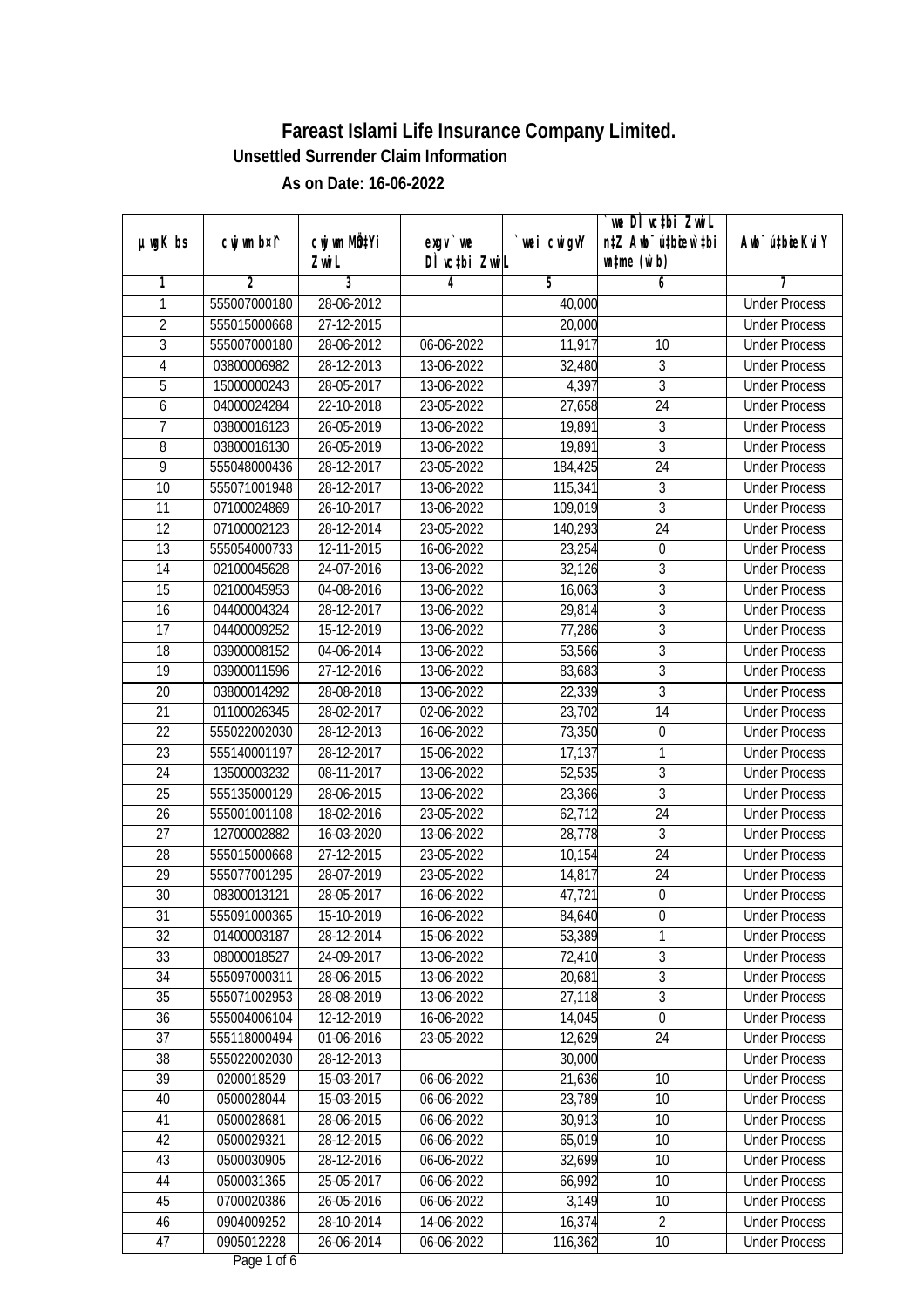|                 |                |                  |               |            | we DI vctbi Zwil                 |                             |
|-----------------|----------------|------------------|---------------|------------|----------------------------------|-----------------------------|
| $µ$ ug $K$ bs   | cwj wm b¤i^    | cwj wm MQtYi     | $exqu$ we     | wei cwigvY | n‡Z Awb <sup>-</sup> ú‡bioen`‡bi | Awb <sup>-</sup> ú‡bioeKviY |
|                 |                | Zwi L            | DÌ vctbi ZwiL |            | $\n  untime\n  (u`b)\n$          |                             |
| 1               | $\overline{2}$ | 3                | 4             | 5          | 6                                | 7                           |
| 48              | 0905012262     | 26-06-2014       | 06-06-2022    | 169,680    | $\overline{10}$                  | <b>Under Process</b>        |
| 49              | 0905012361     | 11-11-2014       | 06-06-2022    | 392,205    | 10                               | <b>Under Process</b>        |
| $\overline{50}$ | 0905012567     | 28-12-2014       | 06-06-2022    | 153,773    | $\overline{10}$                  | <b>Under Process</b>        |
| 51              | 0905013625     | 11-11-2015       | 06-06-2022    | 51,522     | 10                               | <b>Under Process</b>        |
| $\overline{52}$ | 0905014669     | 08-09-2016       | 06-06-2022    | 51,544     | $\overline{10}$                  | <b>Under Process</b>        |
| $\overline{53}$ | 0906015641     | 28-12-2015       | 29-05-2022    | 113,610    | $\overline{18}$                  | <b>Under Process</b>        |
| 54              | 0907009028     | 27-08-2015       | 14-06-2022    | 27,602     | $\overline{2}$                   | <b>Under Process</b>        |
| 55              | 0907009990     | 28-06-2016       | 06-06-2022    | 28,568     | 10                               | <b>Under Process</b>        |
| $\overline{56}$ | 0910001714     | 26-05-2016       | 15-06-2022    | 9,891      | 1                                | <b>Under Process</b>        |
| 57              | 0910001862     | 28-08-2017       | 14-06-2022    | 45,156     | $\overline{2}$                   | <b>Under Process</b>        |
| $\overline{58}$ | 0910001889     | 28-12-2017       | 15-06-2022    | 24,123     | $\mathbf{1}$                     | <b>Under Process</b>        |
| 59              | 0910001967     | 20-11-2018       | 14-06-2022    | 18,466     | $\overline{2}$                   | <b>Under Process</b>        |
| 60              | 0910002016     | 15-05-2019       | 14-06-2022    | 19,199     | $\overline{2}$                   | <b>Under Process</b>        |
| 61              | 0910102637     | 10-10-2016       | 29-05-2022    | 9,123      | 18                               | <b>Under Process</b>        |
| 62              | 0911502855     | 12-09-2017       | 30-05-2022    | 39,308     | 17                               | <b>Under Process</b>        |
| 63              | 0912009076     | 22-06-2015       | 01-06-2022    | 20,817     | 15                               | <b>Under Process</b>        |
| 64              | 0912010595     | 28-06-2016       | 16-06-2022    | 103,063    | $\mathbf 0$                      | <b>Under Process</b>        |
| 65              | 0912011922     | 21-03-2017       | 01-06-2022    | 15,937     | 15                               | <b>Under Process</b>        |
| 66              | 0912701050     | 09-08-2017       | 05-06-2022    | 199,780    | 11                               | <b>Under Process</b>        |
| 67              | 0913100074     | 13-06-2016       | 29-05-2022    | 50,776     | 18                               | <b>Under Process</b>        |
| 68              | 0913100079     | 28-05-2016       | 29-05-2022    | 69,500     | 18                               | <b>Under Process</b>        |
| 69              | 0913400617     | 18-07-2016       | 29-05-2022    | 160,375    | 18                               | <b>Under Process</b>        |
| 70              | 0913800478     | 05-04-2018       | 01-06-2022    | 7,854      | 15                               | <b>Under Process</b>        |
| 71              | 0914500331     | 04-05-2017       | 29-05-2022    | 140,393    | 18                               | <b>Under Process</b>        |
| 72              | 0914601411     | 28-03-2019       | 14-06-2022    | 28,932     | $\overline{2}$                   | <b>Under Process</b>        |
| 73              | 0914900499     | $04 - 10 - 2016$ | 07-06-2022    | 31,885     | 9                                | <b>Under Process</b>        |
| 74              | 0914900528     | 27-10-2016       | 07-06-2022    | 23,979     | 9                                | <b>Under Process</b>        |
| 75              | 0916008393     | 28-12-2015       | 01-06-2022    | 16,344     | 15                               | <b>Under Process</b>        |
| 76              | 0916500947     | 10-07-2019       | 06-06-2022    | 8,546      | 10                               | <b>Under Process</b>        |
| 77              | 0917010600     | 23-12-2013       | 14-06-2022    | 60,096     | $\overline{2}$                   | <b>Under Process</b>        |
| 78              | 0917011590     | 28-12-2014       | 14-06-2022    | 33,655     | 2                                | <b>Under Process</b>        |
| 79              | 0917012454     | 19-05-2016       | 14-06-2022    | 32,881     | $\overline{2}$                   | <b>Under Process</b>        |
| 80              | 0918006496     | 26-08-2015       | 05-06-2022    | 74,931     | 11                               | <b>Under Process</b>        |
| 81              | 0918006786     | 27-10-2016       | 30-05-2022    | 111,282    | 17                               | <b>Under Process</b>        |
| 82              | 0919004462     | 28-06-2013       | 01-06-2022    | 20,301     | 15                               | <b>Under Process</b>        |
| 83              | 0919006848     | 28-12-2017       | 16-06-2022    | 35,403     | 0                                | <b>Under Process</b>        |
| 84              | 0921004503     | 12-03-2013       | 15-06-2022    | 28,886     | 1                                | <b>Under Process</b>        |
| 85              | 0921005080     | 28-03-2016       | 15-06-2022    | 47,567     | $\mathbf{1}$                     | <b>Under Process</b>        |
| 86              | 0921005314     | 20-06-2017       | 15-06-2022    | 231,154    | $\mathbf{1}$                     | <b>Under Process</b>        |
| 87              | 0925011126     | 28-03-2016       | 15-06-2022    | 22,261     | $\mathbf{1}$                     | <b>Under Process</b>        |
| 88              | 0927004747     | 28-12-2017       | 07-06-2022    | 39,093     | 9                                | <b>Under Process</b>        |
| 89              | 0928008006     | 28-06-2014       | 30-05-2022    | 46,574     | 17                               | <b>Under Process</b>        |
| 90              | 0928008053     | 28-10-2014       | 12-06-2022    | 36,662     | 4                                | <b>Under Process</b>        |
| 91              | 0928008501     | 22-11-2015       | 30-05-2022    | 71,770     | 17                               | <b>Under Process</b>        |
| 92              | 0928009136     | 28-12-2016       | 30-05-2022    | 23,495     | 17                               | <b>Under Process</b>        |
| 93              | 0928009239     | 28-04-2017       | 09-06-2022    | 25,590     | $\overline{7}$                   | <b>Under Process</b>        |
| 94              | 0928009240     | 28-04-2017       | 09-06-2022    | 16,639     | $\overline{7}$                   | <b>Under Process</b>        |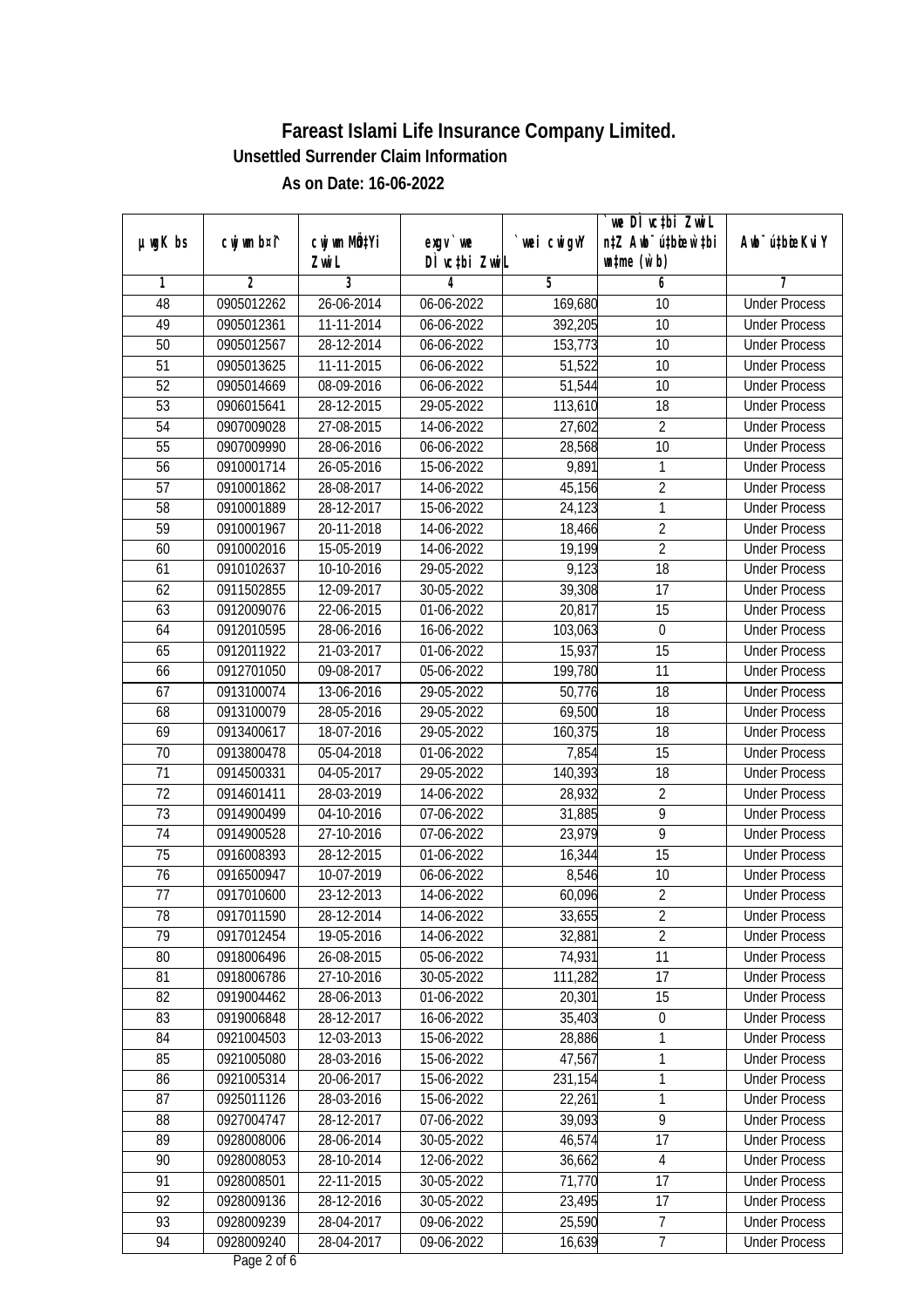|                 |                |                          |               |                | we DI vctbi Zwil                 |                             |
|-----------------|----------------|--------------------------|---------------|----------------|----------------------------------|-----------------------------|
| $µ$ ug $K$ bs   | cwj wm b¤i^    | cwj wm MQtYi             | $exgv$ we     | wei cwigvY     | n‡Z Awb <sup>-</sup> ú‡bioen`‡bi | Awb <sup>-</sup> ú‡bioeKviY |
|                 |                | Zwi L                    | DÌ vctbi ZwiL |                | $\n  untime\n  (u`b)\n$          |                             |
| 1               | $\overline{2}$ | 3                        | 4             | $\overline{5}$ | 6                                | 7                           |
| $\overline{95}$ | 0929009159     | 28-12-2015               | 29-05-2022    | 10,737         | $\overline{18}$                  | <b>Under Process</b>        |
| 96              | 0929009693     | 28-03-2017               | 29-05-2022    | 42,391         | 18                               | <b>Under Process</b>        |
| $\overline{97}$ | 0929009803     | 28-08-2017               | 29-05-2022    | 46,297         | $\overline{18}$                  | <b>Under Process</b>        |
| 98              | 0929009819     | 26-09-2017               | 29-05-2022    | 19,413         | 18                               | <b>Under Process</b>        |
| 99              | 0931005097     | 28-06-2015               | 31-05-2022    | 45,252         | $\overline{16}$                  | <b>Under Process</b>        |
| 100             | 0931006904     | 03-05-2018               | 31-05-2022    | 23,119         | $\overline{16}$                  | <b>Under Process</b>        |
| 101             | 0932006252     | 28-03-2013               | 15-06-2022    | 71,608         | 1                                | <b>Under Process</b>        |
| 102             | 0932006253     | 28-03-2013               | 01-06-2022    | 42,687         | 15                               | <b>Under Process</b>        |
| 103             | 0932006280     | 28-04-2013               | 07-06-2022    | 15,061         | 9                                | <b>Under Process</b>        |
| 104             | 0932006923     | 20-10-2014               | 01-06-2022    | 8,564          | 15                               | <b>Under Process</b>        |
| 105             | 0932007291     | 15-03-2015               | 29-05-2022    | 18,553         | $\overline{18}$                  | <b>Under Process</b>        |
| 106             | 0932008018     | $\overline{1}$ 4-12-2015 | 01-06-2022    | 22,454         | 15                               | <b>Under Process</b>        |
| 107             | 0932008095     | 28-12-2015               | 07-06-2022    | 44,907         | $\overline{9}$                   | <b>Under Process</b>        |
| 108             | 0932008096     | 28-12-2015               | 07-06-2022    | 44,907         | 9                                | <b>Under Process</b>        |
| 109             | 0932008484     | 21-04-2016               | 13-06-2022    | 11,504         | $\mathfrak{Z}$                   | <b>Under Process</b>        |
| 110             | 0932008836     | 18-08-2016               | 29-05-2022    | 67,076         | 18                               | <b>Under Process</b>        |
| 111             | 0932009068     | 23-10-2016               | 01-06-2022    | 20,545         | 15                               | <b>Under Process</b>        |
| 112             | 0932009510     | 28-12-2016               | 13-06-2022    | 12,217         | $\sqrt{3}$                       | <b>Under Process</b>        |
| 113             | 0932009560     | 28-12-2016               | 15-06-2022    | 108,590        | $\mathbf{1}$                     | <b>Under Process</b>        |
| 114             | 0932010615     | 08-11-2017               | 07-06-2022    | 8,377          | 9                                | <b>Under Process</b>        |
| 115             | 0932011155     | 10-05-2018               | 01-06-2022    | 43,679         | 15                               | <b>Under Process</b>        |
| 116             | 0936001434     | 28-12-2015               | 14-06-2022    | 68,013         | $\overline{2}$                   | <b>Under Process</b>        |
| 117             | 0939005654     | 17-11-2016               | 31-05-2022    | 45,565         | 16                               | <b>Under Process</b>        |
| 118             | 0940004764     | 28-09-2018               | 05-06-2022    | 28,241         | 11                               | <b>Under Process</b>        |
| 119             | 0941006187     | 21-12-2015               | 31-05-2022    | 52,495         | 16                               | <b>Under Process</b>        |
| 120             | 0941006206     | 28-12-2015               | 31-05-2022    | 69,256         | 16                               | <b>Under Process</b>        |
| 121             | 0942005911     | 20-11-2016               | 30-05-2022    | 75,198         | 17                               | <b>Under Process</b>        |
| 122             | 0946010805     | 06-09-2016               | 31-05-2022    | 5,541          | 16                               | <b>Under Process</b>        |
| 123             | 0947007752     | 28-11-2015               | 31-05-2022    | 23,943         | 16                               | <b>Under Process</b>        |
| 124             | 0947008183     | 21-06-2016               | 14-06-2022    | 16,646         | $\overline{2}$                   | <b>Under Process</b>        |
| 125             | 0947008506     | 14-12-2016               | 31-05-2022    | 14,621         | 16                               | <b>Under Process</b>        |
| 126             | 0947008507     | 14-12-2016               | 31-05-2022    | 18,983         | 16                               | <b>Under Process</b>        |
| 127             | 0947008938     | 20-06-2017               | 31-05-2022    | 14,864         | 16                               | <b>Under Process</b>        |
| 128             | 0947009042     | 24-09-2017               | 14-06-2022    | 30,539         | $\overline{2}$                   | <b>Under Process</b>        |
| 129             | 0951010543     | 26-10-2016               | 30-05-2022    | 16,032         | 17                               | <b>Under Process</b>        |
| 130             | 0956017125     | 18-11-2014               | 29-05-2022    | 57,430         | 18                               | <b>Under Process</b>        |
| 131             | 0957005359     | 28-12-2018               | 14-06-2022    | 15,624         | $\overline{2}$                   | <b>Under Process</b>        |
| 132             | 0957007462     | 28-12-2014               | 14-06-2022    | 29,849         | $\overline{2}$                   | <b>Under Process</b>        |
| 133             | 0957008200     | 19-10-2016               | 14-06-2022    | 19,111         | $\overline{2}$                   | <b>Under Process</b>        |
| 134             | 0957008456     | 28-03-2017               | 14-06-2022    | 35,099         | $\overline{2}$                   | <b>Under Process</b>        |
| 135             | 0957008559     | 28-07-2017               | 14-06-2022    | 16,607         | $\overline{2}$                   | <b>Under Process</b>        |
| 136             | 0958008102     | 16-10-2018               | 29-05-2022    | 58,292         | 18                               | <b>Under Process</b>        |
| 137             | 0961005339     | 18-12-2016               | 09-06-2022    | 24,895         | $\overline{1}$                   | <b>Under Process</b>        |
| 138             | 0961005526     | 28-09-2017               | 30-05-2022    | 109,176        | 17                               | <b>Under Process</b>        |
| 139             | 0961005638     | 26-02-2018               | 09-06-2022    | 26,108         | 7                                | <b>Under Process</b>        |
| 140             | 0961005641     | 28-02-2018               | 31-05-2022    | 48,947         | 16                               | <b>Under Process</b>        |
| 141             | 0962004324     | 28-12-2013               | 16-06-2022    | 436,647        | $\pmb{0}$                        | <b>Under Process</b>        |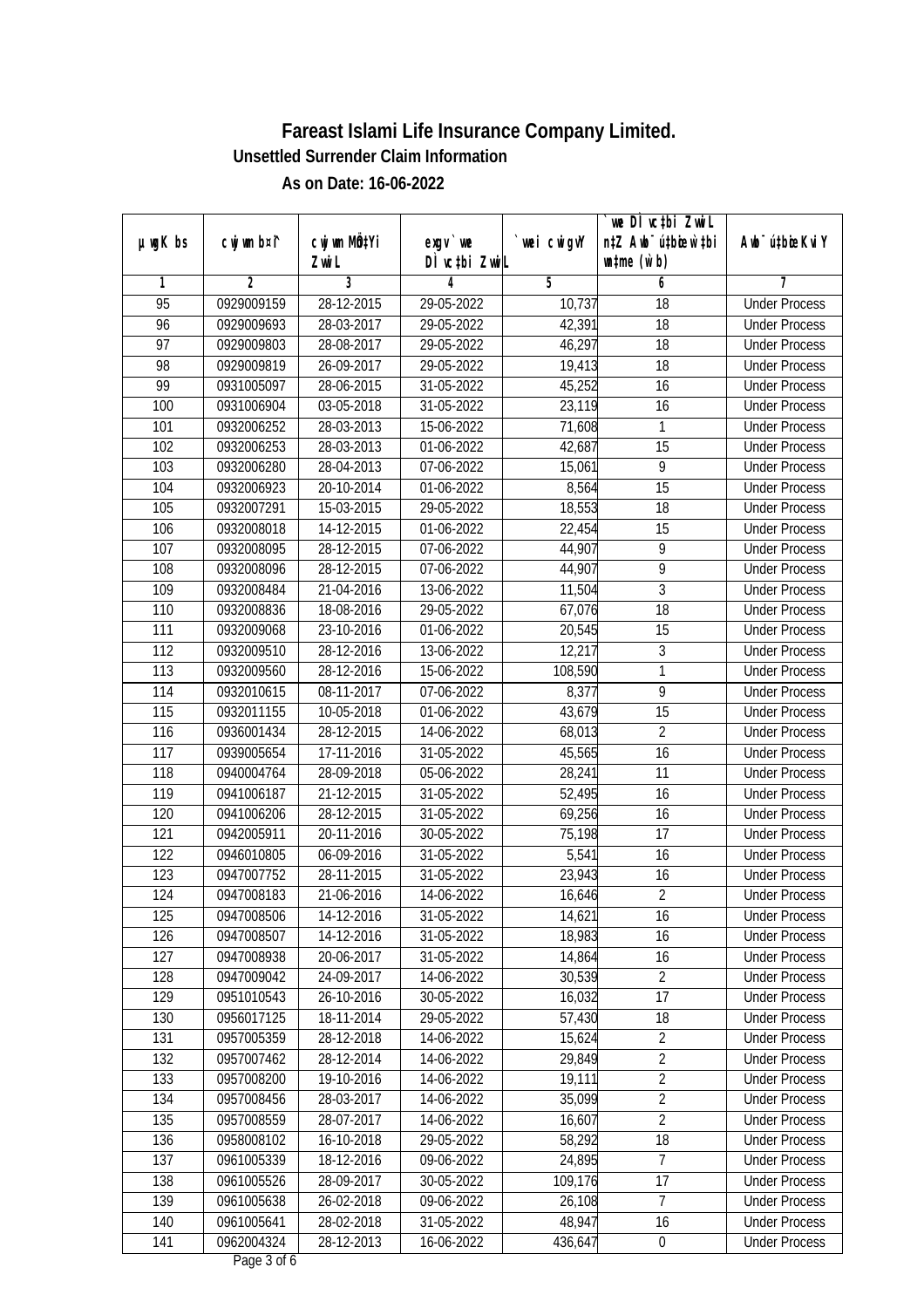|                  |             |                       |                            |             | we DI vctbi ZwiL                                            |                             |
|------------------|-------------|-----------------------|----------------------------|-------------|-------------------------------------------------------------|-----------------------------|
| $µ$ ug $K$ bs    | cwj wm b¤i^ | cwj wm MQtYi<br>Zwi L | $exqu$ we<br>DÌ vctbi ZwiL | `wei cwigvY | n‡Z Awb <sup>-</sup> ú‡bioen`‡bi<br>$\n  untime\n  (u`b)\n$ | Awb <sup>-</sup> ú‡bioeKviY |
| 1                | 2           | 3                     | 4                          | 5           | 6                                                           | 7                           |
| $\overline{142}$ | 0963007236  | 28-04-2015            | 14-06-2022                 | 90,550      | $\overline{2}$                                              | <b>Under Process</b>        |
| 143              | 0963007237  | 28-04-2015            | 14-06-2022                 | 90,550      | $\overline{2}$                                              | <b>Under Process</b>        |
| 144              | 0967004711  | 28-01-2017            | 01-06-2022                 | 26,560      | 15                                                          | <b>Under Process</b>        |
| 145              | 0970004216  | 21-12-2015            | 14-06-2022                 | 52,374      | $\overline{2}$                                              | <b>Under Process</b>        |
| 146              | 0970004356  | 08-03-2016            | 14-06-2022                 | 10,713      | $\overline{2}$                                              | <b>Under Process</b>        |
| $\overline{147}$ | 0974005748  | 27-12-2018            | 07-06-2022                 | 23,678      | 9                                                           | <b>Under Process</b>        |
| 148              | 0974005757  | 27-12-2018            | 07-06-2022                 | 78,051      | 9                                                           | <b>Under Process</b>        |
| 149              | 0974005809  | 20-02-2019            | 07-06-2022                 | 8,153       | $\overline{9}$                                              | <b>Under Process</b>        |
| 150              | 0975008366  | 10-04-2016            | 06-06-2022                 | 50,818      | 10                                                          | <b>Under Process</b>        |
| 151              | 0975010786  | 18-09-2018            | 06-06-2022                 | 25,095      | 10                                                          | <b>Under Process</b>        |
| 152              | 0977014303  | 28-11-2018            | 29-05-2022                 | 29,004      | $\overline{18}$                                             | <b>Under Process</b>        |
| 153              | 0979004548  | 06-09-2017            | 16-06-2022                 | 64,619      | $\boldsymbol{0}$                                            | <b>Under Process</b>        |
| 154              | 0980002902  | 24-11-2015            | 01-06-2022                 |             | $\overline{15}$                                             | <b>Under Process</b>        |
|                  |             |                       |                            | 59,347      |                                                             |                             |
| 155              | 0986008795  | 28-03-2016            | 12-06-2022                 | 106,196     | 4                                                           | <b>Under Process</b>        |
| 156              | 0986008821  | 11-05-2016            | 30-05-2022                 | 131,525     | 17                                                          | <b>Under Process</b>        |
| 157              | 0987005763  | 19-11-2015            | 01-06-2022                 | 111,885     | 15                                                          | <b>Under Process</b>        |
| 158              | 0987005884  | 28-12-2015            | 01-06-2022                 | 109,397     | 15                                                          | <b>Under Process</b>        |
| 159              | 0994003603  | 22-12-2013            | 29-05-2022                 | 22,352      | 18                                                          | <b>Under Process</b>        |
| 160              | 0994004409  | 10-04-2017            | 31-05-2022                 | 42,468      | 16                                                          | <b>Under Process</b>        |
| 161              | 0994004422  | 16-05-2017            | 31-05-2022                 | 43,361      | 16                                                          | <b>Under Process</b>        |
| 162              | 0997010654  | 28-12-2017            | 29-05-2022                 | 45,158      | 18                                                          | <b>Under Process</b>        |
| 163              | 1010000937  | 24-06-2014            | 29-05-2022                 | 71,504      | 18                                                          | <b>Under Process</b>        |
| 164              | 1010002575  | 15-02-2017            | 29-05-2022                 | 9,069       | 18                                                          | <b>Under Process</b>        |
| 165              | 1120002919  | 28-12-2017            | 12-06-2022                 | 29,489      | $\overline{4}$                                              | <b>Under Process</b>        |
| 166              | 1140001461  | 28-08-2016            | 13-06-2022                 | 45,910      | $\mathfrak z$                                               | <b>Under Process</b>        |
| 167              | 1140001469  | 28-08-2016            | 14-06-2022                 | 367,885     | $\overline{2}$                                              | <b>Under Process</b>        |
| 168              | 1310000278  | 28-05-2017            | 07-06-2022                 | 12,837      | 9                                                           | <b>Under Process</b>        |
| 169              | 1470001329  | 14-08-2018            | 16-06-2022                 | 31,282      | 0                                                           | <b>Under Process</b>        |
| 170              | 1470001387  | 28-09-2018            | 16-06-2022                 | 29,202      | $\overline{0}$                                              | <b>Under Process</b>        |
| 171              | 1470001476  | 13-12-2018            | 16-06-2022                 | 28,392      | $\boldsymbol{0}$                                            | <b>Under Process</b>        |
| 172              | 1490000006  | 28-06-2015            | 07-06-2022                 | 31,160      | 9                                                           | <b>Under Process</b>        |
| 173              | 1500017903  | 26-06-2014            | 30-05-2022                 | 14,372      | 17                                                          | <b>Under Process</b>        |
| 174              | 1500019097  | 28-12-2015            | 14-06-2022                 | 46,358      | $\overline{2}$                                              | <b>Under Process</b>        |
| 175              | 1610000265  | 27-09-2018            | 05-06-2022                 | 41,026      | 11                                                          | <b>Under Process</b>        |
| 176              | 0700022941  | 28-08-2019            | 31-05-2022                 | 18,145      | 16                                                          | <b>Under Process</b>        |
| 177              | 0700022955  | 28-08-2019            | 06-06-2022                 | 37,556      | 10                                                          | <b>Under Process</b>        |
| 178              | 0955002147  | 28-06-2015            | 15-06-2022                 | 350,973     | 1                                                           | <b>Under Process</b>        |
| 179              | 0976013432  | 25-10-2016            | 29-05-2022                 | 20,507      | 18                                                          | <b>Under Process</b>        |
| 180              | 0976014206  | 15-07-2018            | 05-06-2022                 | 150,316     | 11                                                          | <b>Under Process</b>        |
| 181              | 1000002111  | 28-12-2016            | 05-06-2022                 | 17,071      | 11                                                          | <b>Under Process</b>        |
| 182              | 1000002112  | 28-12-2016            | 05-06-2022                 | 17,532      | 11                                                          | <b>Under Process</b>        |
| 183              | 1150007433  | 21-12-2016            | 14-06-2022                 | 162,926     | $\overline{2}$                                              | <b>Under Process</b>        |
| 184              | 1200016307  | 23-12-2015            | $31 - 05 - 2022$           | 23,689      | $\overline{16}$                                             | <b>Under Process</b>        |
| 185              | 1300017705  | 26-12-2013            | 02-06-2022                 | 98,914      | 14                                                          | <b>Under Process</b>        |
| 186              | 1610000221  | 26-09-2018            | 07-06-2022                 | 40,727      | $\overline{9}$                                              | <b>Under Process</b>        |
| 187              | 1610000225  | 26-09-2018            | 07-06-2022                 | 39,378      | $\overline{9}$                                              | <b>Under Process</b>        |
| 188              | 1610000226  | 26-09-2018            | 07-06-2022                 | 40,902      | $\overline{9}$                                              | <b>Under Process</b>        |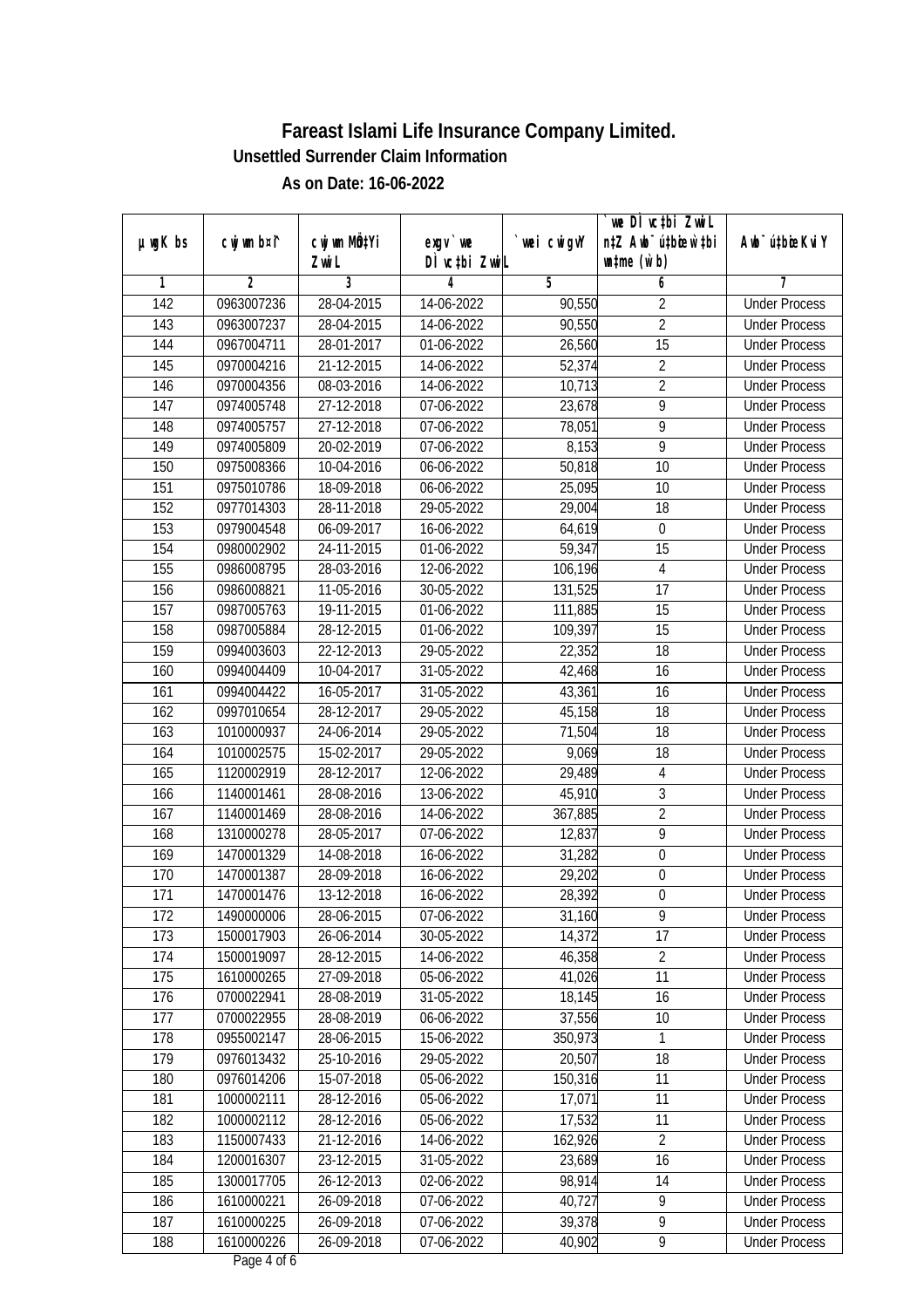|               |                |                           |                  |             | we DI vctbi Zwil                 |                             |
|---------------|----------------|---------------------------|------------------|-------------|----------------------------------|-----------------------------|
| $µ$ ug $K$ bs | cwj wm b¤i^    | cwj wm MQ <sup>1</sup> Yi | $exqu$ we        | `wei cwigvY | n‡Z Awb <sup>-</sup> ú‡bioar`‡bi | Awb <sup>-</sup> ú‡bioeKviY |
|               |                | Zwi L                     | DÌ vctbi ZwiL    |             | $\n  untime\n  (u`b)\n$          |                             |
| 1             | $\overline{2}$ | 3                         | 4                | 5           | 6                                | 7                           |
| 189           | 1610000229     | 24-09-2018                | 05-06-2022       | 39,378      | 11                               | <b>Under Process</b>        |
| 190           | 1610000237     | 27-09-2018                | 07-06-2022       | 32,775      | 9                                | <b>Under Process</b>        |
| 191           | 1610000244     | 27-09-2018                | 05-06-2022       | 40,620      | $\overline{11}$                  | <b>Under Process</b>        |
| 192           | 1610000250     | 27-09-2018                | 07-06-2022       | 40,620      | 9                                | <b>Under Process</b>        |
| 193           | 1610000263     | 27-09-2018                | 05-06-2022       | 40,902      | $\overline{11}$                  | <b>Under Process</b>        |
| 194           | 1660000906     | 28-08-2019                | $06 - 06 - 2022$ | 277,735     | $\overline{10}$                  | <b>Under Process</b>        |
| 195           | 1700024125     | 28-03-2019                | 14-06-2022       | 10,340      | $\overline{2}$                   | <b>Under Process</b>        |
| 196           | 1800008048     | 28-08-2015                | 30-05-2022       | 73,641      | $\overline{17}$                  | <b>Under Process</b>        |
| 197           | 1900004181     | 17-10-2016                | 16-06-2022       | 32,833      | $\pmb{0}$                        | <b>Under Process</b>        |
| 198           | 2000001441     | 28-06-2014                | 31-05-2022       | 109,143     | 16                               | <b>Under Process</b>        |
| 199           | 2300011998     | 28-03-2009                | 31-05-2022       | 58,133      | $\overline{16}$                  | <b>Under Process</b>        |
| 200           | 2900006729     | 28-08-2015                | 29-05-2022       | 88,178      | 18                               | <b>Under Process</b>        |
| 201           | 2900007900     | 28-12-2017                | 29-05-2022       | 95,329      | $\overline{18}$                  | <b>Under Process</b>        |
| 202           | 2900007909     | 28-12-2017                | 29-05-2022       | 31,776      | 18                               | <b>Under Process</b>        |
| 203           | 3200011863     | 28-12-2016                | 13-06-2022       | 22,788      | 3                                | <b>Under Process</b>        |
| 204           | 3200012205     | 16-04-2017                | 29-05-2022       | 45,346      | 18                               | <b>Under Process</b>        |
| 205           | 3200012716     | 28-12-2017                | 15-06-2022       | 47,572      | 1                                | <b>Under Process</b>        |
| 206           | 3900006434     | 28-12-2013                | 01-06-2022       | 126,716     | 15                               | <b>Under Process</b>        |
| 207           | 4000008409     | 27-12-2018                | 05-06-2022       | 7,066       | 11                               | <b>Under Process</b>        |
| 208           | 4200006693     | 22-03-2017                | 30-05-2022       | 35,115      | 17                               | <b>Under Process</b>        |
| 209           | 4200007546     | 20-09-2018                | 30-05-2022       | 21,924      | $\overline{17}$                  | <b>Under Process</b>        |
| 210           | 4200007738     | 18-12-2018                | 06-06-2022       | 21,217      | 10                               | <b>Under Process</b>        |
| 211           | 4600020945     | 11-04-2012                | 01-06-2022       | 40,412      | 15                               | <b>Under Process</b>        |
| 212           | 4700000763     | 14-12-2009                | 31-05-2022       | 12,771      | 16                               | <b>Under Process</b>        |
| 213           | 4700003932     | 01-11-2012                | 31-05-2022       | 33,465      | 16                               | <b>Under Process</b>        |
| 214           | 4700004470     | 11-12-2013                | 14-06-2022       | 15,012      | $\overline{2}$                   | <b>Under Process</b>        |
| 215           | 4700004879     | 26-06-2014                | 14-06-2022       | 12,479      | $\overline{2}$                   | <b>Under Process</b>        |
| 216           | 5100019004     | 28-12-2013                | 05-06-2022       | 28,843      | 11                               | <b>Under Process</b>        |
| 217           | 5100020755     | 06-09-2016                | 30-05-2022       | 21,302      | 17                               | <b>Under Process</b>        |
| 218           | 5100021069     | 28-12-2016                | 05-06-2022       | 2,401       | 11                               | <b>Under Process</b>        |
| 219           | 5200011604     | 18-08-2016                | 29-05-2022       | 21,286      | 18                               | <b>Under Process</b>        |
| 220           | 5200012228     | 28-12-2016                | 29-05-2022       | 22,706      | 18                               | <b>Under Process</b>        |
| 221           | 5700008054     | 12-07-2017                | 14-06-2022       | 45,744      | $\overline{2}$                   | <b>Under Process</b>        |
| 222           | 6200004948     | 26-12-2013                | 16-06-2022       | 43,074      | $\overline{0}$                   | <b>Under Process</b>        |
| 223           | 6300014326     | 28-12-2016                | 15-06-2022       | 11,850      | 1                                | <b>Under Process</b>        |
| 224           | 6500010165     | 18-03-2018                | 30-05-2022       | 49,855      | 17                               | <b>Under Process</b>        |
| 225           | 7500008624     | 24-08-2017                | 06-06-2022       | 42,226      | 10                               | <b>Under Process</b>        |
| 226           | 7500009416     | 07-11-2018                | 06-06-2022       | 50,786      | 10                               | <b>Under Process</b>        |
| 227           | 7700008426     | 28-12-2016                | 09-06-2022       | 27,333      | 7                                | <b>Under Process</b>        |
| 228           | 7700010792     | 28-12-2019                | 29-05-2022       | 170,708     | 18                               | <b>Under Process</b>        |
| 229           | 8400005814     | 28-06-2014                | 07-06-2022       | 4,873       | 9                                | <b>Under Process</b>        |
| 230           | 9200006330     | 28-12-2011                | 30-05-2022       | 52,633      | 17                               | <b>Under Process</b>        |
| 231           | 9500006014     | 28-12-2014                | 12-06-2022       | 155,361     | 4                                | <b>Under Process</b>        |
| 232           | 9500007335     | 28-07-2017                | 31-05-2022       | 150,009     | 16                               | <b>Under Process</b>        |
| 233           | 9990001094     | 01-12-2009                | 15-06-2022       | 112,913     | 1                                | <b>Under Process</b>        |
| 234           | 9200010562     | 28-12-2019                | 05-06-2022       | 13,000      | 11                               | <b>Under Process</b>        |
| 235           | 2100019979     | 28-12-2016                | 15-06-2022       | 24,897      | 1                                | <b>Under Process</b>        |